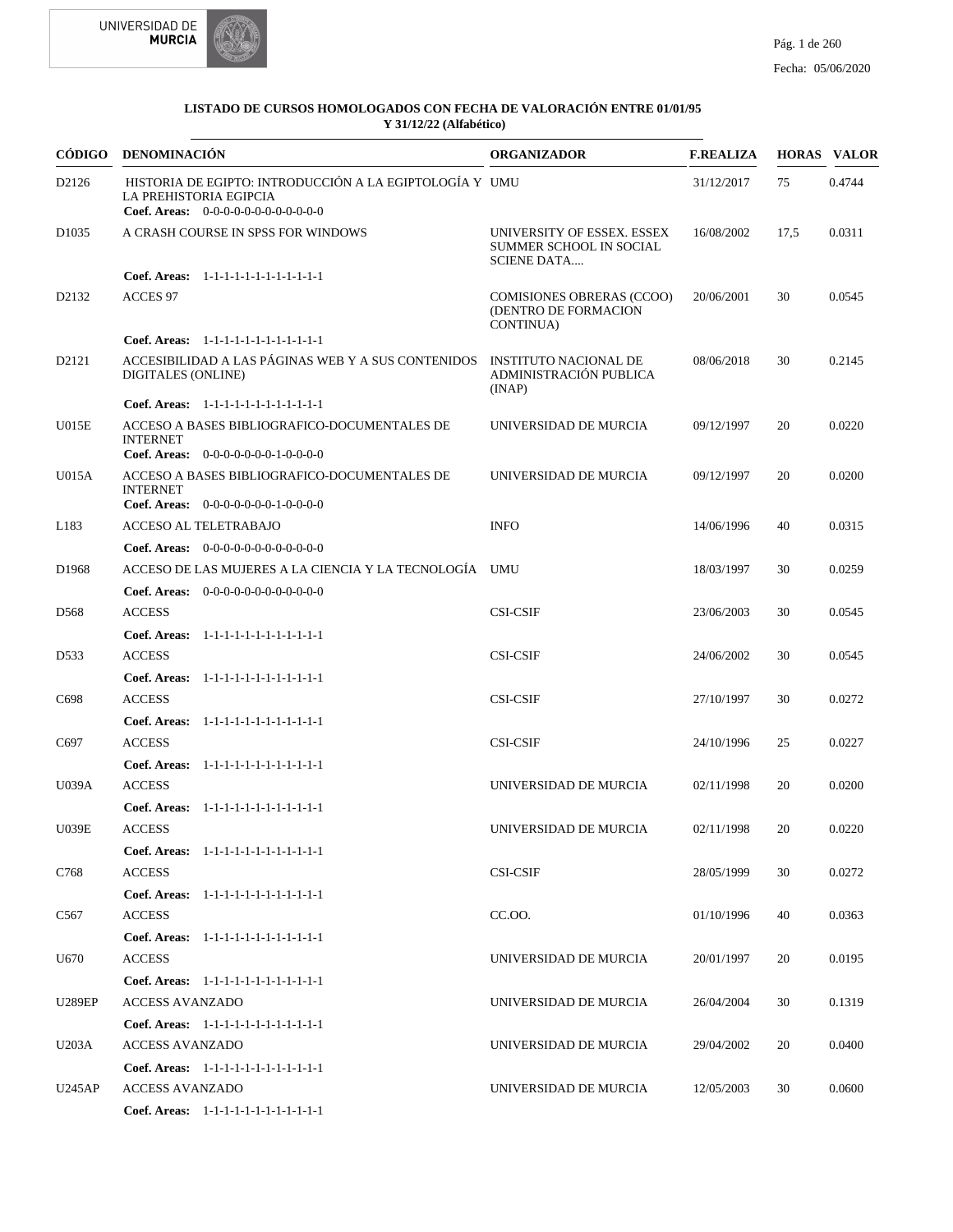



|               | CÓDIGO DENOMINACIÓN                    | <b>ORGANIZADOR</b>    | <b>F.REALIZA</b> |    | <b>HORAS VALOR</b> |
|---------------|----------------------------------------|-----------------------|------------------|----|--------------------|
| <b>U289EC</b> | <b>ACCESS AVANZADO</b>                 | UNIVERSIDAD DE MURCIA | 26/04/2004       | 30 | 0.1351             |
|               | Coef. Areas: 1-1-1-1-1-1-1-1-1-1-1-1-1 |                       |                  |    |                    |
| <b>U289AP</b> | <b>ACCESS AVANZADO</b>                 | UNIVERSIDAD DE MURCIA | 26/04/2004       | 30 | 0.1199             |
|               | Coef. Areas: 1-1-1-1-1-1-1-1-1-1-1-1-1 |                       |                  |    |                    |
| <b>U289AC</b> | <b>ACCESS AVANZADO</b>                 | UNIVERSIDAD DE MURCIA | 26/04/2004       | 30 | 0.1229             |
|               | Coef. Areas: 1-1-1-1-1-1-1-1-1-1-1-1-1 |                       |                  |    |                    |
| U158A         | <b>ACCESS AVANZADO</b>                 | UNIVERSIDAD DE MURCIA | 17/05/2001       | 20 | 0.0400             |
|               | Coef. Areas: 1-1-1-1-1-1-1-1-1-1-1-1-1 |                       |                  |    |                    |
| U158E         | <b>ACCESS AVANZADO</b>                 | UNIVERSIDAD DE MURCIA | 17/05/2001       | 20 | 0.0440             |
|               | Coef. Areas: 1-1-1-1-1-1-1-1-1-1-1-1-1 |                       |                  |    |                    |
| U115A         | <b>ACCESS AVANZADO</b>                 | UNIVERSIDAD DE MURCIA | 01/06/2000       | 20 | 0.0400             |
|               | Coef. Areas: 1-1-1-1-1-1-1-1-1-1-1-1-1 |                       |                  |    |                    |
| U115E         | <b>ACCESS AVANZADO</b>                 | UNIVERSIDAD DE MURCIA | 01/06/2000       | 20 | 0.0440             |
|               | Coef. Areas: 1-1-1-1-1-1-1-1-1-1-1-1-1 |                       |                  |    |                    |
| <b>U335EP</b> | <b>ACCESS AVANZADO</b>                 | UNIVERSIDAD DE MURCIA | 01/07/2005       | 30 | 0.1319             |
|               | Coef. Areas: 1-1-1-1-1-1-1-1-1-1-1-1-1 |                       |                  |    |                    |
| <b>U335EC</b> | <b>ACCESS AVANZADO</b>                 | UNIVERSIDAD DE MURCIA | 01/07/2005       | 30 | 0.1351             |
|               | Coef. Areas: 1-1-1-1-1-1-1-1-1-1-1-1-1 |                       |                  |    |                    |
| <b>U335AP</b> | <b>ACCESS AVANZADO</b>                 | UNIVERSIDAD DE MURCIA | 01/07/2005       | 30 | 0.1199             |
|               | Coef. Areas: 1-1-1-1-1-1-1-1-1-1-1-1-1 |                       |                  |    |                    |
| <b>U335AC</b> | <b>ACCESS AVANZADO</b>                 | UNIVERSIDAD DE MURCIA | 01/07/2005       | 30 | 0.1229             |
|               | Coef. Areas: 1-1-1-1-1-1-1-1-1-1-1-1-1 |                       |                  |    |                    |
| <b>U368EP</b> | <b>ACCESS AVANZADO</b>                 | UNIVERSIDAD DE MURCIA | 29/03/2006       | 20 | 0.0880             |
|               | Coef. Areas: 1-1-1-1-1-1-1-1-1-1-1-1-1 |                       |                  |    |                    |
| <b>U368EC</b> | <b>ACCESS AVANZADO</b>                 | UNIVERSIDAD DE MURCIA | 29/03/2006       | 20 | 0.0901             |
|               | Coef. Areas: 1-1-1-1-1-1-1-1-1-1-1-1-1 |                       |                  |    |                    |
| <b>U368AP</b> | <b>ACCESS AVANZADO</b>                 | UNIVERSIDAD DE MURCIA | 29/03/2006       | 20 | 0.0800             |
|               | Coef. Areas: 1-1-1-1-1-1-1-1-1-1-1-1-1 |                       |                  |    |                    |
| <b>U368AC</b> | <b>ACCESS AVANZADO</b>                 | UNIVERSIDAD DE MURCIA | 29/03/2006       | 20 | 0.0819             |
|               | Coef. Areas: 1-1-1-1-1-1-1-1-1-1-1-1-1 |                       |                  |    |                    |
| <b>U245EP</b> | <b>ACCESS AVANZADO</b>                 | UNIVERSIDAD DE MURCIA | 12/05/2003       | 30 | 0.0660             |
|               | Coef. Areas: 1-1-1-1-1-1-1-1-1-1-1-1-1 |                       |                  |    |                    |
| <b>U245EC</b> | <b>ACCESS AVANZADO</b>                 | UNIVERSIDAD DE MURCIA | 12/05/2003       | 30 | 0.0676             |
|               | Coef. Areas: 1-1-1-1-1-1-1-1-1-1-1-1-1 |                       |                  |    |                    |
| U061A         | <b>ACCESS AVANZADO</b>                 | UNIVERSIDAD DE MURCIA | 19/10/1999       | 20 | 0.0200             |
|               | Coef. Areas: 1-1-1-1-1-1-1-1-1-1-1-1-1 |                       |                  |    |                    |
| U061E         | <b>ACCESS AVANZADO</b>                 | UNIVERSIDAD DE MURCIA | 19/10/1999       | 20 | 0.0220             |
|               | Coef. Areas: 1-1-1-1-1-1-1-1-1-1-1-1-1 |                       |                  |    |                    |
| <b>U203E</b>  | <b>ACCESS AVANZADO</b>                 | UNIVERSIDAD DE MURCIA | 29/04/2002       | 20 | 0.0440             |
|               | Coef. Areas: 1-1-1-1-1-1-1-1-1-1-1-1-1 |                       |                  |    |                    |
| C841          | <b>ACCESS AVANZADO</b>                 | FOREM (CC.OO)         | 31/07/2000       | 30 | 0.0495             |
|               | Coef. Areas: 1-1-1-1-1-1-1-1-1-1-1-1-1 |                       |                  |    |                    |
| U245AC        | <b>ACCESS AVANZADO</b>                 | UNIVERSIDAD DE MURCIA | 12/05/2003       | 30 | 0.0614             |
|               | Coef. Areas: 1-1-1-1-1-1-1-1-1-1-1-1-1 |                       |                  |    |                    |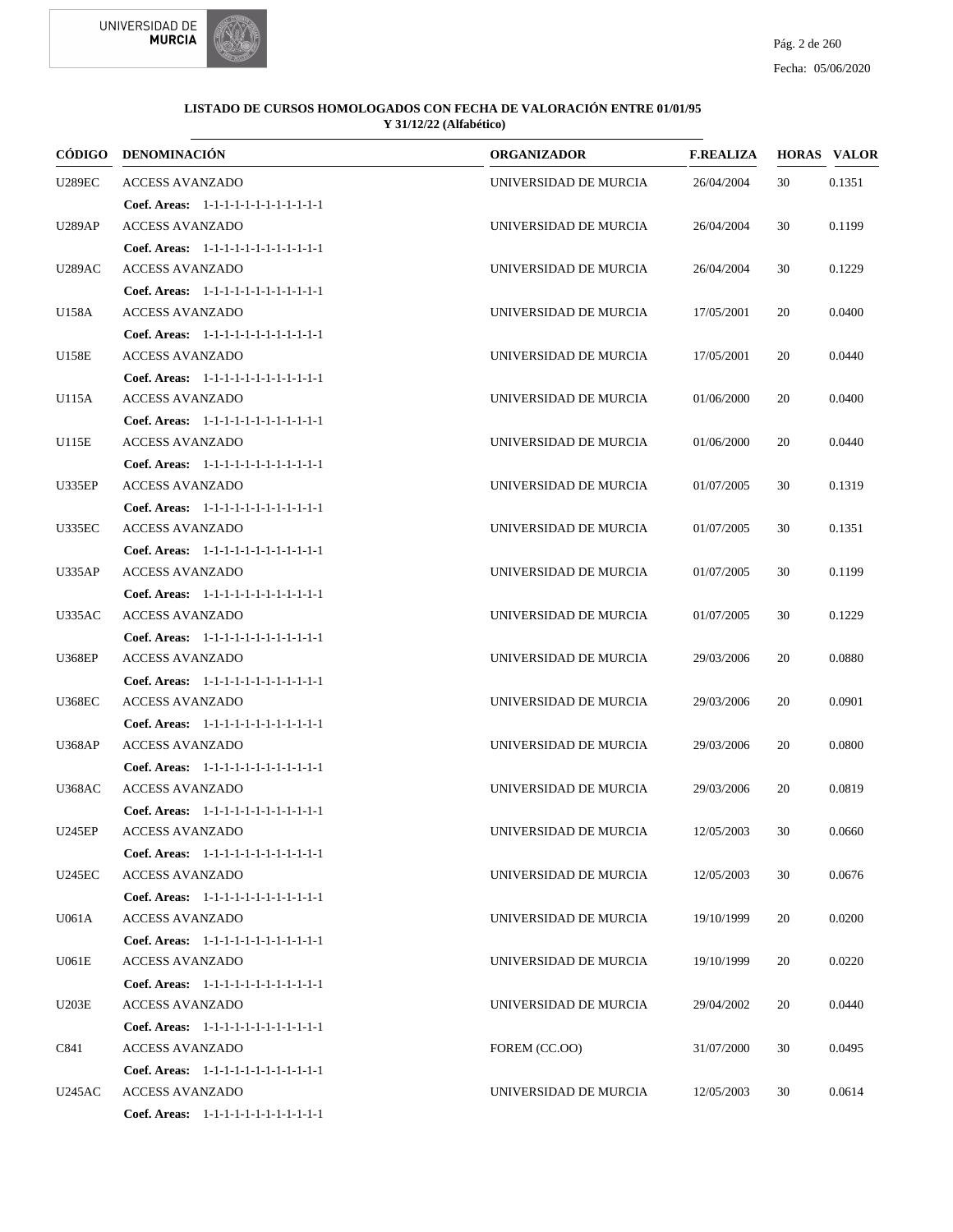



|                   | CÓDIGO DENOMINACIÓN                                                                                                                                                           | <b>ORGANIZADOR</b>                                                            | <b>F.REALIZA</b> |     | <b>HORAS VALOR</b> |
|-------------------|-------------------------------------------------------------------------------------------------------------------------------------------------------------------------------|-------------------------------------------------------------------------------|------------------|-----|--------------------|
| D030              | <b>ACCESS AVANZADO INFORMATICA 2:</b>                                                                                                                                         | CC.OO.                                                                        | 31/07/2000       | 30  | 0.0495             |
|                   | Coef. Areas: 1-1-1-1-1-1-1-1-1-1-1-1-1                                                                                                                                        |                                                                               |                  |     |                    |
| C842              | <b>ACCESS AVANZADO VERSION 97</b>                                                                                                                                             | <b>UGT</b>                                                                    | 02/12/1999       | 30  | 0.0272             |
|                   | Coef. Areas: 1-1-1-1-1-1-1-1-1-1-1-1-1                                                                                                                                        |                                                                               |                  |     |                    |
| D597              | ACCESS, BASE DE DATOS                                                                                                                                                         | INFO (INST. FOMENTO MURCIA)                                                   | 29/05/1997       | 30  | 0.0260             |
|                   | Coef. Areas: 1-1-1-1-1-1-1-1-1-1-1-1-1                                                                                                                                        |                                                                               |                  |     |                    |
| D661              | ACCESS, BASE DE DATOS DE                                                                                                                                                      | <b>GESPOMUR</b>                                                               | 20/04/2005       | 30  | 0.0450             |
|                   | Coef. Areas: $0-0-0-0-0-0-0-0-0-0-0$                                                                                                                                          |                                                                               |                  |     |                    |
| D645              | ACCESS, BASES DE DATOS                                                                                                                                                        | CAM                                                                           | 29/10/1999       | 20  | 0.0075             |
|                   | Coef. Areas: 1-1-1-1-1-1-1-1-1-1-1-1-1                                                                                                                                        |                                                                               |                  |     |                    |
| D1586             | <b>ACCESS</b> (BÁSICO)                                                                                                                                                        | <b>CARM - ESCUELA DE</b><br><b>ADMINISTRACION PUBLICA</b>                     | 01/04/2009       | 30  | 0.1287             |
|                   | Coef. Areas: $1-1-1-1-1-1-1-1-1-1-1$                                                                                                                                          |                                                                               |                  |     |                    |
| IT96E             | <b>ACCESS. INTERNET</b>                                                                                                                                                       | UNIVERSIDAD DE MURCIA                                                         | 06/05/2015       | 30  | 0.2145             |
|                   | Coef. Areas: 1-1-1-1-1-1-1-1-1-1-1-1-1                                                                                                                                        |                                                                               |                  |     |                    |
| C <sub>568</sub>  | <b>ACCESS PARA WINDOWS 2.0</b>                                                                                                                                                | <b>ACAD. PRISMA</b>                                                           | 28/05/1996       | 20  | 0.0075             |
|                   | Coef. Areas: 1-1-1-1-1-1-1-1-1-1-1-1-1                                                                                                                                        |                                                                               |                  |     |                    |
| D1358             | <b>ACCESS (TELEFORMACION)</b>                                                                                                                                                 | <b>COMISIONES OBRERAS (CCOO)</b>                                              | 05/04/2011       | 40  | 0.2200             |
|                   | Coef. Areas: 1-1-1-1-1-1-1-1-1-1-1-1-1                                                                                                                                        |                                                                               |                  |     |                    |
| C699              | <b>ACCESS 2.0</b>                                                                                                                                                             | CC.OO.                                                                        | 01/12/1997       | 30  | 0.0272             |
|                   | Coef. Areas: 1-1-1-1-1-1-1-1-1-1-1-1-1                                                                                                                                        |                                                                               |                  |     |                    |
| C800              | <b>ACCESS 97</b>                                                                                                                                                              | CC.00.                                                                        | 14/05/1999       | 25  | 0.0227             |
|                   | Coef. Areas: 1-1-1-1-1-1-1-1-1-1-1-1-1                                                                                                                                        |                                                                               |                  |     |                    |
| D <sub>508</sub>  | <b>ACCESS 97</b>                                                                                                                                                              | CENTRO EDUCACION ADULTOS<br>(ALCANTARILLA)                                    | 30/09/2001       | 40  | 0.0660             |
|                   | Coef. Areas: 1-1-1-1-1-1-1-1-1-1-1-1-1                                                                                                                                        |                                                                               |                  |     |                    |
| C849              | <b>ACCESS 97</b>                                                                                                                                                              | CC.OO.                                                                        | 29/05/2000       | 30  | 0.0545             |
|                   | Coef. Areas: 1-1-1-1-1-1-1-1-1-1-1-1-1                                                                                                                                        |                                                                               |                  |     |                    |
| C848              | <b>ACCESS 97</b>                                                                                                                                                              | <b>INFOMUR</b>                                                                | 30/11/1999       | 30  | 0.0124             |
|                   | Coef. Areas: 1-1-1-1-1-1-1-1-1-1-1-1-1                                                                                                                                        |                                                                               |                  |     |                    |
| C954              | ACCESS-97                                                                                                                                                                     | CC.00.                                                                        | 25/06/2001       | 30  | 0.0545             |
|                   | Coef. Areas: 1-1-1-1-1-1-1-1-1-1-1-1-1                                                                                                                                        |                                                                               |                  |     |                    |
| L374              | ACCIDENTES DEPORTIVOS (III CURSO)                                                                                                                                             | AYTO. ALBACETE                                                                | 28/11/1998       | 20  | 0.0158             |
|                   | Coef. Areas: $0-0-0-0-0-0-0-0-0-1-0-0$                                                                                                                                        |                                                                               |                  |     |                    |
| D1239             | ACCIÓN CLAVE 2 DEL PROGRAMA ERASMUS+ EN EL<br>ÁMBITO DE LA EDUCACIÓN Y FORMACIÓN-SECTOR<br>FORMACIÓN PROFESIONAL Y EDUCACIÓN SUPERIOR<br>Coef. Areas: $0-0-0-0-0-0-0-0-1-0-0$ | SERVICIO ESPAÑOL PARA<br>INTERNACIONALIZACIÓN DE LA<br><b>EDUCACIÓN SEPIE</b> | 29/03/2016       | 40  | 0.2310             |
| D587              | <b>ACCION TUTORIAL</b>                                                                                                                                                        | <b>FUNDACION ECCA</b>                                                         | 27/02/1999       | 60  | 0.0473             |
|                   | <b>Coef. Areas:</b> $0-0-0-0-0-0-0-0-0-0-0-0$                                                                                                                                 |                                                                               |                  |     |                    |
| D <sub>1902</sub> | ACCIÓN TUTORIAL Y ORIENTACIÓN EN EDUCACIÓN<br>PRIMARIA Y SECUNDARIA<br>Coef. Areas: 0-0-0-0-0-0-0-0-0-0-0-0-0                                                                 | UNIVERSIDAD DE CADIZ                                                          | 31/05/2007       | 150 | 0.5321             |
| D <sub>1084</sub> | ACD-C RECURSOS DIDÁCTICOS EN EL ÁREA DE CIENCIAS                                                                                                                              | MINISTERIO DE EDUCACIÓN<br>(AGE)                                              | 16/02/1995       | 30  | 0.0236             |
|                   | <b>Coef. Areas:</b> $0-0-0-0-0-0-0-0-0-0-0-0$                                                                                                                                 |                                                                               |                  |     |                    |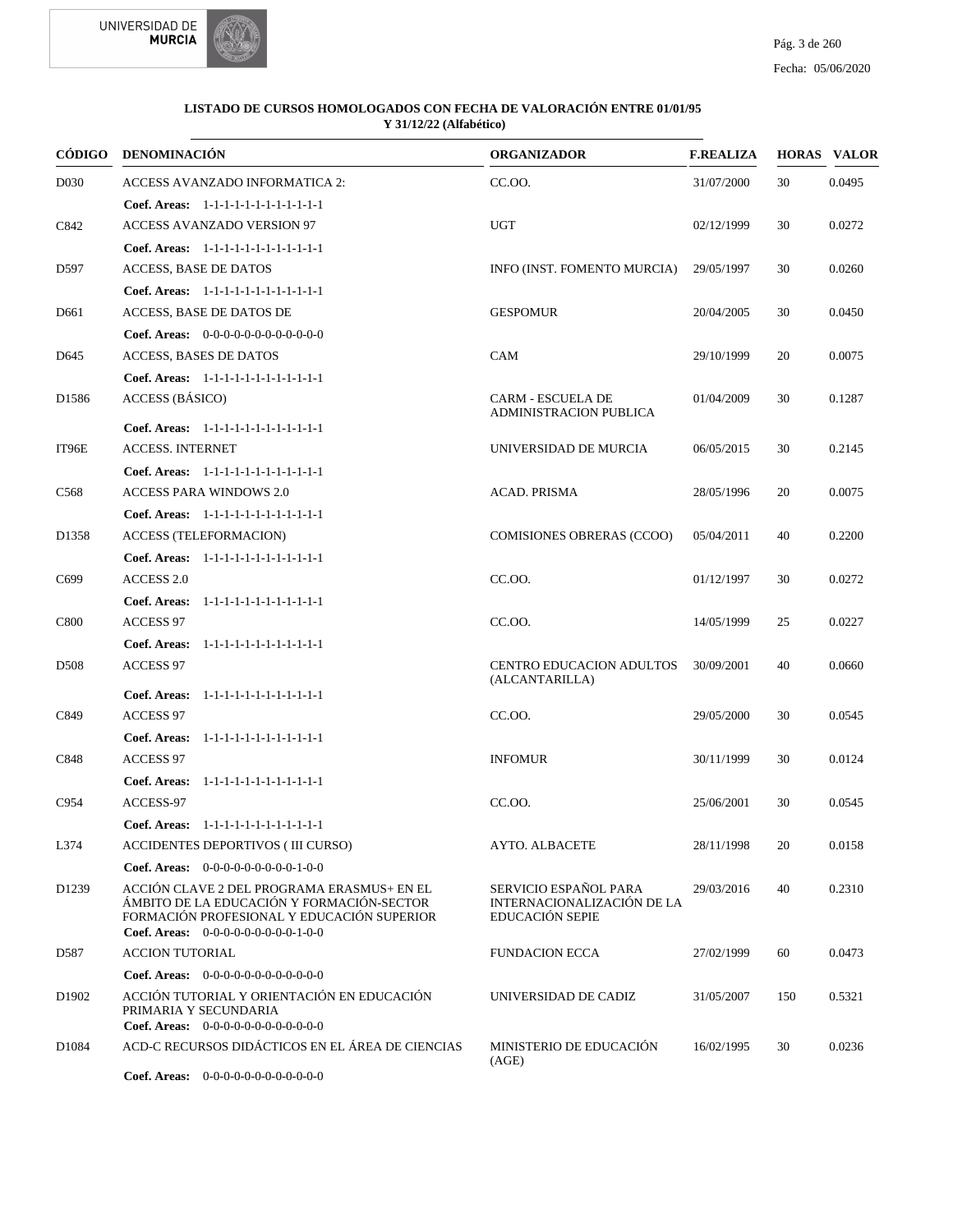

| CÓDIGO            | <b>DENOMINACIÓN</b>                                                                                                                                                                            | <b>ORGANIZADOR</b>                                                                                                   | <b>F.REALIZA</b> |    | <b>HORAS VALOR</b> |
|-------------------|------------------------------------------------------------------------------------------------------------------------------------------------------------------------------------------------|----------------------------------------------------------------------------------------------------------------------|------------------|----|--------------------|
| D800              | ACOGIDA A PERSONAL DE NUEVO INGRESO                                                                                                                                                            | <b>CARM</b>                                                                                                          | 03/12/1999       | 25 | 0.0217             |
|                   | <b>Coef. Areas:</b> $0-0-0-0-0-0-0-0-0-0-0-0$                                                                                                                                                  |                                                                                                                      |                  |    |                    |
| L184              | <b>ACONDICIONAMIENTO DE AIRE</b>                                                                                                                                                               | <b>UNED</b>                                                                                                          | 20/10/1989       | 20 | 0.0161             |
|                   | Coef. Areas: $0-0-0-0-0-0-0-0-1-0-0$                                                                                                                                                           |                                                                                                                      |                  |    |                    |
| D2171             | ACOSO PSICOLÓGICO EN EL TRABAJO (MOBBING)                                                                                                                                                      | <b>CERPIE-FUNDACIÓN</b><br>UNIVERSIDAD POLITÉCNICA DE<br><b>CATALUÑA</b>                                             | 08/03/2018       | 25 | 0.0688             |
|                   | Coef. Areas: $1-1-1-1-1-1-1-1-1-1-1$                                                                                                                                                           |                                                                                                                      |                  |    |                    |
| D1622             | ACTIVIDAD DE LA ADMINISTRACIÓN Y LAS RELACIONES<br><b>LABORALES</b>                                                                                                                            | <b>CENTRAL SINDICAL</b><br><b>INDEPENDIENTE Y DE</b><br><b>FUNCIONARIOS (CSIF) (DENTRO</b><br>DE FORMACION CONTINUA) | 23/05/2011       | 30 | 0.1815             |
|                   | Coef. Areas: 1-1-1-1-1-1-1-1-1-1-1-1-1                                                                                                                                                         |                                                                                                                      |                  |    |                    |
| D1788             | ACTIVIDAD SINDICAL EN LOS CENTROS EDUCATIVOS.<br>ESTUDIO, ANÁLISIS Y PLANIFICACIÓN                                                                                                             | <b>COMISIONES OBRERAS (CCOO)</b><br>(DENTRO DE FORMACION<br>CONTINUA)                                                | 25/06/2011       | 15 | 0.0908             |
|                   | Coef. Areas: 1-1-1-1-1-1-1-1-1-1-1-1-1                                                                                                                                                         |                                                                                                                      |                  |    |                    |
| D945              | ACTIVIDADES DEPORTIVAS EN EL MEDIO NATURAL                                                                                                                                                     | CEMACAM TORRE GUIL                                                                                                   | 24/06/2007       | 17 | 0.0255             |
|                   | Coef. Areas: $0-0-0-0-0-0-0-0-1-0-0$                                                                                                                                                           |                                                                                                                      |                  |    |                    |
| L375              | ACTIVIDADES RECREATIVAS EN PROG.ED.FIS.PERMANENTE INEF-MADRID                                                                                                                                  |                                                                                                                      | 20/04/1991       | 12 | 0.0095             |
|                   | Coef. Areas: $0-0-0-0-0-0-0-0-0-1-0-0$                                                                                                                                                         |                                                                                                                      |                  |    |                    |
| L376              | <b>ACTUACION ESCENICA</b>                                                                                                                                                                      | UMU-ACT. CULT.                                                                                                       | 22/03/1986       | 60 | 0.0520             |
|                   | Coef. Areas: $0-0-0-0-0-0-0-0-0-0-0$                                                                                                                                                           |                                                                                                                      |                  |    |                    |
| U719E             | ACTUALIDAD DEL MOVIMIENTO OPEN ACCESS Y DE LA<br>LITERATURA CIENTIFICA ELECTRONICA<br>Coef. Areas: $0-0-0-0-0-0-1-0-0-0-1$                                                                     | UNIVERSIDAD DE MURCIA                                                                                                | 14/07/2014       | 27 | 0.1931             |
| D <sub>2335</sub> | ACTUALIZA TU INGLÉS (CURSO DE)                                                                                                                                                                 | UNIVERSIDAD POLITECNICA DE 10/03/2005<br>CARTAGENA                                                                   |                  | 20 | 0.0710             |
|                   | Coef. Areas: 1-1-1-1-1-1-1-1-1-1-1-1-1                                                                                                                                                         |                                                                                                                      |                  |    |                    |
| D <sub>1149</sub> | ACTUALIZACION AL MODELO EFQM 2010                                                                                                                                                              | <b>UMU</b>                                                                                                           | 21/10/2010       | 8  | 0.0506             |
|                   | Coef. Areas: 1-1-1-1-1-1-1-1-1-1-1-1-1                                                                                                                                                         |                                                                                                                      |                  |    |                    |
| C974              | ACTUALIZACION DE MUSEISTICA. MUSEOS EN LOS ULTIMOS M. CULTURA<br>AÑOS                                                                                                                          |                                                                                                                      | 29/06/1989       | 6  | 0.0047             |
|                   | Coef. Areas: $0-0-0-0-0-0-1-0-0-0-0$                                                                                                                                                           |                                                                                                                      |                  |    |                    |
| C803              | ACTUALIZACION DE PROFESORES DE LENGUA ESPAÑOLA<br>(IV CURSO)<br>Coef. Areas: $0-0-0-0-0-0-0-0-0-0-0$                                                                                           | <b>UMU</b>                                                                                                           | 08/06/1993       | 62 | 0.0488             |
| C802              | ACTUALIZACION DE PROFESORES DE LENGUA ESPAÑOLA (V UMU<br>CURSO)                                                                                                                                |                                                                                                                      | 06/05/1994       | 60 | 0.0518             |
|                   | Coef. Areas: $0-0-0-0-0-0-0-0-0-0-0$                                                                                                                                                           |                                                                                                                      |                  |    |                    |
| CA04E             | ACTUALIZACION DEL MANUAL DE ESTILO DE LENGUAJE<br><b>ADMINISTRATIVO</b><br>Coef. Areas: 1-1-1-1-1-1-1-1-1-1-1-1-1                                                                              | UNIVERSIDAD DE MURCIA                                                                                                | 01/10/2001       | 30 | 0.0660             |
| C850              | ACTUALIZACION DEL MANUAL DE ESTILO DEL LENGUAJE<br><b>ADMINISTRATIVO</b><br>Coef. Areas: 1-1-1-1-1-1-1-1-1-1-1-1-1                                                                             | <b>UGT</b>                                                                                                           | 13/06/2000       | 30 | 0.0545             |
| CA120E            | ACTUALIZACION EN APPCC, LOS NUEVOS REGLAMENTOS Y UNIVERSIDAD DE MURCIA<br>LA FLEXIBILIZACION EN SU APLICACION EN LAS<br><b>INDUSTRIAS ALIMENTARIAS</b><br>Coef. Areas: $0-0-0-0-0-0-0-0-1-0-0$ |                                                                                                                      | 26/05/2008       | 20 | 0.0858             |
| D1159             | ACTUALIZACION EN EL DESEMPEÑO DE FUNCIONES<br>ADMINISTRATIVAS DEL PAS DE UNIVERSIDAD                                                                                                           | <b>COMISIONES OBRERAS (CCOO)</b><br>(DENTRO DE FORMACION<br>CONTINUA)                                                | 20/05/2009       | 30 | 0.1089             |
|                   | Coef. Areas: 1-1-1-1-1-1-1-1-1-1-1-1-1                                                                                                                                                         |                                                                                                                      |                  |    |                    |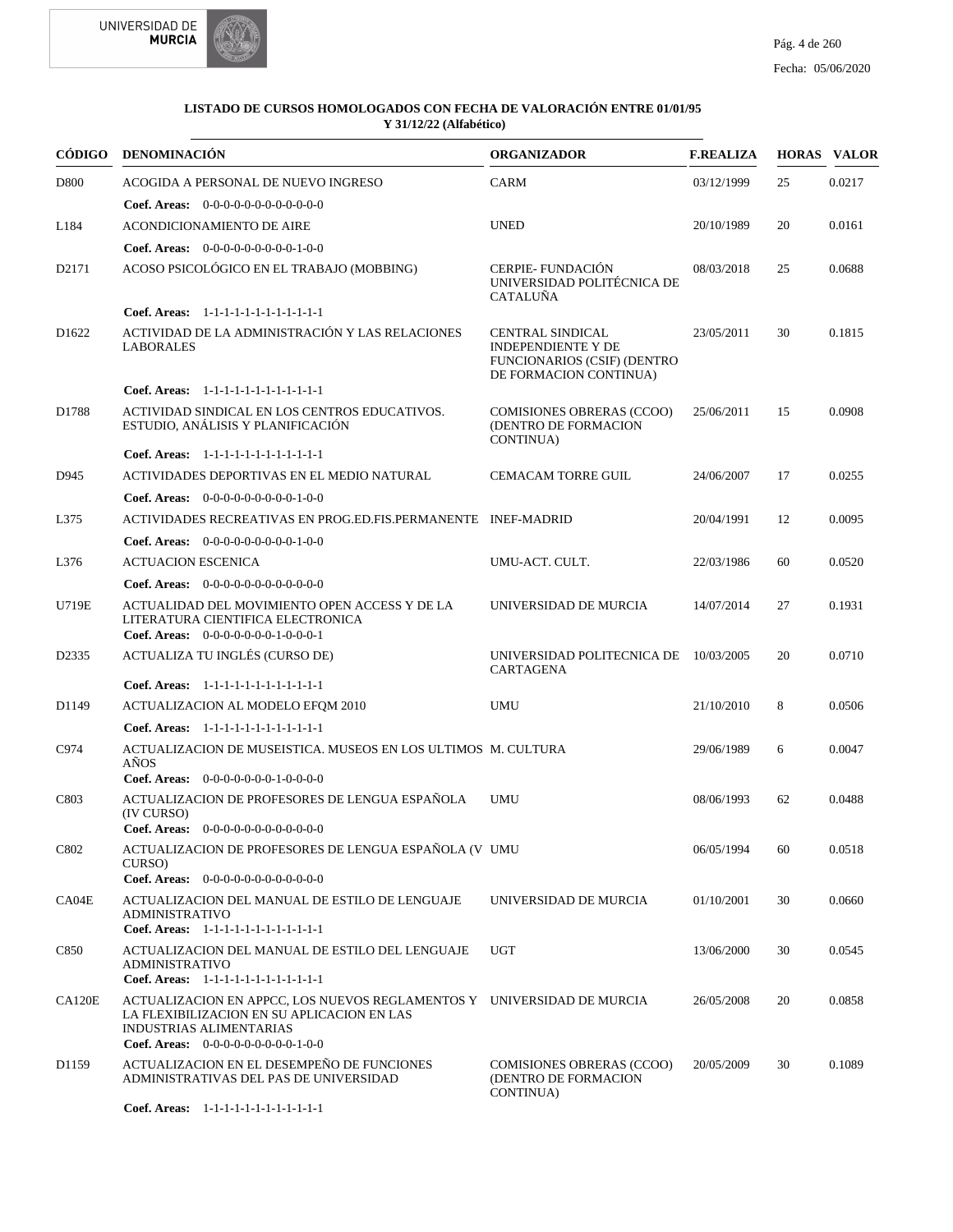



|                   | CÓDIGO DENOMINACIÓN                                                                                                                                                    | <b>ORGANIZADOR</b>                                                       | <b>F.REALIZA</b> |     | <b>HORAS VALOR</b> |
|-------------------|------------------------------------------------------------------------------------------------------------------------------------------------------------------------|--------------------------------------------------------------------------|------------------|-----|--------------------|
| D1222             | ACTUALIZACIÓN EN EL DESEMPEÑO DE FUNCIONES DEL<br>PERSONAL DEL SERVICIOS DE UNIVERSIDAD                                                                                | COMISIONES OBRERAS (CCOO)<br>(DENTRO DE FORMACION<br><b>CONTINUA</b> )   | 20/06/2009       | 15  | 0.0545             |
|                   | Coef. Areas: 1-1-1-1-1-1-1-1-1-1-1-1-1                                                                                                                                 |                                                                          |                  |     |                    |
| D393              | ACTUALIZACION EN EL SISTEMA OPERATIVO UNIX: LINUX                                                                                                                      | UMU-EXT. UNIV.                                                           | 12/12/1998       | 35  | 0.0332             |
|                   | <b>Coef. Areas:</b> $0-0-0-0-0-1-0-0-0-0-0$                                                                                                                            |                                                                          |                  |     |                    |
| D079              | ACTUALIZACION EN SISTEMA DE REDES                                                                                                                                      | ASC. ESTUDIANTES UN. INFORM. 24/05/1997                                  |                  | 20  | 0.0083             |
|                   | Coef. Areas: $0-0-0-0-0-1-0-0-0-0-0$                                                                                                                                   |                                                                          |                  |     |                    |
| U413E             | ACTUALIZACION EN TECNICAS APLICADAS A LA<br><b>INVESTIGACION BIOLOGICA</b><br>Coef. Areas: $0-0-0-0-0-0-0-0-1-0-1$                                                     | UNIVERSIDAD DE MURCIA                                                    | 28/05/2007       | 20  | 0.0858             |
| U354E             | ACTUALIZACION EN TECNICAS APLICADAS A LA<br><b>INVESTIGACION BIOLOGICA</b><br>Coef. Areas: $0-0-0-0-0-0-0-0-1-0-1$                                                     | UNIVERSIDAD DE MURCIA                                                    | 30/05/2005       | 20  | 0.0858             |
| U354A             | ACTUALIZACION EN TECNICAS APLICADAS A LA<br><b>INVESTIGACION BIOLOGICA</b><br>Coef. Areas: $0-0-0-0-0-0-0-1-0-0-1$                                                     | UNIVERSIDAD DE MURCIA                                                    | 30/05/2005       | 20  | 0.0780             |
| U163E             | ACTUALIZACION EN TECNICAS INSTRUMENTALES<br>APLICADAS A LA INVESTIGACION<br>Coef. Areas: $0-0-0-0-0-0-0-0-1-0-1$                                                       | UNIVERSIDAD DE MURCIA                                                    | 05/11/2001       | 25  | 0.0550             |
| U163A             | ACTUALIZACION EN TECNICAS INSTRUMENTALES<br>APLICADAS A LA INVESTIGACION<br>Coef. Areas: $0-0-0-0-0-0-0-0-1-0-1$                                                       | UNIVERSIDAD DE MURCIA                                                    | 05/11/2001       | 25  | 0.0500             |
| D811              | ACTUALIZACION LEGISLATIVA UNIVERSITARIA                                                                                                                                | FETE-UGT (FORMACION<br>CONTINUA)                                         | 02/11/2008       | 20  | 0.0660             |
|                   | Coef. Areas: 1-1-1-1-1-1-1-1-1-1-1-1-1                                                                                                                                 |                                                                          |                  |     |                    |
| D1888             | ACTUALIZACIÓN LEGISLATIVA UNIVERSITARIA                                                                                                                                | UNION GENERAL DE<br>TRABAJADORES (UGT) (DENTRO<br>DE FORMACION CONTINUA) | 15/10/2009       | 20  | 0.0660             |
|                   | Coef. Areas: 1-1-1-1-1-1-1-1-1-1-1-1-1                                                                                                                                 |                                                                          |                  |     |                    |
| <b>IT227E</b>     | ACTUALIZACIÓN NORMATIVA EN MATERIA DE<br>PROTECCIÓN DE DATOS<br>Coef. Areas: 1-1-1-1-1-1-1-1-1-1-1-1-1                                                                 | UNIVERSIDAD DE MURCIA                                                    | 21/05/2018       | 25  | 0.1788             |
| D991              | ACTUALIZACION PROFESIONAL: GESTION PRESUPUESTARIA COMISIONES OBRERAS (CCOO)<br>EN LAS ADMINISTRACIONES PUBLICAS                                                        | (DENTRO DE FORMACION<br>CONTINUA)                                        | 24/01/2008       | 120 | 0.4356             |
|                   | <b>Coef. Areas:</b> $1-0-0-0-1-0-0-0-0-0-0$                                                                                                                            |                                                                          |                  |     |                    |
| D935              | ACTUALIZACION PROFESIONAL: GESTION PRESUPUESTARIA COMISIONES OBRERAS (CCOO)<br>EN LAS ADMINISTRACIONES PUBLICAS                                                        | (DENTRO DE FORMACION<br>CONTINUA)                                        | 31/12/2007       | 120 | 0.4356             |
|                   | <b>Coef. Areas:</b> $1-0-0-0-1-0-0-0-0-0-0$                                                                                                                            |                                                                          |                  |     |                    |
| D950              | ACTUALIZACION PROFESIONAL: GESTION PRESUPUESTARIA UNED - COMISIONES OBRERAS<br>EN LAS ADMINISTRACIONES PUBLICAS (TELEFORMACION)                                        | (CCOO) (DENTRO DE FORMACION<br>CONTINUA)                                 | 31/12/2009       | 120 | 0.4356             |
|                   | Coef. Areas: $1-0-0-0-1-0-0-0-0-0-0$                                                                                                                                   |                                                                          |                  |     |                    |
| D1180             | ACTUALIZACIÓN PROFESIONAL: GESTIÓN PRESUPUESTARIA UNIVERSIDAD NACIONAL DE<br>EN LAS ADMINISTRACIONES PÚBLICAS(TELEFORMACIÓN)<br>Coef. Areas: 1-0-0-0-0-0-0-0-0-0-0-0-0 | EDUCACION A DISTANCIA (UNED)                                             | 31/12/2011       | 120 | 0.7095             |
| D943              | ACTUALIZACION PROFESIONAL: GESTION Y<br>ADMINISTRACION DE PERSONAL<br>Coef. Areas: $0-0-0-0-1-0-0-0-0-0-0$                                                             | UNED-CCOO                                                                | 31/12/2007       | 120 | 0.4356             |
| D <sub>1430</sub> | ACTUALIZACION PROFESIONAL: GESTION Y<br>ADMINISTRACION DE PERSONAL                                                                                                     | <b>COMISIONES OBRERAS (CCOO)</b><br>(DENTRO DE FORMACION<br>CONTINUA)    | 30/09/2008       | 120 | 0.4356             |
|                   |                                                                                                                                                                        |                                                                          |                  |     |                    |

0-0-0-0-1-0-0-0-0-0-0-0 **Coef. Areas:**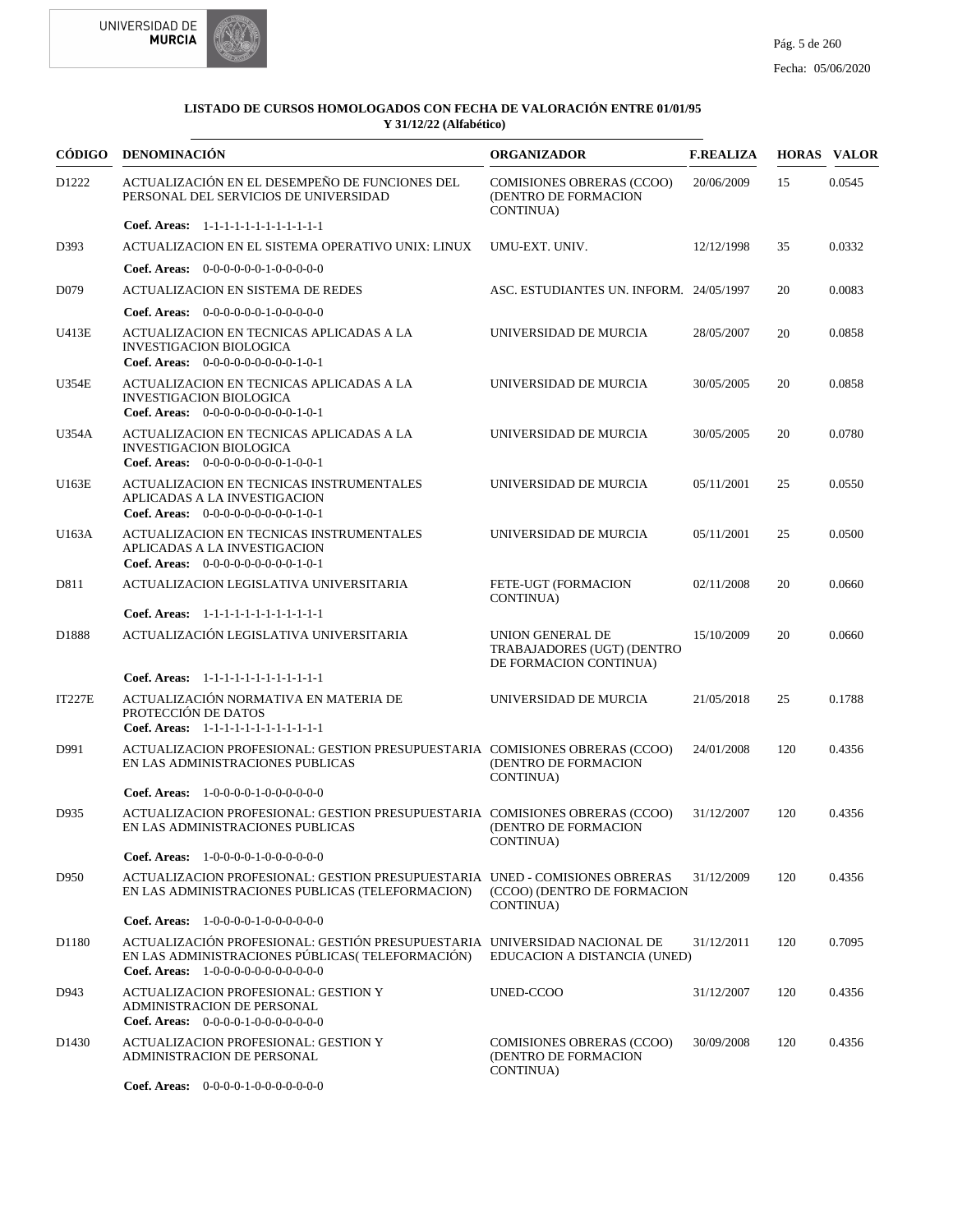



|                   | CÓDIGO DENOMINACIÓN                                                                                                                                          | <b>ORGANIZADOR</b>                                                    | <b>F.REALIZA</b> |     | <b>HORAS VALOR</b> |
|-------------------|--------------------------------------------------------------------------------------------------------------------------------------------------------------|-----------------------------------------------------------------------|------------------|-----|--------------------|
| D882              | <b>ACTUALIZACION PROFESIONAL: GESTION Y</b><br><b>ADMINISTRACION DE PERSONAL</b><br>Coef. Areas: $0-0-0-0-1-0-0-0-0-0-0$                                     | <b>UNED</b>                                                           | 28/01/2007       | 120 | 0.4257             |
| D883              | <b>ACTUALIZACION PROFESIONAL: GESTION Y</b><br>ADMINISTRACION DE PERSONAL (TELEFORMACION)<br>Coef. Areas: $0-0-0-0-1-0-0-0-0-0-0$                            | UNED-CCOO                                                             | 31/12/2008       | 300 | 0.7260             |
| D922              | ACTUALIZACION PROFESIONAL: INTRODUCCION AL<br><b>MICROSOFT EXCEL</b>                                                                                         | UNED - COMISIONES OBRERAS<br>(CCOO) (DENTRO DE FORMACION<br>CONTINUA) | 31/12/2007       | 60  | 0.2178             |
|                   | Coef. Areas: 1-1-1-1-1-1-1-1-1-1-1-1-1                                                                                                                       |                                                                       |                  |     |                    |
| D754              | ACTUALIZACION PROFESIONAL: POLITICAS DE LAS<br><b>COMUNIDADES EUROPEAS</b><br>Coef. Areas: 1-1-1-1-1-1-1-1-1-1-1-1-1                                         | UNED-CC.OO                                                            | 31/12/2006       | 120 | 0.4356             |
| D887              | ACTUALIZACION PROFESIONAL: REGIMEN JURIDICO Y<br>PROCEDIMIENTO DE LAS ADMINISTRACIONES PUBLICAS<br>(TELEFORMACION)<br>Coef. Areas: 1-1-1-1-1-1-1-1-1-1-1-1-1 | UNED - CCOO                                                           | 31/12/2008       | 300 | 0.7260             |
| D933              | ACTUALIZACION PROFESIONAL: REGIMEN JURIDICO Y<br>PROCEDIMIENTO DE LAS ADMINISTRACIONES PUBLICAS<br>(120H)<br>Coef. Areas: 1-1-1-1-1-1-1-1-1-1-1-1-1          | UNED - CCOO (DENTRO DE<br><b>FORMACION CONTINUA)</b>                  | 31/12/2008       | 120 | 0.4356             |
| L577              | ACTUALIZACION REUMATOLÓGICA PARA EL MEDICO<br>PRACTICO, I CURSO<br>Coef. Areas: 0-0-0-0-0-0-0-0-0-0-0-0-0                                                    | H.U.V.A.                                                              | 30/04/1983       | 3   | 0.0000             |
| D744              | ACUARIOLOGIA Y CULTIVO DE PECES: INMUNOLOGIA E<br><b>INMUNOPATOLOGIA</b><br>Coef. Areas: $0-0-0-0-0-0-0-0-1-0-0$                                             | UNIV. INTERNACIONAL DEL MAR 15/09/2006<br><b>UMU</b>                  |                  | 40  | 0.1518             |
| D <sub>2257</sub> | ACUAROLOGÍA AVANZADA (III CURSO DE)                                                                                                                          | UMU - PROMOCION EDUCATIVA 18/12/2007                                  |                  | 40  | 0.1518             |
|                   | <b>Coef. Areas:</b> $0-0-0-0-0-0-0-0-1-0-0$                                                                                                                  |                                                                       |                  |     |                    |
| L445              | ACUICULTURA: CULTIVO DE PECES Y MOLUSCOS,<br>NUTRICION Y PATOLOGIA<br>Coef. Areas: $0-0-0-0-0-0-0-0-1-0-1$                                                   | <b>UMU-A.MAR</b>                                                      | 21/09/1990       | 60  | 0.0569             |
| L379              | ACUICULTURA, CULTIVO DE PECES: NUTRICION Y<br>PATOLOGIA<br><b>Coef. Areas:</b> $0-0-0-0-0-0-0-0-1-0-1$                                                       | <b>UMU-A.MAR</b>                                                      | 08/09/1989       | 40  | 0.0380             |
| <b>U680E</b>      | <b>ADAPTACION AL EXCEL 2007</b>                                                                                                                              | UNIVERSIDAD DE MURCIA                                                 | 08/05/2014       | 12  | 0.0858             |
|                   | Coef. Areas: 1-1-1-1-1-1-1-1-1-1-1-1-1                                                                                                                       |                                                                       |                  |     |                    |
| <b>U681E</b>      | <b>ADAPTACION AL POWER POINT 2007</b>                                                                                                                        | UNIVERSIDAD DE MURCIA                                                 | 09/05/2014       | 12  | 0.0858             |
|                   | Coef. Areas: $1-1-1-1-1-1-1-1-1-1-1$                                                                                                                         |                                                                       |                  |     |                    |
| U679E             | <b>ADAPTACION AL WORD 2007</b>                                                                                                                               | UNIVERSIDAD DE MURCIA                                                 | 12/05/2014       | 12  | 0.0858             |
|                   | Coef. Areas: 1-1-1-1-1-1-1-1-1-1-1-1-1                                                                                                                       |                                                                       |                  |     |                    |
| D584              | ADAPTACIONES CURRICULARES INDIVIDUALES Y<br>DIVERSIFICACION CURRICULAR<br>Coef. Areas: $0-0-0-0-0-0-0-0-0-0-0$                                               | <b>CSI-CSIF</b>                                                       | 14/01/2000       | 35  | 0.0578             |
| L380              | <b>ADMIN BASICA HP-UX</b>                                                                                                                                    | <b>HEWLETT-PACKARD</b>                                                | 23/04/1993       | 3   | 0.0000             |
|                   | <b>Coef. Areas:</b> $0-0-0-0-0-1-0-0-0-0-0$                                                                                                                  |                                                                       |                  |     |                    |
| D <sub>209</sub>  | <b>ADMINISTRACION AIX</b>                                                                                                                                    | <b>CESSER</b>                                                         | 10/07/2000       | 40  | 0.0330             |
|                   | <b>Coef. Areas:</b> $0-0-0-0-0-1-0-0-0-0-0$                                                                                                                  |                                                                       |                  |     |                    |
| D391              | <b>ADMINISTRACION AIX 4.1.3</b>                                                                                                                              | <b>CESSER</b>                                                         | 30/06/1996       | 40  | 0.0165             |
|                   | <b>Coef. Areas:</b> $0-0-0-0-0-1-0-0-0-0-0$                                                                                                                  |                                                                       |                  |     |                    |
| U385E             | ADMINISTRACION AVANZADA DE LINUX                                                                                                                             | UNIVERSIDAD DE MURCIA                                                 | 03/11/2006       | 36  | 0.1544             |
|                   | <b>Coef. Areas:</b> $0-0-0-0-0-1-0-0-0-0-0$                                                                                                                  |                                                                       |                  |     |                    |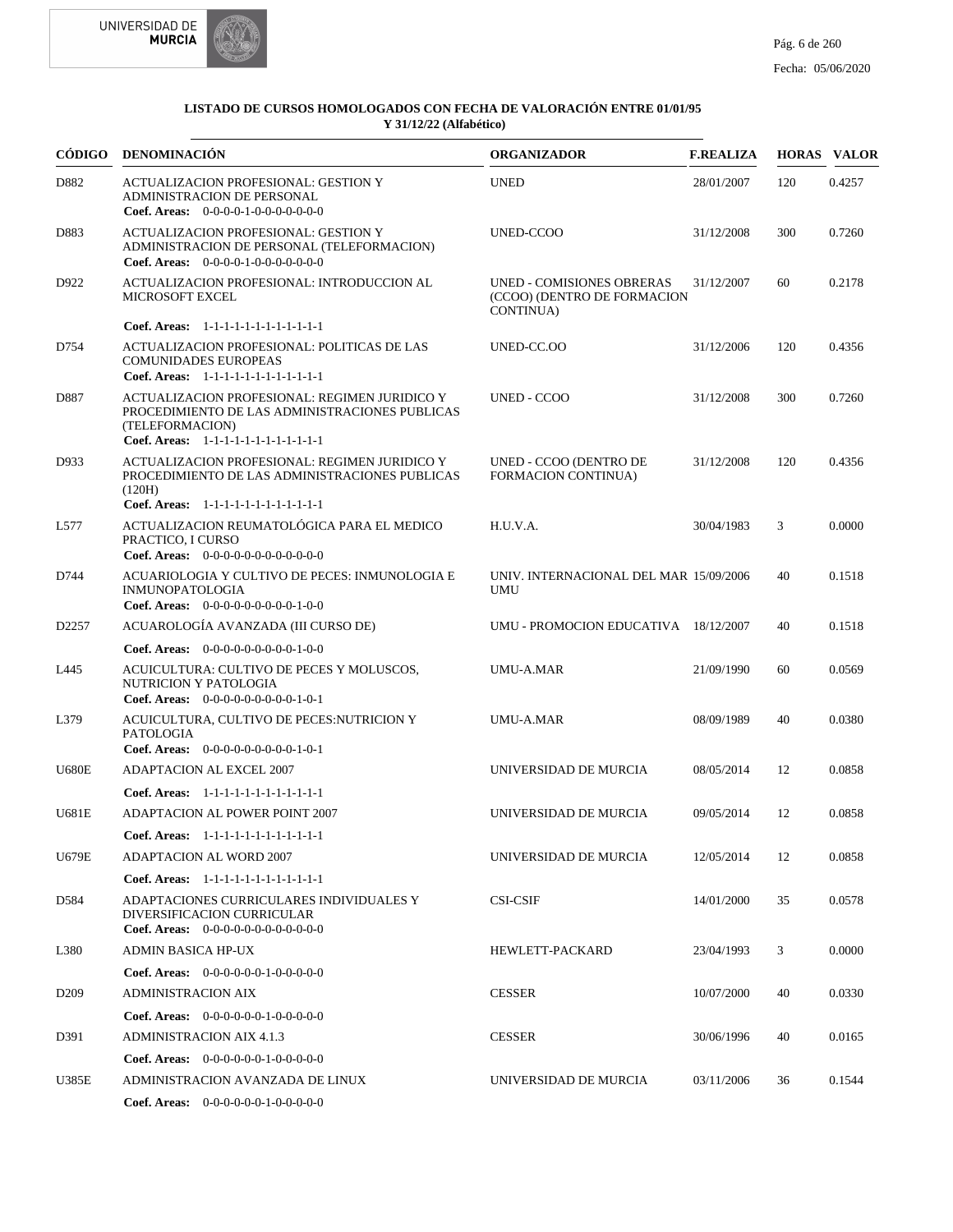



|                   | CÓDIGO DENOMINACIÓN                                                                                                   | <b>ORGANIZADOR</b>                                                          | <b>F.REALIZA</b> |     | <b>HORAS VALOR</b> |
|-------------------|-----------------------------------------------------------------------------------------------------------------------|-----------------------------------------------------------------------------|------------------|-----|--------------------|
| U385A             | ADMINISTRACION AVANZADA DE LINUX                                                                                      | UNIVERSIDAD DE MURCIA                                                       | 03/11/2006       | 36  | 0.1404             |
|                   | <b>Coef. Areas:</b> $0-0-0-0-0-1-0-0-0-0-0$                                                                           |                                                                             |                  |     |                    |
| D <sub>690</sub>  | ADMINISTRACION AVANZADA DE ORACLE 9I, II                                                                              | PROMOCION EDUCATIVA UMU                                                     | 16/02/2006       | 39  | 0.1480             |
|                   | <b>Coef. Areas:</b> $0-0-0-0-0-1-0-0-0-0-0$                                                                           |                                                                             |                  |     |                    |
| U454E             | ADMINISTRACION AVANZADA DE REDES IP                                                                                   | UNIVERSIDAD DE MURCIA                                                       | 10/06/2008       | 36  | 0.1544             |
|                   | <b>Coef. Areas:</b> $0-0-0-0-0-1-0-0-0-0-0$                                                                           |                                                                             |                  |     |                    |
| D <sub>229</sub>  | ADMINISTRACION AVANZADA DE SISTEMAS AIX                                                                               | <b>CESSER</b>                                                               | 30/01/1997       | 40  | 0.0165             |
|                   | <b>Coef. Areas:</b> $0-0-0-0-0-1-0-0-0-0-0$                                                                           |                                                                             |                  |     |                    |
| CA43E             | ADMINISTRACION AVANZADA NOVELL                                                                                        | UNIVERSIDAD DE MURCIA                                                       | 28/04/2003       | 25  | 0.0433             |
|                   | <b>Coef. Areas:</b> $0-0-0-0-0-1-0-0-0-0-0$                                                                           |                                                                             |                  |     |                    |
| D914              | ADMINISTRACION BASICA DE ORACLE 10G                                                                                   | PROMOCION EDUCATIVA UMU                                                     | 14/12/2006       | 42  | 0.1594             |
|                   | <b>Coef. Areas:</b> $0-0-0-0-0-1-0-0-0-0-0$                                                                           |                                                                             |                  |     |                    |
| D724              | ADMINISTRACION BASICA DE ORACLE 8I                                                                                    | PROMOCION EDUCATIVA                                                         | 31/03/2004       | 33  | 0.1252             |
|                   | Coef. Areas: $0-0-0-0-0-1-0-0-0-0-0$                                                                                  |                                                                             |                  |     |                    |
| D <sub>689</sub>  | ADMINISTRACION BASICA DE ORACLE 9I, III                                                                               | PROMOCION EDUCATIVA UMU                                                     | 01/12/2005       | 39  | 0.1480             |
|                   | Coef. Areas: $0-0-0-0-0-1-0-0-0-0-0$                                                                                  |                                                                             |                  |     |                    |
| D <sub>2009</sub> | ADMINISTRACIÓN BÁSICA NETSCREEN MANAGEMENT                                                                            | UNITRONICS COMUNICACIONES 06/02/2008                                        |                  | 16  | 0.0240             |
|                   | SYSTEM 2007<br><b>Coef. Areas:</b> $0-0-0-0-0-1-0-0-0-0-0$                                                            | S.A.                                                                        |                  |     |                    |
| C <sub>150</sub>  | ADMINISTRACION DE EMPRESAS COMERCIALES                                                                                | <b>INEM</b>                                                                 | 23/02/1987       | 250 | 0.1733             |
|                   | <b>Coef. Areas:</b> $0-0-0-0-0-0-0-0-0-0-0-0$                                                                         |                                                                             |                  |     |                    |
| D <sub>203</sub>  | ADMINISTRACION DE EMPRESAS, INTRODUCCION A LA                                                                         | <b>U.P. MADRID</b>                                                          | 17/05/1989       | 12  | 0.0097             |
|                   | Coef. Areas: $0-0-0-0-0-0-0-0-0-0-0$                                                                                  |                                                                             |                  |     |                    |
| U455E             | ADMINISTRACION DE ORACLE 10G.                                                                                         | UNIVERSIDAD DE MURCIA                                                       | 14/10/2008       | 36  | 0.1544             |
|                   | Coef. Areas: $0-0-0-0-0-1-0-0-0-0-0$                                                                                  |                                                                             |                  |     |                    |
| D <sub>908</sub>  | <b>ADMINISTRACION DE PERSONAL</b>                                                                                     | UNIVERSIDAD COMPLUTENSE DE 30/07/2007                                       |                  | 120 | 0.4257             |
|                   |                                                                                                                       | <b>MADRID</b>                                                               |                  |     |                    |
|                   | Coef. Areas: $0-0-0-0-1-0-0-0-0-0-0$                                                                                  |                                                                             |                  |     |                    |
| D834              | ADMINISTRACION DE PERSONAL EN LA EMPRESA                                                                              | UNIVERSIDAD COMPLUTENSE DE 30/06/2007<br><b>MADRID - GLOBAL ESTRATEGIAS</b> |                  | 120 | 0.4257             |
|                   | Coef. Areas: $0-0-0-0-1-0-0-0-0-0-0$                                                                                  |                                                                             |                  |     |                    |
| D <sub>219</sub>  | ADMINISTRACION DE SERVIDORES NOVEL NTEWARE 5                                                                          | $C.A.R.M.-EAP$                                                              | 14/02/2000       | 35  | 0.0751             |
|                   | <b>Coef. Areas:</b> $0-0-0-0-0-1-0-0-0-0-0$                                                                           |                                                                             |                  |     |                    |
| <b>CA118E</b>     | ADMINISTRACION DE SERVIDORES VIRTUALES                                                                                | UNIVERSIDAD DE MURCIA                                                       | 07/04/2008       | 40  | 0.1716             |
|                   | <b>Coef. Areas:</b> $0-0-0-0-0-1-0-0-0-0-0$                                                                           |                                                                             |                  |     |                    |
| <b>CA179E</b>     | ADMINISTRACION DE SISTEMAS LINUX                                                                                      | UNIVERSIDAD DE MURCIA                                                       | 12/06/2012       | 20  | 0.1430             |
|                   | Coef. Areas: 0-0-0-0-0-0-1-0-0-0-0-0                                                                                  |                                                                             |                  |     |                    |
| D <sub>074</sub>  | ADMINISTRACION DE UNIX, INTRODUCCIÓN                                                                                  | UMU-SERV.INFORM.                                                            | 25/06/1999       | 25  | 0.0197             |
|                   | Coef. Areas: $0-0-0-0-0-1-0-0-0-0-0$                                                                                  |                                                                             |                  |     |                    |
| D547              | ADMINISTRACION DE VERITAS CLUSTER Y VERITAS<br><b>FOUNDATION SUITE</b><br><b>Coef. Areas:</b> $0-0-0-0-0-1-0-0-0-0-0$ | UNITRONICS COMUNICACIONES 22/06/2004                                        |                  | 16  | 0.0240             |
| CA57E             | <b>ADMINISTRACION DE WINDOWS 2000</b>                                                                                 | UNIVERSIDAD DE MURCIA                                                       | 28/10/2004       | 40  | 0.1386             |
|                   | <b>Coef. Areas:</b> $0-0-0-0-0-1-0-0-0-0-0$                                                                           |                                                                             |                  |     |                    |
| C851              | ADMINISTRACION DEL REPOSITORIO DE DESIGNER2000                                                                        | <b>NEWPATH</b>                                                              | 06/03/2000       | 5   | 0.0041             |
|                   | Coef. Areas: $0-0-0-0-0-1-0-0-0-0-0$                                                                                  |                                                                             |                  |     |                    |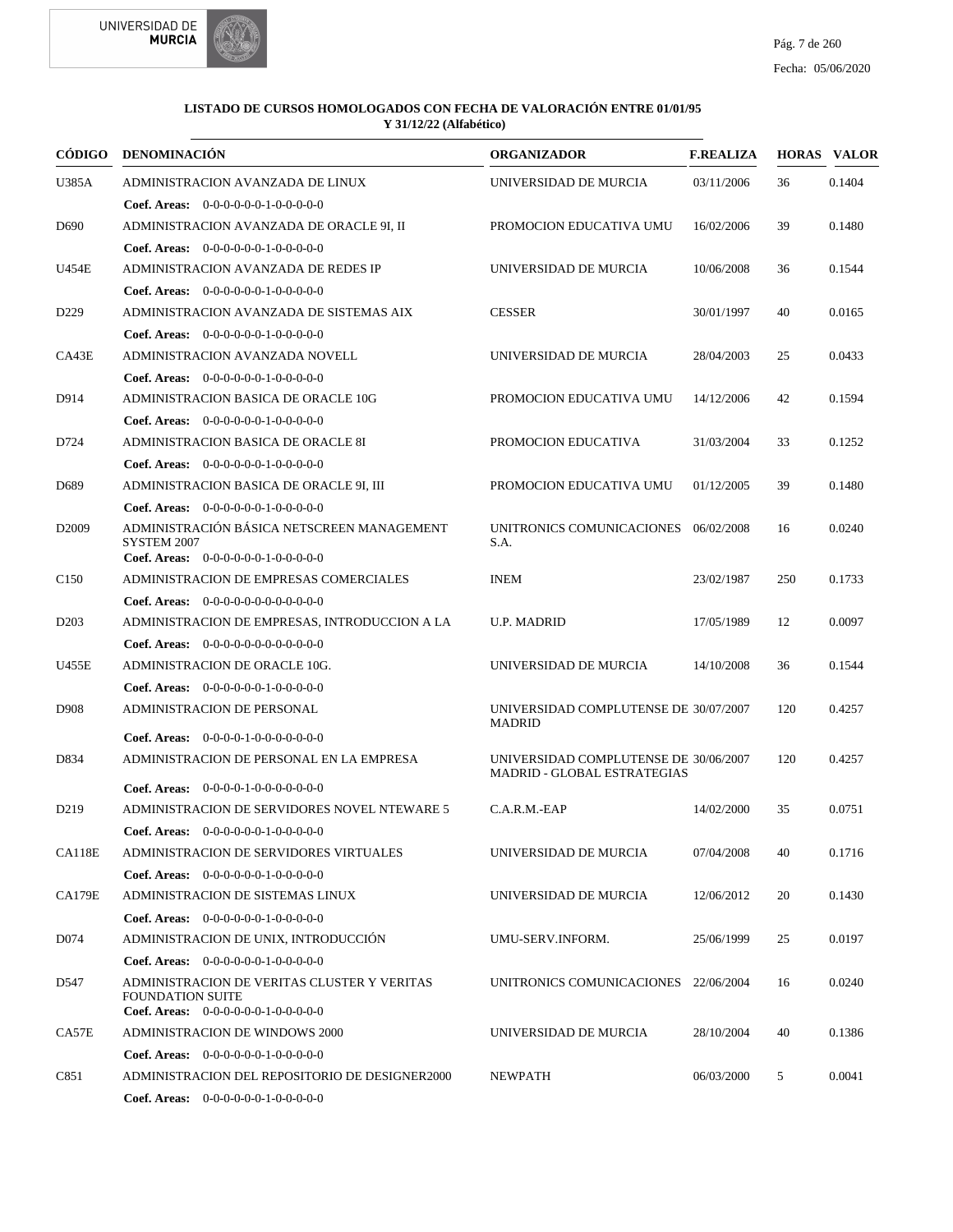



| CÓDIGO            | DENOMINACIÓN                                                                                                  | <b>ORGANIZADOR</b>                                                                                                   | <b>F.REALIZA</b> |     | <b>HORAS VALOR</b> |
|-------------------|---------------------------------------------------------------------------------------------------------------|----------------------------------------------------------------------------------------------------------------------|------------------|-----|--------------------|
| D419              | ADMINISTRACION DEL SISTEMA I:IMPLANTACION (RS/6000<br>SP)                                                     | <b>IBM</b>                                                                                                           | 18/01/2002       | 6   | 0.0045             |
|                   | Coef. Areas: 0-0-0-0-0-0-1-0-0-0-0-0                                                                          |                                                                                                                      |                  |     |                    |
| U624E             | ADMINISTRACION ELECTRONICA EN LA UMU                                                                          | UNIVERSIDAD DE MURCIA                                                                                                | 05/06/2012       | 10  | 0.0715             |
|                   | Coef. Areas: 1-1-1-1-1-1-1-1-1-1-1-1-1                                                                        |                                                                                                                      |                  |     |                    |
| <b>U675E</b>      | ADMINISTRACIÓN ELECTRÓNICA EN LA UMU                                                                          | UNIVERSIDAD DE MURCIA                                                                                                | 07/10/2013       | 10  | 0.0715             |
|                   | Coef. Areas: 1-1-1-1-1-1-1-1-1-1-1-1-1                                                                        |                                                                                                                      |                  |     |                    |
| D1189             | ADMINISTRACIÓN ELECTRÓNICA: GESTIÓN DE LA<br><b>INFORMACIÓN</b>                                               | <b>COMISIONES OBRERAS (CCOO)</b><br>(DENTRO DE FORMACION<br>CONTINUA)                                                | 26/05/2013       | 50  | 0.3025             |
|                   | Coef. Areas: 1-1-1-1-1-1-1-1-1-1-1-1-1                                                                        |                                                                                                                      |                  |     |                    |
| D <sub>2065</sub> | ADMINISTRACIÓN ELECTRÓNICA: GESTIÓN DE LA<br><b>INFORMACIÓN</b><br>Coef. Areas: 1-1-1-1-1-1-1-1-1-1-1-1-1     | UNIVERSIDAD DE CÓRDOBA                                                                                               | 04/11/2012       | 60  | 0.3548             |
| D1762             | ADMINISTRACIÓN ELECTRÓNICA: GESTIÓN DE LA<br><b>INFORMACIÓN</b><br>Coef. Areas: 1-1-1-1-1-1-1-1-1-1-1-1-1     | UNIVERSIDAD DE CÓRDOBA                                                                                               | 18/05/2014       | 50  | 0.2956             |
| IT33E             | ADMINISTRACION ELECTRONICA: SEGURIDAD E<br><b>INTEROPERABILIDAD</b><br>Coef. Areas: 1-1-1-1-1-1-1-1-1-1-1-1-1 | UNIVERSIDAD DE MURCIA                                                                                                | 21/09/2010       | 25  | 0.1788             |
| CA71E             | ADMINISTRACION II DE ORACLE 9I                                                                                | UNIVERSIDAD DE MURCIA                                                                                                | 17/10/2005       | 40  | 0.1716             |
|                   | Coef. Areas: $0-0-0-0-0-1-0-0-0-0-0$                                                                          |                                                                                                                      |                  |     |                    |
| D428              | ADMINISTRACION II DE SISTEMAS SOLARIS 8                                                                       | <b>SUN MICROSYSTEMS</b>                                                                                              | 22/02/2002       | 25  | 0.0206             |
|                   | Coef. Areas: $0-0-0-0-0-1-0-0-0-0-0$                                                                          |                                                                                                                      |                  |     |                    |
| D <sub>062</sub>  | <b>ADMINISTRACION NET 8</b>                                                                                   | ORACLE IBERICA, SRL                                                                                                  | 31/03/2000       | 12  | 0.0090             |
|                   | <b>Coef. Areas:</b> $0-0-0-0-0-1-0-0-0-0-0$                                                                   |                                                                                                                      |                  |     |                    |
| CA56E             | <b>ADMINISTRACION ORACLE 9I</b>                                                                               | UNIVERSIDAD DE MURCIA                                                                                                | 14/06/2004       | 40  | 0.1386             |
|                   | Coef. Areas: $0-0-0-0-0-1-0-0-0-0-0$                                                                          |                                                                                                                      |                  |     |                    |
| D1372             | ADMINISTRACIÓN PÚBLICA EN INTERNET Y LA FIRMA<br>DIGITAL (ON LINE)                                            | CENTRAL SINDICAL<br><b>INDEPENDIENTE Y DE</b><br><b>FUNCIONARIOS (CSIF) (DENTRO</b><br>DE FORMACION CONTINUA)        | 17/07/2012       | 40  | 0.2420             |
|                   | Coef. Areas: 1-1-1-1-1-1-1-1-1-1-1-1-1                                                                        |                                                                                                                      |                  |     |                    |
| D <sub>1500</sub> | ADMINISTRACIÓN PÚBLICA EN INTERNET Y LA FIRMA<br>DIGITAL (ON LINE)                                            | <b>CENTRAL SINDICAL</b><br><b>INDEPENDIENTE Y DE</b><br><b>FUNCIONARIOS (CSIF) (DENTRO</b><br>DE FORMACION CONTINUA) | 31/07/2014       | 40  | 0.2420             |
|                   | Coef. Areas: 1-1-1-1-1-1-1-1-1-1-1-1-1                                                                        |                                                                                                                      |                  |     |                    |
| C729              | ADMINISTRACION, UNIDADES DE INFORMACION Y<br><b>TECNOLOGIA LA</b><br>Coef. Areas: $0-0-0-0-0-1-1-0-1-0-0$     | UMU-U.MAR                                                                                                            | 19/09/1997       | 30  | 0.0285             |
| CA69E             | ADMINISTRACION Y CONFIGURACION DE SERVIDORES<br>WINDOWS 2003<br>Coef. Areas: $0-0-0-0-0-1-0-0-0-0-0$          | UNIVERSIDAD DE MURCIA                                                                                                | 24/10/2005       | 40  | 0.1716             |
| <b>U900E</b>      | ADMINISTRACIÓN Y MONITORIZACIÓN AVANZADA DE<br><b>ORACLE 12</b><br>Coef. Areas: 0-0-0-0-0-0-1-0-0-0-0-0       | UNIVERSIDAD DE MURCIA                                                                                                | 15/05/2017       | 30  | 0.2145             |
| D436              | ADMINISTRADOR DE LA RED                                                                                       | M. ECON. Y AHAC.                                                                                                     | 02/12/1994       | 20  | 0.0158             |
|                   | <b>Coef. Areas:</b> $0-0-0-0-0-1-0-0-0-0-0$                                                                   |                                                                                                                      |                  |     |                    |
| D <sub>1632</sub> | ADMINISTRADOR DE SISTEMAS OPERATIVOS EN REDES<br><b>LOCALES</b><br>Coef. Areas: $0-0-0-0-0-1-0-0-0-0-0$       | <b>3000 INFORMATICA</b>                                                                                              | 29/01/2004       | 400 | 0.3300             |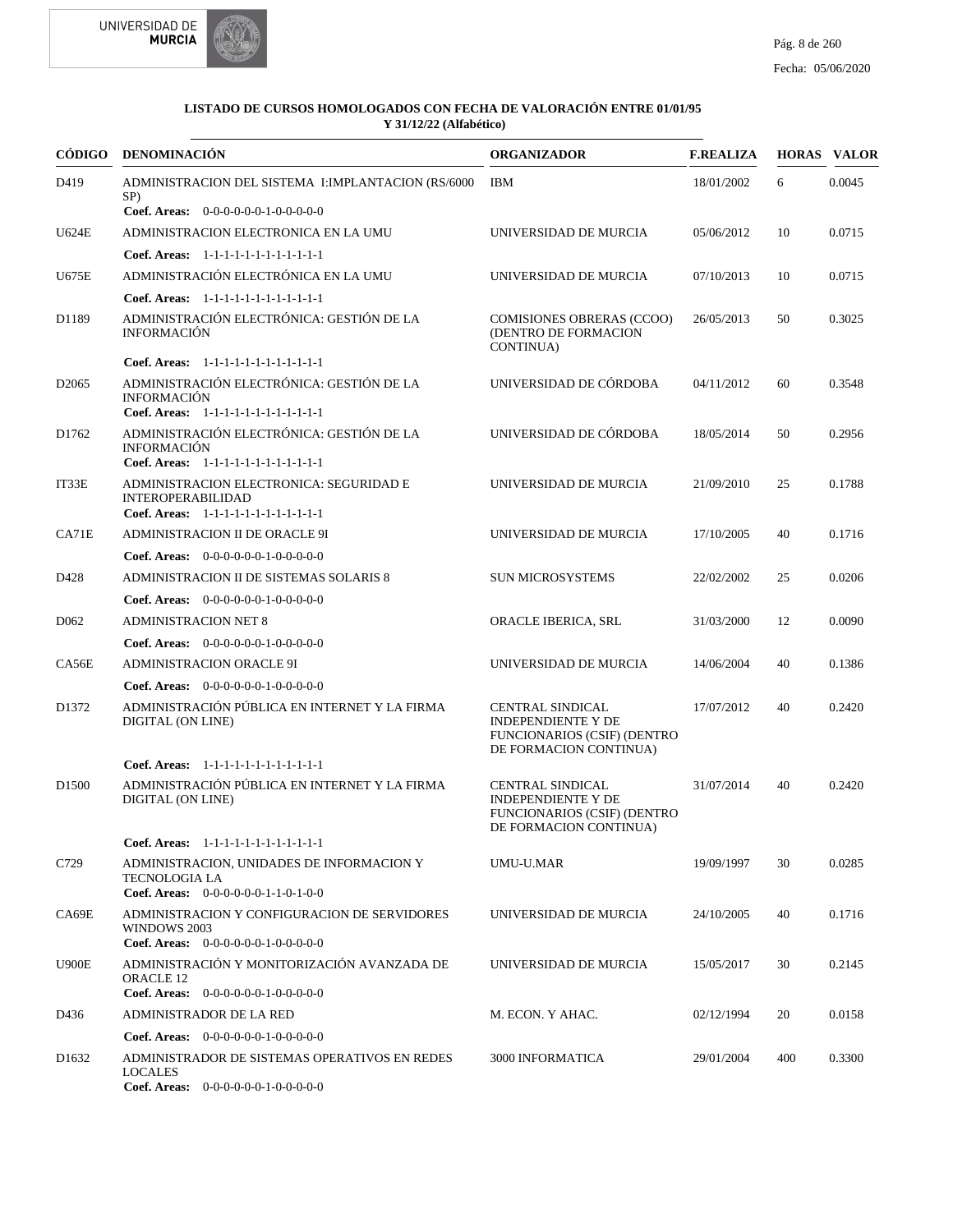

| CÓDIGO            | <b>DENOMINACIÓN</b>                                                                                                                                                                                                                                | <b>ORGANIZADOR</b>                                                                                                                                     | <b>F.REALIZA</b> |     | <b>HORAS VALOR</b> |
|-------------------|----------------------------------------------------------------------------------------------------------------------------------------------------------------------------------------------------------------------------------------------------|--------------------------------------------------------------------------------------------------------------------------------------------------------|------------------|-----|--------------------|
| D183              | ADMINISTRADOR DEL EQUIPO DE IMPRESION DIGITAL A<br>COLOR (XEROX 5790) Y CONEXION MEDIANTE RIP A<br>SISTEMAS MICROINFORMATICOS<br><b>Coef. Areas:</b> $0-0-0-0-0-0-0-0-1-0-0$                                                                       | XEROX ESPAÑA S.A.U.                                                                                                                                    | 31/07/1996       | 130 | 0.0536             |
| D <sub>182</sub>  | ADMINISTRADOR DEL SISTEMA DIGITAL DE<br>PUBLICACIONES DOCUTECH 135 (INCLUYENDO MANEJO DE<br>SET LABELLING, BOOKLET MAKER, COVER INSERCION<br>MODULE Y 8MM TAP STORAGE) Y CONEXION A MEDIA<br><b>SERVER</b><br>Coef. Areas: 0-0-0-0-0-0-0-0-0-1-0-0 | XEROX EXPAÑA S.A.U.                                                                                                                                    | 31/07/1996       | 160 | 0.0660             |
| C <sub>569</sub>  | ADMINISTRADOR DEL SISTEMA INTEGRADO DE GESTION                                                                                                                                                                                                     | <b>SERVICIOS DE</b>                                                                                                                                    | 13/06/1995       | 16  | 0.0060             |
|                   | <b>BIBLIOTECARIA</b>                                                                                                                                                                                                                               | TELEDOCUMENTACION, S.A.<br><b>BARATZ</b>                                                                                                               |                  |     |                    |
|                   | <b>Coef. Areas:</b> $0-0-0-0-0-1-1-0-1-0-0$                                                                                                                                                                                                        |                                                                                                                                                        |                  |     |                    |
| D898              | ADMINISTRADOR DEL SISTEMA INTEGRADO DE GESTION DE BARATZ - SERVICIOS DE<br>CENTROS ARCHIVISTICOS ALBALA V.4.1.02<br>Coef. Areas: $0-0-0-0-0-0-1-0-0-0-0$                                                                                           | TELEDOCUMENTACION, S.A.                                                                                                                                | 07/06/2007       | 12  | 0.0180             |
| D1974             | ADMINISTRAR LOS SISTEMAS DE INFORMACIÓN Y ARCHIVO COMISIONES OBRERAS (CCOO)<br>EN SOPORTE CONVENCIONAL E INFORMÁTICO (MF-0987 3)                                                                                                                   | (DENTRO DE FORMACION<br><b>CONTINUA)</b>                                                                                                               | 10/11/2012       | 120 | 0.7260             |
|                   | Coef. Areas: 1-1-1-1-1-1-1-1-1-1-1-1-1                                                                                                                                                                                                             |                                                                                                                                                        |                  |     |                    |
| D <sub>0</sub> 02 | <b>ADMINISTRATIVO</b>                                                                                                                                                                                                                              | <b>INEM</b>                                                                                                                                            | 31/03/1993       | 300 | 0.1575             |
|                   | Coef. Areas: 1-1-1-1-1-1-1-1-1-1-1-1-1                                                                                                                                                                                                             |                                                                                                                                                        |                  |     |                    |
| C <sub>497</sub>  | <b>ADMINISTRATIVO</b>                                                                                                                                                                                                                              | <b>FOREM</b>                                                                                                                                           | 31/03/1992       | 3   | 0.0000             |
|                   | Coef. Areas: $0-0-0-0-0-0-0-0-0-0-0$                                                                                                                                                                                                               |                                                                                                                                                        |                  |     |                    |
| C <sub>429</sub>  | <b>ADMINISTRATIVO</b>                                                                                                                                                                                                                              | <b>INEM</b>                                                                                                                                            | 06/11/1991       | 400 | 0.1733             |
|                   | Coef. Areas: 1-1-1-1-1-1-1-1-1-1-1-1-1                                                                                                                                                                                                             |                                                                                                                                                        |                  |     |                    |
| C700              | <b>ADMINISTRATIVOS</b>                                                                                                                                                                                                                             | C.E.O.E.                                                                                                                                               | 26/01/1998       | 10  | 0.0083             |
|                   | Coef. Areas: 1-1-1-1-1-1-1-1-1-1-1-1-1                                                                                                                                                                                                             |                                                                                                                                                        |                  |     |                    |
| D <sub>1612</sub> | <b>ADMINISTRATIVOS</b>                                                                                                                                                                                                                             | CONFEDERACION REGIONAL DE 31/03/1999<br><b>ORGANIZACIONES</b><br><b>EMPRESARIALES DE MURCIA</b><br>(CROEM) (FORMACION<br>CONTINUA) (poner la anterior) |                  | 100 | 0.0825             |
|                   | Coef. Areas: 1-1-1-1-1-1-1-1-1-1-1-1-1                                                                                                                                                                                                             |                                                                                                                                                        |                  |     |                    |
| D1774             | ADOBE ACROBAT Y FORMATO PDF (ON LINE)                                                                                                                                                                                                              | <b>INSTITUTO NACIONAL DE</b><br>ADMINISTRACIÓN PUBLICA<br>(INAP)                                                                                       | 16/11/2012       | 30  | 0.2145             |
|                   | Coef. Areas: 1-1-1-1-1-1-1-1-1-1-1-1-1                                                                                                                                                                                                             |                                                                                                                                                        |                  |     |                    |
| IT98E             | <b>ADOBE ACROBAT</b>                                                                                                                                                                                                                               | UNIVERSIDAD DE MURCIA                                                                                                                                  | 16/09/2015       | 25  | 0.1788             |
|                   | Coef. Areas: 1-1-1-1-1-1-1-1-1-1-1-1-1                                                                                                                                                                                                             |                                                                                                                                                        |                  |     |                    |
| D <sub>1652</sub> | ADOBE PHOTOSHOP CS5. NIVEL 1                                                                                                                                                                                                                       | CARM - SERVICIO REGIONAL DE 22/10/2013<br><b>EMPLEO Y FORMACION (SEF)</b>                                                                              |                  | 40  | 0.2310             |
|                   | Coef. Areas: 2-2-2-2-2-2-2-2-2-2-2-2                                                                                                                                                                                                               |                                                                                                                                                        |                  |     |                    |
| D <sub>1640</sub> | ADOBE PHOTOSHOP CS5. NIVEL 1                                                                                                                                                                                                                       | CARM - SERVICIO REGIONAL DE 08/02/2012<br><b>EMPLEO Y FORMACION (SEF)</b>                                                                              |                  | 40  | 0.2310             |
|                   | Coef. Areas: $2-2-2-2-2-2-2-2-2-2-2$                                                                                                                                                                                                               |                                                                                                                                                        |                  |     |                    |
| D <sub>1647</sub> | ADOBE PHOTOSHOP CS5. NIVEL 1                                                                                                                                                                                                                       | CARM - SERVICIO REGIONAL DE 21/01/2013<br><b>EMPLEO Y FORMACION (SEF)</b>                                                                              |                  | 40  | 0.2310             |
|                   | Coef. Areas: $2-2-2-2-2-2-2-2-2-2-2$                                                                                                                                                                                                               |                                                                                                                                                        |                  |     |                    |
| D <sub>1648</sub> | ADOBE PHOTOSHOP CS5. NIVEL 2                                                                                                                                                                                                                       | CARM - SERVICIO REGIONAL DE 21/01/2013<br><b>EMPLEO Y FORMACION (SEF)</b>                                                                              |                  | 40  | 0.2310             |
|                   | Coef. Areas: $2-2-2-2-2-2-2-2-2-2-2$                                                                                                                                                                                                               |                                                                                                                                                        |                  |     |                    |
| D1318             | ADOBE PHOTOSHOP CS5. NIVEL 2                                                                                                                                                                                                                       | CARM - SERVICIO REGIONAL DE 13/02/2015<br><b>EMPLEO Y FORMACION (SEF)</b>                                                                              |                  | 40  | 0.2310             |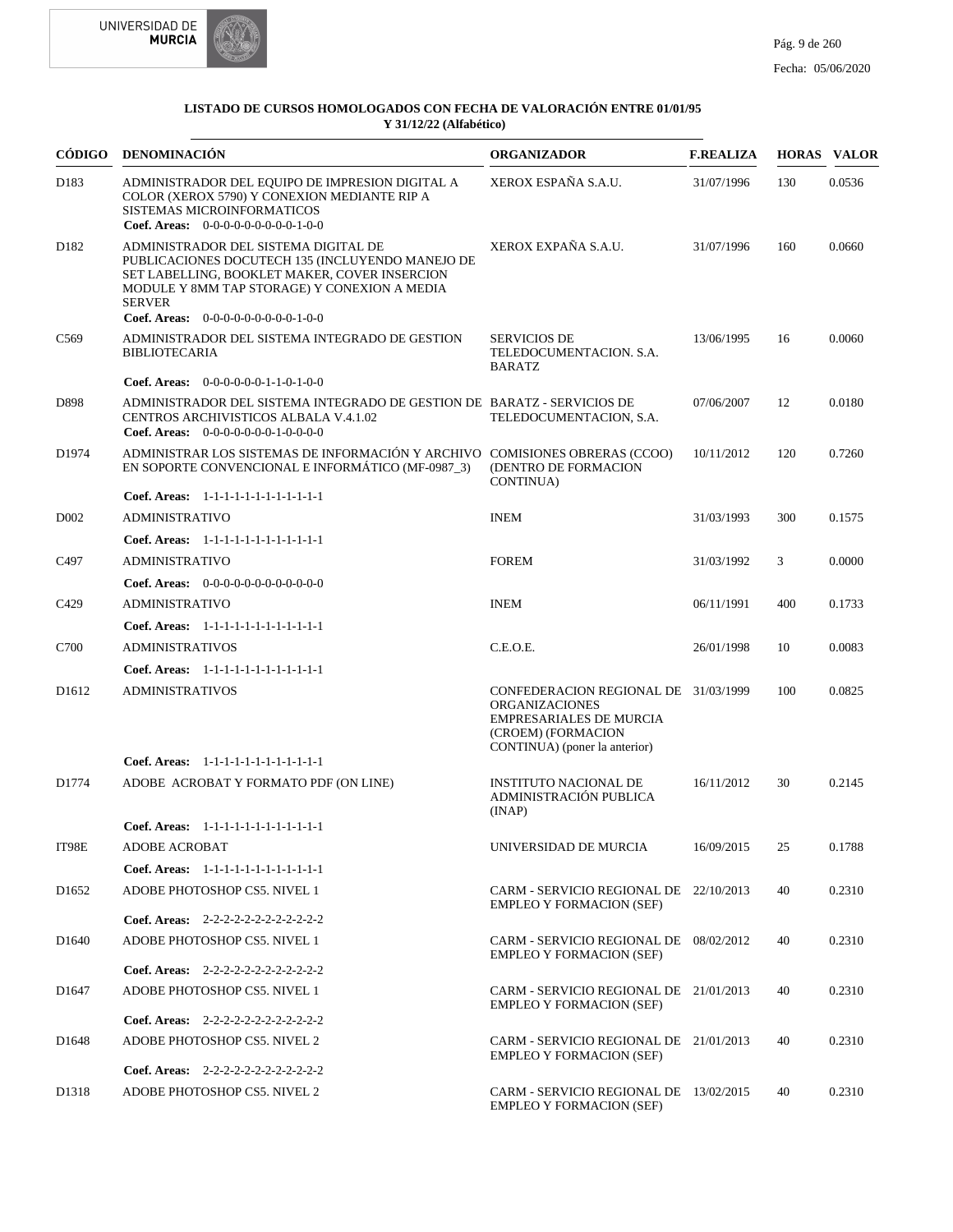



|                   | CÓDIGO DENOMINACIÓN                                                                                                | <b>ORGANIZADOR</b>                                                        | <b>F.REALIZA</b> |    | <b>HORAS VALOR</b> |
|-------------------|--------------------------------------------------------------------------------------------------------------------|---------------------------------------------------------------------------|------------------|----|--------------------|
|                   | Coef. Areas: $2-2-2-2-2-2-2-2-2-2-2$                                                                               |                                                                           |                  |    |                    |
| D <sub>1543</sub> | ADOBE PHOTOSHOP CS5. NIVEL 2                                                                                       | CARM - SERVICIO REGIONAL DE 08/02/2013<br><b>EMPLEO Y FORMACION (SEF)</b> |                  | 40 | 0.2310             |
|                   | Coef. Areas: $2-2-2-2-2-2-2-2-2-2-2$                                                                               |                                                                           |                  |    |                    |
| D1876             | ADOBE PHOTOSHOP CS5. NIVEL 2                                                                                       | CARM - SERVICIO REGIONAL DE 03/12/2013<br><b>EMPLEO Y FORMACION (SEF)</b> |                  | 40 | 0.2310             |
|                   | Coef. Areas: $, 2-, 2-, 2-, 2-, 2-, 2-, 2-, 2-, 2-, 2-, 2$                                                         |                                                                           |                  |    |                    |
| D <sub>1571</sub> | ADOBE PHOTOSHOP CS5.NIVEL 1                                                                                        | CARM - SERVICIO REGIONAL DE 18/07/2014<br><b>EMPLEO Y FORMACION (SEF)</b> |                  | 40 | 0.2310             |
|                   | Coef. Areas: $2-2-2-2-2-2-2-2-2-2-2$                                                                               |                                                                           |                  |    |                    |
| D700              | ADOBE PHOTOSHOP (1ª EDICION)                                                                                       | <b>CCOO</b>                                                               | 22/06/2006       | 30 | 0.1089             |
|                   | Coef. Areas: $2-2-2-2-2-2-2-2-2-2-2-2-2$                                                                           |                                                                           |                  |    |                    |
| D749              | ADOBE PHTOSHOP (2ª EDICION)                                                                                        | CC.00.                                                                    | 24/11/2006       | 30 | 0.1089             |
|                   | Coef. Areas: 1-1-1-1-1-1-1-1-1-1-1-1-1                                                                             |                                                                           |                  |    |                    |
| C <sub>236</sub>  | ADQUISICION DE BIBLIOGRAFIA PARA UNIVERSIDADES                                                                     | <b>U. CANTABRIA</b>                                                       | 02/09/1991       | 20 | 0.0161             |
|                   | Coef. Areas: $0-0-0-0-0-0-1-0-0-0-0$                                                                               |                                                                           |                  |    |                    |
| D <sub>2074</sub> | AGRICULTURA ECOLÓGICA. BÁSICO                                                                                      | <b>CARM - CONSEJERÍA DE</b><br>AGRICULTURA Y AGUA                         | 21/03/2013       | 10 | 0.0525             |
|                   | Coef. Areas: $0-0-0-0-0-0-0-0-0-0-1$                                                                               |                                                                           |                  |    |                    |
| C753              | AGRICULTURA MEDITERRANEA                                                                                           | CENTRO DE EDAFOLOGIA Y<br>BIOLOGIA APLICADA DEL<br>SEGURA (CSIC)          | 27/11/1998       | 30 | 0.0254             |
|                   | Coef. Areas: $0-0-0-0-0-0-0-0-1-0-1$                                                                               |                                                                           |                  |    |                    |
| D <sub>1249</sub> | <b>AGROINFORMATICA</b>                                                                                             | <b>GENERALITAT VALENCIANA</b>                                             | 18/01/1991       | 25 | 0.0217             |
|                   | Coef. Areas: 1-1-1-1-1-1-1-1-1-1-1-1-1                                                                             |                                                                           |                  |    |                    |
| L156              | AGROQUIMICA DE LOS ALIMENTOS                                                                                       | UMU-EXT.UNIV.                                                             | 12/12/1986       | 3  | 0.0000             |
|                   | Coef. Areas: $0-0-0-0-0-0-0-0-1-0-1$                                                                               |                                                                           |                  |    |                    |
| D1185             | ALEMÁN DEL GOETHE-INSTITUT DE BARCELONA                                                                            | <b>CARM</b>                                                               | 21/10/2006       | 18 | 0.0624             |
|                   | Coef. Areas: 1-1-1-1-1-1-1-1-1-1-1-1-1                                                                             |                                                                           |                  |    |                    |
| D <sub>528</sub>  | ALFABETIZACION INFORMATICA: INFORMATICA E<br><b>INTERNET II</b>                                                    | <b>FUERTEVENTURA 2000 SL</b>                                              | 16/10/2001       | 25 | 0.0188             |
|                   | Coef. Areas: 1-1-1-1-1-1-1-1-1-1-1-1-1                                                                             |                                                                           |                  |    |                    |
| D <sub>1700</sub> | ALFIN PARA BIBLIOTECAS PÚBLICAS                                                                                    | FUNDACION GERMAN SANCHEZ 02/11/2010<br><b>RUIPEREZ</b>                    |                  | 40 | 0.1100             |
|                   | <b>Coef. Areas:</b> $0-0-0-0-0-0-1-0-0-0-0$                                                                        |                                                                           | 31/12/1988       |    |                    |
| L188              | ALIMENTACION, NUTRICION E HIGIENE ALIMENTARIA                                                                      | C.A.R.M.                                                                  |                  | 30 | 0.0236             |
|                   | Coef. Areas: $0-0-0-0-0-0-0-0-1-0-1$                                                                               |                                                                           |                  |    |                    |
| D1348             | ALIMENTACIÓN, NUTRICIÓN Y ESTILOS DE VIDA                                                                          | UNIVERSIDAD NACIONAL DE<br>EDUCACION A DISTANCIA (UNED)                   | 07/07/1995       | 40 | 0.0355             |
|                   | Coef. Areas: $0-0-0-0-0-0-0-0-0-0-0$                                                                               |                                                                           |                  |    |                    |
| L189              | ALIMENTACION SALUDABLE: ALGUNOS ASPECTOS<br><b>HIGIENICOS Y NUTRITIVOS</b><br>Coef. Areas: $0-0-0-0-0-0-0-0-1-0-1$ | UMU-EXT.UNIV.                                                             | 31/03/1995       | 10 | 0.0095             |
| D <sub>2037</sub> | ALIMENTOS FUNCIONALES Y NUTRACÉTICOS                                                                               | <b>CARM - CONSEJERÍA DE</b><br>AGRICULTURA Y AGUA                         | 05/07/2013       | 10 | 0.0578             |
|                   | Coef. Areas: $0-0-0-0-0-0-0-0-1-0-1$                                                                               |                                                                           |                  |    |                    |
| L414              | ALIMENTOS Y SALUD PUBLICA                                                                                          | UMU                                                                       | 05/02/1988       | 5  | 0.0047             |
|                   | <b>Coef. Areas:</b> $0-0-0-0-0-0-0-0-1-0-1$                                                                        |                                                                           |                  |    |                    |
| D <sub>290</sub>  | ALMACENAMIENTO DE PRODUCTOS QUIMICOS                                                                               | C.O. ING. TEC. INDUSTRIALES<br><b>REGION MURCIA</b>                       | 23/11/2000       | 15 | 0.0248             |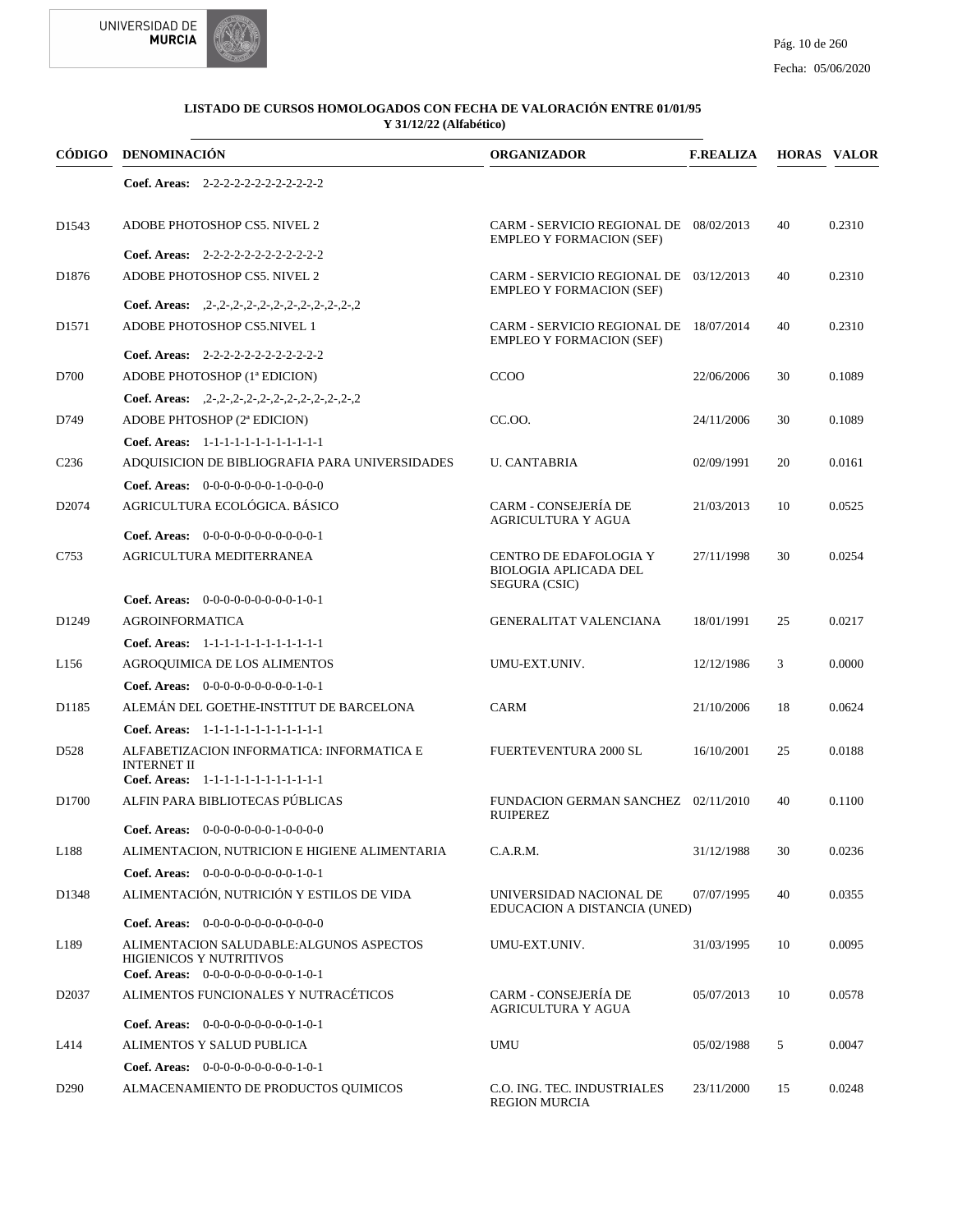



| <b>CÓDIGO</b>     | DENOMINACIÓN                                                                                                        | <b>ORGANIZADOR</b>                                                         | <b>F.REALIZA</b> |        | <b>HORAS VALOR</b> |
|-------------------|---------------------------------------------------------------------------------------------------------------------|----------------------------------------------------------------------------|------------------|--------|--------------------|
|                   | Coef. Areas: $0-0-0-0-0-0-0-0-1-0-1$                                                                                |                                                                            |                  |        |                    |
| CA36E             | AMBITOS EMERGENTES EN EL AREA CULTURAL:<br><b>EXPERIENCIAS</b><br>Coef. Areas: 0-0-0-0-0-0-0-0-0-0-0-0-0            | UNIVERSIDAD DE MURCIA                                                      | 11/11/2003       | 30     | 0.0520             |
| L381              | AMINOACID ANALYSIS: FUNDAMENTALS AND HPLC TEC.                                                                      | PHARMIACIA BIOTECH                                                         | 05/12/1990       | 6      | 0.0023             |
|                   | Coef. Areas: $0-0-0-0-0-0-0-0-1-0-1$                                                                                |                                                                            |                  |        |                    |
| L388              | AMPLIACION OFIMATICA Y SERVICIOS DE RED                                                                             | UMU-CPD                                                                    | 22/10/1993       | 24     | 0.0207             |
|                   | Coef. Areas: 1-1-1-1-1-1-1-1-1-1-1-1-1                                                                              |                                                                            |                  |        |                    |
| D <sub>2240</sub> | ANÁLISIS BURSATIL (II EDICIÓN) DIPLOMA DE FORMACIÓN<br>EN CUROS PRÁCTICO DE<br>Coef. Areas: $0-0-0-0-0-0-0-0-0-0-0$ | <b>UMU</b>                                                                 | 28/04/2019       | 125    | 0.7906             |
| L019              | <b>ANALISIS CLINICOS</b>                                                                                            | UMU-EXT.UNIV.                                                              | 12/05/1989       | 15     | 0.0142             |
|                   | Coef. Areas: $0-0-0-0-0-0-0-0-1-0-1$                                                                                |                                                                            |                  |        |                    |
| L <sub>020</sub>  | ANALISIS CLINICOS, II CURSO                                                                                         | UMU-DEP. FISIOLOGIA Y<br><b>FAMACOLOGIA</b>                                | 29/10/1988       | 35     | 0.0302             |
|                   | Coef. Areas: $0-0-0-0-0-0-0-0-1-0-1$                                                                                |                                                                            |                  |        |                    |
| L <sub>021</sub>  | ANALISIS CLINICOS PARA T.E.                                                                                         | UMU-DEP. FISIOLOGIA Y<br><b>FAMACOLOGIA</b>                                | 25/01/1988       | 35     | 0.0332             |
| D <sub>1620</sub> | <b>Coef. Areas:</b> $0-0-0-0-0-0-0-0-1-0-1$<br>ANÁLISIS DE ALIMENTOS                                                | <b>INSTITUTO NACIONAL DE</b>                                               | 13/11/1990       | 340    | 0.1733             |
|                   | Coef. Areas: $0-0-0-0-0-0-0-0-1-0-1$                                                                                | <b>EMPLEO</b> (INEM)                                                       |                  |        |                    |
| D <sub>003</sub>  | <b>ANALISIS DE BALANCES</b>                                                                                         | <b>COCIN MURCIA</b>                                                        | 12/05/1989       | 40     | 0.0315             |
|                   | <b>Coef. Areas:</b> $1-0-0-0-0-0-0-0-0-0-0-0$                                                                       |                                                                            |                  |        |                    |
| D <sub>1067</sub> | ANÁLISIS DE BALANCES PARA LA TOMA DE DECISIONES                                                                     | <b>COLEGIO OFICIAL DE</b><br><b>GRADUADOS SOCIALES DE</b><br><b>MURCIA</b> | 16/11/2010       | $\tau$ | 0.0385             |
|                   | <b>Coef. Areas:</b> $1-0-0-0-0-0-0-0-0-0-0$                                                                         |                                                                            |                  |        |                    |
| L382              | <b>ANALISIS DE LECHE</b>                                                                                            | C.A.R.M.                                                                   | 17/06/1988       | 12     | 0.0104             |
|                   | Coef. Areas: $0-0-0-0-0-0-0-0-1-0-1$                                                                                |                                                                            |                  |        |                    |
| D478              | ANALISIS DE PROBLEMAS Y TOMA DE DECISIONES                                                                          | COIE (UMU)                                                                 | 26/03/2003       | 12     | 0.0207             |
|                   | Coef. Areas: 1-1-1-1-1-1-1-1-1-1-1-1-1                                                                              |                                                                            |                  |        |                    |
| U684              | ANALISIS DE PROBLEMAS Y TOMA DE DECISIONES                                                                          | UNIVERSIDAD DE MURCIA                                                      | 17/12/1996       | 20     | 0.0195             |
|                   | Coef. Areas: 1-1-1-1-1-1-1-1-1-1-1-1-1                                                                              |                                                                            |                  |        |                    |
| D <sub>1243</sub> | ANÁLISIS DE PROBLEMAS Y TOMA DE DECISIONES                                                                          | CARM                                                                       | 31/05/2016       | 20     | 0.1155             |
|                   | Coef. Areas: 1-1-1-1-1-1-1-1-1-1-1-1-1                                                                              |                                                                            |                  |        |                    |
| D <sub>1007</sub> | ANALISIS DE PROBLEMAS Y TOMA DE DECISIONES                                                                          | CARM - SERVICIO REGIONAL DE 21/02/2013<br><b>EMPLEO Y FORMACION (SEF)</b>  |                  | 20     | 0.1155             |
|                   | Coef. Areas: $0-0-0-0-0-0-0-0-0-0-0$                                                                                |                                                                            |                  |        |                    |
| D <sub>1857</sub> | ANÁLISIS DE PROBLEMAS Y TOMA DE DECISIONES<br>Coef. Areas: 1-1-1-1-1-1-1-1-1-1-1-1-1                                | CARM - SERVICIO REGIONAL DE 07/04/2017<br><b>EMPLEO Y FORMACION (SEF)</b>  |                  | 20     | 0.1155             |
| D <sub>1098</sub> | ANÁLISIS DE PROBLEMAS Y TOMA DE DECISIONES                                                                          | CARM - SERVICIO REGIONAL DE 04/02/2013                                     |                  | 20     | 0.1155             |
|                   | Coef. Areas: 1-1-1-1-1-1-1-1-1-1-1-1-1                                                                              | <b>EMPLEO Y FORMACION (SEF)</b>                                            |                  |        |                    |
| D1123             | ANÁLISIS DE PROBLEMAS Y TOMA DE DECISIONES                                                                          | CARM - SERVICIO REGIONAL DE 13/03/2015                                     |                  | 20     | 0.1155             |
|                   |                                                                                                                     | <b>EMPLEO Y FORMACION (SEF)</b>                                            |                  |        |                    |
| D1544             | Coef. Areas: 1-1-1-1-1-1-1-1-1-1-1-1-1<br>ANÁLISIS DE PROBLEMAS Y TOMA DE DECISIONES                                | CARM - SERVICIO REGIONAL DE 19/04/2013<br><b>EMPLEO Y FORMACION (SEF)</b>  |                  | 20     | 0.1155             |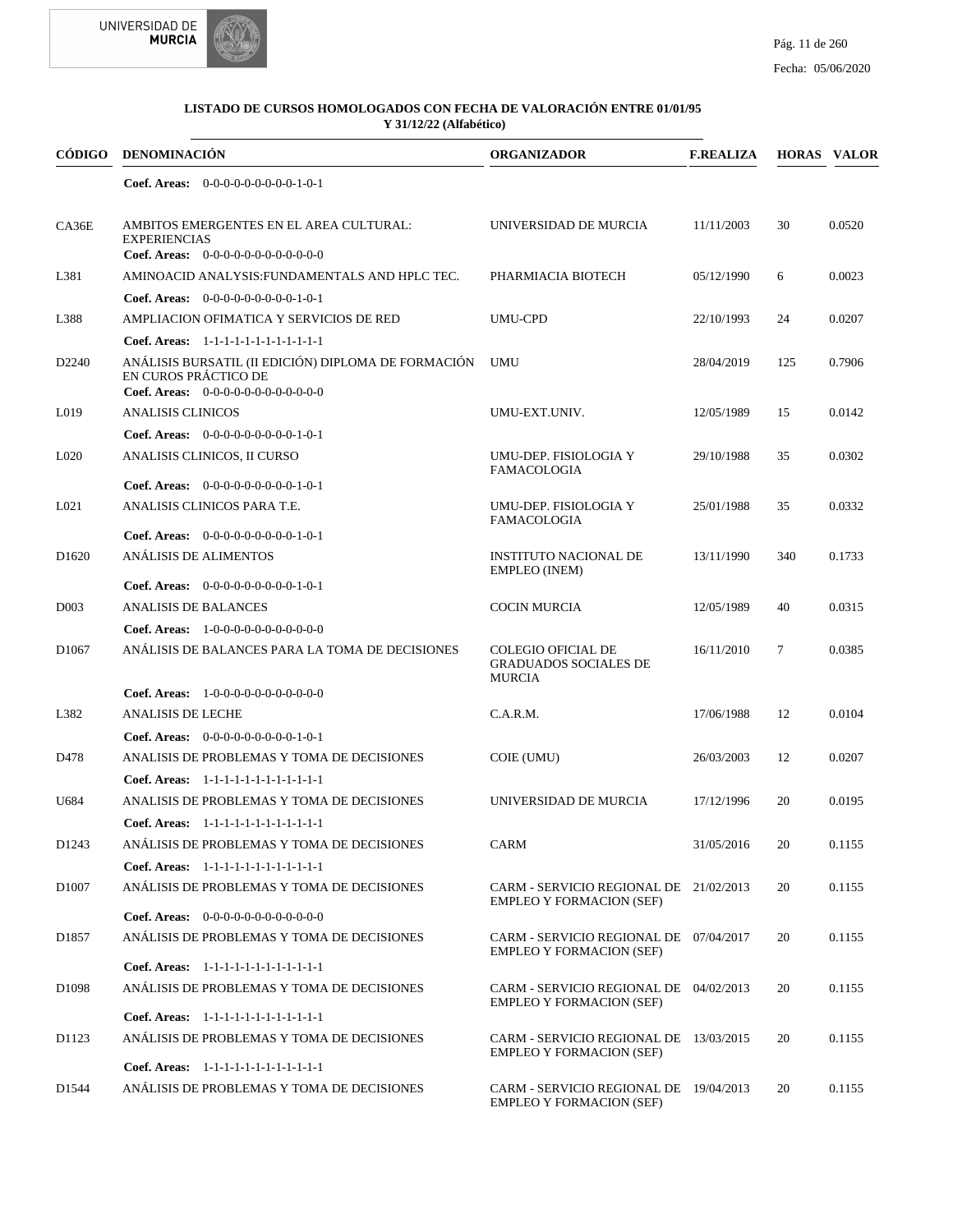



|                   | CÓDIGO DENOMINACIÓN                                                                                                                                                                            | <b>ORGANIZADOR</b>                                                                    | <b>F.REALIZA</b> |    | <b>HORAS VALOR</b> |
|-------------------|------------------------------------------------------------------------------------------------------------------------------------------------------------------------------------------------|---------------------------------------------------------------------------------------|------------------|----|--------------------|
|                   | Coef. Areas: 1-1-1-1-1-1-1-1-1-1-1-1-1                                                                                                                                                         |                                                                                       |                  |    |                    |
| D1486             | ANÁLISIS DE PROBLEMAS Y TOMA DE DECISIONES                                                                                                                                                     | CARM - SERVICIO REGIONAL DE 07/07/2014<br><b>EMPLEO Y FORMACION (SEF)</b>             |                  | 20 | 0.1155             |
| D <sub>1662</sub> | Coef. Areas: 1-1-1-1-1-1-1-1-1-1-1-1-1<br>ANÁLISIS DE PROBLEMAS Y TOMA DE DECISIONES                                                                                                           | CARM - SERVICIO REGIONAL DE 10/05/2014<br><b>EMPLEO Y FORMACION (SEF)</b>             |                  | 20 | 0.1155             |
|                   | Coef. Areas: 1-1-1-1-1-1-1-1-1-1-1-1-1                                                                                                                                                         |                                                                                       |                  |    |                    |
| CA54E             | ANALISIS DIAGNOSTICO DE LA SITUACION ECONOMICO-<br>FINANCIERA Y PLANIFICACION FINANCIERA<br>Coef. Areas: $1-0-0-0-0-0-0-0-0-0-0-0$                                                             | UNIVERSIDAD DE MURCIA                                                                 | 28/04/2004       | 60 | 0.2079             |
| D <sub>640</sub>  | ANALISIS E INTERPRETACION DE LA DOCUMENTACION<br>NOTARIAL (SS.XV-XVIII)<br>Coef. Areas: 0-0-0-0-0-0-0-0-0-0-0-0-0                                                                              | PROMOCION EDUCATIVA (UMU) 01/10/1999                                                  |                  | 30 | 0.0285             |
| D1795             | ANÁLISIS FORENSE DIGITAL EN PROFUNDIDAD                                                                                                                                                        | SECURIZAME - COMUNICACIONES 15/04/2014<br>Y SEGURIDAD DE LA<br><b>INFORMACIÓN SLU</b> |                  | 48 | 0.1320             |
|                   | Coef. Areas: $0-0-0-0-0-1-0-0-0-0-0$                                                                                                                                                           |                                                                                       |                  |    |                    |
| L181              | ANALISIS TERMICO APLICADO A MATERIALES                                                                                                                                                         | UMU-EXT.UNIV.                                                                         | 16/04/1999       | 30 | 0.0259             |
|                   | Coef. Areas: $0-0-0-0-0-0-0-0-1-0-1$                                                                                                                                                           |                                                                                       |                  |    |                    |
| U1014A            | ANÁLISIS Y APLICACIÓN PRÁCTICA DE LA LEGISLACIÓN<br>ADMINISTRATIVA Y UNIVERSITARIA: ESCALA SUPERIOR<br><b>FACULTATIVA</b><br>Coef. Areas: 1-1-1-1-1-1-1-1-1-1-1-1-1                            | UNIVERSIDAD DE MURCIA                                                                 | 19/02/2019       | 30 | 0.1950             |
| U1040A            | ANÁLISIS Y APLICACIÓN PRÁCTICA DE LA LEGISLACIÓN<br>ADMINISTRATIVA Y UNIVERSITARIA: ESCALA TÉCNICA<br>AUXILIAR-ESPECIALIDAD AUXILIAR DE SERVICIOS.<br>Coef. Areas: 1-1-1-1-1-1-1-1-1-1-1-1-1   | UNIVERSIDAD DE MURCIA                                                                 | 17/06/2019       | 12 | 0.0780             |
| U1013A            | ANÁLISIS Y APLICACIÓN PRÁCTICA DE LA LEGISLACIÓN<br>ADMINISTRATIVA Y UNIVERSITARIA: ESCALA TÉCNICA<br><b>ESPECIALISTA</b><br>Coef. Areas: 1-1-1-1-1-1-1-1-1-1-1-1-1                            | UNIVERSIDAD DE MURCIA                                                                 | 21/02/2019       | 20 | 0.1300             |
| U1074A            | ANÁLISIS Y APLICACIÓN PRÁCTICA DE LA LEGISLACIÓN<br>ADMINISTRATIVA Y UNIVERSITARIA: GRUPO A2 (1ª<br>EDICIÓN)                                                                                   | UNIVERSIDAD DE MURCIA                                                                 | 24/09/2019       | 30 | 0.1950             |
| U1075A            | Coef. Areas: 1-1-1-1-1-1-1-1-1-1-1-1-1<br>ANÁLISIS Y APLICACIÓN PRÁCTICA DE LA LEGISLACIÓN<br>ADMINISTRATIVA Y UNIVERSITARIA: GRUPO A2 (2ª<br>EDICIÓN)                                         | UNIVERSIDAD DE MURCIA                                                                 | 25/09/2019       | 30 | 0.1950             |
| U1076A            | Coef. Areas: $1-1-1-1-1-1-1-1-1-1-1$<br>ANÁLISIS Y APLICACIÓN PRÁCTICA DE LA LEGISLACIÓN<br>ADMINISTRATIVA Y UNIVERSITARIA: GRUPO A2 (3ª<br>EDICIÓN)<br>Coef. Areas: 1-1-1-1-1-1-1-1-1-1-1-1-1 | UNIVERSIDAD DE MURCIA                                                                 | 26/09/2019       | 30 | 0.1950             |
| D <sub>298</sub>  | ANALISIS Y CONTROL DE RIESGOS I. SEGURIDAD EN EL<br><b>TRABAJO</b><br>Coef. Areas: $0-0-0-0-0-0-0-0-0-0-0$                                                                                     | C.O. QUIMCOS Y ASOCIAICON<br><b>OUIMICOS MURCIA</b>                                   | 25/05/2002       | 30 | 0.0495             |
| C <sub>516</sub>  | ANALISIS Y CONTROL PUNTOS CRITICOS EN RESTAURACION UNIVERSIDAD DE MURCIA<br><b>COLECTIVA</b><br>Coef. Areas: $0-0-0-0-0-0-0-0-1-0-1$                                                           |                                                                                       | 19/10/1993       | 4  | 0.0000             |
| L <sub>190</sub>  | ANALISIS Y DIAGNOSTICO AGRICOLA                                                                                                                                                                | <b>UMU-SEM FORMACION</b>                                                              | 14/10/1991       | 60 | 0.0518             |
|                   | <b>Coef. Areas:</b> $0-0-0-0-0-0-0-0-1-0-1$                                                                                                                                                    |                                                                                       |                  |    |                    |
| C <sub>093</sub>  | ANALISIS Y DIAGNOSTICO AGRICOLA                                                                                                                                                                | UMU-DEP. QUIM.AGRIC.GEOL. Y 17/10/1991<br>EDA.                                        |                  | 20 | 0.0158             |
|                   |                                                                                                                                                                                                |                                                                                       |                  |    |                    |

0-0-0-0-0-0-0-0-0-1-0-1 **Coef. Areas:**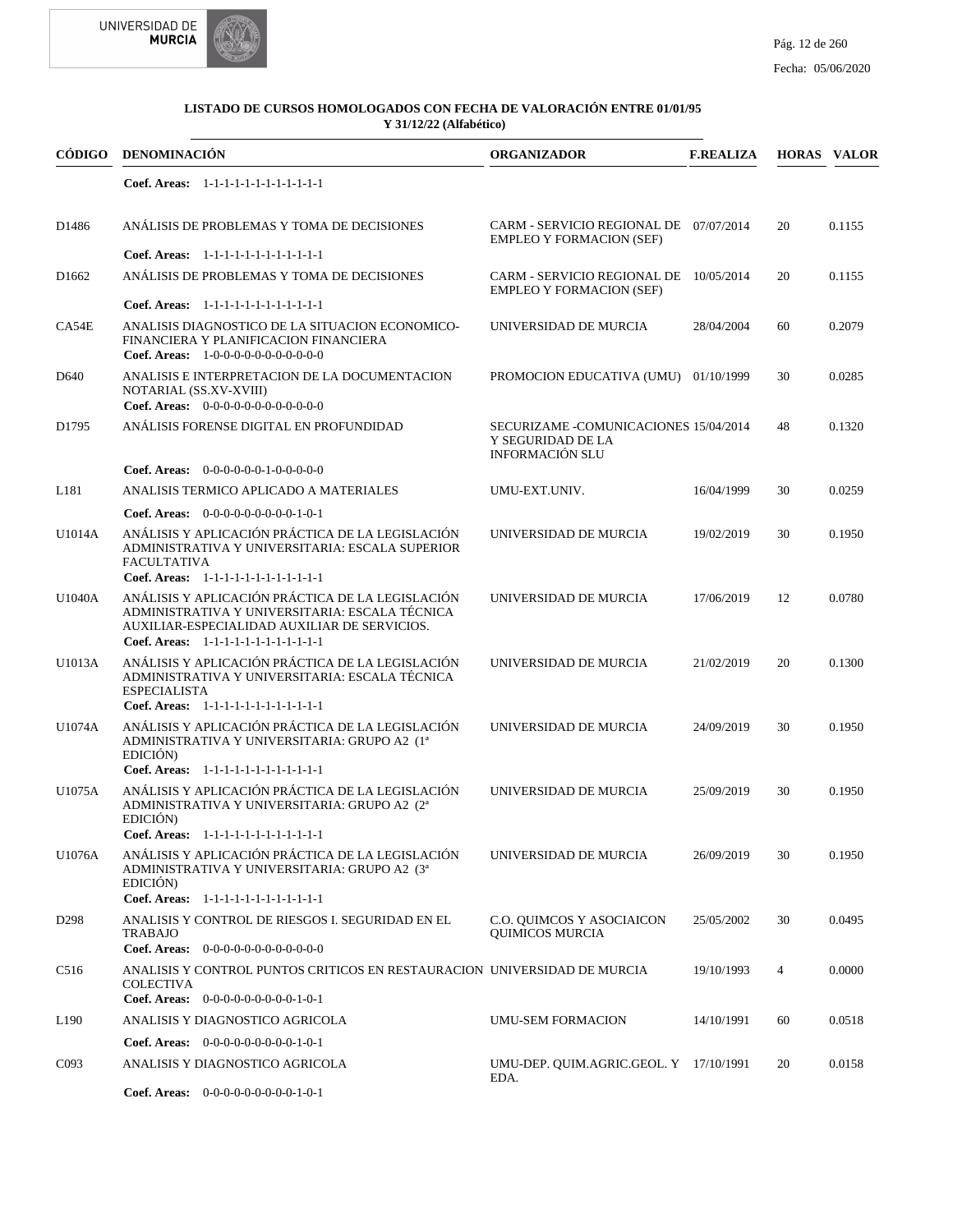



|                   | CÓDIGO DENOMINACIÓN                                                                                                                                                  | <b>ORGANIZADOR</b>                                                        | <b>F.REALIZA</b> |     | <b>HORAS VALOR</b> |
|-------------------|----------------------------------------------------------------------------------------------------------------------------------------------------------------------|---------------------------------------------------------------------------|------------------|-----|--------------------|
| D222              | ANALISIS Y DISEÑO ORIENTADO A OBJETOS                                                                                                                                | <b>INTEGRA</b>                                                            | 26/10/2000       | 20  | 0.0150             |
|                   | Coef. Areas: $0-0-0-0-0-1-0-0-0-0-0$                                                                                                                                 |                                                                           |                  |     |                    |
| D2321             | ANÁLISIS Y GESTIÓN DE DATOS Y BUSINESS INTELLIGENCE UMU<br>CON EXCEL (DIPLOMA DE FORMACIÓN EN CURSO<br><b>AVANZADO DE)</b><br>Coef. Areas: 1-1-1-1-1-1-1-1-1-1-1-1-1 |                                                                           | 05/04/2019       | 100 | 0.6325             |
| L <sub>136</sub>  | ANALISTA DE BODEGA                                                                                                                                                   | <b>INEM</b>                                                               | 20/02/1992       | 380 | 0.1733             |
|                   | Coef. Areas: $0-0-0-0-0-0-0-0-1-0-1$                                                                                                                                 |                                                                           |                  |     |                    |
| D1111             | ANALÍTICA WEB Y DE REDES SOCIALES                                                                                                                                    | CARM - SERVICIO REGIONAL DE 26/07/2014<br><b>EMPLEO Y FORMACION (SEF)</b> |                  | 20  | 0.1155             |
|                   | Coef. Areas: 1-1-1-1-1-1-1-1-1-1-1-1-1                                                                                                                               |                                                                           |                  |     |                    |
| D <sub>1687</sub> | ANÁLITICA WEB Y DE REDES SOCIALES                                                                                                                                    | CARM - SERVICIO REGIONAL DE 29/09/2014<br><b>EMPLEO Y FORMACION (SEF)</b> |                  | 20  | 0.1155             |
|                   | Coef. Areas: 1-1-1-1-1-1-1-1-1-1-1-1-1                                                                                                                               |                                                                           |                  |     |                    |
| D1708             | ANALÍTICA WEB Y REDES SOCIALES                                                                                                                                       | <b>CARM</b>                                                               | 30/09/2016       | 20  | 0.1155             |
|                   | Coef. Areas: 1-1-1-1-1-1-1-1-1-1-1-1-1                                                                                                                               |                                                                           |                  |     |                    |
| C701              | ANALIZAR Y REDUCIR LOS COSTES                                                                                                                                        | CEPYME-INTERSECTORIAL                                                     | 23/01/1998       | 100 | 0.0825             |
|                   | <b>Coef. Areas:</b> $1-0-0-0-0-0-0-0-0-0-0$                                                                                                                          |                                                                           |                  |     |                    |
| D <sub>646</sub>  | ANIMACION A LA LECTURA                                                                                                                                               | <b>JUNTA ANDALUCIA</b>                                                    | 10/11/1990       | 10  | 0.0079             |
|                   | Coef. Areas: 0-0-0-0-0-0-0-0-0-0-0-0-0                                                                                                                               |                                                                           |                  |     |                    |
| D <sub>1697</sub> | ANIMACIÓN A LA LECTURA A TRAVÉS DE LOS CUENTOS, LA UMU - PROMOCION EDUCATIVA 22/03/1997<br>POESÍA Y LOS TALLERES DE CREACIÓN<br>Coef. Areas: $0-0-0-0-0-0-1-0-0-0-0$ |                                                                           |                  | 38  | 0.0361             |
| C <sub>533</sub>  | ANIMACION POR ORDENADOR                                                                                                                                              | CAM                                                                       | 31/01/1993       | 16  | 0.0060             |
|                   | Coef. Areas: 1-1-1-1-1-1-1-1-1-1-1-1-1                                                                                                                               |                                                                           |                  |     |                    |
| C <sub>211</sub>  | ANIMACION SOCIOCULTURAL                                                                                                                                              | FED. ESP. DE UNIV. POPULARES                                              | 01/04/1983       | 6   | 0.0023             |
|                   | Coef. Areas: 0-0-0-0-0-0-0-0-0-0-0-0-0                                                                                                                               |                                                                           |                  |     |                    |
| L384              | ANIMACION SOCIOCULTURAL PARA UNIVERSITARIOS                                                                                                                          | C.A.R.M.                                                                  | 16/11/1990       | 40  | 0.0315             |
|                   | <b>Coef. Areas:</b> $0-0-0-0-0-0-0-0-0-0-0-0$                                                                                                                        |                                                                           |                  |     |                    |
| D826              | <b>ANIMADOR JUVENIL</b>                                                                                                                                              | <b>CARM</b>                                                               | 16/06/1986       | 300 | 0.1733             |
|                   | <b>Coef. Areas:</b> $0-0-0-0-0-0-0-0-0-0-0-0$                                                                                                                        |                                                                           |                  |     |                    |
| D <sub>1850</sub> | ANIMADOR SOCIOCULTURAL                                                                                                                                               | <b>INSTITUTO NACIONAL DE</b><br><b>EMPLEO</b> (INEM)                      | 03/02/1995       | 300 | 0.1733             |
|                   | Coef. Areas: $0-0-0-0-0-0-0-0-1-0-0$                                                                                                                                 |                                                                           |                  |     |                    |
| D <sub>256</sub>  | ANIMADORES DEPORTIVOS, I CURSO DE                                                                                                                                    | DIRECCION REGIONAL DE<br><b>JUVENTUD Y DEPORTES (CARM)</b>                | 30/06/1985       | 210 | 0.1575             |
|                   | <b>Coef. Areas:</b> $0-0-0-0-0-0-0-0-1-0-0$                                                                                                                          |                                                                           |                  |     |                    |
| C <sub>266</sub>  | ANIMADORES SINDICALES COOP.INT.(I CURSO)                                                                                                                             | FUND. PAZ Y SOLIDARIDAD                                                   | 12/12/1992       | 120 | 0.0495             |
|                   | Coef. Areas: $0-0-0-0-0-0-0-0-0-0-0$                                                                                                                                 |                                                                           |                  |     |                    |
| D327              | ANIMAL DE LABORATORIO, CAPACITACION PARA EL USO<br>DEL<br>Coef. Areas: $0-0-0-0-0-0-0-0-1-0-1$                                                                       | U. A. BARCELONA-<br><b>F.VETERINARIA</b>                                  | 07/10/1988       | 100 | 0.0866             |
| L463              | ANIMALES DE LABORATORIO (II SHORT)CHARLES RIVER<br><b>ESPAÑA SOBRE</b><br>Coef. Areas: $0-0-0-0-0-0-0-0-1-0-1$                                                       | <b>CH.RIVES</b>                                                           | 18/11/1991       | 3   | 0.0000             |
| L464              | ANIMALES DE LABORATORIO (III SHORT)CHARLES RIVER<br><b>ESPAÑA SOBRE</b><br>Coef. Areas: $0-0-0-0-0-0-0-0-1-0-1$                                                      | <b>CH.RIVES</b>                                                           | 26/10/1992       | 3   | 0.0000             |
| D <sub>1210</sub> | ANTIOXIDANTES NATURALES Y SALUD II                                                                                                                                   | UMU - PROMOCION EDUCATIVA 05/05/2009                                      |                  | 30  | 0.1139             |
|                   | Coef. Areas: $0-0-0-0-0-0-0-0-0-0-0$                                                                                                                                 |                                                                           |                  |     |                    |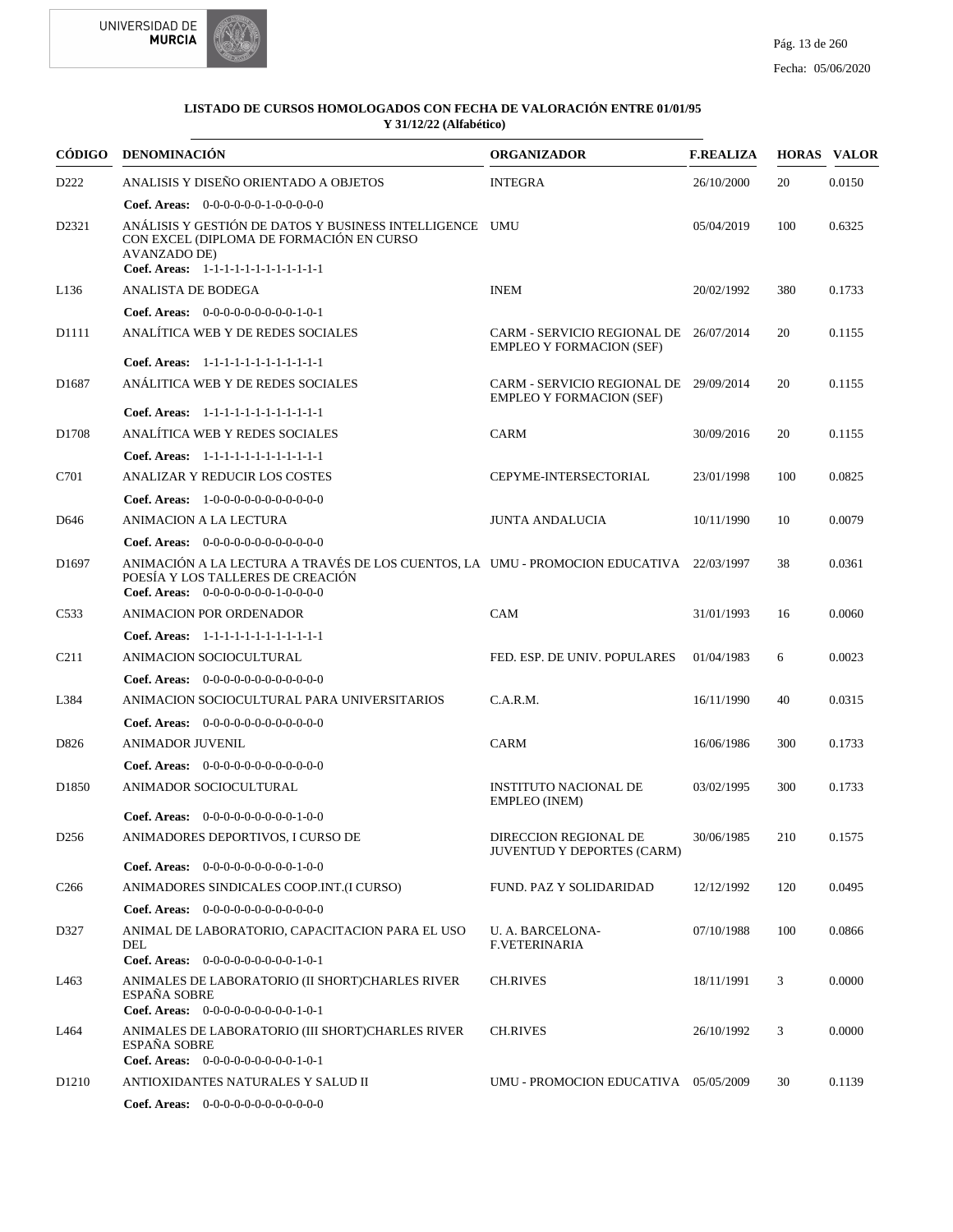



|                   | CÓDIGO DENOMINACIÓN                                                                                                                                             | <b>ORGANIZADOR</b>                                                                                                   | <b>F.REALIZA</b> |     | <b>HORAS VALOR</b> |
|-------------------|-----------------------------------------------------------------------------------------------------------------------------------------------------------------|----------------------------------------------------------------------------------------------------------------------|------------------|-----|--------------------|
| L477              | ANTROPOLOGIA, SOCIOLOGIA Y BIOETICA EN<br>ASIST.ENF.NEOPLASICO<br>Coef. Areas: $0-0-0-0-0-0-0-0-0-0-0$                                                          | HEFAME-C.O. MEDICOS                                                                                                  | 06/04/2001       | 30  | 0.0450             |
| C635              | AÑOS DE CINE ESPAÑOL(100) LA RENOVACION<br>GENERACIONAL AÑOS 90<br><b>Coef. Areas:</b> $0-0-0-0-0-0-0-0-0-0-0-0$                                                | UMU-U.MAR                                                                                                            | 03/09/1996       | 30  | 0.0285             |
| L068              | APARATOS A MEDIDA. APLICACION A MOTORES AUTOMOV. FREM                                                                                                           |                                                                                                                      | 18/10/1996       | 30  | 0.0225             |
|                   | <b>Coef. Areas:</b> $0-0-0-0-0-0-0-0-1-0-0$                                                                                                                     |                                                                                                                      |                  |     |                    |
| L478              | APLICACIÓN DE LA LOGSE AL PRIMER NIVEL ESCOLAR                                                                                                                  | RADIO ECCA                                                                                                           | 20/12/1994       | 123 | 0.0461             |
|                   | Coef. Areas: $0-0-0-0-0-0-0-0-0-0-0$                                                                                                                            |                                                                                                                      |                  |     |                    |
| D361              | APLICACION DE LA LOGSE EN SECUNDARIA, LA                                                                                                                        | <b>ANPE</b>                                                                                                          | 30/03/1996       | 31  | 0.0233             |
|                   | <b>Coef. Areas:</b> $0-0-0-0-0-0-0-0-0-0-0-0$                                                                                                                   |                                                                                                                      |                  |     |                    |
| D779              | APLICACION DE LA NORMA ISAD (G), EL ARCHIVO<br>MUNICIPAL (SEGUNDO NIVEL)<br>Coef. Areas: $0-0-0-0-0-0-1-0-0-0-0$                                                | <b>ESCUELA FORMACION ADMON</b><br><b>LOCAL</b>                                                                       | 16/04/1999       | 6   | 0.0064             |
| D <sub>022</sub>  | APLICACIÓN DE TECNICAS DE ESTUDIO                                                                                                                               | RADIO ECCA                                                                                                           | 22/12/1997       | 38  | 0.0143             |
|                   | Coef. Areas: $0-0-0-0-0-0-0-0-0-0-0-0$                                                                                                                          |                                                                                                                      |                  |     |                    |
| C <sub>542</sub>  | APLICACION DEL CORREO ELECTRÓNICO ISOPRO.                                                                                                                       | C.A.R.M.                                                                                                             | 31/01/1996       | 5   | 0.0043             |
|                   | Coef. Areas: 1-1-1-1-1-1-1-1-1-1-1-1-1                                                                                                                          |                                                                                                                      |                  |     |                    |
| D <sub>1429</sub> | APLICACION DEL ENFOQUE DE GENERO A UNA<br>PERSPECTIVA LABORAL: LA IGUALDAD DE<br>OPORTUNIDADES EN EL TRABAJO (ON LINE)                                          | <b>CENTRAL SINDICAL</b><br><b>INDEPENDIENTE Y DE</b><br><b>FUNCIONARIOS (CSIF) (DENTRO</b><br>DE FORMACION CONTINUA) | 30/06/2010       | 50  | 0.3025             |
|                   | Coef. Areas: $1-1-1-1-1-1-1-1-1-1-1$                                                                                                                            |                                                                                                                      |                  |     |                    |
| U216A             | APLICACION DEL MODELO EUROPEO DE GESTION CALIDAD<br>A LA EVALUACION DE LOS SERV. UNIVERSITARIOS<br>Coef. Areas: $1-1-1-1-1-1-1-1-1-1-1$                         | UNIVERSIDAD DE MURCIA                                                                                                | 17/06/2002       | 20  | 0.0400             |
| U216E             | APLICACION DEL MODELO EUROPEO DE GESTION CALIDAD UNIVERSIDAD DE MURCIA<br>A LA EVALUACION DE LOS SERV. UNIVERSITARIOS<br>Coef. Areas: 1-1-1-1-1-1-1-1-1-1-1-1-1 |                                                                                                                      | 17/06/2002       | 20  | 0.0440             |
| C852              | APLICACION DEL MODELO EUROPEO DE GESTION DE<br><b>CALIDAD</b><br>Coef. Areas: 1-1-1-1-1-1-1-1-1-1-1-1-1                                                         | <b>UMU</b>                                                                                                           | 28/10/1999       | 15  | 0.0129             |
| C947              | APLICACION DEL MODELO EUROPEO DE GESTION DE<br>CALIDAD E.F.Q.M.<br>Coef. Areas: 1-1-1-1-1-1-1-1-1-1-1-1-1                                                       | UMU-UN. CALIDAD                                                                                                      | 24/01/2002       | 15  | 0.0236             |
| <b>U130E</b>      | APLICACION DEL MODELO EUROPEO DE GESTION DE LA<br>CALIDAD A LA EVALUACION DE SERVICIOS<br><b>UNIVERSITARIOS</b><br>Coef. Areas: 1-1-1-1-1-1-1-1-1-1-1-1-1       | UNIVERSIDAD DE MURCIA                                                                                                | 16/03/2000       | 20  | 0.0440             |
| U130A             | APLICACION DEL MODELO EUROPEO DE GESTION DE LA<br>CALIDAD A LA EVALUACION DE SERVICIOS<br><b>UNIVERSITARIOS</b><br>Coef. Areas: 1-1-1-1-1-1-1-1-1-1-1-1-1       | UNIVERSIDAD DE MURCIA                                                                                                | 16/03/2000       | 20  | 0.0400             |
| D <sub>1939</sub> | APLICACIÓN DEL PROCEDIMIENTO ADMINISTRATIVO EN LA INSTITUTO CANARIO DE<br>NUEVA ADMINISTRACIÓN PÚBLICA<br>Coef. Areas: 1-1-1-1-1-1-1-1-1-1-1-1-1                | ADMINISTRACIÓN PÚBLICA                                                                                               | 15/06/2001       | 45  | 0.0965             |
| U826A             | APLICACIÓN ELARA. FORAMCIÓN A UGI-GESTIÓN DE<br>AYUDAS EN PROYECTOS DE INVESTIGACIÓN<br>Coef. Areas: $0-0-0-1-0-0-0-0-0-0-0$                                    | UNIVERSIDAD DE MURCIA                                                                                                | 06/05/2016       | 6   | 0.0390             |
| U842A             | APLICACIÓN ELARA: FORMACIÓN A CENTROS Y<br>DEPARTAMENTOS(A)<br>Coef. Areas: $0-0-1-0-0-1-0-0-0-0-0-0$                                                           | UNIVERSIDAD DE MURCIA                                                                                                | 19/10/2016       | 20  | 0.1300             |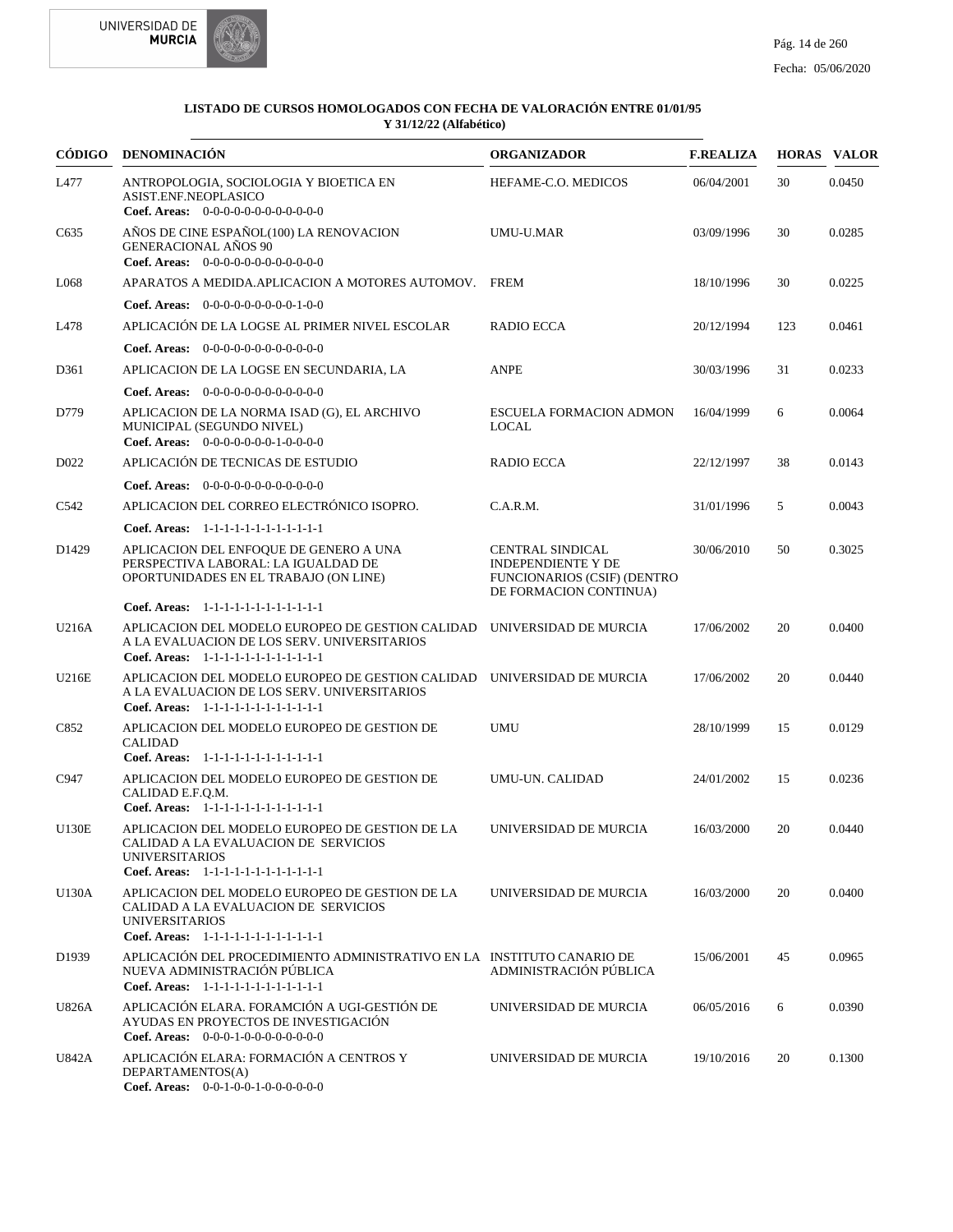



|              | CÓDIGO DENOMINACIÓN                                                                                                      | <b>ORGANIZADOR</b>    | <b>F.REALIZA</b> |      | <b>HORAS VALOR</b> |
|--------------|--------------------------------------------------------------------------------------------------------------------------|-----------------------|------------------|------|--------------------|
| U843A        | APLICACIÓN ELARA: FORMACIÓN A CENTROS Y<br>DEPARTAMENTOS(B)<br>Coef. Areas: $0-0-1-0-0-1-0-0-0-0-0$                      | UNIVERSIDAD DE MURCIA | 19/10/2016       | 12,5 | 0.0813             |
| U844A        | APLICACIÓN ELARA: FORMACIÓN A CENTROS Y<br>DEPARTAMENTOS(C)<br>Coef. Areas: $0-0-1-0-0-1-0-0-0-0-0-0$                    | UNIVERSIDAD DE MURCIA | 19/10/2016       | 17,5 | 0.1138             |
| U845A        | APLICACIÓN ELARA: FORMACIÓN A CENTROS Y<br>DEPARTAMENTOS(D)<br>Coef. Areas: 0-0-1-0-0-1-0-0-0-0-0-0-0                    | UNIVERSIDAD DE MURCIA | 20/10/2016       | 20   | 0.1300             |
| U846A        | APLICACIÓN ELARA: FORMACIÓN A CENTROS Y<br>DEPARTAMENTOS(E)<br>Coef. Areas: 0-0-1-0-0-1-0-0-0-0-0-0-0                    | UNIVERSIDAD DE MURCIA | 20/10/2016       | 17,5 | 0.1138             |
| U847A        | APLICACIÓN ELARA: FORMACIÓN A CENTROS Y<br>DEPARTAMENTOS(F)<br>Coef. Areas: 0-0-1-0-0-1-0-0-0-0-0-0-0                    | UNIVERSIDAD DE MURCIA | 20/10/2016       | 10   | 0.0650             |
| <b>U848A</b> | APLICACIÓN ELARA: FORMACIÓN A CENTROS Y<br>DEPARTAMENTOS(G)<br>Coef. Areas: 0-0-1-0-0-1-0-0-0-0-0-0-0                    | UNIVERSIDAD DE MURCIA | 20/10/2016       | 20   | 0.1300             |
| U849A        | APLICACIÓN ELARA: FORMACIÓN A CENTROS Y<br>DEPARTAMENTOS(H)<br>Coef. Areas: 0-0-1-0-0-1-0-0-0-0-0-0-0                    | UNIVERSIDAD DE MURCIA | 20/10/2016       | 17,5 | 0.1138             |
| <b>U850A</b> | APLICACIÓN ELARA: FORMACIÓN A CENTROS Y<br>DEPARTAMENTOS(I)<br>Coef. Areas: $0-0-1-0-0-1-0-0-0-0-0-0$                    | UNIVERSIDAD DE MURCIA | 20/10/2016       | 12.5 | 0.0813             |
| U819A        | APLICACIÓN ELARA. FORMACIÓN A CONTRATACIÓN Y<br>SERVICIOS (A)<br>Coef. Areas: 0-1-0-0-0-0-0-0-0-0-0-0-0                  | UNIVERSIDAD DE MURCIA | 12/04/2016       | 22,5 | 0.1463             |
| <b>U820A</b> | APLICACIÓN ELARA. FORMACIÓN A CONTRATACIÓN Y<br>SERVICIOS (B)<br>Coef. Areas: 0-1-0-0-0-0-0-0-0-0-0-0-0                  | UNIVERSIDAD DE MURCIA | 12/04/2016       | 17,5 | 0.1138             |
| <b>U822A</b> | APLICACIÓN ELARA. FORMACIÓN A CONTRATACIÓN Y<br>SERVICIOS (C)<br>Coef. Areas: $0-1-0-0-0-0-0-0-0-0-0$                    | UNIVERSIDAD DE MURCIA | 12/04/2016       | 10   | 0.0650             |
| U821A        | APLICACIÓN ELARA: FORMACIÓN A GESTIÓN ECONÓMICA<br>(A)<br>Coef. Areas: 1-0-0-0-0-0-0-0-0-0-0-0-0                         | UNIVERSIDAD DE MURCIA | 10/10/2016       | 27,5 | 0.1788             |
| <b>U829A</b> | APLICACIÓN ELARA: FORMACIÓN A GESTIÓN ECONÓMICA<br>(B)<br>Coef. Areas: 1-0-0-0-0-0-0-0-0-0-0-0-0                         | UNIVERSIDAD DE MURCIA | 10/10/2016       | 20   | 0.1300             |
| <b>U830A</b> | APLICACIÓN ELARA: FORMACIÓN A GESTIÓN ECONÓMICA UNIVERSIDAD DE MURCIA<br>(C)<br>Coef. Areas: $1-0-0-0-0-0-0-0-0-0-0$     |                       | 10/10/2016       | 17,5 | 0.1138             |
| U831A        | APLICACIÓN ELARA: FORMACIÓN A GESTIÓN ECONÓMICA<br>(D)<br>Coef. Areas: 1-0-0-0-0-0-0-0-0-0-0-0-0                         | UNIVERSIDAD DE MURCIA | 10/10/2016       | 15   | 0.0975             |
| U832A        | APLICACIÓN ELARA: FORMACIÓN A GESTIÓN ECONÓMICA<br>(E)<br>Coef. Areas: 1-0-0-0-0-0-0-0-0-0-0-0-0                         | UNIVERSIDAD DE MURCIA | 10/10/2016       | 12,5 | 0.0813             |
| U833A        | APLICACIÓN ELARA: FORMACIÓN A GESTIÓN ECONÓMICA<br>(F)<br>Coef. Areas: 1-0-0-0-0-0-0-0-0-0-0-0-0                         | UNIVERSIDAD DE MURCIA | 10/10/2016       | 10   | 0.0650             |
| U828A        | APLICACIÓN ELARA. FORMACIÓN A INGRESOS Y TESORERÍA UNIVERSIDAD DE MURCIA                                                 |                       | 28/06/2016       | 15   | 0.0975             |
| U823A        | Coef. Areas: 1-0-0-0-0-0-0-0-0-0-0-0<br>APLICACIÓN ELARA: FORMACIÓN A PATRIMONIO<br>Coef. Areas: 0-1-0-0-0-0-0-0-0-0-0-0 | UNIVERSIDAD DE MURCIA | 18/04/2016       | 7,5  | 0.0488             |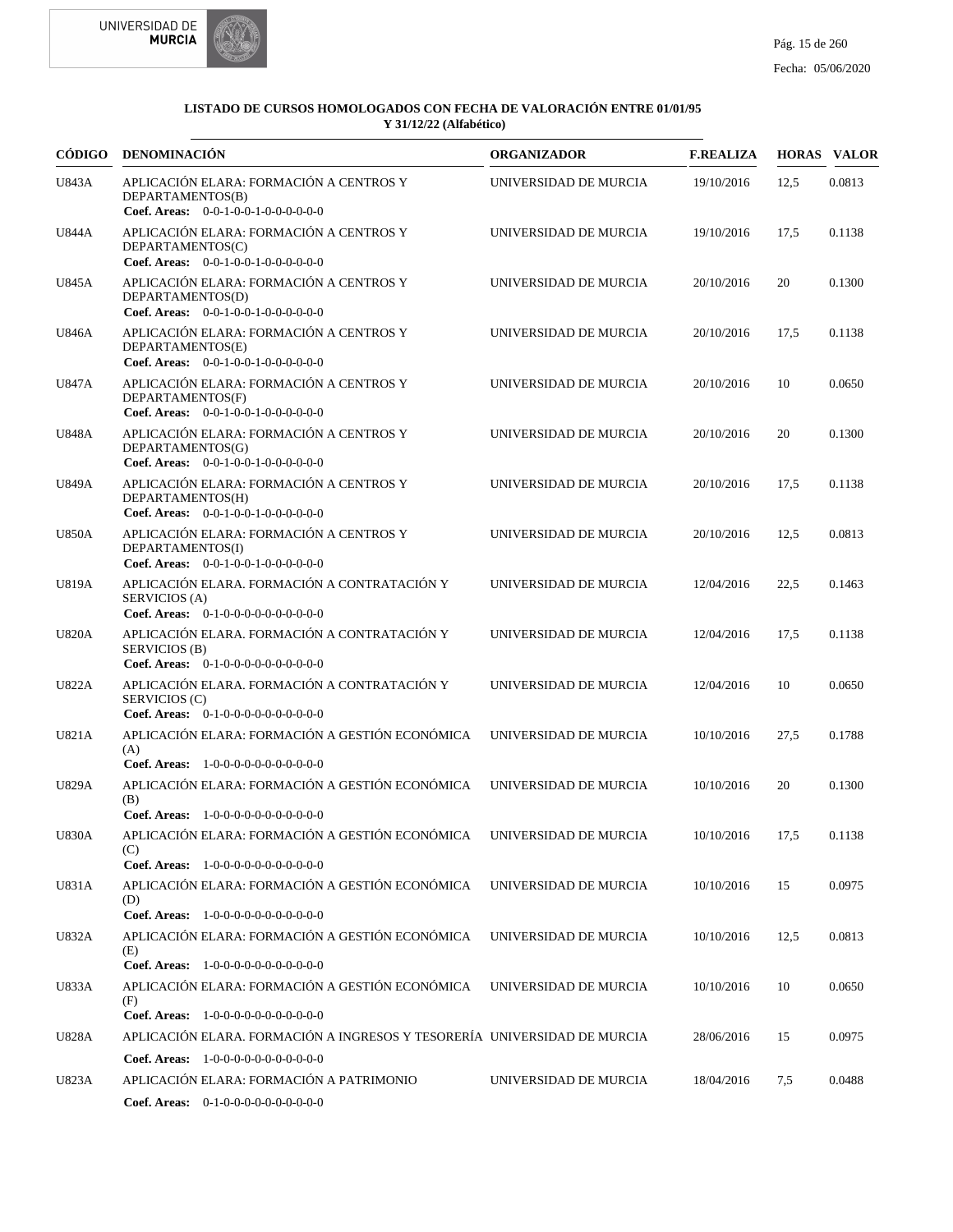



| <b>CÓDIGO</b>    | DENOMINACIÓN                                                                                                                                                         | <b>ORGANIZADOR</b>                                 | <b>F.REALIZA</b> |      | <b>HORAS VALOR</b> |
|------------------|----------------------------------------------------------------------------------------------------------------------------------------------------------------------|----------------------------------------------------|------------------|------|--------------------|
| U834A            | APLICACIÓN ELARA: FORMACIÓN A SERVICIOS GENERALES UNIVERSIDAD DE MURCIA<br>(A)                                                                                       |                                                    | 13/10/2016       | 12.5 | 0.0813             |
| U835A            | Coef. Areas: $0-0-0-0-0-0-0-0-0-1-0$<br>APLICACIÓN ELARA: FORMACIÓN A SERVICIOS GENERALES UNIVERSIDAD DE MURCIA                                                      |                                                    | 13/10/2016       | 10   | 0.0650             |
|                  | (B)<br>Coef. Areas: $0-0-0-0-0-0-0-0-0-1-0$                                                                                                                          |                                                    |                  |      |                    |
| U836A            | APLICACIÓN ELARA: FORMACIÓN A SERVICIOS GENERALES UNIVERSIDAD DE MURCIA<br>(C)                                                                                       |                                                    | 13/01/2016       | 12,5 | 0.0813             |
|                  | Coef. Areas: $0-0-0-0-0-0-0-0-0-0-1-0$                                                                                                                               |                                                    |                  |      |                    |
| <b>U837A</b>     | APLICACIÓN ELARA: FORMACIÓN A SERVICIOS GENERALES UNIVERSIDAD DE MURCIA<br>(D)<br>Coef. Areas: $0-0-0-0-0-0-0-0-0-0-1-0$                                             |                                                    | 13/10/2016       | 10   | 0.0650             |
| <b>U838A</b>     | APLICACIÓN ELARA: FORMACIÓN A SERVICIOS GENERALES UNIVERSIDAD DE MURCIA                                                                                              |                                                    | 13/10/2016       |      | 0.0488             |
|                  | (E)                                                                                                                                                                  |                                                    |                  | 7,5  |                    |
|                  | Coef. Areas: $0-0-0-0-0-0-0-0-0-1-0$                                                                                                                                 |                                                    |                  |      |                    |
| U839A            | APLICACIÓN ELARA: FORMACIÓN A SERVICIOS GENERALES UNIVERSIDAD DE MURCIA<br>(F)                                                                                       |                                                    | 14/10/2016       | 12,5 | 0.0813             |
|                  | Coef. Areas: 0-0-0-0-0-0-0-0-0-0-1-0                                                                                                                                 |                                                    |                  |      |                    |
| <b>U840A</b>     | APLICACIÓN ELARA: FORMACIÓN A SERVICIOS GENERALES UNIVERSIDAD DE MURCIA<br>(G)                                                                                       |                                                    | 14/10/2016       | 10   | 0.0650             |
|                  | Coef. Areas: 0-0-0-0-0-0-0-0-0-0-0-0-0                                                                                                                               |                                                    |                  |      |                    |
| U841A            | APLICACIÓN ELARA: FORMACIÓN A SERVICIOS GENERALES UNIVERSIDAD DE MURCIA<br>(H)<br>Coef. Areas: 0-0-0-0-0-0-0-0-0-0-1-0                                               |                                                    | 14/10/2016       | 12.5 | 0.0813             |
| U825A            | APLICACIÓN ELARA. FORMACIÓN A UGI-GESTIÓN DE                                                                                                                         | UNIVERSIDAD DE MURCIA                              | 05/05/2016       | 6    | 0.0390             |
|                  | GRUPOS DE INVESTIGACIÓN Y CONVENIOS<br>Coef. Areas: $0-0-0-1-0-0-0-0-0-0-0$                                                                                          |                                                    |                  |      |                    |
| U827A            | APLICACIÓN ELARA. FORMACIÓN A UGI-GESTIÓN<br>RECURSOS HUMANOS EN PROYECTOS DE INVESTIGACIÓN<br>Coef. Areas: $0-0-0-0-1-0-0-0-0-0-0$                                  | UNIVERSIDAD DE MURCIA                              | 13/05/2016       | 6    | 0.0390             |
| U824A            | APLICACIÓN ELARA. FORMACIÓN UGI-TRANSFERENCIA<br>TECNOLÓGICA Y PROYECTOS DE INVESTIGACIÓN<br>Coef. Areas: $0-0-0-1-0-0-0-0-0-0-0$                                    | UNIVERSIDAD DE MURCIA                              | 04/05/2016       | 6    | 0.0390             |
| U851A            | APLICACIÓN ELARA: INGRESOS DE SERVICIOS GENERALES                                                                                                                    | UNIVERSIDAD DE MURCIA                              | 25/11/2016       | 4    | 0.0000             |
|                  | Coef. Areas: $0-0-0-0-0-0-0-0-0-0-1-0$                                                                                                                               |                                                    |                  |      |                    |
| L385             | APLICACION ESPECTROMETRIA DE MASAS AL ANALISIS DE HEWELTT-PACKARD ESPAÑOLA 22/10/1998<br>PEST                                                                        |                                                    |                  | 6    | 0.0023             |
|                  | Coef. Areas: 0-0-0-0-0-0-0-0-0-1-0-1                                                                                                                                 |                                                    |                  |      |                    |
| D <sub>054</sub> | APLICACIÓN INDUSTRIAL RAZONAMIENTO ARTIFICIAL                                                                                                                        | C.A.R.M.                                           | 02/08/1991       | 250  | 0.1575             |
|                  | <b>Coef. Areas:</b> $0-0-0-0-0-0-0-0-1-0-0$                                                                                                                          |                                                    |                  |      |                    |
| D2146            | APLICACIÓN PRÁCTICA DE LA NORMATIVA DE<br>INDEMNIZACIONES POR RAZÓN DE SERVICIO<br>Coef. Areas: 1-1-1-1-1-1-1-1-1-1-1-1-1                                            | UNIVERSIDAD POLITECNICA DE 23/01/2002<br>CARTAGENA |                  | 10   | 0.0161             |
| U531E            | APLICACION PRACTICA DE LAS HERRAMIENTAS QUE LA<br>UMU TIENE IMPLEMENTADAS EN E-ADMINISTRACION<br>Coef. Areas: 1-1-1-1-1-1-1-1-1-1-1-1-1                              | UNIVERSIDAD DE MURCIA                              | 03/06/2010       | 20   | 0.1430             |
| U504E            | APLICACION PRACTICA DE LAS HERRAMIENTAS QUE LA<br>UNIVERSIDAD DE MURCIA TIENE IMPLEMENTADAS EN E-<br><b>ADMINISTRACION</b><br>Coef. Areas: 1-1-1-1-1-1-1-1-1-1-1-1-1 | UNIVERSIDAD DE MURCIA                              | 16/11/2009       | 20   | 0.0858             |
| CA114E           | APLICACION PRACTICA DEL REGLAMENTO DE BAJA<br>TENSION EN LOCALES DE PUBLICA CONCURRENCIA<br><b>Coef. Areas:</b> $0-0-0-0-0-0-0-0-1-0-0$                              | UNIVERSIDAD DE MURCIA                              | 02/06/2008       | 25   | 0.1073             |
| C <sub>105</sub> | APLICACION REGLAS CATALO.MONOGRAFIAS Y<br>PUB.SERIADA<br>Coef. Areas: 0-0-0-0-0-0-0-1-0-0-0-0                                                                        | <b>GENERALIDAD VALENCIANA</b>                      | 30/05/1985       | 24   | 0.0189             |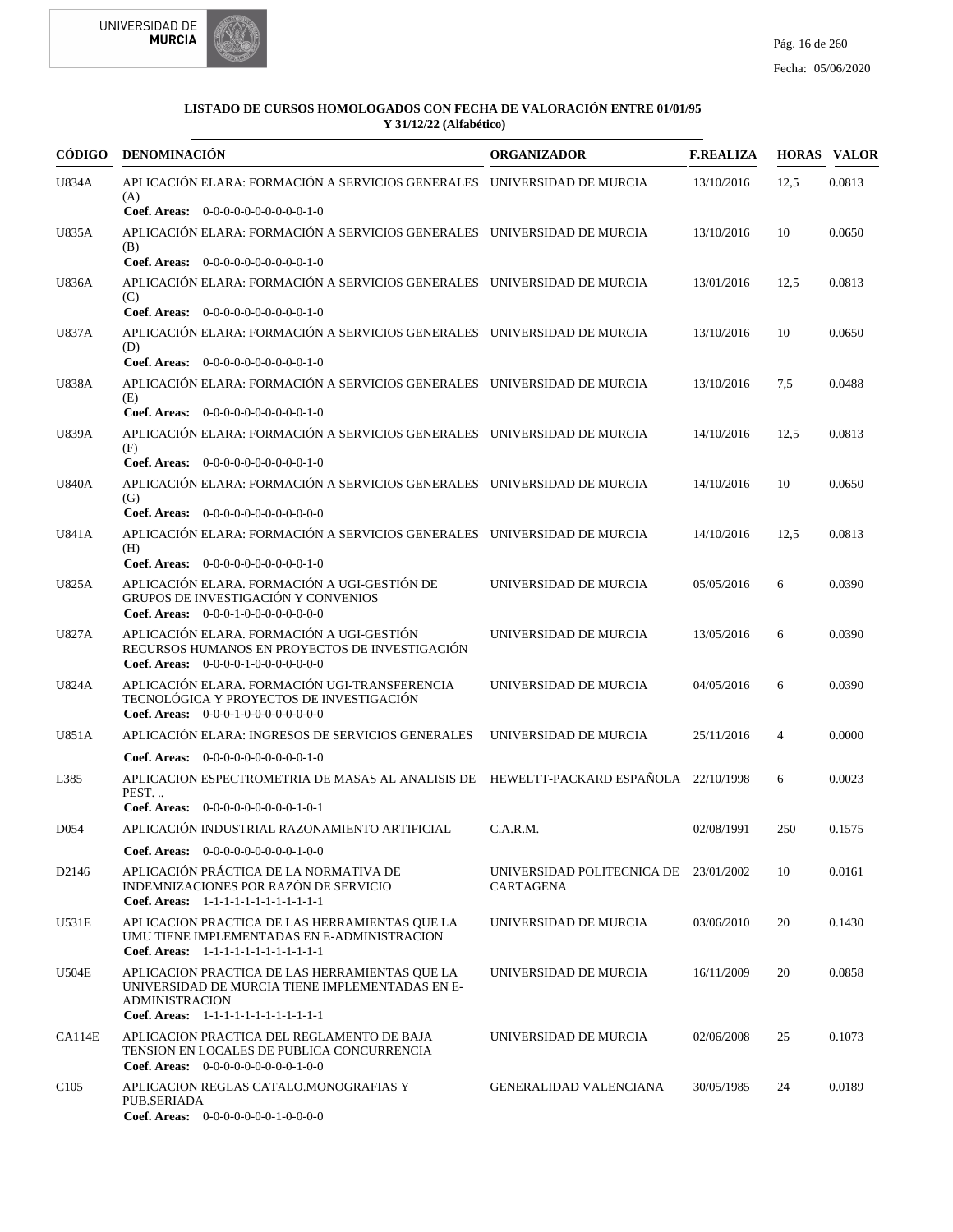

| CÓDIGO            | <b>DENOMINACIÓN</b>                                                                                       | <b>ORGANIZADOR</b>                                                                                                                                     | <b>F.REALIZA</b> |     | <b>HORAS VALOR</b> |
|-------------------|-----------------------------------------------------------------------------------------------------------|--------------------------------------------------------------------------------------------------------------------------------------------------------|------------------|-----|--------------------|
| L387              | APLICACIONES DE RED UNIMURNET                                                                             | <b>UMU-CPD</b>                                                                                                                                         | 01/10/1993       | 10  | 0.0086             |
|                   | Coef. Areas: $1-1-1-1-1-1-1-1-1-1-1$                                                                      |                                                                                                                                                        |                  |     |                    |
| C939              | APLICACIONES DE WORD 97                                                                                   | <b>CSI-CSIF</b>                                                                                                                                        | 31/05/2000       | 30  | 0.0545             |
|                   | Coef. Areas: 1-1-1-1-1-1-1-1-1-1-1-1-1                                                                    |                                                                                                                                                        |                  |     |                    |
| D <sub>127</sub>  | APLICACIONES INFORMATICAS ADMINISTRATIVAS                                                                 | <b>INEM</b>                                                                                                                                            | 05/12/1989       | 400 | 0.1733             |
|                   | Coef. Areas: 1-1-1-1-1-1-1-1-1-1-1-1-1                                                                    |                                                                                                                                                        |                  |     |                    |
| D644              | APLICACIONES INFORMATICAS ADMINISTRATIVAS                                                                 | <b>INEM</b>                                                                                                                                            | 27/07/1990       | 400 | 0.1733             |
|                   | Coef. Areas: 1-1-1-1-1-1-1-1-1-1-1-1-1                                                                    |                                                                                                                                                        |                  |     |                    |
| D1838             | APLICACIONES INFORMÁTICAS ADMINISTRATIVAS                                                                 | <b>FUNDACION FORMACION Y</b><br>EMPLEO "MIGUEL ESCALERA"<br>(FOREM-CCOO)                                                                               | 08/07/1996       | 352 | 0.1650             |
|                   | Coef. Areas: 1-1-1-1-1-1-1-1-1-1-1-1-1                                                                    |                                                                                                                                                        |                  |     |                    |
| D905              | APLICACIONES INFORMATICAS DE GESTION                                                                      | <b>INEM</b>                                                                                                                                            | 26/11/1997       | 300 | 0.1733             |
|                   | Coef. Areas: 1-1-1-1-1-1-1-1-1-1-1-1-1                                                                    |                                                                                                                                                        |                  |     |                    |
| C977              | APLICACIONES INFORMATICAS DE GESTION                                                                      | <b>INEM</b>                                                                                                                                            | 02/06/1993       | 120 | 0.0945             |
|                   | Coef. Areas: 1-1-1-1-1-1-1-1-1-1-1-1-1                                                                    |                                                                                                                                                        |                  |     |                    |
| L <sub>193</sub>  | APLICACIONES INFORMATICAS DE GESTION                                                                      | <b>INEM</b>                                                                                                                                            | 07/09/1994       | 200 | 0.1575             |
|                   | Coef. Areas: 1-1-1-1-1-1-1-1-1-1-1-1-1                                                                    |                                                                                                                                                        |                  |     |                    |
| L <sub>192</sub>  | APLICACIONES INFORMATICAS DE GESTION                                                                      | <b>INEM</b>                                                                                                                                            | 29/07/1994       | 300 | 0.1575             |
|                   | Coef. Areas: 1-1-1-1-1-1-1-1-1-1-1-1-1                                                                    |                                                                                                                                                        |                  |     |                    |
| D543              | APLICACIONES INFORMATICAS DE GESTION                                                                      | AMUSAL                                                                                                                                                 | 30/11/2001       | 300 | 0.3000             |
|                   | Coef. Areas: $1-1-1-1-1-1-1-1-1-1-1$                                                                      |                                                                                                                                                        |                  |     |                    |
| D <sub>1273</sub> | APLICACIONES INFORMÁTICAS DE GESTIÓN                                                                      | CONFEDERACION REGIONAL DE 12/07/2004<br><b>ORGANIZACIONES</b><br><b>EMPRESARIALES DE MURCIA</b><br>(CROEM) (FORMACION<br>CONTINUA) (poner la anterior) |                  | 300 | 0.6600             |
|                   | Coef. Areas: 1-1-1-1-1-1-1-1-1-1-1-1-1                                                                    |                                                                                                                                                        |                  |     |                    |
| D1792             | APLICACIONES INFORMÁTICAS DE GESTIÓN                                                                      | <b>INSTITUTO NACIONAL DE</b><br>EMPLEO (INEM)                                                                                                          | 29/10/1998       | 300 | 0.1733             |
|                   | Coef. Areas: 1-1-1-1-1-1-1-1-1-1-1-1-1                                                                    |                                                                                                                                                        |                  |     |                    |
| U231A             | APLICACIONES INFORMATICAS DE GESTION ACADEMICA<br>"SIVA"                                                  | UNIVERSIDAD DE MURCIA                                                                                                                                  | 28/05/2002       | 15  | 0.0300             |
|                   | <b>Coef. Areas:</b> $0-0-1-0-0-0-0-0-0-0-0-0$                                                             |                                                                                                                                                        |                  |     |                    |
| U231E             | APLICACIONES INFORMATICAS DE GESTION ACADEMICA<br>"SIVA"                                                  | UNIVERSIDAD DE MURCIA                                                                                                                                  | 28/05/2002       | 15  | 0.0330             |
|                   | <b>Coef. Areas:</b> $0-0-1-0-0-0-0-0-0-0-0-0$                                                             |                                                                                                                                                        |                  |     |                    |
| U204A             | APLICACIONES INFORMATICAS DE LA UNIVERSIDAD DE<br><b>MURCIA</b><br>Coef. Areas: 1-1-1-1-1-1-1-1-1-1-1-1-1 | UNIVERSIDAD DE MURCIA                                                                                                                                  | 20/05/2002       | 16  | 0.0320             |
| U063A             | APLICACIONES INFORMATICAS DE LA UNIVERSIDAD DE                                                            | UNIVERSIDAD DE MURCIA                                                                                                                                  | 28/09/1999       | 16  | 0.0160             |
|                   | <b>MURCIA</b><br>Coef. Areas: 1-1-1-1-1-1-1-1-1-1-1-1-1                                                   |                                                                                                                                                        |                  |     |                    |
| U063E             | APLICACIONES INFORMATICAS DE LA UNIVERSIDAD DE<br><b>MURCIA</b>                                           | UNIVERSIDAD DE MURCIA                                                                                                                                  | 28/09/1999       | 16  | 0.0176             |
|                   | Coef. Areas: 1-1-1-1-1-1-1-1-1-1-1-1-1                                                                    |                                                                                                                                                        |                  |     |                    |
| U204E             | APLICACIONES INFORMATICAS DE LA UNIVERSIDAD DE<br>MURCIA<br>Coef. Areas: 1-1-1-1-1-1-1-1-1-1-1-1-1        | UNIVERSIDAD DE MURCIA                                                                                                                                  | 20/05/2002       | 16  | 0.0352             |
| L194              | APLICACIONES INFORMATICAS DE OFICINA                                                                      | <b>INEM</b>                                                                                                                                            | 27/12/1991       | 240 | 0.1575             |
|                   | Coef. Areas: 1-1-1-1-1-1-1-1-1-1-1-1-1                                                                    |                                                                                                                                                        |                  |     |                    |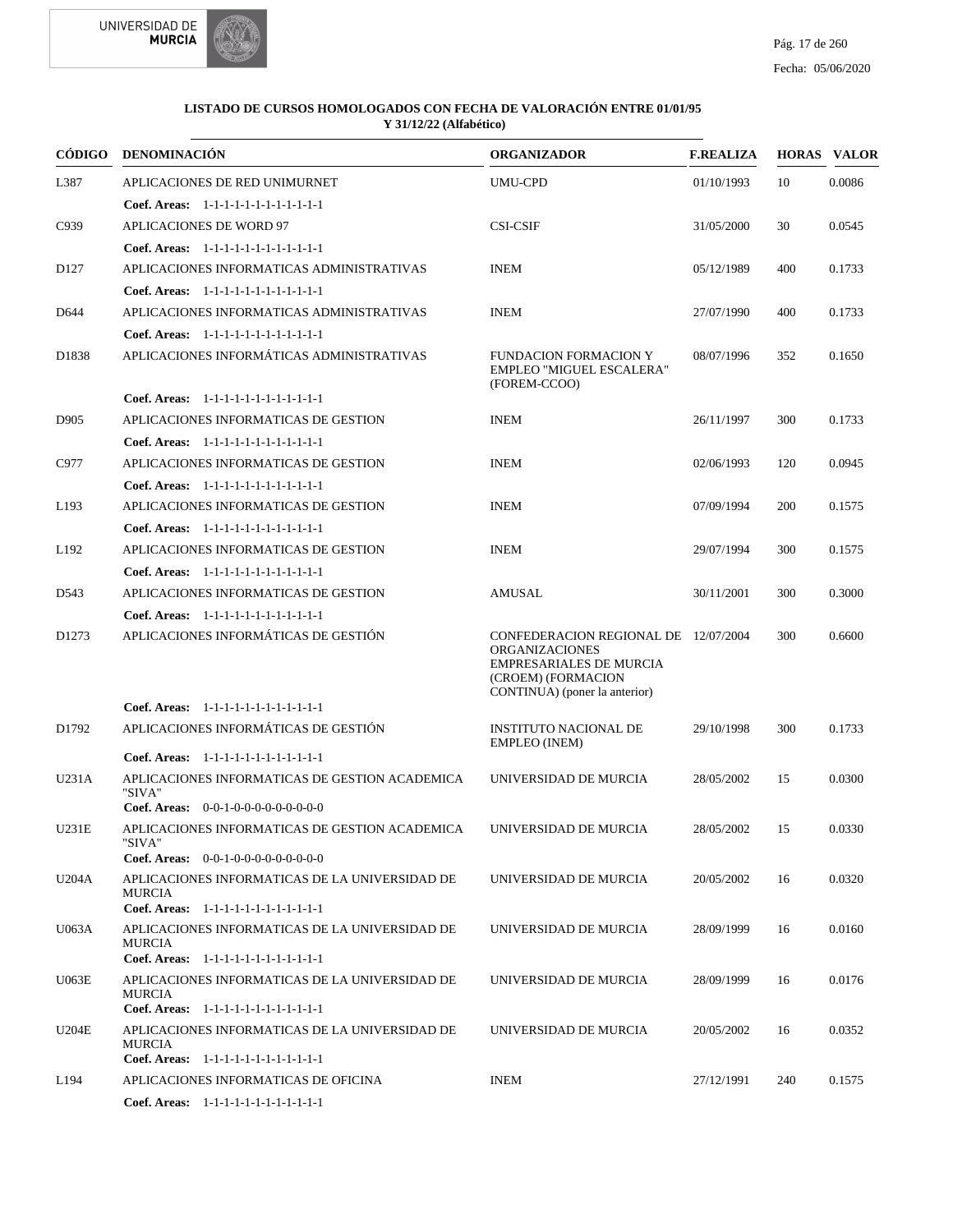



| CÓDIGO            | DENOMINACIÓN                                                                                                    | <b>ORGANIZADOR</b>                                                       | <b>F.REALIZA</b> |     | <b>HORAS VALOR</b> |
|-------------------|-----------------------------------------------------------------------------------------------------------------|--------------------------------------------------------------------------|------------------|-----|--------------------|
| C702              | APLICACIONES INFORMATICAS DE OFICINA                                                                            | <b>INEM</b>                                                              | 06/03/1992       | 400 | 0.1733             |
|                   | Coef. Areas: $1-1-1-1-1-1-1-1-1-1-1$                                                                            |                                                                          |                  |     |                    |
| D907              | APLICACIONES INFORMATICAS DE OFICINA                                                                            | CARM - CONSEJERIA DE<br>ECONOMIA, HACIENDA Y<br><b>FOMENTO</b>           | 23/03/1993       | 300 | 0.1575             |
|                   | Coef. Areas: 1-1-1-1-1-1-1-1-1-1-1-1-1                                                                          |                                                                          |                  |     |                    |
| D702              | APLICACIONES INFORMATICAS DE OFICINA                                                                            | <b>UCOMUR</b>                                                            | 11/11/1997       | 300 | 0.1500             |
|                   | Coef. Areas: $2-2-2-2-2-2-2-2-2-2-2-2-2$                                                                        |                                                                          |                  |     |                    |
| D931              | APLICACIONES INFORMATICAS DE OFICINA                                                                            | <b>INEM</b>                                                              | 17/05/1996       | 450 | 0.1733             |
|                   | Coef. Areas: 1-1-1-1-1-1-1-1-1-1-1-1-1                                                                          |                                                                          |                  |     |                    |
| D <sub>126</sub>  | APLICACIONES INFORMATICAS DE OFICINA                                                                            | <b>INEM</b>                                                              | 08/11/1991       | 400 | 0.1733             |
|                   | Coef. Areas: 1-1-1-1-1-1-1-1-1-1-1-1-1                                                                          |                                                                          |                  |     |                    |
| D <sub>6</sub> 06 | APLICACIONES INFORMATICAS DE OFICINA                                                                            | <b>GENERALITAT VALENCIANA</b>                                            | 10/07/1997       | 300 | 0.1733             |
|                   | Coef. Areas: 1-1-1-1-1-1-1-1-1-1-1-1-1                                                                          |                                                                          |                  |     |                    |
| D536              | APLICACIONES INFORMATICAS DE OFICINA                                                                            | <b>INEM</b>                                                              | 15/03/1994       | 400 | 0.1733             |
|                   | Coef. Areas: $1-1-1-1-1-1-1-1-1-1-1$                                                                            |                                                                          |                  |     |                    |
| D510              | APLICACIONES INFORMATICAS DE OFICINA                                                                            | <b>INEM</b>                                                              | 07/11/1996       | 300 | 0.1733             |
|                   | Coef. Areas: 1-1-1-1-1-1-1-1-1-1-1-1-1                                                                          |                                                                          |                  |     |                    |
| C978              | APLICACIONES INFORMATICAS DE OFICINA                                                                            | <b>INEM</b>                                                              | 21/04/1997       | 300 | 0.1575             |
|                   | Coef. Areas: 1-1-1-1-1-1-1-1-1-1-1-1-1                                                                          |                                                                          |                  |     |                    |
| D <sub>2017</sub> | APLICACIONES INFORMÁTICAS DE OFICINA                                                                            | INSTITUTO DE FORMACIÓN Y<br><b>ESTUDIOS SOCIALES (IFES)</b>              | 30/03/1995       | 300 | 0.0825             |
|                   | Coef. Areas: 1-1-1-1-1-1-1-1-1-1-1-1-1                                                                          |                                                                          |                  |     |                    |
| D <sub>1759</sub> | APLICACIONES INFORMÁTICAS DE OFICINA                                                                            | <b>INSTITUTO NACIONAL DE</b><br><b>EMPLEO</b> (INEM)                     | 27/11/1997       | 300 | 0.1733             |
|                   | Coef. Areas: 1-1-1-1-1-1-1-1-1-1-1-1-1                                                                          |                                                                          |                  |     |                    |
| C774              | APLICACIONES INFORMATICAS DE OFICINA Nº 4795                                                                    | <b>IFES</b>                                                              | 01/03/1999       | 40  | 0.0165             |
|                   | Coef. Areas: 1-1-1-1-1-1-1-1-1-1-1-1-1                                                                          |                                                                          |                  |     |                    |
| D2127             | APLICACIONES INFORMÁTICAS DE OFICINA Nº100                                                                      | 3000 INFORMATICA                                                         | 05/12/2000       | 250 | 0.1650             |
|                   | Coef. Areas: 1-1-1-1-1-1-1-1-1-1-1-1-1                                                                          |                                                                          |                  |     |                    |
| C <sub>269</sub>  | APLICACIONES INFORMATICAS GESTION Nº 480                                                                        | <b>INEM</b>                                                              | 23/05/1991       | 400 | 0.1733             |
|                   | Coef. Areas: 1-1-1-1-1-1-1-1-1-1-1-1-1                                                                          |                                                                          |                  |     |                    |
| C809              | APLICACIONES INFORMATICAS MICROSOFT                                                                             | <b>UGT</b>                                                               | 12/07/1999       | 40  | 0.0363             |
|                   | Coef. Areas: 1-1-1-1-1-1-1-1-1-1-1-1-1                                                                          |                                                                          |                  |     |                    |
| D <sub>2148</sub> | APLICACIONES INFORMÁTICAS MICROSOFT                                                                             | UNION GENERAL DE<br>TRABAJADORES (UGT) (DENTRO<br>DE FORMACION CONTINUA) | 30/06/2000       | 40  | 0.0726             |
|                   | Coef. Areas: 1-1-1-1-1-1-1-1-1-1-1-1-1                                                                          |                                                                          |                  |     |                    |
| C <sub>267</sub>  | APLICACIONES INFORMATICAS OFICINA Nª 231                                                                        | <b>INEM</b>                                                              | 12/07/1992       | 176 | 0.1386             |
|                   | Coef. Areas: 1-1-1-1-1-1-1-1-1-1-1-1-1                                                                          |                                                                          |                  |     |                    |
| U014A             | APLICACIONES INFORMATICAS SOBRE GESTION<br>ACADEMICA<br>Coef. Areas: 0-0-1-0-0-0-0-0-0-0-0-0                    | UNIVERSIDAD DE MURCIA                                                    | 03/11/1997       | 20  | 0.0200             |
| U014E             | APLICACIONES INFORMATICAS SOBRE GESTION                                                                         | UNIVERSIDAD DE MURCIA                                                    | 03/11/1997       | 20  | 0.0220             |
|                   | <b>ACADEMICA</b><br>Coef. Areas: 0-0-1-0-0-0-0-0-0-0-0-0-0                                                      |                                                                          |                  |     |                    |
| U012A             | APLICACIONES INFORMATICAS SOBRE GESTION DE LA<br><b>INVESTIGACION</b><br>Coef. Areas: 0-0-0-1-0-0-0-0-0-0-0-0-0 | UNIVERSIDAD DE MURCIA                                                    | 27/10/1997       | 20  | 0.0200             |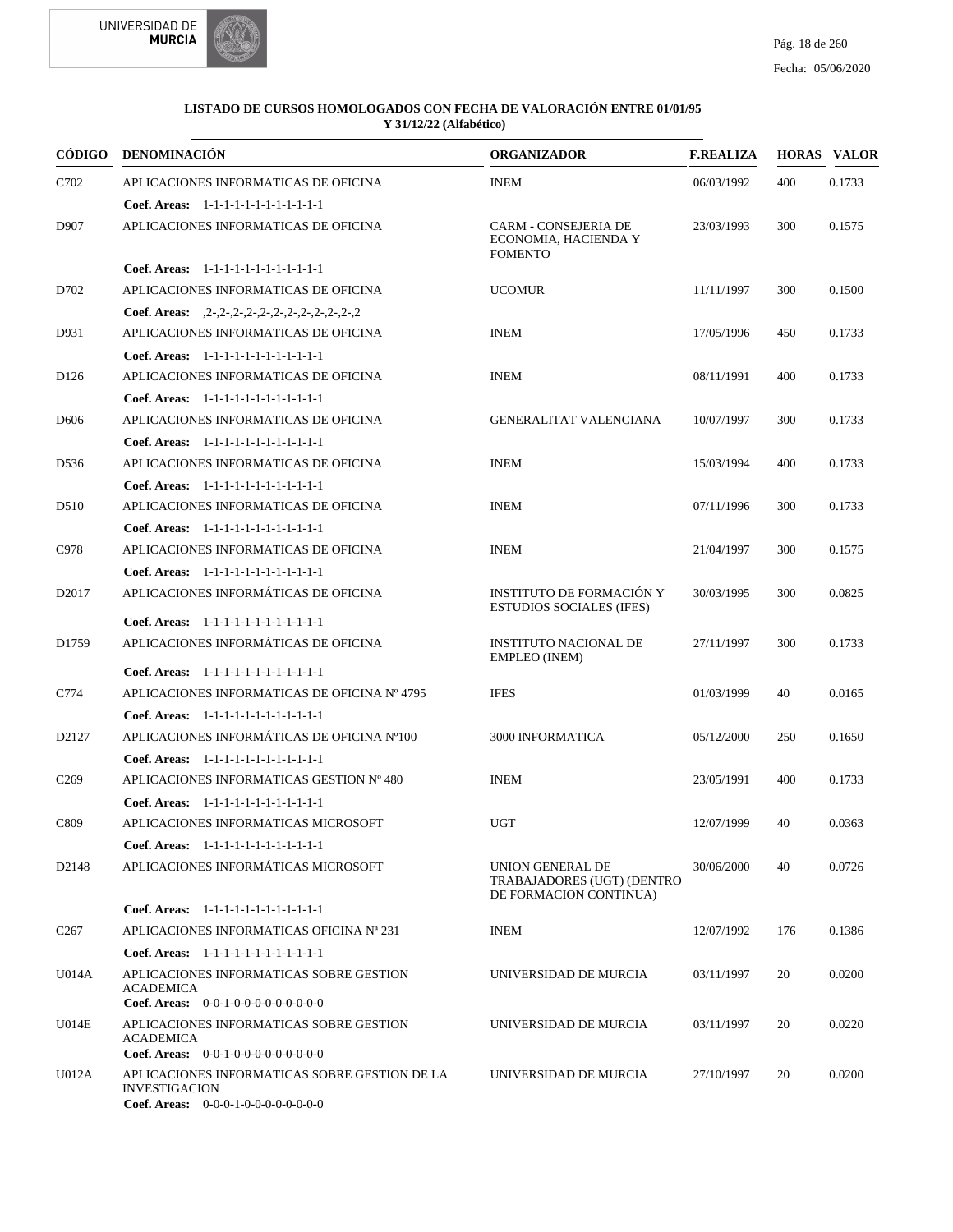



|                    | CÓDIGO DENOMINACIÓN                                                                                                                                                                  | <b>ORGANIZADOR</b>                                   | <b>F.REALIZA</b> |    | <b>HORAS VALOR</b> |
|--------------------|--------------------------------------------------------------------------------------------------------------------------------------------------------------------------------------|------------------------------------------------------|------------------|----|--------------------|
| U012E              | APLICACIONES INFORMATICAS SOBRE GESTION DE LA<br><b>INVESTIGACION</b><br>Coef. Areas: $0-0-0-1-0-0-0-0-0-0-0$                                                                        | UNIVERSIDAD DE MURCIA                                | 27/10/1997       | 20 | 0.0220             |
| U013A              | APLICACIONES INFORMATICAS SOBRE GESTION DE<br><b>PERSONAL</b><br>Coef. Areas: $0-0-0-0-1-0-0-0-0-0-0$                                                                                | UNIVERSIDAD DE MURCIA                                | 27/10/1997       | 20 | 0.0200             |
| U013E              | APLICACIONES INFORMATICAS SOBRE GESTION DE<br>PERSONAL<br>Coef. Areas: 0-0-0-0-1-0-0-0-0-0-0-0                                                                                       | UNIVERSIDAD DE MURCIA                                | 27/10/1997       | 20 | 0.0220             |
| U011E              | APLICACIONES INFORMATICAS SOBRE GESTION<br><b>ECONOMICA</b><br>Coef. Areas: 1-0-0-0-0-1-0-0-0-0-0-0                                                                                  | UNIVERSIDAD DE MURCIA                                | 27/10/1997       | 20 | 0.0220             |
| U011A              | APLICACIONES INFORMATICAS SOBRE GESTION<br><b>ECONOMICA</b><br>Coef. Areas: 1-0-0-0-0-1-0-0-0-0-0-0                                                                                  | UNIVERSIDAD DE MURCIA                                | 27/10/1997       | 20 | 0.0200             |
| U159E              | APLICACIONES INFORMATICAS SOBRE GESTION<br>ECONOMICA (JUSTO)<br>Coef. Areas: $1-0-0-0-1-0-0-0-0-0-0$                                                                                 | UNIVERSIDAD DE MURCIA                                | 11/06/2001       | 10 | 0.0220             |
| U159A              | APLICACIONES INFORMATICAS SOBRE GESTION<br>ECONOMICA (JUSTO)<br>Coef. Areas: $1-0-0-0-1-0-0-0-0-0-0$                                                                                 | UNIVERSIDAD DE MURCIA                                | 11/06/2001       | 10 | 0.0200             |
| C853               | APLICACIONES PARA WINDOWS CON MICROSOFT ACCESS                                                                                                                                       | <b>CSI-CSIF</b>                                      | 25/02/2000       | 20 | 0.0363             |
|                    | Coef. Areas: 1-1-1-1-1-1-1-1-1-1-1-1-1                                                                                                                                               |                                                      |                  |    |                    |
| D <sub>1550</sub>  | APLICACIONES WEB 2.0 Y PRÁCTICAS EDUCATIVAS                                                                                                                                          | <b>FUNDACION GENERAL</b><br>UNIVERSIDAD DE SALAMANCA | 23/11/2008       | 30 | 0.0495             |
|                    | Coef. Areas: $1-1-1-1-1-1-1-1-1-1-1$                                                                                                                                                 |                                                      |                  |    |                    |
| D <sub>263</sub>   | APLICACIONES Y PRINCIPIOS DE LA HIPNOSIS CLINICA<br><b>Coef. Areas:</b> $0-0-0-0-0-0-0-0-0-0-0-0$                                                                                    | <b>ESCUELA PRACTICA</b><br>PSICOLOGICA (UMU)         | 30/09/2001       | 30 | 0.0520             |
| <b>U809E</b>       | APOYO A LA DOCENCIA EN EL LABORATORIO                                                                                                                                                | UNIVERSIDAD DE MURCIA                                | 03/06/2016       | 22 | 0.1573             |
|                    | <b>Coef. Areas:</b> $0-0-0-0-0-0-0-0-1-0-1$                                                                                                                                          |                                                      |                  |    |                    |
| <b>U953E</b>       | APOYO A LA DOCENCIA EN EL LABORATORIO                                                                                                                                                | UNIVERSIDAD DE MURCIA                                | 04/06/2018       | 25 | 0.1788             |
|                    | <b>Coef. Areas:</b> $0-0-0-0-0-0-0-0-0-0-0-1$                                                                                                                                        |                                                      |                  |    |                    |
| L391               | APPLICATIONS PROGRAMMING                                                                                                                                                             | HONEYWELL BULL SA                                    | 10/09/1992       | 3  | 0.0000             |
|                    | <b>Coef. Areas:</b> $0-0-0-0-0-1-0-0-0-0-0$                                                                                                                                          |                                                      |                  |    |                    |
| L <sub>195</sub>   | APROVECHAMIENTO AGROFORESTAL Y RED. IMPACTO<br>AMBIENTAL RESID.ORGANICOS<br><b>Coef. Areas:</b> $0-0-0-0-0-0-0-0-1-0-1$                                                              | <b>UMU-U.MAR</b>                                     | 27/09/1996       | 30 | 0.0259             |
| D <sub>20</sub> 39 | APROVECHAMIENTO DE SUBPRODUCTOS EN LA INDUSTRIA CARM - CONSEJERÍA DE<br>ALIMENTARIA: TOMATE, ALCACHOFA, BROCOLI Y CEBOLLA AGRICULTURA Y AGUA<br>Coef. Areas: $0-0-0-0-0-0-0-0-1-0-1$ |                                                      | 18/12/2012       | 20 | 0.1155             |
| C336               | APROX. A LA ESPAÑA CONT.: LA GUERRA CIVIL 1936-39(V<br>CU)<br>Coef. Areas: 0-0-0-0-0-0-0-0-0-0-0-0-0                                                                                 | C.A.R.M.-UMU                                         | 09/11/1987       | 26 | 0.0247             |
| C351               | APROX. A LA ESPAÑA CONT.:LOS PARTIDOS POLITCOS                                                                                                                                       | C.A.R.M.-UMU                                         | 03/02/1986       | 30 | 0.0285             |
|                    | Coef. Areas: $0-0-0-0-0-0-0-0-0-0-0$                                                                                                                                                 |                                                      |                  |    |                    |
| C442               | APROX. A LA ESPAÑA CONT.: MOV. OBRERO                                                                                                                                                | UMU                                                  | 05/02/1986       | 26 | 0.0205             |
|                    | Coef. Areas: $0-0-0-0-0-0-0-0-0-0-0-0$                                                                                                                                               |                                                      |                  |    |                    |
| C439               | APROX. A LA ESPAÑA CONT.:RELACIONES INTERNACIONAL. UMU                                                                                                                               |                                                      | 30/11/1983       | 21 | 0.0165             |
|                    | Coef. Areas: $0-0-0-0-0-0-0-0-0-0-0$                                                                                                                                                 |                                                      |                  |    |                    |
| C337               | APROX. A LA ESPAÑA CONT.:REV.FRANCESA (VI CURSO)                                                                                                                                     | UMU-ICE                                              | 13/02/1989       | 4  | 0.0000             |
|                    | Coef. Areas: 0-0-0-0-0-0-0-0-0-0-0-0-0                                                                                                                                               |                                                      |                  |    |                    |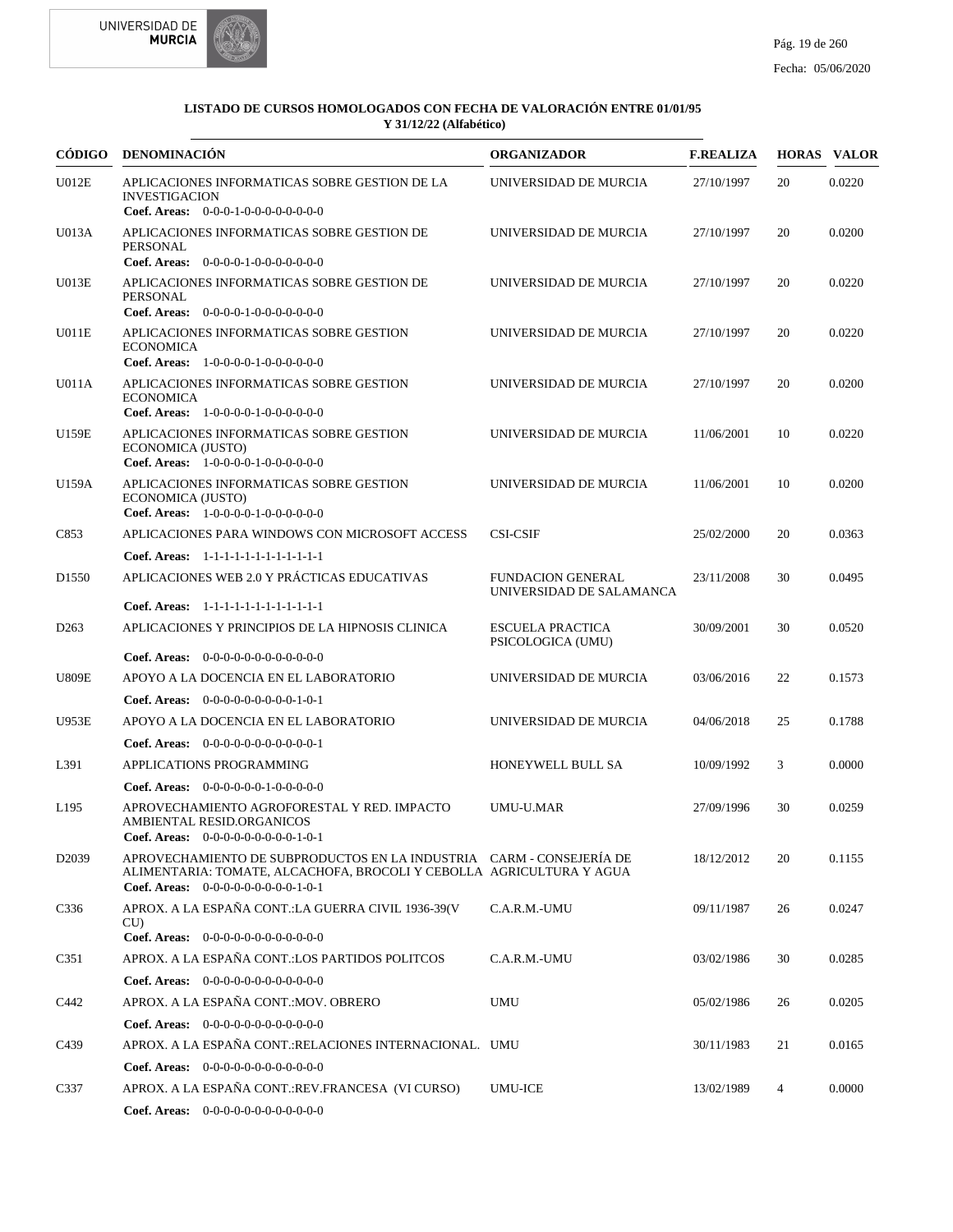



| CÓDIGO            | <b>DENOMINACIÓN</b>                                                                                                                                                             | <b>ORGANIZADOR</b>                                                                                                   | <b>F.REALIZA</b> |                | <b>HORAS VALOR</b> |
|-------------------|---------------------------------------------------------------------------------------------------------------------------------------------------------------------------------|----------------------------------------------------------------------------------------------------------------------|------------------|----------------|--------------------|
| L392              | APROX. A LAS RELACIONES INTER. ESPAÑA<br><b>CONTEMPORANEA</b><br><b>Coef. Areas:</b> $0-0-0-0-0-0-0-0-0-0-0-0$                                                                  | UMU-DEP. H.MODERNA                                                                                                   | 30/11/1983       | 3              | 0.0000             |
| C <sub>192</sub>  | APROXIMACION A LA HISTORIA DEL MOVIMIENTO OBRERO UMU-ESC. REL. LAB.                                                                                                             |                                                                                                                      | 01/06/1992       | 30             | 0.0236             |
|                   | <b>Coef. Areas:</b> $0-0-0-0-0-0-0-0-0-0-0-0$                                                                                                                                   |                                                                                                                      |                  |                |                    |
| C <sub>175</sub>  | APROX.TEORICO PRACT. A LENG.DOCUMEN.INT.TESAURUS                                                                                                                                | UMU-BIBL.UNIVERSITARIA                                                                                               | 02/06/1992       | 6              | 0.0058             |
|                   | Coef. Areas: $0-0-0-0-0-0-1-0-0-0-0$                                                                                                                                            |                                                                                                                      |                  |                |                    |
| D <sub>2326</sub> | ÁRABE PARA ATENCIÓN A INMIGRANTES INICIAL I                                                                                                                                     | UMU - PROMOCION EDUCATIVA                                                                                            | 25/01/2007       | 60             | 0.2277             |
|                   | Coef. Areas: 1-1-1-1-1-1-1-1-1-1-1-1-1                                                                                                                                          |                                                                                                                      |                  |                |                    |
| D <sub>400</sub>  | ARCHITECTURE DES SYSTEMES D EXPLOITATION DES<br><b>SMART CARDS</b><br>Coef. Areas: $0-0-0-0-0-1-0-0-0-0-0$                                                                      | <b>BULL</b>                                                                                                          | 16/04/1999       | 6              | 0.0023             |
| D <sub>1576</sub> | <b>ARCHIVISTICA</b>                                                                                                                                                             | <b>FUNDACION SANCHEZ</b>                                                                                             | 13/07/1990       | 60             | 0.0225             |
|                   | <b>Coef. Areas:</b> $0-0-0-0-0-0-1-0-0-0-0$                                                                                                                                     | <b>ALBORNOZ</b>                                                                                                      |                  |                |                    |
| C <sub>250</sub>  | ARCHIVISTICA Y BIBLIOTECONOMIA                                                                                                                                                  | <b>U. ALCALA DE HENARES</b>                                                                                          | 21/07/1989       | $\overline{0}$ | 0.0000             |
|                   | Coef. Areas: $0-0-0-0-0-0-1-0-0-0-0$                                                                                                                                            |                                                                                                                      |                  |                |                    |
| D <sub>1629</sub> | ARCHIVÍSTICA Y CATALOGACIÓN DE LIBROS                                                                                                                                           | <b>CARPE DIEM - CENTRO DE</b><br>FORMACION UNIVERSITARIO Y<br>PROFESIONAL                                            | 09/10/2008       | 120            | 0.1980             |
|                   | <b>Coef. Areas:</b> $0-0-0-0-0-0-1-0-0-0-0$                                                                                                                                     |                                                                                                                      |                  |                |                    |
| D <sub>1910</sub> | ARCHIVO, HISTORIA Y SOCIEDAD                                                                                                                                                    | UMU                                                                                                                  | 24/05/1991       | 10             | 0.0095             |
|                   | Coef. Areas: $0-0-0-0-0-0-1-0-0-0-0$                                                                                                                                            |                                                                                                                      |                  |                |                    |
| C <sub>132</sub>  | ARCHIVO HISTORIA Y SOCIEDAD                                                                                                                                                     | UMU-EXT.UNIV.                                                                                                        | 06/05/1991       | 10             | 0.0095             |
|                   | <b>Coef. Areas:</b> $0-0-0-0-0-0-1-0-0-0-0$                                                                                                                                     |                                                                                                                      |                  |                |                    |
| C703              | ARCHIVO Y DOCUMENTACION                                                                                                                                                         | <b>CSI-CSIF</b>                                                                                                      | 01/11/1997       | 30             | 0.0272             |
|                   | Coef. Areas: $0-0-0-0-0-0-1-0-0-0-0$                                                                                                                                            |                                                                                                                      |                  |                |                    |
| D1918             | ARCHIVO Y DOCUMENTACIÓN                                                                                                                                                         | <b>CENTRAL SINDICAL</b><br><b>INDEPENDIENTE Y DE</b><br><b>FUNCIONARIOS (CSIF) (DENTRO</b><br>DE FORMACION CONTINUA) | 11/11/1997       | 30             | 0.0248             |
|                   | Coef. Areas: 1-1-1-1-1-1-1-1-1-1-1-1-1                                                                                                                                          |                                                                                                                      |                  |                |                    |
| C387              | ARCHIVO Y TRATAMIENTO DOCUM. (TECNICAS DE)                                                                                                                                      | UMU/INAP                                                                                                             | 13/12/1993       | 20             | 0.0220             |
|                   | Coef. Areas: 1-1-1-1-1-1-1-1-1-1-1-1-1                                                                                                                                          |                                                                                                                      |                  |                |                    |
| C <sub>126</sub>  | ARCHIVO Y TRATAMIENTO DOCUMENTAL                                                                                                                                                | C.A.R.M.                                                                                                             | 29/09/1989       | 30             | 0.0236             |
|                   | Coef. Areas: 1-1-1-1-1-1-1-1-1-1-1-1-1                                                                                                                                          |                                                                                                                      |                  |                |                    |
| D <sub>1251</sub> | ARCHIVOS ABIERTOS Y LOS REPOSITORIOS<br>INSTITUCIONALES: UNA OPCION DE FUTURO PARA LA<br>EDICION CIENTIFICA Y EL ACCESO AL CONOCIMIENTO<br>Coef. Areas: $0-0-0-0-0-0-1-0-0-0-0$ | UNIVERSIDAD COMPLUTENSE DE 07/07/2006<br><b>MADRID</b>                                                               |                  | 30             | 0.0968             |
| U497E             | ARCHIVOS ABIERTOS Y WEB SOCIAL                                                                                                                                                  | UNIVERSIDAD DE MURCIA                                                                                                | 09/11/2009       | 20             | 0.0858             |
|                   | Coef. Areas: $0-0-0-0-0-0-1-0-0-0-0$                                                                                                                                            |                                                                                                                      |                  |                |                    |
| D617              | ARCHIVOS ANTE LA TECNOLOGIA DE LA INFORMACION,<br>LOS<br>Coef. Areas: 1-1-1-1-1-1-1-1-1-1-1-1-1                                                                                 | UNIVERSIDAD DEL MAR                                                                                                  | 27/09/1996       | 30             | 0.0285             |
| C <sub>270</sub>  | ARCHIVOS BIBLIOTECAS Y MUSEOS                                                                                                                                                   | EST.DE TEC.DOCUMENTALES S.A. 05/03/1997                                                                              |                  | 3              | 0.0000             |
|                   |                                                                                                                                                                                 |                                                                                                                      |                  |                |                    |
|                   | <b>Coef. Areas:</b> $0-0-0-0-0-0-1-0-0-0-0$                                                                                                                                     |                                                                                                                      |                  |                |                    |
| C <sub>009</sub>  | ARCHIVOS E INVESTIGACION(1er curso)                                                                                                                                             | M. CULTURA                                                                                                           | 23/11/1981       | 6              | 0.0047             |
|                   | <b>Coef. Areas:</b> $0-0-0-0-0-0-1-0-0-0-0$                                                                                                                                     |                                                                                                                      |                  |                |                    |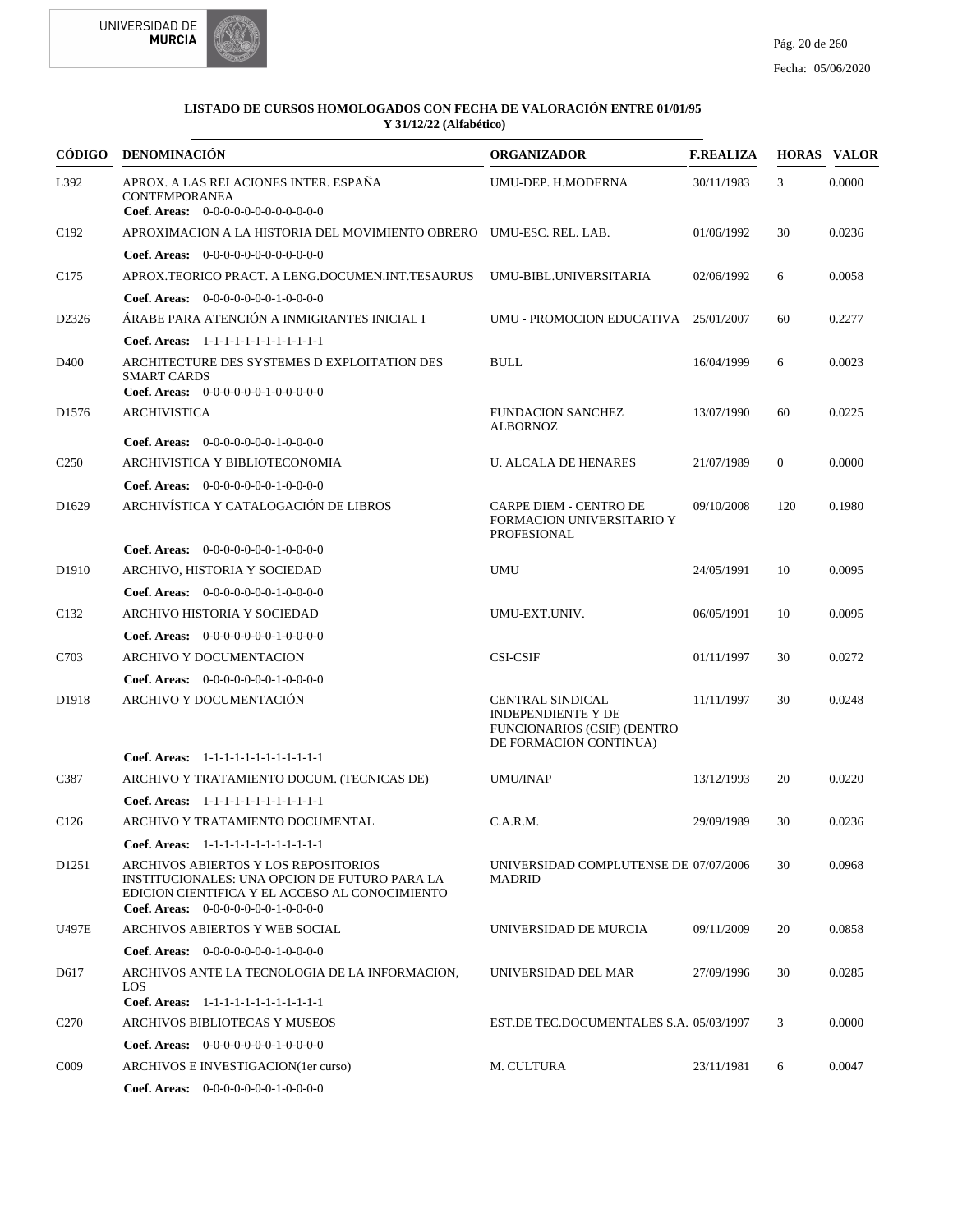



| CÓDIGO            | <b>DENOMINACIÓN</b>                                                                                                                     | <b>ORGANIZADOR</b>                           | <b>F.REALIZA</b> |     | <b>HORAS VALOR</b> |
|-------------------|-----------------------------------------------------------------------------------------------------------------------------------------|----------------------------------------------|------------------|-----|--------------------|
| D <sub>642</sub>  | ARCHIVOS ESPAÑOLES: NUEVOS RETOS EN LA<br>RECUPERACION DE LA MEMORIA. LOS<br>Coef. Areas: $0-0-0-0-0-0-1-0-0-0-0$                       | FUNDACION GRAL U.<br><b>COMPLUETENSE</b>     | 10/07/1998       | 25  | 0.0202             |
| C <sub>271</sub>  | <b>ARCHIVOS MUNICIPALES</b>                                                                                                             | <b>ANABAD</b>                                | 23/01/1988       | 3   | 0.0000             |
|                   | Coef. Areas: $0-0-0-0-0-0-1-0-0-0-0$                                                                                                    |                                              |                  |     |                    |
| D <sub>623</sub>  | ARCHIVOS: VALORACION, SELECCION Y ACCESO                                                                                                | <b>ANABAD</b>                                | 27/09/2003       | 12  | 0.0180             |
|                   | Coef. Areas: $0-0-0-0-0-0-1-0-0-0-0$                                                                                                    |                                              |                  |     |                    |
| C <sub>410</sub>  | <b>ARCHIVOS Y BIBLIOTECAS</b>                                                                                                           | EST.TECNICAS DOCUMENTALES 01/03/1989<br>SA   |                  | 3   | 0.0000             |
|                   | Coef. Areas: $0-0-0-0-0-0-1-0-0-0-0$                                                                                                    |                                              |                  |     |                    |
| C <sub>120</sub>  | ARCHIVOS Y SERVICIOS DE DOCUMENTACION                                                                                                   | <b>U. POPULAR ALBACETE</b>                   | 01/03/1985       | 15  | 0.0056             |
|                   | Coef. Areas: 0-0-0-0-0-0-0-1-0-0-0-0                                                                                                    |                                              |                  |     |                    |
| D1441             | ARQUEOLOGÍA: INVESTIGACIÓN, CONSERVACIÓN Y<br>MUSEALIZACIÓN DE PARQUES ARQUEOLÓGICOS<br>Coef. Areas: $0-0-0-0-0-0-1-0-0-0-0$            | AKANTO DISEÑO Y GESTIÓN DE<br><b>MUSEOS</b>  | 10/03/2012       | 120 | 0.3300             |
| CA68E             | ARQUITECTURA DE LA INFORMACION Y USABILIDAD DE<br><b>SITIOS WEB</b>                                                                     | UNIVERSIDAD DE MURCIA                        | 16/05/2005       | 40  | 0.1716             |
|                   | Coef. Areas: 0-0-0-0-0-0-0-1-0-1-0-0                                                                                                    |                                              |                  |     |                    |
| C <sub>535</sub>  | ARTE CINEMATOGRAFICO, INTRODUCCION AL                                                                                                   | CAM                                          | 31/12/1994       | 6   | 0.0025             |
|                   | <b>Coef. Areas:</b> $0-0-0-0-0-0-0-0-0-0-0-0$                                                                                           |                                              |                  |     |                    |
| L447              | ARTE ESCENICO: TEORIA Y PRACTICA DE LA COMEDIA<br><b>ESPAÑOLA</b><br>Coef. Areas: $0-0-0-0-0-0-0-0-0-0-0-0$                             | <b>UMU</b>                                   | 03/08/1985       | 6   | 0.0052             |
| C <sub>518</sub>  | ARTE FLAMENCO, CURSO DE DOCUMENTACION SOBRE EL                                                                                          | <b>ANABAD</b>                                | 10/05/1995       | 20  | 0.0150             |
|                   |                                                                                                                                         |                                              |                  |     |                    |
|                   | <b>Coef. Areas:</b> $0-0-0-0-0-0-1-0-0-0-0$                                                                                             |                                              |                  |     |                    |
| L <sub>180</sub>  | ARTE Y CIENCIA DE LA NAVEGACION                                                                                                         | <b>UMU-A.MAR</b>                             | 01/09/1992       | 80  | 0.0690             |
|                   | <b>Coef. Areas:</b> $0-0-0-0-0-0-0-0-0-0-0-0$                                                                                           |                                              |                  |     |                    |
| D1326             | ARTETERAPIA: CONCEPTO, EVOLUCIÓN HISTÓRICA Y<br>MÉTODOS APLICADOS EN SU PRÁCTICA<br>Coef. Areas: $0-0-0-0-0-0-0-0-0-0-0$                | MIRIADA X-PLATAFORMA E-<br><b>LEARNING</b>   | 23/11/2015       | 12  | 0.0300             |
| D <sub>169</sub>  | ARTICULACION DE LA NEGOCIACION COLECTIVA EN EL<br>AMBITO DE LAS UNIVERSIDADES PUBLICAS<br><b>Coef. Areas:</b> $0-0-0-0-0-0-0-0-0-0-0-0$ | CC.OO.                                       | 19/12/2000       | 15  | 0.0248             |
| L <sub>196</sub>  | ASEGURAMIENTO DE LA CALIDAD                                                                                                             | M. I.C.T./QCALIDAD                           | 28/05/1993       | 30  | 0.0260             |
|                   | Coef. Areas: 1-1-1-1-1-1-1-1-1-1-1-1-1                                                                                                  |                                              |                  |     |                    |
| D <sub>1307</sub> | ASESOR INFORMÁTICO DE EMPRESAS                                                                                                          | CARM                                         | 23/12/1992       | 260 | 0.1733             |
|                   | <b>Coef. Areas:</b> $0-0-0-0-0-0-0-0-0-0-0-0$                                                                                           |                                              |                  |     |                    |
| D <sub>1696</sub> | ASESORÍA LABORAL DE EMPRESAS                                                                                                            | FUNDESEM, BUSSINES SCHOOL                    | 03/06/2009       | 77  | 0.1155             |
|                   | Coef. Areas: $0-0-0-0-0-0-0-0-0-0-0$                                                                                                    |                                              |                  |     |                    |
| L448              | ASISTENCIA INMEDIATA AL POLITRAUMATIZADO (I)                                                                                            | <b>INSALUD</b>                               | 16/04/1986       | 6   | 0.0047             |
|                   | Coef. Areas: $0-0-0-0-0-0-0-0-0-0-0$                                                                                                    |                                              |                  |     |                    |
| CA16E             | ASPECTOS CONCRETOS DE LA LEY DE CONTRATOS                                                                                               | UNIVERSIDAD DE MURCIA                        | 24/09/2002       | 15  | 0.0330             |
|                   | Coef. Areas: $0-1-0-0-0-0-0-0-0-0-0$                                                                                                    |                                              |                  |     |                    |
| CA46E             | ASPECTOS CONCRETOS DE LA LEY DE CONTRATOS II                                                                                            | UNIVERSIDAD DE MURCIA                        | 13/05/2004       | 15  | 0.0520             |
|                   | Coef. Areas: $0-1-0-0-0-0-0-0-0-0-0$                                                                                                    |                                              |                  |     |                    |
| C <sub>0</sub> 07 | ASPECTOS CULTURALES DEL ANTIGUO EGIPTO                                                                                                  | ASC. DE AMIGOS DEL MUSEO DE 25/10/1984<br>MU |                  | 6   | 0.0023             |
|                   | Coef. Areas: 0-0-0-0-0-0-0-0-0-0-0-0-0                                                                                                  |                                              |                  |     |                    |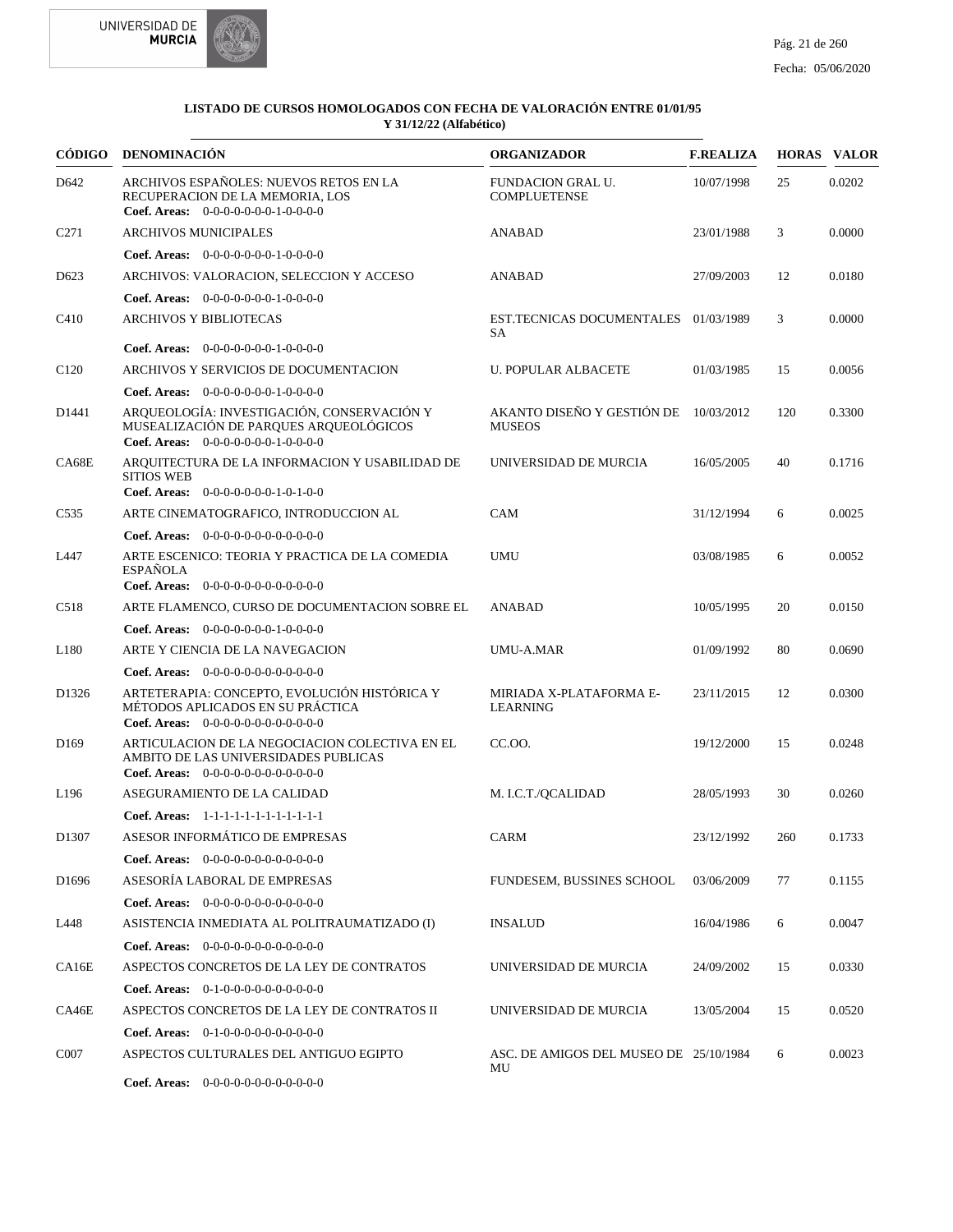



| CÓDIGO            | DENOMINACIÓN                                                                                                                                                      | <b>ORGANIZADOR</b>                                                         | <b>F.REALIZA</b> |     | <b>HORAS VALOR</b> |
|-------------------|-------------------------------------------------------------------------------------------------------------------------------------------------------------------|----------------------------------------------------------------------------|------------------|-----|--------------------|
| <b>U023A</b>      | ASPECTOS GENERALES SOBRE LA REGLAMENTACION DEL<br><b>MINISTERIO DE INDUSTRIA</b><br>Coef. Areas: $0-0-0-0-0-0-0-0-1-0-0$                                          | UNIVERSIDAD DE MURCIA                                                      | 24/11/1997       | 20  | 0.0200             |
| U072A             | ASPECTOS GENERALES SOBRE LA REGLAMENTACION DEL<br>MINISTERIO DE INDUSTRIA<br>Coef. Areas: $0-0-0-0-0-0-0-0-1-0-0$                                                 | UNIVERSIDAD DE MURCIA                                                      | 21/06/1999       | 20  | 0.0200             |
| U023E             | ASPECTOS GENERALES SOBRE LA REGLAMENTACION DEL<br>MINISTERIO DE INDUSTRIA<br>Coef. Areas: $0-0-0-0-0-0-0-0-1-0-0$                                                 | UNIVERSIDAD DE MURCIA                                                      | 24/11/1997       | 20  | 0.0220             |
| D1013             | ASPECTOS LABORALES Y EMPRESARIALES DE LA LEY<br>ORGÁNICA 3/2007, PARA LA IGUALDAD EFECTIVA DE<br><b>MUJERES Y HOMBRES</b><br>Coef. Areas: $0-0-0-0-0-0-0-0-0-0-0$ | <b>COLEGIO OFICIAL DE</b><br><b>GRADUADOS SOCIALES DE</b><br><b>MURCIA</b> | 26/04/2007       | 10  | 0.0330             |
| L449              | ASPECTOS MEDICOS DE LA MUSCULACION                                                                                                                                | SOC .MED.E.FIS.R.MURCIA                                                    | 19/10/1996       | 5   | 0.0021             |
|                   | <b>Coef. Areas:</b> $0-0-0-0-0-0-0-0-1-0-0$                                                                                                                       |                                                                            |                  |     |                    |
| C941              | ASPECTOS PRACTICOS SOBRE GESTION ACADEMICA (II)                                                                                                                   | <b>CSI-CSIF</b>                                                            | 14/11/2000       | 20  | 0.0363             |
|                   | Coef. Areas: 0-0-1-0-0-0-0-0-0-0-0-0                                                                                                                              |                                                                            |                  |     |                    |
| C940              | ASPECTOS PRACTICOS SOBRE GESTION ACADEMICA<br>UNIVERSITARIA (I)<br>Coef. Areas: $0-0-1-0-0-0-0-0-0-0-0$                                                           | <b>CSI-CSIF</b>                                                            | 26/09/2000       | 20  | 0.0363             |
| C <sub>538</sub>  | ASPECTOS PUNTUALES DE CONTABILIDAD FINANCIERA                                                                                                                     | <b>UMU</b>                                                                 | 27/03/1995       | 18  | 0.0156             |
|                   | <b>Coef. Areas:</b> $1-0-0-0-0-0-0-0-0-0-0-0$                                                                                                                     |                                                                            |                  |     |                    |
| C <sub>268</sub>  | ASPECTOS PUNTUALES DE CONTABILIDAD FINANCIERA                                                                                                                     | UMU-E.U. EMPRESARIALES                                                     | 10/05/1994       | 18  | 0.0156             |
|                   | <b>Coef. Areas:</b> $1-0-0-0-0-0-0-0-0-0-0-0$                                                                                                                     |                                                                            |                  |     |                    |
| D1223             | ATENCIÓN A LA CIUDADANÍA. ESTRATEGIAS. INTERNET                                                                                                                   | <b>CARM - ESCUELA DE</b><br><b>ADMINISTRACION PUBLICA</b>                  | 23/03/2015       | 25  | 0.1788             |
|                   | Coef. Areas: 1-1-1-1-1-1-1-1-1-1-1-1-1                                                                                                                            |                                                                            |                  |     |                    |
| <b>U894E</b>      | ATENCIÓN A LA DIVERSIDAD EN EL PUESTO DE TRABAJO                                                                                                                  | UNIVERSIDAD DE MURCIA                                                      | 25/05/2017       | 12  | 0.0858             |
| <b>U933E</b>      | Coef. Areas: $1-1-1-1-1-1-1-1-1-1-1$<br>ATENCIÓN A LA DIVERSIDAD EN EL PUESTO DE TRABAJO                                                                          |                                                                            |                  | 12  | 0.0858             |
|                   | Coef. Areas: 1-1-1-1-1-1-1-1-1-1-1-1-1                                                                                                                            | UNIVERSIDAD DE MURCIA                                                      | 16/04/2018       |     |                    |
| <b>U783E</b>      | ATENCIÓN A LA DIVERSIDAD EN EL PUESTO DE TRABAJO                                                                                                                  | UNIVERSIDAD DE MURCIA                                                      | 05/07/2016       | 12  | 0.0858             |
|                   | Coef. Areas: $1-1-1-1-1-1-1-1-1-1-1$                                                                                                                              |                                                                            |                  |     |                    |
| <b>U613E</b>      | ATENCION A VISITAS Y ENTREVISTAS                                                                                                                                  | UNIVERSIDAD DE MURCIA                                                      | 12/11/2012       | 12  | 0.0858             |
|                   |                                                                                                                                                                   |                                                                            |                  |     |                    |
| D1157             | Coef. Areas: 1-1-1-1-1-1-1-1-1-1-1-1-1<br>ATENCION AL CLIENTE                                                                                                     | CARM - SERVICIO REGIONAL DE 29/10/2010<br><b>EMPLEO Y FORMACION (SEF)</b>  |                  | 256 | 1.1550             |
|                   | Coef. Areas: 1-1-1-1-1-1-1-1-1-1-1-1-1                                                                                                                            |                                                                            |                  |     |                    |
| D <sub>1475</sub> | ATENCIÓN AL CLIENTE COMO OBJETIVO<br>Coef. Areas: 1-1-1-1-1-1-1-1-1-1-1-1-1                                                                                       | CARM - SERVICIO REGIONAL DE 10/03/2012<br><b>EMPLEO Y FORMACION (SEF)</b>  |                  | 60  | 0.3465             |
| D <sub>1407</sub> | ATENCIÓN AL CLIENTE DE CONGRESOS EN INGLÉS                                                                                                                        | <b>CARM - CONSEJERIA DE</b>                                                | 08/10/2003       | 8   | 0.0139             |
|                   |                                                                                                                                                                   | <b>CULTURA Y TURISMO</b>                                                   |                  |     |                    |
|                   | Coef. Areas: 1-1-1-1-1-1-1-1-1-1-1-1-1                                                                                                                            |                                                                            |                  |     |                    |
| D1814             | ATENCIÓN AL CLIENTE Y FIDELIZACIÓN                                                                                                                                | CARM - SERVICIO REGIONAL DE 25/11/2014<br><b>EMPLEO Y FORMACION (SEF)</b>  |                  | 20  | 0.1155             |
|                   | Coef. Areas: 1-1-1-1-1-1-1-1-1-1-1-1-1                                                                                                                            |                                                                            |                  |     |                    |
| D <sub>1461</sub> | ATENCIÓN AL CLIENTE Y FIDELIZACIÓN                                                                                                                                | CARM - SERVICIO REGIONAL DE 01/03/2013<br><b>EMPLEO Y FORMACION (SEF)</b>  |                  | 20  | 0.1155             |
|                   | Coef. Areas: 1-1-1-1-1-1-1-1-1-1-1-1-1                                                                                                                            |                                                                            |                  |     |                    |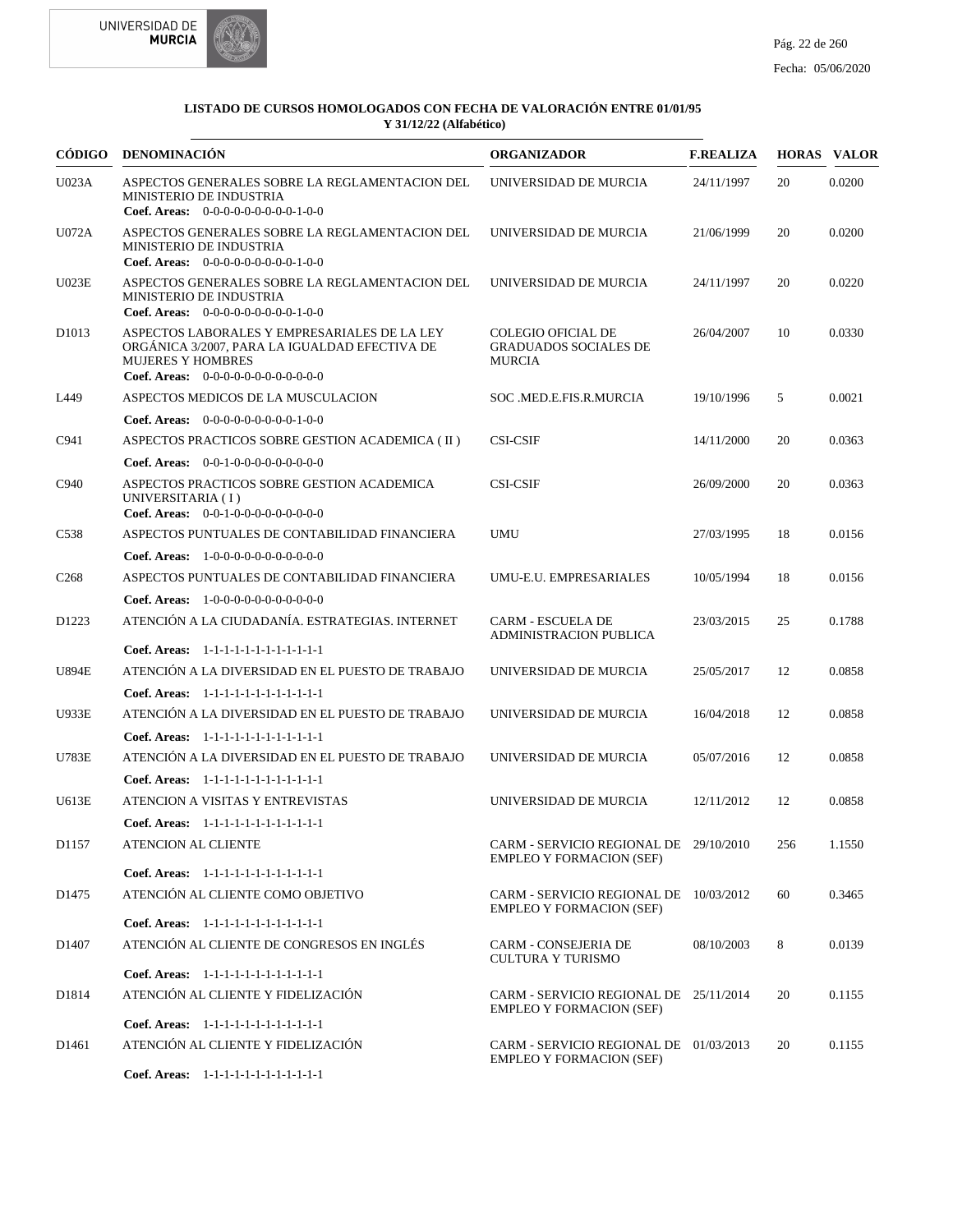

| CÓDIGO            | <b>DENOMINACIÓN</b>                                                                                                                                       | <b>ORGANIZADOR</b>                                                            | <b>F.REALIZA</b> |     | <b>HORAS VALOR</b> |
|-------------------|-----------------------------------------------------------------------------------------------------------------------------------------------------------|-------------------------------------------------------------------------------|------------------|-----|--------------------|
| D1471             | ATENCIÓN AL CLIENTE Y FIDELIZACIÓN                                                                                                                        | CARM - SERVICIO REGIONAL DE 18/04/2013<br><b>EMPLEO Y FORMACION (SEF)</b>     |                  | 20  | 0.1155             |
|                   | Coef. Areas: 1-1-1-1-1-1-1-1-1-1-1-1-1                                                                                                                    |                                                                               |                  |     |                    |
| C <sub>273</sub>  | ATENCION AL PACIENTE POR PE.ADM.                                                                                                                          | <b>INSALUD</b>                                                                | 09/04/1991       | 20  | 0.0173             |
|                   | Coef. Areas: $0-0-0-0-0-0-0-0-0-0-0$                                                                                                                      |                                                                               |                  |     |                    |
| D1943             | ATENCIÓN AL PÚBLICO EN EL ÁMBITO UNIVERITARIO                                                                                                             | UNIVERSIDAD POLITECNICA DE 04/03/2004<br>CARTAGENA                            |                  | 20  | 0.0710             |
|                   | Coef. Areas: 1-1-1-1-1-1-1-1-1-1-1-1-1                                                                                                                    |                                                                               |                  |     |                    |
| C775              | ATENCION AL PUBLICO Nº4769                                                                                                                                | <b>IFES</b>                                                                   | 16/02/1999       | 40  | 0.0165             |
|                   | Coef. Areas: 1-1-1-1-1-1-1-1-1-1-1-1-1                                                                                                                    |                                                                               |                  |     |                    |
| <b>U579E</b>      | ATENCIÓN AL PÚBLICO Y COMUNICACIÓN EFECTIVA                                                                                                               | UNIVERSIDAD DE MURCIA                                                         | 14/11/2011       | 10  | 0.0715             |
|                   | Coef. Areas: 1-1-1-1-1-1-1-1-1-1-1-1-1                                                                                                                    |                                                                               |                  |     |                    |
| D1447             | ATENCION E INFORMACION A LOS USUARIOS DE LOS<br><b>CENTROS EDUCATIVOS PUBLICOS</b>                                                                        | <b>COMISIONES OBRERAS (CCOO)</b><br>(DENTRO DE FORMACION<br>CONTINUA)         | 16/12/2010       | 30  | 0.1815             |
|                   | Coef. Areas: 0-0-0-0-0-0-0-0-1-0-0-0                                                                                                                      |                                                                               |                  |     |                    |
| L456              | ATENCION PRIMARIA DE SALUD                                                                                                                                | C.A.R.M.                                                                      | 03/02/1984       | 6   | 0.0052             |
|                   | Coef. Areas: 0-0-0-0-0-0-0-0-0-0-0-0-0                                                                                                                    |                                                                               |                  |     |                    |
| D1816             | ATENCIÓN PRIMARIA Y CRIBADO, INTERVENCIÓN BREVE Y<br>DERIVACIÓN A TRATAMIENTO EN MUJERES<br>CONSUMIDORAS DE SUSTANCIAS DE ABUSO. PROGRAMA<br><b>SBIRT</b> | SET SOCIEDAD ESPAÑOLA DE<br><b>TOXICOMANÍAS</b>                               | 31/03/2015       | 20  | 0.0550             |
|                   | Coef. Areas: 0-0-0-0-0-0-0-0-0-0-0-0-0                                                                                                                    |                                                                               |                  |     |                    |
| D768              | AUDITOR INTERNO SISTEMAS DE CALIDAD ISO 9001:2000                                                                                                         | SGS TECNOS S.A.                                                               | 28/06/2007       | 20  | 0.0330             |
|                   | Coef. Areas: 1-1-1-1-1-1-1-1-1-1-1-1-1                                                                                                                    |                                                                               |                  |     |                    |
| D <sub>1306</sub> | AUDITORES INTERNOS DE LA UNIVERSIDAD DE MURCIA,<br><b>SEGUN NORMAS ISO:9001</b><br>Coef. Areas: 1-1-1-1-1-1-1-1-1-1-1-1-1                                 | UMU                                                                           | 04/07/2013       | 40  | 0.2530             |
| D1884             | AUDITORÍA DE LAS UNIVERSIDADES PÚBLICAS                                                                                                                   | <b>FUNDACIÓN PARA LA</b><br>FORMACIÓN E INVESTIGACIÓN<br>EN AUDITORIA EN S.P. | 20/12/2015       | 20  | 0.0500             |
|                   | <b>Coef. Areas:</b> $1-0-0-0-0-0-0-0-0-0-0$                                                                                                               |                                                                               |                  |     |                    |
| C840              | AUDITORIAS DE CALIDAD SEGUN LA ISO 9000 EN LA<br>INDUSTRIA ALIMENTARIA<br>Coef. Areas: $0-0-0-0-0-0-0-0-1-0-1$                                            | <b>CONVENIO CARM</b>                                                          | 24/11/2000       | 25  | 0.0536             |
| D <sub>465</sub>  | <b>AUDITORIAS INFORMATICAS</b>                                                                                                                            | <b>INFO RM</b>                                                                | 06/05/1998       | 20  | 0.0173             |
|                   | Coef. Areas: $0-0-0-0-0-1-0-0-0-0-0$                                                                                                                      |                                                                               |                  |     |                    |
| D302              | AUDITORIAS MEDIOAMBIENTALES                                                                                                                               | C.O. QUIMICOS-ASOCIACION                                                      | 22/11/2002       | 30  | 0.0495             |
|                   |                                                                                                                                                           | <b>QUIMICOS MURCIA</b>                                                        |                  |     |                    |
|                   | Coef. Areas: $0-0-0-0-0-0-0-0-1-0-1$                                                                                                                      |                                                                               |                  |     |                    |
| <b>U589E</b>      | AUMENTO DEL RENDIMIENTO Y SATISFACCIÓN LABORAL                                                                                                            | UNIVERSIDAD DE MURCIA                                                         | 21/06/2011       | 20  | 0.1430             |
|                   | Coef. Areas: 1-1-1-1-1-1-1-1-1-1-1-1-1                                                                                                                    |                                                                               |                  |     |                    |
| <b>U538E</b>      | AUMENTO DEL RENDIMIENTO Y SATISFACCIÓN LABORAL                                                                                                            | UNIVERSIDAD DE MURCIA                                                         | 20/09/2010       | 20  | 0.1430             |
|                   | Coef. Areas: $1-1-1-1-1-1-1-1-1-1-1$                                                                                                                      |                                                                               |                  |     |                    |
| D499              | <b>AUTOCAD VERSION 12</b>                                                                                                                                 | MDOSA INGENIEROS S.L.                                                         | 13/07/1993       | 30  | 0.0113             |
|                   | Coef. Areas: $0-0-0-0-0-0-0-0-1-0-1$                                                                                                                      |                                                                               |                  |     |                    |
| L198              | AUTOEDICION CON QUARKXPREX PARA WINDOWS                                                                                                                   | CAM                                                                           | 24/05/1996       | 12  | 0.0045             |
|                   | Coef. Areas: $0-0-0-0-0-0-0-0-1-0-1$                                                                                                                      |                                                                               |                  |     |                    |
| D358              | AUTOEDICION, ESPECIALISTA EN                                                                                                                              | C.A.R.M.                                                                      | 03/12/1993       | 100 | 0.0788             |
|                   | Coef. Areas: 0-0-0-0-0-0-0-0-0-1-0-0                                                                                                                      |                                                                               |                  |     |                    |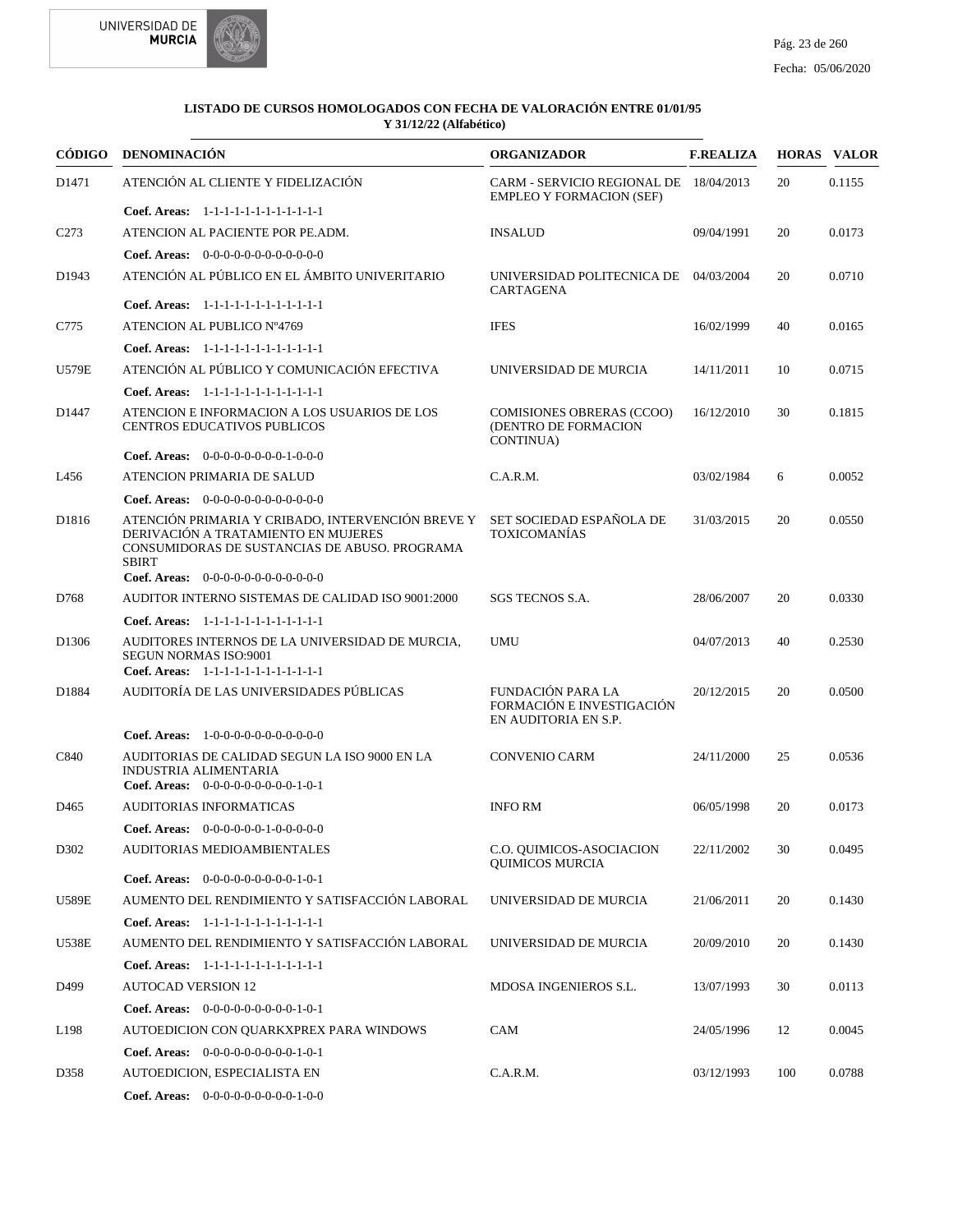



|                   | CÓDIGO DENOMINACIÓN                                                                                                       | <b>ORGANIZADOR</b>                                                                 | <b>F.REALIZA</b> |     | <b>HORAS VALOR</b> |
|-------------------|---------------------------------------------------------------------------------------------------------------------------|------------------------------------------------------------------------------------|------------------|-----|--------------------|
| C759              | AUTOEDICION Y DISEÑO GRAFICO                                                                                              | <b>COCIN MURCIA</b>                                                                | 06/06/1997       | 40  | 0.0347             |
|                   | Coef. Areas: $0-0-0-0-0-0-0-0-1-0-1$                                                                                      |                                                                                    |                  |     |                    |
| C <sub>476</sub>  | AUTOEDICION Y MAQUETACION                                                                                                 | <b>INFOMUR</b>                                                                     | 19/07/1993       | 40  | 0.0150             |
|                   | Coef. Areas: 0-0-0-0-0-0-0-0-0-1-0-1                                                                                      |                                                                                    |                  |     |                    |
| D1362             | AUTOESTIMA Y DESARROLLO PERSONAL. EL PROFESOR<br>COMO MODELO ANTE EL ALUMNO                                               | CONSEJO GENERAL COLEGIOS<br>DOCTORES Y LIC. F. Y LETRAS Y<br><b>CIENCIAS</b>       | 14/05/1995       | 40  | 0.0300             |
|                   | Coef. Areas: 0-0-0-0-0-0-0-0-0-0-0-0-0                                                                                    |                                                                                    |                  |     |                    |
| D <sub>1244</sub> | AUTOESTIMA Y EL DESARROLLO PERSONAL DEL ALUMNO                                                                            | <b>CENTRAL SINDICAL</b><br><b>INDEPENDIENTE Y DE</b><br><b>FUNCIONARIOS (CSIF)</b> | 19/02/2009       | 40  | 0.1320             |
|                   | <b>Coef. Areas:</b> $0-0-0-0-0-0-0-0-0-0-0-0$                                                                             |                                                                                    |                  |     |                    |
| <b>CA184E</b>     | AUTOLIDERAZGO. CONOCER LA MEJOR VERSION PERSONAL UNIVERSIDAD DE MURCIA                                                    |                                                                                    | 19/05/2014       | 15  | 0.1073             |
|                   | Coef. Areas: 1-1-1-1-1-1-1-1-1-1-1-1-1                                                                                    |                                                                                    |                  |     |                    |
| C <sub>228</sub>  | <b>AUTOMATIZACION DE BIBLIOTECAS</b>                                                                                      | C.A.R.M.                                                                           | 18/10/1991       | 6   | 0.0047             |
|                   | <b>Coef. Areas:</b> $0-0-0-0-0-1-1-0-1-0-0$                                                                               |                                                                                    |                  |     |                    |
| D1778             | AUTOMATIZACIÓN DE BIBLIOTECAS. BIBLIO-3000<br><b>WINDOWS AVANZADO</b><br>Coef. Areas: $0-0-0-0-0-0-1-0-0-0-0$             | <b>CARM - CONSEJERIA DE</b><br>PRESIDENCIA                                         | 31/05/2001       | 25  | 0.0433             |
| C <sub>3</sub> 09 | AUTOMATIZACION DE BIBLIOTECAS, EVAL. DE LOS<br><b>SITEMAS</b><br><b>Coef. Areas:</b> $0-0-0-0-0-1-1-0-1-0-0$              | CSIC-CINDOC                                                                        | 16/06/1993       | 21  | 0.0170             |
| C <sub>272</sub>  | AUTOMATIZACION DE BIBLIOTECAS Y C. DE DOCUM.                                                                              | <b>SEDIC</b>                                                                       | 07/02/1994       | 20  | 0.0083             |
|                   | Coef. Areas: $0-0-0-0-0-1-1-0-1-0-0$                                                                                      |                                                                                    |                  |     |                    |
| C <sub>239</sub>  | AUTOMATIZACION DE PROCESOS Y SERV. BIBLIOTECARIOS M. CULTURA                                                              |                                                                                    | 14/12/1983       | 15  | 0.0121             |
|                   | <b>Coef. Areas:</b> $0-0-0-0-0-1-1-0-1-0-0$                                                                               |                                                                                    |                  |     |                    |
| CO <sub>53</sub>  | AUTOMATIZACION DE PROCESOS Y SERV. BIBLIOTECARIOS M. CULTURA                                                              |                                                                                    | 16/12/1983       | 6   | 0.0056             |
|                   | <b>Coef. Areas:</b> $0-0-0-0-0-1-1-0-1-0-0$                                                                               |                                                                                    |                  |     |                    |
| C794              | AUTONOMIA DE LOS CENTROS EDUCATIVOS: PROYECTO<br>EDUCATIVO DE CENTRO Y CURRICULAR<br>Coef. Areas: $0-0-0-0-0-0-0-0-0-0-0$ | <b>UMU/CEEC</b>                                                                    | 11/02/1995       | 33  | 0.0260             |
| C <sub>156</sub>  | <b>AUXILIAR ADMINISTRATIVO</b>                                                                                            | <b>ACAD. FUENSANTA</b>                                                             | 26/12/1986       | 3   | 0.0000             |
|                   | <b>Coef. Areas:</b> $0-0-0-0-0-0-0-0-0-0-0-0$                                                                             |                                                                                    |                  |     |                    |
| L <sub>204</sub>  | <b>AUXILIAR ADMINISTRATIVO</b>                                                                                            | <b>INEM</b>                                                                        | 05/06/1987       | 500 | 0.1733             |
|                   | Coef. Areas: 0-0-0-0-0-0-0-0-0-0-0-0-0                                                                                    |                                                                                    |                  |     |                    |
| C854              | <b>AUXILIAR ADMINISTRATIVO</b>                                                                                            | <b>INEM</b>                                                                        | 18/02/1987       | 300 | 0.1733             |
|                   | Coef. Areas: 1-1-1-1-1-1-1-1-1-1-1-1-1                                                                                    |                                                                                    |                  |     |                    |
| L117              | AUXILIAR ADMINISTRATIVO                                                                                                   | <b>INEM</b>                                                                        | 09/03/1988       | 480 | 0.1733             |
|                   | Coef. Areas: $0-0-0-0-0-0-0-0-0-0-0$                                                                                      |                                                                                    |                  |     |                    |
| L <sub>205</sub>  | <b>AUXILIAR ADMINISTRATIVO</b>                                                                                            | <b>INEM</b>                                                                        | 22/03/1989       | 600 | 0.1733             |
|                   | <b>Coef. Areas:</b> $0-0-0-0-0-0-0-0-0-0-0$                                                                               |                                                                                    |                  |     |                    |
| D <sub>679</sub>  | AUXILIAR ADMINISTRATIVO                                                                                                   | <b>INEM</b>                                                                        | 06/06/1986       | 240 | 0.1733             |
|                   | Coef. Areas: $0-0-0-0-0-0-0-0-0-0-0$                                                                                      |                                                                                    |                  |     |                    |
| D556              | AUXILIAR ADMINISTRATIVO CONTABLE                                                                                          | CAMARA COMERCIO, INDUSTRIA 29/04/1999<br>Y NAVEGACION MURCIA                       |                  | 60  | 0.0520             |
|                   | Coef. Areas: 1-1-1-1-1-1-1-1-1-1-1-1-1                                                                                    |                                                                                    |                  |     |                    |
| C <sub>147</sub>  | AUXILIAR ADMINISTRATIVO (DIPLOMA)                                                                                         | ACAD. PEREZ DE LEMA                                                                | 02/05/1975       | 6   | 0.0025             |
|                   | <b>Coef. Areas:</b> $0-0-0-0-0-0-0-0-0-0-0$                                                                               |                                                                                    |                  |     |                    |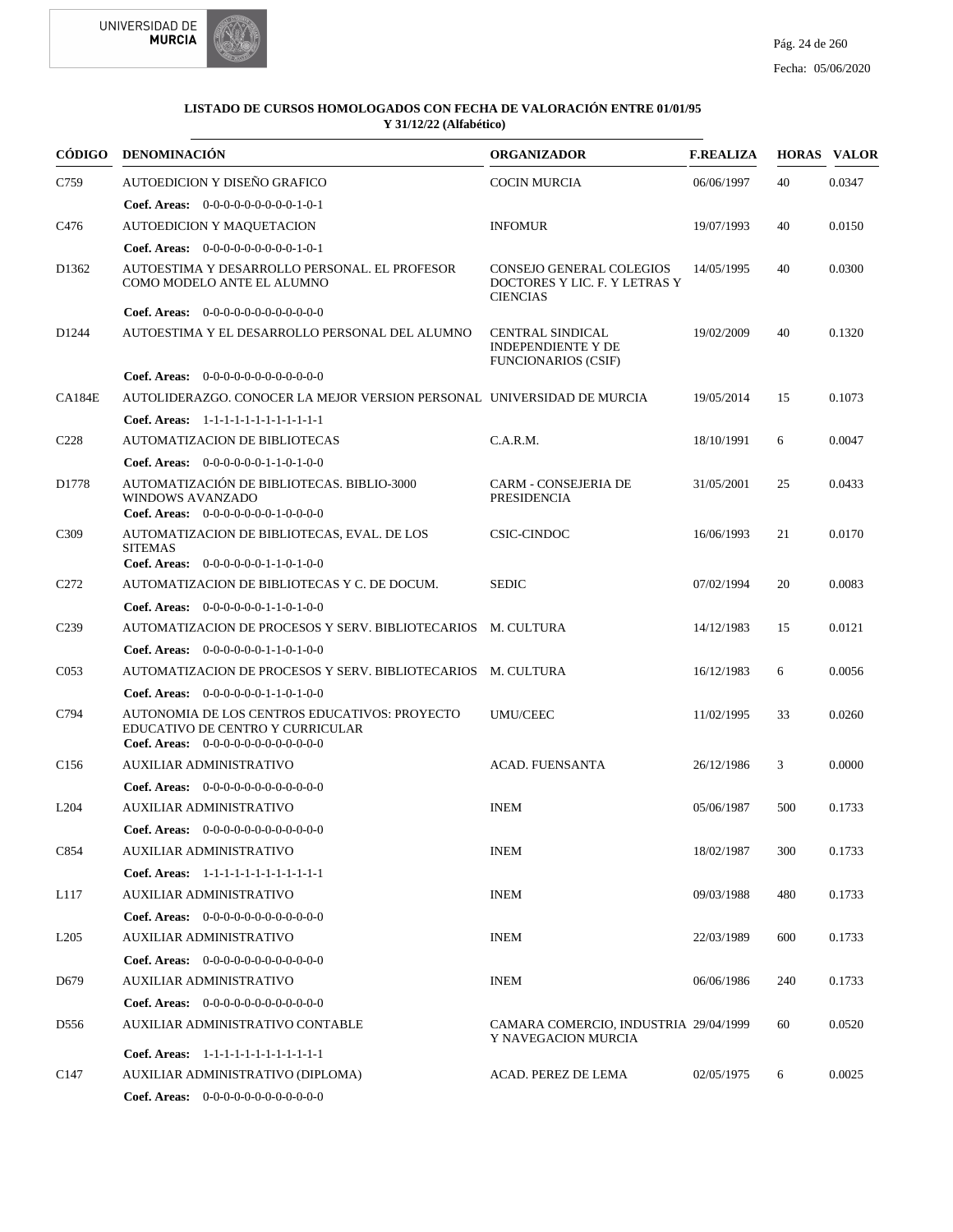



| <b>CÓDIGO</b>     | <b>DENOMINACIÓN</b>                                                                                  | <b>ORGANIZADOR</b>                                                        | <b>F.REALIZA</b> |      | <b>HORAS VALOR</b> |
|-------------------|------------------------------------------------------------------------------------------------------|---------------------------------------------------------------------------|------------------|------|--------------------|
| D <sub>1077</sub> | AUXILIAR DE BIBLIOTECAS Y CENTROS DE<br><b>DOCUMENTACIÓN</b><br>Coef. Areas: 0-0-0-0-0-0-0-1-0-0-0-0 | CARM - SERVICIO REGIONAL DE 29/06/2005<br><b>EMPLEO Y FORMACION (SEF)</b> |                  | 250  | 0.6930             |
| L023              | AUXILIAR DE CLINICA DE PSIQUIATRIA INFANTIL                                                          | UMU-DEP. PSIQUIATRIA Y<br>PSICO.MEDICA                                    | 30/06/1984       | 15   | 0.0130             |
|                   | Coef. Areas: $0-0-0-0-0-0-0-0-0-0-0$                                                                 |                                                                           |                  |      |                    |
| L <sub>201</sub>  | AUXILIAR DE CLINICA PSIQUIATRIA                                                                      | <b>UMU</b>                                                                | 30/06/1986       | 6    | 0.0052             |
|                   | Coef. Areas: $0-0-0-0-0-0-0-0-0-0-0$                                                                 |                                                                           |                  |      |                    |
| L <sub>200</sub>  | AUXILIAR DE ENFERMERIA FARMACOLOGIA                                                                  | <b>UMU</b>                                                                | 30/06/1990       | 6    | 0.0052             |
|                   | <b>Coef. Areas:</b> $0-0-0-0-0-0-0-0-0-0-0-0$                                                        |                                                                           |                  |      |                    |
| L113              | <b>AUXILIAR DE LABORATORIO</b>                                                                       | <b>INEM</b>                                                               | 18/12/1985       | 392  | 0.1733             |
|                   | <b>Coef. Areas:</b> $0-0-0-0-0-0-0-0-1-0-1$                                                          |                                                                           |                  |      |                    |
| L <sub>199</sub>  | <b>AUXILIAR DE LABORATORIO</b>                                                                       | <b>INEM</b>                                                               | 04/11/1986       | 340  | 0.1733             |
|                   | Coef. Areas: $0-0-0-0-0-0-0-0-1-0-1$                                                                 |                                                                           |                  |      |                    |
| L <sub>202</sub>  | AUXILIAR DE LABORATORIO CLINICO                                                                      | <b>UMU</b>                                                                | 30/06/1988       | 6    | 0.0052             |
|                   | <b>Coef. Areas:</b> $0-0-0-0-0-0-0-0-1-0-1$                                                          |                                                                           |                  |      |                    |
| L032              | AUXILIAR DE LABORATORIO CLINICO                                                                      | C.A.R.M.                                                                  | 30/06/1985       | 110  | 0.0953             |
|                   | Coef. Areas: $0-0-0-0-0-0-0-0-1-0-1$                                                                 |                                                                           |                  |      |                    |
| C <sub>087</sub>  | AUXILIAR DE SECRETARIA (TECNICO)                                                                     | <b>INEM</b>                                                               | 11/05/1981       | 1025 | 0.1733             |
|                   | Coef. Areas: $2-2-2-2-2-2-2-2-2-2-2-2-2$                                                             |                                                                           |                  |      |                    |
| D1344             | <b>AUXILIAR DE SERVICIOS E INFORMACION</b>                                                           | UNION GENERAL DE<br>TRABAJADORES (UGT) (DENTRO<br>DE FORMACION CONTINUA)  | 30/06/2007       | 30   | 0.0990             |
|                   | <b>Coef. Areas:</b> $0-0-0-0-0-0-0-1-0-0-0$                                                          |                                                                           |                  |      |                    |
| D683              | <b>AUXILIAR TECNICO DE OBRAS</b>                                                                     | <b>INEM</b>                                                               | 17/04/1997       | 300  | 0.1733             |
|                   | Coef. Areas: $0-0-0-0-0-0-0-0-1-0-0$                                                                 |                                                                           |                  |      |                    |
| C <sub>123</sub>  | <b>AUXILIARES ADMINISTRATIVOS</b>                                                                    | C.PROF. DIVINO MAESTRO PPO                                                | 14/10/1972       | 6    | 0.0025             |
|                   | Coef. Areas: $0-0-0-0-0-0-0-0-0-0-0$                                                                 |                                                                           |                  |      |                    |
| D1171             | AUXILIARES DE SERVICIO E INFORMACIÓN                                                                 | UNION GENERAL DE<br>TRABAJADORES (UGT) (DENTRO<br>DE FORMACION CONTINUA)  | 23/05/2009       | 30   | 0.0990             |
|                   | <b>Coef. Areas:</b> $0-0-0-0-0-0-0-1-0-0-0$                                                          |                                                                           |                  |      |                    |
| C310              | AUXILIARES EN BIBLIOTECAS, FORMACION DE                                                              | <b>UMU</b>                                                                | 06/05/1991       | 24   | 0.0228             |
|                   | <b>Coef. Areas:</b> $0-0-0-0-0-0-1-0-0-0-0$                                                          |                                                                           |                  |      |                    |
| D <sub>2271</sub> | AVANCES ACTUALES EN CIENCIAS FORENSES                                                                | <b>UNIMAR</b>                                                             | 16/07/2015       | 25   | 0.1581             |
|                   | Coef. Areas: $0-0-0-0-0-0-0-0-0-0-0-1$                                                               |                                                                           |                  |      |                    |
| L451              | AVANCES EN ANTIBIOTICOTERAPIA (II)                                                                   | UMU-FAC.<br>MEDICINA/C.O.MEDICOS                                          | 17/05/1983       | 6    | 0.0047             |
|                   | <b>Coef. Areas:</b> $0-0-0-0-0-0-0-0-0-0-0$                                                          |                                                                           |                  |      |                    |
| D328              | AVANCES Y PERSPECTIVAS DE LA EMBRIOLOGIA MODERNA U. INTERNACIONAL MENENDEZ 28/04/1989                | PELAYO                                                                    |                  | 3    | 0.0000             |
|                   | Coef. Areas: 0-0-0-0-0-0-0-0-0-1-0-1                                                                 |                                                                           |                  |      |                    |
| D <sub>501</sub>  | <b>AVANZADO DE ACCESS 97</b>                                                                         | <b>CCOO</b>                                                               | 12/06/2000       | 30   | 0.0545             |
|                   | Coef. Areas: 1-1-1-1-1-1-1-1-1-1-1-1-1                                                               |                                                                           |                  |      |                    |
| D <sub>1241</sub> | AYUDANTE DE ARCHIVO Y BIBLIOTECA                                                                     | <b>ESTUDIO DE TÉCNICAS</b><br><b>DOCUMENTALES</b>                         | 11/11/2016       | 400  | 0.5500             |
|                   | <b>Coef. Areas:</b> $0-0-0-0-0-0-1-0-0-0-0$                                                          |                                                                           |                  |      |                    |
| L182              | AYUDANTE DE LABORATORIO BROMATOLOGICO                                                                | <b>INEM</b>                                                               | 22/02/1991       | 600  | 0.1575             |
|                   | <b>Coef. Areas:</b> $0-0-0-0-0-0-0-0-1-0-1$                                                          |                                                                           |                  |      |                    |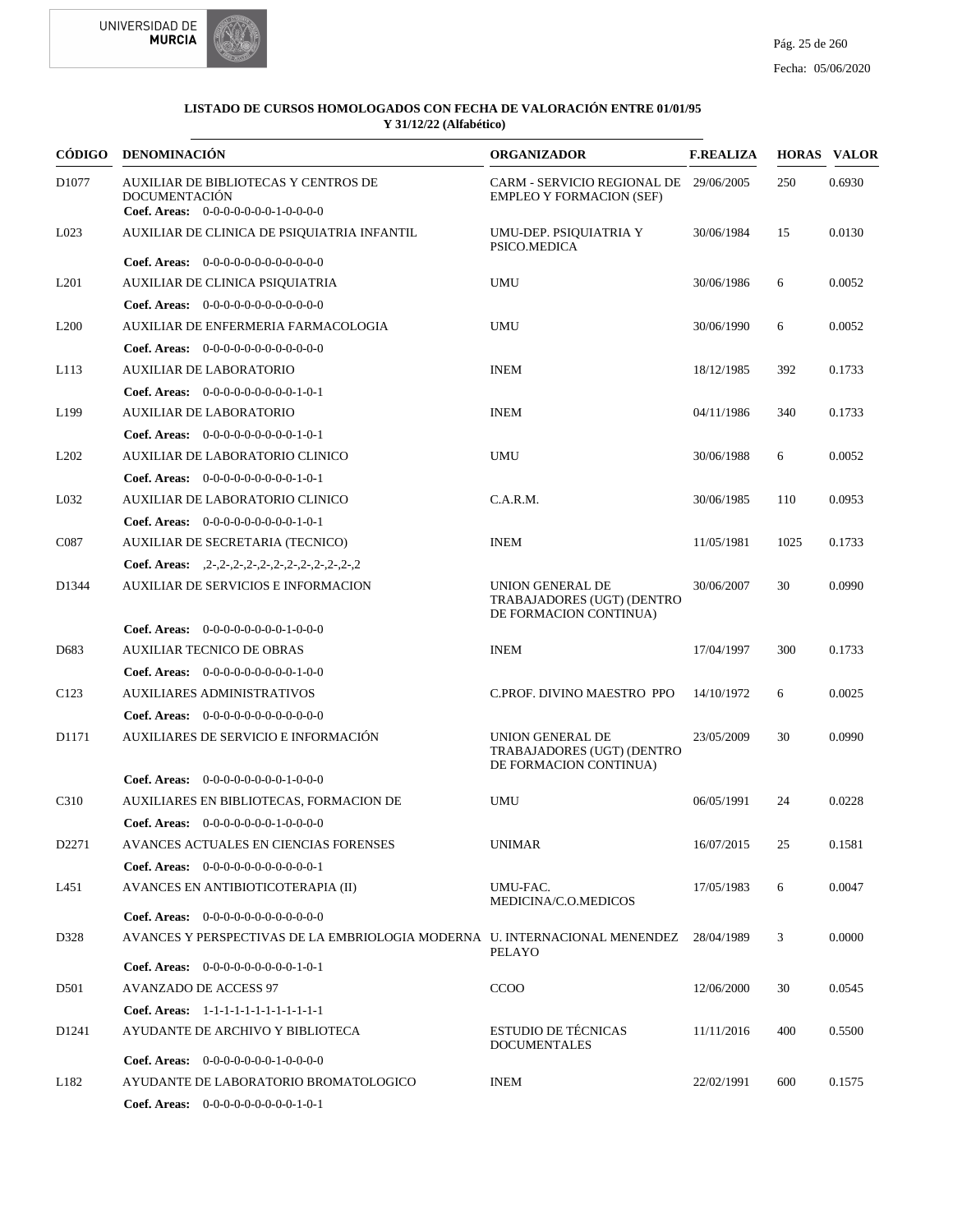



| CÓDIGO            | <b>DENOMINACIÓN</b>                                                     | <b>ORGANIZADOR</b>                                                        | <b>F.REALIZA</b> |    | <b>HORAS VALOR</b> |
|-------------------|-------------------------------------------------------------------------|---------------------------------------------------------------------------|------------------|----|--------------------|
| C <sub>102</sub>  | AYUDANTES DE DOCUMENTACION                                              | D.G. ARCHIVOS Y BIBL.(M.E.N.)                                             | 09/06/1972       |    | 0.0000             |
|                   | <b>Coef. Areas:</b> $0-0-0-0-0-0-1-0-0-0-0$                             |                                                                           |                  |    |                    |
| D1843             | BANCA DIGITAL Y NUEVAS TECNOLOGÍAS EN FINANZAS                          | MIRIADA X-PLATAFORMA E-<br><b>LEARNING</b>                                | 21/12/2016       | 16 | 0.0400             |
|                   | Coef. Areas: 0-0-0-0-0-0-0-0-0-0-0-0-0                                  |                                                                           |                  |    |                    |
| D <sub>145</sub>  | BARROCO EN ANDALUCIA, EL, III CURSO DE VERANO                           | <b>U. CORDOBA</b>                                                         | 14/08/1985       | 3  | 0.0000             |
|                   | <b>Coef. Areas:</b> $0-0-0-0-0-0-0-0-0-0-0-0$                           |                                                                           |                  |    |                    |
| <b>U607E</b>      | <b>BASE DE DATOS, BASICO</b>                                            | UNIVERSIDAD DE MURCIA                                                     | 22/03/2012       | 25 | 0.1788             |
|                   | Coef. Areas: 1-1-1-1-1-1-1-1-1-1-1-1-1                                  |                                                                           |                  |    |                    |
| C <sub>277</sub>  | BASE DE DATOS CELEX, CURSO DE FORMACION SOBRE LA                        | <b>FUND FOMENTO</b><br>INFORM.AUTOMATIZA.                                 | 22/11/1993       | 14 | 0.0053             |
|                   | <b>Coef. Areas:</b> $0-0-0-0-0-0-1-0-0-0-0$                             |                                                                           |                  |    |                    |
| C704              | <b>BASE DE DATOS DBASE III</b>                                          | <b>COCIN CARTAGENA</b>                                                    | 29/07/1991       | 30 | 0.0260             |
|                   | Coef. Areas: 1-1-1-1-1-1-1-1-1-1-1-1-1                                  |                                                                           |                  |    |                    |
| C574              | <b>BASE DE DATOS DBASE III PLUS</b>                                     | CC.OO.                                                                    | 29/09/1995       | 40 | 0.0330             |
|                   | Coef. Areas: 1-1-1-1-1-1-1-1-1-1-1-1-1                                  |                                                                           |                  |    |                    |
| C <sub>088</sub>  | <b>BASE DE DATOS DBASE IV</b>                                           | <b>LOGIC CONTROL</b>                                                      | 01/12/1991       | 40 | 0.0165             |
|                   | Coef. Areas: 1-1-1-1-1-1-1-1-1-1-1-1-1                                  |                                                                           |                  |    |                    |
| C <sub>091</sub>  | <b>BASE DE DATOS DBASE IV</b>                                           | <b>CESSER</b>                                                             | 29/10/1992       | 20 | 0.0083             |
|                   | Coef. Areas: 1-1-1-1-1-1-1-1-1-1-1-1-1                                  |                                                                           |                  |    |                    |
| C546              | <b>BASE DE DATOS DBASE IV</b>                                           | <b>COCIN MURCIA</b>                                                       | 19/04/1993       | 40 | 0.0347             |
|                   | Coef. Areas: 1-1-1-1-1-1-1-1-1-1-1-1-1                                  |                                                                           |                  |    |                    |
| C <sub>590</sub>  | <b>BASE DE DATOS DBASE IV</b>                                           | <b>CSI-CSIF</b>                                                           | 18/09/1996       | 35 | 0.0318             |
|                   | Coef. Areas: 1-1-1-1-1-1-1-1-1-1-1-1-1                                  |                                                                           |                  |    |                    |
| D <sub>247</sub>  | BASE DE DATOS (IDS II) PROGRAMACION                                     | <b>BULL</b>                                                               | 08/11/1985       | 6  | 0.0023             |
|                   | <b>Coef. Areas:</b> $0-0-0-0-0-1-0-0-0-0-0$                             |                                                                           |                  |    |                    |
| D <sub>1406</sub> | BASE DE DATOS MS ACCESS 2007                                            | CARM - SERVICIO REGIONAL DE 29/08/2014<br><b>EMPLEO Y FORMACION (SEF)</b> |                  | 40 | 0.2310             |
|                   | Coef. Areas: $1-1-1-1-1-1-1-1-1-1-1$                                    |                                                                           |                  |    |                    |
| D1745             | BASE DE DATOS MS ACCESS 2007                                            | CARM - SERVICIO REGIONAL DE 14/01/2013<br><b>EMPLEO Y FORMACION (SEF)</b> |                  | 40 | 0.2310             |
|                   | Coef. Areas: 1-1-1-1-1-1-1-1-1-1-1-1-1                                  |                                                                           |                  |    |                    |
| D <sub>1993</sub> | BASE DE DATOS MS ACCESS 2010                                            | CARM - SERVICIO REGIONAL DE 19/12/2016<br><b>EMPLEO Y FORMACION (SEF)</b> |                  | 40 | 0.2310             |
|                   | Coef. Areas: 1-1-1-1-1-1-1-1-1-1-1-1-1                                  |                                                                           |                  |    |                    |
| C821              | <b>BASE DE DATOS NIVEL BASICO</b>                                       | <b>IFES</b>                                                               | 28/02/1999       | 20 | 0.0083             |
|                   | Coef. Areas: 1-1-1-1-1-1-1-1-1-1-1-1-1                                  |                                                                           |                  |    |                    |
| C855              | <b>BASES DE DATOS DBASE</b>                                             | <b>INFOMUR</b>                                                            | 30/11/1998       | 30 | 0.0124             |
|                   | Coef. Areas: $1-1-1-1-1-1-1-1-1-1-1$                                    |                                                                           |                  |    |                    |
| C <sub>274</sub>  | <b>BASES DE DATOS DBASE III</b>                                         | <b>COCIN CARTAGENA</b>                                                    | 01/02/1989       | 6  | 0.0052             |
|                   | Coef. Areas: 1-1-1-1-1-1-1-1-1-1-1-1-1                                  |                                                                           |                  |    |                    |
| C <sub>276</sub>  | <b>BASES DE DATOS DBASE IV</b>                                          | <b>COCIN MURCIA</b>                                                       | 19/11/1990       | 46 | 0.0399             |
|                   | Coef. Areas: 1-1-1-1-1-1-1-1-1-1-1-1-1                                  |                                                                           |                  |    |                    |
| C592              | BASES DE DATOS DEL C.S.I.C., CURSO TEORICO-PRACTICO<br><b>SOBRE LAS</b> | FUND. PARA EL FOMENTO DE LA 30/03/1993<br><b>INFORMACION AUTOMA</b>       |                  | 3  | 0.0000             |
|                   | <b>Coef. Areas:</b> $0-0-0-0-0-1-1-0-1-0-0$                             |                                                                           |                  |    |                    |
| C <sub>227</sub>  | <b>BASES DE DATOS ECHO</b>                                              | <b>ISOC</b>                                                               | 26/02/1985       | 10 | 0.0041             |
|                   | <b>Coef. Areas:</b> $0-0-0-0-0-1-1-0-1-0-0$                             |                                                                           |                  |    |                    |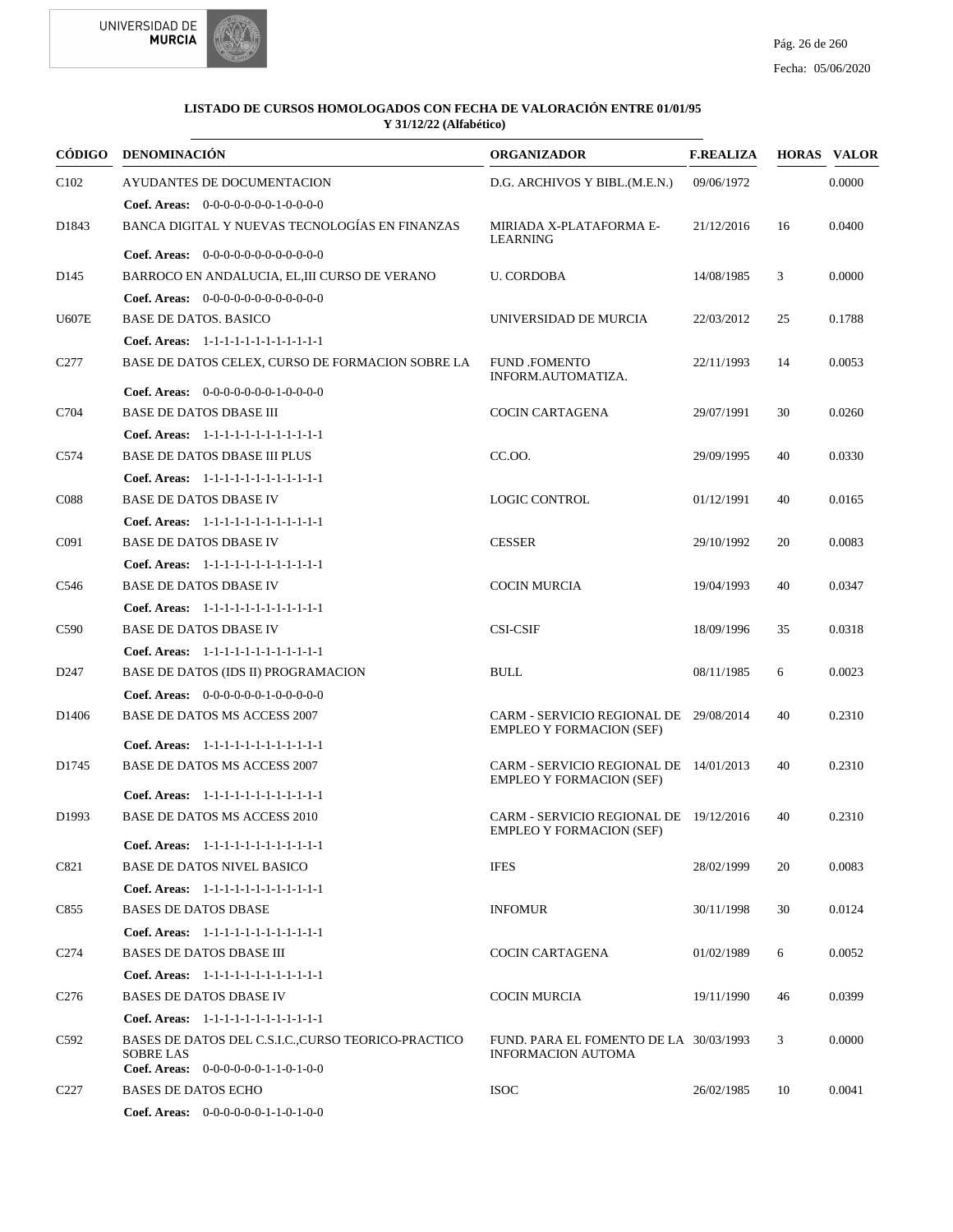



| CÓDIGO                         | <b>DENOMINACIÓN</b>                                                                                                                           | <b>ORGANIZADOR</b>                                                                                                   | <b>F.REALIZA</b> |    | <b>HORAS VALOR</b> |
|--------------------------------|-----------------------------------------------------------------------------------------------------------------------------------------------|----------------------------------------------------------------------------------------------------------------------|------------------|----|--------------------|
| D1531                          | BASES DE DATOS EN LA GESTION UNIVERSITARIA                                                                                                    | <b>CENTRAL SINDICAL</b><br><b>INDEPENDIENTE Y DE</b><br><b>FUNCIONARIOS (CSIF) (DENTRO</b><br>DE FORMACION CONTINUA) | 14/04/2011       | 30 | 0.1815             |
|                                | Coef. Areas: $1-1-1-1-1-1-1-1-1-1-1$                                                                                                          |                                                                                                                      |                  |    |                    |
| C <sub>275</sub>               | BASES DE DATOS (INTR.INFORM. Y D.O.S.)                                                                                                        | <b>UNED</b>                                                                                                          | 13/03/1981       | 20 | 0.0177             |
|                                | Coef. Areas: 1-1-1-1-1-1-1-1-1-1-1-1-1                                                                                                        |                                                                                                                      |                  |    |                    |
| L <sub>213</sub>               | <b>BASES FISIOLOGICAS DE LA NUTRICION</b>                                                                                                     | <b>UMU</b>                                                                                                           | 29/05/1987       | 6  | 0.0047             |
|                                | Coef. Areas: $0-0-0-0-0-0-0-0-1-0-1$                                                                                                          |                                                                                                                      |                  |    |                    |
| CO <sub>43</sub>               | <b>BASIC</b>                                                                                                                                  | <b>UMU-CPD</b>                                                                                                       | 17/01/1984       | 6  | 0.0050             |
|                                | Coef. Areas: 1-1-1-1-1-1-1-1-1-1-1-1-1                                                                                                        |                                                                                                                      |                  |    |                    |
| C <sub>575</sub>               | BASIC LEVEL OF THE ENGLISH CONVERSATION CLASSES                                                                                               | MASSACHUSETTS INSTITUTE OF 31/05/1996<br>TECHNOLOGY WOMEN'S LEAG                                                     |                  | 6  | 0.0023             |
|                                | Coef. Areas: 1-1-1-1-1-1-1-1-1-1-1-1-1                                                                                                        |                                                                                                                      |                  |    |                    |
| D708                           | <b>BASIC REAL TIME PCR</b>                                                                                                                    | APPELERA HISPANIA SA                                                                                                 | 18/10/2005       | 16 | 0.0240             |
|                                | <b>Coef. Areas:</b> $0-0-0-0-0-0-0-0-1-0-0$                                                                                                   |                                                                                                                      |                  |    |                    |
| D709                           | BASIC SEQUENCING AND FRAGMENT ANALYSIS                                                                                                        | APPLERA HISPANIA SA                                                                                                  | 05/04/2006       | 24 | 0.0360             |
|                                | Coef. Areas: $0-0-0-0-0-0-0-0-1-0-0$                                                                                                          |                                                                                                                      |                  |    |                    |
| CA49E                          | <b>BASICO DE GESTION DE SEGURIDAD SOCIAL</b>                                                                                                  | UNIVERSIDAD DE MURCIA                                                                                                | 20/09/2004       | 30 | 0.1040             |
|                                | Coef. Areas: 0-0-0-0-1-0-0-0-0-0-0-0                                                                                                          |                                                                                                                      |                  |    |                    |
| <b>CA182E</b>                  | <b>BASICO DE GESTION PATRIMONIAL</b>                                                                                                          | UNIVERSIDAD DE MURCIA                                                                                                | 20/05/2013       | 25 | 0.1788             |
|                                | <b>Coef. Areas:</b> $0-1-0-0-0-0-0-0-0-0-0-0$                                                                                                 |                                                                                                                      |                  |    |                    |
| CA140E                         | BASICO DE INTELIGENCIA EMOCIONAL                                                                                                              | UNIVERSIDAD DE MURCIA                                                                                                | 19/05/2009       | 20 | 0.0858             |
|                                | Coef. Areas: 1-1-1-1-1-1-1-1-1-1-1-1-1                                                                                                        |                                                                                                                      |                  |    |                    |
| IT24E                          | BASICO DE LENGUA DE SIGNOS ESPAÑOLA                                                                                                           | UNIVERSIDAD DE MURCIA                                                                                                | 02/10/2008       | 60 | 0.2574             |
|                                | Coef. Areas: 1-1-1-1-1-1-1-1-1-1-1-1-1                                                                                                        |                                                                                                                      |                  |    |                    |
| <b>IT134E</b>                  | BÁSICO DE LENGUA DE SIGNOS ESPAÑOLA                                                                                                           | UNIVERSIDAD DE MURCIA                                                                                                | 16/02/2016       | 50 | 0.3575             |
|                                | Coef. Areas: 1-1-1-1-1-1-1-1-1-1-1-1-1                                                                                                        |                                                                                                                      |                  |    |                    |
| CS <sub>24</sub> A             | BASICO DE PREVENCION DE RIESGOS LABORALES                                                                                                     | UNIVERSIDAD DE MURCIA                                                                                                | 18/12/2008       | 30 | 0.1170             |
|                                | <b>Coef. Areas:</b> $0-0-0-0-0-0-0-0-0-0-0-0$                                                                                                 |                                                                                                                      |                  |    |                    |
| PR38A                          | BASICO DE SEGURIDAD EN LABORATORIOS.                                                                                                          | UNIVERSIDAD DE MURCIA                                                                                                | 05/07/2012       | 15 | 0.0975             |
|                                | <b>Coef. Areas:</b> $0-0-0-0-0-0-0-0-0-0-1$                                                                                                   |                                                                                                                      |                  |    |                    |
| PR42A                          | BASICO EN PREVENCION DE RIESGOS LABORALES.                                                                                                    | UNIVERSIDAD DE MURCIA                                                                                                | 12/10/2012       | 30 | 0.1950             |
|                                | Coef. Areas: 1-1-1-1-1-1-1-1-1-1-1-1-1                                                                                                        |                                                                                                                      |                  |    |                    |
| CA93E                          | BASICO SOBRE NORMATIVA DE PROTECCION DE DATOS DE UNIVERSIDAD DE MURCIA<br><b>CARACTER PERSONAL</b><br>Coef. Areas: 1-1-1-1-1-1-1-1-1-1-1-1-1  |                                                                                                                      | 20/02/2007       | 25 | 0.1073             |
| <b>CA158E</b>                  | BASICO SOBRE NORMATIVA DE PROTECCION DE DATOS DE UNIVERSIDAD DE MURCIA<br><b>CARACTER PERSONAL</b><br>Coef. Areas: 1-1-1-1-1-1-1-1-1-1-1-1-1  |                                                                                                                      | 19/02/2010       | 25 | 0.1788             |
| IT03E                          | BASICO SOBRE NORMATIVA DE PROTECCION DE DATOS DE ESCUELA ADMON. PUBLICA<br><b>CARACTER PERSONAL</b><br>Coef. Areas: 1-1-1-1-1-1-1-1-1-1-1-1-1 | CARM                                                                                                                 | 16/11/2006       | 25 | 0.1073             |
| D <sub>2</sub> 18 <sub>2</sub> | BECAS DE UNIVERSITAS XXI-ACADÉMICO                                                                                                            | OFICINA DE COOPERACIÓN<br><b>UNIVERSITARIA</b>                                                                       | 21/09/2001       | 20 | 0.0300             |
|                                | <b>Coef. Areas:</b> $0-0-1-0-0-0-0-0-0-0-0$                                                                                                   |                                                                                                                      |                  |    |                    |
| L091                           | BELLEZA-ESTETICISTA, ESPECIALISTA EN                                                                                                          | <b>INEM</b>                                                                                                          | 30/12/1982       | 6  | 0.0052             |
|                                | <b>Coef. Areas:</b> $0-0-0-0-0-0-0-0-0-0-0$                                                                                                   |                                                                                                                      |                  |    |                    |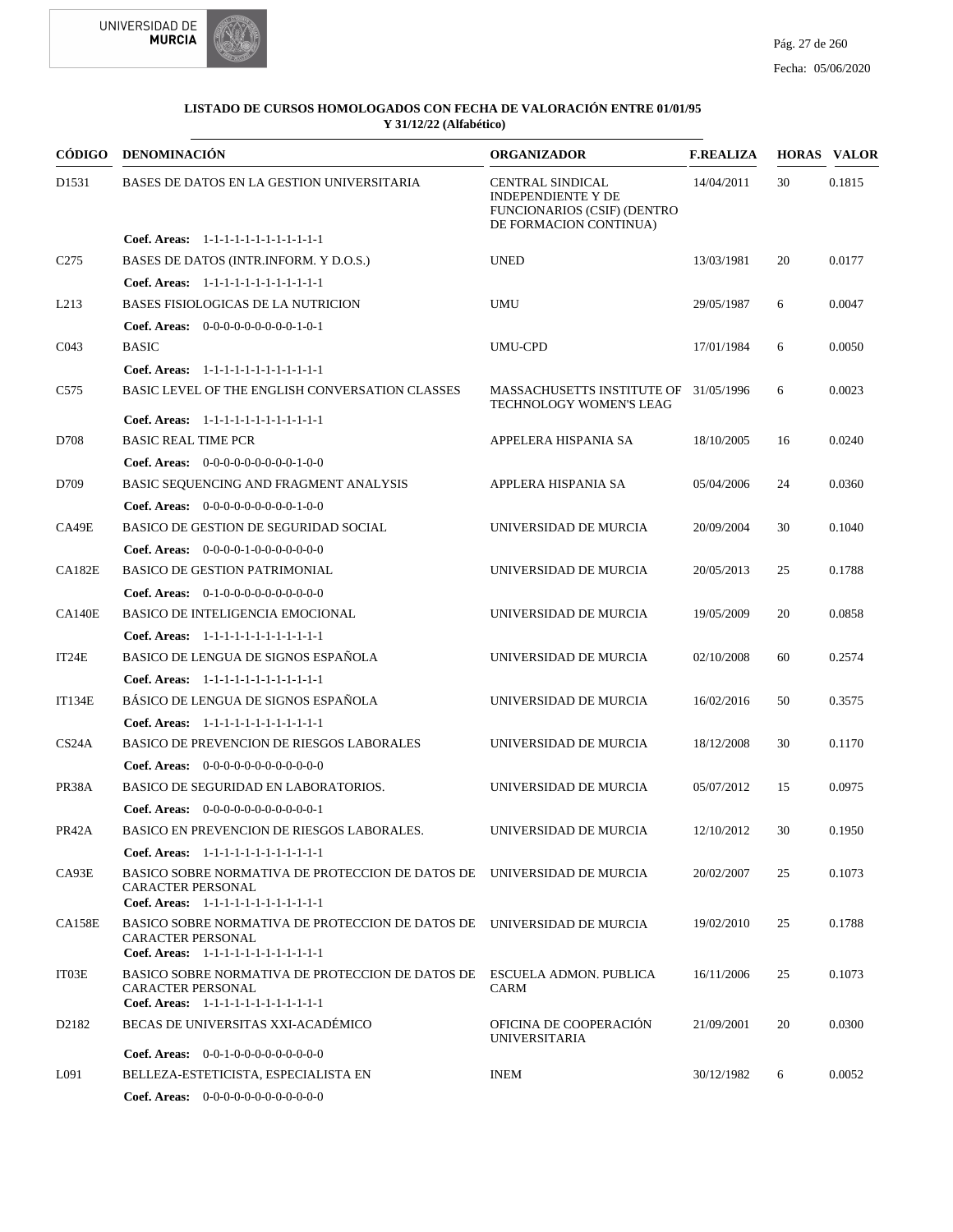



|                   | CÓDIGO DENOMINACIÓN                                                                                                                                    | <b>ORGANIZADOR</b>                                 | <b>F.REALIZA</b> |                | <b>HORAS VALOR</b> |
|-------------------|--------------------------------------------------------------------------------------------------------------------------------------------------------|----------------------------------------------------|------------------|----------------|--------------------|
| L452              | BENTOS MARINO, INICIACION AL                                                                                                                           | <b>UMU</b>                                         | 13/03/1982       | 6              | 0.0057             |
|                   | Coef. Areas: $0-0-0-0-0-0-0-0-1-0-1$                                                                                                                   |                                                    |                  |                |                    |
| C <sub>249</sub>  | <b>BIBLIOMETRIA</b>                                                                                                                                    | CSIC-ICYT                                          | 19/05/1988       | $\overline{0}$ | 0.0000             |
|                   | Coef. Areas: 0-0-0-0-0-0-0-1-0-0-0-0                                                                                                                   |                                                    |                  |                |                    |
| C856              | BIBLIOTECA EN CIENCIAS DE LA SALUD ANTE EL AÑO 2000,<br>LA.                                                                                            | <b>SEDIC</b>                                       | 07/04/2000       | 36             | 0.0270             |
| D <sub>1514</sub> | Coef. Areas: $0-0-0-0-0-0-1-0-0-0-0$<br>BIBLIOTECA PÚBLICA COMO CENTRO DE INFORMACIÓN<br>LOCAL (IIIª EDICIÓN)<br>Coef. Areas: 0-0-0-0-0-0-0-1-0-0-0-0  | UMU - PROMOCION EDUCATIVA 24/03/2013               |                  | 75             | 0.4744             |
| D1357             | BIBLIOTECA PUBLICA E INFORMACION A LA COMUNIDAD:<br>EL SERVICIO DE INFORMACION LOCAL (IV <sup>a</sup> EDICIÓN)<br>Coef. Areas: $0-0-0-0-0-0-1-0-0-0-0$ | <b>UMU</b>                                         | 30/04/2009       | 75             | 0.2846             |
| D1165             | BIBLIOTECA PÚBLICA E INFORMACIÓN A LA COMUNIDAD:<br>EL SERVICIO DE INFORMACIÓN LOCAL (VI EDICIÓN)<br>Coef. Areas: 0-0-0-0-0-0-0-1-0-0-0-0              | UMU - PROMOCION EDUCATIVA 10/04/2011               |                  | 75             | 0.4744             |
| D <sub>699</sub>  | BIBLIOTECA PUBLICA EN LA ERA DIGITAL, II LA                                                                                                            | PROMOCION EDUCATIVA UMU                            | 25/12/2005       | 30             | 0.1139             |
|                   | Coef. Areas: $0-0-0-0-0-0-1-0-0-0-0$                                                                                                                   |                                                    |                  |                |                    |
| D713              | BIBLIOTECA PUBLICA EN LA ERA DIGITAL, LA II                                                                                                            | PROMOCION EDUCATIVA UMU                            | 25/12/2005       | 30             | 0.1139             |
|                   | <b>Coef. Areas:</b> $0-0-0-0-0-0-1-0-0-0-0$                                                                                                            |                                                    |                  |                |                    |
| D <sub>1451</sub> | BIBLIOTECA PÚBLICA EN LA ERA DIGITAL (7ª EDICIÓN)                                                                                                      | UMU - PROMOCION EDUCATIVA 19/12/2010               |                  | 75             | 0.4744             |
|                   | Coef. Areas: $0-0-0-0-0-0-1-0-0-0-0$                                                                                                                   |                                                    |                  |                |                    |
| D <sub>1301</sub> | BIBLIOTECA PÚBLICA EN TIEMPOS DE CRISIS                                                                                                                | UMU - PROMOCION EDUCATIVA 16/02/2014               |                  | 75             | 0.4744             |
|                   | Coef. Areas: $0-0-0-0-0-0-1-0-0-0-0$                                                                                                                   |                                                    |                  |                |                    |
| D1317             | BIBLIOTECA PÚBLICA EN TIEMPOS DE CRISIS                                                                                                                | UMU - PROMOCION EDUCATIVA 30/11/2014               |                  | 75             | 0.4744             |
|                   | <b>Coef. Areas:</b> $0-0-0-0-0-0-1-0-0-0-0$                                                                                                            |                                                    |                  |                |                    |
| IT50E             | BIBLIOTECA VIRTUAL. MURCIASALUD                                                                                                                        | UNIVERSIDAD DE MURCIA                              | 17/05/2011       | 20             | 0.1430             |
|                   | <b>Coef. Areas:</b> $0-0-0-0-0-0-1-0-0-0-0$                                                                                                            |                                                    |                  |                |                    |
| C334              | BIBLIOTECA Y LA LECTURA                                                                                                                                | UMU-EXT.UNIV.                                      | 26/03/1990       | 5              | 0.0047             |
|                   | Coef. Areas: $0-0-0-0-0-0-1-0-0-0-0$                                                                                                                   |                                                    |                  |                |                    |
| <b>U568E</b>      | BIBLIOTECA Y WEB 2.0 (SEMIPRESENCIAL)                                                                                                                  | UNIVERSIDAD DE MURCIA                              | 06/09/2011       | 30             | 0.2145             |
|                   | Coef. Areas: 0-0-0-0-0-0-0-1-0-0-0-0                                                                                                                   |                                                    |                  |                |                    |
| D1803             | <b>BIBLIOTECA 2.0</b>                                                                                                                                  | UNIVERSIDAD POLITECNICA DE 20/04/2010<br>CARTAGENA |                  | 12             | 0.0645             |
|                   | <b>Coef. Areas:</b> $0-0-0-0-0-0-1-0-0-0-0$                                                                                                            |                                                    |                  |                |                    |
| D <sub>529</sub>  | BIBLIOTECAS, ARCHIVOS, DOCUMENTACION Y MUSEOS,<br><b>CURSO DE</b><br>Coef. Areas: $0-0-0-0-0-0-1-0-0-0-0$                                              | <b>CENTRO ESTUDIOS</b><br>PROFESIONALES (CEU)      | 12/02/1988       | 230            | 0.1500             |
| D <sub>626</sub>  | BIBLIOTECAS DE ARTE, I CURSO DE                                                                                                                        | UNIV. SALAMANCA                                    | 24/02/2001       | 20             | 0.0323             |
|                   | <b>Coef. Areas:</b> $0-0-0-0-0-0-1-0-0-0-0$                                                                                                            |                                                    |                  |                |                    |
| C <sub>171</sub>  | BIBLIOTECAS EN LA SOCIEDAD DE LA INFORMACION                                                                                                           | <b>U. OVIEDO</b>                                   | 11/07/1988       | 30             | 0.0242             |
|                   | <b>Coef. Areas:</b> $0-0-0-0-0-0-1-0-0-0-0$                                                                                                            |                                                    |                  |                |                    |
| D631              | BIBLIOTECAS PARA INVIDENTES: TECNICAS, MATERIALES Y ADAB-SALAMANCA<br><b>GESTION BIBLIOTECARIA</b><br><b>Coef. Areas:</b> $0-0-0-0-0-0-1-0-0-0-0$      |                                                    | 12/12/1996       | 20             | 0.0150             |
| C <sub>4</sub> 35 | <b>BIBLIOTECONOMIA</b>                                                                                                                                 | <b>INEM</b>                                        | 19/09/1998       | 380            | 0.1733             |
|                   | Coef. Areas: $0-0-0-0-0-0-1-0-0-0-0$                                                                                                                   |                                                    |                  |                |                    |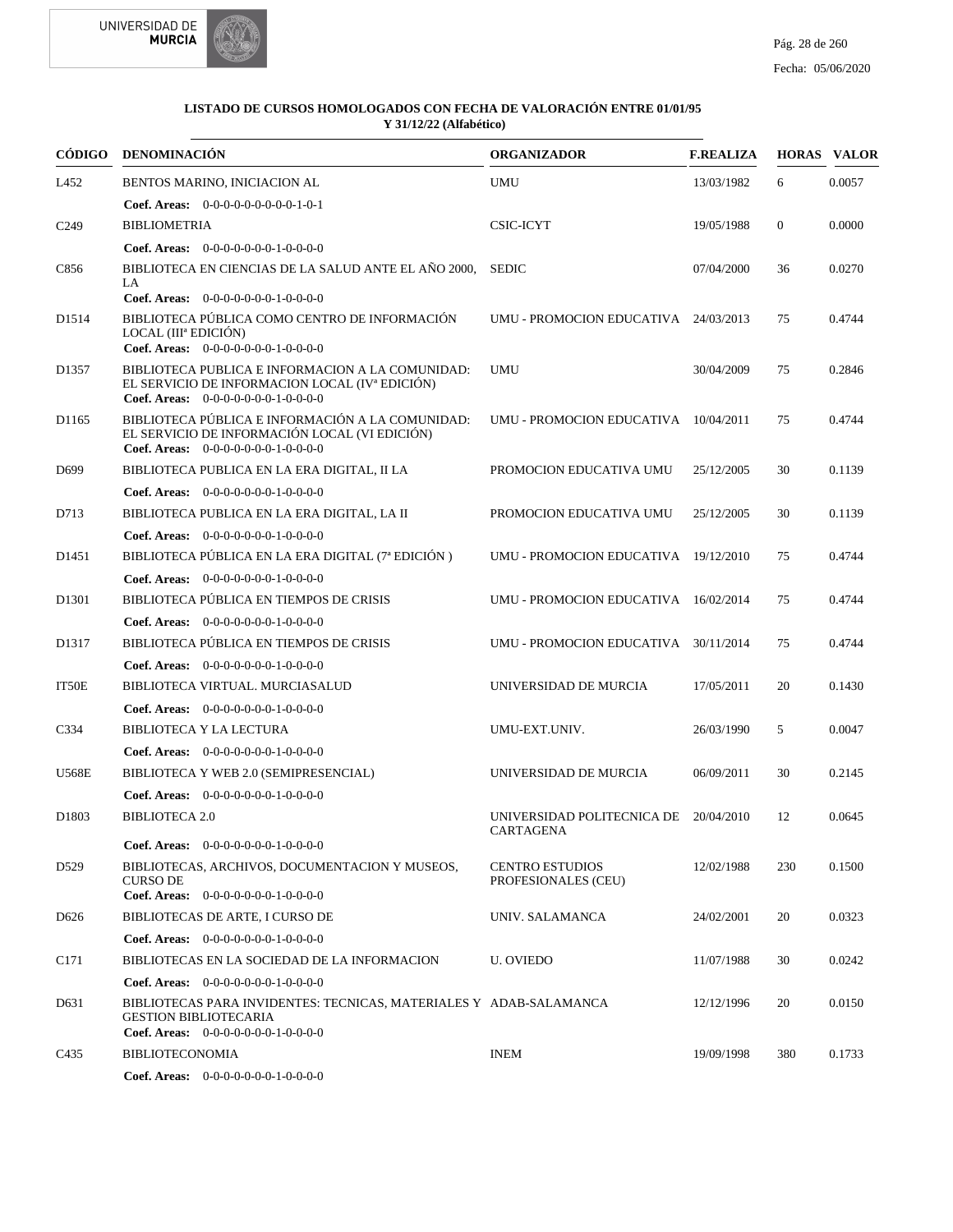



| CÓDIGO            | <b>DENOMINACIÓN</b>                                                                                                                      | <b>ORGANIZADOR</b>                                                            | <b>F.REALIZA</b> |     | <b>HORAS VALOR</b> |
|-------------------|------------------------------------------------------------------------------------------------------------------------------------------|-------------------------------------------------------------------------------|------------------|-----|--------------------|
| C <sub>226</sub>  | BIBLIOTECONOMIA, SEC. ARCHIVOS Y DOCUMENTACION<br><b>Coef. Areas:</b> $0-0-0-0-0-0-1-0-0-0-0$                                            | INST. INTERNACIONAL                                                           | 01/06/1974       | 3   | 0.0000             |
| C <sub>185</sub>  | BIBLIOTECONOMIA Y DOCUMENTACION (INTRODUCCION A) U. VALENCIA Y                                                                           | <b>GENR.VALENCIANA</b>                                                        | 01/10/1985       | 235 | 0.1613             |
|                   | <b>Coef. Areas:</b> $0-0-0-0-0-0-1-0-0-0-0$                                                                                              |                                                                               |                  |     |                    |
| C <sub>240</sub>  | BIBLIOTECONOMIA Y ORGANIZACION BIBLIOTECARIA                                                                                             | UMU/M. CULTURA                                                                | 11/05/1981       | 39  | 0.0146             |
|                   | Coef. Areas: $0-0-0-0-0-0-1-0-0-0-0$                                                                                                     |                                                                               |                  |     |                    |
| C <sub>010</sub>  | BIBLIOTECONOMIA Y ORGANIZACION BIBLIOTECARIA (1°)                                                                                        | UMU/M. CULTURA                                                                | 16/05/1981       | 6   | 0.0024             |
|                   | <b>Coef. Areas:</b> $0-0-0-0-0-0-1-0-0-0-0$                                                                                              |                                                                               |                  |     |                    |
| C839              | BIENESTAR CORPORAL: APLICACION Y UTILIDAD DE LOS<br><b>RECURSOS MANUALES</b><br>Coef. Areas: $0-0-0-0-0-0-0-0-0-0-0$                     | <b>CONVENIO CARM</b>                                                          | 10/10/2000       | 40  | 0.0858             |
| L133              | BIOLOGIA MARINA, PRIMER CURSO                                                                                                            | UMU-EXT.UNIV.                                                                 | 31/03/1987       | 6   | 0.0047             |
|                   | Coef. Areas: $0-0-0-0-0-0-0-0-1-0-1$                                                                                                     |                                                                               |                  |     |                    |
| L132              | BIOLOGIA MARINA, SEGUNDO CURSO                                                                                                           | UMU-DEP. BIOLOGIA ANIMAL Y 24/05/1988<br><b>ECOLOGIA</b>                      |                  | 3   | 0.0000             |
|                   | Coef. Areas: $0-0-0-0-0-0-0-0-1-0-1$                                                                                                     |                                                                               |                  |     |                    |
| L453              | <b>BIOLOGIA Y PROGRESO HUMANO</b>                                                                                                        | <b>UMU-AULA HUMANIDADES</b>                                                   | 21/03/1983       | 6   | 0.0047             |
|                   | Coef. Areas: $0-0-0-0-0-0-0-0-1-0-1$                                                                                                     |                                                                               |                  |     |                    |
| L454              | BIOMECANICA APLICADA AL ANALISIS DE LOS<br>MOVIMIENTOS DEPORTIVOS (APROV)<br>Coef. Areas: $0-0-0-0-0-0-0-0-1-0-0$                        | <b>U. VALENCIA</b>                                                            | 28/09/1987       | 3   | 0.0000             |
| D2318             | BIOMOLECULES AND SINGLE MOLECULE TECHIQUES (XX<br>INTERNATIONAL SUMMER SCHOOL "NICOLÁS CABRERA")<br>Coef. Areas: $0-0-0-0-0-0-0-0-0-0-1$ | CENTRO DE FORMACIÓN SAN<br>NICOLÁS S.L.                                       | 26/07/2013       | 40  | 0.1000             |
| U1008A            | BIOSEGURIDAD (1ª EDICIÓN)                                                                                                                | UNIVERSIDAD DE MURCIA                                                         | 20/03/2019       | 8   | 0.0520             |
|                   | Coef. Areas: $0-0-0-0-0-0-0-0-1-0-1$                                                                                                     |                                                                               |                  |     |                    |
| L158              | BIOTECNOLOGIA AGROALIMENTARIA, CURSO<br><b>INTERUNIVERSITARIO</b><br>Coef. Areas: 0-0-0-0-0-0-0-0-0-0-0-0-0                              | <b>FUND. RAMON ARECES</b>                                                     | 15/05/1987       | 6   | 0.0023             |
| L455              | BIOTECNOLOGIA DE ORGANISMOS ASOCIADOS A PLANTAS F.RAMÓN ARECES                                                                           |                                                                               | 13/05/1991       | 6   | 0.0023             |
|                   | <b>Coef. Areas:</b> $0-0-0-0-0-0-0-0-1-0-1$                                                                                              |                                                                               |                  |     |                    |
| D343              | <b>BIOTECNOLOGIA Y CULTURA</b>                                                                                                           | UMU-EXT.UNIV.                                                                 | 25/04/2001       | 40  | 0.0759             |
|                   | Coef. Areas: 0-0-0-0-0-0-0-0-0-1-0-1                                                                                                     |                                                                               |                  |     |                    |
| D <sub>1509</sub> | <b>BLOGGER, WORDPRESS Y EDMODO</b>                                                                                                       | <b>COMISIONES OBRERAS (CCOO)</b><br>(DENTRO DE FORMACION<br><b>CONTINUA</b> ) | 18/06/2015       | 30  | 0.1815             |
|                   | Coef. Areas: 1-1-1-1-1-1-1-1-1-1-1-1-1                                                                                                   |                                                                               |                  |     |                    |
| D422              | <b>BORLAND DELPHI</b>                                                                                                                    | ASC. TIT. UNIV. INFORM.                                                       | 04/04/1997       | 35  | 0.0289             |
|                   | <b>Coef. Areas:</b> $0-0-0-0-0-1-0-0-0-0-0$                                                                                              |                                                                               |                  |     |                    |
| D <sub>0</sub> 81 | <b>BORLAND DELPHI</b>                                                                                                                    | ASC.TIT. UNIV. INFORM.                                                        | 16/04/1997       | 35  | 0.0289             |
|                   | <b>Coef. Areas:</b> $0-0-0-0-0-1-0-0-0-0-0$                                                                                              |                                                                               |                  |     |                    |
| C <sub>278</sub>  | <b>BRAILLE</b>                                                                                                                           | <b>ONCE</b>                                                                   | 21/02/1989       | 20  | 0.0083             |
|                   | <b>Coef. Areas:</b> $0-0-0-0-0-0-0-0-0-0-0-0$                                                                                            |                                                                               |                  |     |                    |
| D <sub>015</sub>  | BRIGHT START: UN CURRICULUM COGNITIVO                                                                                                    | UMU/AEDES                                                                     | 05/11/1997       | 32  | 0.0252             |
|                   | <b>Coef. Areas:</b> $0-0-0-0-0-0-0-0-0-0-0-0$                                                                                            |                                                                               |                  |     |                    |
| C576              | BROWSING THE WEB WITH NETSCAPE-INFORMATION<br><b>SYSTEMS</b>                                                                             | MASSACHUSETTS INSTITUTE OF 08/04/1996<br>THECHNOLOGY                          |                  | 24  | 0.0104             |
|                   | Coef. Areas: $1-1-1-1-1-1-1-1-1-1-1$                                                                                                     |                                                                               |                  |     |                    |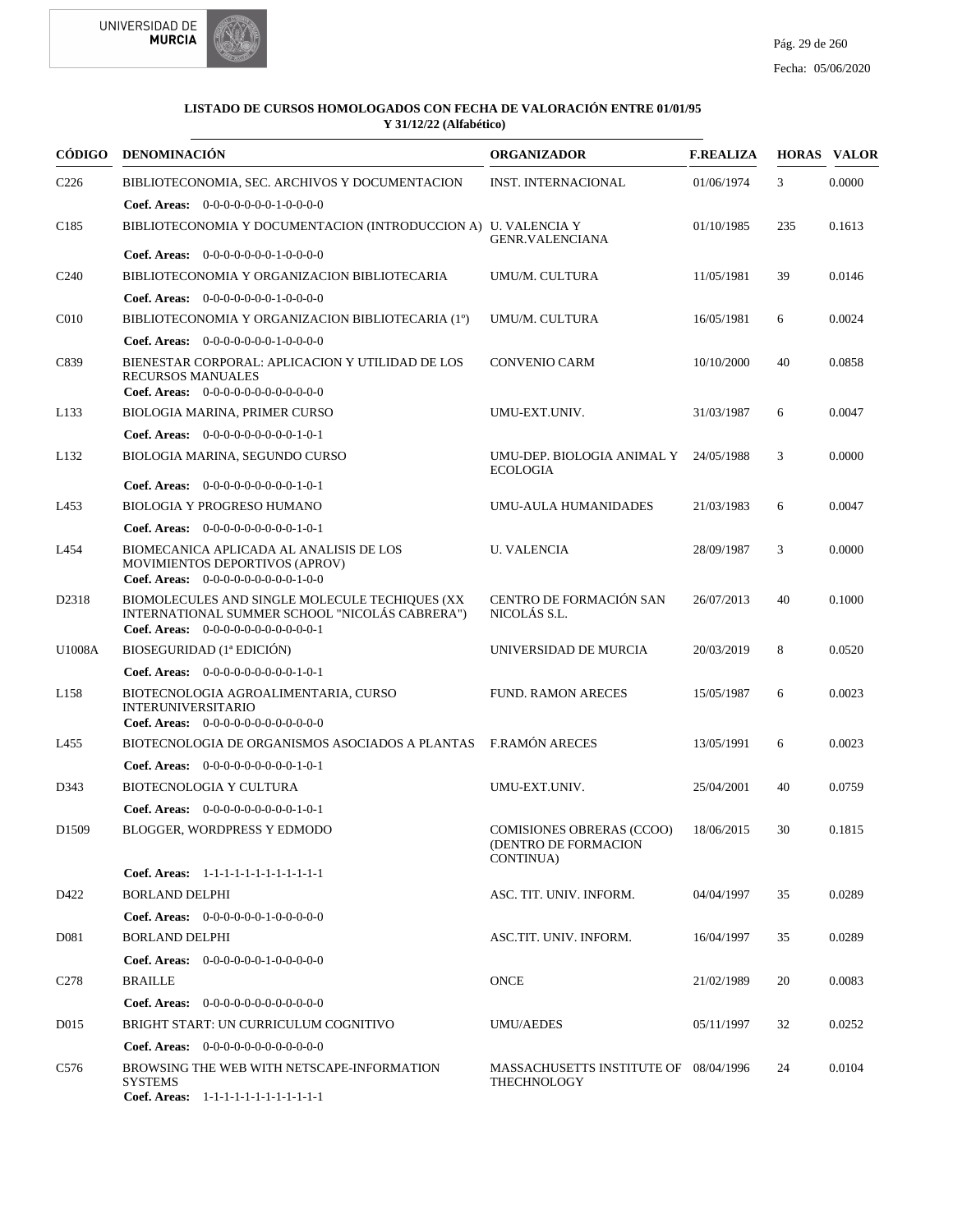



|                   | CÓDIGO DENOMINACIÓN                                                                                                           | <b>ORGANIZADOR</b>                                                                                            | <b>F.REALIZA</b> |     | <b>HORAS VALOR</b> |
|-------------------|-------------------------------------------------------------------------------------------------------------------------------|---------------------------------------------------------------------------------------------------------------|------------------|-----|--------------------|
| C193              | BRUJERIA E INQUISICION A TRAVES LITER. E HISTORIA                                                                             | UMU-EXT.UNIV.                                                                                                 | 01/11/1992       | 20  | 0.0173             |
|                   | <b>Coef. Areas:</b> $0-0-0-0-0-0-0-0-0-0-0$                                                                                   |                                                                                                               |                  |     |                    |
| L <sub>209</sub>  | <b>BUCEO PARA CIENTIFICOS (VI)</b>                                                                                            | UMU-U.MAR                                                                                                     | 22/09/1989       | 6   | 0.0057             |
|                   | Coef. Areas: $0-0-0-0-0-0-0-0-1-0-1$                                                                                          |                                                                                                               |                  |     |                    |
| D <sub>1896</sub> | <b>BUSCAR EN INTERNET</b>                                                                                                     | MIRIADA X-PLATAFORMA E-<br><b>LEARNING</b>                                                                    | 30/04/2013       | 28  | 0.0700             |
|                   | Coef. Areas: 1-1-1-1-1-1-1-1-1-1-1-1-1                                                                                        |                                                                                                               |                  |     |                    |
| D980              | BUSQUEDA DE EMPLEO Y MARKETING PERSONAL                                                                                       | <b>UMU - COIE</b>                                                                                             | 30/09/1996       | 30  | 0.0259             |
|                   | Coef. Areas: $0-0-0-0-0-0-0-0-0-0-0$                                                                                          |                                                                                                               |                  |     |                    |
| D <sub>1255</sub> | BUSQUEDA DOCUMENTAL Y TECNICAS HISTORIOGRAFICAS AKANTO DISEÑO Y GESTIÓN DE                                                    | <b>MUSEOS</b>                                                                                                 | 31/05/2011       | 120 | 0.3300             |
|                   | <b>Coef. Areas:</b> $0-0-0-0-0-0-1-0-0-0-0$                                                                                   |                                                                                                               |                  |     |                    |
| D396              | C++ Y OBJECT WINDOWS                                                                                                          | UMU-EXT.UNIV.                                                                                                 | 11/05/1998       | 45  | 0.0388             |
|                   | Coef. Areas: $0-0-0-0-0-1-0-0-0-0-0$                                                                                          |                                                                                                               |                  |     |                    |
| C <sub>292</sub>  | CABALLERO Y LIBROS DE CABALLERIA, DEL                                                                                         | UMU-EXT.UNIV.                                                                                                 | 29/03/1984       | 3   | 0.0000             |
|                   | <b>Coef. Areas:</b> $0-0-0-0-0-0-0-0-0-0-0-0$                                                                                 |                                                                                                               |                  |     |                    |
| L <sub>216</sub>  | CALIBRACION DE EQUIPOS DE MEDIDA                                                                                              | UMU-DEP.<br>INGEN.OUIMICA/SUIC/AGUAS DE<br><b>MURCIA</b>                                                      | 29/11/1996       | 20  | 0.0158             |
|                   | <b>Coef. Areas:</b> $0-0-0-0-0-0-0-0-1-0-1$                                                                                   |                                                                                                               |                  |     |                    |
| L052              | CALIBRACION INDUSTRIAL Y EQUIPOS DE MEDIDA                                                                                    | <b>COCIN CARTAGENA</b>                                                                                        | 16/03/1989       | 6   | 0.0052             |
|                   | Coef. Areas: $0-0-0-0-0-0-0-0-1-0-0$                                                                                          |                                                                                                               |                  |     |                    |
| D <sub>659</sub>  | CALIDAD DE LOS SERVICIOS: ATENCION AL CLIENTE                                                                                 | <b>CARM</b>                                                                                                   | 30/09/1999       | 30  | 0.0322             |
|                   | Coef. Areas: 1-1-1-1-1-1-1-1-1-1-1-1-1                                                                                        |                                                                                                               |                  |     |                    |
| C814              | CALIDAD DEL SERVICIO AL CIUDADANO                                                                                             | CC.OO.                                                                                                        | 10/10/1999       | 25  | 0.0227             |
|                   | Coef. Areas: 1-1-1-1-1-1-1-1-1-1-1-1-1                                                                                        |                                                                                                               |                  |     |                    |
| D <sub>692</sub>  | CALIDAD EN EL SERVICIO. EMPLEO DE LA INTELIGENCIA<br><b>EMOCIONAL EN EL TRABAJO</b><br>Coef. Areas: 1-1-1-1-1-1-1-1-1-1-1-1-1 | <b>CSI-CSIF</b>                                                                                               | 25/05/2005       | 30  | 0.1089             |
| D <sub>1607</sub> | CALIDAD EN EL SERVICIO. EMPLEO DE LA INTELIGENCIA<br><b>EMOCIONAL EN EL TRABAJO</b>                                           | <b>CENTRAL SINDICAL</b><br><b>INDEPENDIENTE Y DE</b><br>FUNCIONARIOS (CSIF) (DENTRO<br>DE FORMACION CONTINUA) | 03/02/2014       | 30  | 0.1815             |
|                   | Coef. Areas: 1-1-1-1-1-1-1-1-1-1-1-1-1                                                                                        |                                                                                                               |                  |     |                    |
| D <sub>161</sub>  | CALIDAD EN EL SERVICIO PUBLICO: GESTION PUBLICA Y<br>PRIVADA<br>Coef. Areas: 1-1-1-1-1-1-1-1-1-1-1-1-1                        | <b>CSI-CSIF</b>                                                                                               | 22/09/2000       | 30  | 0.0545             |
| IT08E             | CALIDAD EN LA ATENCION A LA CIUDADANIA                                                                                        | UNIVERSIDAD DE MURCIA                                                                                         | 19/09/2007       | 25  | 0.1073             |
|                   | Coef. Areas: 1-1-1-1-1-1-1-1-1-1-1-1-1                                                                                        |                                                                                                               |                  |     |                    |
| IT84E             | CALIDAD EN LA ATENCION A LA CIUDADANIA.<br><b>ESTRATEGIAS. INTERNET</b><br>Coef. Areas: 1-1-1-1-1-1-1-1-1-1-1-1-1             | UNIVERSIDAD DE MURCIA                                                                                         | 11/02/2014       | 25  | 0.1788             |
| IT65E             | CALIDAD EN LA ATENCION A LA CIUDADANIA.<br><b>ESTRATEGIAS. INTERNET</b><br>Coef. Areas: 1-1-1-1-1-1-1-1-1-1-1-1-1             | UNIVERSIDAD DE MURCIA                                                                                         | 18/09/2013       | 25  | 0.1788             |
| <b>IT207E</b>     | CALIDAD EN LA ATENCIÓN A LA CIUDADANIA.<br><b>ESTRATEGIAS. INTERNET</b><br>Coef. Areas: 1-1-1-1-1-1-1-1-1-1-1-1-1             | UNIVERSIDAD DE MURCIA                                                                                         | 19/02/2018       | 25  | 0.1788             |
| <b>IT156E</b>     | CALIDAD EN LA ATENCIÓN A LA CIUDADANÍA.<br><b>ESTRATEGIAS. INTERNET</b><br>Coef. Areas: 1-1-1-1-1-1-1-1-1-1-1-1-1             | UNIVERSIDAD DE MURCIA                                                                                         | 16/02/2016       | 25  | 0.1788             |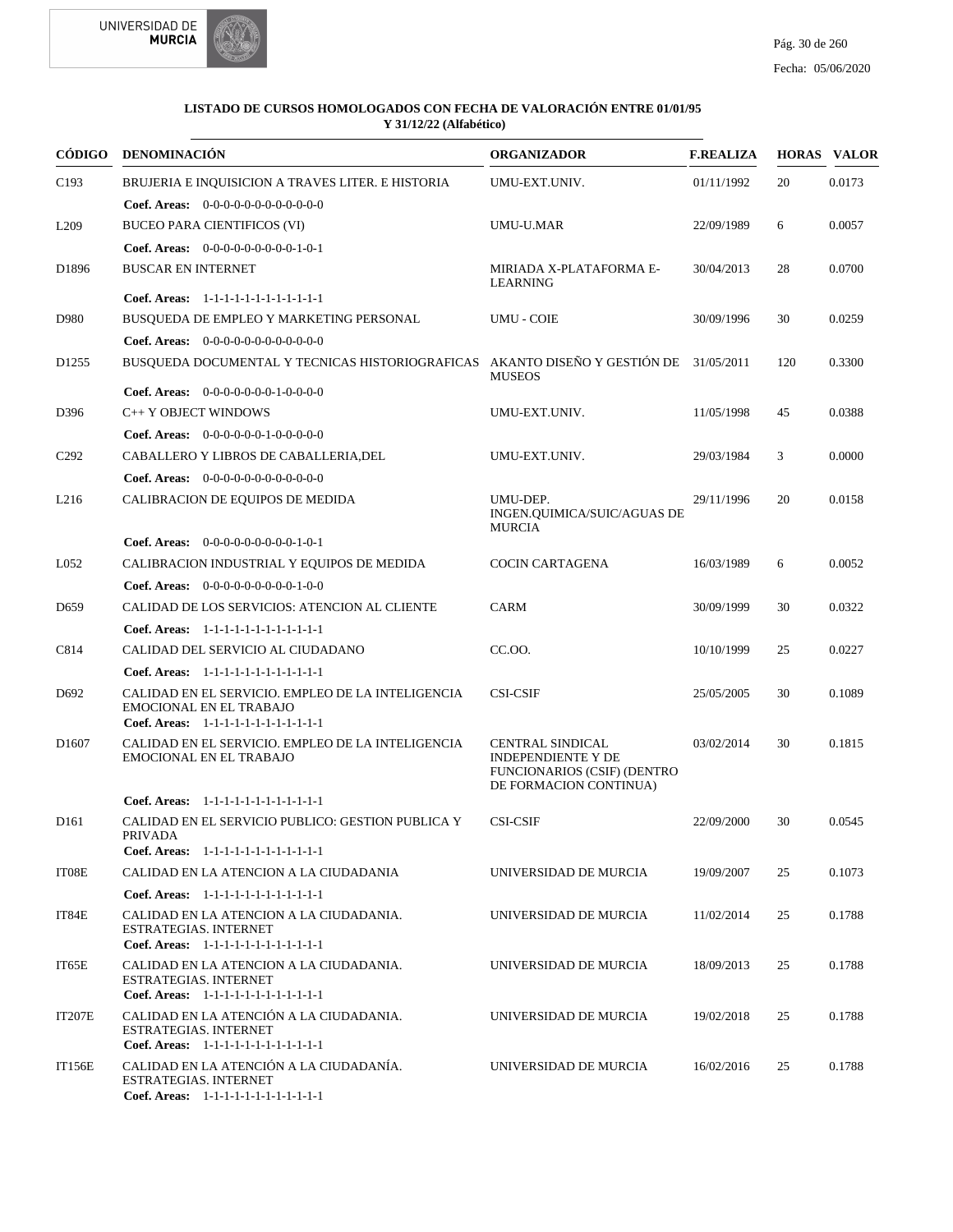



| CÓDIGO            | <b>DENOMINACIÓN</b>                                                                                               | <b>ORGANIZADOR</b>                                                                               | <b>F.REALIZA</b> |     | <b>HORAS VALOR</b> |
|-------------------|-------------------------------------------------------------------------------------------------------------------|--------------------------------------------------------------------------------------------------|------------------|-----|--------------------|
| IT58E             | CALIDAD EN LA ATENCIÓN A LA CIUDADANÍA.<br>ESTRATEGIAS. INTERNET<br>Coef. Areas: 1-1-1-1-1-1-1-1-1-1-1-1-1        | UNIVERSIDAD DE MURCIA                                                                            | 18/09/2012       | 25  | 0.1788             |
| <b>IT119E</b>     | CALIDAD EN LA ATENCIÓN A LA CIUDADANÍA.<br><b>ESTRATEGIAS. INTERNET</b><br>Coef. Areas: 1-1-1-1-1-1-1-1-1-1-1-1-1 | UNIVERSIDAD DE MURCIA                                                                            | 16/02/2015       | 25  | 0.1788             |
| <b>IT281E</b>     | CALIDAD EN LA ATENCIÓN A LA CIUDADANIA.<br>ESTRATEGIAS.INTERNET.<br>Coef. Areas: 1-1-1-1-1-1-1-1-1-1-1-1-1        | UNIVERSIDAD DE MURCIA                                                                            | 30/09/2019       | 25  | 0.1788             |
| IT42E             | CALIDAD EN LA ATENCION A LA CIUDADANIA. INTERNET                                                                  | UNIVERSIDAD DE MURCIA                                                                            | 21/09/2011       | 25  | 0.1788             |
|                   | Coef. Areas: $1-1-1-1-1-1-1-1-1-1-1$                                                                              |                                                                                                  |                  |     |                    |
| IT28E             | CALIDAD EN LA ATENCION A LA CIUDADANIA. INTERNET                                                                  | UNIVERSIDAD DE MURCIA                                                                            | 23/09/2009       | 25  | 0.1073             |
|                   | Coef. Areas: 1-1-1-1-1-1-1-1-1-1-1-1-1                                                                            |                                                                                                  |                  |     |                    |
| D927              | CALIDAD EN LA ATENCION A LA CIUDADANIA. INTERNET                                                                  | <b>ESCUELA DE ADMINISTRACION</b><br>PUBLICA (CARM)                                               | 20/11/2008       | 25  | 0.1073             |
|                   | Coef. Areas: 1-1-1-1-1-1-1-1-1-1-1-1-1                                                                            |                                                                                                  |                  |     |                    |
| U526E             | CALIDAD EN LA ATENCION DE USUARIOS DE BIBLIOTECAS                                                                 | UNIVERSIDAD DE MURCIA                                                                            | 27/09/2010       | 25  | 0.1788             |
|                   | Coef. Areas: 0-0-0-0-0-0-0-1-0-0-0-0                                                                              |                                                                                                  |                  |     |                    |
| IT09E             | CALIDAD EN LA COMUNICACION Y ATENCION AL USUARIO UNIVERSIDAD DE MURCIA<br>DE LAS BIBLIOTECAS                      |                                                                                                  | 23/10/2007       | 24  | 0.1030             |
|                   | Coef. Areas: $0-0-0-0-0-0-1-0-0-0-0$                                                                              |                                                                                                  |                  |     |                    |
| D763              | CALIDAD EN LOS PROCESOS DE MEDIDA<br><b>Coef. Areas:</b> $0-0-0-0-0-0-0-0-1-0-1$                                  | ASOCIACION QUIMICOS DE<br><b>MURCIA</b>                                                          | 21/11/2002       | 80  | 0.1320             |
| D <sub>2190</sub> | CAMINO DE LA COOPERACIÓN                                                                                          | SOLIDARIDAD INTERNACIONAL, 22/05/2012<br>ARQUITECTOS SIN FRONTERAS Y<br>PSICÓLOGOS SIN FRONTERAS |                  | 60  | 0.1500             |
|                   | Coef. Areas: 0-0-0-0-0-0-0-0-0-1-0-0                                                                              |                                                                                                  |                  |     |                    |
| L <sub>220</sub>  | CAMPOS DE ACCION DE LAS MUJERES                                                                                   | UMU-DEP. HISTORIA MOD.                                                                           | 27/11/1998       | 30  | 0.0236             |
|                   | <b>Coef. Areas:</b> $0-0-0-0-0-0-0-0-0-0-0-0$                                                                     |                                                                                                  |                  |     |                    |
| L458              | CANCER DE ESTOMAGO, CURSO MONOGRAFICO                                                                             | UMU-FAC. MEDICINA                                                                                | 07/05/1983       | 6   | 0.0052             |
|                   | Coef. Areas: $0-0-0-0-0-0-0-0-0-0-0-0$                                                                            |                                                                                                  |                  |     |                    |
| L039              | CAPACITACION AGRICULTORES USO BROMURO METILO                                                                      | C.A.R.M.                                                                                         | 26/05/1989       | 25  | 0.0217             |
|                   | <b>Coef. Areas:</b> $0-0-0-0-0-0-0-0-1-0-1$                                                                       |                                                                                                  |                  |     |                    |
| D494              | CAPACITACION PARA DIRIGIR INSTALACIONES DE RX<br>DENTALES, CURSO DE<br>Coef. Areas: 0-0-0-0-0-0-0-0-0-1-0-1       | ASIGMA S.A.L.                                                                                    | 05/11/2000       | 9   | 0.0074             |
| D173              | CAPACITACION PARA DIRIGIR INSTALACIONES DE RX<br>DENTALES, CURSO DE<br>Coef. Areas: $0-0-0-0-0-0-0-0-1-0-1$       | ASIGMA S.A.L.                                                                                    | 19/11/2000       | 9   | 0.0074             |
| L460              | CAPACITACION PARA EL USO DE ANIMAL DE LABORATORIO U. A. BARCELONA                                                 |                                                                                                  | 30/10/1987       | 100 | 0.0887             |
|                   | <b>Coef. Areas:</b> $0-0-0-0-0-0-0-0-1-0-1$                                                                       |                                                                                                  |                  |     |                    |
| D <sub>1146</sub> | CAPACITACION PARA OPERADORES DE INSTALACIONES<br><b>RADIACTIVAS</b><br>Coef. Areas: $0-0-0-0-0-0-0-0-0-0-1$       | CARM - SERVICIO REGIONAL DE 26/05/2006<br><b>EMPLEO Y FORMACION (SEF)</b>                        |                  | 80  | 0.2772             |
| C <sub>2</sub> 03 | CAPACITACION PARA PERSONAL DEL SERV. BIBLIOTECAS                                                                  | U. CASTILLA LA MANCHA                                                                            | 14/12/1988       | 6   | 0.0050             |
|                   | <b>Coef. Areas:</b> $0-0-0-0-0-0-1-0-0-0-0$                                                                       |                                                                                                  |                  |     |                    |
| L459              | CAPACITACION SUPERVISORES INSTALACIONES<br><b>RADIACTIVAS</b><br>Coef. Areas: 0-0-0-0-0-0-0-0-0-1-0-1             | <b>PROINSA</b>                                                                                   | 29/04/1994       | 64  | 0.0240             |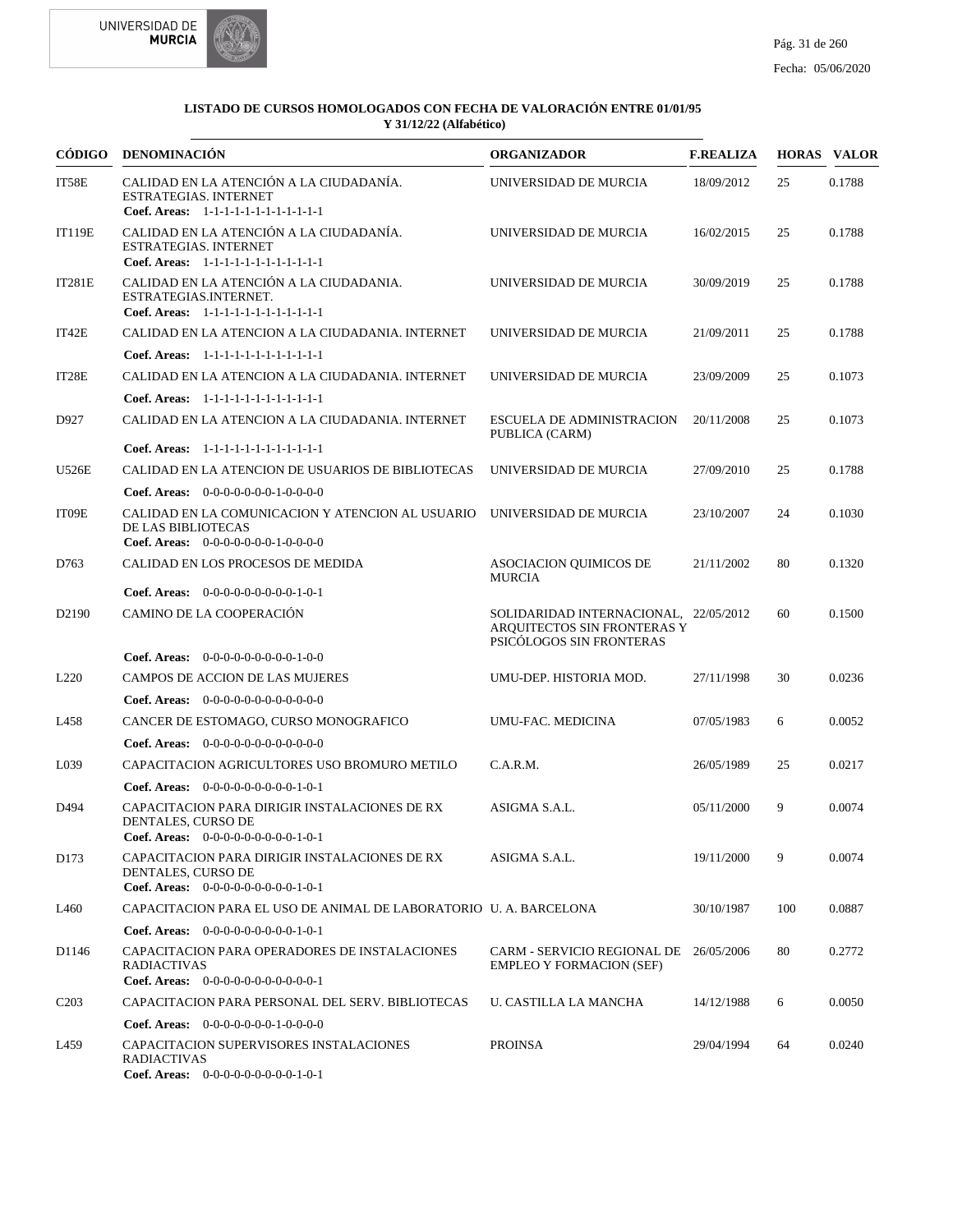



| CÓDIGO             | <b>DENOMINACIÓN</b>                                                                                                                        | <b>ORGANIZADOR</b>                                                                  | <b>F.REALIZA</b> |      | <b>HORAS VALOR</b> |
|--------------------|--------------------------------------------------------------------------------------------------------------------------------------------|-------------------------------------------------------------------------------------|------------------|------|--------------------|
| C <sub>279</sub>   | CAPTURANDO LA MIRADA                                                                                                                       | UMU-EXT.UNIV.                                                                       | 02/11/1994       | 15   | 0.0142             |
|                    | Coef. Areas: 0-0-0-0-0-0-0-0-0-0-0-0-0                                                                                                     |                                                                                     |                  |      |                    |
| D <sub>1028</sub>  | CARACTERIZACIÓN DE MEDIOS ISOTERMOS LA<br>CALIBRACIÓN DE TEMPERATURA<br>Coef. Areas: $0-0-0-0-0-0-0-0-1-0-0$                               | NIRCO DIAGNOSTICO &<br><b>INVESTIGACIÓN</b>                                         | 11/05/2016       | 8    | 0.0220             |
| L461               | CARACTERIZACION ESTRUCTURAL DE MATERIALES:<br>MICROSCOPIA Y MICROANALIS<br>Coef. Areas: $0-0-0-0-0-0-0-0-1-0-1$                            | <b>U. BARCELONA</b>                                                                 | 01/06/1990       | 6    | 0.0052             |
| L411               | CARDIOLOGIA DEL DEPORTE                                                                                                                    | ASC. MURC. MED. DEPORTIVA                                                           | 01/05/1988       | 3    | 0.0000             |
|                    | <b>Coef. Areas:</b> $0-0-0-0-0-0-0-0-1-0-0$                                                                                                |                                                                                     |                  |      |                    |
| C <sub>280</sub>   | CATALOGACION DE DOC.S.XVIII,XIX, Y XX                                                                                                      | <b>U.CORDOBA</b>                                                                    | 02/06/1986       | 15   | 0.0121             |
|                    | <b>Coef. Areas:</b> $0-0-0-0-0-0-1-0-0-0-0$                                                                                                |                                                                                     |                  |      |                    |
| D <sub>615</sub>   | CATALOGACION DE DOCUMENTOS                                                                                                                 | <b>ACAL (ARCHIVEROS DE</b><br>CASTILLA Y LEON)                                      | 06/05/2000       | 12   | 0.0180             |
|                    | Coef. Areas: $0-0-0-0-0-0-1-0-0-0-0$                                                                                                       |                                                                                     |                  |      |                    |
| D <sub>2165</sub>  | CATALOGACIÓN DE MONOGRAFÍAS (ISBD/MARC21)                                                                                                  | <b>ACADEMIA INONABLE-</b><br>ARCHIVISTICA, BIBLIOTEC. Y<br>DOC. GRANADA             | 17/02/2019       | 40   | 0.1100             |
|                    | <b>Coef. Areas:</b> $0-0-0-0-0-0-1-0-0-0-0$                                                                                                |                                                                                     |                  |      |                    |
| D <sub>1401</sub>  | CATALOGACIÓN DE MONOGRAFÍAS Y RECURSOS<br>CONTINUADOS (ISBD CONSOLIDADO Y FORMATO MARC 21)<br>Coef. Areas: $0-0-0-0-0-0-1-0-0-0-0$         | UNIVERSIDAD CARLOS III DE<br><b>MADRID</b>                                          | 16/06/2014       | 30   | 0.1774             |
| D624               | CATALOGACION DE RECURSOS ELECTRONICOS, CURSO<br><b>SOBRE</b><br>Coef. Areas: 0-0-0-0-0-0-0-1-0-0-0-0                                       | ANABAD                                                                              | 24/04/2004       | 12   | 0.0360             |
| C412               | CATALOGACION Y CLASIFICACION                                                                                                               | ASC. MADR.EST. BIBLIOTECARIOS 15/01/1989                                            |                  | 48   | 0.0396             |
|                    | Coef. Areas: $0-0-0-0-0-0-1-0-0-0-0$                                                                                                       |                                                                                     |                  |      |                    |
| C <sub>460</sub>   | CATALOGACION Y CLASIFICACION, CURSO INTENSIVO                                                                                              | UMU/ADAB                                                                            | 05/03/1993       | 30   | 0.0236             |
|                    | <b>Coef. Areas:</b> $0-0-0-0-0-0-1-0-0-0-0$                                                                                                |                                                                                     |                  |      |                    |
| D <sub>2</sub> 197 | CATALOGACIÓN Y CLASIFICACIÓN FORMATO MARC21 (I<br>CURSO DE)<br><b>Coef. Areas:</b> $0-0-0-0-0-0-1-0-0-0-0$                                 | SIPAS - SINDICATO<br><b>INDEPENDIENTE DE PAS</b>                                    | 02/07/2018       | 20   | 0.0550             |
| C <sub>242</sub>   | CATALOGACION Y CLASIFICACION (INTENSIVO)                                                                                                   | CENTRO ASESOR PEDAGOGICO                                                            | 31/07/1988       | 40   | 0.0165             |
|                    | <b>Coef. Areas:</b> $0-0-0-0-0-0-1-0-0-0-0$                                                                                                |                                                                                     |                  |      |                    |
| D1829              | <b>CELADOR SANITARIO</b>                                                                                                                   | CARM - SERVICIO REGIONAL DE 24/07/2003<br><b>EMPLEO Y FORMACION (SEF)</b>           |                  | 250  | 0.3465             |
|                    | <b>Coef. Areas:</b> $0-0-0-0-0-0-0-0-0-0-0$                                                                                                |                                                                                     |                  |      |                    |
| L462               | CELESTINA COMO DRAMA, LA (APROV)                                                                                                           | UMU                                                                                 | 29/05/1989       | 20   | 0.0158             |
|                    | Coef. Areas: 0-0-0-0-0-0-0-0-0-0-0-0-0                                                                                                     |                                                                                     |                  |      |                    |
| C <sub>256</sub>   | CELEX Y SCAD (MEDIO-AVANZADO)                                                                                                              | COIM.- COMUN. EUROPEAS                                                              | 04/12/1987       | 7    | 0.0059             |
|                    | <b>Coef. Areas:</b> $0-0-0-0-0-0-1-0-0-0-0$                                                                                                |                                                                                     |                  |      |                    |
| D <sub>284</sub>   | CEMENTO-HORMIGON (APLICACIONES PATOLOGICAS Y<br><b>REPARACION)</b>                                                                         | UNIVERSIDAD DE MURCIA (VIC.<br>EXT. UNIVERSITARIA)<br><b>FORMACION DE POSTGRADO</b> | 31/03/1998       | 35   | 0.0332             |
|                    | <b>Coef. Areas:</b> $0-0-0-0-0-0-0-0-1-0-0$                                                                                                |                                                                                     |                  |      |                    |
| D767               | CEREBRO Y COGNICION. ADICCION A DROGAS<br>PSICOTROPAS. MECANISMOS NEURALES, TRATAMIENTO Y<br><b>PREVENCION</b><br>Coef. Areas: ----------- | CONSORCI UNIVERSITAT<br>INTERNACIONAL MENENDEZ<br>PELAYO DE BARCELONA               | 08/07/2005       | 22,5 | 0.0743             |
| D353               | CEREMONIAL EN LAS DISTINTAS INSTITUCIONES DE LA<br>SOCIEDAD. HERALDICA, NOBILIARIA Y VEXILOLOGIA<br>Coef. Areas: $0-0-0-0-0-0-0-0-1-0-0$   | <b>INSTITUTO DE ESTUDIOS DE</b><br><b>PROTOCOLO</b>                                 | 05/03/2000       | 20   | 0.0150             |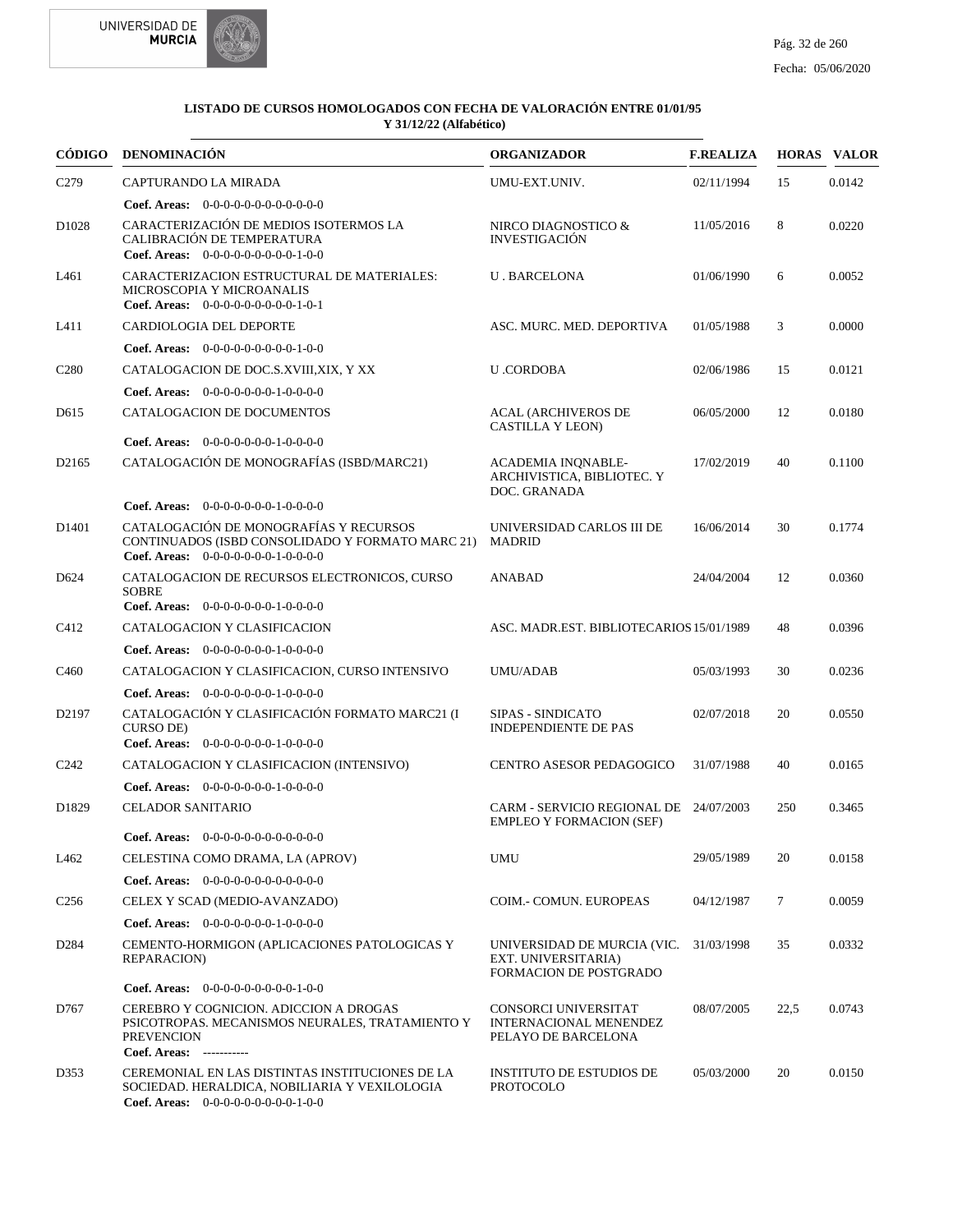

| CÓDIGO           | DENOMINACIÓN                                                                                                                                                         | <b>ORGANIZADOR</b>                                                           | <b>F.REALIZA</b> |      | <b>HORAS VALOR</b> |
|------------------|----------------------------------------------------------------------------------------------------------------------------------------------------------------------|------------------------------------------------------------------------------|------------------|------|--------------------|
| D <sub>601</sub> | <b>CERRAJERIA</b>                                                                                                                                                    | <b>INEM</b>                                                                  | 29/12/1991       | 3360 | 0.1733             |
|                  | Coef. Areas: 0-0-0-0-0-0-0-0-0-1-0-0                                                                                                                                 |                                                                              |                  |      |                    |
| D942             | CERTIFICADO DE APROVECHAMIENTO: FUNDAMENTOS<br>BASICOS DE LINUX (TELEFORMACION)<br>Coef. Areas: 1-1-1-1-1-1-1-1-1-1-1-1-1                                            | <b>UNED</b>                                                                  | 31/12/2008       | 150  | 0.5321             |
| D884             | CERTIFICADO DE APROVECHAMIENTO: INTRODUCCION A<br>MICROSOFT EXCEL (TELEFORMACION)<br>Coef. Areas: 1-1-1-1-1-1-1-1-1-1-1-1-1                                          | UNED - CCOO                                                                  | 31/12/2008       | 150  | 0.5445             |
| D956             | CERTIFICADO DE APROVECHAMIENTO: INTRODUCCION A<br>MICROSOFT EXCEL (TELEFORMACION)                                                                                    | <b>UNED - COMISIONES OBRERAS</b><br>(CCOO) (DENTRO DE FORMACION<br>CONTINUA) | 31/12/2009       | 60   | 0.2178             |
|                  | Coef. Areas: 1-1-1-1-1-1-1-1-1-1-1-1-1                                                                                                                               |                                                                              |                  |      |                    |
| D920             | CERTIFICADO DE APROVECHAMIENTO: INTRODUCCION AL<br>FLASH (TELEFORMACION)                                                                                             | <b>COMISIONES OBRERAS (CCOO)</b><br>(DENTRO DE FORMACION<br>CONTINUA)        | 31/12/2008       | 150  | 0.5445             |
|                  | Coef. Areas: 1-1-1-1-1-1-1-1-1-1-1-1-1                                                                                                                               |                                                                              |                  |      |                    |
| D2254            | CERTIFICADO DE FORMACIÓN BÁSICA                                                                                                                                      | MINISTERIO DE EMPLEO Y<br>SEGURIDAD SOCIAL (S.E.SS IS<br><b>MARINA</b> )     | 22/10/2004       | 72   | 0.2495             |
|                  | <b>Coef. Areas:</b> $0-0-0-0-0-0-0-0-1-0-0$                                                                                                                          |                                                                              |                  |      |                    |
| C <sub>488</sub> | <b>CERTIFICAT DE FRANCAIS</b>                                                                                                                                        | <b>EUROCENTRE DE PARIS</b>                                                   | 28/03/1994       | 6    | 0.0023             |
|                  | Coef. Areas: 1-1-1-1-1-1-1-1-1-1-1-1-1                                                                                                                               |                                                                              |                  |      |                    |
| D1802            | CIBERMETRÍA DE LA UNIVERSIDAD POLITÉCNICA DE<br>CARTAGENA Y RANKING MUNDIAL DE UNIVERSIDADES EN CARTAGENA<br><b>LA WEB</b><br>Coef. Areas: 1-1-1-1-1-1-1-1-1-1-1-1-1 | UNIVERSIDAD POLITECNICA DE 07/06/2010                                        |                  | 5    | 0.0269             |
| C <sub>557</sub> | CIBERMUNDOS Y MULTIMEDIA                                                                                                                                             | CAM                                                                          | 28/11/1995       | 12   | 0.0045             |
|                  | <b>Coef. Areas:</b> $0-0-0-0-0-0-0-0-0-0-0-0$                                                                                                                        |                                                                              |                  |      |                    |
| C577             | CICLO DE LITERATURA: FOLKLORE Y SOCIEDAD                                                                                                                             | UMU-EXT.UNIV.                                                                | 05/05/1995       | 10   | 0.0087             |
|                  |                                                                                                                                                                      |                                                                              |                  |      |                    |
| D2338            | <b>Coef. Areas:</b> $0-0-0-0-0-0-0-0-0-0-0-0$<br>CIENCIA EXCELENTE DE HORIZONTE 2020                                                                                 | FUNDACION ESPAÑOLA PARA LA 12/06/2014                                        |                  | 20   | 0.0500             |
|                  |                                                                                                                                                                      | CIENCIA Y LA TECNOLOGIA                                                      |                  |      |                    |
|                  | <b>Coef. Areas:</b> $0-0-0-1-0-0-0-0-0-0-0-0$                                                                                                                        |                                                                              |                  |      |                    |
| L <sub>229</sub> | CIENCIA Y SOCIEDAD EN LA ESPAÑA MODERNA Y<br>CONTEMP.<br>Coef. Areas: 0-0-0-0-0-0-0-0-0-0-0-0-0                                                                      | UMU-EXT.UNIV.                                                                | 06/11/1981       | 10   | 0.0079             |
| L <sub>222</sub> | CIENCIA Y TECNOLOGIA DE LA CONSERVACION ALIMENTOS INFO                                                                                                               |                                                                              | 04/05/1994       | 340  | 0.1575             |
|                  | <b>Coef. Areas:</b> $0-0-0-0-0-0-0-0-1-0-1$                                                                                                                          |                                                                              |                  |      |                    |
| C <sub>428</sub> | CIENCIAS DE LA EDUCACION, INTRODUCCION A LAS                                                                                                                         | <b>U.MADRID-ICE.</b>                                                         | 26/07/1976       | 3    | 0.0000             |
|                  | Coef. Areas: $0-0-0-0-0-0-0-0-0-0-0$                                                                                                                                 |                                                                              |                  |      |                    |
| L377             | CIENCIAS DE LA NATURALEZA, ACTUALIZACION EN                                                                                                                          | UMU-EXT-UNIV.                                                                | 31/12/1985       | 3    | 0.0000             |
|                  | <b>Coef. Areas:</b> $0-0-0-0-0-0-0-0-1-0-1$                                                                                                                          |                                                                              |                  |      |                    |
| L187             | CIENCIAS DE LA NATURALEZA (II DE ACTUALIZACION)                                                                                                                      | UMU-FAC. BIOLOGIA/C.O.<br><b>BIOLOGOS</b>                                    | 26/04/1990       | 15   | 0.0142             |
|                  | Coef. Areas: $0-0-0-0-0-0-0-0-1-0-1$                                                                                                                                 |                                                                              |                  |      |                    |
| D <sub>669</sub> | CIERRE FISCAL Y CONTABLE                                                                                                                                             | COLEG. OFICIAL DE GRADUADOS 22/02/2005<br><b>SOCIALES MURCIA</b>             |                  | 8    | 0.0264             |
|                  | <b>Coef. Areas:</b> $0-0-0-0-0-0-0-0-0-0-0-0$                                                                                                                        |                                                                              |                  |      |                    |
| D671             | CIERRE FISCAL Y CONTABLE DEL EJERCICIO 2000, EL<br><b>Coef. Areas:</b> $0-0-0-0-0-0-0-0-0-0-0-0$                                                                     | COLEG. OFICIAL GRADUADOS<br><b>SOCIALES MURCIA</b>                           | 14/02/2001       | 12   | 0.0180             |
| D <sub>668</sub> | CIERRE FISCAL Y CONTABLE DEL EJERCICIO 2002, EL                                                                                                                      | <b>COLEGIO OFICIAL DE</b><br><b>GRADUADOS SOCIALES</b>                       | 13/02/2003       | 12   | 0.0198             |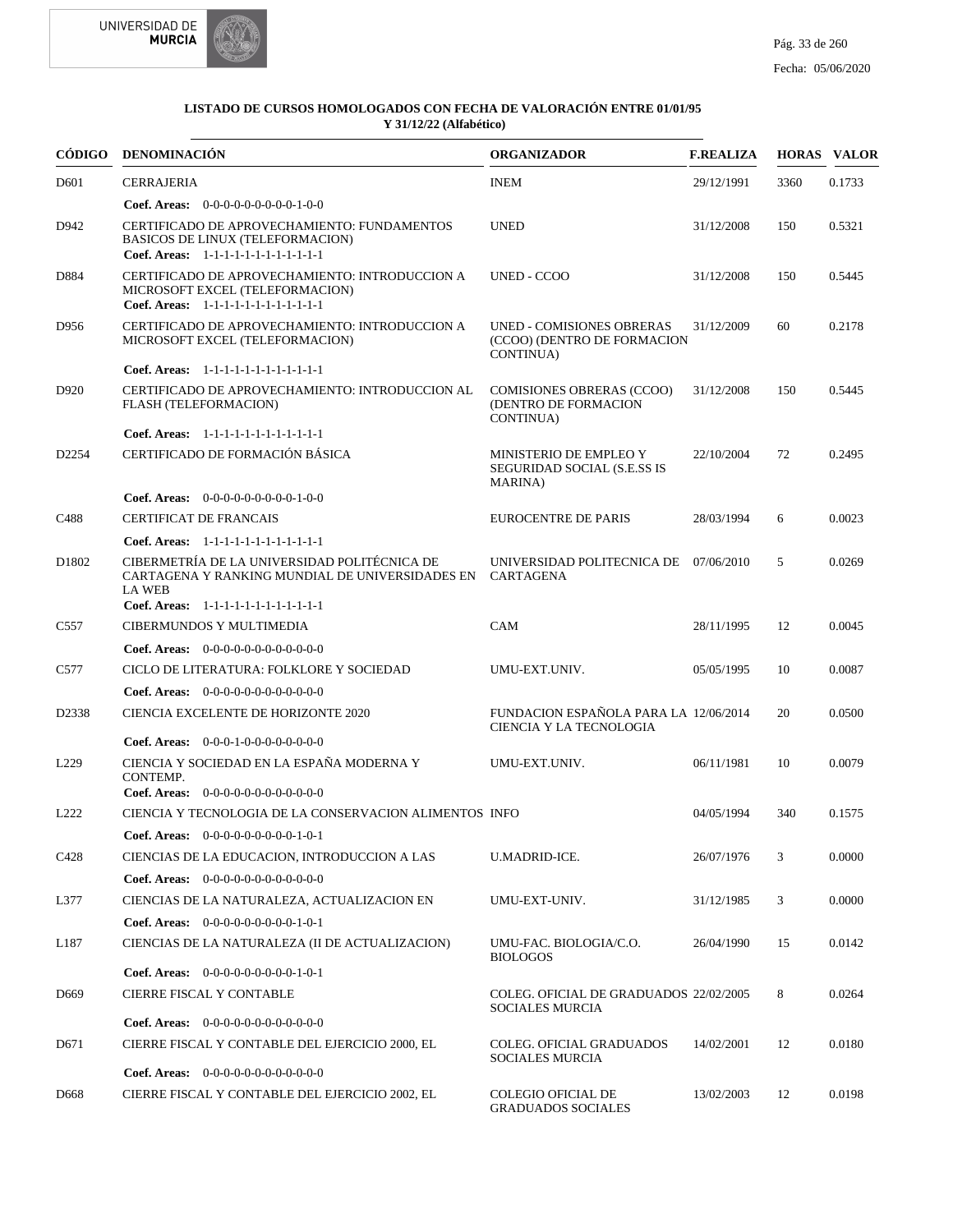



|                   | CÓDIGO DENOMINACIÓN                                                                                                                                                | <b>ORGANIZADOR</b>                                                      | <b>F.REALIZA</b> |     | <b>HORAS VALOR</b> |
|-------------------|--------------------------------------------------------------------------------------------------------------------------------------------------------------------|-------------------------------------------------------------------------|------------------|-----|--------------------|
|                   | <b>Coef. Areas:</b> $0-0-0-0-0-0-0-0-0-0-0-0$                                                                                                                      |                                                                         |                  |     |                    |
| D <sub>670</sub>  | CIERRE FISCAL Y CONTABLE DEL EJERCICIO 2003, EL                                                                                                                    | COLEGIO OFICIAL GRADUADOS 11/12/2003<br><b>SOCIALES MURCIA</b>          |                  | 12  | 0.0198             |
|                   | <b>Coef. Areas:</b> $0-0-0-0-0-0-0-0-0-0-0-0$                                                                                                                      |                                                                         |                  |     |                    |
| D913              | CIERRE FISCAL Y CONTABLE DEL EJERCICIO 2008                                                                                                                        | <b>COLEGIO OFICIAL DE</b><br><b>GRADUADOS SOCIALES MURCIA</b>           | 05/02/2009       | 8   | 0.0264             |
|                   | <b>Coef. Areas:</b> $1-0-0-0-0-0-0-0-0-0-0-0$                                                                                                                      |                                                                         |                  |     |                    |
| L465              | CINE AMATEUR, INICIACION AL (V)                                                                                                                                    | <b>CAAM</b>                                                             | 22/01/1982       | 3   | 0.0000             |
|                   | Coef. Areas: $0-0-0-0-0-0-0-0-0-0-0$                                                                                                                               |                                                                         |                  |     |                    |
| C <sub>562</sub>  | CINE EN EL VOLCAN. CINE ESPAÑOL 1936-1939.                                                                                                                         | <b>UMU</b>                                                              | 13/03/1996       | 10  | 0.0087             |
|                   | Coef. Areas: $0-0-0-0-0-0-0-0-0-0-0$                                                                                                                               |                                                                         |                  |     |                    |
| D549              | CISCO CALL MANAGER. CURSO DE ADMINISTRADOR                                                                                                                         | UNITRONICS COMUNICACIONES 06/02/2004                                    |                  | 6   | 0.0090             |
|                   | <b>Coef. Areas:</b> $0-0-0-0-0-1-0-0-0-0-0$                                                                                                                        |                                                                         |                  |     |                    |
| D481              | CISCO CERTIFIED NETWORK ASSOCIATE                                                                                                                                  | <b>FUNDACION UNIVERSIDAD</b><br><b>EMPRESA ISLAS BALEARES</b>           | 31/10/2001       | 152 | 0.1254             |
|                   | <b>Coef. Areas:</b> $0-0-0-0-0-1-0-0-0-0-0$                                                                                                                        |                                                                         |                  |     |                    |
| D <sub>548</sub>  | CISCO UNITY. CURSO DE ADMINISTRADOR                                                                                                                                | UNITRONICS COMUNICACIONES 11/03/2004                                    |                  | 8   | 0.0120             |
|                   | <b>Coef. Areas:</b> $0-0-0-0-0-1-0-0-0-0-0$                                                                                                                        |                                                                         |                  |     |                    |
| D <sub>2050</sub> | CITAS, BIBLIOGRAFÍAS Y LICIENCIAS DE USO: LOS<br>GESTORES BIBLIOGRÁFICOS AL SERVICIO DEL<br>APRENDIZAJE Y LA INVESTIGACIÓN<br>Coef. Areas: $0-0-0-0-0-0-1-0-0-0-1$ | ASOCIACION ESPAÑOLA DE<br><b>DOCUMENTACION E</b><br>INFORMACION (SEDIC) | 27/11/2015       | 45  | 0.2475             |
| L466              | CITOGENETICA CLINICA (MONOGRAFICO)                                                                                                                                 | U. MADRID-F.MEDICINA                                                    | 01/01/1975       | 3   | 0.0000             |
|                   | Coef. Areas: $0-0-0-0-0-0-0-0-1-0-1$                                                                                                                               |                                                                         |                  |     |                    |
| D341              | CITOMETRIA DE FLUJO: MANEJO DEL INSTRUMENTO Y<br>SOFTWARE DE APLICACIONES<br>Coef. Areas: $0-0-0-0-0-0-0-0-1-0-1$                                                  | BECTON DICKINSON. S.A.                                                  | 07/11/2000       | 24  | 0.0198             |
| D345              | CITOMETRIA DE FLUJO, TEORICO-PRACTICO DE                                                                                                                           | M. CIENCIA Y TECNOLOGIA-                                                | 19/10/2001       | 37  | 0.0583             |
|                   |                                                                                                                                                                    | <b>CIEMAT</b>                                                           |                  |     |                    |
|                   | <b>Coef. Areas:</b> $0-0-0-0-0-0-0-0-1-0-1$                                                                                                                        |                                                                         |                  |     |                    |
| L467              | <b>CIUDAD MEDIEVAL</b>                                                                                                                                             | <b>UMU</b>                                                              | 30/09/1982       | 3   | 0.0000             |
|                   | Coef. Areas: $0-0-0-0-0-0-0-0-0-0-0$                                                                                                                               |                                                                         |                  |     |                    |
| D777              | CIUDAD MEDIEVAL, LA                                                                                                                                                | FAC. LETRAS UMU                                                         | 08/11/1982       | 30  | 0.0285             |
|                   | Coef. Areas: $0-0-0-0-0-0-0-0-0-0-0-0$                                                                                                                             |                                                                         |                  |     |                    |
| D <sub>1271</sub> | CLAVES PRÁCTICAS PARA LA GESTIÓN DE PROYECTOS<br>INTERNACIONALES (II CURSO)<br>Coef. Areas: $0-0-0-1-0-0-0-0-1-0-0$                                                | UMU - PROMOCION EDUCATIVA 18/02/2011                                    |                  | 75  | 0.4744             |
| L <sub>227</sub>  | <b>CLIMATIZACION</b>                                                                                                                                               | C.O. ING.TECN.IND.                                                      | 12/04/1991       | 48  | 0.0360             |
|                   | Coef. Areas: $0-0-0-0-0-0-0-0-1-0-0$                                                                                                                               |                                                                         |                  |     |                    |
| U729E             | COACHING. NOCIONES BÁSICAS                                                                                                                                         | UNIVERSIDAD DE MURCIA                                                   | 17/07/2015       | 12  | 0.0858             |
|                   | Coef. Areas: 1-1-1-1-1-1-1-1-1-1-1-1-1                                                                                                                             |                                                                         |                  |     |                    |
| U763E             | COACHING. NOCIONES BÁSICAS PARA PAS                                                                                                                                | UNIVERSIDAD DE MURCIA                                                   | 12/07/2016       | 12  | 0.0858             |
|                   |                                                                                                                                                                    |                                                                         |                  |     |                    |
|                   | Coef. Areas: 1-1-1-1-1-1-1-1-1-1-1-1-1                                                                                                                             |                                                                         |                  |     |                    |
| D704              | COACHING Y DESARROLLO DEL LIDERAZGO Y LA<br>MOTIVACION EN LOS EQUIPOS DE TRABAJO<br>Coef. Areas: 1-1-1-1-1-1-1-1-1-1-1-1-1                                         | <b>CROEM</b>                                                            | 16/06/2006       | 80  | 0.2640             |
| C <sub>096</sub>  | <b>COBOL</b>                                                                                                                                                       | ACAD. CEI                                                               | 30/06/1982       | 3   | 0.0000             |
|                   | Coef. Areas: 0-0-0-0-0-0-1-0-0-0-0-0                                                                                                                               |                                                                         |                  |     |                    |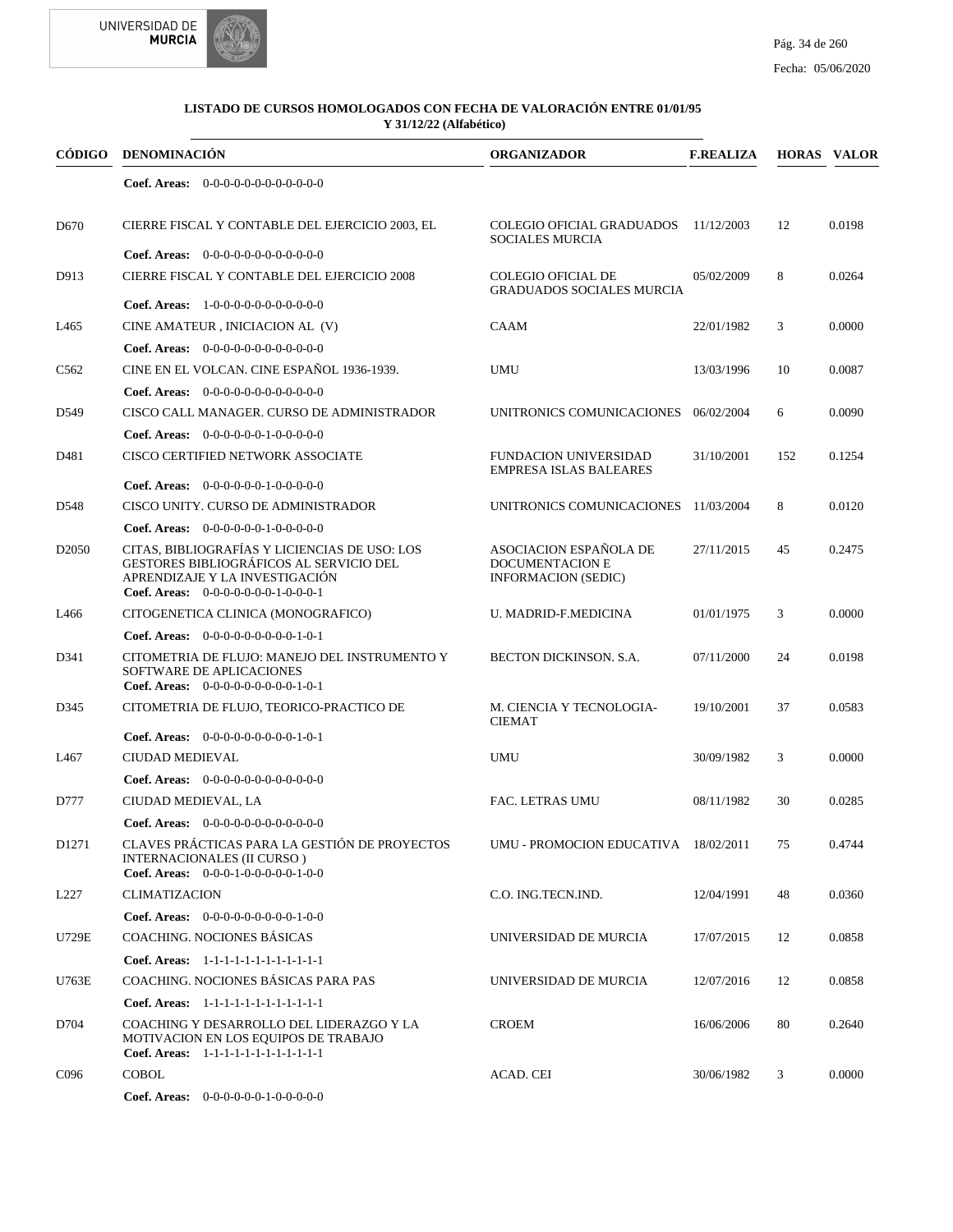



|                   | CÓDIGO DENOMINACIÓN                                                                                                         | <b>ORGANIZADOR</b>                                                                                                   | <b>F.REALIZA</b> |     | <b>HORAS VALOR</b> |
|-------------------|-----------------------------------------------------------------------------------------------------------------------------|----------------------------------------------------------------------------------------------------------------------|------------------|-----|--------------------|
| C <sub>265</sub>  | COBOL AVANZADO BAJO GCOS 7 (CON EVALUACION Y<br>APROV.)                                                                     | <b>UMU-CPD</b>                                                                                                       | 25/05/1990       | 40  | 0.0380             |
|                   | Coef. Areas: $0-0-0-0-0-1-0-0-0-0-0$                                                                                        |                                                                                                                      |                  |     |                    |
| L177              | <b>COBOL ESPECIFICO NIVEL 64</b>                                                                                            | HONEYWELL BULL SA                                                                                                    | 31/05/1984       | 3   | 0.0000             |
|                   | <b>Coef. Areas:</b> $0-0-0-0-0-1-0-0-0-0-0$                                                                                 |                                                                                                                      |                  |     |                    |
| L176              | <b>COBOL GENERAL</b>                                                                                                        | HONEYWELL BULL SA                                                                                                    | 31/05/1984       | 3   | 0.0000             |
|                   | Coef. Areas: $0-0-0-0-0-1-0-0-0-0-0$                                                                                        |                                                                                                                      |                  |     |                    |
| D900              | COCINA MEDITERRANEA ESPAÑOLA: NUEVAS TECNICAS<br>CULINARIAS Y VALORES NUTRICIONALES<br>Coef. Areas: $0-0-0-0-0-0-0-0-0-0-0$ | UMU - PROMOCION EDUCATIVA                                                                                            | 04/04/2004       | 50  | 0.1898             |
| D1967             | COCINA-CIENCIA Y NUEVAS REALIDADES                                                                                          | AYUNTAMIENTO DE MURCIA                                                                                               | 08/03/2013       | 12  | 0.0693             |
|                   | <b>Coef. Areas:</b> $0-0-0-0-0-0-0-0-0-0-0-0$                                                                               |                                                                                                                      |                  |     |                    |
| L <sub>215</sub>  | <b>COCINERO</b>                                                                                                             | ESC.SIND.HOSTELERIA                                                                                                  | 25/05/1974       | 3   | 0.0000             |
|                   | Coef. Areas: $0-0-0-0-0-0-0-0-1-0-1$                                                                                        |                                                                                                                      |                  |     |                    |
| L <sub>217</sub>  | COLECCIONES DE VERTEBRADOS, PREPARACION E INTROD. C.S.I.C.<br>A LA CONSERV. Y MANT.<br>Coef. Areas: $0-0-0-0-0-0-0-0-1-0-1$ |                                                                                                                      | 03/12/1993       | 34  | 0.0268             |
| L468              | COLOREADO EN FOTOGRAFIA                                                                                                     | <b>M.BURGUEROS</b>                                                                                                   | 15/06/1985       | 4   | 0.0000             |
|                   | <b>Coef. Areas:</b> $0-0-0-0-0-0-0-0-1-0-1$                                                                                 |                                                                                                                      |                  |     |                    |
| C <sub>117</sub>  | COMENTARIO TEXTOS HIST. Y DIAPOS.ARTE                                                                                       | <b>UMU-ICE</b>                                                                                                       | 16/05/1983       | 20  | 0.0158             |
|                   | <b>Coef. Areas:</b> $0-0-0-0-0-0-0-0-0-0-0$                                                                                 |                                                                                                                      |                  |     |                    |
| C <sub>127</sub>  | <b>COMENTARIOS DE TEXTOS LATINOS</b>                                                                                        | <b>UMU-ICE</b>                                                                                                       | 26/11/1982       | 10  | 0.0085             |
|                   | <b>Coef. Areas:</b> $0-0-0-0-0-0-0-0-0-0-0-0$                                                                               |                                                                                                                      |                  |     |                    |
| D1331             | COMERCIALIZACIÓN DE CONOCIMIENTO Y TECNOLOGÍAS<br>EN CENTROS DE INVESTIGACIÓN<br>Coef. Areas: $0-0-0-1-0-0-0-0-0-0-0$       | PONS FORMACIÓN                                                                                                       | 30/06/2016       | 12  | 0.0330             |
| D <sub>1568</sub> | COMERCIO ELECTRÓNICO: CREACIÓN DE UNA TIENDA ON<br><b>LINE</b><br>Coef. Areas: $0-0-0-0-0-0-0-0-0-0-0$                      | CARM - SERVICIO REGIONAL DE 20/05/2014<br><b>EMPLEO Y FORMACION (SEF)</b>                                            |                  | 25  | 0.1444             |
| D <sub>208</sub>  | COMERCIO ELECTRONICO: SEGURIDAD Y ECONOMIA DE                                                                               | UMU-U.MAR                                                                                                            | 21/07/2000       | 30  | 0.0569             |
|                   | <b>RED</b>                                                                                                                  |                                                                                                                      |                  |     |                    |
|                   | Coef. Areas: 1-1-1-1-1-1-1-1-1-1-1-1-1                                                                                      |                                                                                                                      |                  |     |                    |
| C <sub>0</sub> 39 | <b>COMERCIO EXTERIOR</b>                                                                                                    | <b>INEM</b>                                                                                                          | 29/01/1988       | 100 | 0.0788             |
| D <sub>1452</sub> | Coef. Areas: 1-0-0-0-0-0-0-0-0-0-0-0<br><b>COMERCIO EXTERIOR</b>                                                            | <b>INSTITUTO NACIONAL DE</b><br>EMPLEO (INEM)                                                                        | 30/07/1998       | 300 | 0.1733             |
|                   | Coef. Areas: $0-0-0-0-0-0-0-0-0-0-0$                                                                                        |                                                                                                                      |                  |     |                    |
| D1483             | <b>COMISARIADO DEL ARTE</b>                                                                                                 | ASOCIACION DE AMIGOS DEL<br>ARCHIVO HISTORICO DIOCESANO<br>DE JAEN                                                   | 15/03/2014       | 120 | 0.3300             |
|                   | <b>Coef. Areas:</b> $0-0-0-0-0-0-1-0-0-0-0$                                                                                 |                                                                                                                      |                  |     |                    |
| D <sub>1603</sub> | <b>COMMUNITY MANAGER (ON LINE)</b>                                                                                          | CENTRAL SINDICAL<br><b>INDEPENDIENTE Y DE</b><br><b>FUNCIONARIOS (CSIF) (DENTRO</b><br>DE FORMACION CONTINUA)        | 30/11/2015       | 40  | 0.2420             |
|                   | Coef. Areas: 1-1-1-1-1-1-1-1-1-1-1-1-1                                                                                      |                                                                                                                      |                  |     |                    |
| D1797             | COMMUNITY MANAGER (ON LINE)                                                                                                 | <b>CENTRAL SINDICAL</b><br><b>INDEPENDIENTE Y DE</b><br><b>FUNCIONARIOS (CSIF) (DENTRO</b><br>DE FORMACION CONTINUA) | 30/11/2015       | 40  | 0.2420             |
|                   | Coef. Areas: 1-1-1-1-1-1-1-1-1-1-1-1-1                                                                                      |                                                                                                                      |                  |     |                    |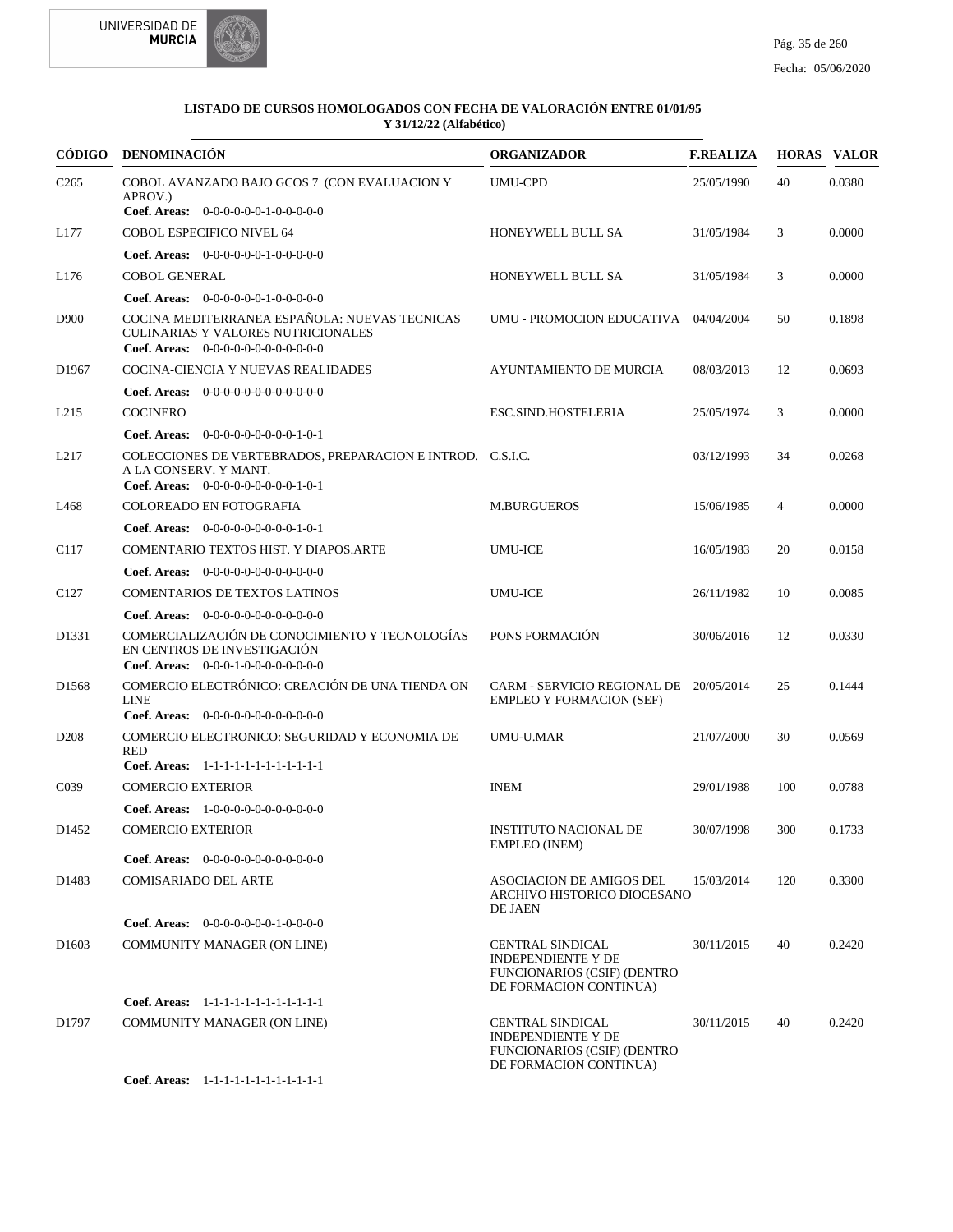



|                   | CÓDIGO DENOMINACIÓN                                                                                                                                              | <b>ORGANIZADOR</b>                                                        | <b>F.REALIZA</b> |     | <b>HORAS VALOR</b> |
|-------------------|------------------------------------------------------------------------------------------------------------------------------------------------------------------|---------------------------------------------------------------------------|------------------|-----|--------------------|
| D <sub>1610</sub> | COMMUNITY MANAGER Y REPUTACIÓN ON LINE                                                                                                                           | <b>CARM</b>                                                               | 30/06/2016       | 25  | 0.1444             |
|                   | Coef. Areas: 1-1-1-1-1-1-1-1-1-1-1-1-1                                                                                                                           |                                                                           |                  |     |                    |
| D1497             | COMMUNITY MANAGER Y REPUTACIÓN ONLINE                                                                                                                            | CARM - SERVICIO REGIONAL DE 13/10/2014<br><b>EMPLEO Y FORMACION (SEF)</b> |                  | 25  | 0.1444             |
|                   | Coef. Areas: 1-1-1-1-1-1-1-1-1-1-1-1-1                                                                                                                           |                                                                           |                  |     |                    |
| D <sub>1417</sub> | COMMUNITY MANAGER Y REPUTACIÓN ONLINE                                                                                                                            | CARM - SERVICIO REGIONAL DE 06/10/2015<br><b>EMPLEO Y FORMACION (SEF)</b> |                  | 25  | 0.1444             |
|                   | Coef. Areas: 1-1-1-1-1-1-1-1-1-1-1-1-1                                                                                                                           |                                                                           |                  |     |                    |
| D1964             | COMO AFRONTAR EL TFG CON AYUDA DE LA BUMU                                                                                                                        | <b>UMU</b>                                                                | 30/03/2016       | 25  | 0.1438             |
|                   | <b>Coef. Areas:</b> $0-0-0-0-0-0-0-0-0-0-0-0$                                                                                                                    |                                                                           |                  |     |                    |
| D <sub>2305</sub> | CÓMO AFRONTAR TUS TRABAJOS CON AYUDA DE LA<br><b>BIBLIOTECA</b><br><b>Coef. Areas:</b> $0-0-0-0-0-0-1-0-0-0-0$                                                   | MIRIADA X-PLATAFORMA E-<br><b>LEARNING</b>                                | 06/11/2019       | 24  | 0.0600             |
| D2274             | CÓMO AFRONTAR TUS TRABAJOS CON AYUDA DE LA<br><b>BIBLIOTECA</b>                                                                                                  | MIRIADA X-PLATAFORMA E-<br><b>LEARNING</b>                                | 31/10/2019       | 24  | 0.0600             |
|                   | Coef. Areas: $0-0-0-0-0-0-1-0-0-0-0$                                                                                                                             |                                                                           |                  |     |                    |
| D1134             | CÓMO AFRONTAR UNA ENTREVISTA DE TRABAJO                                                                                                                          | <b>UMU</b>                                                                | 01/02/2016       | 16  | 0.1012             |
|                   | Coef. Areas: 1-1-1-1-1-1-1-1-1-1-1-1-1                                                                                                                           |                                                                           |                  |     |                    |
| D1377             | CÓMO AFRONTAR UNA ENTREVISTA DE TRABAJO                                                                                                                          | CARM - SERVICIO REGIONAL DE 20/03/2013<br><b>EMPLEO Y FORMACION (SEF)</b> |                  | 5   | 0.0289             |
|                   | Coef. Areas: 1-1-1-1-1-1-1-1-1-1-1-1-1<br>CÓMO ALCANZAR EL ÉXITO PROFESIONAL SIN ESTRÉS: USO UNIVERSIDAD DE MURCIA                                               |                                                                           |                  |     |                    |
| U1057E            | EFICAZ DEL TIEMPO.<br>Coef. Areas: 1-1-1-1-1-1-1-1-1-1-1-1-1                                                                                                     |                                                                           | 08/11/2019       | 14  | 0.1001             |
| D <sub>1409</sub> | COMO AÑADIR VALOR A SITIOS WEB Y TIENDAS ON LINE                                                                                                                 | CARM - SERVICIO REGIONAL DE 19/10/2014<br><b>EMPLEO Y FORMACION (SEF)</b> |                  | 25  | 0.1444             |
|                   | Coef. Areas: $0-0-0-0-0-0-0-0-0-0-0$                                                                                                                             |                                                                           |                  |     |                    |
| D <sub>1751</sub> | COMO AÑADIR VALOR A SITIOS WEB Y TIENDAS ONLINE                                                                                                                  | CARM - SERVICIO REGIONAL DE 08/11/2013<br><b>EMPLEO Y FORMACION (SEF)</b> |                  | 25  | 0.1444             |
|                   | <b>Coef. Areas:</b> $0-0-0-0-0-0-0-0-0-0-0-0$                                                                                                                    |                                                                           |                  |     |                    |
| <b>U805E</b>      | CÓMO APROVECHAR LAS HORAS DE TRABAJO AUTÓNOMO<br><b>DEL ALUMNO</b><br>Coef. Areas: 1-1-1-1-1-1-1-1-1-1-1-1-1                                                     | UNIVERSIDAD DE MURCIA                                                     | 08/11/2016       | 12  | 0.0858             |
| U1035E            | CÓMO DESARROLLAR METODOLOGÍAS ACTIVAS CON AULA UNIVERSIDAD DE MURCIA<br>INVERTIDA (1º EDICIÓN)<br>Coef. Areas: 0-0-0-0-0-0-0-0-0-1-0-0                           |                                                                           | 15/07/2019       | 10  | 0.0715             |
| U1052E            | CÓMO DESARROLLAR METODOLOGÍAS ACTIVAS CON AULA UNIVERSIDAD DE MURCIA<br>INVERTIDA (2ª EDICIÓN)<br>Coef. Areas: $0-0-0-0-0-0-0-0-1-0-0$                           |                                                                           | 15/10/2019       | 10  | 0.0715             |
| U1016E            | CÓMO DESARROLLAR METODOLOGÍAS ACTIVAS CON WEB<br>2.0: CUESTIONARIOS INTERACTIVOS Y DISPOSITIVOS<br>MÓVILES. (1ºEDICIÓN).<br>Coef. Areas: $0-0-0-0-0-0-0-0-1-0-0$ | UNIVERSIDAD DE MURCIA                                                     | 13/06/2019       | 10  | 0.0715             |
| U1053E            | CÓMO DESARROLLAR METODOLOGIAS ACTIVAS CON WEB<br>2.0. CUESTIONARIOS INTERACTIVOS Y DISPOSITIVOS<br>MÓVILES (2ª EDICIÓN)<br>Coef. Areas: 0-0-0-0-0-0-0-0-0-1-0-0  | UNIVERSIDAD DE MURCIA                                                     | 16/10/2019       | 10  | 0.0715             |
| D362              | COMO DIAGNOSTICAR Y MEJORAR LOS ESTILOS DE<br>APRENDIZAJE                                                                                                        | <b>UNED</b>                                                               | 30/09/1997       | 120 | 0.1064             |
|                   | Coef. Areas: 0-0-0-0-0-0-0-0-0-0-0-0-0                                                                                                                           |                                                                           |                  |     |                    |
| D <sub>1469</sub> | COMO ENTREVISTAR CANDIDATOS PARA UN TRABAJO<br>Coef. Areas: 1-1-1-1-1-1-1-1-1-1-1-1-1                                                                            | CARM - SERVICIO REGIONAL DE 20/03/2013<br><b>EMPLEO Y FORMACION (SEF)</b> |                  | 5   | 0.0289             |
| D <sub>1459</sub> | CÓMO ENTREVISTAR CANDIDATOS PARA UN TRABAJO                                                                                                                      | CARM - SERVICIO REGIONAL DE 10/05/2013<br><b>EMPLEO Y FORMACION (SEF)</b> |                  | 5   | 0.0289             |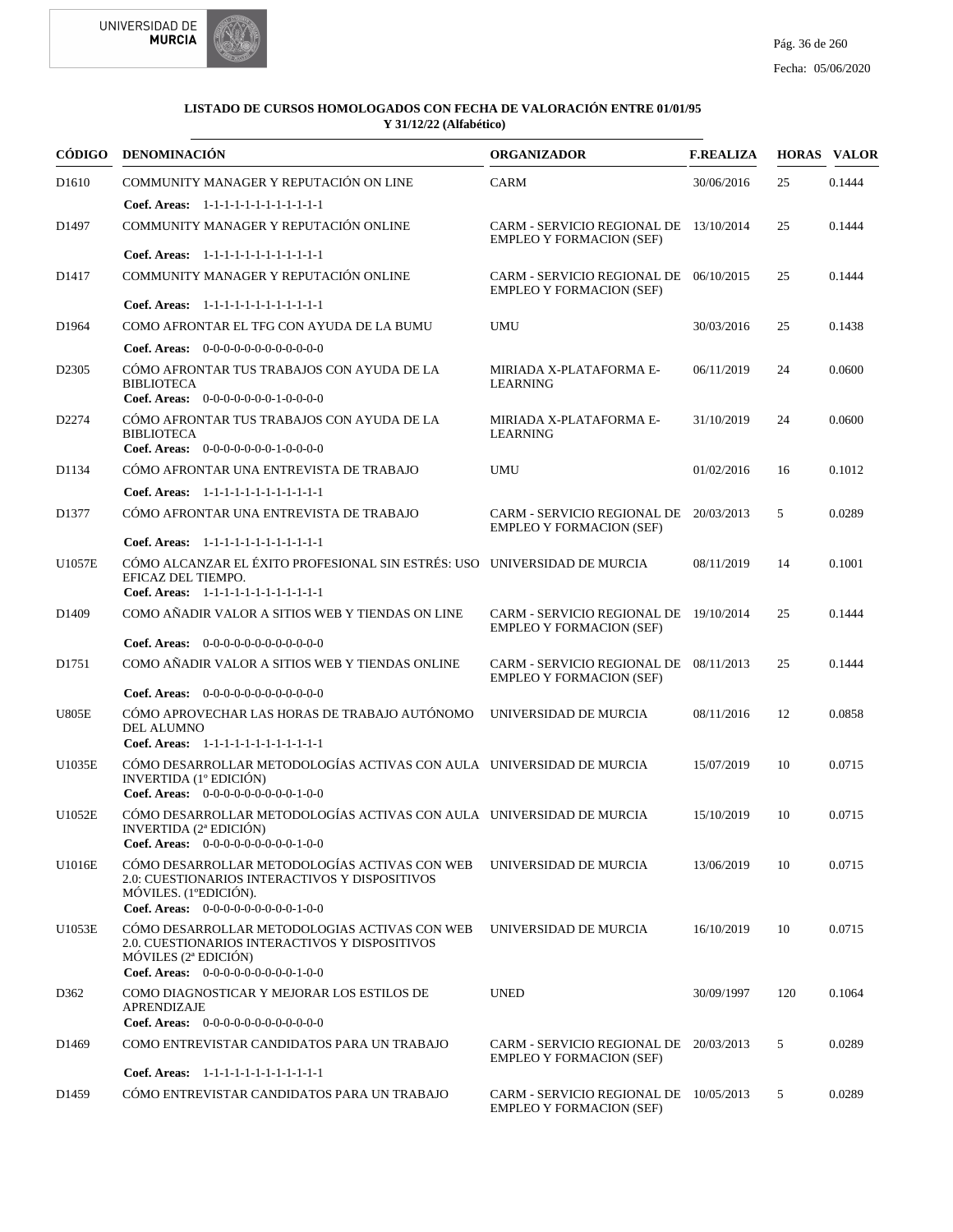



|                   | CÓDIGO DENOMINACIÓN                                                                                                                                                                       | <b>ORGANIZADOR</b>                                                                                         | <b>F.REALIZA</b> |     | <b>HORAS VALOR</b> |
|-------------------|-------------------------------------------------------------------------------------------------------------------------------------------------------------------------------------------|------------------------------------------------------------------------------------------------------------|------------------|-----|--------------------|
|                   | Coef. Areas: 1-1-1-1-1-1-1-1-1-1-1-1-1                                                                                                                                                    |                                                                                                            |                  |     |                    |
| D477              | COMO FACILITAR EL TRABAJO EN EQUIPO                                                                                                                                                       | COIE (UMU)                                                                                                 | 12/03/2003       | 12  | 0.0207             |
|                   | Coef. Areas: 1-1-1-1-1-1-1-1-1-1-1-1-1                                                                                                                                                    |                                                                                                            |                  |     |                    |
| U737E             | CÓMO GESTIONAR LA ACCIÓN FORMATIVA EN LÍNEA:<br>ORIENTACIONES PARA EL DISEÑO, Y LA EVALUACIÓN DE<br>ESTRATEGIAS Y ACTIVIDADES DIDÁCTICAS<br>Coef. Areas: 1-1-1-1-1-1-1-1-1-1-1-1-1        | UNIVERSIDAD DE MURCIA                                                                                      | 03/11/2015       | 25  | 0.1788             |
| CA79E             | CÓMO GESTIONAR LOS RECURSOS DE INFORMACIÓN<br><b>CORPORATIVOS</b><br>Coef. Areas: $0-0-0-0-0-0-0-0-1-0-0$                                                                                 | UNIVERSIDAD DE MURCIA                                                                                      | 23/11/2006       | 20  | 0.0858             |
| D2337             | CÓMO HABLAR BIEN EN PÚBLICO                                                                                                                                                               | CAMARA DE COMERCIO                                                                                         | 29/02/2020       | 10  | 0.0578             |
|                   | Coef. Areas: 1-1-1-1-1-1-1-1-1-1-1-1-1                                                                                                                                                    |                                                                                                            |                  |     |                    |
| D1152             | COMO HABLAR EN PUBLICO EFICAZMENTE                                                                                                                                                        | <b>UMU</b>                                                                                                 | 30/09/2004       | 16  | 0.0552             |
|                   | Coef. Areas: 1-1-1-1-1-1-1-1-1-1-1-1-1                                                                                                                                                    |                                                                                                            |                  |     |                    |
| D <sub>1532</sub> | COMO HACER UN ESTUDIO DE MERCADO PARA CONOCER<br>EL COMPORTAMIENTO DEL CONSUMIDOR<br><b>Coef. Areas:</b> $0-0-0-0-0-0-0-0-0-0-0-0$                                                        | CARM - SERVICIO REGIONAL DE 31/10/2009<br><b>EMPLEO Y FORMACION (SEF)</b>                                  |                  | 55  | 0.1906             |
| IT62E             | COMO LLEVAR A CABO ACCIONES FORMATIVAS EN EL<br>ÁMBITO SANITARIO<br>Coef. Areas: $0-0-0-0-0-0-0-0-0-0-0$                                                                                  | UNIVERSIDAD DE MURCIA                                                                                      | 03/10/2012       | 10  | 0.0715             |
| D822              | COMO MEJORAR EL SERVICIO Y LA ATENCION AL CLIENTE                                                                                                                                         | <b>CROEM</b>                                                                                               | 18/04/2008       | 70  | 0.2310             |
|                   | Coef. Areas: 1-1-1-1-1-1-1-1-1-1-1-1-1                                                                                                                                                    |                                                                                                            |                  |     |                    |
| D1072             | COMO MEJORAR EL SERVICIO Y LA ATENCION AL CLIENTE                                                                                                                                         | CARM - SERVICIO REGIONAL DE 13/09/2010<br><b>EMPLEO Y FORMACION (SEF)</b>                                  |                  | 70  | 0.4043             |
|                   | Coef. Areas: 1-1-1-1-1-1-1-1-1-1-1-1-1                                                                                                                                                    |                                                                                                            |                  |     |                    |
| D757              | COMO MEJORAR LA COPETITIVIDAD DE LA EMPRESA CON<br>EL USO DE LAS NUEVAS TECNOLOGIAS<br>Coef. Areas: 1-1-1-1-1-1-1-1-1-1-1-1-1                                                             | <b>CROEM</b>                                                                                               | 19/06/2007       | 70  | 0.2310             |
| D859              | COMO PREPARAR LA EMPRESA ANTE UNA AUDITORIA DE<br><b>CUENTAS</b>                                                                                                                          | CONFEDERACION REGIONAL DE 25/10/2008<br><b>ORGANIZACIONES</b><br><b>EMPRESARIALES DE MURCIA</b><br>(CROEM) |                  | 110 | 0.3630             |
|                   | Coef. Areas: $1-0-0-0-0-0-0-0-0-0-0$                                                                                                                                                      |                                                                                                            |                  |     |                    |
| D978              | COMO REALIZAR UNA VALORACION DE PUESTOS DE<br>TRABAJO EN LA EMPRESA<br>Coef. Areas: $0-0-0-0-1-0-0-0-0-0-0-0$                                                                             | <b>CARM - SEF</b>                                                                                          | 29/05/2003       | 12  | 0.0208             |
| D1811             | CÓMO TRANSCRIBIR FONÉTICAMENTE USANDO EL AFI<br>(ALFABETO DE FONÉTICA INTERNACIONAL) Y EL MODELO<br>RFE (REVISTA DE FILOLOGÍA ESPAÑOLA) (I CURSO)<br>Coef. Areas: $0-0-0-0-0-0-0-0-0-0-0$ | <b>UMU</b>                                                                                                 | 30/11/2012       | 75  | 0.4744             |
| <b>U905E</b>      | ¿CÓMO USAR DE FORMA NO SEXISTA EL LENGUAJE EN EL<br>ÁMBITO INSTITUCIONAL?<br>Coef. Areas: 1-1-1-1-1-1-1-1-1-1-1-1-1                                                                       | UNIVERSIDAD DE MURCIA                                                                                      | 03/05/2017       | 16  | 0.1144             |
| <b>U939E</b>      | ¿CÓMO USAR DE FORMA NO SEXISTA EL LENGUAJE EN EL<br>ÁMBITO INSTITUCIONAL?<br>Coef. Areas: 1-1-1-1-1-1-1-1-1-1-1-1-1                                                                       | UNIVERSIDAD DE MURCIA                                                                                      | 09/05/2018       | 16  | 0.1144             |
| D <sub>2144</sub> | COMPETENCIAS BÁSICAS EN LOS SERVICIOS TIC DE LA<br><b>UPCT</b><br>Coef. Areas: 1-1-1-1-1-1-1-1-1-1-1-1-1                                                                                  | UNIVERSIDAD POLITECNICA DE 18/06/2015<br>CARTAGENA                                                         |                  | 15  | 0.0806             |
| D1890             | COMPETENCIAS DE LOS REPRESENTANTES LEGALES DE LOS UNION GENERAL DE<br><b>EMPLEADOS PÚBLICOS</b>                                                                                           | TRABAJADORES (UGT) (DENTRO<br>DE FORMACION CONTINUA)                                                       | 25/02/2010       | 15  | 0.0825             |
|                   | Coef. Areas: 1-1-1-1-1-1-1-1-1-1-1-1-1                                                                                                                                                    |                                                                                                            |                  |     |                    |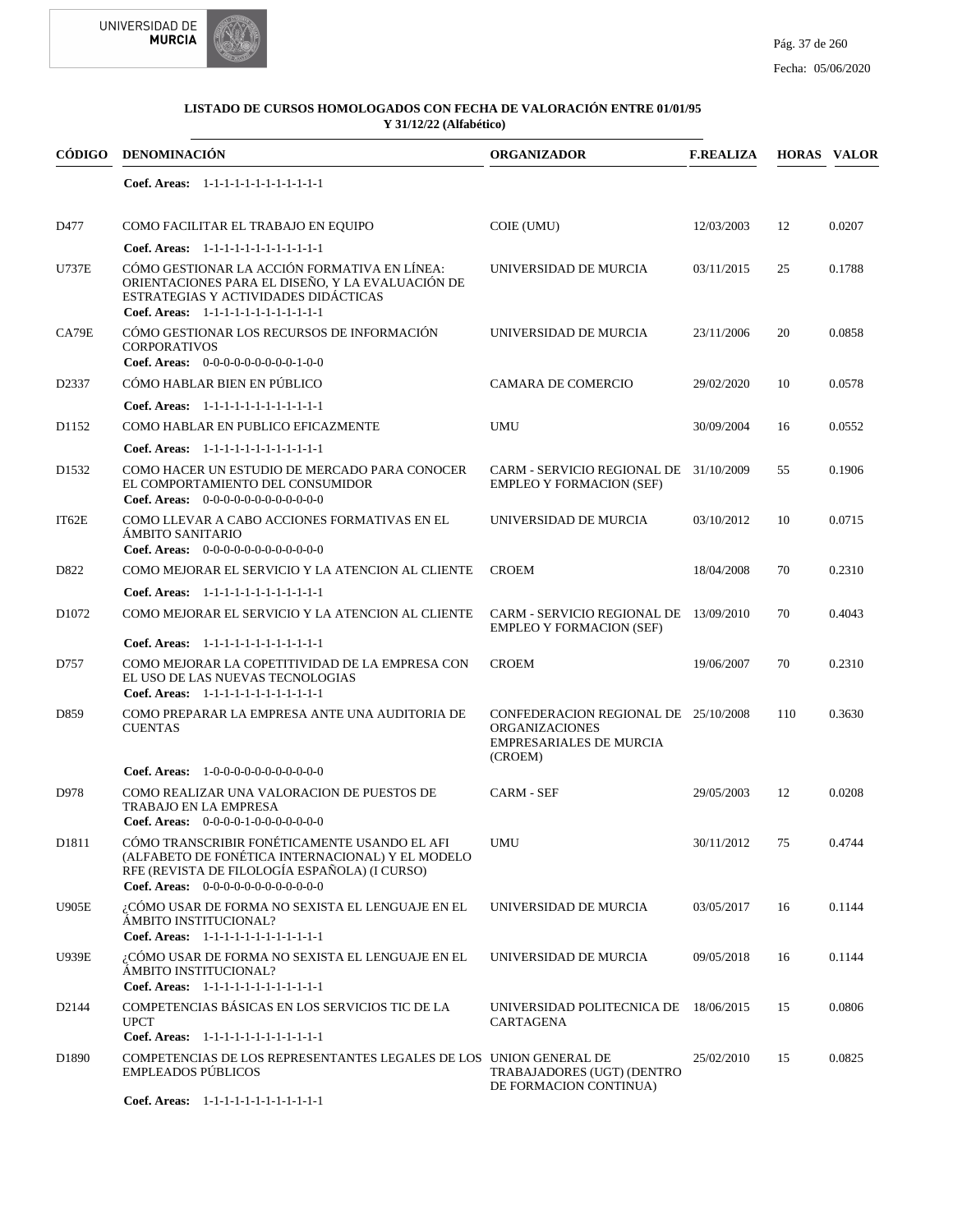



|                   | CÓDIGO DENOMINACIÓN                                                                                                                                                                                 | <b>ORGANIZADOR</b>                                                    | <b>F.REALIZA</b> |    | <b>HORAS VALOR</b> |
|-------------------|-----------------------------------------------------------------------------------------------------------------------------------------------------------------------------------------------------|-----------------------------------------------------------------------|------------------|----|--------------------|
| <b>IT149E</b>     | COMPETENCIAS DIGITALES: COMUNICACIÓN, BÚSQUEDA Y UNIVERSIDAD DE MURCIA<br>GESTIÓN DE LA INFORMACIÓN<br>Coef. Areas: 1-1-1-1-1-1-1-1-1-1-1-1-1                                                       |                                                                       | 17/02/2016       | 25 | 0.1788             |
| <b>IT174E</b>     | COMPETENCIAS DIGITALES: COMUNICACIÓN, BÚSQUEDA Y UNIVERSIDAD DE MURCIA<br>GESTIÓN DE LA INFORMACIÓN<br>Coef. Areas: 1-1-1-1-1-1-1-1-1-1-1-1-1                                                       |                                                                       | 08/03/2017       | 25 | 0.1788             |
| IT88E             | COMPETENCIAS DIGITALES: COMUNICACION, BUSQUEDA Y UNIVERSIDAD DE MURCIA<br>GESTION DE LA INFORMACION. SUBGRUPOS A1 Y A2<br>Coef. Areas: 1-1-1-1-1-1-1-1-1-1-1-1-1                                    |                                                                       | 21/05/2014       | 25 | 0.1788             |
| <b>IT129E</b>     | COMPETENCIAS DIGITALES: COMUNICACIÓN, BUSQUEDA Y UNIVERSIDAD DE MURCIA<br>GESTIÓN DE LA INFORMACIÓN. SUBGRUPOS A1 Y A2<br>Coef. Areas: 1-1-1-1-1-1-1-1-1-1-1-1-1                                    |                                                                       | 14/04/2015       | 25 | 0.1788             |
| IT89E             | COMPETENCIAS DIGITALES: COMUNICACION, BUSQUEDA Y UNIVERSIDAD DE MURCIA<br>GESTION DE LA INFORMACION. SUBGRUPOS C1, C2 Y<br>AGRUPACIONES PROFESIONALES (E)<br>Coef. Areas: 1-1-1-1-1-1-1-1-1-1-1-1-1 |                                                                       | 13/05/2014       | 25 | 0.1788             |
| <b>IT126E</b>     | COMPETENCIAS DIGITALES: COMUNICACIÓN, BUSQUEDA Y UNIVERSIDAD DE MURCIA<br>GESTIÓN DE LA INFORMACIÓN. SUBGRUPOS C1, C2 Y<br>AGRUPACIONES PROFESIONALES (E)<br>Coef. Areas: 1-1-1-1-1-1-1-1-1-1-1-1-1 |                                                                       | 16/02/2015       | 25 | 0.1788             |
| <b>IT148E</b>     | COMPETENCIAS DIGITALES: HERRAMIENTAS Y<br>HABILIDADES BÁSICAS EN LA WEB<br>Coef. Areas: 1-1-1-1-1-1-1-1-1-1-1-1-1                                                                                   | UNIVERSIDAD DE MURCIA                                                 | 04/04/2016       | 25 | 0.1788             |
| D <sub>1426</sub> | COMPETENCIAS DIGITALES: HERRAMIENTAS Y<br>HABILIDADES BÁSICAS EN LA WEB                                                                                                                             | <b>COMISIONES OBRERAS (CCOO)</b><br>(DENTRO DE FORMACION<br>CONTINUA) | 10/12/2015       | 30 | 0.1815             |
|                   | Coef. Areas: 1-1-1-1-1-1-1-1-1-1-1-1-1                                                                                                                                                              |                                                                       |                  |    |                    |
| IT73E             | COMPETENCIAS DIGITALES: HERRAMIENTAS Y<br>HABILIDADES BÁSICAS EN LA WEB. SUBGRUPOS A1 Y A2<br>Coef. Areas: $0-0-0-0-0-0-0-0-0-0-0$                                                                  | UNIVERSIDAD DE MURCIA                                                 | 02/10/2013       | 25 | 0.1788             |
| <b>IT128E</b>     | COMPETENCIAS DIGITALES: HERRAMIENTAS Y<br>HABILIDADES BÁSICAS EN LA WEB. SUBGRUPOS C1, C2 Y<br><b>AGRUPACIONES PROFESIONALES (E)</b><br>Coef. Areas: 1-1-1-1-1-1-1-1-1-1-1-1-1                      | UNIVERSIDAD DE MURCIA                                                 | 18/02/2015       | 25 | 0.1788             |
| IT72E             | COMPETENCIAS DIGITALES: HERRAMIENTAS Y<br>HABILIDADES BÁSICAS EN LA WEB. SUBGRUPOS C1, C2 Y<br><b>AGRUPACIONES PROFESIONALES (E)</b><br>Coef. Areas: $0-0-0-0-0-0-0-0-0-0-0-0$                      | UNIVERSIDAD DE MURCIA                                                 | 02/10/2013       | 25 | 0.1788             |
| <b>IT195E</b>     | COMPETENCIAS DIGITALES: HERRAMIENTAS Y<br><b>HABILIDADES BÁSICAS WEB</b><br>Coef. Areas: 1-1-1-1-1-1-1-1-1-1-1-1-1                                                                                  | UNIVERSIDAD DE MURCIA                                                 | 26/04/2017       | 25 | 0.1788             |
| D1689             | COMPETENCIAS DIGITALES: INTERNET, INTRANET, CORREO CARM<br>ELCETRÓNICO, FIRMA ELECTRÓNICA Y SEGURAIDAD EN LA<br><b>RED</b>                                                                          |                                                                       | 12/06/2014       | 20 | 0.1155             |
|                   | Coef. Areas: 1-1-1-1-1-1-1-1-1-1-1-1-1                                                                                                                                                              |                                                                       |                  |    |                    |
| IT83E             | COMPETENCIAS DIGITALES. INTERNET, INTRANET, CORREO UNIVERSIDAD DE MURCIA<br>ELECTRÓNICO, FIRMA ELECTRÓNICA Y SEGURIDAD EN LA<br><b>RED</b>                                                          |                                                                       | 10/03/2014       | 20 | 0.1430             |
|                   | Coef. Areas: 1-1-1-1-1-1-1-1-1-1-1-1-1                                                                                                                                                              |                                                                       |                  |    |                    |
| <b>IT164E</b>     | COMPETENCIAS DIGITALES: INTERNET, INTRANET, CORREO UNIVERSIDAD DE MURCIA<br>ELECTRÓNICO, FIRMA ELECTRÓNICA Y SEGURIDAD EN LA<br><b>RED</b>                                                          |                                                                       | 27/09/2016       | 20 | 0.1430             |
|                   | Coef. Areas: 1-1-1-1-1-1-1-1-1-1-1-1-1                                                                                                                                                              |                                                                       |                  |    |                    |
| IT82E             | COMPETENCIAS DIRECTIVA. DESARROLLO DE PERSONAS.<br><b>INTERNET</b><br>Coef. Areas: 1-1-1-1-1-1-1-1-1-1-1-1-1                                                                                        | UNIVERSIDAD DE MURCIA                                                 | 10/02/2014       | 30 | 0.2145             |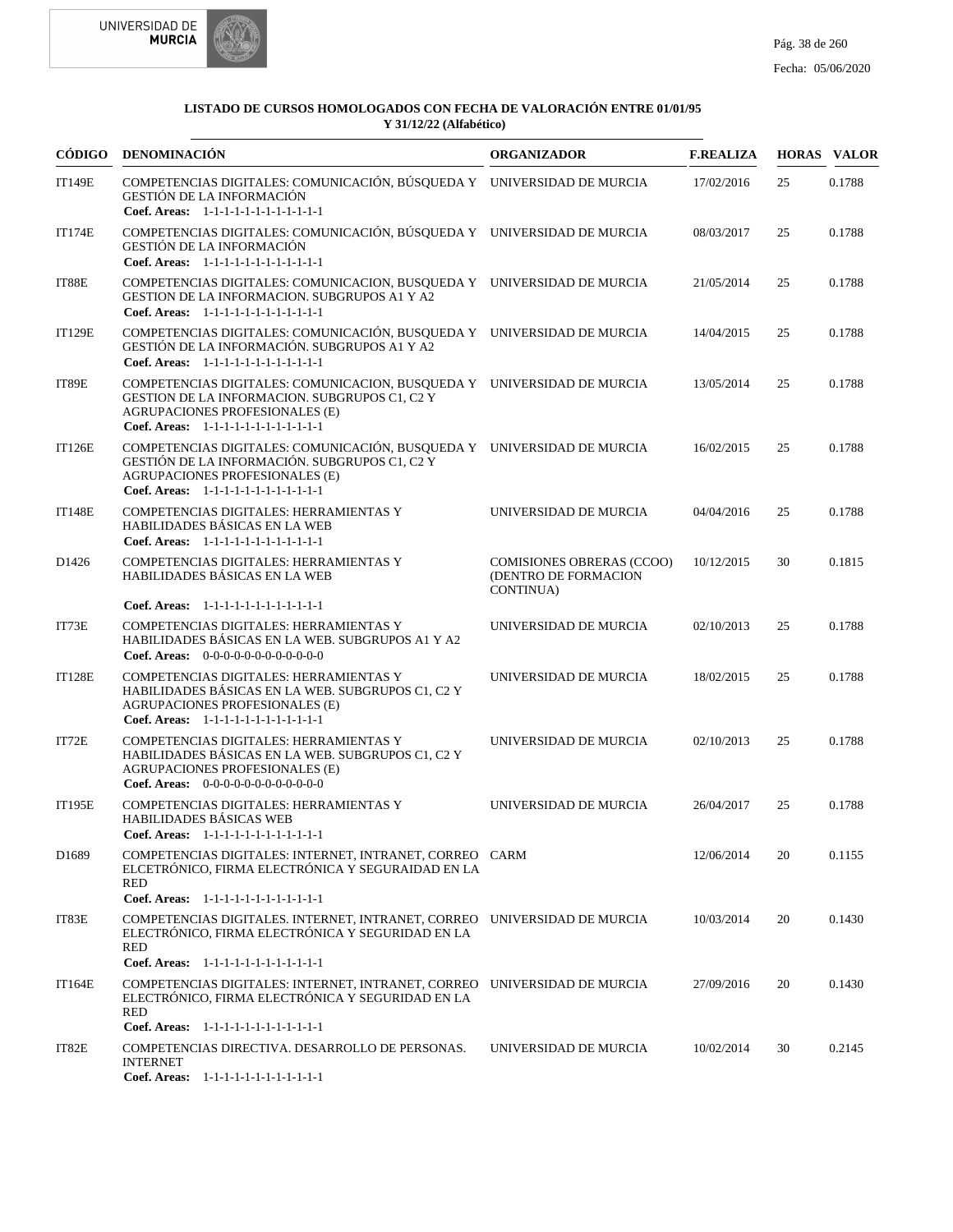



| CÓDIGO        | <b>DENOMINACIÓN</b>                                                                                                            | <b>ORGANIZADOR</b>    | <b>F.REALIZA</b> |    | <b>HORAS VALOR</b> |
|---------------|--------------------------------------------------------------------------------------------------------------------------------|-----------------------|------------------|----|--------------------|
| U636E         | <b>COMPETENCIAS DIRECTIVAS</b>                                                                                                 | UNIVERSIDAD DE MURCIA | 31/10/2012       | 20 | 0.1430             |
|               | Coef. Areas: $1-1-1-1-1-1-1-1-1-1-1$                                                                                           |                       |                  |    |                    |
| IT40E         | COMPETENCIAS DIRECTIVAS. CONCIENCIA<br>ORGANIZACIONAL Y DESARROLLO DE PERSONAS<br>Coef. Areas: 1-1-1-1-1-1-1-1-1-1-1-1-1       | UNIVERSIDAD DE MURCIA | 06/09/2011       | 42 | 0.3003             |
| IT56E         | COMPETENCIAS DIRECTIVAS. CONCIENCIA<br>ORGANIZACIONAL Y DESARROLLO DE PERSONAS<br>Coef. Areas: 1-1-1-1-1-1-1-1-1-1-1-1-1       | UNIVERSIDAD DE MURCIA | 17/09/2012       | 42 | 0.3003             |
| IT63E         | COMPETENCIAS DIRECTIVAS. CONCIENCIA<br>ORGANIZACIONAL Y DESARROLLO DE PERSONAS<br>Coef. Areas: 1-1-1-1-1-1-1-1-1-1-1-1-1       | UNIVERSIDAD DE MURCIA | 18/09/2013       | 42 | 0.3003             |
| CA174E        | COMPETENCIAS DIRECTIVAS. DESARROLLO DE PERSONAS.<br><b>INTERNET</b><br>Coef. Areas: 1-1-1-1-1-1-1-1-1-1-1-1-1                  | UNIVERSIDAD DE MURCIA | 08/05/2012       | 30 | 0.2145             |
| <b>IT120E</b> | COMPETENCIAS DIRECTIVAS. DESARROLLO DE PERSONAS.<br><b>INTERNET</b><br>Coef. Areas: 1-1-1-1-1-1-1-1-1-1-1-1-1                  | UNIVERSIDAD DE MURCIA | 09/02/2015       | 30 | 0.2145             |
| U691E         | COMPETENCIAS DIRECTIVAS: DIRECCION DE PERSONAS                                                                                 | UNIVERSIDAD DE MURCIA | 09/09/2014       | 20 | 0.1430             |
|               | Coef. Areas: 1-1-1-1-1-1-1-1-1-1-1-1-1                                                                                         |                       |                  |    |                    |
| U661E         | COMPETENCIAS DIRECTIVAS: DIRECCION DE PERSONAS.                                                                                | UNIVERSIDAD DE MURCIA | 19/09/2013       | 20 | 0.1430             |
|               | Coef. Areas: 1-1-1-1-1-1-1-1-1-1-1-1-1                                                                                         |                       |                  |    |                    |
| IT53E         | COMPETENCIAS DIRECTIVAS. DIRECCION DE PERSONAS.<br><b>INTERNET</b><br>Coef. Areas: 1-1-1-1-1-1-1-1-1-1-1-1-1                   | UNIVERSIDAD DE MURCIA | 19/09/2012       | 30 | 0.2145             |
| <b>IT117E</b> | COMPETENCIAS DIRECTIVAS. DIRECCIÓN DE PERSONAS.<br><b>INTERNET</b><br>Coef. Areas: 1-1-1-1-1-1-1-1-1-1-1-1-1                   | UNIVERSIDAD DE MURCIA | 02/02/2015       | 30 | 0.2145             |
| IT57E         | COMPETENCIAS DIRECTIVAS. DIRECCION EFICAZ DE<br>PERSONAS Y ORGANIZACIONES                                                      | UNIVERSIDAD DE MURCIA | 17/09/2012       | 36 | 0.2574             |
|               | Coef. Areas: 1-1-1-1-1-1-1-1-1-1-1-1-1                                                                                         |                       |                  |    |                    |
| <b>CA149E</b> | COMPETENCIAS DIRECTIVAS. DIRECCION EFICAZ DE<br>PERSONAS Y ORGANIZACIONES<br>Coef. Areas: 1-1-1-1-1-1-1-1-1-1-1-1-1            | UNIVERSIDAD DE MURCIA | 17/03/2010       | 42 | 0.3003             |
| <b>CA161E</b> | COMPETENCIAS DIRECTIVAS. DIRECCION EFICAZ DE<br>PERSONAS Y ORGANIZACIONES. (NIVEL 2)<br>Coef. Areas: 1-1-1-1-1-1-1-1-1-1-1-1-1 | UNIVERSIDAD DE MURCIA | 01/03/2011       | 36 | 0.2574             |
| <b>CA103E</b> | COMPETENCIAS DIRECTIVAS. DIRECCION EFICAZ DE<br>PERSONAS Y ORGANIZACIONES (NIVEL 2)<br>Coef. Areas: 1-1-1-1-1-1-1-1-1-1-1-1-1  | UNIVERSIDAD DE MURCIA | 25/02/2008       | 36 | 0.1544             |
| CAS3E         | COMPETENCIAS DIRECTIVAS. DIRECCION EFICAZ DE<br>PERSONAS Y ORGANIZACIONES (NIVEL-1)<br>Coef. Areas: 1-1-1-1-1-1-1-1-1-1-1-1-1  | UNIVERSIDAD DE MURCIA | 13/09/2007       | 42 | 0.1802             |
| <b>U690E</b>  | COMPETENCIAS DIRECTIVAS: LIDERAZGO<br>ORGANIZACIONAL<br>Coef. Areas: 1-1-1-1-1-1-1-1-1-1-1-1-1                                 | UNIVERSIDAD DE MURCIA | 01/10/2014       | 20 | 0.1430             |
| <b>U660E</b>  | COMPETENCIAS DIRECTIVAS: LIDERAZGO<br>ORGANIZACIONAL<br>Coef. Areas: 1-1-1-1-1-1-1-1-1-1-1-1-1                                 | UNIVERSIDAD DE MURCIA | 16/09/2013       | 20 | 0.1430             |
| IT64E         | COMPETENCIAS DIRECTIVAS. LIDERAZGO Y NEGOCIACION                                                                               | UNIVERSIDAD DE MURCIA | 23/09/2013       | 32 | 0.2288             |
|               | Coef. Areas: 1-1-1-1-1-1-1-1-1-1-1-1-1                                                                                         |                       |                  |    |                    |
| CA123E        | COMPETENCIAS DIRECTIVAS. LIDERAZGO Y NEGOCIACION UNIVERSIDAD DE MURCIA<br>(NIVEL 3)<br>Coef. Areas: 1-1-1-1-1-1-1-1-1-1-1-1-1  |                       | 04/03/2009       | 32 | 0.1373             |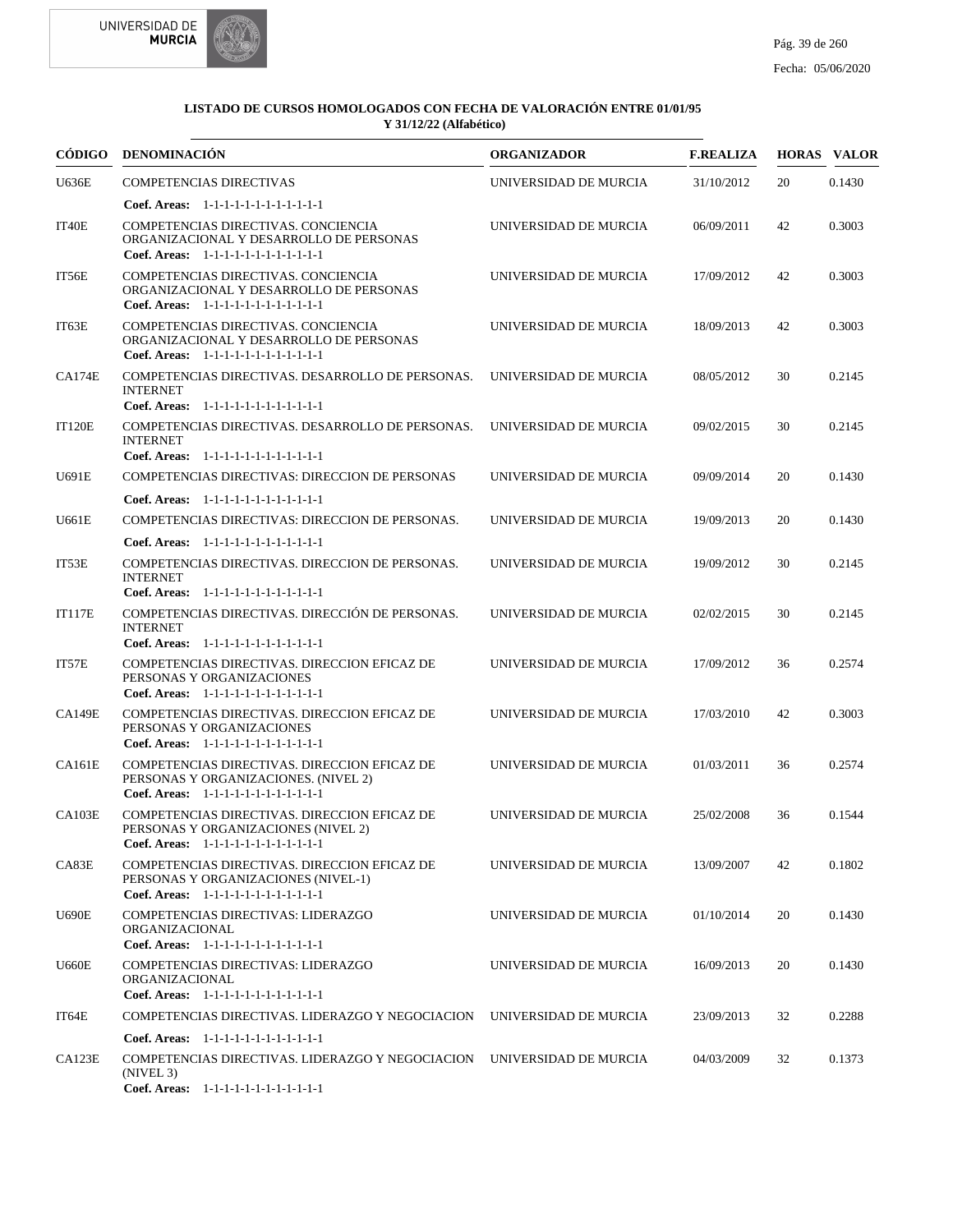



|                   | CÓDIGO DENOMINACIÓN                                                                                                                                                     | <b>ORGANIZADOR</b>                                        | <b>F.REALIZA</b> |    | <b>HORAS VALOR</b> |
|-------------------|-------------------------------------------------------------------------------------------------------------------------------------------------------------------------|-----------------------------------------------------------|------------------|----|--------------------|
| <b>CA176E</b>     | COMPETENCIAS DIRECTIVAS. LIDERAZGO Y NEGOCIACIÓN<br>$(NIVEL 3)$ "<br>Coef. Areas: 1-1-11-1-1-1-1-1-1-1-1-1-1                                                            | UNIVERSIDAD DE MURCIA                                     | 08/05/2012       | 32 | 0.2288             |
| CA84E             | COMPETENCIAS DIRECTIVAS. LIDERAZGO Y NEGOCIACION<br>$(NIVEL-3)$                                                                                                         | UNIVERSIDAD DE MURCIA                                     | 25/04/2007       | 32 | 0.1373             |
|                   | Coef. Areas: 1-1-1-1-1-1-1-1-1-1-1-1-1                                                                                                                                  |                                                           |                  |    |                    |
| <b>CA175E</b>     | COMPETENCIAS DIRECTIVAS. NEGOCIACION. INTERNET<br>Coef. Areas: 1-1-1-1-1-1-1-1-1-1-1-1-1                                                                                | UNIVERSIDAD DE MURCIA                                     | 15/10/2012       | 30 | 0.2145             |
| D <sub>1685</sub> | COMPETENCIAS DIRECTIVAS. NEGOCIACIÓN. INTERNET                                                                                                                          | <b>CARM - ESCUELA DE</b><br><b>ADMINISTRACION PUBLICA</b> | 22/03/2013       | 30 | 0.2145             |
|                   | Coef. Areas: 1-1-1-1-1-1-1-1-1-1-1-1-1                                                                                                                                  |                                                           |                  |    |                    |
| <b>IT121E</b>     | COMPETENCIAS DIRECTIVAS. NEGOCIACIÓN. INTERNET                                                                                                                          | UNIVERSIDAD DE MURCIA                                     | 16/02/2015       | 30 | 0.2145             |
|                   | Coef. Areas: 1-1-1-1-1-1-1-1-1-1-1-1-1                                                                                                                                  |                                                           |                  |    |                    |
| IT87E             | COMPETENCIAS DIRECTIVAS. NEGOCIACIÓN. INTERNET                                                                                                                          | UNIVERSIDAD DE MURCIA                                     | 12/05/2014       | 30 | 0.2145             |
|                   | Coef. Areas: 1-1-1-1-1-1-1-1-1-1-1-1-1                                                                                                                                  |                                                           |                  |    |                    |
| IT55E             | COMPETENCIAS DIRECTIVAS. ORIENTACION A<br>RESULTADOS. INTERNET<br>Coef. Areas: 1-1-1-1-1-1-1-1-1-1-1-1-1                                                                | UNIVERSIDAD DE MURCIA                                     | 17/09/2012       | 20 | 0.1430             |
| IT54E             | COMPETENCIAS DIRECTIVAS. PLANIFICACION<br>ESTRATEGICA Y DIRECCION POR OBJETIVOS. INTERNET<br>Coef. Areas: 1-1-1-1-1-1-1-1-1-1-1-1-1                                     | UNIVERSIDAD DE MURCIA                                     | 17/09/2012       | 20 | 0.1430             |
| U527E             | COMPETENCIAS INFORMACIONALES E INFORMATICAS EN<br><b>LOS ESTUDIOS DE GRADO</b><br>Coef. Areas: $0-0-0-0-0-0-1-0-0-0-0$                                                  | UNIVERSIDAD DE MURCIA                                     | 22/11/2010       | 20 | 0.1430             |
| <b>U976E</b>      | COMPETENCIAS: INTELIGENCIA EMOCIONAL                                                                                                                                    | UNIVERSIDAD DE MURCIA                                     | 23/10/2018       | 25 | 0.1788             |
|                   | Coef. Areas: 1-1-1-1-1-1-1-1-1-1-1-1-1                                                                                                                                  |                                                           |                  |    |                    |
| <b>U859E</b>      | COMPETENCIAS: INTELIGENCIA EMOCIONAL                                                                                                                                    | UNIVERSIDAD DE MURCIA                                     | 11/10/2017       | 25 | 0.1788             |
|                   | Coef. Areas: $1-1-1-1-1-1-1-1-1-1-1$                                                                                                                                    |                                                           |                  |    |                    |
| U726E             | COMPETENCIAS: LIDERAR, DIRIGIR E IMPLICAR                                                                                                                               | UNIVERSIDAD DE MURCIA                                     | 08/07/2015       | 25 | 0.1788             |
|                   | Coef. Areas: $1-1-1-1-1-1-1-1-1-1-1$                                                                                                                                    |                                                           |                  |    |                    |
| <b>U925E</b>      | COMPETENCIAS PARA EL PAS. AUXILIARES DE BIBLIOTECAS UNIVERSIDAD DE MURCIA                                                                                               |                                                           | 02/10/2018       | 30 | 0.2145             |
|                   | <b>Coef. Areas:</b> $0-0-0-0-0-0-1-0-0-0-0$                                                                                                                             |                                                           |                  |    |                    |
| <b>U858E</b>      | COMPETENCIAS PARA EL PAS: AUXILIARES DE BIBLIOTECAS UNIVERSIDAD DE MURCIA                                                                                               |                                                           | 02/10/2017       | 30 | 0.2145             |
|                   |                                                                                                                                                                         |                                                           |                  |    |                    |
|                   | <b>Coef. Areas:</b> $0-0-0-0-0-0-1-0-0-0-0$                                                                                                                             |                                                           |                  |    |                    |
| U795E             | COMPETENCIAS PARA EL PAS: AUXILIARES DE BIBLIOTECAS UNIVERSIDAD DE MURCIA                                                                                               |                                                           | 17/10/2016       | 30 | 0.2145             |
| U667E             | Coef. Areas: $0-0-0-0-0-0-1-0-0-0-0$<br>COMPETENCIAS PARA EL PAS DE DEPARTAMENTOS<br>(COMPAS13). FORMACIÓN DE LOS COORDINADORES<br>Coef. Areas: $0-0-0-0-1-0-0-0-0-0-0$ | UNIVERSIDAD DE MURCIA                                     | 15/05/2013       | 47 | 0.3361             |
| U668E             | COMPETENCIAS PARA EL PAS DE DEPARTAMENTOS<br>(COMPAS13). FORMACIÓN EN GRUPOS (G1)<br>Coef. Areas: 0-0-0-0-0-1-0-0-0-0-0-0                                               | UNIVERSIDAD DE MURCIA                                     | 24/06/2013       | 30 | 0.2145             |
| U669E             | COMPETENCIAS PARA EL PAS DE DEPARTAMENTOS<br>(COMPAS13). FORMACIÓN EN GRUPOS (G2)<br>Coef. Areas: 0-0-0-0-0-1-0-0-0-0-0-0                                               | UNIVERSIDAD DE MURCIA                                     | 24/06/2013       | 30 | 0.2145             |
| <b>U670E</b>      | COMPETENCIAS PARA EL PAS DE DEPARTAMENTOS<br>(COMPAS13). FORMACIÓN EN GRUPOS (G3)<br>Coef. Areas: 0-0-0-0-0-1-0-0-0-0-0-0                                               | UNIVERSIDAD DE MURCIA                                     | 24/06/2013       | 30 | 0.2145             |
| U735E             | COMPETENCIAS PARA EL PAS: SECRETARÍAS DE CENTROS                                                                                                                        | UNIVERSIDAD DE MURCIA                                     | 04/11/2015       | 25 | 0.1788             |
|                   | Coef. Areas: $0-0-1-0-0-0-0-0-0-0-0$                                                                                                                                    |                                                           |                  |    |                    |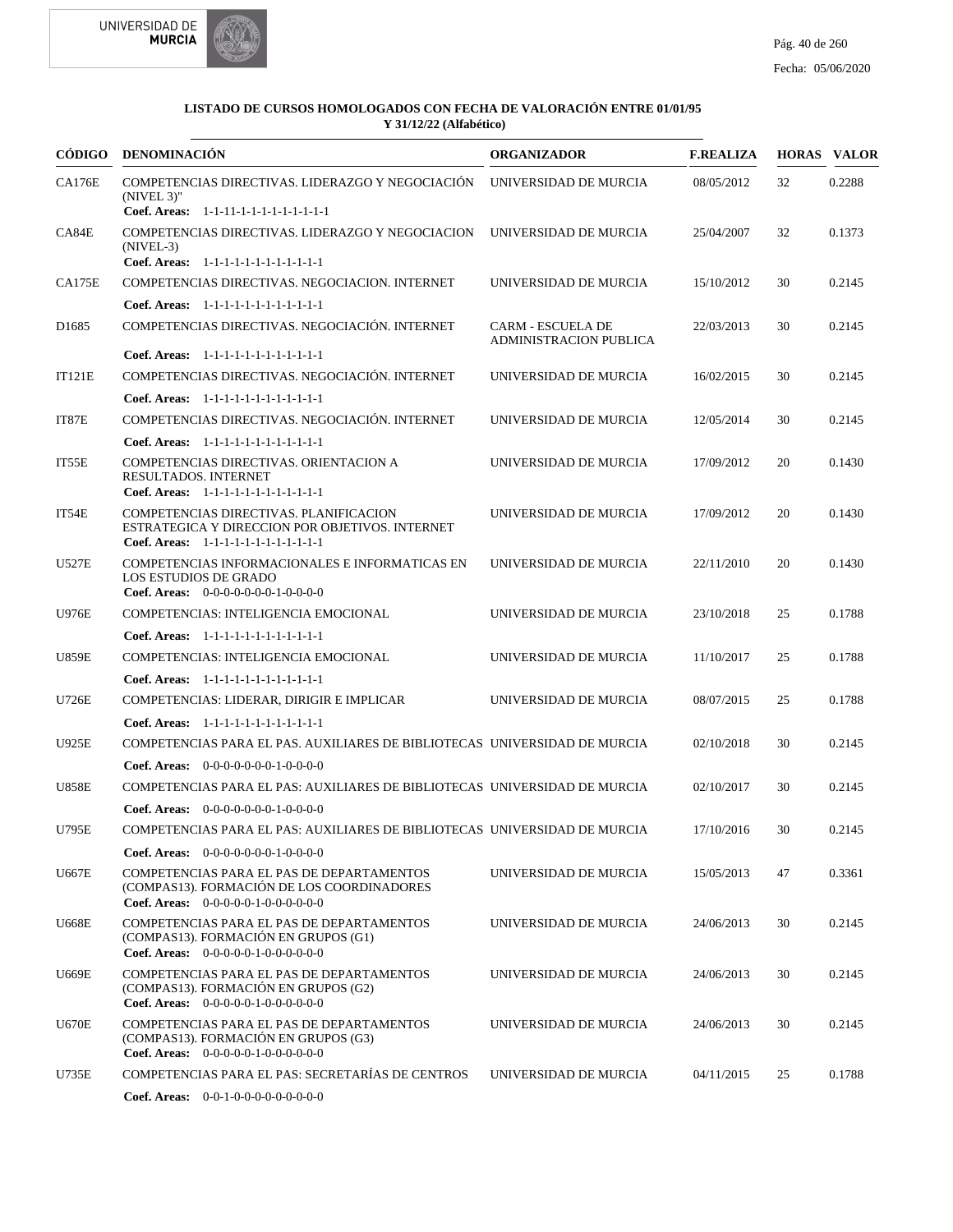



| CÓDIGO            | <b>DENOMINACIÓN</b>                                                                                                                        | <b>ORGANIZADOR</b>                                 | <b>F.REALIZA</b> |     | <b>HORAS VALOR</b> |
|-------------------|--------------------------------------------------------------------------------------------------------------------------------------------|----------------------------------------------------|------------------|-----|--------------------|
| U811E             | COMPETENCIAS PARA EL PAS: SECRETARÍAS DE CENTROS<br>(GRUPO A)<br>Coef. Areas: $0-0-1-0-0-0-0-0-0-0-0$                                      | UNIVERSIDAD DE MURCIA                              | 31/10/2016       | 25  | 0.1788             |
| <b>U812E</b>      | COMPETENCIAS PARA EL PAS: SECRETARÍAS DE CENTROS<br>(GRUPO B)<br>Coef. Areas: $0-0-1-0-0-0-0-0-0-0-0$                                      | UNIVERSIDAD DE MURCIA                              | 03/11/2016       | 25  | 0.1788             |
| U714E             | COMPETENCIAS PARA EL PAS: TECNICOS DE LABORATORIO UNIVERSIDAD DE MURCIA                                                                    |                                                    | 29/10/2014       | 30  | 0.2145             |
|                   | Coef. Areas: $0-0-0-0-0-0-0-0-0-0-0-1$                                                                                                     |                                                    |                  |     |                    |
| U713E             | COMPETENCIAS PARA LA FORMACION EN INNOVACION<br>(COMFIN): AUXILIARES DE SERVICIO (JEFES DE EQUIPO)<br>Coef. Areas: $0-0-0-0-0-0-0-1-0-0-0$ | UNIVERSIDAD DE MURCIA                              | 15/10/2014       | 30  | 0.2145             |
| U734E             | COMPETENCIAS PARA LA FORMACIÓN EN INNOVACIÓN<br>(COMFIN): AUXILIARES DE SERVICIOS<br>Coef. Areas: $0-0-0-0-0-0-0-1-0-0-0$                  | UNIVERSIDAD DE MURCIA                              | 29/06/2015       | 30  | 0.2145             |
| <b>U980E</b>      | COMPETENCIAS PARA LA INTERVENCIÓN DE LA<br>SOBREACTIVACIÓN Y EL ESTRÉS CRONIFICADO<br>Coef. Areas: 1-1-1-1-1-1-1-1-1-1-1-1-1               | UNIVERSIDAD DE MURCIA                              | 14/09/2018       | 20  | 0.1430             |
| D <sub>2004</sub> | COMPETENCIAS: TRABAJO EN EQUIPO                                                                                                            | <b>UMU</b>                                         | 29/04/2016       | 30  | 0.1898             |
|                   | Coef. Areas: 1-1-1-1-1-1-1-1-1-1-1-1-1                                                                                                     |                                                    |                  |     |                    |
| <b>U989E</b>      | COMPETENCIAS: TRABAJO EN EQUIPO                                                                                                            | UNIVERSIDAD DE MURCIA                              | 07/06/2018       | 30  | 0.2145             |
|                   | Coef. Areas: 1-1-1-1-1-1-1-1-1-1-1-1-1                                                                                                     |                                                    |                  |     |                    |
| U759E             | COMPETENCIAS: TRABAJO EN EQUIPO                                                                                                            | UNIVERSIDAD DE MURCIA                              | 01/07/2016       | 30  | 0.2145             |
|                   | Coef. Areas: 1-1-1-1-1-1-1-1-1-1-1-1-1                                                                                                     |                                                    |                  |     |                    |
| <b>U856E</b>      | COMPETENCIAS: TRABAJO EN EQUIPO                                                                                                            | UNIVERSIDAD DE MURCIA                              | 23/05/2017       | 30  | 0.2145             |
|                   | Coef. Areas: 1-1-1-1-1-1-1-1-1-1-1-1-1                                                                                                     |                                                    |                  |     |                    |
| U724E             | COMPETENCIAS: TRABAJO EN EQUIPO                                                                                                            | UNIVERSIDAD DE MURCIA                              | 02/06/2015       | 30  | 0.2145             |
|                   | Coef. Areas: 1-1-1-1-1-1-1-1-1-1-1-1-1                                                                                                     |                                                    |                  |     |                    |
| C <sub>580</sub>  | COMPORTAMIENTO ORGANIZACIONAL                                                                                                              | <b>CSI-CSIF MADRID</b>                             | 24/09/1996       | 16  | 0.0145             |
|                   | <b>Coef. Areas:</b> $0-0-0-0-0-0-0-0-0-0-0-0$                                                                                              |                                                    |                  |     |                    |
| C <sub>4</sub> 85 | COMPOSICION E IMPRESION ARTES GRAFICAS                                                                                                     | <b>INEM</b>                                        | 30/10/1987       | 240 | 0.1733             |
|                   | <b>Coef. Areas:</b> $0-0-0-0-0-0-0-0-1-0-0$                                                                                                |                                                    |                  |     |                    |
| D680              | <b>COMPOSITOR E IMPRESOR ARTES GRAFICAS</b>                                                                                                | <b>INEM</b>                                        | 05/10/1988       | 240 | 0.1733             |
|                   | Coef. Areas: $0-0-0-0-0-0-0-0-1-0-0$                                                                                                       |                                                    |                  |     |                    |
| D1934             | COMPROMISOS DE CALIDAD CON LOS USUARIOS<br><b>Coef. Areas:</b> $0-0-0-0-0-0-0-0-0-0-0-0$                                                   | UNIVERSIDAD POLITECNICA DE 18/01/2011<br>CARTAGENA |                  | 8   | 0.0430             |
| C979              | COMUNICACIÓN DE ORDENADORES Y REDES LOCALES                                                                                                | <b>INEM</b>                                        | 16/01/1997       | 350 | 0.1575             |
|                   | Coef. Areas: $0-0-0-0-0-1-0-0-0-0-0$                                                                                                       |                                                    |                  |     |                    |
| D <sub>1871</sub> | COMUNICACIÓN EFICAZ, INTELIGENCIA EMOCIONAL Y<br>LENGUAJE NO VERBAL (II CURSO)<br>Coef. Areas: 1-1-1-1-1-1-1-1-1-1-1-1-1                   | <b>UMU</b>                                         | 22/11/2012       | 50  | 0.3163             |
| U861E             | COMUNICACIÓN EN LA UNIVERSIDAD DE MURCIA                                                                                                   | UNIVERSIDAD DE MURCIA                              | 20/09/2017       | 12  | 0.0858             |
|                   | Coef. Areas: 1-1-1-1-1-1-1-1-1-1-1-1-1                                                                                                     |                                                    |                  |     |                    |
| <b>U977E</b>      | COMUNICACIÓN EN LA UNIVERSIDAD DE MURCIA                                                                                                   | UNIVERSIDAD DE MURCIA                              | 18/06/2018       | 12  | 0.0858             |
|                   | Coef. Areas: 1-1-1-1-1-1-1-1-1-1-1-1-1                                                                                                     |                                                    |                  |     |                    |
| <b>U800E</b>      | COMUNICACIÓN EN LA UNIVERSIDAD DE MURCIA                                                                                                   | UNIVERSIDAD DE MURCIA                              | 19/10/2016       | 12  | 0.0858             |
|                   | Coef. Areas: 1-1-1-1-1-1-1-1-1-1-1-1-1                                                                                                     |                                                    |                  |     |                    |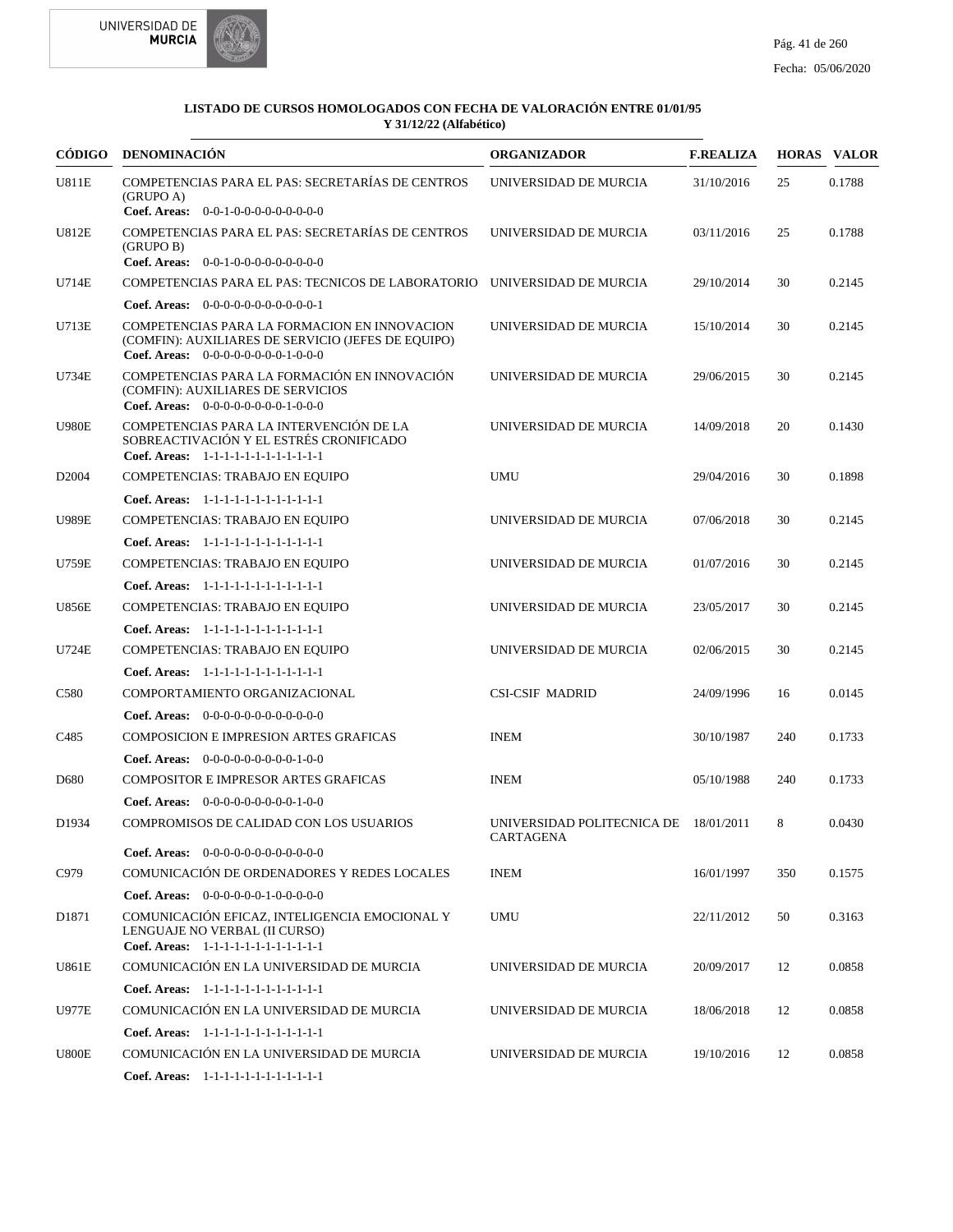



| CÓDIGO            | <b>DENOMINACIÓN</b>                                                                                                                                                    | <b>ORGANIZADOR</b>                                                                          | <b>F.REALIZA</b> |      | <b>HORAS VALOR</b> |
|-------------------|------------------------------------------------------------------------------------------------------------------------------------------------------------------------|---------------------------------------------------------------------------------------------|------------------|------|--------------------|
| D <sub>2175</sub> | COMUNICACIÓN INTERNA EN LAS UNIVERSIDADES Y<br>CENTROS DE INVESTIGACIÓN: EL PAPEL DE LAS REDES<br><b>SOCIALES</b><br>Coef. Areas: 1-1-1-1-1-1-1-1-1-1-1-1-1            | UNIVERSIDAD INTERNACIONAL 23/05/2014<br>DE ANDALUCÍA                                        |                  | 11   | 0.0650             |
| D2278             | COMUNICACIÓN ORAL Y PRESENTACIONES EFICACES:<br>CLAVES PARA HABLAR EN PÚBLICO (DIPLOMA DE<br>FORMACIÓN EN CURSO PRÁCTICO DE)<br>Coef. Areas: 1-1-1-1-1-1-1-1-1-1-1-1-1 | <b>UMU</b>                                                                                  | 15/04/2019       | 87,5 | 0.5534             |
| <b>U380E</b>      | COMUNICACION ORAL Y PRESENTACIONES MULTIMEDIA                                                                                                                          | UNIVERSIDAD DE MURCIA                                                                       | 19/06/2006       | 25   | 0.1073             |
|                   | Coef. Areas: $1-1-1-1-1-1-1-1-1-1-1$                                                                                                                                   |                                                                                             |                  |      |                    |
| <b>U380A</b>      | COMUNICACION ORAL Y PRESENTACIONES MULTIMEDIA                                                                                                                          | UNIVERSIDAD DE MURCIA                                                                       | 19/06/2006       | 25   | 0.0975             |
|                   | Coef. Areas: 1-1-1-1-1-1-1-1-1-1-1-1-1                                                                                                                                 |                                                                                             |                  |      |                    |
| U418E             | COMUNICACION ORAL Y PRESENTACIONES MULTIMEDIA                                                                                                                          | UNIVERSIDAD DE MURCIA                                                                       | 04/09/2007       | 25   | 0.1073             |
|                   | Coef. Areas: $1-1-1-1-1-1-1-1-1-1-1$                                                                                                                                   |                                                                                             |                  |      |                    |
| <b>U539E</b>      | COMUNICACIÓN ORAL Y PRESENTACIONES MULTIMEDIA                                                                                                                          | UNIVERSIDAD DE MURCIA                                                                       | 21/09/2010       | 25   | 0.1788             |
|                   | Coef. Areas: $1-1-1-1-1-1-1-1-1-1-1$                                                                                                                                   |                                                                                             |                  |      |                    |
| L <sub>223</sub>  | COMUNICACION, ORDENADORES REDES LOCALES                                                                                                                                | <b>INEM</b>                                                                                 | 16/02/1993       | 350  | 0.1575             |
|                   | <b>Coef. Areas:</b> $0-0-0-0-0-1-0-0-0-0-0$                                                                                                                            |                                                                                             |                  |      |                    |
| CA153E            | <b>COMUNICACION POLITICA</b>                                                                                                                                           | UNIVERSIDAD DE MURCIA                                                                       | 19/04/2010       | 15   | 0.1073             |
|                   | Coef. Areas: $0-0-0-0-0-0-0-0-0-0-0$                                                                                                                                   |                                                                                             |                  |      |                    |
| D <sub>2178</sub> | COMUNICACIÓN SOCIAL DE LA CIENCIA                                                                                                                                      | CENIEH - CENTRO NACIONAL DE 18/05/2013<br><b>INVESTIGACIÓN SOBRE LA</b><br>EVOLUCIÓN HUMANA |                  | 15   | 0.0375             |
|                   | <b>Coef. Areas:</b> $0-0-0-0-0-0-0-0-1-0-0$                                                                                                                            |                                                                                             |                  |      |                    |
| D1140             | COMUNICACIÓN TELEFÓNICA EFICAZ                                                                                                                                         | <b>CARM</b>                                                                                 | 30/06/2016       | 15   | 0.0866             |
|                   | Coef. Areas: 1-1-1-1-1-1-1-1-1-1-1-1-1                                                                                                                                 |                                                                                             |                  |      |                    |
| D <sub>1645</sub> | COMUNICACIÓN TELEFÓNICA EFICAZ                                                                                                                                         | CARM - SERVICIO REGIONAL DE 29/04/2013<br><b>EMPLEO Y FORMACION (SEF)</b>                   |                  | 15   | 0.0866             |
|                   | Coef. Areas: 1-1-1-1-1-1-1-1-1-1-1-1-1                                                                                                                                 |                                                                                             |                  |      |                    |
| D <sub>1546</sub> | COMUNICACIÓN TELEFÓNICA EFICAZ                                                                                                                                         | CARM - SERVICIO REGIONAL DE 12/04/2013<br><b>EMPLEO Y FORMACION (SEF)</b>                   |                  | 15   | 0.0866             |
|                   | Coef. Areas: 1-1-1-1-1-1-1-1-1-1-1-1-1                                                                                                                                 |                                                                                             |                  |      |                    |
| D <sub>1657</sub> | COMUNICACIÓN TELÉFONICA EFICAZ                                                                                                                                         | CARM - SERVICIO REGIONAL DE 11/12/2013<br><b>EMPLEO Y FORMACION (SEF)</b>                   |                  | 15   | 0.0866             |
|                   | Coef. Areas: 1-1-1-1-1-1-1-1-1-1-1-1-1                                                                                                                                 |                                                                                             |                  |      |                    |
| D993              | COMUNICACION Y DIVULGACION DE LA I+D+I: UN RETO<br>ESTRATEGICO                                                                                                         | <b>UMU</b>                                                                                  | 19/06/2009       | 15   | 0.0569             |
|                   | <b>Coef. Areas:</b> $0-0-0-1-0-0-0-0-0-0-0-0$                                                                                                                          |                                                                                             |                  |      |                    |
| U673E             | COMUNICACION Y ESTILO EN LA ATENCION AL USUARIO                                                                                                                        | UNIVERSIDAD DE MURCIA                                                                       | 21/10/2013       | 12   | 0.0858             |
|                   | Coef. Areas: 1-1-1-1-1-1-1-1-1-1-1-1-1                                                                                                                                 |                                                                                             |                  |      |                    |
| U674E             | COMUNICACION Y ESTILO EN LA ATENCION AL USUARIO:<br><b>COMUNICACION EFECTIVA</b><br>Coef. Areas: 1-1-1-1-1-1-1-1-1-1-1-1-1                                             | UNIVERSIDAD DE MURCIA                                                                       | 06/11/2013       | 25   | 0.1788             |
| U634E             | COMUNICACION Y ESTILO EN LA ATENCION AL USUARIO:<br><b>COMUNICACION EFECTIVA</b><br>Coef. Areas: 1-1-1-1-1-1-1-1-1-1-1-1-1                                             | UNIVERSIDAD DE MURCIA                                                                       | 17/09/2012       | 25   | 0.1788             |
| <b>U699E</b>      | COMUNICACION Y ESTILO EN LA ATENCION AL USUARIO:<br><b>COMUNICACION EFECTIVA</b><br>Coef. Areas: 1-1-1-1-1-1-1-1-1-1-1-1-1                                             | UNIVERSIDAD DE MURCIA                                                                       | 06/10/2014       | 25   | 0.1788             |
| D <sub>682</sub>  | COMUNICACIONES DE ORDENADORES CON REDES LOCALES INEM                                                                                                                   |                                                                                             | 30/10/1996       | 350  | 0.1733             |
|                   | <b>Coef. Areas:</b> $0-0-0-0-0-1-0-0-0-0-0$                                                                                                                            |                                                                                             |                  |      |                    |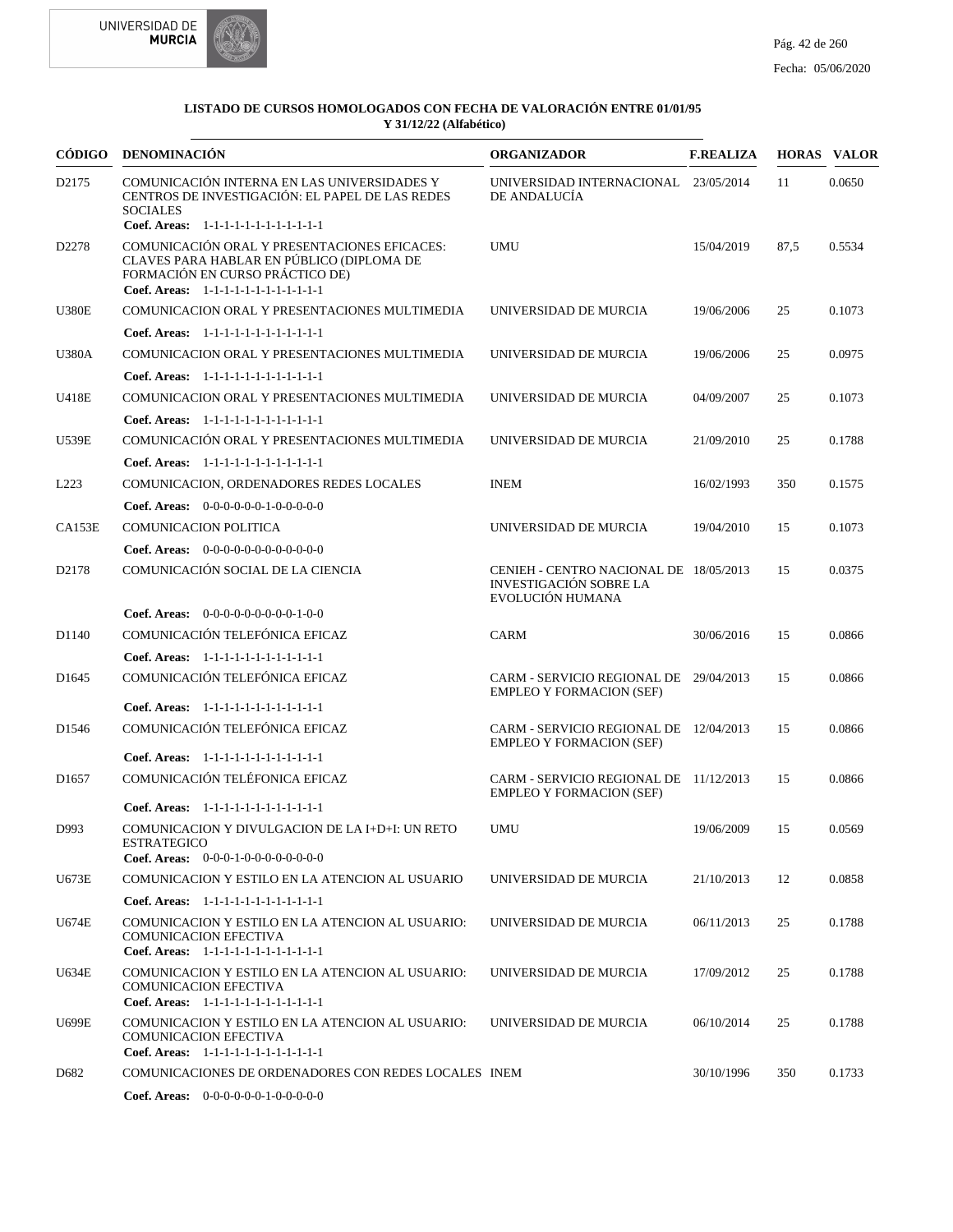



| <b>CÓDIGO</b>     | <b>DENOMINACIÓN</b>                                                                                              | <b>ORGANIZADOR</b>                                                    | <b>F.REALIZA</b> |     | <b>HORAS VALOR</b> |
|-------------------|------------------------------------------------------------------------------------------------------------------|-----------------------------------------------------------------------|------------------|-----|--------------------|
| D397              | COMUNICACIONES ELECTRONICAS EN LA SOCIEDAD DE L<br><b>CONOCIMIENTO</b><br>Coef. Areas: 1-1-1-1-1-1-1-1-1-1-1-1-1 | <b>UMU-U.MAR</b>                                                      | 08/08/1997       | 30  | 0.0285             |
| C705              | COMUNICACIONES ORDENADORES-REDES LOCALES                                                                         | <b>INEM</b>                                                           | 11/11/1993       | 350 | 0.1733             |
|                   | <b>Coef. Areas:</b> $0-0-0-0-0-1-0-0-0-0-0$                                                                      |                                                                       |                  |     |                    |
| C858              | COMUNICACIONES UNIX-FICHEROS DISTRIBUIDOS                                                                        | <b>BULL</b>                                                           | 30/03/1992       | 30  | 0.0113             |
|                   | <b>Coef. Areas:</b> $0-0-0-0-0-1-0-0-0-0-0$                                                                      |                                                                       |                  |     |                    |
| <b>U852E</b>      | COMUNIDAD DE APRENDIZAJE DIG-ES                                                                                  | UNIVERSIDAD DE MURCIA                                                 | 03/04/2017       | 25  | 0.1788             |
|                   | Coef. Areas: 1-1-1-1-1-1-1-1-1-1-1-1-1                                                                           |                                                                       |                  |     |                    |
| D870              | COMUNIDAD EDUCATIVA Y MEJORA DE LA ENSEÑANZA                                                                     | <b>COMISIONES OBRERAS (CCOO)</b><br>(DENTRO DE FORMACION<br>CONTINUA) | 11/11/2009       | 12  | 0.0436             |
|                   | <b>Coef. Areas:</b> $0-0-0-0-0-0-0-0-0-0-0-0$                                                                    |                                                                       |                  |     |                    |
| C <sub>257</sub>  | <b>COMUNIDADES EUROPEAS</b>                                                                                      | <b>ESC. DIPLOMATICA</b>                                               | 04/05/1987       | 6   | 0.0051             |
|                   | Coef. Areas: $0-0-0-1-0-0-0-0-1-0-0$                                                                             |                                                                       |                  |     |                    |
| D <sub>2013</sub> | <b>COMUNIDADES EUROPEAS</b>                                                                                      | <b>MINISTERIO DE ASUNTOS</b><br><b>EXTERIORES</b>                     | 31/03/1993       | 102 | 0.0884             |
|                   | <b>Coef. Areas:</b> $0-0-0-0-0-0-0-0-1-0-0$                                                                      |                                                                       |                  |     |                    |
| C <sub>255</sub>  | COMUNIDADES EUROPEAS, INTRODUCCION A                                                                             | C.A.R.M.-UMU                                                          | 07/04/1987       | 33  | 0.0285             |
|                   | Coef. Areas: $0-0-0-1-0-0-0-0-1-0-0$                                                                             |                                                                       |                  |     |                    |
| C <sub>210</sub>  | CONCEPTO DE EDUCACION PERM. DE ADULTOS                                                                           | FED. ESP. DE UNIV. POPULARES                                          | 17/08/1983       | 6   | 0.0023             |
|                   | <b>Coef. Areas:</b> $0-0-0-0-0-0-0-0-0-0-0-0$                                                                    |                                                                       |                  |     |                    |
| U143A             | CONCEPTOS BASICOS SOBRE RADIOPROTECCION                                                                          | UNIVERSIDAD DE MURCIA                                                 | 06/11/2000       | 10  | 0.0200             |
|                   | <b>Coef. Areas:</b> $0-0-0-0-0-0-0-0-1-0-1$                                                                      |                                                                       |                  |     |                    |
| U189A             | CONCEPTOS BASICOS SOBRE RADIOPROTECCION                                                                          | UNIVERSIDAD DE MURCIA                                                 | 10/12/2001       | 10  | 0.0200             |
|                   | <b>Coef. Areas:</b> $0-0-0-0-0-0-0-0-1-0-1$                                                                      |                                                                       |                  |     |                    |
| C <sub>490</sub>  | CONCIENCIA MODERNA                                                                                               | <b>UMU</b>                                                            | 01/03/1995       | 12  | 0.0114             |
|                   | <b>Coef. Areas:</b> $0-0-0-0-0-0-0-0-0-0-0-0$                                                                    |                                                                       |                  |     |                    |
| L479              | CONDICIONES DEL TRABAJO Y SALUD                                                                                  | I.N.S.H. TRABAJO                                                      | 24/09/1973       | 25  | 0.0217             |
|                   | <b>Coef. Areas:</b> $0-0-0-0-0-0-0-0-0-0-0-0$                                                                    |                                                                       |                  |     |                    |
| IT71E             | <b>CONDUCCION EFICIENTE PARA TURISMOS</b>                                                                        | UNIVERSIDAD DE MURCIA                                                 | 18/09/2013       | 10  | 0.0715             |
|                   | <b>Coef. Areas:</b> $0-0-0-0-0-0-0-0-0-0-0-0$                                                                    |                                                                       |                  |     |                    |
| IT59E             | <b>CONDUCCION EFICIENTE PARA TURISMOS</b>                                                                        | UNIVERSIDAD DE MURCIA                                                 | 20/09/2012       | 10  | 0.0715             |
|                   | Coef. Areas: $0-0-0-0-0-0-0-0-1-0-0$                                                                             |                                                                       |                  |     |                    |
| C823              | CONDUCCION EVASIVA Y DE SEGURIDAD 2º NIVEL                                                                       | <b>CONVENIO CARM</b>                                                  | 01/07/1999       | 12  | 0.0129             |
|                   | Coef. Areas: $0-0-0-0-0-0-0-0-1-0-0$                                                                             |                                                                       |                  |     |                    |
| CA34E             | CONDUCCION EVASIVA Y DE SEGURIDAD. 3ER NIVEL                                                                     | UNIVERSIDAD DE MURCIA                                                 | 20/06/2003       | 12  | 0.0257             |
|                   | <b>Coef. Areas:</b> $0-0-0-0-0-0-0-0-0-0-0-0$                                                                    |                                                                       |                  |     |                    |
| D <sub>201</sub>  | CONECTIVIDAD, REDES DE AREA LOCAL (LAN Y WAN)                                                                    | SERV.ING.EN INFORM. ELECT. Y 27/09/2001<br>MARK. SA                   |                  | 9   | 0.0068             |
|                   | <b>Coef. Areas:</b> $0-0-0-0-0-1-0-0-0-0-0$                                                                      |                                                                       |                  |     |                    |
| D1916             | CONFECCIONANDO NUESTRO BLOG: CURSO SOBRE LA<br>PLATAFORMA BLOGGER<br>Coef. Areas: 1-1-1-1-1-1-1-1-1-1-1-1-1      | <b>UMU</b>                                                            | 29/06/2010       | 18  | 0.1035             |
| D1848             | CONFECCIONANDO NUESTRO BLOG: CURSO SOBRE LA<br>PLATAFORMA BLOOGER<br>Coef. Areas: 1-1-1-1-1-1-1-1-1-1-1-1-1      | UMU                                                                   | 16/06/2010       | 18  | 0.1035             |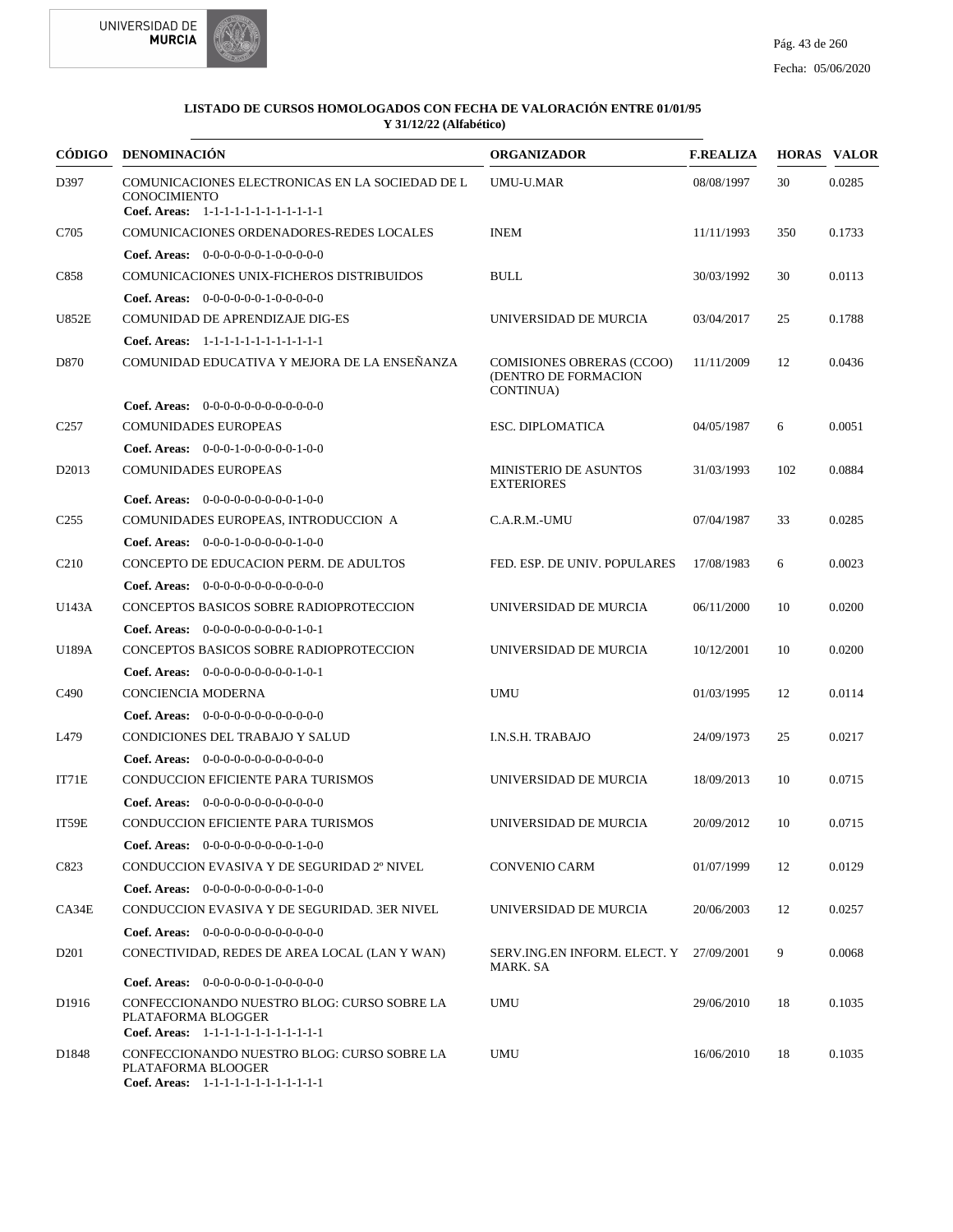



|                               | CÓDIGO DENOMINACIÓN                                                                                                                                            | <b>ORGANIZADOR</b>                                     | <b>F.REALIZA</b> |    | <b>HORAS VALOR</b> |
|-------------------------------|----------------------------------------------------------------------------------------------------------------------------------------------------------------|--------------------------------------------------------|------------------|----|--------------------|
| D251                          | CONFIGURACION DE LOS SWITCHES P330, P550 Y P880                                                                                                                | UNITRONICS COMUNICACIONES 08/11/2001<br>SА             |                  | 16 | 0.0132             |
|                               | <b>Coef. Areas:</b> $0-0-0-0-0-1-0-0-0-0-0$                                                                                                                    |                                                        |                  |    |                    |
| C <sub>2</sub> 8 <sub>2</sub> | CONF.SOPORTES INFORMAC. NOM. MECANIZADA                                                                                                                        | <b>CPD-MEC</b>                                         | 23/04/1979       | 24 | 0.0189             |
|                               | <b>Coef. Areas:</b> $0-0-0-0-1-0-0-0-0-0-0-0$                                                                                                                  |                                                        |                  |    |                    |
| D <sub>1949</sub>             | CONOCER EL MEDITERRANEO (2ª EDICIÓN)                                                                                                                           | MIRIADA X-PLATAFORMA E-<br>LEARNING                    | 30/12/2016       | 48 | 0.1200             |
|                               | Coef. Areas: 0-0-0-0-0-0-0-0-0-0-0-0-0                                                                                                                         |                                                        |                  |    |                    |
| L301                          | CONOCER LOS CLASICOS: LITERATURA S.XX (APRO)                                                                                                                   | UMU-DEP. LITERATURA ESP. Y T. 30/05/1994<br>LITERATURA |                  | 48 | 0.0378             |
|                               | Coef. Areas: $0-0-0-0-0-0-0-0-0-0-0$                                                                                                                           |                                                        |                  |    |                    |
| D1154                         | CONOCIMIENTO DEL PATRIMONIO REGIONAL: CARTAGENA CARM - CONSEJERIA DE<br>Y MURCIA                                                                               | CULTURA Y TURISMO                                      | 26/06/2012       | 40 | 0.2310             |
|                               | Coef. Areas: 0-0-0-0-0-0-0-1-0-0-0-0                                                                                                                           |                                                        |                  |    |                    |
| U071A                         | CONOCIMIENTOS BASICOS DE APARATOS DE ELEVACION                                                                                                                 | UNIVERSIDAD DE MURCIA                                  | 29/06/1999       | 10 | 0.0100             |
|                               | Coef. Areas: $0-0-0-0-0-0-0-0-1-0-0$                                                                                                                           |                                                        |                  |    |                    |
| U176A                         | CONOCIMIENTOS BASICOS DE MEDIOS AUDIOVISUALES                                                                                                                  | UNIVERSIDAD DE MURCIA                                  | 25/06/2001       | 5  | 0.0100             |
|                               | <b>Coef. Areas:</b> $0-0-0-0-0-0-0-0-1-0-0$                                                                                                                    |                                                        |                  |    |                    |
| U176E                         | CONOCIMIENTOS BASICOS DE MEDIOS AUDIOVISUALES                                                                                                                  | UNIVERSIDAD DE MURCIA                                  | 25/06/2001       | 5  | 0.0110             |
|                               | <b>Coef. Areas:</b> $0-0-0-0-0-0-0-1-1-0-0$                                                                                                                    |                                                        |                  |    |                    |
| <b>U069A</b>                  | CONOCIMIENTOS BASICOS DE MEDIOS AUDIOVISUALES                                                                                                                  | UNIVERSIDAD DE MURCIA                                  | 13/07/1999       | 5  | 0.0050             |
|                               | Coef. Areas: 0-0-0-0-0-0-0-0-1-1-0-0                                                                                                                           |                                                        |                  |    |                    |
| U217A                         | CONOCIMIENTOS BASICOS DE MEDIOS AUDIOVISUALES                                                                                                                  | UNIVERSIDAD DE MURCIA                                  | 04/11/2002       | 5  | 0.0100             |
|                               | <b>Coef. Areas:</b> $0-0-0-0-0-0-0-1-1-0-0$                                                                                                                    |                                                        |                  |    |                    |
| U217E                         | CONOCIMIENTOS BASICOS DE MEDIOS AUDIOVISUALES                                                                                                                  | UNIVERSIDAD DE MURCIA                                  | 04/11/2002       | 5  | 0.0110             |
|                               | Coef. Areas: $0-0-0-0-0-0-0-1-1-0-1$                                                                                                                           |                                                        |                  |    |                    |
| <b>U448E</b>                  | CONOCIMIENTOS BASICOS DE PROTOCOLO: COMO ACTUAR UNIVERSIDAD DE MURCIA<br>CON EXITO EN EL AMBITO LABORAL UNIVERSITARIO.<br>Coef. Areas: $0-0-0-0-0-0-0-0-1-0-0$ |                                                        | 21/05/2008       | 15 | 0.0644             |
| U416E                         | CONOCIMIENTOS BASICOS DE PROTOCOLO: COMO ACTUAR UNIVERSIDAD DE MURCIA<br>CON EXITO EN EL AMBITO LABORAL UNIVERSITARIO.<br>Coef. Areas: $0-0-0-0-0-0-0-0-1-0-0$ |                                                        | 13/11/2007       | 15 | 0.0644             |
| <b>U068A</b>                  | CONOCIMIENTOS BASICOS EN ALUMBRADO EXTERIOR E<br><b>INTERIOR</b><br>Coef. Areas: $0-0-0-0-0-0-0-1-1-0-0$                                                       | UNIVERSIDAD DE MURCIA                                  | 24/09/1999       | 10 | 0.0100             |
| U191A                         | CONOCIMIENTOS BASICOS SOBRE LOS PLANES DE<br>PENSIONES Y SU NECESIDAD DE FUTURO                                                                                | UNIVERSIDAD DE MURCIA                                  | 13/11/2001 6     |    | 0.0120             |
| U279A                         | Coef. Areas: $0-0-0-0-1-0-0-0-0-0-0$<br>CONOCIMIENTOS BASICOS SOBRE LOS PLANES DE<br>PENSIONES Y SU NECESIDAD DE FUTURO<br>Coef. Areas: -----------            | UNIVERSIDAD DE MURCIA                                  | 21/01/2004       | 6  | 0.0234             |
| U102A                         | CONOCIMIENTOS BASICOS SOBRE LOS PLANES DE<br>PENSIONES Y SU NECESIDAD DE FUTURO<br>Coef. Areas: $0-0-0-0-1-0-0-0-0-0-0$                                        | UNIVERSIDAD DE MURCIA                                  | 14/02/2000       | 6  | 0.0120             |
| U396A                         | CONOCIMIENTOS BASICOS SOBRE LOS PLANES DE<br>PENSIONES Y SU NECESIDAD DE FUTURO<br>Coef. Areas: -----------                                                    | UNIVERSIDAD DE MURCIA                                  | 13/02/2007       | 6  | 0.0234             |
| U325A                         | CONOCIMIENTOS BASICOS SOBRE LOS PLANES DE<br>PENSIONES Y SU NECESIDAD DE FUTURO<br>Coef. Areas: -----------                                                    | UNIVERSIDAD DE MURCIA                                  | 18/01/2005       | 6  | 0.0234             |
| U146A                         | CONOCIMIENTOS BASICOS SOBRE LOS PLANES DE<br>PENSIONES Y SU NECESIDAD DE FUTURO                                                                                | UNIVERSIDAD DE MURCIA                                  | 30/10/2000       | 6  | 0.0120             |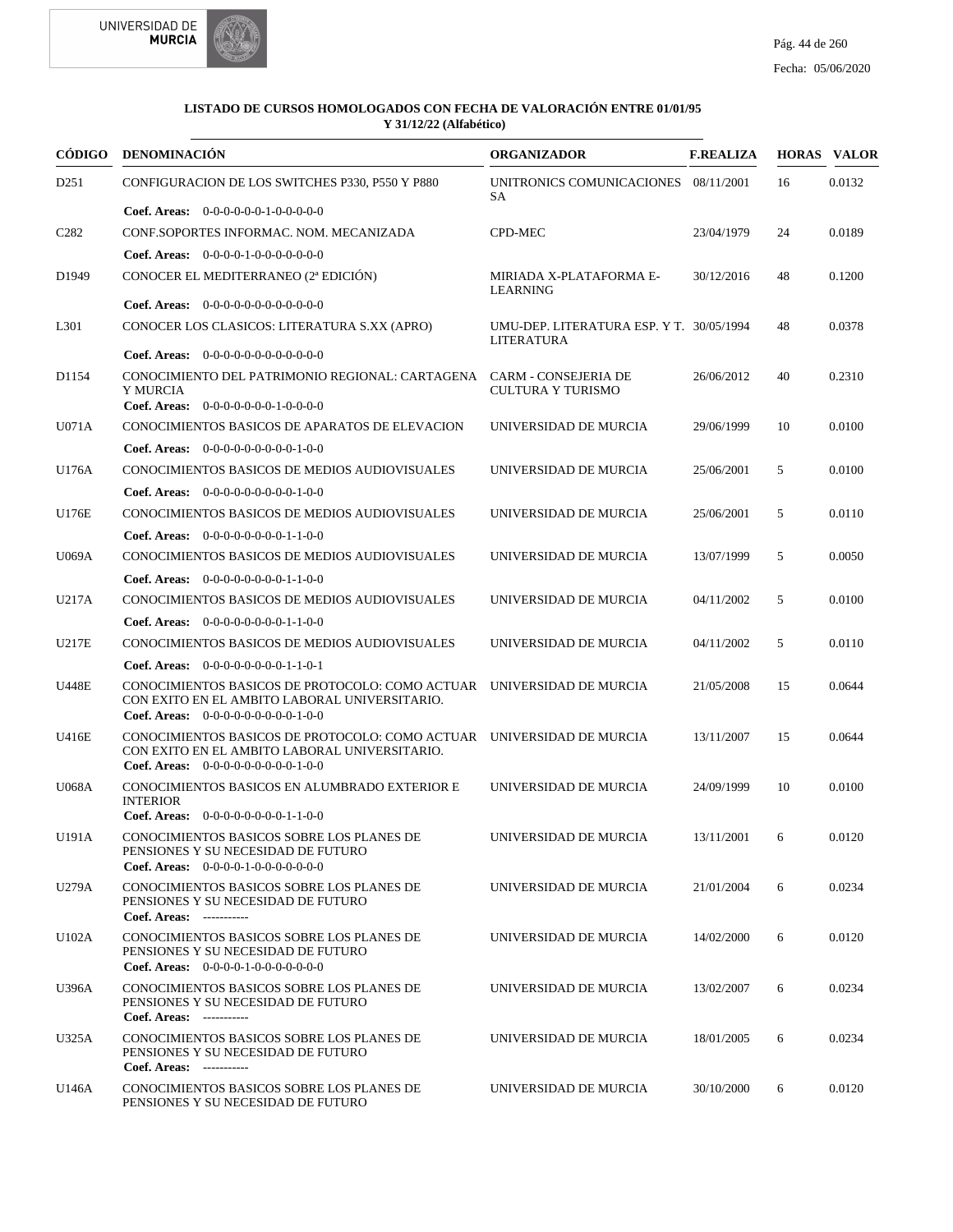



| <b>CÓDIGO</b>     | <b>DENOMINACIÓN</b>                                                                                                                                                   | <b>ORGANIZADOR</b>    | <b>F.REALIZA</b> |    | <b>HORAS VALOR</b> |
|-------------------|-----------------------------------------------------------------------------------------------------------------------------------------------------------------------|-----------------------|------------------|----|--------------------|
|                   | Coef. Areas: $0-0-0-0-1-0-0-0-0-0-0$                                                                                                                                  |                       |                  |    |                    |
| <b>U359A</b>      | CONOCIMIENTOS BASICOS SOBRE LOS PLANES DE<br>PENSIONES Y SU NECESIDAD DE FUTURO<br><b>Coef. Areas:</b> $0-0-0-0-0-0-0-0-0-0-0-0$                                      | UNIVERSIDAD DE MURCIA | 17/01/2006       | 6  | 0.0234             |
| U235A             | CONOCIMIENTOS BASICOS SOBRE LOS PLANES DE<br>PENSIONES Y SU NECESIDAD DE FUTURO<br>Coef. Areas: $0-0-0-0-1-0-0-0-0-0-0$                                               | UNIVERSIDAD DE MURCIA | 14/03/2003       | 6  | 0.0120             |
| <b>U070A</b>      | CONOCIMIENTOS ESPECIFICOS DE MEDIOS AUDIOVISUALES UNIVERSIDAD DE MURCIA                                                                                               |                       | 06/07/1999       | 15 | 0.0150             |
| <b>U177E</b>      | <b>Coef. Areas:</b> $0-0-0-0-0-0-0-1-1-0-0$<br>CONOCIMIENTOS ESPECIFICOS DE MEDIOS AUDIOVISUALES UNIVERSIDAD DE MURCIA<br><b>Coef. Areas:</b> $0-0-0-0-0-0-0-1-1-0-0$ |                       | 25/06/2001       | 15 | 0.0330             |
| U177A             | CONOCIMIENTOS ESPECIFICOS DE MEDIOS AUDIOVISUALES UNIVERSIDAD DE MURCIA                                                                                               |                       | 25/06/2001       | 15 | 0.0300             |
| U218A             | <b>Coef. Areas:</b> $0-0-0-0-0-0-0-1-1-0-0$<br>CONOCIMIENTOS ESPECIFICOS DE MEDIOS AUDIOVISUALES UNIVERSIDAD DE MURCIA                                                |                       | 04/11/2002       | 15 | 0.0300             |
| U218E             | <b>Coef. Areas:</b> $0-0-0-0-0-0-0-1-1-0-0$<br>CONOCIMIENTOS ESPECIFICOS DE MEDIOS AUDIOVISUALES UNIVERSIDAD DE MURCIA                                                |                       | 04/11/2002       | 15 | 0.0330             |
| D <sub>1942</sub> | Coef. Areas: $0-0-0-0-0-0-0-1-1-0-0$<br>CONOCIMIENTOS ESPECÍFICOS DE MEDIOS AUDIOVISUALES UNIVERSIDAD POLITECNICA DE 24/11/2003                                       | CARTAGENA             |                  | 10 | 0.0177             |
| <b>U306A</b>      | Coef. Areas: 1-1-1-1-1-1-1-1-1-1-1-1-1<br>CONOCIMIENTOS ESPECIFICOS SOBRE LA LEY ORGANICA<br>DE UNIVERSIDADES<br>Coef. Areas: 1-1-1-1-1-1-1-1-1-1-1-1-1               | UNIVERSIDAD DE MURCIA | 29/09/2004       | 20 | 0.0780             |
| <b>U306E</b>      | CONOCIMIENTOS ESPECIFICOS SOBRE LA LEY ORGANICA<br>DE UNIVERSIDADES<br>Coef. Areas: 1-1-1-1-1-1-1-1-1-1-1-1-1                                                         | UNIVERSIDAD DE MURCIA | 29/09/2004       | 20 | 0.0858             |
| <b>U307A</b>      | CONOCIMIENTOS GENERALES DE LA LEY ORGANICA DE<br><b>UNIVERSIDADES</b><br>Coef. Areas: 1-1-1-1-1-1-1-1-1-1-1-1-1                                                       | UNIVERSIDAD DE MURCIA | 29/09/2004       | 20 | 0.0780             |
| <b>U378A</b>      | CONOCIMIENTOS GENERALES DE LA LEY ORGANICA DE<br><b>UNIVERSIDADES</b><br>Coef. Areas: 1-1-1-1-1-1-1-1-1-1-1-1-1                                                       | UNIVERSIDAD DE MURCIA | 22/05/2006       | 20 | 0.0780             |
| <b>U378E</b>      | CONOCIMIENTOS GENERALES DE LA LEY ORGANICA DE<br><b>UNIVERSIDADES</b><br>Coef. Areas: 1-1-1-1-1-1-1-1-1-1-1-1-1                                                       | UNIVERSIDAD DE MURCIA | 22/05/2006       | 20 | 0.0858             |
| U345A             | CONOCIMIENTOS GENERALES DE LA LEY ORGANICA DE<br><b>UNIVERSIDADES</b><br>Coef. Areas: 1-1-1-1-1-1-1-1-1-1-1-1-1                                                       | UNIVERSIDAD DE MURCIA | 03/10/2005       | 20 | 0.0780             |
| <b>U307E</b>      | CONOCIMIENTOS GENERALES DE LA LEY ORGANICA DE<br><b>UNIVERSIDADES</b>                                                                                                 | UNIVERSIDAD DE MURCIA | 29/09/2004       | 20 | 0.0858             |
| U345E             | Coef. Areas: 1-1-1-1-1-1-1-1-1-1-1-1-1<br>CONOCIMIENTOS GENERALES DE LA LEY ORGANICA DE<br><b>UNIVERSIDADES</b><br>Coef. Areas: 1-1-1-1-1-1-1-1-1-1-1-1-1             | UNIVERSIDAD DE MURCIA | 03/10/2005       | 20 | 0.0858             |
| U259A             | CONOCIMIENTOS GENERALES DE LA LEY ORGÁNICA DE<br>UNIVERSIDADES.<br>Coef. Areas: 1-1-1-1-1-1-1-1-1-1-1-1-1                                                             | UNIVERSIDAD DE MURCIA | 20/10/2003       | 20 | 0.0390             |
| U259E             | CONOCIMIENTOS GENERALES DE LA LEY ORGÁNICA DE<br>UNIVERSIDADES.<br>Coef. Areas: 1-1-1-1-1-1-1-1-1-1-1-1-1                                                             | UNIVERSIDAD DE MURCIA | 20/10/2003       | 20 | 0.0429             |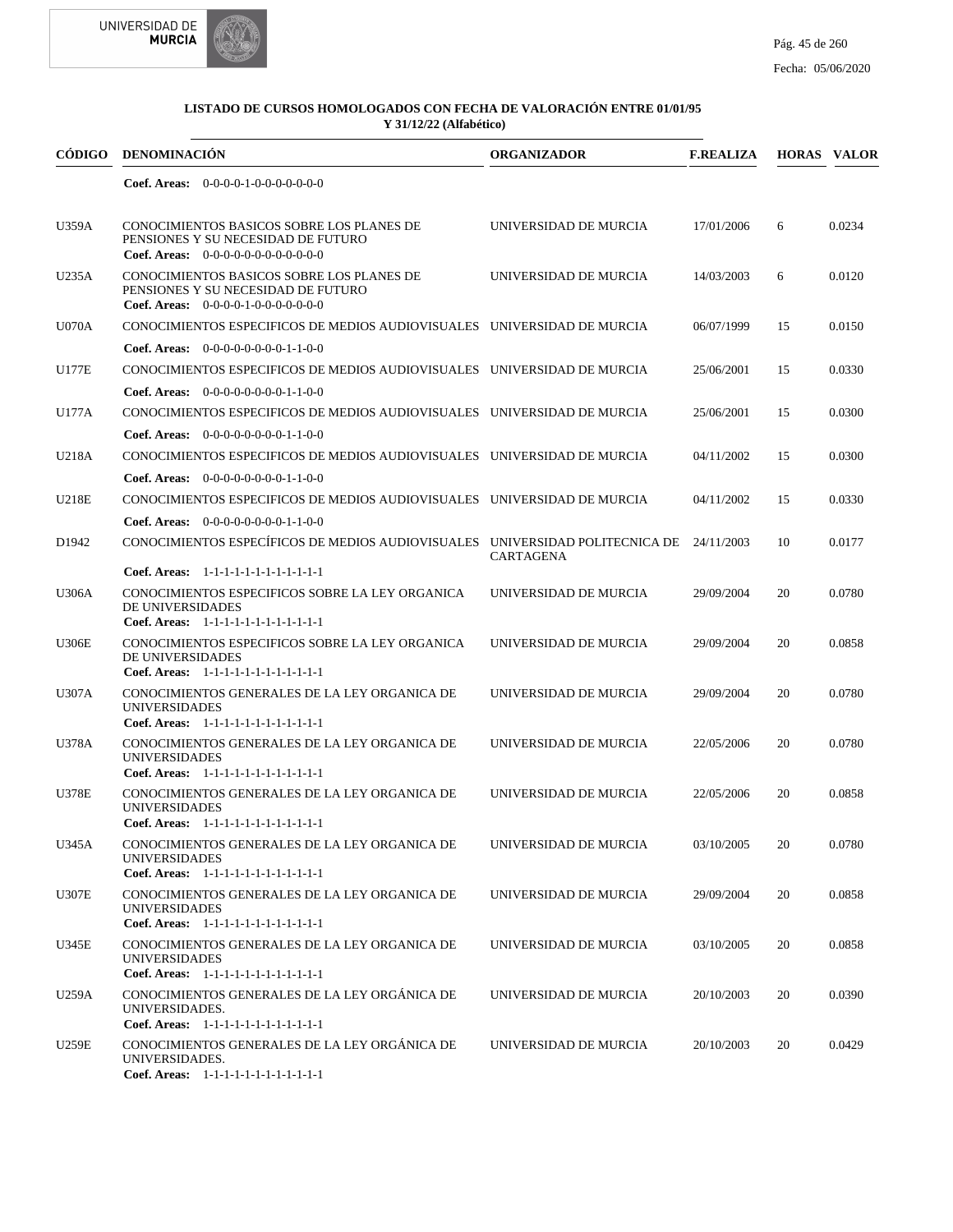



|                   | CÓDIGO DENOMINACIÓN                                                                                                                      | <b>ORGANIZADOR</b>                                                        | <b>F.REALIZA</b> |     | <b>HORAS VALOR</b> |
|-------------------|------------------------------------------------------------------------------------------------------------------------------------------|---------------------------------------------------------------------------|------------------|-----|--------------------|
| U232A             | CONOCIMIENTOS GENERALES SOBRE LA LEY ORGANICA DE UNIVERSIDAD DE MURCIA<br><b>UNIVERSIDADES</b><br>Coef. Areas: 1-1-1-1-1-1-1-1-1-1-1-1-1 |                                                                           | 18/09/2002       | 20  | 0.0400             |
| <b>U232E</b>      | CONOCIMIENTOS GENERALES SOBRE LA LEY ORGANICA DE UNIVERSIDAD DE MURCIA<br><b>UNIVERSIDADES</b><br>Coef. Areas: 1-1-1-1-1-1-1-1-1-1-1-1-1 |                                                                           | 18/09/2002       | 20  | 0.0440             |
| C <sub>186</sub>  | CONSERVACION DEL PATRIMONIO DOCUMENTAL                                                                                                   | ANABAD-VALENCIA                                                           | 22/09/1986       | 6   | 0.0045             |
|                   | <b>Coef. Areas:</b> $0-0-0-0-0-0-1-0-0-0-0$                                                                                              |                                                                           |                  |     |                    |
| D381              | CONSERVACION Y RESTAURACION DEL PATRIMONIO<br><b>BIBLIOGRAFICO Y DOCUMENTAL</b><br>Coef. Areas: $0-0-0-0-0-0-1-0-0-0-0$                  | C.A.R.M.                                                                  | 11/05/2001       | 35  | 0.0606             |
| D593              | CONSERVACION Y RESTAURACION DEL PATRIMONIO<br>DOCUMENTAL Y BIBLIOGRAFICO<br><b>Coef. Areas:</b> $0-0-0-0-0-0-1-0-0-0-0$                  | UNIV. ANTONIO MACHADO<br>(BAEZA)                                          | 15/09/1990       | 30  | 0.0266             |
| U529E             | CONSTRUCCION DE APLICACIONES WEB SEGURAS                                                                                                 | UNIVERSIDAD DE MURCIA                                                     | 02/11/2010       | 36  | 0.2574             |
|                   | <b>Coef. Areas:</b> $0-0-0-0-0-1-0-0-0-0-0$                                                                                              |                                                                           |                  |     |                    |
| <b>U572E</b>      | CONSTRUCCIÓN DE APLICACIONES WEB SEGURAS                                                                                                 | UNIVERSIDAD DE MURCIA                                                     | 24/10/2011       | 36  | 0.2574             |
|                   | <b>Coef. Areas:</b> $0-0-0-0-0-0-0-0-0-0-0-0$                                                                                            |                                                                           |                  |     |                    |
| D <sub>268</sub>  | <b>CONSTRUCCION DE NAVES</b>                                                                                                             | U. CASTILLA-LA MANCHA                                                     | 08/02/1991       | 34  | 0.0268             |
|                   | <b>Coef. Areas:</b> $0-0-0-0-0-0-0-0-1-0-0$                                                                                              |                                                                           |                  |     |                    |
| D864              | CONSULTORIA EN RECURSOS DE INFORMACION<br><b>ELECTRONICOS</b><br>Coef. Areas: 1-1-1-1-1-1-1-1-1-1-1-1-1                                  | UMU - PROMOCION EDUCATIVA 26/04/2002                                      |                  | 60  | 0.1139             |
| L <sub>208</sub>  | CONSUMO, II CURSO BASICO                                                                                                                 | C.A.R.M.                                                                  | 30/09/1987       | 6   | 0.0047             |
|                   | Coef. Areas: $0-0-0-0-0-0-0-0-0-0-0$                                                                                                     |                                                                           |                  |     |                    |
| C <sub>420</sub>  | CONTABILIDAD                                                                                                                             | UMU-ESC. REL. LAB.                                                        | 22/03/1995       | 90  | 0.0709             |
|                   | <b>Coef. Areas:</b> $1-0-0-0-1-0-0-0-0-0-0$                                                                                              |                                                                           |                  |     |                    |
| L <sub>218</sub>  | CONTABILIDAD                                                                                                                             | <b>INEM</b>                                                               | 29/04/1987       | 200 | 0.1575             |
|                   | <b>Coef. Areas:</b> $1-0-0-0-1-0-0-0-0-0-0$                                                                                              |                                                                           |                  |     |                    |
| D <sub>130</sub>  | <b>CONTABILIDAD</b>                                                                                                                      | <b>INEM</b>                                                               | 13/04/1988       | 200 | 0.1733             |
|                   | <b>Coef. Areas:</b> $1-0-0-0-0-0-0-0-0-0-0-0$                                                                                            |                                                                           |                  |     |                    |
| C <sub>425</sub>  | CONTABILIDAD                                                                                                                             | ACAD. LARA Y VALVERDE                                                     | 25/03/1989       | 35  | 0.0131             |
|                   | Coef. Areas: $1-0-0-0-1-0-0-0-0-0-0$                                                                                                     |                                                                           |                  |     |                    |
| D <sub>004</sub>  | CONTABILIDAD                                                                                                                             | <b>INEM</b>                                                               | 18/03/1986       | 216 | 0.1575             |
|                   | Coef. Areas: $1-0-0-0-1-0-0-0-0-0-0$                                                                                                     |                                                                           |                  |     |                    |
| C448              | CONTABILIDAD AGRARIA                                                                                                                     | <b>INEM</b>                                                               | 28/05/1989       | 200 | 0.1733             |
|                   | <b>Coef. Areas:</b> $1-0-0-0-0-0-0-0-0-0-0$                                                                                              |                                                                           |                  |     |                    |
| D <sub>129</sub>  | CONTABILIDAD AGRARIA                                                                                                                     | <b>INEM</b>                                                               | 29/06/1998       | 125 | 0.1083             |
|                   | <b>Coef. Areas:</b> $0-0-0-0-0-0-0-0-0-0-0-0$                                                                                            |                                                                           |                  |     |                    |
| D <sub>005</sub>  | CONTABILIDAD ANALITICA                                                                                                                   | <b>COCIN MURCIA</b>                                                       | 28/04/1989       | 40  | 0.0315             |
|                   | <b>Coef. Areas:</b> $1-0-0-0-0-0-0-0-0-0-0$                                                                                              |                                                                           |                  |     |                    |
| C <sub>286</sub>  | CONTABILIDAD ANALITICA                                                                                                                   | <b>INEM</b>                                                               | 26/10/1987       | 100 | 0.0866             |
|                   | <b>Coef. Areas:</b> $1-0-0-0-0-0-0-0-0-0-0$                                                                                              |                                                                           |                  |     |                    |
| D1302             | CONTABILIDAD AVANZADA                                                                                                                    | CARM - SERVICIO REGIONAL DE 25/03/2014                                    |                  | 15  | 0.0866             |
|                   |                                                                                                                                          | <b>EMPLEO Y FORMACION (SEF)</b>                                           |                  |     |                    |
| D <sub>1681</sub> | <b>Coef. Areas:</b> $1-0-0-0-0-0-0-0-0-0-0-0$<br>CONTABILIDAD AVANZADA                                                                   | CARM - SERVICIO REGIONAL DE 31/01/2015<br><b>EMPLEO Y FORMACION (SEF)</b> |                  | 15  | 0.0866             |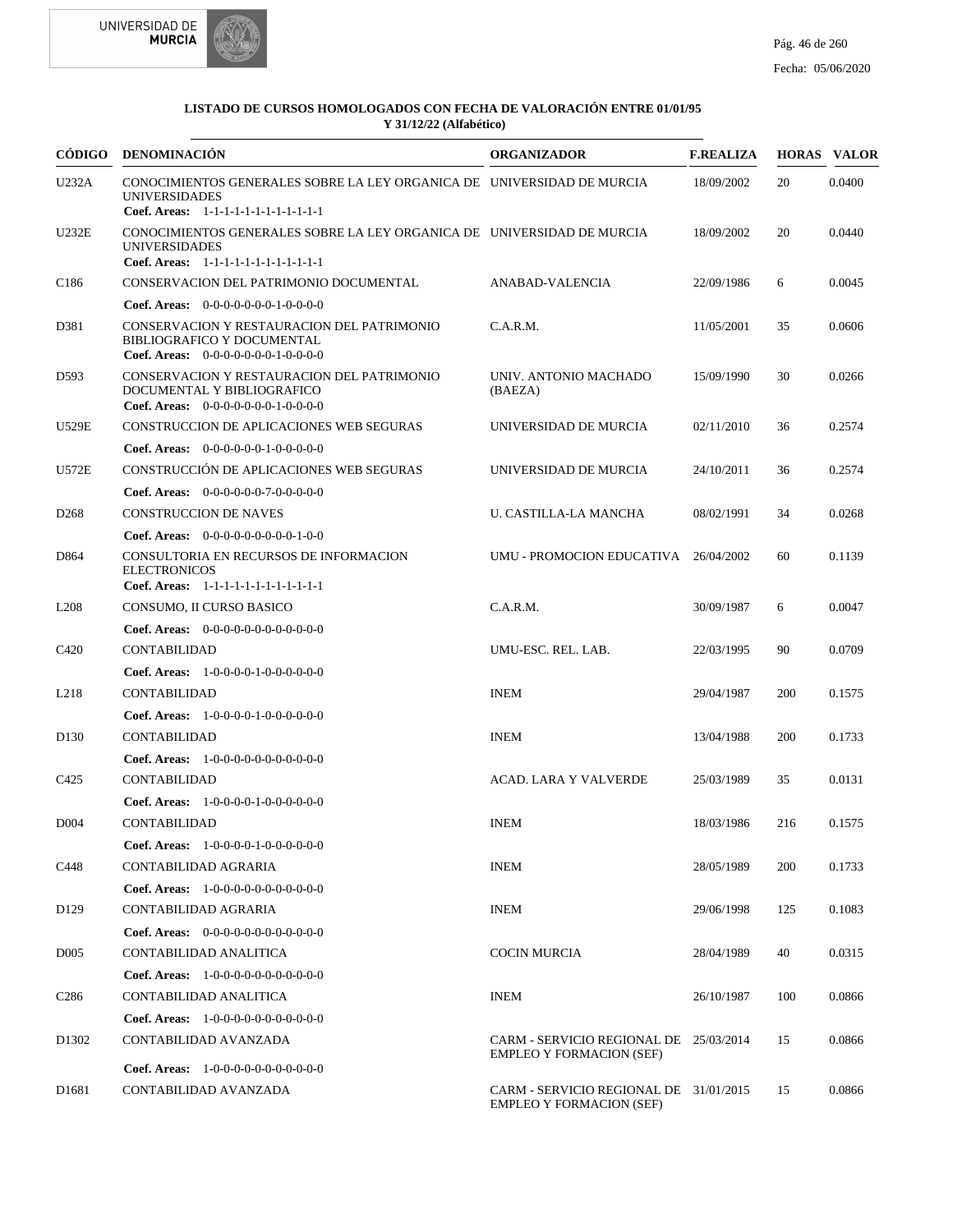



| CÓDIGO                        | <b>DENOMINACIÓN</b>                                                                                        | <b>ORGANIZADOR</b>                                                                         | <b>F.REALIZA</b> |              | <b>HORAS VALOR</b> |
|-------------------------------|------------------------------------------------------------------------------------------------------------|--------------------------------------------------------------------------------------------|------------------|--------------|--------------------|
|                               | Coef. Areas: $1-0-0-0-0-0-0-0-0-0-0-0$                                                                     |                                                                                            |                  |              |                    |
| D <sub>1106</sub>             | CONTABILIDAD BÁSICA                                                                                        | CARM - SERVICIO REGIONAL DE 08/11/2013<br><b>EMPLEO Y FORMACION (SEF)</b>                  |                  | 15           | 0.0866             |
|                               | Coef. Areas: 1-1-1-1-1-1-1-1-1-1-1-1-1                                                                     |                                                                                            |                  |              |                    |
| D <sub>1679</sub>             | CONTABILIDAD BÁSICA                                                                                        | CARM - SERVICIO REGIONAL DE 30/12/2014<br><b>EMPLEO Y FORMACION (SEF)</b>                  |                  | 15           | 0.0866             |
|                               | Coef. Areas: 1-1-1-1-1-1-1-1-1-1-1-1-1                                                                     |                                                                                            |                  |              |                    |
| C827                          | CONTABILIDAD DE GESTION EN EL SECTOR PUBLICO                                                               | <b>CONVENIO CARM</b>                                                                       | 14/06/2000       | 30           | 0.0644             |
|                               | <b>Coef. Areas:</b> $1-0-0-0-0-0-0-0-0-0-0$                                                                |                                                                                            |                  |              |                    |
| D576                          | CONTABILIDAD FINANCIERA                                                                                    | <b>ACADEMIA TRYME SL</b>                                                                   | 31/12/1995       | 6            | 0.0025             |
|                               | <b>Coef. Areas:</b> $1-0-0-0-0-0-0-0-0-0-0$                                                                |                                                                                            |                  |              |                    |
| CA51E                         | CONTABILIDAD GENERAL Y CONTABILIDAD PUBLICA                                                                | UNIVERSIDAD DE MURCIA                                                                      | 18/03/2004       | 45           | 0.1559             |
|                               | Coef. Areas: $1-0-0-0-1-0-0-0-0-0-0$                                                                       |                                                                                            |                  |              |                    |
| D <sub>009</sub>              | CONTABILIDAD I INFORMATIZADA (GESTION DE PYMES)                                                            | CC.00.                                                                                     | 23/10/2000       | 40           | 0.0660             |
|                               | <b>Coef. Areas:</b> $1-0-0-0-1-0-0-0-0-0-0$                                                                |                                                                                            |                  |              |                    |
| D753                          | CONTABILIDAD INFORMATIZADA                                                                                 | CAMARA OFICIAL DE COMERCIO, 17/11/1997<br><b>IDUSTRIA Y NAVEGACION DE</b><br><b>MURCIA</b> |                  | 40           | 0.0347             |
|                               | <b>Coef. Areas:</b> $1-0-0-0-1-0-0-0-0-0-0$                                                                |                                                                                            |                  |              |                    |
| L221                          | CONTABILIDAD INFORMATIZADA                                                                                 | <b>INFO</b>                                                                                | 22/12/1999       | 40           | 0.0315             |
|                               | Coef. Areas: $1-0-0-0-1-0-0-0-0-0-0$                                                                       |                                                                                            |                  |              |                    |
| C <sub>582</sub>              | CONTABILIDAD INFORMATIZADA                                                                                 | INFOMUR, S.L.                                                                              | 20/12/1996       | 30           | 0.0124             |
|                               | <b>Coef. Areas:</b> $1-0-0-0-1-0-0-0-0-0-0$                                                                |                                                                                            |                  |              |                    |
| D <sub>2162</sub>             | CONTABILIDAD INFORMATIZADA BAJO WINDOWS                                                                    | INSTITUTO DE FOMENTO DE LA<br>REGIÓN DE MURCIA (INFO)                                      | 30/10/1998       | 45           | 0.0354             |
|                               | <b>Coef. Areas:</b> $1-0-0-0-1-0-0-0-0-0-0$                                                                |                                                                                            |                  |              |                    |
| D995                          | CONTABILIDAD MECANIZADA                                                                                    | CAMARA OFICIAL DE COMERCIO, 11/11/1994<br>INDUSTRIA Y NAVEGACION DE<br><b>MURCIA</b>       |                  | 40           | 0.0347             |
|                               | <b>Coef. Areas:</b> $1-0-0-0-0-0-0-0-0-0-0$                                                                |                                                                                            |                  |              |                    |
| CA35E                         | CONTABILIDAD NACIONAL                                                                                      | UNIVERSIDAD DE MURCIA                                                                      | 30/09/2003       | 30           | 0.0520             |
|                               | <b>Coef. Areas:</b> $1-0-0-0-0-0-0-0-0-0-0-0$                                                              |                                                                                            |                  |              |                    |
| L <sub>231</sub>              | CONTABILIDAD (PLAN GENERAL CONTABLE)                                                                       | <b>ACAD. SANCHEZ ROSELL</b>                                                                | 30/06/1981       | 123          | 0.0461             |
|                               | <b>Coef. Areas:</b> $1-0-0-0-0-0-0-0-0-0-0$                                                                |                                                                                            |                  |              |                    |
| C <sub>4</sub> 0 <sub>2</sub> | CONTABILIDAD Y FINANZAS, DIPLOMADO EN (**)                                                                 | <b>CEREM</b>                                                                               | 31/12/1992       | $\mathbf{0}$ | 0.0000             |
|                               | Coef. Areas: $1-0-0-0-1-0-0-0-0-0-0$                                                                       |                                                                                            |                  |              |                    |
| D1847                         | CONTABILIDAD Y FISCAL                                                                                      | CAMARA OFICIAL DE COMERCIO 10/06/1992<br>E INDUSTRIA DE ORIHUELA                           |                  | 200          | 0.1733             |
|                               | <b>Coef. Areas:</b> $1-0-0-0-0-0-0-0-0-0-0$                                                                |                                                                                            |                  |              |                    |
| C859                          | CONTABILIDAD Y FISCALIDAD EN EL IMPUESTO DE<br><b>SOCIEDADES</b><br>Coef. Areas: 1-0-0-0-0-0-0-0-0-0-0-0-0 | C.O. GRADUADOS SOCIALES                                                                    | 29/11/2000       | 32           | 0.0528             |
| D <sub>006</sub>              | <b>CONTABLE</b>                                                                                            | <b>INEM</b>                                                                                | 11/02/1988       | 400          | 0.1575             |
|                               | <b>Coef. Areas:</b> $1-0-0-0-1-0-0-0-0-0-0$                                                                |                                                                                            |                  |              |                    |
| L071                          | CONTABLIDAD MECANIZADA, FACTURACION Y CONTROL                                                              | <b>FREM</b>                                                                                | 06/10/1995       | 45           | 0.0338             |
|                               | DE ALMACEN<br>Coef. Areas: $1-0-0-0-1-0-0-0-0-0-0$                                                         |                                                                                            |                  |              |                    |
| L <sub>153</sub>              | CONTAMINACION AMBIENTAL: FUENTES PROCESOS Y<br><b>CONTROL</b>                                              | UMU-EXT.UNIV.                                                                              | 31/12/1985       | 3            | 0.0000             |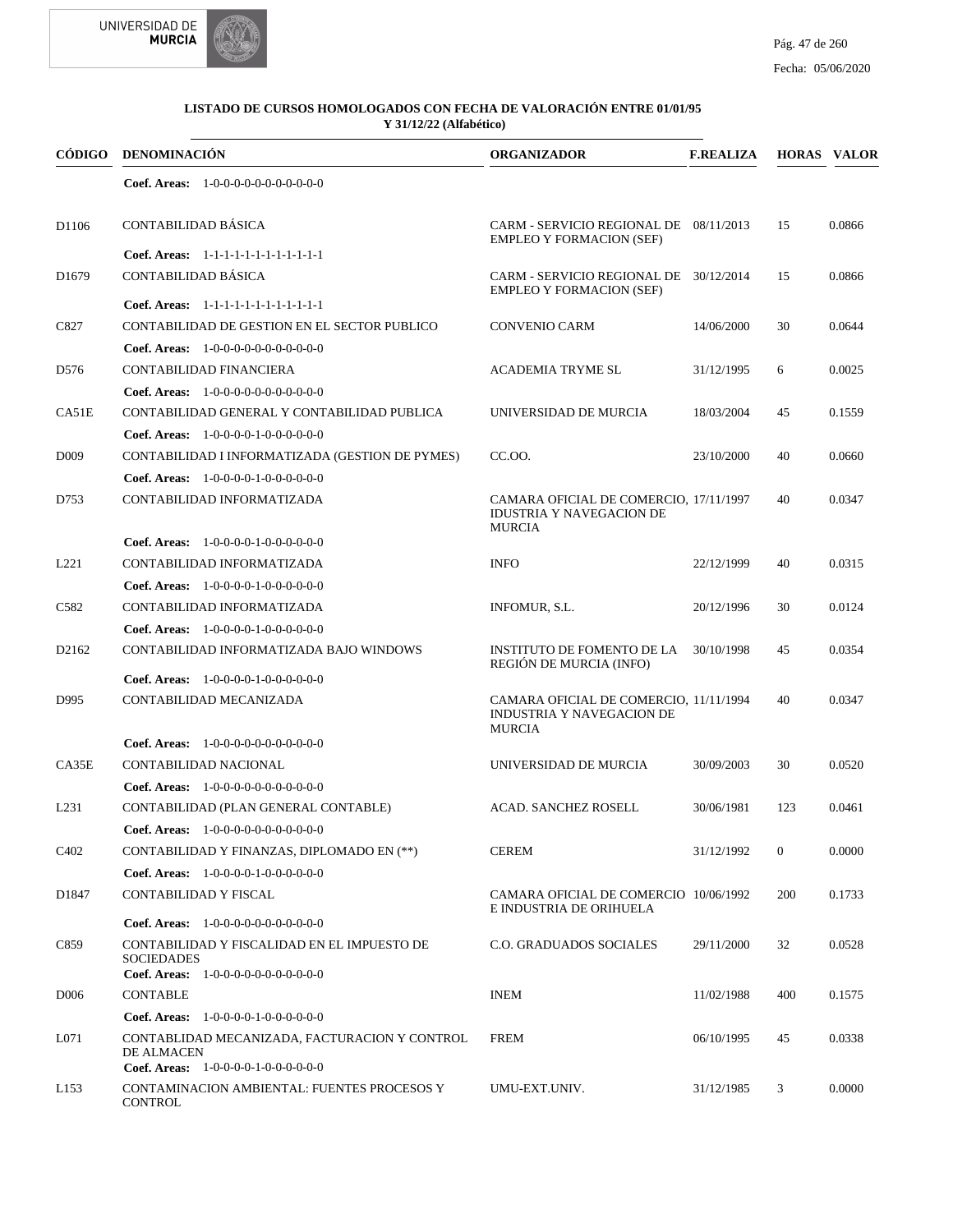

| CÓDIGO            | <b>DENOMINACIÓN</b>                                                                                                                                                   | <b>ORGANIZADOR</b>                                               | <b>F.REALIZA</b> |     | <b>HORAS VALOR</b> |
|-------------------|-----------------------------------------------------------------------------------------------------------------------------------------------------------------------|------------------------------------------------------------------|------------------|-----|--------------------|
|                   | Coef. Areas: $0-0-0-0-0-0-0-0-1-0-1$                                                                                                                                  |                                                                  |                  |     |                    |
| <b>IT254E</b>     | CONTEXTO INTERNACIONAL EN MATERIA DE CAMBIO<br>CLIMÁTICO. IMPLICACIONES PARA LA ECONOMIA Y LA<br>SOCIEDAD REGIONAL.<br>Coef. Areas: 1-1-1-1-1-1-1-1-1-1-1-1-1         | UNIVERSIDAD DE MURCIA                                            | 03/05/2018       | 20  | 0.1430             |
| C799              | CONTRATACION ADMINISTRATIVA                                                                                                                                           | CC.OO.                                                           | 17/06/1999       | 25  | 0.0227             |
|                   | Coef. Areas: $0-1-0-0-0-0-0-0-0-0-0-0$                                                                                                                                |                                                                  |                  |     |                    |
| D <sub>1609</sub> | CONTRATACIÓN ADMINISTRATIVA (BÁSICO) (ONLINE)                                                                                                                         | <b>INSTITUTO NACIONAL DE</b><br>ADMINISTRACIÓN PUBLICA<br>(INAP) | 20/05/2016       | 25  | 0.1788             |
|                   | <b>Coef. Areas:</b> $0-1-0-0-0-0-0-0-0-0-0$                                                                                                                           |                                                                  |                  |     |                    |
| <b>IT245E</b>     | CONTRATACIÓN ADMINISTRATIVA. DIRECTIVA<br>COMUNITARIA. SUBGRUPOS A1 Y A2 (MODALIDAD ON LINE)<br>Coef. Areas: 1-1-0-0-0-0-0-0-0-0-0-0-0                                | UNIVERSIDAD DE MURCIA                                            | 22/10/2018       | 20  | 0.1430             |
| IT235E            | CONTRATACIÓN ADMINISTRATIVA. DIRECTIVA<br>COMUNITARIA. SUBGRUPOS C1-C2 Y AGRUPACIONES<br>PROFESIONALES (E) (MODALIDAD ONLINE)<br>Coef. Areas: $1-1-0-0-0-0-0-0-0-0-0$ | UNIVERSIDAD DE MURCIA                                            | 29/10/2018       | 15  | 0.1073             |
| <b>U260E</b>      | CONTRATACIÓN ADMINISTRATIVA EN LA UNIVERSIDAD DE UNIVERSIDAD DE MURCIA<br><b>MURCIA</b><br>Coef. Areas: 0-1-0-0-0-0-0-0-0-0-0-0-0                                     |                                                                  | 08/09/2003       | 20  | 0.0429             |
| <b>U260A</b>      | CONTRATACIÓN ADMINISTRATIVA EN LA UNIVERSIDAD DE UNIVERSIDAD DE MURCIA<br><b>MURCIA</b><br>Coef. Areas: $0-1-0-0-0-0-0-0-0-0-0$                                       |                                                                  | 08/09/2003       | 20  | 0.0390             |
| <b>CA160E</b>     | CONTRATACION ADMINISTRATIVA, GRUPOS A Y B.<br><b>INTERNET</b><br>Coef. Areas: $1-1-0-1-0-0-0-0-0-0-0$                                                                 | UNIVERSIDAD DE MURCIA                                            | 20/10/2010       | 30  | 0.2145             |
| D <sub>164</sub>  | CONTRATACION ADMINISTRATIVA, LA                                                                                                                                       | <b>CSI-CSIF</b>                                                  | 10/06/1999       | 30  | 0.0272             |
|                   | <b>Coef. Areas:</b> $0-1-0-0-0-0-0-0-0-0-0$                                                                                                                           |                                                                  |                  |     |                    |
| C893              | CONTRATACION ADMINISTRATIVA LEY 13/95                                                                                                                                 | CC.OO.                                                           | 04/12/2000       | 25  | 0.0454             |
|                   | Coef. Areas: $0-1-0-0-0-0-0-0-0-0-0$                                                                                                                                  |                                                                  |                  |     |                    |
| D <sub>023</sub>  | CONTRATACION ADMINISTRATIVA LEY 13/95, LA                                                                                                                             | CC.OO.                                                           | 04/12/2000       | 25  | 0.0413             |
|                   | Coef. Areas: $0-1-0-0-0-0-0-0-0-0-0$                                                                                                                                  |                                                                  |                  |     |                    |
| C936              | CONTRATACION ADMINISTRATIVA: LEY 13/95 SOBRE<br>CONTRATOS EN LAS ADMINISTRACIONES PUBLICAS<br>Coef. Areas: $0-1-0-0-0-0-0-0-0-0-0$                                    | CC.OO.                                                           | 31/12/1999       | 130 | 0.1180             |
| C761              | CONTRATACION ADMINISTRATIVA MUNICIPAL LEY 13/95<br>SOBRE CONTRATOS EN LAS AA.PP., LA<br>Coef. Areas: $0-1-0-0-0-0-0-0-0-0-0$                                          | CC.00.                                                           | 01/12/1998       | 130 | 0.1073             |
| <b>CA168E</b>     | CONTRATACION ADMINISTRATIVA, SUBGRUPOS A1 Y A2.<br><b>INTERNET</b><br>Coef. Areas: $1-1-0-1-0-0-0-0-0-0-0$                                                            | UNIVERSIDAD DE MURCIA                                            | 06/10/2011       | 30  | 0.2145             |
| <b>IT135E</b>     | CONTRATACIÓN ADMINISTRATIVA, SUBGRUPOS A1 Y A2.<br><b>INTERNET</b><br><b>Coef. Areas:</b> $0-1-0-0-0-0-0-0-0-0-0$                                                     | UNIVERSIDAD DE MURCIA                                            | 04/04/2016       | 30  | 0.2145             |
| IT99E             | CONTRATACIÓN ADMINISTRATIVA, SUBGRUPOS A1 Y A2.<br><b>INTERNET</b><br>Coef. Areas: 1-1-0-1-0-0-0-0-0-0-0-0                                                            | UNIVERSIDAD DE MURCIA                                            | 26/02/2015       | 30  | 0.2145             |
|                   |                                                                                                                                                                       |                                                                  |                  |     |                    |
| IT100E            | CONTRATACIÓN ADMINISTRATIVA, SUBGRUPOS C1, C2 Y<br>AGRUPACIONES PROFESIONALES (E). INTERNET<br>Coef. Areas: $1-1-0-1-0-0-0-0-0-0-0$                                   | UNIVERSIDAD DE MURCIA                                            | 26/02/2015       | 30  | 0.2145             |
| <b>IT136E</b>     | CONTRATACIÓN ADMINISTRATIVA, SUBGRUPOS C1, C2 Y<br>AGRUPACIONES PROFESIONALES (E). INTERNET                                                                           | UNIVERSIDAD DE MURCIA                                            | 04/04/2016       | 30  | 0.2145             |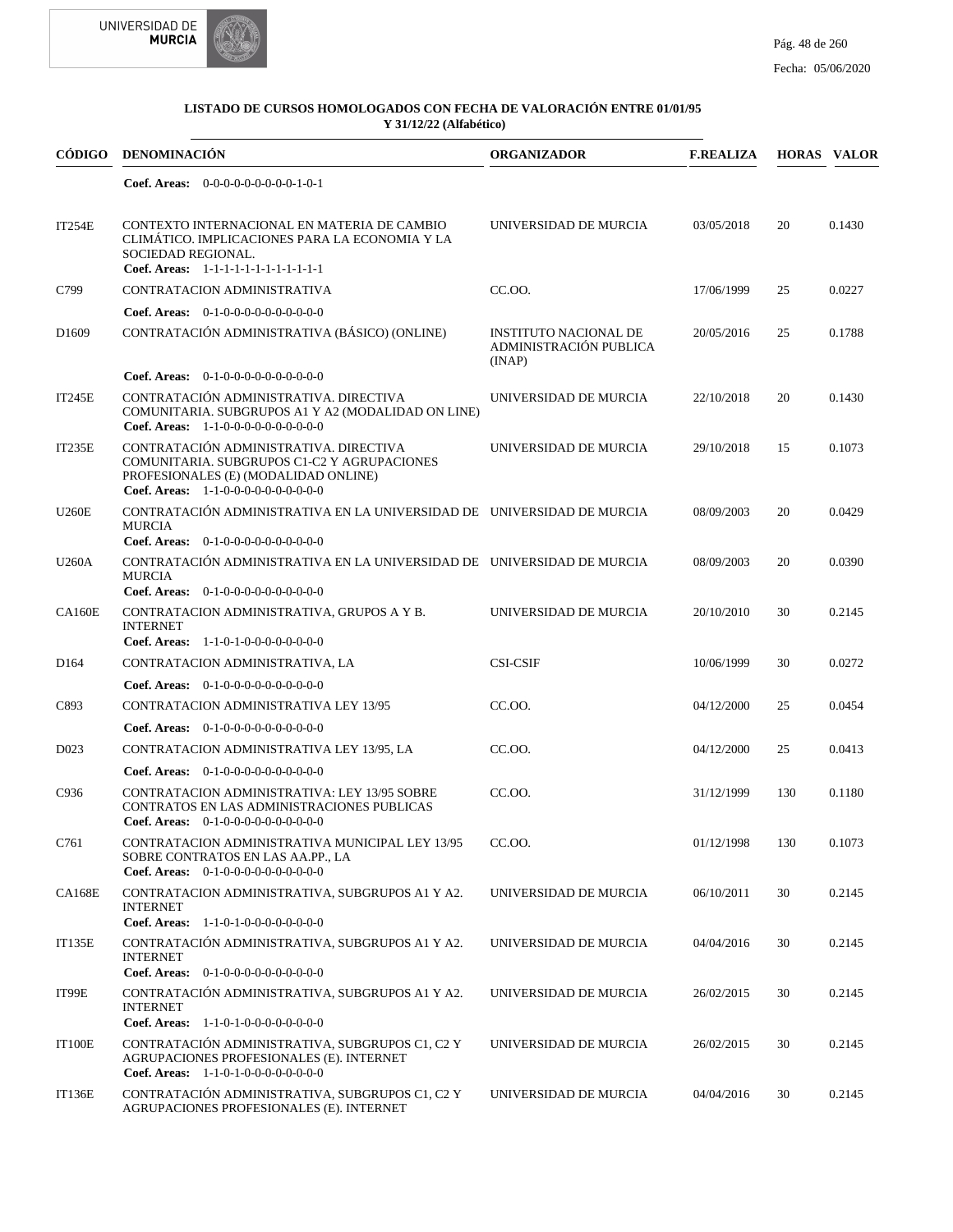



| <b>CÓDIGO</b>     | <b>DENOMINACIÓN</b>                                                                                             | <b>ORGANIZADOR</b>                                                             | <b>F.REALIZA</b> |     | <b>HORAS VALOR</b> |
|-------------------|-----------------------------------------------------------------------------------------------------------------|--------------------------------------------------------------------------------|------------------|-----|--------------------|
|                   | Coef. Areas: $0-1-0-0-0-0-0-0-0-0-0$                                                                            |                                                                                |                  |     |                    |
| C <sub>124</sub>  | CONTRATACION ADMINISTRTIVA (C,D)                                                                                | C.A.R.M.                                                                       | 29/09/1989       | 30  | 0.0248             |
|                   | <b>Coef. Areas:</b> $0-1-0-0-0-0-0-0-0-0-0-0$                                                                   |                                                                                |                  |     |                    |
| C <sub>099</sub>  | CONTRATACION ADMIN., PROCESO GASTO PUBLICO                                                                      | $C.A.R.M.-(INAP)$                                                              | 29/09/1989       | 42  | 0.0440             |
|                   | Coef. Areas: $0-1-0-0-0-0-0-0-0-0-0$                                                                            |                                                                                |                  |     |                    |
| D1707             | CONTRATACIÓN DEL SECTOR PÚBLICO                                                                                 | MINISTERIO DE HACIENDA Y A.P. 10/06/2013<br><b>INSTITUTO ESTUDIOS FISCALES</b> |                  | 28  | 0.1617             |
|                   | Coef. Areas: $0-1-0-0-0-0-0-0-0-0-0$                                                                            |                                                                                |                  |     |                    |
| D1482             | CONTRATACIÓN ELECTRÓNICA Y GESTIÓN DE OBRA<br>PÚBLICA<br>Coef. Areas: 0-1-0-0-0-0-0-0-0-1-0-0                   | <b>UMU</b>                                                                     | 21/06/2013       | 15  | 0.0949             |
|                   |                                                                                                                 |                                                                                |                  |     |                    |
| C770              | CONTRATACION EN LAS UNIVERSIDADES, LA                                                                           | <b>CSI-CSIF</b>                                                                | 18/12/1998       | 30  | 0.0272             |
|                   | Coef. Areas: $0-1-0-0-0-0-0-0-0-0-0$                                                                            |                                                                                |                  |     |                    |
| C581              | CONTRATACION LABORAL                                                                                            | <b>C.O. GRADUADOS SOCIALES</b>                                                 | 05/03/1996       | 5   | 0.0041             |
|                   | Coef. Areas: $0-0-0-0-1-0-0-0-0-0-0$                                                                            |                                                                                |                  |     |                    |
| U935A             | CONTRATACIÓN PÚBLICA EN LA UNIVERSIDAD DE MURCIA UNIVERSIDAD DE MURCIA                                          |                                                                                | 14/05/2018       | 9   | 0.0585             |
|                   | Coef. Areas: 1-1-1-1-1-1-1-1-1-1-1-1-1                                                                          |                                                                                |                  |     |                    |
| D1190             | CONTRATACIÓN PÚBLICA (ON LINE)                                                                                  | <b>INSTITUTO NACIONAL DE</b><br>ADMINISTRACIÓN PUBLICA<br>(INAP)               | 30/11/2012       | 30  | 0.2145             |
|                   | <b>Coef. Areas:</b> $0-1-0-0-0-0-0-0-0-0-0-0$                                                                   |                                                                                |                  |     |                    |
| C <sub>593</sub>  | <b>CONTRATO DE TRABAJO</b>                                                                                      | CC.OO.                                                                         | 21/10/1996       | 20  | 0.0182             |
|                   | Coef. Areas: $0-0-0-0-1-0-0-0-0-0-0$                                                                            |                                                                                |                  |     |                    |
| D <sub>1297</sub> | CONTRATOS DE EXPLOTACIÓN DE LA PROPIEDAD<br>INDUSTRIAL E INTELECTUAL<br>Coef. Areas: $0-0-0-1-0-0-1-0-0-0-0$    | RED OTRI UNIVERSIDADES                                                         | 17/11/2006       | 13  | 0.0410             |
| D <sub>1217</sub> | CONTRATOS EN LAS ADMINISTRACIONES PÚBLICAS                                                                      | <b>CARM - ESCUELA DE</b><br><b>ADMINISTRACION PUBLICA</b>                      | 08/04/2009       | 25  | 0.1073             |
|                   | Coef. Areas: 1-1-1-1-1-1-1-1-1-1-1-1-1                                                                          |                                                                                |                  |     |                    |
| C779              | CONTRATOS, NOMINAS Y SEGURIDAD SOCIAL                                                                           | <b>IFES</b>                                                                    | 26/03/1999       | 40  | 0.0165             |
|                   | Coef. Areas: $0-0-0-0-1-0-0-0-0-0-0$                                                                            |                                                                                |                  |     |                    |
| L089              | CONTROL DE CALIDAD EN IND.AGROALIMENTARIA                                                                       | INSERSO-ASOC.NAC.QUIMICOS                                                      | 22/07/1987       | 200 | 0.1650             |
|                   | Coef. Areas: $0-0-0-0-0-0-0-0-1-0-1$                                                                            |                                                                                |                  |     |                    |
| CA65E             | CONTROL DE RESIDUOS SANITARIOS: ELABORACION DE<br>PLANES DE GESTION<br>Coef. Areas: $0-0-0-0-0-0-0-0-1-0-0$     | UNIVERSIDAD DE MURCIA                                                          | 02/11/2005       | 25  | 0.1073             |
| D <sub>572</sub>  | CONTROL DE TORNO CENTRO DE MECANIZADO NIVEL II                                                                  | <b>FREMM</b>                                                                   | 16/10/2004       | 40  | 0.1320             |
|                   | Coef. Areas: $0-0-0-0-0-0-0-0-1-0-0$                                                                            |                                                                                |                  |     |                    |
| D <sub>1400</sub> | CONTROL DEL EXTRÉS LABORAL. MOD. MIXTA                                                                          | FEDERACIÓN DE MUNICIPIOS DE 20/12/2011                                         |                  | 30  | 0.1733             |
|                   |                                                                                                                 | LA REGIÓN DE MURCIA (FMRM)                                                     |                  |     |                    |
|                   | Coef. Areas: 1-1-1-1-1-1-1-1-1-1-1-1-1                                                                          |                                                                                |                  |     |                    |
| CA136E            | CONTROL INTEGRADO DE PLAGAS                                                                                     | UNIVERSIDAD DE MURCIA                                                          | 22/04/2009       | 25  | 0.1073             |
|                   | <b>Coef. Areas:</b> $0-0-0-0-0-0-0-0-1-0-1$                                                                     |                                                                                |                  |     |                    |
| CA117E            | CONTROL INTEGRADO DE PLAGAS                                                                                     | UNIVERSIDAD DE MURCIA                                                          | 02/04/2008       | 25  | 0.1073             |
|                   | Coef. Areas: $0-0-0-0-0-0-0-0-1-0-0$                                                                            |                                                                                |                  |     |                    |
| D <sub>570</sub>  | CONTROL NUMERICO DE MAQUINAS HERRAMIENTAS. CNC. FREMM<br><b>TORNO I</b><br>Coef. Areas: 0-0-0-0-0-0-0-0-0-1-0-0 |                                                                                | 30/04/2004       | 32  | 0.1056             |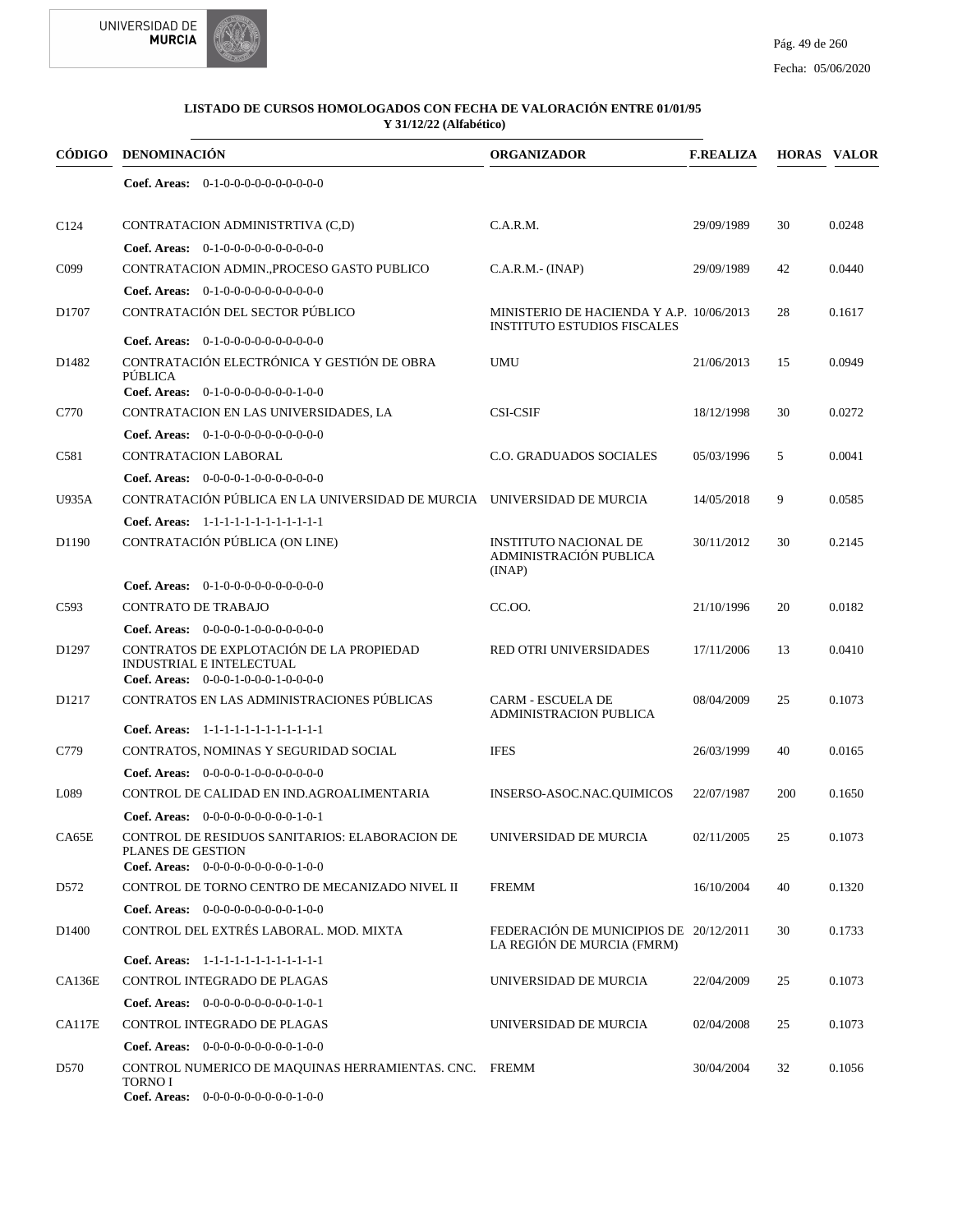



|                   | CÓDIGO DENOMINACIÓN                                                                                                                                                       | <b>ORGANIZADOR</b>                                                        | <b>F.REALIZA</b> |     | <b>HORAS VALOR</b> |
|-------------------|---------------------------------------------------------------------------------------------------------------------------------------------------------------------------|---------------------------------------------------------------------------|------------------|-----|--------------------|
| D571              | CONTROL NUMERICO DE MAQUINAS-HERRAMIENTAS. CNC. FREMM<br><b>TORNO II</b>                                                                                                  |                                                                           | 14/05/2004       | 32  | 0.1056             |
| CA23E             | Coef. Areas: $0-0-0-0-0-0-0-0-1-0-0$<br><b>CONTROL Y PREVENCION DE LA LEGIONELOSIS:</b><br><b>INSPECCION Y METODOS ANALITICOS</b><br>Coef. Areas: 0-0-0-0-0-0-0-0-0-1-0-0 | UNIVERSIDAD DE MURCIA                                                     | 13/05/2002       | 22  | 0.0484             |
| <b>U932E</b>      | CONVENIOS DE COLABORACIÓN Y ENCARGOS A MEDIOS<br>PROPIOS PERSONIFICADOS. APLICACIÓN PRÁCTICA.<br>Coef. Areas: 1-1-1-1-1-1-1-1-1-1-1-1-1                                   | UNIVERSIDAD DE MURCIA                                                     | 07/05/2018       | 18  | 0.1287             |
| <b>IT291E</b>     | CONVENIOS DE COLABORACIÓN Y ENCOMIENDAS DE<br>GESTIÓN EN LAS ADMINISTRACIONES PÚBLICAS<br>Coef. Areas: 1-1-1-1-1-1-1-1-1-1-1-1-1                                          | UNIVERSIDAD DE MURCIA                                                     | 16/09/2019       | 25  | 0.1788             |
| <b>IT202E</b>     | CONVENIOS DE COLABORACION Y ENCOMIENDAS DE<br>GESTIÓN EN LAS ADMINISTRACIONES PÚBLICAS.<br>APLICACIÓN PRÁCTICA<br>Coef. Areas: $1-1-0-1-0-0-0-0-0-1-1-0$                  | UNIVERSIDAD DE MURCIA                                                     | 06/11/2017       | 15  | 0.1073             |
| IT252E            | CONVENIOS DE COLABORACIÓN Y ENCOMIENDAS DE<br>GESTIÓN EN LAS ADMINISTRACIONES PÚBLICAS.<br>APLICACIÓN PRÁCTICA.<br>Coef. Areas: $1-1-0-1-0-0-0-0-1-1-0$                   | UNIVERSIDAD DE MURCIA                                                     | 05/11/2018       | 15  | 0.1073             |
| C <sub>335</sub>  | CONVERGENCIA CON EUROPA Y REL.LABORALES                                                                                                                                   | UMU-EXT.UNIV.                                                             | 30/04/1993       | 12  | 0.0104             |
|                   | Coef. Areas: $0-0-0-0-0-0-0-0-0-0-0$                                                                                                                                      |                                                                           |                  |     |                    |
| D386              | CONVERSION RETROSPECTIVA DE REGISTRO<br>BIBLIOGRAFICOS, CURSOS-SEMINARIO<br>Coef. Areas: $0-0-0-0-0-0-1-0-0-0-0$                                                          | <b>CSIC</b>                                                               | 10/05/1991       | 9   | 0.0071             |
| C <sub>464</sub>  | CONVERSION RETROSPECTIVA DE REGISTROS BIBLIOGRAFI. C.S.I.C.-CBIC                                                                                                          |                                                                           | 08/05/1991       | 13  | 0.0105             |
|                   | <b>Coef. Areas:</b> $0-0-0-0-0-0-1-0-0-0-0$                                                                                                                               |                                                                           |                  |     |                    |
| IT15E             | CONVIVENCIA, DISCIPLINA ESCOLAR Y ABSENTISMO                                                                                                                              | UNIVERSIDAD DE MURCIA                                                     | 03/10/2007       | 30  | 0.1287             |
|                   | <b>Coef. Areas:</b> $0-0-0-0-0-0-0-0-0-0-0-0$                                                                                                                             |                                                                           |                  |     |                    |
| D2263             | CONVIVENCIA ESCOLAR Y COHESIÓN SOCIAL VI                                                                                                                                  | <b>COMISIONES OBRERAS (CCOO)</b><br>(DENTRO DE FORMACION<br>CONTINUA)     | 30/06/2006       | 20  | 0.0660             |
|                   | <b>Coef. Areas:</b> $0-0-0-0-0-0-0-0-0-0-0-0$                                                                                                                             |                                                                           |                  |     |                    |
| C707              | COOPERACION AL DESARROLLO, INVESTIGACION Y<br>PRACTICA SOCIAL<br>Coef. Areas: 0-0-0-0-0-0-0-0-0-1-0-0                                                                     | UMU-FAC. FILOSOFIA                                                        | 31/03/1995       | 25  | 0.0216             |
| C752              | COOPERACION EN SALUD, CURSO DE ESPECIALIZACION DE<br><b>Coef. Areas:</b> $0-0-0-0-0-0-0-0-0-0-0-0$                                                                        | U. CASTILLA-LA MANCHA-E.U.<br><b>ENFERMERIA</b>                           | 03/12/1995       | 110 | 0.0887             |
| C312              | COOPERACION PARA EL DESARROLLO (II CURSO)                                                                                                                                 | GENERALIDAD VALENCIANA                                                    | 01/02/1993       | 80  | 0.0630             |
|                   | Coef. Areas: $0-0-0-1-0-0-0-0-1-0-0$                                                                                                                                      |                                                                           |                  |     |                    |
| <b>IT222E</b>     | CORREO ELECTRÓNICO, FIRMA ELECTRÓNICA Y                                                                                                                                   | UNIVERSIDAD DE MURCIA                                                     | 07/06/2018       | 15  | 0.1073             |
|                   | <b>SEGURIDAD EN LA RED</b><br>Coef. Areas: 1-1-1-1-1-1-1-1-1-1-1-1-1                                                                                                      |                                                                           |                  |     |                    |
| <b>IT260E</b>     | CORREO ELECTRÓNICO, FIRMA ELECTRÓNICA Y<br>SEGURIDAD EN LA RED.<br>Coef. Areas: 1-1-1-1-1-1-1-1-1-1-1-1-1                                                                 | UNIVERSIDAD DE MURCIA                                                     | 01/04/2019       | 15  | 0.1073             |
| D1181             | CORREO ELECTRÓNICO MS OUTLOOK 2007                                                                                                                                        | CARM - SERVICIO REGIONAL DE 14/01/2013<br><b>EMPLEO Y FORMACION (SEF)</b> |                  | 25  | 0.1444             |
|                   | Coef. Areas: 1-1-1-1-1-1-1-1-1-1-1-1-1                                                                                                                                    |                                                                           |                  |     |                    |
| D <sub>1281</sub> | CORREO ELECTRÓNICO MS OUTLOOK 2007                                                                                                                                        | CARM - SERVICIO REGIONAL DE 24/12/2012<br><b>EMPLEO Y FORMACION (SEF)</b> |                  | 25  | 0.1444             |
|                   | Coef. Areas: 1-1-1-1-1-1-1-1-1-1-1-1-1                                                                                                                                    |                                                                           |                  |     |                    |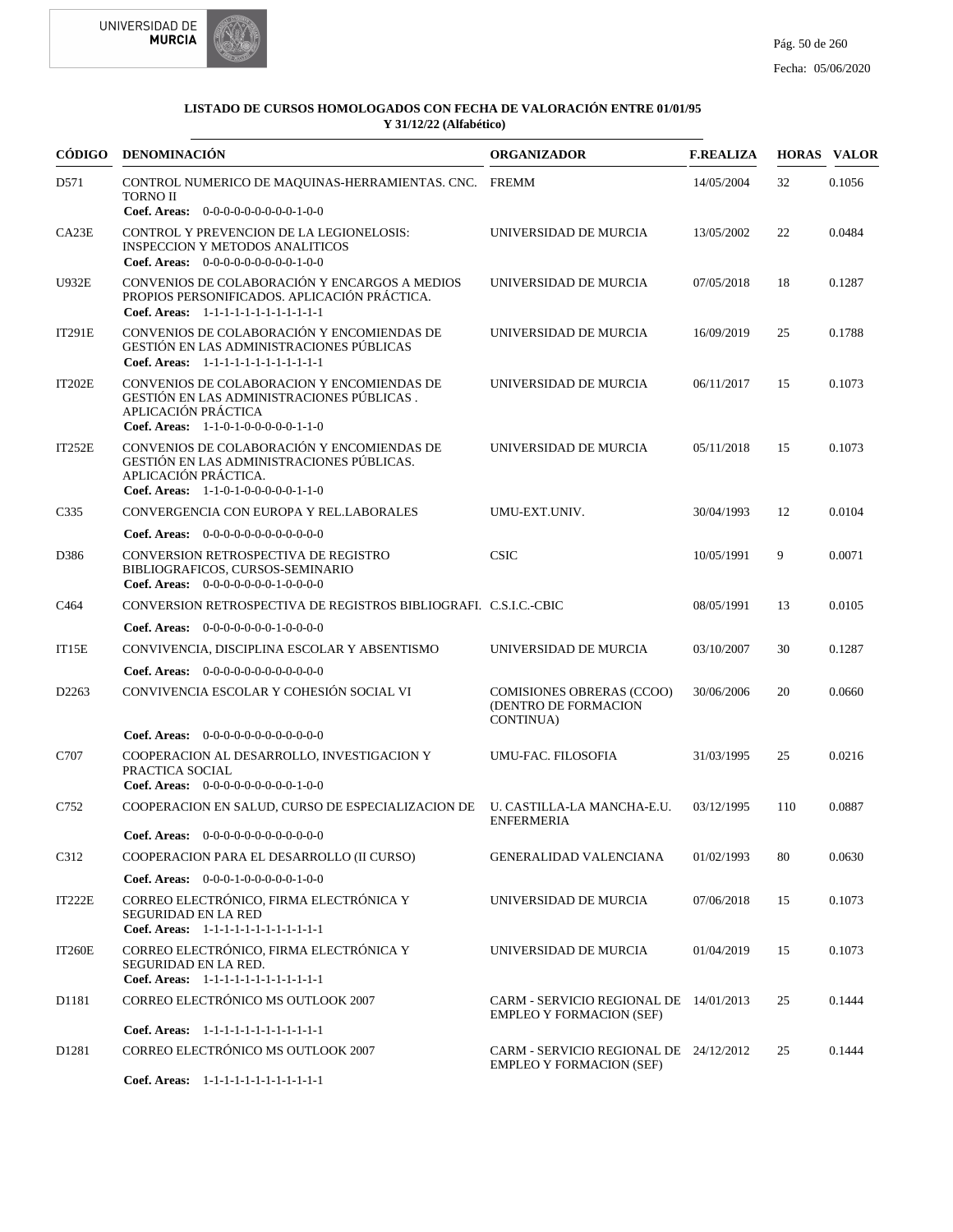



|                   | CÓDIGO DENOMINACIÓN                                                                                                                               | <b>ORGANIZADOR</b>                                                                                                   | <b>F.REALIZA</b> |     | <b>HORAS VALOR</b> |
|-------------------|---------------------------------------------------------------------------------------------------------------------------------------------------|----------------------------------------------------------------------------------------------------------------------|------------------|-----|--------------------|
| D1405             | CORREO ELECTRÓNICO MS OUTLOOK 2007                                                                                                                | CARM - SERVICIO REGIONAL DE 29/08/2014<br><b>EMPLEO Y FORMACION (SEF)</b>                                            |                  | 25  | 0.1444             |
|                   | Coef. Areas: 1-1-1-1-1-1-1-1-1-1-1-1-1                                                                                                            |                                                                                                                      |                  |     |                    |
| D <sub>1958</sub> | CORREO ELECTRÓNICO MS OUTLOOK 2007                                                                                                                | CARM - SERVICIO REGIONAL DE 10/01/2013<br><b>EMPLEO Y FORMACION (SEF)</b>                                            |                  | 25  | 0.1444             |
|                   | Coef. Areas: 1-1-1-1-1-1-1-1-1-1-1-1-1                                                                                                            |                                                                                                                      |                  |     |                    |
| D <sub>6</sub> 33 | CORRESPONSALES DE PUNTOS DE INFORMACION JUVENIL,<br>1ER CURSO                                                                                     | AYUNTAMIENTO MURCIA                                                                                                  | 05/04/1995       | 9   | 0.0078             |
|                   | Coef. Areas: $0-0-0-0-0-0-0-0-0-0-0$                                                                                                              |                                                                                                                      |                  |     |                    |
| D <sub>181</sub>  | CORRIENTES ACTUALES DE LA LITERATURA INFANTIL Y<br><b>JUVENIL</b><br>Coef. Areas: $0-0-0-0-0-0-0-0-0-0-0$                                         | UMU-PROM.EDUC.                                                                                                       | 06/11/2001       | 30  | 0.0569             |
| D <sub>213</sub>  | CORTOMETRAJE EN VIDEO, III CURSO PRACTICO                                                                                                         | UMU-EXT.UNIV.                                                                                                        | 18/12/2002       | 30  | 0.0569             |
|                   |                                                                                                                                                   |                                                                                                                      |                  |     |                    |
|                   | Coef. Areas: $0-0-0-0-0-0-0-0-1-0-1$                                                                                                              |                                                                                                                      |                  |     |                    |
| C583              | COTIZACION A LA SEGURIDAD SOCIAL                                                                                                                  | <b>COCIN CARTAGENA</b>                                                                                               | 02/12/1991       | 32  | 0.0277             |
|                   | <b>Coef. Areas:</b> $0-0-0-0-1-0-0-0-0-0-0-0$                                                                                                     |                                                                                                                      |                  |     |                    |
| D <sub>608</sub>  | <b>COURS DE FRANCAIS</b>                                                                                                                          | PIERRE OVERALL                                                                                                       | 28/07/2000       | 40  | 0.0300             |
|                   | Coef. Areas: 1-1-1-1-1-1-1-1-1-1-1-1-1                                                                                                            |                                                                                                                      |                  |     |                    |
| D <sub>072</sub>  | COURSE O UPPER INTERMEDIATE ENGLISH                                                                                                               | <b>BRAHESKOLAN</b>                                                                                                   | 02/09/2000       | 50  | 0.0375             |
|                   | Coef. Areas: $1-1-1-1-1-1-1-1-1-1-1$                                                                                                              |                                                                                                                      |                  |     |                    |
| <b>IT276E</b>     | CREACIÓN, ANÁLISIS, MANIPULACIÓN Y PRESENTACIÓN DE UNIVERSIDAD DE MURCIA<br>DATOS: HOJAS DE CÁLCULO (1)<br>Coef. Areas: 1-1-1-1-1-1-1-1-1-1-1-1-1 |                                                                                                                      | 03/06/2019       | 20  | 0.1430             |
| <b>IT239E</b>     | CREACIÓN, ANÁLISIS, MANIPULACIÓN Y PRESENTACIÓN DE UNIVERSIDAD DE MURCIA<br>DATOS. HOJAS DE CÁLCULO(1).<br>Coef. Areas: 1-1-1-1-1-1-1-1-1-1-1-1-1 |                                                                                                                      | 08/10/2018       | 20  | 0.1430             |
| D <sub>1921</sub> | CREACIÓN DE APLICACIONES Y UTILIDADES PARA MI WEB<br>EN SENCILLOS PASOS CON SOFTWARE LIBRE (III CURSO)<br>Coef. Areas: 1-1-1-1-1-1-1-1-1-1-1-1-1  | <b>UMU</b>                                                                                                           | 31/03/2011       | 150 | 0.9488             |
| D <sub>2130</sub> | CREACIÓN DE APLICACIONES Y UTILIDADES PARA MI WEB<br>EN SENCILLOS PASOS CON SOFWARE LIBRE<br>Coef. Areas: 1-1-1-1-1-1-1-1-1-1-1-1-1               | <b>UMU</b>                                                                                                           | 14/04/2018       | 150 | 0.9488             |
| <b>U472E</b>      | CREACION DE ARCHIVOS PDF CON HERRAMIENTAS DE<br>SOFTWARE LIBRE (ALTERNATIVA A ADOBE ACROBAT)<br>Coef. Areas: 1-1-1-1-1-1-1-1-1-1-1-1-1            | UNIVERSIDAD DE MURCIA                                                                                                | 12/03/2009       | 6   | 0.0257             |
| U517E             | CREACION DE ARCHIVOS PDF CON HERRAMIENTAS DE<br>SOFTWARE LIBRE (ALTERNATIVA A ADOBE ACROBAT)<br>Coef. Areas: $1-1-1-1-1-1-1-1-1-1-1$              | UNIVERSIDAD DE MURCIA                                                                                                | 11/03/2010       | 6   | 0.0429             |
| U561E             | CREACION DE ARCHIVOS PDF CON HERRAMIENTAS DE<br>SOFTWARE LIBRE (ALTERNATIVA A ADOBE ACROBAT)<br>Coef. Areas: 1-1-1-1-1-1-1-1-1-1-1-1-1            | UNIVERSIDAD DE MURCIA                                                                                                | 22/03/2011       | 6   | 0.0429             |
| <b>U439EC</b>     | CREACION DE ARCHIVOS PDF CON HERRAMIENTAS LIBRES<br>(ALTERNATIVA A ADOBE ACROBAT)<br>Coef. Areas: 1-1-1-1-1-1-1-1-1-1-1-1-1                       | UNIVERSIDAD DE MURCIA                                                                                                | 08/04/2008       | 6   | 0.0270             |
| D <sub>1235</sub> | CREACIÓN DE BLOGS (ON LINE)                                                                                                                       | <b>CENTRAL SINDICAL</b><br><b>INDEPENDIENTE Y DE</b><br><b>FUNCIONARIOS (CSIF) (DENTRO</b><br>DE FORMACION CONTINUA) | 30/11/2015       | 30  | 0.1815             |
|                   | Coef. Areas: 1-1-1-1-1-1-1-1-1-1-1-1-1                                                                                                            |                                                                                                                      |                  |     |                    |
| <b>CA181E</b>     | CREACION DE CONTENIDOS SCORM. WIMBA CREATE                                                                                                        | UNIVERSIDAD DE MURCIA                                                                                                | 18/04/2012       | 30  | 0.2145             |
|                   | Coef. Areas: 1-1-1-1-1-1-1-1-1-1-1-1-1                                                                                                            |                                                                                                                      |                  |     |                    |
| U614E             | <b>CREACION DE DOCUMENTOS ADMINISTRATIVOS</b>                                                                                                     | UNIVERSIDAD DE MURCIA                                                                                                | 20/09/2012       | 25  | 0.1788             |
|                   | Coef. Areas: 1-1-1-1-1-1-1-1-1-1-1-1-1                                                                                                            |                                                                                                                      |                  |     |                    |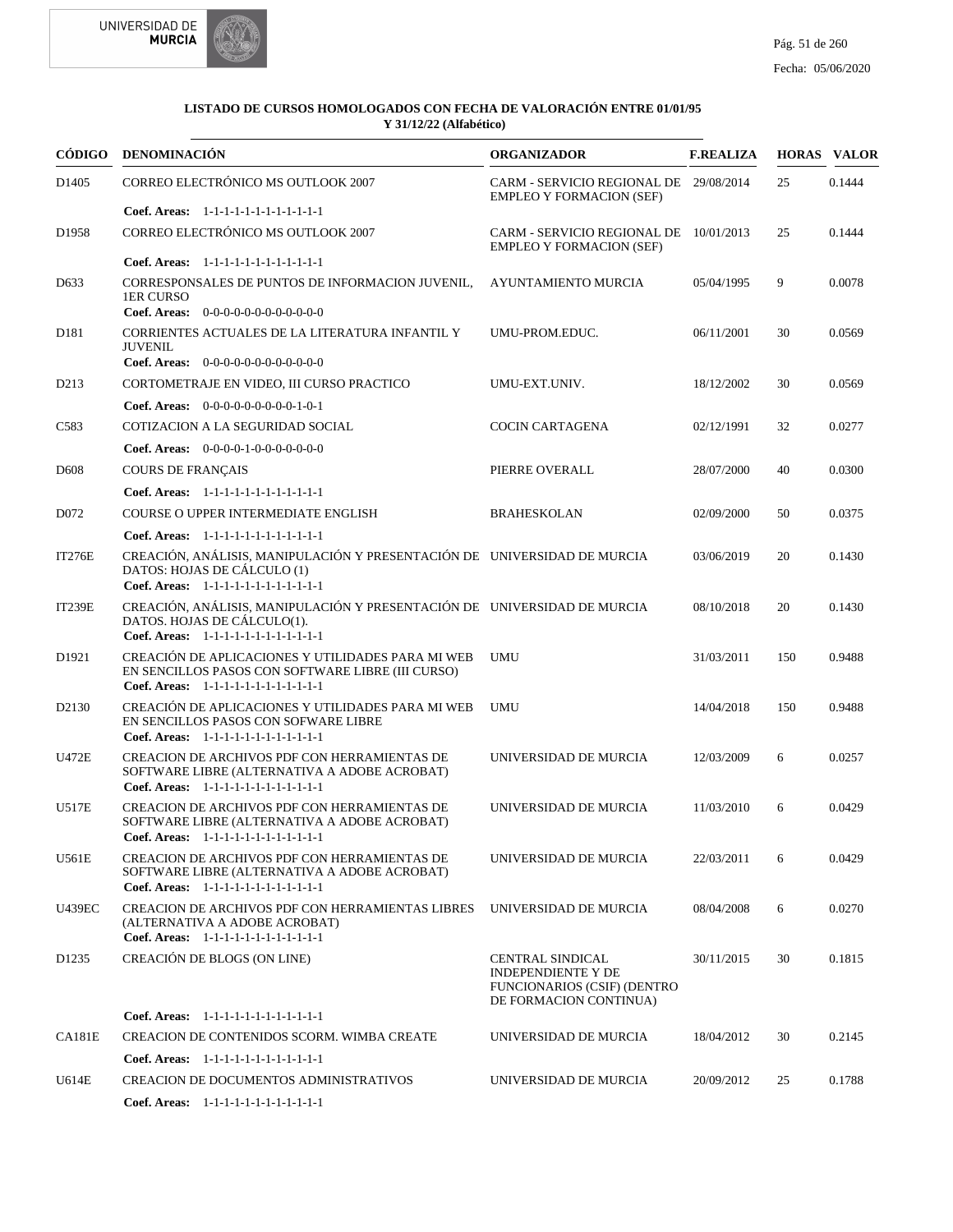



|                   | CÓDIGO DENOMINACIÓN                                                                                                                      | <b>ORGANIZADOR</b>                                                                                                   | <b>F.REALIZA</b> |    | <b>HORAS VALOR</b> |
|-------------------|------------------------------------------------------------------------------------------------------------------------------------------|----------------------------------------------------------------------------------------------------------------------|------------------|----|--------------------|
| <b>U683E</b>      | CREACION DE DOCUMENTOS ADMINISTRATIVOS. INFORMES UNIVERSIDAD DE MURCIA                                                                   |                                                                                                                      | 08/05/2014       | 25 | 0.1788             |
|                   | Coef. Areas: $1-1-1-1-1-1-1-1-1-1-1$                                                                                                     |                                                                                                                      |                  |    |                    |
| <b>U654E</b>      | CREACION DE DOCUMENTOS ADMINISTRATIVOS. INFORMES UNIVERSIDAD DE MURCIA                                                                   |                                                                                                                      | 07/05/2013       | 25 | 0.1788             |
|                   | Coef. Areas: 1-1-1-1-1-1-1-1-1-1-1-1-1                                                                                                   |                                                                                                                      |                  |    |                    |
| <b>U740E</b>      | CREACION DE DOCUMENTOS ADMINISTRATIVOS: INFORMES UNIVERSIDAD DE MURCIA                                                                   |                                                                                                                      | 14/04/2015       | 25 | 0.1788             |
|                   | Coef. Areas: $1-1-1-1-1-1-1-1-1-1-1$                                                                                                     |                                                                                                                      |                  |    |                    |
| U1019E            | CREACIÓN DE DOCUMENTOS ADMINISTRATIVOS: INFORMES UNIVERSIDAD DE MURCIA                                                                   |                                                                                                                      | 22/05/2019       | 20 | 0.1430             |
|                   | Coef. Areas: 1-1-1-1-1-1-1-1-1-1-1-1-1                                                                                                   |                                                                                                                      |                  |    |                    |
| <b>U762E</b>      | CREACIÓN DE DOCUMENTOS ADMINISTRATIVOS: INFORMES UNIVERSIDAD DE MURCIA                                                                   |                                                                                                                      | 31/05/2016       | 25 | 0.1788             |
|                   | Coef. Areas: 1-1-1-1-1-1-1-1-1-1-1-1-1                                                                                                   |                                                                                                                      |                  |    |                    |
| <b>U855E</b>      | CREACIÓN DE DOCUMENTOS ADMINISTRATIVOS: INFORMES UNIVERSIDAD DE MURCIA                                                                   |                                                                                                                      | 15/06/2017       | 25 | 0.1788             |
|                   | Coef. Areas: 1-1-1-1-1-1-1-1-1-1-1-1-1                                                                                                   |                                                                                                                      |                  |    |                    |
| U993E             | CREACIÓN DE DOCUMENTOS ADMINISTRATIVOS:<br><b>INFORMES.</b>                                                                              | UNIVERSIDAD DE MURCIA                                                                                                | 11/06/2018       | 25 | 0.1788             |
|                   | Coef. Areas: 1-1-1-1-1-1-1-1-1-1-1-1-1                                                                                                   |                                                                                                                      |                  |    |                    |
| <b>U643E</b>      | CREACION DE MATERIALES HIPERTEXTUALES EN EL AULA<br>VIRTUAL. USO DE LA HERRAMIENTA CONTENIDOS.<br>Coef. Areas: 1-1-1-1-1-1-1-1-1-1-1-1-1 | UNIVERSIDAD DE MURCIA                                                                                                | 20/09/2013       | 10 | 0.0715             |
| C694              | CREACION DE PAGINAS DE HIPERTEXTO EN WWW                                                                                                 | <b>UMU</b>                                                                                                           | 30/04/1996       | 33 | 0.0286             |
|                   | Coef. Areas: 1-1-1-1-1-1-1-1-1-1-1-1-1                                                                                                   |                                                                                                                      |                  |    |                    |
| C695              | <b>CREACION DE PAGINAS HTML</b>                                                                                                          | UMU                                                                                                                  | 02/06/1997       | 8  | 0.0063             |
|                   | Coef. Areas: 1-1-1-1-1-1-1-1-1-1-1-1-1                                                                                                   |                                                                                                                      |                  |    |                    |
| U065A             | <b>CREACION DE PAGINAS WEB</b>                                                                                                           | UNIVERSIDAD DE MURCIA                                                                                                | 05/11/1999       | 20 | 0.0200             |
|                   | Coef. Areas: 1-1-1-1-1-1-1-1-1-1-1-1-1                                                                                                   |                                                                                                                      |                  |    |                    |
| <b>U065E</b>      | <b>CREACION DE PAGINAS WEB</b>                                                                                                           | UNIVERSIDAD DE MURCIA                                                                                                | 05/11/1999       | 20 | 0.0220             |
|                   | Coef. Areas: 1-1-1-1-1-1-1-1-1-1-1-1-1                                                                                                   |                                                                                                                      |                  |    |                    |
| D <sub>1075</sub> | CREACION DE PAGINAS WEB CON FLASH (ON LINE)                                                                                              | <b>CENTRAL SINDICAL</b><br><b>INDEPENDIENTE Y DE</b><br><b>FUNCIONARIOS (CSIF) (DENTRO</b><br>DE FORMACION CONTINUA) | 04/07/2010       | 50 | 0.3025             |
|                   | Coef. Areas: $1-1-1-1-1-1-1-0-1-1-1$                                                                                                     |                                                                                                                      |                  |    |                    |
| D1264             | CREACION DE PAGINAS WEB CON FLASH (ON LINE)                                                                                              | CENTRAL SINDICAL<br><b>INDEPENDIENTE Y DE</b><br><b>FUNCIONARIOS (CSIF) (DENTRO</b><br>DE FORMACION CONTINUA)        | 04/07/2011       | 50 | 0.3025             |
|                   | Coef. Areas: 1-1-1-1-1-1-1-1-1-1-1-1-1                                                                                                   |                                                                                                                      |                  |    |                    |
| <b>U370EP</b>     | <b>CREACION DE PAGINAS WEB DINAMICAS</b>                                                                                                 | UNIVERSIDAD DE MURCIA                                                                                                | 24/04/2006       | 25 | 0.1100             |
|                   | Coef. Areas: 1-1-1-1-1-1-1-1-1-1-1-1-1                                                                                                   |                                                                                                                      |                  |    |                    |
| <b>U370EC</b>     | <b>CREACION DE PAGINAS WEB DINAMICAS</b>                                                                                                 | UNIVERSIDAD DE MURCIA                                                                                                | 24/04/2006       | 25 | 0.1126             |
|                   | Coef. Areas: 1-1-1-1-1-1-1-1-1-1-1-1-1                                                                                                   |                                                                                                                      |                  |    |                    |
| <b>U370AC</b>     | <b>CREACION DE PAGINAS WEB DINAMICAS</b>                                                                                                 | UNIVERSIDAD DE MURCIA                                                                                                | 24/04/2006       | 25 | 0.1024             |
|                   | Coef. Areas: 1-1-1-1-1-1-1-1-1-1-1-1-1                                                                                                   |                                                                                                                      |                  |    |                    |
| <b>U370AP</b>     | <b>CREACION DE PAGINAS WEB DINAMICAS</b>                                                                                                 | UNIVERSIDAD DE MURCIA                                                                                                | 24/04/2006       | 25 | 0.1000             |
|                   | Coef. Areas: 1-1-1-1-1-1-1-1-1-1-1-1-1                                                                                                   |                                                                                                                      |                  |    |                    |
| D <sub>1951</sub> | <b>CREACIÓN DE PDF ACCESIBLES</b>                                                                                                        | INTECO INSTITUTO NACIONAL DE03/07/2014<br>TECNOLOGÍA DE LA<br><b>INFORMACIÓN</b>                                     |                  | 10 | 0.0525             |
|                   | Coef. Areas: 1-1-1-1-1-1-1-1-1-1-1-1-1                                                                                                   |                                                                                                                      |                  |    |                    |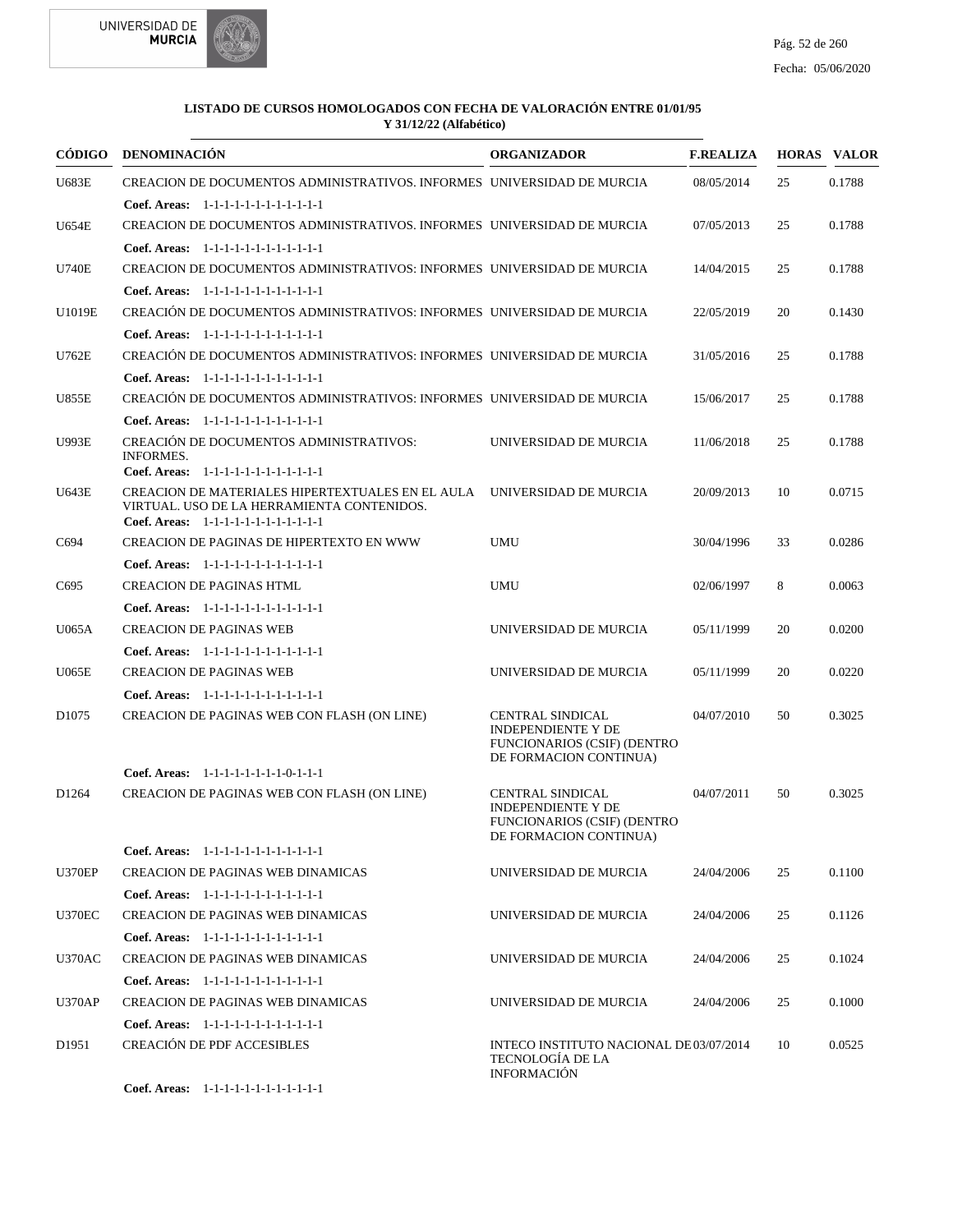



| CÓDIGO            | DENOMINACIÓN                                                                                                                                      | <b>ORGANIZADOR</b>                                                                   | <b>F.REALIZA</b> |     | <b>HORAS VALOR</b> |
|-------------------|---------------------------------------------------------------------------------------------------------------------------------------------------|--------------------------------------------------------------------------------------|------------------|-----|--------------------|
| U075A             | <b>CREACION DE RECURSOS INFORMATIVOS EN INTERNET</b><br>PARA BIBLIOTECAS                                                                          | UNIVERSIDAD DE MURCIA                                                                | 16/09/1999       | 15  | 0.0150             |
| U075E             | Coef. Areas: $0-0-0-0-0-1-1-0-1-0-0$<br>CREACION DE RECURSOS INFORMATIVOS EN INTERNET<br>PARA BIBLIOTECAS<br>Coef. Areas: $0-0-0-0-0-1-1-0-1-0-0$ | UNIVERSIDAD DE MURCIA                                                                | 16/09/1999       | 15  | 0.0165             |
| D <sub>1919</sub> | CREACIÓN DE SITIOS WEB CON WORDPRESS (IV EDICIÓN)<br>(CURSO ON LINE AVANZADO)<br>Coef. Areas: 1-1-1-1-1-1-1-1-1-1-1-1-1                           | <b>UMU</b>                                                                           | 16/03/2014       | 75  | 0.4744             |
| D <sub>2070</sub> | CREACIÓN DE SITIOS WEB CON WORDPRESS. 5ª EDICIÓN<br>(CURSO ON LINE AVANZADO)<br>Coef. Areas: 1-1-1-1-1-1-1-1-1-1-1-1-1                            | UMU - PROMOCION EDUCATIVA 30/11/2014                                                 |                  | 75  | 0.4744             |
| D <sub>1922</sub> | CREACIÓN DE TU PÁGINA WEB DINÁMICA PASO A PASO<br>CON PHP Y MYSQL (I CURSO)<br>Coef. Areas: 0-0-0-0-0-0-1-0-0-0-0-0                               | <b>UMU</b>                                                                           | 22/12/2010       | 150 | 0.9488             |
| D2131             | CREACIÓN DE TU PÁGINA WEB DINÁMICA PASO A PASO<br>CON PHP Y MYSOL (XIV EDICIÓN)<br>Coef. Areas: 1-1-1-1-1-1-1-1-1-1-1-1-1                         | <b>UMU</b>                                                                           | 24/03/2018       | 150 | 0.9488             |
| C860              | CREACION, PUBLICACION Y MANTENIMIENTO DE PAGINAS<br><b>WEB</b><br>Coef. Areas: 1-1-1-1-1-1-1-1-1-1-1-1-1                                          | <b>COCIN MURCIA</b>                                                                  | 29/05/2000       | 40  | 0.0693             |
| D <sub>1878</sub> | CREACIÓN, PUBLICACIÓN Y MANTENIMIENTO DE PÁGINAS<br><b>WEB</b>                                                                                    | CAMARA OFICIAL DE COMERCIO, 28/06/2002<br>INDUSTRIA Y NAVEGACION DE<br><b>MURCIA</b> |                  | 40  | 0.0693             |
|                   | Coef. Areas: 1-1-1-1-1-1-1-1-1-1-1-1-1                                                                                                            |                                                                                      |                  |     |                    |
| D <sub>1536</sub> | <b>CREACIÓN SITIOS WEB CON WORDPRESS</b>                                                                                                          | UMU - PROMOCION EDUCATIVA 02/05/2010                                                 |                  | 75  | 0.4744             |
|                   | Coef. Areas: 1-1-1-1-1-1-1-1-1-1-1-1-1                                                                                                            |                                                                                      |                  |     |                    |
| <b>IT294E</b>     | CREACIÓN Y EDICIÓN DE DOCUMENTOS DE TEXTOS (2)                                                                                                    | UNIVERSIDAD DE MURCIA                                                                | 06/11/2019       | 25  | 0.1788             |
|                   | Coef. Areas: 1-1-1-1-1-1-1-1-1-1-1-1-1                                                                                                            |                                                                                      |                  |     |                    |
| IT256E            | CREACIÓN Y EDICIÓN DE DOCUMENTOS DE TEXTOS(1)                                                                                                     | UNIVERSIDAD DE MURCIA                                                                | 19/09/2018       | 20  | 0.1430             |
|                   | Coef. Areas: 1-1-1-1-1-1-1-1-1-1-1-1-1                                                                                                            |                                                                                      |                  |     |                    |
| L <sub>233</sub>  | CREACION Y GESTION DE PYMES (APROVECHAMIENTO)                                                                                                     | <b>COCIN-MURCIA</b>                                                                  | 11/10/1986       | 20  | 0.0158             |
|                   | Coef. Areas: $0-0-0-0-0-0-0-0-0-0-0$                                                                                                              |                                                                                      |                  |     |                    |
| D936              | CREACION Y MANTENIMIENTO DE PAGINAS WEB EN<br>WWW.UM.ES<br>Coef. Areas: 1-1-1-1-1-1-1-1-1-1-1-1-1                                                 | UNIVERSIDAD DE MURCIA -<br>PROMOCION EDUCATIVA                                       | 09/04/2003       | 10  | 0.0190             |
| D <sub>2018</sub> | CREATIVIDAD Y RESOLUCIÓN DE PROBLEMAS EN LA<br><b>EMPRESA</b><br><b>Coef. Areas:</b> $0-0-0-0-0-0-0-0-0-0-0-0$                                    | CARM - SERVICIO REGIONAL DE 18/05/2009<br><b>EMPLEO Y FORMACION (SEF)</b>            |                  | 60  | 0.2079             |
| L <sub>225</sub>  | CRIA Y SALUD DEL GANADO PORCINO                                                                                                                   | UMU-FAC. VETERINARIA                                                                 | 12/03/1993       | 25  | 0.0197             |
|                   | Coef. Areas: $0-0-0-0-0-0-0-0-1-0-1$                                                                                                              |                                                                                      |                  |     |                    |
| D979              | <b>CRIMINOLOGIA</b>                                                                                                                               | UMU - PROMOCION EDUCATIVA 16/04/1996                                                 |                  | 20  | 0.0190             |
|                   | <b>Coef. Areas:</b> $0-0-0-0-0-0-0-0-0-0-0-0$                                                                                                     |                                                                                      |                  |     |                    |
| C861              | <b>CRIMINOLOGIA</b>                                                                                                                               | UMU                                                                                  | 17/05/1996       | 20  | 0.0190             |
|                   | <b>Coef. Areas:</b> $0-0-0-0-0-0-0-0-0-0-0$                                                                                                       |                                                                                      |                  |     |                    |
| L <sub>246</sub>  | <b>CRIOMETODOS</b>                                                                                                                                | <b>U. BARCELONA</b>                                                                  | 16/10/1997       | 24  | 0.0194             |
|                   | <b>Coef. Areas:</b> $0-0-0-0-0-0-0-0-1-0-1$                                                                                                       |                                                                                      |                  |     |                    |
| L397              | CRIOTECNICAS PARA RECONOCIMIENTO MOLECULAR EN<br>MICROSCOPIA ELECTRONICA<br>Coef. Areas: $0-0-0-0-0-0-0-0-1-0-1$                                  | U. OVIEDO                                                                            | 26/06/1998       | 30  | 0.0242             |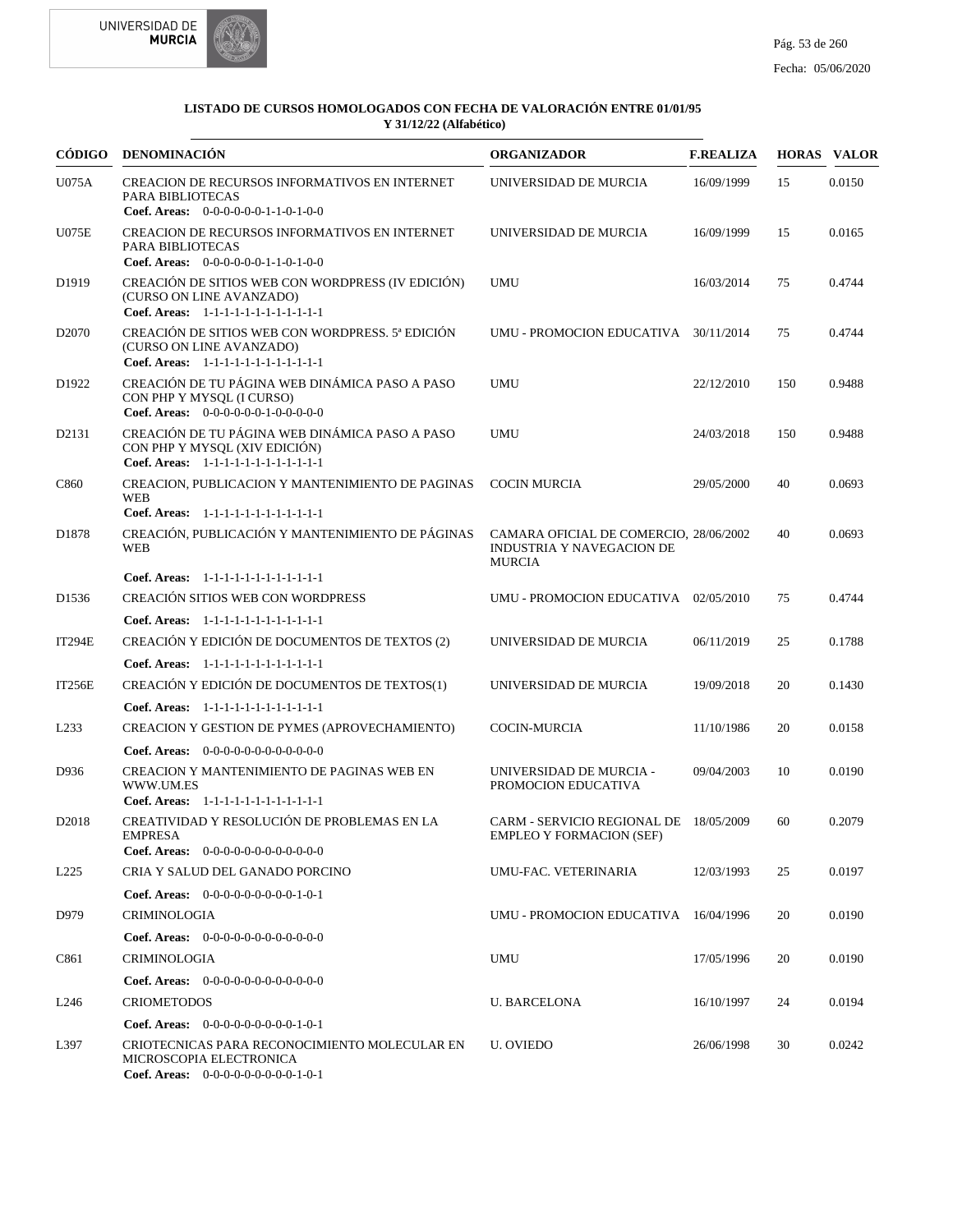



|                   | CÓDIGO DENOMINACIÓN                                                                                                                                 | <b>ORGANIZADOR</b>                                                            | <b>F.REALIZA</b> |     | <b>HORAS VALOR</b> |
|-------------------|-----------------------------------------------------------------------------------------------------------------------------------------------------|-------------------------------------------------------------------------------|------------------|-----|--------------------|
| D <sub>197</sub>  | CRIPTOLOGIA Y SEGURIDAD EN SISTEMAS INFORMATICOS                                                                                                    | UMU-EXT.UNIV.                                                                 | 21/06/2000       | 45  | 0.0854             |
|                   | <b>Coef. Areas:</b> $0-0-0-0-0-1-0-0-0-0-0$                                                                                                         |                                                                               |                  |     |                    |
| D <sub>244</sub>  | CRIPTOLOGIA Y SEGURIDAD EN SISTEMAS INFORMATICOS<br>$(2^aED)$                                                                                       | UMU-EXT.UNIV.                                                                 | 19/06/2001       | 45  | 0.0854             |
|                   | Coef. Areas: 0-0-0-0-0-0-1-0-0-0-0-0                                                                                                                |                                                                               |                  |     |                    |
| L155              | <b>CROMATOGRAFIA DE GASES</b>                                                                                                                       | PERKIN-ELMER HSIPANIA SA                                                      | 12/12/1985       | 3   | 0.0000             |
|                   | Coef. Areas: $0-0-0-0-0-0-0-0-1-0-1$                                                                                                                |                                                                               |                  |     |                    |
| CA134E            | CROMATOGRAFIA IONICA: FUNDAMENTOS CIENTIFICOS Y<br>APLICACIONES ANALITICAS<br>Coef. Areas: $0-0-0-0-0-0-0-0-1-0-1$                                  | UNIVERSIDAD DE MURCIA                                                         | 17/06/2009       | 15  | 0.0644             |
| L152              | CROMATOGRAFIA LIQUIDA DE ALTA EFICACIA                                                                                                              | WATERS ESPAÑOLA S.A.                                                          | 07/11/1984       | 6   | 0.0023             |
|                   | Coef. Areas: $0-0-0-0-0-0-0-0-1-0-1$                                                                                                                |                                                                               |                  |     |                    |
| L <sub>165</sub>  | CROMATOGRAFIA LIQUIDA Y ELECTROFORESIS CAPILAR<br><b>IONICA</b>                                                                                     | C.O. QUIMICOS Y WATERS                                                        | 30/04/1997       | 15  | 0.0113             |
|                   | <b>Coef. Areas:</b> $0-0-0-0-0-0-0-0-1-0-1$                                                                                                         |                                                                               |                  |     |                    |
| L480              | CROMOTOGRAFIA GASEOSA Y LIQUIDA DE ALTA<br><b>RESOLUCION</b><br>Coef. Areas: $0-0-0-0-0-0-0-0-1-0-1$                                                | <b>TECNOOUIM</b>                                                              | 08/04/1988       | 6   | 0.0023             |
| L472              | CROMOTOGRAFIA LIQUIDA DE ALTA RESOLUCION (HPLC)                                                                                                     | PERKIN ELMER HISPANIA SA                                                      | 19/01/1991       | 3   | 0.0000             |
|                   | Coef. Areas: $0-0-0-0-0-0-0-0-1-0-1$                                                                                                                |                                                                               |                  |     |                    |
| L471              | CROMOTOGRAFIA LIQUIDA DE ALTA RESOLUCION Y EN<br><b>GLC</b>                                                                                         | C.O. DOC. Y LIC.                                                              | 01/04/1988       | 3   | 0.0000             |
|                   | Coef. Areas: $0-0-0-0-0-0-0-0-1-0-1$                                                                                                                |                                                                               |                  |     |                    |
| L <sub>4</sub> 02 | CRYOMETHODS IN BIOLOGICAL ULTRAMICROTOMY AND<br>ELECTR.<br>Coef. Areas: $0-0-0-0-0-0-0-0-1-0-1$                                                     | <b>SEEFELD</b>                                                                | 26/09/1987       | 64  | 0.0240             |
| D <sub>2210</sub> | ¿CUÁLES SON LOS SUPUESTOS EN LOS QUE SE PUEDE<br>INCURRIR EN RESPONSABILIDAD CONTABLE? (CURSO ON<br>LINE)<br>Coef. Areas: 1-0-0-0-0-0-0-0-0-0-0-0-0 | <b>FUNDACIÓN PARA LA</b><br>FORMACIÓN E INVESTIGACIÓN<br>EN AUDITORIA EN S.P. | 01/03/2009       | 42  | 0.0630             |
| D1872             | CUALIFCACIONES PROFESIONALES EN EL ÁMBITO DE<br>PROGRAMAS DE JUVENTUD<br>Coef. Areas: $0-0-0-0-0-0-0-0-0-0-0$                                       | CARM - CONSEJERIA DE<br>PRESIDENCIA                                           | 27/04/2012       | 8   | 0.0462             |
| D1966             | <b>CUANDO LA TIERRA TIEMBLA: VOLCANES Y TERREMOTOS</b>                                                                                              | AYUNTAMIENTO DE MURCIA                                                        | 31/03/2013       | 20  | 0.1155             |
|                   | <b>Coef. Areas:</b> $0-0-0-0-0-0-0-0-0-0-0-0$                                                                                                       |                                                                               |                  |     |                    |
| C <sub>290</sub>  | <b>CUENTAS ANUALES</b>                                                                                                                              | UMU-E.U. EMPRESARIALES<br>CARTAGENA                                           | 11/04/1994       | 18  | 0.0156             |
|                   | Coef. Areas: $1-0-0-0-0-0-0-0-0-0-0$                                                                                                                |                                                                               |                  |     |                    |
| D878              | CUIDADOR DE PISCINAS DE USO PUBLICO                                                                                                                 | PRESEMUL SLL                                                                  | 01/06/2007       | 25  | 0.0413             |
|                   | <b>Coef. Areas:</b> $0-0-0-0-0-0-0-0-1-0-0$                                                                                                         |                                                                               |                  |     |                    |
| D580              | CUIDADOS PALIATIVOS E INTERVENCION PSICOSOCIAL EN<br><b>ENFERMOS TERMINALES</b><br>Coef. Areas: $0-0-0-0-0-0-0-0-0-0-0$                             | CONSEJERIA SANIDAD Y<br>ASUNTOS SOCIALES (CANARIAS)                           | 30/03/1995       | 240 | 0.1733             |
| D1151             | <b>CULTIVADOR MARINO</b>                                                                                                                            | <b>INSTITUTO NACIONAL DE</b><br><b>EMPLEO</b> (INEM)                          | 12/02/1990       | 370 | 0.1733             |
|                   | Coef. Areas: $0-0-0-0-0-0-0-0-0-0-0-1$                                                                                                              |                                                                               |                  |     |                    |
| D2312             | CULTIVO DE CÉLULAS ANIMALES: CONCEPTOS BÁSICOS Y<br>TÉCNICAS APLICADAS (XVII CURSO)<br>Coef. Areas: $0-0-0-0-0-0-0-0-0-0-0-1$                       | <b>UMU</b>                                                                    | 08/03/2013       | 100 | 0.6325             |
| L473              | CULTIVO DE CELULAS ANIMALES (XVI)                                                                                                                   | U. VALENCIA-<br>INST.INV.CITOLOGICAS ,ADS.U.                                  | 20/06/1990       | 6   | 0.0052             |
|                   | Coef. Areas: $0-0-0-0-0-0-0-0-1-0-1$                                                                                                                |                                                                               |                  |     |                    |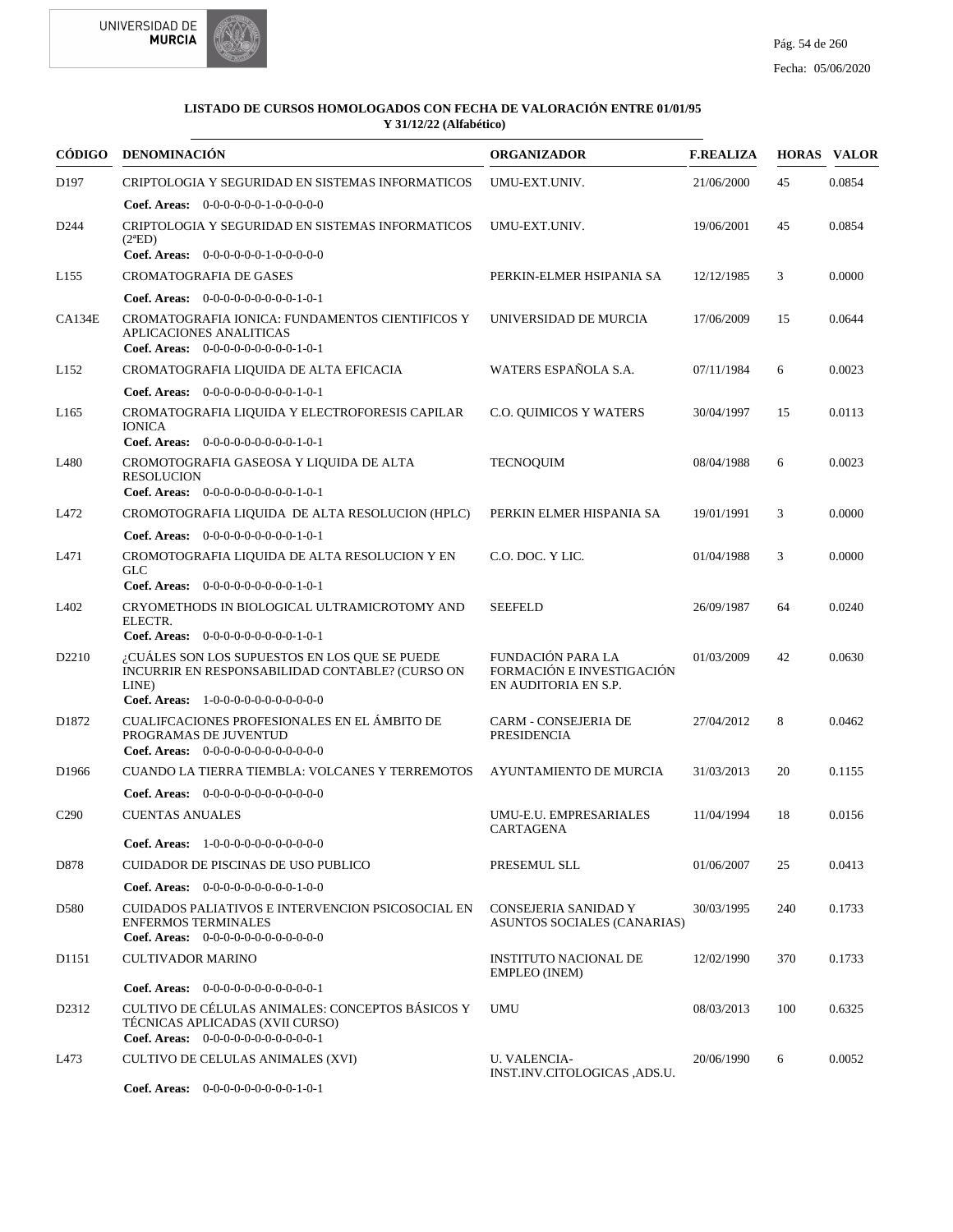



| <b>CÓDIGO</b>     | <b>DENOMINACIÓN</b>                                                                                                                                                   | <b>ORGANIZADOR</b>                                                        | <b>F.REALIZA</b> |     | <b>HORAS VALOR</b> |
|-------------------|-----------------------------------------------------------------------------------------------------------------------------------------------------------------------|---------------------------------------------------------------------------|------------------|-----|--------------------|
| L395              | CULTIVO DE CELULAS ANIMALES:CONCEPTOS BASICOS Y<br>TEC. APLICADAS<br>Coef. Areas: $0-0-0-0-0-0-0-0-1-0-1$                                                             | UMU-EXT.UNIV.                                                             | 24/09/2000       | 40  | 0.0759             |
| U355A             | CULTIVO DE CELULAS Y TEJIDOS DE ORIGEN ANIMAL                                                                                                                         | UNIVERSIDAD DE MURCIA                                                     | 16/05/2005       | 20  | 0.0780             |
|                   | <b>Coef. Areas:</b> $0-0-0-0-0-0-0-0-1-0-1$                                                                                                                           |                                                                           |                  |     |                    |
| <b>U355E</b>      | CULTIVO DE CELULAS Y TEJIDOS DE ORIGEN ANIMAL                                                                                                                         | UNIVERSIDAD DE MURCIA                                                     | 16/05/2005       | 20  | 0.0858             |
|                   | <b>Coef. Areas:</b> $0-0-0-0-0-0-0-0-1-0-1$                                                                                                                           |                                                                           |                  |     |                    |
| L <sub>230</sub>  | <b>CULTIVO DEL CHAMPIÑON</b>                                                                                                                                          | <b>JUNTA COMUN.CASTILLA-LEON</b>                                          | 27/01/1989       | 25  | 0.0197             |
|                   | Coef. Areas: $0-0-0-0-0-0-0-0-1-0-1$                                                                                                                                  |                                                                           |                  |     |                    |
| <b>U386E</b>      | CULTIVO IN VITRO DE PLANTAS                                                                                                                                           | UNIVERSIDAD DE MURCIA                                                     | 18/09/2006       | 20  | 0.0858             |
|                   | <b>Coef. Areas:</b> $0-0-0-0-0-0-0-0-1-0-1$                                                                                                                           |                                                                           |                  |     |                    |
| U386A             | <b>CULTIVO IN VITRO DE PLANTAS</b>                                                                                                                                    | UNIVERSIDAD DE MURCIA                                                     | 18/09/2006       | 20  | 0.0780             |
|                   | <b>Coef. Areas:</b> $0-0-0-0-0-0-0-0-1-0-1$                                                                                                                           |                                                                           |                  |     |                    |
| L474              | CULTIVO IN VITRO DE TEJIDOS VEGETALES                                                                                                                                 | C.S.I.C                                                                   | 28/04/1989       | 80  | 0.0693             |
|                   | <b>Coef. Areas:</b> $0-0-0-0-0-0-0-0-1-0-1$                                                                                                                           |                                                                           |                  |     |                    |
| L <sub>103</sub>  | CULTIVO Y ALIMENTACION DE PECES Y MOLUSCOS                                                                                                                            | <b>UMU-A.MAR</b>                                                          | 16/09/1994       | 60  | 0.0569             |
|                   | <b>Coef. Areas:</b> $0-0-0-0-0-0-0-0-1-0-1$                                                                                                                           |                                                                           |                  |     |                    |
| D <sub>1263</sub> | CULTIVOS CELULARES: METODOS Y TECNICAS DE<br><b>INVESTIGACION</b>                                                                                                     | ASOCIACIÓN PARA DIFUSIÓN<br>INFORMACIÓN TÉCNICOS DE<br><b>LABORATORIO</b> | 22/01/2005       | 30  | 0.0990             |
|                   | <b>Coef. Areas:</b> $0-0-0-0-0-0-0-0-0-0-1$                                                                                                                           |                                                                           |                  |     |                    |
| L339              | CULTURA ARGARICA EN EL CONTEXO EDAD BRONCE(I<br>REUN. INTER.)<br><b>Coef. Areas:</b> $0-0-0-0-0-0-0-0-0-0-0-0$                                                        | UMU-U.MAR                                                                 | 27/11/1997       | 30  | 0.0285             |
| C708              | CULTURA E INTOLERANCIA EN EL MEDITERRANEO                                                                                                                             | <b>UMU-U.MAR</b>                                                          | 09/09/1995       | 40  | 0.0380             |
|                   | <b>Coef. Areas:</b> $0-0-0-0-0-0-0-0-0-0-0-0$                                                                                                                         |                                                                           |                  |     |                    |
| L475              | CULTURA Y LITERATURA DEL SIGLO DE ORO                                                                                                                                 | UMU-R.A. ALFONSO X EL SABIO                                               | 17/02/1985       | 40  | 0.0315             |
|                   | <b>Coef. Areas:</b> $0-0-0-0-0-0-0-0-0-0-0-0$                                                                                                                         |                                                                           |                  |     |                    |
| L <sub>226</sub>  | CULTURA Y MENTALIDAD EN LA EDAD MOD. EL SUEÑO DE UMU-DEP. HISTORIA MOD.                                                                                               |                                                                           | 15/05/1992       | 10  | 0.0079             |
|                   | <b>LA RAZON</b>                                                                                                                                                       |                                                                           |                  |     |                    |
|                   | <b>Coef. Areas:</b> $0-0-0-0-0-0-0-0-0-0-0-0$                                                                                                                         |                                                                           |                  |     |                    |
| D <sub>1169</sub> | CURSO ACD DE EDUCACIÓN SECUNDARIA                                                                                                                                     | MINISTERIO DE EDUCACIÓN<br>(AGE)                                          | 16/05/1995       | 27  | 0.0213             |
|                   | <b>Coef. Areas:</b> $0-0-0-0-0-0-0-0-0-0-0-0$                                                                                                                         |                                                                           |                  |     |                    |
| D <sub>565</sub>  | CURSO ANULADO                                                                                                                                                         | DESCONOCIDO                                                               | 31/12/3999       |     | 0.0000             |
|                   | Coef. Areas: -----------                                                                                                                                              |                                                                           |                  |     |                    |
| U348A             | CURSO AVANZADO DE DIRECCION Y GESTION DE EQUIPOS<br>DE TRABAJO<br>Coef. Areas: 1-1-1-1-1-1-1-1-1-1-1-1-1                                                              | UNIVERSIDAD DE MURCIA                                                     | 27/09/2005       | 21  | 0.0819             |
| U348E             | CURSO AVANZADO DE DIRECCION Y GESTION DE EQUIPOS<br>DE TRABAJO<br>Coef. Areas: 1-1-1-1-1-1-1-1-1-1-1-1-1                                                              | UNIVERSIDAD DE MURCIA                                                     | 27/09/2005       | 21  | 0.0901             |
| <b>CA130E</b>     | CURSO AVANZADO DE LENGUA DE SIGNOS ESPANOLA                                                                                                                           | UNIVERSIDAD DE MURCIA                                                     | 20/04/2009       | 50  | 0.2145             |
|                   |                                                                                                                                                                       |                                                                           |                  |     |                    |
|                   | Coef. Areas: 1-1-1-1-1-1-1-1-1-1-1-1-1                                                                                                                                |                                                                           |                  |     |                    |
| C <sub>556</sub>  | CURSO BASICO DE BIBLIOTECAS Y DOCUMENTACION                                                                                                                           | ASEABI                                                                    | 23/12/1982       | 135 | 0.1114             |
| D989              | <b>Coef. Areas:</b> $0-0-0-0-0-0-1-0-0-0-0$<br>CURSO BASICO DE CONDICIONES GENERALES DE<br><b>SEGURIDAD EN LABORATORIOS</b><br>Coef. Areas: 0-0-0-0-0-0-0-0-0-0-0-0-0 | UMU - SERVICIO DE PREVENCION 30/09/2005                                   |                  | 15  | 0.0569             |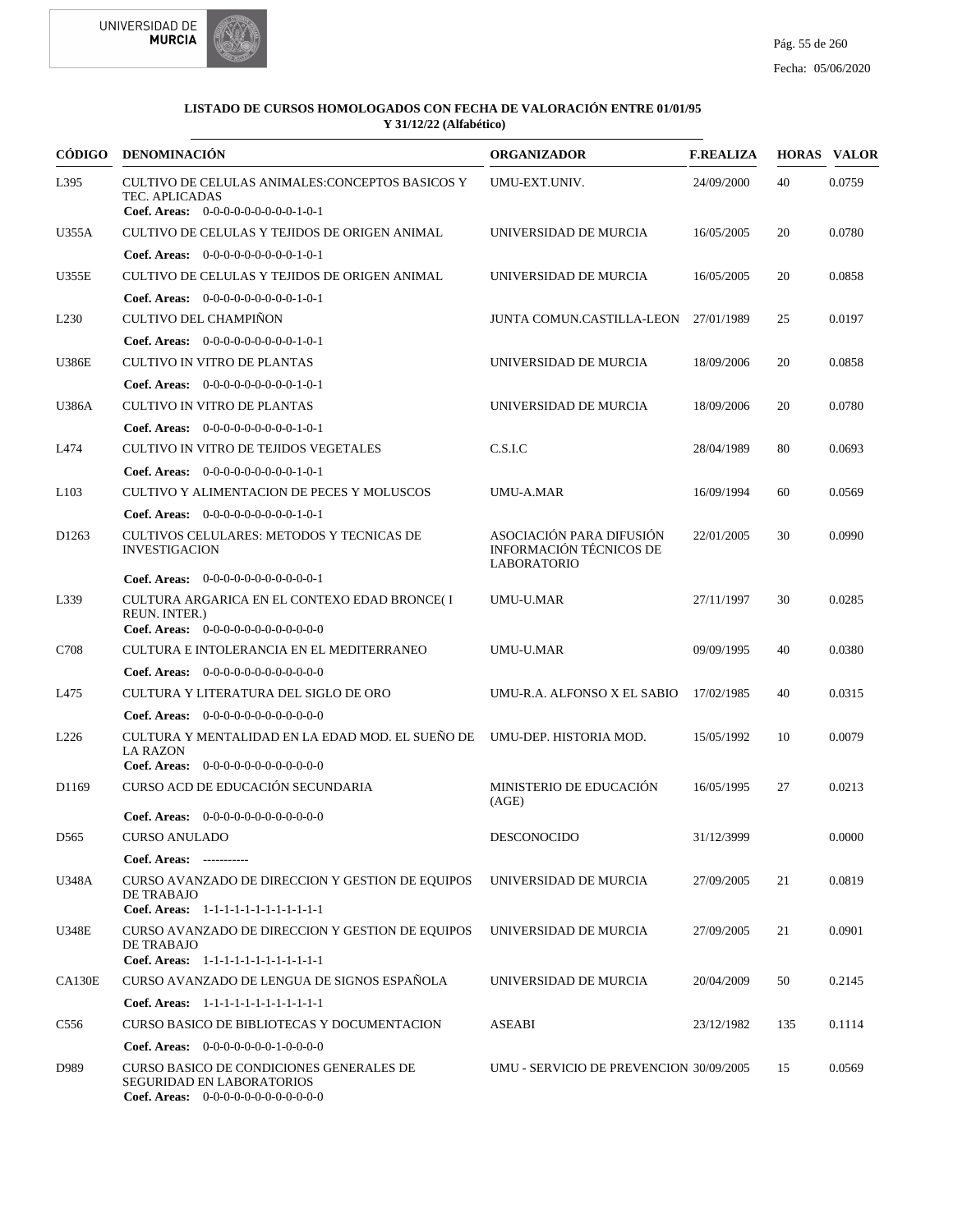



| CÓDIGO             | DENOMINACIÓN                                                                                                                         | <b>ORGANIZADOR</b>                      | <b>F.REALIZA</b> |    | <b>HORAS VALOR</b> |
|--------------------|--------------------------------------------------------------------------------------------------------------------------------------|-----------------------------------------|------------------|----|--------------------|
| D948               | CURSO BASICO DE CONDICIONES GENERALES DE<br>SEGURIDAD EN LABORATORIOS<br>Coef. Areas: $0-0-0-0-0-0-0-0-0-0-0$                        | UMU - SERVICIO DE PREVENCION 02/12/2005 |                  | 15 | 0.0569             |
| U313A              | CURSO BASICO DE DIRECCION Y GESTION DE EQUIPOS DE<br>TRABAJO.<br>Coef. Areas: 1-1-1-1-1-1-1-1-1-1-1-1-1                              | UNIVERSIDAD DE MURCIA                   | 06/09/2004       | 20 | 0.0780             |
| U313E              | CURSO BASICO DE DIRECCION Y GESTION DE EQUIPOS DE<br>TRABAJO.<br>Coef. Areas: 1-1-1-1-1-1-1-1-1-1-1-1-1                              | UNIVERSIDAD DE MURCIA                   | 06/09/2004       | 20 | 0.0858             |
| U347E              | CURSO BASICO DE DIRECCION Y GESTIÓN DE EQUIPOS DE<br><b>TRABAJO</b><br>Coef. Areas: 1-1-1-1-1-1-1-1-1-1-1-1-1                        | UNIVERSIDAD DE MURCIA                   | 18/04/2005       | 20 | 0.0858             |
| U347A              | CURSO BASICO DE DIRECCION Y GESTIÓN DE EQUIPOS DE<br><b>TRABAJO</b><br>Coef. Areas: 1-1-1-1-1-1-1-1-1-1-1-1-1                        | UNIVERSIDAD DE MURCIA                   | 18/04/2005       | 20 | 0.0780             |
| CA22E              | CURSO BASICO DE ENERGIAS RENOVABLES. FUNDAMENTOS UNIVERSIDAD DE MURCIA<br>Y NORMATIVA<br>Coef. Areas: $0-0-0-0-0-0-0-0-1-0-1$        |                                         | 21/11/2002       | 30 | 0.0660             |
| <b>U408EC</b>      | CURSO BASICO DE ESTADISTICA Y APLICACIONES EN SPSS Y UNIVERSIDAD DE MURCIA<br><b>EXCEL</b><br>Coef. Areas: 1-1-1-1-1-1-1-1-1-1-1-1-1 |                                         | 14/05/2007       | 25 | 0.1126             |
| <b>U440EC</b>      | CURSO BASICO DE ESTADISTICA Y APLICACIONES EN SPSS Y UNIVERSIDAD DE MURCIA<br><b>EXCEL</b><br>Coef. Areas: 1-1-1-1-1-1-1-1-1-1-1-1-1 |                                         | 19/05/2008       | 25 | 0.1126             |
| CA96E              | <b>CURSO BASICO DE GESTION PATRIMONIAL</b>                                                                                           | UNIVERSIDAD DE MURCIA                   | 05/11/2007       | 25 | 0.1073             |
| IT13E              | Coef. Areas: $0-1-0-0-0-1-0-0-0-0-0-0$<br>CURSO BASICO DE LENGUA DE SIGNOS ESPAÑOLA<br>Coef. Areas: 1-1-1-1-1-1-1-1-1-1-1-1-1        | UNIVERSIDAD DE MURCIA                   | 02/10/2007       | 60 | 0.2574             |
| U187A              | <b>CURSO BASICO DE PRIMEROS AUXILIOS</b><br><b>Coef. Areas:</b> $0-0-0-0-0-0-0-0-0-0-0-0$                                            | UNIVERSIDAD DE MURCIA                   | 01/10/2001       | 10 | 0.0200             |
| U267A              | <b>CURSO BASICO DE PRIMEROS AUXILIOS</b><br>Coef. Areas: -----------                                                                 | UNIVERSIDAD DE MURCIA                   | 06/11/2003       | 10 | 0.0195             |
| U314A              | <b>CURSO BASICO DE PRIMEROS AUXILIOS</b><br>Coef. Areas: -----------                                                                 | UNIVERSIDAD DE MURCIA                   | 09/11/2004       | 10 | 0.0390             |
| U227A              | <b>CURSO BASICO DE PRIMEROS AUXILIOS</b><br><b>Coef. Areas:</b> $0-0-0-0-0-0-0-0-0-0-0-0$                                            | UNIVERSIDAD DE MURCIA                   | 30/10/2002       | 10 | 0.0200             |
| PR <sub>06</sub> A | <b>CURSO BASICO DE PRIMEROS AUXILIOS</b><br>Coef. Areas: $0-0-0-0-0-0-0-0-0-0-0$                                                     | UNIVERSIDAD DE MURCIA                   | 20/10/2009       | 10 | 0.0390             |
| PR <sub>17</sub> A | <b>CURSO BÁSICO DE PRIMEROS AUXILIOS</b><br>Coef. Areas: $0-0-0-0-0-0-0-0-0-0-0-0$                                                   | UNIVERSIDAD DE MURCIA                   | 25/10/2010       | 10 | 0.0650             |
| PR <sub>27</sub> A | CURSO BASICO DE SEGURIDAD EN LABORATORIOS<br><b>Coef. Areas:</b> $0-0-0-0-0-0-0-0-0-0-1$                                             | UNIVERSIDAD DE MURCIA                   | 05/09/2011       | 15 | 0.0975             |
| PR <sub>16</sub> A | CURSO BÁSICO DE SEGURIDAD EN LABORATORIOS<br><b>Coef. Areas:</b> $0-0-0-0-0-0-0-0-0-0-0-0$                                           | UNIVERSIDAD DE MURCIA                   | 21/09/2010       | 15 | 0.0975             |
| U1025E             | CURSO BÁSICO EN PREVENCIÓN DE RIESGOS LABORALES<br>Coef. Areas: 1-1-1-1-1-1-1-1-1-1-1-1-1                                            | UNIVERSIDAD DE MURCIA                   | 14/05/2019       | 30 | 0.2145             |
| PR <sub>50</sub> A | <b>CURSO BASICO EN PREVENCION DE RIESGOS LABORALES</b><br>(SEMIPRESENCIAL)<br>Coef. Areas: 1-1-1-1-1-1-1-1-1-1-1-1-1                 | UNIVERSIDAD DE MURCIA                   | 15/11/2011       | 30 | 0.1950             |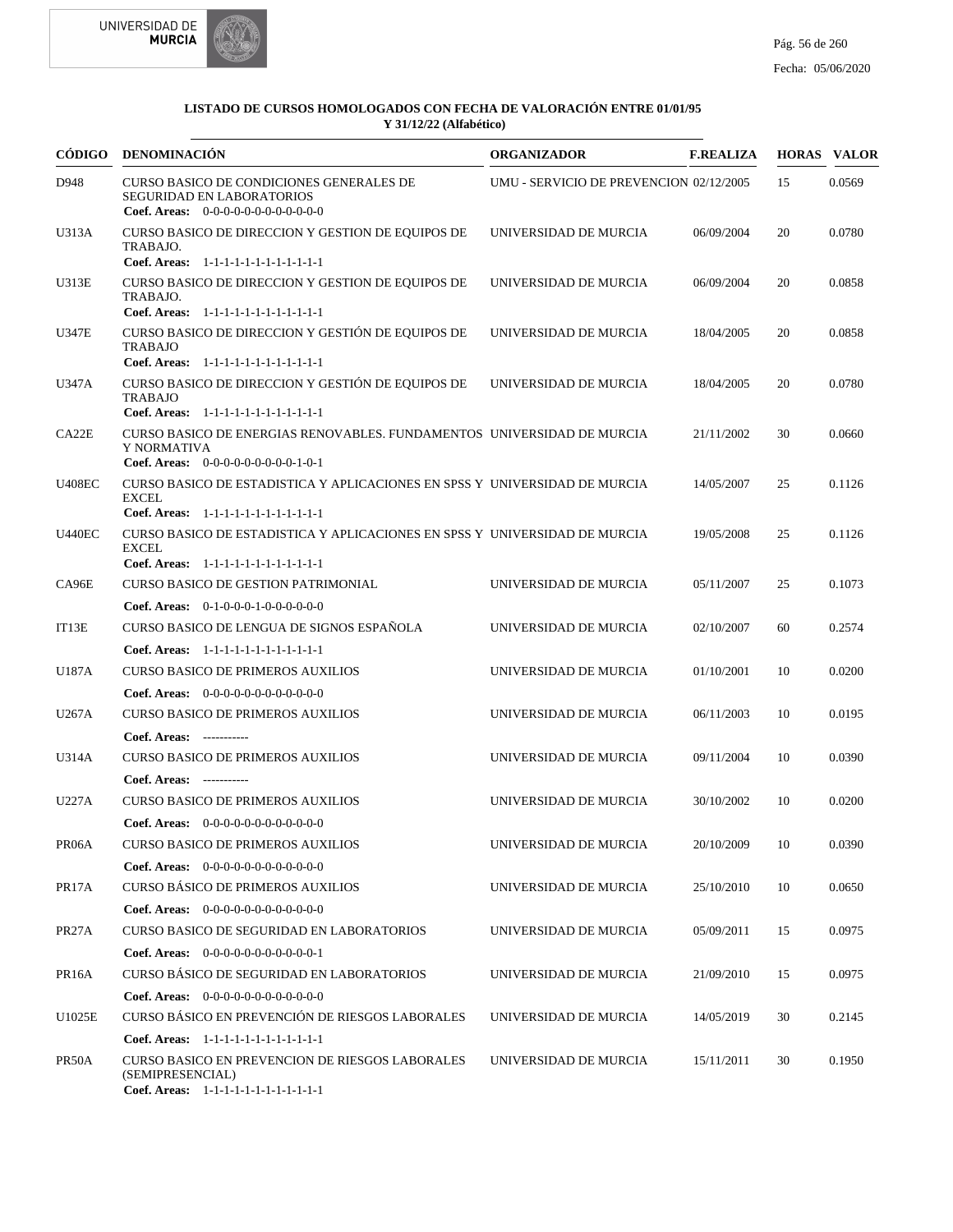



| CÓDIGO             | DENOMINACIÓN                                                                                                                                                                                | <b>ORGANIZADOR</b>    | <b>F.REALIZA</b> |    | <b>HORAS VALOR</b> |
|--------------------|---------------------------------------------------------------------------------------------------------------------------------------------------------------------------------------------|-----------------------|------------------|----|--------------------|
| PR49A              | <b>CURSO BASICO EN PREVENCION DE RIESGOS LABORALES</b><br>(SEMIPRESENCIAL)<br>Coef. Areas: 1-1-1-1-1-1-1-1-1-1-1-1-1                                                                        | UNIVERSIDAD DE MURCIA | 10/10/2013       | 30 | 0.1950             |
| PR62A              | CURSO BÁSICO EN PREVENCIÓN DE RIESGOS LABORALES<br>(SEMIPRESENCIAL)<br>Coef. Areas: 1-1-1-1-1-1-1-1-1-1-1-1-1                                                                               | UNIVERSIDAD DE MURCIA | 04/10/2016       | 30 | 0.1950             |
| PR04A              | CURSO BASICO PARA COLABORADORES DE PREVENCION EN UNIVERSIDAD DE MURCIA<br>LA UNIVERSIDAD DE MURCIA                                                                                          |                       | 29/09/2009       | 30 | 0.1170             |
| PR <sub>14</sub> A | <b>Coef. Areas:</b> $0-0-0-0-0-0-0-0-0-0-0-0$<br>CURSO BÁSICO PARA COLABORADORES DE PREVENCIÓN EN UNIVERSIDAD DE MURCIA<br>LA UNIVERSIDAD DE MURCIA<br>Coef. Areas: $0-0-0-0-0-0-0-0-0-0-0$ |                       | 15/11/2010       | 30 | 0.1950             |
| U136A              | CURSO DE ACTUALIZACION NORMATIVA EN PREVENCION<br>DE RIESGOS LABORALES PARA PERSONAL DE LA U.<br><b>TECNICA</b><br>Coef. Areas: $0-0-0-0-0-0-0-0-0-0-0-0$                                   | UNIVERSIDAD DE MURCIA | 27/09/2000       | 10 | 0.0200             |
| <b>U092A</b>       | CURSO DE ACTUALIZACION NORMATIVA EN PREVENCION<br>DE RIESGOS LABORALES PARA PERSONAL DE LA<br>U.TÉCNICA.<br>Coef. Areas: $0-0-0-0-0-0-0-0-0-0-0$                                            | UNIVERSIDAD DE MURCIA | 23/06/1999       | 10 | 0.0100             |
| D748               | CURSO DE CAPACITACION PARA OPERAR INSTALACIONES<br>DE RADIODIAGNOSTIVO<br>Coef. Areas: $0-0-0-0-0-0-0-0-1-0-1$                                                                              | ASIGMA S.A.L.         | 16/04/1999       | 30 | 0.0248             |
| U182A              | CURSO DE CONDICIONES DE TRABAJO PARA EL PERSONAL<br>DE BIBLIOTECAS<br>Coef. Areas: $0-0-0-0-0-0-0-0-0-0-0$                                                                                  | UNIVERSIDAD DE MURCIA | 27/11/2001       | 5  | 0.0100             |
| U087A              | CURSO DE CONDICIONES DE TRABAJO PARA EL PERSONAL<br>DE BIBLIOTECAS.<br><b>Coef. Areas:</b> $0-0-0-0-0-0-0-0-0-0-0-0$                                                                        | UNIVERSIDAD DE MURCIA | 09/07/1999       | 5  | 0.0050             |
| U373A              | CURSO DE CONSERVACION Y RESTAURACION DE LIBROS Y UNIVERSIDAD DE MURCIA<br>DOCUMENTOS: NIVEL BASICO<br>Coef. Areas: $0-0-0-0-0-0-1-0-0-0-0$                                                  |                       | 16/10/2006       | 18 | 0.0702             |
| <b>U373E</b>       | CURSO DE CONSERVACION Y RESTAURACION DE LIBROS Y UNIVERSIDAD DE MURCIA<br>DOCUMENTOS: NIVEL BASICO<br>Coef. Areas: $0-0-0-0-0-0-1-0-0-0-0$                                                  |                       | 16/10/2006       | 18 | 0.0772             |
| <b>U424E</b>       | CURSO DE CONSERVACION Y RESTAURACION DE LIBROS Y<br>DOCUMENTOS: NIVEL BASICO.<br>Coef. Areas: $0-0-0-0-0-0-1-0-0-0-0$                                                                       | UNIVERSIDAD DE MURCIA | 01/10/2007       | 18 | 0.0772             |
| U229A              | <b>CURSO DE CONTROL DE LA ANSIEDAD</b><br>Coef. Areas: $0-0-0-0-0-0-0-0-0-0-0$                                                                                                              | UNIVERSIDAD DE MURCIA | 10/12/2002       | 12 | 0.0240             |
| U106A              | CURSO DE CONTROL DE LA ANSIEDAD<br><b>Coef. Areas:</b> $0-0-0-0-0-0-0-0-0-0-0-0$                                                                                                            | UNIVERSIDAD DE MURCIA | 21/06/1999       | 12 | 0.0120             |
| U144A              | <b>CURSO DE CONTROL DE LA ANSIEDAD</b><br>Coef. Areas: $0-0-0-0-0-0-0-0-0-0-0$                                                                                                              | UNIVERSIDAD DE MURCIA | 20/11/2000       | 12 | 0.0240             |
| U392A              | <b>CURSO DE CONTROL DE LA ANSIEDAD</b><br>Coef. Areas: $0-0-0-0-0-0-0-0-0-0-0$                                                                                                              | UNIVERSIDAD DE MURCIA | 12/12/2006       | 12 | 0.0468             |
| U277A              | <b>CURSO DE CONTROL DE LA ANSIEDAD</b>                                                                                                                                                      | UNIVERSIDAD DE MURCIA | 31/03/2003       | 12 | 0.0234             |
| U357A              | Coef. Areas: -----------<br>CURSO DE CONTROL DE LA ANSIEDAD<br><b>Coef. Areas:</b> $0-0-0-0-0-0-0-0-0-0-0-0$                                                                                | UNIVERSIDAD DE MURCIA | 13/12/2005       | 12 | 0.0468             |
| U323A              | <b>CURSO DE CONTROL DE LA ANSIEDAD</b><br>Coef. Areas: -----------                                                                                                                          | UNIVERSIDAD DE MURCIA | 21/06/2004       | 12 | 0.0468             |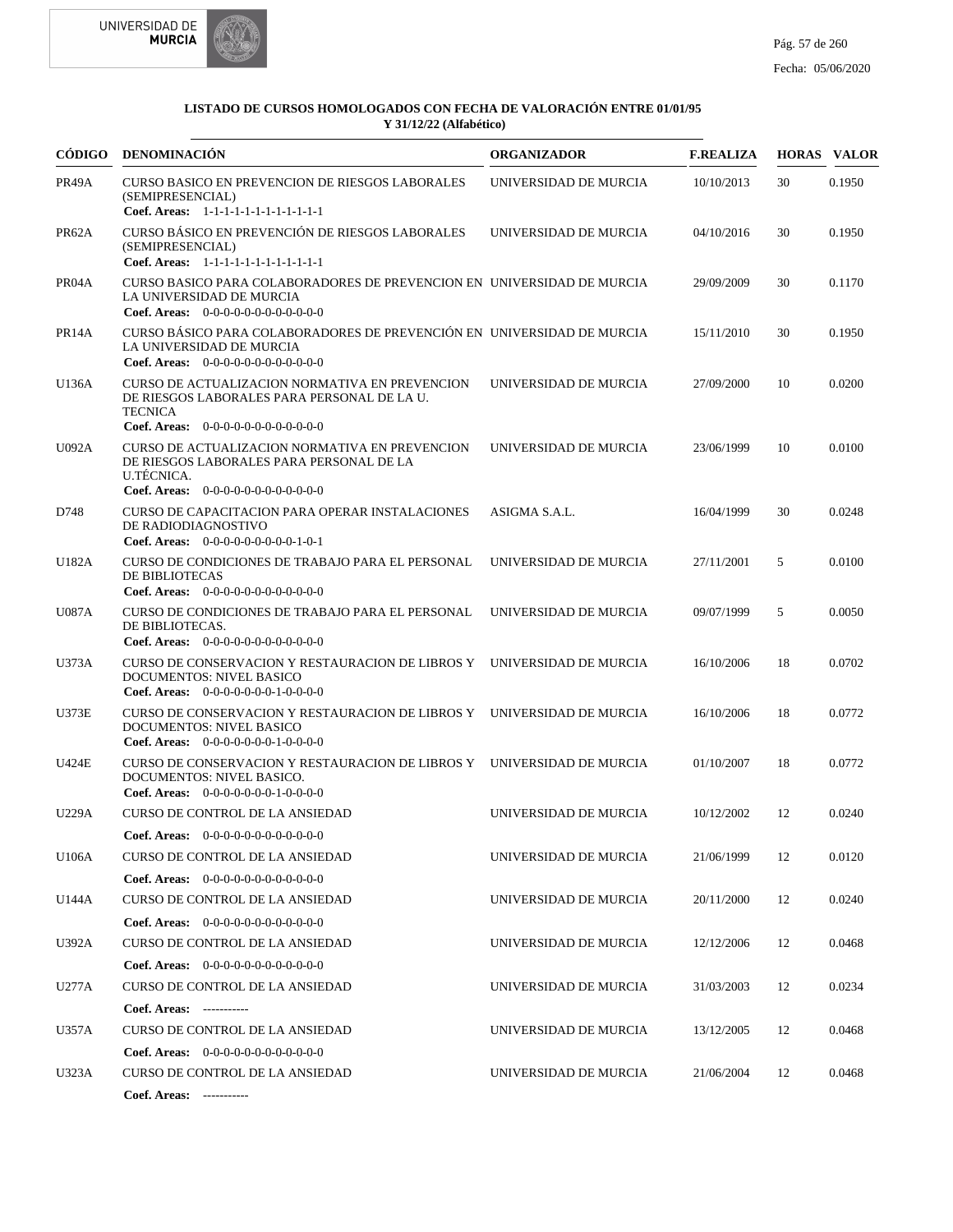



| CÓDIGO        | <b>DENOMINACIÓN</b>                                                                                                                       | <b>ORGANIZADOR</b>                      | <b>F.REALIZA</b> |    | <b>HORAS VALOR</b> |
|---------------|-------------------------------------------------------------------------------------------------------------------------------------------|-----------------------------------------|------------------|----|--------------------|
| CA21E         | CURSO DE DERECHO DE LAS TELECOMUNICACIONES                                                                                                | UNIVERSIDAD DE MURCIA                   | 26/04/2002       | 30 | 0.0660             |
|               | <b>Coef. Areas:</b> $0-0-0-0-0-1-0-0-0-0-0$                                                                                               |                                         |                  |    |                    |
| U341A         | CURSO DE DISEÑO Y GESTION DE MEDIATECAS                                                                                                   | UNIVERSIDAD DE MURCIA                   | 14/04/2005       | 12 | 0.0468             |
|               | <b>Coef. Areas:</b> $0-0-0-0-0-0-1-0-0-0-0$                                                                                               |                                         |                  |    |                    |
| U341E         | CURSO DE DISEÑO Y GESTION DE MEDIATECAS                                                                                                   | UNIVERSIDAD DE MURCIA                   | 14/04/2005       | 12 | 0.0515             |
|               | <b>Coef. Areas:</b> $0-0-0-0-0-0-1-0-0-0-0$                                                                                               |                                         |                  |    |                    |
| U228A         | <b>CURSO DE FOBIA SOCIAL</b>                                                                                                              | UNIVERSIDAD DE MURCIA                   | 02/12/2002       | 12 | 0.0240             |
|               | <b>Coef. Areas:</b> $0-0-0-0-0-0-0-0-0-0-0-0$                                                                                             |                                         |                  |    |                    |
| U148A         | <b>CURSO DE FOBIA SOCIAL</b>                                                                                                              | UNIVERSIDAD DE MURCIA                   | 20/11/2000       | 18 | 0.0360             |
|               | <b>Coef. Areas:</b> $0-0-0-0-0-0-0-0-0-0-0-0$                                                                                             |                                         |                  |    |                    |
| U105A         | <b>CURSO DE FOBIA SOCIAL</b>                                                                                                              | UNIVERSIDAD DE MURCIA                   | 23/09/1999       | 18 | 0.0180             |
|               | Coef. Areas: $0-0-0-0-0-0-0-0-0-0-0$                                                                                                      |                                         |                  |    |                    |
| CA94E         | <b>CURSO DE FORMACION DE FORMADORES</b>                                                                                                   | UNIVERSIDAD DE MURCIA                   | 30/05/2007       | 30 | 0.1287             |
|               | Coef. Areas: 1-1-1-1-1-1-1-1-1-1-1-1-1                                                                                                    |                                         |                  |    |                    |
| <b>CA111E</b> | <b>CURSO DE FORMACION DE FORMADORES</b>                                                                                                   | UNIVERSIDAD DE MURCIA                   | 04/02/2008       | 30 | 0.1287             |
|               | Coef. Areas: 0-0-0-0-0-0-0-0-0-0-0-0-0                                                                                                    |                                         |                  |    |                    |
| CA75E         | CURSO DE FORMACIÓN DE FORMADORES                                                                                                          | UNIVERSIDAD DE MURCIA                   | 15/03/2006       | 30 | 0.1287             |
|               | Coef. Areas: 1-1-1-1-1-1-1-1-1-1-1-1-1                                                                                                    |                                         |                  |    |                    |
| <b>U024A</b>  | CURSO DE FORMACION PARA MIEMBROS DEL COMITE DE<br><b>SEGURIDAD Y SALUD</b><br>Coef. Areas: $0-0-0-0-0-0-0-0-0-0-0$                        | UNIVERSIDAD DE MURCIA                   | 23/03/1998       | 30 | 0.0300             |
| D947          | CURSO DE FORMACION PARA VOLUNTARIADO EN LA<br>INMIGRACION: CIUDADANIA E INMIGRACION<br>Coef. Areas: $0-0-0-0-0-0-0-0-0-0-0$               | UMU - ASOCIACION MURCIA<br><b>ACOGE</b> | 18/11/2005       | 20 | 0.0690             |
| U123A         | CURSO DE FOTOGRAFIA CIENTIFICA                                                                                                            | UNIVERSIDAD DE MURCIA                   | 03/04/2000       | 20 | 0.0400             |
|               | Coef. Areas: 0-0-0-0-0-0-0-0-0-1-0-1                                                                                                      |                                         |                  |    |                    |
| U123E         | CURSO DE FOTOGRAFIA CIENTIFICA                                                                                                            | UNIVERSIDAD DE MURCIA                   | 03/04/2000       | 20 | 0.0440             |
|               | Coef. Areas: $0-0-0-0-0-0-0-0-1-0-1$                                                                                                      |                                         |                  |    |                    |
| C862          | CURSO DE GESTION ECONOMICA Y PRESUPUESTARIA                                                                                               | UMU                                     | 09/07/1993       | 18 | 0.0155             |
|               | <b>Coef. Areas:</b> $1-0-0-0-1-0-0-0-0-0-0$                                                                                               |                                         |                  |    |                    |
| C863          | <b>CURSO DE INGLES</b>                                                                                                                    | <b>UNED</b>                             | 04/03/1999       | 3  | 0.0000             |
|               | Coef. Areas: 1-1-1-1-1-1-1-1-1-1-1-1-1                                                                                                    |                                         |                  |    |                    |
| C826          | CURSO DE INICIO A COREL DRAW 8. PRESENTACIONES<br><b>GRAFICAS</b><br>Coef. Areas: $0-0-0-0-0-0-0-0-1-0-1$                                 | CONVENIO CARM                           | 15/11/2000       | 30 | 0.0644             |
| C543          | CURSO DE LIBROS DE VIAJES EN EL MUNDO ROMANICO,<br><b>JORNADAS Y</b>                                                                      | UNIVERSIDAD DE MURCIA                   | 28/11/1995       | 30 | 0.0285             |
|               | <b>Coef. Areas:</b> $0-0-0-0-0-0-0-0-0-0-0-0$                                                                                             |                                         |                  |    |                    |
| D961          | CURSO DE MICROSCOPIA OPTICA                                                                                                               | IZASA                                   | 28/03/2007       | 11 | 0.0165             |
|               | Coef. Areas: $0-0-0-0-0-0-0-0-1-0-1$                                                                                                      |                                         |                  |    |                    |
| U481E         | CURSO DE PERFECCIONAMIENTO DE LOS AUXILIARES DE<br>SERVICIO DE LA UMU (NIVEL-2)<br>Coef. Areas: $0-0-0-0-0-0-0-0-0-0-1-0$                 | UNIVERSIDAD DE MURCIA                   | 15/06/2009       | 30 | 0.1287             |
| U421E         | CURSO DE PERFECCIONAMIENTO DE LOS AUXILIARES DE<br>SERVICIO DE LA UNIVERSIDAD DE MURCIA (NIVEL 1)<br>Coef. Areas: $0-0-0-0-0-0-0-0-0-1-0$ | UNIVERSIDAD DE MURCIA                   | 15/10/2007       | 30 | 0.1287             |
| U452E         | CURSO DE PERFECCIONAMIENTO DE LOS AUXILIARES DE<br>SERVICIO DE LA UNIVERSIDAD DE MURCIA (NIVEL 1).                                        | UNIVERSIDAD DE MURCIA                   | 17/09/2008       | 30 | 0.1287             |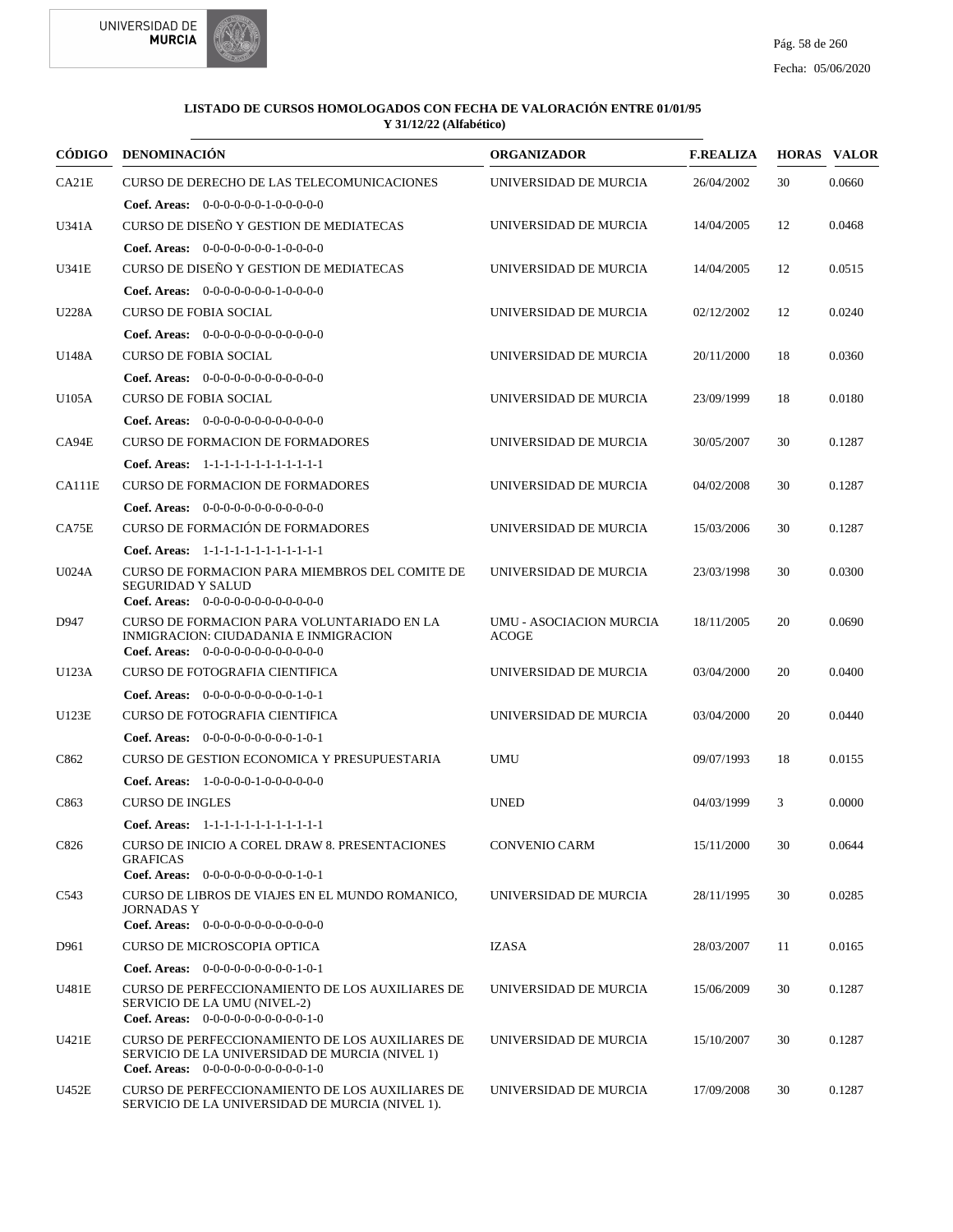

| CÓDIGO             | <b>DENOMINACIÓN</b>                                                                                                                                          | <b>ORGANIZADOR</b>    | <b>F.REALIZA</b> |    | <b>HORAS VALOR</b> |
|--------------------|--------------------------------------------------------------------------------------------------------------------------------------------------------------|-----------------------|------------------|----|--------------------|
|                    | Coef. Areas: $0-0-0-0-0-0-0-1-0-0-0$                                                                                                                         |                       |                  |    |                    |
| U453E              | CURSO DE PERFECCIONAMIENTO DE LOS AUXILIARES DE<br>SERVICIO DE LA UNIVERSIDAD DE MURCIA (NIVEL 2)<br>Coef. Areas: $0-0-0-0-0-0-0-1-0-0-0$                    | UNIVERSIDAD DE MURCIA | 15/10/2008       | 30 | 0.1287             |
| <b>U536E</b>       | CURSO DE PERFECCIONAMIENTO PARA EL PERSONAL DE<br>CONTROL DE ACCESOS DE LA UNIVERSIDAD DE MURCIA<br>Coef. Areas: $0-0-0-0-0-0-0-1-1-0-0$                     | UNIVERSIDAD DE MURCIA | 24/05/2010       | 20 | 0.1430             |
| CA07A              | CURSO DE PERFECCIONAMIENTO SOBRE DETERMINADOS<br>ASPECTOS DEL PROCEDIMIENTO ADMINISTRATIVO<br>Coef. Areas: 1-1-1-1-1-1-1-1-1-1-1-1-1                         | UNIVERSIDAD DE MURCIA | 01/10/2001       | 25 | 0.0500             |
| CA07E              | CURSO DE PERFECCIONAMIENTO SOBRE DETERMINADOS<br>ASPECTOS DEL PROCEDIMIENTO ADMINISTRATIVO<br>Coef. Areas: 1-1-1-1-1-1-1-1-1-1-1-1-1                         | UNIVERSIDAD DE MURCIA | 01/10/2001       | 25 | 0.0550             |
| U926A              | CURSO DE PRÁCTICAS PROFESIONALES PARA LA INCLUSIÓN UNIVERSIDAD DE MURCIA<br>DEL ALUMNADO CON DISCAPACIDAD AUDITIVA<br>Coef. Areas: 1-1-1-1-1-1-1-1-1-1-1-1-1 |                       | 06/11/2018       | 25 | 0.1625             |
| U135A              | CURSO DE PREVENCION DE RIESGOS DERIVADOS DEL<br><b>MANEJO MANUAL DE CARGAS</b><br>Coef. Areas: $0-0-0-0-0-0-0-0-0-0-0$                                       | UNIVERSIDAD DE MURCIA | 22/09/2000       | 5  | 0.0100             |
| U091A              | <b>CURSO DE PREVENCION DE RIESGOS DERIVADOS DEL</b><br><b>MANEJO MANUAL DE CARGAS</b><br><b>Coef. Areas:</b> $0-0-0-0-0-0-0-0-0-0-0-0$                       | UNIVERSIDAD DE MURCIA | 26/01/2000       | 5  | 0.0100             |
| PR <sub>23</sub> A | <b>CURSO DE PRIMEROS AUXILIOS</b>                                                                                                                            | UNIVERSIDAD DE MURCIA | 05/10/2011       | 10 | 0.0650             |
|                    | Coef. Areas: 1-1-1-1-1-1-1-1-1-1-1-1-1                                                                                                                       |                       |                  |    |                    |
| <b>U098A</b>       | <b>CURSO DE PRIMEROS AUXILIOS</b>                                                                                                                            | UNIVERSIDAD DE MURCIA | 02/07/1999       | 5  | 0.0050             |
|                    | <b>Coef. Areas:</b> $0-0-0-0-0-0-0-0-0-0-0$                                                                                                                  |                       |                  |    |                    |
| U141A              | <b>CURSO DE PRIMEROS AUXILIOS</b>                                                                                                                            | UNIVERSIDAD DE MURCIA | 29/11/2000       | 5  | 0.0100             |
|                    | <b>Coef. Areas:</b> $0-0-0-0-0-0-0-0-0-0-0$                                                                                                                  |                       |                  |    |                    |
| CA45E              | CURSO DE PROCEDIMIENTO ADMINISTRATIVO<br><b>ELECTRONICO</b><br>Coef. Areas: 1-1-1-1-1-1-1-1-1-1-1-1-1                                                        | UNIVERSIDAD DE MURCIA | 25/06/2004       | 25 | 0.0866             |
| CA31E              | CURSO DE PROCEDIMIENTO ADMINISTRATIVO<br><b>ELECTRONICO</b><br>Coef. Areas: 1-1-1-1-1-1-1-1-1-1-1-1-1                                                        | CARM                  | 18/11/2003       | 25 | 0.0536             |
| U093A              | CURSO DE RIESGOS FISICOS, QUIMICOS Y BIOLOGICOS PARA UNIVERSIDAD DE MURCIA<br>PERSONAL DE LABORATORIOS<br><b>Coef. Areas:</b> $0-0-0-0-0-0-0-0-0-0-0$        |                       | 18/10/2000       | 15 | 0.0300             |
| U137A              | CURSO DE RIESGOS FISICOS, QUIMICOS Y BIOLOGICOS PARA UNIVERSIDAD DE MURCIA<br>PERSONAL DE LABORATORIOS<br>Coef. Areas: $0-0-0-0-0-0-0-0-0-0-0-0$             |                       | 04/10/2000       | 15 | 0.0300             |
| U138A              | CURSO DE SEGURIDAD EN APARATOS E INSTALACIONES EN UNIVERSIDAD DE MURCIA<br><b>LABORATORIOS</b><br><b>Coef. Areas:</b> $0-0-0-0-0-0-0-0-0-0-0$                |                       | 20/10/2000       | 10 | 0.0200             |
| U094A              | CURSO DE SEGURIDAD EN APARATOS E INSTALACIONES EN UNIVERSIDAD DE MURCIA<br><b>LABORATORIOS</b><br>Coef. Areas: 0-0-0-0-0-0-0-0-0-0-0-0-0                     |                       | 17/06/1999       | 10 | 0.0100             |
| D637               | CURSO DE SEGURIDAD Y CONTROL DE INCENDIOS EN<br><b>ARCHIVOS Y BIBLIOTECAS</b><br>Coef. Areas: $0-0-0-0-0-0-1-0-0-0-0$                                        | ANABAD                | 10/04/2000       | 8  | 0.0120             |
| U181A              | CURSO DE SEGURIDAD Y SALUD PARA AUXILIARES DE<br><b>SERVICIO</b><br>Coef. Areas: 0-0-0-0-0-0-0-0-0-0-0-0-0                                                   | UNIVERSIDAD DE MURCIA | 15/11/2001       | 10 | 0.0200             |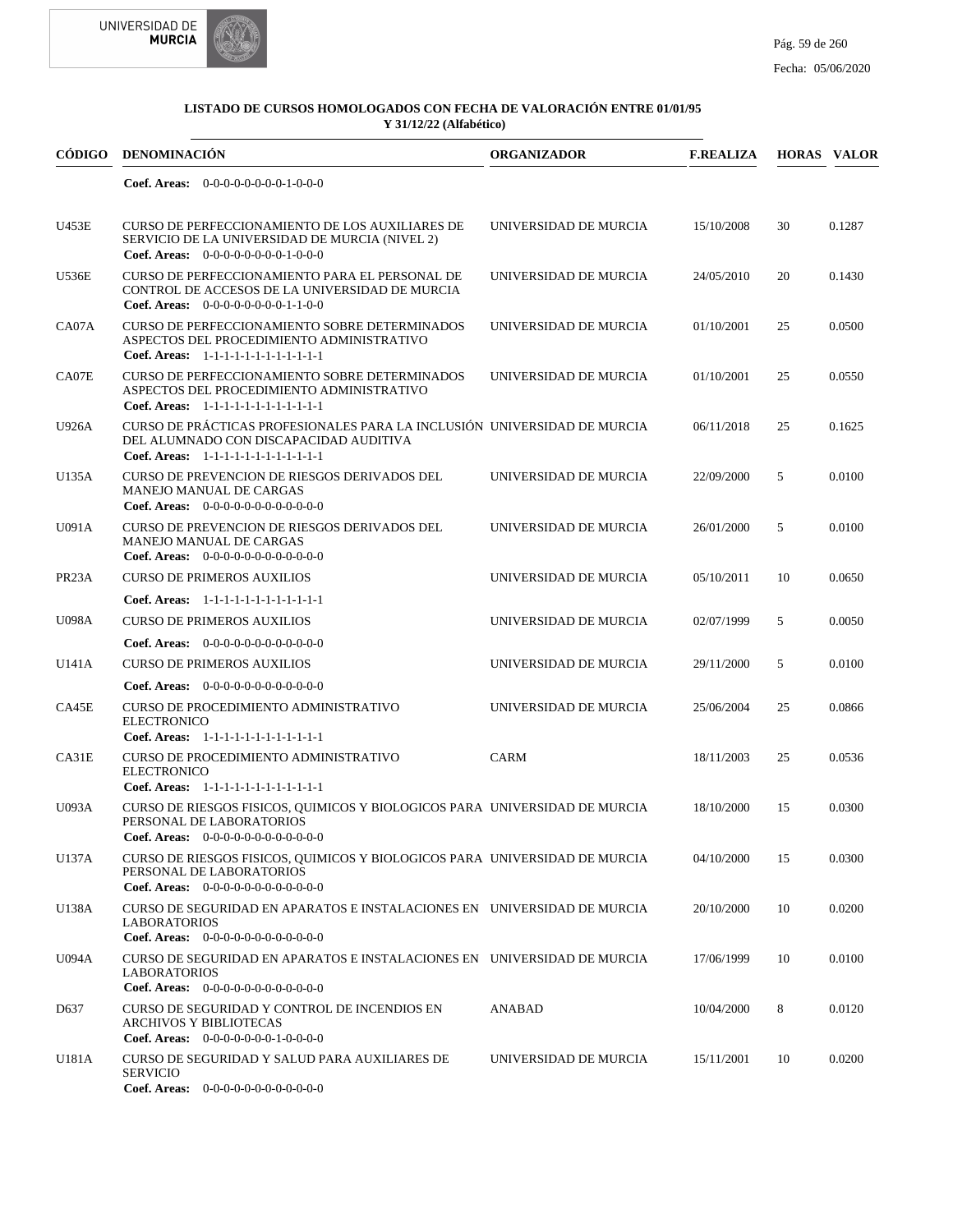



| <b>CÓDIGO</b>      | <b>DENOMINACIÓN</b>                                                                                                                                                                              | <b>ORGANIZADOR</b>    | <b>F.REALIZA</b> |    | <b>HORAS VALOR</b> |
|--------------------|--------------------------------------------------------------------------------------------------------------------------------------------------------------------------------------------------|-----------------------|------------------|----|--------------------|
| U221A              | CURSO DE SEGURIDAD Y SALUD PARA AUXILIARES DE<br><b>SERVICIO</b>                                                                                                                                 | UNIVERSIDAD DE MURCIA | 04/09/2002       | 10 | 0.0200             |
|                    | Coef. Areas: $0-0-0-0-0-0-0-0-0-0-0$                                                                                                                                                             |                       |                  |    |                    |
| <b>U084A</b>       | CURSO DE SEGURIDAD Y SALUD PARA AUXILIARES DE<br>SERVICIOS.<br>Coef. Areas: 0-0-0-0-0-0-0-0-0-0-0-0-0                                                                                            | UNIVERSIDAD DE MURCIA | 16/09/1999       | 10 | 0.0100             |
| <b>U088A</b>       | CURSO DE SEGURIDAD Y SALUD PARA MOZOS DE SERVICIO. UNIVERSIDAD DE MURCIA                                                                                                                         |                       | 16/06/1999       | 5  | 0.0050             |
|                    | <b>Coef. Areas:</b> $0-0-0-0-0-0-0-0-0-0-0-0$                                                                                                                                                    |                       |                  |    |                    |
| <b>U089A</b>       | CURSO DE SEGURIDAD Y SALUD PARA PERSONAL DE<br><b>ADMINISTRACION</b><br>Coef. Areas: 0-0-0-0-0-0-0-0-0-0-0-0-0                                                                                   | UNIVERSIDAD DE MURCIA | 21/06/1999       | 5  | 0.0050             |
| U133A              | CURSO DE SEGURIDAD Y SALUD PARA PERSONAL DE<br><b>ADMINISTRACION</b><br>Coef. Areas: 0-0-0-0-0-0-0-0-0-0-0-0-0                                                                                   | UNIVERSIDAD DE MURCIA | 15/09/2000       | 5  | 0.0100             |
| U222A              | CURSO DE SEGURIDAD Y SALUD PARA PERSONAL DE<br><b>BIBLIOTECAS</b><br>Coef. Areas: 0-0-0-0-0-0-0-0-0-0-0-0-0                                                                                      | UNIVERSIDAD DE MURCIA | 09/09/2002       | 5  | 0.0100             |
| <b>U086A</b>       | CURSO DE SEGURIDAD Y SALUD PARA PERSONAL DE<br><b>CONTROL DE ACCESOS</b><br>Coef. Areas: $0-0-0-0-0-0-0-0-0-0-0$                                                                                 | UNIVERSIDAD DE MURCIA | 14/06/1999       | 10 | 0.0100             |
| U085A              | CURSO DE SEGURIDAD Y SALUD PARA PERSONAL QUE<br>TRATE CON ANIMALES.<br><b>Coef. Areas:</b> $0-0-0-0-0-0-0-0-0-0-0-0$                                                                             | UNIVERSIDAD DE MURCIA | 11/10/1999       | 10 | 0.0100             |
| CA42E              | CURSO DE USUARIOS DE AUTOCAD. NIVEL MEDIO                                                                                                                                                        | UNIVERSIDAD DE MURCIA | 06/11/2003       | 50 | 0.0866             |
|                    | <b>Coef. Areas:</b> $0-0-0-0-0-0-0-0-1-0-1$                                                                                                                                                      |                       |                  |    |                    |
| C <sub>059</sub>   | <b>CURSO ESPECIAL SOBRE EL ESTATUTO DE LOS</b><br><b>TRABAJADORES</b><br>Coef. Areas: $0-0-0-0-1-0-0-0-0-0-0$                                                                                    | ESC. SOCIAL MURCIA    | 01/05/1980       | 28 | 0.0116             |
| U002A              | CURSO ESPECIFICO DE FORMACION PARA ACCESO AL<br>GRUPO "C".<br>Coef. Areas: 1-1-1-1-1-1-1-1-1-1-1-1-1                                                                                             | UNIVERSIDAD DE MURCIA | 01/09/1997       | 25 | 0.0250             |
| U002E              | CURSO ESPECIFICO DE FORMACION PARA ACCESO AL<br>GRUPO "C".<br>Coef. Areas: 1-1-1-1-1-1-1-1-1-1-1-1-1                                                                                             | UNIVERSIDAD DE MURCIA | 01/09/1997       | 25 | 0.0275             |
| PR45A              | CURSO FORMACION D.E.A.// D.E.S.A.                                                                                                                                                                | UNIVERSIDAD DE MURCIA | 09/07/2013       | 12 | 0.0780             |
|                    | Coef. Areas: 1-1-1-1-1-1-1-1-1-1-1-1-1                                                                                                                                                           |                       |                  |    |                    |
|                    | CURSO FORMACION D.E.A.// D.E.S.A.                                                                                                                                                                | UNIVERSIDAD DE MURCIA | 17/05/2011       | 12 |                    |
| PR <sub>26</sub> A |                                                                                                                                                                                                  |                       |                  |    | 0.0780             |
|                    | Coef. Areas: $1-1-1-1-1-1-1-1-1-1-1$                                                                                                                                                             |                       |                  |    |                    |
| PR58A              | CURSO FORMACION D.E.A.// D.E.S.A.                                                                                                                                                                | UNIVERSIDAD DE MURCIA | 09/05/2016       | 12 | 0.0780             |
|                    | Coef. Areas: 1-1-1-1-1-1-1-1-1-1-1-1-1                                                                                                                                                           |                       |                  |    |                    |
| PR51A              | CURSO FORMACION D.E.A.// D.E.S.A. INICIACIÓN                                                                                                                                                     | UNIVERSIDAD DE MURCIA | 28/04/2015       | 12 | 0.0780             |
|                    | Coef. Areas: 1-1-1-1-1-1-1-1-1-1-1-1-1                                                                                                                                                           |                       |                  |    |                    |
| <b>U099A</b>       | CURSO INTERMEDIO DE SOCORRISMO Y PRIMEROS<br><b>AUXILIOS</b><br>Coef. Areas: $0-0-0-0-0-0-0-0-0-0-0$                                                                                             | UNIVERSIDAD DE MURCIA | 21/02/2000       | 30 | 0.0600             |
| U142A              | <b>CURSO INTERMEDIO DE SOCORRISMO Y PRIMEROS</b><br><b>AUXILIOS</b><br><b>Coef. Areas:</b> $0-0-0-0-0-0-0-0-0-0-0-0$                                                                             | UNIVERSIDAD DE MURCIA | 06/11/2000       | 30 | 0.0600             |
| D872               | CURSO NACIONAL DE DIAGNOSTICO POR EL LABORATORIO CRUZ ROJA ESPAÑOLA<br>DE LAS TOXIINFECCIONES ALIMENTARIAS PARA TECNICOS<br>ESPECIALISTAS DE LABORATORIO<br>Coef. Areas: $0-0-0-0-0-0-0-0-1-0-1$ |                       | 16/12/1990       | 32 | 0.0120             |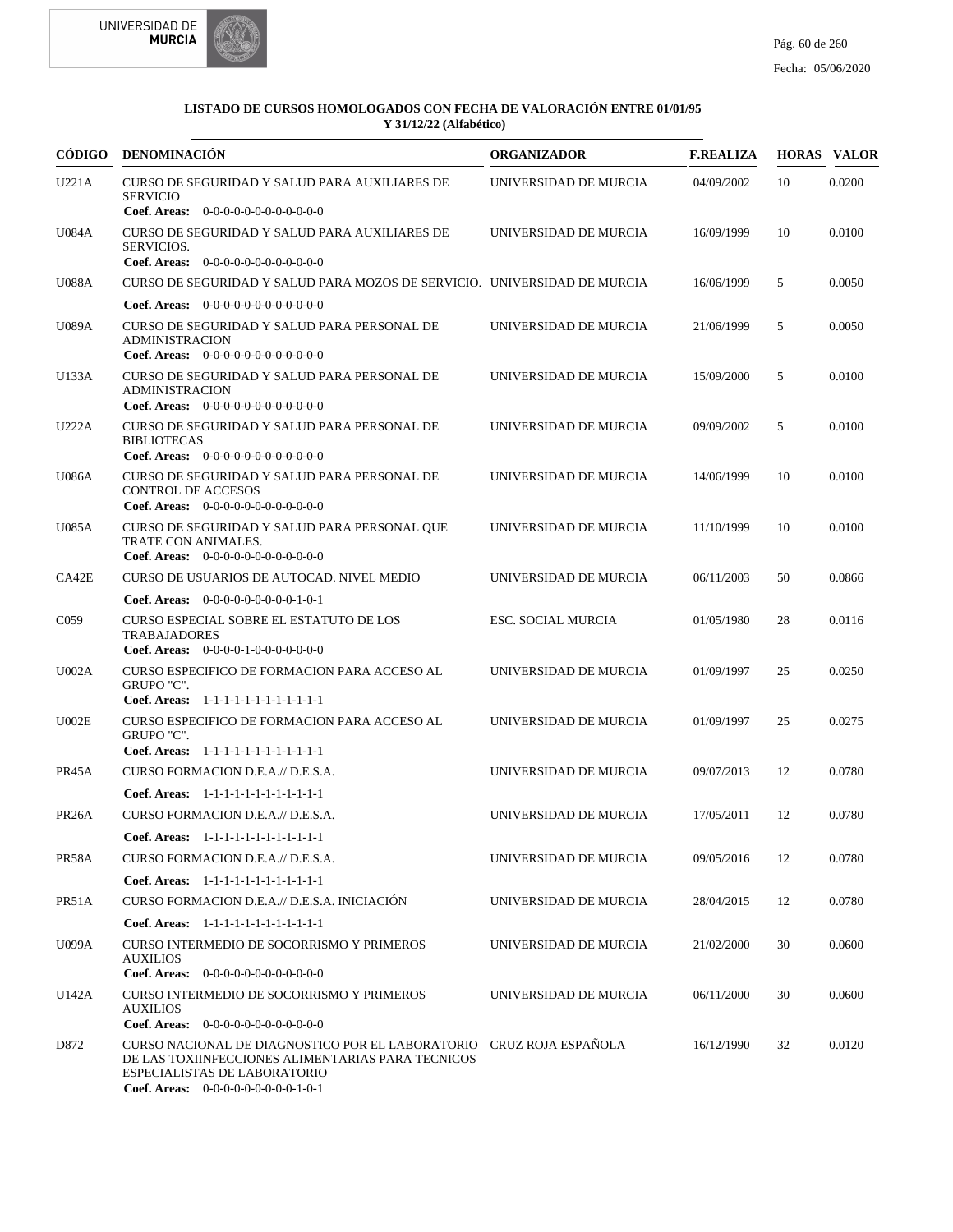



|                    | CÓDIGO DENOMINACIÓN                                                                                                                                              | <b>ORGANIZADOR</b>                       | <b>F.REALIZA</b> |    | <b>HORAS VALOR</b> |
|--------------------|------------------------------------------------------------------------------------------------------------------------------------------------------------------|------------------------------------------|------------------|----|--------------------|
| U322A              | CURSO PARA RESPONSABLES DE PREVENCION EN CENTROS UNIVERSIDAD DE MURCIA<br><b>UNIVERSITARIOS</b><br>Coef. Areas: -----------                                      |                                          | 24/11/2004       | 30 | 0.1170             |
| U276A              | CURSO PARA RESPONSABLES DE PREVENCION EN CENTROS UNIVERSIDAD DE MURCIA<br><b>UNIVERSITARIOS</b><br>Coef. Areas: -----------                                      |                                          | 09/12/2003       | 30 | 0.0585             |
| U180A              | CURSO PARA TAREAS ESPECIFICAS DE LA PREVENCION EN<br><b>CENTROS UNIVERSITARIOS</b><br>Coef. Areas: $0-0-0-0-0-0-0-0-0-0-0-0$                                     | UNIVERSIDAD DE MURCIA                    | 18/10/2001       | 30 | 0.0600             |
| <b>U076E</b>       | CURSO PRACTICO DE ACTUALIZACION PARA AUXILIARES<br><b>EN BIBLIOTECAS</b><br><b>Coef. Areas:</b> $0-0-0-0-0-0-1-0-0-0-0$                                          | UNIVERSIDAD DE MURCIA                    | 09/12/1999       | 10 | 0.0110             |
| <b>U076A</b>       | CURSO PRACTICO DE ACTUALIZACION PARA AUXILIARES<br><b>EN BIBLIOTECAS</b><br>Coef. Areas: $0-0-0-0-0-0-1-0-0-0-0$                                                 | UNIVERSIDAD DE MURCIA                    | 09/12/1999       | 10 | 0.0100             |
| U121A              | CURSO PRACTICO DE ACTUALIZACION PARA AUXILIARES<br><b>EN BIBLIOTECAS</b><br>Coef. Areas: 0-0-0-0-0-0-0-1-0-0-0-0                                                 | UNIVERSIDAD DE MURCIA                    | 08/03/2000       | 10 | 0.0200             |
| U121E              | CURSO PRACTICO DE ACTUALIZACION PARA AUXILIARES<br><b>EN BIBLIOTECAS</b><br>Coef. Areas: 0-0-0-0-0-0-0-1-0-0-0-0                                                 | UNIVERSIDAD DE MURCIA                    | 08/03/2000       | 10 | 0.0220             |
| D <sub>6</sub> 34  | <b>CURSO PRACTICO DE CATALOGACION</b>                                                                                                                            | <b>ANABAD</b>                            | 23/11/1995       | 30 | 0.0225             |
|                    | <b>Coef. Areas:</b> $0-0-0-0-0-0-1-0-0-0-0$                                                                                                                      |                                          |                  |    |                    |
| <b>U676E</b>       | CURSO PRACTICO DE GESTION DOCUMENTAL EN EL<br>PROCESO DE DIGITALIZACION DE LOS LIBROS ANTIGUOS Y<br>EL ARCHIVO DE LA UMU<br>Coef. Areas: $0-0-0-0-0-0-1-0-0-0-0$ | UNIVERSIDAD DE MURCIA                    | 10/09/2013       | 30 | 0.2145             |
| D <sub>649</sub>   | CURSO PRACTICO DE GUION CINEMATOGRAFICO                                                                                                                          | <b>AULA CINE-ICE (UMU)</b>               | 19/02/1983       | 6  | 0.0052             |
|                    | <b>Coef. Areas:</b> $0-0-0-0-0-0-0-0-0-0-0-0$                                                                                                                    |                                          |                  |    |                    |
| <b>U584E</b>       | <b>CURSO PRACTICO DE IRPF</b>                                                                                                                                    | UNIVERSIDAD DE MURCIA                    | 04/04/2011       | 15 | 0.1073             |
|                    | <b>Coef. Areas:</b> $1-1-0-0-1-1-0-0-0-0-1-0$                                                                                                                    |                                          |                  |    |                    |
| CA99E              | CURSO PRACTICO DE ORGANIZACION DE ARCHIVOS DE<br><b>OFICINA</b><br>Coef. Areas: 1-1-1-1-1-1-1-1-1-1-1-1-1                                                        | ESCUELA DE ADMON. PUBLICA<br><b>CARM</b> | 07/06/2007       | 15 | 0.0644             |
| CA81E              | CURSO PRÁCTICO DE ORGANIZACIÓN DE ARCHIVOS DE<br><b>OFICINA</b><br>Coef. Areas: 1-1-1-1-1-1-1-1-1-1-1-1-1                                                        | UNIVERSIDAD DE MURCIA                    | 25/09/2006       | 15 | 0.0644             |
| CA40E              | CURSO PRACTICO HABILIDADES DE INFORMACION EN<br>INTERNET: FUENTES ESTRATEGIAS BUSQUEDA Y<br><b>EVALUACION</b><br>Coef. Areas: 1-1-1-1-1-1-1-1-1-1-1-1-1          | UNIVERSIDAD DE MURCIA                    | 22/09/2003       | 25 | 0.0433             |
| D <sub>6</sub> 32  | CURSO REGIONAL SOBRE HEMEROTECAS, I                                                                                                                              | <b>ANABAD</b>                            | 16/03/1995       | 30 | 0.0225             |
|                    | <b>Coef. Areas:</b> $0-0-0-0-0-0-1-0-0-0-0$                                                                                                                      |                                          |                  |    |                    |
| <b>U537E</b>       | CURSO SOBRE ACCIONES DE MEJORA DE LA PERSPECTIVA<br>DE GÉNERO EN LA ORGANIZACIÓN (IGUALDAD DE GÉNERO)<br>Coef. Areas: 1-1-1-1-1-1-1-1-1-1-1-1-1                  | UNIVERSIDAD DE MURCIA                    | 26/04/2010       | 12 | 0.0858             |
| CA64E              | CURSO SOBRE COMUNICACION Y ATENCION AL CLIENTE EN UNIVERSIDAD DE MURCIA<br><b>SERVICIOS DE INFORMACION</b><br>Coef. Areas: 1-1-1-1-1-1-1-1-1-1-1-1-1             |                                          | 22/09/2005       | 24 | 0.1030             |
| CS <sub>02</sub> A | CURSO SOBRE CONDICIONES DE SEGURIDAD EN<br><b>LABORATORIO</b><br><b>Coef. Areas:</b> $0-0-0-0-0-0-0-0-0-0-0-0$                                                   | UNIVERSIDAD DE MURCIA                    | 07/11/2006       | 15 | 0.0585             |
| U132A              | CURSO SOBRE CONDICIONES DE TRABAJO PARA PERSONAL UNIVERSIDAD DE MURCIA<br>DE BIBLIOTECAS<br>Coef. Areas: $0-0-0-0-0-0-0-0-0-0-0$                                 |                                          | 13/09/2000       | 5  | 0.0100             |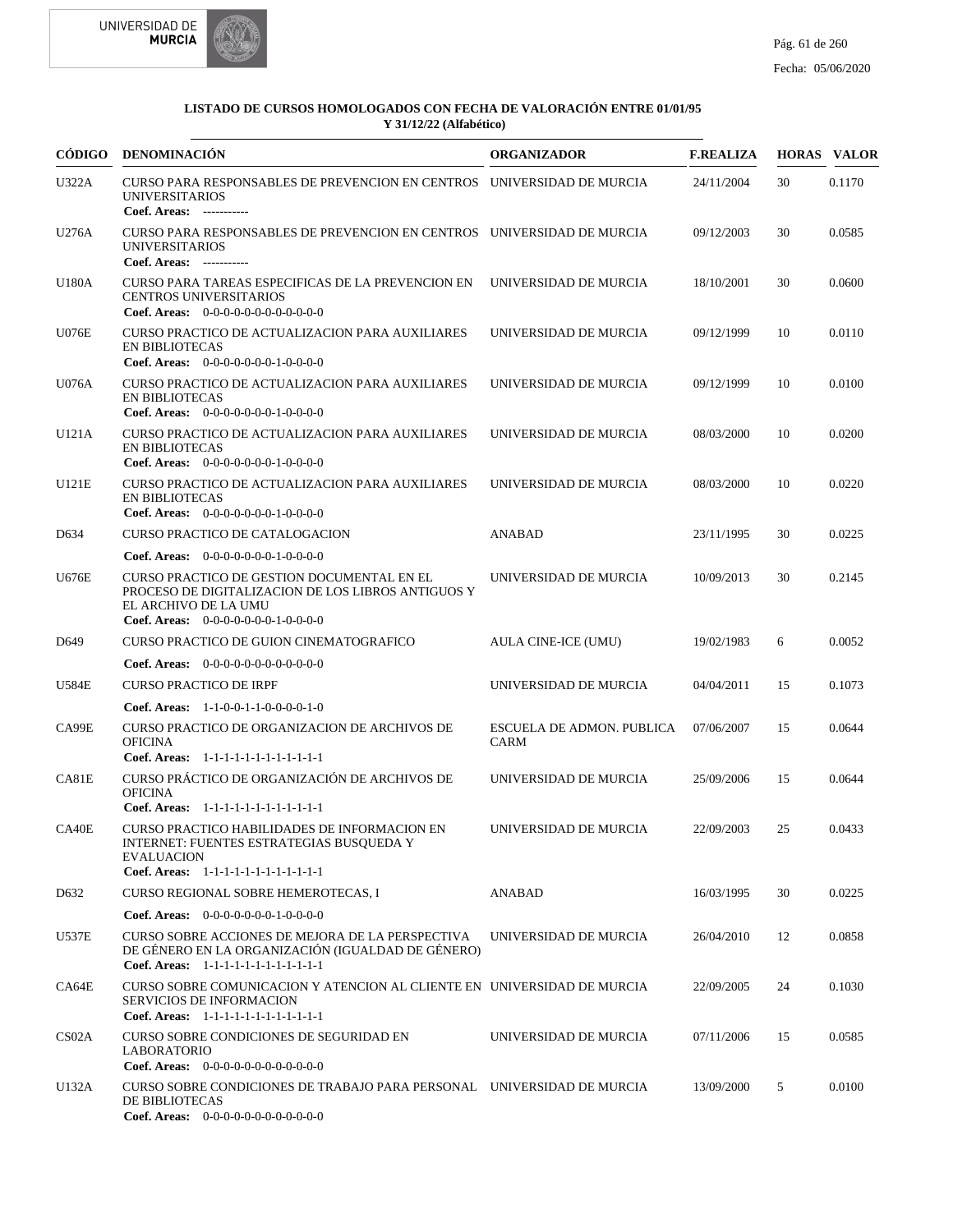



| CÓDIGO           | <b>DENOMINACIÓN</b>                                                                                                                                                   | <b>ORGANIZADOR</b>                                | <b>F.REALIZA</b> |    | <b>HORAS VALOR</b> |
|------------------|-----------------------------------------------------------------------------------------------------------------------------------------------------------------------|---------------------------------------------------|------------------|----|--------------------|
| U096A            | CURSO SOBRE CONTROL DEL ESTRES EN PERSONAL CON<br>RESPONSABILIDADES DIRECTIVAS<br>Coef. Areas: $0-0-0-0-0-0-0-0-0-0-0$                                                | UNIVERSIDAD DE MURCIA                             | 07/03/2000       | 10 | 0.0200             |
| U139A            | CURSO SOBRE CONTROL DEL ESTRES EN PERSONAL CON<br>RESPONSABILIDADES DIRECTIVAS<br>Coef. Areas: 0-0-0-0-0-0-0-0-0-0-0-0-0                                              | UNIVERSIDAD DE MURCIA                             | 27/10/2000       | 10 | 0.0200             |
| C <sub>064</sub> | CURSO SOBRE EL DERECHO DEL TRABAJO EN LA DOCTRINA ESC. SOCIAL MURCIA<br>DEL TRIBUNAL CONSTITUCIONAL<br>Coef. Areas: $0-0-0-0-1-0-0-0-0-0-0$                           |                                                   | 20/03/1985       | 20 | 0.0083             |
| U186A            | CURSO SOBRE FATIGA MENTAL Y CONTROL DEL ESTRES Y<br>SU DETERMINACION EN LAS SITUACIONES LABORALES<br>Coef. Areas: $0-0-0-0-0-0-0-0-0-0-0$                             | UNIVERSIDAD DE MURCIA                             | 17/12/2001       | 10 | 0.0200             |
| U226A            | CURSO SOBRE FATIGA MENTAL Y CONTROL DEL ESTRES Y<br>SU DETERMINACION EN LAS SITUACIONES LABORALES<br>Coef. Areas: 0-0-0-0-0-0-0-0-0-0-0-0-0                           | UNIVERSIDAD DE MURCIA                             | 07/10/2002       | 10 | 0.0200             |
| CA50E            | CURSO SOBRE GESTION DOCUMENTAL Y ARCHIVOS DE<br><b>OFICINA</b><br>Coef. Areas: 1-1-1-1-1-1-1-1-1-1-1-1-1                                                              | UNIVERSIDAD DE MURCIA                             | 15/11/2004       | 15 | 0.0520             |
| <b>U310E</b>     | <b>CURSO SOBRE I.R.P.F.</b>                                                                                                                                           | UNIVERSIDAD DE MURCIA                             | 14/12/2004       | 10 | 0.0429             |
| U310A            | Coef. Areas: $2-2-2-2-2-2-2-2-2-2-2-2-2$<br>CURSO SOBRE I.R.P.F.<br>Coef. Areas: $, 2-, 2-, 2-, 2-, 2-, 2-, 2-, 2-, 2-, 2-, 2$                                        | UNIVERSIDAD DE MURCIA                             | 14/12/2004       | 10 | 0.0390             |
| U428E            | CURSO SOBRE I.R.P.F.<br>Coef. Areas: $2-2-2-2-2-2-2-2-2-2-2-2-2$                                                                                                      | UNIVERSIDAD DE MURCIA                             | 19/02/2008       | 6  | 0.0257             |
| <b>U379E</b>     | CURSO SOBRE I.R.P.F.<br>Coef. Areas: $2-2-2-2-2-2-2-2-2-2-2-2-2$                                                                                                      | UNIVERSIDAD DE MURCIA                             | 12/02/2007       | 8  | 0.0343             |
| U346A            | CURSO SOBRE I.R.P.F.<br>Coef. Areas: $2-2-2-2-2-2-2-2-2-2-2-2-2$                                                                                                      | UNIVERSIDAD DE MURCIA                             | 11/01/2006       | 8  | 0.0312             |
| U346E            | CURSO SOBRE I.R.P.F.                                                                                                                                                  | UNIVERSIDAD DE MURCIA                             | 11/01/2006       | 8  | 0.0343             |
| U265A            | Coef. Areas: $2-2-2-2-2-2-2-2-2-2-2-2-2$<br><b>CURSO SOBRE IRPF</b>                                                                                                   | <b>UMU</b>                                        | 29/01/2004       | 10 | 0.0390             |
| U265E            | Coef. Areas: $2-2-2-2-2-2-2-2-2-2-2-2-2$<br><b>CURSO SOBRE IRPF</b>                                                                                                   | <b>UMU</b>                                        | 29/01/2004       | 10 | 0.0429             |
| C <sub>069</sub> | Coef. Areas: $2-2-2-2-2-2-2-2-2-2-2-2-2$<br>CURSO SOBRE LA INFORMATICA APLICADA A LAS<br>PEQUENAS Y MEDIANAS ORGANIZACIONES<br>Coef. Areas: 1-1-1-1-1-1-1-1-1-1-1-1-1 | <b>ESC. SOCIAL MURCIA</b>                         | 01/02/1985       | 20 | 0.0083             |
| C177             | CURSO SOBRE LA LEY DEL PATRIMONIO HISTORICO<br><b>ESPAÑOL</b><br>Coef. Areas: $0-1-0-0-0-0-0-0-0-0-0$                                                                 | C.A.R.M.- COL.ARQUITECTO                          | 22/04/1988       | 6  | 0.0052             |
| D824             | CURSO SOBRE LA REFORMA DE LA LEY DE PROPIEDAD<br><b>HORIZONTAL</b><br>Coef. Areas: 0-0-0-0-0-0-0-0-0-0-0-0-0                                                          | <b>ESCUELA DE PRACTICA</b><br><b>JURIDICA-UMU</b> | 23/04/1999       | 10 | 0.0095             |
| U577E            | CURSO SOBRE LAS FUNCIONES PRINCIPALES DE LA ESCALA UNIVERSIDAD DE MURCIA<br>DE AUXILIAR DE SERVICIOS<br>Coef. Areas: $0-0-0-0-0-0-0-1-0-0-0$                          |                                                   | 14/06/2011       | 20 | 0.1430             |
| C <sub>062</sub> | CURSO SOBRE LAS NUEVAS NORMAS DE PROCESOS Y<br>PROCEDIMIENTOS LABORALES<br>Coef. Areas: $0-0-0-0-1-0-0-0-0-0-0$                                                       | <b>ESC. SOCIAL MURCIA</b>                         | 23/01/1984       | 6  | 0.0025             |
| C <sub>063</sub> | CURSO SOBRE LAS REFORMAS DEL ESTATUTO DE LOS<br><b>TRABAJADORES</b><br>Coef. Areas: $0-0-0-0-1-0-0-0-0-0-0$                                                           | <b>ESC. SOCIAL MURCIA</b>                         | 06/11/1984       | 12 | 0.0050             |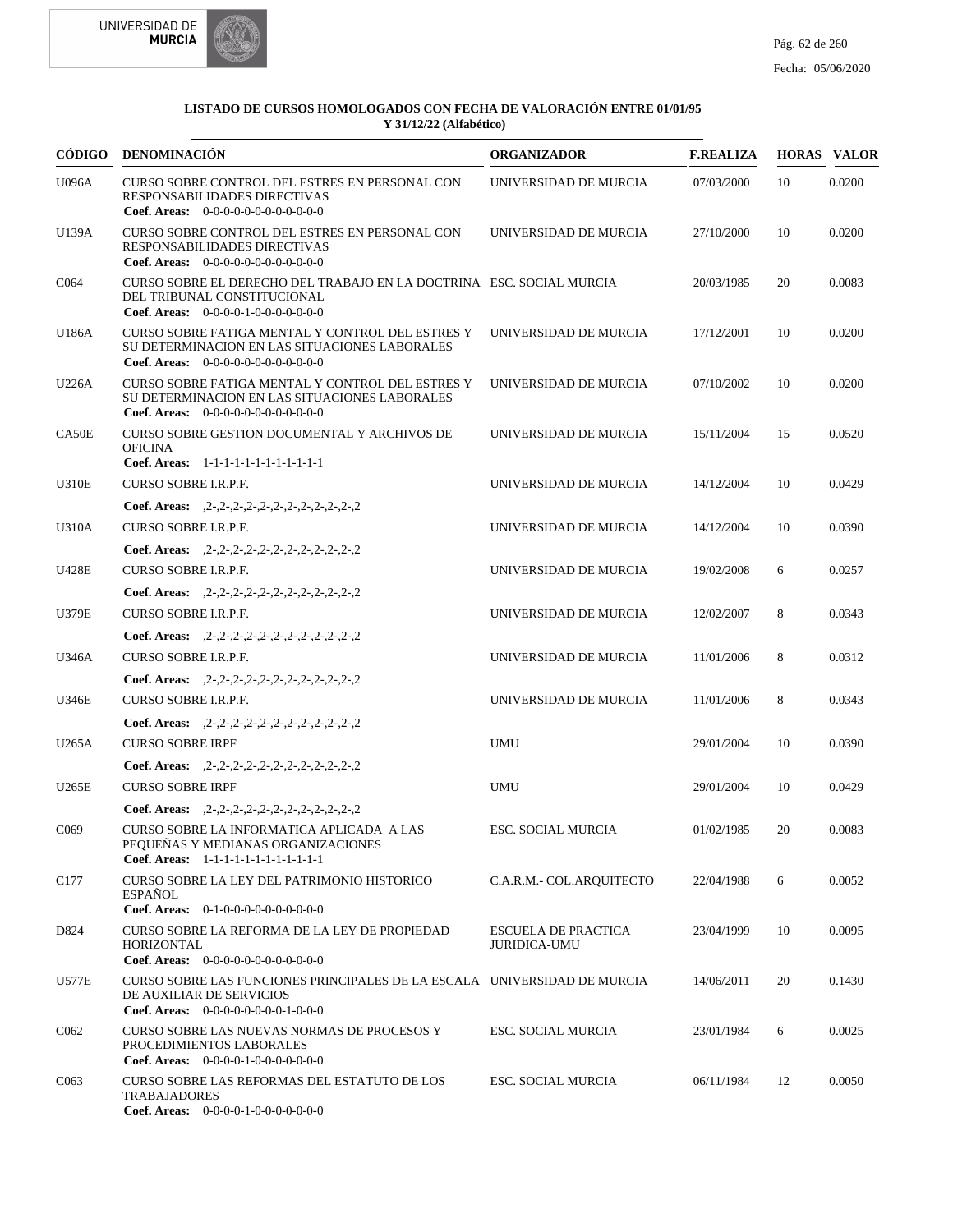



|                  | CÓDIGO DENOMINACIÓN                                                                                                                                              | <b>ORGANIZADOR</b>                                           | <b>F.REALIZA</b> |     | <b>HORAS VALOR</b> |
|------------------|------------------------------------------------------------------------------------------------------------------------------------------------------------------|--------------------------------------------------------------|------------------|-----|--------------------|
| <b>U097A</b>     | <b>CURSO SOBRE PREVENCION DEL ESTRES EN EL TRABAJO</b>                                                                                                           | UNIVERSIDAD DE MURCIA                                        | 08/03/2000       | 5   | 0.0100             |
|                  | <b>Coef. Areas:</b> $0-0-0-0-0-0-0-0-0-0-0-0$                                                                                                                    |                                                              |                  |     |                    |
| <b>U140A</b>     | <b>CURSO SOBRE PREVENCION DEL ESTRES EN EL TRABAJO</b>                                                                                                           | UNIVERSIDAD DE MURCIA                                        | 24/11/2000       | 5   | 0.0100             |
|                  | <b>Coef. Areas:</b> $0-0-0-0-0-0-0-0-0-0-0-0$                                                                                                                    |                                                              |                  |     |                    |
| U185A            | CURSO SOBRE RIESGOS FISICOS, QUIMICOS Y BIOLOGICOS<br>DEL PERSONAL DE LABORATORIO<br>Coef. Areas: $0-0-0-0-0-0-0-0-0-0-0-0$                                      | UNIVERSIDAD DE MURCIA                                        | 05/12/2001       | 15  | 0.0300             |
| <b>U225A</b>     | CURSO SOBRE RIESGOS FISICOS, QUIMICOS Y BIOLOGICOS<br>DEL PERSONAL DE LABORATORIO<br><b>Coef. Areas:</b> $0-0-0-0-0-0-0-0-0-0-0-0$                               | UNIVERSIDAD DE MURCIA                                        | 01/10/2002       | 15  | 0.0300             |
| CA38E            | CURSO SOBRE SEGURIDAD INFORMATICA                                                                                                                                | UNIVERSIDAD DE MURCIA                                        | 06/10/2003       | 35  | 0.0607             |
|                  | <b>Coef. Areas:</b> $0-0-0-0-0-1-0-0-0-0-0$                                                                                                                      |                                                              |                  |     |                    |
| D482             | CURSO SUPERIOR UNIVERSITARIO EN REDES CISCO I                                                                                                                    | <b>UCAM</b>                                                  | 30/09/2003       | 140 | 0.2483             |
|                  | <b>Coef. Areas:</b> $0-0-0-0-0-1-0-0-0-0-0$                                                                                                                      |                                                              |                  |     |                    |
| D483             | CURSO SUPERIOR UNIVERSITARIO EN REDES CISCO II                                                                                                                   | <b>UCAM</b>                                                  | 30/09/2002       | 140 | 0.2483             |
|                  | Coef. Areas: $0-0-0-0-0-1-0-0-0-0-0$                                                                                                                             |                                                              |                  |     |                    |
| <b>U498E</b>     | CURSO TEORICO-PRACTICO DE ANIMALES DE<br><b>EXPERIMENTACION</b><br>Coef. Areas: $0-0-0-0-0-0-0-0-0-0-0-1$                                                        | UNIVERSIDAD DE MURCIA                                        | 23/11/2009       | 20  | 0.0858             |
| D925             | CURSO TEORICO-PRACTICO DE INTRODUCCION A LA<br>ULTRACENTRIFUGACION ANALITICA<br>Coef. Areas: $0-0-0-0-0-0-0-0-1-0-1$                                             | <b>CENTRO DE INVESTIGACIONES</b><br><b>BIOLOGICAS - CSIC</b> | 02/06/2006       | 40  | 0.1260             |
| U701E            | CURSO TEORICO-PRACTICO SOBRE CULTIVO DE CELULAS<br><b>ANIMALES</b><br>Coef. Areas: $0-0-0-0-0-0-0-0-0-0-0-1$                                                     | UNIVERSIDAD DE MURCIA                                        | 27/10/2014       | 25  | 0.1788             |
| U575E            | CURSO TEÓRICO-PRÁCTICO SOBRE CULTIVO DE CÉLULAS<br><b>ANIMALES</b><br>Coef. Areas: 0-0-0-0-0-0-0-0-0-1-0-1                                                       | UNIVERSIDAD DE MURCIA                                        | 15/06/2011       | 15  | 0.1073             |
| <b>IT179E</b>    | DATOS ABIERTOS Y REUTILIZACIÓN DE INFORMACIÓN EN<br>EL SECTOR PÚBLICO<br>Coef. Areas: 1-1-1-1-1-1-1-1-1-1-1-1-1                                                  | UNIVERSIDAD DE MURCIA                                        | 19/06/2017       | 10  | 0.0715             |
| <b>IT219E</b>    | DATOS ABIERTOS Y REUTILIZADOS DE INFORMACIÓN EN EL UNIVERSIDAD DE MURCIA<br><b>SECTOR PÚBLICO</b><br>Coef. Areas: 1-1-1-1-1-1-1-1-1-1-1-1-1                      |                                                              | 09/04/2018       | 10  | 0.0715             |
| D967             | <b>DBASE III PLUS</b>                                                                                                                                            | <b>ACADEMIA CEUSS</b>                                        | 30/04/1994       | 110 | 0.0454             |
|                  | Coef. Areas: 1-1-1-1-1-1-1-1-1-1-1-1-1                                                                                                                           |                                                              |                  |     |                    |
| L123             | DBASE III PLUS (APROVECHAMIENTO)                                                                                                                                 | UMU/AIESEC-FAC.ECONOMICAS 14/05/1993                         |                  | 25  | 0.0197             |
|                  | Coef. Areas: 1-1-1-1-1-1-1-1-1-1-1-1-1                                                                                                                           |                                                              |                  |     |                    |
| D966             | <b>DBASE IV</b>                                                                                                                                                  | <b>ACADEMIA CEUSS</b>                                        | 31/03/1995       | 120 | 0.0495             |
|                  | Coef. Areas: 1-1-1-1-1-1-1-1-1-1-1-1-1                                                                                                                           |                                                              |                  |     |                    |
| D <sub>218</sub> | <b>DB2 AVANZADO</b>                                                                                                                                              | <b>CORITEL</b>                                               | 26/03/1994       | 45  | 0.0186             |
|                  | <b>Coef. Areas:</b> $0-0-0-0-0-1-0-0-0-0-0$                                                                                                                      |                                                              |                  |     |                    |
| D807             | DE LA FORMACION DE USUARIOS A LA ALFABETIZACION<br>INFORMACIONAL: DINAMICAS DE TRABAJO EN<br><b>BIBLIOTECAS PUBLICAS</b><br>Coef. Areas: $0-0-0-0-0-0-1-0-0-0-0$ | UMU - PROMOCION EDUCATIVA 08/04/2008                         |                  | 30  | 0.1139             |
| L470             | DEBATES RECIENTES EN LA HISTORIA ECONOMICA                                                                                                                       | UMU-AULA HUMANIDADES                                         | 30/04/1987       | 3   | 0.0000             |
|                  | <b>Coef. Areas:</b> $0-0-0-0-0-0-0-0-0-0-0$                                                                                                                      |                                                              |                  |     |                    |
| C711             | DEFENSA PERSONAL                                                                                                                                                 | AYTO. MOLINA DE SEGURA                                       | 14/10/1996       | 100 | 0.0788             |
|                  | Coef. Areas: $0-0-0-0-0-0-0-0-0-0-0$                                                                                                                             |                                                              |                  |     |                    |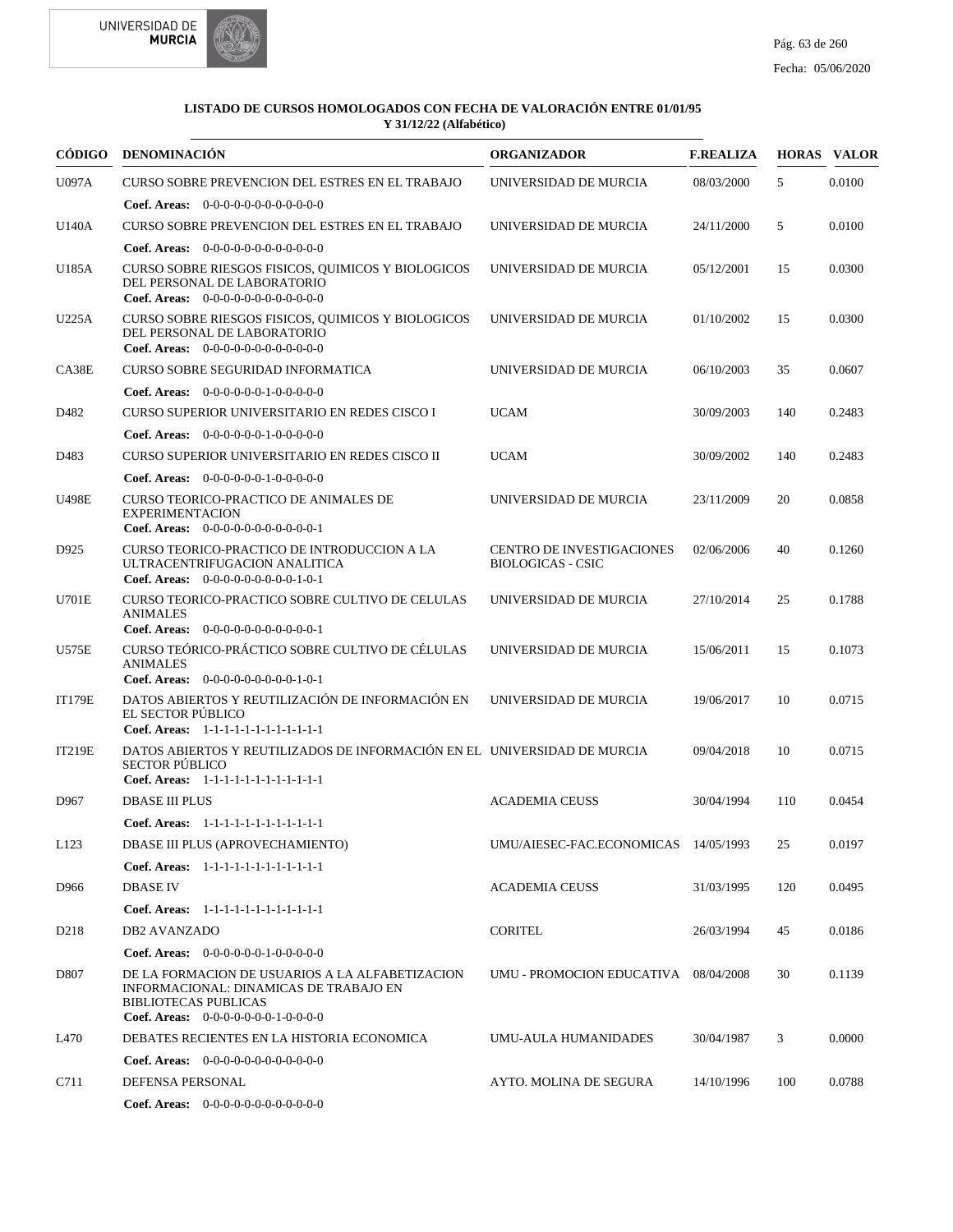

| CÓDIGO            | <b>DENOMINACIÓN</b>                                                                                                                      | <b>ORGANIZADOR</b>                                                       | <b>F.REALIZA</b> |        | <b>HORAS VALOR</b> |
|-------------------|------------------------------------------------------------------------------------------------------------------------------------------|--------------------------------------------------------------------------|------------------|--------|--------------------|
| C <sub>166</sub>  | DEFICIENCIA MENTAL (JORNADAS REGIONALES SOBRE)                                                                                           | C.A.R.M.- ASTRAPACE                                                      | 22/05/1981       | 3      | 0.0000             |
|                   | <b>Coef. Areas:</b> $0-0-0-0-0-0-0-0-0-0-0-0$                                                                                            |                                                                          |                  |        |                    |
| C591              | DELEGADOS DE PREVENCION                                                                                                                  | CC.OO.                                                                   | 22/05/1996       | 24     | 0.0198             |
|                   | Coef. Areas: $0-0-0-0-0-0-0-0-0-0-0$                                                                                                     |                                                                          |                  |        |                    |
| D <sub>522</sub>  | DELEGADOS DE PREVENCION                                                                                                                  | <b>CCOO</b>                                                              | 25/11/1996       | 24     | 0.0218             |
|                   | Coef. Areas: -----------                                                                                                                 |                                                                          |                  |        |                    |
| C865              | DELEGADOS DE PREVENCION 3B 2000, PLANIFICACION DE<br>LA PREVENCION DE RIESGOS LABORALES<br><b>Coef. Areas:</b> $0-0-0-0-0-0-0-0-0-0-0-0$ | CC.00.                                                                   | 27/09/2000       | 30     | 0.0545             |
| D <sub>660</sub>  | DELINEANTE DE LA CONSTRUCCION                                                                                                            | <b>INEM</b>                                                              | 17/10/1986       | 348    | 0.1733             |
|                   | <b>Coef. Areas:</b> $0-0-0-0-0-0-0-0-1-0-0$                                                                                              |                                                                          |                  |        |                    |
| C084              | DELINEANTE DE LA CONSTRUCCION                                                                                                            | <b>INEM</b>                                                              | 29/07/1983       | 400    | 0.1733             |
|                   | <b>Coef. Areas:</b> $0-0-0-0-0-0-0-0-1-0-0$                                                                                              |                                                                          |                  |        |                    |
| D <sub>190</sub>  | DELITOS CONTRA LA MUJER                                                                                                                  | CC.OO.                                                                   | 09/10/1996       | 30     | 0.0272             |
|                   | <b>Coef. Areas:</b> $0-0-0-0-0-0-0-0-0-0-0-0$                                                                                            |                                                                          |                  |        |                    |
| D <sub>0</sub> 80 | DELPHI, GENERACION DE APLICACIONES<br><b>CLIENTE/SERVIDOR EN</b><br>Coef. Areas: $0-0-0-0-0-1-0-0-0-0-0$                                 | UMU-EST.UNIV.                                                            | 28/02/1998       | 35     | 0.0332             |
| D <sub>250</sub>  | DELPHI 3.0                                                                                                                               | <b>HG INFORMATICA</b>                                                    | 31/05/1999       | 40     | 0.0165             |
|                   | Coef. Areas: 0-0-0-0-0-0-1-0-0-0-0-0                                                                                                     |                                                                          |                  |        |                    |
| C <sub>133</sub>  | DEMOGRAFIA HISTORICA, INICIACION A (INTENSIVO)                                                                                           | INST. G.DE USTARIZ (PAMPLONA) 12/03/1987                                 |                  | 70     | 0.0263             |
|                   | <b>Coef. Areas:</b> $0-0-0-0-0-0-0-0-0-0-0$                                                                                              |                                                                          |                  |        |                    |
| L396              | DEPORTE REY: NEGOCIO Y ESPECTACULO                                                                                                       | UMU-U.MAR                                                                | 14/07/1995       | 30     | 0.0285             |
|                   | <b>Coef. Areas:</b> $0-0-0-0-0-0-0-0-0-0-0$                                                                                              |                                                                          |                  |        |                    |
| L <sub>403</sub>  | DEPORTE Y SALUD                                                                                                                          | UMU-EXT-UNIV.                                                            | 22/03/1991       | $\tau$ | 0.0066             |
|                   | <b>Coef. Areas:</b> $0-0-0-0-0-0-0-0-1-0-0$                                                                                              |                                                                          |                  |        |                    |
| C <sub>467</sub>  | DEPRESION Y APOYO SOCIAL                                                                                                                 | <b>UMU</b>                                                               | 29/11/1990       | 10     | 0.0087             |
|                   | Coef. Areas: 0-0-0-0-0-0-0-0-0-0-0-0-0                                                                                                   |                                                                          |                  |        |                    |
| L <sub>400</sub>  | DEPURACION Y REUTILIZACIÓN DE AGUAS RESIDUALES                                                                                           | <b>INFOMUR</b>                                                           | 28/04/1997       | 40     | 0.0150             |
|                   | <b>Coef. Areas:</b> $0-0-0-0-0-0-0-0-1-0-0$                                                                                              |                                                                          |                  |        |                    |
| L <sub>248</sub>  | DERECHO A LA EDUCACION A TRAVES DE LA HISTORIA                                                                                           | <b>ANPE</b>                                                              | 22/11/1997       | 36     | 0.0270             |
|                   | <b>Coef. Areas:</b> $0-0-0-0-0-0-0-0-0-0-0$                                                                                              |                                                                          |                  |        |                    |
| D <sub>1060</sub> | DERECHO ADMINISTRATIVO Y ADMINISTRACION DE RRHH                                                                                          | UNION GENERAL DE<br>TRABAJADORES (UGT) (DENTRO<br>DE FORMACION CONTINUA) | 30/04/2009       | 30     | 0.1089             |
|                   | Coef. Areas: 1-1-1-1-1-1-1-1-1-1-1-1-1                                                                                                   |                                                                          |                  |        |                    |
| D <sub>2154</sub> | DERECHO ADTVO. Y CONSTITUCIONAL NIVEL 1                                                                                                  | UNIVERSIDAD POLITECNICA DE 22/01/2007<br><b>CARTAGENA</b>                |                  | 17     | 0.0548             |
|                   | Coef. Areas: 1-1-1-1-1-1-1-1-1-1-1-1-1                                                                                                   |                                                                          |                  |        |                    |
| C <sub>261</sub>  | DERECHO COMUNITARIO (2°) (INTROD.)                                                                                                       | UMU-I.R.C.E.                                                             | 03/03/1989       | 42     | 0.0428             |
|                   | Coef. Areas: $0-0-0-1-0-0-0-0-1-0-0$                                                                                                     |                                                                          |                  |        |                    |
| D1147             | DERECHO INTERNACIONAL VITORIA-GASTEIZ 1992                                                                                               | UNIVERSIDAD DEL PAIS VASCO                                               | 18/07/1992       | 32     | 0.0258             |
|                   | Coef. Areas: 1-1-1-1-1-1-1-1-1-1-1-1-1                                                                                                   |                                                                          |                  |        |                    |
| C882              | DERECHO PENAL, INTRODUCCION AL                                                                                                           | UMU                                                                      | 17/05/1996       | 20     | 0.0173             |
|                   | Coef. Areas: $0-0-0-0-0-0-0-0-0-0-0$                                                                                                     |                                                                          |                  |        |                    |
| D <sub>2089</sub> | DERECHO URBANÍSTICO (VI CURSO)                                                                                                           | UMU - ESCUELA DE PRACTICA<br><b>JURIDICA</b>                             | 07/11/1997       | 40     | 0.0380             |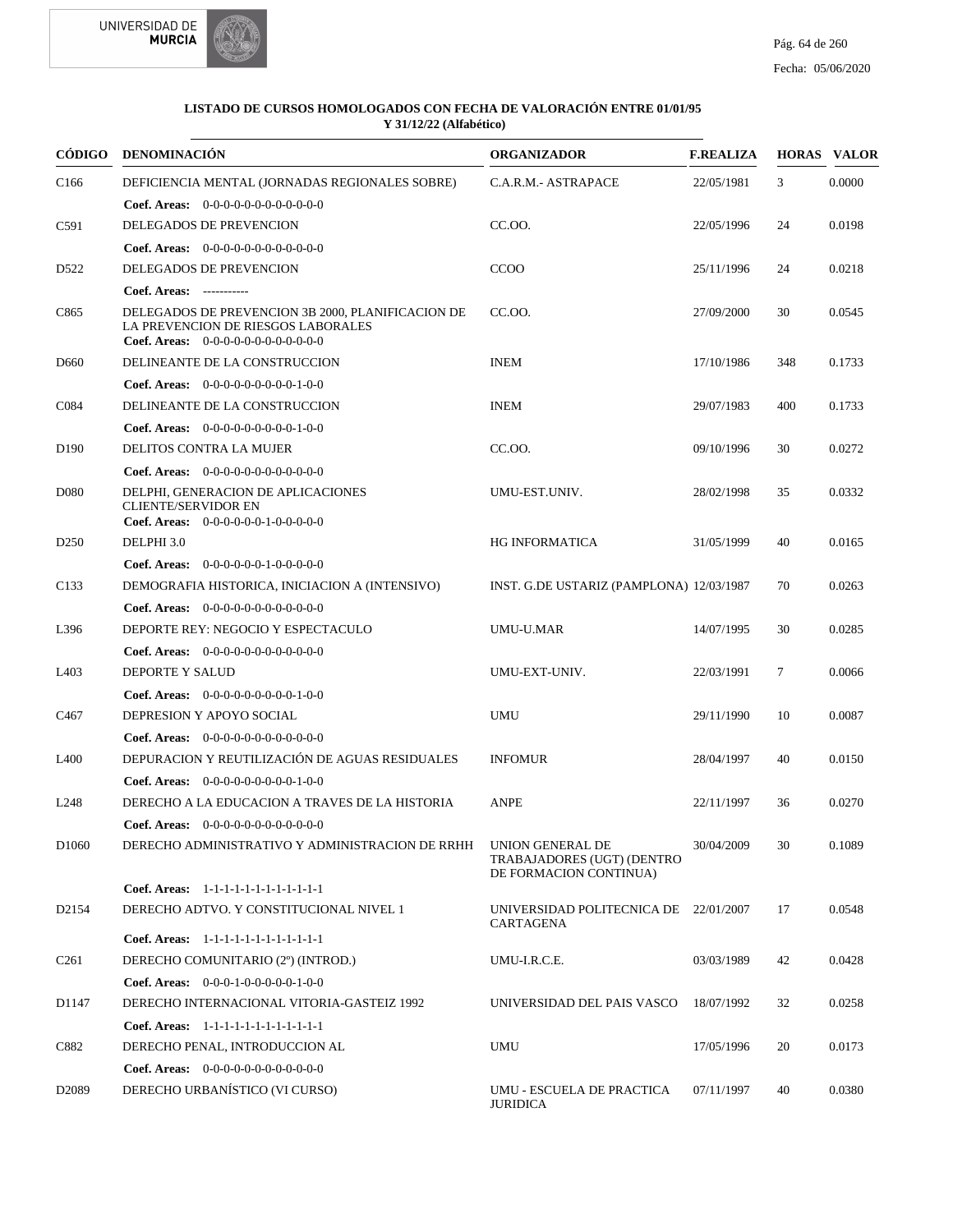

| CÓDIGO             | DENOMINACIÓN                                                                                                                               | <b>ORGANIZADOR</b>                                                        | <b>F.REALIZA</b> |     | <b>HORAS VALOR</b> |
|--------------------|--------------------------------------------------------------------------------------------------------------------------------------------|---------------------------------------------------------------------------|------------------|-----|--------------------|
|                    | <b>Coef. Areas:</b> $0-0-0-0-0-0-0-0-1-0-0$                                                                                                |                                                                           |                  |     |                    |
| D <sub>2275</sub>  | DERECHOS DE AUTOR (5ª EDICIÓN)                                                                                                             | MIRIADA X-PLATAFORMA E-<br><b>LEARNING</b>                                | 18/10/2019       | 20  | 0.0500             |
|                    | Coef. Areas: 0-0-0-0-0-0-0-1-0-1-0-0                                                                                                       |                                                                           |                  |     |                    |
| D752               | DESARROLLO AUTONOMICO DEL SISTEMA UNIVERSITARIO                                                                                            | <b>UGT</b>                                                                | 04/06/2006       | 30  | 0.0990             |
|                    | Coef. Areas: 1-1-1-1-1-1-1-1-1-1-1-1-1                                                                                                     |                                                                           |                  |     |                    |
| CA39E              | DESARROLLO AVANZADO DE APLICACIONES EN ORACLE-<br><b>DEVELOPER 6</b><br>Coef. Areas: 0-0-0-0-0-0-1-0-0-0-0-0                               | UNIVERSIDAD DE MURCIA                                                     | 19/05/2003       | 35  | 0.0607             |
| D736               | DESARROLLO DE APLICACIONES EN ACCESS'97                                                                                                    | PROMOCION EDUCATIVA UMU                                                   | 19/10/2001       | 30  | 0.0569             |
|                    | Coef. Areas: 1-1-1-1-1-1-1-1-1-1-1-1-1                                                                                                     |                                                                           |                  |     |                    |
| D1133              | DESARROLLO DE APLICACIONES MÓVILES<br>MULTIPLATAFORMA CON TECNOLOGÍAS WEB (III CURSO)<br><b>Coef. Areas:</b> $0-0-0-0-0-1-0-0-0-0-0$       | UMU - PROMOCION EDUCATIVA 20/04/2013                                      |                  | 150 | 0.9488             |
| D1549              | DESARROLLO DE APLICACIONES PARA ANDROID                                                                                                    | CARM - SERVICIO REGIONAL DE 17/05/2013<br><b>EMPLEO Y FORMACION (SEF)</b> |                  | 35  | 0.2021             |
|                    | <b>Coef. Areas:</b> $0-0-0-0-0-1-0-0-0-0-0$                                                                                                |                                                                           |                  |     |                    |
| D1468              | DESARROLLO DE APLICACIONES PARA ANDROID<br><b>Coef. Areas:</b> $0-0-0-0-0-1-0-0-0-0-0$                                                     | CARM - SERVICIO REGIONAL DE 20/05/2013<br><b>EMPLEO Y FORMACION (SEF)</b> |                  | 35  | 0.2021             |
| <b>CA180E</b>      | DESARROLLO DE APLICACIONES WEB CON JAVA<br>(AVANZADO)<br>Coef. Areas: $0-0-0-0-0-1-0-0-0-0-0$                                              | UNIVERSIDAD DE MURCIA                                                     | 20/06/2012       | 20  | 0.1430             |
| CA44E              | DESARROLLO DE COMPETENCIAS DE COORDINACION. EL<br><b>TRABAJO EN EQUIPO</b><br>Coef. Areas: 1-1-1-1-1-1-1-1-1-1-1-1-1                       | UNIVERSIDAD DE MURCIA                                                     | 24/05/2004       | 6   | 0.0208             |
| CA62E              | DESARROLLO DE COMPETENCIAS DE COORDINACION. EL<br>TRABAJO EN EQUIPO. (NIVEL 2)<br>Coef. Areas: 1-1-1-1-1-1-1-1-1-1-1-1-1                   | UNIVERSIDAD DE MURCIA                                                     | 03/05/2005       | 36  | 0.1544             |
| D <sub>140</sub> 3 | DESARROLLO DE COMPETENCIAS DIRECTIVAS                                                                                                      | CARM - SERVICIO REGIONAL DE 24/07/2010<br><b>EMPLEO Y FORMACION (SEF)</b> |                  | 130 | 0.7508             |
|                    | Coef. Areas: 1-1-1-1-1-1-1-1-1-1-1-1-1                                                                                                     |                                                                           |                  |     |                    |
| <b>IT197E</b>      | DESARROLLO DE COMPETENCIAS EN INTELEGENCIA<br>EMOCIONAL DESDE LA PSICOLOGÍA POSITIVA. INTERNET.<br>Coef. Areas: 1-1-1-1-1-1-1-1-1-1-1-1-1  | UNIVERSIDAD DE MURCIA                                                     | 20/02/2017       | 25  | 0.1788             |
| <b>IT249E</b>      | DESARROLLO DE COMPETENCIAS EN INTELIGENCIA<br>EMOCIONAL DESDE LA PSICOLOGÍA POSITIVA.<br>Coef. Areas: $1-1-1-1-1-1-1-1-1-1-1$              | UNIVERSIDAD DE MURCIA                                                     | 02/10/2018       | 25  | 0.1788             |
| IT273E             | DESARROLLO DE COMPETENCIAS EN INTELIGENCIA<br>EMOCIONAL DESDE LA PSICOLOGÍA EVOLUTIVA. INTERNET.<br>Coef. Areas: 1-1-1-1-1-1-1-1-1-1-1-1-1 | UNIVERSIDAD DE MURCIA                                                     | 06/05/2019       | 25  | 0.1788             |
| <b>IT162E</b>      | DESARROLLO DE COMPETENCIAS EN INTELIGENCIA<br>EMOCIONAL DESDE LA PSICOLOGÍA POSITIVA<br>Coef. Areas: 1-1-1-1-1-1-1-1-1-1-1-1-1             | UNIVERSIDAD DE MURCIA                                                     | 14/06/2016       | 25  | 0.1788             |
| IT266E             | DESARROLLO DE COMPETENCIAS EN INTELIGENCIA<br>EMOCIONAL DESDE LA PSICOLOGÍA POSITIVA<br>Coef. Areas: 1-1-1-1-1-1-1-1-1-1-1-1-1             | UNIVERSIDAD DE MURCIA                                                     | 09/05/2019       | 25  | 0.1788             |
| <b>IT161E</b>      | DESARROLLO DE COMPETENCIAS EN INTELIGENCIA<br>EMOCIONAL DESDE LA PSICOLOGÍA POSITIVA. INTERNET<br>Coef. Areas: 1-1-1-1-1-1-1-1-1-1-1-1-1   | UNIVERSIDAD DE MURCIA                                                     | 02/05/2016       | 25  | 0.1788             |
| <b>IT209E</b>      | DESARROLLO DE COMPETENCIAS EN INTELIGENCIA<br>EMOCIONAL DESDE LA PSICOLOGÍA POSITIVA.INTERNET.<br>Coef. Areas: 1-1-1-1-1-1-1-1-1-1-1-1-1   | UNIVERSIDAD DE MURCIA                                                     | 19/02/2018       | 25  | 0.1788             |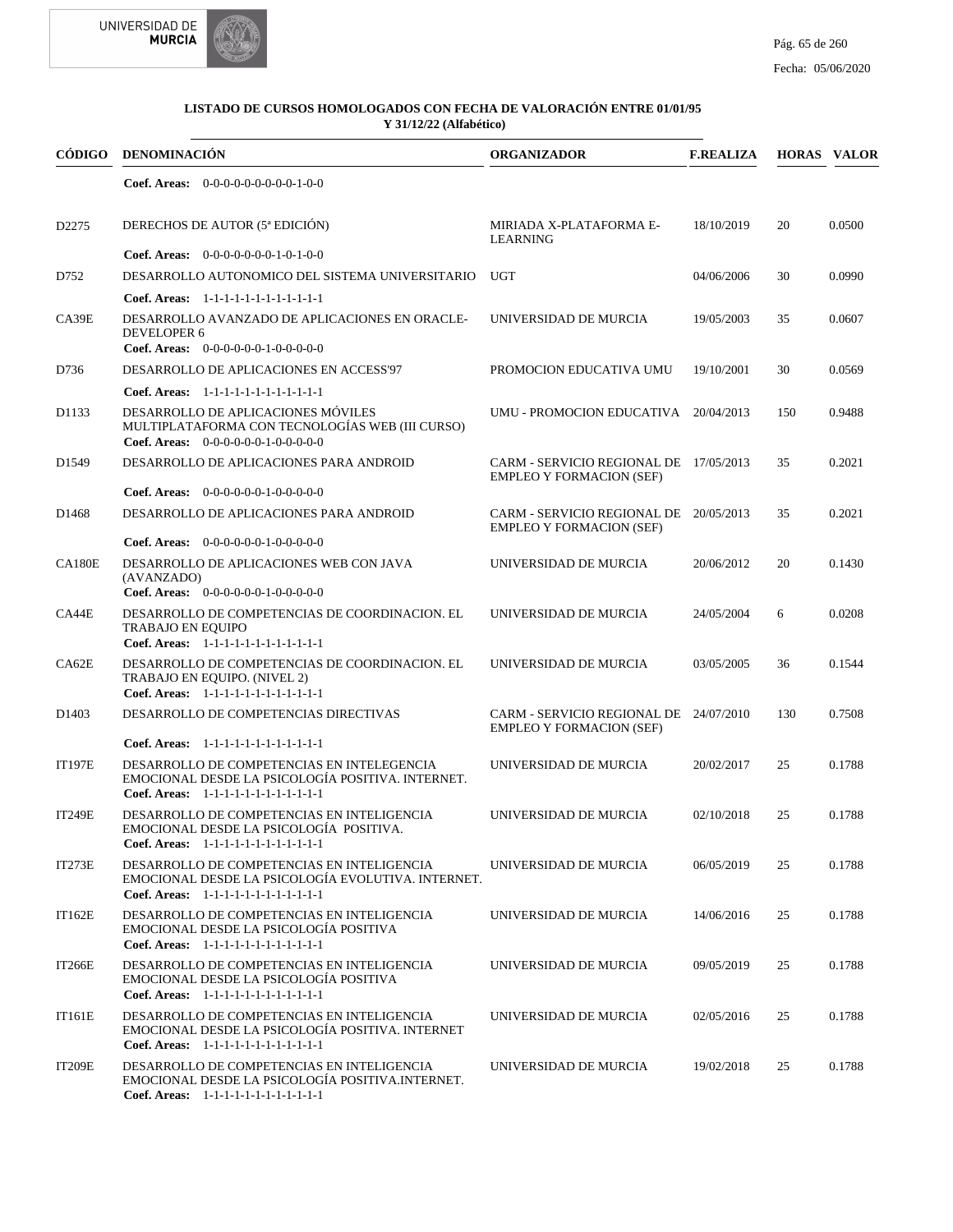



|                   | CÓDIGO DENOMINACIÓN                                                                                                                                         | <b>ORGANIZADOR</b>                                                                                                                                     | <b>F.REALIZA</b> |       | <b>HORAS VALOR</b> |
|-------------------|-------------------------------------------------------------------------------------------------------------------------------------------------------------|--------------------------------------------------------------------------------------------------------------------------------------------------------|------------------|-------|--------------------|
| CA87E             | DESARROLLO DE COMPETENCIAS PARA EL TRABAJO<br>EFICIENTE. INICIATIVA, INNOVACION<br>Coef. Areas: 1-1-1-1-1-1-1-1-1-1-1-1-1                                   | UNIVERSIDAD DE MURCIA                                                                                                                                  | 01/03/2007       | 42    | 0.0686             |
| CA163E            | DESARROLLO DE COMPETENCIAS PARA EL TRABAJO<br>EFICIENTE. INICIATIVA, INNOVACIÓN Y TRABAJO EN<br>EQUIPO (NIVEL 3)<br>Coef. Areas: 1-1-1-1-1-1-1-1-1-1-1-1-1  | UNIVERSIDAD DE MURCIA                                                                                                                                  | 09/05/2011       | 32    | 0.2288             |
| CA105E            | DESARROLLO DE COMPETENCIAS PARA EL TRABAJO<br>EFICIENTE. INICIATIVA, INNOVACION Y TRABAJO EN<br>EQUIPO. (NIVEL-2)<br>Coef. Areas: 1-1-1-1-1-1-1-1-1-1-1-1-1 | UNIVERSIDAD DE MURCIA                                                                                                                                  | 22/09/2008       | 36    | 0.1544             |
| CA89E             | DESARROLLO DE COMPETENCIAS PERSONALES PARA EL<br><b>TRABAJO EFICIENTE (NIVEL 2)</b><br>Coef. Areas: 1-1-1-1-1-1-1-1-1-1-1-1-1                               | ESCUELA ADMON. PUBLICA<br>CARM                                                                                                                         | 07/06/2007       | 20    | 0.0858             |
| CA88E             | DESARROLLO DE COMPETENCIAS PERSONALES PARA EL<br><b>TRABAJO EFICIENTE</b><br>Coef. Areas: 1-1-1-1-1-1-1-1-1-1-1-1-1                                         | UNIVERSIDAD DE MURCIA                                                                                                                                  | 16/04/2007       | 42    | 0.1802             |
| CA76E             | DESARROLLO DE COMPETENCIAS PERSONALES PARA EL<br><b>TRABAJO EFICIENTE</b><br>Coef. Areas: 1-1-1-1-1-1-1-1-1-1-1-1-1                                         | UNIVERSIDAD DE MURCIA                                                                                                                                  | 26/10/2006       | 42    | 0.1802             |
| <b>CA106E</b>     | DESARROLLO DE COMPETENCIAS PERSONALES PARA EL<br>TRABAJO EFICIENTE. NIVEL 2<br>Coef. Areas: 1-1-1-1-1-1-1-1-1-1-1-1-1                                       | UNIVERSIDAD DE MURCIA                                                                                                                                  | 17/09/2008       | 36    | 0.1544             |
| CA145E            | DESARROLLO DE COMPETENCIAS PERSONALES PARA EL<br>TRABAJO EFICIENTE. (NIVEL 3)<br>Coef. Areas: 1-1-1-1-1-1-1-1-1-1-1-1-1                                     | UNIVERSIDAD DE MURCIA                                                                                                                                  | 09/02/2010       | 32    | 0.2288             |
| <b>CA107E</b>     | DESARROLLO DE COMPETENCIAS PERSONALES PARA EL<br>TRABAJO EFICIENTE. NIVEL 3<br>Coef. Areas: 1-1-1-1-1-1-1-1-1-1-1-1-1                                       | UNIVERSIDAD DE MURCIA                                                                                                                                  | 25/02/2008       | 32    | 0.1373             |
| U534E             | DESARROLLO DE COMPETENCIAS PERSONALES PARA<br><b>EQUIPOS DE TRABAJO</b><br>Coef. Areas: 1-1-1-1-1-1-1-1-1-1-1-1-1                                           | UNIVERSIDAD DE MURCIA                                                                                                                                  | 05/10/2010       | 20    | 0.1430             |
| U581E             | DESARROLLO DE COMPETENCIAS PERSONALES PARA<br>EQUIPOS DE TRABAJO (NIVEL 1)<br>Coef. Areas: 1-1-1-1-1-1-1-1-1-1-1-1-1                                        | UNIVERSIDAD DE MURCIA                                                                                                                                  | 06/06/2011       | 20    | 0.1430             |
| CA06E             | DESARROLLO DE HABILIDADES PARA LA MEJORA DEL<br><b>SERVICIO</b><br>Coef. Areas: 1-1-1-1-1-1-1-1-1-1-1-1-1                                                   | UNIVERSIDAD DE MURCIA                                                                                                                                  | 18/06/2001       | 25    | 0.0550             |
| D2229             | DESARROLLO DE HABILIDADES SOCIALES Y<br>COMUNICATIVAS (2ª EDICIÓN)<br>Coef. Areas: 1-1-1-1-1-1-1-1-1-1-1-1-1                                                | MIRIADA X-PLATAFORMA E-<br>LEARNING                                                                                                                    | 31/12/2018       | 18    | 0.0450             |
| L404              | DESARROLLO INTEGRADO DEL NOROESTE                                                                                                                           | UMU-EXT.UNIV.                                                                                                                                          | 30/09/1993       | 40    | 0.0347             |
|                   | <b>Coef. Areas:</b> $0-0-0-0-0-0-0-0-0-0-0-0$                                                                                                               |                                                                                                                                                        |                  |       |                    |
| D <sub>1050</sub> | DESARROLLO TECNOLÓGICO DE MÉTRICAS, ANALÍTICA<br>WEB Y GOOGLE ANALYTICS                                                                                     | CONFEDERACION REGIONAL DE 30/06/2015<br><b>ORGANIZACIONES</b><br><b>EMPRESARIALES DE MURCIA</b><br>(CROEM) (FORMACION<br>CONTINUA) (poner la anterior) |                  | 50    | 0.2750             |
|                   | Coef. Areas: 1-1-1-1-1-1-1-1-1-1-1-1-1                                                                                                                      |                                                                                                                                                        |                  |       |                    |
| D <sub>1920</sub> | DESARROLLO WEB CON HTML5 Y CSS3                                                                                                                             | UMU                                                                                                                                                    | 10/03/2013       | 112,5 | 0.7116             |
|                   | Coef. Areas: $0-0-0-0-0-1-0-0-0-0-0$                                                                                                                        |                                                                                                                                                        |                  |       |                    |
| D <sub>1260</sub> | DESARROLLO Y GESTIÓN DE LA COLECCIÓN LOCAL EN LA<br><b>BIBLIOTECA PÚBLICA</b><br><b>Coef. Areas:</b> $0-0-0-0-0-0-1-0-0-0-0$                                | <b>UMU</b>                                                                                                                                             | 24/05/2009       | 75    | 0.2846             |
| D869              | DESARROLLO Y GESTION DE LA COLECCION LOCAL EN LA<br>BIBLIOTECA PUBLICA. 2ª EDICION                                                                          | UMU - PROMOCION EDUCATIVA 25/10/2009                                                                                                                   |                  | 75    | 0.2846             |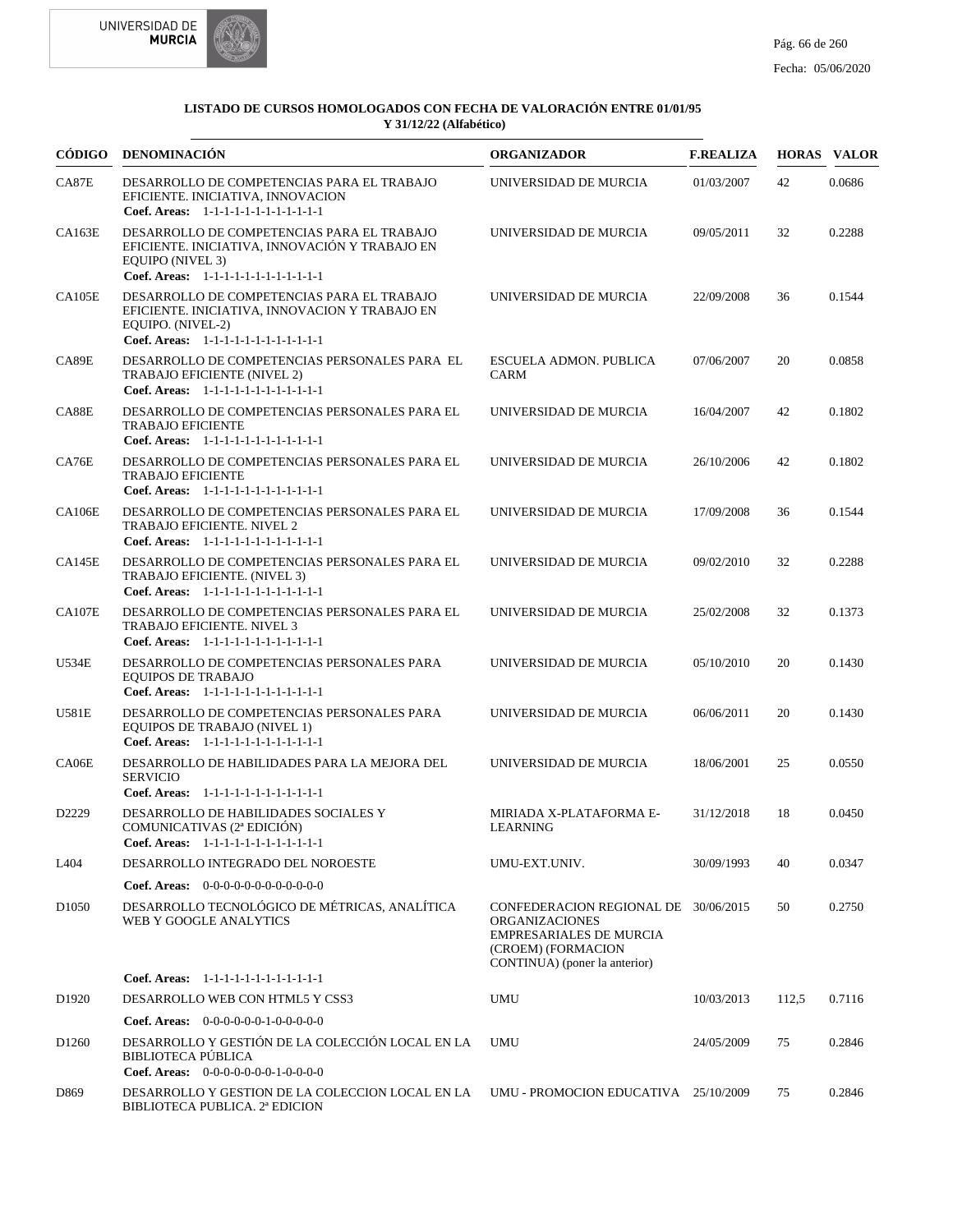



| CÓDIGO           | <b>DENOMINACIÓN</b>                                                                                                                                                                                     | <b>ORGANIZADOR</b>                         | <b>F.REALIZA</b> |        | <b>HORAS VALOR</b> |
|------------------|---------------------------------------------------------------------------------------------------------------------------------------------------------------------------------------------------------|--------------------------------------------|------------------|--------|--------------------|
|                  | Coef. Areas: $0-0-0-0-0-0-1-0-0-0-0$                                                                                                                                                                    |                                            |                  |        |                    |
| D977             | DESARROLLO Y GESTION DE LA COLECCION LOCAL EN LA<br>BIBLIOTECA PUBLICA. 3ª EDICION<br>Coef. Areas: $0-0-0-0-0-0-1-0-0-0-0$                                                                              | UMU - PROMOCION EDUCATIVA 23/05/2010       |                  | 75     | 0.4744             |
| L405             | DESARROLLO Y PRUEBA DE PROGRAMAS (DPS7000)                                                                                                                                                              | <b>BULL ESPAÑA SA</b>                      | 27/02/1989       | 6      | 0.0023             |
|                  | Coef. Areas: $0-0-0-0-0-1-0-0-0-0-0$                                                                                                                                                                    |                                            |                  |        |                    |
| D <sub>627</sub> | DESCRIPCION ARCHIVISTICA A PARTIR DE LA NORMA ISAD<br>(G): EL MANUAL DE DESCRIPCION MULTINIVEL (MDM)<br>Coef. Areas: $0-0-0-0-0-0-1-0-0-0-0$                                                            | ASOCIACIÓ D'ARCHIVERS<br><b>VALENCIANS</b> | 23/03/2001       | 16     | 0.0240             |
| D <sub>621</sub> | DESCRIPCION ARCHIVISTICA NORMALIZADA: LA ISAD (G) Y ANABAD<br>EL MANUAL DE DESCRIPCION MULTINIVEL (MDM)<br>Coef. Areas: $0-0-0-0-0-0-1-0-0-0-0$                                                         |                                            | 01/06/2002       | 18     | 0.0270             |
| L291             | DESDE LA ILUSTRACION AL ROMANTICISMO                                                                                                                                                                    | UMU-EXT.UNIV.                              | 27/11/1996       | 30     | 0.0259             |
|                  | <b>Coef. Areas:</b> $0-0-0-0-0-0-0-0-0-0-0-0$                                                                                                                                                           |                                            |                  |        |                    |
| D534             | DESEMPEÑO DE FUNCIONES DE NIVEL BASICO EN LA<br>PREVENCION DE RIESGOS LABORALES, EL<br>Coef. Areas: -----------                                                                                         | CCOO                                       | 15/10/2002       | 85     | 0.1543             |
| D1604            | DESEMPLEO EN ESPAÑA                                                                                                                                                                                     | <b>UMU</b>                                 | 26/09/1997       | 30     | 0.0285             |
|                  | Coef. Areas: 0-0-0-0-0-0-0-0-0-0-0-0-0                                                                                                                                                                  |                                            |                  |        |                    |
| L <sub>406</sub> | DESEO, CASTIGO Y PODER                                                                                                                                                                                  | <b>UMU-CULTURA</b>                         | 05/02/1993       | 20     | 0.0190             |
|                  | Coef. Areas: $0-0-0-0-0-0-0-0-0-0-0-0$                                                                                                                                                                  |                                            |                  |        |                    |
| PR73A            | DESFIBRILADORES SEMIAUTOMÁTICOS EXTERNOS PARA<br>PERSONAL NO MÉDICO<br>Coef. Areas: 1-1-1-1-1-1-1-1-1-1-1-1-1                                                                                           | UNIVERSIDAD DE MURCIA                      | 12/07/2018       | 12     | 0.0780             |
| PR54A            | DESFRIBILADORES SEMIAUTOMÁTICOS EXTERNOS PARA<br>PERSONAL NO MÉDICO<br>Coef. Areas: 1-1-1-1-1-1-1-1-1-1-1-1-1                                                                                           | UNIVERSIDAD DE MURCIA                      | 01/12/2014       | 12     | 0.0780             |
| IT61E            | DETECCION DE NECESIDADES DE FORMACION EN EL<br><b>AMBITO SANITARIO</b><br>Coef. Areas: 1-1-1-1-1-1-1-1-1-1-1-1-1                                                                                        | UNIVERSIDAD DE MURCIA                      | 15/10/2012       | 10     | 0.0715             |
| D <sub>287</sub> | DETECCION Y ANALISIS DE FALLOS EN PLANTAS DE<br><b>PROCESOS</b><br>Coef. Areas: $0-0-0-0-0-0-0-0-1-0-0$                                                                                                 | UMU-PROM.EDUC.                             | 10/03/2000       | 30     | 0.0569             |
| L423             | DETERMINACION DEL UMBRAL ANAERÓBICO EN CAMPO<br>(TEST DE CONCONI)<br>Coef. Areas: $0-0-0-0-0-0-0-0-1-0-0$                                                                                               | CAR SANT CUGAT DEL VALLES                  | 03/04/1991       | 3      | 0.0000             |
| C <sub>080</sub> | DETERMINACION RENDIMIENTOS<br>ACT.EMPRESARIALES,CON<br>Coef. Areas: $0-0-1-0-0-0-0-0-0-0-0$                                                                                                             | $MEC/S.G.BECAS$                            | 31/05/1988       | $\tau$ | 0.0055             |
| D873             | DIAGNOSTICO POR EL LABORATORIO DE LAS<br>INTOXICACIONES POR TOXICOS VOLATILES Y TOXICOS<br>ORGANICOS FIJOS PARA TECNICOS ESPECIALISTAS DE<br><b>LABORATORIO</b><br>Coef. Areas: $0-0-0-0-0-0-0-0-1-0-1$ | CRUZ ROJA ESPAÑOLA                         | 28/10/1990       | 32     | 0.0120             |
| D1144            | DIBUJO ASISTIDO POR ORDENADOR                                                                                                                                                                           | <b>GENERALITAT VALENCIANA</b>              | 12/04/1994       | 400    | 0.1733             |
|                  | <b>Coef. Areas:</b> $0-0-0-0-0-0-0-0-1-0-0$                                                                                                                                                             |                                            |                  |        |                    |
| L <sub>249</sub> | DIDACTICA DE LA EDUCACION FISICA APLICADA A EGB                                                                                                                                                         | UMU-EXT.UNIV.                              | 18/11/1989       | 12     | 0.0095             |
|                  | Coef. Areas: $0-0-0-0-0-0-0-0-0-0-0$                                                                                                                                                                    |                                            |                  |        |                    |
| D373             | DIDACTICA DE LA TRADUCCION                                                                                                                                                                              | <b>U. GRANADA-ICE</b>                      | 10/09/1993       | 30     | 0.0260             |
|                  | Coef. Areas: $0-0-0-0-0-0-0-0-0-0-0$                                                                                                                                                                    |                                            |                  |        |                    |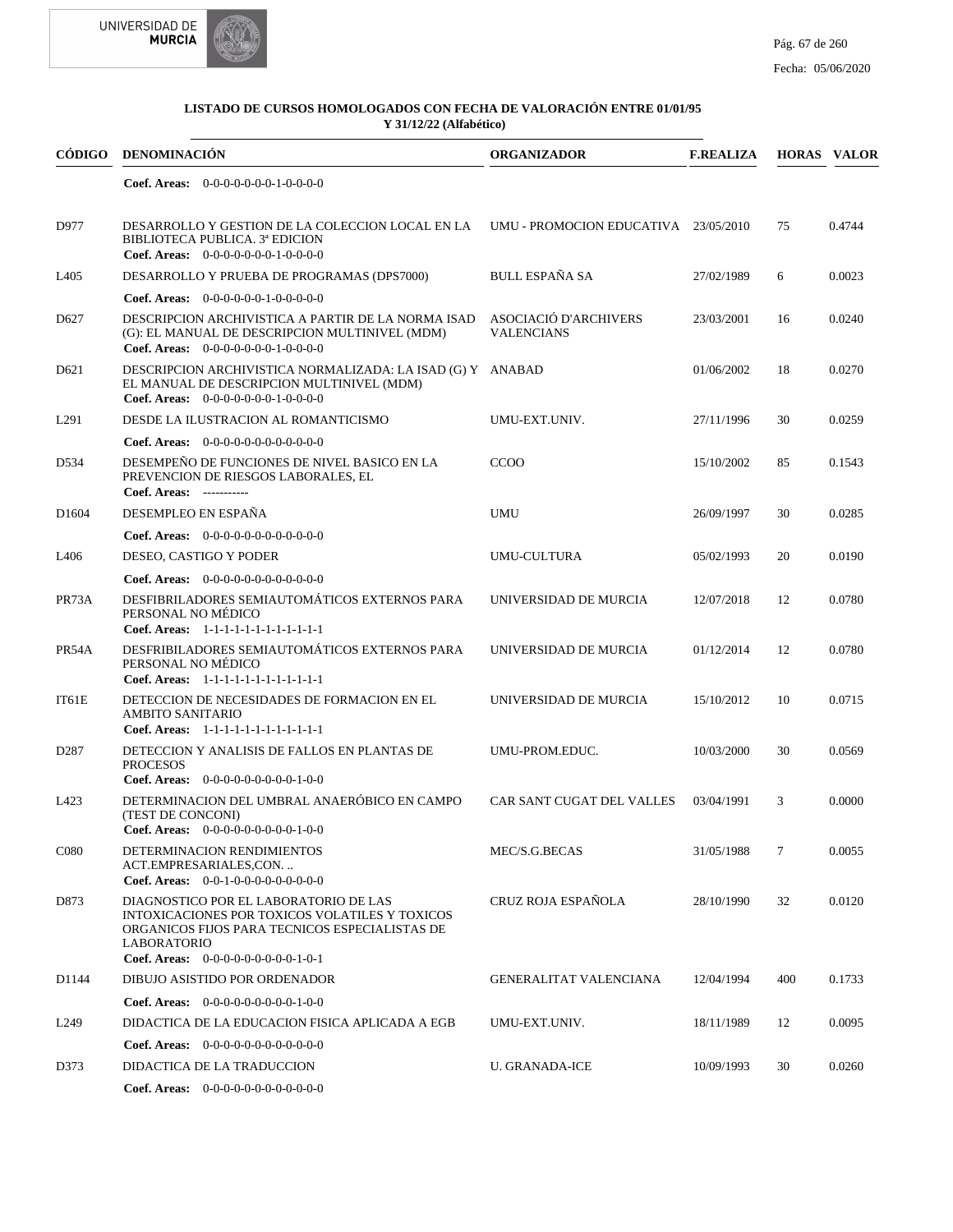



|                   | CÓDIGO DENOMINACIÓN                                                                                                 | <b>ORGANIZADOR</b>                                         | <b>F.REALIZA</b> |     | <b>HORAS VALOR</b> |
|-------------------|---------------------------------------------------------------------------------------------------------------------|------------------------------------------------------------|------------------|-----|--------------------|
| C <sub>293</sub>  | DIDACTICA LENGUA ESPAÑOLA                                                                                           | <b>UMU-COIE</b>                                            | 14/01/1986       | 42  | 0.0364             |
|                   | <b>Coef. Areas:</b> $0-0-0-0-0-0-0-0-0-0-0-0$                                                                       |                                                            |                  |     |                    |
| D888              | DIETA EQUILIBRADA Y SALUD                                                                                           | UNIVERSIDAD DE NAVARRA -<br><b>EXTENSION UNIVERSITARIA</b> | 24/02/2008       | 100 | 0.3548             |
|                   | Coef. Areas: 0-0-0-0-0-0-0-0-0-0-0-0-0                                                                              |                                                            |                  |     |                    |
| D308              | DIETA MEDITERRANEA Y PREVENCION CARDIOVASCULAR                                                                      | C.A.R.M.                                                   | 22/05/1997       | 20  | 0.0173             |
|                   | Coef. Areas: $0-0-0-0-0-0-0-0-1-0-1$                                                                                |                                                            |                  |     |                    |
| D <sub>1840</sub> | DIETA MEDITERRANEA Y PREVENCIÓN CARDIOVASCULAR                                                                      | <b>CARM</b>                                                | 20/12/2001       | 20  | 0.0347             |
|                   | <b>Coef. Areas:</b> $0-0-0-0-0-0-0-0-0-0-0-0$                                                                       |                                                            |                  |     |                    |
| D <sub>1064</sub> | DIETA MEDITERRANEO Y SALUD                                                                                          | <b>CARM - CONSEJERÍA DE</b><br>AGRICULTURA Y AGUA          | 29/10/2009       | 10  | 0.0315             |
|                   |                                                                                                                     |                                                            |                  |     |                    |
| L <sub>164</sub>  | DIGESTION Y EXTRACCION POR MICROONDAS                                                                               | GOMENSORO, SA. Y TECNOQUIM 17/11/1995<br><b>SL</b>         |                  | 3   | 0.0000             |
|                   | <b>Coef. Areas:</b> $0-0-0-0-0-0-0-0-1-0-1$                                                                         |                                                            |                  |     |                    |
| <b>U309E</b>      | DIGITALIZACION DE DOCUMENTOS                                                                                        | UNIVERSIDAD DE MURCIA                                      | 15/09/2004       | 10  | 0.0429             |
|                   | Coef. Areas: 1-1-1-1-1-1-1-1-1-1-1-1-1                                                                              |                                                            |                  |     |                    |
| U262A             | DIGITALIZACION DE DOCUMENTOS                                                                                        | UNIVERSIDAD DE MURCIA                                      | 17/09/2003       | 16  | 0.0312             |
|                   | Coef. Areas: 1-1-1-1-1-1-1-1-1-1-1-1-1                                                                              |                                                            |                  |     |                    |
| U262E             | DIGITALIZACION DE DOCUMENTOS                                                                                        | UNIVERSIDAD DE MURCIA                                      | 17/09/2003       | 16  | 0.0343             |
|                   | Coef. Areas: 1-1-1-1-1-1-1-1-1-1-1-1-1                                                                              |                                                            |                  |     |                    |
| <b>U309A</b>      | DIGITALIZACION DE DOCUMENTOS                                                                                        | UNIVERSIDAD DE MURCIA                                      | 15/09/2004       | 10  | 0.0390             |
|                   | Coef. Areas: 1-1-1-1-1-1-1-1-1-1-1-1-1                                                                              |                                                            |                  |     |                    |
| L407              | DIMENSION EUROPEA EN LA ORIENTACIÓN                                                                                 | MEC S.G.PROM. Y ORIENT. PROF. 28/09/1995                   |                  | 50  | 0.0394             |
|                   | <b>Coef. Areas:</b> $0-0-0-0-0-0-0-0-0-1-0$                                                                         |                                                            |                  |     |                    |
| L408              | DIMENSION EUROPEA EN LA ORIENTACIÓN II                                                                              | MEC. S.G. PROM. Y ORIENT. PRO. 27/02/1996                  |                  | 20  | 0.0158             |
|                   | <b>Coef. Areas:</b> $0-0-0-0-0-0-0-0-0-1-0$                                                                         |                                                            |                  |     |                    |
| U615E             | DIMENSIONES APLICADAS DE LA CALIDAD EN LOS<br><b>SERVICIOS</b>                                                      | UNIVERSIDAD DE MURCIA                                      | 29/05/2012       | 25  | 0.1788             |
|                   | Coef. Areas: 1-1-1-1-1-1-1-1-1-1-1-1-1                                                                              |                                                            |                  |     |                    |
| D410              | DIRECCION DE MARKETING                                                                                              | E. DE NEGOCIOS R.M.                                        | 30/06/1997       | 150 | 0.0619             |
|                   | <b>Coef. Areas:</b> $0-0-0-1-0-0-0-0-1-0-0$                                                                         |                                                            |                  |     |                    |
| C584              | DIRECCION DE PERSONAL Y GEST.RR.HH. (II) CURSO DE<br><b>ESPECIALIZACION</b><br>Coef. Areas: $1-1-1-1-1-1-1-1-1-1-1$ | UMU-ESC.NEGOCIOS                                           | 30/05/1996       | 260 | 0.1733             |
| D <sub>40</sub> 3 | DIRECCION DE PROYECTOS DE SOFTWARE                                                                                  | UMU-F.INFORMATICA                                          | 30/04/1993       | 15  | 0.0118             |
|                   | <b>Coef. Areas:</b> $0-0-0-0-0-1-0-0-0-0-0$                                                                         |                                                            |                  |     |                    |
| C833              | DIRECCION DE RECURSOS HUMANOS                                                                                       | <b>CONVENIO CARM</b>                                       | 09/11/2000       | 40  | 0.0858             |
|                   | Coef. Areas: 1-1-1-1-1-1-1-1-1-1-1-1-1                                                                              |                                                            |                  |     |                    |
| CA01E             | DIRECCION DE RECURSOS HUMANOS                                                                                       | UNIVERSIDAD DE MURCIA                                      | 01/10/2001       | 40  | 0.0880             |
|                   | Coef. Areas: $1-1-1-1-1-1-1-1-1-1-1$                                                                                |                                                            |                  |     |                    |
| C519              | <b>DIRECCION DE REUNIONES</b>                                                                                       | <b>INAP</b>                                                | 14/10/1993       | 20  | 0.0195             |
|                   | Coef. Areas: 1-1-1-1-1-1-1-1-1-1-1-1-1                                                                              |                                                            |                  |     |                    |
| U583E             | DIRECCIÓN DE REUNIONES EFICACES                                                                                     | UNIVERSIDAD DE MURCIA                                      | 22/06/2011       | 12  | 0.0858             |
|                   | Coef. Areas: 1-1-1-1-1-1-1-1-1-1-1-1-1                                                                              |                                                            |                  |     |                    |
| C892              | DIRECCION EFICAZ DE PERSONAS                                                                                        | <b>CROEM</b>                                               | 30/12/2000       | 60  | 0.0900             |
|                   | Coef. Areas: 1-1-1-1-1-1-1-1-1-1-1-1-1                                                                              |                                                            |                  |     |                    |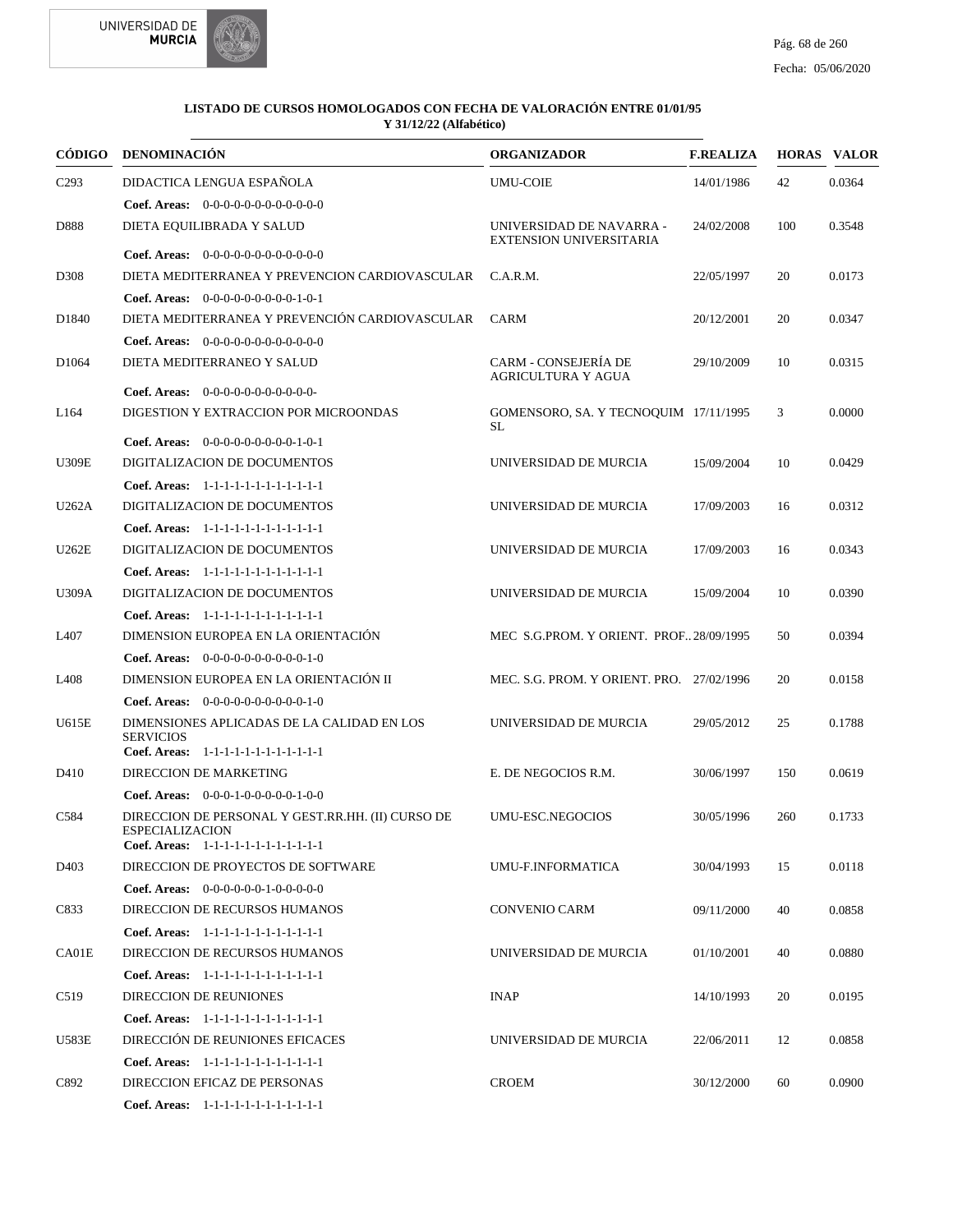



| CÓDIGO            | <b>DENOMINACIÓN</b>                                                                                                 | <b>ORGANIZADOR</b>                                                        | <b>F.REALIZA</b> |     | <b>HORAS VALOR</b> |
|-------------------|---------------------------------------------------------------------------------------------------------------------|---------------------------------------------------------------------------|------------------|-----|--------------------|
| D <sub>007</sub>  | DIRECCION EMPRESARIAL COOPERATIVA                                                                                   | UCOMUR (U.Cooperativas)                                                   | 18/07/1985       | 350 | 0.0750             |
|                   | Coef. Areas: 0-0-0-0-0-0-0-0-0-0-0-0-0                                                                              |                                                                           |                  |     |                    |
| D <sub>1201</sub> | DIRECCIÓN EMPRESARIAL COOPERATIVA                                                                                   | ASOCIACIÓN DE EMPRESAS<br>ECONOMÍA SOCIAL DE R. MURCIA<br>(AMUSAL)        | 23/12/1999       | 350 | 0.0825             |
|                   | Coef. Areas: 0-0-0-0-0-0-0-0-0-0-0-0-0                                                                              |                                                                           |                  |     |                    |
| D378              | DIRECCION EMPRESARIAL-RECURSOS HUMANOS                                                                              | <b>INEM</b>                                                               | 26/02/1992       | 350 | 0.1733             |
|                   | Coef. Areas: $0-0-0-0-1-0-0-0-0-0-0$                                                                                |                                                                           |                  |     |                    |
| L <sub>409</sub>  | DIRECCION EMPRESAS COOPERATIVAS C-1                                                                                 | <b>INEM</b>                                                               | 20/04/1988       | 350 | 0.1575             |
|                   | <b>Coef. Areas:</b> $0-0-0-0-0-0-0-0-0-0-0-0$                                                                       |                                                                           |                  |     |                    |
| D <sub>217</sub>  | DIRECCION ESTRATEGICA DE EMPRESAS                                                                                   | FUND. UNIV-EMPRESA.                                                       | 25/06/1993       | 40  | 0.0150             |
|                   | <b>Coef. Areas:</b> $0-0-0-0-0-0-0-0-0-0-0-0$                                                                       |                                                                           |                  |     |                    |
| L072              | <b>DIRECCION POR OBJETIVOS</b>                                                                                      | <b>FREM</b>                                                               | 01/03/1996       | 30  | 0.0225             |
|                   | Coef. Areas: 1-1-1-1-1-1-1-1-1-1-1-1-1                                                                              |                                                                           |                  |     |                    |
| D1382             | DIRECCIÓN POR OBJETIVOS                                                                                             | CARM - SERVICIO REGIONAL DE 14/12/2012<br><b>EMPLEO Y FORMACION (SEF)</b> |                  | 20  | 0.1155             |
|                   | Coef. Areas: 1-1-1-1-1-1-1-1-1-1-1-1-1                                                                              |                                                                           |                  |     |                    |
| D <sub>1636</sub> | DIRECCIÓN POR OBJETIVOS<br>Coef. Areas: 1-1-1-1-1-1-1-1-1-1-1-1-1                                                   | CARM - SERVICIO REGIONAL DE 30/04/2013<br><b>EMPLEO Y FORMACION (SEF)</b> |                  | 20  | 0.1155             |
| D1138             | DIRECCIÓN POR OBJETIVOS                                                                                             | <b>CARM</b>                                                               | 30/06/2016       | 20  | 0.1155             |
|                   | Coef. Areas: 1-1-1-1-1-1-1-1-1-1-1-1-1                                                                              |                                                                           |                  |     |                    |
|                   |                                                                                                                     | CARM - SERVICIO REGIONAL DE 02/12/2014                                    |                  |     |                    |
| D <sub>1672</sub> | DIRECCIÓN POR OBJETIVOS (ON LINE)                                                                                   | <b>EMPLEO Y FORMACION (SEF)</b>                                           |                  | 20  | 0.1155             |
|                   | Coef. Areas: 1-1-1-1-1-1-1-1-1-1-1-1-1                                                                              |                                                                           |                  |     |                    |
| IT16E             | DIRECCION, TRABAJO EN EQUIPO Y ESTRUCTURAS DE LA<br>NEGOCIACION. INTERNET<br>Coef. Areas: 1-1-1-1-1-1-1-1-1-1-1-1-1 | UNIVERSIDAD DE MURCIA                                                     | 22/09/2008       | 30  | 0.1287             |
| U507              | DIRECCION Y ANIMACION DE EQUIPOS DE TRABAJO                                                                         | UNIVERSIDAD DE MURCIA                                                     | 27/11/1995       | 20  | 0.0195             |
|                   | Coef. Areas: 1-1-1-1-1-1-1-1-1-1-1-1-1                                                                              |                                                                           |                  |     |                    |
| U676              | DIRECCION Y ANIMACION DE EQUIPOS DE TRABAJO                                                                         | UNIVERSIDAD DE MURCIA                                                     | 16/12/1996       | 20  | 0.0195             |
|                   | Coef. Areas: 1-1-1-1-1-1-1-1-1-1-1-1-1                                                                              |                                                                           |                  |     |                    |
| D958              | DIRECCION Y GESTION DE LOS RECURSOS HUMANOS EN LA INFORGES<br><b>EMPRESA</b>                                        |                                                                           | 22/04/2010       | 120 | 0.3300             |
|                   | Coef. Areas: $0-0-0-0-1-0-0-0-0-0-0$                                                                                |                                                                           |                  |     |                    |
| D199              | DIRECCION Y GESTION DE PROYECTOS INFORMATICOS                                                                       | SINERGIA TECNOLOGICA                                                      | 31/05/2002       | 31  | 0.0256             |
|                   | Coef. Areas: $0-0-0-0-0-1-0-0-0-0-0$                                                                                |                                                                           |                  |     |                    |
| C623              | DIRECCION Y GESTION DE RECURSOS HUMANOS                                                                             | <b>IFES</b>                                                               | 12/02/1996       | 40  | 0.0165             |
|                   | Coef. Areas: $1-1-1-1-1-1-1-1-1-1-1$                                                                                |                                                                           |                  |     |                    |
| L417              | DIRECTORES DE CAMPAMENTO, ALBERGUE Y COLONIA                                                                        | C.A.R.M.                                                                  | 27/09/1984       | 3   | 0.0000             |
|                   | <b>Coef. Areas:</b> $0-0-0-0-0-0-0-0-0-0-0-0$                                                                       |                                                                           |                  |     |                    |
| D1343             | DIRIGIR PERSONAS MEDIANTE LA INTELIGENCIA<br>EMOCIONAL                                                              | <b>GENERALITAT VALENCIANA</b>                                             | 30/03/2010       | 16  | 0.0924             |
|                   | Coef. Areas: 1-1-1-1-1-1-1-1-1-1-1-1-1                                                                              |                                                                           |                  |     |                    |
| C937              | DISEÑO ASISTIDO CON AUTOCAD                                                                                         | <b>COCIN</b>                                                              | 30/05/2001       | 40  | 0.0693             |
|                   | Coef. Areas: $0-0-0-0-0-0-0-0-1-0-1$                                                                                |                                                                           |                  |     |                    |
| D304              | DISENO ASISTIDO CON AUTOCAD AVANZADO                                                                                | <b>COCIN MURCIA</b>                                                       | 28/02/2003       | 40  | 0.0693             |
|                   | Coef. Areas: $0-0-0-0-0-0-0-0-1-0-1$                                                                                |                                                                           |                  |     |                    |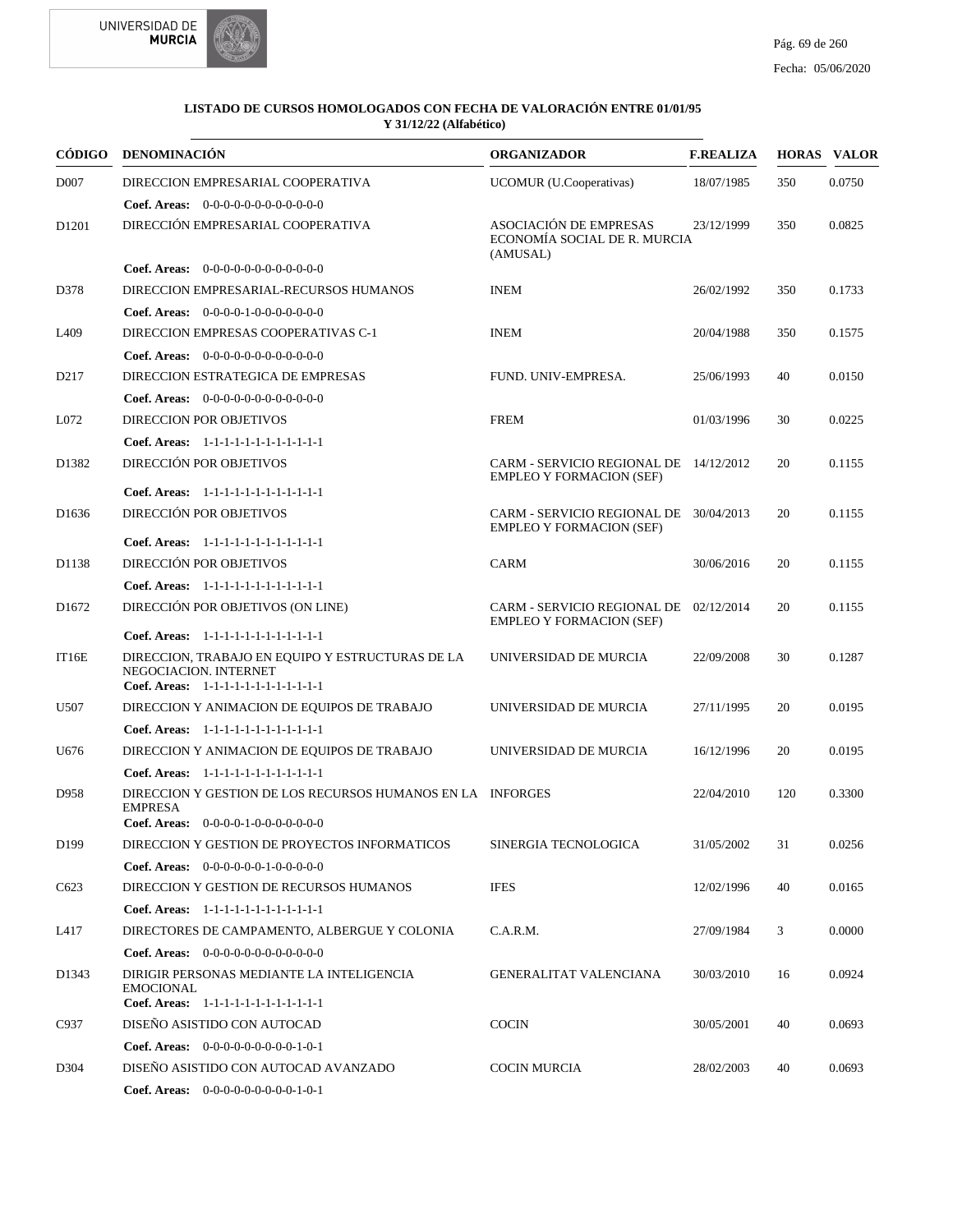

| CÓDIGO            | <b>DENOMINACIÓN</b>                                      | <b>ORGANIZADOR</b>                                                        | <b>F.REALIZA</b> |     | <b>HORAS VALOR</b> |
|-------------------|----------------------------------------------------------|---------------------------------------------------------------------------|------------------|-----|--------------------|
| L086              | DISEÑO ASISTIDO POR AUTOCAD V.14                         | <b>COCIN MURCIA</b>                                                       | 17/03/2000       | 40  | 0.0630             |
|                   | Coef. Areas: $0-0-0-0-0-0-0-0-1-0-1$                     |                                                                           |                  |     |                    |
| D <sub>048</sub>  | DISEÑO ASISTIDO POR ORDENADOR                            | U.G.T.                                                                    | 04/03/2002       | 30  | 0.0495             |
|                   | Coef. Areas: $0-0-0-0-0-0-0-0-1-0-1$                     |                                                                           |                  |     |                    |
| C471              | DISEÑO ASISTIDO POR ORDENADOR                            | <b>INEM</b>                                                               | 03/12/1992       | 200 | 0.1733             |
|                   | Coef. Areas: 0-0-0-0-0-0-0-0-0-1-0-1                     |                                                                           |                  |     |                    |
| L <sub>253</sub>  | DISEÑO ASISTIDO POR ORDENADOR                            | <b>UGT</b>                                                                | 19/01/1999       | 80  | 0.0660             |
|                   | Coef. Areas: $0-0-0-0-0-0-0-0-1-0-1$                     |                                                                           |                  |     |                    |
| L081              | DISEÑO ASISTIDO POR ORDENADOR                            | <b>COCIN MURCIA</b>                                                       | 06/05/1997       | 40  | 0.0315             |
|                   | Coef. Areas: $0-0-0-0-0-0-0-0-1-0-1$                     |                                                                           |                  |     |                    |
| L <sub>250</sub>  | DISEÑO ASISTIDO POR ORDENADOR                            | <b>INEM</b>                                                               | 26/11/1992       | 200 | 0.1575             |
|                   | Coef. Areas: $0-0-0-0-0-0-0-0-1-0-1$                     |                                                                           |                  |     |                    |
| C494              | DISEÑO ASISTIDO POR ORDENADOR                            | <b>MEC</b>                                                                | 22/05/1990       | 9   | 0.0071             |
|                   | Coef. Areas: $0-0-0-0-0-0-0-0-0-0-0$                     |                                                                           |                  |     |                    |
| L144              | DISEÑO ASISTIDO POR ORDENADOR AUTOCAD-V14<br>NIV.MEDIO ( | <b>ADISSON</b>                                                            | 15/02/1999       | 60  | 0.0248             |
|                   | Coef. Areas: $0-0-0-0-0-0-0-0-1-0-1$                     |                                                                           |                  |     |                    |
| L <sub>251</sub>  | DISEÑO ASISTIDO POR ORDENADOR EN DOS DIMENSIONES         | DIBAC/C.O.DELINE.                                                         | 18/07/1992       | 200 | 0.0750             |
|                   | <b>Coef. Areas:</b> $0-0-0-0-0-0-0-0-1-0-1$              |                                                                           |                  |     |                    |
| D <sub>049</sub>  | DISEÑO ASISTIDO POR ORDENADOR EN 3-D                     | FOREM (no FC)                                                             | 21/11/2002       | 80  | 0.1200             |
|                   | Coef. Areas: $0-0-0-0-0-0-0-0-1-0-1$                     |                                                                           |                  |     |                    |
| L <sub>252</sub>  | DISEÑO ASISTIDO POR ORDENADOR, ESPECIALISTA EN           | <b>INEM</b>                                                               | 06/09/1994       | 200 | 0.1575             |
|                   | <b>Coef. Areas:</b> $0-0-0-0-0-0-0-0-1-0-1$              |                                                                           |                  |     |                    |
| D818              | DISEÑO ASISTIDO POR ORDENADOR: SOLID WORKS               | CENTRO TECNOLOGICO DEL<br><b>METAL</b>                                    | 31/10/2005       | 20  | 0.0330             |
|                   | Coef. Areas: 1-1-1-1-1-1-1-1-1-1-1-1-1                   |                                                                           |                  |     |                    |
| D841              | DISEÑO ASISTIDO POR ORDENADOR 3D: SOLIDWORKS             | <b>FREMM</b>                                                              | 31/03/2007       | 60  | 0.1980             |
|                   | Coef. Areas: 1-1-1-1-1-1-1-1-1-1-1-1-1                   |                                                                           |                  |     |                    |
| D <sub>2136</sub> | DISEÑO ASISTIDO POR ORDENADOR-MICROELECTRÓNICA           | <b>INSTITUTO DE FOMENTO DE LA</b><br>REGIÓN DE MURCIA (INFO)              | 15/05/1992       | 500 | 0.1733             |
|                   | Coef. Areas: $0-0-0-0-0-0-0-0-0-0-0-1$                   |                                                                           |                  |     |                    |
| C838              | DISEÑO DE IMAGENES PARA SU INTEGRACION EN UN G I S       | <b>CONVENIO CARM</b>                                                      | 29/11/2000       | 80  | 0.1716             |
|                   | <b>Coef. Areas:</b> $0-0-0-0-0-0-0-0-0-0-0-0$            |                                                                           |                  |     |                    |
| D808              | DISEÑO DE PAGINAS WEB                                    | <b>CSI-CSIF</b>                                                           | 30/11/2006       | 40  | 0.1452             |
|                   | Coef. Areas: 1-1-1-1-1-1-1-1-1-1-1-1-1                   |                                                                           |                  |     |                    |
| D <sub>2</sub> 32 | DISEÑO DE PAGINAS WEB                                    | FETE-UGT                                                                  | 27/11/2001       | 30  | 0.0545             |
|                   | Coef. Areas: 1-1-1-1-1-1-1-1-1-1-1-1-1                   |                                                                           |                  |     |                    |
| C958              | DISEÑO DE PAGINAS WEB                                    | CC.00.                                                                    | 24/04/2002       | 30  | 0.0545             |
|                   | Coef. Areas: 1-1-1-1-1-1-1-1-1-1-1-1-1                   |                                                                           |                  |     |                    |
| D756              | DISEÑO DE PAGINAS WEB                                    | <b>CSI-CSIF</b>                                                           | 31/05/2007       | 40  | 0.1452             |
|                   | Coef. Areas: 1-1-1-1-1-1-1-1-1-1-1-1-1                   |                                                                           |                  |     |                    |
| D1162             | DISEÑO DE PÁGINAS WEB                                    | UNION GENERAL DE<br>TRABAJADORES (UGT) (DENTRO<br>DE FORMACION CONTINUA)  | 11/06/2009       | 60  | 0.1980             |
|                   | Coef. Areas: 1-1-1-1-1-1-1-1-1-1-1-1-1                   |                                                                           |                  |     |                    |
| D <sub>1274</sub> | DISEÑO DE PÁGINAS WEB                                    | CARM - SERVICIO REGIONAL DE 12/07/2004<br><b>EMPLEO Y FORMACION (SEF)</b> |                  | 300 | 0.6930             |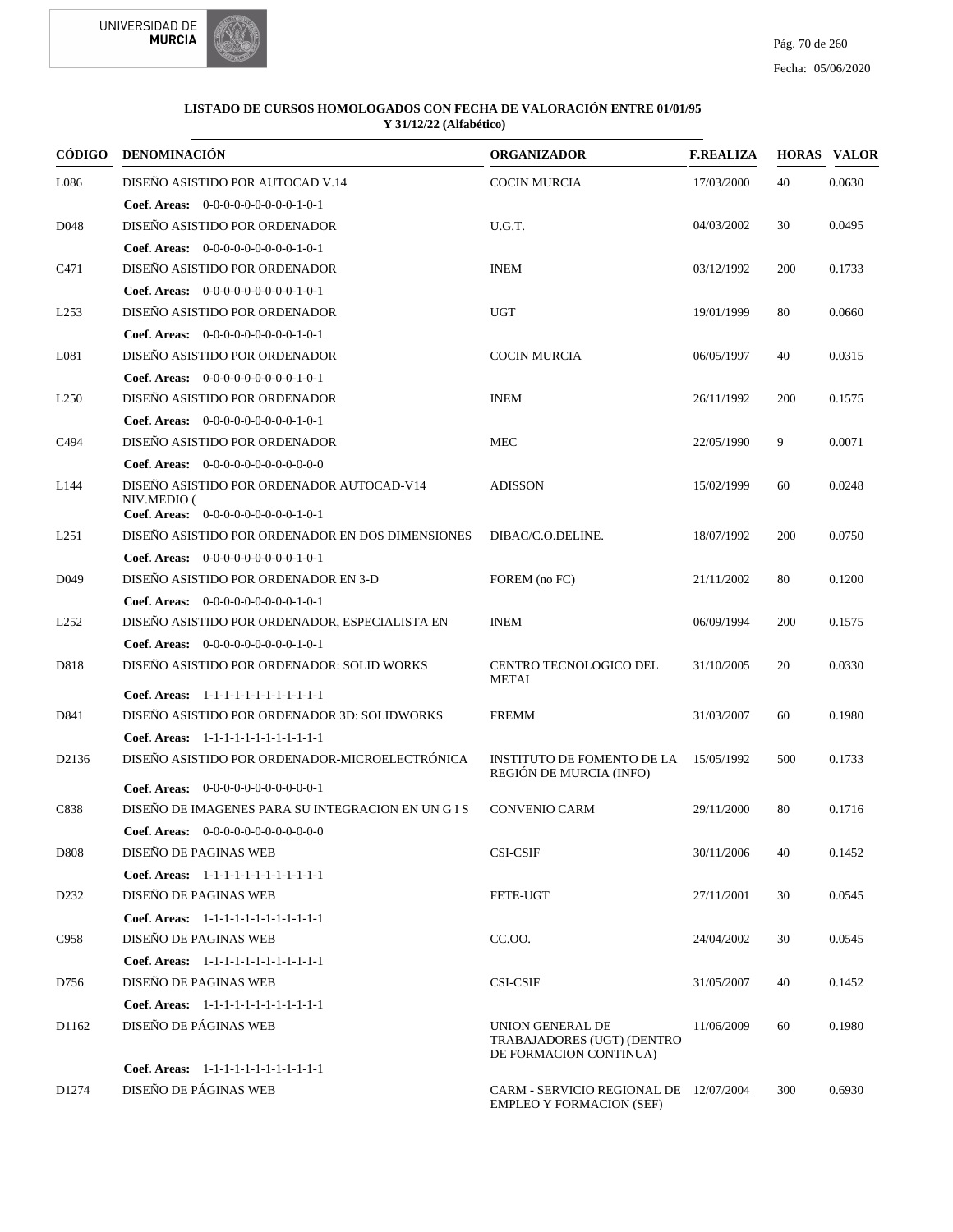



| CÓDIGO            | DENOMINACIÓN                                                                              | <b>ORGANIZADOR</b>                                                                                                   | <b>F.REALIZA</b> |     | <b>HORAS VALOR</b> |
|-------------------|-------------------------------------------------------------------------------------------|----------------------------------------------------------------------------------------------------------------------|------------------|-----|--------------------|
|                   | Coef. Areas: 1-1-1-1-1-1-1-1-1-1-1-1-1                                                    |                                                                                                                      |                  |     |                    |
| D <sub>1706</sub> | DISEÑO DE PÁGINAS WEB CON JOOMLA 1.7 (ON LINE)                                            | <b>CENTRAL SINDICAL</b><br><b>INDEPENDIENTE Y DE</b><br><b>FUNCIONARIOS (CSIF) (DENTRO</b><br>DE FORMACION CONTINUA) | 01/12/2014       | 50  | 0.3025             |
|                   | Coef. Areas: 1-1-1-1-1-1-1-1-1-1-1-1-1                                                    |                                                                                                                      |                  |     |                    |
| D1114             | DISEÑO DE PÁGINAS WEB. INTRODUCCIÓN AL HTML                                               | COMISIONES OBRERAS (CCOO)<br>(DENTRO DE FORMACION<br><b>CONTINUA)</b>                                                | 02/07/2003       | 30  | 0.0545             |
|                   | Coef. Areas: 1-1-1-1-1-1-1-1-1-1-1-1-1                                                    |                                                                                                                      |                  |     |                    |
| <b>U917E</b>      | DISEÑO DE PRUEBAS DE EVALUACION DE IDIOMAS I                                              | UNIVERSIDAD DE MURCIA                                                                                                | 11/01/2013       | 40  | 0.2860             |
|                   | <b>Coef. Areas:</b> $0-0-0-0-0-0-0-0-1-0-0$                                               |                                                                                                                      |                  |     |                    |
| D <sub>2161</sub> | DISEÑO DE PRUEBAS DE EVALUACIÓN DE IDIOMAS II                                             | UMU - SERVICIO DE IDIOMAS                                                                                            | 26/07/2014       | 20  | 0.1150             |
|                   | Coef. Areas: $0-0-0-0-0-0-0-0-0-0-0$                                                      |                                                                                                                      |                  |     |                    |
| D <sub>2256</sub> | DISEÑO DE PRUEBAS DE EVALUACIÓN DE IDIOMAS II                                             | UMU - SERVICIO DE IDIOMAS                                                                                            | 26/07/2014       | 20  | 0.1150             |
|                   | Coef. Areas: $0-0-0-0-0-0-0-0-1-0-0$                                                      |                                                                                                                      |                  |     |                    |
| D <sub>280</sub>  | DISEÑO DE REDES DE RIEGO                                                                  | <b>INST. MURCIANO DE</b><br><b>TECNOLOGIA</b>                                                                        | 09/11/1994       | 20  | 0.0075             |
|                   | Coef. Areas: $0-0-0-0-0-0-0-0-1-0-0$                                                      |                                                                                                                      |                  |     |                    |
| D415              | DISEÑO E IMPLANTACION DE REDES                                                            | <b>INFO</b>                                                                                                          | 07/11/1996       | 20  | 0.0173             |
|                   | Coef. Areas: $0-0-0-0-0-1-0-0-0-0-0$                                                      |                                                                                                                      |                  |     |                    |
| <b>U506E</b>      | DISEÑO E IMPLANTACIÓN DE UN PLAN DE IGUALDAD                                              | UNIVERSIDAD DE MURCIA                                                                                                | 26/10/2009       | 20  | 0.0858             |
|                   | Coef. Areas: 1-1-1-1-1-1-1-1-1-1-1-1-1                                                    |                                                                                                                      |                  |     |                    |
| D <sub>693</sub>  | DISEÑO E INFORMATIZACION DE DOCUMENTOS<br><b>ADMINISTRATIVOS</b>                          | <b>CSI-CSIF</b>                                                                                                      | 21/05/2004       | 40  | 0.1452             |
|                   | Coef. Areas: $,2-,2-,2-,2-,2-,2-,2-,2-,2-,2-,2$                                           |                                                                                                                      |                  |     |                    |
| L425              | DISEÑO GRAFICO CON PAINT SHOP, INTRODUCCION                                               | ASC. ESTUD. F. INFORM                                                                                                | 07/05/2002       | 50  | 0.0413             |
|                   | Coef. Areas: 1-1-1-1-1-1-1-1-1-1-1-1-1                                                    |                                                                                                                      |                  |     |                    |
| D <sub>143</sub>  | DISEÑO GRAFICO CON PHOTOSHOP, INTRODUCCION AL                                             | <b>INFOMUN</b>                                                                                                       | 10/04/2003       | 35  | 0.0289             |
|                   | Coef. Areas: 1-1-1-1-1-1-1-1-1-1-1-1-1                                                    |                                                                                                                      |                  |     |                    |
| L419              | DISEÑO GRAFICO POR ORDENADOR CAD                                                          | <b>INEM</b>                                                                                                          | 27/03/1990       | 500 | 0.1733             |
|                   | Coef. Areas: $0-0-0-0-0-0-0-0-1-0-1$                                                      |                                                                                                                      |                  |     |                    |
| L399              | DISEÑO HIDRAULICO DE REDES DE RIEGO                                                       | U .POLITEC.VALENCIA                                                                                                  | 22/12/1993       | 20  | 0.0177             |
|                   | Coef. Areas: 0-0-0-0-0-0-0-0-0-1-0-0                                                      |                                                                                                                      |                  |     |                    |
| D <sub>1097</sub> | DISENO WEB CON DREAMWEAVER / FLASH CS5. NIVEL 1<br>Coef. Areas: 1-1-1-1-1-1-1-1-1-1-1-1-1 | CARM - SERVICIO REGIONAL DE 31/01/2013<br><b>EMPLEO Y FORMACION (SEF)</b>                                            |                  | 35  | 0.2021             |
| D <sub>1460</sub> | DISEÑO WEB CON DREAMWEAVER / FLASH CS5. NIVEL 1                                           | CARM - SERVICIO REGIONAL DE 25/02/2013                                                                               |                  | 35  | 0.2021             |
|                   |                                                                                           | <b>EMPLEO Y FORMACION (SEF)</b>                                                                                      |                  |     |                    |
|                   | Coef. Areas: 1-1-1-1-1-1-1-1-1-1-1-1-1                                                    |                                                                                                                      |                  |     |                    |
| D <sub>1646</sub> | DISENO WEB CON DREAMWEAVER / FLASH CS5. NIVEL 2                                           | CARM - SERVICIO REGIONAL DE 05/02/2013<br><b>EMPLEO Y FORMACION (SEF)</b>                                            |                  | 35  | 0.2021             |
|                   | Coef. Areas: 1-1-1-1-1-1-1-1-1-1-1-1-1                                                    |                                                                                                                      |                  |     |                    |
| D <sub>1458</sub> | DISEÑO WEB CON DREAMWEAVER/FLASH CS5. NIVEL 2<br>Coef. Areas: 1-1-1-1-1-1-1-1-1-1-1-1-1   | CARM - SERVICIO REGIONAL DE 25/02/2013<br><b>EMPLEO Y FORMACION (SEF)</b>                                            |                  | 35  | 0.2021             |
| D <sub>1200</sub> | DISEÑO WEB CON DREAMWEAVER/FLASH CS5.NIVEL 1                                              | CARM - SERVICIO REGIONAL DE 17/07/2014                                                                               |                  | 35  | 0.2021             |
|                   |                                                                                           | <b>EMPLEO Y FORMACION (SEF)</b>                                                                                      |                  |     |                    |

1-1-1-1-1-1-1-1-1-1-1-1 **Coef. Areas:**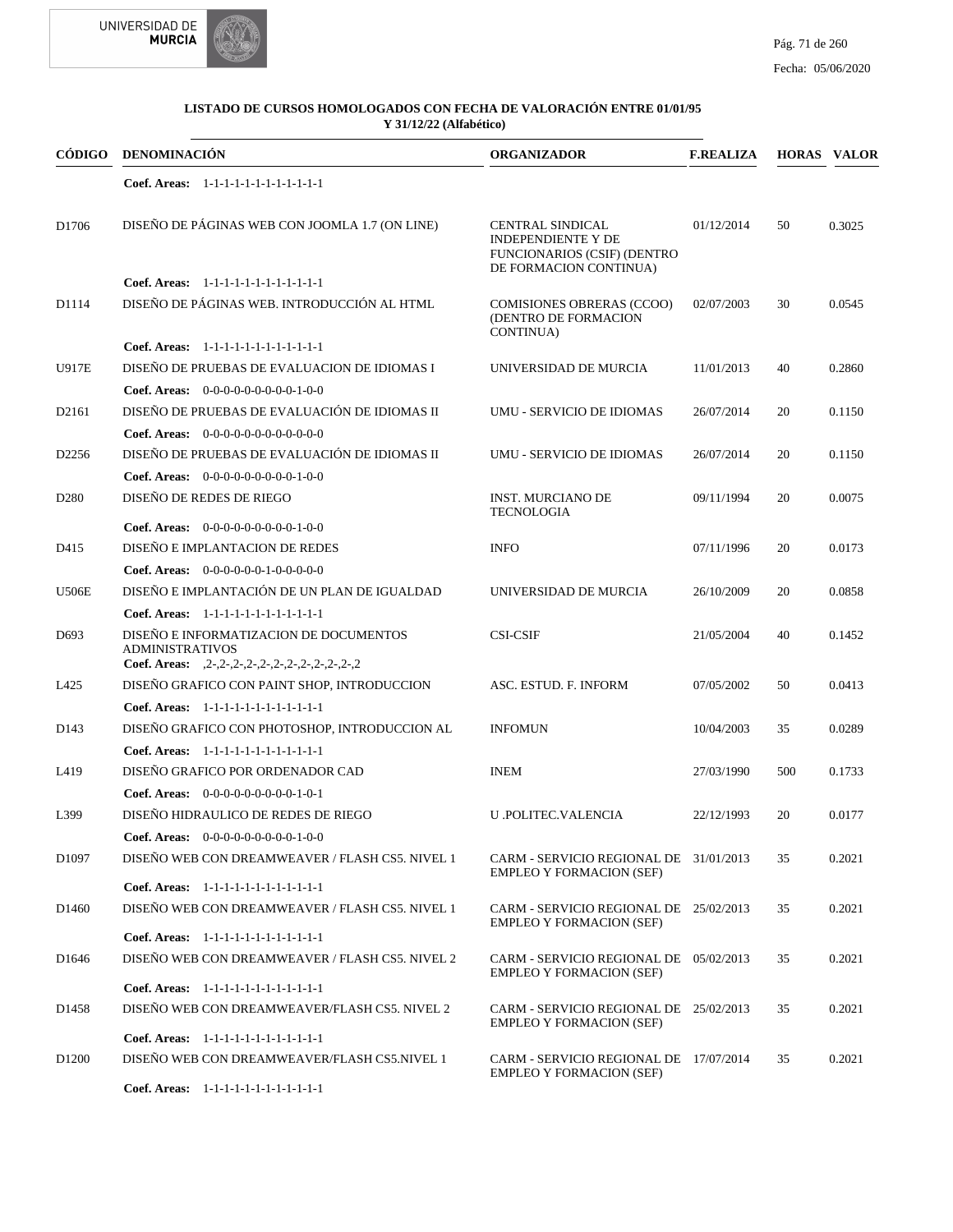



|                   | CÓDIGO DENOMINACIÓN                                                                                                                            | <b>ORGANIZADOR</b>                                                                                            | <b>F.REALIZA</b> |    | <b>HORAS VALOR</b> |
|-------------------|------------------------------------------------------------------------------------------------------------------------------------------------|---------------------------------------------------------------------------------------------------------------|------------------|----|--------------------|
| D1198             | DISEÑO WEB PROFESIONAL: LA ARQUITECTURA DE LA<br>INFORMACIÓN EN LA WEB 2.0 (IV EDICIÓN)<br>Coef. Areas: 1-1-1-1-1-1-1-1-1-1-1-1-1              | UMU - PROMOCION EDUCATIVA 17/03/2013                                                                          |                  | 75 | 0.4744             |
| D <sub>1425</sub> | DISEÑO WEB PROFESIONAL: USABILIDAD, ESTÁNDARES Y<br>ARQUITECTURA DE INFORMACIÓN. 2ª EDICIÓN<br>Coef. Areas: 1-1-1-1-1-1-1-1-1-1-1-1-1          | <b>UMU</b>                                                                                                    | 20/03/2011       | 75 | 0.4744             |
| D <sub>1321</sub> | DISEÑO Y APLICACIÓN DE PLAENS Y MEDIDAS DE<br>IGUALDAD EN LAS EMPRESAS. NIVEL BÁSICO.<br>Coef. Areas: 1-1-1-1-1-1-1-1-1-1-1-1-1                | INSTITUTO DE LA MUJER (M.SAN. 24/02/2015)<br>SERV. SOCIALES E IGUALDAD)                                       |                  | 30 | 0.1733             |
| D1954             | DISEÑO Y APLICACIÓN DE PLANES Y MEDIDAS DE<br>IGUALDAD EN LAS EMPRESAS. NIVEL AVANZADO                                                         | EUROINNOVA FORMACIÓN -<br><b>CENTRO DE ESTUDIOS DE</b><br><b>POSTGRADO</b>                                    | 07/03/2017       | 65 | 0.1788             |
|                   | Coef. Areas: 1-1-1-1-1-1-1-1-1-1-1-1-1                                                                                                         |                                                                                                               |                  |    |                    |
| D <sub>1592</sub> | DISEÑO Y APLICACIÓN DE PLANES Y MEDIDAS DE<br>IGUALDAD EN LAS EMPRESAS. NIVEL BÁSICO                                                           | MINISTERIO DE SANIDAD,<br><b>SERVICIOS SOCIALES E</b><br><b>IGUALDAD</b>                                      | 13/03/2015       | 30 | 0.1733             |
|                   | Coef. Areas: 1-1-1-1-1-1-1-1-1-1-1-1-1                                                                                                         |                                                                                                               |                  |    |                    |
| D <sub>461</sub>  | DISEÑO Y CONEXION DE REDES                                                                                                                     | <b>INFO RM</b>                                                                                                | 29/06/1995       | 20 | 0.0173             |
|                   | <b>Coef. Areas:</b> $0-0-0-0-0-1-0-0-0-0-0$                                                                                                    |                                                                                                               |                  |    |                    |
| D723              | DISEÑO Y CONSTRUCCION DE ROBOTS MOVILES                                                                                                        | PROMOCION EDUCATIVA UMU                                                                                       | 11/04/2003       | 32 | 0.0607             |
|                   | Coef. Areas: $0-0-0-0-0-1-0-0-0-0-0$                                                                                                           |                                                                                                               |                  |    |                    |
| D <sub>409</sub>  | DISEÑO Y CONSTRUCCION DE ROBOTS MOVILES                                                                                                        | UMU-EXT.UNIV.                                                                                                 | 05/05/2000       | 52 | 0.0987             |
|                   | <b>Coef. Areas:</b> $0-0-0-0-0-1-0-0-0-0-0$                                                                                                    |                                                                                                               |                  |    |                    |
| IT283E            | DISEÑO Y CREACIÓN DE BLOGS (1)                                                                                                                 | UNIVERSIDAD DE MURCIA                                                                                         | 06/11/2019       | 20 | 0.1430             |
|                   | Coef. Areas: 1-1-1-1-1-1-1-1-1-1-1-1-1                                                                                                         |                                                                                                               |                  |    |                    |
| D366              | DISEÑO Y CREACION DE EJERCICIOS Y ACTIVIDADES PARA<br>LA ENSEÑANZA DE LENGUAS ASISTIDA POR ORDENADOR<br>Coef. Areas: 0-0-0-0-0-0-0-0-0-0-0-0-0 | UMU-EXT.UNIV.                                                                                                 | 15/12/2000       | 40 | 0.0759             |
| IT275E            | DISEÑO Y CREACIÓN DE PRESENTACIONES DINÁMICAS.<br>PREZI                                                                                        | UNIVERSIDAD DE MURCIA                                                                                         | 06/05/2019       | 20 | 0.1430             |
|                   | Coef. Areas: 1-1-1-1-1-1-1-1-1-1-1-1-1                                                                                                         |                                                                                                               |                  |    |                    |
| <b>IT269E</b>     | DISEÑO Y CREACIÓN DE PRESENTACIONES EN MS<br><b>POWERPOINT</b><br>Coef. Areas: 1-1-1-1-1-1-1-1-1-1-1-1-1                                       | UNIVERSIDAD DE MURCIA                                                                                         | 06/05/2019       | 20 | 0.1430             |
| IT257E            | DISEÑO Y CREACIÓN DE PRESENTACIONES EN MS<br>POWERPOINT (1)<br>Coef. Areas: 1-1-1-1-1-1-1-1-1-1-1-1-1                                          | UNIVERSIDAD DE MURCIA                                                                                         | 24/04/2018       | 20 | 0.1430             |
| <b>U530E</b>      | DISEÑO Y DESARROLLO DE APLICACIONES CON SOA Y BPM UNIVERSIDAD DE MURCIA                                                                        |                                                                                                               | 14/10/2010       | 36 | 0.2574             |
|                   |                                                                                                                                                |                                                                                                               |                  |    |                    |
| D <sub>1621</sub> | <b>Coef. Areas:</b> $0-0-0-0-0-1-0-0-0-0-0$<br>DISEÑO Y ELABORACIÓN DE UNIDADES DIDÁCTICAS                                                     | <b>CENTRAL SINDICAL</b><br><b>INDEPENDIENTE Y DE</b><br>FUNCIONARIOS (CSIF) (DENTRO<br>DE FORMACION CONTINUA) | 14/06/1995       | 30 | 0.0248             |
|                   | Coef. Areas: 0-0-0-0-0-0-0-0-0-0-0-0-0                                                                                                         |                                                                                                               |                  |    |                    |
| D758              | DISEÑO Y PRODUCCION DE APLICACIONES MULTIMEDIA                                                                                                 | UNIV. AUT. BARNA                                                                                              | 18/06/2007       | 50 | 0.1815             |
|                   | Coef. Areas: 1-1-1-1-1-1-1-1-1-1-1-1-1                                                                                                         |                                                                                                               |                  |    |                    |
| D348              | DISEÑO Y PUBLICACION DE INFORMACION EN LENGUAJE<br><b>HTML Y FRONTPAGE'98</b><br>Coef. Areas: 1-1-1-1-1-1-1-1-1-1-1-1-1                        | UMU-EXT.UNIV.                                                                                                 | 15/05/2001       | 30 | 0.0569             |
| CA48E             | DISPOSICIONES DE CARACTER GENERAL                                                                                                              | UNIVERSIDAD DE MURCIA                                                                                         | 20/10/2004       | 16 | 0.0554             |
|                   | Coef. Areas: 1-1-1-1-1-1-1-1-1-1-1-1-1                                                                                                         |                                                                                                               |                  |    |                    |
| D <sub>1664</sub> | DOCENTE COMO PROFESIONAL DE LA VOZ                                                                                                             | <b>CENTRAL SINDICAL</b><br>INDEPENDIENTE Y DE<br><b>FUNCIONARIOS (CSIF) (DENTRO</b>                           | 31/03/2004       | 40 | 0.1452             |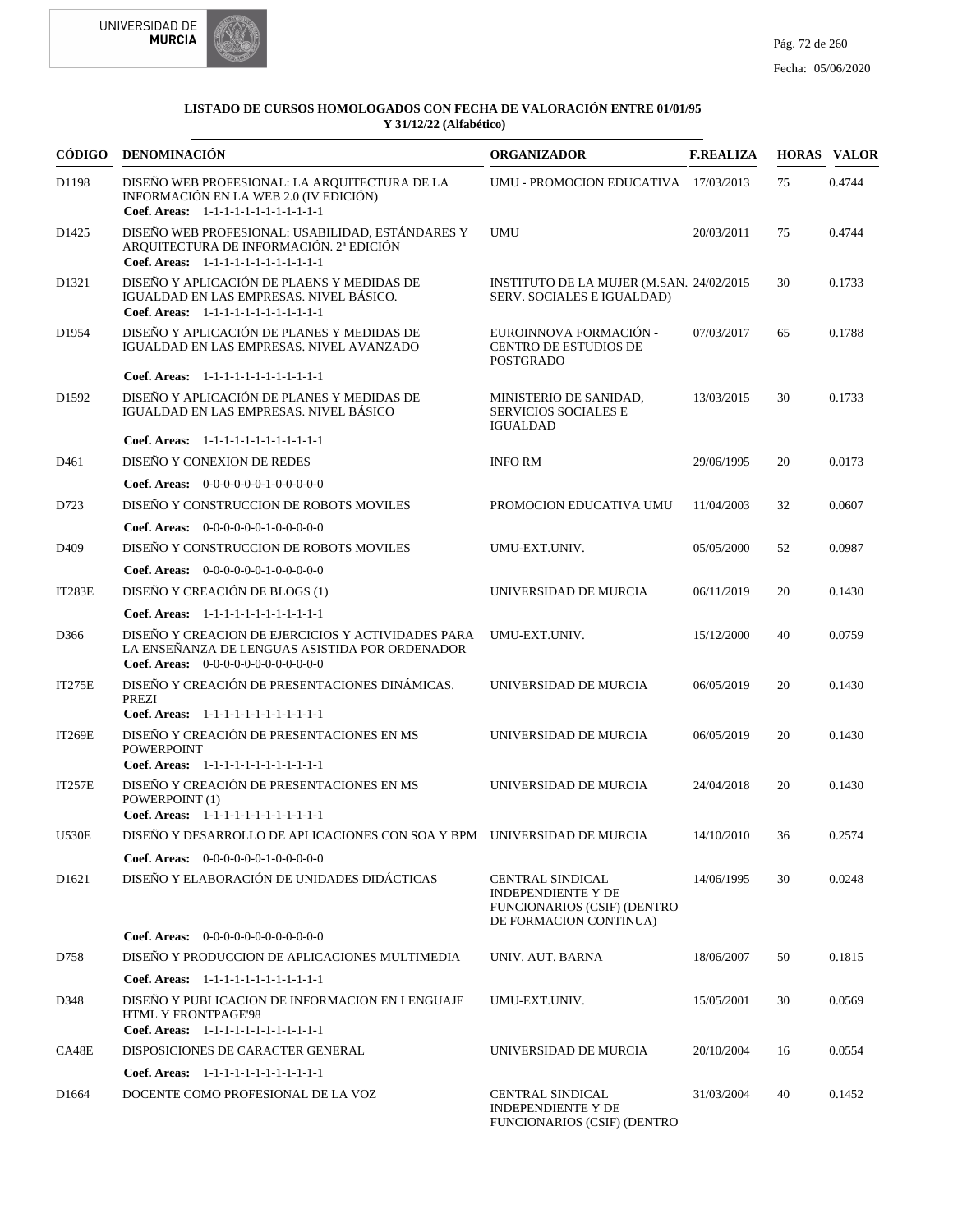



|                   | CÓDIGO DENOMINACIÓN                                                                                                                                                                        | <b>ORGANIZADOR</b>                                               | <b>F.REALIZA</b> |     | <b>HORAS VALOR</b> |
|-------------------|--------------------------------------------------------------------------------------------------------------------------------------------------------------------------------------------|------------------------------------------------------------------|------------------|-----|--------------------|
|                   |                                                                                                                                                                                            | DE FORMACION CONTINUA)                                           |                  |     |                    |
|                   | Coef. Areas: $0-0-0-0-0-0-0-0-0-0-0-0$                                                                                                                                                     |                                                                  |                  |     |                    |
| C618              | DOCTRINA SOCIAL DEL TRIBUNAL SUPERIOR DE JUSTICIA<br><b>DE MURCI</b><br>Coef. Areas: $0-0-0-0-1-0-0-0-0-0-0$                                                                               | C.O. ABOGADOS MURCIA/COL.<br><b>GRADUADOS SOCIALES</b>           | 12/02/1996       | 20  | 0.0165             |
|                   |                                                                                                                                                                                            |                                                                  |                  |     |                    |
| D519              | DOCUMENTACION APLICADA AL MEDIO AMBIENTE                                                                                                                                                   | EXTENSION UNIVERSITARIA Y<br>RELACIONES INTERNACIONALES<br>(UMU) | 15/05/1999       | 30  | 0.0285             |
|                   | Coef. Areas: -----------                                                                                                                                                                   |                                                                  |                  |     |                    |
| C <sub>294</sub>  | DOCUMENTACION CON SOPORTE INFORMATIZADO                                                                                                                                                    | C.A.R.M.                                                         | 03/02/1993       | 300 | 0.1733             |
|                   | <b>Coef. Areas:</b> $0-0-0-0-0-1-1-0-1-0-0$                                                                                                                                                |                                                                  |                  |     |                    |
| D866              | DOCUMENTACION DIGITAL Y RECURSOS DE PATRIMONIO<br>HISTORICO EN INTERNET (FORMACION A DISTANCIA A<br><b>TRAVES DE INTERNET)</b><br>Coef. Areas: 0-0-0-0-0-0-0-1-0-0-0-0                     | <b>INSTITUTO ANDALUZ DE</b><br>PATRIMONIO HISTORICO              | 22/02/2003       | 40  | 0.0330             |
| <b>CA157E</b>     | DOCUMENTACION EDITORIAL PARA GESTION DE<br><b>PUBLICACIONES</b>                                                                                                                            | UNIVERSIDAD DE MURCIA                                            | 18/02/2010       | 20  | 0.1430             |
|                   | Coef. Areas: $0-0-0-0-0-0-1-0-1-0-0$                                                                                                                                                       |                                                                  |                  |     |                    |
| L421              | DOCUMENTACION EN CENTROS DE INFORMACION Y<br>DOCUMENTACIÓN DE JUVENTUD, I CURSO INICIACION<br>Coef. Areas: $0-0-0-0-0-0-1-0-1-0-0$                                                         | C.A.R.M.                                                         | 04/12/1985       | 21  | 0.0165             |
| C187              | DOCUMENTACIÓN EN MEDIOS COMUNICACION (INTRD.)                                                                                                                                              | <b>SEMANARIO EL TEMPS</b>                                        | 01/01/1987       | 50  | 0.0188             |
|                   | Coef. Areas: $0-0-0-0-0-0-1-0-1-0-0$                                                                                                                                                       |                                                                  |                  |     |                    |
| D <sub>2052</sub> | DOCUMENTACIÓN FOTOGRÁFICA (CURSO)                                                                                                                                                          | UMU - PROMOCION EDUCATIVA 16/12/2010                             |                  | 100 | 0.6325             |
|                   | Coef. Areas: $0-0-0-0-0-0-1-0-1-0-0$                                                                                                                                                       |                                                                  |                  |     |                    |
| C <sub>230</sub>  | DOCUMENTACION, SEC. ARCHIVOS (DIPLOMA)                                                                                                                                                     | ESC. NAC. DOCUMENTALISTAS                                        | 25/06/1981       | 6   | 0.0051             |
|                   | <b>Coef. Areas:</b> $0-0-0-0-0-0-1-0-0-0-0$                                                                                                                                                |                                                                  |                  |     |                    |
| D <sub>6</sub> 35 | DOCUMENTALISTA CON SOPORTE INFORMATICO                                                                                                                                                     | <b>IFES</b>                                                      | 31/03/1995       | 350 | 0.0750             |
|                   | <b>Coef. Areas:</b> $0-0-0-0-0-0-1-0-0-0-0$                                                                                                                                                |                                                                  |                  |     |                    |
| D359              | DOCUMENTALISTA CON SOPORTE INFORMATICO                                                                                                                                                     | <b>IFES</b>                                                      | 03/02/1993       | 300 | 0.0750             |
|                   | <b>Coef. Areas:</b> $0-0-0-0-0-0-1-0-1-0-0$                                                                                                                                                |                                                                  |                  |     |                    |
| D781              | DOCUMENTOS DE LAS INSTITUCIONES CASTRENSES EN EL<br>MARCO DE LA ARCHIVISTICA ESPAÑOLA (ARCHIVOS<br>HISTORICOS: MILITAR, NAVAL Y AEREO), LOS<br><b>Coef. Areas:</b> $0-0-0-0-0-0-1-0-0-0-0$ | UNIV. POLITECNICA CARTAGENA 11/07/2003                           |                  | 20  | 0.0323             |
| D <sub>2000</sub> | DOCUTECH 6155 EXCELLENCE                                                                                                                                                                   | XEROX ESPAÑA SAU                                                 | 01/01/2007       | 160 | 0.5544             |
|                   | <b>Coef. Areas:</b> $0-0-0-0-0-0-0-0-1-0-0$                                                                                                                                                |                                                                  |                  |     |                    |
| D973              | DOMINA MICROSOFT EXCEL                                                                                                                                                                     | INFOMUN JUNIOR-EMPRESA                                           | 30/07/2002       | 30  | 0.0248             |
|                   | Coef. Areas: 1-1-1-1-1-1-1-1-1-1-1-1-1                                                                                                                                                     |                                                                  |                  |     |                    |
| C411              | D.O.S. Y SERIE ASSISTAN, INTRODUCCION                                                                                                                                                      | U. A. MADRID                                                     | 27/02/1989       | 30  | 0.0242             |
|                   | Coef. Areas: $0-0-0-0-0-1-0-0-0-0-0$                                                                                                                                                       |                                                                  |                  |     |                    |
| C785              | DRAMATIZACION Y EL CUENTO EN LA ESCUELA, LA                                                                                                                                                | UNIVERSIDAD DE MURCIA                                            | 30/01/1998       | 40  | 0.0345             |
|                   | <b>Coef. Areas:</b> $0-0-0-0-0-0-0-0-0-0-0-0$                                                                                                                                              |                                                                  |                  |     |                    |
| L422              | DRAMATURGIA DE CALDERON, LA                                                                                                                                                                | UMU-EXT.UNIV.                                                    | 04/12/1986       | 30  | 0.0285             |
|                   | <b>Coef. Areas:</b> $0-0-0-0-0-0-0-0-0-0-0-0$                                                                                                                                              |                                                                  |                  |     |                    |
| D <sub>2174</sub> | DSPACE 6 PARA ADMINISTRADORES                                                                                                                                                              | <b>ARVO CONSULTORES</b>                                          | 23/03/2018       | 60  | 0.1650             |
|                   | Coef. Areas: $0-0-0-0-0-0-1-0-0-0-0$                                                                                                                                                       |                                                                  |                  |     |                    |
| C817              | DURACION Y EXTINCION DEL CONTRATO DE TRABAJO                                                                                                                                               | UMU-ESC. DE PRACTICA<br>LABORAL                                  | 08/10/1997       | 15  | 0.0130             |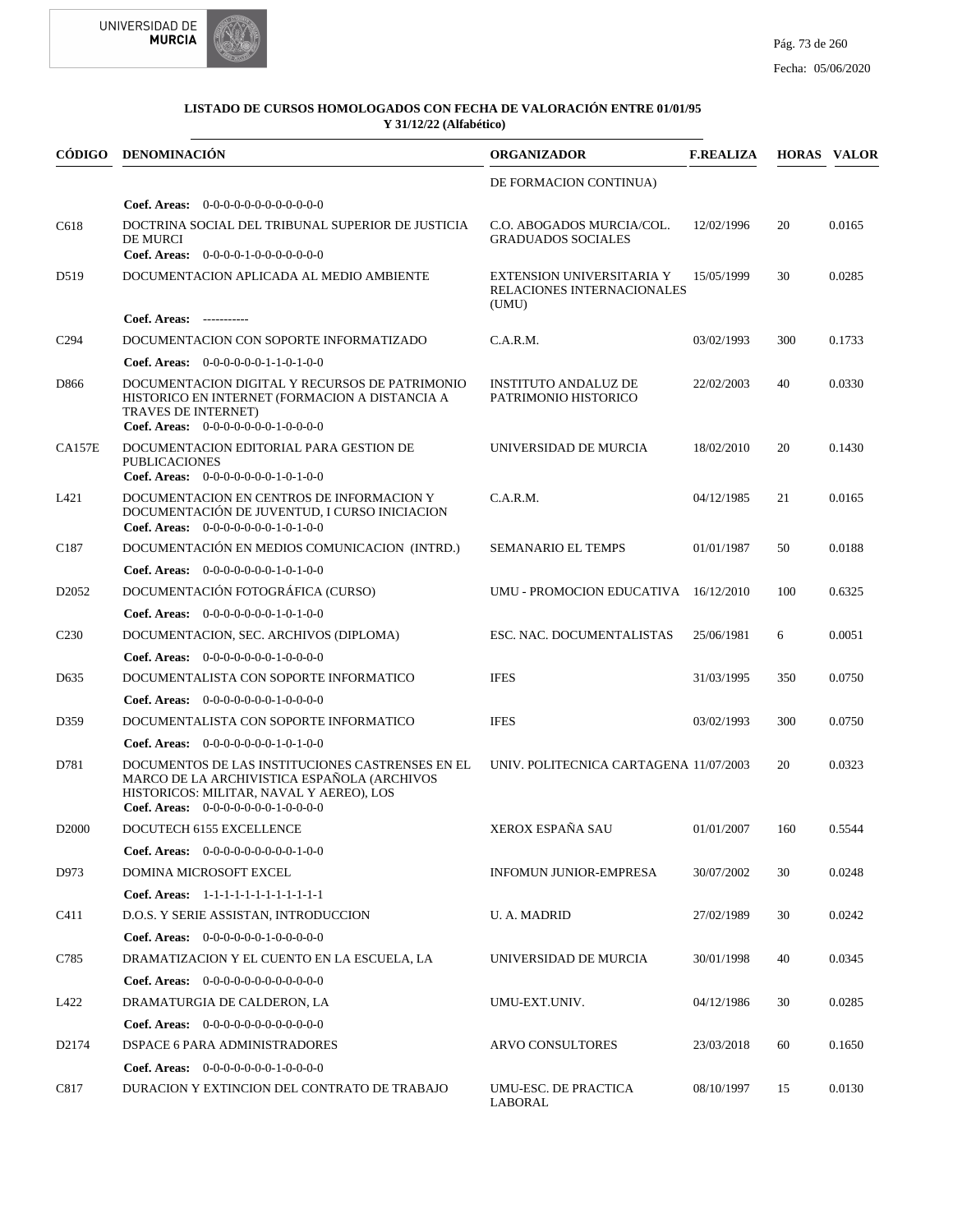



| CÓDIGO           | DENOMINACIÓN                                                                                                                                                                                                                                                            | <b>ORGANIZADOR</b>                            | <b>F.REALIZA</b> |    | <b>HORAS VALOR</b> |
|------------------|-------------------------------------------------------------------------------------------------------------------------------------------------------------------------------------------------------------------------------------------------------------------------|-----------------------------------------------|------------------|----|--------------------|
|                  | Coef. Areas: $0-0-0-0-1-0-0-0-0-0-0$                                                                                                                                                                                                                                    |                                               |                  |    |                    |
| <b>U706E</b>     | EAT1. DESARROLLO DE PROYECTOS. ADMINISTRATIVOS<br>DEPARTAMENTO. SELECCION Y PORTAFIRMAS<br><b>ELECTRONICAS</b><br>Coef. Areas: $0-0-0-0-1-0-0-0-0-0-0$                                                                                                                  | UNIVERSIDAD DE MURCIA                         | 04/02/2014       | 25 | 0.1788             |
| <b>U707E</b>     | EAT2. DESARROLLO DE PROYECTOS. ADMINISTRATIVOS<br>DEPARTAMENTO. FORO DE APOYO/AYUDA PARA<br>ADMINISTRATIVOS DE DEPARTAMENTO<br>Coef. Areas: $0-0-0-0-1-0-0-0-0-0-0$                                                                                                     | UNIVERSIDAD DE MURCIA                         | 04/02/2014       | 25 | 0.1788             |
| U708E            | EAT3. DESARROLLO DE PROYECTOS. ADMINISTRATIVOS<br>DEPARTAMENTO. PROPUESTA DE MEJORA DEL PROGRAMA<br>DE GESTION CONTABLE PARA SU ADAPTACIÓN A UNA<br><b>GESTIÓN EFICIENTE DE LOS TRÁMITES ADMINISTRATIVOS</b><br><b>EN DPTOS</b><br>Coef. Areas: $0-0-0-0-1-0-0-0-0-0-0$ | UNIVERSIDAD DE MURCIA                         | 04/02/2014       | 25 | 0.1788             |
| <b>U709E</b>     | EAT4. DESARROLLO DE PROYECTOS. ADMINISTRATIVOS<br>DEPARTAMENTO. INFORME DE PROGRESO DEL PROYECTO:<br>ORMUZ<br>Coef. Areas: $0-0-0-0-1-0-0-0-0-0-0$                                                                                                                      | UNIVERSIDAD DE MURCIA                         | 04/02/2014       | 25 | 0.1788             |
| <b>U710E</b>     | EAT5. DESARROLLO DE PROYECTOS. ADMINISTRATIVOS<br>DEPARTAMENTO, ORMUZ, PROPUESTA PARA OPTIMIZAR EL<br>RENDIMIENTO DE LA APLICACION<br>Coef. Areas: $0-0-0-0-1-0-0-0-0-0-0$                                                                                              | UNIVERSIDAD DE MURCIA                         | 04/02/2014       | 25 | 0.1788             |
| U711E            | EAT6. DESARROLLO DE PROYECTOS. ADMINISTRATIVOS<br>DEPARTAMENTO. EVALUACIÓN DE LA PLATAFORMA<br>ESPACIO30 PARA LA GESTIÓN ADMINISTRATIVA DE UN<br><b>DEPARTAMENTO</b><br>Coef. Areas: $0-0-0-0-1-0-0-0-0-0-0$                                                            | UNIVERSIDAD DE MURCIA                         | 04/02/2014       | 25 | 0.1788             |
| U712E            | EAT7. DESARROLLO DE PROYECTOS. ADMINISTRATIVOS<br>DEPARTAMENTO. GESTU. MEJORA EN LA GESTIÓN,<br>DIFUSIÓN Y ACCESO A LA INFORMACIÓN SOBRE TUTORÍAS<br>DEL PROF. EN LOS DPTOS DE LA UMU<br>Coef. Areas: $0-0-0-0-0-1-0-0-0-0-0-0$                                         | UNIVERSIDAD DE MURCIA                         | 04/02/2014       | 25 | 0.1788             |
| D420             | ECONOMIA EN LA OPERACION Y MANTENIMIENTO DE<br><b>CALDERAS</b><br>Coef. Areas: 0-0-0-0-0-0-0-0-0-1-0-0                                                                                                                                                                  | <b>INST. MURCIANO DE</b><br><b>TECNOLOGIA</b> | 27/10/1987       | 25 | 0.0094             |
| L <sub>121</sub> | ECONOMIA ESPAÑOLA                                                                                                                                                                                                                                                       | UMU-ESC. REL. LAB.                            | 28/02/1992       | 30 | 0.0236             |
|                  | <b>Coef. Areas:</b> $0-0-0-0-0-0-0-0-0-0-0-0$                                                                                                                                                                                                                           |                                               |                  |    |                    |
| C <sub>248</sub> | <b>ECONOMIA POLITICA</b>                                                                                                                                                                                                                                                | UMU-E.U. EMPRESARIALES<br>CARTAGENA           | 03/11/1988       | 5  | 0.0043             |
|                  | <b>Coef. Areas:</b> $0-0-0-0-0-0-0-0-0-0-0-0$                                                                                                                                                                                                                           |                                               |                  |    |                    |
| L029             | ECOPATOLOGIA Y MANEJO DE ANIMALES SALVAJES Y DE<br>ZOOLOGICO<br><b>Coef. Areas:</b> $0-0-0-0-0-0-0-0-1-0-1$                                                                                                                                                             | UMU-FAC. VETERINARIA                          | 24/03/1990       | 17 | 0.0134             |
| <b>IT236E</b>    | EDICION DE PUBLICACIONES DIGITALES                                                                                                                                                                                                                                      | UNIVERSIDAD DE MURCIA                         | 08/11/2018       | 25 | 0.1788             |
|                  | Coef. Areas: 1-1-1-1-1-1-1-1-1-1-1-1-1                                                                                                                                                                                                                                  |                                               |                  |    |                    |
| <b>IT185E</b>    | EDICIÓN DE PUBLICACIONES DIGITALES                                                                                                                                                                                                                                      | UNIVERSIDAD DE MURCIA                         | 27/09/2017       | 25 | 0.1788             |
|                  | Coef. Areas: 1-1-1-1-1-1-1-1-1-1-1-1-1                                                                                                                                                                                                                                  |                                               |                  |    |                    |
| <b>IT295E</b>    | EDICIÓN DE PUBLICACIONES DIGITALES (MODALIDAD<br>SEMIPRESENCIAL)<br>Coef. Areas: 1-1-1-1-1-1-1-1-1-1-1-1-1                                                                                                                                                              | UNIVERSIDAD DE MURCIA                         | 16/05/2019       | 25 | 0.1788             |
| U915A            | EDICIÓN DE REVISTAS CIENTÍFICAS EL OJS. NIVEL<br>INTRODUCTORIO PARA EDITORES ACADÉMICOS<br>Coef. Areas: 1-1-1-1-1-1-1-1-1-1-1-1-1                                                                                                                                       | UNIVERSIDAD DE MURCIA                         | 12/07/2017       | 20 | 0.1300             |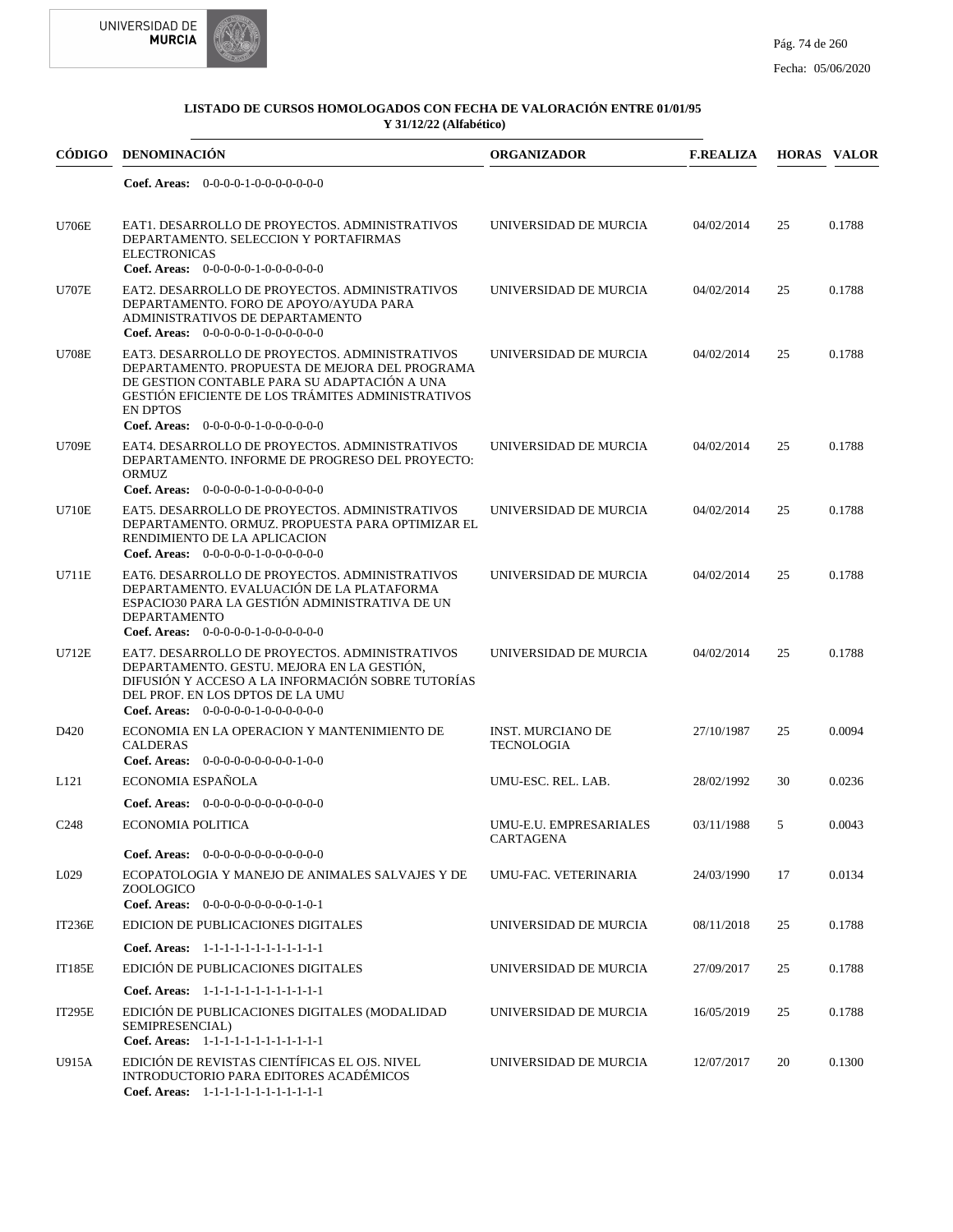



|                   | CÓDIGO DENOMINACIÓN                                                                                                            | <b>ORGANIZADOR</b>                                                        | <b>F.REALIZA</b> |     | <b>HORAS VALOR</b> |
|-------------------|--------------------------------------------------------------------------------------------------------------------------------|---------------------------------------------------------------------------|------------------|-----|--------------------|
| <b>U944E</b>      | EDICIÓN DE REVISTAS CIENTÍFICAS EN OJS. NIVEL<br><b>INTRODUCTORIO</b><br>Coef. Areas: $0-0-0-0-0-0-0-0-1-0-0$                  | UNIVERSIDAD DE MURCIA                                                     | 08/05/2018       | 20  | 0.1430             |
| D1743             | EDICIÓN DE VÍDEO CON ADOBE PREMIERE CS5                                                                                        | CARM - SERVICIO REGIONAL DE 29/10/2012<br><b>EMPLEO Y FORMACION (SEF)</b> |                  | 30  | 0.1733             |
|                   | Coef. Areas: 1-1-1-1-1-1-1-1-1-1-1-1-1                                                                                         |                                                                           |                  |     |                    |
| D <sub>1378</sub> | EDICIÓN DE VÍDEO CON ADOBE PREMIERE CS5                                                                                        | CARM - SERVICIO REGIONAL DE 30/10/2012<br><b>EMPLEO Y FORMACION (SEF)</b> |                  | 30  | 0.1733             |
|                   | Coef. Areas: 1-1-1-1-1-1-1-1-1-1-1-1-1                                                                                         |                                                                           |                  |     |                    |
| D <sub>1490</sub> | EDICIÓN DE VÍDEO CON ADOBE PREMIERE CS5                                                                                        | CARM - SERVICIO REGIONAL DE 25/07/2014<br><b>EMPLEO Y FORMACION (SEF)</b> |                  | 30  | 0.1733             |
|                   | Coef. Areas: 1-1-1-1-1-1-1-1-1-1-1-1-1                                                                                         |                                                                           |                  |     |                    |
| D <sub>1582</sub> | EDICIÓN DE VÍDEO CON ADOBE PREMIERE CS5                                                                                        | <b>ACADEMIA CENTRO</b>                                                    | 30/10/2012       | 30  | 0.0825             |
|                   | Coef. Areas: 1-1-1-1-1-1-1-1-1-1-1-1-1                                                                                         |                                                                           |                  |     |                    |
| D544              | <b>EDICION DIGITAL</b>                                                                                                         | <b>ASOCIACION ARTES GRAFICAS</b><br><b>MURCIA</b>                         | 22/12/1998       | 360 | 0.1650             |
|                   | Coef. Areas: $0-0-0-0-0-0-0-0-1-0-0$                                                                                           |                                                                           |                  |     |                    |
| D <sub>1360</sub> | EDICIÓN DIGITAL DE REVISTAS CIENTÍFICAS CON OPEN<br>JOURNAL SYSTEMS (OJS) (II EDICIÓN)<br>Coef. Areas: $0-0-0-0-0-0-1-0-0-0-0$ | UMU - PROMOCION EDUCATIVA 03/06/2011                                      |                  | 75  | 0.4744             |
| D <sub>1598</sub> | EDICIÓN DIGITAL DE REVISTAS CIENTÍFICAS CON OPEN<br>JOURNAL SYSTEMS (OJS) 6° EDICIÓN<br>Coef. Areas: 0-0-0-0-0-0-0-1-0-0-0-0   | UMU - PROMOCION EDUCATIVA 28/06/2015                                      |                  | 75  | 0.4744             |
| IT263E            | EDICIÓN Y MAQUETACIÓN DE VIDEO Y AUDIO                                                                                         | UNIVERSIDAD DE MURCIA                                                     | 13/06/2019       | 25  | 0.1788             |
|                   | Coef. Areas: $0-0-0-0-0-1-1-0-1-0-1$                                                                                           |                                                                           |                  |     |                    |
| <b>IT258E</b>     | EDICIÓN Y MAQUETACIÓN DE VIDEO Y AUDIO                                                                                         | UNIVERSIDAD DE MURCIA                                                     | 13/11/2018       | 25  | 0.1788             |
|                   | Coef. Areas: $0-0-0-0-0-1-1-0-1-0-1$                                                                                           |                                                                           |                  |     |                    |
| L437              | EDICION Y MONTAJE, ESPECIALISTA EN                                                                                             | AMUSAL/FORCEN/CONFESAL                                                    | 19/11/1999       | 45  | 0.0338             |
|                   | Coef. Areas: $0-0-0-0-0-0-0-0-1-0-0$                                                                                           |                                                                           |                  |     |                    |
| <b>U880E</b>      | EDICIÓN Y TRATAMIENTO DE IMÁGENES (GIMP)                                                                                       | UNIVERSIDAD DE MURCIA                                                     | 11/07/2017       | 18  | 0.1287             |
|                   | Coef. Areas: 1-1-1-1-1-1-1-1-1-1-1-1-1                                                                                         |                                                                           |                  |     |                    |
| <b>U966E</b>      | EDICIÓN Y TRATAMIENTO DE IMÁGENES (GIMP)                                                                                       | UNIVERSIDAD DE MURCIA                                                     | 09/04/2018       | 18  | 0.1287             |
|                   | Coef. Areas: 1-1-1-1-1-1-1-1-1-1-1-1-1                                                                                         |                                                                           |                  |     |                    |
| <b>U777E</b>      | EDICIÓN Y TRATAMIENTO DE IMÁGENES (GIMP)                                                                                       | UNIVERSIDAD DE MURCIA                                                     | 01/06/2016       | 18  | 0.1287             |
|                   | Coef. Areas: 1-1-1-1-1-1-1-1-1-1-1-1-1                                                                                         |                                                                           |                  |     |                    |
| D399              | EDITOR CIENTIFICO TEX                                                                                                          | UMU-EXT.UNIV.                                                             | 21/05/2002       | 40  | 0.0759             |
|                   | <b>Coef. Areas:</b> $0-0-0-0-0-0-0-0-0-0-0-0$                                                                                  |                                                                           |                  |     |                    |
| D318              | EDITOR CIENTIFICO TEX, EL                                                                                                      | UMU-PROM.EDUC.                                                            | 30/11/1996       | 30  | 0.0285             |
|                   |                                                                                                                                |                                                                           |                  |     |                    |
|                   | <b>Coef. Areas:</b> $0-0-0-0-0-0-0-0-0-0-0-0$                                                                                  |                                                                           |                  |     |                    |
| <b>U965E</b>      | EDITOR DE TEXTOS AVANZADO: WRITER                                                                                              | UNIVERSIDAD DE MURCIA                                                     | 13/04/2018       | 25  | 0.1788             |
|                   | Coef. Areas: 1-1-1-1-1-1-1-1-1-1-1-1-1                                                                                         |                                                                           |                  |     |                    |
| D377              | EDUCACION AMBIENTAL                                                                                                            | CRUZ ROJA ESPAÑOLA                                                        | 01/11/1988       | 3   | 0.0000             |
|                   | Coef. Areas: $0-0-0-0-0-0-0-0-0-0-0$                                                                                           |                                                                           |                  |     |                    |
| C <sub>216</sub>  | <b>EDUCACION DE ADULTOS</b>                                                                                                    | <b>CEP ALBACETE</b>                                                       | 19/04/1986       | 6   | 0.0051             |
|                   | Coef. Areas: $0-0-0-0-0-0-0-0-0-0-0-0$                                                                                         |                                                                           |                  |     |                    |
| C386              | EDUCACION DEL PARVULO (TECNICAS APLICADAS A)                                                                                   | C.A.R.M.                                                                  | 01/02/1982       | 30  | 0.0260             |
|                   | <b>Coef. Areas:</b> $0-0-0-0-0-0-0-0-0-0-0$                                                                                    |                                                                           |                  |     |                    |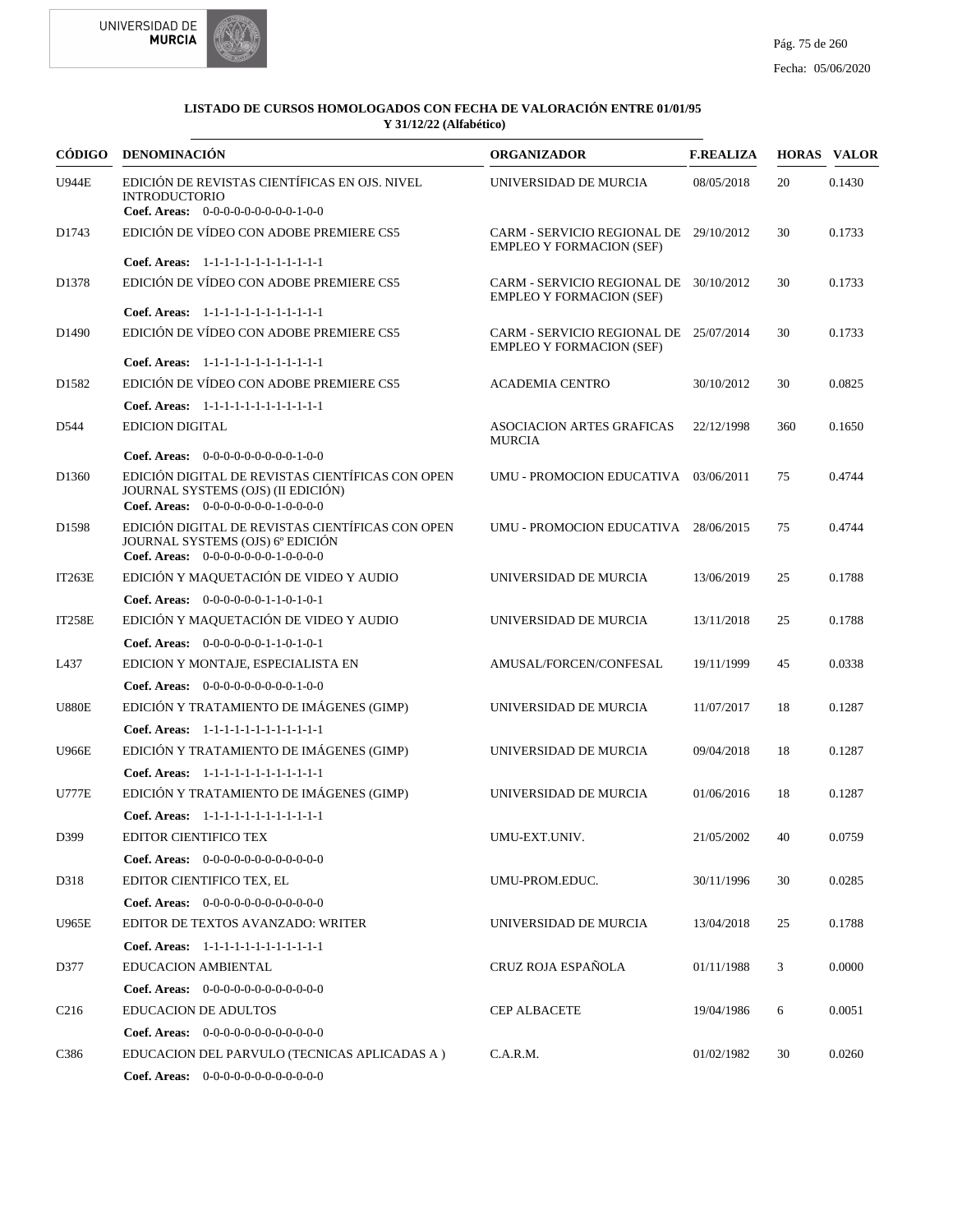



| CÓDIGO            | DENOMINACIÓN                                                                                                                    | <b>ORGANIZADOR</b>                                                                                                   | <b>F.REALIZA</b> |     | <b>HORAS VALOR</b> |
|-------------------|---------------------------------------------------------------------------------------------------------------------------------|----------------------------------------------------------------------------------------------------------------------|------------------|-----|--------------------|
| L012              | EDUCACION EN ALIMENTACION Y NUTRICION, INICIADO                                                                                 | M. SANIDAD Y CONSUMO<br>(EDALNU)                                                                                     | 04/06/1985       | 6   | 0.0052             |
|                   | Coef. Areas: $0-0-0-0-0-0-0-0-1-0-1$                                                                                            |                                                                                                                      |                  |     |                    |
| L034              | EDUCACION EN ALIMENTACION Y NUTRICION, INICIADO                                                                                 | M. SANIDAD Y CONSUMO<br>(EDALNU)                                                                                     | 31/01/1985       | 40  | 0.0347             |
|                   | Coef. Areas: $0-0-0-0-0-0-0-0-1-0-1$                                                                                            |                                                                                                                      |                  |     |                    |
| L <sub>282</sub>  | EDUCACION EN ALIMENTACION Y NUTRICION, INICIADO                                                                                 | M. SANIDAD Y CONSUMO<br>(EDALNU)                                                                                     | 09/04/1987       | 6   | 0.0052             |
|                   | <b>Coef. Areas:</b> $0-0-0-0-0-0-0-0-1-0-1$                                                                                     |                                                                                                                      |                  |     |                    |
| C786              | EDUCACION EN VALORES Y ACTITUDES                                                                                                | <b>UMU-ICE</b>                                                                                                       | 05/03/1998       | 30  | 0.0285             |
|                   | Coef. Areas: $0-0-0-0-0-0-0-0-0-0-0-0$                                                                                          |                                                                                                                      |                  |     |                    |
| L427              | EDUCACION FISICA ESCOLAR, I CURSO                                                                                               | <b>AYTO. SAN JAVIER</b>                                                                                              | 29/11/1989       | 12  | 0.0104             |
|                   | Coef. Areas: $0-0-0-0-0-0-0-0-0-0-0$                                                                                            |                                                                                                                      |                  |     |                    |
| L428              | EDUCACION FISICA Y MEDICINA DEPORTIVA APLICADA A<br>EDAD ESCOLAR II<br>Coef. Areas: $0-0-0-0-0-0-0-0-1-0-0$                     | AYTO. MURCIA                                                                                                         | 12/11/1983       | 3   | 0.0000             |
| L429              | EDUCACION FISICA Y MEDICINA DEPORTIVA APLICADA A<br><b>EDAD ESCOLAR III</b><br>Coef. Areas: $0-0-0-0-0-0-0-0-0-1-0-0$           | <b>AYTO. MURCIA</b>                                                                                                  | 01/12/1984       | 3   | 0.0000             |
| D1914             | EDUCACIÓN NO FORMAL EN EL TRABAJO CON JÓVENES                                                                                   | <b>UNIMAR</b>                                                                                                        | 25/09/2009       | 30  | 0.1139             |
|                   | Coef. Areas: $0-0-0-0-0-0-0-0-0-0-0-0$                                                                                          |                                                                                                                      |                  |     |                    |
| D <sub>1455</sub> | EDUCACIÓN PARA LA SALUD                                                                                                         | <b>CONSEJO GENERAL COLEGIOS</b><br>DOCTORES Y LIC. F. Y LETRAS Y<br><b>CIENCIAS</b>                                  | 16/03/1995       | 30  | 0.0225             |
|                   | <b>Coef. Areas:</b> $0-0-0-0-0-0-0-0-0-0-0$                                                                                     |                                                                                                                      |                  |     |                    |
| D1723             | EDUCACION PARA LA SALUD (ON LINE)                                                                                               | <b>CENTRAL SINDICAL</b><br><b>INDEPENDIENTE Y DE</b><br><b>FUNCIONARIOS (CSIF) (DENTRO</b><br>DE FORMACION CONTINUA) | 04/07/2011       | 60  | 0.3630             |
|                   | <b>Coef. Areas:</b> $0-0-0-0-0-0-0-0-0-0-0-0$                                                                                   |                                                                                                                      |                  |     |                    |
| D <sub>156</sub>  | EDUCACION PARA LA SALUD: PREVENCION DEL<br>ALCOHOLISMO, TABAQUISMO Y OTRAS ADICCIONES I<br>Coef. Areas: $0-0-0-0-0-0-0-0-0-0-0$ | <b>CSI-CSIF</b>                                                                                                      | 27/02/2003       | 40  | 0.0600             |
| D <sub>969</sub>  | EDUCACION PSICOMOTRIZ Y SU DIDACTICA                                                                                            | <b>UMU</b>                                                                                                           | 22/11/2009       | 125 | 0.4744             |
|                   | Coef. Areas: 0-0-0-0-0-0-0-0-0-0-0-0-0                                                                                          |                                                                                                                      |                  |     |                    |
| L430              | <b>EDUCACION SANITARIA</b>                                                                                                      | C.A.R.M.                                                                                                             | 17/02/1984       | 6   | 0.0052             |
|                   | Coef. Areas: $0-0-0-0-0-0-0-0-0-0-0$                                                                                            |                                                                                                                      |                  |     |                    |
| D <sub>1825</sub> | EDUCACIÓN SANITARIA Y ASISTENCIA DE URGENCIAS                                                                                   | CARM                                                                                                                 | 21/02/1996       | 30  | 0.0236             |
|                   | Coef. Areas: 1-1-1-1-1-1-1-1-1-1-1-1-1                                                                                          |                                                                                                                      |                  |     |                    |
| D1733             | EDUCACIÓN SEXUAL Y AFECTIVA PARA EDUCADORES                                                                                     | CONSEJO GENERAL COLEGIOS<br>DOCTORES Y LIC. F. Y LETRAS Y<br><b>CIENCIAS</b>                                         | 24/02/1996       | 40  | 0.0300             |
|                   | Coef. Areas: $0-0-0-0-0-0-0-0-0-0-0$                                                                                            |                                                                                                                      |                  |     |                    |
| D325              | EDUCACION VIAL ESCOLAR, III CURSO                                                                                               | JEFATURA PROV. TRAFICO                                                                                               | 26/05/1983       | 3   | 0.0000             |
|                   | Coef. Areas: $0-0-0-0-0-0-0-0-0-0-0$                                                                                            |                                                                                                                      |                  |     |                    |
| D <sub>1231</sub> | EDUCACIÓN Y MUSEOS                                                                                                              | MIRIADA X-PLATAFORMA E-<br>LEARNING                                                                                  | 02/11/2015       | 12  | 0.0300             |
|                   | Coef. Areas: $0-0-0-0-0-0-1-0-0-0-0$                                                                                            |                                                                                                                      |                  |     |                    |
| D1424             | EDUCACIÓN Y MUSEOS (2ª EDICIÓN)                                                                                                 | MIRIADA X-PLATAFORMA E-<br>LEARNING                                                                                  | 02/03/2016       | 12  | 0.0300             |
|                   | Coef. Areas: $0-0-0-0-0-0-1-0-0-0-0$                                                                                            |                                                                                                                      |                  |     |                    |
| D <sub>1601</sub> | EDUCACIÓN Y MUSEOS (2ª EDICIÓN)                                                                                                 | MIRIADA X-PLATAFORMA E-<br>LEARNING                                                                                  | 21/03/2016       | 12  | 0.0330             |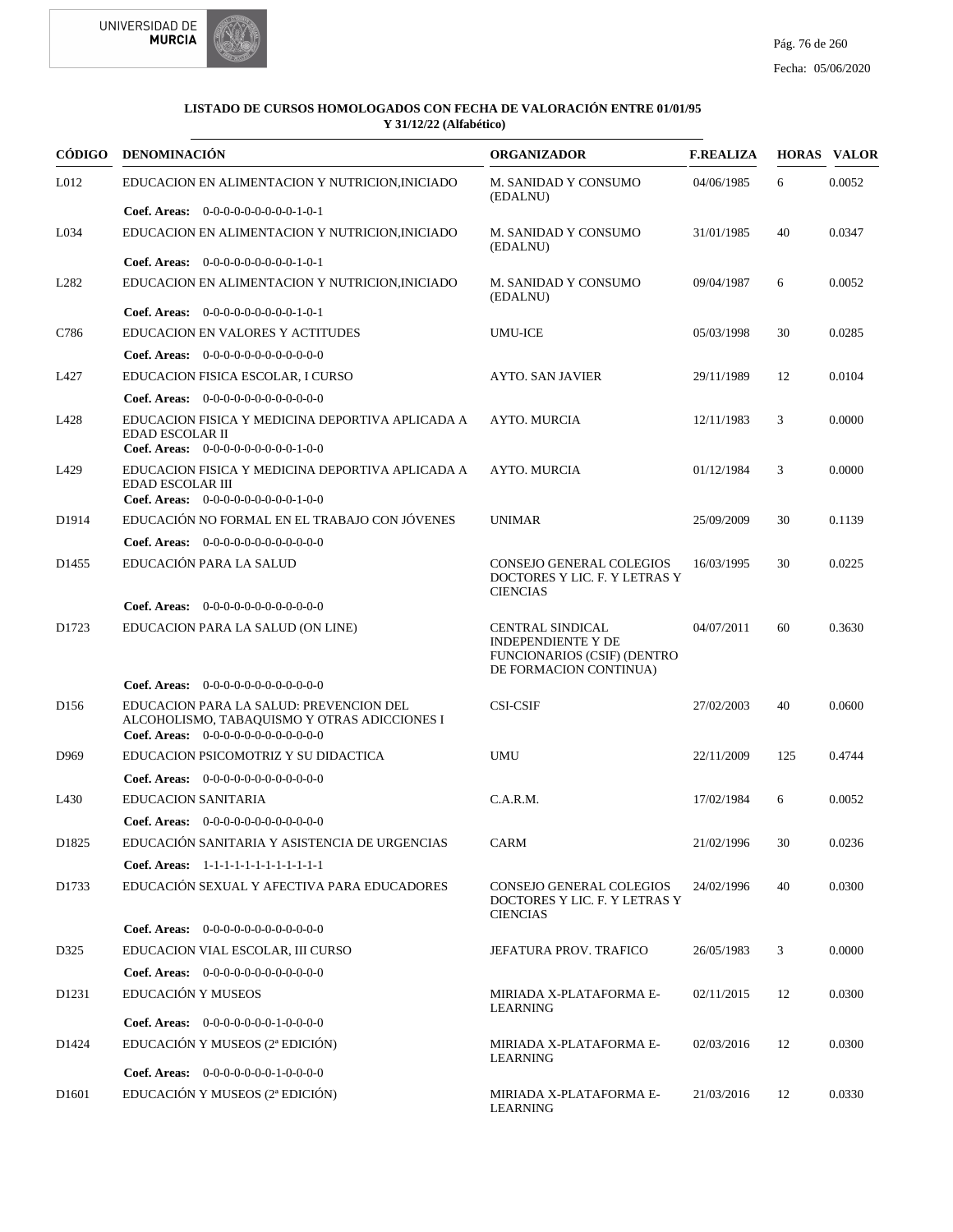



| <b>CÓDIGO</b>     | <b>DENOMINACIÓN</b>                                                                                                                                         | <b>ORGANIZADOR</b>                         | <b>F.REALIZA</b> |     | <b>HORAS VALOR</b> |
|-------------------|-------------------------------------------------------------------------------------------------------------------------------------------------------------|--------------------------------------------|------------------|-----|--------------------|
|                   | <b>Coef. Areas:</b> $0-0-0-0-0-0-1-0-0-0-0$                                                                                                                 |                                            |                  |     |                    |
| D <sub>1602</sub> | EDUCACIÓN Y MUSEOS (2ª EDICIÓN)                                                                                                                             | MIRIADA X-PLATAFORMA E-<br><b>LEARNING</b> | 29/02/2016       | 12  | 0.0300             |
|                   | <b>Coef. Areas:</b> $0-0-0-0-0-0-1-0-0-0-0$                                                                                                                 |                                            |                  |     |                    |
| D915              | EJERCICIO FISICO EN SALAS DE ACONDICIONAMIENTO<br>MUSCULAR. BASES CIENTIFICO-MEDICAS PARA UNA<br>PRACTICA SALUDABLE<br>Coef. Areas: $0-0-0-0-0-0-0-0-1-0-0$ | UMU - PROMOCION EDUCATIVA 05/12/2008       |                  | 101 | 0.3833             |
|                   |                                                                                                                                                             |                                            |                  |     |                    |
| CA101E            | EL AHORRO DE ENERGIA EN EL CODIGO TECNICO DE LA<br><b>EDIFICACION</b><br>Coef. Areas: $0-0-0-0-0-0-0-0-1-0-0$                                               | UNIVERSIDAD DE MURCIA                      | 08/05/2007       | 30  | 0.1287             |
| C076              | EL ARTE, SU OBJETO Y ENTENDIMIENTO                                                                                                                          | UMU-EXT.UNIV.                              | 09/05/1983       | 30  | 0.0236             |
|                   | <b>Coef. Areas:</b> $0-0-0-0-0-0-0-0-0-0-0-0$                                                                                                               |                                            |                  |     |                    |
| C <sub>696</sub>  | EL CINE, LAS ARTES Y LOS MASS MEDIA EN LA CULTURA<br><b>SIGLO XX</b><br>Coef. Areas: 0-0-0-0-0-0-0-0-0-0-0-0-0                                              | <b>UMU</b>                                 | 05/05/1997       | 20  | 0.0173             |
| CA09E             | EL CONTRATO DE OBRAS                                                                                                                                        | UNIVERSIDAD DE MURCIA                      | 22/10/2001       | 25  | 0.0550             |
|                   | <b>Coef. Areas:</b> $0-1-0-0-0-0-0-0-0-0-0$                                                                                                                 |                                            |                  |     |                    |
| U311E             | EL CONTROL DE LA ACTIVIDAD ECONOMICO-FINANCIERA<br>EN LA UNIVERSIDAD DE MURCIA<br>Coef. Areas: $2-2-2-2-2-2-2-2-2-2-2-2-2$                                  | UNIVERSIDAD DE MURCIA                      | 25/10/2004       | 12  | 0.0515             |
| U311A             | EL CONTROL DE LA ACTIVIDAD ECONOMICO-FINANCIERA<br>EN LA UNIVERSIDAD DE MURCIA                                                                              | UNIVERSIDAD DE MURCIA                      | 25/10/2004       | 12  | 0.0468             |
|                   | Coef. Areas: $2-2-2-2-2-2-2-2-2-2-2-2-2$                                                                                                                    |                                            |                  |     |                    |
| IT261E            | EL DERECHO DE ACCESO. REGULACIÓN Y PROCEDIMIENTOS UNIVERSIDAD DE MURCIA                                                                                     |                                            | 06/05/2019       | 13  | 0.0930             |
|                   | Coef. Areas: 1-1-1-1-1-1-1-1-1-1-1-1-1                                                                                                                      |                                            |                  |     |                    |
| D906              | EL EDITOR CIENTIFICO TEX                                                                                                                                    | UMU - PROMOCION EDUCATIVA 23/05/2003       |                  | 40  | 0.0759             |
|                   | <b>Coef. Areas:</b> $0-0-0-1-0-0-1-0-1-0-0$                                                                                                                 |                                            |                  |     |                    |
| D806              | EL EMPLEADO PUBLICO Y SU PARTICIPACION EN LA<br><b>ORGANIZACION</b><br>Coef. Areas: 1-1-1-1-1-1-1-1-1-1-1-1-1                                               | CC.00.                                     | 08/06/2007       | 40  | 0.1452             |
| U482E             | EL ENTORNO DE DESARROLLO FUNDEWEB                                                                                                                           | UNIVERSIDAD DE MURCIA                      | 16/03/2009       | 36  | 0.1544             |
|                   | Coef. Areas: $0-0-0-0-0-1-0-0-0-0-0$                                                                                                                        |                                            |                  |     |                    |
|                   |                                                                                                                                                             | <b>CSI-CSIF</b>                            |                  | 30  |                    |
| D850              | EL ESTATUTO BASICO DEL EMPLEADO PUBLICO                                                                                                                     |                                            | 21/07/2008       |     | 0.1089             |
|                   | Coef. Areas: 1-1-1-1-1-1-1-1-1-1-1-1-1                                                                                                                      |                                            |                  |     |                    |
| U463E             | EL ESTATUTO BASICO DEL EMPLEADO PUBLICO                                                                                                                     | UNIVERSIDAD DE MURCIA                      | 13/01/2009       | 20  | 0.0858             |
|                   | Coef. Areas: 1-1-1-1-1-1-1-1-1-1-1-1-1                                                                                                                      |                                            |                  |     |                    |
| D871              | EL LABORATORIO EN TOXICOLOGIA: I PARA TECNICOS<br>ESPECIALISTAS DE LABORATORIO<br><b>Coef. Areas:</b> $0-0-0-0-0-0-0-0-1-0-1$                               | CRUZ ROJA ESPAÑOLA                         | 30/09/1990       | 32  | 0.0120             |
| U411E             | EL MOVIMIENTO OPEN ACCESS Y LOS REPOSITORIOS EN LA UNIVERSIDAD DE MURCIA<br>BIBLIOTECA UNIVERSITARIA<br>Coef. Areas: $0-0-0-0-0-0-1-0-0-0-0$                |                                            | 12/06/2007       | 15  | 0.0644             |
| CA33E             | EL NUEVO REGIMEN JURIDICO DE LAS UNIVERSIDADES (LA UNIVERSIDAD DE MURCIA<br>LEY ORGANICA DE UNIVERSIDADES)<br>Coef. Areas: 1-1-1-1-1-1-1-1-1-1-1-1-1        |                                            | 11/11/2003       | 35  | 0.0607             |
| D786              | EL PAPEL DE LAS ORGANIZACIONES SINDICALES EN LA<br>ADMINISTRACION PUBLICA<br>Coef. Areas: 0-0-0-0-0-0-0-0-0-0-0-0-0                                         | UNIVERSIDAD DEL MAR (UMU)                  | 18/07/2008       | 30  | 0.1139             |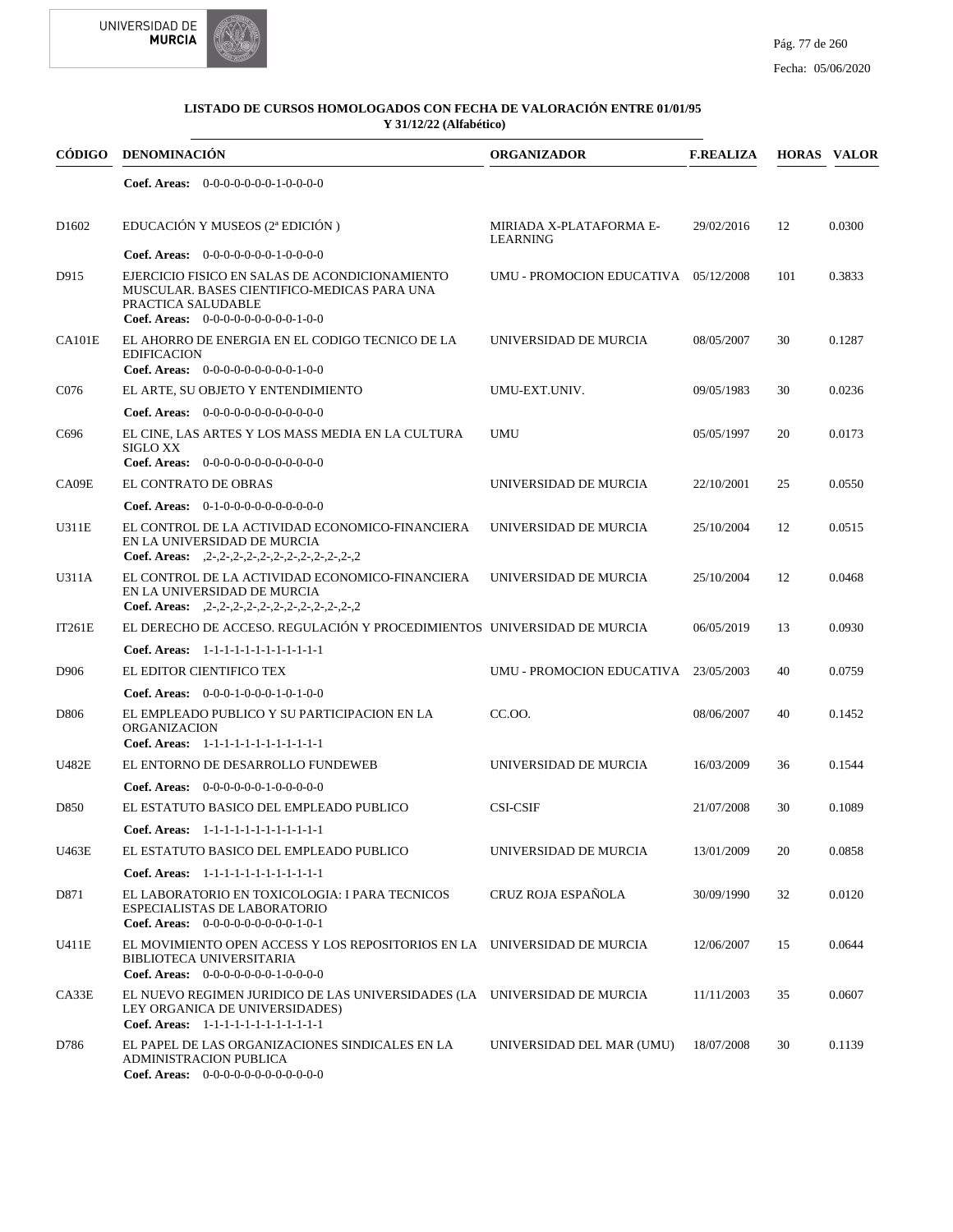

| CÓDIGO            | <b>DENOMINACIÓN</b>                                                                                                                             | <b>ORGANIZADOR</b>                                  | <b>F.REALIZA</b> |    | <b>HORAS VALOR</b> |
|-------------------|-------------------------------------------------------------------------------------------------------------------------------------------------|-----------------------------------------------------|------------------|----|--------------------|
| D851              | EL PROCEDIMIENTO ADMINISTRATIVO                                                                                                                 | <b>CSI-CSIF</b>                                     | 11/06/2008       | 30 | 0.1089             |
|                   | Coef. Areas: 1-1-1-1-1-1-1-1-1-1-1-1-1                                                                                                          |                                                     |                  |    |                    |
| D761              | EL PROCEDIMIENTO ADMINISTRATIVO                                                                                                                 | <b>CSI-CSIF</b>                                     | 26/06/2007       | 30 | 0.1089             |
|                   | Coef. Areas: 1-1-1-1-1-1-1-1-1-1-1-1-1                                                                                                          |                                                     |                  |    |                    |
| U297A             | EL PROCEDIMIENTO ADMINISTRATIVO Y SU REFORMA                                                                                                    | UNIVERSIDAD DE MURCIA                               | 20/09/2004       | 20 | 0.0780             |
|                   | Coef. Areas: 1-1-1-1-1-1-1-1-1-1-1-1-1                                                                                                          |                                                     |                  |    |                    |
| CA08E             | EL PROCEDIMIENTO ADMINISTRATIVO Y SU REFORMA                                                                                                    | UNIVERSIDAD DE MURCIA                               | 25/06/2001       | 20 | 0.0440             |
|                   | Coef. Areas: 1-1-1-1-1-1-1-1-1-1-1-1-1                                                                                                          |                                                     |                  |    |                    |
| U375A             | EL PROCEDIMIENTO ADMINISTRATIVO Y SU REFORMA                                                                                                    | UNIVERSIDAD DE MURCIA                               | 12/06/2006       | 20 | 0.0780             |
|                   | Coef. Areas: $1-1-1-1-1-1-1-1-1-1-1$                                                                                                            |                                                     |                  |    |                    |
| U375E             | EL PROCEDIMIENTO ADMINISTRATIVO Y SU REFORMA                                                                                                    | UNIVERSIDAD DE MURCIA                               | 12/06/2006       | 20 | 0.0858             |
|                   | Coef. Areas: 1-1-1-1-1-1-1-1-1-1-1-1-1                                                                                                          |                                                     |                  |    |                    |
| U342A             | EL PROCEDIMIENTO ADMINISTRATIVO Y SU REFORMA                                                                                                    | UNIVERSIDAD DE MURCIA                               | 03/05/2005       | 20 | 0.0780             |
|                   | Coef. Areas: 1-1-1-1-1-1-1-1-1-1-1-1-1                                                                                                          |                                                     |                  |    |                    |
| U342E             | EL PROCEDIMIENTO ADMINISTRATIVO Y SU REFORMA                                                                                                    | UNIVERSIDAD DE MURCIA                               | 03/05/2005       | 20 | 0.0858             |
|                   | Coef. Areas: $1-1-1-1-1-1-1-1-1-1-1$                                                                                                            |                                                     |                  |    |                    |
| U297E             | EL PROCEDIMIENTO ADMINISTRATIVO Y SU REFORMA                                                                                                    | UNIVERSIDAD DE MURCIA                               | 20/09/2004       | 20 | 0.0858             |
|                   | Coef. Areas: 1-1-1-1-1-1-1-1-1-1-1-1-1                                                                                                          |                                                     |                  |    |                    |
| U252A             | EL PROCEDIMIENTO ADMINISTRATIVO Y SU REFORMA                                                                                                    | UNIVERSIDAD DE MURCIA                               | 04/06/2003       | 20 | 0.0390             |
|                   | Coef. Areas: 1-1-1-1-1-1-1-1-1-1-1-1-1                                                                                                          |                                                     |                  |    |                    |
| U252E             | EL PROCEDIMIENTO ADMINISTRATIVO Y SU REFORMA                                                                                                    | UNIVERSIDAD DE MURCIA                               | 04/06/2003       | 20 | 0.0429             |
|                   | Coef. Areas: 1-1-1-1-1-1-1-1-1-1-1-1-1                                                                                                          |                                                     |                  |    |                    |
| <b>U928E</b>      | EL SISTEMA ANTIPLAGIO DE LA UNIVERSIDAD DE MURCIA: UNIVERSIDAD DE MURCIA<br><b>TURNITIN</b>                                                     |                                                     | 07/11/2018       | 5  | 0.0358             |
|                   | Coef. Areas: 1-1-1-1-1-1-1-1-1-1-1-1-1<br>EL SISTEMA ANTIPLAGIO DE LA UNIVERSIDAD DE MURCIA: UNIVERSIDAD DE MURCIA                              |                                                     |                  |    |                    |
| U1024E            | TURNITIN (2 <sup>ª</sup> EDICIÓN)<br>Coef. Areas: 1-1-1-1-1-1-1-1-1-1-1-1-1                                                                     |                                                     | 23/07/2019       | 5  | 0.0358             |
| D <sub>1000</sub> | EL TRABAJADOR ANTE LA EMPRESA. DERECHOS DE<br><b>PARTICIPACION</b>                                                                              | SINDICATO DE EMPLEADOS<br>PUBLICOS (SIME) REGION DE | 16/02/2008       | 16 | 0.0528             |
|                   | <b>Coef. Areas:</b> $0-0-0-0-1-0-0-0-0-0-0-0$                                                                                                   | <b>MURCIA</b>                                       |                  |    |                    |
| D787              | EL TRABAJO EN EQUIPO: LAS TECNICAS DE NEGOCIACION Y CC.OO.<br>LA RESOLUCION DE CONFLICTOS<br>Coef. Areas: 1-1-1-1-1-1-1-1-1-1-1-1-1             |                                                     | 15/06/2007       | 15 | 0.0545             |
| U1028E            | EL USO DE LA VOZ COMO HERRAMIENTA DE TRABAJO (1º<br>EDICIÓN).                                                                                   | UNIVERSIDAD DE MURCIA                               | 24/06/2019       | 10 | 0.0715             |
|                   | Coef. Areas: 1-1-1-1-1-1-1-1-1-1-1-1-1                                                                                                          |                                                     |                  |    |                    |
| <b>IT104E</b>     | EL USO DE PREZI COMO HERRAMIENTA INTERACTIVA QUE<br>FACILITA EL DESARROLLO DINÁMICO DE PRESENTACIONES<br>Coef. Areas: 1-1-1-1-1-1-1-1-1-1-1-1-1 | UNIVERSIDAD DE MURCIA                               | 16/04/2015       | 12 | 0.0858             |
| <b>IT141E</b>     | EL USO DE PREZI COMO HERRAMIENTA INTERACTIVA QUE<br>FACILITA EL DESARROLLO DINÁMICO DE PRESENTACIONES<br>Coef. Areas: 1-1-1-1-1-1-1-1-1-1-1-1-1 | UNIVERSIDAD DE MURCIA                               | 03/05/2016       | 12 | 0.0858             |
| C <sub>178</sub>  | ELABORACION CATALOGO<br>COLECT.PATRIM.BIBLIOGR.(FORMACION)<br>Coef. Areas: $0-0-0-0-0-0-1-0-0-0-0$                                              | M. CULTURA                                          | 13/03/1989       | 6  | 0.0051             |
| CA61E             | ELABORACION DE CARTAS DE SERVICIO                                                                                                               | UNIVERSIDAD DE MURCIA                               | 27/09/2005       | 16 | 0.0686             |
|                   | Coef. Areas: 1-1-1-1-1-1-1-1-1-1-1-1-1                                                                                                          |                                                     |                  |    |                    |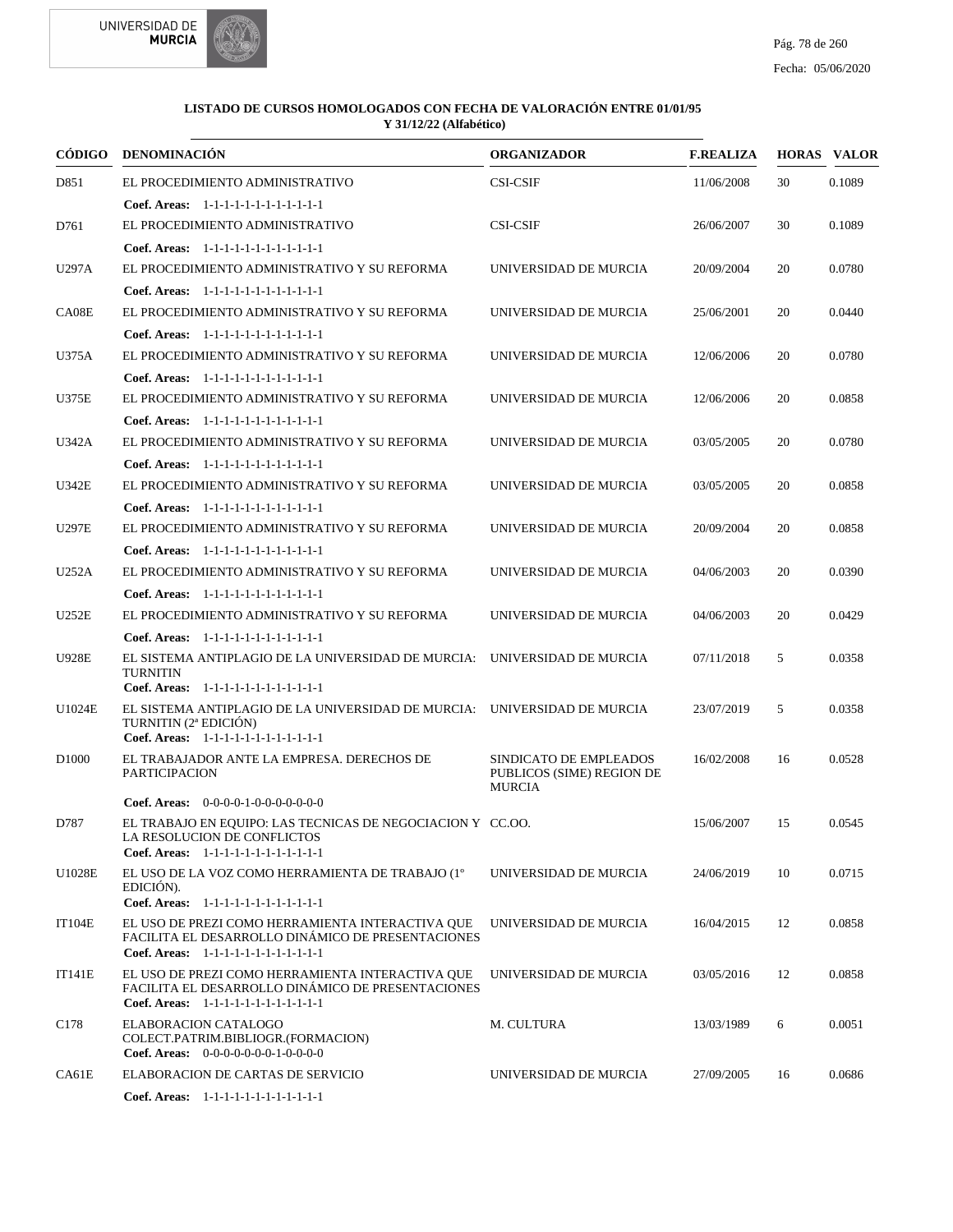



|                   | CÓDIGO DENOMINACIÓN                                                                                                                                                              | <b>ORGANIZADOR</b>                                                    | <b>F.REALIZA</b> |     | <b>HORAS VALOR</b> |
|-------------------|----------------------------------------------------------------------------------------------------------------------------------------------------------------------------------|-----------------------------------------------------------------------|------------------|-----|--------------------|
| D926              | ELABORACION DE LAMINAS DELGADAS PETROGRAFICAS                                                                                                                                    | UNIVERSIDAD DE ALICANTE                                               | 30/09/2005       | 90  | 0.3193             |
|                   | <b>Coef. Areas:</b> $0-0-0-0-0-0-0-0-1-0-1$                                                                                                                                      |                                                                       |                  |     |                    |
| D <sub>1901</sub> | ELABORACIÓN DE PROGRAMACIÓN DIDÁCTICA                                                                                                                                            | <b>COMISIONES OBRERAS (CCOO)</b><br>(DENTRO DE FORMACION<br>CONTINUA) | 23/02/2008       | 30  | 0.1089             |
|                   | <b>Coef. Areas:</b> $0-0-0-0-0-0-0-0-0-0-0-0$                                                                                                                                    |                                                                       |                  |     |                    |
| D1197             | ELABORACIÓN DE RECURSOS Y CONTENIDOS EDUCATIVOS<br>EN BIBLIOTECAS Y COENTROS DE DOCUMENTACIÓN EN EL<br>ENTORNO DE LA WEB 2.0. 3º EDICIÓN<br>Coef. Areas: $0-0-0-0-0-0-1-0-0-0-0$ | UMU - PROMOCION EDUCATIVA 13/04/2014                                  |                  | 75  | 0.4744             |
| D <sub>585</sub>  | ELABORACION DE UNIDADES DIDACTICAS                                                                                                                                               | <b>FUNDACION ECCA</b>                                                 | 13/05/1998       | 50  | 0.0394             |
|                   | <b>Coef. Areas:</b> $0-0-0-0-0-0-0-0-0-0-0-0$                                                                                                                                    |                                                                       |                  |     |                    |
| L063              | ELABORACION DEL PLAN ESTRATEGICO                                                                                                                                                 | <b>INFO</b>                                                           | 20/12/1996       | 27  | 0.0213             |
|                   | <b>Coef. Areas:</b> $0-0-0-0-0-0-0-0-0-0-0-0$                                                                                                                                    |                                                                       |                  |     |                    |
| CA95E             | ELABORACION Y ANALISIS DE INFORMACION CONTABLE<br><b>PUBLICA</b>                                                                                                                 | UNIVERSIDAD DE MURCIA                                                 | 17/09/2007       | 32  | 0.1373             |
|                   | Coef. Areas: 1-0-0-0-0-0-0-0-0-0-0-0-0                                                                                                                                           |                                                                       |                  |     |                    |
| CA113E            | ELABORACION Y CONSERVACION DE ALIMENTOS                                                                                                                                          | UNIVERSIDAD DE MURCIA                                                 | 14/10/2008       | 25  | 0.1073             |
|                   | Coef. Areas: $0-0-0-0-0-0-0-0-1-0-1$                                                                                                                                             |                                                                       |                  |     |                    |
| <b>CA177E</b>     | ELABORACION Y EJECUCION DE LOS PRESUPUESTOS<br><b>GENERALES DE LA CARM</b><br><b>Coef. Areas:</b> $1-0-0-0-0-0-0-0-0-0-0$                                                        | UNIVERSIDAD DE MURCIA                                                 | 07/05/2012       | 30  | 0.2145             |
| CA172E            | ELABORACION Y EJECUCION DE LOS PRESUPUESTOS<br><b>GENERALES DE LA CARM. TEORIA Y PRACTICA</b><br>Coef. Areas: $1-0-0-0-0-0-0-0-0-0-0$                                            | UNIVERSIDAD DE MURCIA                                                 | 14/02/2011       | 30  | 0.2145             |
| D <sub>467</sub>  | ELABORACION Y GESTION DE PROYECTOS                                                                                                                                               | <b>FUND.UNIV.EMPRESA</b>                                              | 04/06/2001       | 10  | 0.0075             |
|                   | <b>Coef. Areas:</b> $0-0-0-0-0-0-0-0-0-0-0-0$                                                                                                                                    |                                                                       |                  |     |                    |
| U943A             | E-LARA. APLICACIÓN CONTRATACIÓN                                                                                                                                                  | UNIVERSIDAD DE MURCIA                                                 | 05/03/2018       | 8   | 0.0520             |
|                   | Coef. Areas: 1-1-1-1-1-1-1-1-1-1-1-1-1                                                                                                                                           |                                                                       |                  |     |                    |
| D1764             | ELEBORACIÓN Y EJECUCIÓN DE LOS PRESUPUESTOS<br><b>GENERALES DE LA CARM</b><br>Coef. Areas: 1-1-1-1-1-1-1-1-1-1-1-1-1                                                             | <b>CARM - ESCUELA DE</b><br><b>ADMINISTRACION PUBLICA</b>             | 11/05/2007       | 30  | 0.1287             |
| D738              | ELECTRICIDAD DE MANTENIMIENTO                                                                                                                                                    | <b>INEM</b>                                                           | 09/01/1981       | 500 | 0.1733             |
|                   | <b>Coef. Areas:</b> $0-0-0-0-0-0-0-0-1-0-0$                                                                                                                                      |                                                                       |                  |     |                    |
| D944              | ELECTRICIDAD E INYECCION ELECTRONICA MOTORES<br><b>DIESEL</b>                                                                                                                    | FEDERACION REGIONAL<br><b>EMPRESARIOS METAL MURCIA</b><br>(FREMM)     | 04/04/2009       | 35  | 0.1155             |
|                   | Coef. Areas: $0-0-0-0-0-0-0-0-1-0-0$                                                                                                                                             |                                                                       |                  |     |                    |
| D2261             | ELECTRICIDAD Y ELECTRÓNICA DEL AUTOMOVIL                                                                                                                                         | RACC AUTOMOVIL CLUB                                                   | 22/10/1999       | 16  | 0.0060             |
|                   | Coef. Areas: $0-0-0-0-0-0-0-0-0-0-0$                                                                                                                                             |                                                                       |                  |     |                    |
| L415              | ELECTROCARDIOGRAFIA PARA ENFERMERIA (APROV)                                                                                                                                      | C.O. ENFERMERIA REG.MURCIA                                            | 27/04/2001       | 40  | 0.0600             |
|                   | Coef. Areas: 0-0-0-0-0-0-0-0-0-0-0-0-0                                                                                                                                           |                                                                       |                  |     |                    |
| D <sub>575</sub>  | ELECTROHIDRAULICA E HIDRAULICA PROPORCIONAL                                                                                                                                      | <b>FREMM</b>                                                          | 08/03/2005       | 30  | 0.0990             |
|                   | <b>Coef. Areas:</b> $0-0-0-0-0-0-0-0-1-0-0$                                                                                                                                      |                                                                       |                  |     |                    |
| L431              | <b>ELECTRON MICROSCOPY</b>                                                                                                                                                       | CARLS ZEISS                                                           | 12/11/1982       | 6   | 0.0023             |
|                   | Coef. Areas: 0-0-0-0-0-0-0-0-0-1-0-1                                                                                                                                             |                                                                       |                  |     |                    |
| D <sub>2320</sub> | ELECTRON MICROSCOPY SUMMER SCHOOL                                                                                                                                                | THE ROYAL MICROSPICAL<br>SOCIETY (RMS)                                | 12/07/2019       | 36  | 0.0900             |
|                   | <b>Coef. Areas:</b> $0-0-0-0-0-0-0-0-0-0-1$                                                                                                                                      |                                                                       |                  |     |                    |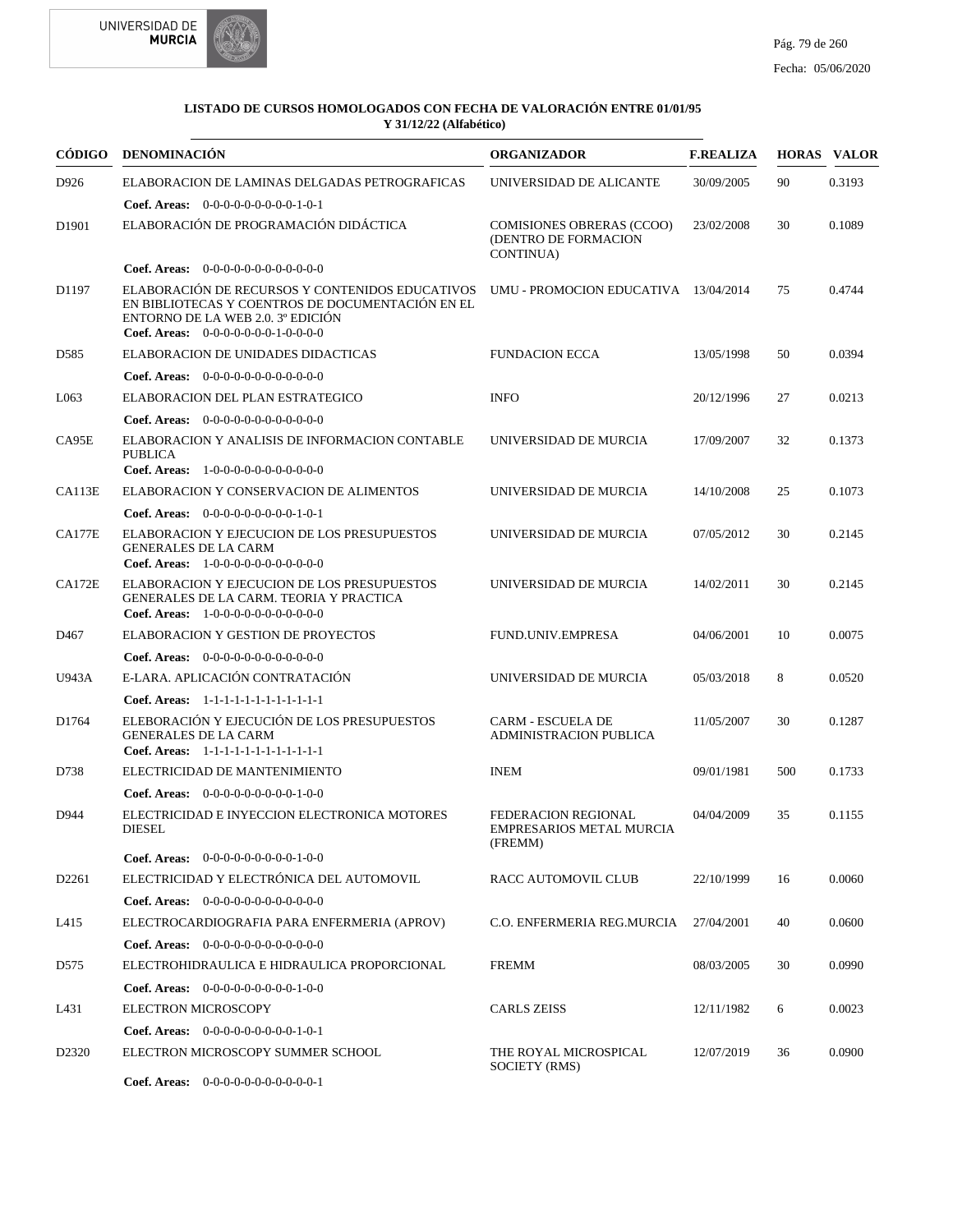



|                   | CÓDIGO DENOMINACIÓN                                                                                                                                                     | <b>ORGANIZADOR</b>                                                        | <b>F.REALIZA</b> |     | <b>HORAS VALOR</b> |
|-------------------|-------------------------------------------------------------------------------------------------------------------------------------------------------------------------|---------------------------------------------------------------------------|------------------|-----|--------------------|
| D <sub>520</sub>  | ELEMENTOS BASICOS DEL DIBUJO I: ANALISIS DE LA<br>FORMA, LA LINEA, Y EL CLAROSCURO<br>Coef. Areas: -----------                                                          | PROMOCION EDUCATIVA                                                       | 13/11/2003       | 40  | 0.0759             |
| D924              | EMBO PRACTICAL COURSE IN MOLECULAR<br>NEUROPHYSIOLOGY<br>Coef. Areas: $0-0-0-0-0-0-0-0-1-0-0$                                                                           | THE HEBREW UNIVERSITY OF<br>JERUSALEM                                     | 10/02/1999       | 100 | 0.0806             |
| D <sub>1076</sub> | EMPLEADO DE GESTIÓN FINANCIERA DE EMPRESAS                                                                                                                              | CARM - SERVICIO REGIONAL DE 14/08/2012<br><b>EMPLEO Y FORMACION (SEF)</b> |                  | 470 | 1.1550             |
|                   | <b>Coef. Areas:</b> $1-0-0-0-0-0-0-0-0-0-0-0$                                                                                                                           |                                                                           |                  |     |                    |
| D1937             | EMPLEADO PÚBLICO Y SU PARTICIPACIÓN EN LA<br>ORGANIZACIÓN                                                                                                               | COMISIONES OBRERAS (CCOO)<br>(DENTRO DE FORMACION<br>CONTINUA)            | 19/12/2007       | 40  | 0.1452             |
|                   | Coef. Areas: 1-1-1-1-1-1-1-1-1-1-1-1-1                                                                                                                                  |                                                                           |                  |     |                    |
| <b>IT280E</b>     | EMPLEO PÚBLICO: SITUACIONES ADMINISTRATIVAS,<br>CARRERA E INCOMPATIBILIDADES.<br>Coef. Areas: $0-0-0-0-1-0-0-0-0-0-0$                                                   | UNIVERSIDAD DE MURCIA                                                     | 07/10/2019       | 25  | 0.1788             |
| <b>IT186E</b>     | EMPLEO PUBLICO: SITUACIONES ADMINISTRATIVAS,<br>CARRERA E INCOMPATIBILIDADES<br>Coef. Areas: $0-0-0-0-1-0-0-0-0-0-0$                                                    | UNIVERSIDAD DE MURCIA                                                     | 02/10/2017       | 25  | 0.1788             |
| <b>IT154E</b>     | EMPLEO PÚBLICO: SITUACIONES ADMINISTRATIVAS,<br>CARRERA E INCOMPATIBILIDADES<br>Coef. Areas: 1-1-1-1-1-1-1-1-1-1-1-1-1                                                  | UNIVERSIDAD DE MURCIA                                                     | 18/05/2016       | 25  | 0.1788             |
| <b>IT130E</b>     | EMPLEO PÚBLICO: SITUACIONES ADMINISTRATIVAS,<br>CARRERA E INCOMPATIBILIDADES<br>Coef. Areas: 1-1-1-1-1-1-1-1-1-1-1-1-1                                                  | UNIVERSIDAD DE MURCIA                                                     | 05/10/2015       | 25  | 0.1788             |
| IT234E            | EMPLEO PÚBLICO: SITUACIONES ADMINISTRATIVAS,<br>CARRERA E INCOMPATIBILIDADES.<br>Coef. Areas: $0-0-0-0-1-0-0-0-0-0-0$                                                   | UNIVERSIDAD DE MURCIA                                                     | 01/10/2018       | 25  | 0.1788             |
| D839              | EMPLEO Y CONDICIONES LABORALES EN EL MUNDO DE LA CC.OO.<br>ENSEÑANZA: CONDICIONES DE TRABAJO EN LA EDUCACION<br>DEL SIGLO XXI<br>Coef. Areas: 1-1-1-1-1-1-1-1-1-1-1-1-1 |                                                                           | 03/07/1999       | 20  | 0.0165             |
| D <sub>1287</sub> | EMPRENDER: DE LA IDEA AL NEGOCIO                                                                                                                                        | CARM - SERVICIO REGIONAL DE 30/04/2013<br><b>EMPLEO Y FORMACION (SEF)</b> |                  | 25  | 0.1444             |
|                   | <b>Coef. Areas:</b> $0-0-0-0-0-0-0-0-0-0-0-0$                                                                                                                           |                                                                           |                  |     |                    |
| D <sub>1091</sub> | EMPRENDER: DE LA IDEA AL NEGOCIO<br><b>Coef. Areas:</b> $0-0-0-0-0-0-0-0-0-0-0-0$                                                                                       | CARM - SERVICIO REGIONAL DE 26/02/2013<br><b>EMPLEO Y FORMACION (SEF)</b> |                  | 25  | 0.1444             |
| C002              | <b>ENCABEZAMIENTO DE MATERIAS</b>                                                                                                                                       | UMU-BIBL.UNIVERSITARIA                                                    | 30/04/1990       | 12  | 0.0122             |
|                   |                                                                                                                                                                         |                                                                           |                  |     |                    |
| L537              | Coef. Areas: $0-0-0-0-0-0-1-0-0-0-0$<br>ENCUENTROS UNIVERSITARIOS DE MOTIVACION<br>EMPRESARIAL: APRENDER A EMPRENDER (APROV)<br>Coef. Areas: $0-0-0-0-0-0-0-0-0-0-0$    | <b>INFOMUR</b>                                                            | 17/05/1994       | 10  | 0.0038             |
| D2193             | <b>ENERGY 101</b>                                                                                                                                                       | <b>COURSERA</b>                                                           | 11/04/2013       | 30  | 0.0750             |
|                   | <b>Coef. Areas:</b> $0-0-0-0-0-0-0-0-1-0-0$                                                                                                                             |                                                                           |                  |     |                    |
| L002              | ENFERMEDADES INFECCIOSAS DE AYER Y HOY                                                                                                                                  | UMU-EXT.UNIV.                                                             | 07/04/1995       | 10  | 0.0087             |
|                   |                                                                                                                                                                         |                                                                           |                  |     |                    |
| D <sub>1535</sub> | <b>Coef. Areas:</b> $0-0-0-0-0-0-0-0-0-0-0-0$<br>ENFERMEDADES PROFESIONALES: ANÁLISIS DE LA<br>SITUACIÓN Y PERSPECTIVAS DE FUTURO                                       | <b>COMISIONES OBRERAS (CCOO)</b><br>(DENTRO DE FORMACION<br>CONTINUA)     | 11/12/2008       | 20  | 0.0726             |
|                   | <b>Coef. Areas:</b> $0-0-0-0-0-0-0-0-0-0-0-0$                                                                                                                           |                                                                           |                  |     |                    |
| C945              | ENGLISH COURSE FOR SPANISH UNIVERSITY STAFF                                                                                                                             | <b>BRAHE</b>                                                              | 03/09/1999       | 50  | 0.0188             |
|                   | Coef. Areas: 1-1-1-1-1-1-1-1-1-1-1-1-1                                                                                                                                  |                                                                           |                  |     |                    |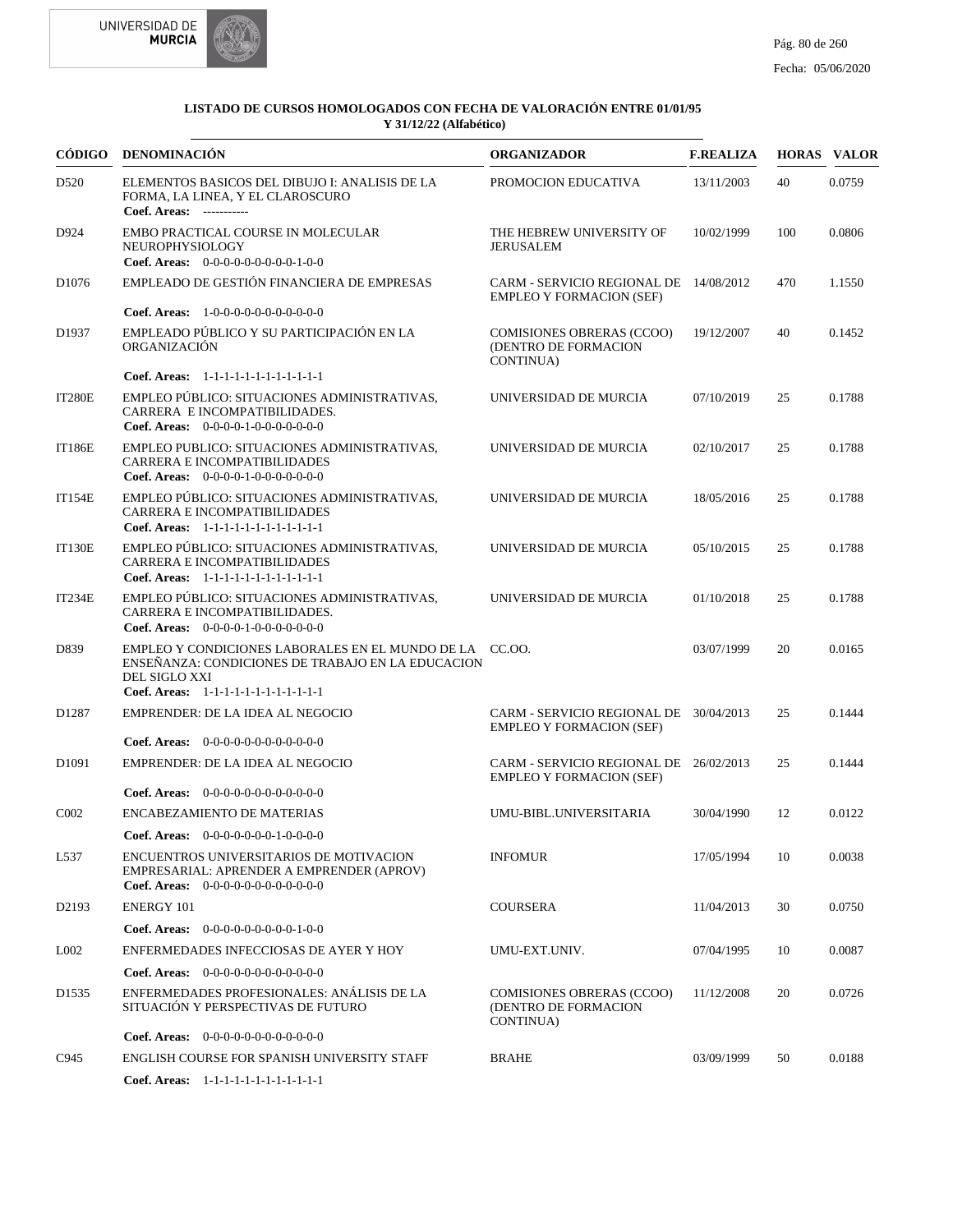



|                               | CÓDIGO DENOMINACIÓN                                                                                                                                                 | <b>ORGANIZADOR</b>                                 | <b>F.REALIZA</b> |     | <b>HORAS VALOR</b> |
|-------------------------------|---------------------------------------------------------------------------------------------------------------------------------------------------------------------|----------------------------------------------------|------------------|-----|--------------------|
| D2327                         | ENGLISH LANGUAGE AND ECONOMICS                                                                                                                                      | <b>CENTRE FOR MANAGEMENT</b><br><b>STUDIES</b>     | 29/08/1992       | 6   | 0.0025             |
|                               | Coef. Areas: 1-1-1-1-1-1-1-1-1-1-1-1-1                                                                                                                              |                                                    |                  |     |                    |
| D2328                         | ENGLISH LANGUAGE COURSE FOR STUDENTS OF ENGLISH<br>PHILOLOGY AND TEACHERS OF ENGLISH<br>Coef. Areas: 1-1-1-1-1-1-1-1-1-1-1-1-1                                      | <b>BATH ENGLISH LANGUAGE</b><br><b>SCHOOL</b>      | 27/08/1993       | 30  | 0.0124             |
| L <sub>239</sub>              | <b>ENOLOGIA</b>                                                                                                                                                     | <b>INEM</b>                                        | 22/03/1990       | 380 | 0.1733             |
|                               | Coef. Areas: $0-0-0-0-0-0-0-0-1-0-1$                                                                                                                                |                                                    |                  |     |                    |
| C <sub>3</sub> 0 <sub>2</sub> | <b>ENSAMBLADOR A FICHAS 9300</b>                                                                                                                                    | <b>UNIVAC</b>                                      | 23/04/1973       | 6   | 0.0023             |
|                               | <b>Coef. Areas:</b> $0-0-0-0-0-1-0-0-0-0-0$                                                                                                                         |                                                    |                  |     |                    |
| D <sub>193</sub>              | ENSEÑANZA-APRENDIZAJE DEL FUTBOL SALA, LA                                                                                                                           | UMU-PROM.EDUC.                                     | 03/10/1997       | 40  | 0.0380             |
|                               | <b>Coef. Areas:</b> $0-0-0-0-0-0-0-0-1-0-0$                                                                                                                         |                                                    |                  |     |                    |
| U250A                         | ENSEÑANZAS Y TITULOS EN LA UNIV. ESPAÑOLA: ESPECIAL UNIVERSIDAD DE MURCIA<br>REFEREN AL D° COMPARADO Y AL ESPACIO EUROPEO<br>Coef. Areas: $0-0-1-0-0.5-0-0-0-0-0-0$ |                                                    | 03/11/2003       | 16  | 0.0312             |
| <b>U250E</b>                  | ENSEÑANZAS Y TITULOS EN LA UNIV. ESPAÑOLA: ESPECIAL UNIVERSIDAD DE MURCIA<br>REFEREN AL D° COMPARADO Y AL ESPACIO EUROPEO<br>Coef. Areas: $0-0-1-0-0-0-0-0-0-0-0$   |                                                    | 03/11/2003       | 16  | 0.0343             |
| U295E                         | ENSEÑANZAS Y TITULOS EN LA UNIVERSIDAD ESPAÑOLA:<br>ESPECIAL REFERENCIA AL DERECHO COMPARADO Y AL<br><b>ESPACIO EUROPEO</b>                                         | UNIVERSIDAD DE MURCIA                              | 15/11/2004       | 16  | 0.0686             |
| U295A                         | Coef. Areas: $0-0-1-0-0-0-0-0-0-0-0$<br>ENSEÑANZAS Y TITULOS EN LA UNIVERSIDAD ESPAÑOLA:<br>ESPECIAL REFERENCIA AL DERECHO COMPARADO Y AL<br><b>ESPACIO EUROPEO</b> | UNIVERSIDAD DE MURCIA                              | 15/11/2004       | 16  | 0.0624             |
|                               | <b>Coef. Areas:</b> $0-0-1-0-0.5-0-0-0-0-0-0-0$                                                                                                                     |                                                    |                  |     |                    |
| D <sub>463</sub>              | ENSEÑAR A PENSAR A TRAVES DEL CURRICULUM                                                                                                                            | <b>UMU-ICE</b>                                     | 17/03/1995       | 43  | 0.0372             |
|                               | <b>Coef. Areas:</b> $0-0-0-0-0-0-0-0-0-0-0-0$                                                                                                                       |                                                    |                  |     |                    |
| <b>U293AP</b>                 | <b>ENTORNO WINDOWS NT 4.0 Y WINDOWS 2000</b>                                                                                                                        | UNIVERSIDAD DE MURCIA                              | 18/05/2004       | 30  | 0.1199             |
|                               | Coef. Areas: 1-1-1-1-1-1-1-1-1-1-1-1-1                                                                                                                              |                                                    |                  |     |                    |
| <b>U293EC</b>                 | ENTORNO WINDOWS NT 4.0 Y WINDOWS 2000                                                                                                                               | UNIVERSIDAD DE MURCIA                              | 18/05/2004       | 30  | 0.1351             |
|                               | Coef. Areas: 1-1-1-1-1-1-1-1-1-1-1-1-1                                                                                                                              |                                                    |                  |     |                    |
| <b>U293EP</b>                 | ENTORNO WINDOWS NT 4.0 Y WINDOWS 2000                                                                                                                               | UNIVERSIDAD DE MURCIA                              | 18/05/2004       | 30  | 0.1319             |
|                               | Coef. Areas: 1-1-1-1-1-1-1-1-1-1-1-1-1                                                                                                                              |                                                    |                  |     |                    |
| <b>U293AC</b>                 | ENTORNO WINDOWS NT 4.0 Y WINDOWS 2000                                                                                                                               | UNIVERSIDAD DE MURCIA                              | 18/05/2004       | 30  | 0.1229             |
|                               | Coef. Areas: $1-1-1-1-1-1-1-1-1-1-1$                                                                                                                                |                                                    |                  |     |                    |
| D727                          | ENTORNOS DE DESARROLLO ORACLE                                                                                                                                       | <b>INFOMUN</b>                                     | 12/03/1999       | 40  | 0.0150             |
|                               | <b>Coef. Areas:</b> $0-0-0-0-0-1-0-0-0-0-0$                                                                                                                         |                                                    |                  |     |                    |
| L186                          | ENTRENADORES DE FUTBOL NAC.REG. E<br>INSTR.JUV.FULTBOL SALA (i ACTUALIZACION)<br>Coef. Areas: $0-0-0-0-0-0-0-0-1-0-0$                                               | C.A.R.M.                                           | 30/06/1988       | 6   | 0.0047             |
| D <sub>195</sub>              | ENTRENADORES DE FUTBOL SALA, CATEGORIAS B1 Y B2,<br><b>CURSO</b><br>Coef. Areas: $0-0-0-0-0-0-0-0-1-0-0$                                                            | FEDERACION ESPAÑOLA<br>DEPORTES PARA CIEGOS (FEDC) | 21/11/1999       | 6   | 0.0025             |
| C <sub>3</sub> 0 <sub>3</sub> | ENTRENAMIENTO DE LA CONDICION FISICA EN ED.ESCOLAR UMU-PROM.EDUC.                                                                                                   |                                                    | 22/05/1993       | 30  | 0.0236             |
|                               | <b>Coef. Areas:</b> $0-0-0-0-0-0-0-0-1-0-0$                                                                                                                         |                                                    |                  |     |                    |
| D2026                         | ENTRENAMIENTO DEPORTIVO EN LA EDAD ESCOLAR                                                                                                                          | <b>UMU</b>                                         | 15/06/1992       | 8   | 0.0076             |
|                               | <b>Coef. Areas:</b> $0-0-0-0-0-0-0-0-1-0-0$                                                                                                                         |                                                    |                  |     |                    |
| L <sub>242</sub>              | ENTRENAMIENTO MENTAL, UNA FORMACION INTELECTUAL UMU-ICE<br><b>PRACTICA</b>                                                                                          |                                                    | 30/11/1992       | 15  | 0.0129             |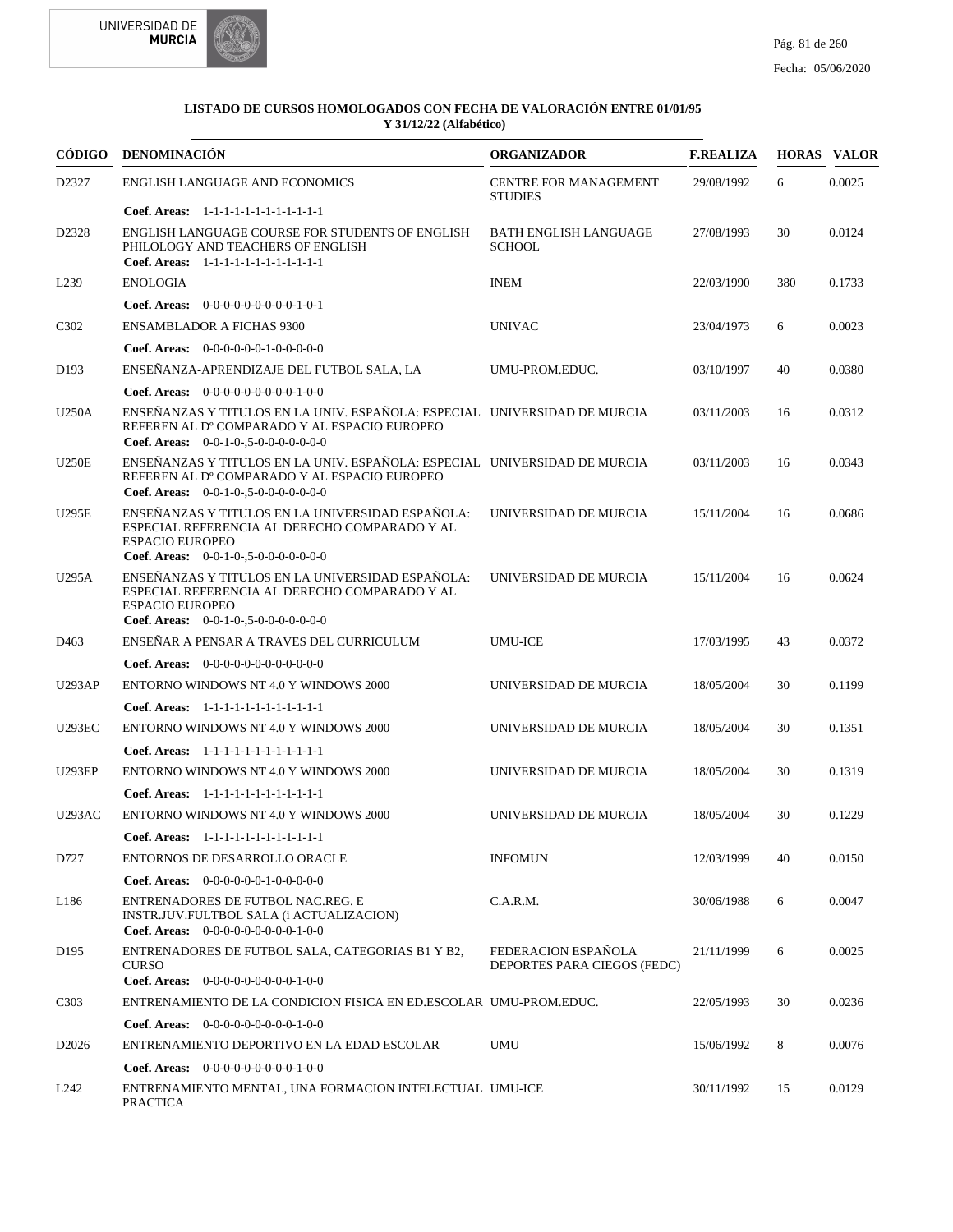



| CÓDIGO            | <b>DENOMINACIÓN</b>                                                                  | <b>ORGANIZADOR</b>                                                                                                   | <b>F.REALIZA</b> |    | <b>HORAS VALOR</b> |
|-------------------|--------------------------------------------------------------------------------------|----------------------------------------------------------------------------------------------------------------------|------------------|----|--------------------|
|                   | Coef. Areas: $0-0-0-0-0-0-0-0-0-0-0$                                                 |                                                                                                                      |                  |    |                    |
| D <sub>674</sub>  | ENTRENAMIENTO PARA USUARIOS DE ABI PRISM 310,<br><b>CURSO</b>                        | APPELERA HISPANIA S. A.                                                                                              | 27/06/2003       | 25 | 0.0188             |
| L <sub>053</sub>  | Coef. Areas: $0-0-0-0-0-0-0-0-1-0-0$<br>EQUIPAMIENTO ATM PARA LA RED CORPORATIVA UMU | UNITRONICS COMUNICACIONES 30/09/1997<br>SA                                                                           |                  | 40 | 0.0150             |
|                   | Coef. Areas: $0-0-0-0-0-1-0-0-0-0-0$                                                 |                                                                                                                      |                  |    |                    |
| U672E             | EQUIPOS AUTONOMOS DE TRABAJO (EAT)                                                   | UNIVERSIDAD DE MURCIA                                                                                                | 05/10/2013       | 25 | 0.1788             |
|                   | Coef. Areas: $0-0-0-0-1-0-0-0-0-0-0$                                                 |                                                                                                                      |                  |    |                    |
| D952              | EQUIPOS DE ALTO RENDIMIENTO (ON LINE)                                                | <b>CENTRAL SINDICAL</b><br><b>INDEPENDIENTE Y DE</b><br><b>FUNCIONARIOS (CSIF) (DENTRO</b><br>DE FORMACION CONTINUA) | 08/11/2009       | 40 | 0.1452             |
|                   | Coef. Areas: 1-1-1-1-1-1-1-1-1-1-1-1-1                                               |                                                                                                                      |                  |    |                    |
| L069              | EQUIPOS DE DIAGNOSIS PARA TALLER, DESCRIP., CONEX. Y<br>FUNC.                        | <b>FREM</b>                                                                                                          | 04/10/1996       | 30 | 0.0225             |
|                   | Coef. Areas: $0-0-0-0-0-0-0-0-1-0-0$                                                 |                                                                                                                      |                  |    |                    |
| L433              | <b>ERGONOMIA</b>                                                                     | I.N.S.H. TRABAJO                                                                                                     | 22/10/1993       | 25 | 0.0217             |
|                   | <b>Coef. Areas:</b> $0-0-0-0-0-0-0-0-0-0-0-0$                                        |                                                                                                                      |                  |    |                    |
| L <sub>243</sub>  | ERGONOMIA EN EL EJERCICIO DE LA ODONTOLOGIA                                          | UMU-EXT.UNIV.                                                                                                        | 12/06/1999       | 30 | 0.0259             |
|                   | Coef. Areas: 0-0-0-0-0-0-0-0-0-0-0-0-0                                               |                                                                                                                      |                  |    |                    |
| D513              | ERGONOMIA INTEGRADA EN ODONTOLOGIA, CURSO DE                                         | SOCIEDAD ESPAÑOLA<br>ERGONOMIA E INGENIERIA<br><b>DENTAL (SEEID)</b>                                                 | 28/02/2004       | 30 | 0.0900             |
|                   | Coef. Areas: -----------                                                             |                                                                                                                      |                  |    |                    |
| L <sub>254</sub>  | ESCALADA Y MONTAÑISMO                                                                | UMU-EXT.UNIV.                                                                                                        | 30/06/1990       | 42 | 0.0399             |
|                   | <b>Coef. Areas:</b> $0-0-0-0-0-0-0-0-1-0-0$                                          |                                                                                                                      |                  |    |                    |
| D <sub>540</sub>  | ESCAPARATISMO NIVEL BASICO                                                           | CAMARA COMERCIO, INDUSTRIA 03/03/1989<br>Y NAVEGACION MURCIA                                                         |                  | 40 | 0.0347             |
|                   | Coef. Areas: -----------                                                             |                                                                                                                      |                  |    |                    |
| D541              | ESCAPARATISMO (NIVEL MEDIO)<br>Coef. Areas: -----------                              | CAMARA COMERCIO, INDUSTRIA 02/06/1989<br>Y NAVEGACION MURCIA                                                         |                  | 40 | 0.0347             |
|                   | <b>ESCRIBIR EN ESPAÑA</b>                                                            |                                                                                                                      |                  | 40 |                    |
| D <sub>1046</sub> | Coef. Areas: $0-0-0-0-0-0-0-0-0-0-0-0$                                               | <b>UMU</b>                                                                                                           | 15/05/1989       |    | 0.0345             |
|                   | ESCRIBIR EN ESPAÑA                                                                   |                                                                                                                      |                  |    |                    |
| D1593             |                                                                                      | UMU                                                                                                                  | 15/05/1989       | 40 | 0.0345             |
|                   | <b>Coef. Areas:</b> $0-0-0-0-0-0-0-0-0-0-0-0$                                        |                                                                                                                      |                  |    |                    |
| D <sub>1206</sub> | ESCRIBIR EN HISPANOAMÉRICA                                                           | UMU                                                                                                                  | 28/09/1990       | 40 | 0.0345             |
|                   | Coef. Areas: $0-0-0-0-0-0-0-0-0-0-0$                                                 |                                                                                                                      |                  |    |                    |
| C <sub>3</sub> 05 | ESCRIBIR EN HISPANOMERICA                                                            | UMU-FAC. LETRAS                                                                                                      | 28/09/1990       | 40 | 0.0315             |
|                   | Coef. Areas: 0-0-0-0-0-0-0-0-0-0-0-0-0                                               |                                                                                                                      |                  |    |                    |
| C627              | ESCRITURA DE LA HISTORIA                                                             | UMU-FORM.                                                                                                            | 25/06/1996       | 40 | 0.0380             |
|                   | Coef. Areas: $0-0-0-0-0-0-0-0-0-0-0$                                                 |                                                                                                                      |                  |    |                    |
| L432              | ESCRITURA TEATRAL, LA                                                                | UMU-V. CULTURA                                                                                                       | 17/01/1992       | 33 | 0.0286             |
|                   | Coef. Areas: $0-0-0-0-0-0-0-0-0-0-0$                                                 |                                                                                                                      |                  |    |                    |
| C <sub>241</sub>  | ESCUELA DE DOCUMENTALISTAS (ARCH. Y BIBLIO)                                          | MEC                                                                                                                  | 31/12/3999       | 6  | 0.0331             |
|                   | <b>Coef. Areas:</b> $0-0-0-0-0-0-1-0-0-0-0$                                          |                                                                                                                      |                  |    |                    |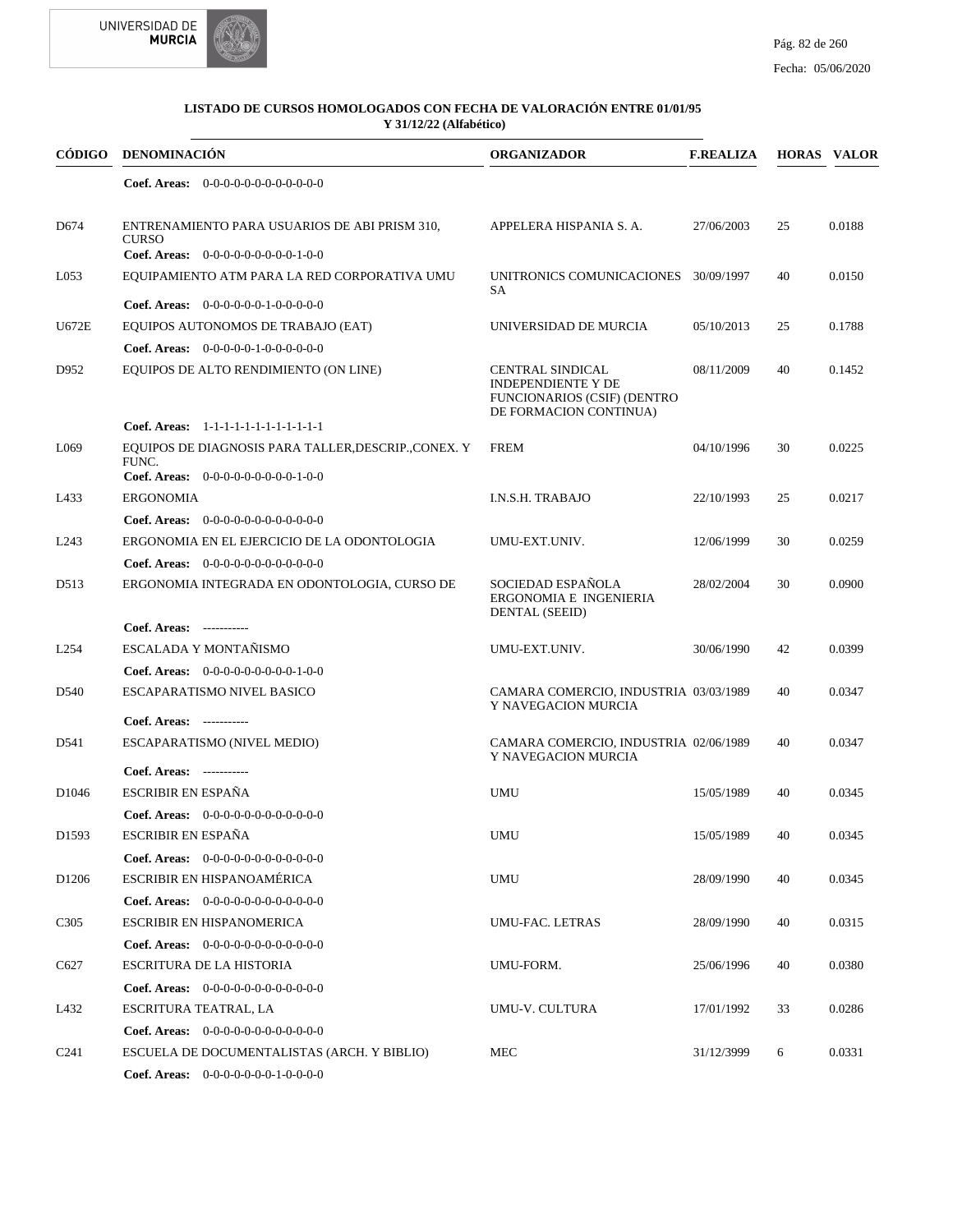



|                   | CÓDIGO DENOMINACIÓN                                                                                                                                                                        | <b>ORGANIZADOR</b>                                                              | <b>F.REALIZA</b> |     | <b>HORAS VALOR</b> |
|-------------------|--------------------------------------------------------------------------------------------------------------------------------------------------------------------------------------------|---------------------------------------------------------------------------------|------------------|-----|--------------------|
| C <sub>530</sub>  | ESCUELA TALLER AYUNTAMIENTO DE MURCIA, 1ª FASE                                                                                                                                             | INEM.                                                                           | 30/12/1988       | 960 | 0.1733             |
|                   | <b>Coef. Areas:</b> $0-0-0-0-0-0-0-0-0-0-0-0$                                                                                                                                              |                                                                                 |                  |     |                    |
| C792              | ESCUELA TALLER AYUNTAMIENTO MORATALLA, 1ª FASE                                                                                                                                             | <b>INEM</b>                                                                     | 30/06/1989       | 960 | 0.1733             |
|                   | <b>Coef. Areas:</b> $0-0-0-0-0-0-0-0-0-0-0-0$                                                                                                                                              |                                                                                 |                  |     |                    |
| D455              | ESPACIO Y ESPECTACULO EN EL TEATRO ESPAÑOL DEL<br><b>SIGLO DE ORO</b><br>Coef. Areas: $0-0-0-0-0-0-0-0-0-0-0$                                                                              | UMU-EXT.UNIV.                                                                   | 22/11/1985       | 3   | 0.0000             |
| L435              | ESPACIO Y ESPECTACULO EN EL TEATRO ESPAÑOL DEL S.<br>DE ORO<br>Coef. Areas: 0-0-0-0-0-0-0-0-0-0-0-0-0                                                                                      | UMU-V. CULTURA                                                                  | 17/01/1992       | 30  | 0.0260             |
| D <sub>045</sub>  | ESPAÑOL PARA EXTRANJEROS                                                                                                                                                                   | U.G.T.                                                                          | 23/10/1998       | 60  | 0.0450             |
|                   | <b>Coef. Areas:</b> $0-0-0-0-0-0-0-0-0-0-0-0$                                                                                                                                              |                                                                                 |                  |     |                    |
| D579              | ESPECIALIDAD INFORMATICA EDUCATIVA                                                                                                                                                         | <b>INEM</b>                                                                     | 15/07/1998       | 200 | 0.1733             |
|                   | Coef. Areas: 0-0-0-0-0-0-0-0-0-0-0-0-0                                                                                                                                                     |                                                                                 |                  |     |                    |
| D1881             | ESPECIALIDAD INFORMÁTICA EDUCATIVA                                                                                                                                                         | <b>INSTITUTO NACIONAL DE</b><br>EMPLEO (INEM)                                   | 22/10/1998       | 200 | 0.1733             |
|                   | Coef. Areas: $0-0-0-0-0-0-0-0-0-0-0-0$                                                                                                                                                     |                                                                                 |                  |     |                    |
| D <sub>695</sub>  | ESPECIALISTA EN AUTOEDICION                                                                                                                                                                | CONSEJERIA ECONOMIA Y<br>HACIENDA (LOGIC CONTROL)                               | 23/12/1992       | 100 | 0.0788             |
|                   | <b>Coef. Areas:</b> $0-0-0-0-0-0-0-0-1-0-0$<br>ESPECIALISTA EN AUTOEDICIÓN                                                                                                                 |                                                                                 | 15/02/1994       |     |                    |
| D1849             |                                                                                                                                                                                            | <b>CARM</b>                                                                     |                  | 100 | 0.0788             |
|                   | <b>Coef. Areas:</b> $0-0-0-0-0-0-0-0-1-0-0$                                                                                                                                                |                                                                                 |                  |     |                    |
| D <sub>1979</sub> | ESPECIALISTA EN PLANIFICACIÓN ESTRATÉGICA DE LOS<br>RRHH EN LA ADMINISTRACIÓN PÚBLICA                                                                                                      | UNION GENERAL DE<br>TRABAJADORES (UGT) (DENTRO<br>DE FORMACION CONTINUA)        | 11/12/2015       | 150 | 0.9075             |
|                   | Coef. Areas: $0-0-0-0-1-0-0-0-0-0-0$                                                                                                                                                       |                                                                                 |                  |     |                    |
| D <sub>1978</sub> | ESPECIALISTA EN PLANIFICACIÓN ESTRATÉGICA DE<br>RECURSOS HUMANOS EN LAS ADMINISTRACIONES<br><b>PÚBLICAS</b>                                                                                | UNION GENERAL DE<br>TRABAJADORES (UGT) (DENTRO<br>DE FORMACION CONTINUA)        | 21/12/2012       | 150 | 0.9075             |
|                   | Coef. Areas: $0-0-0-0-1-0-0-0-0-0-0$                                                                                                                                                       |                                                                                 |                  |     |                    |
| D <sub>262</sub>  | ESPECIALISTA EN PSICOLOGIA DE LA ACTIVIDAD FISICA Y<br><b>EL DEPORTE</b>                                                                                                                   | SOCIEDAD MURCIANA DE<br>PSICOLOGIA DE LA ACTIVIDAD<br><b>FISICAY EL DEPORTE</b> | 14/04/2000       | 220 | 0.1500             |
|                   | <b>Coef. Areas:</b> $0-0-0-0-0-0-0-0-1-0-0$                                                                                                                                                |                                                                                 |                  |     |                    |
| D1163             | ESPECIALISTA EN SISTEMAS OFIMÁTICOS                                                                                                                                                        | CARM - SERVICIO REGIONAL DE 16/03/2004<br><b>EMPLEO Y FORMACION (SEF)</b>       |                  | 333 | 0.6930             |
|                   | Coef. Areas: 1-1-1-1-1-1-1-1-1-1-1-1-1<br>ESPECIALISTA IMPLANTADOR DE SISTEMAS DE GESTIÓN DE ASOCIACIÓN ESPAÑOLA DE                                                                        |                                                                                 |                  |     |                    |
| D <sub>2021</sub> | LA SEGURIDAD DE LA INFORMACIÓN                                                                                                                                                             | NORMALIZACIÓN Y<br>CERTIFICACIÓN (AENOR)                                        | 01/01/2008       | 35  | 0.1155             |
|                   | Coef. Areas: $0-0-0-0-0-1-0-0-0-0-0$                                                                                                                                                       |                                                                                 |                  |     |                    |
| L540              | ESPECIALIZACION EN ENFERMERIA LABORAL Y DE<br><b>EMPRESA</b>                                                                                                                               | E.NEGOCIOS/FUNDACION<br>UNIVERSIDAD EMPRESA DE<br><b>MURCIA</b>                 | 30/06/2000       | 320 | 0.1500             |
|                   | <b>Coef. Areas:</b> $0-0-0-0-0-0-0-0-0-0-0-0$                                                                                                                                              |                                                                                 |                  |     |                    |
| C595              | ESPECIALIZACION EN HERRAMIENTA DE INGENIERIA DE<br><b>SOFTWARE: ORA</b><br>Coef. Areas: 0-0-0-0-0-0-1-0-0-0-0-0                                                                            | <b>INFORGES</b>                                                                 | 01/12/1994       | 30  | 0.0113             |
| U912E             | ESPECIALIZACIÓN EN LABORATORIOS DE CIENCIA DE LA<br>SALUD. FUNCIONES DEL TÉCNICO ESPECIALISTA DE<br>LABORATORIO DE LOS DEPARTAMENTOS BIOSANITARIOS<br>Coef. Areas: $0-0-0-0-0-0-0-0-0-0-1$ | UNIVERSIDAD DE MURCIA                                                           | 08/11/2017       | 25  | 0.1788             |
| U954E             | ESPECIALIZACIÓN EN LABORATORIOS DE CIENCIAS DE LA<br>SALUD. FUNCIONES DEL TÉCNICO ESPECIALISTA DE<br>LABORATORIO DE LOS DEPARTAMENTOS BIOSANITARIOS                                        | UNIVERSIDAD DE MURCIA                                                           | 22/05/2018       | 25  | 0.1788             |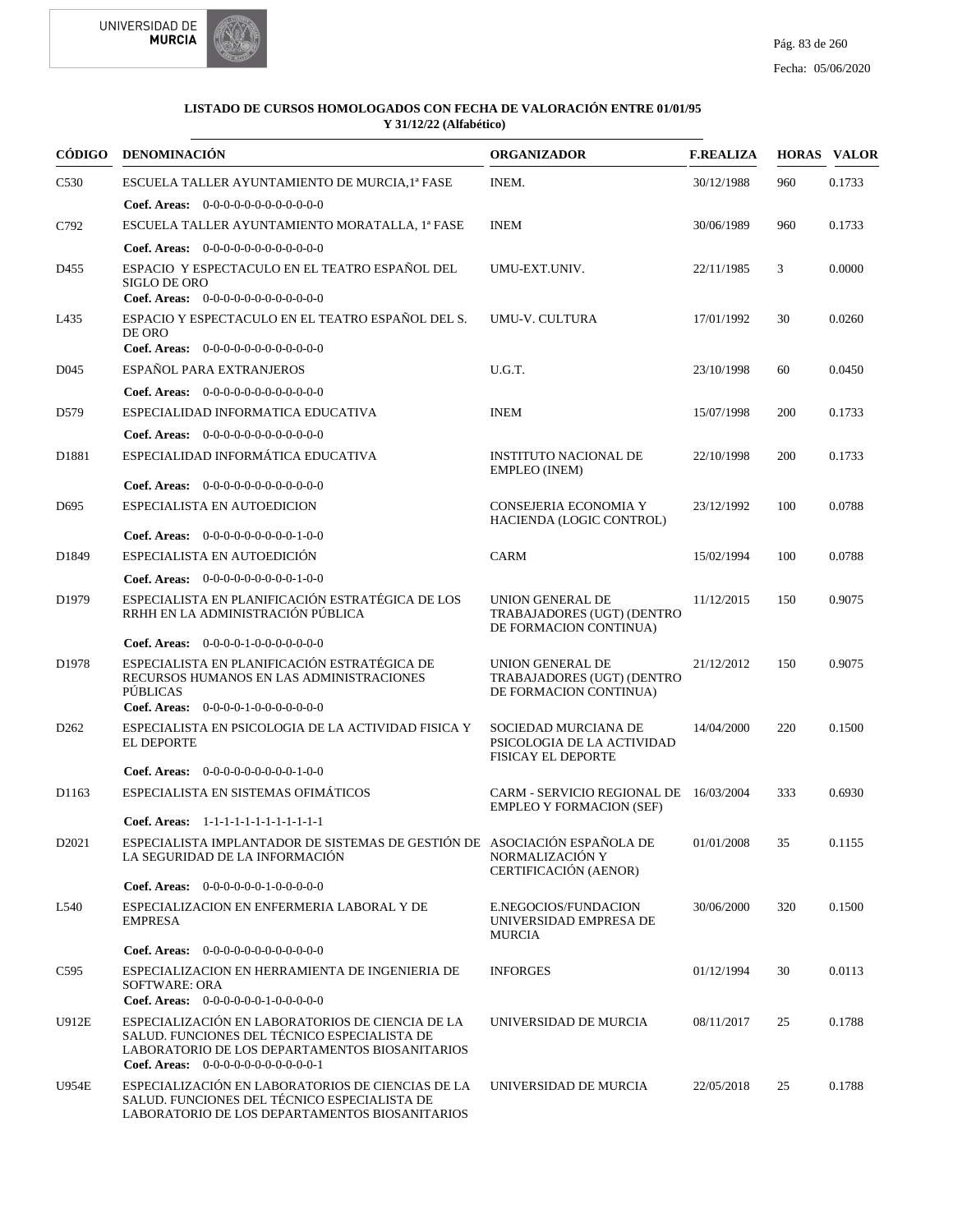



1-1-1-1-1-1-1-1-1-1-1-1 **Coef. Areas:**

| CÓDIGO            | <b>DENOMINACIÓN</b>                                                                                           | <b>ORGANIZADOR</b>                                                                                                   | <b>F.REALIZA</b> |                | <b>HORAS VALOR</b> |
|-------------------|---------------------------------------------------------------------------------------------------------------|----------------------------------------------------------------------------------------------------------------------|------------------|----------------|--------------------|
|                   | Coef. Areas: $0-0-0-0-0-0-0-0-0-0-0-1$                                                                        |                                                                                                                      |                  |                |                    |
| C <sub>596</sub>  | ESPECIALIZACION SOBRE DERECHO INMOBILIARIO                                                                    | C.O. REGISTRADORES DE LA<br>PROPIEDAD - FAC. DCHO.                                                                   | 17/10/1995       | 32             | 0.0240             |
| L439              | <b>Coef. Areas:</b> $0-0-0-0-0-0-0-0-0-0-0-0$<br>ESPECTROMETRIA DE MASAS                                      | ASC. ESP. DEL VACIO Y<br><b>APLICACIONES</b>                                                                         | 18/05/1995       | 9              | 0.0037             |
| L <sub>163</sub>  | Coef. Areas: $0-0-0-0-0-0-0-0-1-0-1$<br>ESPECTROMETRIA DE MASAS                                               | <b>FISON INTRUMENTS</b>                                                                                              | 06/07/1995       | 6              | 0.0023             |
| D456              | Coef. Areas: $0-0-0-0-0-0-0-0-1-0-1$<br>ESPECTROMETRIA VIS-UV                                                 | TECNOQUIM, SL                                                                                                        | 23/02/2001       | $\overline{4}$ | 0.0000             |
| L157              | Coef. Areas: $0-0-0-0-0-0-0-0-1-0-1$<br>ESPECTROSCOPIA Y CROMOTOGRAFIA DE LIQUIDOS                            | <b>KONTRON SA</b>                                                                                                    | 31/10/1986       | 6              | 0.0023             |
| C <sub>3</sub> 06 | <b>Coef. Areas:</b> $0-0-0-0-0-0-0-0-1-0-1$<br>ESTADISTICA APLICADA<br>Coef. Areas: 1-1-1-1-1-1-1-1-1-1-1-1-1 | <b>UMU-CPD</b>                                                                                                       | 13/06/1985       | 6              | 0.0047             |
| D309              | ESTADISTICA APLICADA CON SPSS<br>Coef. Areas: 1-1-1-1-1-1-1-1-1-1-1-1-1                                       | UMU-EXT.UNIV.                                                                                                        | 03/04/2000       | 30             | 0.0569             |
| D <sub>243</sub>  | ESTADISTICA APLICADA CON SPSS Y BMDP (3ª ED.)<br>Coef. Areas: 1-1-1-1-1-1-1-1-1-1-1-1-1                       | UMU-EXT-UNIV.                                                                                                        | 16/01/2001       | 30             | 0.0569             |
| C <sub>085</sub>  | ESTADISTICA BASICA<br>Coef. Areas: 1-1-1-1-1-1-1-1-1-1-1-1-1                                                  | $C.A.R.M.-(INAP)$                                                                                                    | 02/12/1986       | 30             | 0.0293             |
| C307              | ESTADISTICA INFORMATICA CON SYSTAT (V.5.0)C.SOC.<br>Coef. Areas: 1-1-1-1-1-1-1-1-1-1-1-1-1                    | C.A.R.M.-UMU                                                                                                         | 10/10/1994       | 50             | 0.0474             |
| C <sub>092</sub>  | ESTADISTICA (INTERMEDIO)<br>Coef. Areas: 1-1-1-1-1-1-1-1-1-1-1-1-1                                            | $C.A.R.M.-(INAP)$                                                                                                    | 29/09/1989       | 36             | 0.0351             |
| D <sub>1701</sub> | ESTADÍSTICAS E INDICADORES DE I+D E INNOVACIÓN<br>Coef. Areas: 1-1-1-1-1-1-1-1-1-1-1-1-1                      | CARM                                                                                                                 | 21/03/2013       | 13             | 0.0683             |
| L <sub>236</sub>  | ESTADO ACTUAL EN LA INVESTIGACION DE LA<br>PREH.RECIENTE<br>Coef. Areas: $0-0-0-0-0-0-0-0-0-0-0$              | UMU-EXT.UNIV.                                                                                                        | 25/04/1991       | 14             | 0.0110             |
| D <sub>1606</sub> | ESTATUTO BÁSICO DEL EMPELADO PÚBLICO                                                                          | CENTRAL SINDICAL<br>INDEPENDIENTE Y DE<br>FUNCIONARIOS (CSIF) (DENTRO<br>DE FORMACION CONTINUA)                      | 21/05/2013       | 30             | 0.1815             |
|                   | Coef. Areas: 1-1-1-1-1-1-1-1-1-1-1-1-1                                                                        |                                                                                                                      |                  |                |                    |
| IT23E             | ESTATUTO BASICO DEL EMPLEADO PUBLICO                                                                          | UNIVERSIDAD DE MURCIA                                                                                                | 22/09/2008       | 20             | 0.0858             |
|                   | Coef. Areas: 1-1-1-1-1-1-1-1-1-1-1-1-1                                                                        |                                                                                                                      |                  |                |                    |
| U616E             | ESTATUTO BASICO DEL EMPLEADO PUBLICO                                                                          | UNIVERSIDAD DE MURCIA                                                                                                | 16/10/2012       | 20             | 0.1430             |
|                   | Coef. Areas: 1-1-1-1-1-1-1-1-1-1-1-1-1                                                                        |                                                                                                                      |                  |                |                    |
| D <sub>1053</sub> | ESTATUTO BASICO DEL EMPLEADO PUBLICO                                                                          | <b>CENTRAL SINDICAL</b><br><b>INDEPENDIENTE Y DE</b><br><b>FUNCIONARIOS (CSIF) (DENTRO</b><br>DE FORMACION CONTINUA) | 11/06/2010       | 30             | 0.1815             |
|                   | Coef. Areas: 1-1-1-1-1-1-1-1-1-1-1-1-1                                                                        |                                                                                                                      |                  |                |                    |
| D <sub>1600</sub> | ESTATUTO BÁSICO DEL EMPLEADO PÚBLICO                                                                          | COMISIONES OBRERAS (CCOO)                                                                                            | 31/12/2015       | 75             | 0.4125             |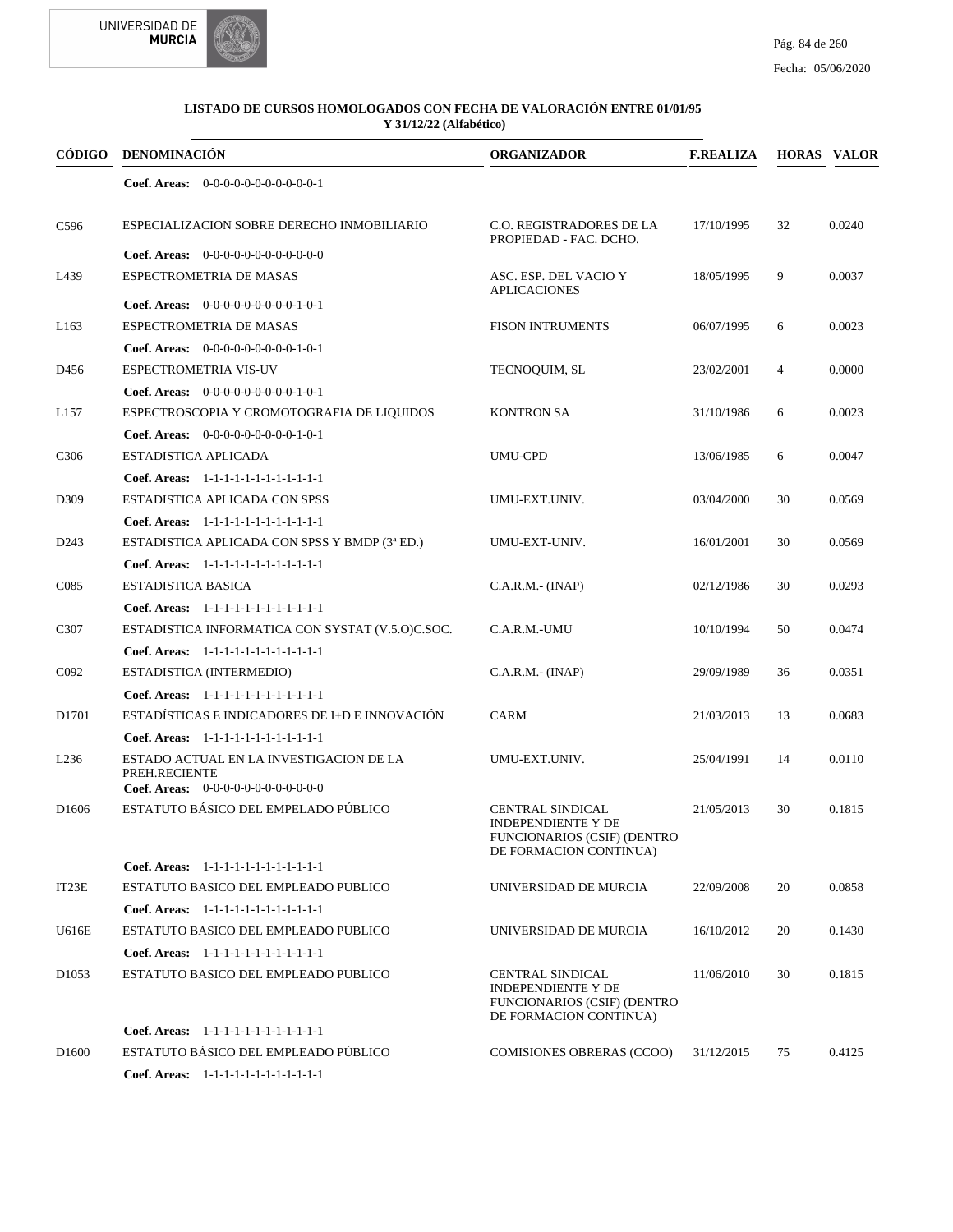



| CÓDIGO            | DENOMINACIÓN                                                                                                                                                                   | <b>ORGANIZADOR</b>                                                                 | <b>F.REALIZA</b> |    | <b>HORAS VALOR</b> |
|-------------------|--------------------------------------------------------------------------------------------------------------------------------------------------------------------------------|------------------------------------------------------------------------------------|------------------|----|--------------------|
| U741E             | ESTATUTO BASICO DEL EMPLEADO PUBLICO EN EL ACTUAL UNIVERSIDAD DE MURCIA<br><b>CONTEXTO</b><br>Coef. Areas: 1-1-1-1-1-1-1-1-1-1-1-1-1                                           |                                                                                    | 10/03/2015       | 20 | 0.1430             |
| U655E             | ESTATUTO BASICO DEL EMPLEADO PUBLICO EN EL ACTUAL UNIVERSIDAD DE MURCIA<br><b>CONTEXTO</b><br>Coef. Areas: 1-1-1-1-1-1-1-1-1-1-1-1-1                                           |                                                                                    | 21/05/2013       | 20 | 0.1430             |
| <b>U684E</b>      | ESTATUTO BASICO DEL EMPLEADO PUBLICO EN EL ACTUAL UNIVERSIDAD DE MURCIA<br><b>CONTEXTO</b>                                                                                     |                                                                                    | 17/06/2014       | 20 | 0.1430             |
| <b>U801E</b>      | Coef. Areas: 1-1-1-1-1-1-1-1-1-1-1-1-1<br>ESTATUTO BÁSICO DEL EMPLEADO PÚBLICO EN EL ACTUAL UNIVERSIDAD DE MURCIA<br><b>CONTEXTO</b><br>Coef. Areas: 1-1-1-1-1-1-1-1-1-1-1-1-1 |                                                                                    | 02/11/2016       | 20 | 0.1430             |
| <b>U860E</b>      | ESTATUTO BÁSICO DEL EMPLEADO PÚBLICO EN EL ACTUAL UNIVERSIDAD DE MURCIA<br><b>CONTEXTO</b><br>Coef. Areas: 1-1-1-1-1-1-1-1-1-1-1-1-1                                           |                                                                                    | 11/09/2017       | 20 | 0.1430             |
| IT31E             | ESTATUTO DEL EMPLEADO PUBLICO EN LA REGION DE<br><b>MURCIA. INTERNET</b><br>Coef. Areas: $1-1-1-1-1-1-1-1-1-1-1$                                                               | UNIVERSIDAD DE MURCIA                                                              | 24/09/2009       | 40 | 0.1716             |
| IT39E             | ESTATUTO DEL EMPLEADO PUBLICO EN LA REGION DE<br>MURCIA, SUBGRUPOS C1, C2 Y GRUPOS PROFESIONALES.<br><b>INTERNET.</b>                                                          | UNIVERSIDAD DE MURCIA                                                              | 21/09/2010       | 40 | 0.2860             |
| U914E             | Coef. Areas: 1-1-1-1-1-1-1-1-1-1-1-1-1<br>ESTRATEGIA Y PROCEDIMIENTOS PARA EL DESARROLLO<br>DEL PLAN DE MEJORAS DEL MÁSTER EMUS<br>Coef. Areas: 1-1-1-1-1-1-1-1-1-1-1-1-1      | UNIVERSIDAD DE MURCIA                                                              | 07/04/2017       | 10 | 0.0715             |
| L <sub>240</sub>  | ESTRATEGIAS DE APRENDIZAJE Y CURRICULUM ESCOLAR                                                                                                                                | <b>UMU-ICE</b>                                                                     | 23/03/1954       | 52 | 0.0410             |
|                   | <b>Coef. Areas:</b> $0-0-0-0-0-0-0-0-0-0-0-0$                                                                                                                                  |                                                                                    |                  |    |                    |
| D583              | ESTRATEGIAS DE APRENDIZAJE Y MEJORA COGNITIVA                                                                                                                                  | PROMOCION EDUCATIVA MURCIA17/03/2000                                               |                  | 36 | 0.0683             |
|                   | <b>Coef. Areas:</b> $0-0-0-0-0-0-0-0-0-0-0-0$                                                                                                                                  |                                                                                    |                  |    |                    |
| <b>U459E</b>      | ESTRATEGIAS DE MEJORA DEL RENDIMIENTO EN EL<br>ESTUDIO Y PREPARACION DE OPOSICIONES<br>Coef. Areas: 1-1-1-1-1-1-1-1-1-1-1-1-1                                                  | UNIVERSIDAD DE MURCIA                                                              | 20/10/2008       | 20 | 0.0858             |
| L <sub>245</sub>  | ESTRES HIDRICO Y SU INFLUENCIA EN DES. VEG.(3°)                                                                                                                                | UMU-EXT.UNIV.                                                                      | 25/11/1989       | 3  | 0.0000             |
|                   | <b>Coef. Areas:</b> $0-0-0-0-0-0-0-0-1-0-1$                                                                                                                                    |                                                                                    |                  |    |                    |
| C <sub>094</sub>  | ESTRES HIDRICO Y SU INFLUENCIA EN DES. VEG.(4°)                                                                                                                                | UMU-DEP. QUI.AG.GEO.Y EDAF.                                                        | 19/11/1990       | 10 | 0.0079             |
|                   | Coef. Areas: $0-0-0-0-0-0-0-0-1-0-1$                                                                                                                                           |                                                                                    |                  |    |                    |
| C <sub>095</sub>  | ESTRES HIDRICO Y SU INFLUENCIA EN DES. VEG.(5°)                                                                                                                                | UMU-DEP. QUI.AGR.GEO.Y EDAF. 23/03/1992                                            |                  | 10 | 0.0079             |
|                   | Coef. Areas: 0-0-0-0-0-0-0-0-0-1-0-1                                                                                                                                           |                                                                                    |                  |    |                    |
| L440              | ESTRES LABORAL Y SALUD                                                                                                                                                         | <b>CAJAMURCIA</b>                                                                  | 17/11/1994       | 40 | 0.0150             |
|                   | Coef. Areas: $0-0-0-0-0-0-0-0-0-0-0-0$                                                                                                                                         |                                                                                    |                  |    |                    |
| L <sub>244</sub>  | ESTRUCTURAS DE PODER A LO LARGO DE LA HISTORIA                                                                                                                                 | UMU-EXT.UNIV.                                                                      | 14/11/1997       | 45 | 0.0388             |
|                   | <b>Coef. Areas:</b> $0-0-0-0-0-0-0-0-0-0-0-0$                                                                                                                                  |                                                                                    |                  |    |                    |
| L087              | ESTUDIO DE LA OBRA DE TIZIANO                                                                                                                                                  | UMU-DEP. HISTORIA DEL ARTE                                                         | 19/07/1990       | 9  | 0.0071             |
|                   | <b>Coef. Areas:</b> $0-0-0-0-0-0-0-0-0-0-0-0$                                                                                                                                  |                                                                                    |                  |    |                    |
| D <sub>1614</sub> | ESTUDIO DE LA VOZ EN EL DOCENTE                                                                                                                                                | <b>CENTRAL SINDICAL</b><br><b>INDEPENDIENTE Y DE</b><br><b>FUNCIONARIOS (CSIF)</b> | 31/03/2009       | 40 | 0.1320             |
|                   | <b>Coef. Areas:</b> $0-0-0-0-0-0-0-0-0-0-0-0$                                                                                                                                  |                                                                                    |                  |    |                    |
| L <sub>237</sub>  | <b>ESTUDIO DE PECES</b>                                                                                                                                                        | <b>VEDEMA</b>                                                                      | 17/11/1994       | 16 | 0.0060             |
|                   | Coef. Areas: $0-0-0-0-0-0-0-0-1-0-1$                                                                                                                                           |                                                                                    |                  |    |                    |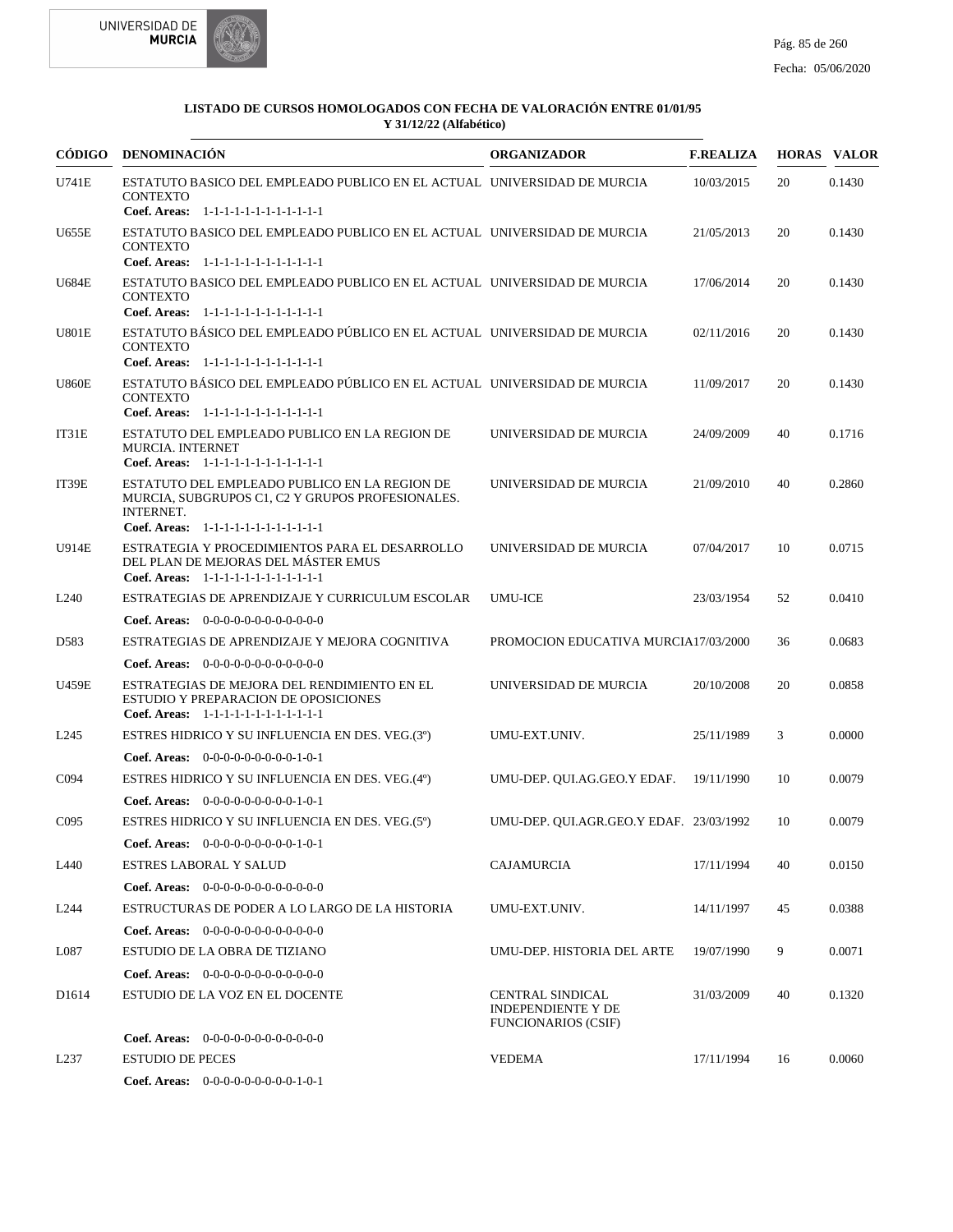



|                   | CÓDIGO DENOMINACIÓN                                                                                                              | <b>ORGANIZADOR</b>                                      | <b>F.REALIZA</b> |     | <b>HORAS VALOR</b> |
|-------------------|----------------------------------------------------------------------------------------------------------------------------------|---------------------------------------------------------|------------------|-----|--------------------|
| L238              | ESTUDIO DEL ESTADO NUTRITIVO DE LA REGION                                                                                        | UMU-EXT.UNIV.                                           | 19/01/1990       | 12  | 0.0104             |
|                   | <b>Coef. Areas:</b> $0-0-0-0-0-0-0-0-0-0-0-0$                                                                                    |                                                         |                  |     |                    |
| C <sub>369</sub>  | ESTUDIO Y DEBATE SOBRE BIBLIOTECAS ESCOLARES                                                                                     | <b>CAJAMURCIA</b>                                       | 15/12/1994       | 10  | 0.0038             |
|                   | Coef. Areas: $0-0-0-0-0-0-1-0-0-0-0$                                                                                             |                                                         |                  |     |                    |
| L441              | ESTUDIO Y TRATAMIENTO DEL DOLOR CRÓNICO, IV CURSO UMU-FAC. MEDICINA<br><b>INTERNAC.</b>                                          |                                                         | 30/01/1988       | 6   | 0.0047             |
|                   | <b>Coef. Areas:</b> $0-0-0-0-0-0-0-0-0-0-0-0$                                                                                    |                                                         |                  |     |                    |
| D <sub>1020</sub> | ESTUDIOS DE SATISFACCIÓN DE USUSARIOS SIGUIENDO LA CONFERENCIA DE RECTORES DE 30/10/2009<br>METODOLOGÍA LIBOUIAL (CURSO VIRTUAL) | LAS UNIVERSIDADES PÚBLICAS<br><b>CRUE</b>               |                  | 36  | 0.1161             |
|                   | Coef. Areas: $0-0-0-0-0-0-1-0-0-0-0$                                                                                             |                                                         |                  |     |                    |
| D433              | ETHERTNET IEEE 802.3 GESTION DE REDES Y FDDI ANSI<br>X3T9.5<br>Coef. Areas: 0-0-0-0-0-0-1-0-0-0-0-0                              | <b>CABLETRON SYSTEMS SA</b>                             | 05/11/1992       | 9   | 0.0037             |
|                   |                                                                                                                                  |                                                         |                  |     |                    |
| <b>U382A</b>      | ETICA DEL SERVICIO PUBLICO                                                                                                       | UNIVERSIDAD DE MURCIA                                   | 29/05/2006       | 15  | 0.0585             |
|                   | Coef. Areas: 1-1-1-1-1-1-1-1-1-1-1-1-1                                                                                           |                                                         |                  |     |                    |
| <b>U382E</b>      | ETICA DEL SERVICIO PUBLICO                                                                                                       | UNIVERSIDAD DE MURCIA                                   | 29/05/2006       | 15  | 0.0644             |
| <b>IT116E</b>     | Coef. Areas: $1-1-1-1-1-1-1-1-1-1-1$<br>ÉTICA Y VALORES EN LA PRÁCTICA DE LA FUNCIÓN<br>PÚBLICA                                  | UNIVERSIDAD DE MURCIA                                   | 09/03/2015       | 20  | 0.1430             |
|                   | Coef. Areas: 1-1-1-1-1-1-1-1-1-1-1-1-1                                                                                           |                                                         |                  |     |                    |
| <b>IT247E</b>     | ÉTICA Y VALORES EN LA PRÁCTICA DE LA FUNCIÓN<br>PÚBLICA<br>Coef. Areas: 1-1-1-1-1-1-1-1-1-1-1-1-1                                | UNIVERSIDAD DE MURCIA                                   | 08/10/2018       | 20  | 0.1430             |
| <b>U902E</b>      | ETICA Y VALORES UNIVERSITARIOS                                                                                                   | UNIVERSIDAD DE MURCIA                                   | 12/05/2017       | 18  | 0.1287             |
|                   |                                                                                                                                  |                                                         |                  |     |                    |
|                   | Coef. Areas: $1-1-1-1-1-1-1-1-1-1-1$                                                                                             |                                                         |                  |     |                    |
| <b>U938E</b>      | ÉTICA Y VALORES UNIVERSITARIOS                                                                                                   | UNIVERSIDAD DE MURCIA                                   | 12/06/2018       | 18  | 0.1287             |
|                   | Coef. Areas: $1-1-1-1-1-1-1-1-1-1-1$                                                                                             |                                                         |                  |     |                    |
| <b>U722E</b>      | ÉTICA Y VALORES UNIVERSITARIOS                                                                                                   | UNIVERSIDAD DE MURCIA                                   | 01/06/2015       | 18  | 0.1287             |
|                   | Coef. Areas: 1-1-1-1-1-1-1-1-1-1-1-1-1                                                                                           |                                                         |                  |     |                    |
| U785E             | ÉTICA Y VALORES UNIVERSITARIOS. EL NUEVO CÓDIGO<br>ÉTICO<br>Coef. Areas: 1-1-1-1-1-1-1-1-1-1-1-1-1                               | UNIVERSIDAD DE MURCIA                                   | 16/02/2016       | 18  | 0.1287             |
| C <sub>0</sub> 82 | ETIOLOGIA, INTRODUCCION A LA                                                                                                     | UMU-DEP. BIOLOGIA ANIMAL Y 03/04/1987                   |                  | 6   | 0.0047             |
|                   | <b>Coef. Areas:</b> $0-0-0-0-0-0-0-0-1-0-1$                                                                                      | <b>ECOLOGIA</b>                                         |                  |     |                    |
| CA135E            | ETIQUETADO DE PRODUCTOS ALIMENTICIOS                                                                                             | UNIVERSIDAD DE MURCIA                                   | 22/04/2009       | 25  | 0.1073             |
|                   | Coef. Areas: $0-0-0-0-0-0-0-0-1-0-0$                                                                                             |                                                         |                  |     |                    |
| D <sub>1619</sub> | ETIQUETAJE ECOLOGICO                                                                                                             | <b>CARM - CONSEJERÍA DE</b><br>AGRICULTURA Y AGUA       | 07/10/2009       | 5   | 0.0158             |
|                   | <b>Coef. Areas:</b> $0-0-0-0-0-0-0-0-1-0-1$                                                                                      |                                                         |                  |     |                    |
| C820              | EURO, INTRODUCCION AL                                                                                                            | <b>CROEM</b>                                            | 07/02/1999       | 50  | 0.0413             |
|                   | Coef. Areas: 1-1-1-1-1-1-1-1-1-1-1-1-1                                                                                           |                                                         |                  |     |                    |
| C867              | EURO: SU INCIDENCIA EN LAS ADMINISTRACIONES<br><b>PUBLICAS</b><br>Coef. Areas: 1-1-1-1-1-1-1-1-1-1-1-1-1                         | <b>UGT</b>                                              | 01/12/1999       | 25  | 0.0227             |
| D <sub>1245</sub> | EUROPA EN EL AMBITO DE LA COOPERACION AL<br>DESARROLLO: GESTION DE PROYECTOS<br><b>Coef. Areas:</b> $0-0-0-1-0-0-0-0-1-0-0$      | UNIVERSIDAD NACIONAL DE<br>EDUCACION A DISTANCIA (UNED) | 31/05/2010       | 300 | 1.1825             |
| D897              | EVALUACION DE LA CALIDAD EN SITIOS WEB: USABILIDAD REBIUN<br>Y POSICIONAMIENTO WEB                                               |                                                         | 03/03/2004       | 10  | 0.0300             |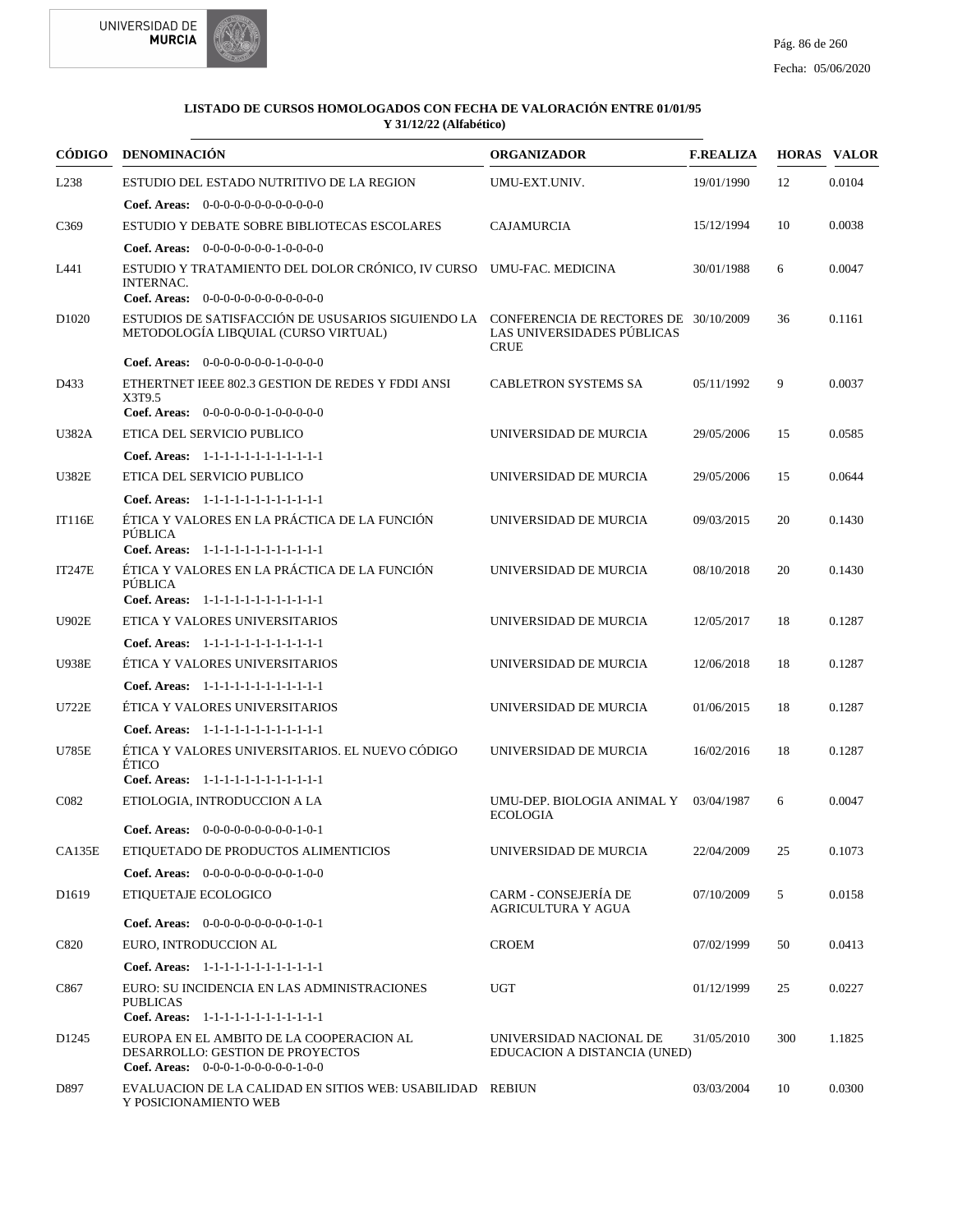



| CÓDIGO            | <b>DENOMINACIÓN</b>                                                                                                                                                                                 | <b>ORGANIZADOR</b>                                                                                          | <b>F.REALIZA</b> |    | <b>HORAS VALOR</b> |
|-------------------|-----------------------------------------------------------------------------------------------------------------------------------------------------------------------------------------------------|-------------------------------------------------------------------------------------------------------------|------------------|----|--------------------|
|                   | Coef. Areas: 1-1-1-1-1-1-1-1-1-1-1-1-1                                                                                                                                                              |                                                                                                             |                  |    |                    |
| D <sub>6</sub> 39 | EVALUACION DE LA I+D: INDICADORES Y METODOS<br><b>PRACTICOS</b><br>Coef. Areas: 0-0-0-1-0-0-0-0-0-1-0-0                                                                                             | <b>CROEM</b>                                                                                                | 11/12/1999       | 40 | 0.0330             |
| D2184             | EVALUACIÓN DE LA INVESTIGACIÓN UNIVERSITARIA<br>DESDE UNA PERSPECTIVA BIBLIOTECARIA: SERVICIOS,<br>INDICADORES, CRITERIOS Y HERRAMIENTAS (CURSO ON<br>LINE)<br>Coef. Areas: $0-0-0-0-0-0-1-0-0-0-0$ | <b>COLEGIO OFICIAL DE</b><br><b>BIBLIOTECARIOS-</b><br>DOCUMENTALISTAS DE LA<br><b>COMUNICAD VALENCIANA</b> | 06/06/2014       | 20 | 0.1000             |
| D2241             | EVALUACIÓN DE LA INVESTIGACIÓN UNIVERSITARIA: EL<br>SESORAMIENTO DESDE LA BIBLIOTECA<br>Coef. Areas: $0-0-0-0-0-0-1-0-0-0-0$                                                                        | <b>EC3METRICS</b>                                                                                           | 18/03/2016       | 20 | 0.0550             |
| D842              | EVALUACION DE MEMORIA ESTRUCTURADA 300+ Y 400+                                                                                                                                                      | UMU - CLUB EXCELENCIA EN<br><b>GESTION</b>                                                                  | 19/01/2009       | 8  | 0.0304             |
| C791              | Coef. Areas: 1-1-1-1-1-1-1-1-1-1-1-1-1<br><b>EVALUACION DE PROCESOS FORMATIVOS</b>                                                                                                                  | <b>UGT</b>                                                                                                  | 26/03/1999       | 20 | 0.0182             |
| CA37E             | Coef. Areas: $0-0-0-0-1-0-0-0-0-0-0-0$<br><b>EVALUACION DE RIESGOS AMBIENTALES</b><br>Coef. Areas: $0-0-0-0-0-0-0-0-1-0-0$                                                                          | <b>CARM</b>                                                                                                 | 20/11/2003       | 25 | 0.0536             |
| <b>CA127E</b>     | EVALUACION DEL DESEMPEÑO<br>Coef. Areas: 1-1-1-1-1-1-1-1-1-1-1-1-1                                                                                                                                  | UNIVERSIDAD DE MURCIA                                                                                       | 16/02/2009       | 10 | 0.0429             |
| <b>U018A</b>      | EVALUACION DEL DESEMPEÑO Y EL RENDIMIENTO<br>Coef. Areas: 1-1-1-1-1-1-1-1-1-1-1-1-1                                                                                                                 | UNIVERSIDAD DE MURCIA                                                                                       | 17/12/1997       | 15 | 0.0150             |
| <b>U018E</b>      | EVALUACION DEL DESEMPEÑO Y EL RENDIMIENTO<br>Coef. Areas: 1-1-1-1-1-1-1-1-1-1-1-1-1                                                                                                                 | UNIVERSIDAD DE MURCIA                                                                                       | 17/12/1997       | 15 | 0.0165             |
| L128              | EVALUACION DEL IMPACTO AMBIENTAL                                                                                                                                                                    | UMU-EXT.UNIV-DEP.<br><b>BIO.ANIMAL Y ECO</b><br>(APROVECHAMIENTO)                                           | 24/02/1989       | 6  | 0.0057             |
| L <sub>241</sub>  | <b>Coef. Areas:</b> $0-0-0-0-0-0-0-0-1-0-0$<br>EVALUACION EDUCATIVA EN EL MARCO DE LA REFORMA<br>DE LA ENSEÑANZA<br>Coef. Areas: $0-0-0-0-0-0-0-0-0-0-0$                                            | UMU-EXT.UNIV.                                                                                               | 25/11/1995       | 35 | 0.0276             |
| D <sub>586</sub>  | <b>EVALUACION FORMATIVA</b>                                                                                                                                                                         | <b>FUNDACION ECCA</b>                                                                                       | 28/01/1999       | 50 | 0.0394             |
| D <sub>2051</sub> | Coef. Areas: $0-0-0-0-0-0-0-0-0-0-0$<br>EVALUACIÓN Y TRATAMIENTO PSICOLÓGICO DE LA<br><b>DEPRESION</b><br>Coef. Areas: $0-0-0-0-0-0-0-0-0-1-1$                                                      | UNIVERSIDAD NACIONAL DE<br>EDUCACION A DISTANCIA (UNED)                                                     | 24/02/2018       | 10 | 0.0591             |
| <b>IT147E</b>     | EVALUACIÓNY TRANSPARENCIA EN LA GESTIÓN DE<br>POLÍTICAS PÚBLICAS: UN ENFOQUE PRÁCTICO<br>Coef. Areas: 1-1-1-1-1-1-1-1-1-1-1-1-1                                                                     | UNIVERSIDAD DE MURCIA                                                                                       | 29/02/2016       | 25 | 0.1788             |
| D776              | EVALUADOR EFOM NIVEL ACREDITADO                                                                                                                                                                     | <b>GESTION E/I</b>                                                                                          | 05/12/2007       | 6  | 0.0090             |
| IT213E            | Coef. Areas: 1-1-1-1-1-1-1-1-1-1-1-1-1<br>EVALUAR Y MANEJAR DATOS, INFORMACIÓN Y CONTENIDO UNIVERSIDAD DE MURCIA<br>DIGITAL(1)<br>Coef. Areas: 1-1-1-1-1-1-1-1-1-1-1-1-1                            |                                                                                                             | 14/05/2018       | 20 | 0.1430             |
| L131              | EVOLUCION HUMANA: PERSPECTIVAS ANTROPOLOGIA FIS.<br>Y ECOLOGIA<br><b>Coef. Areas:</b> $0-0-0-0-0-0-0-0-0-0-0-0$                                                                                     | UMU-EXT.UNIV.                                                                                               | 30/05/1986       | 24 | 0.0189             |
| D734              | <b>EXCEL</b><br>Coef. Areas: 1-1-1-1-1-1-1-1-1-1-1-1-1                                                                                                                                              | <b>CSI-CSIF</b>                                                                                             | 13/06/2003       | 30 | 0.0545             |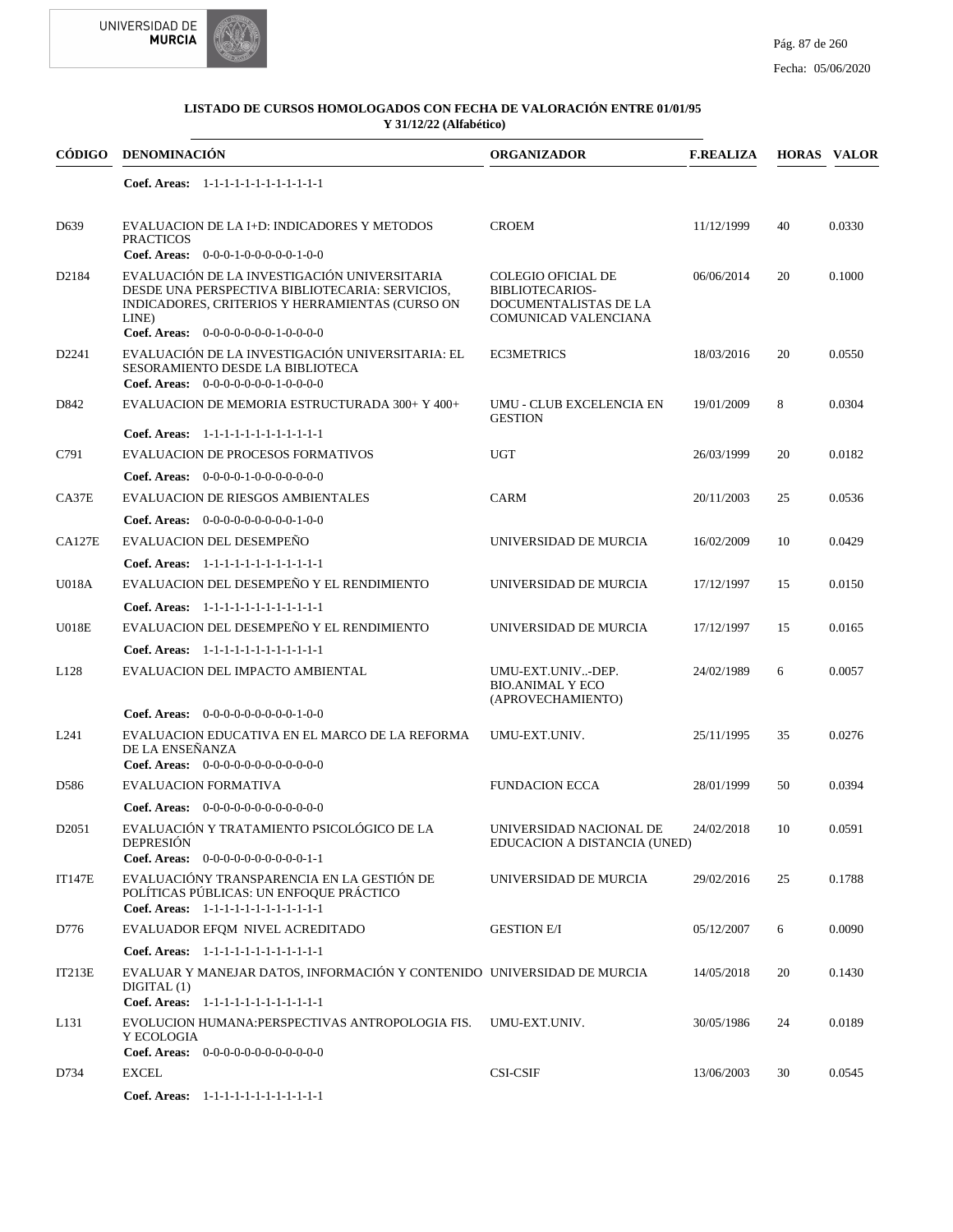



|               | CÓDIGO DENOMINACIÓN                    | <b>ORGANIZADOR</b>    | <b>F.REALIZA</b> |    | <b>HORAS VALOR</b> |
|---------------|----------------------------------------|-----------------------|------------------|----|--------------------|
| C597          | <b>EXCEL</b>                           | CC.OO.                | 28/10/1996       | 40 | 0.0363             |
|               | Coef. Areas: 1-1-1-1-1-1-1-1-1-1-1-1-1 |                       |                  |    |                    |
| L042          | <b>EXCEL</b>                           | <b>CSI-CSIF</b>       | 14/05/1999       | 30 | 0.0248             |
|               | Coef. Areas: 1-1-1-1-1-1-1-1-1-1-1-1-1 |                       |                  |    |                    |
| U241AC        | <b>EXCEL AVANZADO</b>                  | UNIVERSIDAD DE MURCIA | 04/03/2003       | 25 | 0.0512             |
|               | Coef. Areas: 1-1-1-1-1-1-1-1-1-1-1-1-1 |                       |                  |    |                    |
| U112A         | <b>EXCEL AVANZADO</b>                  | UNIVERSIDAD DE MURCIA | 15/05/2000       | 25 | 0.0500             |
|               | Coef. Areas: 1-1-1-1-1-1-1-1-1-1-1-1-1 |                       |                  |    |                    |
| U154E         | <b>EXCEL AVANZADO</b>                  | UNIVERSIDAD DE MURCIA | 07/05/2001       | 25 | 0.0550             |
|               | Coef. Areas: 1-1-1-1-1-1-1-1-1-1-1-1-1 |                       |                  |    |                    |
| U333AC        | <b>EXCEL AVANZADO</b>                  | UNIVERSIDAD DE MURCIA | 16/09/2005       | 25 | 0.1024             |
|               | Coef. Areas: 1-1-1-1-1-1-1-1-1-1-1-1-1 |                       |                  |    |                    |
| U333AP        | <b>EXCEL AVANZADO</b>                  | UNIVERSIDAD DE MURCIA | 16/09/2005       | 25 | 0.1000             |
|               | Coef. Areas: 1-1-1-1-1-1-1-1-1-1-1-1-1 |                       |                  |    |                    |
| <b>U333EC</b> | <b>EXCEL AVANZADO</b>                  | UNIVERSIDAD DE MURCIA | 16/09/2005       | 25 | 0.1126             |
|               | Coef. Areas: 1-1-1-1-1-1-1-1-1-1-1-1-1 |                       |                  |    |                    |
| <b>U333EP</b> | <b>EXCEL AVANZADO</b>                  | UNIVERSIDAD DE MURCIA | 16/09/2005       | 25 | 0.1100             |
|               | Coef. Areas: 1-1-1-1-1-1-1-1-1-1-1-1-1 |                       |                  |    |                    |
| U058A         | <b>EXCEL AVANZADO</b>                  | UNIVERSIDAD DE MURCIA | 05/11/1999       | 25 | 0.0250             |
|               | Coef. Areas: 1-1-1-1-1-1-1-1-1-1-1-1-1 |                       |                  |    |                    |
| <b>U058E</b>  | <b>EXCEL AVANZADO</b>                  | UNIVERSIDAD DE MURCIA | 05/11/1999       | 25 | 0.0275             |
|               | Coef. Areas: $1-1-1-1-1-1-1-1-1-1-1$   |                       |                  |    |                    |
| <b>U241EC</b> | <b>EXCEL AVANZADO</b>                  | UNIVERSIDAD DE MURCIA | 04/03/2003       | 25 | 0.0563             |
|               | Coef. Areas: 1-1-1-1-1-1-1-1-1-1-1-1-1 |                       |                  |    |                    |
| <b>U241EP</b> | <b>EXCEL AVANZADO</b>                  | UNIVERSIDAD DE MURCIA | 04/03/2003       | 25 | 0.0550             |
|               | Coef. Areas: 1-1-1-1-1-1-1-1-1-1-1-1-1 |                       |                  |    |                    |
| <b>U241AP</b> | <b>EXCEL AVANZADO</b>                  | UNIVERSIDAD DE MURCIA | 04/03/2003       | 25 | 0.0500             |
|               | Coef. Areas: 1-1-1-1-1-1-1-1-1-1-1-1-1 |                       |                  |    |                    |
| U112E         | <b>EXCEL AVANZADO</b>                  | UNIVERSIDAD DE MURCIA | 15/05/2000       | 25 | 0.0550             |
|               | Coef. Areas: 1-1-1-1-1-1-1-1-1-1-1-1-1 |                       |                  |    |                    |
| U199A         | <b>EXCEL AVANZADO</b>                  | UNIVERSIDAD DE MURCIA | 17/04/2002       | 25 | 0.0500             |
|               | Coef. Areas: 1-1-1-1-1-1-1-1-1-1-1-1-1 |                       |                  |    |                    |
| U199E         | <b>EXCEL AVANZADO</b>                  | UNIVERSIDAD DE MURCIA | 17/04/2002       | 25 | 0.0550             |
|               | Coef. Areas: 1-1-1-1-1-1-1-1-1-1-1-1-1 |                       |                  |    |                    |
| <b>U286EP</b> | <b>EXCEL AVANZADO</b>                  | UNIVERSIDAD DE MURCIA | 01/03/2004       | 25 | 0.1100             |
|               | Coef. Areas: 1-1-1-1-1-1-1-1-1-1-1-1-1 |                       |                  |    |                    |
| <b>U286EC</b> | <b>EXCEL AVANZADO</b>                  | UNIVERSIDAD DE MURCIA | 01/03/2004       | 25 | 0.1126             |
|               | Coef. Areas: 1-1-1-1-1-1-1-1-1-1-1-1-1 |                       |                  |    |                    |
| <b>U286AP</b> | <b>EXCEL AVANZADO</b>                  | UNIVERSIDAD DE MURCIA | 01/03/2004       | 25 | 0.1000             |
|               | Coef. Areas: 1-1-1-1-1-1-1-1-1-1-1-1-1 |                       |                  |    |                    |
| U286AC        | <b>EXCEL AVANZADO</b>                  | UNIVERSIDAD DE MURCIA | 01/03/2004       | 25 | 0.1024             |
|               | Coef. Areas: 1-1-1-1-1-1-1-1-1-1-1-1-1 |                       |                  |    |                    |
| U154A         | <b>EXCEL AVANZADO</b>                  | UNIVERSIDAD DE MURCIA | 07/05/2001       | 25 | 0.0500             |
|               | Coef. Areas: 1-1-1-1-1-1-1-1-1-1-1-1-1 |                       |                  |    |                    |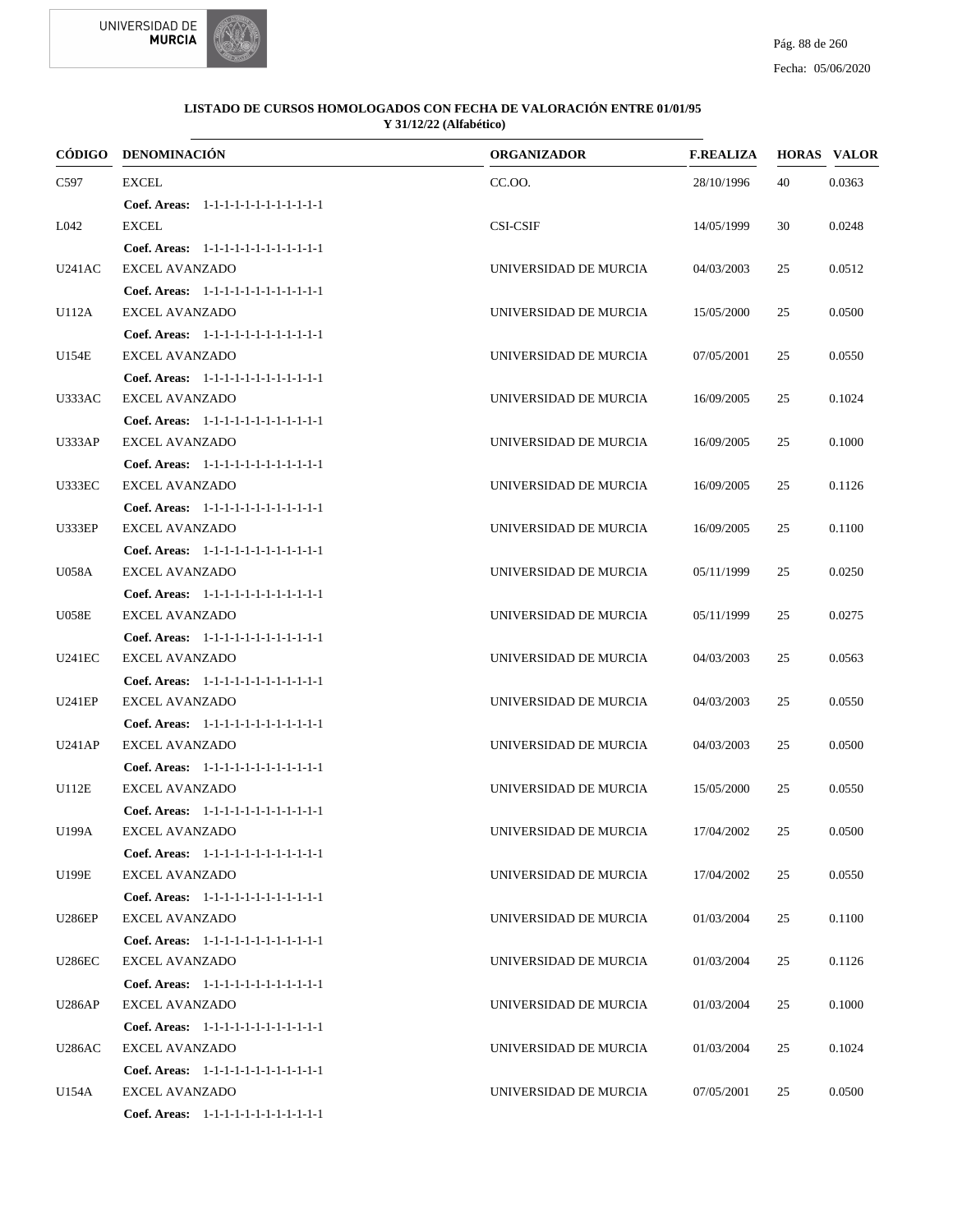



| CÓDIGO            | <b>DENOMINACIÓN</b>                        | <b>ORGANIZADOR</b>                                 | <b>F.REALIZA</b> |    | <b>HORAS VALOR</b> |
|-------------------|--------------------------------------------|----------------------------------------------------|------------------|----|--------------------|
| D2141             | EXCEL BÁSICO EDICIÓN 2                     | UNIVERSIDAD POLITECNICA DE 30/10/2009<br>CARTAGENA |                  | 20 | 0.0645             |
|                   | Coef. Areas: 1-1-1-1-1-1-1-1-1-1-1-1-1     |                                                    |                  |    |                    |
| C537              | EXCEL, HOJA DE CALCULO                     | <b>COCIN</b>                                       | 01/06/1995       | 30 | 0.0260             |
|                   | Coef. Areas: 1-1-1-1-1-1-1-1-1-1-1-1-1     |                                                    |                  |    |                    |
| U669              | EXCEL HOJA DE CALCULO                      | UNIVERSIDAD DE MURCIA                              | 20/01/1997       | 20 | 0.0195             |
|                   | Coef. Areas: 1-1-1-1-1-1-1-1-1-1-1-1-1     |                                                    |                  |    |                    |
| D115              | <b>EXCEL PARA WINDOWS 98/2000</b>          | U. POLIT. DE CARTAGENA                             | 26/11/2001       | 20 | 0.0355             |
|                   | Coef. Areas: 1-1-1-1-1-1-1-1-1-1-1-1-1     |                                                    |                  |    |                    |
| D300              | EXCEL 2000, APLICACIONES PRACTICAS DE      | ESCUELA DE NEGOCIOS MURCIA 31/12/2002              |                  | 30 | 0.0225             |
|                   | Coef. Areas: 1-1-1-1-1-1-1-1-1-1-1-1-1     |                                                    |                  |    |                    |
| C598              | EXCEL 4.0                                  | UMU-FAC. CC. ECONOMICAS Y<br><b>EMPRESARIALES</b>  | 05/12/1995       | 20 | 0.0158             |
|                   | Coef. Areas: 1-1-1-1-1-1-1-1-1-1-1-1-1     |                                                    |                  |    |                    |
| C610              | EXCEL 4.0, HOJA DE CALCULO                 | <b>ACAD. SANCHEZ ROSELL</b>                        | 25/09/1995       | 40 | 0.0150             |
|                   | Coef. Areas: 1-1-1-1-1-1-1-1-1-1-1-1-1     |                                                    |                  |    |                    |
| U043A             | <b>EXCEL 5</b>                             | UNIVERSIDAD DE MURCIA                              | 02/11/1998       | 20 | 0.0200             |
|                   | Coef. Areas: 1-1-1-1-1-1-1-1-1-1-1-1-1     |                                                    |                  |    |                    |
| U043E             | <b>EXCEL 5</b>                             | UNIVERSIDAD DE MURCIA                              | 02/11/1998       | 20 | 0.0220             |
|                   | Coef. Areas: 1-1-1-1-1-1-1-1-1-1-1-1-1     |                                                    |                  |    |                    |
| <b>U001A</b>      | EXCEL 5.                                   | UNIVERSIDAD DE MURCIA                              | 16/06/1997       | 20 | 0.0200             |
|                   | Coef. Areas: 1-1-1-1-1-1-1-1-1-1-1-1-1     |                                                    |                  |    |                    |
| U001E             | EXCEL 5.                                   | UNIVERSIDAD DE MURCIA                              | 16/06/1997       | 20 | 0.0220             |
|                   | Coef. Areas: 1-1-1-1-1-1-1-1-1-1-1-1-1     |                                                    |                  |    |                    |
| D <sub>507</sub>  | <b>EXCEL 97</b>                            | CENTRO EDUCACION ADULTOS<br>(ALCANTARILLA)         | 30/09/2001       | 40 | 0.0660             |
|                   | Coef. Areas: 1-1-1-1-1-1-1-1-1-1-1-1-1     |                                                    |                  |    |                    |
| C871              | <b>EXCEL 97</b>                            | CC.OO.                                             | 14/06/2000       | 30 | 0.0545             |
|                   | Coef. Areas: 1-1-1-1-1-1-1-1-1-1-1-1-1     |                                                    |                  |    |                    |
| C955              | <b>EXCEL 97</b>                            | <b>AULA MENTOR</b>                                 | 03/01/2002       | 75 | 0.0619             |
|                   | Coef. Areas: 1-1-1-1-1-1-1-1-1-1-1-1-1     |                                                    |                  |    |                    |
| C870              | <b>EXCEL 97</b>                            | <b>INFOMUR</b>                                     | 29/10/1999       | 30 | 0.0124             |
|                   | Coef. Areas: 1-1-1-1-1-1-1-1-1-1-1-1-1     |                                                    |                  |    |                    |
| D <sub>1801</sub> | <b>EXCEL 97</b>                            | MUROFIMEDIA                                        | 15/12/2000       | 20 | 0.0113             |
|                   | Coef. Areas: 1-1-1-1-1-1-1-1-1-1-1-1-1     |                                                    |                  |    |                    |
| C781              | <b>EXCEL 97</b>                            | CC.OO.                                             | 03/06/1999       | 25 | 0.0227             |
|                   | Coef. Areas: 1-1-1-1-1-1-1-1-1-1-1-1-1     |                                                    |                  |    |                    |
| D <sub>1941</sub> | <b>EXCEL 97</b>                            | <b>AUDIO CENTRO</b>                                | 14/07/2000       | 40 | 0.0300             |
|                   | Coef. Areas: 1-1-1-1-1-1-1-1-1-1-1-1-1     |                                                    |                  |    |                    |
| L591              | <b>EXCEL 97</b>                            | CC.OO.                                             | 30/10/1998       | 24 | 0.0198             |
|                   | Coef. Areas: 1-1-1-1-1-1-1-1-1-1-1-1-1     |                                                    |                  |    |                    |
| D <sub>6</sub> 02 | EXCEL 97, ACCESS 97 Y WORD 97 PARA WINDOWS | ESI                                                | 31/12/1998       | 6  | 0.0023             |
|                   | Coef. Areas: 1-1-1-1-1-1-1-1-1-1-1-1-1     |                                                    |                  |    |                    |
| D554              | EXCEL 97 PARA WINDOWS 95 BASICO            | <b>NEW HORIZONS</b>                                | 21/07/1998       | 6  | 0.0023             |
|                   | Coef. Areas: 1-1-1-1-1-1-1-1-1-1-1-1-1     |                                                    |                  |    |                    |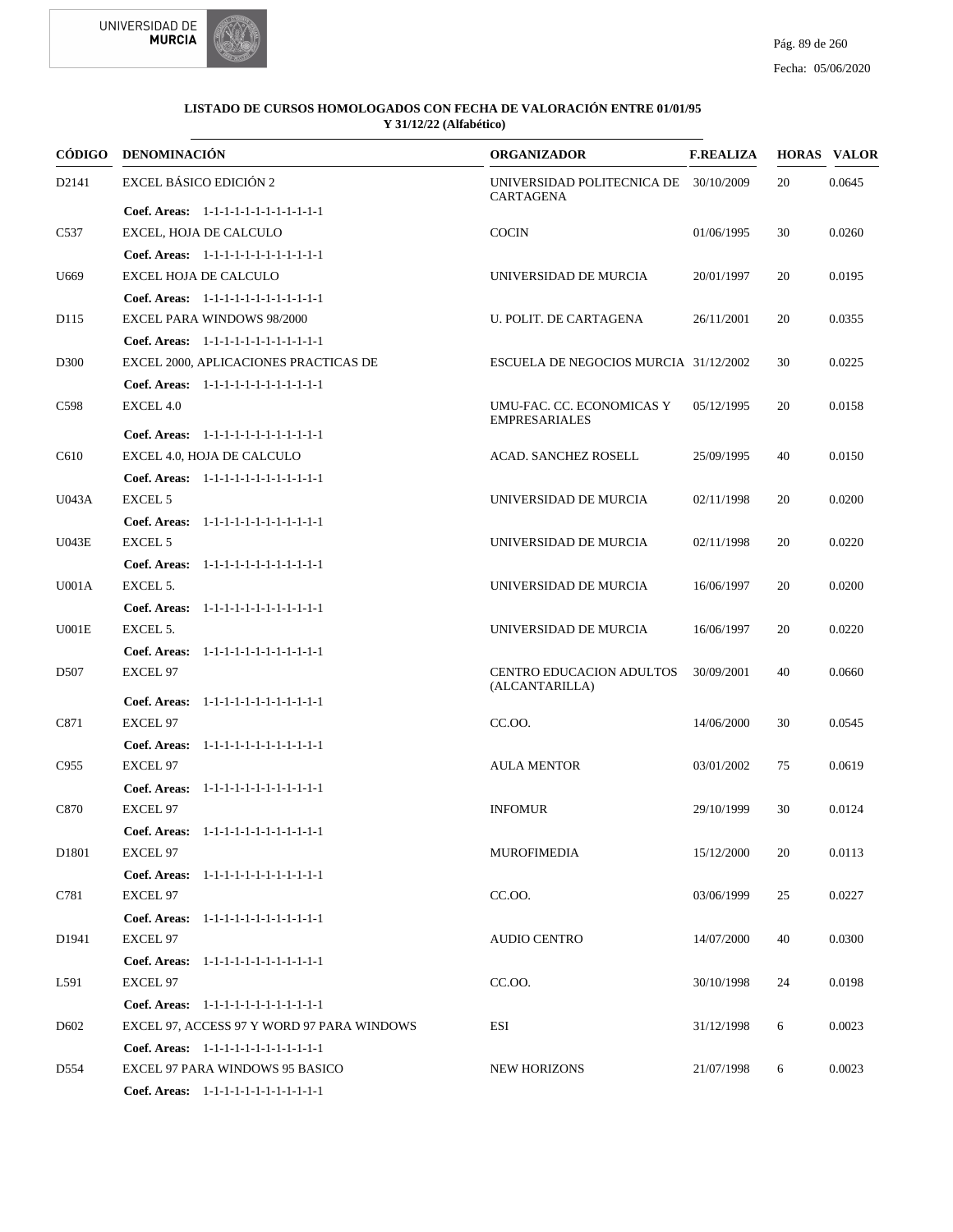

|                   | CÓDIGO DENOMINACIÓN                                                                                                                                    | <b>ORGANIZADOR</b>                                         | <b>F.REALIZA</b> |     | <b>HORAS VALOR</b> |
|-------------------|--------------------------------------------------------------------------------------------------------------------------------------------------------|------------------------------------------------------------|------------------|-----|--------------------|
| L442              | <b>EXCERPTA MEDICA</b>                                                                                                                                 | CSIC-I.I.D.C.Y.T                                           | 25/05/1984       | 6   | 0.0047             |
|                   | Coef. Areas: $0-0-0-0-0-0-1-0-0-0-0$                                                                                                                   |                                                            |                  |     |                    |
| D <sub>1530</sub> | ÉXITO EN LA COMUNICACIÓN (5ª EDICIÓN)                                                                                                                  | UMU - PROMOCION EDUCATIVA 05/12/2008                       |                  | 30  | 0.1139             |
|                   | Coef. Areas: 1-1-1-1-1-1-1-1-1-1-1-1-1                                                                                                                 |                                                            |                  |     |                    |
| <b>U665E</b>      | EXPERIENCIAS PRACTICAS SOBRE ASPECTOS<br>ADMINISTRATIVOS MEDIANTE EL USO DE LA<br>ADMINISTRACION ELECTRONICA<br>Coef. Areas: 1-1-1-1-1-1-1-1-1-1-1-1-1 | UNIVERSIDAD DE MURCIA                                      | 04/11/2013       | 30  | 0.2145             |
| D331              | EXPERIMENTACION ANIMAL                                                                                                                                 | <b>UMU</b>                                                 | 16/03/1995       | 25  | 0.0237             |
|                   | Coef. Areas: $0-0-0-0-0-0-0-0-1-0-1$                                                                                                                   |                                                            |                  |     |                    |
| D188              | EXPERIMENTACION ANIMAL, TECNICO AUXILIAR<br><b>ESPECIALISTA EN</b><br>Coef. Areas: $0-0-0-0-0-0-0-0-1-0-1$                                             | <b>CSIC</b>                                                | 28/10/1994       | 48  | 0.0416             |
| D <sub>187</sub>  | EXPERIMENTACION ANIMAL, TECNICO AUXILIAR<br><b>ESPECIALISTA EN</b><br>Coef. Areas: $0-0-0-0-0-0-0-0-1-0-1$                                             | <b>CSIC</b>                                                | 29/10/1999       | 60  | 0.0520             |
| D <sub>254</sub>  | EXPERIMENTACION ANIMAL, TECNICO ESPECIALISTAS                                                                                                          | <b>CSIC</b>                                                | 04/10/2002       | 60  | 0.1040             |
|                   | Coef. Areas: $0-0-0-0-0-0-0-0-1-0-1$                                                                                                                   |                                                            |                  |     |                    |
| U1009A            | EXPERIMENTACIÓN ANIMAL (1ª EDICIÓN)                                                                                                                    | UNIVERSIDAD DE MURCIA                                      | 26/03/2019       | 8   | 0.0520             |
|                   | Coef. Areas: $0-0-0-0-0-0-0-0-1-0-1$                                                                                                                   |                                                            |                  |     |                    |
| U1062A            | EXPERIMENTACIÓN ANIMAL (2ª EDICIÓN)                                                                                                                    | UNIVERSIDAD DE MURCIA                                      | 02/10/2019       | 8   | 0.0520             |
|                   | Coef. Areas: $0-0-0-0-0-0-0-0-0-0-1$                                                                                                                   |                                                            |                  |     |                    |
| L <sub>104</sub>  | <b>EXPERIMENTACION Y PROTECCION</b><br>ANIMAL, INGRODUCCION (APROVECHAMIENTO)<br>Coef. Areas: $0-0-0-0-0-0-0-0-1-0-1$                                  | <b>U. LEON</b>                                             | 26/09/1997       | 30  | 0.0266             |
| D930              | <b>EXPERTO EN AUTOEDICION</b>                                                                                                                          | <b>INEM</b>                                                | 24/06/1996       | 300 | 0.1733             |
|                   | Coef. Areas: 1-1-1-1-1-1-1-1-1-1-1-1-1                                                                                                                 |                                                            |                  |     |                    |
| D1777             | EXPERTO EN AUTOEDICIÓN                                                                                                                                 | <b>INSTITUTO NACIONAL DE</b><br>EMPLEO (INEM)              | 20/02/1992       | 400 | 0.1733             |
|                   | <b>Coef. Areas:</b> $0-0-0-0-0-0-1-0-0-0-0$                                                                                                            |                                                            |                  |     |                    |
| C586              | EXPERTO EN COOPERATIVISMO Y ECON.SOC. I.CURSO DE<br><b>FORMACION DE</b><br>Coef. Areas: $0-0-0-1-0-0-0-0-1-0-0$                                        | <b>UMU-COES</b>                                            | 31/07/1995       | 200 | 0.1733             |
| D <sub>2046</sub> | EXPERTO EN DIRECCIÓN DE SERVICIOS TI DE<br>UNIVERSIDADES (2ª EDICIÓN 2016)<br>Coef. Areas: $0-0-0-0-0-1-0-0-0-0-0$                                     | UNIVERSIDAD DE CASTILLA-LA 17/11/2016<br><b>MANCHA</b>     |                  | 625 | 1.1825             |
| D <sub>1641</sub> | EXPERTO PROFESIONAL: RÉGIMEN JURÍDICO Y<br>PROCEDIMIENTO ADMINSITRATIVO EN LAS<br>ADMINISTRACIONES PÚBLICAS<br>Coef. Areas: 1-1-1-1-1-1-1-1-1-1-1-1-1  | UNIVERSIDAD NACIONAL DE<br>EDUCACION A DISTANCIA (UNED)    | 31/12/2012       | 105 | 0.6208             |
| C <sub>599</sub>  | EXPLORING THE INTERNET-INFORMATION SYSTEMS                                                                                                             | MASSACHUSETTS INSTITUTE OF 08/04/1996<br><b>TECHNOLOGY</b> |                  | 24  | 0.0095             |
|                   | Coef. Areas: 1-1-1-1-1-1-1-1-1-1-1-1-1                                                                                                                 |                                                            |                  |     |                    |
| <b>U570E</b>      | EXPLOTACIÓN DE UN SISTEMA DE INFORMACIÓN<br>GEOGRÁFICO (SIG)<br>Coef. Areas: 0-0-0-0-0-0-0-0-0-1-0-0                                                   | UNIVERSIDAD DE MURCIA                                      | 17/05/2011       | 40  | 0.2860             |
| L073              | EXPLOTADOR AGRICOLA<br>GENERAL, GEST.CONTAB.COMERCIAL<br>Coef. Areas: $0-0-0-0-0-0-0-0-0-0-0$                                                          | <b>INEM</b>                                                | 07/03/1986       | 188 | 0.1629             |
| L096              | EXPRESION CORPORAL Y MOVIMIENTO TEATRAL                                                                                                                | <b>ARENA-TEATRO</b>                                        | 31/10/1989       | 6   | 0.0023             |
|                   | Coef. Areas: $0-0-0-0-0-0-0-0-0-0-0$                                                                                                                   |                                                            |                  |     |                    |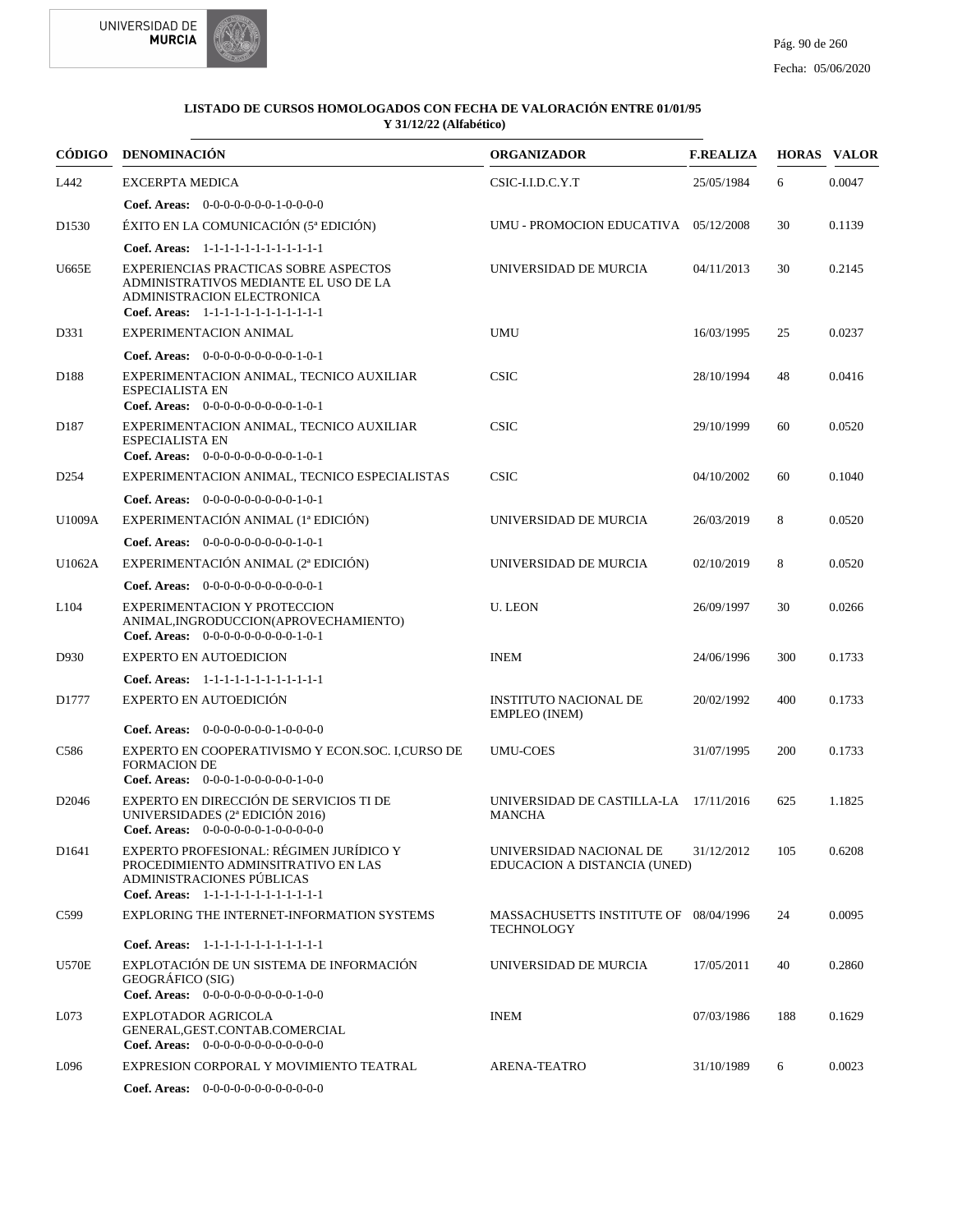



| CÓDIGO            | DENOMINACIÓN                                                                                                                     | <b>ORGANIZADOR</b>                                                                 | <b>F.REALIZA</b> |              | <b>HORAS VALOR</b> |
|-------------------|----------------------------------------------------------------------------------------------------------------------------------|------------------------------------------------------------------------------------|------------------|--------------|--------------------|
| D2227             | EXPRESIÓN ORAL, COMUNICACIÓN Y ORATORIA (2ª<br>EDICIÓN)<br>Coef. Areas: 1-1-1-1-1-1-1-1-1-1-1-1-1                                | MIRIADA X-PLATAFORMA E-<br><b>LEARNING</b>                                         | 30/11/2018       | 42           | 0.1050             |
| C957              | FACTOR HUMANO. DESARROLLO DE LAS PERSONAS EN LA<br><b>ADMINISTRACION</b><br>Coef. Areas: 1-1-1-1-1-1-1-1-1-1-1-1-1               | CC.00.                                                                             | 03/10/2001       | 25           | 0.0454             |
| D <sub>1976</sub> | FACTOR HUMANO: EL DESARROLLO DE LAS PERSONAS EN<br>LAS ADMINISTRACIONES PÚBLICAS                                                 | <b>COMISIONES OBRERAS (CCOO)</b><br>(DENTRO DE FORMACION<br><b>CONTINUA)</b>       | 15/11/2013       | 50           | 0.3025             |
|                   | Coef. Areas: 1-1-1-1-1-1-1-1-1-1-1-1-1                                                                                           |                                                                                    |                  |              |                    |
| D1367             | FACTURA ELECTRÓNICA                                                                                                              | CARM - SERVICIO REGIONAL DE 26/04/2013<br><b>EMPLEO Y FORMACION (SEF)</b>          |                  | 20           | 0.1155             |
|                   | Coef. Areas: 1-1-1-1-1-1-1-1-1-1-1-1-1                                                                                           |                                                                                    |                  |              |                    |
| D <sub>1212</sub> | FACTURA ELECTRÓNICA                                                                                                              | CARM - SERVICIO REGIONAL DE 22/12/2014<br><b>EMPLEO Y FORMACION (SEF)</b>          |                  | 20           | 0.1155             |
|                   | Coef. Areas: 1-1-1-1-1-1-1-1-1-1-1-1-1                                                                                           |                                                                                    |                  |              |                    |
| D <sub>1470</sub> | FACTURA ELECTRÓNICA                                                                                                              | CARM - SERVICIO REGIONAL DE 08/04/2013<br><b>EMPLEO Y FORMACION (SEF)</b>          |                  | 20           | 0.1155             |
|                   | Coef. Areas: 1-1-1-1-1-1-1-1-1-1-1-1-1                                                                                           |                                                                                    |                  |              |                    |
| D1820             | <b>FACTURAPLUS</b>                                                                                                               | AYUNTAMIENTO DE MOLINA DE 02/04/2007<br>SEGURA                                     |                  | 40           | 0.1386             |
|                   | <b>Coef. Areas:</b> $0-0-0-0-0-0-0-0-0-0-0-0$                                                                                    |                                                                                    |                  |              |                    |
| L <sub>255</sub>  | FARMACOLOGIA PARA TEC. ESPEC. SANITARIOS                                                                                         | UMU-FAC. MEDICINA                                                                  | 30/11/1986       | 32           | 0.0277             |
|                   | Coef. Areas: $0-0-0-0-0-0-0-0-1-0-1$                                                                                             |                                                                                    |                  |              |                    |
| L018              | FARMACOLOGIA PEDIATRICA Y GINECOLOGICA                                                                                           | UMU-DEP. FISIOLOGIA Y<br><b>FARMACOLOGIA</b>                                       | 16/03/1989       | 39           | 0.0338             |
|                   | Coef. Areas: 0-0-0-0-0-0-0-0-0-0-0-0-0                                                                                           |                                                                                    |                  |              |                    |
| D <sub>1361</sub> | FCT FORMACIÓN EN CENTROS DE TRABAJO                                                                                              | MINISTERIO DE EDUCACIÓN<br>(AGE)                                                   | 05/04/1995       | 30           | 0.0236             |
|                   | <b>Coef. Areas:</b> $0-0-0-0-0-0-0-0-0-0-0$                                                                                      |                                                                                    |                  |              |                    |
| L418              | FEDERICO ENTRE DALI Y EL INFIERNO                                                                                                | UMU-EXT.UNIV.                                                                      | 23/05/1986       | 10           | 0.0079             |
|                   | Coef. Areas: $0-0-0-0-0-0-0-0-0-0-0$                                                                                             |                                                                                    |                  |              |                    |
| C <sub>155</sub>  | FEDERICO GARCIA LORCA                                                                                                            | UMU-EXT.UNIV.                                                                      | 31/12/1986       | $\mathbf{0}$ | 0.0000             |
|                   | Coef. Areas: 0-0-0-0-0-0-0-0-0-0-0-0-0                                                                                           |                                                                                    |                  |              |                    |
| L424              | FESTIVAL CANTE MINAS: ACERCAMIENTO ACADEMICO AL<br><b>ARTE FLAMENCO (APROV)</b><br><b>Coef. Areas:</b> $0-0-0-0-0-0-0-0-0-0-0-0$ | <b>UMU-U.MAR</b>                                                                   | 18/08/1995       | 50           | 0.0431             |
| D827              | FE-03. MEJORA DE LA CALIDAD EN BIBLIOTECAS<br>UNIVERSITARIAS<br><b>Coef. Areas:</b> $0-0-0-0-0-0-1-0-0-0-0$                      | <b>UPCT</b>                                                                        | 23/10/2007       | 16           | 0.0516             |
| C <sub>289</sub>  | FICHEROS DE AUTORIDADES, CREACION Y CONTROL                                                                                      | <b>ANABAD</b>                                                                      | 23/04/1993       | 20           | 0.0169             |
|                   |                                                                                                                                  |                                                                                    |                  |              |                    |
|                   | Coef. Areas: 0-0-0-0-0-0-0-1-0-0-0-0                                                                                             |                                                                                    |                  |              |                    |
| D1141             | FIGURA DEL TUTOR Y LA ACCION TUTORIAL                                                                                            | <b>CENTRAL SINDICAL</b><br><b>INDEPENDIENTE Y DE</b><br><b>FUNCIONARIOS (CSIF)</b> | 18/10/2008       | 40           | 0.1320             |
|                   | Coef. Areas: $0-0-0-0-0-0-0-0-0-0-0$                                                                                             |                                                                                    |                  |              |                    |
| D1879             | FINANCIACIÓN DE EMPRESAS                                                                                                         | INSTITUTO NACIONAL DE<br>EMPLEO (INEM)                                             | 12/02/1999       | 150          | 0.1299             |
|                   | Coef. Areas: $0-0-0-0-0-0-0-0-0-0-0$                                                                                             |                                                                                    |                  |              |                    |
| D1044             | FIRMA ELECTRÓNICA                                                                                                                | CARM - SERVICIO REGIONAL DE 26/09/2014<br><b>EMPLEO Y FORMACION (SEF)</b>          |                  | 25           | 0.1444             |
|                   | Coef. Areas: 1-1-1-1-1-1-1-1-1-1-1-1-1                                                                                           |                                                                                    |                  |              |                    |
| D <sub>1092</sub> | FIRMA ELECTRÓNICA                                                                                                                | CARM - SERVICIO REGIONAL DE 18/12/2013<br><b>EMPLEO Y FORMACION (SEF)</b>          |                  | 25           | 0.1444             |
|                   | Coef. Areas: 1-1-1-1-1-1-1-1-1-1-1-1-1                                                                                           |                                                                                    |                  |              |                    |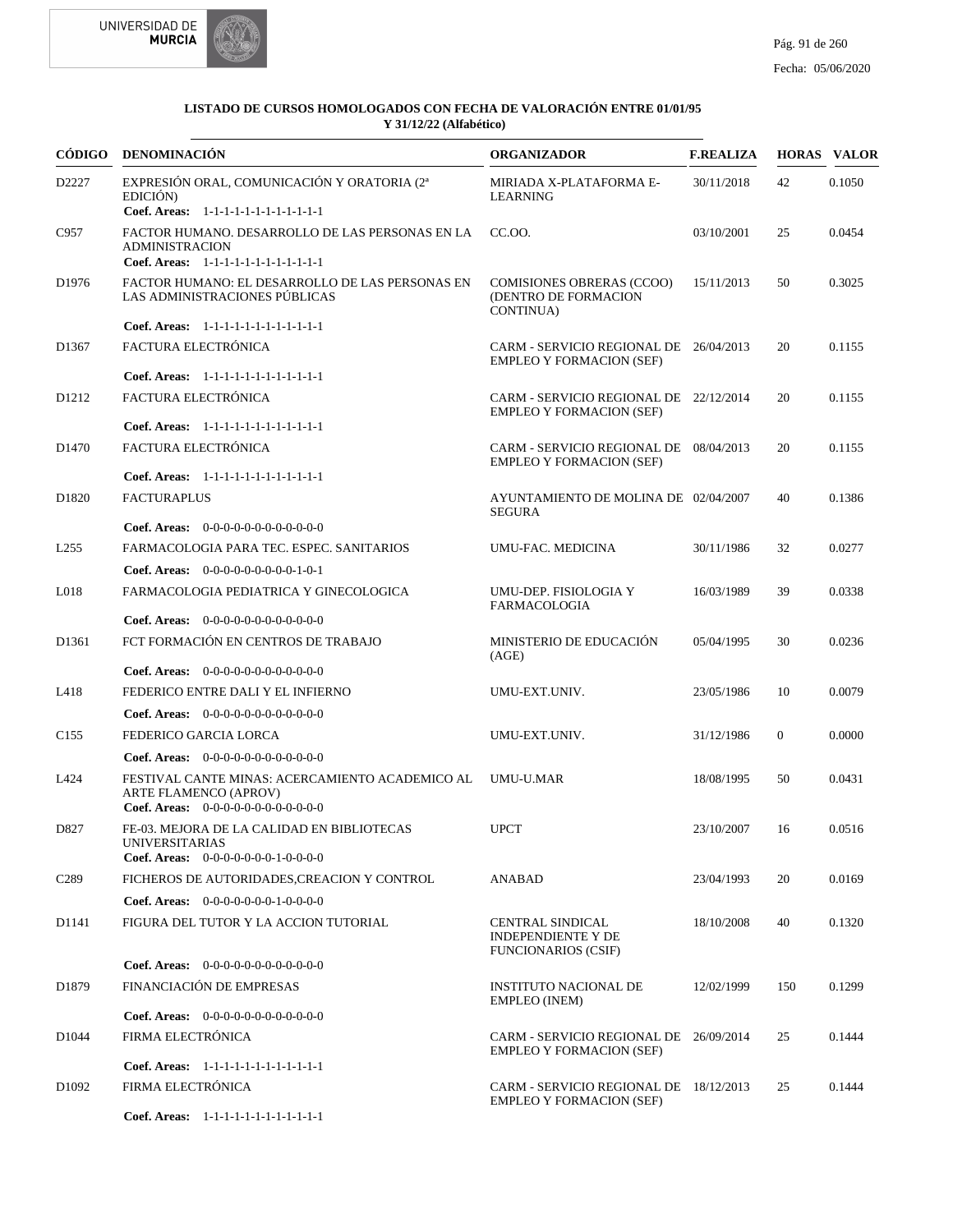



|                   | CÓDIGO DENOMINACIÓN                                                                                                                           | <b>ORGANIZADOR</b>                                                               | <b>F.REALIZA</b> |     | <b>HORAS VALOR</b> |
|-------------------|-----------------------------------------------------------------------------------------------------------------------------------------------|----------------------------------------------------------------------------------|------------------|-----|--------------------|
| D1984             | FIRMA ELECTRÓNICA                                                                                                                             | CARM - SERVICIO REGIONAL DE 06/05/2014<br><b>EMPLEO Y FORMACION (SEF)</b>        |                  | 25  | 0.1444             |
|                   | Coef. Areas: 1-1-1-1-1-1-1-1-1-1-1-1-1                                                                                                        |                                                                                  |                  |     |                    |
| D <sub>1957</sub> | FIRMA ELECTRÓNICA                                                                                                                             | CARM - SERVICIO REGIONAL DE 24/12/2012<br><b>EMPLEO Y FORMACION (SEF)</b>        |                  | 25  | 0.1444             |
|                   | Coef. Areas: 1-1-1-1-1-1-1-1-1-1-1-1-1                                                                                                        |                                                                                  |                  |     |                    |
| D1917             | FIRMA ELECTRÓNICA                                                                                                                             | CARM - SERVICIO REGIONAL DE 12/02/2015<br><b>EMPLEO Y FORMACION (SEF)</b>        |                  | 25  | 0.1444             |
|                   | Coef. Areas: 1-1-1-1-1-1-1-1-1-1-1-1-1                                                                                                        |                                                                                  |                  |     |                    |
| D1952             | FIRMA ELECTRÓNICA                                                                                                                             | INTECO INSTITUTO NACIONAL DE03/03/2017<br>TECNOLOGÍA DE LA<br><b>INFORMACIÓN</b> |                  | 20  | 0.1050             |
|                   | Coef. Areas: 1-1-1-1-1-1-1-1-1-1-1-1-1                                                                                                        |                                                                                  |                  |     |                    |
| D <sub>1856</sub> | FIRMA ELECTRÓNICA                                                                                                                             | CARM - SERVICIO REGIONAL DE 06/04/2017<br><b>EMPLEO Y FORMACION (SEF)</b>        |                  | 25  | 0.1444             |
|                   | Coef. Areas: 1-1-1-1-1-1-1-1-1-1-1-1-1                                                                                                        |                                                                                  |                  |     |                    |
| D1742             | FIRMA ELECTRÓNICA                                                                                                                             | CARM - SERVICIO REGIONAL DE 21/01/2013<br><b>EMPLEO Y FORMACION (SEF)</b>        |                  | 25  | 0.1444             |
|                   | Coef. Areas: 1-1-1-1-1-1-1-1-1-1-1-1-1                                                                                                        |                                                                                  |                  |     |                    |
| D1597             | FIRMA ELECTRÓNICA                                                                                                                             | CARM - SERVICIO REGIONAL DE 17/02/2015<br><b>EMPLEO Y FORMACION (SEF)</b>        |                  | 25  | 0.1444             |
|                   | Coef. Areas: 1-1-1-1-1-1-1-1-1-1-1-1-1                                                                                                        |                                                                                  |                  |     |                    |
| D1308             | FIRMA ELECTRÓNICA                                                                                                                             | CARM - SERVICIO REGIONAL DE 04/09/2014<br><b>EMPLEO Y FORMACION (SEF)</b>        |                  | 25  | 0.1444             |
|                   | Coef. Areas: 1-1-1-1-1-1-1-1-1-1-1-1-1                                                                                                        |                                                                                  |                  |     |                    |
| D <sub>1216</sub> | FIRMA ELECTRÓNICA<br>Coef. Areas: 1-1-1-1-1-1-1-1-1-1-1-1-1                                                                                   | CARM - SERVICIO REGIONAL DE 27/01/2015<br><b>EMPLEO Y FORMACION (SEF)</b>        |                  | 25  | 0.1444             |
|                   |                                                                                                                                               |                                                                                  |                  |     |                    |
| D2204             | FIRMA ELECTRÓNICA. ASPECTOS JURÍDICOS (ON LINE)                                                                                               | <b>INSTITUTO NACIONAL DE</b><br>ADMINISTRACIÓN PUBLICA<br>(INAP)                 | 30/11/2018       | 35  | 0.2503             |
|                   | Coef. Areas: 1-1-1-1-1-1-1-1-1-1-1-1-1                                                                                                        |                                                                                  |                  |     |                    |
| D1137             | FIRMA ELECTRÓNICA. ASPECTOS JURÍDICOS (ON LINE)                                                                                               | <b>INSTITUTO NACIONAL DE</b><br>ADMINISTRACIÓN PUBLICA<br>(INAP)                 | 14/06/2013       | 30  | 0.2145             |
|                   | Coef. Areas: 1-1-1-1-1-1-1-1-1-1-1-1-1                                                                                                        |                                                                                  |                  |     |                    |
| D1323             | FIRMA ELECTRÓNICA Y ASPECTOS JURÍDICOS (ON LINE)                                                                                              | <b>INSTITUTO NACIONAL DE</b><br>ADMINISTRACIÓN PUBLICA<br>(INAP)                 | 02/11/2012       | 30  | 0.2145             |
|                   | Coef. Areas: 1-1-1-1-1-1-1-1-1-1-1-1-1                                                                                                        |                                                                                  |                  |     |                    |
| L416              | FIRST AIDER AT WORK (Primeros auxilios en el trabajo)                                                                                         | PFE FIRST AID TRAINING<br><b>SERVICES</b>                                        | 15/05/2000 24    |     | 0.0180             |
|                   | Coef. Areas: $0-0-0-0-0-0-0-0-0-0-0-0$                                                                                                        |                                                                                  |                  |     |                    |
| C472              | <b>FISCALIDAD DE EMPRESAS</b>                                                                                                                 | <b>INEM</b>                                                                      | 15/09/1988       | 200 | 0.1733             |
|                   | Coef. Areas: $0-0-0-0-0-0-0-0-0-0-0$                                                                                                          |                                                                                  |                  |     |                    |
| C712              | FISCALIDAD EN LA PEQUEÑA EMPRESA                                                                                                              | CC.00.                                                                           | 02/02/1998       | 40  | 0.0363             |
|                   | Coef. Areas: $0-0-0-0-0-0-0-0-0-0-0-0$                                                                                                        |                                                                                  |                  |     |                    |
| D <sub>2028</sub> | FISIOLOGÍA DEL EJERCICIO (FUERZA MUSCULAR: NUEVAS<br>TENDENCIAS EN EL ENTRENAMIENTO) (XXVIII CURSO)<br>Coef. Areas: $0-0-0-0-0-0-0-0-0-1-0-0$ | UNIVERSIDAD COMPLUTENSE DE 19/01/2007<br><b>MADRID</b>                           |                  | 10  | 0.0323             |
| L410              | FISIOLOGIA DEL ENTRENAMIENTO, CURSO GENERAL DE                                                                                                | FED. ESP.MED.DEPORTE                                                             | 28/11/1987       | 6   | 0.0025             |
|                   | Coef. Areas: 0-0-0-0-0-0-0-0-0-1-0-0                                                                                                          |                                                                                  |                  |     |                    |
| <b>U476EC</b>     | FLASH                                                                                                                                         | UNIVERSIDAD DE MURCIA                                                            | 24/03/2009       | 20  | 0.0901             |
|                   | Coef. Areas: 1-1-1-1-1-1-1-1-1-1-1-1-1                                                                                                        |                                                                                  |                  |     |                    |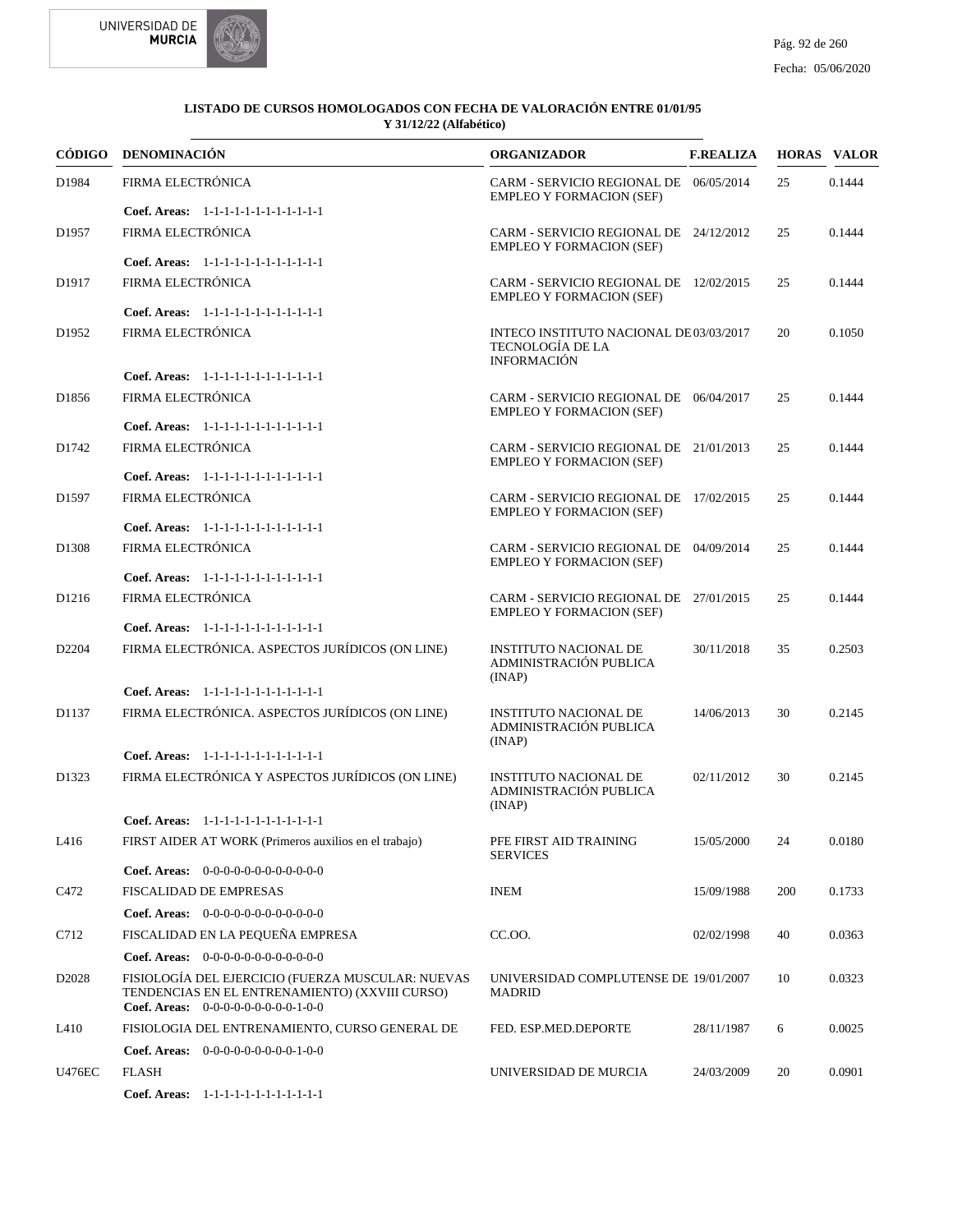

|                   | CÓDIGO DENOMINACIÓN                                                                                                                                                                                    | <b>ORGANIZADOR</b>                                           | <b>F.REALIZA</b> |     | <b>HORAS VALOR</b> |
|-------------------|--------------------------------------------------------------------------------------------------------------------------------------------------------------------------------------------------------|--------------------------------------------------------------|------------------|-----|--------------------|
| U565E             | <b>FLASH</b>                                                                                                                                                                                           | UNIVERSIDAD DE MURCIA                                        | 25/03/2011       | 20  | 0.1430             |
|                   | Coef. Areas: 1-1-1-1-1-1-1-1-1-1-1-1-1                                                                                                                                                                 |                                                              |                  |     |                    |
| U521E             | FLASH (TELEFORMACION)                                                                                                                                                                                  | UNIVERSIDAD DE MURCIA                                        | 07/05/2010       | 20  | 0.1430             |
|                   | Coef. Areas: 1-1-1-1-1-1-1-1-1-1-1-1-1                                                                                                                                                                 |                                                              |                  |     |                    |
| L <sub>284</sub>  | FLAUTA, II CURSO INTERNACIONAL                                                                                                                                                                         | CONSERV.MURCIA                                               | 20/09/1989       | 60  | 0.0473             |
|                   | <b>Coef. Areas:</b> $0-0-0-0-0-0-0-0-0-0-0-0$                                                                                                                                                          |                                                              |                  |     |                    |
| L <sub>161</sub>  | <b>FLUORESCENCIA DE RAYOS X</b>                                                                                                                                                                        | PHILIPS IBERICA SAE                                          | 23/06/1995       | 6   | 0.0023             |
|                   | Coef. Areas: $0-0-0-0-0-0-0-0-1-0-1$                                                                                                                                                                   |                                                              |                  |     |                    |
| C <sub>470</sub>  | FOMENTO INVEST.: IV PROGRAMA MARCO DE LA U.<br><b>EUROPEA</b>                                                                                                                                          | <b>UMU/CARM</b>                                              | 06/03/1995       | 15  | 0.0130             |
|                   | <b>Coef. Areas:</b> $0-0-0-1-0-0-0-0-0-0-0-0$                                                                                                                                                          |                                                              |                  |     |                    |
| D <sub>663</sub>  | <b>FONTANERIA</b>                                                                                                                                                                                      | <b>CEAC</b>                                                  | 08/01/1985       | 975 | 0.0825             |
|                   | Coef. Areas: 0-0-0-0-0-0-0-0-0-1-0-0                                                                                                                                                                   |                                                              |                  |     |                    |
| D301              | FORJADOS UNIDIRECCIONALES, CURSO OFICIAL NIVEL II<br><b>Coef. Areas:</b> $0-0-0-0-0-0-0-0-1-0-0$                                                                                                       | CYPE INGENIEROS, S.A.                                        | 08/11/2002       | 25  | 0.0206             |
| D <sub>1435</sub> | FORMACION A DISTANCIA EN PROTECCION Y<br>EXPERIMENTACION ANIMAL PARA EXPERIMENTADORES EN UNIVERSIDAD DE GRANADA<br>CIENCIAS BIOMEDICAS. CATEGORIA B<br>Coef. Areas: $0-0-0-0-0-0-0-0-0-0-1$            | FUNDACIÓN EMPRESA DE LA                                      | 02/07/2010       | 65  | 0.1788             |
| D1345             | FORMACION A DISTANCIA EN PROTECCION Y<br>EXPERIMENTACION ANIMAL PARA EXPERIMENTADORES EN UNIVERSIDAD DE GRANADA<br>CIENCIAS BIOMEDICAS. CATEGORIA B<br>Coef. Areas: $0-0-0-0-0-0-0-0-0-0-0-1$          | FUNDACIÓN EMPRESA DE LA                                      | 03/07/2009       | 65  | 0.1073             |
| D1352             | FORMACION A DISTANCIA EN PROTECCION Y<br>EXPERIMENTACION ANIMAL PARA EXPERIMENTADORES EN UNIVERSIDAD DE GRANADA<br>CIENCIAS BIOMEDICAS. CATEGORIA C. V EDICION<br>Coef. Areas: $0-0-0-0-0-0-0-0-0-0-1$ | FUNDACIÓN EMPRESA DE LA                                      | 14/07/2009       | 80  | 0.1320             |
| C541              | FORMACION ADMINISTRATIVA, CURSO GENERAL DE                                                                                                                                                             | C.A.R.M.                                                     | 12/01/1996       | 100 | 0.0788             |
|                   | Coef. Areas: 1-1-1-1-1-1-1-1-1-1-1-1-1                                                                                                                                                                 |                                                              |                  |     |                    |
| C <sub>054</sub>  | FORMACION BASICA BIBLIOTECARIA Y TEC. DE<br><b>INFORMACION . CURSO INTENSIVO</b><br>Coef. Areas: $0-0-0-0-0-0-1-0-0-0-0$                                                                               | ASEABI/F.INFORMATICA U.P.MAD11/03/1981                       |                  | 3   | 0.0000             |
| D <sub>2259</sub> | FORMACIÓN BÁSICA (CERTIFICADO DE)                                                                                                                                                                      | CENTRO DE FORMACIÓN SAN<br>NICOLÁS S.L.                      | 05/04/2011       | 70  | 0.1925             |
|                   | Coef. Areas: $0-0-0-0-0-0-0-0-1-0-0$                                                                                                                                                                   |                                                              |                  |     |                    |
| D <sub>2267</sub> | FORMACIÓN BÁSICA (CERTIFICADO DE)                                                                                                                                                                      | CENTRO DE FORMACIÓN SAN<br>NICOLAS S.L.                      | 31/03/2010       | 70  | 0.1925             |
|                   | <b>Coef. Areas:</b> $0-0-0-0-0-0-0-0-1-0-0$                                                                                                                                                            |                                                              |                  |     |                    |
| D <sub>2255</sub> | FORMACIÓN BÁSICA DE PROFESORES DE ESPAÑOL COMO<br>LENGUA EXTRANJERA P849-15<br>Coef. Areas: $0-0-0-0-0-0-0-0-1-0-0$                                                                                    | <b>UMU</b>                                                   | 17/07/2015       | 30  | 0.1898             |
| IT14E             | FORMACION BASICA EN DROGODEPENDECIAS                                                                                                                                                                   | UNIVERSIDAD DE MURCIA                                        | 23/10/2007       | 20  | 0.0858             |
|                   | <b>Coef. Areas:</b> $0-0-0-0-0-0-0-0-0-0-0$                                                                                                                                                            |                                                              |                  |     |                    |
| D1476             | FORMACIÓN BÁSICA PARA PROFESORES DE ESPAÑOL COMO INSTITUTO CERVANTES<br>LENGUA EXTRANJERA<br>Coef. Areas: $0-0-0-0-0-0-0-0-0-0-0$                                                                      |                                                              | 02/04/2004       | 32  | 0.1109             |
| D1776             | FORMACIÓN DE ACTUACIONES DE DESARROLLO<br>EMPRESARIAL EN ENCLAVES INDUSTRIALES<br>Coef. Areas: $0-0-0-0-0-0-0-0-0-0-0$                                                                                 | <b>INSTITUTO DE FOMENTO DE LA</b><br>REGIÓN DE MURCIA (INFO) | 02/02/2012       | 25  | 0.1313             |
| C <sub>190</sub>  | FORMACION DE AGENTES DE SALUD.MUJER Y SALUD<br>MENTAL COM.<br>Coef. Areas: $0-0-0-0-0-0-0-0-0-0-0$                                                                                                     | D.G.MUJER Y M.ASUNTOS SOC.                                   | 01/10/1991       | 42  | 0.0331             |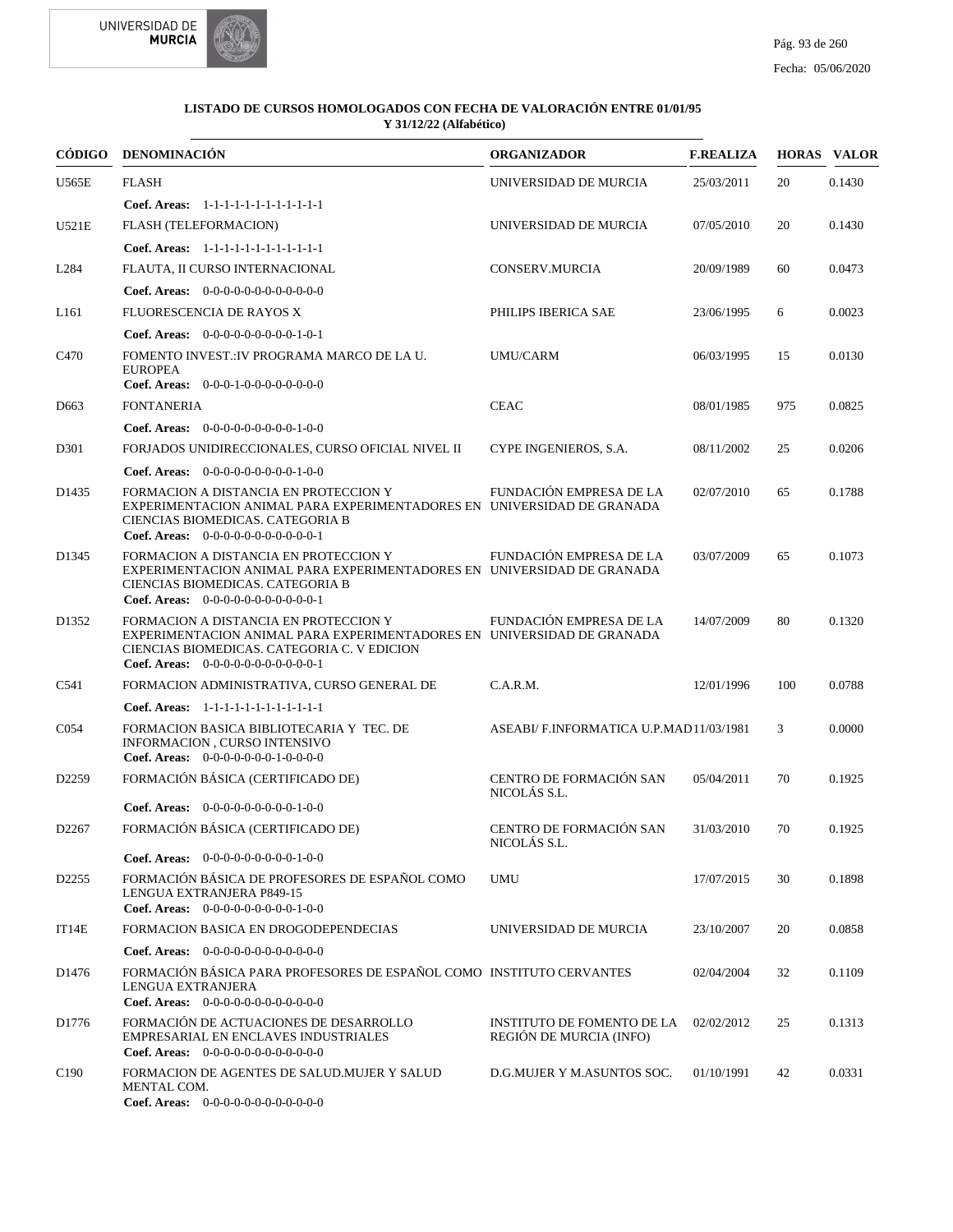



|                   | CÓDIGO DENOMINACIÓN                                                                                                                                                                                                                  | <b>ORGANIZADOR</b>                                                                                         | <b>F.REALIZA</b> |    | <b>HORAS VALOR</b> |
|-------------------|--------------------------------------------------------------------------------------------------------------------------------------------------------------------------------------------------------------------------------------|------------------------------------------------------------------------------------------------------------|------------------|----|--------------------|
| C <sub>245</sub>  | <b>FORMACION DE BIBLIOTECARIOS</b>                                                                                                                                                                                                   | <b>INST. INTERNACIONAL</b>                                                                                 | 30/06/1980       | 3  | 0.0000             |
|                   | Coef. Areas: $0-0-0-0-0-0-1-0-0-0-0$                                                                                                                                                                                                 |                                                                                                            |                  |    |                    |
| D2011             | FORMACIÓN DE COOPERACION AL DESARROLLO (VI CURSO) UMU                                                                                                                                                                                |                                                                                                            | 11/03/2000       | 60 | 0.1139             |
|                   | Coef. Areas: $0-0-0-0-0-0-0-0-1-0-0$                                                                                                                                                                                                 |                                                                                                            |                  |    |                    |
| U003E             | <b>FORMACION DE FORMADORES</b>                                                                                                                                                                                                       | UNIVERSIDAD DE MURCIA                                                                                      | 02/02/1998       | 20 | 0.0220             |
|                   | <b>Coef. Areas:</b> $0-0-0-0-0-0-0-0-0-0-0-0$                                                                                                                                                                                        |                                                                                                            |                  |    |                    |
| D862              | <b>FORMACION DE FORMADORES</b>                                                                                                                                                                                                       | CONFEDERACION REGIONAL DE 17/10/2008<br><b>ORGANIZACIONES</b><br><b>EMPRESARIALES DE MURCIA</b><br>(CROEM) |                  | 75 | 0.2475             |
|                   | <b>Coef. Areas:</b> $0-0-0-0-0-0-0-0-0-0-0-0$                                                                                                                                                                                        |                                                                                                            |                  |    |                    |
| <b>U003A</b>      | FORMACION DE FORMADORES                                                                                                                                                                                                              | UNIVERSIDAD DE MURCIA                                                                                      | 02/02/1998       | 20 | 0.0200             |
|                   | <b>Coef. Areas:</b> $0-0-0-0-0-0-0-0-0-0-0-0$                                                                                                                                                                                        |                                                                                                            |                  |    |                    |
| D <sub>166</sub>  | <b>FORMACION DE FORMADORES</b>                                                                                                                                                                                                       | <b>CSI-CSIF</b>                                                                                            | 08/11/2002       | 30 | 0.0545             |
|                   | Coef. Areas: $0-0-0-0-0-0-0-0-0-0-0$                                                                                                                                                                                                 |                                                                                                            |                  |    |                    |
| C793              | FORMACION DE FORMADORES Nº 4807                                                                                                                                                                                                      | <b>IFES</b>                                                                                                | 26/02/1999       | 20 | 0.0083             |
|                   | <b>Coef. Areas:</b> $0-0-0-0-0-0-0-0-0-0-0-0$                                                                                                                                                                                        |                                                                                                            |                  |    |                    |
| CA102E            | FORMACION DE INSPECTORES EN EL SECTOR<br><b>AGROALIMENTARIO</b><br>Coef. Areas: $0-0-0-0-0-0-0-0-0-1-0-0$                                                                                                                            | UNIVERSIDAD DE MURCIA                                                                                      | 19/06/2007       | 20 | 0.0858             |
| D <sub>1415</sub> | FORMACIÓN DE POSGRADO EN PROTECCIÓN Y<br>EXPERIMENTACIÓN ANIMAL PARA INVESTIGADORES EN<br>CIENCIAS BIOMÉDICAS EN POSESIÓN DE LA ACREDITACIÓN<br>DE LA CATEGORÍA B. CATEGORÍA C. II EDICIÓN<br>Coef. Areas: $0-0-0-0-0-0-0-0-0-0-0-1$ | FUNDACIÓN EMPRESA DE LA<br>UNIVERSIDAD DE GRANADA                                                          | 16/04/2013       | 27 | 0.0743             |
| IT74E             | FORMACION DE PROFESIONALES EN VIOLENCIA DE GENERO UNIVERSIDAD DE MURCIA                                                                                                                                                              |                                                                                                            | 21/10/2013       | 10 | 0.0715             |
|                   | Coef. Areas: $0-0-0-0-0-0-0-0-0-0-0$                                                                                                                                                                                                 |                                                                                                            |                  |    |                    |
| D <sub>1268</sub> | FORMACION DE TECNICOS DE LA RED OTRI (BÁSICO)                                                                                                                                                                                        | MINISTERIO DE EDUCACIÓN Y<br><b>CULTURA (AGE)</b>                                                          | 29/11/1996       | 30 | 0.0260             |
|                   | <b>Coef. Areas:</b> $0-0-0-1-0-0-0-0-0-0-0-0$                                                                                                                                                                                        |                                                                                                            |                  |    |                    |
| IT05E             | FORMACION DE TELEFORMADORES<br>Coef. Areas: 1-1-1-1-1-1-1-1-1-1-1-1-1                                                                                                                                                                | ESCUELA DE ADMON. PUBLICA<br>CARM                                                                          | 29/11/2006       | 25 | 0.1073             |
| D <sub>1164</sub> | FORMACIÓN DE USUARIOS A LA ALFABETIZACIÓN                                                                                                                                                                                            | UMU - PROMOCION EDUCATIVA 13/11/2011                                                                       |                  | 75 | 0.4744             |
|                   | INFORMACIONAL: DINÁMICAS DE TRABAJO EN<br>BIBLIOTECAS PÚBLICAS (5ª EDICIÓN)<br>Coef. Areas: 0-0-0-0-0-0-0-1-0-0-0-0                                                                                                                  |                                                                                                            |                  |    |                    |
| D <sub>1698</sub> | FORMACIÓN DE USUARIOS Y MEJORA DE LA CALIDAD DE<br>LOS SERVICIOS-RECURSOS PARA BIBLIOTECAS<br><b>MUNICIPALES</b><br>Coef. Areas: $0-0-0-0-0-0-1-0-0-0-0$                                                                             | CARM - CONSEJERIA DE<br>PRESIDENCIA                                                                        | 15/11/2001       | 25 | 0.0433             |
| D972              | FORMACION DE VOLUNTARIOS CON PERSONAS MAYORES                                                                                                                                                                                        | UMU - SERVICIO UNIVERSITARIO 18/02/1999<br>DE VOLUNTARIADO<br>UNIVERSITARIO (SUV)                          |                  | 10 | 0.0086             |
|                   | Coef. Areas: 0-0-0-0-0-0-0-0-0-0-0-0-0                                                                                                                                                                                               |                                                                                                            |                  |    |                    |
| L434              | FORMACION DEL ESTADO MODERNO, LA (APROV)                                                                                                                                                                                             | ACAD. ALFONSO X EL SABIO                                                                                   | 04/11/1988       | 30 | 0.0236             |
|                   | Coef. Areas: $0-0-0-0-0-0-0-0-0-0-0$                                                                                                                                                                                                 |                                                                                                            |                  |    |                    |
| D895              | FORMACION DEL MODULO OL2 DEL SOFTWARE ZPORTAL<br>(PORTAL DE BUSQUEDA FEDERADA)<br>Coef. Areas: $0-0-0-0-0-0-1-0-0-0-0$                                                                                                               | DOC6 - CONSULTORA EN<br><b>RECURSOS DE INFORMACION</b>                                                     | 04/10/2006       | 10 | 0.0165             |
| C531              | FORMACION DEL PERSONAL AL SERVICIO DE LA ADMON.<br><b>PUBLICA</b><br>Coef. Areas: $0-0-0-0-1-0-0-0-0-0-0$                                                                                                                            | <b>INAP</b>                                                                                                | 26/03/1996       | 6  | 0.0062             |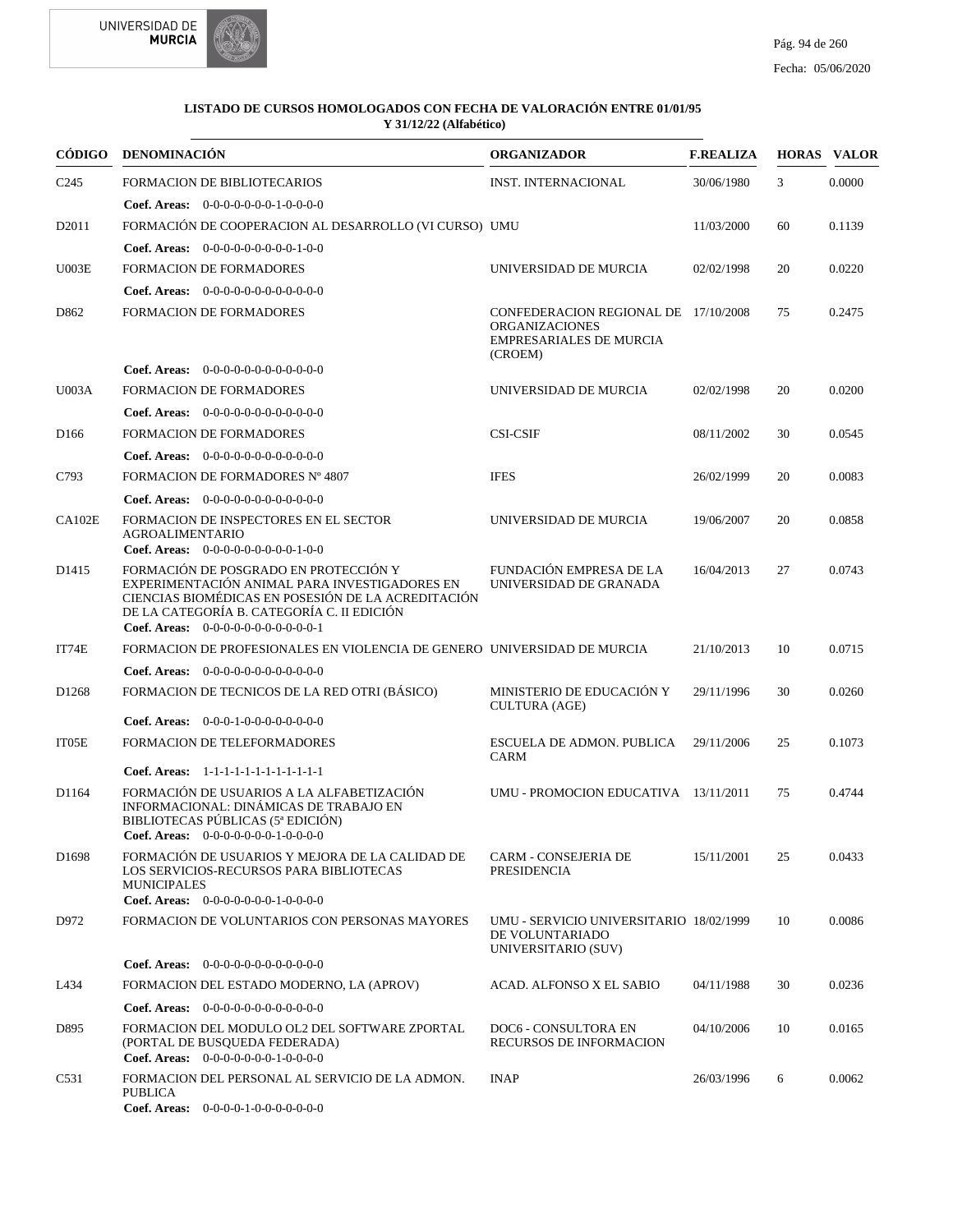



|                    | CÓDIGO DENOMINACIÓN                                                                                                                                   | <b>ORGANIZADOR</b>                                                               | <b>F.REALIZA</b> |     | <b>HORAS VALOR</b> |
|--------------------|-------------------------------------------------------------------------------------------------------------------------------------------------------|----------------------------------------------------------------------------------|------------------|-----|--------------------|
| D896               | FORMACION DEL SOFTWARE ZPORTAL (PORTAL DE<br><b>BUSQUEDA FEDERADA)</b><br><b>Coef. Areas:</b> $0-0-0-0-0-0-1-0-0-0-0$                                 | DOC6 - CONSULTORA EN<br><b>RECURSOS DE INFORMACION</b>                           | 28/06/2006       | 15  | 0.0248             |
| U <sub>693</sub>   | FORMACION DELEGADOS PREVEN. Y TRABAJ. ENCARGADOS UNIVERSIDAD DE MURCIA<br><b>PREVEN</b><br>Coef. Areas: $0-0-0-0-0-0-0-0-0-0-0$                       |                                                                                  | 07/04/1997       | 25  | 0.0244             |
| D <sub>008</sub>   | FORMACION EMPRESARIAL                                                                                                                                 | <b>CROEM</b>                                                                     | 25/05/1994       | 200 | 0.1500             |
|                    | Coef. Areas: $0-0-0-0-0-0-0-0-0-0-0$                                                                                                                  |                                                                                  |                  |     |                    |
| D2183              | FORMACIÓN EN EL MODELO ÚNICO, CAMBIOS EN LA<br>GESTIÓN DE ALUMNADO DE UNIVERSITAS XXI-ACADÉMICO UNIVERSITARIA<br>Coef. Areas: $0-0-1-0-0-0-0-0-0-0-0$ | OFICINA DE COOPERACIÓN                                                           | 06/02/2004       | 18  | 0.0540             |
| D <sub>1972</sub>  | FORMACIÓN EN GÉNERO E IGUALDAD DE<br>OPORTUNIDADES-INTERNET (CURSO BÁSICO)                                                                            | <b>INTERSINDICAL SERVICIOS</b><br>PUBLICOS( STERM) (DENTRO<br>FORMACIÓN CONTINUA | 18/12/2015       | 30  | 0.1815             |
|                    | Coef. Areas: 1-1-1-1-1-1-1-1-1-1-1-1-1                                                                                                                |                                                                                  |                  |     |                    |
| U032E              | FORMACIÓN EN LA ATENCIÓN A USUARIOS EN<br>BIBLIOTECAS UNIVERSITARIAS<br>Coef. Areas: $0-0-0-0-0-0-1-0-0-0-0$                                          | UNIVERSIDAD DE MURCIA                                                            | 20/01/1999       | 25  | 0.0275             |
| U032A              | FORMACIÓN EN LA ATENCIÓN A USUARIOS EN<br><b>BIBLIOTECAS UNIVERSITARIAS</b><br>Coef. Areas: $0-0-0-0-0-0-1-0-0-0-0$                                   | UNIVERSIDAD DE MURCIA                                                            | 20/01/1999       | 25  | 0.0250             |
| L519               | FORMACION EN MATERIA DE CONSUMO PARA ROFESORES<br>DE E.G.B., BUP Y FP,<br>Coef. Areas: $0-0-0-0-0-0-0-0-0-0-0-0$                                      | MEC-CARM                                                                         | 27/10/1985       | 30  | 0.0236             |
| L487               | FORMACION EN MATERIA DE EXTRANJERIA                                                                                                                   | UMU-ESC. DE PRACTICA<br><b>JURIDICA</b>                                          | 04/05/2001       | 15  | 0.0260             |
|                    | <b>Coef. Areas:</b> $0-0-0-0-0-0-0-0-0-0-0-0$                                                                                                         |                                                                                  |                  |     |                    |
| D <sub>1495</sub>  | FORMACIÓN EN MATERIA DE EXTRANJERÍA                                                                                                                   | UMU - ESCUELA DE PRACTICA<br><b>JURIDICA</b>                                     | 04/05/2001       | 10  | 0.0173             |
|                    | Coef. Areas: 1-1-1-1-1-1-1-1-1-1-1-1-1                                                                                                                |                                                                                  |                  |     |                    |
| D <sub>1494</sub>  | FORMACIÓN EN MATERIA DE EXTRANJERÍA (III CURSO)                                                                                                       | COLEGIO OFICIAL DE ABOGADOS 24/02/2005<br><b>MURCIA</b>                          |                  | 20  | 0.0660             |
|                    | Coef. Areas: 1-1-1-1-1-1-1-1-1-1-1-1-1                                                                                                                |                                                                                  |                  |     |                    |
| L426               | FORMACION EN TECNICAS ELECROFORETICAS:<br><b>PHASTSYSTEM</b><br>Coef. Areas: $0-0-0-0-0-0-0-0-1-0-1$                                                  | PHARMACIA BIOTECH S.A.                                                           | 05/04/1990       | 9   | 0.0034             |
| D <sub>1827</sub>  | FORMACIÓN MODULAR ABIERTA Y ACOMPAÑAMIENTO A<br>LA INSERCIÓN LABORAL<br>Coef. Areas: $0-0-0-0-0-0-0-0-0-0-0-0$                                        | FUNDACIÓN ASISTENCIAL<br>"MUJERES"                                               | 30/09/1997       | 150 | 0.0563             |
| C713               | FORMACION MULTIMEDIA DE GESTION EMPRESARIAL                                                                                                           | <b>CEPYME</b>                                                                    | 01/07/1996       | 500 | 0.1500             |
|                    | <b>Coef. Areas:</b> $0-0-0-0-0-0-0-0-0-0-0-0$                                                                                                         |                                                                                  |                  |     |                    |
| C131               | FORMACION OPERADORES DE TERMINAL AUTON.(BASICO)                                                                                                       | <b>PIC</b>                                                                       | 13/06/1988       | 21  | 0.0182             |
|                    | <b>Coef. Areas:</b> $0-0-0-0-0-0-0-0-0-0-0$                                                                                                           |                                                                                  |                  |     |                    |
| D737               | FORMACION PARA ORDENANZAS                                                                                                                             | <b>CCOO</b>                                                                      | 25/11/2006       | 30  | 0.1089             |
|                    | Coef. Areas: 0-0-0-0-0-0-0-0-1-0-0-0                                                                                                                  |                                                                                  |                  |     |                    |
| D <sub>1558</sub>  | FORMACIÓN PARA TÉCNICOS DE REDOTRI                                                                                                                    | +RED OTRI UNIVERSIDADES                                                          | 26/10/2007       | 40  | 0.1260             |
|                    | Coef. Areas: $0-0-0-1-0-0-0-0-0-0-0$                                                                                                                  |                                                                                  |                  |     |                    |
| PR <sub>10</sub> A | FORMACION PARA TRABAJADORES EXPUESTOS DE LAS<br><b>INSTALACIONES RADIACTIVAS</b><br>Coef. Areas: $0-0-0-0-0-0-0-0-0-0-0$                              | UNIVERSIDAD DE MURCIA                                                            | 28/09/2009       | 10  | 0.0390             |
| D539               | FORMACION TECNICA DE MANDOS DE ALMACEN Y<br><b>DISTRIBUCION</b><br>Coef. Areas: -----------                                                           | CAMARA COMERCIO, INDUSTRIA 11/11/1988<br>Y NAVEGACION MURCIA                     |                  | 20  | 0.0173             |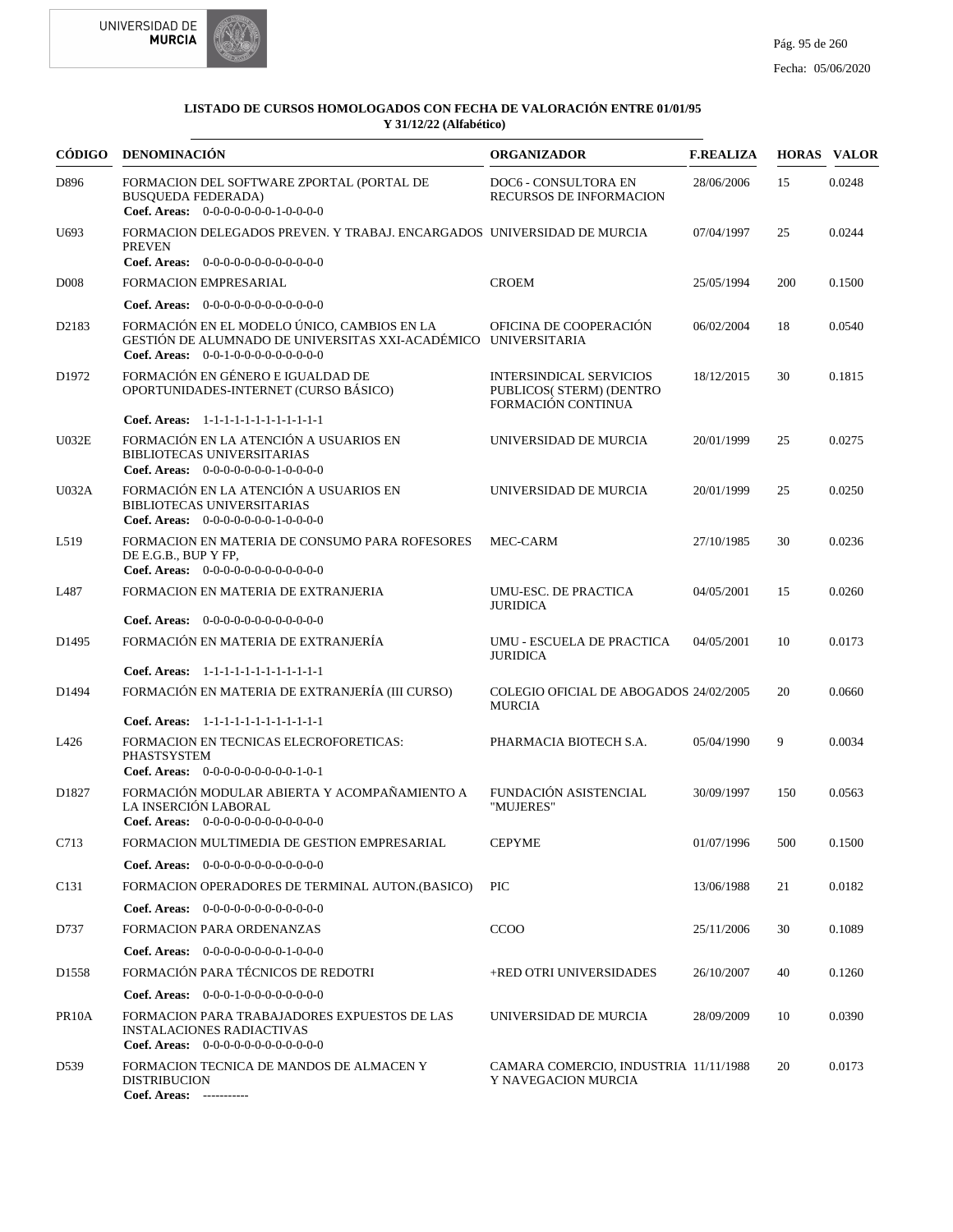



| CÓDIGO             | <b>DENOMINACIÓN</b>                                                                                                                                                                  | <b>ORGANIZADOR</b>                                                                       | <b>F.REALIZA</b> |     | <b>HORAS VALOR</b> |
|--------------------|--------------------------------------------------------------------------------------------------------------------------------------------------------------------------------------|------------------------------------------------------------------------------------------|------------------|-----|--------------------|
| D <sub>2071</sub>  | FORMACIÓN TEÓRICA Y PRÁCTICA EN EL MANEJO DE UN<br>ESPECTRÓMETRO DE MASAS CON PLASMA ACOPLADO<br>INDUCTIVAMENTE ICP-MS MODELO AGILENT 7900<br>Coef. Areas: $0-0-0-0-0-0-0-0-0-0-0-1$ | <b>AGILENT TECHNOLOGIES</b>                                                              | 18/02/2016       | 40  | 0.1100             |
| L444               | FORMACION Y ACTUALIZACION EN PATOLOGIA FEMORO-<br><b>PATELAR</b><br>Coef. Areas: $0-0-0-0-0-0-0-0-0-0-0$                                                                             | SOCMEDIC.EDUC. FIS. Y DEP.                                                               | 17/05/1997       | 20  | 0.0075             |
| D <sub>20</sub> 34 | <b>FORMADOR DE FORMADORES</b>                                                                                                                                                        | CARM                                                                                     | 06/02/1997       | 400 | 0.1733             |
|                    | Coef. Areas: $1-1-1-1-1-1-1-1-1-1-1$                                                                                                                                                 |                                                                                          |                  |     |                    |
| D <sub>1418</sub>  | <b>FORMADOR DE FORMADORES</b>                                                                                                                                                        | <b>ESCUELA DE NEGOCIOS -</b><br>FUNDACION UNIVERSIDAD<br><b>EMPRESA REGION DE MURCIA</b> | 03/04/1993       | 40  | 0.0165             |
|                    | Coef. Areas: 1-1-1-1-1-1-1-1-1-1-1-1-1                                                                                                                                               |                                                                                          |                  |     |                    |
| D <sub>1931</sub>  | FORMADOR OCUPACIONAL                                                                                                                                                                 | CARM - SERVICIO REGIONAL DE 22/07/2003<br><b>EMPLEO Y FORMACION (SEF)</b>                |                  | 389 | 0.3465             |
|                    | <b>Coef. Areas:</b> $0-0-0-0-1-0-0-0-0-0-0-0$                                                                                                                                        |                                                                                          |                  |     |                    |
| D1039              | FORMADOR OCUPACIONAL                                                                                                                                                                 | CARM - SERVICIO REGIONAL DE 30/11/2005<br><b>EMPLEO Y FORMACION (SEF)</b>                |                  | 380 | 0.6930             |
|                    | <b>Coef. Areas:</b> $0-0-0-0-0-0-0-0-0-0-0$                                                                                                                                          |                                                                                          |                  |     |                    |
| D1786              | FORMADOR OCUPACIONAL                                                                                                                                                                 | CARM                                                                                     | 29/12/2000       | 380 | 0.3465             |
|                    | <b>Coef. Areas:</b> $0-0-0-0-1-0-0-0-0-0-0-0$                                                                                                                                        |                                                                                          |                  |     |                    |
| U031E              | FORMS 5.0                                                                                                                                                                            | UNIVERSIDAD DE MURCIA                                                                    | 27/01/1999       | 40  | 0.0440             |
|                    | <b>Coef. Areas:</b> $0-0-0-0-0-1-0-0-0-0-0$                                                                                                                                          |                                                                                          |                  |     |                    |
| C810               | FORMS 5.0                                                                                                                                                                            | SINERGIA TECNOLOGICA                                                                     | 28/02/1999       | 30  | 0.0113             |
| U031A              | <b>Coef. Areas:</b> $0-0-0-0-0-1-0-0-0-0-0$<br>FORMS 5.0                                                                                                                             | UNIVERSIDAD DE MURCIA                                                                    |                  | 40  | 0.0400             |
|                    | <b>Coef. Areas:</b> $0-0-0-0-0-1-0-0-0-0-0$                                                                                                                                          |                                                                                          | 27/01/1999       |     |                    |
| D <sub>014</sub>   | FORO MUNDIAL DE LA JUVENTUD Y LA MUJER POR LOS<br>DERECHOS HUMANOS (1°)<br>Coef. Areas: $0-0-0-0-0-0-0-0-0-0-0$                                                                      | C.A.R.M.                                                                                 | 22/11/2000       | 30  | 0.0473             |
| <b>U078A</b>       | FOTOGRAFIA CIENTIFICA                                                                                                                                                                | UNIVERSIDAD DE MURCIA                                                                    | 10/12/1999       | 20  | 0.0200             |
|                    | <b>Coef. Areas:</b> $0-0-0-0-0-0-0-0-1-0-1$                                                                                                                                          |                                                                                          |                  |     |                    |
| <b>U078E</b>       | FOTOGRAFIA CIENTIFICA                                                                                                                                                                | UNIVERSIDAD DE MURCIA                                                                    | 10/12/1999       | 20  | 0.0220             |
|                    | Coef. Areas: $0-0-0-0-0-0-0-0-1-0-1$                                                                                                                                                 |                                                                                          |                  |     |                    |
| L446               | FOTOGRAFIA COMO DOCUMENTO: TECNICAS DE UTILIZ. EN U. SANTANDER<br>INVESTIGACION (APROV)<br>Coef. Areas: $0-0-0-0-0-0-0-0-1-0-1$                                                      |                                                                                          | 12/08/1988       | 25  | 0.0202             |
| D <sub>1653</sub>  | FOTOGRAFÍA DIGITAL: PHOTOSHOP Y OTRAS APLIACIONES UMU - PROMOCION EDUCATIVA 13/05/2010<br>COMPLEMENTARIAS (VIII EDICIÓN)<br>Coef. Areas: $2-2-2-2-2-2-2-2-2-2-2$                     |                                                                                          |                  | 75  | 0.4744             |
| D694               | FOTOGRAFIA DIGITAL: PHOTOSHOP Y OTRAS<br>APLICACIONES COMPLEMENTARIAS<br>Coef. Areas: $,2-,2-,2-,2-,2-,2-,2-,2-,2-,2-,2$                                                             | PROMOCION EDUCATIVA UMU                                                                  | 10/04/2006       | 30  | 0.1139             |
| D1997              | FOTOGRAFÍA DIGITAL: PHOTOSHOP Y OTRAS<br>APLICACIONES COMPLEMENTARIAS<br>Coef. Areas: 2-2-2-2-2-2-2-2-2-2-2-2                                                                        | <b>UMU</b>                                                                               | 03/12/2009       | 75  | 0.2846             |
| D <sub>1040</sub>  | FOTOGRAFIA DIGITAL: PHOTOSHOP Y OTRAS<br>APLICACIONES COMPLEMENTARIAS (VIII EDICIÓN)<br>Coef. Areas: $, 2-, 2-, 2-, 2-, 2-, 2-, 2-, 2-, 2-, 2-, 2$                                   | <b>UMU</b>                                                                               | 13/05/2010       | 75  | 0.4744             |
| D <sub>1225</sub>  | FOTOGRAFÍA DIGITAL: PHOTOSHOP Y OTRAS<br>APLICACIONES COMPLEMENTARIAS (XII EDICIÓN)<br>Coef. Areas: 2-2-2-2-2-2-2-2-2-2-2-2                                                          | UMU - PROMOCION EDUCATIVA 28/03/2012                                                     |                  | 75  | 0.4744             |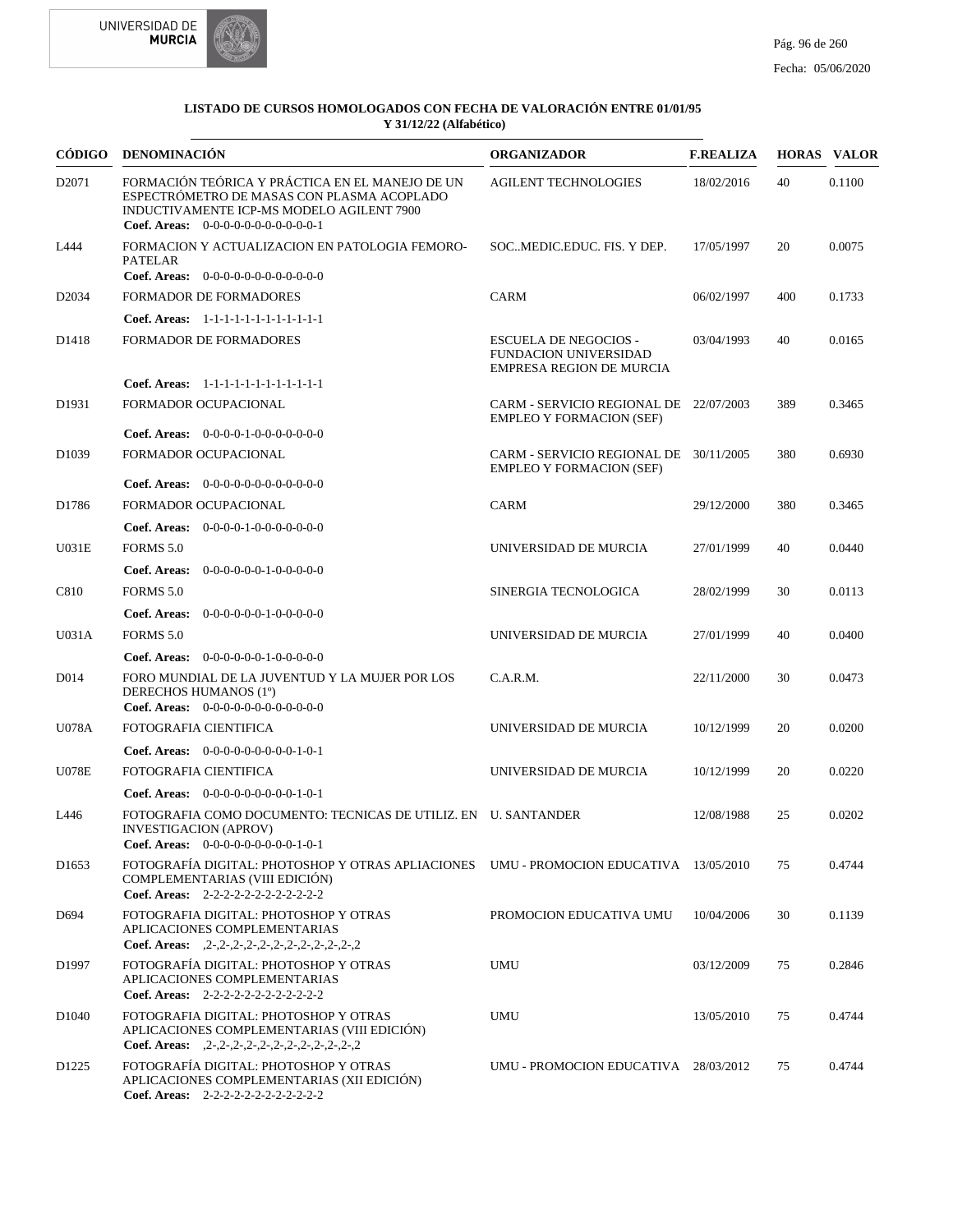



| CÓDIGO            | <b>DENOMINACIÓN</b>                                                                                                                                      | <b>ORGANIZADOR</b>                                                                                                   | <b>F.REALIZA</b> |     | <b>HORAS VALOR</b> |
|-------------------|----------------------------------------------------------------------------------------------------------------------------------------------------------|----------------------------------------------------------------------------------------------------------------------|------------------|-----|--------------------|
| D1128             | FOTOGRAFÍA DIGITAL: PHOTOSHOP Y OTRAS<br>APLICACIONES COMPLEMENTARIAS (XVI EDICIÓN)<br>Coef. Areas: 2-2-2-2-2-2-2-2-2-2-2-2                              | UMU - PROMOCION EDUCATIVA 29/04/2015                                                                                 |                  | 75  | 0.4313             |
| D <sub>1930</sub> | FOTOGRAFÍA DIGITAL: PHOTOSHOP Y OTRAS<br>APLICACIONES COMPLEMETARIAS<br>Coef. Areas: $, 2-, 2-, 2-, 2-, 2-, 2-, 2-, 2-, 2-, 2-, 2$                       | UMU                                                                                                                  | 03/12/2014       | 75  | 0.4744             |
| C <sub>536</sub>  | FOTOGRAFIA, INICIACION A LA                                                                                                                              | UMU-U.MAR                                                                                                            | 16/10/1995       | 30  | 0.0285             |
|                   | Coef. Areas: $0-0-0-0-0-0-0-0-1-0-1$                                                                                                                     |                                                                                                                      |                  |     |                    |
| L <sub>258</sub>  | FOTOGRAFIA UNIVERSITARIA, (IV)                                                                                                                           | UMU-FAC. CIENCIAS QUIMICAS                                                                                           | 30/06/1992       | 125 | 0.1083             |
|                   | Coef. Areas: $0-0-0-0-0-0-0-0-1-0-1$                                                                                                                     |                                                                                                                      |                  |     |                    |
| D <sub>1563</sub> | FOTOSHOP (ON LINE)                                                                                                                                       | <b>CENTRAL SINDICAL</b><br><b>INDEPENDIENTE Y DE</b><br><b>FUNCIONARIOS (CSIF) (DENTRO</b><br>DE FORMACION CONTINUA) | 07/07/2013       | 40  | 0.2420             |
|                   | Coef. Areas: $2-2-2-2-2-2-2-2-2-2-2$                                                                                                                     |                                                                                                                      |                  |     |                    |
| L085              | <b>FRAMEWORK</b>                                                                                                                                         | <b>INFORGES</b>                                                                                                      | 02/05/1991       | 3   | 0.0000             |
|                   | Coef. Areas: 1-1-1-1-1-1-1-1-1-1-1-1-1                                                                                                                   |                                                                                                                      |                  |     |                    |
| C <sub>205</sub>  | <b>FRAMEWORK III</b>                                                                                                                                     | <b>COCIN ALBACETE</b>                                                                                                | 07/12/1991       | 40  | 0.0347             |
|                   | Coef. Areas: 1-1-1-1-1-1-1-1-1-1-1-1-1                                                                                                                   |                                                                                                                      |                  |     |                    |
| C005              | <b>FRANCAIS A PARIS</b>                                                                                                                                  | ALIANZA FRANCESA                                                                                                     | 31/07/1985       | 6   | 0.0025             |
|                   | Coef. Areas: 1-1-1-1-1-1-1-1-1-1-1-1-1                                                                                                                   |                                                                                                                      |                  |     |                    |
| C414              | <b>FRANCES</b>                                                                                                                                           | THE INLINGUA SCHOOL                                                                                                  | 17/03/1987       | 3   | 0.0000             |
|                   | Coef. Areas: 1-1-1-1-1-1-1-1-1-1-1-1-1                                                                                                                   |                                                                                                                      |                  |     |                    |
| C <sub>495</sub>  | <b>FRANCES</b>                                                                                                                                           | <b>INEM</b>                                                                                                          | 13/01/1988       | 200 | 0.1733             |
|                   | Coef. Areas: 1-1-1-1-1-1-1-1-1-1-1-1-1                                                                                                                   |                                                                                                                      |                  |     |                    |
| <b>IT106E</b>     | FRANCÉS NIVEL AVANZADO B2.2                                                                                                                              | UNIVERSIDAD DE MURCIA                                                                                                | 11/02/2015       | 60  | 0.4290             |
|                   | Coef. Areas: 1-1-1-1-1-1-1-1-1-1-1-1-1                                                                                                                   |                                                                                                                      |                  |     |                    |
| L061              | FRIGORISTA COMERCIAL<br>MONT.REPARA.(APROVECHAMIENTO)<br><b>Coef. Areas:</b> $0-0-0-0-0-0-0-0-1-0-0$                                                     | <b>INEM</b>                                                                                                          | 26/03/1991       | 700 | 0.1575             |
| L469              | FRONTERA: ASPECTOS GEOPOLITICOS, HISTORICOS Y<br>CULTURALES, LA (APROV.)<br>Coef. Areas: $0-0-0-0-0-0-0-0-0-0-0$                                         | UMU-EXT-UNIV.                                                                                                        | 02/10/1992       | 40  | 0.0315             |
| CA25E             | FRONTPAGE: PLANIFICACION, CREACION Y<br>MANTENIMIENTO DE SITIOS WEB ACCESIBLES<br>Coef. Areas: $1-1-1-1-1-1-1-1-1-1-1$                                   | UNIVERSIDAD DE MURCIA                                                                                                | 23/05/2002       | 60  | 0.1319             |
| L476              | FT-80A TRAINING COURSE                                                                                                                                   | VARIAN AG                                                                                                            | 12/11/1983       | 6   | 0.0023             |
|                   | Coef. Areas: $0-0-0-0-0-0-0-0-1-0-1$                                                                                                                     |                                                                                                                      |                  |     |                    |
| D616              | FUENTES DE INFORMACION ADMINISTRATIVA Y JURIDICA                                                                                                         | PROMOCION EDUCATIVA-UMU                                                                                              | 24/10/1999       | 45  | 0.0427             |
|                   | Coef. Areas: 1-1-1-1-1-1-1-1-1-1-1-1-1                                                                                                                   |                                                                                                                      |                  |     |                    |
| IT132E            | FUENTES DE INFORMACIÓN DE LA UNIÓN EUROPEA: SUS<br>INSTITUCIONES, AGENCIAS Y OTROS ORGANISMOS<br>Coef. Areas: 1-1-1-1-1-1-1-1-1-1-1-1-1                  | UNIVERSIDAD DE MURCIA                                                                                                | 22/02/2016       | 12  | 0.0858             |
| <b>IT265E</b>     | FUENTES DE INFORMACIÓN PARA LA HISTORIA DE LA<br>CONSERVIACIÓN DEL PATRIMONIO CULTURAL EN LA<br>REGIÓN DE MURCIA<br>Coef. Areas: $0-0-0-0-0-0-1-0-1-0-0$ | UNIVERSIDAD DE MURCIA                                                                                                | 27/05/2019       | 12  | 0.0858             |
| L482              | FUERZA Y MUSCULACION EN EL DEPORTE, II CURSO                                                                                                             | <b>AYTO. ALBACETE</b><br>INST.MUNIC.DEP.                                                                             | 13/12/1997       | 25  | 0.0197             |
|                   | Coef. Areas: $0-0-0-0-0-0-0-0-1-0-0$                                                                                                                     |                                                                                                                      |                  |     |                    |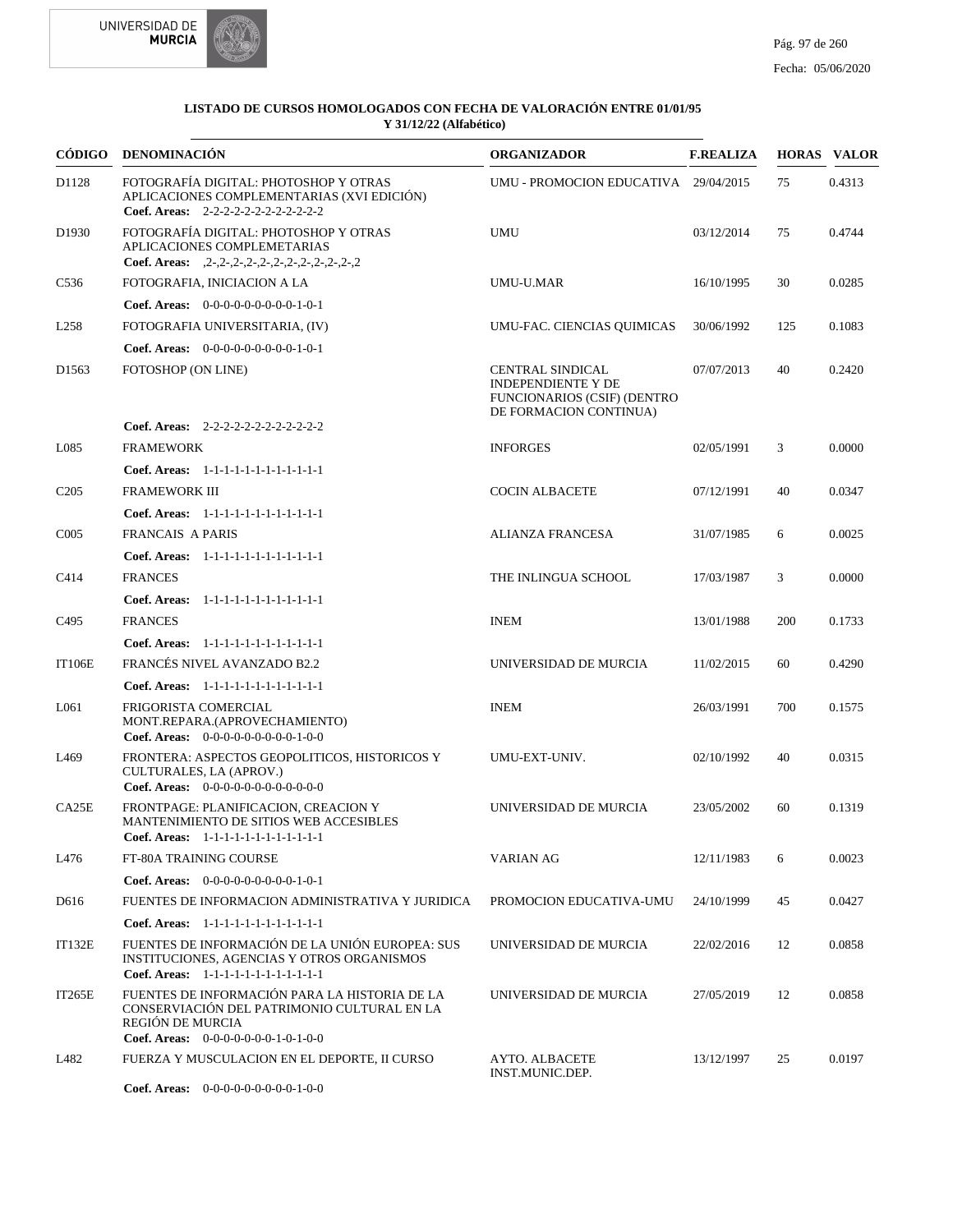



|                   | CÓDIGO DENOMINACIÓN                                                                                                                                                                                           | <b>ORGANIZADOR</b>                                                                 | <b>F.REALIZA</b> |     | <b>HORAS VALOR</b> |
|-------------------|---------------------------------------------------------------------------------------------------------------------------------------------------------------------------------------------------------------|------------------------------------------------------------------------------------|------------------|-----|--------------------|
| D1729             | FUNCIONES Y GARANTIAS DE LOS REPRESENTANTES DE<br><b>LOS TRABAJADORES</b><br>Coef. Areas: 1-1-1-1-1-1-1-1-1-1-1-1-1                                                                                           | CARM - SERVICIO REGIONAL DE 03/11/2010<br><b>EMPLEO Y FORMACION (SEF)</b>          |                  | 60  | 0.3465             |
| C <sub>600</sub>  | <b>FUNDACIONES</b>                                                                                                                                                                                            | C.A.R.M.                                                                           | 04/12/1996       | 24  | 0.0189             |
|                   | <b>Coef. Areas:</b> $0-0-0-0-0-0-0-0-0-0-0-0$                                                                                                                                                                 |                                                                                    |                  |     |                    |
| L488              | FUNDAMENTACION TEORICA EN EDUCACION INFANTIL                                                                                                                                                                  | UNED-CARTAGENA                                                                     | 03/12/1994       | 32  | 0.0258             |
|                   | Coef. Areas: 0-0-0-0-0-0-0-0-0-0-0-0-0                                                                                                                                                                        |                                                                                    |                  |     |                    |
| D <sub>1760</sub> | FUNDAMENTOS DE DITIL-GESTIÓN DE SERVICIOS TI                                                                                                                                                                  | CARM - SERVICIO REGIONAL DE 31/10/2014<br><b>EMPLEO Y FORMACION (SEF)</b>          |                  | 20  | 0.1155             |
|                   | Coef. Areas: $0-0-0-0-0-1-1-0-0-0-0$                                                                                                                                                                          |                                                                                    |                  |     |                    |
| D2272             | FUNDAMENTOS DE GENÉTICA FORENSE HUMANA<br>APLICADA A LA INVESTIGACIÓN CRIMINAL. ASPECTOS<br>TÉCNICOS Y LEGALES.<br>Coef. Areas: $0-0-0-0-0-0-0-0-0-0-1$                                                       | <b>UMU</b>                                                                         | 30/04/2016       | 75  | 0.4744             |
| D <sub>1661</sub> | FUNDAMENTOS DE ITIL-GESTIÓN DE SERVICIOS TI                                                                                                                                                                   | CARM - SERVICIO REGIONAL DE 07/07/2014<br><b>EMPLEO Y FORMACION (SEF)</b>          |                  | 20  | 0.1155             |
|                   | <b>Coef. Areas:</b> $0-0-0-0-0-1-1-0-0-0-0$                                                                                                                                                                   |                                                                                    |                  |     |                    |
| D1122             | FUNDAMENTOS DE ITIL-GESTIÓN DE SERVICIOS TI                                                                                                                                                                   | CARM - SERVICIO REGIONAL DE 06/03/2015<br><b>EMPLEO Y FORMACION (SEF)</b>          |                  | 20  | 0.1155             |
|                   | Coef. Areas: $0-0-0-0-0-1-1-0-0-0-0$                                                                                                                                                                          |                                                                                    |                  |     |                    |
| D2306             | FUNDAMENTOS DE LA GENÉTICA FORENSE HUMANA<br>APLICADA A LA INVESTIGACIÓN CRIMINAL. ASPECTOS<br>TÉCNICOS Y LEGALES (I EDICIÓN) DIPLOMA DE FORMACIÓN<br><b>EN CURSO</b><br>Coef. Areas: $0-0-0-0-0-0-0-0-0-0-1$ | <b>UMU</b>                                                                         | 30/04/2016       | 75  | 0.4744             |
| L483              | <b>FUNDAMENTOS DE LIMNOLOGIA</b>                                                                                                                                                                              | UMU-V. INVESTIGACION                                                               | 19/04/1989       | 6   | 0.0057             |
|                   | Coef. Areas: 0-0-0-0-0-0-0-0-0-1-0-1                                                                                                                                                                          |                                                                                    |                  |     |                    |
| D1127             | FUNDAMENTOS DEL ESQUEMA NACIONAL DE SEGURIDAD                                                                                                                                                                 | CONFERENCIA DE RECTORES DE 27/05/2015<br>LAS UNIVERSIDADES PÚBLICAS<br><b>CRUE</b> |                  | 16  | 0.0860             |
|                   | Coef. Areas: 0-0-0-0-0-0-1-0-0-0-0-0                                                                                                                                                                          |                                                                                    |                  |     |                    |
| <b>CA115E</b>     | FUNDAMENTOS ESTADISTICOS PARA DISEÑO DE<br><b>EXPERIENCIAS DE INVESTIGACION</b><br>Coef. Areas: $0-0-0-0-0-0-0-0-1-0-0$                                                                                       | UNIVERSIDAD DE MURCIA                                                              | 29/09/2008       | 25  | 0.1073             |
| U562E             | FUNDAMENTOS ESTADISTICOS PARA INVESTIGACION.<br><b>NIVEL INICIAL</b><br>Coef. Areas: 1-1-1-1-1-1-1-1-1-1-1-1-1                                                                                                | UNIVERSIDAD DE MURCIA                                                              | 14/03/2011       | 25  | 0.1788             |
| U518E             | FUNDAMENTOS ESTADISTICOS PARA INVESTIGACION.<br>NIVEL INICIAL<br>Coef. Areas: 1-1-1-1-1-1-1-1-1-1-1-1-1                                                                                                       | UNIVERSIDAD DE MURCIA                                                              | 22/04/2010       | 25  | 0.1788             |
| U473E             | FUNDAMENTOS ESTADÍSTICOS PARA INVESTIGACIÓN.<br>NIVEL INICIAL<br>Coef. Areas: $1-1-1-1-1-1-1-1-1-1-1$                                                                                                         | UNIVERSIDAD DE MURCIA                                                              | 28/04/2009       | 25  | 0.1073             |
| L484              | FUNDAMENTOS MEDIEVALES DE LA CULTURA EUROPEA                                                                                                                                                                  | R.A. ALFONSO X EL SABIO                                                            | 17/02/1994       | 30  | 0.0236             |
|                   | <b>Coef. Areas:</b> $0-0-0-0-0-0-0-0-0-0-0$                                                                                                                                                                   |                                                                                    |                  |     |                    |
| L <sub>260</sub>  | <b>FUTBOL</b>                                                                                                                                                                                                 | UMU-SAD                                                                            | 30/06/1999       | 45  | 0.0354             |
|                   | <b>Coef. Areas:</b> $0-0-0-0-0-0-0-0-1-0-0$                                                                                                                                                                   |                                                                                    |                  |     |                    |
| L485              | FUTBOL SALA EN LA EDUCACIÓN: ASPEC. TECN, TAC. Y<br>DIDAC.<br>Coef. Areas: $0-0-0-0-0-0-0-0-0-1-0-0$                                                                                                          | UMU-EXT-UNIV.                                                                      | 30/09/1998       | 102 | 0.0968             |
| D <sub>1842</sub> | FUTURO DEL DINERO. DESCUBRE LAS CLAVES DEL BITCOIN MIRIADA X-PLATAFORMA E-<br>Y OTROS SISTEMAS DE PAGO (2ª EDICIÓN)<br>Coef. Areas: 0-0-0-0-0-0-0-0-0-0-0-0-0                                                 | <b>LEARNING</b>                                                                    | 11/01/2017       | 15  | 0.0375             |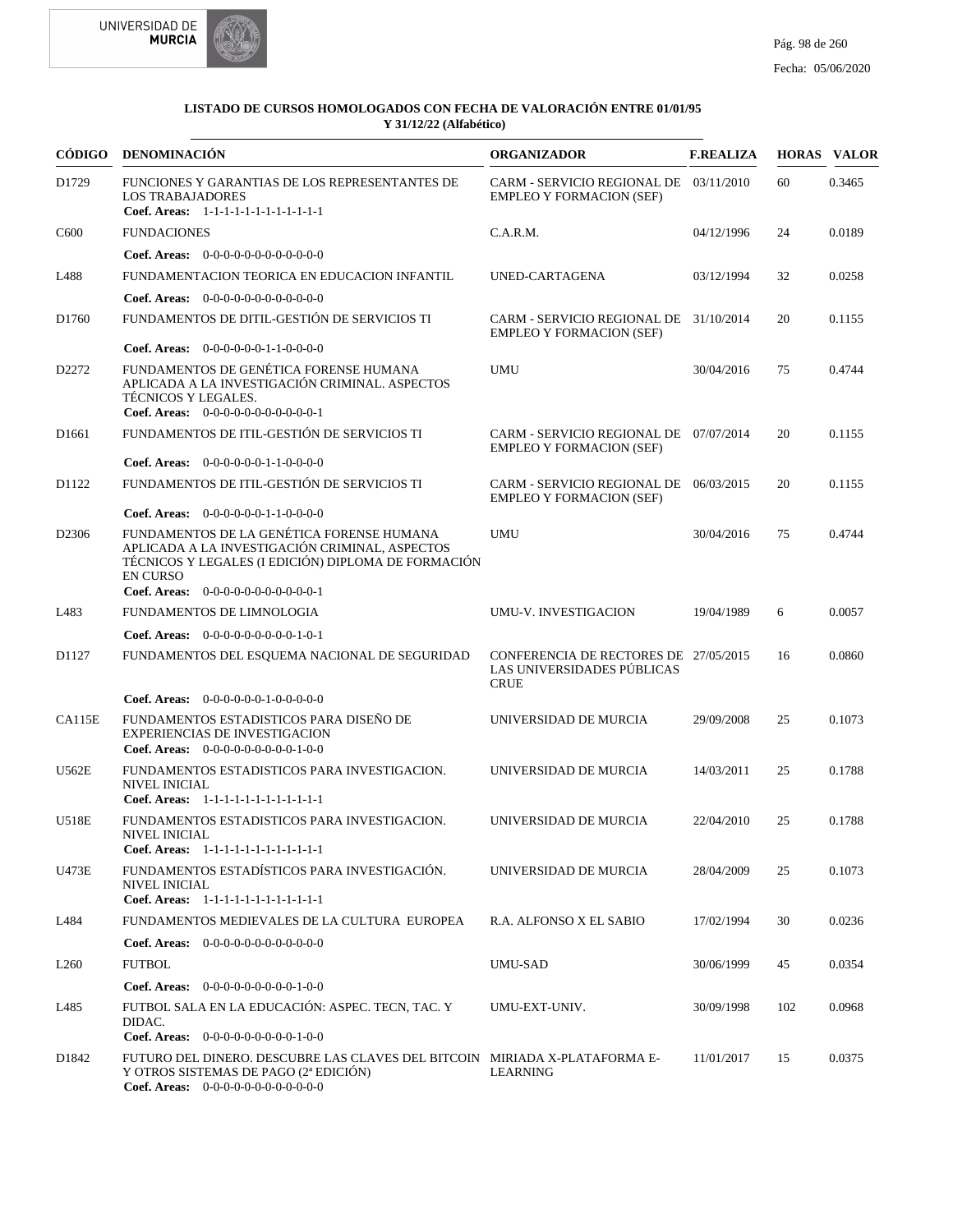



|                   | CÓDIGO DENOMINACIÓN                                                                                                                                        | <b>ORGANIZADOR</b>                             | <b>F.REALIZA</b> |    | <b>HORAS VALOR</b> |
|-------------------|------------------------------------------------------------------------------------------------------------------------------------------------------------|------------------------------------------------|------------------|----|--------------------|
| D <sub>1236</sub> | FUTURO FORESTAL DE LA REGIÓN DE MURCIA                                                                                                                     | <b>UMU</b>                                     | 23/09/2005       | 40 | 0.1518             |
|                   | Coef. Areas: $0-0-0-0-0-0-0-0-0-0-0$                                                                                                                       |                                                |                  |    |                    |
| L <sub>162</sub>  | <b>GARANTIA DE CALIDAD EN LABORATOIRO DE ANALISIS</b>                                                                                                      | G.ESPECTROQUIMICO RR.SS.E. F.Y06/07/1995<br>Q. |                  | 6  | 0.0023             |
|                   | <b>Coef. Areas:</b> $0-0-0-0-0-0-0-0-1-0-1$                                                                                                                |                                                |                  |    |                    |
| L489              | GARANTIA DE CALIDAD Y PROTECCION RADIOLOGICA EN<br>RADIODIAGNOSTICO (aprov)<br>Coef. Areas: $0-0-0-0-0-0-0-0-1-0-1$                                        | UMU-EXT-UNIV.                                  | 25/04/1997       | 32 | 0.0276             |
| L491              | G.C.L. AVANZADO (DPS7000)                                                                                                                                  | BULL ESPAÑA SA                                 | 27/02/1989       | 3  | 0.0000             |
|                   | Coef. Areas: 0-0-0-0-0-0-1-0-0-0-0-0                                                                                                                       |                                                |                  |    |                    |
| L490              | G.C.L. (DPS7000)                                                                                                                                           | <b>BULL ESPAÑA SA</b>                          | 27/02/1989       | 3  | 0.0000             |
|                   | Coef. Areas: $0-0-0-0-0-1-0-0-0-0-0$                                                                                                                       |                                                |                  |    |                    |
| L <sub>5</sub> 02 | GCOS APPLICATIONS PROGRAMMING (64 DPS)                                                                                                                     | HONEYWELL BULL, S.A.                           | 01/07/1982       | 3  | 0.0000             |
|                   | Coef. Areas: 0-0-0-0-0-0-1-0-0-0-0-0                                                                                                                       |                                                |                  |    |                    |
| L492              | GCOS STORAGE MANAGEMENT (64 DPS)                                                                                                                           | HONEYWELL BULL SA                              | 10/09/1982       | 6  | 0.0023             |
|                   | <b>Coef. Areas:</b> $0-0-0-0-0-1-0-0-0-0-0$                                                                                                                |                                                |                  |    |                    |
| L178              | GCOS 64 PARA PROGRAMADORES NIVEL 64                                                                                                                        | HONEYWELL BULL SA                              | 31/05/1984       | 3  | 0.0000             |
|                   | <b>Coef. Areas:</b> $0-0-0-0-0-1-0-0-0-0-0$                                                                                                                |                                                |                  |    |                    |
| D <sub>2</sub> 35 | GCOS7 (DPS7000), ENTORNO DE PROGRAMACIÓN                                                                                                                   | <b>BULL</b>                                    | 31/12/1998       | 6  | 0.0023             |
|                   | Coef. Areas: $0-0-0-0-0-1-0-0-0-0-0$                                                                                                                       |                                                |                  |    |                    |
| C <sub>046</sub>  | GCOS7/DPS7000, UTILIZACION                                                                                                                                 | BULL ESPAÑA S.A.                               | 01/01/1989       | 6  | 0.0024             |
|                   | <b>Coef. Areas:</b> $0-0-0-0-0-1-0-0-0-0-0$                                                                                                                |                                                |                  |    |                    |
| L493              | GENERACION DE IMAGENES MEDIANTE TECNICAS DE RAY<br><b>TRACING</b>                                                                                          | UMU-EXT-UNIV.                                  | 01/03/1996       | 13 | 0.0123             |
|                   | Coef. Areas: 0-0-0-0-0-0-0-0-0-1-0-1                                                                                                                       |                                                |                  |    |                    |
| U161A             | GENERACION Y PUBLICACION DE DOCUMENTOS EN<br>FORMATO PDF CON HERRAMIENTAS DE LIBRE<br><b>DISTRIBUCION</b><br>Coef. Areas: 1-1-1-1-1-1-1-1-1-1-1-1-1        | UNIVERSIDAD DE MURCIA                          | 21/06/2001       | 20 | 0.0400             |
| <b>U206E</b>      | GENERACION Y PUBLICACION DE DOCUMENTOS EN                                                                                                                  | UNIVERSIDAD DE MURCIA                          | 09/05/2002       | 20 | 0.0440             |
|                   | FORMATO PDF CON HERRAMIENTAS DE LIBRE<br><b>DISTRIBUCION</b><br>Coef. Areas: 1-1-1-1-1-1-1-1-1-1-1-1-1                                                     |                                                |                  |    |                    |
| <b>U206A</b>      | <b>GENERACION Y PUBLICACION DE DOCUMENTOS EN</b>                                                                                                           | UNIVERSIDAD DE MURCIA                          | 09/05/2002       | 20 | 0.0400             |
|                   | FORMATO PDF CON HERRAMIENTAS DE LIBRE<br><b>DISTRIBUCION</b><br>Coef. Areas: 1-1-1-1-1-1-1-1-1-1-1-1-1                                                     |                                                |                  |    |                    |
| <b>U291AC</b>     | <b>GENERACION Y PUBLICACION DE DOCUMENTOS EN</b>                                                                                                           | UNIVERSIDAD DE MURCIA                          | 30/03/2004       | 10 | 0.0410             |
|                   | FORMATO PDF CON HERRAMIENTAS DE LIBRE<br><b>DISTRIBUCION</b><br>Coef. Areas: 1-1-1-1-1-1-1-1-1-1-1-1-1                                                     |                                                |                  |    |                    |
| U161E             | <b>GENERACION Y PUBLICACION DE DOCUMENTOS EN</b><br>FORMATO PDF CON HERRAMIENTAS DE LIBRE<br><b>DISTRIBUCION</b>                                           | UNIVERSIDAD DE MURCIA                          | 21/06/2001       | 20 | 0.0440             |
|                   | Coef. Areas: 1-1-1-1-1-1-1-1-1-1-1-1-1                                                                                                                     |                                                |                  |    |                    |
| U291AP            | <b>GENERACION Y PUBLICACION DE DOCUMENTOS EN</b><br>FORMATO PDF CON HERRAMIENTAS DE LIBRE<br><b>DISTRIBUCION</b><br>Coef. Areas: 1-1-1-1-1-1-1-1-1-1-1-1-1 | UNIVERSIDAD DE MURCIA                          | 30/03/2004       | 10 | 0.0400             |
| <b>U291EC</b>     | <b>GENERACION Y PUBLICACION DE DOCUMENTOS EN</b><br>FORMATO PDF CON HERRAMIENTAS DE LIBRE<br><b>DISTRIBUCION</b><br>Coef. Areas: 1-1-1-1-1-1-1-1-1-1-1-1-1 | UNIVERSIDAD DE MURCIA                          | 30/03/2004       | 10 | 0.0451             |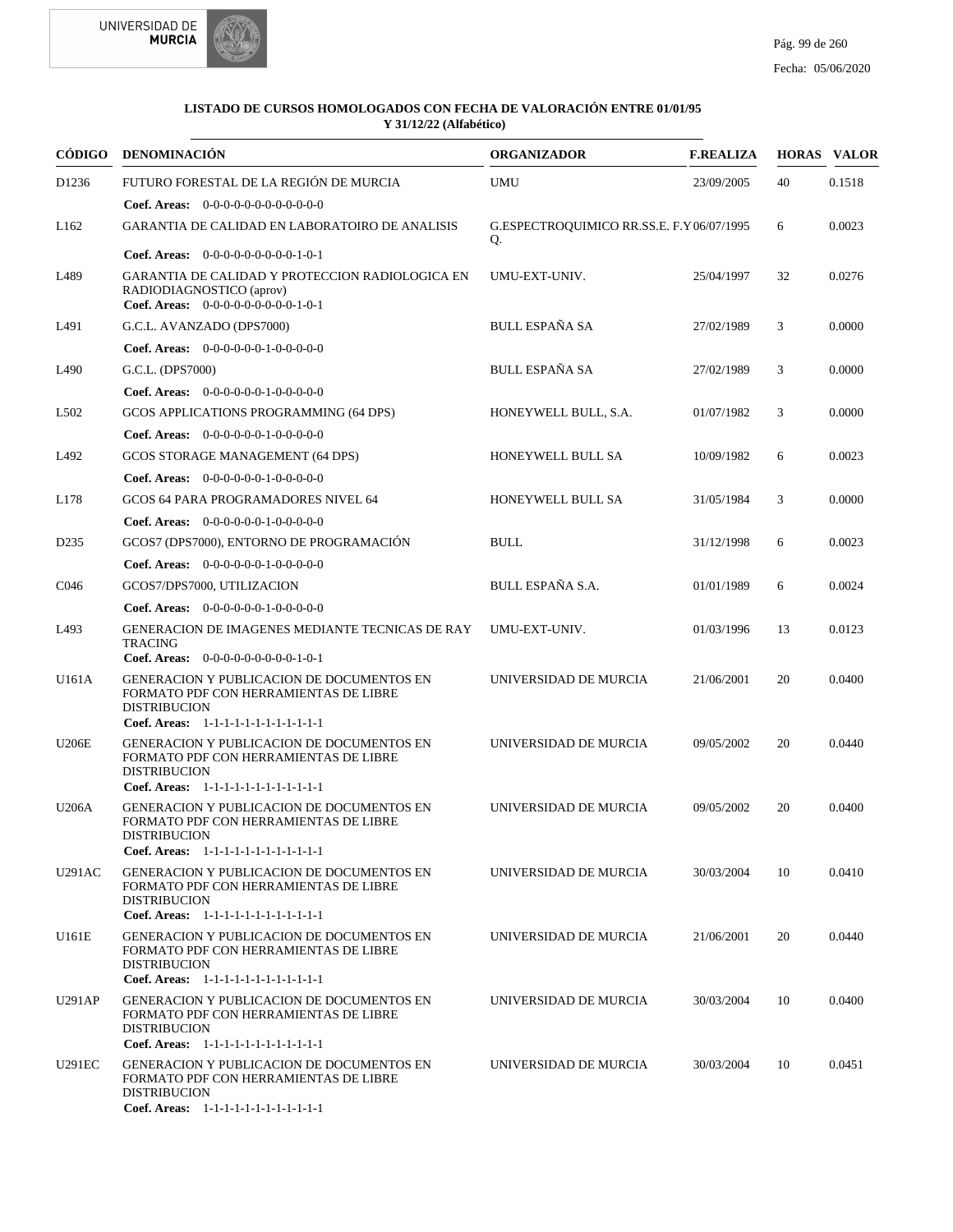

| <b>CÓDIGO</b>     | DENOMINACIÓN                                                                                                                                                                  | <b>ORGANIZADOR</b>                                   | <b>F.REALIZA</b> |     | <b>HORAS VALOR</b> |
|-------------------|-------------------------------------------------------------------------------------------------------------------------------------------------------------------------------|------------------------------------------------------|------------------|-----|--------------------|
| <b>U291EP</b>     | GENERACION Y PUBLICACION DE DOCUMENTOS EN<br>FORMATO PDF CON HERRAMIENTAS DE LIBRE<br><b>DISTRIBUCION</b><br>Coef. Areas: 1-1-1-1-1-1-1-1-1-1-1-1-1                           | UNIVERSIDAD DE MURCIA                                | 30/03/2004       | 10  | 0.0440             |
| <b>U247AP</b>     | GENERACIÓN Y PUBLICACION DE DOCUMENTOS EN<br>FORMATO PDF CON HERRAMIENTAS DE LIBRE<br><b>DISTRIBUCION</b><br>Coef. Areas: 1-1-1-1-1-1-1-1-1-1-1-1-1                           | UNIVERSIDAD DE MURCIA                                | 08/04/2003       | 10  | 0.0200             |
| <b>U247AC</b>     | GENERACIÓN Y PUBLICACION DE DOCUMENTOS EN<br>FORMATO PDF CON HERRAMIENTAS DE LIBRE<br><b>DISTRIBUCION</b><br>Coef. Areas: 1-1-1-1-1-1-1-1-1-1-1-1-1                           | UNIVERSIDAD DE MURCIA                                | 08/04/2003       | 10  | 0.0205             |
| <b>U247EC</b>     | GENERACIÓN Y PUBLICACION DE DOCUMENTOS EN<br>FORMATO PDF CON HERRAMIENTAS DE LIBRE<br><b>DISTRIBUCION</b><br>Coef. Areas: 1-1-1-1-1-1-1-1-1-1-1-1-1                           | UNIVERSIDAD DE MURCIA                                | 08/04/2003       | 10  | 0.0225             |
| <b>U247EP</b>     | GENERACIÓN Y PUBLICACION DE DOCUMENTOS EN<br>FORMATO PDF CON HERRAMIENTAS DE LIBRE<br><b>DISTRIBUCION</b><br>Coef. Areas: 1-1-1-1-1-1-1-1-1-1-1-1-1                           | UNIVERSIDAD DE MURCIA                                | 08/04/2003       | 10  | 0.0220             |
| L494              | <b>GENETICA EN MEDICINA</b>                                                                                                                                                   | H.U.V.A.                                             | 03/06/1999       | 14  | 0.0110             |
|                   | <b>Coef. Areas:</b> $0-0-0-0-0-0-0-0-1-0-1$                                                                                                                                   |                                                      |                  |     |                    |
| C <sub>199</sub>  | <b>GENETICA Y SOCIEDAD</b>                                                                                                                                                    | UMU-EXT.UNIV.                                        | 16/11/1982       | 10  | 0.0095             |
|                   | Coef. Areas: $0-0-0-0-0-0-0-0-0-0-0-0$                                                                                                                                        |                                                      |                  |     |                    |
| C <sub>588</sub>  | GEOGRAFIA DE LA REGION DE MURCIA.                                                                                                                                             | ACAD. ALFONSO X EL SABIO                             | 21/10/1985       | 6   | 0.0052             |
|                   | <b>Coef. Areas:</b> $0-0-0-0-0-0-0-0-0-0-0-0$                                                                                                                                 |                                                      |                  |     |                    |
| L <sub>268</sub>  | GEOGRAFIA FISICA, III CURSO                                                                                                                                                   | <b>U. VERANO TERUEL</b>                              | 16/09/1988       | 50  | 0.0394             |
|                   | <b>Coef. Areas:</b> $0-0-0-0-0-0-0-0-0-0-0-0$                                                                                                                                 |                                                      |                  |     |                    |
| L <sub>264</sub>  | GEOLOGIA PRACTICA DE LA R.MURCIA<br>ITIN.GEOLOG.MUNIC.AGUILAS<br>Coef. Areas: $0-0-0-0-0-0-0-0-1-0-1$                                                                         | UMU-U.MAR                                            | 18/09/1998       | 40  | 0.0345             |
| D <sub>1269</sub> | <b>GERENTE PYME</b>                                                                                                                                                           | <b>INSTITUTO NACIONAL DE</b><br><b>EMPLEO</b> (INEM) | 17/12/1997       | 360 | 0.1733             |
|                   | <b>Coef. Areas:</b> $0-0-0-0-3-0-0-0-0-0-0-0$                                                                                                                                 |                                                      |                  |     |                    |
| D590              | <b>GERENTE PYME</b>                                                                                                                                                           | DELEGACION TRABAJO DE AVILA 15/11/1999               |                  | 250 | 0.1733             |
|                   | <b>Coef. Areas:</b> $0-0-0-0-0-0-0-0-0-0-0-0$                                                                                                                                 | <b>INSTITUTO NACIONAL DE</b>                         |                  |     |                    |
| D <sub>1851</sub> | <b>GERENTE PYMES</b>                                                                                                                                                          | <b>EMPLEO</b> (INEM)                                 | 12/11/1997       | 250 | 0.1733             |
|                   | <b>Coef. Areas:</b> $0-0-0-0-0-0-0-0-0-0-0-0$                                                                                                                                 |                                                      |                  |     |                    |
| U1071E            | GESTA. APLICACIÓN PARA LA GESTIÓN DE<br>PROCEDIMIENTOS ADMINISTRATIVOS DE FORMA<br>ELECTRÓNICA: SECRETARÍAS DE CENTROS (2ª EDICIÓN)<br>Coef. Areas: 1-1-1-1-1-1-1-1-1-1-1-1-1 | UNIVERSIDAD DE MURCIA                                | 27/09/2019       | 6   | 0.0429             |
| U1033E            | GESTA. APLICACIÓN PARA LA GESTIÓN DE<br>PROCEDIMIENTOS ADMINISTRATIVOS DE FORMA<br>ELECTRÓNICA (1ª EDICIÓN)<br>Coef. Areas: 1-1-1-1-1-1-1-1-1-1-1-1-1                         | UNIVERSIDAD DE MURCIA                                | 28/05/2019       | 6   | 0.0429             |
| U080E             | <b>GESTION ACADEMICA</b>                                                                                                                                                      | UNIVERSIDAD DE MURCIA                                | 21/06/1999       | 20  | 0.0220             |
|                   | <b>Coef. Areas:</b> $0-0-1-0-0-0-0-0-0-0-0$                                                                                                                                   |                                                      |                  |     |                    |
| <b>U080A</b>      | <b>GESTION ACADEMICA</b>                                                                                                                                                      | UNIVERSIDAD DE MURCIA                                | 21/06/1999       | 20  | 0.0200             |
|                   | Coef. Areas: $0-0-1-0-0-0-0-0-0-0-0$                                                                                                                                          |                                                      |                  |     |                    |
| U680              | <b>GESTION ACADEMICA</b>                                                                                                                                                      | UNIVERSIDAD DE MURCIA                                | 16/12/1996       | 20  | 0.0195             |
|                   | Coef. Areas: $0-0-1-0-0-0-0-0-0-0-0$                                                                                                                                          |                                                      |                  |     |                    |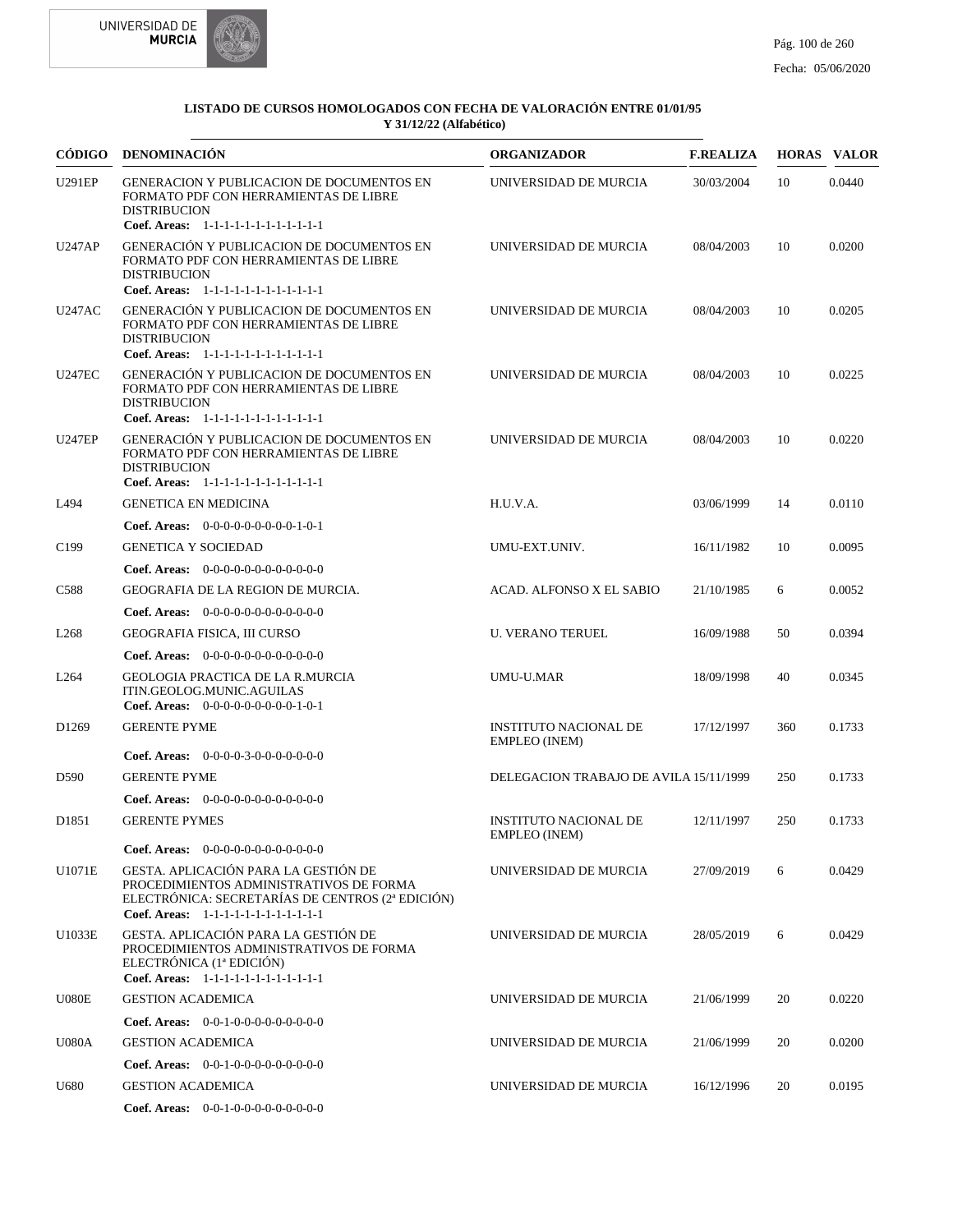



|                   | CÓDIGO DENOMINACIÓN                                                                                                                           | <b>ORGANIZADOR</b>                                                                   | <b>F.REALIZA</b> |     | <b>HORAS VALOR</b> |
|-------------------|-----------------------------------------------------------------------------------------------------------------------------------------------|--------------------------------------------------------------------------------------|------------------|-----|--------------------|
| <b>U036E</b>      | <b>GESTIÓN ACADÉMICA</b>                                                                                                                      | UNIVERSIDAD DE MURCIA                                                                | 01/02/1999       | 20  | 0.0220             |
|                   | Coef. Areas: $0-0-1-0-0-0-0-0-0-0-0$                                                                                                          |                                                                                      |                  |     |                    |
| <b>U036A</b>      | <b>GESTIÓN ACADÉMICA</b>                                                                                                                      | UNIVERSIDAD DE MURCIA                                                                | 01/02/1999       | 20  | 0.0200             |
|                   | Coef. Areas: 0-0-1-0-0-0-0-0-0-0-0-0-0                                                                                                        |                                                                                      |                  |     |                    |
| D1702             | GESTIÓN ADMINISTRATIVA DE LA PROPIEDAD INDUSTRIAL FUNDACIÓN ESCUELA DE                                                                        | ORGANIZACIÓN INDUSTRIAL                                                              | 28/10/2015       | 105 | 0.2625             |
|                   | Coef. Areas: $0-0-0-1-0-0-0-0-1-0-0$                                                                                                          |                                                                                      |                  |     |                    |
| D1977             | GESTIÓN ADMINISTRATIVA DE RECURSOS HUMANOS EN<br>LAS ADMINISTRACIONES PÚBLICAS (MF0235_3)                                                     | <b>COMISIONES OBRERAS (CCOO)</b><br>(DENTRO DE FORMACION<br>CONTINUA)                | 18/12/2015       | 130 | 0.7865             |
|                   | Coef. Areas: $0-0-0-0-1-0-0-0-0-0-0$                                                                                                          |                                                                                      |                  |     |                    |
| D <sub>1630</sub> | GESTIÓN ADMINISTRATIVA INFORMATIZADA                                                                                                          | CAMARA OFICIAL DE COMERCIO, 18/11/1996<br>INDUSTRIA Y NAVEGACION DE<br><b>MURCIA</b> |                  | 40  | 0.0315             |
|                   | Coef. Areas: 1-1-1-1-1-1-1-1-1-1-1-1-1                                                                                                        |                                                                                      |                  |     |                    |
| <b>U771E</b>      | GESTIÓN, ANÁLISIS Y EXPLOTACIÓN DE DATOS CON HOJA<br>DE CÁLCULO (LIBRE OFFICE CALC)<br>Coef. Areas: 1-1-1-1-1-1-1-1-1-1-1-1-1                 | UNIVERSIDAD DE MURCIA                                                                | 20/09/2016       | 25  | 0.1788             |
| U1034E            | GESTIÓN AVANZADA DE CORREO ELECTRÓNICO: WEBMAIL UNIVERSIDAD DE MURCIA<br>Y THUNDERBIRD (1ºEDICIÓN).<br>Coef. Areas: 1-1-1-1-1-1-1-1-1-1-1-1-1 |                                                                                      | 02/07/2019       | 5   | 0.0358             |
| U1069E            | GESTIÓN AVANZADA DE CORREO ELECTRÓNICO: WEBMAIL UNIVERSIDAD DE MURCIA<br>Y THUNDERBIRD (2ª EDICIÓN)<br>Coef. Areas: 1-1-1-1-1-1-1-1-1-1-1-1-1 |                                                                                      | 28/10/2019       | 5   | 0.0358             |
| U1006E            | GESTIÓN BÁSICA DE CORREO ELECTRÓNICO: WEBMAIL Y<br>THUNDERBIRD (1ª EDICIÓN)<br>Coef. Areas: 1-1-1-1-1-1-1-1-1-1-1-1-1                         | UNIVERSIDAD DE MURCIA                                                                | 13/03/2019       | 5   | 0.0358             |
| U1031E            | GESTIÓN BÁSICA DE CORREO ELECTRÓNICO: WEBMAIL Y<br>THUNDERBIRD (2ª EDICIÓN)<br>Coef. Areas: 1-1-1-1-1-1-1-1-1-1-1-1-1                         | UNIVERSIDAD DE MURCIA                                                                | 20/05/2019       | 5   | 0.0358             |
| D <sub>1450</sub> | GESTIÓN CECONÓMICA-FINANCIERA Y ORGANIZACIÓN<br><b>UNIVERSITARIA</b>                                                                          | UNION GENERAL DE<br>TRABAJADORES (UGT) (DENTRO<br>DE FORMACION CONTINUA)             | 01/10/2009       | 30  | 0.0990             |
|                   | Coef. Areas: $1-1-1-1-1-1-1-1-1-1-1$                                                                                                          |                                                                                      |                  |     |                    |
| C601              | GESTION COMERCIAL INFORMATIZADA                                                                                                               | INFOMUR, S.L.                                                                        | 20/12/1996       | 30  | 0.0124             |
|                   | Coef. Areas: $0-0-0-0-0-0-0-0-0-0-0$                                                                                                          |                                                                                      |                  |     |                    |
| D1396             | <b>GESTIÓN CONTABLE CON CONTAPLUS</b>                                                                                                         | CARM - SERVICIO REGIONAL DE 20/05/2014<br><b>EMPLEO Y FORMACION (SEF)</b>            |                  | 15  | 0.0866             |
|                   | Coef. Areas: 2-0-0-0-0-0-0-0-0-0-0-0-0                                                                                                        |                                                                                      |                  |     |                    |
| D <sub>2048</sub> | GESTIÓN DE ALÉRGENOS EN HOSTELERÍA                                                                                                            | CARM                                                                                 | 24/03/2017       | 20  | 0.1155             |
|                   | Coef. Areas: $0-0-0-0-0-0-0-0-1-0-0$                                                                                                          |                                                                                      |                  |     |                    |
| C <sub>6</sub> 02 | <b>GESTION DE ALMACEN INFORMATIZADO</b>                                                                                                       | INFOMUR, S.L.                                                                        | 20/12/1996       | 30  | 0.0124             |
|                   | Coef. Areas: $0-0-0-0-0-0-0-0-0-0-0$                                                                                                          |                                                                                      |                  |     |                    |
| C <sub>222</sub>  | GESTION DE ASUNTOS RELACIONADOS CON CEE                                                                                                       | C.A.R.M.                                                                             | 29/09/1989       | 42  | 0.0339             |
|                   | Coef. Areas: $0-0-0-1-0-0-0-0-1-0-0$                                                                                                          |                                                                                      |                  |     |                    |
| C <sub>6</sub> 03 | <b>GESTION DE BASES DE DATOS CON ACCESS WINDOWS</b>                                                                                           | <b>COCIN</b>                                                                         | 19/11/1996       | 40  | 0.0347             |
|                   | Coef. Areas: 1-1-1-1-1-1-1-1-1-1-1-1-1                                                                                                        |                                                                                      |                  |     |                    |
| C765              | GESTION DE BASES DE DATOS CON ACCESS Y WINDOWS                                                                                                | <b>INFOMUR</b>                                                                       | 07/06/1999       | 40  | 0.0165             |
|                   | Coef. Areas: 1-1-1-1-1-1-1-1-1-1-1-1-1                                                                                                        |                                                                                      |                  |     |                    |
| C496              | GESTION DE BASES DE DATOS, INTROD.                                                                                                            | MEC                                                                                  | 13/11/1990       | 15  | 0.0118             |
|                   | Coef. Areas: 1-1-1-1-1-1-1-1-1-1-1-1-1                                                                                                        |                                                                                      |                  |     |                    |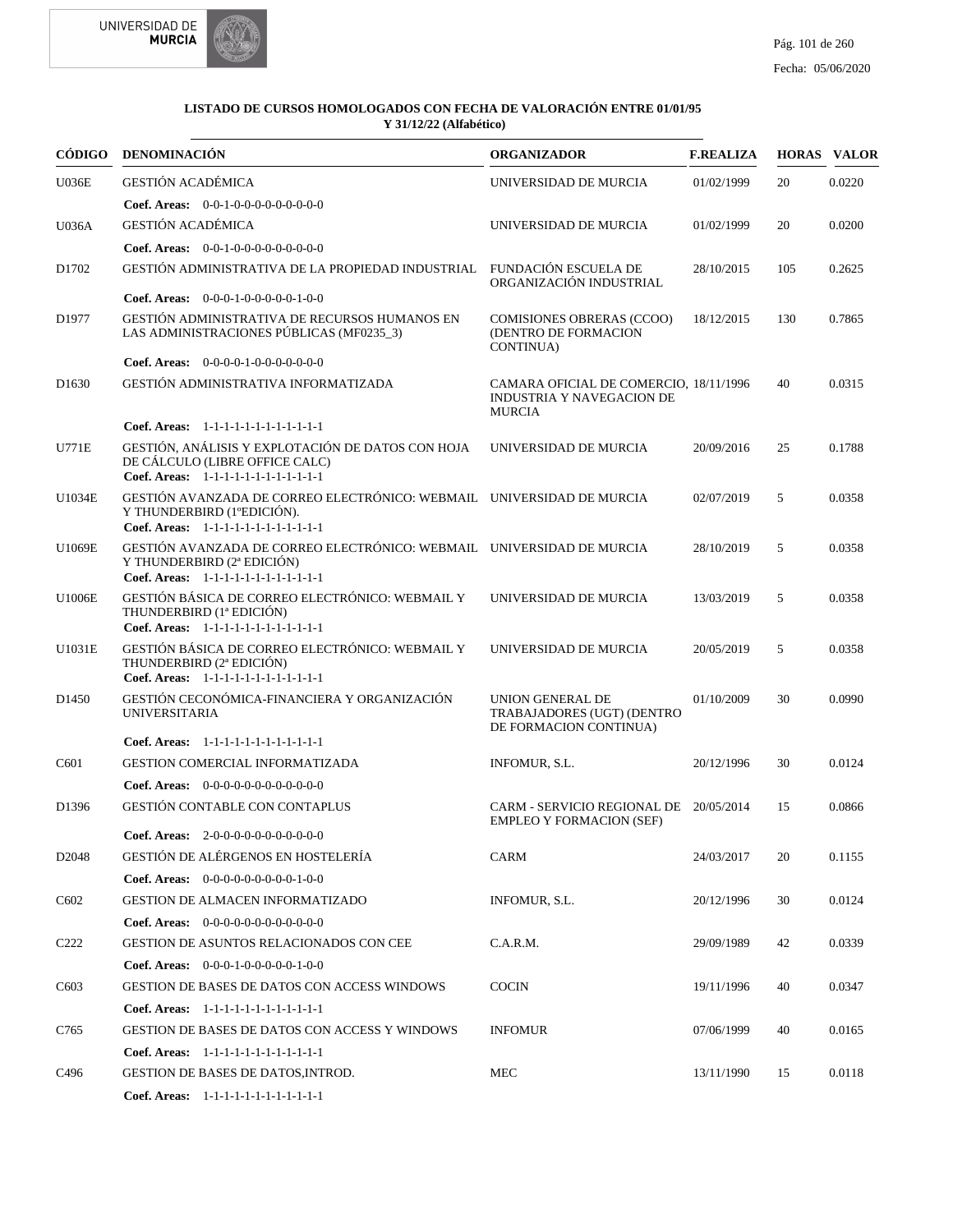



| CÓDIGO            | <b>DENOMINACIÓN</b>                                                                                                                        | <b>ORGANIZADOR</b>             | <b>F.REALIZA</b> |     | <b>HORAS VALOR</b> |
|-------------------|--------------------------------------------------------------------------------------------------------------------------------------------|--------------------------------|------------------|-----|--------------------|
| <b>U390A</b>      | GESTION DE BIBLIOTECAS Y DISEÑO DE PLANES DE<br><b>FORMACION DE USUARIOS</b><br>Coef. Areas: $0-0-0-0-0-0-1-0-0-0-0$                       | UNIVERSIDAD DE MURCIA          | 13/06/2006       | 18  | 0.0702             |
| <b>U390E</b>      | GESTION DE BIBLIOTECAS Y DISEÑO DE PLANES DE<br><b>FORMACION DE USUARIOS</b><br>Coef. Areas: $0-0-0-0-0-0-1-0-0-0-0$                       | UNIVERSIDAD DE MURCIA          | 13/06/2006       | 18  | 0.0772             |
| U209A             | <b>GESTION DE CAJAS PAGADORAS</b>                                                                                                          | UNIVERSIDAD DE MURCIA          | 03/07/2002       | 25  | 0.0500             |
|                   | <b>Coef. Areas:</b> $1-0-0-0-0-1-0-0-0-0-0-0$                                                                                              |                                |                  |     |                    |
| D114              | <b>GESTION DE CAJAS PAGADORAS</b>                                                                                                          | U. POLIT. DE CARTAGENA         | 30/11/2001       | 12  | 0.0213             |
|                   | Coef. Areas: $1-0-0-0-1-0-0-0-0-0-0$                                                                                                       |                                |                  |     |                    |
| <b>U082E</b>      | <b>GESTION DE CAJAS PAGADORAS</b>                                                                                                          | UNIVERSIDAD DE MURCIA          | 28/09/1999       | 25  | 0.0275             |
|                   | <b>Coef. Areas:</b> $1-0-0-0-0-1-0-0-0-0-0-0$                                                                                              |                                |                  |     |                    |
| <b>U082A</b>      | <b>GESTION DE CAJAS PAGADORAS</b>                                                                                                          | UNIVERSIDAD DE MURCIA          | 28/09/1999       | 25  | 0.0250             |
|                   | <b>Coef. Areas:</b> $1-0-0-0-0-1-0-0-0-0-0-0$                                                                                              |                                |                  |     |                    |
| U126E             | <b>GESTION DE CAJAS PAGADORAS</b>                                                                                                          | UNIVERSIDAD DE MURCIA          | 03/04/2000       | 25  | 0.0550             |
|                   | <b>Coef. Areas:</b> $1-0-0-0-0-1-0-0-0-0-0-0$                                                                                              |                                |                  |     |                    |
| U126A             | <b>GESTION DE CAJAS PAGADORAS</b>                                                                                                          | UNIVERSIDAD DE MURCIA          | 03/04/2000       | 25  | 0.0500             |
|                   | <b>Coef. Areas:</b> $1-0-0-0-0-1-0-0-0-0-0-0$                                                                                              |                                |                  |     |                    |
| U165E             | <b>GESTION DE CAJAS PAGADORAS</b>                                                                                                          | UNIVERSIDAD DE MURCIA          | 05/11/2001       | 25  | 0.0550             |
|                   | <b>Coef. Areas:</b> $1-0-0-0-0-1-0-0-0-0-0-0$                                                                                              |                                |                  |     |                    |
| U165A             | <b>GESTION DE CAJAS PAGADORAS</b>                                                                                                          | UNIVERSIDAD DE MURCIA          | 05/11/2001       | 25  | 0.0500             |
|                   | <b>Coef. Areas:</b> $1-0-0-0-0-1-0-0-0-0-0-0$                                                                                              |                                |                  |     |                    |
| <b>U209E</b>      | <b>GESTION DE CAJAS PAGADORAS</b>                                                                                                          | UNIVERSIDAD DE MURCIA          | 03/07/2002       | 25  | 0.0550             |
|                   | <b>Coef. Areas:</b> $1-0-0-0-0-1-0-0-0-0-0-0$                                                                                              |                                |                  |     |                    |
| U251E             | <b>GESTION DE CAJAS PAGADORAS. (ENTORNO APLICACION</b><br>JUSTO)                                                                           | UNIVERSIDAD DE MURCIA          | 06/10/2003       | 35  | 0.0751             |
|                   | <b>Coef. Areas:</b> $1-0-0-0-0-1-0-0-0-0-0-0$                                                                                              |                                |                  |     |                    |
| U251A             | <b>GESTION DE CAJAS PAGADORAS. (ENTORNO APLICACION</b><br>JUSTO)<br>Coef. Areas: 1-0-0-0-0-1-0-0-0-0-0-0                                   | UNIVERSIDAD DE MURCIA          | 06/10/2003       | 35  | 0.0683             |
| U296A             | <b>GESTION DE CAJAS PAGADORAS. (ENTORNO APLICACION</b><br>JUSTO)                                                                           | UNIVERSIDAD DE MURCIA          | 13/10/2004       | 35  | 0.1365             |
|                   | Coef. Areas: 1-0-0-0-0-1-0-0-0-0-0-0                                                                                                       |                                |                  |     |                    |
| <b>U296E</b>      | <b>GESTION DE CAJAS PAGADORAS. (ENTORNO APLICACION</b><br>JUSTO)<br><b>Coef. Areas:</b> $1-0-0-0-0-0-0-0-0-0-0$                            | UNIVERSIDAD DE MURCIA          | 13/10/2004       | 35  | 0.1502             |
| D <sub>1913</sub> | GESTIÓN DE CATÁLOGOS DE BIBLIOTECA AUTOMATIZADOS UNIVERSIDAD DE OVIEDO                                                                     |                                | 14/07/1995       | 30  | 0.0242             |
|                   | <b>Coef. Areas:</b> $0-0-0-0-0-0-1-0-0-0-0$                                                                                                |                                |                  |     |                    |
| L070              | <b>GESTION DE COMPRAS</b>                                                                                                                  | <b>FREM</b>                    | 15/11/1996       | 30  | 0.0225             |
|                   | Coef. Areas: $0-1-0-0-0-0-0-0-0-0-0$                                                                                                       |                                |                  |     |                    |
| D <sub>607</sub>  | <b>GESTION DE COMPRAS Y ALMACENES CON SOPORTE</b><br><b>INFORMATICO</b><br>Coef. Areas: -----------                                        | <b>ICONO (CENTRO ESTUDIOS)</b> | 14/10/1998       | 100 | 0.0375             |
| <b>U689E</b>      | GESTION DE CONTENIDOS EN LA WEB DE LA UNIVERSIDAD UNIVERSIDAD DE MURCIA<br>DE MURCIA CON LIFERAY<br>Coef. Areas: 1-1-1-1-1-1-1-1-1-1-1-1-1 |                                | 20/10/2014       | 12  | 0.0858             |
| D <sub>1037</sub> | <b>GESTIÓN DE CONTENIDOS WEB CON LIFERAY</b>                                                                                               | UMU                            | 20/05/2015       | 10  | 0.0633             |
|                   | Coef. Areas: 1-1-1-1-1-1-1-1-1-1-1-1-1                                                                                                     |                                |                  |     |                    |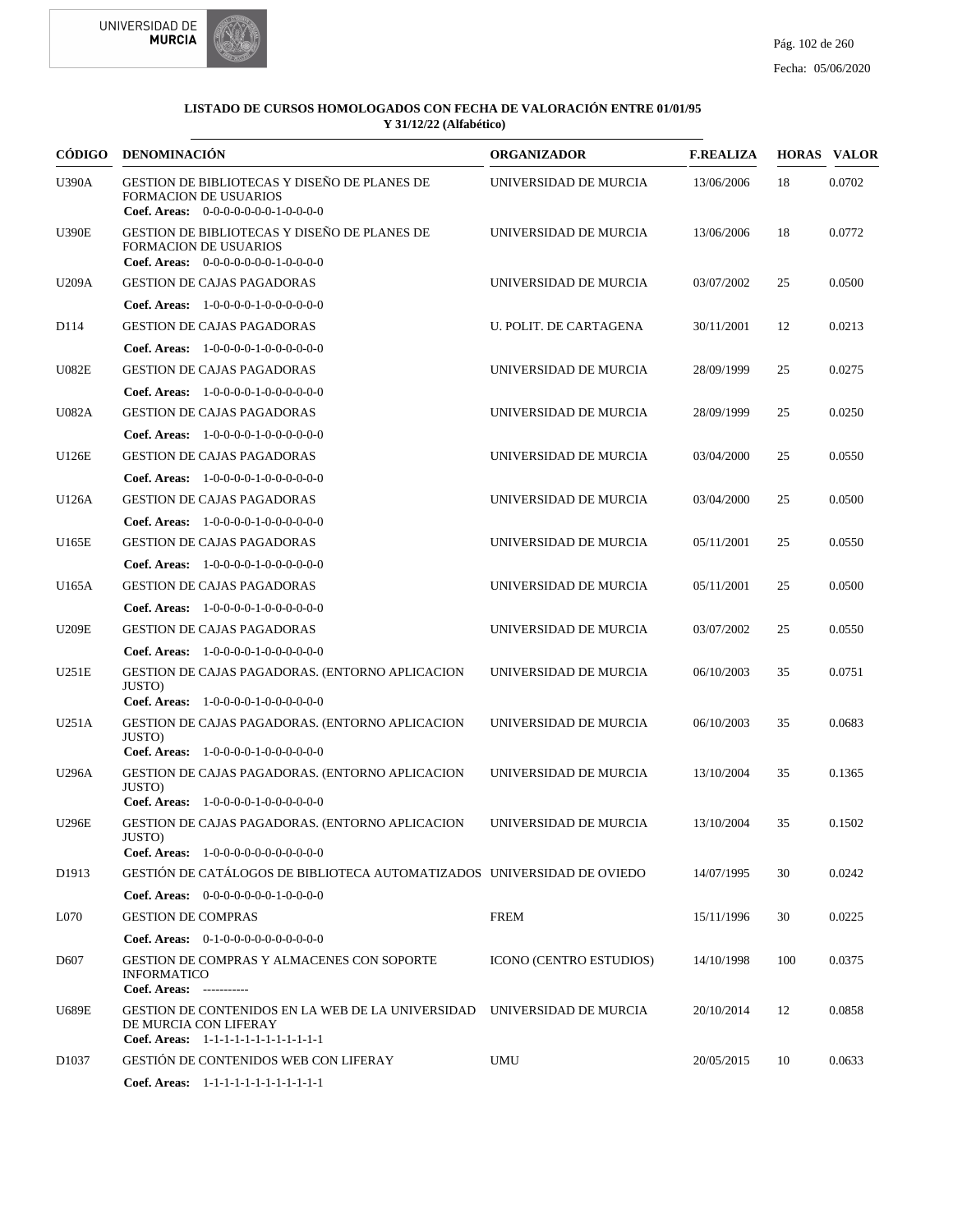

|                   | CÓDIGO DENOMINACIÓN                                                                                                                 | <b>ORGANIZADOR</b>                                                        | <b>F.REALIZA</b> |     | <b>HORAS VALOR</b> |
|-------------------|-------------------------------------------------------------------------------------------------------------------------------------|---------------------------------------------------------------------------|------------------|-----|--------------------|
| C434              | <b>GESTION DE EMPRESAS</b>                                                                                                          | <b>INEM</b>                                                               | 17/09/1990       | 200 | 0.1733             |
|                   | <b>Coef. Areas:</b> $0-0-0-0-0-0-0-0-0-0-0-0$                                                                                       |                                                                           |                  |     |                    |
| D <sub>1837</sub> | GESTIÓN DE EQUIPOS DE TRABAJO Y LIDERAZGO                                                                                           | CARM - SERVICIO REGIONAL DE 05/10/2015<br><b>EMPLEO Y FORMACION (SEF)</b> |                  | 20  | 0.1155             |
|                   | Coef. Areas: 1-1-1-1-1-1-1-1-1-1-1-1-1                                                                                              |                                                                           |                  |     |                    |
| D <sub>1996</sub> | GESTIÓN DE EQUIPOS DE TRABAJO Y LIDERAZGO                                                                                           | CARM - SERVICIO REGIONAL DE 02/10/2015<br><b>EMPLEO Y FORMACION (SEF)</b> |                  | 20  | 0.1155             |
|                   | Coef. Areas: 1-1-1-1-1-1-1-1-1-1-1-1-1                                                                                              |                                                                           |                  |     |                    |
| D1381             | GESTIÓN DE EQUIPOS DE TRABAJO Y LIDERAZGO                                                                                           | CARM - SERVICIO REGIONAL DE 08/11/2013<br><b>EMPLEO Y FORMACION (SEF)</b> |                  | 20  | 0.1155             |
|                   | Coef. Areas: 1-1-1-1-1-1-1-1-1-1-1-1-1                                                                                              |                                                                           |                  |     |                    |
| D <sub>1639</sub> | GESTIÓN DE EQUIPOS DE TRABAJO Y LIDERAZGO                                                                                           | CARM - SERVICIO REGIONAL DE 21/11/2012<br><b>EMPLEO Y FORMACION (SEF)</b> |                  | 20  | 0.1155             |
|                   | Coef. Areas: 1-1-1-1-1-1-1-1-1-1-1-1-1                                                                                              |                                                                           |                  |     |                    |
| D <sub>1242</sub> | GESTIÓN DE EQUIPOS DE TRABAJO Y LIDERAZGO                                                                                           | CARM                                                                      | 31/05/2016       | 20  | 0.1155             |
|                   | Coef. Areas: 1-1-1-1-1-1-1-1-1-1-1-1-1                                                                                              |                                                                           |                  |     |                    |
| D1209             | GESTIÓN DE EQUIPOS DE TRABAJO Y LIDERAZGO (ON LINE)                                                                                 | CARM - SERVICIO REGIONAL DE 16/11/2014<br><b>EMPLEO Y FORMACION (SEF)</b> |                  | 20  | 0.1155             |
|                   | Coef. Areas: 1-1-1-1-1-1-1-1-1-1-1-1-1                                                                                              |                                                                           |                  |     |                    |
| D550              | <b>GESTION DE EQUIPOS Y LIDERAZGO</b>                                                                                               | FEJERM                                                                    | 11/03/2004       | 16  | 0.0528             |
|                   | Coef. Areas: 1-1-1-1-1-1-1-1-1-1-1-1-1                                                                                              |                                                                           |                  |     |                    |
| L <sub>520</sub>  | GESTION DE EXPEDIENTES Y MANEJO DE DOCUMENTACION UMU-EXT.UNIV.<br><b>FISCAL</b><br>Coef. Areas: $1-0-1-0-0-0-0-0-0-0-0$             |                                                                           | 08/09/1989       | 20  | 0.0173             |
| C324              | GESTION DE EXPEDIENTES Y MANEJO DE DOCUMENTACION UMU-EXT.UNIV.<br>FISCAL, INTRODUCCION A LA<br>Coef. Areas: $1-0-1-0-0-0-0-0-0-0-0$ |                                                                           | 05/09/1987       | 25  | 0.0237             |
| L <sub>265</sub>  | <b>GESTION DE EXPLOTACIONES AGRICOLAS</b>                                                                                           | <b>INEM</b>                                                               | 13/12/1985       | 160 | 0.1260             |
|                   | Coef. Areas: $0-0-0-0-0-0-0-0-1-0-1$                                                                                                |                                                                           |                  |     |                    |
| C604              | <b>GESTION DE IMPRESION EN COBOL REPORT WRITER</b>                                                                                  | INFOMUR, S.L.                                                             | 04/11/1991       | 10  | 0.0041             |
|                   | <b>Coef. Areas:</b> $0-0-0-0-0-1-0-0-0-0-0$                                                                                         |                                                                           |                  |     |                    |
| L497              | <b>GESTION DE INSTALACIONES DEPORTIVAS</b>                                                                                          | A.E.T.I.D.E.                                                              | 12/11/1983       | 6   | 0.0023             |
|                   | Coef. Areas: $0-0-0-0-0-0-0-0-1-0-0$                                                                                                |                                                                           |                  |     |                    |
| D464              | <b>GESTION DE LA CALIDAD DEL SOFTWARE</b>                                                                                           | ALI (ASC.DOCT. E ING. INFORM)                                             | 26/04/1997       | 16  | 0.0060             |
|                   | Coef. Areas: $0-0-0-0-0-1-0-0-0-0-0$                                                                                                |                                                                           |                  |     |                    |
| D760              | GESTION DE LA CALIDAD EN LA ADMINISTRACION PUBLICA CSI-CSIF                                                                         |                                                                           | 08/05/2007       | 30  | 0.1089             |
|                   | Coef. Areas: 1-1-1-1-1-1-1-1-1-1-1-1-1                                                                                              |                                                                           |                  |     |                    |
| U033E             | <b>GESTION DE LA CALIDAD EN LAS ADMINISTRACIONES</b><br><b>PÚBLICAS</b>                                                             | UNIVERSIDAD DE MURCIA                                                     | 25/01/1999       | 25  | 0.0275             |
|                   | Coef. Areas: 1-1-1-1-1-1-1-1-1-1-1-1-1                                                                                              |                                                                           |                  |     |                    |
| U033A             | GESTION DE LA CALIDAD EN LAS ADMINISTRACIONES<br>PÚBLICAS<br>Coef. Areas: 1-1-1-1-1-1-1-1-1-1-1-1-1                                 | UNIVERSIDAD DE MURCIA                                                     | 25/01/1999       | 25  | 0.0250             |
|                   |                                                                                                                                     |                                                                           |                  |     |                    |
| D <sub>1906</sub> | GESTIÓN DE LA CALIDAD EN LAS DAMINISTRACIONES<br><b>PÚBLICAS</b><br>Coef. Areas: 1-1-1-1-1-1-1-1-1-1-1-1-1                          | <b>CARM - CONSEJERIA DE</b><br><b>PRESIDENCIA</b>                         | 19/08/1998       | 30  | 0.0260             |
| IT07E             | <b>GESTION DE LA CALIDAD EN LOS SERVICIOS PUBLICOS</b>                                                                              | UNIVERSIDAD DE MURCIA                                                     | 17/09/2007       | 30  | 0.1287             |
|                   | Coef. Areas: 1-1-1-1-1-1-1-1-1-1-1-1-1                                                                                              |                                                                           |                  |     |                    |
| IT02E             | <b>GESTION DE LA CALIDAD EN LOS SERVICIOS PUBLICOS</b>                                                                              | ESCUELA ADMON. PUBLICA                                                    | 15/11/2006       | 30  | 0.1287             |
|                   | Coef. Areas: 1-1-1-1-1-1-1-1-1-1-1-1-1                                                                                              |                                                                           |                  |     |                    |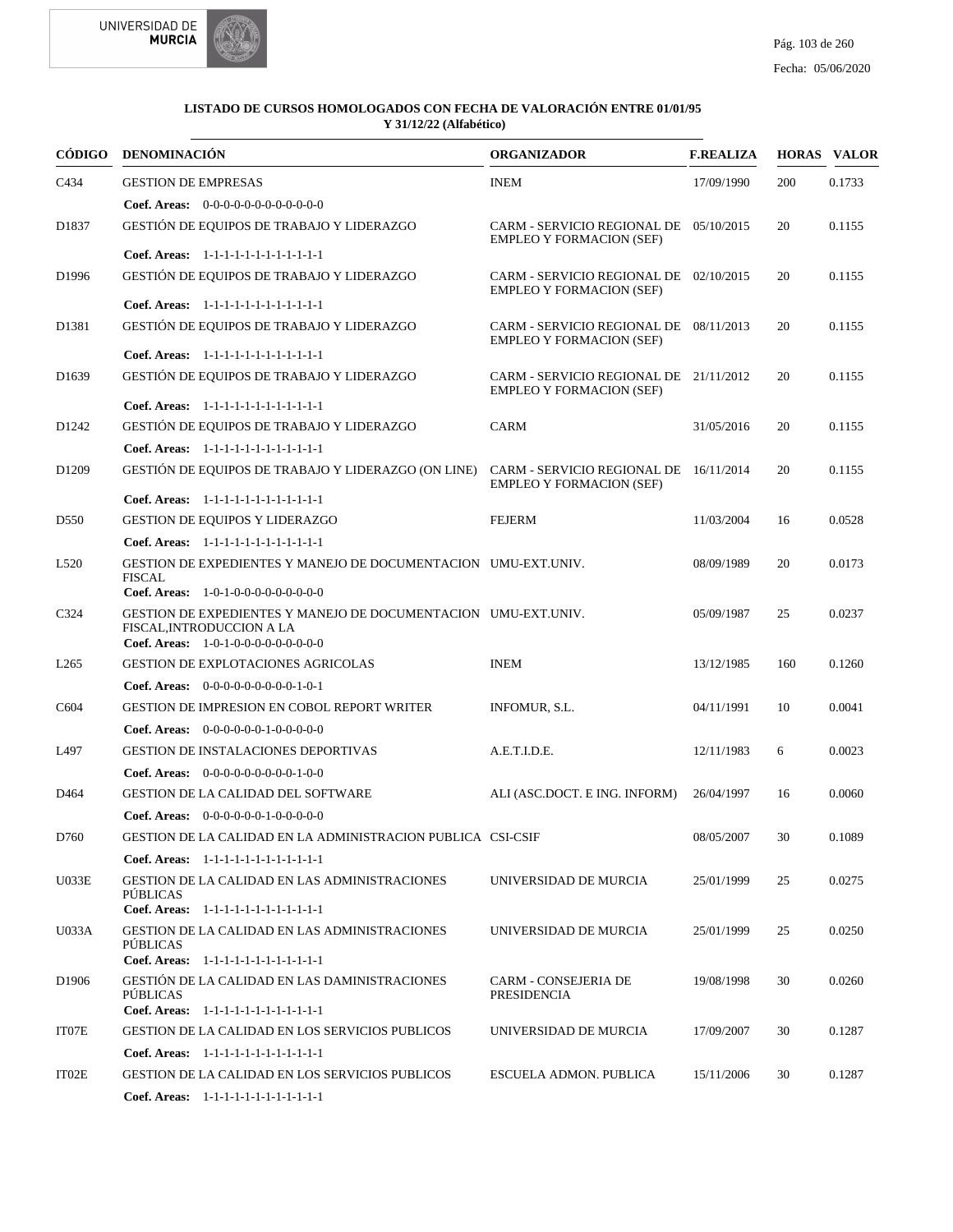



|                    | CÓDIGO DENOMINACIÓN                                                                                                     | <b>ORGANIZADOR</b>                                                        | <b>F.REALIZA</b> |     | <b>HORAS VALOR</b> |
|--------------------|-------------------------------------------------------------------------------------------------------------------------|---------------------------------------------------------------------------|------------------|-----|--------------------|
| <b>CA100E</b>      | GESTION DE LA CALIDAD EN LOS SERVICIOS PUBLICOS                                                                         | UNIVERSIDAD DE MURCIA                                                     | 06/06/2007       | 30  | 0.1287             |
|                    | Coef. Areas: 1-1-1-1-1-1-1-1-1-1-1-1-1                                                                                  |                                                                           |                  |     |                    |
| CA <sub>80</sub> E | GESTIÓN DE LA CALIDAD EN LOS SERVICIOS PÚBLICOS                                                                         | UNIVERSIDAD DE MURCIA                                                     | 27/03/2006       | 30  | 0.1287             |
|                    | Coef. Areas: 1-1-1-1-1-1-1-1-1-1-1-1-1                                                                                  |                                                                           |                  |     |                    |
| D764               | <b>GESTION DE LA CALIDAD. FUNDAMENTOS</b>                                                                               | <b>ASOCIACION DE QUIMICOS</b>                                             | 06/03/2004       | 30  | 0.0990             |
|                    | Coef. Areas: $0-0-0-0-0-0-0-0-1-0-1$                                                                                    |                                                                           |                  |     |                    |
| D <sub>294</sub>   | GESTION DE LA CALIDAD. FUNDAMENTOS                                                                                      | C.O. QUIMICOS (MURCIA)                                                    | 09/03/2002       | 30  | 0.0495             |
|                    | Coef. Areas: 1-1-1-1-1-1-1-1-1-1-1-1-1                                                                                  |                                                                           |                  |     |                    |
| C <sub>6</sub> 06  | <b>GESTION DE LA FORMACION</b>                                                                                          | CC.OO.                                                                    | 12/12/1995       | 30  | 0.0248             |
|                    | Coef. Areas: $0-0-0-0-1-0-0-0-0-0-0$                                                                                    |                                                                           |                  |     |                    |
| D1895              | GESTIÓN DE LA INFORMACIÓN CIENTÍFICA EN ABIERTO                                                                         | MIRIADA X-PLATAFORMA E-<br><b>LEARNING</b>                                | 28/03/2013       | 24  | 0.0600             |
|                    | Coef. Areas: $0-0-0-0-0-0-1-0-0-0-0$                                                                                    |                                                                           |                  |     |                    |
| D1194              | GESTIÓN DE LA INFORMACIÓN EMPRESARIAL                                                                                   | CARM - SERVICIO REGIONAL DE 04/04/2014<br><b>EMPLEO Y FORMACION (SEF)</b> |                  | 30  | 0.1733             |
|                    | Coef. Areas: $0-0-0-0-0-0-0-0-0-0-0$                                                                                    |                                                                           |                  |     |                    |
| <b>U008A</b>       | GESTION DE LA INFORMACION EN LA UNIVERSIDAD DE<br><b>MURCIA</b><br>Coef. Areas: 1-1-1-1-1-1-1-1-1-1-1-1-1               | UNIVERSIDAD DE MURCIA                                                     | 04/05/1998       | 20  | 0.0200             |
| U008E              | GESTION DE LA INFORMACION EN LA UNIVERSIDAD DE<br><b>MURCIA</b>                                                         | UNIVERSIDAD DE MURCIA                                                     | 04/05/1998       | 20  | 0.0220             |
|                    | Coef. Areas: 1-1-1-1-1-1-1-1-1-1-1-1-1                                                                                  |                                                                           |                  |     |                    |
| <b>U496E</b>       | GESTION DE LA INFORMACION Y ACTUALIZACION DE<br><b>SERVICIOS BIBLIOTECARIOS</b><br>Coef. Areas: 0-0-0-0-0-0-0-1-0-0-0-0 | UNIVERSIDAD DE MURCIA                                                     | 17/09/2009       | 25  | 0.1073             |
| D <sub>2005</sub>  | GESTIÓN DE LA INNOVACIÓN DE LAS TIC (CURSO SUPERIOR) INSTITUTO NACIONAL DE                                              | ADMINISTRACIÓN PUBLICA<br>(INAP)                                          | 21/02/2014       | 250 | 1.4300             |
|                    | Coef. Areas: 1-1-1-1-1-1-1-1-1-1-1-1-1                                                                                  |                                                                           |                  |     |                    |
| D2012              | GESTION DE LA INNOVACION EN LAS REGIONES OBJETIVO 1 UNIVERSIDAD DE CASTILLA-LA 02/07/1996                               | <b>MANCHA</b>                                                             |                  | 20  | 0.0161             |
|                    | <b>Coef. Areas:</b> $0-0-0-0-0-0-0-0-0-0-0-0$                                                                           |                                                                           |                  |     |                    |
| D <sub>295</sub>   | <b>GESTION DE LA PREVENCION DE RIESGOS LABORALES</b>                                                                    | C.O. QUIMICOS DE MURCIA                                                   | 23/03/2002       | 30  | 0.0495             |
|                    | Coef. Areas: $0-0-0-0-0-0-0-0-0-0-0$                                                                                    |                                                                           |                  |     |                    |
| D2176              | GESTIÓN DE LA PUBLICIDAD EN LAS UNIVERSIDADES. ¿ES<br>LA OFERTA UNIVERSITARIA UN PRODUCTO DE CONSUMO<br>MÁS?            | UNIVERSIDAD INTERNACIONAL 05/10/2007<br>DE ANDALUCÍA                      |                  | 40  | 0.1290             |
|                    | <b>Coef. Areas:</b> $0-0-0-0-0-0-0-0-1-0-0$                                                                             |                                                                           |                  |     |                    |
| D1196              | GESTIÓN DE LA SEGURIDAD DE LA INFORMACIÓN                                                                               | CARM - SERVICIO REGIONAL DE 22/07/2013<br><b>EMPLEO Y FORMACION (SEF)</b> |                  | 30  | 0.1733             |
|                    | Coef. Areas: $0-0-0-0-0-1-0-0-0-0-0$                                                                                    |                                                                           |                  |     |                    |
| D <sub>1570</sub>  | GESTIÓN DE LA SEGURIDAD DE LA INFORMACIÓN                                                                               | CARM - SERVICIO REGIONAL DE 17/07/2014<br><b>EMPLEO Y FORMACION (SEF)</b> |                  | 30  | 0.1733             |
|                    | Coef. Areas: $0-0-0-0-0-1-0-0-0-0-0$                                                                                    |                                                                           |                  |     |                    |
| D1284              | GESTIÓN DE LA SEGURIDAD EN LA INFORMACIÓN<br><b>Coef. Areas:</b> $0-0-0-0-0-1-0-0-0-0-0$                                | CARM - SERVICIO REGIONAL DE 18/02/2013<br><b>EMPLEO Y FORMACION (SEF)</b> |                  | 30  | 0.1733             |
| D1289              | GESTIÓN DE LA SEGURIDAD EN LA INFORMACIÓN                                                                               | CARM - SERVICIO REGIONAL DE 07/03/2013                                    |                  | 30  | 0.1733             |
|                    | Coef. Areas: $0-0-0-0-0-1-0-0-0-0-0$                                                                                    | <b>EMPLEO Y FORMACION (SEF)</b>                                           |                  |     |                    |
| C <sub>6</sub> 05  | <b>GESTION DE PANTALLA SCREEN MANAGEMENT</b>                                                                            | INFOMUR, S.L.                                                             | 04/11/1991       | 20  | 0.0083             |
|                    | Coef. Areas: $0-0-0-0-0-1-0-0-0-0-0$                                                                                    |                                                                           |                  |     |                    |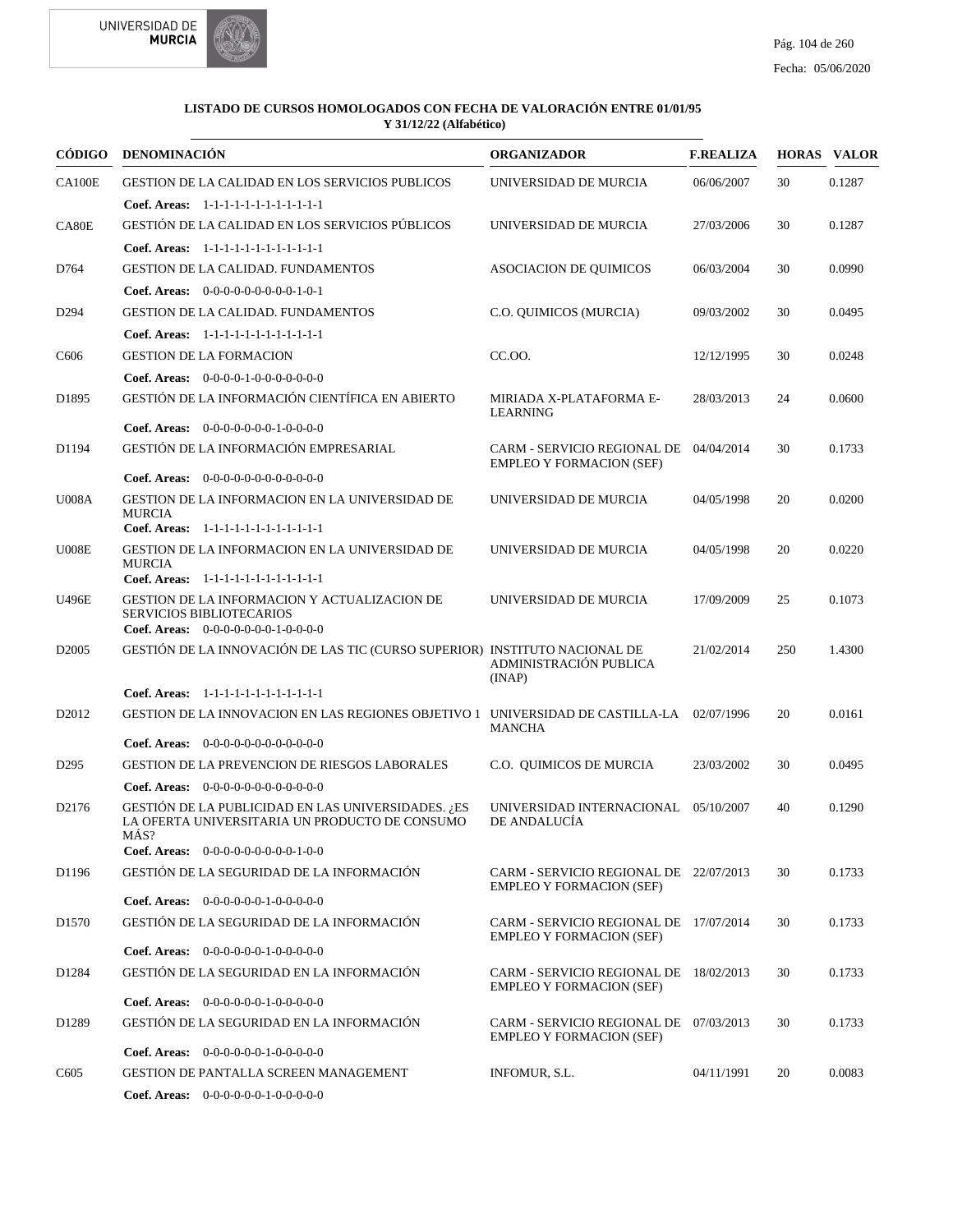



|                   | CÓDIGO DENOMINACIÓN                                                                                                   | <b>ORGANIZADOR</b>                                                                                                   | <b>F.REALIZA</b> |    | <b>HORAS VALOR</b> |
|-------------------|-----------------------------------------------------------------------------------------------------------------------|----------------------------------------------------------------------------------------------------------------------|------------------|----|--------------------|
| C <sub>165</sub>  | <b>GESTION DE PERSONAL FUNCIONARIO</b>                                                                                | C.A.R.M.                                                                                                             | 01/07/1989       | 40 | 0.0331             |
|                   | <b>Coef. Areas:</b> $0-0-0-0-1-0-0-0-0-0-0-0$                                                                         |                                                                                                                      |                  |    |                    |
| C017              | <b>GESTION DE PERSONAL LABORAL (C/D)</b>                                                                              | C.A.R.M.                                                                                                             | 29/09/1989       | 40 | 0.0331             |
|                   | Coef. Areas: $0-0-0-0-1-0-0-0-0-0-0$                                                                                  |                                                                                                                      |                  |    |                    |
| D <sub>2091</sub> | GESTIÓN DE PERSONAL NIVEL 1 (2ª EDICIÓN)                                                                              | UNIVERSIDAD POLITECNICA DE 11/12/2006<br>CARTAGENA                                                                   |                  | 17 | 0.0548             |
|                   | <b>Coef. Areas:</b> $0-0-0-0-1-0-0-0-0-0-0-0$                                                                         |                                                                                                                      |                  |    |                    |
| <b>U474E</b>      | <b>GESTION DE PROYECTOS</b>                                                                                           | UNIVERSIDAD DE MURCIA                                                                                                | 12/06/2009       | 20 | 0.0858             |
|                   | Coef. Areas: 1-1-1-1-1-1-1-1-1-1-1-1-1                                                                                |                                                                                                                      |                  |    |                    |
| U519E             | <b>GESTION DE PROYECTOS</b>                                                                                           | UNIVERSIDAD DE MURCIA                                                                                                | 28/04/2010       | 20 | 0.1430             |
|                   | Coef. Areas: 1-1-1-1-1-1-1-1-1-1-1-1-1                                                                                |                                                                                                                      |                  |    |                    |
| U563E             | <b>GESTION DE PROYECTOS</b>                                                                                           | UNIVERSIDAD DE MURCIA                                                                                                | 24/03/2011       | 20 | 0.1430             |
|                   | Coef. Areas: 1-1-1-1-1-1-1-1-1-1-1-1-1                                                                                |                                                                                                                      |                  |    |                    |
| IT253E            | <b>GESTIÓN DE PROYECTOS</b>                                                                                           | UNIVERSIDAD DE MURCIA                                                                                                | 15/10/2018       | 16 | 0.1144             |
|                   | Coef. Areas: 1-1-1-1-1-1-1-1-1-1-1-1-1                                                                                |                                                                                                                      |                  |    |                    |
| <b>IT288E</b>     | <b>GESTIÓN DE PROYECTOS</b>                                                                                           | UNIVERSIDAD DE MURCIA                                                                                                | 14/11/2019       | 16 | 0.1144             |
|                   | Coef. Areas: 1-1-1-1-1-1-1-1-1-1-1-1-1                                                                                |                                                                                                                      |                  |    |                    |
| <b>IT203E</b>     | <b>GESTIÓN DE PROYECTOS</b>                                                                                           | UNIVERSIDAD DE MURCIA                                                                                                | 02/10/2017       | 16 | 0.1144             |
|                   | Coef. Areas: 1-1-1-1-1-1-1-1-1-1-1-1-1                                                                                |                                                                                                                      |                  |    |                    |
| C720              | GESTION DE PROYECTOS: COMO IMPLANTAR LA DIRECCION CROEM<br><b>PROYECTOS</b><br>Coef. Areas: 1-1-1-1-1-1-1-1-1-1-1-1-1 |                                                                                                                      | 14/02/1998       | 60 | 0.0495             |
| U1073E            | GESTIÓN DE PROYECTOS CON JIRA Y CONFLUENCE                                                                            | UNIVERSIDAD DE MURCIA                                                                                                | 22/10/2019       | 24 | 0.1716             |
|                   |                                                                                                                       |                                                                                                                      |                  |    |                    |
|                   | Coef. Areas: $0-0-0-0-0-1-0-0-0-0-0$<br>GESTIÓN DE PROYECTOS CON MAS PROJET 2003                                      |                                                                                                                      |                  | 40 |                    |
| D <sub>1668</sub> |                                                                                                                       | CARM - SERVICIO REGIONAL DE 16/09/2014<br><b>EMPLEO Y FORMACION (SEF)</b>                                            |                  |    | 0.2310             |
|                   | Coef. Areas: 1-1-1-1-1-1-1-1-1-1-1-1-1                                                                                |                                                                                                                      |                  |    |                    |
| D1175             | GESTIÓN DE PROYECTOS CON MS PORJECT 2003                                                                              | CARM - SERVICIO REGIONAL DE 01/04/2013<br><b>EMPLEO Y FORMACION (SEF)</b>                                            |                  | 40 | 0.2310             |
| D <sub>1290</sub> | Coef. Areas: 1-1-1-1-1-1-1-1-1-1-1-1-1<br><b>GESTIÓN DE PROYECTOS CON MS PROJECT 2003</b>                             | CARM - SERVICIO REGIONAL DE 12/02/2013                                                                               |                  |    |                    |
|                   | Coef. Areas: 1-1-1-1-1-1-1-1-1-1-1-1-1                                                                                | <b>EMPLEO Y FORMACION (SEF)</b>                                                                                      |                  | 40 | 0.2310             |
| U621E             | GESTION DE PROYECTOS DE AUTOFORMACION EN LOS                                                                          | UNIVERSIDAD DE MURCIA                                                                                                | 07/05/2012       | 16 | 0.1144             |
|                   | <b>SERVICIOS</b>                                                                                                      |                                                                                                                      |                  |    |                    |
|                   | Coef. Areas: 1-1-1-1-1-1-1-1-1-1-1-1-1                                                                                |                                                                                                                      |                  |    |                    |
| <b>IT169E</b>     | <b>GESTIÓN DE PROYECTOS EUROPEOS</b>                                                                                  | UNIVERSIDAD DE MURCIA                                                                                                | 16/05/2016       | 20 | 0.1430             |
|                   | Coef. Areas: $0-0-0-0-0-0-0-0-1-0-0$                                                                                  |                                                                                                                      |                  |    |                    |
| <b>IT289E</b>     | <b>GESTIÓN DE PROYECTOS EUROPEOS. FUENTES DE</b><br>INFORMACIÓN DE LA UE<br>Coef. Areas: 1-1-1-1-1-1-1-1-1-1-1-1-1    | UNIVERSIDAD DE MURCIA                                                                                                | 14/10/2019       | 25 | 0.1788             |
| <b>IT242E</b>     | GESTION DE PROYECTOS EUROPEOS.FUENTES DE<br>INFORMACIÓN. ORGANISMOS.<br><b>Coef. Areas:</b> $0-0-0-1-0-0-0-0-1-0-0$   | UNIVERSIDAD DE MURCIA                                                                                                | 17/10/2018       | 25 | 0.1788             |
| C946              | GESTION DE PYMES DE LA CONSTRUCCION (CURSO<br>MULTIMEDIA)<br>Coef. Areas: $0-0-0-0-0-0-0-0-0-0-0$                     | <b>INNOVA CONSTRUCCION</b>                                                                                           | 01/06/1998       | 6  | 0.0025             |
| D <sub>1238</sub> | GESTIÓN DE QUEJAS Y RECLAMACIONES                                                                                     | <b>CENTRAL SINDICAL</b><br><b>INDEPENDIENTE Y DE</b><br><b>FUNCIONARIOS (CSIF) (DENTRO</b><br>DE FORMACION CONTINUA) | 30/11/2015       | 80 | 0.4840             |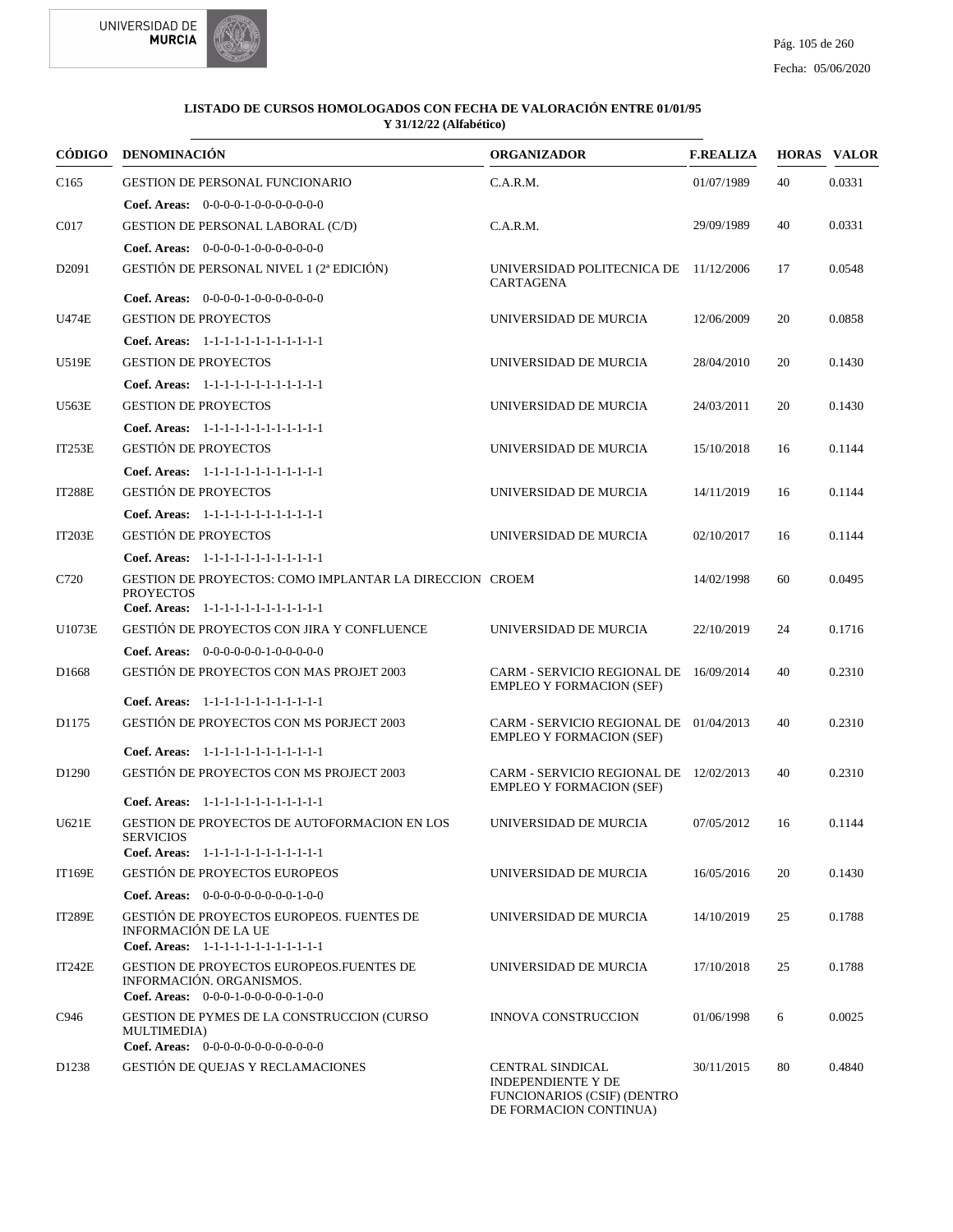



| CÓDIGO            | <b>DENOMINACIÓN</b>                                                                                                        | <b>ORGANIZADOR</b>                                                                                      | <b>F.REALIZA</b> |     | <b>HORAS VALOR</b> |
|-------------------|----------------------------------------------------------------------------------------------------------------------------|---------------------------------------------------------------------------------------------------------|------------------|-----|--------------------|
|                   | Coef. Areas: $1-1-1-1-1-1-1-1-1-1-1$                                                                                       |                                                                                                         |                  |     |                    |
| U305A             | GESTION DE RECURSOS ELECTRONICOS EN FORMATO MARC UNIVERSIDAD DE MURCIA                                                     |                                                                                                         | 15/11/2004       | 16  | 0.0624             |
|                   | <b>Coef. Areas:</b> $0-0-0-0-0-0-1-0-0-0-0$                                                                                |                                                                                                         |                  |     |                    |
| <b>U305E</b>      | GESTION DE RECURSOS ELECTRONICOS EN FORMATO MARC UNIVERSIDAD DE MURCIA                                                     |                                                                                                         | 15/11/2004       | 16  | 0.0686             |
|                   | <b>Coef. Areas:</b> $0-0-0-0-0-0-1-0-0-0-0$                                                                                |                                                                                                         |                  |     |                    |
| IT11E             | GESTION DE RECURSOS HUMANO. EVALUACION DEL<br><b>DESEMPEÑO</b><br>Coef. Areas: $0-0-0-0-1-0-0-0-0-0-0$                     | UNIVERSIDAD DE MURCIA                                                                                   | 08/10/2007       | 20  | 0.0858             |
| D691              | <b>GESTION DE RECURSOS HUMANOS</b>                                                                                         | <b>CSI-CSIF</b>                                                                                         | 09/05/2006       | 30  | 0.1089             |
|                   | Coef. Areas: 0-0-0-0-1-0-0-0-0-0-0-0                                                                                       |                                                                                                         |                  |     |                    |
| D848              | <b>GESTION DE RECURSOS HUMANOS</b>                                                                                         | <b>CSI-CSIF</b>                                                                                         | 02/06/2003       | 30  | 0.0545             |
|                   | <b>Coef. Areas:</b> $0-0-0-0-1-0-0-0-0-0-0-0$                                                                              |                                                                                                         |                  |     |                    |
| CA110E            | <b>GESTION DE RECURSOS HUMANOS. EVALUACION DEL</b><br>DESEMPEÑO. (GRUPOS A, B Y C)<br>Coef. Areas: $0-0-0-0-1-0-0-0-0-0-0$ | UNIVERSIDAD DE MURCIA                                                                                   | 25/02/2008       | 20  | 0.0858             |
| C968              | GESTION DE RECURSOS HUMANOS Y DIRECCION DE<br><b>PERSONAL</b><br>Coef. Areas: 1-1-1-1-1-1-1-1-1-1-1-1-1                    | C.A.R.M.                                                                                                | 15/01/1996       | 40  | 0.0347             |
| D425              | GESTION DE RED CON HP OV NNM, CAJUN VIEW PLUS,<br><b>YCAJUNULES</b><br>Coef. Areas: $0-0-0-0-0-1-0-0-0-0-0$                | UNITRONICS COMUNICACIONES 05/12/2001<br>SA                                                              |                  | 24  | 0.0198             |
| D874              | <b>GESTION DE RESIDUOS</b>                                                                                                 | ILUSTRE COLEGIO OFICIAL DE<br><b>OUIMICOS DE MURCIA -</b><br>ASOCIACION DE QUIMICOS DE<br><b>MURCIA</b> | 18/10/2004       | 30  | 0.0990             |
|                   | Coef. Areas: $0-0-0-0-0-0-0-0-1-0-1$                                                                                       |                                                                                                         |                  |     |                    |
| CA26E             | <b>GESTION DE RESIDUOS SANITARIOS</b>                                                                                      | UNIVERSIDAD DE MURCIA                                                                                   | 21/06/2002       | 16  | 0.0352             |
|                   | <b>Coef. Areas:</b> $0-0-0-0-0-0-0-0-1-0-1$                                                                                |                                                                                                         |                  |     |                    |
| CA122E            | <b>GESTION DE REUNIONES EFICACES INTERNET</b>                                                                              | UNIVERSIDAD DE MURCIA                                                                                   | 30/04/2008       | 25  | 0.1073             |
|                   | Coef. Areas: 1-1-1-1-1-1-1-1-1-1-1-1-1                                                                                     |                                                                                                         |                  |     |                    |
| D987              | <b>GESTION DE RIESGOS</b>                                                                                                  | C.A.R.M. - FORMACION<br><b>OCUPACIONAL</b>                                                              | 20/12/2000       | 150 | 0.2599             |
|                   | <b>Coef. Areas:</b> $0-0-0-0-0-0-0-0-0-0-0-0$                                                                              |                                                                                                         |                  |     |                    |
| L <sub>263</sub>  | <b>GESTION DE RIESGOS</b>                                                                                                  | C.A.R.M. -CENTRO FORM.<br><b>OCUPACIONAL DEIF</b>                                                       | 28/07/1999       | 150 | 0.1299             |
|                   | Coef. Areas: $0-0-0-0-0-0-0-0-0-0-0$                                                                                       |                                                                                                         |                  |     |                    |
| D1202             | GESTIÓN DE RR.HH.: EVALUACIÓN POR COMPETENCIAS (TF) UNION GENERAL DE                                                       | TRABAJADORES (UGT) (DENTRO<br>DE FORMACION CONTINUA)                                                    | 21/07/2010       | 35  | 0.2118             |
|                   | <b>Coef. Areas:</b> $0-0-0-0-1-0-0-0-0-0-0-0$                                                                              |                                                                                                         |                  |     |                    |
| <b>U677E</b>      | GESTION DE SERVICIOS DE TECNOLOGIAS DE LA<br><b>INFORMACION. ITIL V.3</b><br>Coef. Areas: $0-0-0-0-0-1-0-0-0-0-0$          | UNIVERSIDAD DE MURCIA                                                                                   | 18/10/2013       | 25  | 0.1788             |
| D1182             | <b>GESTIÓN DEL CAMBIO</b>                                                                                                  | CARM - SERVICIO REGIONAL DE 27/02/2013<br><b>EMPLEO Y FORMACION (SEF)</b>                               |                  | 15  | 0.0866             |
|                   | Coef. Areas: 1-1-1-1-1-1-1-1-1-1-1-1-1                                                                                     |                                                                                                         |                  |     |                    |
| D1784             | <b>GESTIÓN DEL CAMBIO</b>                                                                                                  | <b>CARM</b>                                                                                             | 30/06/2016       | 15  | 0.0866             |
|                   | Coef. Areas: 1-1-1-1-1-1-1-1-1-1-1-1-1                                                                                     |                                                                                                         |                  |     |                    |
| D <sub>1547</sub> | <b>GESTIÓN DEL CAMBIO</b>                                                                                                  | CARM - SERVICIO REGIONAL DE 30/05/2013<br><b>EMPLEO Y FORMACION (SEF)</b>                               |                  | 15  | 0.0866             |
|                   | Coef. Areas: 1-1-1-1-1-1-1-1-1-1-1-1-1                                                                                     |                                                                                                         |                  |     |                    |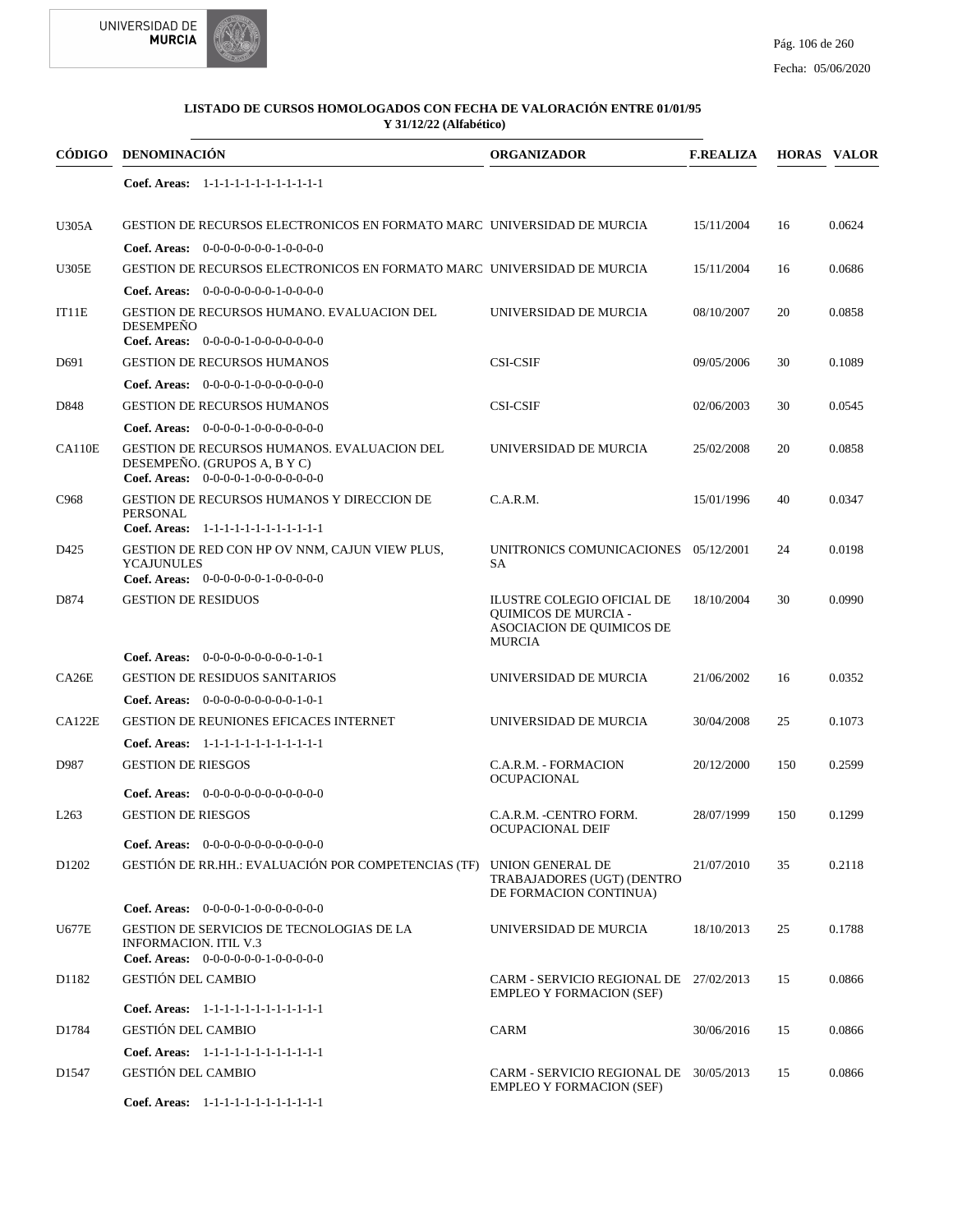



|                   | CÓDIGO DENOMINACIÓN                                                                                              | <b>ORGANIZADOR</b>                                                        | <b>F.REALIZA</b> |     | <b>HORAS VALOR</b> |
|-------------------|------------------------------------------------------------------------------------------------------------------|---------------------------------------------------------------------------|------------------|-----|--------------------|
| D <sub>1498</sub> | <b>GESTIÓN DEL CAMBIO</b>                                                                                        | CARM - SERVICIO REGIONAL DE 02/12/2014<br><b>EMPLEO Y FORMACION (SEF)</b> |                  | 15  | 0.0866             |
|                   | Coef. Areas: 1-1-1-1-1-1-1-1-1-1-1-1-1                                                                           |                                                                           |                  |     |                    |
| <b>U739E</b>      | <b>GESTION DEL CAMBIO PERSONAL</b>                                                                               | UNIVERSIDAD DE MURCIA                                                     | 04/05/2015       | 18  | 0.1287             |
|                   | Coef. Areas: $1-1-1-1-1-1-1-1-1-1-1$                                                                             |                                                                           |                  |     |                    |
| <b>IT108E</b>     | GESTIÓN DEL CONOCIMIENTO EN LA ORGANIZACIÓN                                                                      | UNIVERSIDAD DE MURCIA                                                     | 02/03/2015       | 30  | 0.2145             |
|                   | Coef. Areas: 1-1-1-1-1-1-1-1-1-1-1-1-1                                                                           |                                                                           |                  |     |                    |
| <b>CA186E</b>     | GESTION DEL CONOCIMIENTO EN LAS ADMINISTRACIONES<br><b>PUBLICAS</b>                                              | UNIVERSIDAD DE MURCIA                                                     | 10/02/2014       | 30  | 0.2145             |
|                   | Coef. Areas: 1-1-1-1-1-1-1-1-1-1-1-1-1                                                                           |                                                                           |                  |     |                    |
| U623E             | GESTION DEL ESQUEMA NACIONAL DE SEGURIDAD EN LA<br>UNIVERSIDAD DE MURCIA<br>Coef. Areas: 0-0-0-0-0-0-1-0-0-0-0-0 | UNIVERSIDAD DE MURCIA                                                     | 03/05/2012       | 25  | 0.1788             |
| D <sub>1017</sub> | GESTIÓN DEL ESTRÉS Y TÉCNICAS DE RELAJACIÓN                                                                      | CARM - SERVICIO REGIONAL DE 05/10/2015<br><b>EMPLEO Y FORMACION (SEF)</b> |                  | 6   | 0.0347             |
|                   | Coef. Areas: 1-1-1-1-1-1-1-1-1-1-1-1-1                                                                           |                                                                           |                  |     |                    |
| D1809             | <b>GESTIÓN DEL FRACASO</b>                                                                                       | <b>UNIMAR</b>                                                             | 26/11/2016       | 25  | 0.1581             |
|                   | Coef. Areas: 1-1-1-1-1-1-1-1-1-1-1-1-1                                                                           |                                                                           |                  |     |                    |
| <b>U633E</b>      | <b>GESTION DEL TIEMPO</b>                                                                                        | UNIVERSIDAD DE MURCIA                                                     | 30/04/2012       | 25  | 0.1788             |
|                   | Coef. Areas: 1-1-1-1-1-1-1-1-1-1-1-1-1                                                                           |                                                                           |                  |     |                    |
| D <sub>1608</sub> | <b>GESTIÓN DEL TIEMPO</b>                                                                                        | CARM - SERVICIO REGIONAL DE 27/06/2016<br><b>EMPLEO Y FORMACION (SEF)</b> |                  | 20  | 0.1155             |
|                   | Coef. Areas: 1-1-1-1-1-1-1-1-1-1-1-1-1                                                                           |                                                                           |                  |     |                    |
| D1139             | <b>GESTIÓN DEL TIEMPO</b>                                                                                        | CARM                                                                      | 30/06/2016       | 20  | 0.1155             |
|                   | Coef. Areas: 1-1-1-1-1-1-1-1-1-1-1-1-1                                                                           |                                                                           |                  |     |                    |
| D1195             | <b>GESTIÓN DEL TIEMPO</b>                                                                                        | CARM - SERVICIO REGIONAL DE 15/10/2013<br><b>EMPLEO Y FORMACION (SEF)</b> |                  | 20  | 0.1155             |
|                   | Coef. Areas: 1-1-1-1-1-1-1-1-1-1-1-1-1                                                                           |                                                                           |                  |     |                    |
| D <sub>1089</sub> | <b>GESTIÓN DEL TIEMPO</b>                                                                                        | CARM - SERVICIO REGIONAL DE 28/02/2013<br><b>EMPLEO Y FORMACION (SEF)</b> |                  | 20  | 0.1155             |
|                   | Coef. Areas: 1-1-1-1-1-1-1-1-1-1-1-1-1                                                                           |                                                                           |                  |     |                    |
| D <sub>1375</sub> | <b>GESTIÓN DEL TIEMPO</b>                                                                                        | CARM - SERVICIO REGIONAL DE 31/01/2013<br><b>EMPLEO Y FORMACION (SEF)</b> |                  | 20  | 0.1155             |
|                   | Coef. Areas: 1-1-1-1-1-1-1-1-1-1-1-1-1                                                                           |                                                                           |                  |     |                    |
| D1817             | <b>GESTIÓN DEL TIEMPO</b>                                                                                        | CARM - SERVICIO REGIONAL DE 24/11/2014<br><b>EMPLEO Y FORMACION (SEF)</b> |                  | 20  | 0.1155             |
|                   | Coef. Areas: 1-1-1-1-1-1-1-1-1-1-1-1-1                                                                           |                                                                           |                  |     |                    |
| IT01E             | <b>GESTION DEL TIEMPO. INTERNET</b>                                                                              | <b>ESCUELA ADMON. PUBLICA</b><br><b>CARM</b>                              | 07/11/2006       | 25  | 0.1073             |
|                   | Coef. Areas: 1-1-1-1-1-1-1-1-1-1-1-1-1                                                                           |                                                                           |                  |     |                    |
| D <sub>1218</sub> | GESTIÓN DEL TIEMPO, INTERNET                                                                                     | CARM - ESCUELA DE<br><b>ADMINISTRACION PUBLICA</b>                        | 26/05/2009       | 25  | 0.1073             |
|                   | Coef. Areas: 1-1-1-1-1-1-1-1-1-1-1-1-1                                                                           |                                                                           |                  |     |                    |
| U509              | GESTION EC. Y PRESUPUESTARIA RESPONSABLES U. DE<br><b>GASTOS</b><br>Coef. Areas: 1-1-1-1-1-1-1-1-1-1-1-1-1       | UNIVERSIDAD DE MURCIA                                                     | 20/11/1995       | 30  | 0.0293             |
| C <sub>4</sub> 05 | <b>GESTION ECONOMICA</b>                                                                                         | <b>INAP</b>                                                               | 26/05/1989       | 6   | 0.0064             |
|                   | Coef. Areas: $1-0-0-0-1-0-0-0-0-0-0$                                                                             |                                                                           |                  |     |                    |
| D984              | GESTION ECONOMICA INFORMATIZADA                                                                                  | <b>BOSCH ESCUELA EUROPEA DE</b>                                           | 30/09/2002       | 134 | 0.1005             |
|                   | Coef. Areas: $1-0-0-0-1-0-0-0-0-0-0$                                                                             | <b>FORMACION</b>                                                          |                  |     |                    |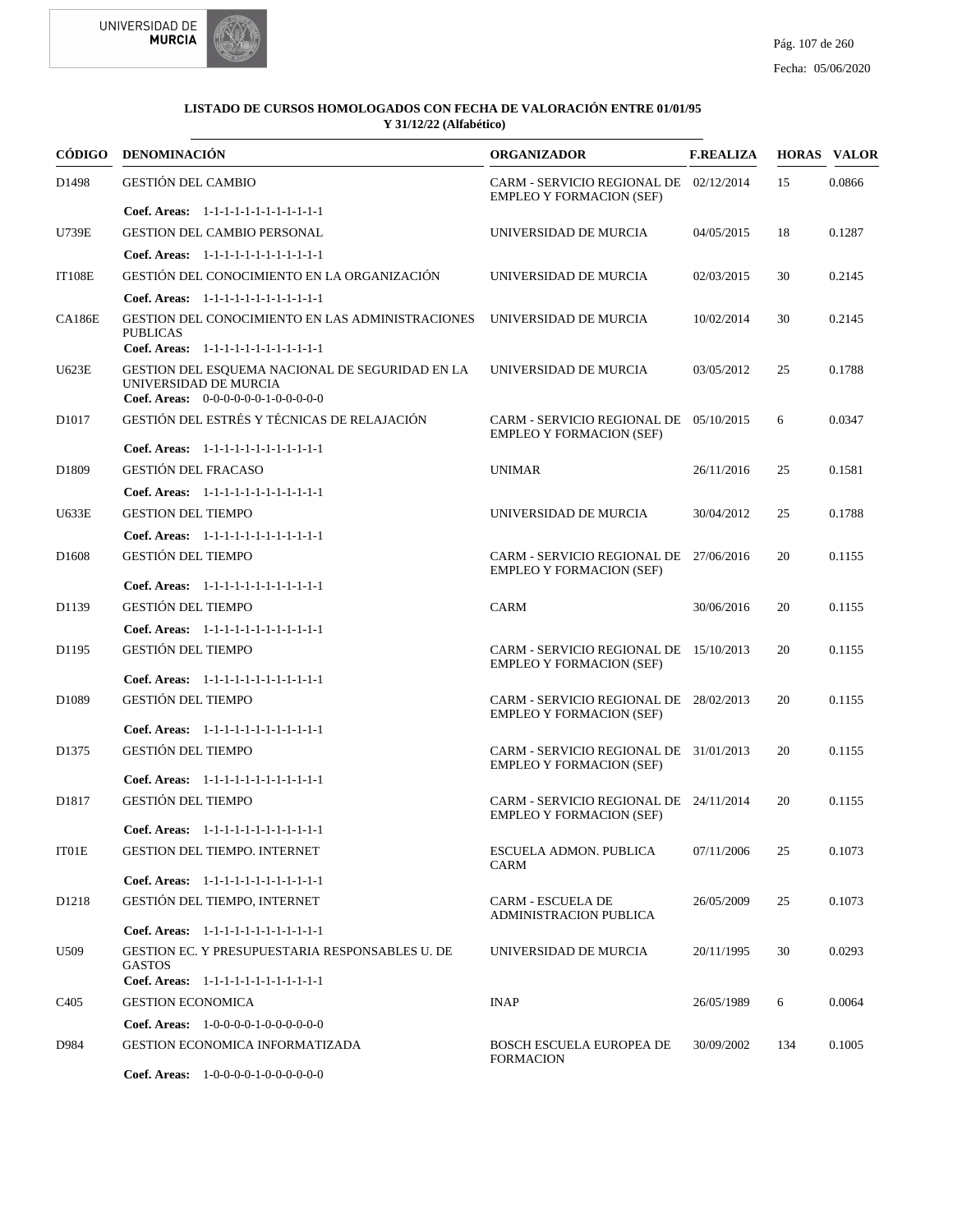



|                   | CÓDIGO DENOMINACIÓN                                                                                                     | <b>ORGANIZADOR</b>                                                                                            | <b>F.REALIZA</b> |     | <b>HORAS VALOR</b> |
|-------------------|-------------------------------------------------------------------------------------------------------------------------|---------------------------------------------------------------------------------------------------------------|------------------|-----|--------------------|
| C <sub>051</sub>  | <b>GESTION ECONOMICA INTEGRADA</b>                                                                                      | <b>INEM</b>                                                                                                   | 07/06/1989       | 12  | 0.0104             |
|                   | <b>Coef. Areas:</b> $1-0-0-0-1-0-0-0-0-0-0$                                                                             |                                                                                                               |                  |     |                    |
| C313              | <b>GESTION ECONOMICA Y PRESUPUESTARIA</b>                                                                               | UMU                                                                                                           | 28/06/1993       | 18  | 0.0155             |
|                   | <b>Coef. Areas:</b> $1-0-0-0-1-0-0-0-0-0-0$                                                                             |                                                                                                               |                  |     |                    |
| U349A             | <b>GESTION ECONOMICA Y PRESUPUESTARIA DE LA</b><br>UNIVERSIDAD DE MURCIA<br>Coef. Areas: $1-0-0-0-1-0-0-0-0-0-0$        | UNIVERSIDAD DE MURCIA                                                                                         | 17/10/2005       | 30  | 0.1170             |
| <b>U349E</b>      | <b>GESTION ECONOMICA Y PRESUPUESTARIA DE LA</b><br>UNIVERSIDAD DE MURCIA<br><b>Coef. Areas:</b> $1-0-0-0-1-0-0-0-0-0-0$ | UNIVERSIDAD DE MURCIA                                                                                         | 17/10/2005       | 30  | 0.1287             |
| U381E             | GESTION ECONOMICA Y PRESUPUESTARIA DE LA<br>UNIVERSIDAD DE MURCIA<br><b>Coef. Areas:</b> $1-0-0-0-1-0-0-0-0-0-0$        | UNIVERSIDAD DE MURCIA                                                                                         | 15/01/2007       | 30  | 0.1287             |
| U381A             | GESTION ECONOMICA Y PRESUPUESTARIA DE LA<br>UNIVERSIDAD DE MURCIA<br>Coef. Areas: $1-0-0-0-1-0-0-0-0-0-0$               | UNIVERSIDAD DE MURCIA                                                                                         | 15/01/2007       | 30  | 0.1170             |
| D <sub>1975</sub> | GESTIÓN ECONÓMICA Y PRESUPUESTARIA EN LAS<br>ADMINISTRACIONES PÚBLICAS (MF0234_3)                                       | <b>COMISIONES OBRERAS (CCOO)</b><br>(DENTRO DE FORMACION<br><b>CONTINUA</b> )                                 | 24/09/2014       | 150 | 0.9075             |
|                   | <b>Coef. Areas:</b> $1-0-0-0-0-0-0-0-0-0-0-0$                                                                           |                                                                                                               |                  |     |                    |
| D <sub>1062</sub> | GESTION ECONOMICA-FINANCIERA Y ORGANIZACION<br><b>UNIVERSITARIA</b>                                                     | UNION GENERAL DE<br>TRABAJADORES (UGT) (DENTRO<br>DE FORMACION CONTINUA)                                      | 01/10/2009       | 30  | 0.0990             |
|                   | Coef. Areas: $1-1-1-1-1-1-1-1-1-1-1$                                                                                    |                                                                                                               |                  |     |                    |
| L496              | GESTION ECONOMICO FINANCIERA DE LA EMPRESA                                                                              | UMU-EXT. UNIV.                                                                                                | 22/01/1988       | 3   | 0.0000             |
|                   | <b>Coef. Areas:</b> $1-0-0-0-0-0-0-0-0-0-0$                                                                             |                                                                                                               |                  |     |                    |
| C873              | <b>GESTION ECONOMICO-FINANCIERA</b>                                                                                     | <b>CEPYME</b>                                                                                                 | 20/12/1999       | 150 | 0.1238             |
| C758              | <b>Coef. Areas:</b> $1-0-0-0-0-0-0-0-0-0-0$<br><b>GESTION ECONOMICO-FINANCIERA</b>                                      | <b>CEPYME</b>                                                                                                 | 22/03/1999       | 135 | 0.1114             |
|                   | <b>Coef. Areas:</b> $1-0-0-0-0-0-0-0-0-0-0$                                                                             |                                                                                                               |                  |     |                    |
| D <sub>2155</sub> | GESTIÓN ECONÓMICO-FINANCIERA NIVEL 1                                                                                    | UNIVERSIDAD POLITECNICA DE 11/12/2006<br>CARTAGENA                                                            |                  | 17  | 0.0548             |
|                   | <b>Coef. Areas:</b> $1-0-0-0-0-0-0-0-0-0-0-0$                                                                           |                                                                                                               |                  |     |                    |
| D <sub>2084</sub> | GESTIÓN ECONÓMICO-FINANCIERA NIVEL 1 (2ª EDICIÓN)                                                                       | UNIVERSIDAD POLITECNICA DE 11/12/2006<br>CARTAGENA                                                            |                  | 17  | 0.0548             |
|                   | <b>Coef. Areas:</b> $1-0-0-0-0-0-0-0-0-0-0$                                                                             |                                                                                                               |                  |     |                    |
| U173A             | <b>GESTION EFICAZ DEL TIEMPO</b>                                                                                        | UNIVERSIDAD DE MURCIA                                                                                         | 22/10/2001       | 15  | 0.0300             |
|                   | Coef. Areas: 1-1-1-1-1-1-1-1-1-1-1-1-1                                                                                  |                                                                                                               |                  |     |                    |
| U173E             | <b>GESTION EFICAZ DEL TIEMPO</b>                                                                                        | UNIVERSIDAD DE MURCIA                                                                                         | 22/10/2001       | 15  | 0.0330             |
|                   | Coef. Areas: 1-1-1-1-1-1-1-1-1-1-1-1-1                                                                                  |                                                                                                               |                  |     |                    |
| C831              | <b>GESTION EFICAZ DEL TIEMPO</b>                                                                                        | <b>CONVENIO CARM</b>                                                                                          | 17/11/2000       | 15  | 0.0322             |
|                   | Coef. Areas: 1-1-1-1-1-1-1-1-1-1-1-1-1                                                                                  |                                                                                                               |                  |     |                    |
| U261E             | <b>GESTIÓN EFICAZ DEL TIEMPO</b>                                                                                        | UNIVERSIDAD DE MURCIA                                                                                         | 06/10/2003       | 15  | 0.0322             |
|                   | Coef. Areas: 1-1-1-1-1-1-1-1-1-1-1-1-1                                                                                  |                                                                                                               |                  |     |                    |
| U261A             | <b>GESTIÓN EFICAZ DEL TIEMPO</b>                                                                                        | UNIVERSIDAD DE MURCIA                                                                                         | 06/10/2003       | 15  | 0.0293             |
|                   | Coef. Areas: 1-1-1-1-1-1-1-1-1-1-1-1-1                                                                                  |                                                                                                               |                  |     |                    |
| D <sub>1686</sub> | GESTIÓN EFICAZ DEL TIEMPO (ON LINE)                                                                                     | CENTRAL SINDICAL<br><b>INDEPENDIENTE Y DE</b><br><b>FUNCIONARIOS (CSIF) (DENTRO</b><br>DE FORMACION CONTINUA) | 31/07/2014       | 40  | 0.2420             |

1-1-1-1-1-1-1-1-1-1-1-1 **Coef. Areas:**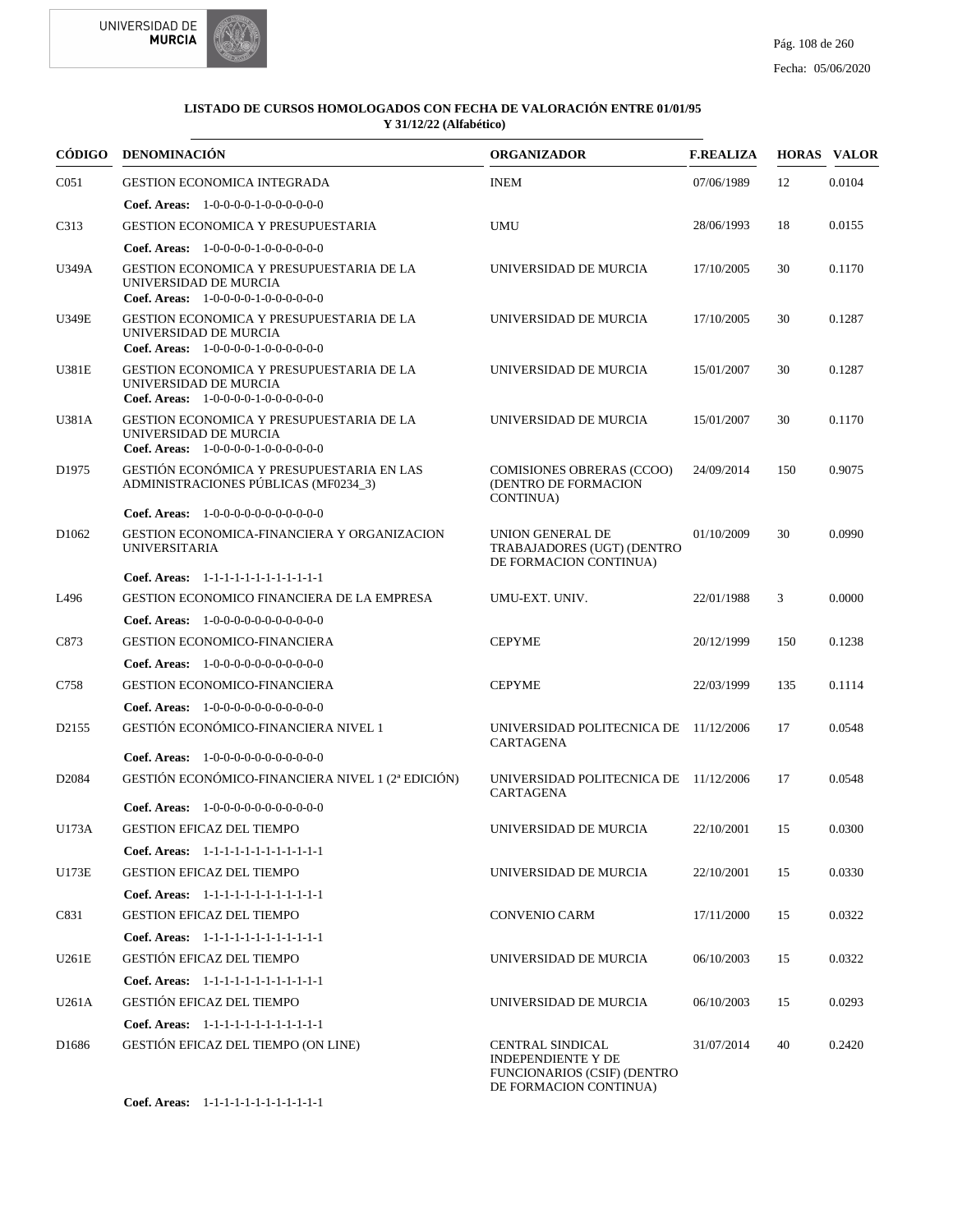

| CÓDIGO            | <b>DENOMINACIÓN</b>                                                                                                  | <b>ORGANIZADOR</b>                                        | <b>F.REALIZA</b> |       | <b>HORAS VALOR</b> |
|-------------------|----------------------------------------------------------------------------------------------------------------------|-----------------------------------------------------------|------------------|-------|--------------------|
| D789              | <b>GESTION ELECTRONICA DOCUMENTAL</b>                                                                                | <b>CARM</b>                                               | 31/12/1997       | 200   | 0.1575             |
|                   | Coef. Areas: 1-1-1-1-1-1-1-1-1-1-1-1-1                                                                               |                                                           |                  |       |                    |
| L <sub>262</sub>  | <b>GESTION EMPRESA (INFORMATICA)</b>                                                                                 | <b>INEM</b>                                               | 20/07/1990       | 100   | 0.0788             |
|                   | Coef. Areas: 1-1-1-1-1-1-1-1-1-1-1-1-1                                                                               |                                                           |                  |       |                    |
| D357              | <b>GESTION EMPRESARIAL</b>                                                                                           | <b>INEM</b>                                               | 11/05/1995       | 500   | 0.1733             |
|                   | <b>Coef. Areas:</b> $0-0-0-0-0-0-0-0-0-0-0-0$                                                                        |                                                           |                  |       |                    |
| C718              | <b>GESTION EMPRESARIAL</b>                                                                                           | <b>INEM</b>                                               | 28/06/1994       | 500   | 0.1733             |
|                   | <b>Coef. Areas:</b> $0-0-0-0-0-0-0-0-0-0-0-0$                                                                        |                                                           |                  |       |                    |
| L <sub>261</sub>  | <b>GESTION EMPRESARIAL</b>                                                                                           | <b>INEM</b>                                               | 20/12/1991       | 200   | 0.1733             |
|                   | Coef. Areas: $0-0-0-0-0-0-0-0-0-0-0$                                                                                 |                                                           |                  |       |                    |
| D797              | <b>GESTION EMPRESARIAL</b>                                                                                           | <b>INEM</b>                                               | 28/11/1997       | 570   | 0.1733             |
|                   | Coef. Areas: 0-0-0-0-0-0-0-0-0-0-0-0-0                                                                               |                                                           |                  |       |                    |
| D820              | <b>GESTION EMPRESARIAL</b>                                                                                           | <b>CARM</b>                                               | 13/11/2001       | 570   | 0.3465             |
|                   | Coef. Areas: 0-0-0-0-0-0-0-0-0-0-0-0-0                                                                               |                                                           |                  |       |                    |
| C717              | <b>GESTION EMPRESARIAL</b>                                                                                           | <b>INEM</b>                                               | 26/07/1996       | 500   | 0.1733             |
|                   | Coef. Areas: $0-0-0-0-0-0-0-0-0-0-0$                                                                                 |                                                           |                  |       |                    |
| D010              | <b>GESTION EMPRESARIAL</b>                                                                                           | <b>INEM</b>                                               | 07/03/1989       | 200   | 0.1733             |
|                   | <b>Coef. Areas:</b> $0-0-0-0-0-0-0-0-0-0-0$                                                                          |                                                           |                  |       |                    |
| L <sub>212</sub>  | GESTION EMPRESARIAL, CURSO BASICO                                                                                    | C.A.R.M.                                                  | 25/06/1997       | 40    | 0.0315             |
|                   | Coef. Areas: $0-0-0-0-0-0-0-0-0-0-0$                                                                                 |                                                           |                  |       |                    |
| L013              | GESTION EMPRESARIAL, INTRODUCCION A LA                                                                               | M. INDUSTRIA ESC.DE ORG.<br><b>INDUSTRIAL</b>             | 31/10/1986       | 6     | 0.0047             |
|                   | <b>Coef. Areas:</b> $0-0-0-0-0-0-0-0-0-0-0-0$                                                                        |                                                           |                  |       |                    |
| C323              | <b>GESTION EMPRESARIAL, INTRODUCCION (APROV)</b>                                                                     | ESC.ORG.INDUSTRMº INDUSTRIA 28/09/1987                    |                  | 6     | 0.0052             |
|                   | Coef. Areas: $0-0-0-0-0-0-0-0-0-0-0$                                                                                 |                                                           |                  |       |                    |
| D521              | GESTION EMPRESARIAL PARA REPRESENTANTES DE<br><b>PERSONAL</b><br>Coef. Areas: -----------                            | DIRECCION GENERAL EMPLEO Y 30/06/1978<br>PROMOCION SOCIAL |                  | 6     | 0.0052             |
| D828              | <b>GESTION EMPRESARIAL PYME</b>                                                                                      | <b>FETESE-UGT</b>                                         | 16/12/1999       | 45    | 0.0408             |
|                   | Coef. Areas: $0-0-0-0-0-0-0-0-0-0-0$                                                                                 |                                                           |                  |       |                    |
| D <sub>1507</sub> | <b>GESTIÓN EMPRESARIAL PYMES</b>                                                                                     | CARM                                                      | 18/03/1993       | 250   | 0.1733             |
|                   | Coef. Areas: $0-0-0-0-0-0-0-0-0-0-0$                                                                                 |                                                           |                  |       |                    |
| C874              | <b>GESTION EMPRESARIAL 4</b>                                                                                         | CC.OO.                                                    | 02/11/1999       | 40    | 0.0363             |
|                   | <b>Coef. Areas:</b> $1-0-0-0-0-0-0-0-0-0-0$                                                                          |                                                           |                  |       |                    |
| C719              | <b>GESTION EMPRESARIAL 4. CONTABILIDAD</b>                                                                           | CC.OO.                                                    | 26/03/1998       | 40    | 0.0363             |
|                   | <b>Coef. Areas:</b> $1-0-0-0-0-0-0-0-0-0-0-0$                                                                        |                                                           |                  |       |                    |
| <b>U720E</b>      | <b>GESTION EN EDUCACION SUPERIOR (DIG-ES), I CURSO</b>                                                               | UNIVERSIDAD DE MURCIA                                     | 30/09/2013       | 375   | 1.4300             |
|                   | Coef. Areas: 1-1-1-1-1-1-1-1-1-1-1-1-1                                                                               |                                                           |                  |       |                    |
| U744E             | GESTION EN EDUCACION SUPERIOR (DIG-ES), II CURSO (1 <sup>ª</sup><br>PARTE)                                           | UNIVERSIDAD DE MURCIA                                     | 27/05/2015       | 187,5 | 1.3407             |
|                   | Coef. Areas: 1-1-1-1-1-1-1-1-1-1-1-1-1                                                                               |                                                           |                  |       |                    |
| <b>U816E</b>      | GESTION EN EDUCACION SUPERIOR (DIG-ES), II CURSO (2 <sup>a</sup><br>PARTE)<br>Coef. Areas: 1-1-1-1-1-1-1-1-1-1-1-1-1 | UNIVERSIDAD DE MURCIA                                     | 30/05/2016       | 187,5 | 1.3407             |
| C <sub>0</sub> 19 | <b>GESTION EXPEDIENTES Y MAN.DOC.FISCAL (INTROD.)</b>                                                                | UMU-E.U. EMPRESARIALES                                    | 08/09/1989       | 25    | 0.0249             |
|                   | <b>Coef. Areas:</b> $1-0-1-0-0-0-0-0-0-0-0$                                                                          |                                                           |                  |       |                    |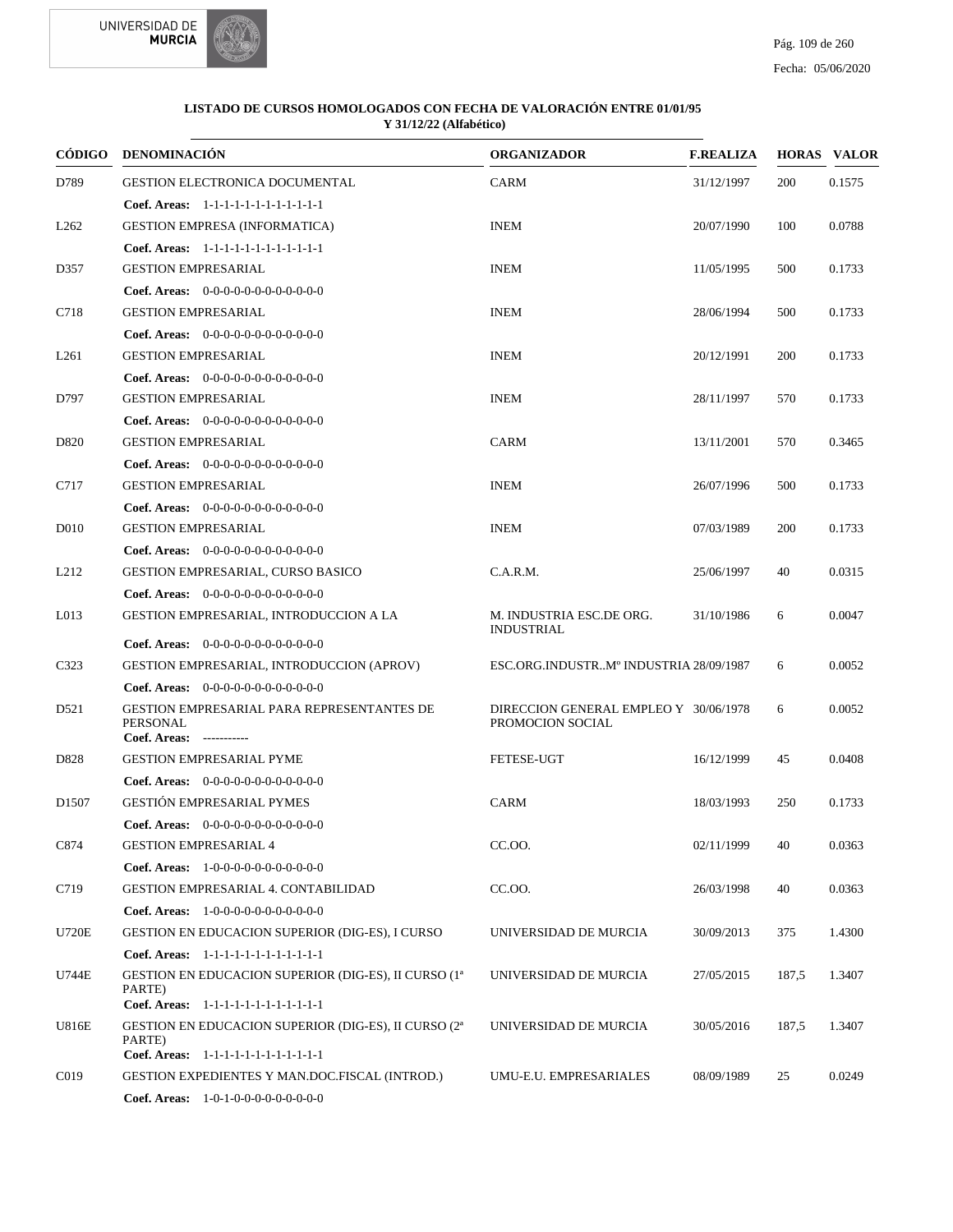

| CÓDIGO            | <b>DENOMINACIÓN</b>                                                                                                                                 | <b>ORGANIZADOR</b>                                                                                                   | <b>F.REALIZA</b> |     | <b>HORAS VALOR</b> |
|-------------------|-----------------------------------------------------------------------------------------------------------------------------------------------------|----------------------------------------------------------------------------------------------------------------------|------------------|-----|--------------------|
| C <sub>4</sub> 06 | <b>GESTION FINANCIERA</b>                                                                                                                           | UMU-I.U.DIR.ADM.EMPRESAS                                                                                             | 27/05/1988       | 112 | 0.0970             |
|                   | <b>Coef. Areas:</b> $1-0-0-0-0-0-0-0-0-0-0-0$                                                                                                       |                                                                                                                      |                  |     |                    |
| C326              | <b>GESTION FINANCIERA DE LA EMPRESA</b>                                                                                                             | <b>COCIN MURCIA</b>                                                                                                  | 13/10/1992       | 16  | 0.0139             |
|                   | <b>Coef. Areas:</b> $0-0-0-0-0-0-0-0-0-0-0-0$                                                                                                       |                                                                                                                      |                  |     |                    |
| D592              | <b>GESTION INFORMATICA DE TEXTOS: TRATAMIENTO DE</b><br>TEXTOS Y AUTOEDICION<br>Coef. Areas: 1-1-1-1-1-1-1-1-1-1-1-1-1                              | ADAB                                                                                                                 | 28/12/1990       | 40  | 0.0300             |
| C788              | GESTION INFORMATIZADA DE DATOS, TEXTOS Y GRAFICOS U. ALMERIA<br>APLICADO A LA DOCENCIA, CURSO PRACTICO DE<br>Coef. Areas: 1-1-1-1-1-1-1-1-1-1-1-1-1 |                                                                                                                      | 15/05/1995       | 100 | 0.0806             |
| D <sub>1045</sub> | GESTIÓN INFORMATIZADA DE NÓMINAS Y SEGUROS<br><b>SOCIALES</b><br>Coef. Areas: 1-0-0-0-1-0-0-0-0-0-0-0                                               | ASOCIACIÓN EMPRESARIAL<br>UNIVERSITARIA (GESPOMUR)                                                                   | 02/04/2001       | 30  | 0.0225             |
| D <sub>276</sub>  | GESTION INFORMATIZADA DEL MANTENIMIENTO                                                                                                             | <b>INFO RM</b>                                                                                                       | 22/06/1994       | 20  | 0.0173             |
|                   | Coef. Areas: $0-0-0-0-0-0-0-0-1-0-0$                                                                                                                |                                                                                                                      |                  |     |                    |
| D953              | <b>GESTION LABORAL: CONTRATOS, SEGURIDAD SOCIAL Y</b><br><b>NOMINAS (ON LINE)</b>                                                                   | <b>CENTRAL SINDICAL</b><br><b>INDEPENDIENTE Y DE</b><br><b>FUNCIONARIOS (CSIF) (DENTRO</b><br>DE FORMACION CONTINUA) | 12/05/2009       | 50  | 0.1815             |
|                   | Coef. Areas: $0-0-0-0-1-0-0-0-0-0-0$                                                                                                                |                                                                                                                      |                  |     |                    |
| CA41E             | <b>GESTION LINUX</b>                                                                                                                                | UNIVERSIDAD DE MURCIA                                                                                                | 20/10/2003       | 40  | 0.0693             |
|                   | Coef. Areas: $0-0-0-0-0-1-0-0-0-0-0$                                                                                                                |                                                                                                                      |                  |     |                    |
| D <sub>503</sub>  | <b>GESTION MEDIOAMBIENTAL</b>                                                                                                                       | <b>FUNDACION E.O.I.-COLEGIO</b><br>ARQUITECTOS MURCIA                                                                | 31/01/1998       | 500 | 0.1500             |
|                   | <b>Coef. Areas:</b> $0-0-0-0-0-0-0-0-1-0-1$                                                                                                         |                                                                                                                      |                  |     |                    |
| D <sub>296</sub>  | <b>GESTION MEDIOAMBIENTAL</b>                                                                                                                       | C.O. QUIMICOS Y ASOCIACION DE 27/04/2002<br><b>QUIMICOS MURCIA</b>                                                   |                  | 30  | 0.0495             |
|                   | <b>Coef. Areas:</b> $0-0-0-0-0-0-0-0-1-0-1$                                                                                                         |                                                                                                                      |                  |     |                    |
| C875              | <b>GESTION NOMINAS Y SS</b>                                                                                                                         | CC.OO.                                                                                                               | 23/12/1999       | 40  | 0.0363             |
|                   | <b>Coef. Areas:</b> $0-0-0-0-1-0-0-0-0-0-0-0$                                                                                                       |                                                                                                                      |                  |     |                    |
| U212A             | <b>GESTION PATRIMONIAL</b>                                                                                                                          | UNIVERSIDAD DE MURCIA                                                                                                | 17/06/2002       | 10  | 0.0200             |
|                   | Coef. Areas: $0-1-0-0-0-0-0-0-0-0-0$                                                                                                                |                                                                                                                      |                  |     |                    |
| U212E             | <b>GESTION PATRIMONIAL</b>                                                                                                                          | UNIVERSIDAD DE MURCIA                                                                                                | 17/06/2002       | 10  | 0.0220             |
|                   | <b>Coef. Areas:</b> $0-1-0-0-0-0-0-0-0-0-0$                                                                                                         |                                                                                                                      |                  |     |                    |
| U170A             | <b>GESTION PATRIMONIAL</b>                                                                                                                          | UNIVERSIDAD DE MURCIA                                                                                                | 01/10/2001       | 10  | 0.0200             |
|                   | Coef. Areas: $0-1-0-0-0-0-0-0-0-0-0$                                                                                                                |                                                                                                                      |                  |     |                    |
| <b>U170E</b>      | <b>GESTION PATRIMONIAL</b>                                                                                                                          | UNIVERSIDAD DE MURCIA                                                                                                | 01/10/2001       | 10  | 0.0220             |
|                   | <b>Coef. Areas:</b> $0-1-0-0-0-0-0-0-0-0-0$                                                                                                         |                                                                                                                      |                  |     |                    |
| U383A             | GESTION PATRIMONIAL EN LA U.MU.                                                                                                                     | UNIVERSIDAD DE MURCIA                                                                                                | 26/09/2006       | 10  | 0.0390             |
|                   | <b>Coef. Areas:</b> $0-1-0-0-0-0-0-0-0-0-0-0$                                                                                                       |                                                                                                                      |                  |     |                    |
| U383E             | GESTION PATRIMONIAL EN LA U.MU.                                                                                                                     | UNIVERSIDAD DE MURCIA                                                                                                | 26/09/2006       | 10  | 0.0429             |
|                   | Coef. Areas: $0-1-0-0-0-0-0-0-0-0-0$                                                                                                                |                                                                                                                      |                  |     |                    |
| U298A             | GESTION PATRIMONIAL EN LA UNIVERSIDAD DE MURCIA                                                                                                     | UNIVERSIDAD DE MURCIA                                                                                                | 14/06/2004       | 10  | 0.0390             |
|                   | <b>Coef. Areas:</b> $0-1-0-0-0-0-0-0-0-0-0$                                                                                                         |                                                                                                                      |                  |     |                    |
| <b>U298E</b>      | GESTION PATRIMONIAL EN LA UNIVERSIDAD DE MURCIA                                                                                                     | UNIVERSIDAD DE MURCIA                                                                                                | 14/06/2004       | 10  | 0.0429             |
|                   | <b>Coef. Areas:</b> $0-1-0-0-0-0-0-0-0-0-0-0$                                                                                                       |                                                                                                                      |                  |     |                    |
| D2133             | <b>GESTIÓN PERSONAL NIVEL 1</b>                                                                                                                     | UNIVERSIDAD POLITECNICA DE 11/12/2006<br>CARTAGENA                                                                   |                  | 17  | 0.0548             |
|                   | Coef. Areas: $1-1-1-1-1-1-1-1-1-1-1$                                                                                                                |                                                                                                                      |                  |     |                    |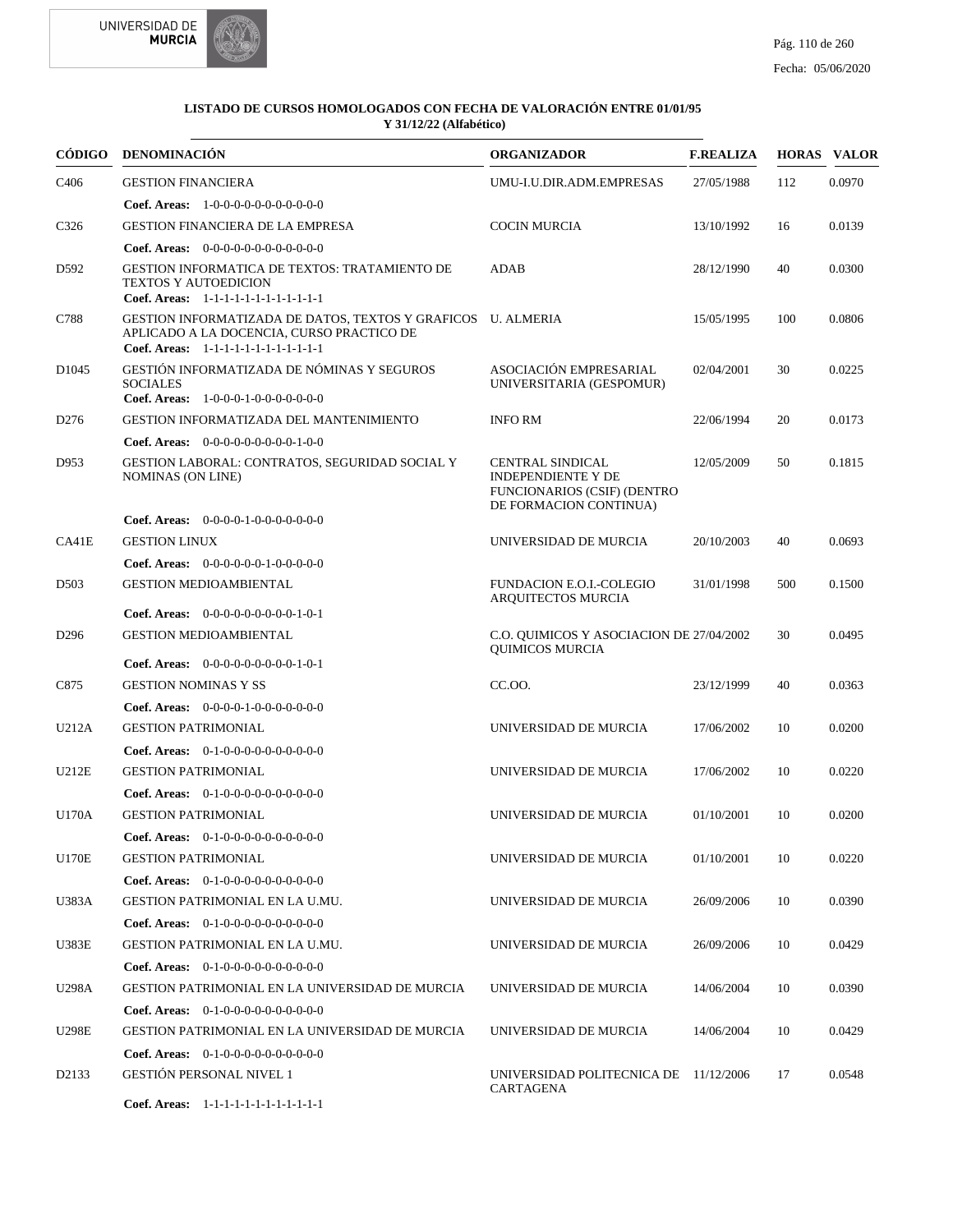



| <b>CÓDIGO</b>     | <b>DENOMINACIÓN</b>                                                                                                                                                                                                          | <b>ORGANIZADOR</b>                                                        | <b>F.REALIZA</b> |     | <b>HORAS VALOR</b> |
|-------------------|------------------------------------------------------------------------------------------------------------------------------------------------------------------------------------------------------------------------------|---------------------------------------------------------------------------|------------------|-----|--------------------|
| <b>IT109E</b>     | GESTIÓN POR COMPETENCIA, EVALUACIÓN DEL<br>DESEMPEÑO Y CARRERA PROFESIONAL<br>Coef. Areas: 1-1-1-1-1-1-1-1-1-1-1-1-1                                                                                                         | UNIVERSIDAD DE MURCIA                                                     | 24/03/2015       | 18  | 0.1287             |
| D1757             | GESTIÓN POR COMPETENCIAS: DESARROLLO GLOBAL DE<br>LAS POLÍTICAS DE GESTIÓN DE PERSONAS<br>Coef. Areas: 1-1-1-1-1-1-1-1-1-1-1-1-1                                                                                             | CARM - SERVICIO REGIONAL DE 18/05/2009<br><b>EMPLEO Y FORMACION (SEF)</b> |                  | 60  | 0.2079             |
| D <sub>1346</sub> | <b>GESTION POR PROCESOS</b>                                                                                                                                                                                                  | <b>UMU</b>                                                                | 14/07/2011       | 16  | 0.1012             |
|                   | Coef. Areas: 0-1-1-1-1-1-1-1-1-1-1-1-1                                                                                                                                                                                       |                                                                           |                  |     |                    |
| <b>IT125E</b>     | <b>GESTIÓN POR PROCESOS EN LAS ADMINISTRACIONES</b><br>PÚBLICAS<br>Coef. Areas: 1-1-1-1-1-1-1-1-1-1-1-1-1                                                                                                                    | UNIVERSIDAD DE MURCIA                                                     | 02/06/2015       | 30  | 0.2145             |
| <b>IT153E</b>     | <b>GESTIÓN POR PROCESOS EN LAS ADMINISTRACIONES</b><br>PÚBLICAS<br>Coef. Areas: 1-1-1-1-1-1-1-1-1-1-1-1-1                                                                                                                    | UNIVERSIDAD DE MURCIA                                                     | 10/05/2016       | 20  | 0.1430             |
| D134              | GESTION POR PROYECTOS EN ENSEÑANZA. II MEJORA DE LA CSI-CSIF<br>CALIDAD, LA<br>Coef. Areas: $0-0-0-0-0-0-0-0-0-0-0$                                                                                                          |                                                                           | 27/02/2003       | 40  | 0.0600             |
| L420              | <b>GESTION PRESUPUESTARIA</b>                                                                                                                                                                                                | CC.OO.                                                                    | 19/01/1998       | 130 | 0.1073             |
|                   | Coef. Areas: $1-0-0-0-1-0-0-0-0-0-0$                                                                                                                                                                                         |                                                                           |                  |     |                    |
| C797              | <b>GESTION PRESUPUESTARIA</b>                                                                                                                                                                                                | CC.OO.                                                                    | 31/12/1998       | 130 | 0.1180             |
|                   | <b>Coef. Areas:</b> $1-0-0-0-0-1-0-0-0-0-0-0$                                                                                                                                                                                |                                                                           |                  |     |                    |
| C944              | <b>GESTION PRESUPUESTARIA</b>                                                                                                                                                                                                | CC.OO.                                                                    | 31/12/1998       | 130 | 0.1180             |
|                   | Coef. Areas: 1-0-0-0-0-1-0-0-0-0-0-0                                                                                                                                                                                         |                                                                           |                  |     |                    |
| C714              | <b>GESTION PRESUPUESTARIA</b>                                                                                                                                                                                                | CC.OO.                                                                    | 22/05/1998       | 130 | 0.1180             |
|                   | <b>Coef. Areas:</b> $1-0-0-0-0-1-0-0-0-0-0-0$                                                                                                                                                                                |                                                                           |                  |     |                    |
| U675              | <b>GESTION PRESUPUESTARIA</b>                                                                                                                                                                                                | UNIVERSIDAD DE MURCIA                                                     | 17/02/1997       | 20  | 0.0195             |
|                   | <b>Coef. Areas:</b> $1-0-0-0-0-1-0-0-0-0-0-0$                                                                                                                                                                                |                                                                           |                  |     |                    |
| U503              | <b>GESTION PRESUPUESTARIA</b>                                                                                                                                                                                                | UNIVERSIDAD DE MURCIA                                                     | 06/11/1995       | 20  | 0.0195             |
|                   | <b>Coef. Areas:</b> $1-0-0-0-0-1-0-0-0-0-0-0$                                                                                                                                                                                |                                                                           |                  |     |                    |
| C607              | <b>GESTION PRESUPUESTARIA</b>                                                                                                                                                                                                | CC.OO.                                                                    | 23/01/1997       | 130 | 0.1180             |
|                   | Coef. Areas: $1-0-0-0-1-0-0-0-0-0-0$                                                                                                                                                                                         |                                                                           |                  |     |                    |
| D <sub>125</sub>  | GESTION PRESUPUESTARIA EN LAS ADMINISTRACIONES<br><b>PUBLICAS</b><br>Coef. Areas: $1-0-0-0-1-0-0-0-0-0-0$                                                                                                                    | CC.00.                                                                    | 25/10/2002       | 25  | 0.0454             |
| D <sub>500</sub>  | <b>GESTION PRESUPUESTARIA EN LAS ADMINISTRACIONES</b><br><b>PUBLICAS</b>                                                                                                                                                     | <b>CCOO</b>                                                               | 17/10/2003       | 25  | 0.0454             |
| CA173E            | <b>Coef. Areas:</b> $1-0-0-0-0-1-0-0-0-0-0-0$<br>GESTIÓN PRESUPUESTARIA Y UTILIZACION DEL MODULO<br>INFORMATICO DE ELABORACION Y MODIFICACIONES DE<br><b>CREDITO. SIGEPAL</b><br><b>Coef. Areas:</b> $1-0-0-0-0-0-0-0-0-0-0$ | UNIVERSIDAD DE MURCIA                                                     | 01/02/2011       | 30  | 0.2145             |
| C <sub>04</sub> 0 | <b>GESTION PRODUCCION</b>                                                                                                                                                                                                    | <b>INEM</b>                                                               | 30/01/1989       | 100 | 0.0788             |
|                   | Coef. Areas: $0-0-0-0-0-0-0-0-0-0-0$                                                                                                                                                                                         |                                                                           |                  |     |                    |
| D <sub>2006</sub> | GESTIÓN PÚBLICA DE TECNOLOGÍAS DE LA INFORMACIÓN<br>Y LAS COMUNICACIONES (II MASTER)                                                                                                                                         | <b>INSTITUTO NACIONAL DE</b><br>ADMINISTRACIÓN PUBLICA<br>(INAP)          | 15/11/2010       | 250 | 1.4300             |
|                   | Coef. Areas: 1-1-1-1-1-1-1-1-1-1-1-1-1                                                                                                                                                                                       |                                                                           |                  |     |                    |
| C078              | <b>GESTION PUBLICITARIA</b>                                                                                                                                                                                                  | UMU-COL.MAY.AZARBE                                                        | 24/05/1991       | 30  | 0.0259             |
|                   | Coef. Areas: $0-0-0-0-0-0-0-0-0-0-0$                                                                                                                                                                                         |                                                                           |                  |     |                    |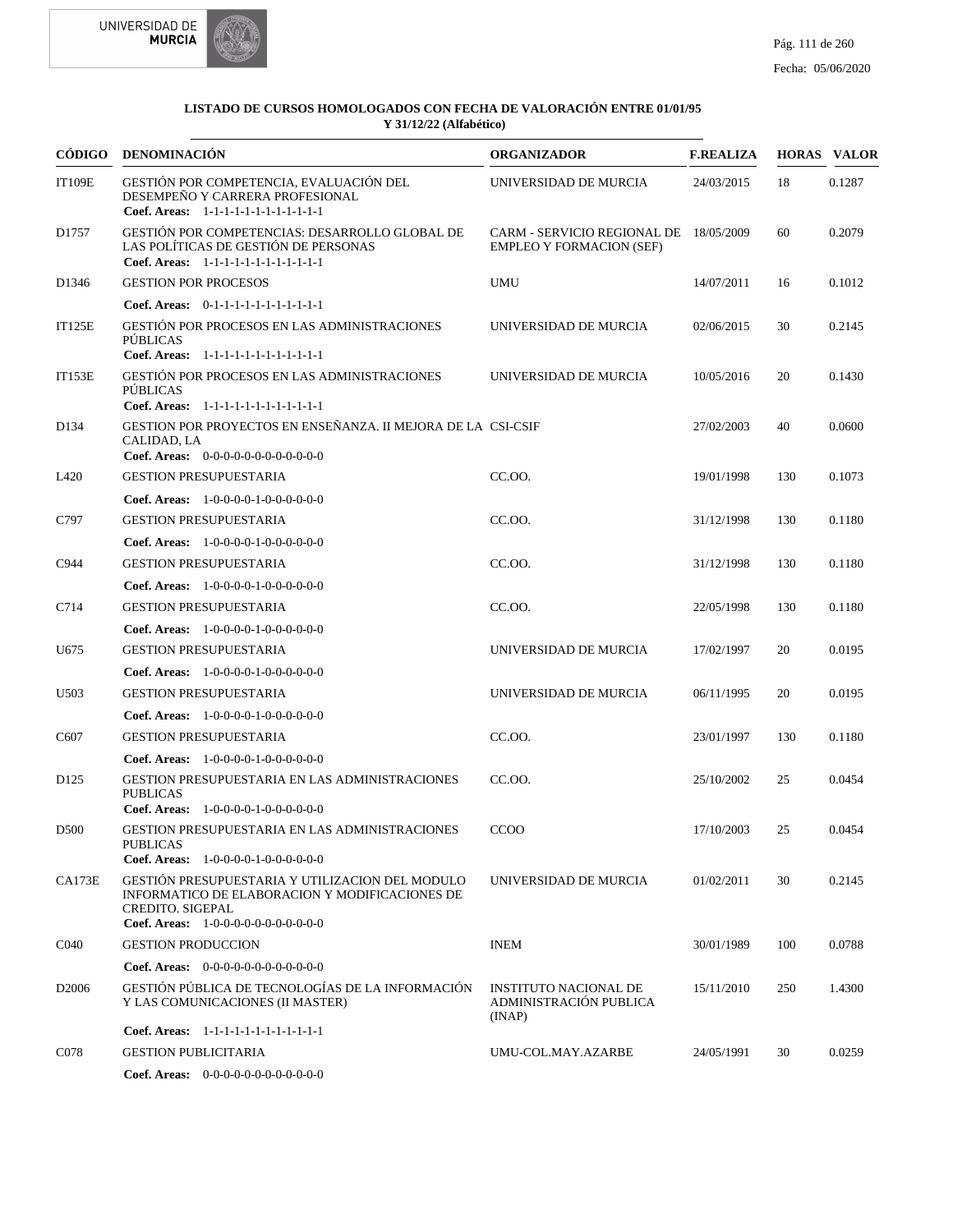



| CÓDIGO            | <b>DENOMINACIÓN</b>                           | <b>ORGANIZADOR</b>                                      | <b>F.REALIZA</b> |     | <b>HORAS VALOR</b> |
|-------------------|-----------------------------------------------|---------------------------------------------------------|------------------|-----|--------------------|
| C314              | <b>GESTION PYME</b>                           | <b>INEM</b>                                             | 23/01/1989       | 240 | 0.1733             |
|                   | <b>Coef. Areas:</b> $0-0-0-0-0-0-0-0-0-0-0-0$ |                                                         |                  |     |                    |
| D097              | <b>GESTION PYME</b>                           | <b>INEM</b>                                             | 19/12/1988       | 100 | 0.0866             |
|                   | Coef. Areas: $0-0-0-0-0-0-0-0-0-0-0$          |                                                         |                  |     |                    |
| C <sub>525</sub>  | <b>GESTION, RENTA Y NOMINAS</b>               | <b>ELITE INFORMATICA</b>                                | 26/04/1995       | 6   | 0.0025             |
|                   | Coef. Areas: 1-0-0-0-0-0-0-0-0-0-0-0-0        |                                                         |                  |     |                    |
| <b>IT178E</b>     | GESTIÓN, TÉCNICAS Y SISTEMAS DE ARCHIVO       | UNIVERSIDAD DE MURCIA                                   | 24/04/2017       | 25  | 0.1788             |
|                   | Coef. Areas: 1-1-1-1-1-1-1-1-1-1-1-1-1        |                                                         |                  |     |                    |
| IT211E            | GESTIÓN, TÉCNICAS Y SISTEMAS DE ARCHIVO.      | UNIVERSIDAD DE MURCIA                                   | 16/04/2018       | 25  | 0.1788             |
|                   | Coef. Areas: $0-0-0-0-0-0-0-0-0-0-0$          |                                                         |                  |     |                    |
| D <sub>2179</sub> | GESTIÓN UNIVERSITARIA (I CURSO SOBRE)         | <b>SIPAS - SINDICATO</b><br><b>INDEPENDIENTE DE PAS</b> | 18/04/2018       | 20  | 0.0550             |
|                   | Coef. Areas: 1-1-1-1-1-1-1-1-1-1-1-1-1        |                                                         |                  |     |                    |
| D <sub>2160</sub> | GESTIÓN UNIVERSITARIA NIVEL 1                 | UNIVERSIDAD POLITECNICA DE 22/01/2007<br>CARTAGENA      |                  | 17  | 0.0548             |
|                   | Coef. Areas: 1-1-1-1-1-1-1-1-1-1-1-1-1        |                                                         |                  |     |                    |
| U040E             | <b>GESTION UNIVERSITARIA NIVEL-2</b>          | UNIVERSIDAD DE MURCIA                                   | 15/06/1998       | 20  | 0.0225             |
|                   | Coef. Areas: 1-1-1-1-1-1-1-1-1-1-1-1-1        |                                                         |                  |     |                    |
| <b>U040A</b>      | <b>GESTION UNIVERSITARIA NIVEL-2</b>          | UNIVERSIDAD DE MURCIA                                   | 15/06/1998       | 20  | 0.0205             |
|                   | Coef. Areas: 1-1-1-1-1-1-1-1-1-1-1-1-1        |                                                         |                  |     |                    |
| U050E             | <b>GESTION UNIVERSITARIA NIVEL-3</b>          | UNIVERSIDAD DE MURCIA                                   | 31/12/1998       | 10  | 0.0110             |
|                   | Coef. Areas: 1-1-1-1-1-1-1-1-1-1-1-1-1        |                                                         |                  |     |                    |
| <b>U044E</b>      | <b>GESTION UNIVERSITARIA NIVEL-3</b>          | UNIVERSIDAD DE MURCIA                                   | 06/07/1998       | 15  | 0.0165             |
|                   | Coef. Areas: 1-1-1-1-1-1-1-1-1-1-1-1-1        |                                                         |                  |     |                    |
| U044A             | <b>GESTION UNIVERSITARIA NIVEL-3</b>          | UNIVERSIDAD DE MURCIA                                   | 06/07/1998       | 15  | 0.0150             |
|                   | Coef. Areas: 1-1-1-1-1-1-1-1-1-1-1-1-1        |                                                         |                  |     |                    |
| <b>U050A</b>      | <b>GESTION UNIVERSITARIA NIVEL-3</b>          | UNIVERSIDAD DE MURCIA                                   | 31/12/1998       | 10  | 0.0100             |
|                   | Coef. Areas: 1-1-1-1-1-1-1-1-1-1-1-1-1        |                                                         |                  |     |                    |
| U005A             | <b>GESTION UNIVERSITARIA-NIVEL 1</b>          | UNIVERSIDAD DE MURCIA                                   | 12/05/1998       | 30  | 0.0300             |
|                   | Coef. Areas: 1-1-1-1-1-1-1-1-1-1-1-1-1        |                                                         |                  |     |                    |
| U005E             | <b>GESTION UNIVERSITARIA-NIVEL 1</b>          | UNIVERSIDAD DE MURCIA                                   | 12/05/1998       | 30  | 0.0330             |
|                   | Coef. Areas: 1-1-1-1-1-1-1-1-1-1-1-1-1        |                                                         |                  |     |                    |
| <b>U006E</b>      | <b>GESTION UNIVERSITARIA-NIVEL 2</b>          | UNIVERSIDAD DE MURCIA                                   | 01/06/1998       | 20  | 0.0220             |
|                   | Coef. Areas: 1-1-1-1-1-1-1-1-1-1-1-1-1        |                                                         |                  |     |                    |
| U006A             | <b>GESTION UNIVERSITARIA-NIVEL 2</b>          | UNIVERSIDAD DE MURCIA                                   | 01/06/1998       | 20  | 0.0200             |
|                   | Coef. Areas: 1-1-1-1-1-1-1-1-1-1-1-1-1        |                                                         |                  |     |                    |
| U007E             | <b>GESTION UNIVERSITARIA-NIVEL 3</b>          | UNIVERSIDAD DE MURCIA                                   | 04/05/1998       | 15  | 0.0165             |
|                   | Coef. Areas: 1-1-1-1-1-1-1-1-1-1-1-1-1        |                                                         |                  |     |                    |
| <b>U007A</b>      | <b>GESTION UNIVERSITARIA-NIVEL 3</b>          | UNIVERSIDAD DE MURCIA                                   | 04/05/1998       | 15  | 0.0150             |
|                   | Coef. Areas: 1-1-1-1-1-1-1-1-1-1-1-1-1        |                                                         |                  |     |                    |
| D515              | <b>GESTION Y ADMINISTRACION DE PERSONAL</b>   | <b>CCOO</b>                                             | 04/09/2003       | 130 | 0.2360             |
|                   | <b>Coef. Areas:</b> $0-0-0-0-1-0-0-0-0-0-0-0$ |                                                         |                  |     |                    |
| C715              | <b>GESTION Y ADMINISTRACION DE PERSONAL</b>   | CC.OO.                                                  | 22/10/1997       | 25  | 0.0227             |
|                   | <b>Coef. Areas:</b> $0-0-0-0-1-0-0-0-0-0-0-0$ |                                                         |                  |     |                    |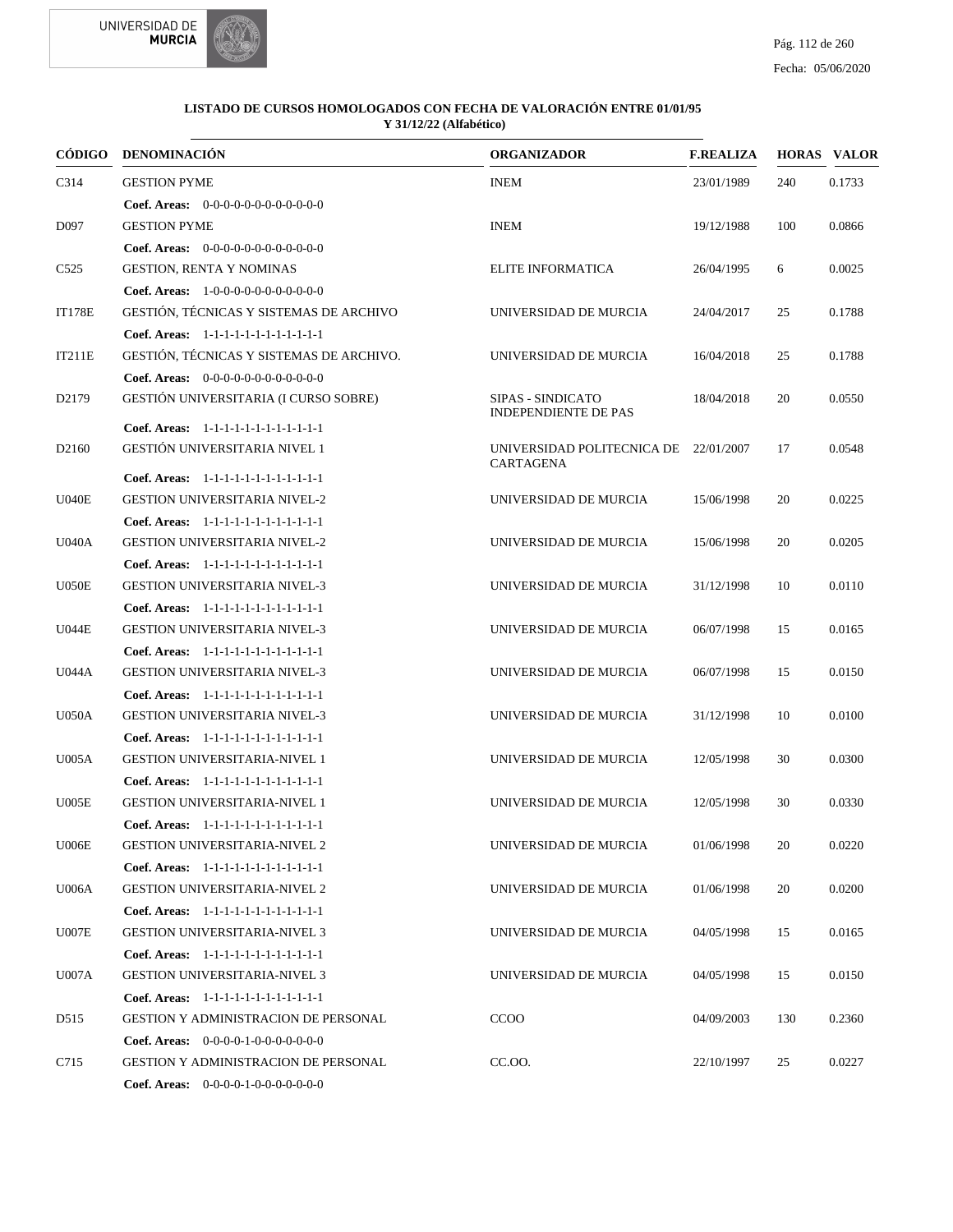

|                   | CÓDIGO DENOMINACIÓN                                                                                                                     | <b>ORGANIZADOR</b>                                             | <b>F.REALIZA</b> |      | <b>HORAS VALOR</b> |
|-------------------|-----------------------------------------------------------------------------------------------------------------------------------------|----------------------------------------------------------------|------------------|------|--------------------|
| C716              | <b>GESTION Y ADMINISTRACION DE PERSONAL</b>                                                                                             | CC.OO.                                                         | 10/02/1998       | 130  | 0.1180             |
|                   | Coef. Areas: $0-0-0-0-1-0-0-0-0-0-0$                                                                                                    |                                                                |                  |      |                    |
| C <sub>608</sub>  | <b>GESTION Y ADMINISTRACION DE PERSONAL</b>                                                                                             | CC.OO.                                                         | 11/11/1996       | 20   | 0.0182             |
|                   | Coef. Areas: $0-0-0-0-1-0-0-0-0-0-0-0$                                                                                                  |                                                                |                  |      |                    |
| C <sub>609</sub>  | <b>GESTION Y ADMINISTRACION DE PERSONAL</b>                                                                                             | CC.OO.                                                         | 23/01/1997       | 130  | 0.1180             |
|                   | Coef. Areas: 0-0-0-0-1-0-0-0-0-0-0-0                                                                                                    |                                                                |                  |      |                    |
| C876              | <b>GESTION Y ADMINISTRACION DE PERSONAL</b>                                                                                             | CC.OO.                                                         | 31/12/2000       | 130  | 0.2360             |
|                   | Coef. Areas: $0-0-0-0-1-0-0-0-0-0-0$                                                                                                    |                                                                |                  |      |                    |
| C790              | <b>GESTION Y ADMINISTRACION DE PERSONAL</b>                                                                                             | CC.00.                                                         | 31/12/1999       | 130  | 0.1180             |
|                   | Coef. Areas: 0-0-0-0-1-0-0-0-0-0-0-0                                                                                                    |                                                                |                  |      |                    |
| D788              | <b>GESTION Y ADMINISTRACION DE PERSONAL</b>                                                                                             | CC.OO.                                                         | 27/04/2005       | 25   | 0.0908             |
|                   | Coef. Areas: $0-0-0-0-1-0-0-0-0-0-0$                                                                                                    |                                                                |                  |      |                    |
| D1886             | GESTIÓN Y ADMINISTRACIÓN DE PERSONAL EN LAS<br>ADMINISTRACIONES PÚBLICAS                                                                | COMISIONES OBRERAS (CCOO)<br>(DENTRO DE FORMACION<br>CONTINUA) | 22/12/2014       | 125  | 0.7563             |
|                   | Coef. Areas: $0-0-0-0-1-0-0-0-0-0-0$                                                                                                    |                                                                |                  |      |                    |
| D1754             | GESTIÓN Y ADMINISTRACIÓN DE PERSONAL EN LAS<br>ADMINISTRACIONES PÚBLICAS<br>Coef. Areas: $0-0-0-0-1-0-0-0-0-0-0$                        | UNIVERSIDAD NACIONAL DE<br>EDUCACION A DISTANCIA (UNED)        | 22/12/2013       | 125  | 0.7391             |
| D729              | <b>GESTION Y ADMINISTRACION DE PERSONAL II</b>                                                                                          | CCOO                                                           | 08/06/2006       | 25   | 0.0908             |
|                   | Coef. Areas: $0-0-0-0-1-0-0-0-0-0-0$                                                                                                    |                                                                |                  |      |                    |
| D <sub>1900</sub> | GESTIÓN Y ADMINISTRACIÓN DE PERSONAL<br>(TELECOMUNICACIÓN)<br>Coef. Areas: $0-0-0-0-1-0-0-0-0-0-0$                                      | UNIVERSIDAD NACIONAL DE<br>EDUCACION A DISTANCIA (UNED)        | 31/12/2010       | 120  | 0.7095             |
| L498              | <b>GESTION Y ADMINISTRACION DEL DEPORTE</b><br><b>UNIVERSITARIO</b><br>Coef. Areas: $0-0-0-0-0-0-0-0-1-0-0$                             | <b>U. EXTREMADURA</b>                                          | 06/11/1992       | 25   | 0.0202             |
| D <sub>1755</sub> | GESTIÓN Y CALIDAD DE SERVICIO EN LA ATENCIÓN AL<br>USUARIO EN BIBLIOTECAS PÚBLICAS<br>Coef. Areas: 0-0-0-0-0-0-0-1-0-0-0-0              | UMU - PROMOCION EDUCATIVA 13/11/2011                           |                  | 75   | 0.4744             |
| D <sub>1070</sub> | GESTIÓN Y CALIDAD DE SERVICIO EN LA ATENCIÓN AL<br>USUARIO EN BIBLIOTECAS PÚBLICAS<br>Coef. Areas: 0-0-0-0-0-0-0-1-0-0-0-0              | UMU - PROMOCION EDUCATIVA 13/03/2011                           |                  | 75   | 0.4744             |
| D1936             | GESTIÓN Y CALIDAD DE SERVICIO EN LA ATENCIÓN AL<br>USUARIO EN BIBLIOTECAS PÚBLICAS (VI EDICIÓN)<br>Coef. Areas: 0-0-0-0-0-0-0-1-0-0-0-0 | <b>UMU</b>                                                     | 21/12/2014       | 75   | 0.4744             |
| <b>IT284E</b>     | GESTIÓN Y CONTROL DE SUBVENCIONES                                                                                                       | UNIVERSIDAD DE MURCIA                                          | 09/10/2019       | 40   | 0.2860             |
|                   | Coef. Areas: $1-0-0-1-0-0-0-0-0-0-0$                                                                                                    |                                                                |                  |      |                    |
| CA60E             | <b>GESTION Y DESARROLLO DE COMPETENCIAS.</b><br>COMPETENCIAS DIRECTIVAS. (NIVEL 2)<br>Coef. Areas: 1-1-1-1-1-1-1-1-1-1-1-1-1            | UNIVERSIDAD DE MURCIA                                          | 13/06/2005       | 36   | 0.1544             |
| CA73E             | <b>GESTIÓN Y DESARROLLO DE COMPETENCIAS.</b><br><b>COMPETENCIAS DIRECTIVAS (NIVEL 3)</b><br>Coef. Areas: 1-1-1-1-1-1-1-1-1-1-1-1-1      | UNIVERSIDAD DE MURCIA                                          | 29/03/2006       | 32   | 0.1373             |
| CA27E             | GESTION Y DESARROLLO DE COMPETENCIAS. DIRECCION<br>DE PERSONAS<br>Coef. Areas: 1-1-1-1-1-1-1-1-1-1-1-1-1                                | UNIVERSIDAD DE MURCIA                                          | 27/05/2003       | 42   | 0.0728             |
| C961              | <b>GESTION Y DIRECCION DE EQUIPOS</b>                                                                                                   | <b>COCIN</b>                                                   | 31/10/2001       | 30   | 0.0520             |
|                   | Coef. Areas: 1-1-1-1-1-1-1-1-1-1-1-1-1                                                                                                  |                                                                |                  |      |                    |
| D <sub>2023</sub> | GESTIÓN Y DIRECCIÓN DE SEGURIDAD (II EDICIÓN)<br>(DIPLOMA DE FORMACIÓN EN CURSO)                                                        | UMU                                                            | 20/05/2016       | 1500 | 1.2650             |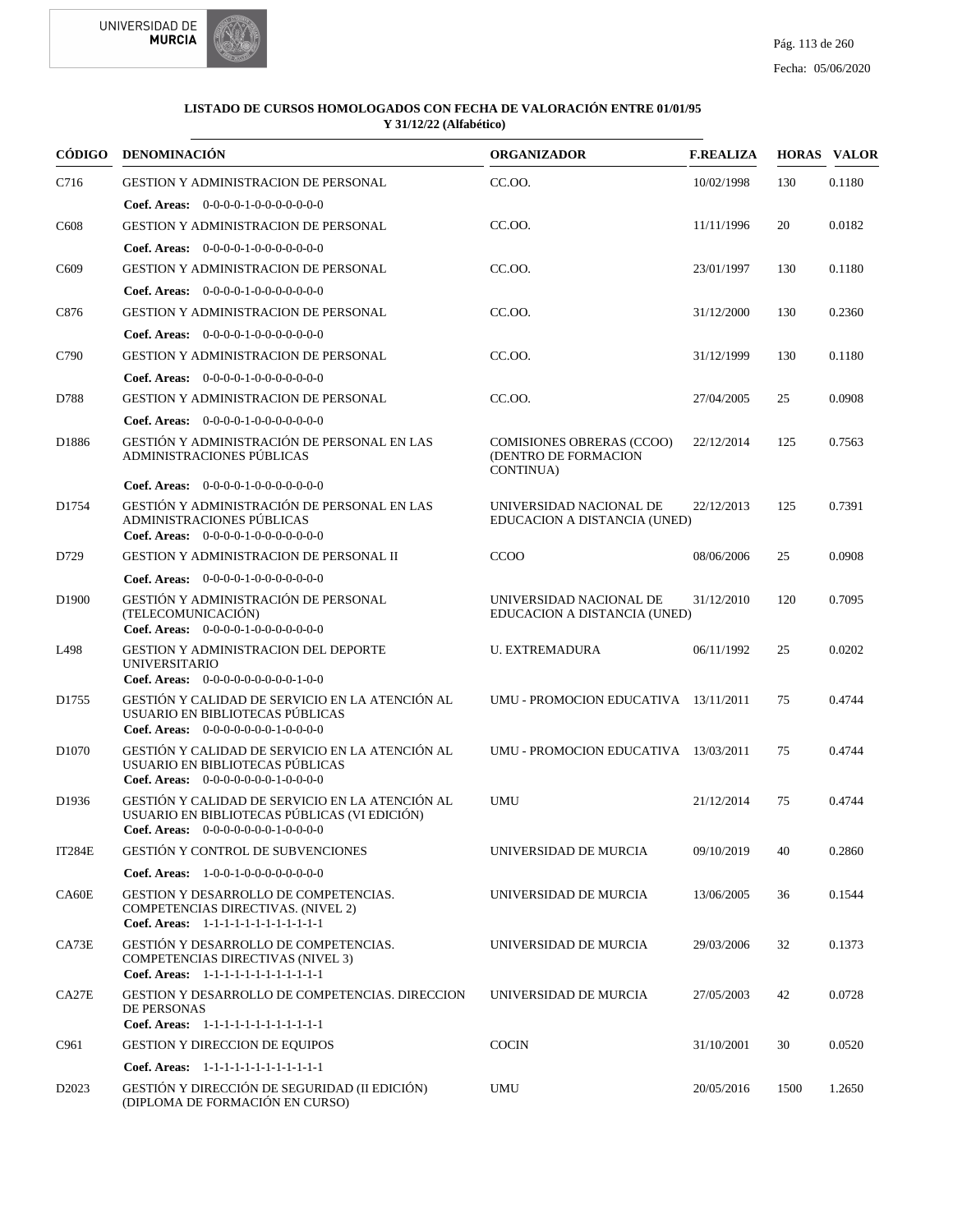



| CÓDIGO            | <b>DENOMINACIÓN</b>                                                                                                              | <b>ORGANIZADOR</b>                                                        | <b>F.REALIZA</b> |     | <b>HORAS VALOR</b> |
|-------------------|----------------------------------------------------------------------------------------------------------------------------------|---------------------------------------------------------------------------|------------------|-----|--------------------|
|                   | Coef. Areas: $0-0-0-0-0-0-0-1-1-0-0$                                                                                             |                                                                           |                  |     |                    |
| D <sub>2078</sub> | GESTIÓN Y DISEÑO DE ESTACIONES DEPURADORAS DE<br>AGUAS RESIDUALES URBANAS E INDUSTRIALES<br>Coef. Areas: $0-0-0-0-0-0-0-0-1-0-1$ | COLEGIO OFICIAL DE QUIMICOS 07/03/2013<br><b>DE MURCIA</b>                |                  | 40  | 0.2200             |
| <b>U951E</b>      | GESTIÓN Y EDICIÓN DE REVISTAS ACADÉMICAS CON OPEN<br>JOURNAL SYSTEMS(OJS) 3<br>Coef. Areas: 1-1-1-1-1-1-1-1-1-1-1-1-1            | UNIVERSIDAD DE MURCIA                                                     | 12/09/2018       | 20  | 0.1430             |
| U618E             | <b>GESTION Y JUSTIFICACION DE PROYECTOS</b>                                                                                      | UNIVERSIDAD DE MURCIA                                                     | 06/09/2012       | 25  | 0.1788             |
|                   | Coef. Areas: $1-0-0-1-0-1-0-0-0-0-0-0$                                                                                           |                                                                           |                  |     |                    |
| D2191             | GESTIÓN Y JUSTIFICACIÓN DE PROYECTOS H2020                                                                                       | EURADIA INTERNATIONAL                                                     | 21/03/2018       | 13  | 0.0358             |
|                   | Coef. Areas: $1-0-0-1-0-0-0-0-1-0-0$                                                                                             |                                                                           |                  |     |                    |
| D771              | GESTION Y JUSTIFICACION ECONOMICA Y TECNIA DE<br>PROYECTOS EUROPEOS<br>Coef. Areas: $1-1-0-1-0-1-0-0-0-0-0-0$                    | <b>EURADIA</b>                                                            | 25/01/2008       | 8   | 0.0132             |
| D <sub>2035</sub> | GESTIÓN Y ORDENACIÓN DEL MEDIO AMBIENTE NATURAL                                                                                  | <b>UNIMAR</b>                                                             | 22/09/2000       | 40  | 0.0759             |
|                   | Coef. Areas: $0-0-0-0-0-0-0-0-1-0-1$                                                                                             |                                                                           |                  |     |                    |
| D2247             | GESTIÓN Y ORGANIZACIÓN ADMINISTRATIVA EN UN<br>TALLER DE REPARACIÓN DE AUTOMÓVILES                                               | FEDERACIÓN REGIONAL DE<br><b>EMPRESARIOS DEL METAL</b><br><b>MURCIA</b>   | 07/02/1998       | 15  | 0.0124             |
|                   | <b>Coef. Areas:</b> $0-0-0-0-0-0-0-0-0-0-0-0$                                                                                    |                                                                           |                  |     |                    |
| D1891             | <b>GESTION Y ORGANIZACION DE ARCHIVOS</b>                                                                                        | ARCHIVALIA. SOCIEDAD<br>COOPERATIVA ANDALUZA                              | 20/12/2010       | 120 | 0.3300             |
|                   | <b>Coef. Areas:</b> $0-0-0-0-0-0-1-0-0-0-0$                                                                                      |                                                                           |                  |     |                    |
| D1355             | <b>GESTION Y ORGANIZACION DE ARCHIVOS</b>                                                                                        | ARCHIVALIA. SOCIEDAD<br>COOPERATIVA ANDALUZA                              | 13/12/2010       | 120 | 0.3300             |
|                   | Coef. Areas: $0-0-0-0-0-0-1-0-0-0-0$                                                                                             |                                                                           |                  |     |                    |
| D <sub>1929</sub> | GESTIÓN Y ORGANIZACIÓN DE ARCHIVOS                                                                                               | ARCHIVALIA. SOCIEDAD<br>COOPERATIVA ANDALUZA                              | 15/05/2015       | 120 | 0.3300             |
|                   | Coef. Areas: 0-0-0-0-0-0-0-1-0-0-0-0                                                                                             |                                                                           |                  |     |                    |
| D1808             | <b>GESTOR DE CONTENIDOS WORDPRESS 4.0</b>                                                                                        | CARM - SERVICIO REGIONAL DE 28/07/2015<br><b>EMPLEO Y FORMACION (SEF)</b> |                  | 25  | 0.1444             |
|                   | Coef. Areas: 1-1-1-1-1-1-1-1-1-1-1-1-1                                                                                           |                                                                           |                  |     |                    |
| D1120             | <b>GESTOR DE CONTENIDOS WORDPRESS 4.0</b>                                                                                        | CARM - SERVICIO REGIONAL DE 15/02/2015<br><b>EMPLEO Y FORMACION (SEF)</b> |                  | 25  | 0.1444             |
|                   | Coef. Areas: 1-1-1-1-1-1-1-1-1-1-1-1-1                                                                                           |                                                                           |                  |     |                    |
| C <sub>450</sub>  | <b>GESTOR DE GRAFICOS</b>                                                                                                        | C.A.R.M.                                                                  | 29/10/1992       | 20  | 0.0158             |
|                   | Coef. Areas: 0-0-0-0-0-0-0-0-0-0-0-0-0                                                                                           |                                                                           |                  |     |                    |
| <b>U899E</b>      | <b>GESTOR DE NOTIFICACIONES ELECTRÓNICAS</b>                                                                                     | UNIVERSIDAD DE MURCIA                                                     | 27/04/2017       | 6   | 0.0429             |
|                   | Coef. Areas: 1-1-1-1-1-1-1-1-1-1-1-1-1                                                                                           |                                                                           |                  |     |                    |
| <b>U934E</b>      | <b>GESTOR DE NOTIFICACIONES ELECTRÓNICAS.</b>                                                                                    | UNIVERSIDAD DE MURCIA                                                     | 07/05/2018       | 6   | 0.0429             |
|                   | Coef. Areas: 1-1-1-1-1-1-1-1-1-1-1-1-1                                                                                           |                                                                           |                  |     |                    |
| <b>U774E</b>      | GESTORES BIBLIOGRÁFICOS PARA INVESTIGACIÓN,<br><b>RECURSOS Y PROYECTOS</b><br>Coef. Areas: $0-0-0-0-0-0-1-0-0-0-0$               | UNIVERSIDAD DE MURCIA                                                     | 23/02/2016       | 18  | 0.1287             |
| U733E             | GESTORES BIBLIOGRÁFICOS PARA INVESTIGACIÓN,<br>RECURSOS Y PROYECTOS<br>Coef. Areas: $0-0-0-0-0-0-1-0-0-0-1$                      | UNIVERSIDAD DE MURCIA                                                     | 01/07/2015       | 18  | 0.1287             |
| D <sub>2265</sub> | <b>GESTORES DE CONTENIDOS: JOOMLA</b>                                                                                            | UNIVERSIDAD DE ALICANTE                                                   | 30/12/2011       | 50  | 0.2956             |
|                   | Coef. Areas: 1-1-1-1-1-1-1-1-1-1-1-1-1                                                                                           |                                                                           |                  |     |                    |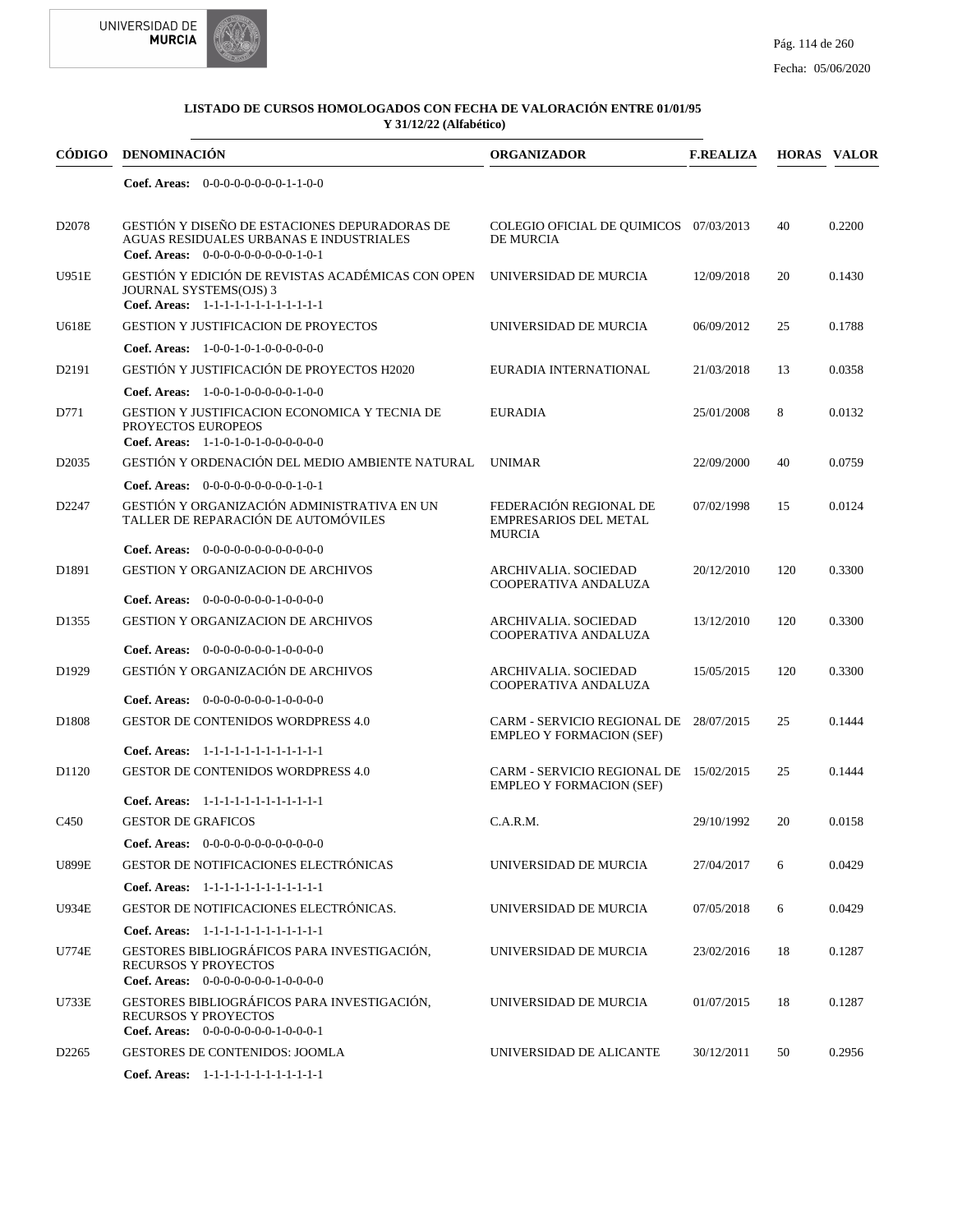



|                   | <b>CÓDIGO DENOMINACIÓN</b>                                                                                                          | <b>ORGANIZADOR</b>                                                        | <b>F.REALIZA</b> |    | <b>HORAS VALOR</b> |
|-------------------|-------------------------------------------------------------------------------------------------------------------------------------|---------------------------------------------------------------------------|------------------|----|--------------------|
| <b>U434EC</b>     | <b>GIMP</b>                                                                                                                         | UNIVERSIDAD DE MURCIA                                                     | 03/03/2008       | 30 | 0.1351             |
|                   | Coef. Areas: 1-1-1-1-1-1-1-1-1-1-1-1-1                                                                                              |                                                                           |                  |    |                    |
| U475E             | <b>GIMP</b>                                                                                                                         | UNIVERSIDAD DE MURCIA                                                     | 22/05/2009       | 30 | 0.1287             |
|                   | Coef. Areas: 1-1-1-1-1-1-1-1-1-1-1-1-1                                                                                              |                                                                           |                  |    |                    |
| <b>U520E</b>      | <b>GIMP</b>                                                                                                                         | UNIVERSIDAD DE MURCIA                                                     | 06/05/2010       | 30 | 0.2145             |
|                   | Coef. Areas: 1-1-1-1-1-1-1-1-1-1-1-1-1                                                                                              |                                                                           |                  |    |                    |
| U564E             | <b>GIMP</b>                                                                                                                         | UNIVERSIDAD DE MURCIA                                                     | 06/05/2011       | 30 | 0.2145             |
|                   | Coef. Areas: 1-1-1-1-1-1-1-1-1-1-1-1-1                                                                                              |                                                                           |                  |    |                    |
| <b>U332EP</b>     | <b>GIMP</b>                                                                                                                         | UNIVERSIDAD DE MURCIA                                                     | 30/06/2005       | 30 | 0.1319             |
|                   | Coef. Areas: 1-1-1-1-1-1-1-1-1-1-1-1-1                                                                                              |                                                                           |                  |    |                    |
| <b>U332EC</b>     | <b>GIMP</b>                                                                                                                         | UNIVERSIDAD DE MURCIA                                                     | 30/06/2005       | 30 | 0.1351             |
|                   | Coef. Areas: 1-1-1-1-1-1-1-1-1-1-1-1-1                                                                                              |                                                                           |                  |    |                    |
| <b>U403EC</b>     | <b>GIMP</b>                                                                                                                         | UNIVERSIDAD DE MURCIA                                                     | 21/05/2007       | 30 | 0.1351             |
|                   | Coef. Areas: 1-1-1-1-1-1-1-1-1-1-1-1-1                                                                                              |                                                                           |                  |    |                    |
| U332AC            | <b>GIMP</b>                                                                                                                         | UNIVERSIDAD DE MURCIA                                                     | 30/06/2005       | 30 | 0.1229             |
|                   | Coef. Areas: 1-1-1-1-1-1-1-1-1-1-1-1-1                                                                                              |                                                                           |                  |    |                    |
| <b>U366EP</b>     | <b>GIMP</b>                                                                                                                         | UNIVERSIDAD DE MURCIA                                                     | 08/03/2006       | 30 | 0.1319             |
|                   | Coef. Areas: 1-1-1-1-1-1-1-1-1-1-1-1-1                                                                                              |                                                                           |                  |    |                    |
| <b>U366EC</b>     | <b>GIMP</b>                                                                                                                         | UNIVERSIDAD DE MURCIA                                                     | 08/03/2006       | 30 | 0.1351             |
|                   | Coef. Areas: 1-1-1-1-1-1-1-1-1-1-1-1-1                                                                                              |                                                                           |                  |    |                    |
| <b>U366AP</b>     | <b>GIMP</b>                                                                                                                         | UNIVERSIDAD DE MURCIA                                                     | 08/03/2006       | 30 | 0.1199             |
|                   | Coef. Areas: 1-1-1-1-1-1-1-1-1-1-1-1-1                                                                                              |                                                                           |                  |    |                    |
| <b>U366AC</b>     | <b>GIMP</b>                                                                                                                         | UNIVERSIDAD DE MURCIA                                                     | 08/03/2006       | 30 | 0.1229             |
|                   | Coef. Areas: 1-1-1-1-1-1-1-1-1-1-1-1-1                                                                                              |                                                                           |                  |    |                    |
| <b>U332AP</b>     | <b>GIMP</b>                                                                                                                         | UNIVERSIDAD DE MURCIA                                                     | 30/06/2005       | 30 | 0.1199             |
|                   | Coef. Areas: 1-1-1-1-1-1-1-1-1-1-1-1-1                                                                                              |                                                                           |                  |    |                    |
| IT217E            | GOBIERNO ABIERTO EN LA COMUNIDAD AUTÓNOMA DE LA UNIVERSIDAD DE MURCIA<br>REGIÓN DE MURCIA<br>Coef. Areas: 1-1-1-1-1-1-1-1-1-1-1-1-1 |                                                                           | 16/04/2018       | 14 | 0.1001             |
| <b>IT216E</b>     | GOBIERNO ABIERTO, LEY DE TRANSPARENCIA Y BUEN                                                                                       | UNIVERSIDAD DE MURCIA                                                     | 16/04/2018       | 30 | 0.2145             |
|                   | <b>GOBIERNO</b>                                                                                                                     |                                                                           |                  |    |                    |
| IT86E             | Coef. Areas: 1-1-1-1-1-1-1-1-1-1-1-1-1<br>GOBIERNO ABIERTO, LEY DE TRANSPARENCIA Y BUEN                                             | UNIVERSIDAD DE MURCIA                                                     | 15/10/2014       | 30 | 0.2145             |
|                   | <b>GOBIERNO</b><br>Coef. Areas: 1-1-1-1-1-1-1-1-1-1-1-1-1                                                                           |                                                                           |                  |    |                    |
| <b>IT114E</b>     | GOBIERNO ABIERTO, LEY DE TRANSPARENCIA Y BUEN                                                                                       | UNIVERSIDAD DE MURCIA                                                     | 01/06/2015       | 30 | 0.2145             |
|                   | <b>GOBIERNO</b>                                                                                                                     |                                                                           |                  |    |                    |
|                   | Coef. Areas: 1-1-1-1-1-1-1-1-1-1-1-1-1                                                                                              |                                                                           |                  |    |                    |
| IT272E            | GOBIERNO ABIERTO, LEY DE TRANSPARENCIA Y BUEN<br><b>GOBIERNO.</b><br>Coef. Areas: 1-1-1-1-1-1-1-1-1-1-1-1-1                         | UNIVERSIDAD DE MURCIA                                                     | 06/05/2019       | 30 | 0.2145             |
| <b>IT170E</b>     | GOBIERNO ABIERTO, LEY DE TRANSPARENCIA Y BUEN                                                                                       | UNIVERSIDAD DE MURCIA                                                     | 07/11/2016       | 30 | 0.2145             |
|                   | <b>GOBIERNO.</b>                                                                                                                    |                                                                           |                  |    |                    |
|                   | Coef. Areas: 1-1-1-1-1-1-1-1-1-1-1-1-1                                                                                              |                                                                           |                  |    |                    |
| C044              | <b>GRABACION DE DISQUETES (PERFECCIONAMIENTO)</b>                                                                                   | UMU-CPD                                                                   | 20/02/1980       | 6  | 0.0050             |
|                   | Coef. Areas: $0-0-0-0-0-0-0-0-0-0-0$                                                                                                |                                                                           |                  |    |                    |
| D <sub>1404</sub> | <b>GRAFOLOGÍA EN LA EMPRESA</b>                                                                                                     | CARM - SERVICIO REGIONAL DE 29/06/2010<br><b>EMPLEO Y FORMACION (SEF)</b> |                  | 25 | 0.1444             |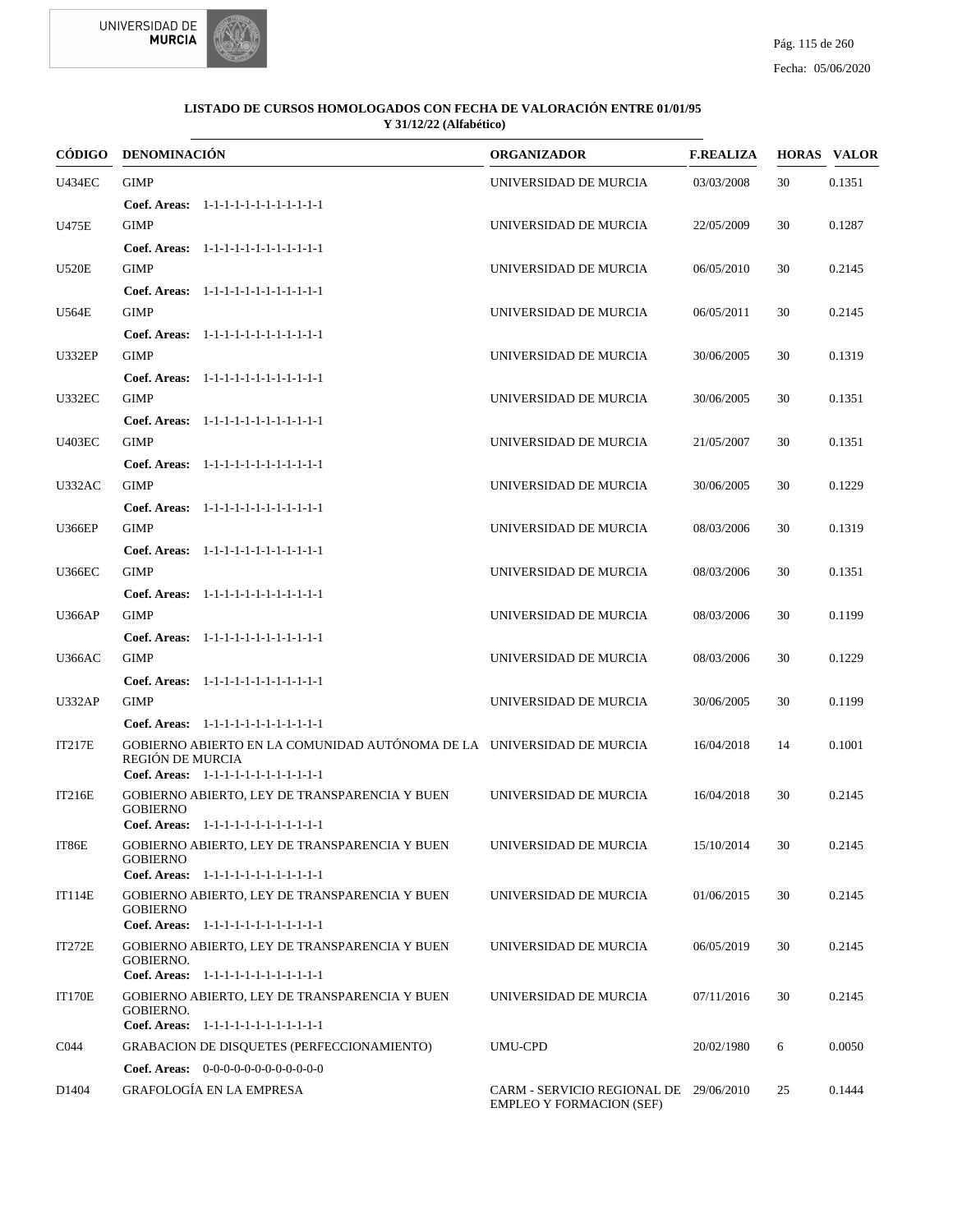



| CÓDIGO            | DENOMINACIÓN                                                      | <b>ORGANIZADOR</b>                                                        | <b>F.REALIZA</b> |    | <b>HORAS VALOR</b> |
|-------------------|-------------------------------------------------------------------|---------------------------------------------------------------------------|------------------|----|--------------------|
|                   | Coef. Areas: $0-0-0-0-0-0-0-0-0-0-0-0$                            |                                                                           |                  |    |                    |
| D439              | GTBIB (Gestión total de bibliotecas)                              | DOC                                                                       | 13/12/2001       | 9  | 0.0068             |
|                   | Coef. Areas: 0-0-0-0-0-0-1-1-0-1-0-0                              |                                                                           |                  |    |                    |
| D <sub>1303</sub> | GUÍA DE CREACIÓN DE UNA TIENDA ONLINE                             | CARM - SERVICIO REGIONAL DE 11/06/2014<br><b>EMPLEO Y FORMACION (SEF)</b> |                  | 5  | 0.0289             |
|                   | <b>Coef. Areas:</b> $0-0-0-0-0-0-0-0-0-0-0-0$                     |                                                                           |                  |    |                    |
| D <sub>1467</sub> | HABILIDADES COMERCIALES                                           | CARM - SERVICIO REGIONAL DE 19/04/2013<br><b>EMPLEO Y FORMACION (SEF)</b> |                  | 30 | 0.1733             |
|                   | Coef. Areas: $0-0-0-0-0-0-0-0-0-0-0$                              |                                                                           |                  |    |                    |
| D <sub>1087</sub> | <b>HABILIDADES COMERCIALES</b>                                    | CARM - SERVICIO REGIONAL DE 22/03/2013<br><b>EMPLEO Y FORMACION (SEF)</b> |                  | 30 | 0.1733             |
|                   | <b>Coef. Areas:</b> $0-0-0-0-0-0-0-0-0-0-0-0$                     |                                                                           |                  |    |                    |
| U377A             | HABILIDADES DE ATENCION AL USUARIO                                | UNIVERSIDAD DE MURCIA                                                     | 13/09/2006       | 20 | 0.0780             |
|                   | Coef. Areas: 1-1-1-1-1-1-1-1-1-1-1-1-1                            |                                                                           |                  |    |                    |
| <b>U344E</b>      | HABILIDADES DE ATENCION AL USUARIO                                | UNIVERSIDAD DE MURCIA                                                     | 16/05/2005       | 20 | 0.0858             |
|                   | Coef. Areas: 1-1-1-1-1-1-1-1-1-1-1-1-1                            |                                                                           |                  |    |                    |
| U344A             | HABILIDADES DE ATENCION AL USUARIO                                | UNIVERSIDAD DE MURCIA                                                     | 16/05/2005       | 20 | 0.0780             |
|                   | Coef. Areas: 1-1-1-1-1-1-1-1-1-1-1-1-1                            |                                                                           |                  |    |                    |
| <b>U377E</b>      | HABILIDADES DE ATENCION AL USUARIO                                | UNIVERSIDAD DE MURCIA                                                     | 13/09/2006       | 20 | 0.0858             |
|                   | Coef. Areas: 1-1-1-1-1-1-1-1-1-1-1-1-1                            |                                                                           |                  |    |                    |
| <b>U302E</b>      | HABILIDADES DE ATENCION AL USUARIO                                | UNIVERSIDAD DE MURCIA                                                     | 01/06/2004       | 20 | 0.0858             |
|                   | Coef. Areas: 1-1-1-1-1-1-1-1-1-1-1-1-1                            |                                                                           |                  |    |                    |
| U542E             | HABILIDADES DE ATENCION AL USUARIO                                | UNIVERSIDAD DE MURCIA                                                     | 02/11/2010       | 20 | 0.1430             |
|                   | Coef. Areas: 1-1-1-1-1-1-1-1-1-1-1-1-1                            |                                                                           |                  |    |                    |
| <b>U302A</b>      | HABILIDADES DE ATENCION AL USUARIO                                | UNIVERSIDAD DE MURCIA                                                     | 01/06/2004       | 20 | 0.0780             |
|                   | Coef. Areas: 1-1-1-1-1-1-1-1-1-1-1-1-1                            |                                                                           |                  |    |                    |
| <b>U255E</b>      | HABILIDADES DE ATENCIÓN AL USUARIO                                | UNIVERSIDAD DE MURCIA                                                     | 04/06/2003       | 20 | 0.0429             |
|                   | Coef. Areas: 1-1-1-1-1-1-1-1-1-1-1-1-1                            |                                                                           |                  |    |                    |
| U255A             | HABILIDADES DE ATENCIÓN AL USUARIO                                | UNIVERSIDAD DE MURCIA                                                     | 04/06/2003       | 20 | 0.0390             |
|                   | Coef. Areas: 1-1-1-1-1-1-1-1-1-1-1-1-1                            |                                                                           |                  |    |                    |
| D1813             | HABILIDADES DE COACHING                                           | CARM - SERVICIO REGIONAL DE 08/01/2015<br><b>EMPLEO Y FORMACION (SEF)</b> |                  | 20 | 0.1155             |
|                   | Coef. Areas: 1-1-1-1-1-1-1-1-1-1-1-1-1                            |                                                                           |                  |    |                    |
| D <sub>1095</sub> | HABILIDADES DE COACHING                                           | CARM - SERVICIO REGIONAL DE 14/12/2012<br><b>EMPLEO Y FORMACION (SEF)</b> |                  | 20 | 0.1155             |
|                   | Coef. Areas: 1-1-1-1-1-1-1-1-1-1-1-1-1                            |                                                                           |                  |    |                    |
| D1184             | HABILIDADES DE COACHING<br>Coef. Areas: 1-1-1-1-1-1-1-1-1-1-1-1-1 | CARM - SERVICIO REGIONAL DE 03/10/2013<br><b>EMPLEO Y FORMACION (SEF)</b> |                  | 20 | 0.1155             |
|                   |                                                                   |                                                                           |                  |    |                    |
| D <sub>1313</sub> | HABILIDADES DE COACHING<br>Coef. Areas: 1-1-1-1-1-1-1-1-1-1-1-1-1 | CARM - SERVICIO REGIONAL DE 31/10/2014<br><b>EMPLEO Y FORMACION (SEF)</b> |                  | 20 | 0.1155             |
|                   | <b>HABILIDADES DE COACHING</b>                                    | <b>CARM</b>                                                               |                  |    |                    |
| D <sub>1335</sub> |                                                                   |                                                                           | 31/05/2016       | 20 | 0.1155             |
|                   | Coef. Areas: 1-1-1-1-1-1-1-1-1-1-1-1-1                            |                                                                           |                  |    |                    |
| D <sub>1465</sub> | HABILIDADES DE COACHING<br>Coef. Areas: 1-1-1-1-1-1-1-1-1-1-1-1-1 | CARM - SERVICIO REGIONAL DE 19/04/2013<br><b>EMPLEO Y FORMACION (SEF)</b> |                  | 20 | 0.1155             |
|                   |                                                                   |                                                                           |                  |    |                    |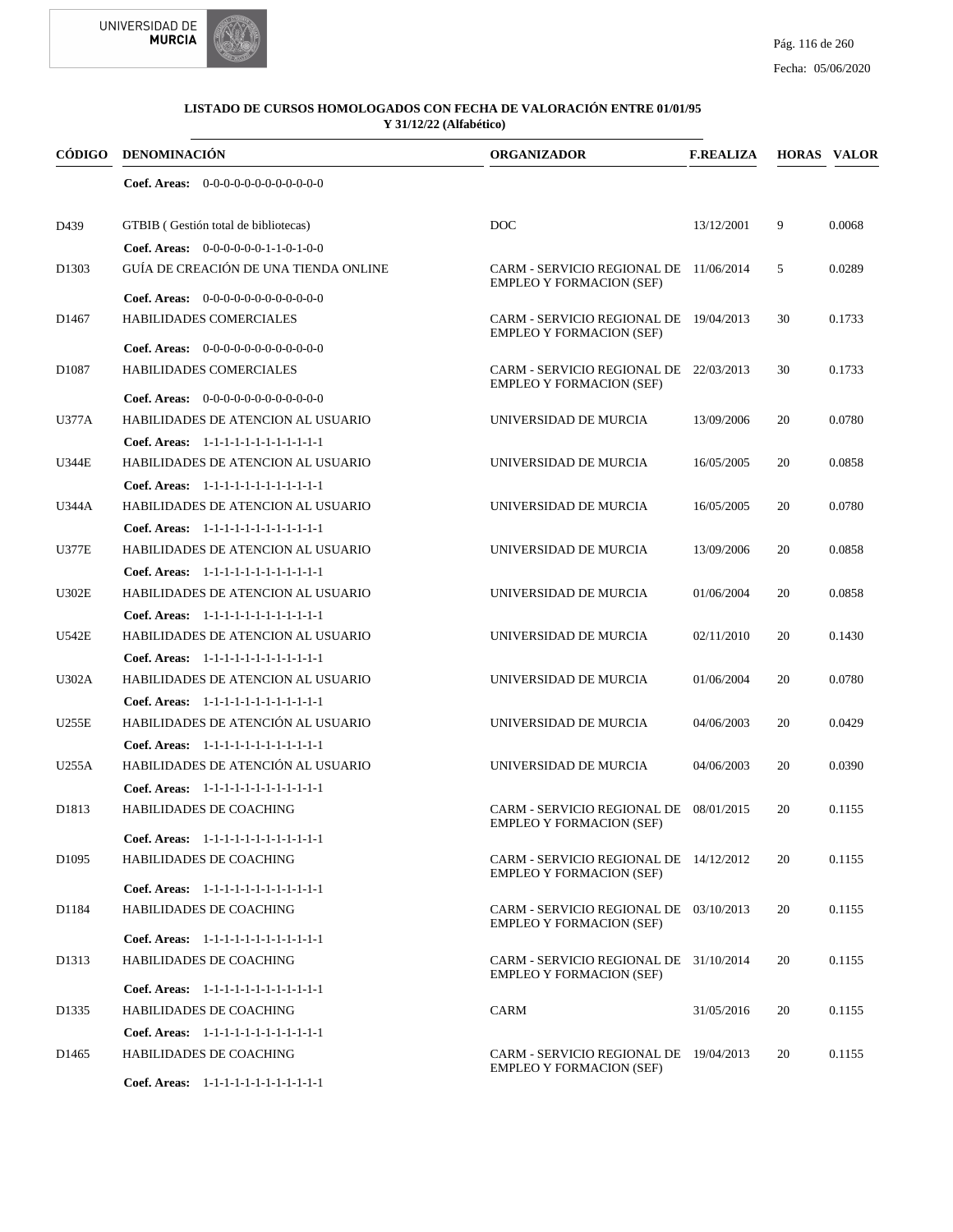



|              | CÓDIGO DENOMINACIÓN                      | <b>ORGANIZADOR</b>                                                        | <b>F.REALIZA</b> |    | <b>HORAS VALOR</b> |
|--------------|------------------------------------------|---------------------------------------------------------------------------|------------------|----|--------------------|
| D1018        | <b>HABILIDADES DE COACHING</b>           | CARM - SERVICIO REGIONAL DE 09/10/2016<br><b>EMPLEO Y FORMACION (SEF)</b> |                  | 20 | 0.1155             |
|              | Coef. Areas: 1-1-1-1-1-1-1-1-1-1-1-1-1   |                                                                           |                  |    |                    |
| U174E        | <b>HABILIDADES DE COMUNICACION</b>       | UNIVERSIDAD DE MURCIA                                                     | 03/09/2001       | 15 | 0.0330             |
|              | Coef. Areas: 1-1-1-1-1-1-1-1-1-1-1-1-1   |                                                                           |                  |    |                    |
| U174A        | HABILIDADES DE COMUNICACION              | UNIVERSIDAD DE MURCIA                                                     | 03/09/2001       | 15 | 0.0300             |
|              | Coef. Areas: 1-1-1-1-1-1-1-1-1-1-1-1-1   |                                                                           |                  |    |                    |
| U175E        | <b>HABILIDADES DE COMUNICACION</b>       | UNIVERSIDAD DE MURCIA                                                     | 03/09/2001       | 15 | 0.0330             |
|              | Coef. Areas: 1-1-1-1-1-1-1-1-1-1-1-1-1   |                                                                           |                  |    |                    |
| U175A        | HABILIDADES DE COMUNICACION              | UNIVERSIDAD DE MURCIA                                                     | 03/09/2001       | 15 | 0.0300             |
|              | Coef. Areas: 1-1-1-1-1-1-1-1-1-1-1-1-1   |                                                                           |                  |    |                    |
| U214E        | <b>HABILIDADES DE COMUNICACION</b>       | UNIVERSIDAD DE MURCIA                                                     | 24/06/2002       | 15 | 0.0330             |
|              | Coef. Areas: 1-1-1-1-1-1-1-1-1-1-1-1-1   |                                                                           |                  |    |                    |
| U214A        | <b>HABILIDADES DE COMUNICACION</b>       | UNIVERSIDAD DE MURCIA                                                     | 24/06/2002       | 15 | 0.0300             |
|              | Coef. Areas: 1-1-1-1-1-1-1-1-1-1-1-1-1   |                                                                           |                  |    |                    |
| U215E        | HABILIDADES DE COMUNICACION              | UNIVERSIDAD DE MURCIA                                                     | 24/06/2002       | 15 | 0.0330             |
|              | Coef. Areas: 1-1-1-1-1-1-1-1-1-1-1-1-1   |                                                                           |                  |    |                    |
| U215A        | <b>HABILIDADES DE COMUNICACION</b>       | UNIVERSIDAD DE MURCIA                                                     | 24/06/2002       | 15 | 0.0300             |
|              | Coef. Areas: 1-1-1-1-1-1-1-1-1-1-1-1-1   |                                                                           |                  |    |                    |
| U301E        | <b>HABILIDADES DE COMUNICACION</b>       | UNIVERSIDAD DE MURCIA                                                     | 21/06/2004       | 15 | 0.0644             |
|              | Coef. Areas: 1-1-1-1-1-1-1-1-1-1-1-1-1-1 |                                                                           |                  |    |                    |
| U301A        | <b>HABILIDADES DE COMUNICACION</b>       | UNIVERSIDAD DE MURCIA                                                     | 21/06/2004       | 15 | 0.0585             |
|              | Coef. Areas: 1-1-1-1-1-1-1-1-1-1-1-1-1   |                                                                           |                  |    |                    |
| U051E        | HABILIDADES DE COMUNICACION              | UNIVERSIDAD DE MURCIA                                                     | 23/09/1999       | 15 | 0.0165             |
|              | Coef. Areas: 1-1-1-1-1-1-1-1-1-1-1-1-1   |                                                                           |                  |    |                    |
| U051A        | <b>HABILIDADES DE COMUNICACION</b>       | UNIVERSIDAD DE MURCIA                                                     | 23/09/1999       | 15 | 0.0150             |
|              | Coef. Areas: 1-1-1-1-1-1-1-1-1-1-1-1-1   |                                                                           |                  |    |                    |
| <b>U052E</b> | <b>HABILIDADES DE COMUNICACION</b>       | UNIVERSIDAD DE MURCIA                                                     | 23/09/1999       | 15 | 0.0165             |
|              | Coef. Areas: 1-1-1-1-1-1-1-1-1-1-1-1-1   |                                                                           |                  |    |                    |
| <b>U052A</b> | HABILIDADES DE COMUNICACION              | UNIVERSIDAD DE MURCIA                                                     | 23/09/1999       | 15 | 0.0150             |
|              | Coef. Areas: 1-1-1-1-1-1-1-1-1-1-1-1-1   |                                                                           |                  |    |                    |
| U009E        | HABILIDADES DE COMUNICACION              | UNIVERSIDAD DE MURCIA                                                     | 24/11/1997       | 15 | 0.0165             |
|              | Coef. Areas: 1-1-1-1-1-1-1-1-1-1-1-1-1   |                                                                           |                  |    |                    |
| <b>U009A</b> | HABILIDADES DE COMUNICACION              | UNIVERSIDAD DE MURCIA                                                     | 24/11/1997       | 15 | 0.0150             |
|              | Coef. Areas: 1-1-1-1-1-1-1-1-1-1-1-1-1   |                                                                           |                  |    |                    |
| U686         | HABILIDADES DE COMUNICACION              | UNIVERSIDAD DE MURCIA                                                     | 04/11/1996       | 15 | 0.0146             |
|              | Coef. Areas: 1-1-1-1-1-1-1-1-1-1-1-1-1   |                                                                           |                  |    |                    |
| U128E        | <b>HABILIDADES DE COMUNICACION</b>       | UNIVERSIDAD DE MURCIA                                                     | 03/04/2000       | 15 | 0.0330             |
|              | Coef. Areas: 1-1-1-1-1-1-1-1-1-1-1-1-1   |                                                                           |                  |    |                    |
| U128A        | <b>HABILIDADES DE COMUNICACION</b>       | UNIVERSIDAD DE MURCIA                                                     | 03/04/2000       | 15 | 0.0300             |
|              | Coef. Areas: 1-1-1-1-1-1-1-1-1-1-1-1-1   |                                                                           |                  |    |                    |
| <b>U254E</b> | HABILIDADES DE COMUNICACIÓN              | UNIVERSIDAD DE MURCIA                                                     | 27/10/2003       | 15 | 0.0322             |
|              | Coef. Areas: 1-1-1-1-1-1-1-1-1-1-1-1-1   |                                                                           |                  |    |                    |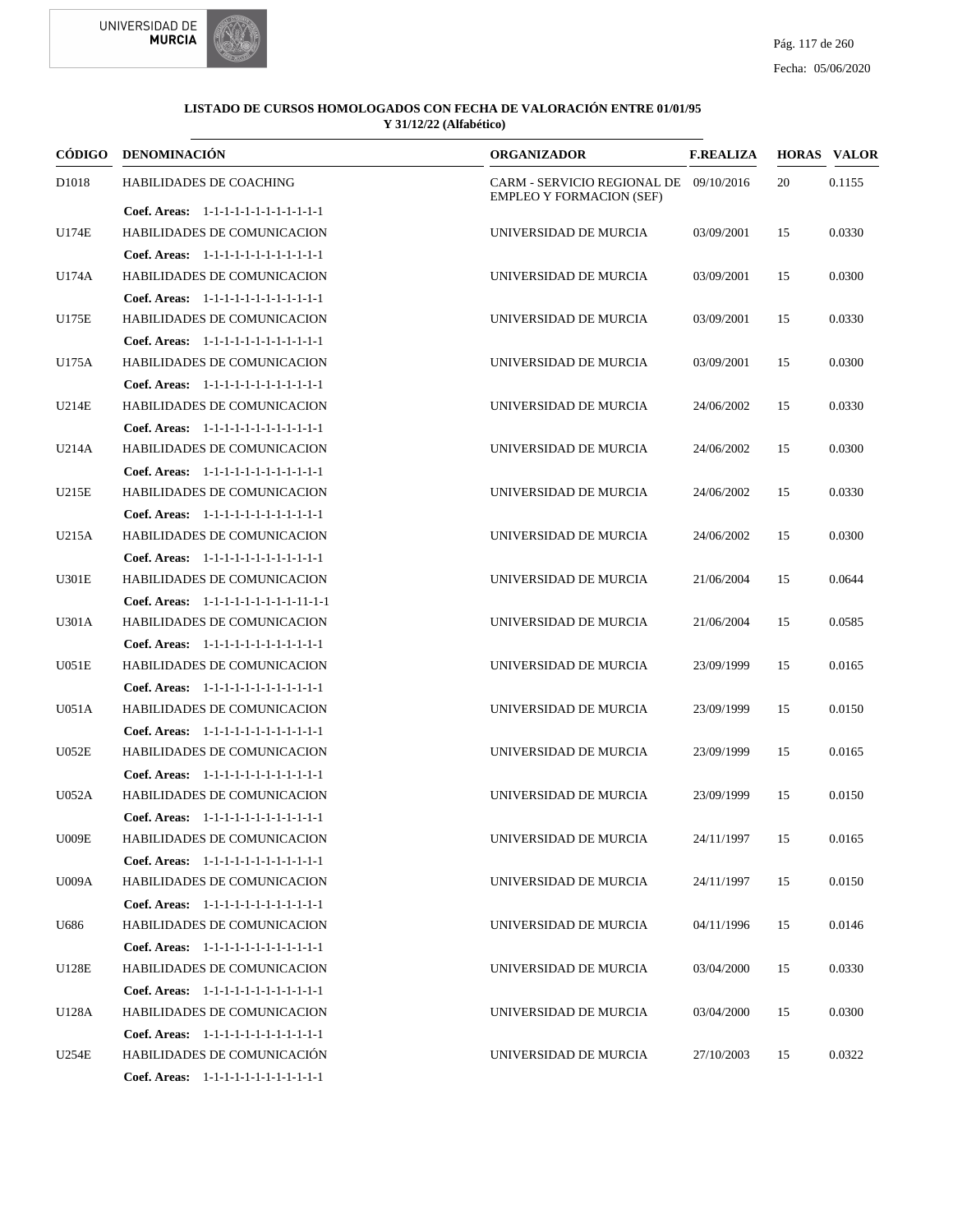



| <b>CÓDIGO</b>     | <b>DENOMINACIÓN</b>                                                                                                                                                         | <b>ORGANIZADOR</b>                                        | <b>F.REALIZA</b> |    | <b>HORAS VALOR</b> |
|-------------------|-----------------------------------------------------------------------------------------------------------------------------------------------------------------------------|-----------------------------------------------------------|------------------|----|--------------------|
| U034A             | HABILIDADES DE COMUNICACIÓN                                                                                                                                                 | UNIVERSIDAD DE MURCIA                                     | 18/01/1999       | 15 | 0.0150             |
|                   | Coef. Areas: 1-1-1-1-1-1-1-1-1-1-1-1-1                                                                                                                                      |                                                           |                  |    |                    |
| D <sub>2159</sub> | HABILIDADES DE COMUNICACIÓN                                                                                                                                                 | UNIVERSIDAD POLITECNICA DE 21/12/2010<br><b>CARTAGENA</b> |                  | 20 | 0.1075             |
|                   | Coef. Areas: 1-1-1-1-1-1-1-1-1-1-1-1-1                                                                                                                                      |                                                           |                  |    |                    |
| <b>U034E</b>      | HABILIDADES DE COMUNICACIÓN                                                                                                                                                 | UNIVERSIDAD DE MURCIA                                     | 18/01/1999       | 15 | 0.0165             |
|                   | Coef. Areas: 1-1-1-1-1-1-1-1-1-1-1-1-1                                                                                                                                      |                                                           |                  |    |                    |
| U254A             | HABILIDADES DE COMUNICACIÓN                                                                                                                                                 | UNIVERSIDAD DE MURCIA                                     | 27/10/2003       | 15 | 0.0293             |
|                   | Coef. Areas: 1-1-1-1-1-1-1-1-1-1-1-1-1                                                                                                                                      |                                                           |                  |    |                    |
| U035A             | HABILIDADES DE COMUNICACIÓN                                                                                                                                                 | UNIVERSIDAD DE MURCIA                                     | 11/01/1999       | 15 | 0.0150             |
|                   | Coef. Areas: 1-1-1-1-1-1-1-1-1-1-1-1-1                                                                                                                                      |                                                           |                  |    |                    |
| <b>U035E</b>      | HABILIDADES DE COMUNICACIÓN                                                                                                                                                 | UNIVERSIDAD DE MURCIA                                     | 11/01/1999       | 15 | 0.0165             |
|                   | Coef. Areas: $1-1-1-1-1-1-1-1-1-1-1$                                                                                                                                        |                                                           |                  |    |                    |
| <b>U1020E</b>     | HABILIDADES DE COMUNICACIÓN EN EL PUESTO DE<br><b>TRABAJO</b>                                                                                                               | UNIVERSIDAD DE MURCIA                                     | 04/06/2019       | 12 | 0.0858             |
|                   | Coef. Areas: 1-1-1-1-1-1-1-1-1-1-1-1-1                                                                                                                                      |                                                           |                  |    |                    |
| <b>U658E</b>      | HABILIDADES DE COMUNICACION EN LOS GRUPOS                                                                                                                                   | UNIVERSIDAD DE MURCIA                                     | 20/05/2013       | 25 | 0.1788             |
|                   | Coef. Areas: 1-1-1-1-1-1-1-1-1-1-1-1-1                                                                                                                                      |                                                           |                  |    |                    |
| <b>U635E</b>      | HABILIDADES DE COMUNICACION EN LOS GRUPOS                                                                                                                                   | UNIVERSIDAD DE MURCIA                                     | 22/10/2012       | 25 | 0.1788             |
|                   | Coef. Areas: 1-1-1-1-1-1-1-1-1-1-1-1-1                                                                                                                                      |                                                           |                  |    |                    |
| <b>U700E</b>      | HABILIDADES DE COMUNICACION EN LOS GRUPOS                                                                                                                                   | UNIVERSIDAD DE MURCIA                                     | 04/09/2014       | 25 | 0.1788             |
|                   | Coef. Areas: 1-1-1-1-1-1-1-1-1-1-1-1-1                                                                                                                                      |                                                           |                  |    |                    |
| CA05E             | HABILIDADES DE COORDINACION DE PERSONAL Y TRABAJO UNIVERSIDAD DE MURCIA<br><b>EN EQUIPO</b><br>Coef. Areas: 1-1-1-1-1-1-1-1-1-1-1-1-1                                       |                                                           | 27/06/2001       | 30 | 0.0660             |
| C829              | HABILIDADES DE COORDINACION DE PERSONAL Y TRABAJO CONVENIO CARM                                                                                                             |                                                           | 13/06/2000       | 30 | 0.0644             |
|                   | <b>EN EQUIPO</b><br>Coef. Areas: 1-1-1-1-1-1-1-1-1-1-1-1-1                                                                                                                  |                                                           |                  |    |                    |
| CA15E             | HABILIDADES DE COORDINACION DE PERSONAL Y TRABAJO UNIVERSIDAD DE MURCIA                                                                                                     |                                                           | 01/10/2002       | 25 | 0.0550             |
|                   | EN EQUIPO II                                                                                                                                                                |                                                           |                  |    |                    |
|                   | Coef. Areas: 1-1-1-1-1-1-1-1-1-1-1-1-1                                                                                                                                      |                                                           |                  |    |                    |
| U1056E            | HABILIDADES DE GESTIÓN Y DIRECCIÓN DE PERSONAS                                                                                                                              | UNIVERSIDAD DE MURCIA                                     | 29/10/2019       | 12 | 0.0858             |
|                   | Coef. Areas: 1-1-1-1-1-1-1-1-1-1-1-1-1                                                                                                                                      |                                                           |                  |    |                    |
| D <sub>698</sub>  | <b>HABILIDADES DE LIDERAZGO</b>                                                                                                                                             | <b>CSI-CSIF</b>                                           | 09/05/2006       | 30 | 0.1089             |
|                   | Coef. Areas: 1-1-1-1-1-1-1-1-1-1-1-1-1                                                                                                                                      |                                                           |                  |    |                    |
| D349              | <b>HABILIDADES DIRECTIVAS</b>                                                                                                                                               | <b>CEAC</b>                                               | 30/06/2001       | 90 | 0.0743             |
|                   | Coef. Areas: 1-1-1-1-1-1-1-1-1-1-1-1-1                                                                                                                                      |                                                           |                  |    |                    |
| CA02E             | HABILIDADES DIRECTIVAS I. HABILIDADES SOCIALES EN LA UNIVERSIDAD DE MURCIA<br><b>DIRECCION DE PERSONAS</b><br>Coef. Areas: 1-1-1-1-1-1-1-1-1-1-1-1-1                        |                                                           | 18/09/2001       | 27 | 0.0594             |
| CA13E             | HABILIDADES DIRECTIVAS I. HABILIDADES SOCIALES EN LA UNIVERSIDAD DE MURCIA<br>DIRECCION DE PERSONAS.<br>Coef. Areas: 1-1-1-1-1-1-1-1-1-1-1-1-1                              |                                                           | 23/04/2202       | 27 | 0.1979             |
| CA28E             | HABILIDADES DIRECTIVAS II. HABILIDADES SOCIALES EN<br>LA DIRECCION DE GRUPOS DE TRABAJO.                                                                                    | UNIVERSIDAD DE MURCIA                                     | 18/03/2003       | 36 | 0.0624             |
| CA14E             | Coef. Areas: 1-1-1-1-1-1-1-1-1-1-1-1-1<br>HABILIDADES DIRECTIVAS II. HABILIDADES SOCIALES EN<br>LA DIRECCIÓN DE GRUPOS DE TRABAJO<br>Coef. Areas: 1-1-1-1-1-1-1-1-1-1-1-1-1 | UNIVERSIDAD DE MURCIA                                     | 18/06/2003       | 36 | 0.0791             |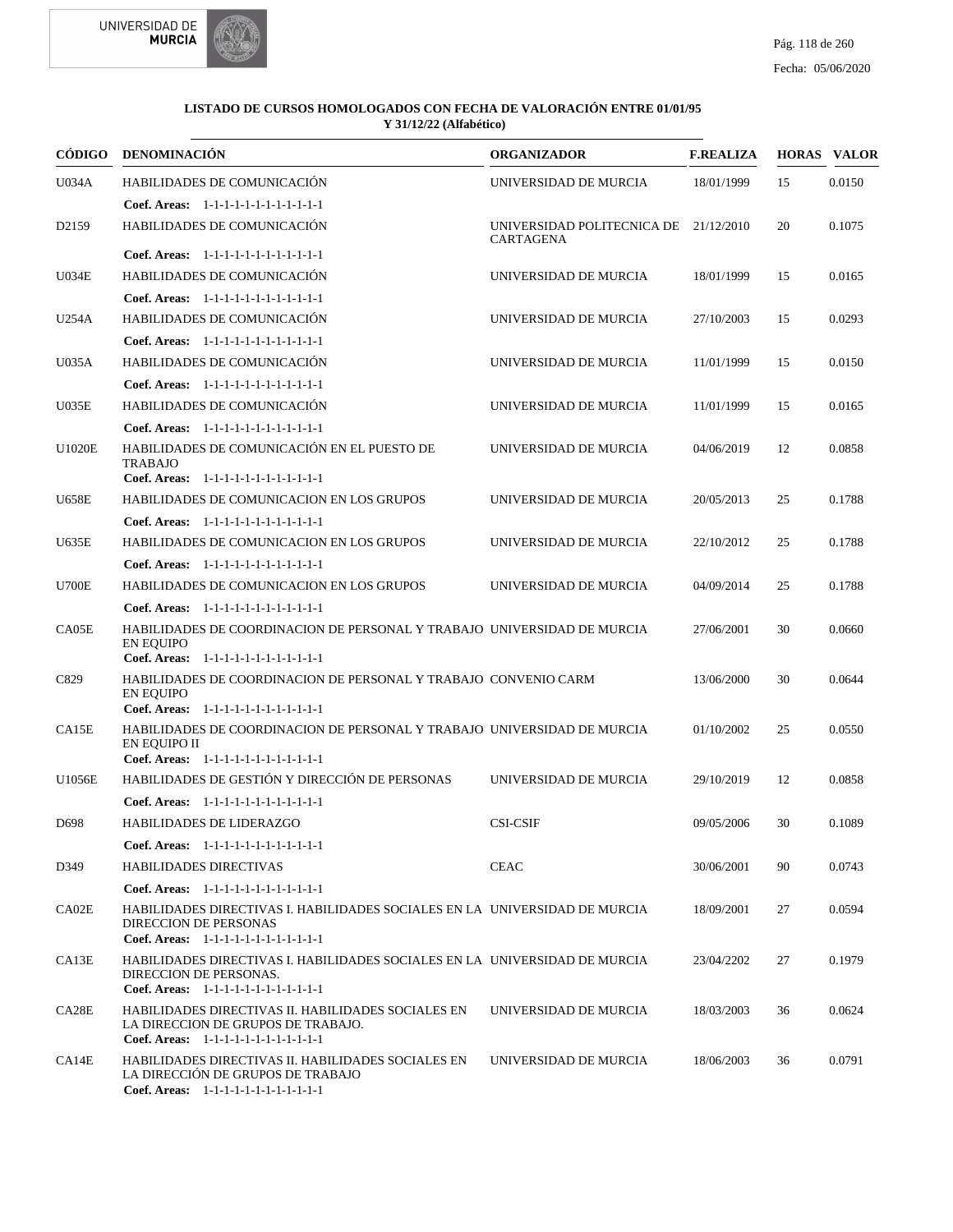



| CÓDIGO            | <b>DENOMINACIÓN</b>                                                                                                                    | <b>ORGANIZADOR</b>                                                        | <b>F.REALIZA</b> |    | <b>HORAS VALOR</b> |
|-------------------|----------------------------------------------------------------------------------------------------------------------------------------|---------------------------------------------------------------------------|------------------|----|--------------------|
| D <sub>1830</sub> | HABILIDADES DIRECTIVAS Y DE MANDOS INTERMEDIOS                                                                                         | CARM - SERVICIO REGIONAL DE 16/12/2014<br><b>EMPLEO Y FORMACION (SEF)</b> |                  | 50 | 0.2888             |
|                   | Coef. Areas: 1-1-1-1-1-1-1-1-1-1-1-1-1                                                                                                 |                                                                           |                  |    |                    |
| D1394             | HABILIDADES DIRECTIVAS Y DE MANDOS INTERMEDIOS                                                                                         | CARM - SERVICIO REGIONAL DE 03/10/2013<br><b>EMPLEO Y FORMACION (SEF)</b> |                  | 50 | 0.2888             |
|                   | Coef. Areas: 1-1-1-1-1-1-1-1-1-1-1-1-1                                                                                                 |                                                                           |                  |    |                    |
| D <sub>1466</sub> | HABILIDADES DIRECTIVAS Y DE MANDOS INTERMEDIOS                                                                                         | CARM - SERVICIO REGIONAL DE 29/05/2013<br><b>EMPLEO Y FORMACION (SEF)</b> |                  | 50 | 0.2888             |
|                   | Coef. Areas: 1-1-1-1-1-1-1-1-1-1-1-1-1                                                                                                 |                                                                           |                  |    |                    |
| D <sub>1671</sub> | HABILIDADES DIRECTIVAS Y DE MANDOS INTERMEDIOS                                                                                         | CARM - SERVICIO REGIONAL DE 16/11/2014<br><b>EMPLEO Y FORMACION (SEF)</b> |                  | 50 | 0.2888             |
|                   | Coef. Areas: 1-1-1-1-1-1-1-1-1-1-1-1-1                                                                                                 |                                                                           |                  |    |                    |
| D1746             | HABILIDADES DIRECTIVAS Y DE MANDOS INTERMEDIOS                                                                                         | CARM - SERVICIO REGIONAL DE 23/05/2013<br><b>EMPLEO Y FORMACION (SEF)</b> |                  | 50 | 0.2888             |
|                   | Coef. Areas: 1-1-1-1-1-1-1-1-1-1-1-1-1                                                                                                 |                                                                           |                  |    |                    |
| D1783             | HABILIDADES DIRECTIVAS Y DE MANDOS INTERMEDIOS                                                                                         | <b>CARM</b>                                                               | 29/07/2016       | 50 | 0.2888             |
|                   | Coef. Areas: 1-1-1-1-1-1-1-1-1-1-1-1-1                                                                                                 |                                                                           |                  |    |                    |
| <b>IT193E</b>     | HABILIDADES PARA GENERAR INFLUENCIA CON EL EQUIPO UNIVERSIDAD DE MURCIA<br>DE COLABORADORES.<br>Coef. Areas: 1-1-1-1-1-1-1-1-1-1-1-1-1 |                                                                           | 31/05/2017       | 20 | 0.1430             |
| <b>IT182E</b>     | HABILIDADES PARA LA MEJORA DEL TRABAJO EN EQUIPO.<br><b>INTERNET</b><br>Coef. Areas: 1-1-1-1-1-1-1-1-1-1-1-1-1                         | UNIVERSIDAD DE MURCIA                                                     | 09/05/2017       | 25 | 0.1788             |
|                   |                                                                                                                                        |                                                                           |                  |    |                    |
| IT93E             | HABILIDADES PARA LA MEJORA DEL TRABAJO EN EQUIPO.<br><b>INTERNET</b><br>Coef. Areas: 1-1-1-1-1-1-1-1-1-1-1-1-1                         | UNIVERSIDAD DE MURCIA                                                     | 29/04/2014       | 25 | 0.1788             |
| <b>IT218E</b>     | HABILIDADES PARA LA MEJORA DEL TRABAJO EN EQUIPO.<br><b>INTERNET</b>                                                                   | UNIVERSIDAD DE MURCIA                                                     | 19/02/2018       | 25 | 0.1788             |
|                   | Coef. Areas: 1-1-1-1-1-1-1-1-1-1-1-1-1                                                                                                 |                                                                           |                  |    |                    |
| <b>IT155E</b>     | HABILIDADES PARA LA MEJORA DEL TRABAJO EN EQUIPO.<br><b>INTERNET</b><br>Coef. Areas: 1-1-1-1-1-1-1-1-1-1-1-1-1                         | UNIVERSIDAD DE MURCIA                                                     | 12/04/2016       | 25 | 0.1788             |
| <b>IT290E</b>     | HABILIDADES PARA LA MEJORA DEL TRABAJO EN EQUIPO.                                                                                      | UNIVERSIDAD DE MURCIA                                                     | 29/04/2019       | 25 | 0.1788             |
|                   | <b>INTERNET</b>                                                                                                                        |                                                                           |                  |    |                    |
|                   | Coef. Areas: 1-1-1-1-1-1-1-1-1-1-1-1-1                                                                                                 |                                                                           |                  |    |                    |
| <b>IT118E</b>     | HABILIDADES PARA LA MEJORA DEL TRABAJO EN EQUIPO.<br><b>INTERNET</b><br>Coef. Areas: 1-1-1-1-1-1-1-1-1-1-1-1-1                         | UNIVERSIDAD DE MURCIA                                                     | 02/02/2015       | 25 | 0.1788             |
| D <sub>2077</sub> | <b>HABILIDADES PROFESIONALES</b>                                                                                                       | <b>CAMARA DE COMERCIO</b>                                                 | 12/04/2018       | 12 | 0.0693             |
|                   | Coef. Areas: 1-1-1-1-1-1-1-1-1-1-1-1-1                                                                                                 |                                                                           |                  |    |                    |
| D <sub>1534</sub> | HABILIDADES PROFESIONALES (TELEFORMACION)                                                                                              | <b>COMISIONES OBRERAS (CCOO)</b>                                          | 21/12/2010       | 30 | 0.1650             |
|                   | Coef. Areas: 1-1-1-1-1-1-1-1-1-1-1-1-1                                                                                                 |                                                                           |                  |    |                    |
| D <sub>0</sub> 38 | HABILIDADES RELACIONALES EN LOS GRUPOS HUMANOS                                                                                         | CC.OO.                                                                    | 14/06/2001       | 25 | 0.0454             |
|                   | Coef. Areas: 1-1-1-1-1-1-1-1-1-1-1-1-1                                                                                                 |                                                                           |                  |    |                    |
| C815              | <b>HABILIDADES SOCIALES</b>                                                                                                            | CC.OO.                                                                    | 13/10/1998       | 25 | 0.0227             |
|                   | Coef. Areas: 1-1-1-1-1-1-1-1-1-1-1-1-1                                                                                                 |                                                                           |                  |    |                    |
| D582              | HABILIDADES SOCIALES EN LA ESCUELA                                                                                                     | <b>FUNDACION ECCA</b>                                                     | 26/03/1998       | 60 | 0.0473             |
|                   | <b>Coef. Areas:</b> $0-0-0-0-0-0-0-0-0-0-0-0$                                                                                          |                                                                           |                  |    |                    |
| <b>U807E</b>      | HABILIDADES SOCIALES Y COMUNICACIÓN<br><b>INTERPERSONAL</b><br>Coef. Areas: 1-1-1-1-1-1-1-1-1-1-1-1-1                                  | UNIVERSIDAD DE MURCIA                                                     | 19/10/2016       | 12 | 0.0858             |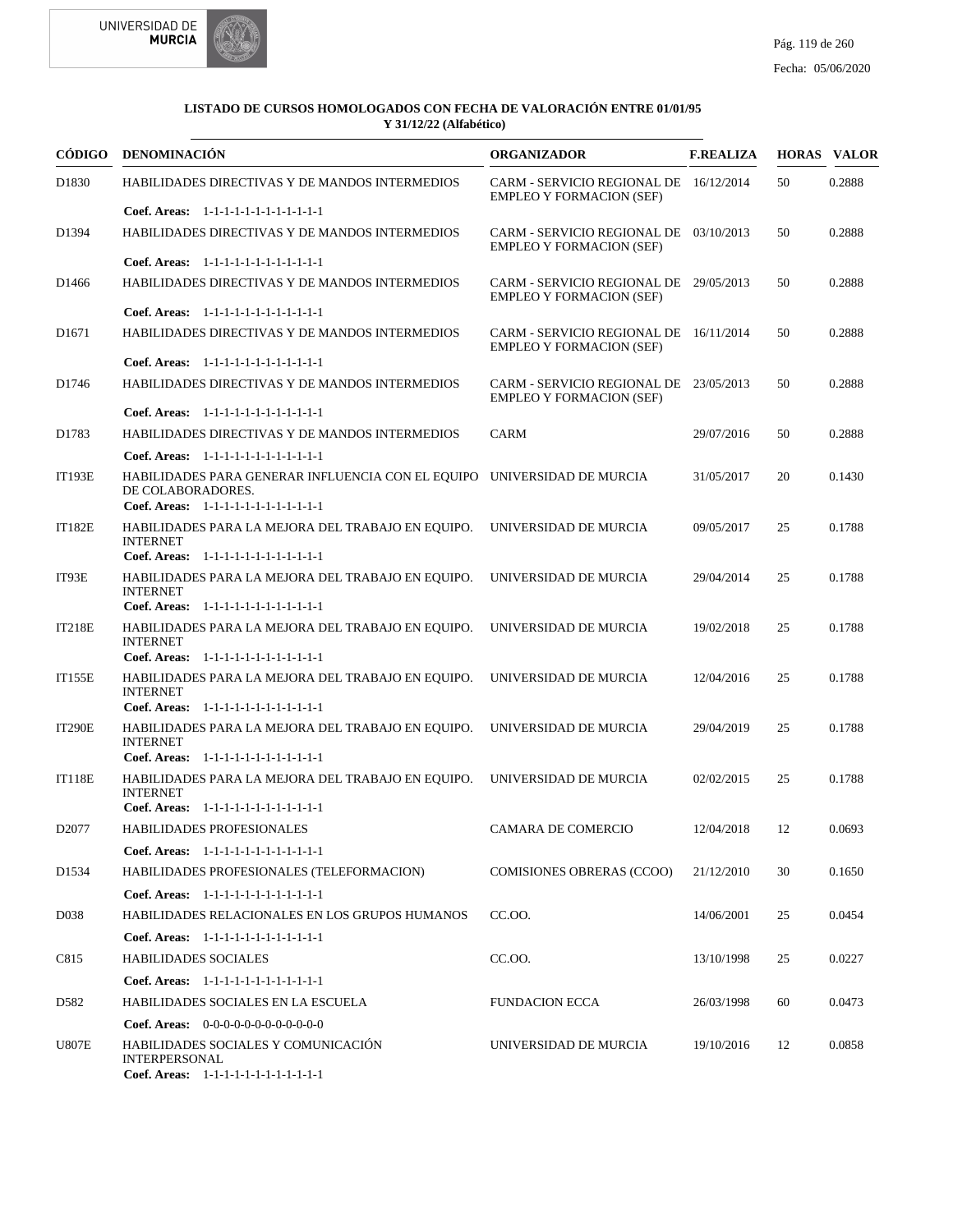

|                   | CÓDIGO DENOMINACIÓN                                                                                                                                     | <b>ORGANIZADOR</b>                                 | <b>F.REALIZA</b> |    | <b>HORAS VALOR</b> |
|-------------------|---------------------------------------------------------------------------------------------------------------------------------------------------------|----------------------------------------------------|------------------|----|--------------------|
| D1214             | HABILIDADES SOCIALES Y COMUNICACIÓN<br><b>INTERPERSONAL</b><br>Coef. Areas: 1-1-1-1-1-1-1-1-1-1-1-1-1                                                   | UMU - PROMOCION EDUCATIVA 19/05/2014               |                  | 12 | 0.0759             |
| IT18E             | HABILIDADES SOCIALES Y COMUNICATIVAS                                                                                                                    | UNIVERSIDAD DE MURCIA                              | 23/09/2008       | 30 | 0.1287             |
|                   | Coef. Areas: 1-1-1-1-1-1-1-1-1-1-1-1-1                                                                                                                  |                                                    |                  |    |                    |
| D1841             | HABILIDADES Y COMPETENCIAS A TRAVÉS DEL COACHING MIRIADA X-PLATAFORMA E-<br>PERSONAL (5 <sup>ª</sup> EDICIÓN)<br>Coef. Areas: 1-1-1-1-1-1-1-1-1-1-1-1-1 | <b>LEARNING</b>                                    | 18/01/2016       | 27 | 0.0675             |
| D <sub>1999</sub> | HABILIDADES Y COMPETENCIAS A TRAVÉS DEL COACHING<br>PERSONAL (6ª EDICIÓN)<br>Coef. Areas: 1-1-1-1-1-1-1-1-1-1-1-1-1                                     | MIRIADA X-PLATAFORMA E-<br><b>LEARNING</b>         | 14/03/2017       | 27 | 0.0743             |
| <b>IT259E</b>     | HABILIDADES Y HERRAMIENTAS PARA GENERAR<br>INFLUENCIA CON EL QUIPO DE COLABORADORES<br>Coef. Areas: 1-1-1-1-1-1-1-1-1-1-1-1-1                           | UNIVERSIDAD DE MURCIA                              | 01/03/2018       | 28 | 0.2002             |
| D432              | HACIA INTERNET2. REDES Y SERVICIOS TELAMATICOS<br><b>ACTUALES Y FUTUROS</b><br>Coef. Areas: 1-1-1-1-1-1-1-1-1-1-1-1-1                                   | UMU-U.MAR                                          | 13/07/2001       | 30 | 0.0569             |
| <b>CA188E</b>     | HACIA LA EXCELENCIA E INNOVACIÓN EN EL LIDERAZGO<br>PÚBLICO. DEL DIRECTIVO AL DIRECTIVO COACH (II)<br>Coef. Areas: 1-1-1-1-1-1-1-1-1-1-1-1-1            | UNIVERSIDAD DE MURCIA                              | 26/05/2014       | 12 | 0.0858             |
| <b>CA185E</b>     | HACIA LA EXCELENCIA E INNOVACION EN EL LIDERAZGO<br>PUBLICO (I)<br>Coef. Areas: 1-1-1-1-1-1-1-1-1-1-1-1-1                                               | UNIVERSIDAD DE MURCIA                              | 03/03/2014       | 28 | 0.2002             |
| C <sub>090</sub>  | <b>HARVARD GRAPHICS</b>                                                                                                                                 | <b>CESSER</b>                                      | 29/10/1992       | 9  | 0.0037             |
|                   | Coef. Areas: $1-1-1-1-1-1-1-1-1-1-1$                                                                                                                    |                                                    |                  |    |                    |
| D086              | HASTINGS, CURSO DE INGLES                                                                                                                               | YES EDUCACTIONAL STAYS                             | 29/07/1990       | 6  | 0.0023             |
|                   | Coef. Areas: 1-1-1-1-1-1-1-1-1-1-1-1-1                                                                                                                  |                                                    |                  |    |                    |
| D <sub>678</sub>  | <b>HECUS SAXS/SWAXS</b>                                                                                                                                 | HECUS X-RAY SYSTEMS GMBH<br>GRAZ                   | 23/10/2003       | 21 | 0.0158             |
|                   | Coef. Areas: $0-0-0-0-0-0-0-0-1-0-0$                                                                                                                    |                                                    |                  |    |                    |
| L022              | HEMATOLOGIA CLINICA, I CURSO                                                                                                                            | UMU-DEP. FISIOLOGIA Y<br><b>FAMACOLOGIA</b>        | 29/10/1988       | 35 | 0.0332             |
|                   | <b>Coef. Areas:</b> $0-0-0-0-0-0-0-0-1-0-1$                                                                                                             |                                                    |                  |    |                    |
| L <sub>016</sub>  | HEMATOLOGIA MICROCOPICA                                                                                                                                 | UMU-DEP. BIOLOGIA CELULAR                          | 31/12/1987       | 39 | 0.0338             |
|                   | Coef. Areas: $0-0-0-0-0-0-0-0-1-0-1$                                                                                                                    |                                                    |                  |    |                    |
| <b>U869E</b>      | HERRAMIENTA DE COMUNICACIÓN Y COLABORACIÓN:<br>ESPACIO 3.0<br>Coef. Areas: 1-1-1-1-1-1-1-1-1-1-1-1-1                                                    | UNIVERSIDAD DE MURCIA                              | 10/03/2017       | 12 | 0.0858             |
| U972E             | HERRAMIENTA DE COMUNICACIÓN Y COLABORACIÓN:<br>ESPACIO 3.0                                                                                              | UNIVERSIDAD DE MURCIA                              | 06/03/2018       | 12 | 0.0858             |
| D1766             | Coef. Areas: 1-1-1-1-1-1-1-1-1-1-1-1-1<br>HERRAMIENTA DE GESTIÓN DE INGRESOS DE TASAS,<br><b>QUESTOR</b>                                                | <b>CARM - ESCUELA DE</b><br>ADMINISTRACION PUBLICA | 01/12/2009       | 20 | 0.0858             |
|                   | Coef. Areas: $0-0-0-0-0-0-0-0-0-0-0$                                                                                                                    |                                                    |                  |    |                    |
| U1032E            | HERRAMIENTA "ENCUESTAS"                                                                                                                                 | UNIVERSIDAD DE MURCIA                              | 29/05/2019       | 5  | 0.0358             |
|                   | Coef. Areas: 1-1-1-1-1-1-1-1-1-1-1-1-1                                                                                                                  |                                                    |                  |    |                    |
| U625E             | HERRAMIENTAS DE ADMINISTRACION ELECTRONICA EN LA UNIVERSIDAD DE MURCIA<br><b>GESTION ECONOMICA DE LA UMU</b><br>Coef. Areas: 1-1-1-1-1-1-1-1-1-1-1-1-1  |                                                    | 31/05/2012       | 30 | 0.2145             |
| U765E             | HERRAMIENTAS DE COMUNICACIÓN Y COLABORACIÓN:<br>ESPACIO 30, BLOGS Y REDES SOCIALES.<br>Coef. Areas: 1-1-1-1-1-1-1-1-1-1-1-1-1                           | UNIVERSIDAD DE MURCIA                              | 10/05/2016       | 18 | 0.1287             |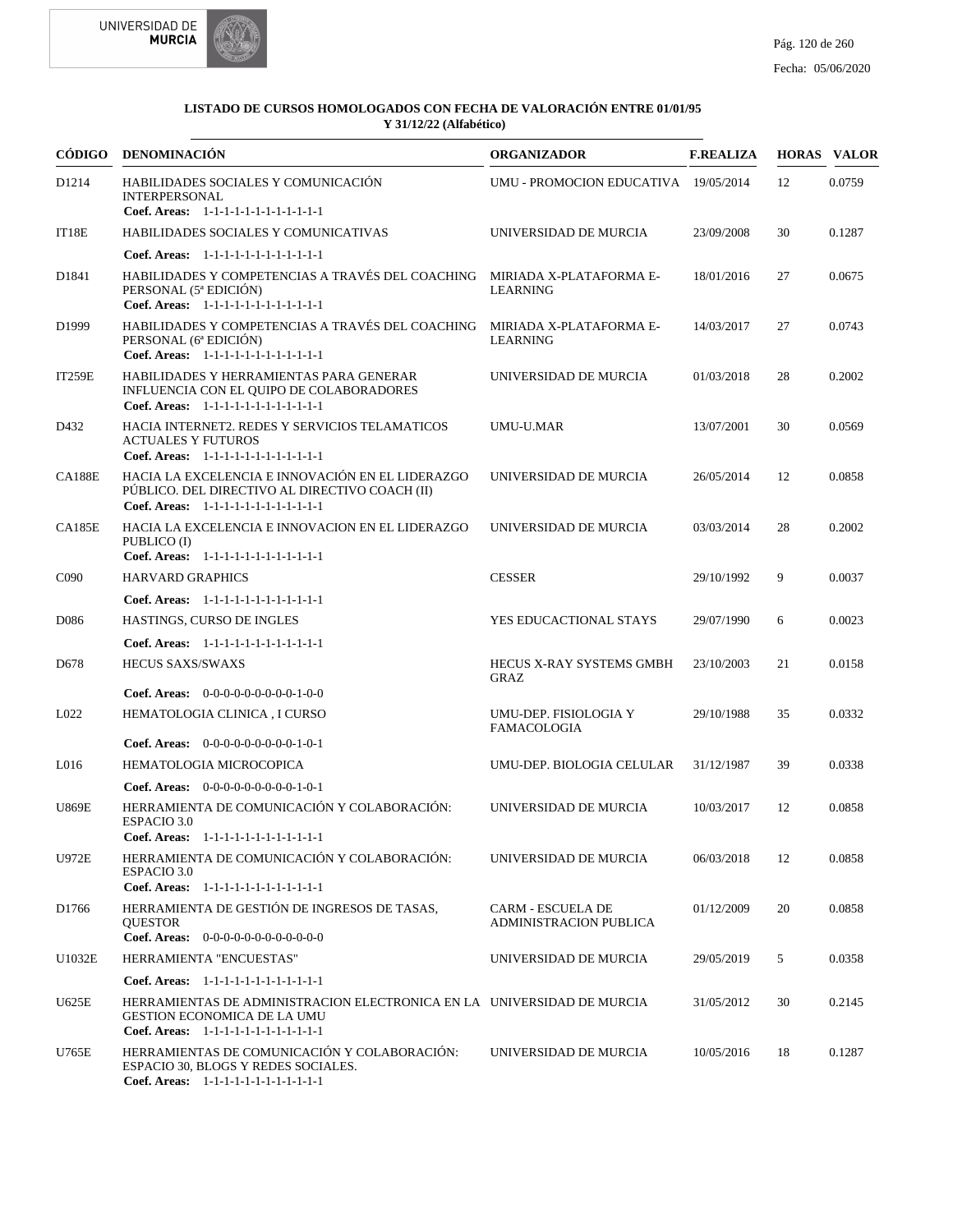



| CÓDIGO        | DENOMINACIÓN                                                                                                                                                                                     | <b>ORGANIZADOR</b>                                                    | <b>F.REALIZA</b> |    | <b>HORAS VALOR</b> |
|---------------|--------------------------------------------------------------------------------------------------------------------------------------------------------------------------------------------------|-----------------------------------------------------------------------|------------------|----|--------------------|
| <b>IT103E</b> | HERRAMIENTAS DE GESTIÓN EN LAS ADMINISTRACIONES<br><b>PÚBLICAS</b><br>Coef. Areas: 1-1-1-1-1-1-1-1-1-1-1-1-1                                                                                     | UNIVERSIDAD DE MURCIA                                                 | 15/04/2015       | 34 | 0.2431             |
| U697E         | HERRAMIENTAS DE MOVILIDAD DE LA UNIVERSIDAD DE<br><b>MURCIA</b><br>Coef. Areas: 1-1-1-1-1-1-1-1-1-1-1-1-1                                                                                        | UNIVERSIDAD DE MURCIA                                                 | 22/09/2014       | 12 | 0.0858             |
| <b>U652E</b>  | HERRAMIENTAS DE MOVILIDAD EN LA UNIVERSIDAD DE<br><b>MURCIA</b><br>Coef. Areas: 1-1-1-1-1-1-1-1-1-1-1-1-1                                                                                        | UNIVERSIDAD DE MURCIA                                                 | 08/05/2013       | 12 | 0.0858             |
| U731E         | HERRAMIENTAS DE MOVILIDAD: EVA, UMUBOX, DALI,<br><b>UMUAPP</b><br>Coef. Areas: 1-1-1-1-1-1-1-1-1-1-1-1-1                                                                                         | UNIVERSIDAD DE MURCIA                                                 | 23/06/2015       | 12 | 0.0858             |
| <b>U876E</b>  | HERRAMIENTAS DE MOVILIDAD: EVA, UMUBOX, DALÍ,<br><b>UMUAPP</b><br>Coef. Areas: 1-1-1-1-1-1-1-1-1-1-1-1-1                                                                                         | UNIVERSIDAD DE MURCIA                                                 | 23/03/2017       | 12 | 0.0858             |
| U769E         | HERRAMIENTAS DE MOVILIDAD: EVA, UMUBOX, DALÍ,<br><b>UMUAPP</b><br>Coef. Areas: 1-1-1-1-1-1-1-1-1-1-1-1-1                                                                                         | UNIVERSIDAD DE MURCIA                                                 | 15/02/2016       | 12 | 0.0858             |
| U967E         | HERRAMIENTAS DE MOVILIDAD: EVA, UMUBOX, DALÍ,<br><b>WEBS, CHATS Y UMUCONNECT</b><br>Coef. Areas: 1-1-1-1-1-1-1-1-1-1-1-1-1                                                                       | UNIVERSIDAD DE MURCIA                                                 | 22/02/2018       | 12 | 0.0858             |
| <b>U220E</b>  | HERRAMIENTAS DE SEGUNDA GENERACION: AGENTES Y<br>ROBOTS DOCUMENTALES EN INTERNET.<br>Coef. Areas: $0-0-0-0-0-1-0-0-0-0-0$                                                                        | UNIVERSIDAD DE MURCIA                                                 | 18/11/2002       | 16 | 0.0352             |
| <b>U220A</b>  | HERRAMIENTAS DE SEGUNDA GENERACION: AGENTES Y<br>ROBOTS DOCUMENTALES EN INTERNET.<br>Coef. Areas: $0-0-0-0-0-1-0-0-0-0-0$                                                                        | UNIVERSIDAD DE MURCIA                                                 | 18/11/2002       | 16 | 0.0320             |
| D918          | HERRAMIENTAS INFORMATICAS                                                                                                                                                                        | <b>COMISIONES OBRERAS (CCOO)</b><br>(DENTRO DE FORMACION<br>CONTINUA) | 02/04/2009       | 30 | 0.1089             |
| U768E         | Coef. Areas: 1-1-1-1-1-1-1-1-1-1-1-1-1<br>HERRAMIENTAS INFORMÁTICAS PARA EL DESEMPEÑO<br>DIARIO: NAVEGADORES E INTERNET, CORREO<br>ELECTRÓNICO, AGENDA<br>Coef. Areas: 1-1-1-1-1-1-1-1-1-1-1-1-1 | UNIVERSIDAD DE MURCIA                                                 | 03/05/2016       | 18 | 0.1287             |
| <b>IT278E</b> | HERRAMIENTAS PARA LA GESTIÓN DE REDES SOCIALES                                                                                                                                                   | UNIVERSIDAD DE MURCIA                                                 | 30/10/2019       | 12 | 0.0858             |
|               | Coef. Areas: $1-1-1-1-1-1-1-1-1-1-1$                                                                                                                                                             |                                                                       |                  |    |                    |
| IT210E        | HERRAMIENTAS PARA LA MEJORA DE LAS RELACIONES<br><b>INTERPERSONALES EN EL TRABAJO</b><br>Coef. Areas: $1-1-1-1-1-1-1-1-1-1-1$                                                                    | UNIVERSIDAD DE MURCIA                                                 | 01/03/2018       | 20 | 0.1430             |
| <b>U862E</b>  | HERRAMIENTAS PARA LA MEJORA DE LAS RELACIONES<br>INTERPERSONALES EN EL TRABAJO<br>Coef. Areas: 1-1-1-1-1-1-1-1-1-1-1-1-1                                                                         | UNIVERSIDAD DE MURCIA                                                 | 28/09/2017       | 25 | 0.1788             |
| <b>U863E</b>  | HERRAMIENTAS PARA LA MEJORA DE LAS RELACIONES<br><b>INTERPERSONALES EN EL TRABAJO</b><br>Coef. Areas: 1-1-1-1-1-1-1-1-1-1-1-1-1                                                                  | UNIVERSIDAD DE MURCIA                                                 | 02/10/2017       | 25 | 0.1788             |
| <b>U979E</b>  | HERRAMIENTAS PARA LA MEJORA DE LAS RELACIONES<br><b>INTERPERSONALES EN EL TRABAJO</b><br>Coef. Areas: 1-1-1-1-1-1-1-1-1-1-1-1-1                                                                  | UNIVERSIDAD DE MURCIA                                                 | 03/10/2018       | 25 | 0.1788             |
| <b>IT268E</b> | HERRAMIENTAS PARA TRABAJAR EN LA NUBE                                                                                                                                                            | UNIVERSIDAD DE MURCIA                                                 | 29/04/2019       | 10 | 0.0715             |
|               | Coef. Areas: 1-1-1-1-1-1-1-1-1-1-1-1-1                                                                                                                                                           |                                                                       |                  |    |                    |
| IT231E        | HERRAMIENTAS PARA TRABAJAR EN LA NUBE                                                                                                                                                            | UNIVERSIDAD DE MURCIA                                                 | 06/11/2018       | 10 | 0.0715             |
|               | Coef. Areas: 1-1-1-1-1-1-1-1-1-1-1-1-1                                                                                                                                                           |                                                                       |                  |    |                    |
| U1007E        | HERRAMIENTAS TELEMÁTICAS DE LA UMU (1ª EDICIÓN)                                                                                                                                                  | UNIVERSIDAD DE MURCIA                                                 | 04/03/2019       | 5  | 0.0358             |
|               | Coef. Areas: 1-1-1-1-1-1-1-1-1-1-1-1-1                                                                                                                                                           |                                                                       |                  |    |                    |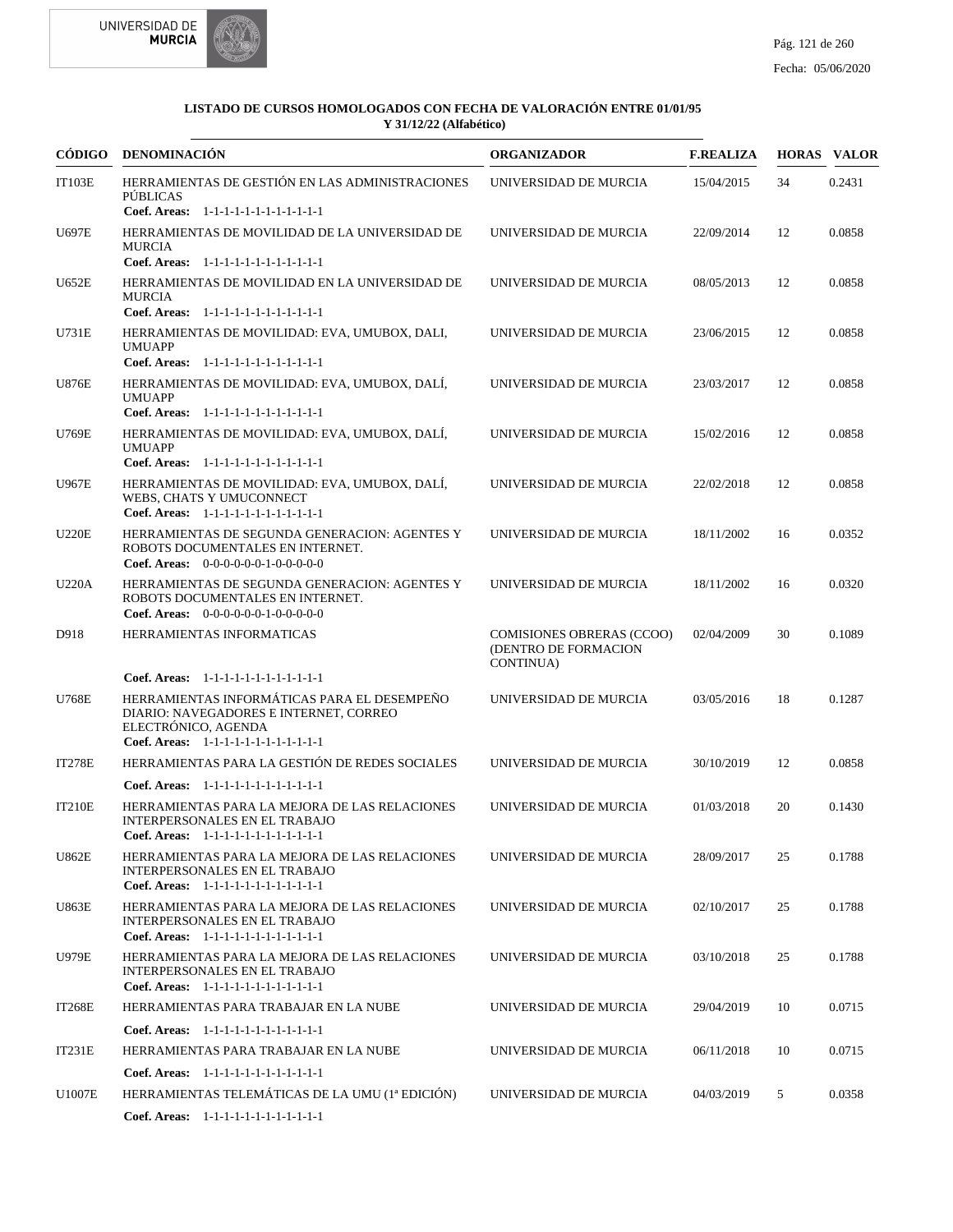



| CÓDIGO            | <b>DENOMINACIÓN</b>                                                                                                                                                    | <b>ORGANIZADOR</b>                                                      | <b>F.REALIZA</b> |     | <b>HORAS VALOR</b> |
|-------------------|------------------------------------------------------------------------------------------------------------------------------------------------------------------------|-------------------------------------------------------------------------|------------------|-----|--------------------|
| <b>U1070E</b>     | HERRAMIENTAS TELEMÁTICAS DE LA UMU (2ª EDICIÓN)                                                                                                                        | UNIVERSIDAD DE MURCIA                                                   | 21/10/2019       | 5   | 0.0358             |
|                   | Coef. Areas: 1-1-1-1-1-1-1-1-1-1-1-1-1                                                                                                                                 |                                                                         |                  |     |                    |
| D1735             | HERRAMIENTAS WEB DE SPFWARE LIBRE: CREACIÓN DE<br>SITIOS WEB, HOJAS DE ESTILO Y RETOQUE DE IMÁGENES                                                                    | INDEX: ASOCIACIÓN DE<br>PROFESIONALES DE LA INFORMA.<br>Y DOC. R.MURCIA | 25/10/2008       | 30  | 0.0990             |
|                   | Coef. Areas: 1-1-1-1-1-1-1-1-1-1-1-1-1                                                                                                                                 |                                                                         |                  |     |                    |
| D815              | <b>HIDRAULICA</b>                                                                                                                                                      | <b>FREMM</b>                                                            | 24/06/2005       | 60  | 0.1980             |
|                   | <b>Coef. Areas:</b> $0-0-0-0-0-0-0-0-1-0-1$                                                                                                                            |                                                                         |                  |     |                    |
| D <sub>120</sub>  | <b>HIDRAULICA BASICA</b>                                                                                                                                               | <b>INEM</b>                                                             | 14/12/1990       | 240 | 0.1733             |
|                   | <b>Coef. Areas:</b> $0-0-0-0-0-0-0-0-1-0-0$                                                                                                                            |                                                                         |                  |     |                    |
| L <sub>266</sub>  | HIGIENE OCUPACIONAL, GENERAL                                                                                                                                           | I.N.S.H. TRABAJO                                                        | 18/03/1994       | 25  | 0.0197             |
|                   | Coef. Areas: $0-0-0-0-0-0-0-0-0-0-0$                                                                                                                                   |                                                                         |                  |     |                    |
| D320              | HIGIENE, TECNOLOGIA Y CONTROL DE CALIDAD DE FRUTAS ESCUELA NACIONAL DE SANIDAD11/10/1996<br>YHORTALIZAS, HUEVOS Y OVOPRODUCTOS<br>Coef. Areas: $0-0-0-0-0-0-0-0-1-0-1$ |                                                                         |                  | 45  | 0.0354             |
| L <sub>040</sub>  | HIGIENE Y SEGURIDAD DEL TRABAJO, FORMACION EN                                                                                                                          | <b>I.N.S.H. TRABAJO</b>                                                 | 19/04/1985       | 10  | 0.0087             |
|                   | Coef. Areas: $0-0-0-0-0-0-0-0-0-0-0$                                                                                                                                   |                                                                         |                  |     |                    |
| L041              | HIGIENE Y SEGURIDAD DEL TRABAJO, FORMACION EN                                                                                                                          | I.N.S.H. TRABAJO                                                        | 18/11/1977       | 3   | 0.0000             |
|                   | <b>Coef. Areas:</b> $0-0-0-0-0-0-0-0-0-0-0-0$                                                                                                                          |                                                                         |                  |     |                    |
| C315              | HIGIENE Y SEGURIDAD EN EL TRABAJO                                                                                                                                      | <b>FREMAP</b>                                                           | 03/10/1994       | 3   | 0.0000             |
|                   | Coef. Areas: $0-0-0-0-0-0-0-0-0-0-0-0$                                                                                                                                 |                                                                         |                  |     |                    |
| L499              | HISTOQUIMICA VEGETAL (V CURSO) (SUF)                                                                                                                                   | C.S.I.C.-INST.EDAFO. Y B. VEGE.                                         | 09/06/1989       | 40  | 0.0315             |
|                   | Coef. Areas: $0-0-0-0-0-0-0-0-1-0-1$                                                                                                                                   |                                                                         |                  |     |                    |
| C <sub>4</sub> 38 | HISTORIA, ARTE Y CULTURA DEL R.DE MURCIA EN E.MEDIA ACAD. ALFONSO X EL SABIO                                                                                           |                                                                         | 05/11/1986       | 6   | 0.0052             |
|                   | <b>Coef. Areas:</b> $0-0-0-0-0-0-0-0-0-0-0-0$                                                                                                                          |                                                                         |                  |     |                    |
| C <sub>114</sub>  | HISTORIA DE ALBACETE                                                                                                                                                   | <b>AYTO. ALBACETE</b>                                                   | 08/12/1983       | 6   | 0.0047             |
|                   | <b>Coef. Areas:</b> $0-0-0-0-0-0-0-0-0-0-0-0$                                                                                                                          |                                                                         |                  |     |                    |
| D369              | HISTORIA DE AMERICA: MUJER Y MOVIMIENTOS SOCIALES<br>EN AMERICA LATINA<br>Coef. Areas: $0-0-0-0-0-0-0-0-0-0-0$                                                         | UMU-U.MAR                                                               | 15/09/2000       | 40  | 0.0759             |
| C316              | HISTORIA DE LA CIENCIA Y ENSEÑ. DE LA CIENCIA                                                                                                                          | <b>UMU-ICE</b>                                                          | 03/11/1981       | 30  | 0.0260             |
|                   | Coef. Areas: $0-0-0-0-0-0-0-0-0-0-0$                                                                                                                                   |                                                                         |                  |     |                    |
| C317              | HISTORIA DE LA FAMILIA, POBLACION Y ESTRUCTURA<br>SOCIAL<br><b>Coef. Areas:</b> $0-0-0-0-0-0-0-0-0-0-0-0$                                                              | <b>UMU-FORM</b>                                                         | 16/12/1994       | 30  | 0.0113             |
| D111              | HISTORIA DE LAS RELIGIONES                                                                                                                                             | U. POLIT. DE CARTAGENA                                                  | 20/03/2001       | 22  | 0.0355             |
|                   | Coef. Areas: $0-0-0-0-0-0-0-0-0-0-0$                                                                                                                                   |                                                                         |                  |     |                    |
| C <sub>152</sub>  | HISTORIA DE MURCIA                                                                                                                                                     | ACAD. ALFONSO X EL SABIO                                                | 02/12/1985       | 6   | 0.0052             |
|                   | Coef. Areas: $0-0-0-0-0-0-0-0-0-0-0$                                                                                                                                   |                                                                         |                  |     |                    |
| C119              | HISTORIA DEL ARTE (SUPERIOR)                                                                                                                                           | <b>U. SALAMANCA</b>                                                     | 17/07/1981       | 6   | 0.0048             |
|                   | Coef. Areas: $0-0-0-0-0-0-0-0-0-0-0-0$                                                                                                                                 |                                                                         |                  |     |                    |
| D1311             | HISTORIA ECONÓMICA DE LA REGIÓN DE MURCIA                                                                                                                              | UMU                                                                     | 21/04/1989       | 15  | 0.0142             |
|                   | Coef. Areas: $0-0-0-0-0-0-0-0-0-0-0$                                                                                                                                   |                                                                         |                  |     |                    |
| C194              | HISTORIA Y CULTURA DE LA EDAD MEDIA                                                                                                                                    | UMU-EXT.UNIV.                                                           | 13/11/1992       | 20  | 0.0173             |
|                   | <b>Coef. Areas:</b> $0-0-0-0-0-0-0-0-0-0-0-0$                                                                                                                          |                                                                         |                  |     |                    |
| C517              | HISTORIA Y ESTETICA DEL CINE (CURSO SUPERIOR)                                                                                                                          | UMU                                                                     | 17/04/1996       | 100 | 0.0866             |
|                   | Coef. Areas: 0-0-0-0-0-0-0-0-0-0-0-0-0                                                                                                                                 |                                                                         |                  |     |                    |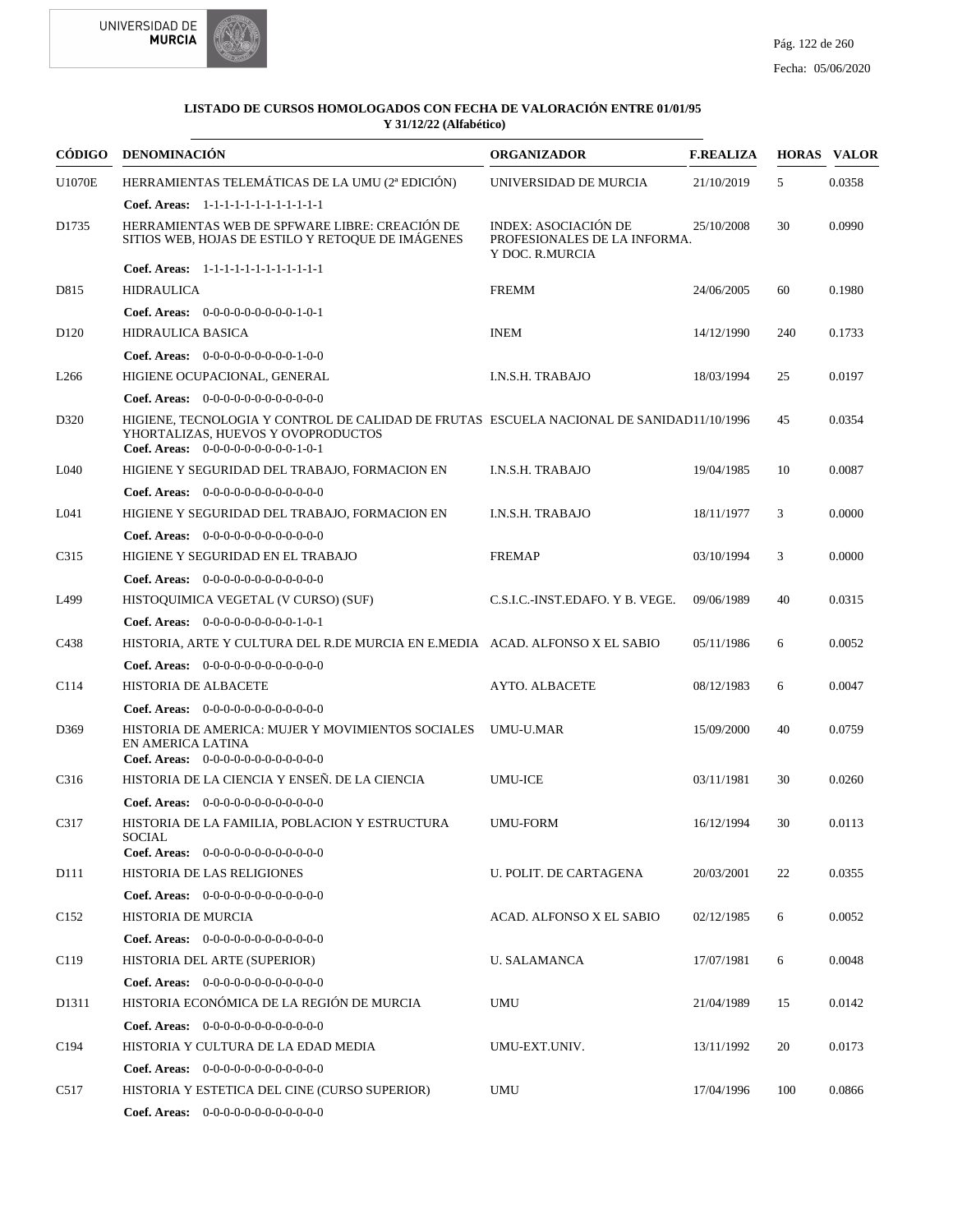



|                   | CÓDIGO DENOMINACIÓN                                                              | <b>ORGANIZADOR</b>                                                            | <b>F.REALIZA</b> |    | <b>HORAS VALOR</b> |
|-------------------|----------------------------------------------------------------------------------|-------------------------------------------------------------------------------|------------------|----|--------------------|
| <b>U648EC</b>     | HOJA DE CALCULO. AVANZADO                                                        | UNIVERSIDAD DE MURCIA                                                         | 29/04/2013       | 25 | 0.1877             |
|                   | Coef. Areas: 1-1-1-1-1-1-1-1-1-1-1-1-1                                           |                                                                               |                  |    |                    |
| <b>U606EC</b>     | HOJA DE CALCULO. AVANZADO                                                        | UNIVERSIDAD DE MURCIA                                                         | 16/04/2012       | 25 | 0.1877             |
|                   | Coef. Areas: 1-1-1-1-1-1-1-1-1-1-1-1-1                                           |                                                                               |                  |    |                    |
| D <sub>1684</sub> | HOJA DE CÁLCULO EXCEL                                                            | <b>CARM - ESCUELA DE</b><br><b>ADMINISTRACION PUBLICA</b>                     | 17/10/2010       | 30 | 0.2145             |
|                   | Coef. Areas: 1-1-1-1-1-1-1-1-1-1-1-1-1                                           |                                                                               |                  |    |                    |
| U605E             | HOJA DE CALCULO. INICIAL                                                         | UNIVERSIDAD DE MURCIA                                                         | 20/03/2012       | 25 | 0.1788             |
|                   | Coef. Areas: 1-1-1-1-1-1-1-1-1-1-1-1-1                                           |                                                                               |                  |    |                    |
| <b>U647E</b>      | HOJA DE CALCULO. INICIAL                                                         | UNIVERSIDAD DE MURCIA                                                         | 30/04/2013       | 25 | 0.1788             |
|                   | Coef. Areas: 1-1-1-1-1-1-1-1-1-1-1-1-1                                           |                                                                               |                  |    |                    |
| D <sub>1674</sub> | HOJA DE CÁLCULO MS EXCEL 2007. NIVEL 1                                           | CARM - SERVICIO REGIONAL DE 17/12/2012<br><b>EMPLEO Y FORMACION (SEF)</b>     |                  | 40 | 0.2310             |
|                   | Coef. Areas: 1-1-1-1-1-1-1-1-1-1-1-1-1                                           |                                                                               |                  |    |                    |
| D1882             | HOJA DE CÁLCULO MS EXCEL 2007. NIVEL 1<br>Coef. Areas: 1-1-1-1-1-1-1-1-1-1-1-1-1 | CARM - SERVICIO REGIONAL DE 18/05/2016<br><b>EMPLEO Y FORMACION (SEF)</b>     |                  | 40 | 0.2310             |
|                   | HOJA DE CÁLCULO MS EXCEL 2007. NIVEL 1                                           | CARM - SERVICIO REGIONAL DE 17/08/2014                                        |                  |    |                    |
| D1758             | Coef. Areas: 1-1-1-1-1-1-1-1-1-1-1-1-1                                           | <b>EMPLEO Y FORMACION (SEF)</b>                                               |                  | 40 | 0.2310             |
| D1464             | HOJA DE CÁLCULO MS EXCEL 2007. NIVEL 1                                           | CARM - SERVICIO REGIONAL DE 10/12/2012                                        |                  | 40 | 0.2310             |
|                   | Coef. Areas: 1-1-1-1-1-1-1-1-1-1-1-1-1                                           | <b>EMPLEO Y FORMACION (SEF)</b>                                               |                  |    |                    |
| D <sub>1309</sub> | HOJA DE CÁLCULO MS. EXCEL 2007. NIVEL 2                                          | CARM - SERVICIO REGIONAL DE 29/08/2014<br><b>EMPLEO Y FORMACION (SEF)</b>     |                  | 40 | 0.2310             |
|                   | Coef. Areas: 1-1-1-1-1-1-1-1-1-1-1-1-1                                           |                                                                               |                  |    |                    |
| D <sub>1410</sub> | HOJA DE CÁLCULO MS EXCEL 2007. NIVEL 2                                           | CARM - SERVICIO REGIONAL DE 19/12/2012<br><b>EMPLEO Y FORMACION (SEF)</b>     |                  | 40 | 0.2310             |
|                   | Coef. Areas: 1-1-1-1-1-1-1-1-1-1-1-1-1                                           |                                                                               |                  |    |                    |
| D1282             | HOJA DE CÁLCULO MS EXCEL 2007. NIVEL 2                                           | CARM - SERVICIO REGIONAL DE 17/12/2012<br><b>EMPLEO Y FORMACION (SEF)</b>     |                  | 40 | 0.2310             |
|                   | Coef. Areas: 1-1-1-1-1-1-1-1-1-1-1-1-1                                           |                                                                               |                  |    |                    |
| D1291             | HOJA DE CÁLCULO MS EXCEL 2007. NIVEL 2<br>Coef. Areas: 1-1-1-1-1-1-1-1-1-1-1-1-1 | CARM - SERVICIO REGIONAL DE 13/12/2012<br><b>EMPLEO Y FORMACION (SEF)</b>     |                  | 40 | 0.2310             |
| D <sub>1991</sub> | HOJA DE CÁLCULO MS EXCEL 2010. NIVEL 1                                           | CARM - SERVICIO REGIONAL DE 29/06/2016<br><b>EMPLEO Y FORMACION (SEF)</b>     |                  | 40 | 0.2310             |
|                   | Coef. Areas: $1-1-1-1-1-1-1-1-1-1-1$                                             |                                                                               |                  |    |                    |
| D1796             | HOJA DE CÁLCULO MS EXCEL 2010. NIVEL 2                                           | CARM - SERVICIO REGIONAL DE 06/01/2017<br><b>EMPLEO Y FORMACION (SEF)</b>     |                  | 40 | 0.2310             |
|                   | Coef. Areas: 1-1-1-1-1-1-1-1-1-1-1-1-1                                           |                                                                               |                  |    |                    |
| D1747             | HOJA DE CÁLCULO OPENOFFICE CALC                                                  | CARM - SERVICIO REGIONAL DE 14/01/2013<br><b>EMPLEO Y FORMACION (SEF)</b>     |                  | 15 | 0.0866             |
|                   | Coef. Areas: 1-1-1-1-1-1-1-1-1-1-1-1-1                                           |                                                                               |                  |    |                    |
| D1756             | HOJA DE CÁLCULO OPNEOFFICE CALC                                                  | CARM - SERVICIO REGIONAL DE 20/07/2014<br><b>EMPLEO Y FORMACION (SEF)</b>     |                  | 15 | 0.0866             |
|                   | Coef. Areas: 1-1-1-1-1-1-1-1-1-1-1-1-1                                           |                                                                               |                  |    |                    |
| D1121             | HOJA DEL CÁLCULO EXCEL WINDOWS                                                   | CAMARA OFICIAL DE COMERCIO, 17/04/2000<br>INDUSTRIA Y NAVEGACION DE<br>MURCIA |                  | 40 | 0.0693             |
|                   | Coef. Areas: 1-1-1-1-1-1-1-1-1-1-1-1-1                                           |                                                                               |                  |    |                    |
| D1892             | HOJAS DE CÁLCULO: EXCEL AVANZADO                                                 | FEDERACIÓN DE MUNICIPIOS DE 30/12/2005<br>LA REGIÓN DE MURCIA (FMRM)          |                  | 27 | 0.0851             |
|                   | Coef. Areas: 1-1-1-1-1-1-1-1-1-1-1-1-1                                           |                                                                               |                  |    |                    |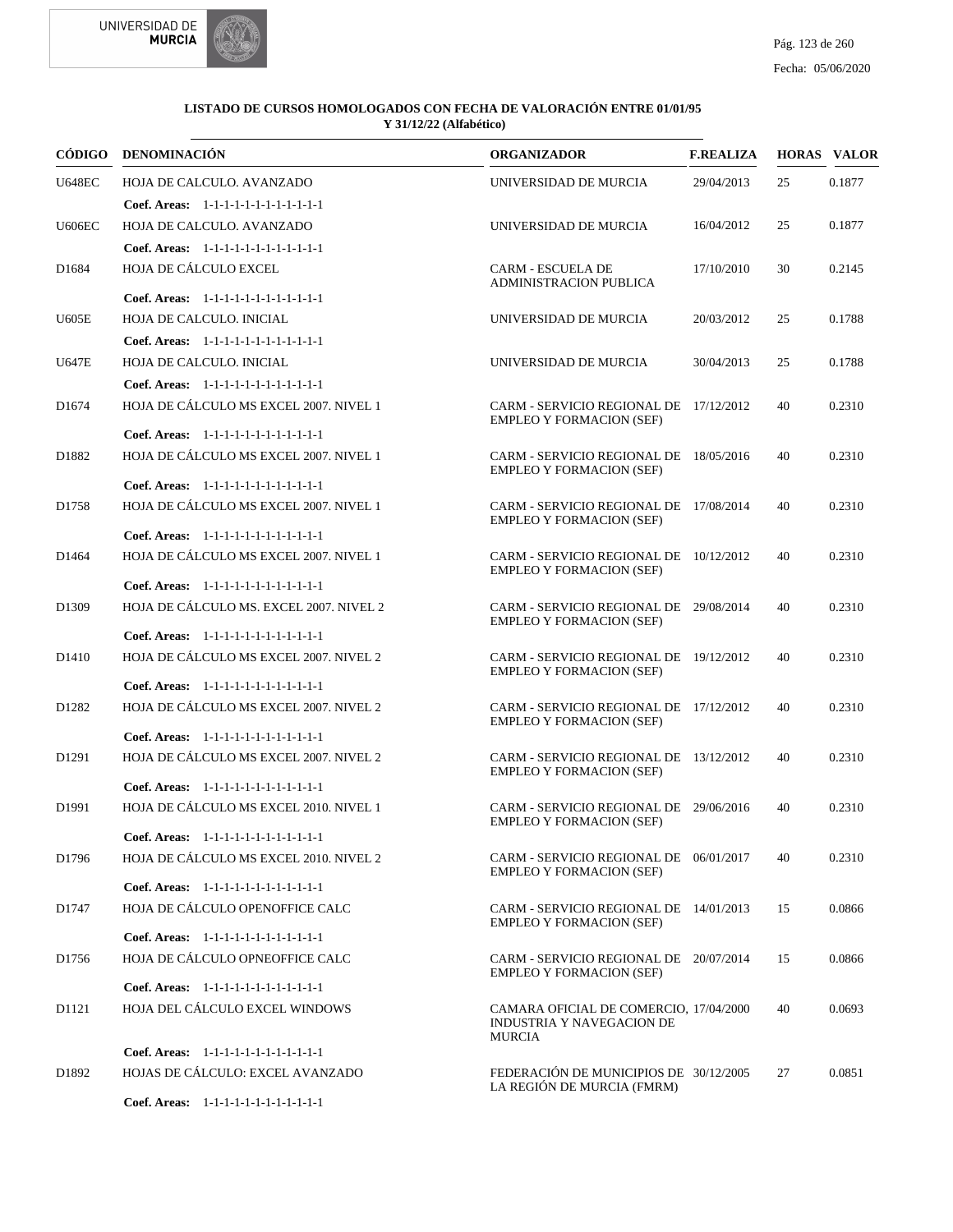



|                   | CÓDIGO DENOMINACIÓN                                                                                                                                                            | <b>ORGANIZADOR</b>                                                                              | <b>F.REALIZA</b> |     | <b>HORAS VALOR</b> |
|-------------------|--------------------------------------------------------------------------------------------------------------------------------------------------------------------------------|-------------------------------------------------------------------------------------------------|------------------|-----|--------------------|
| L <sub>269</sub>  | HORTICULTURA EN ZONAS COSTERAS SEMIARIDAS                                                                                                                                      | <b>UMU-U.MAR</b>                                                                                | 18/09/1998       | 30  | 0.0259             |
|                   | <b>Coef. Areas:</b> $0-0-0-0-0-0-0-0-1-0-1$                                                                                                                                    |                                                                                                 |                  |     |                    |
| L <sub>270</sub>  | HPLC- ESPECTROMETRIA DE MASAS                                                                                                                                                  | ASC. QUIMICOS-WATERS                                                                            | 12/05/1999       | 15  | 0.0113             |
|                   | Coef. Areas: $0-0-0-0-0-0-0-0-1-0-1$                                                                                                                                           |                                                                                                 |                  |     |                    |
| D075              | <b>HTML AVANZADO</b>                                                                                                                                                           | <b>BULL ESPAÑA S.A.</b>                                                                         | 16/10/1997       | 25  | 0.0094             |
|                   | Coef. Areas: 0-0-0-0-0-0-1-0-0-1-0-0                                                                                                                                           |                                                                                                 |                  |     |                    |
| D <sub>226</sub>  | HTML, JAVASCRIPTS, XML Y API DE JAVA/XML                                                                                                                                       | <b>INTEGRA</b>                                                                                  | 01/12/2000       | 25  | 0.0188             |
|                   | Coef. Areas: $0-0-0-0-0-1-0-0-0-0-0$                                                                                                                                           |                                                                                                 |                  |     |                    |
| D <sub>1710</sub> | I CURSO CLAVES PRACTICAS PARA LA GESTION DE<br>PROYECTOS INTERNACIONALES<br>Coef. Areas: $0-0-0-0-0-0-0-0-1-0-0$                                                               | UMU                                                                                             | 12/03/2010       | 75  | 0.4744             |
| D <sub>1437</sub> | I CURSO DE BIOLOGIA HUMANA, SALUD Y HABITOS<br><b>SALUDABLES</b><br>Coef. Areas: 0-0-0-0-0-0-0-0-0-1-0-1                                                                       | <b>UMU</b>                                                                                      | 15/03/2011       | 100 | 0.6325             |
| <b>U077A</b>      | I CURSO DE SEGURIDAD (AREA TÉCNICO-PROFESIONAL)                                                                                                                                | UNIVERSIDAD DE MURCIA                                                                           | 21/09/1999       | 30  | 0.0300             |
|                   | Coef. Areas: $0-0-0-0-0-0-0-0-0-0-0-0$                                                                                                                                         |                                                                                                 |                  |     |                    |
| <b>U077E</b>      | I CURSO DE SEGURIDAD (AREA TÉCNICO-PROFESIONAL)                                                                                                                                | UNIVERSIDAD DE MURCIA                                                                           | 21/09/1999       | 30  | 0.0330             |
|                   | <b>Coef. Areas:</b> $0-0-0-0-0-0-0-0-0-0-0-0$                                                                                                                                  |                                                                                                 |                  |     |                    |
| D982              | I CURSO PRACTICO DE RELACIONES CON LA UNION<br><b>EUROPEA</b>                                                                                                                  | <b>ESCUELA DE NEGOCIOS -</b><br><b>FUNDACION UNIVERSIDAD</b><br><b>EMPRESA REGION DE MURCIA</b> | 28/07/2000       | 250 | 0.1650             |
|                   | <b>Coef. Areas:</b> $1-0-0-1-0-0-0-0-1-0-0$                                                                                                                                    |                                                                                                 |                  |     |                    |
| D799              | I INSTALACION Y CONFIGURACION DE SISTEMAS<br>OPERATIVOS Y UTILIZACION DE APLICACION DE SISTEMA<br>Coef. Areas: $0-0-0-0-0-1-0-0-0-0-0$                                         | UMU-PROMOCION EDUCATIVA                                                                         | 20/12/2006       | 60  | 0.2277             |
| IT75A             | I JORNADA INTERADMINISTRATIVA DE LOS SERVICIOS DE<br>PREVENCIÓN PROPIOS DE LAS ADMINISTRACIONES<br>PÚBLICAS EN LA REGIÓN DE MURCIA<br>Coef. Areas: $0-0-0-0-0-0-0-0-0-0-0$     | UNIVERSIDAD DE MURCIA                                                                           | 18/06/2013       | 9   | 0.0644             |
| L056              | <b>IBERCOM MANAGER</b>                                                                                                                                                         | <b>TELEFONICA</b>                                                                               | 26/11/1998       | 9   | 0.0034             |
|                   | Coef. Areas: 0-0-0-0-0-0-1-0-0-0-0-0                                                                                                                                           |                                                                                                 |                  |     |                    |
| D <sub>220</sub>  | <b>IBM WEBSPHERE APPLICATION SERVER</b>                                                                                                                                        | <b>IBM</b>                                                                                      | 31/03/2000       | 28  | 0.0210             |
|                   | <b>Coef. Areas:</b> $0-0-0-0-0-1-0-0-0-0-0$                                                                                                                                    |                                                                                                 |                  |     |                    |
| <b>CA159E</b>     | <b>IDENTIFICACION Y ABORDAJE DE POSIBLES PATOLOGIAS</b><br>DE COMPORTAMIENTO Y PERSONALIDAD DE LOS<br><b>EMPLEADOS PUBLICOS</b><br><b>Coef. Areas:</b> $0-0-0-0-1-0-0-0-1-0-0$ | UNIVERSIDAD DE MURCIA                                                                           | 01/03/2010       | 15  | 0.1073             |
| D <sub>1320</sub> | IGUALDAD DE OPORTUNIDADES: APLICACIÓN PRÁCTICA EN INSTITUTO DE LA MUJER (M.SAN. 14/04/2015<br>EL ÁMBITO JURÍIDICO<br>Coef. Areas: 1-1-1-1-1-1-1-1-1-1-1-1-1                    | SERV. SOCIALES E IGUALDAD)                                                                      |                  | 65  | 0.3754             |
| D1785             | IGUALDAD DE OPORTUNIDADES: APLICACIÓN PRÁCTICA EN EUROINNOVA FORMACIÓN -<br>LA EMPRESA Y LOS RRHH                                                                              | <b>CENTRO DE ESTUDIOS DE</b><br><b>POSTGRADO</b>                                                | 16/01/2017       | 65  | 0.3754             |
|                   | Coef. Areas: 1-1-1-1-1-1-1-1-1-1-1-1-1                                                                                                                                         |                                                                                                 |                  |     |                    |
| D <sub>1083</sub> | IGUALDAD DE OPORTUNIDADES ENTRE MUJERES Y<br>HOMBRES: APLICACIÓN PRÁCTICA EN LA EMPRESA Y LOS<br>RR.HH. (NIVEL AVANZADO)<br>Coef. Areas: 1-1-1-1-1-1-1-1-1-1-1-1-1             | INSTITUTO DE LA MUJER (M.SAN. 05/06/2012)<br>SERV. SOCIALES E IGUALDAD)                         |                  | 65  | 0.3754             |
| U122A             | II CURSO DE SEGURIDAD (AREA JURIDICO Y<br>SOCIOPROFESIONAL)<br>Coef. Areas: 0-0-0-0-0-0-0-0-0-0-0-0-0                                                                          | UNIVERSIDAD DE MURCIA                                                                           | 06/03/2000       | 30  | 0.0600             |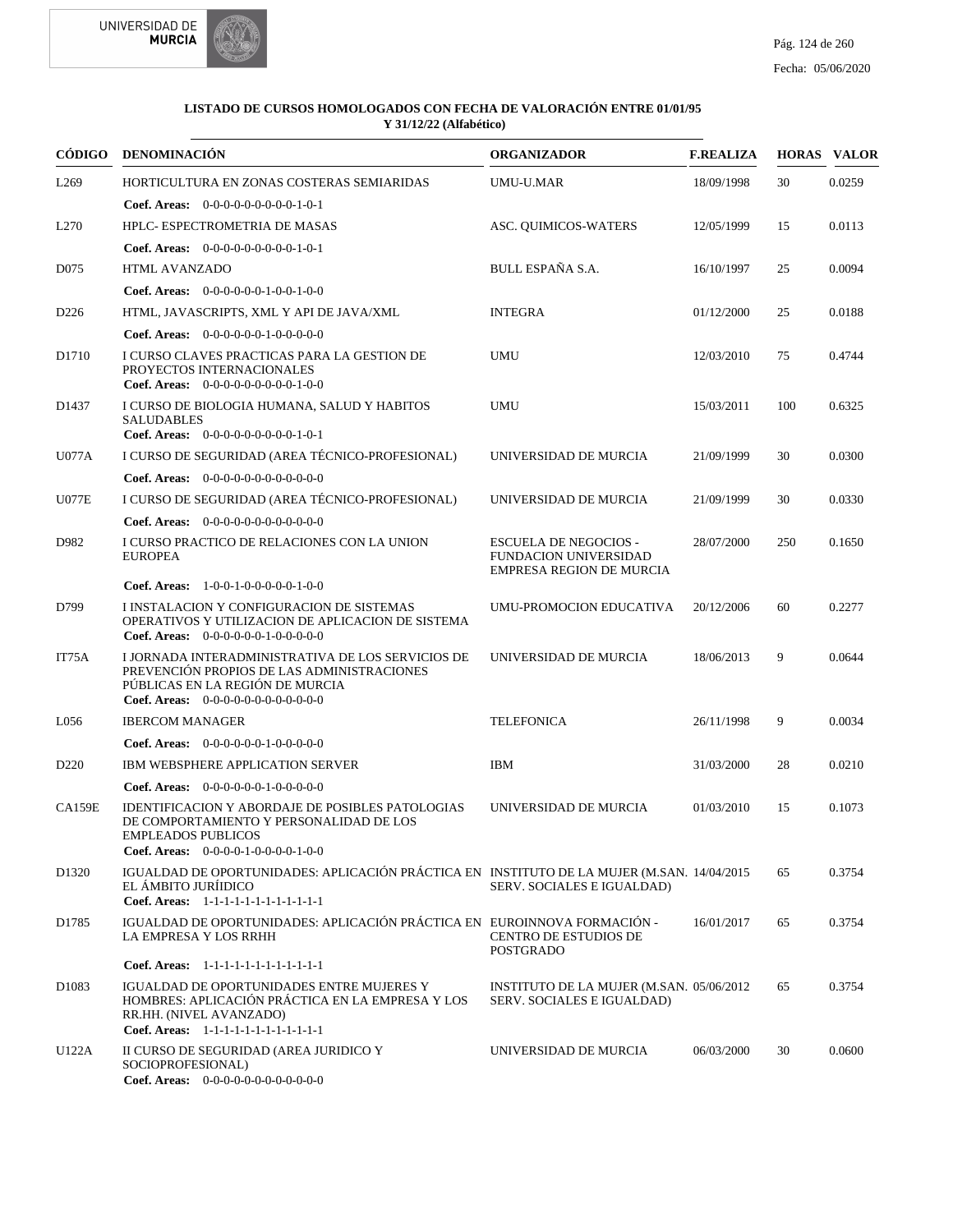

| CÓDIGO            | <b>DENOMINACIÓN</b>                                                                                                                        | <b>ORGANIZADOR</b>                                                                          | <b>F.REALIZA</b> |     | <b>HORAS VALOR</b> |
|-------------------|--------------------------------------------------------------------------------------------------------------------------------------------|---------------------------------------------------------------------------------------------|------------------|-----|--------------------|
| D833              | II EL IMPUESTO SOBRE SOCIEDADES                                                                                                            | UMU - PROMOCION EDUCATIVA 28/02/2007                                                        |                  | 50  | 0.1898             |
|                   | <b>Coef. Areas:</b> $1-0-0-0-0-0-0-0-0-0-0$                                                                                                |                                                                                             |                  |     |                    |
| D835              | II LA LEY GENERAL TRIBUTARIA                                                                                                               | UMU - PROMOCION EDUCATIVA 16/01/2007                                                        |                  | 125 | 0.4744             |
|                   | Coef. Areas: 1-1-1-1-1-1-1-1-1-1-1-1-1                                                                                                     |                                                                                             |                  |     |                    |
| D <sub>1065</sub> | III CURSO ANTIOXIDANTES NATURALES, SALUD Y<br><b>ENVEJECIMIENTO</b><br>Coef. Areas: 1-1-1-1-1-1-1-1-1-1-1-1-1                              | <b>UMU</b>                                                                                  | 25/05/2010       | 75  | 0.4744             |
| D <sub>1528</sub> | III CURSO PERFECCIONAMIENTO EN GERIATRIA Y<br><b>CUIDADOS PARA LA DEPENDENCIA</b><br>Coef. Areas: $0-0-0-0-0-0-0-0-0-0-0$                  | <b>UMU</b>                                                                                  | 15/04/2011       | 150 | 0.9488             |
| D813              | III DE ADIESTRAMIENTO EN POSIBILIDADES MULTIMEDIAS<br>DEL ORDENADOR<br>Coef. Areas: 1-1-1-1-1-1-1-1-1-1-1-1-1                              | UMU - PROMOCION EDUCATIVA 19/04/2007                                                        |                  | 36  | 0.1366             |
| D858              | III INSTALACION Y CONFIGURACION DE SISTEMAS<br>OPERATIVOS Y UTILIZACION DE APLICACION DE SISTEMA<br>Coef. Areas: 1-1-1-1-1-1-1-1-1-1-1-1-1 | UNIVERSIDAD DE MURCIA -<br>PROMOCION EDUCATIVA                                              | 16/12/2007       | 60  | 0.2277             |
| L512              | IMAGEN DE CALIDAD: COMUNICACIÓN Y RECURSOS<br><b>HUMANOS</b><br>Coef. Areas: 1-1-1-1-1-1-1-1-1-1-1-1-1                                     | M. INDUSTRIA ,CO. Y TUR.                                                                    | 08/06/1993       | 30  | 0.0260             |
| L <sub>290</sub>  | IMAGEN. FUENTE ORAL Y NOVELA EN LA ENSEÑANZA Y<br><b>ESCR.DE LA HISTORIA</b><br>Coef. Areas: $0-0-0-0-0-0-0-0-0-0-0$                       | UMU-EXT.UNIV.                                                                               | 12/04/1999       | 40  | 0.0345             |
| D <sub>1690</sub> | IMAGEN Y CULTO EN EL CRISTIANISMO ANTIGUO                                                                                                  | <b>UMU</b>                                                                                  | 03/04/2014       | 10  | 0.0633             |
|                   | Coef. Areas: $0-0-0-0-0-0-0-0-0-0-0$                                                                                                       |                                                                                             |                  |     |                    |
| L <sub>280</sub>  | IMPACTO AMBIENTAL EN EXPLOTACIONES AGRICOLAS Y<br><b>GANADERAS</b><br>Coef. Areas: $0-0-0-0-0-0-0-0-1-0-1$                                 | UPA (Unión Pequeños agricultores)                                                           | 29/11/1996       | 40  | 0.0300             |
| CA52E             | IMPLANTACION DE LA NORMA ISO 17025 EN LOS<br>LABORATORIOS DE ENSAYO DE LA CARM<br>Coef. Areas: $0-0-0-0-0-0-0-0-0-0-0-1$                   | UNIVERSIDAD DE MURCIA                                                                       | 21/04/2004       | 35  | 0.1213             |
| L <sub>167</sub>  | IMPLANTACION DE LOS EQUIPOS INSTRUMENTALES DE<br>ANALISIS Y EN EL SISTEMA DE CALIDAD<br>Coef. Areas: $0-0-0-0-0-0-0-0-1-0-1$               | E.N.I.A.                                                                                    | 27/09/1996       | 20  | 0.0075             |
| D2157             | IMPLANTACIÓN DEL REGISTRO ADMINISTRATIVO DE<br>FACTURAS Y NUEVAS CONDICIONES DE FACE (ON-LINE)<br>Coef. Areas: 1-0-0-0-0-0-0-0-0-0-0-0     | UNIVERSIDAD POLITECNICA DE 26/05/2017<br>CARTAGENA                                          |                  | 20  | 0.1075             |
| D <sub>1054</sub> | IMPORTANCIA Y LOS CUIDADOS DE LA VOZ EN EL DOCENTE CENTRAL SINDICAL                                                                        | <b>INDEPENDIENTE Y DE</b><br>FUNCIONARIOS (CSIF)                                            | 11/08/2008       | 40  | 0.1320             |
|                   | <b>Coef. Areas:</b> $0-0-0-0-0-0-0-0-0-0-0-0$                                                                                              |                                                                                             |                  |     |                    |
| D821              | <b>IMPUESTO DE SOCIEDADES</b>                                                                                                              | CAMARA OFICIAL DE COMERCIO, 21/02/2002<br>INDUSTRIA Y NAVEGACION DE<br><b>MURCIA - CARM</b> |                  | 20  | 0.0347             |
|                   | Coef. Areas: 1-0-0-0-0-0-0-0-0-0-0-0-0                                                                                                     |                                                                                             |                  |     |                    |
| D1770             | IMPUESTO SOBRE LA RENTA DE LAS PERSONALS FÍSICAS.<br>PRINCIPALES CUESTIONES PRÁCTICAS<br>Coef. Areas: 1-1-1-1-1-1-1-1-1-1-1-1-1            | UMU - PROMOCION EDUCATIVA 22/12/2014                                                        |                  | 75  | 0.4744             |
| IT111E            | INCAPACIDAD LABORAL E INVALIDEZ                                                                                                            | UNIVERSIDAD DE MURCIA                                                                       | 19/10/2015       | 10  | 0.0715             |
|                   | <b>Coef. Areas:</b> $0-0-0-0-1-0-0-0-0-0-0-0$                                                                                              |                                                                                             |                  |     |                    |
| <b>IT145E</b>     | INCAPACIDAD LABORAL E INVALIDEZ                                                                                                            | UNIVERSIDAD DE MURCIA                                                                       | 02/03/2016       | 10  | 0.0715             |
|                   | Coef. Areas: 0-0-0-0-1-0-0-0-0-0-0-0                                                                                                       |                                                                                             |                  |     |                    |
| C489              | INDIRIZZO CULTURALES (CURSOS SUPERIORES)                                                                                                   | <b>U. ITAL. PER STRANIERI</b>                                                               | 01/02/1988       | 6   | 0.0048             |
|                   | Coef. Areas: 1-1-1-1-1-1-1-1-1-1-1-1-1                                                                                                     |                                                                                             |                  |     |                    |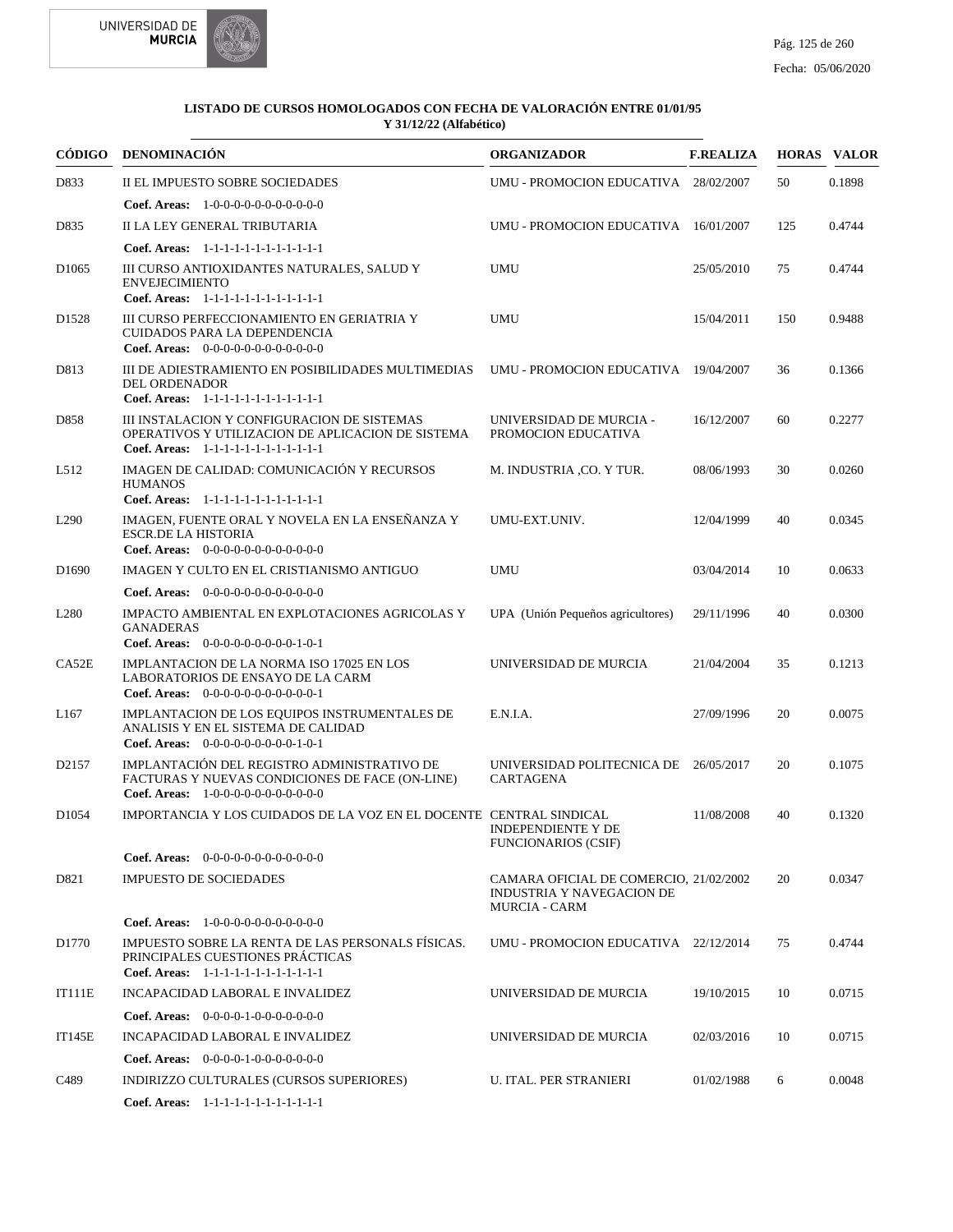



| CÓDIGO            | DENOMINACIÓN                                                                                                                                                                     | <b>ORGANIZADOR</b>                   | <b>F.REALIZA</b> |    | <b>HORAS VALOR</b> |
|-------------------|----------------------------------------------------------------------------------------------------------------------------------------------------------------------------------|--------------------------------------|------------------|----|--------------------|
| L501              | <b>INFECTIOUS DISEASES OF RATAS AND MICE</b>                                                                                                                                     | S.E.CC.ANIM.LAB.                     | 17/06/1994       | 6  | 0.0023             |
|                   | Coef. Areas: $0-0-0-0-0-0-0-0-1-0-1$                                                                                                                                             |                                      |                  |    |                    |
| D2177             | INFLUENCIA DE LA COMUNICACIÓN INTERNA EN EL ÉXITO<br>DE LA IMAGEN PÚBLICA DE LAS UNIVERSIDADES. TEORÍA Y DE ANDALUCÍA<br><b>PRÁCTICA</b><br>Coef. Areas: 0-0-0-0-0-0-0-0-0-1-0-0 | UNIVERSIDAD INTERNACIONAL 18/10/2005 |                  | 40 | 0.1290             |
| L504              | INFLUENCIA NAVAL EN LA HISTORIA                                                                                                                                                  | UMU-U.MAR                            | 16/09/1994       | 60 | 0.0569             |
|                   | <b>Coef. Areas:</b> $0-0-0-0-0-0-0-0-0-0-0-0$                                                                                                                                    |                                      |                  |    |                    |
| C <sub>145</sub>  | <b>INFORMACION ADMINISTRATIVA</b>                                                                                                                                                | <b>INAP</b>                          | 17/10/1988       | 6  | 0.0059             |
|                   | Coef. Areas: 1-1-1-1-1-1-1-1-1-1-1-1-1                                                                                                                                           |                                      |                  |    |                    |
| C <sub>380</sub>  | INFORMACION BIBLIOGRAFICA Y BASES DE DATOS CD ROM UMU                                                                                                                            |                                      |                  | 10 | 0.0087             |
|                   |                                                                                                                                                                                  |                                      | 29/12/1994       |    |                    |
| D <sub>1911</sub> | <b>Coef. Areas:</b> $0-0-0-0-0-1-1-0-1-0-0$<br>INFORMACIÓN BIBLIOGRÁFICA Y LAS BASES DE DATOS EN<br>CD ROM                                                                       | <b>UMU</b>                           | 02/12/1994       | 10 | 0.0086             |
|                   | Coef. Areas: $0-0-0-0-0-0-1-0-0-0-0$                                                                                                                                             |                                      |                  |    |                    |
| C320              | INFORMACION CIENTIFICA Y DOCUM.AUTOMAT. (CURSO<br>MONOGR)<br>Coef. Areas: $0-0-0-0-0-0-1-0-1-0-0$                                                                                | <b>U. A.MADRID FAC.CIENCIAS/</b>     | 03/04/1987       | 50 | 0.0403             |
| D <sub>657</sub>  | INFORMACION DIGITAL EN LOS GABINETES DE<br><b>COMUNICACION DE LAS UNIVERSIDADES</b><br>Coef. Areas: $0-0-0-0-0-0-0-0-0-1-0-0$                                                    | <b>U. BARCELONA</b>                  | 07/11/2003       | 20 | 0.0323             |
| C722              | INFORMACION Y ATENCION AL CIUDADANO                                                                                                                                              | <b>CSI-CSIF</b>                      | 14/11/1996       | 25 | 0.0206             |
|                   | Coef. Areas: $1-1-1-1-1-1-1-1-1-1-1$                                                                                                                                             |                                      |                  |    |                    |
| C <sub>524</sub>  | INFORMACION Y ATENCION AL PUBLICO                                                                                                                                                | CC.OO.                               | 16/06/1995       | 20 | 0.0182             |
|                   | Coef. Areas: 1-1-1-1-1-1-1-1-1-1-1-1-1                                                                                                                                           |                                      |                  |    |                    |
| U <sub>505</sub>  | INFORMACION Y ATENCION AL PUBLICO                                                                                                                                                | UNIVERSIDAD DE MURCIA                | 05/02/1996       | 20 | 0.0195             |
|                   | Coef. Areas: 1-1-1-1-1-1-1-1-1-1-1-1-1                                                                                                                                           |                                      |                  |    |                    |
| C <sub>566</sub>  | INFORMACION Y ATENCION AL PUBLICO                                                                                                                                                | CC.00.                               | 02/06/1995       | 20 | 0.0182             |
|                   | Coef. Areas: 1-1-1-1-1-1-1-1-1-1-1-1-1                                                                                                                                           |                                      |                  |    |                    |
| U678              | INFORMACION Y ATENCION AL PUBLICO                                                                                                                                                | UNIVERSIDAD DE MURCIA                | 10/12/1996       | 20 | 0.0195             |
|                   | Coef. Areas: 1-1-1-1-1-1-1-1-1-1-1-1-1                                                                                                                                           |                                      |                  |    |                    |
| C <sub>125</sub>  | <b>INFORMACION Y ATENCION AL PUBLICO</b>                                                                                                                                         | C.A.R.M.                             | 24/04/1991       | 30 | 0.0236             |
|                   | Coef. Areas: 1-1-1-1-1-1-1-1-1-1-1-1-1                                                                                                                                           |                                      |                  |    |                    |
| C319              | INFORMACION Y ATENCION AL PUBLICO                                                                                                                                                | <b>UMU/INAP</b>                      | 24/01/1994       | 18 | 0.0198             |
|                   | Coef. Areas: 1-1-1-1-1-1-1-1-1-1-1-1-1                                                                                                                                           |                                      |                  |    |                    |
| C <sub>4</sub> 04 | INFORMACION Y ATENCION AL PUBLICO                                                                                                                                                | C.A.R.M.                             | 10/04/1989       | 30 | 0.0236             |
|                   | Coef. Areas: 1-1-1-1-1-1-1-1-1-1-1-1-1                                                                                                                                           |                                      |                  |    |                    |
| D714              | INFORMACION Y DOCUMENTACION CULTURAL EN LA WEB                                                                                                                                   | PROMOCION EDUCATIVA UMU              | 08/06/2006       | 75 | 0.2846             |
|                   | Coef. Areas: $0-0-0-0-0-0-0-0-0-0-0$                                                                                                                                             |                                      |                  |    |                    |
| D1155             | INFORMACIÓN Y DOCUMENTACIÓN CULTURAL EN LA WEB                                                                                                                                   | <b>UMU</b>                           | 07/06/2009       | 75 | 0.2846             |
|                   | Coef. Areas: $0-0-0-0-0-0-1-0-0-0-0$                                                                                                                                             |                                      |                  |    |                    |
| D <sub>1267</sub> | INFORMACION Y DOCUMENTACION CULTURAL EN LA WEB<br>$(V^a$ EDICIÓN)                                                                                                                | UMU                                  | 30/05/2010       | 75 | 0.4744             |
|                   | Coef. Areas: $0-0-0-0-0-0-1-0-0-0-0$                                                                                                                                             |                                      |                  |    |                    |
| D1327             | INFORMACIÓN Y DOCUMENTACIÓN EDUCATIVA (2 <sup>a</sup><br>EDICIÓN)<br>Coef. Areas: 0-0-0-0-0-0-0-1-0-1-0-0                                                                        | UMU - PROMOCION EDUCATIVA 16/03/2008 |                  | 45 | 0.1708             |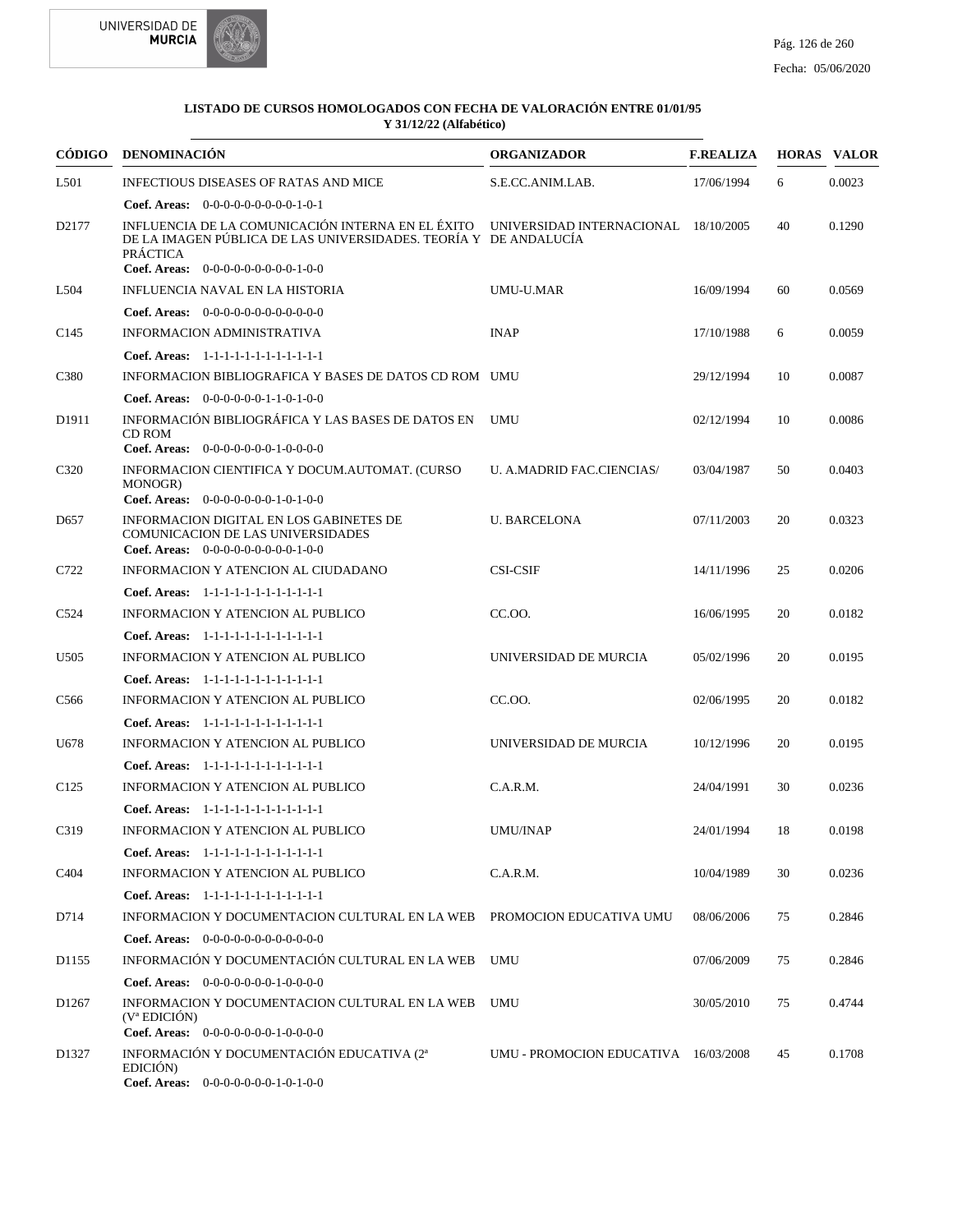



|                   | CÓDIGO DENOMINACIÓN                                                                                                      | <b>ORGANIZADOR</b>                                             | <b>F.REALIZA</b> |     | <b>HORAS VALOR</b> |
|-------------------|--------------------------------------------------------------------------------------------------------------------------|----------------------------------------------------------------|------------------|-----|--------------------|
| L <sub>505</sub>  | INFORMACION Y ORIENTACION PROFESIONAL DE EMP. Y<br>FORM.MERC. TRAB. TIT. UNIV.<br>Coef. Areas: $0-0-0-0-0-0-0-0-0-1-0$   | <b>UMU-COIE</b>                                                | 31/07/1992       | 30  | 0.0259             |
| C776              | <b>INFORMATICA</b>                                                                                                       | C.A.R.M.                                                       | 06/03/1990       | 200 | 0.1575             |
|                   | Coef. Areas: 1-1-1-1-1-1-1-1-1-1-1-1-1                                                                                   |                                                                |                  |     |                    |
| C <sub>453</sub>  | <b>INFORMATICA</b>                                                                                                       | <b>UMU</b>                                                     | 10/04/1986       | 40  | 0.0345             |
|                   | Coef. Areas: $1-1-1-1-1-1-1-1-1-1-1$                                                                                     |                                                                |                  |     |                    |
| C397              | INFORMATICA, AMPLIACION                                                                                                  | <b>UMU-CPD</b>                                                 | 01/10/1992       | 10  | 0.0110             |
|                   | Coef. Areas: 1-1-1-1-1-1-1-1-1-1-1-1-1                                                                                   |                                                                |                  |     |                    |
| D <sub>557</sub>  | INFORMATICA APLICADA A LA GESTION COMERCIAL                                                                              | <b>CEC RUSADIR SL</b>                                          | 28/03/2000       | 40  | 0.0330             |
|                   | Coef. Areas: -----------                                                                                                 |                                                                |                  |     |                    |
| D <sub>1627</sub> | <b>INFORMATICA AVANZADA</b>                                                                                              | <b>UNION GENERAL DE</b><br>TRABAJADORES (UGT)                  | 24/06/1999       | 25  | 0.0206             |
|                   | Coef. Areas: 1-1-1-1-1-1-1-1-1-1-1-1-1                                                                                   |                                                                |                  |     |                    |
| <b>U010A</b>      | <b>INFORMATICA BASICA</b>                                                                                                | UNIVERSIDAD DE MURCIA                                          | 04/05/1998       | 20  | 0.0200             |
|                   | Coef. Areas: $1-1-1-1-1-1-1-1-1-1-1$                                                                                     |                                                                |                  |     |                    |
| U010E             | <b>INFORMATICA BASICA</b>                                                                                                | UNIVERSIDAD DE MURCIA                                          | 04/05/1998       | 20  | 0.0220             |
|                   | Coef. Areas: 1-1-1-1-1-1-1-1-1-1-1-1-1                                                                                   |                                                                |                  |     |                    |
| D <sub>093</sub>  | INFORMATICA BASICA PARA EL ACCESO A LA RED DE LA<br>UMU. INTRODUCCIÓN<br>Coef. Areas: 1-1-1-1-1-1-1-1-1-1-1-1-1          | UMU-SERV.INFORM.                                               | 03/06/1998       | 45  | 0.0427             |
| C881              | INFORMATICA BASICA PARA EL ACCESO A LA RED DE LA<br>UMU, INTRODUCCION A LA<br>Coef. Areas: 1-1-1-1-1-1-1-1-1-1-1-1-1     | UMU-SERV. INFORMATICA                                          | 03/05/2000       | 45  | 0.0709             |
| D <sub>106</sub>  | INFORMATICA BASICA: PROCESADORES DE TEXTO                                                                                | <b>FETE-UGT</b>                                                | 19/06/2001       | 35  | 0.0635             |
|                   | Coef. Areas: $1-1-1-1-1-1-1-1-1-1-1$                                                                                     |                                                                |                  |     |                    |
| L513              | INFORMATICA BASICA: PROCESADORES DE TEXTOS                                                                               | <b>FETE-UGT</b>                                                | 06/11/2000       | 42  | 0.0693             |
|                   | Coef. Areas: $1-1-1-1-1-1-1-1-1-1-1$                                                                                     |                                                                |                  |     |                    |
| L <sub>295</sub>  | INFORMATICA BASICA, PROGRAMACION BASIC E INIC.<br><b>COBOL 74 BASICO APROV</b><br>Coef. Areas: 1-1-1-1-1-1-1-1-1-1-1-1-1 | <b>ACAD. SANCHEZ ROSELL</b>                                    | 14/02/1989       | 84  | 0.0315             |
| CO <sub>25</sub>  | INFORMATICA BASICA Y LENGUAJE BASIC                                                                                      | INFORMATICA REGIONAL S.L.                                      | 31/12/1986       | 3   | 0.0000             |
|                   | Coef. Areas: 1-1-1-1-1-1-1-1-1-1-1-1-1                                                                                   |                                                                |                  |     |                    |
| C <sub>158</sub>  | INFORMATICA BASICA Y PROG. BASIC                                                                                         | UMU-DEP. PSICOLOGIA                                            | 01/04/1986       | 20  | 0.0158             |
|                   | Coef. Areas: $1-1-1-1-1-1-1-1-1-1-1$                                                                                     |                                                                |                  |     |                    |
| C <sub>036</sub>  | INFORMATICA, (C/D) (INTRODUCCION A LA)                                                                                   | C.A.R.M.                                                       | 14/01/1991       | 15  | 0.0124             |
|                   | Coef. Areas: 1-1-1-1-1-1-1-1-1-1-1-1-1                                                                                   |                                                                |                  |     |                    |
| D1720             | <b>INFORMATICA DE GESTION</b>                                                                                            | UNIÓN SINDICAL OBRERA (USO) 26/02/2011                         |                  | 30  | 0.1650             |
|                   | Coef. Areas: 1-1-1-1-1-1-1-1-1-1-1-1-1                                                                                   |                                                                |                  |     |                    |
| C416              | INFORMATICA DE GESTION                                                                                                   | DASI S.L.                                                      | 01/03/1995       | 10  | 0.0038             |
|                   | Coef. Areas: 1-1-1-1-1-1-1-1-1-1-1-1-1                                                                                   |                                                                |                  |     |                    |
| D <sub>1626</sub> | <b>INFORMATICA DE USUARIO</b>                                                                                            | CARM - SERVICIO REGIONAL DE<br><b>EMPLEO Y FORMACION (SEF)</b> | 26/06/2007       | 200 | 0.6930             |
|                   | Coef. Areas: 1-1-1-1-1-1-1-1-1-1-1-1-1                                                                                   |                                                                |                  |     |                    |
| C980              | INFORMATICA EDUCATIVA                                                                                                    | <b>INEM</b>                                                    | 16/07/1997       | 200 | 0.1575             |
|                   | <b>Coef. Areas:</b> $0-0-0-0-0-0-0-0-0-0-0-0$                                                                            |                                                                |                  |     |                    |
| L <sub>506</sub>  | INFORMATICA EDUCATIVA, CURSO DE VERANO (APROV)                                                                           | UMU-E.U. INFORMATICA/CARM                                      | 29/07/1988       | 120 | 0.1035             |
|                   | <b>Coef. Areas:</b> $0-0-0-0-0-0-0-0-0-0-0-0$                                                                            |                                                                |                  |     |                    |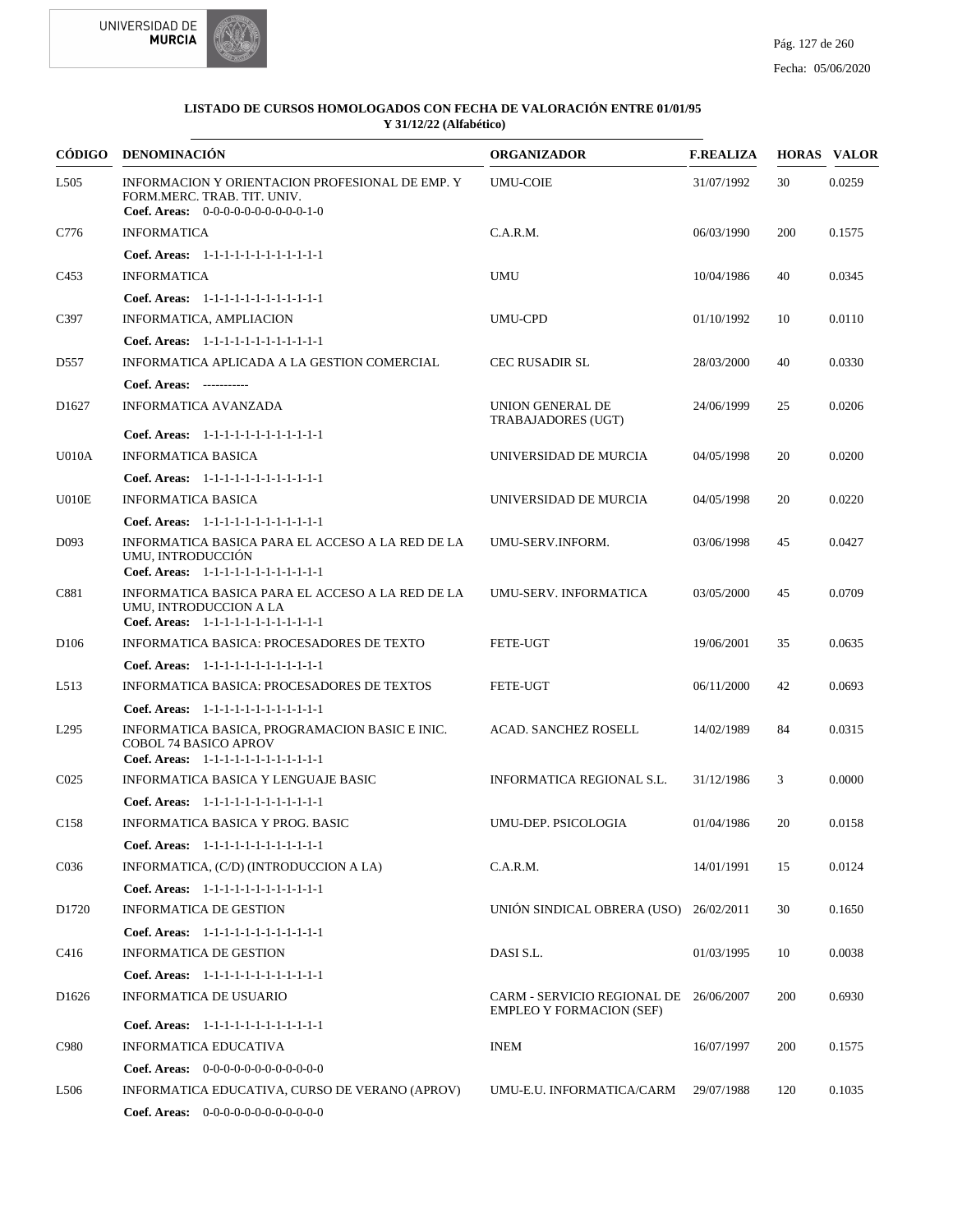



|                   | CÓDIGO DENOMINACIÓN                                                                                                          | <b>ORGANIZADOR</b>                                                        | <b>F.REALIZA</b> |     | <b>HORAS VALOR</b> |
|-------------------|------------------------------------------------------------------------------------------------------------------------------|---------------------------------------------------------------------------|------------------|-----|--------------------|
| D1794             | INFORMÁTICA EDUCATIVA Nº461/99 FORMACIÓN<br><b>OCUPACIONAL</b><br>Coef. Areas: $0-0-0-0-1-0-0-0-0-0-0$                       | AULA MENTOR - M° EDUCACION, 13/07/1999<br><b>CULTURA Y DEPORTE - CARM</b> |                  | 200 | 0.1733             |
| L <sub>288</sub>  | INFORMATICA, ENTORNO WINDOWS: WORD 6.0, EXCEL 5.0,<br><b>ACCESS 2.0 (II) APROV</b><br>Coef. Areas: 1-1-1-1-1-1-1-1-1-1-1-1-1 | UMU-EXT.UNIV.                                                             | 15/01/1997       | 70  | 0.0604             |
| C <sub>038</sub>  | <b>INFORMATICA GESTION PYME</b>                                                                                              | <b>INEM</b>                                                               | 28/10/1988       | 100 | 0.0788             |
|                   | Coef. Areas: 1-1-1-1-1-1-1-1-1-1-1-1-1                                                                                       |                                                                           |                  |     |                    |
| L274              | <b>INFORMATICA II</b>                                                                                                        | <b>INFANTA CRISTINA-BENIEL</b>                                            | 01/07/1994       | 3   | 0.0000             |
|                   | Coef. Areas: $1-1-1-1-1-1-1-1-1-1-1$                                                                                         |                                                                           |                  |     |                    |
| L383              | INFORMATICA II NIVEL: ANALISIS Y PROG. APLICA.(APROV) UNED                                                                   |                                                                           | 17/06/1985       | 43  | 0.0347             |
|                   | <b>Coef. Areas:</b> $0-0-0-0-0-1-0-0-0-0-0$                                                                                  |                                                                           |                  |     |                    |
| C943              | INFORMATICA, INICIACION                                                                                                      | <b>CENTRO DE EDUCACION</b><br>PERMANENTE DE ADULTOS                       | 26/06/1996       | 24  | 0.0099             |
|                   | Coef. Areas: 1-1-1-1-1-1-1-1-1-1-1-1-1                                                                                       |                                                                           |                  |     |                    |
| C322              | INFORMATICA, INICIACION                                                                                                      | <b>COCIN CARTAGENA</b>                                                    | 01/11/1984       | 6   | 0.0052             |
|                   | Coef. Areas: 1-1-1-1-1-1-1-1-1-1-1-1-1                                                                                       |                                                                           |                  |     |                    |
| C721              | INFORMATICA, INICIACION                                                                                                      | <b>COCIN CARTAGENA</b>                                                    | 28/01/1991       | 30  | 0.0260             |
|                   | Coef. Areas: 1-1-1-1-1-1-1-1-1-1-1-1-1                                                                                       |                                                                           |                  |     |                    |
| C396              | INFORMATICA, INICIACION                                                                                                      | <b>UMU-CPD</b>                                                            | 01/10/1992       | 25  | 0.0237             |
|                   | Coef. Areas: 1-1-1-1-1-1-1-1-1-1-1-1-1                                                                                       |                                                                           |                  |     |                    |
| D <sub>149</sub>  | INFORMATICA, INICIACION A LA<br>Coef. Areas: 1-1-1-1-1-1-1-1-1-1-1-1-1                                                       | <b>INSTITUTO DESARROLLO</b><br><b>COMUNITARIO</b>                         | 31/03/2000       | 20  | 0.0165             |
| C981              | INFORMATICA, INTRODUCCION                                                                                                    | <b>COCIN MURCIA</b>                                                       | 16/10/1992       | 40  | 0.0315             |
|                   | Coef. Areas: 1-1-1-1-1-1-1-1-1-1-1-1-1                                                                                       |                                                                           |                  |     |                    |
| C <sub>164</sub>  | INFORMATICA, INTRODUCCION                                                                                                    | UMU-EXT.UNIV.                                                             | 06/06/1986       | 20  | 0.0173             |
|                   | Coef. Areas: 1-1-1-1-1-1-1-1-1-1-1-1-1                                                                                       |                                                                           |                  |     |                    |
| L <sub>287</sub>  | INFORMATICA, INTRODUCCION                                                                                                    | UMU-FAC. QUIMICA                                                          | 31/03/1994       | 20  | 0.0158             |
|                   | Coef. Areas: 1-1-1-1-1-1-1-1-1-1-1-1-1                                                                                       |                                                                           |                  |     |                    |
| L <sub>277</sub>  | INFORMATICA, INTRODUCCION                                                                                                    | UMU-FAC. BIOLOGIA                                                         | 14/05/1993       | 40  | 0.0315             |
|                   | Coef. Areas: 1-1-1-1-1-1-1-1-1-1-1-1-1                                                                                       |                                                                           |                  |     |                    |
| L <sub>278</sub>  | INFORMATICA, INTRODUCCION                                                                                                    | MACRO-OCIO                                                                | 05/06/1978       | 30  | 0.0124             |
|                   | Coef. Areas: $1-1-1-1-1-1-1-1-1-1-1$                                                                                         |                                                                           |                  |     |                    |
| L <sub>279</sub>  | INFORMATICA, INTRODUCCION                                                                                                    | C.A.R.M.                                                                  | 20/11/1989       | 20  | 0.0158             |
|                   | Coef. Areas: 1-1-1-1-1-1-1-1-1-1-1-1-1                                                                                       |                                                                           |                  |     |                    |
| L031              | INFORMATICA, INTRODUCCION                                                                                                    | <b>CEDED-SANTANDER</b>                                                    | 30/10/1987       | 6   | 0.0023             |
|                   | Coef. Areas: 1-1-1-1-1-1-1-1-1-1-1-1-1                                                                                       |                                                                           |                  |     |                    |
| C <sub>0</sub> 32 | INFORMATICA, INTRODUCCION                                                                                                    | <b>CESSER</b>                                                             | 03/01/1991       | 3   | 0.0000             |
|                   | Coef. Areas: 1-1-1-1-1-1-1-1-1-1-1-1-1                                                                                       |                                                                           |                  |     |                    |
| C <sub>163</sub>  | INFORMATICA, INTRODUCCION                                                                                                    | COCIN MURCIA                                                              | 16/09/1991       | 40  | 0.0315             |
|                   | Coef. Areas: 1-1-1-1-1-1-1-1-1-1-1-1-1                                                                                       |                                                                           |                  |     |                    |
| D <sub>153</sub>  | INFORMATICA, INTRODUCCION A LA                                                                                               | <b>CSI-CSIF</b>                                                           | 16/05/2001       | 30  | 0.0545             |
|                   | Coef. Areas: 1-1-1-1-1-1-1-1-1-1-1-1-1                                                                                       |                                                                           |                  |     |                    |
| L <sub>500</sub>  | INFORMATICA, INTRODUCCION A LA                                                                                               | UMU-EXT.UNIV.                                                             | 31/05/1986       | 15  | 0.0129             |
|                   | Coef. Areas: 1-1-1-1-1-1-1-1-1-1-1-1-1                                                                                       |                                                                           |                  |     |                    |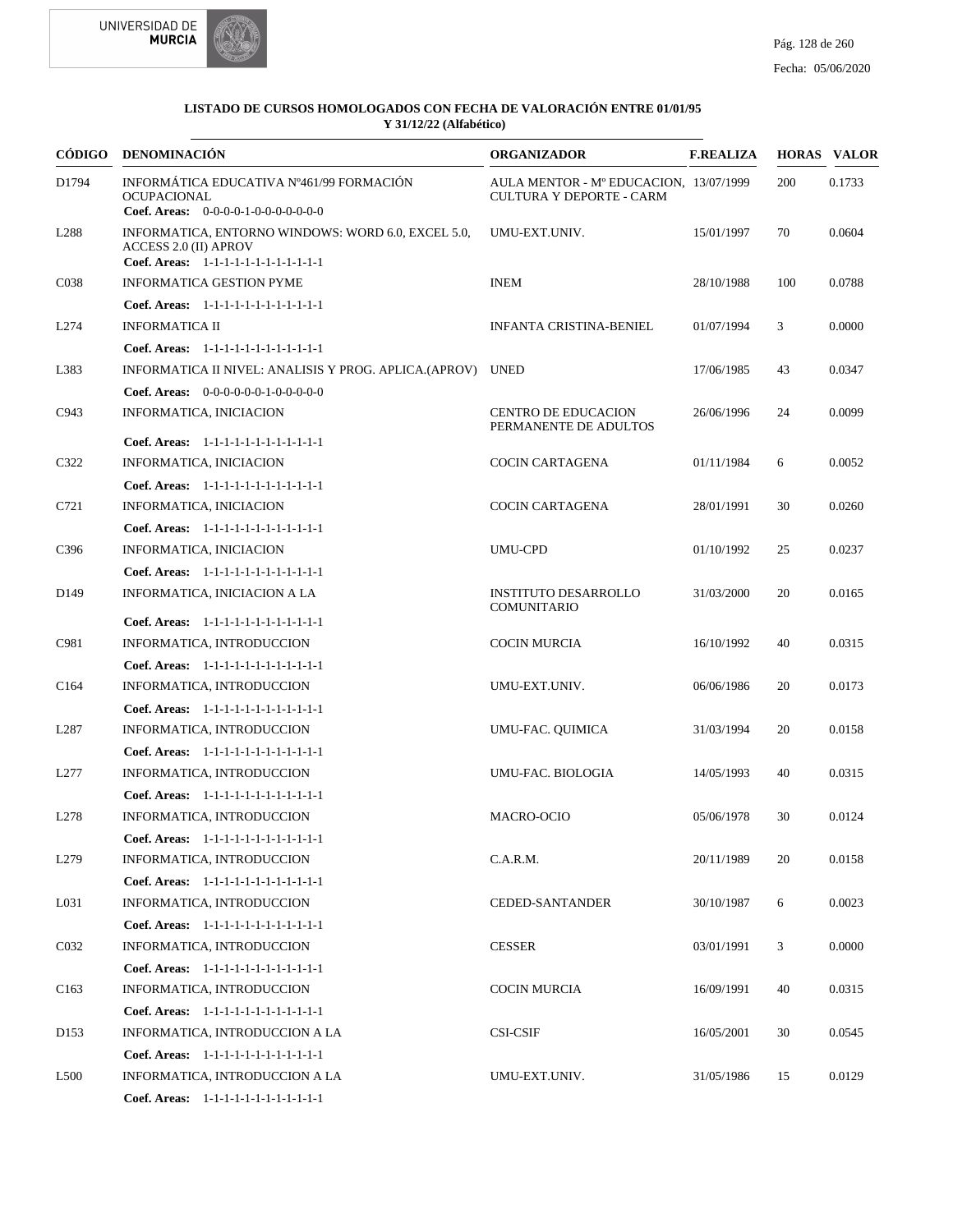



|                   | CÓDIGO DENOMINACIÓN                                                                                                           | <b>ORGANIZADOR</b>                                                        | <b>F.REALIZA</b> |    | <b>HORAS VALOR</b> |
|-------------------|-------------------------------------------------------------------------------------------------------------------------------|---------------------------------------------------------------------------|------------------|----|--------------------|
| D <sub>1517</sub> | INFORMATICA, INTRODUCION                                                                                                      | <b>UMU-CPD</b>                                                            | 01/10/1992       | 25 | 0.0237             |
|                   | Coef. Areas: $1-1-1-1-1-1-1-1-1-1-1$                                                                                          |                                                                           |                  |    |                    |
| C <sub>0</sub> 89 | <b>INFORMATICA MSDOS</b>                                                                                                      | <b>CESSER</b>                                                             | 28/09/1992       | 6  | 0.0025             |
|                   | Coef. Areas: 1-1-1-1-1-1-1-1-1-1-1-1-1                                                                                        |                                                                           |                  |    |                    |
| C783              | INFORMATICA MUSICAL (I)                                                                                                       | UNIVERSIDAD DE MURCIA                                                     | 24/02/1999       | 30 | 0.0285             |
|                   | Coef. Areas: $0-0-0-0-0-0-0-0-0-0-0$                                                                                          |                                                                           |                  |    |                    |
| C <sub>204</sub>  | <b>INFORMATICA NIVEL BASICO</b>                                                                                               | <b>COCIN ALBACETE</b>                                                     | 02/10/1989       | 3  | 0.0000             |
|                   | Coef. Areas: 1-1-1-1-1-1-1-1-1-1-1-1-1                                                                                        |                                                                           |                  |    |                    |
| L <sub>281</sub>  | INFORMATICA PARA BIOLOGOS: TRABAJO EN ENTORNOS<br>GRAFICOS, INTRODUCCION (APROV)<br>Coef. Areas: 1-1-1-1-1-1-1-1-1-1-1-1-1    | UMU-EXT. UNIV.                                                            | 17/01/1997       | 30 | 0.0259             |
| L <sub>289</sub>  | INFORMATICA PARA CIENTIFICOS, II DE INTRODUCCION                                                                              | UMU-EXT.UNIV.                                                             | 23/01/1998       | 40 | 0.0345             |
|                   | Coef. Areas: $2-2-2-2-2-2-2-2-2-2-2-2-2$                                                                                      |                                                                           |                  |    |                    |
| C <sub>015</sub>  | <b>INFORMATICA PARA PAS</b>                                                                                                   | <b>UMU-MICROAULA</b>                                                      | 31/10/1986       | 40 | 0.0331             |
|                   | Coef. Areas: $1-1-1-1-1-1-1-1-1-1-1$                                                                                          |                                                                           |                  |    |                    |
| L171              | INFORMATICA PARA PROFESORES UNIVERSITARIOS,<br><b>INTRODUCCION A LA</b>                                                       | <b>UMU-ICE</b>                                                            | 28/02/1984       | 30 | 0.0236             |
|                   | Coef. Areas: $0-0-0-0-0-0-0-0-0-0-0$                                                                                          |                                                                           |                  |    |                    |
| L110              | INFORMATICA, PRIMER CURSO                                                                                                     | <b>AIESEC</b>                                                             | 19/03/1991       | 60 | 0.0225             |
|                   | Coef. Areas: 1-1-1-1-1-1-1-1-1-1-1-1-1<br>INFORMATICA PROGRAM. BASIC Y MANEJO                                                 |                                                                           |                  |    |                    |
| C <sub>252</sub>  | <b>MICROORDENADOR</b><br>Coef. Areas: 1-1-1-1-1-1-1-1-1-1-1-1-1                                                               | <b>UNED</b>                                                               | 07/10/1986       | 50 | 0.0443             |
| D <sub>1855</sub> | INFORMÁTICA (PROGRAMA NOW III "CENTRO DE<br>INICIATIVAS TECNOLÓGICAS")                                                        | <b>UCOMUR, UNION DE</b><br>COOPERATIVAS DE TRAB. ASOC.<br>R.MURCIA        | 31/03/1999       | 40 | 0.0150             |
|                   | Coef. Areas: $0-0-0-0-0-0-0-0-0-0-0$                                                                                          |                                                                           |                  |    |                    |
| D1854             | INFORMÁTICA (PROGRAMA NOW III "CENTRO DE<br>INICIATIVAS TECNOLÓGICAS")                                                        | <b>UCOMUR, UNION DE</b><br>COOPERATIVAS DE TRAB. ASOC.<br><b>R.MURCIA</b> | 28/02/1999       | 20 | 0.0075             |
|                   | <b>Coef. Areas:</b> $0-0-0-0-0-0-0-0-0-0-0-0$                                                                                 |                                                                           |                  |    |                    |
| L <sub>140</sub>  | INFORMATICA: S.O., ENTORNO WINDOWS Y WORD PERFECT, CC.OO.<br><b>INICIACION A LA</b><br>Coef. Areas: 1-1-1-1-1-1-1-1-1-1-1-1-1 |                                                                           | 08/07/1994       | 25 | 0.0206             |
| D1725             | <b>INFORMATICA USUARIOS</b>                                                                                                   | <b>UNION GENERAL DE</b>                                                   | 01/06/1999       | 25 | 0.0206             |
|                   |                                                                                                                               | TRABAJADORES (UGT)                                                        |                  |    |                    |
|                   | Coef. Areas: 1-1-1-1-1-1-1-1-1-1-1-1-1                                                                                        |                                                                           |                  |    |                    |
| D577              | INFORMATICA: WINDOWS 95, WORD V7, EXCEL V7, ACCESS ACADEMIA TRYME SL<br>V7<br>Coef. Areas: 1-1-1-1-1-1-1-1-1-1-1-1-1          |                                                                           | 30/04/1997       | 70 | 0.0263             |
| L <sub>273</sub>  | INFORMATICA, WINDOWS95, WORD 8.0 U EXCEL 8.0                                                                                  | AYTO. BENIEL INFANTA CRISTINA29/05/1997                                   |                  | 40 | 0.0315             |
|                   | Coef. Areas: 1-1-1-1-1-1-1-1-1-1-1-1-1                                                                                        |                                                                           |                  |    |                    |
| D <sub>2</sub> 15 | INFORMATICA Y AL S.O. XENIX, INTRODUCCION                                                                                     | <b>BASE CIA SOPORTE LOGICO</b>                                            | 09/10/1992       | 6  | 0.0025             |
|                   | <b>Coef. Areas:</b> $0-0-0-0-0-1-0-0-0-0-0$                                                                                   |                                                                           |                  |    |                    |
| L172              | INFORMATICA Y ENSEÑANZA EN BUP, INTRODUCCION A LA UMU-ICE                                                                     |                                                                           | 26/05/1984       | 14 | 0.0110             |
|                   | Coef. Areas: $0-0-0-0-0-0-0-0-0-0-0$                                                                                          |                                                                           |                  |    |                    |
| C <sub>197</sub>  | INFORMATICA Y ENSEÑANZA EN EGB                                                                                                | UMU-ICE                                                                   | 01/03/1984       | 10 | 0.0085             |
|                   | Coef. Areas: $0-0-0-0-0-0-0-0-0-0-0$                                                                                          |                                                                           |                  |    |                    |
| L173              | INFORMATICA Y ENSEÑANZA EN F.P., INICIACION A LA                                                                              | <b>UMU-ICE</b>                                                            | 02/06/1984       | 14 | 0.0110             |
|                   | Coef. Areas: 0-0-0-0-0-0-0-0-0-0-0-0-0                                                                                        |                                                                           |                  |    |                    |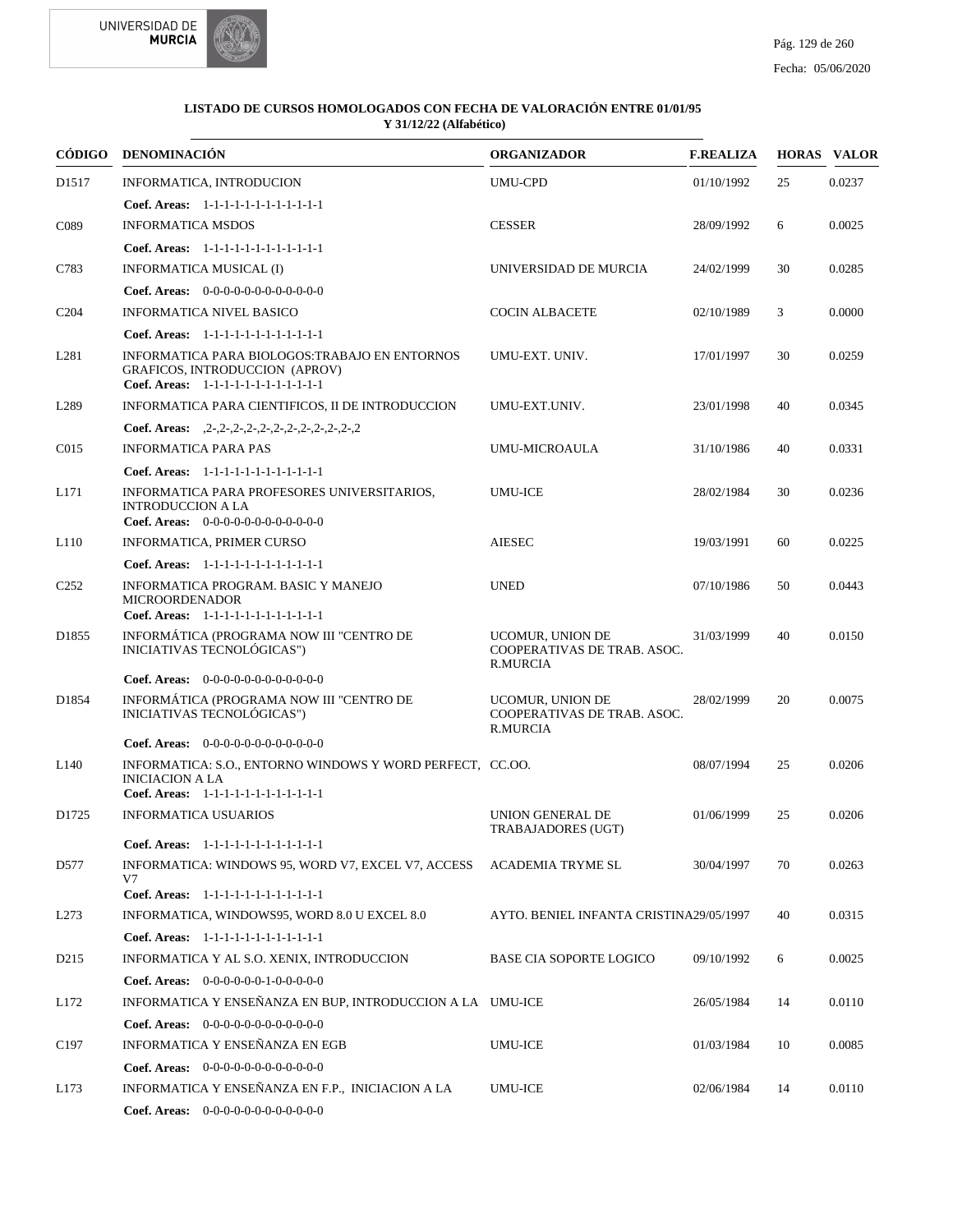



|                    | CÓDIGO DENOMINACIÓN                                                                                                           | <b>ORGANIZADOR</b>                                                                                                   | <b>F.REALIZA</b> |    | <b>HORAS VALOR</b> |
|--------------------|-------------------------------------------------------------------------------------------------------------------------------|----------------------------------------------------------------------------------------------------------------------|------------------|----|--------------------|
| L271               | INFORMATICA Y LENGUAJE BASIC, INICIACION                                                                                      | ACAD. EAM                                                                                                            | 12/07/1986       | 6  | 0.0025             |
|                    | Coef. Areas: 1-1-1-1-1-1-1-1-1-1-1-1-1                                                                                        |                                                                                                                      |                  |    |                    |
| D <sub>1909</sub>  | <b>INFORMATION MANAGEMENT</b>                                                                                                 | <b>UMU</b>                                                                                                           | 17/10/1990       | 6  | 0.0052             |
|                    | Coef. Areas: $0-0-0-0-0-0-1-0-0-0-0$                                                                                          |                                                                                                                      |                  |    |                    |
| C013               | <b>INFORMATION MANAGEMENT</b>                                                                                                 | UMU-E.U. BIBLIOTECONOMIA                                                                                             | 16/10/1990       |    | 0.0000             |
|                    | <b>Coef. Areas:</b> $0-0-0-0-0-0-1-0-0-0-0$                                                                                   |                                                                                                                      |                  |    |                    |
| D805               | <b>INFORMES EN WORD</b>                                                                                                       | <b>CSI-CSIF</b>                                                                                                      | 30/09/2007       | 40 | 0.1452             |
|                    | Coef. Areas: 1-1-1-1-1-1-1-1-1-1-1-1-1                                                                                        |                                                                                                                      |                  |    |                    |
| D <sub>1015</sub>  | <b>INFORMES EN WORD (ON LINE)</b>                                                                                             | <b>CENTRAL SINDICAL</b><br><b>INDEPENDIENTE Y DE</b><br><b>FUNCIONARIOS (CSIF) (DENTRO</b><br>DE FORMACION CONTINUA) | 11/12/2012       | 40 | 0.2420             |
|                    | <b>Coef. Areas:</b> $0-0-0-0-0-0-0-0-0-0-0$                                                                                   |                                                                                                                      |                  |    |                    |
| D <sub>1973</sub>  | INFORMES EN WORD (ON LINE)                                                                                                    | <b>CENTRAL SINDICAL</b><br><b>INDEPENDIENTE Y DE</b><br><b>FUNCIONARIOS (CSIF) (DENTRO</b><br>DE FORMACION CONTINUA) | 30/11/2015       | 40 | 0.2420             |
|                    | Coef. Areas: 1-1-1-1-1-1-1-1-1-1-1-1-1                                                                                        |                                                                                                                      |                  |    |                    |
| D1324              | INFRAESTRUCTURA Y SERVICIOS DE LA E-<br>ADMINISTRACIÓN (ON LINE)                                                              | <b>INSTITUTO NACIONAL DE</b><br>ADMINISTRACIÓN PUBLICA<br>(INAP)                                                     | 14/06/2013       | 30 | 0.2145             |
|                    | Coef. Areas: 1-1-1-1-1-1-1-1-1-1-1-1-1                                                                                        |                                                                                                                      |                  |    |                    |
| C877               | INGENIERIA DE REQUISITOS (1ª EDIC.)                                                                                           | UMU-SERV. INFORMATICA                                                                                                | 18/05/1999       | 22 | 0.0173             |
|                    | Coef. Areas: $0-0-0-0-0-1-0-0-0-0-0$                                                                                          |                                                                                                                      |                  |    |                    |
| D <sub>059</sub>   | INGENIERIA DE REQUISITOS (2ª EDIC.)                                                                                           | UMU-SERV.INFORM.                                                                                                     | 23/06/1999       | 22 | 0.0190             |
|                    | <b>Coef. Areas:</b> $0-0-0-0-0-1-0-0-0-0-0$                                                                                   |                                                                                                                      |                  |    |                    |
| D <sub>266</sub>   | INGENIERIA DEL FRIO, I CURSO DE                                                                                               | <b>C.O. DE INGENIEROS</b><br><b>AGRONOMOS</b>                                                                        | 31/12/1989       | 3  | 0.0000             |
|                    | <b>Coef. Areas:</b> $0-0-0-0-0-0-0-0-1-0-0$                                                                                   |                                                                                                                      |                  |    |                    |
| D <sub>270</sub>   | INGENIERIA HIDRAULICA APLICADA A LOS SISTEMAS DE<br>DISTRIBUCION DE AGUA, VI CURSO DE<br>Coef. Areas: $0-0-0-0-0-0-0-0-1-0-0$ | U. P. VALENCIA-DPTO. ING.<br>HIDRAULICA Y MEDIO AMBIENTE                                                             | 10/07/1992       | 45 | 0.0390             |
| <b>U326A</b>       | <b>INGLES</b>                                                                                                                 | UNIVERSIDAD DE MURCIA                                                                                                | 16/02/2004       | 60 | 0.2340             |
|                    | Coef. Areas: 1-1-1-1-1-1-1-1-1-1-1-1-1                                                                                        |                                                                                                                      |                  |    |                    |
| <b>U28OE</b>       | <b>INGLES</b>                                                                                                                 | UNIVERSIDAD DE MURCIA                                                                                                | 11/02/2003       | 60 | 0.1287             |
|                    | Coef. Areas:                                                                                                                  |                                                                                                                      |                  |    |                    |
| <b>U280A</b>       | <b>INGLES</b>                                                                                                                 | UNIVERSIDAD DE MURCIA                                                                                                | 11/02/2003       | 60 | 0.1170             |
|                    | Coef. Areas: 1-1-1-1-1-1-1-1-1-1-1-1-1                                                                                        |                                                                                                                      |                  |    |                    |
| C413               | <b>INGLES</b>                                                                                                                 | C.A.R.M.                                                                                                             | 01/11/1989       | 6  | 0.0047             |
|                    | Coef. Areas: 1-1-1-1-1-1-1-1-1-1-1-1-1                                                                                        |                                                                                                                      |                  |    |                    |
| C321               | <b>INGLES ACADEMICO I</b>                                                                                                     | CENTRO IDIOMAS R.MURCIA/UMU18/01/1994                                                                                |                  | 40 | 0.0380             |
|                    | Coef. Areas: 1-1-1-1-1-1-1-1-1-1-1-1-1                                                                                        |                                                                                                                      |                  |    |                    |
| D <sub>2</sub> 334 | INGLÉS ANTENCIÓN AL PÚBLICO A2/B1                                                                                             | UNIVERSIDAD POLITECNICA DE 30/06/2014<br><b>CARTAGENA</b>                                                            |                  | 25 | 0.1478             |
|                    | Coef. Areas: 1-1-1-1-1-1-1-1-1-1-1-1-1                                                                                        |                                                                                                                      |                  |    |                    |
| D458               | <b>INGLES AT</b>                                                                                                              | INTERNATIONAL HODILAY<br><b>COURSE</b>                                                                               | 24/08/1973       | 6  | 0.0025             |
|                    | Coef. Areas: 1-1-1-1-1-1-1-1-1-1-1-1-1                                                                                        |                                                                                                                      |                  |    |                    |
| L003               | INGLES BASICO INTENSIVO (APROVECHAMIENTO)                                                                                     | APPLE IDIOMAS, S.L.                                                                                                  | 30/09/1995       | 65 | 0.0244             |
|                    | Coef. Areas: 1-1-1-1-1-1-1-1-1-1-1-1-1                                                                                        |                                                                                                                      |                  |    |                    |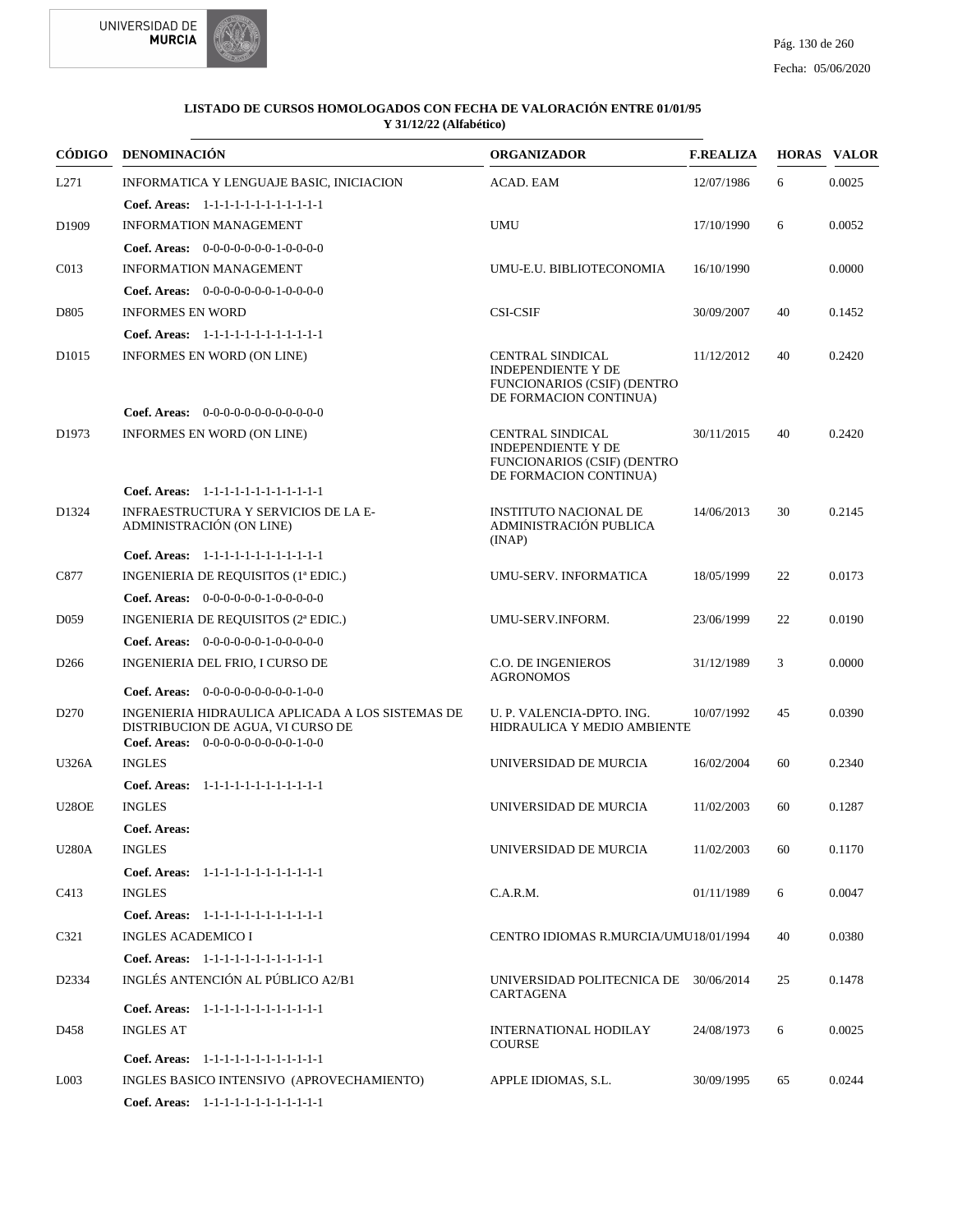



| CÓDIGO            | <b>DENOMINACIÓN</b>                                                                | <b>ORGANIZADOR</b>                                                                                     | <b>F.REALIZA</b> |     | <b>HORAS VALOR</b> |
|-------------------|------------------------------------------------------------------------------------|--------------------------------------------------------------------------------------------------------|------------------|-----|--------------------|
| D <sub>0</sub> 85 | INGLES, CURSO DE                                                                   | RICHARD LANGUAGE COLLEGE                                                                               | 30/08/1991       | 6   | 0.0023             |
|                   | Coef. Areas: $1-1-1-1-1-1-1-1-1-1-1$                                               |                                                                                                        |                  |     |                    |
| D <sub>177</sub>  | INGLES CURSO DE CONVERSACION                                                       | <b>FETE-UGT</b>                                                                                        | 31/05/2003       | 45  | 0.0743             |
|                   | Coef. Areas: 1-1-1-1-1-1-1-1-1-1-1-1-1                                             |                                                                                                        |                  |     |                    |
| C801              | <b>INGLES C-1 N°40228</b>                                                          | <b>INEM</b>                                                                                            | 15/07/1988       | 200 | 0.1733             |
|                   | Coef. Areas: 1-1-1-1-1-1-1-1-1-1-1-1-1                                             |                                                                                                        |                  |     |                    |
| U502              | INGLES ELEMENTAL PARA TELEFONISTAS                                                 | UNIVERSIDAD DE MURCIA                                                                                  | 25/09/1995       | 20  | 0.0195             |
|                   | Coef. Areas: 1-1-1-1-1-1-1-1-1-1-1-1-1                                             |                                                                                                        |                  |     |                    |
| C <sub>106</sub>  | INGLES EN LA TRADUCCION TECNICA ,EL                                                | UMU-EXT.UNIV.                                                                                          | 01/04/1986       | 40  | 0.0345             |
|                   | Coef. Areas: 1-1-1-1-1-1-1-1-1-1-1-1-1                                             |                                                                                                        |                  |     |                    |
| D <sub>047</sub>  | <b>INGLES FUNDAMENTAL I</b>                                                        | <b>COCIN MURCIA</b>                                                                                    | 14/05/2001       | 100 | 0.1733             |
|                   | Coef. Areas: 1-1-1-1-1-1-1-1-1-1-1-1-1                                             |                                                                                                        |                  |     |                    |
| D <sub>1213</sub> | INGLÉS: GESTIÓN TRANSPORTE                                                         | <b>CARM</b>                                                                                            | 30/11/1999       | 250 | 0.1733             |
|                   | Coef. Areas: 1-1-1-1-1-1-1-1-1-1-1-1-1                                             |                                                                                                        |                  |     |                    |
| D <sub>109</sub>  | INGLES INCIAL, CURSO DE                                                            | U. POLIT. DE CARTAGENA                                                                                 | 30/06/2001       | 30  | 0.0532             |
|                   | Coef. Areas: 1-1-1-1-1-1-1-1-1-1-1-1-1                                             |                                                                                                        |                  |     |                    |
| D1113             | INGLÉS JURÍDICO (III CURSO)                                                        | AJA AGRUPACIÓN DE JOVENES<br><b>ABOGADOS MURCIA</b>                                                    | 14/03/2005       | 6   | 0.0090             |
|                   | Coef. Areas: 1-1-1-1-1-1-1-1-1-1-1-1-1                                             |                                                                                                        |                  |     |                    |
| D <sub>1204</sub> | INGLÉS JURÍDICO PARA ABOGADOS                                                      | AJA AGRUPACIÓN DE JOVENES<br><b>ABOGADOS MURCIA</b>                                                    | 18/06/2008       | 40  | 0.0660             |
|                   | Coef. Areas: 1-1-1-1-1-1-1-1-1-1-1-1-1<br>INGLÉS JURÍDICO PARA ABOGADOS (IV CURSO) | COLEGIO OFICIAL DE ABOGADOS 31/05/2007                                                                 |                  |     |                    |
| D <sub>1496</sub> |                                                                                    | <b>MURCIA</b>                                                                                          |                  | 40  | 0.1320             |
|                   | Coef. Areas: 1-1-1-1-1-1-1-1-1-1-1-1-1                                             |                                                                                                        |                  |     |                    |
| D <sub>1408</sub> | INGLÉS JURÍDICO PRÁCTICO                                                           | UMU - PROMOCION EDUCATIVA 31/03/2006                                                                   |                  | 100 | 0.3795             |
|                   | Coef. Areas: 1-1-1-1-1-1-1-1-1-1-1-1-1                                             |                                                                                                        |                  |     |                    |
| D <sub>1538</sub> | INGLÉS NIVEL II (ON LINE)                                                          | <b>CENTRAL SINDICAL</b><br><b>INDEPENDIENTE Y DE</b><br><b>FUNCIONARIOS (CSIF)</b>                     | 18/07/2011       | 100 | 0.5500             |
|                   | Coef. Areas: 1-1-1-1-1-1-1-1-1-1-1-1-1                                             |                                                                                                        |                  |     |                    |
| <b>IT144E</b>     | INGLÉS NIVEL INTERMEDIO B1.1                                                       | UNIVERSIDAD DE MURCIA                                                                                  | 17/02/2016       | 60  | 0.4290             |
|                   | Coef. Areas: 1-1-1-1-1-1-1-1-1-1-1-1-1                                             |                                                                                                        |                  |     |                    |
| D480              | INGLES (NIVEL INTERMEDIO III)                                                      | <b>ESCUELA DE NEGOCIOS</b>                                                                             | 10/01/2003       | 72  | 0.0594             |
|                   | Coef. Areas: 1-1-1-1-1-1-1-1-1-1-1-1-1                                             |                                                                                                        |                  |     |                    |
| D <sub>1094</sub> | INGLÉS. NIVEL 1                                                                    | CARM - SERVICIO REGIONAL DE 22/11/2012<br><b>EMPLEO Y FORMACION (SEF)</b>                              |                  | 50  | 0.2888             |
|                   | Coef. Areas: 1-1-1-1-1-1-1-1-1-1-1-1-1                                             |                                                                                                        |                  |     |                    |
| D <sub>2325</sub> | INGLÉS PARA ATENCIÓN AL PÚBLICO                                                    | CENTRAL SINDICAL<br><b>INDEPENDIENTE Y DE</b><br>FUNCIONARIOS (CSIF) (DENTRO<br>DE FORMACION CONTINUA) | 20/06/2013       | 50  | 0.3025             |
|                   | Coef. Areas: 1-1-1-1-1-1-1-1-1-1-1-1-1                                             |                                                                                                        |                  |     |                    |
| C878              | INGLES PARA FINES ESPECIFICOS COMERCIAL                                            | <b>UMU</b>                                                                                             | 15/03/1999       | 31  | 0.0294             |
|                   | Coef. Areas: 1-1-1-1-1-1-1-1-1-1-1-1-1                                             |                                                                                                        |                  |     |                    |
| C778              | INGLES PARA FINES ESPECIFICOS: JURIDICO                                            | UNIVERSIDAD DE MURCIA                                                                                  | 29/03/1999       | 31  | 0.0294             |
|                   | Coef. Areas: 1-1-1-1-1-1-1-1-1-1-1-1-1                                             |                                                                                                        |                  |     |                    |
| D <sub>151</sub>  | INGLES PARA LA ATENCION AL CIUDADANO, CURSO DE                                     | <b>CSI-CSIF</b>                                                                                        | 14/12/2002       | 100 | 0.1815             |
|                   | Coef. Areas: 1-1-1-1-1-1-1-1-1-1-1-1-1                                             |                                                                                                        |                  |     |                    |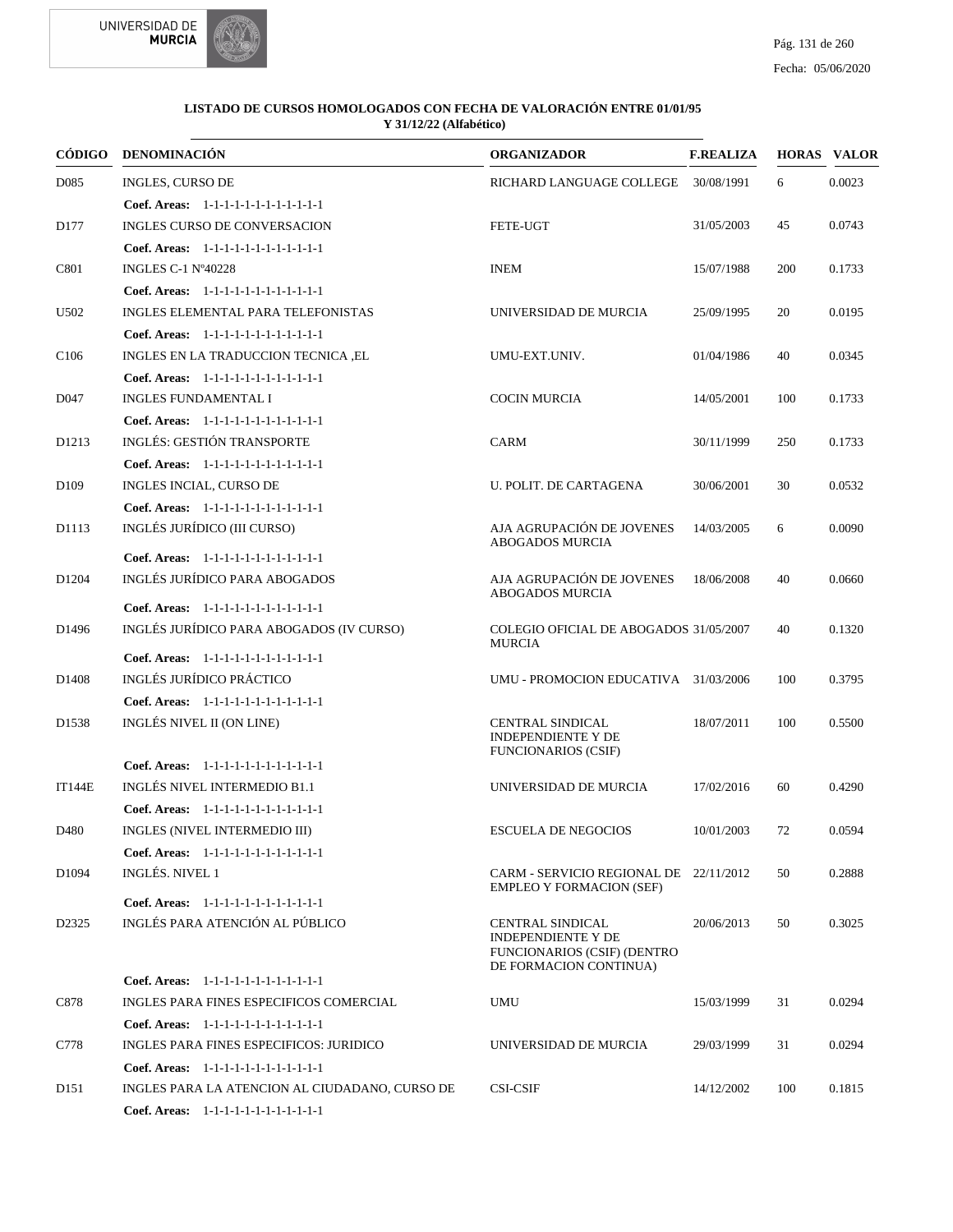



| CÓDIGO            | <b>DENOMINACIÓN</b>                                                                                         | <b>ORGANIZADOR</b>                             | <b>F.REALIZA</b> |     | <b>HORAS VALOR</b> |
|-------------------|-------------------------------------------------------------------------------------------------------------|------------------------------------------------|------------------|-----|--------------------|
| D <sub>139</sub>  | INGLES PARA LA ATENCION AL PUBLICO                                                                          | <b>CSI-CSIF</b>                                | 30/11/2001       | 100 | 0.1815             |
|                   | Coef. Areas: $1-1-1-1-1-1-1-1-1-1-1$                                                                        |                                                |                  |     |                    |
| D457              | <b>INGLES PARA PROFESORES</b>                                                                               | UMU-EXT.UNIV.                                  | 30/06/1986       | 40  | 0.0345             |
|                   | Coef. Areas: 1-1-1-1-1-1-1-1-1-1-1-1-1                                                                      |                                                |                  |     |                    |
| U671              | INGLES PARA TELEFONISTAS (AMPLIACION)                                                                       | UNIVERSIDAD DE MURCIA                          | 28/01/1997       | 30  | 0.0293             |
|                   | Coef. Areas: 1-1-1-1-1-1-1-1-1-1-1-1-1                                                                      |                                                |                  |     |                    |
| U004E             | <b>INGLES TECNICO</b>                                                                                       | UNIVERSIDAD DE MURCIA                          | 12/01/1998       | 30  | 0.0330             |
|                   | Coef. Areas: 1-1-1-1-1-1-1-1-1-1-1-1-1                                                                      |                                                |                  |     |                    |
| U004A             | <b>INGLES TECNICO</b>                                                                                       | UNIVERSIDAD DE MURCIA                          | 12/01/1998       | 30  | 0.0300             |
|                   | Coef. Areas: $1-1-1-1-1-1-1-1-1-1-1$                                                                        |                                                |                  |     |                    |
| U103A             | <b>INGLES TECNICO II</b>                                                                                    | UNIVERSIDAD DE MURCIA                          | 06/09/1999       | 40  | 0.0400             |
|                   | Coef. Areas: 1-1-1-1-1-1-1-1-1-1-1-1-1                                                                      |                                                |                  |     |                    |
| L <sub>275</sub>  | INGLES, VENTA Y ATENCION AL PUBLICO                                                                         | U.G.T./IFES                                    | 31/03/1995       | 100 | 0.0908             |
|                   | Coef. Areas: 1-1-1-1-1-1-1-1-1-1-1-1-1                                                                      |                                                |                  |     |                    |
| D <sub>2019</sub> | INICIACIÓN A INTERNET                                                                                       | CARM - SERVICIO REGIONAL DE 28/03/2017         |                  | 35  | 0.2021             |
|                   | Coef. Areas: $1-1-1-1-1-1-1-1-1-1-1$                                                                        | <b>EMPLEO Y FORMACION (SEF)</b>                |                  |     |                    |
| D849              | INICIACION A LA ADMINISTRACION ELECTRONICA                                                                  | UNIVERSIDAD DE MURCIA -<br>PROMOCION EDUCATIVA | 15/06/2008       | 30  | 0.1139             |
|                   | Coef. Areas: 1-1-1-1-1-1-1-1-1-1-1-1-1                                                                      |                                                |                  |     |                    |
| U619E             | INICIACION A LA ADMINISTRACION ELECTRONICA                                                                  | UNIVERSIDAD DE MURCIA                          | 19/04/2012       | 30  | 0.2145             |
|                   | Coef. Areas: 1-1-1-1-1-1-1-1-1-1-1-1-1                                                                      |                                                |                  |     |                    |
| D1191             | INICIACIÓN A LA ADMINISTRACIÓN ELECTRÓNICA                                                                  | MIRIADA X-PLATAFORMA E-<br>LEARNING            | 29/03/2013       | 6   | 0.0150             |
|                   | Coef. Areas: 1-1-1-1-1-1-1-1-1-1-1-1-1                                                                      |                                                |                  |     |                    |
| D <sub>1248</sub> | INICIACION A LA ADMINISTRACION ELECTRONICA - 6ª<br><b>EDICION</b>                                           | <b>UMU</b>                                     | 06/06/2010       | 40  | 0.2530             |
|                   | Coef. Areas: 1-1-1-1-1-1-1-1-1-1-1-1-1                                                                      | UNIVERSIDAD DE MURCIA -                        |                  |     |                    |
| D975              | INICIACION A LA ADMINISTRACION ELECTRONICA - 6ª<br><b>EDICION</b><br>Coef. Areas: 1-1-1-1-1-1-1-1-1-1-1-1-1 | <b>ATICA</b>                                   | 06/06/2010       | 40  | 0.2530             |
| D <sub>1442</sub> | INICIACIÓN A LA ADMINISTRACIÓN ELECTRÓNICA (IV                                                              | <b>UMU</b>                                     | 06/06/2010       | 125 | 0.7906             |
|                   | CURSO)                                                                                                      |                                                |                  |     |                    |
|                   | Coef. Areas: 1-1-1-1-1-1-1-1-1-1-1-1-1                                                                      |                                                |                  |     |                    |
| U541E             | INICIACION A LA ADMINISTRACION ELECTRONICA<br>(TELEFORMACIÓN)<br>Coef. Areas: 1-1-1-1-1-1-1-1-1-1-1-1-1     | UNIVERSIDAD DE MURCIA                          | 25/10/2010       | 40  | 0.2860             |
| <b>U590E</b>      | INICIACIÓN A LA ADMINISTRACIÓN ELECTRÓNICA                                                                  | UNIVERSIDAD DE MURCIA                          | 07/09/2011       | 40  | 0.2860             |
|                   | (TELEFORMACIÓN)<br>Coef. Areas: 1-1-1-1-1-1-1-1-1-1-1-1-1                                                   |                                                |                  |     |                    |
| D886              | INICIACION A LA ADMINISTRACION ELECTRONICA (15/06/08) UNIVERSIDAD DE MURCIA -                               | PROMOCION EDUCATIVA                            | 15/06/2008       | 30  | 0.1139             |
|                   | Coef. Areas: 1-1-1-1-1-1-1-1-1-1-1-1-1                                                                      |                                                |                  |     |                    |
| U698E             | INICIACION A LA ADMINISTRACION ELECTRONICA 2.0                                                              | UNIVERSIDAD DE MURCIA                          | 10/06/2014       | 45  | 0.3218             |
|                   | Coef. Areas: $1-1-1-1-1-1-1-1-1-1-1$                                                                        |                                                |                  |     |                    |
| U738E             | INICIACION A LA ADMINISTRACION ELECTRONICA 2.0                                                              | UNIVERSIDAD DE MURCIA                          | 14/04/2015       | 25  | 0.1788             |
|                   | Coef. Areas: 1-1-1-1-1-1-1-1-1-1-1-1-1                                                                      |                                                |                  |     |                    |
| D857              | INICIACION A LA ADMINISTRACION ELECTRONICA (30/04/08) UNIVERSIDAD DE MURCIA -                               | PROMOCION EDUCATIVA                            | 30/04/2008       | 30  | 0.1139             |
|                   | Coef. Areas: 1-1-1-1-1-1-1-1-1-1-1-1-1                                                                      |                                                |                  |     |                    |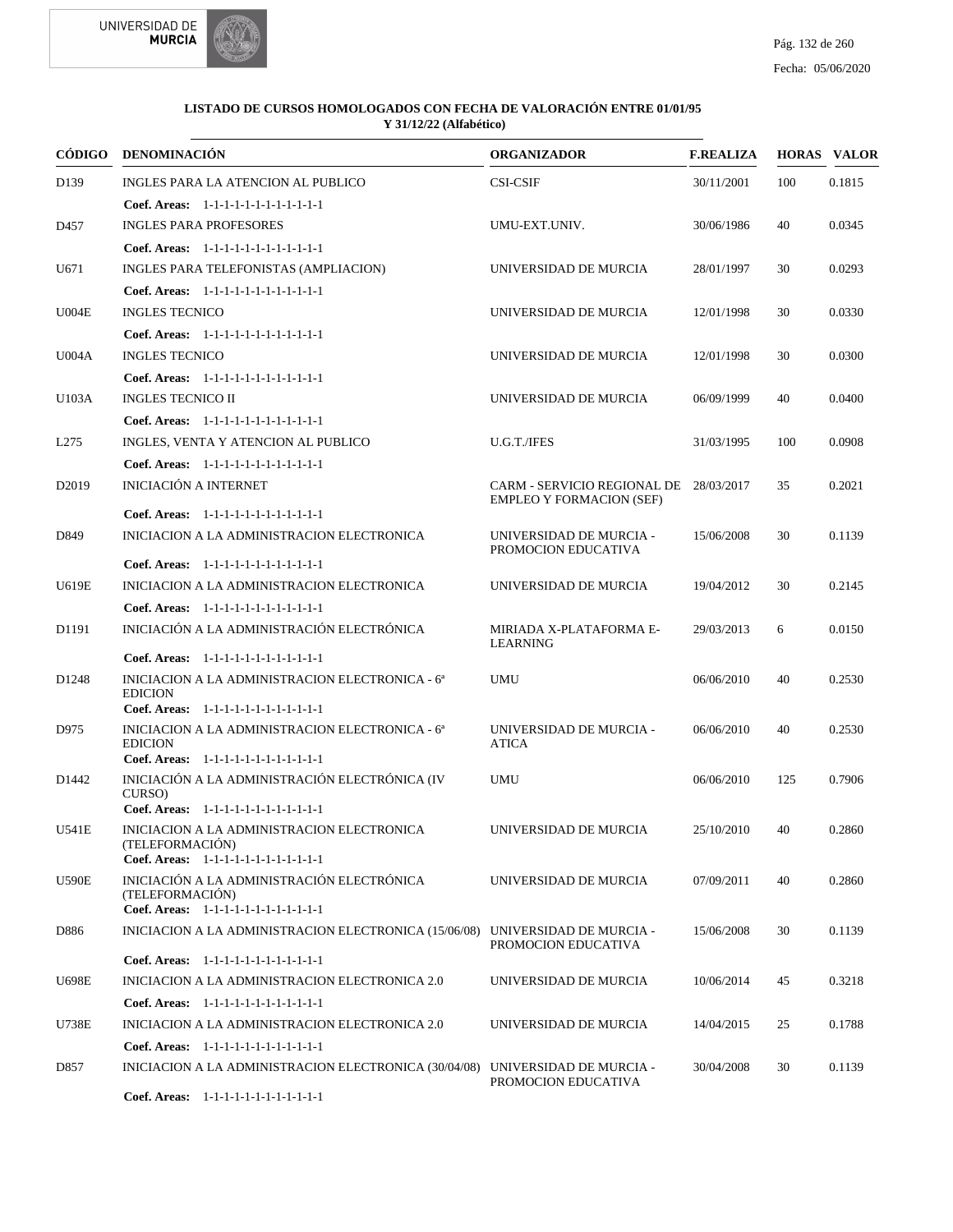



| CÓDIGO             | <b>DENOMINACIÓN</b>                                                                                                 | <b>ORGANIZADOR</b>                                                                                         | <b>F.REALIZA</b> |     | <b>HORAS VALOR</b> |
|--------------------|---------------------------------------------------------------------------------------------------------------------|------------------------------------------------------------------------------------------------------------|------------------|-----|--------------------|
| D725               | INICIACION A LA EDICION DIGITAL POR ORDENADOR                                                                       | PROMOCION EDUCATIVA UMU                                                                                    | 17/12/2002       | 30  | 0.0569             |
|                    | Coef. Areas: 1-1-1-1-1-1-1-1-1-1-1-1-1                                                                              |                                                                                                            |                  |     |                    |
| D <sub>1928</sub>  | INICIACIÓN A LA ICONOGRAFÍA Y LA ICONOLOGÍA                                                                         | ASOCIACION DE AMIGOS DEL<br>ARCHIVO HISTORICO DIOCESANO<br>DE JAEN                                         | 23/12/2013       | 120 | 0.3300             |
|                    | Coef. Areas: $0-0-0-0-0-0-0-0-0-0-0$                                                                                |                                                                                                            |                  |     |                    |
| D <sub>1623</sub>  | <b>INICIACION A LA INFORMATICA</b>                                                                                  | <b>ACADEMIA CENTRO</b>                                                                                     | 06/11/2003       | 36  | 0.0297             |
|                    | Coef. Areas: 1-1-1-1-1-1-1-1-1-1-1-1-1                                                                              |                                                                                                            |                  |     |                    |
| D938               | <b>INICIACION A LA INFORMATICA</b>                                                                                  | <b>CENTRO EDUCACION ADULTOS</b><br><b>INFANTE</b>                                                          | 30/09/2008       | 60  | 0.2079             |
|                    | Coef. Areas: 1-1-1-1-1-1-1-1-1-1-1-1-1                                                                              |                                                                                                            |                  |     |                    |
| D971               | <b>INICIACION A LA INFORMATICA</b>                                                                                  | <b>UMU</b>                                                                                                 | 30/09/1993       | 25  | 0.0216             |
|                    | Coef. Areas: 1-1-1-1-1-1-1-1-1-1-1-1-1                                                                              |                                                                                                            |                  |     |                    |
| D <sub>505</sub>   | <b>INICIACION A LA INFORMATICA</b>                                                                                  | <b>CENTRO EDUCACION ADULTOS</b><br>(ALCANTARILLA)                                                          | 30/09/2000       | 40  | 0.0660             |
|                    | Coef. Areas: 1-1-1-1-1-1-1-1-1-1-1-1-1                                                                              |                                                                                                            |                  |     |                    |
| D596               | <b>INICIACION A LA INFORMATICA</b>                                                                                  | <b>ICE UNIV. GRANADA</b>                                                                                   | 22/01/1991       | 20  | 0.0177             |
|                    | Coef. Areas: 1-1-1-1-1-1-1-1-1-1-1-1-1                                                                              |                                                                                                            |                  |     |                    |
| U687               | <b>INICIACION A LA INFORMATICA</b>                                                                                  | UNIVERSIDAD DE MURCIA                                                                                      | 11/11/1996       | 20  | 0.0195             |
|                    | Coef. Areas: 1-1-1-1-1-1-1-1-1-1-1-1-1                                                                              |                                                                                                            |                  |     |                    |
| U501               | <b>INICIACION A LA INFORMATICA</b>                                                                                  | UNIVERSIDAD DE MURCIA                                                                                      | 27/11/1995       | 20  | 0.0195             |
|                    | Coef. Areas: 1-1-1-1-1-1-1-1-1-1-1-1-1                                                                              |                                                                                                            |                  |     |                    |
| D1865              | INICIACIÓN A LA PALEOGRAFÍA                                                                                         | ASOCIACIÓN DE VOLUNTARIOS<br>CULTURALES DE LA REGIÓN DE<br><b>MURCIA</b>                                   | 18/12/1996       | 30  | 0.0124             |
|                    | Coef. Areas: 0-0-0-0-0-0-0-0-0-0-0-0-0                                                                              |                                                                                                            |                  |     |                    |
| D <sub>1081</sub>  | INICIACIÓN A LA RED INTERNET                                                                                        | CONFEDERACION REGIONAL DE 14/10/2002<br><b>ORGANIZACIONES</b><br><b>EMPRESARIALES DE MURCIA</b><br>(CROEM) |                  | 60  | 0.0990             |
|                    | Coef. Areas: 1-1-1-1-1-1-1-1-1-1-1-1-1                                                                              |                                                                                                            |                  |     |                    |
| D <sub>651</sub>   | INICIACION A LA TEORIA Y A LA PRACTICA DE LA<br>DIRECCION CINEMATOGRAFICA<br>Coef. Areas: 0-0-0-0-0-0-0-0-0-0-0-0-0 | UI MENENDEZ PELAYO                                                                                         | 18/07/1986       | 6   | 0.0048             |
| D <sub>2038</sub>  | INICIACIÓN AL ANÁLISIS SENSORIAL DE ALIMENTOS                                                                       | <b>CARM - CONSEJERÍA DE</b><br>AGRICULTURA Y AGUA                                                          | 29/11/2012       | 30  | 0.1733             |
|                    | <b>Coef. Areas:</b> $0-0-0-0-0-0-0-0-1-0-1$                                                                         |                                                                                                            |                  |     |                    |
| D <sub>552</sub>   | INICIACION AL DERECHO ADMINISTRATIVO                                                                                | <b>USO</b>                                                                                                 | 06/06/1994       | 20  | 0.0150             |
|                    | Coef. Areas: 1-1-1-1-1-1-1-1-1-1-1-1-1                                                                              |                                                                                                            |                  |     |                    |
| D <sub>2098</sub>  | INICIACIÓN AL DIBUJO CREATIVO                                                                                       | MIRIADA X-PLATAFORMA E-<br><b>LEARNING</b>                                                                 | 11/01/2018       | 30  | 0.0750             |
|                    | Coef. Areas: $0-0-0-0-0-0-0-0-0-0-0$                                                                                |                                                                                                            |                  |     |                    |
| D <sub>274</sub>   | <b>INICIACION AL LENGUAJE C</b>                                                                                     | <b>INFO RM</b>                                                                                             | 31/05/1993       | 40  | 0.0347             |
|                    | Coef. Areas: $0-0-0-0-0-1-0-0-0-0-0$                                                                                |                                                                                                            |                  |     |                    |
| <b>CA166E</b>      | INICIACION AL PROTOCOLO                                                                                             | UNIVERSIDAD DE MURCIA                                                                                      | 04/04/2011       | 25  | 0.1788             |
|                    | Coef. Areas: $0-0-0-0-0-0-0-0-1-0-0$                                                                                |                                                                                                            |                  |     |                    |
| D <sub>2</sub> 324 | INICIACIÓN AL PROTOCOLO (II CURSO DE)                                                                               | <b>ESCUELA DE PROTOCOLO</b><br>REGIÓN DE MURCIA                                                            | 27/11/2019       | 75  | 0.2063             |
|                    | <b>Coef. Areas:</b> $0-0-0-0-0-0-0-0-1-0-0$                                                                         |                                                                                                            |                  |     |                    |
| D903               | INICIACION AL PROTOCOLO OFICIAL E INSTITUCIONAL                                                                     | <b>CSI-CSIF</b>                                                                                            | 12/07/2008       | 50  | 0.1815             |
|                    | Coef. Areas: $0-0-0-0-0-0-0-0-1-0-0$                                                                                |                                                                                                            |                  |     |                    |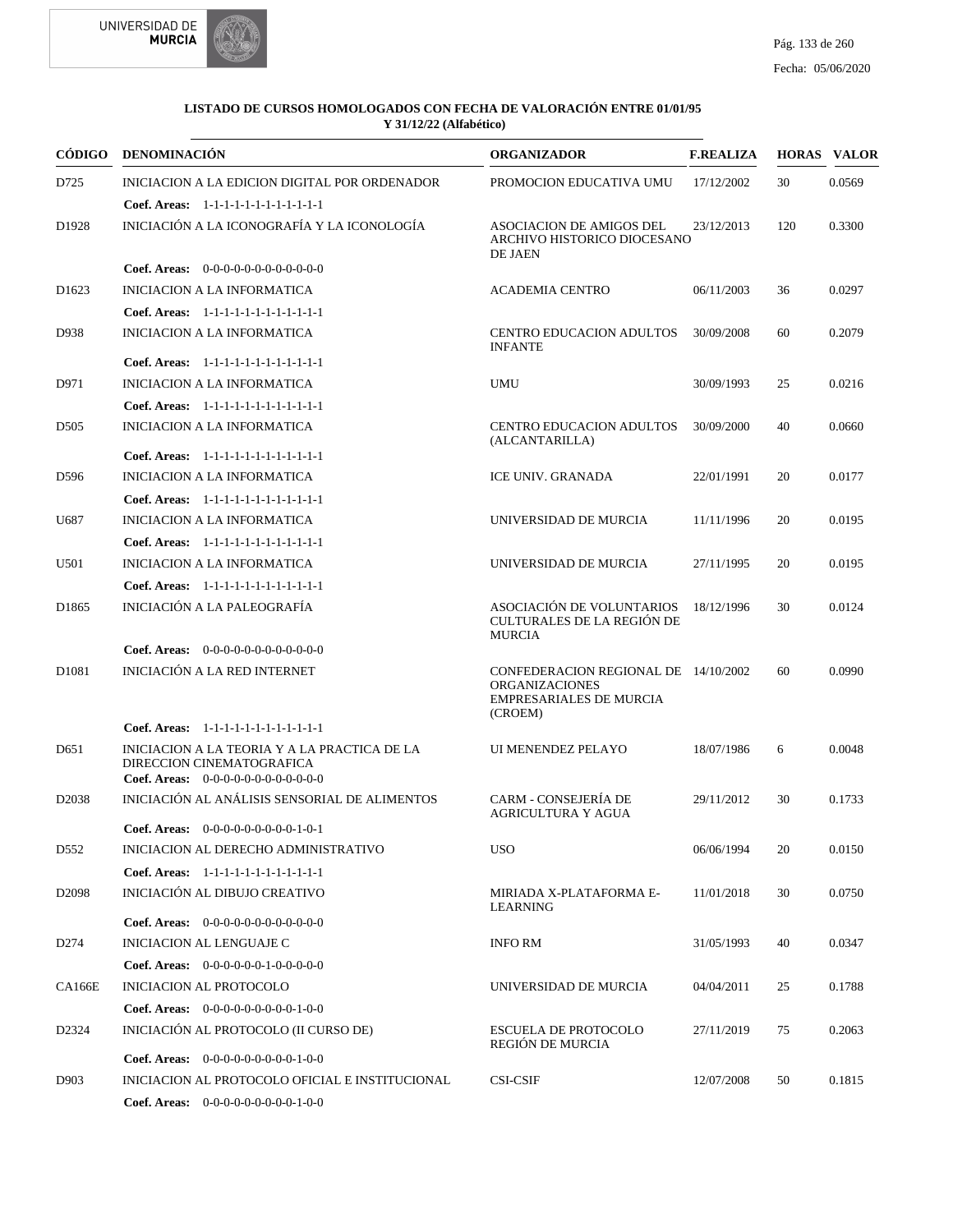



| CÓDIGO            | DENOMINACIÓN                                                                                                                                                                | <b>ORGANIZADOR</b>                                                                                                   | <b>F.REALIZA</b> |    | <b>HORAS VALOR</b> |
|-------------------|-----------------------------------------------------------------------------------------------------------------------------------------------------------------------------|----------------------------------------------------------------------------------------------------------------------|------------------|----|--------------------|
| D1193             | INICIACIÓN AL PROTOCOLO OFICIAL E INSTITUCIONAL (ON<br>LINE)                                                                                                                | <b>CENTRAL SINDICAL</b><br><b>INDEPENDIENTE Y DE</b><br>FUNCIONARIOS (CSIF) (DENTRO<br>DE FORMACION CONTINUA)        | 20/10/2012       | 50 | 0.3025             |
|                   | Coef. Areas: 0-0-0-0-0-0-0-0-0-0-1-0                                                                                                                                        |                                                                                                                      |                  |    |                    |
| D <sub>1832</sub> | INICIACIÓN AL PROTOCOLO OFICIAL E INSTITUCIONAL (ON<br>LINE)                                                                                                                | <b>CENTRAL SINDICAL</b><br><b>INDEPENDIENTE Y DE</b><br><b>FUNCIONARIOS (CSIF) (DENTRO</b><br>DE FORMACION CONTINUA) | 31/07/2014       | 50 | 0.3025             |
|                   | <b>Coef. Areas:</b> $0-0-0-0-0-0-0-0-1-0-0$                                                                                                                                 |                                                                                                                      |                  |    |                    |
| <b>U248AC</b>     | INICIACION AL TRATAMIENTO DIGITAL DE IMAGEN Y<br>DISEÑO GRAFICO<br>Coef. Areas: 1-1-1-1-1-1-1-1-1-1-1-1-1                                                                   | UNIVERSIDAD DE MURCIA                                                                                                | 26/05/2003       | 20 | 0.0410             |
| <b>U292EP</b>     | INICIACION AL TRATAMIENTO DIGITAL DE IMAGEN Y<br>DISEÑO GRAFICO<br>Coef. Areas: 1-1-1-1-1-1-1-1-1-1-1-1-1                                                                   | UNIVERSIDAD DE MURCIA                                                                                                | 21/04/2004       | 20 | 0.0880             |
| <b>U292EC</b>     | INICIACION AL TRATAMIENTO DIGITAL DE IMAGEN Y<br>DISEÑO GRAFICO<br>Coef. Areas: 1-1-1-1-1-1-1-1-1-1-1-1-1                                                                   | UNIVERSIDAD DE MURCIA                                                                                                | 21/04/2004       | 20 | 0.0901             |
| <b>U292AC</b>     | INICIACION AL TRATAMIENTO DIGITAL DE IMAGEN Y<br>DISEÑO GRAFICO<br>Coef. Areas: 1-1-1-1-1-1-1-1-1-1-1-1-1                                                                   | UNIVERSIDAD DE MURCIA                                                                                                | 21/04/2004       | 20 | 0.0819             |
| <b>U292AP</b>     | INICIACION AL TRATAMIENTO DIGITAL DE IMAGEN Y<br>DISEÑO GRAFICO<br>Coef. Areas: 1-1-1-1-1-1-1-1-1-1-1-1-1                                                                   | UNIVERSIDAD DE MURCIA                                                                                                | 21/04/2004       | 20 | 0.0800             |
| <b>U248EP</b>     | INICIACION AL TRATAMIENTO DIGITAL DE IMAGEN Y<br>DISEÑO GRAFICO<br>Coef. Areas: 1-1-1-1-1-1-1-1-1-1-1-1-1                                                                   | UNIVERSIDAD DE MURCIA                                                                                                | 26/05/2003       | 20 | 0.0440             |
| <b>U248EC</b>     | INICIACION AL TRATAMIENTO DIGITAL DE IMAGEN Y<br>DISEÑO GRAFICO<br>Coef. Areas: 1-1-1-1-1-1-1-1-1-1-1-1-1                                                                   | UNIVERSIDAD DE MURCIA                                                                                                | 26/05/2003       | 20 | 0.0451             |
| <b>U248AP</b>     | INICIACION AL TRATAMIENTO DIGITAL DE IMAGEN Y<br><b>DISEÑO GRAFICO</b><br>Coef. Areas: 1-1-1-1-1-1-1-1-1-1-1-1-1                                                            | UNIVERSIDAD DE MURCIA                                                                                                | 26/05/2003       | 20 | 0.0400             |
| D <sub>200</sub>  | <b>INICIACION COMERCIAL</b>                                                                                                                                                 | <b>INFORGES SA</b>                                                                                                   | 27/11/2002       | 20 | 0.0165             |
|                   | <b>Coef. Areas:</b> $0-0-0-0-0-0-0-0-0-0-0-0$                                                                                                                               |                                                                                                                      |                  |    |                    |
| D1885             | INICIACIÓN INTERNET (ON LINE)                                                                                                                                               | <b>CARM - ESCUELA DE</b><br><b>ADMINISTRACION PUBLICA</b>                                                            | 28/02/2017       | 35 | 0.2503             |
|                   | Coef. Areas: 1-1-1-1-1-1-1-1-1-1-1-1-1                                                                                                                                      |                                                                                                                      |                  |    |                    |
| D1933             | INICIACIÓN OFIMATICA ENTORNO WINDOWS XP<br>PROFESIONAL<br>Coef. Areas: 1-1-1-1-1-1-1-1-1-1-1-1-1                                                                            | CARM - SERVICIO REGIONAL DE 29/03/2004<br><b>EMPLEO Y FORMACION (SEF)</b>                                            |                  | 30 | 0.1040             |
| <b>CA129E</b>     | <b>INICIAL DE FRANCES FASE II. INTERNET</b>                                                                                                                                 | UNIVERSIDAD DE MURCIA                                                                                                | 20/02/2009       | 75 | 0.3218             |
|                   | Coef. Areas: 1-1-1-1-1-1-1-1-1-1-1-1-1                                                                                                                                      |                                                                                                                      |                  |    |                    |
| L015              | <b>INMUNOCITOQUIMICA</b>                                                                                                                                                    | UMU-DEP. BIOLOGIA CELULAR                                                                                            | 30/09/1987       | 39 | 0.0338             |
|                   | Coef. Areas: $0-0-0-0-0-0-0-0-1-0-1$                                                                                                                                        |                                                                                                                      |                  |    |                    |
| L507              | INMUNOMICROSCOPIA ELECTRONICA                                                                                                                                               | S.E.M.E. (SOC.ESP.MICROCP.<br>ELECT)                                                                                 | 24/02/1989       | 30 | 0.0113             |
|                   | Coef. Areas: $0-0-0-0-0-0-0-0-1-0-1$                                                                                                                                        |                                                                                                                      |                  |    |                    |
| L <sub>508</sub>  | INMUNOMICROSCOPIA ELECTRONICA DE TRANSMISION Y<br>BARRIDO DE BIOMEDICINA. ETC.<br>Coef. Areas: $0-0-0-0-0-0-0-0-1-0-1$                                                      | <b>I.S.CARLOS III</b>                                                                                                | 07/06/1996       | 28 | 0.0221             |
| IT200E            | INNOVACIÓN Y CAMBIOS PARA LA TRANSFORMACIÓN DE<br>LA GESTIÓN PÚBLICA. IMPLANTACIÓN DEL MODELO DE<br>COSTES EN LA GESTIÓN PÚBLICA.<br>Coef. Areas: 1-1-1-1-1-1-1-1-1-1-1-1-1 | UNIVERSIDAD DE MURCIA                                                                                                | 24/05/2017       | 25 | 0.1788             |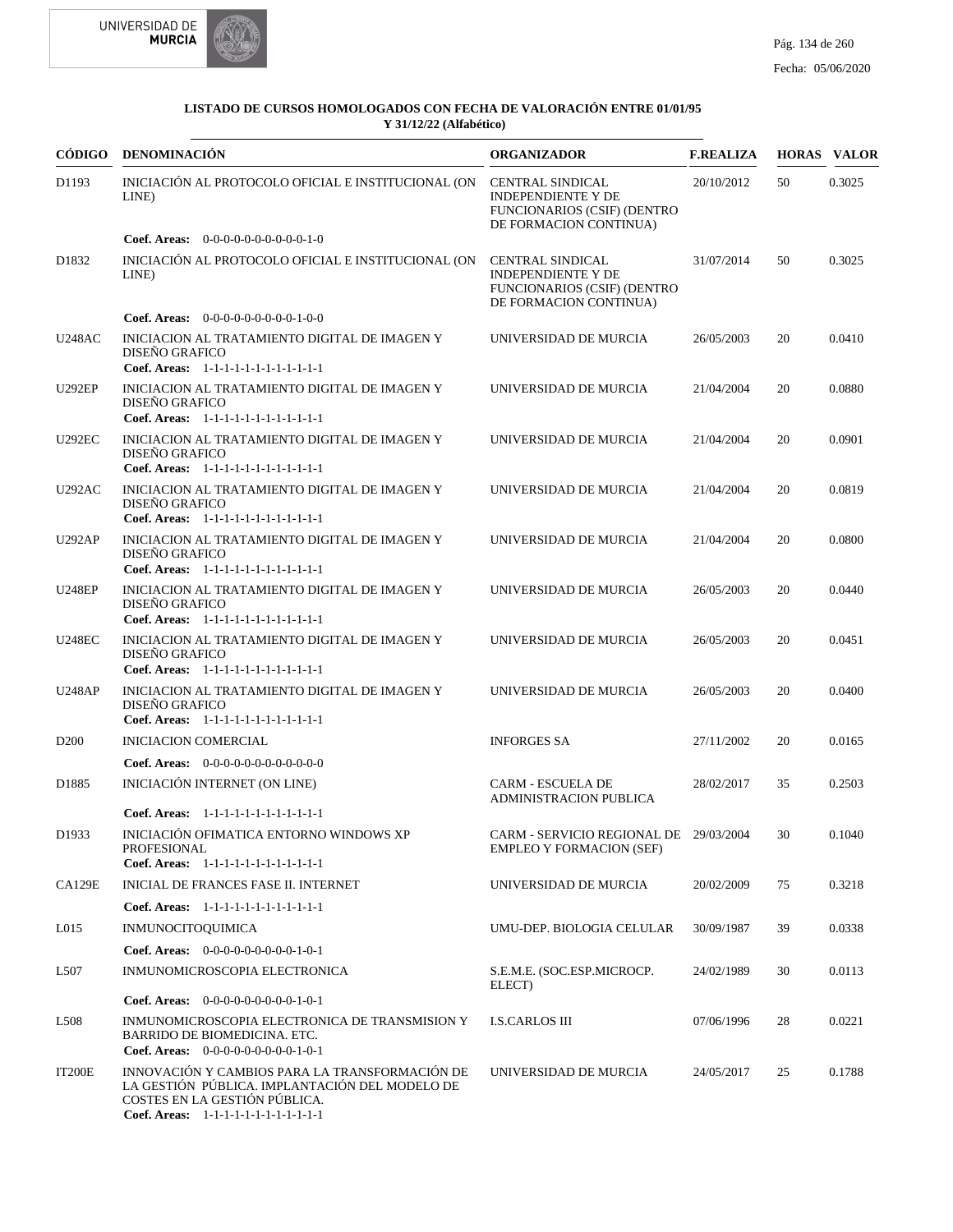



| CÓDIGO            | DENOMINACIÓN                                                                                                                                                                         | <b>ORGANIZADOR</b>                                    | <b>F.REALIZA</b> |     | <b>HORAS VALOR</b> |
|-------------------|--------------------------------------------------------------------------------------------------------------------------------------------------------------------------------------|-------------------------------------------------------|------------------|-----|--------------------|
| IT251E            | INNOVACIÓN Y CAMBIOS PARA LA TRANSFORMACIÓN DE<br>LA GESTIÓN PÚBLICA: IMPLANTACIÓN DEL MODELO DE<br>COSTES EN LA GESTIÓN PÚBLICA.<br>Coef. Areas: 1-1-1-1-1-1-1-1-1-1-1-1-1          | UNIVERSIDAD DE MURCIA                                 | 05/11/2018       | 25  | 0.1788             |
| <b>IT204E</b>     | INNOVACIÓN Y CAMBIOS PARA LA TRANSFORMACIÓN DE<br>LA GESTIÓN PÚBLICA: LA ESTATEGIA Y SU GESTIÓN<br>Coef. Areas: 1-1-1-1-1-1-1-1-1-1-1-1-1                                            | UNIVERSIDAD DE MURCIA                                 | 02/11/2017       | 20  | 0.1430             |
| <b>IT293E</b>     | INNOVACIÓN Y CAMBIOS PARA LA TRANSFORMACIÓN DE<br>LA GESTIÓN PÚBLICA: LA ESTRATEGIA Y SU GESTIÓN<br>Coef. Areas: 1-1-1-1-1-1-1-1-1-1-1-1-1                                           | UNIVERSIDAD DE MURCIA                                 | 03/10/2019       | 20  | 0.1430             |
| <b>IT220E</b>     | INNOVACIÓNY CAMBIOS PARA LA TRANSFORMACIÓN DE<br>LA GESTIÓN PÚBLICA: ORIENTACIÓN A PROCESOS.<br>Coef. Areas: 1-1-1-1-1-1-1-1-1-1-1-1-1                                               | UNIVERSIDAD DE MURCIA                                 | 15/05/2018       | 20  | 0.1430             |
| CA66E             | INSPECCION SANITARIA DE LOS PRODUCTOS QUIMICOS,<br><b>BIOCIDAS Y FITOSANITARIOS</b><br>Coef. Areas: $0-0-0-0-0-0-0-0-1-0-0$                                                          | UNIVERSIDAD DE MURCIA                                 | 13/06/2005       | 24  | 0.1030             |
| D1027             | INSTALACIÓN, PROGRAMACIÓN Y MANEJO DE LOS<br>SISTEMAS DE ALARMA POR INTRUSIÓN DE LOS PANELES DE<br>CONTROL DIRECCIONALESDE LA SERIE DS7400XI<br>Coef. Areas: $0-0-0-0-0-0-0-0-1-0-0$ | ECV VIDEOSEGURIDAD S.A.                               | 08/06/2012       | 32  | 0.0880             |
| D <sub>1026</sub> | INSTALACIÓN, PROGRAMACIÓN Y MANEJO DE LOS<br>SISTEMAS DE VIDEO IP<br>Coef. Areas: $0-0-0-0-0-1-0-0-1-0-1$                                                                            | ECV VIDEOSEGURIDAD S.A.                               | 25/10/2013       | 35  | 0.0963             |
| D747              | INSTALACION Y ADMINISTRACION DE IBM TIVOLI STORAGE AMPER MEDIDATA<br><b>MANAGER</b><br>Coef. Areas: $0-0-0-0-0-1-0-0-0-0-0$                                                          |                                                       | 21/12/2006       | 25  | 0.0413             |
| D1779             | INSTALACIÓN Y ADMINISTRACIÓN DE IBM TIVOLI STORAGE AMPER MEDIATA<br><b>MANAGER</b><br>Coef. Areas: $0-0-0-0-0-1-0-0-0-0-0$                                                           |                                                       | 21/12/2011       | 25  | 0.0688             |
| D426              | INSTALACION Y CONFIGURACION DEL GESTOR DE ANCHO<br>DE BANDA PACKETSHAPER<br>Coef. Areas: $0-0-0-0-0-1-0-0-0-0-0$                                                                     | UNITRONIC COMUNCIACIONES,<br><b>SA</b>                | 19/09/2002       | 8   | 0.0066             |
| D306              | <b>INSTALACIONES DE FLUIDOS EN LOS EDIFICIOS</b>                                                                                                                                     | C.O. ING. TEC. INDUSTRIALES                           | 14/02/1997       | 25  | 0.0206             |
|                   | <b>Coef. Areas:</b> $0-0-0-0-0-0-0-0-1-0-0$                                                                                                                                          |                                                       |                  |     |                    |
| U499E             | <b>INSTALACIONES DEPORTIVAS (NIVEL 1)</b>                                                                                                                                            | UNIVERSIDAD DE MURCIA                                 | 21/09/2009       | 20  | 0.0858             |
|                   | Coef. Areas: $0-0-0-0-0-0-0-0-1-0-0$                                                                                                                                                 |                                                       |                  |     |                    |
| D <sub>272</sub>  | <b>INSTALACIONES ELECTRICAS EN EDIFICACION: SU</b><br><b>PROYECTO</b><br>Coef. Areas: 0-0-0-0-0-0-0-0-0-1-0-0                                                                        | C.O. OFICIAL AROUITECTOS DE<br><b>MURCIA</b>          | 30/01/1993       | 9   | 0.0068             |
| L185              | INSTALACIONES RADIACTIVAS, ADIESTRAMIENTO PARA<br><b>OPERADORES</b><br><b>Coef. Areas:</b> $0-0-0-0-0-0-0-0-1-0-1$                                                                   | <b>CIEMAT</b>                                         | 01/02/1999       | 43  | 0.0339             |
| D <sub>299</sub>  | INSTALACIONES Y SISTEMAS DE CLIMATIZACION                                                                                                                                            | UNIVERSIDAD MIGUEL                                    | 30/09/2002       | 40  | 0.0710             |
|                   | <b>Coef. Areas:</b> $0-0-0-0-0-0-0-0-1-0-0$                                                                                                                                          | <b>HERNANDEZ</b>                                      |                  |     |                    |
| L047              | <b>INSTALADOR ELETRICISTA</b>                                                                                                                                                        | <b>INEM</b>                                           | 26/08/1986       | 240 | 0.1575             |
|                   | <b>Coef. Areas:</b> $0-0-0-0-0-0-0-0-1-0-0$                                                                                                                                          |                                                       |                  |     |                    |
| D <sub>273</sub>  | INSTALADORES DE GAS IG-IV CONFORME A LA ORDEN DEL<br>M.I.E DE 17-12-1985<br><b>Coef. Areas:</b> $0-0-0-0-0-0-0-0-1-0-0$                                                              | C.O. ING.TEC. INDUSTRIALES<br><b>REGION DE MURCIA</b> | 03/03/1993       | 55  | 0.0454             |
| D885              | INSTITUCIONES DE LA UNION EUROPEA                                                                                                                                                    | <b>CSI-CSIF</b>                                       | 10/05/2008       | 50  | 0.1815             |
|                   | <b>Coef. Areas:</b> $0-0-0-1-0-0-1-0-1-0-0$                                                                                                                                          |                                                       |                  |     |                    |
| D <sub>135</sub>  | INSTITUCIONES DE LA UNION EUROPEA, LAS                                                                                                                                               | <b>CSI-CSIF</b>                                       | 24/10/2002       | 30  | 0.0545             |
|                   | Coef. Areas: 1-1-1-1-1-1-1-1-1-1-1-1-1                                                                                                                                               |                                                       |                  |     |                    |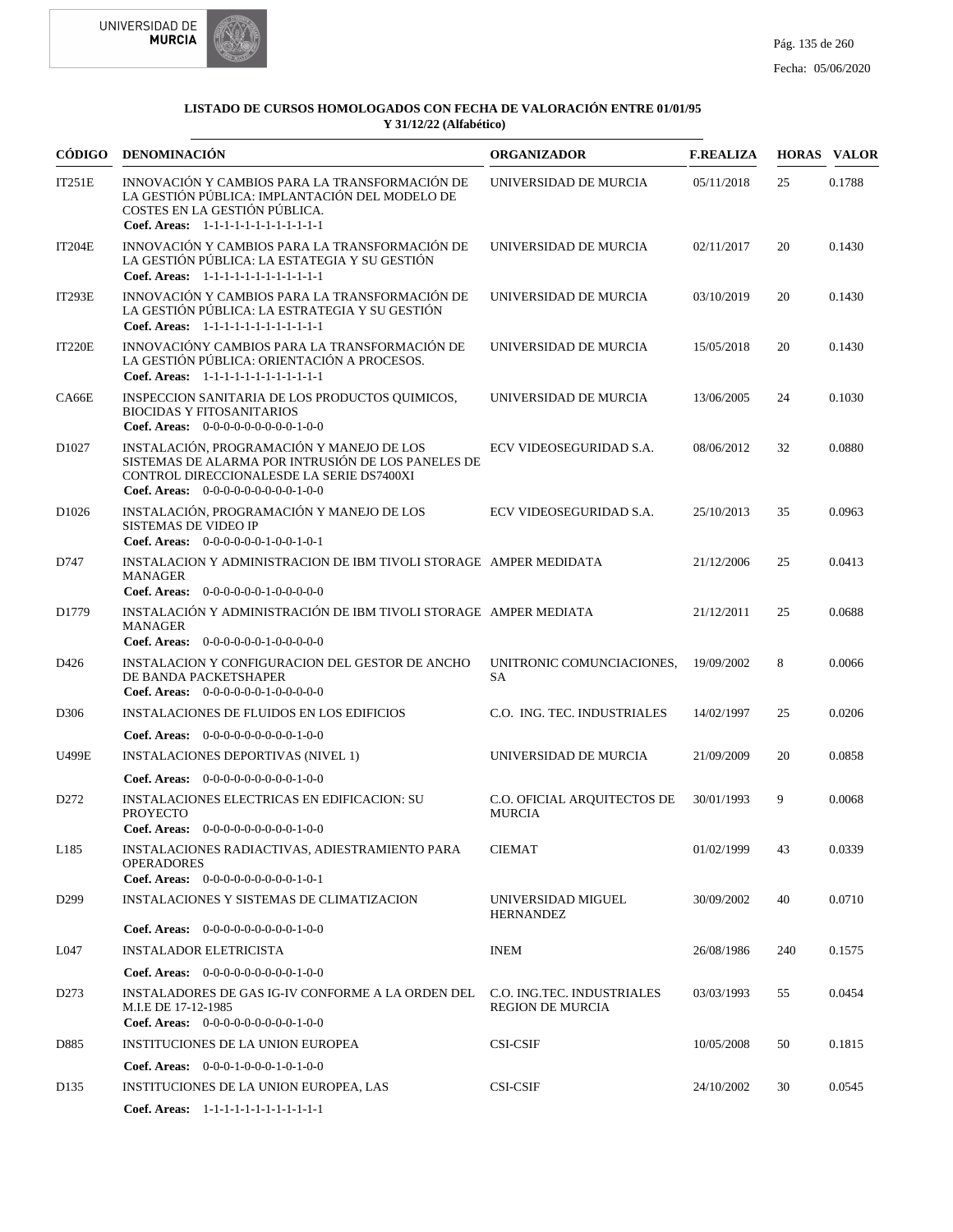



| <b>CÓDIGO</b>     | <b>DENOMINACIÓN</b>                                                                                                                                                                     | <b>ORGANIZADOR</b>                                        | <b>F.REALIZA</b> |    | <b>HORAS VALOR</b> |
|-------------------|-----------------------------------------------------------------------------------------------------------------------------------------------------------------------------------------|-----------------------------------------------------------|------------------|----|--------------------|
| <b>U865A</b>      | INSTRUCCIONES DE LA UNIVERSIDAD DE MURCIA PARA LA UNIVERSIDAD DE MURCIA<br>CORRECTA EJECUCIÓN DE LOS SERVICIOS EXTERNOS<br><b>CONTRATADOS</b><br>Coef. Areas: $0-0-0-0-0-0-0-0-0-0-0-0$ |                                                           | 08/11/2017       | 2  | 0.0000             |
| U626E             | INSTRUCCIONES Y APLICACIONES DEL PRESUPUESTO<br><b>SEGUN SERVICIOS</b><br>Coef. Areas: $1-1-0-0-0-1-0-0-0-1-0$                                                                          | UNIVERSIDAD DE MURCIA                                     | 26/09/2012       | 25 | 0.1788             |
| <b>U631E</b>      | INSTRUCCIONES Y APLICACIONES DEL PRESUPUESTO,<br><b>SEGUN SERVICIOS-2</b><br>Coef. Areas: $1-1-0-0-0-1-0-0-0-1-0$                                                                       | UNIVERSIDAD DE MURCIA                                     | 24/09/2012       | 25 | 0.1788             |
| L <sub>149</sub>  | <b>INSTRUMENTACION ANALITICA</b>                                                                                                                                                        | UMU-ICE                                                   | 30/06/1984       | 40 | 0.0315             |
|                   | Coef. Areas: $0-0-0-0-0-0-0-0-1-0-1$                                                                                                                                                    |                                                           |                  |    |                    |
| <b>U074E</b>      | INSTRUMENTACION Y TECNICAS EN INVESTIGACION                                                                                                                                             | UNIVERSIDAD DE MURCIA                                     | 21/06/1999       | 20 | 0.0220             |
|                   | <b>Coef. Areas:</b> $0-0-0-0-0-0-0-0-1-0-1$                                                                                                                                             |                                                           |                  |    |                    |
| U074A             | INSTRUMENTACION Y TECNICAS EN INVESTIGACION                                                                                                                                             | UNIVERSIDAD DE MURCIA                                     | 21/06/1999       | 20 | 0.0200             |
|                   | <b>Coef. Areas:</b> $0-0-0-0-0-0-0-0-1-0-1$                                                                                                                                             |                                                           |                  |    |                    |
| D1135             | INSTRUMENTOS PARA LA TRANSFERENCIA DE<br>CONOCIMIENTO EN CENTROS DE INVESTIGACIÓN<br>Coef. Areas: $0-0-0-1-0-0-0-0-0-0-0$                                                               | PONS FORMACIÓN                                            | 10/03/2016       | 18 | 0.0495             |
| U516E             | INTEGRACIÓN LABORAL DE LOS EXTRANJEROS EN ESPAÑA. UNIVERSIDAD DE MURCIA<br>NORMATIVA APLICABLE.<br>Coef. Areas: $0-0-0-0-1-0-0-0-0-0-0$                                                 |                                                           | 18/10/2010       | 15 | 0.1073             |
| D <sub>1502</sub> | INTEGRADO DE INTRANET, NAVEGADOR WEB Y CORREO<br><b>ELECTRÓNICO</b><br>Coef. Areas: 1-1-1-1-1-1-1-1-1-1-1-1-1                                                                           | <b>CARM - ESCUELA DE</b><br><b>ADMINISTRACION PUBLICA</b> | 30/06/2006       | 15 | 0.0644             |
| D <sub>2007</sub> | INTELIGENCIA DE NEGOCIO CON PENTAHO                                                                                                                                                     | SERVICIO MURCIANO DE SALUD 12/06/2015                     |                  | 30 | 0.1733             |
|                   | <b>Coef. Areas:</b> $0-0-0-0-0-1-0-0-0-0-0$                                                                                                                                             |                                                           |                  |    |                    |
| CA104E            | INTELIGENCIA EMOCIONAL                                                                                                                                                                  | UNIVERSIDAD DE MURCIA                                     | 04/03/2008       | 16 | 0.0686             |
|                   | Coef. Areas: 1-1-1-1-1-1-1-1-1-1-1-1-1                                                                                                                                                  |                                                           |                  |    |                    |
| CA85E             | INTELIGENCIA EMOCIONAL                                                                                                                                                                  | ESCUELA ADMON PUBLICA CARM25/05/2007                      |                  | 16 | 0.0686             |
|                   | Coef. Areas: 1-1-1-1-1-1-1-1-1-1-1-1-1                                                                                                                                                  |                                                           |                  |    |                    |
| CA124E            | INTELIGENCIA EMOCIONAL                                                                                                                                                                  | UNIVERSIDAD DE MURCIA                                     | 25/02/2009       | 16 | 0.0686             |
|                   | Coef. Areas: 1-1-1-1-1-1-1-1-1-1-1-1-1                                                                                                                                                  |                                                           |                  |    |                    |
| CA74E             | <b>INTELIGENCIA EMOCIONAL</b>                                                                                                                                                           | UNIVERSIDAD DE MURCIA                                     | 30/05/2006       | 16 | 0.0686             |
|                   | Coef. Areas: 1-1-1-1-1-1-1-1-1-1-1-1-1                                                                                                                                                  |                                                           |                  |    |                    |
| CA86E             | INTELIGENCIA EMOCIONAL APLICADA AL CONTEXTO<br><b>LABORAL</b><br>Coef. Areas: 1-1-1-1-1-1-1-1-1-1-1-1-1                                                                                 | ESCUELA ADMON PUBLICA CARM26/04/2007                      |                  | 16 | 0.0686             |
| CA125E            | INTELIGENCIA EMOCIONAL APLICADA AL CONTEXTO<br>LABORAL. CURSO PRACTICO<br>Coef. Areas: 1-1-1-1-1-1-1-1-1-1-1-1-1                                                                        | UNIVERSIDAD DE MURCIA                                     | 25/03/2009       | 16 | 0.0686             |
| U582E             | INTELIGENCIA EMOCIONAL (NIVEL 1)                                                                                                                                                        | UNIVERSIDAD DE MURCIA                                     | 14/09/2011       | 20 | 0.1430             |
|                   | Coef. Areas: 1-1-1-1-1-1-1-1-1-1-1-1-1                                                                                                                                                  |                                                           |                  |    |                    |
| U532E             | INTELIGENCIA EMOCIONAL (NIVEL 1)                                                                                                                                                        | UNIVERSIDAD DE MURCIA                                     | 18/10/2010       | 20 | 0.1430             |
|                   | Coef. Areas: 1-1-1-1-1-1-1-1-1-1-1-1-1                                                                                                                                                  |                                                           |                  |    |                    |
| IT67E             | INTELIGENCIA EMOCIONAL: UN ENFOQUE DESDE LA<br>PSICOLOGIA POSITIVA                                                                                                                      | UNIVERSIDAD DE MURCIA                                     | 03/06/2013       | 30 | 0.2145             |
| IT94E             | Coef. Areas: 1-1-1-1-1-1-1-1-1-1-1-1-1<br>INTELIGENCIA EMOCIONAL: UN ENFOQUE DESDE LA<br>PSICOLOGÍA POSITIVA<br>Coef. Areas: 1-1-1-1-1-1-1-1-1-1-1-1-1                                  | UNIVERSIDAD DE MURCIA                                     | 22/09/2014       | 30 | 0.2145             |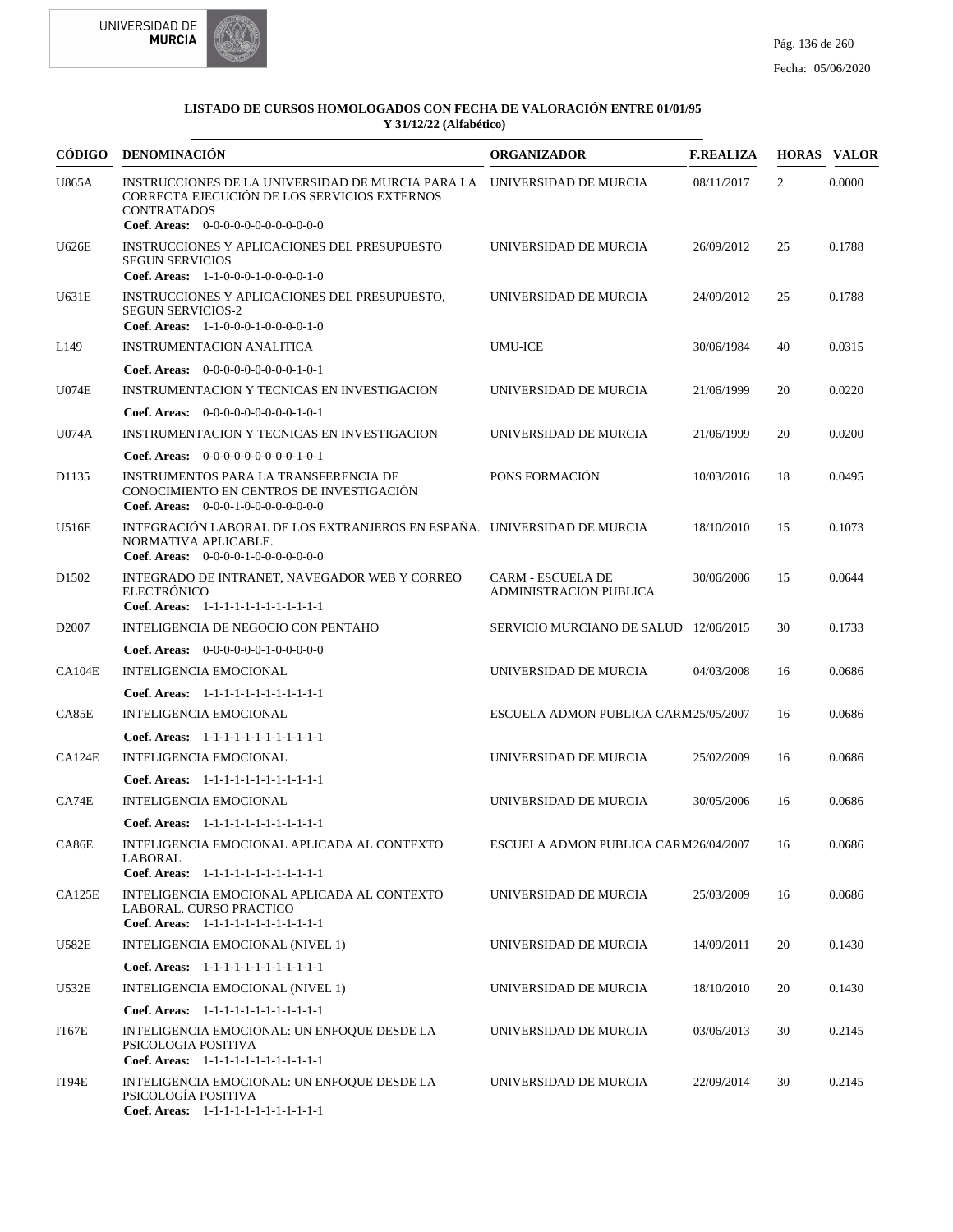



|                   | CÓDIGO DENOMINACIÓN                                                                                                                     | <b>ORGANIZADOR</b>                                                        | <b>F.REALIZA</b> |    | <b>HORAS VALOR</b> |
|-------------------|-----------------------------------------------------------------------------------------------------------------------------------------|---------------------------------------------------------------------------|------------------|----|--------------------|
| <b>IT131E</b>     | INTELIGENCIA EMOCIONAL: UN ENFOQUE DESDE LA<br>PSICOLOGÍA POSITIVA. INTERNET<br>Coef. Areas: 1-1-1-1-1-1-1-1-1-1-1-1-1                  | UNIVERSIDAD DE MURCIA                                                     | 04/05/2015       | 30 | 0.2145             |
| CA144E            | INTELIGENCIA EMOCIONALAPLICADA AL CONTEXTO<br>LABORAL. CURSO PRACTICO<br>Coef. Areas: 1-1-1-1-1-1-1-1-1-1-1-1-1                         | UNIVERSIDAD DE MURCIA                                                     | 03/02/2010       | 16 | 0.1144             |
| D1669             | <b>INTERCAMBIOS JUVENILES EN EUROPA</b>                                                                                                 | INSTITUTO DE LA JUVENTUD DE 04/12/2005<br>LA REGION DE MURCIA             |                  | 25 | 0.0866             |
|                   | <b>Coef. Areas:</b> $0-0-0-0-0-0-0-0-0-0-0-0$                                                                                           |                                                                           |                  |    |                    |
| C724              | INTERNACIONALIZACION DE LA EMPRESA                                                                                                      | <b>CROEM</b>                                                              | 15/03/1998       | 16 | 0.0132             |
|                   | <b>Coef. Areas:</b> $0-0-0-0-0-0-0-0-0-0-0-0$                                                                                           |                                                                           |                  |    |                    |
| D <sub>1370</sub> | INTERNACIONALIZACIÓN Y COMERCIO EXTERIOR                                                                                                | CARM - SERVICIO REGIONAL DE 26/04/2013<br><b>EMPLEO Y FORMACION (SEF)</b> |                  | 50 | 0.2888             |
|                   | <b>Coef. Areas:</b> $0-0-0-0-0-0-0-0-0-0-0-0$                                                                                           |                                                                           |                  |    |                    |
| D1380             | INTERNACIONALIZACIÓN Y COMERCIO EXTERIOR                                                                                                | CARM - SERVICIO REGIONAL DE 15/02/2013<br><b>EMPLEO Y FORMACION (SEF)</b> |                  | 50 | 0.2888             |
|                   | <b>Coef. Areas:</b> $0-0-0-0-0-0-0-0-0-0-0-0$                                                                                           |                                                                           |                  |    |                    |
| D <sub>180</sub>  | <b>INTERNET</b><br>Coef. Areas: 1-1-1-1-1-1-1-1-1-1-1-1-1                                                                               | <b>INSTITUTO DESARROLLO</b><br>COMUNITARIO (IDC)                          | 07/04/2000       | 18 | 0.0149             |
| D <sub>141</sub>  | <b>INTERNET</b>                                                                                                                         | CC.OO.                                                                    | 30/04/2002       | 20 | 0.0330             |
|                   |                                                                                                                                         |                                                                           |                  |    |                    |
| C879              | Coef. Areas: 1-1-1-1-1-1-1-1-1-1-1-1-1<br><b>INTERNET</b>                                                                               | <b>INFOMUR</b>                                                            | 31/10/2000       | 40 | 0.0330             |
|                   | Coef. Areas:<br>1-1-1-1-1-1-1-1-1-1-1-1-1                                                                                               |                                                                           |                  |    |                    |
| D731              | <b>INTERNET</b>                                                                                                                         | <b>CCOO</b>                                                               | 31/03/2004       | 20 | 0.0726             |
|                   | Coef. Areas: 1-1-1-1-1-1-1-1-1-1-1-1-1                                                                                                  |                                                                           |                  |    |                    |
| C953              | <b>INTERNET</b>                                                                                                                         | <b>AULA MENTOR</b>                                                        | 19/06/2001       | 40 | 0.0330             |
|                   | Coef. Areas: 1-1-1-1-1-1-1-1-1-1-1-1-1                                                                                                  |                                                                           |                  |    |                    |
| C949              | <b>INTERNET</b>                                                                                                                         | CC.OO.                                                                    | 11/06/2001       | 20 | 0.0363             |
|                   | Coef. Areas: 1-1-1-1-1-1-1-1-1-1-1-1-1                                                                                                  |                                                                           |                  |    |                    |
| C804              | <b>INTERNET</b>                                                                                                                         | CC.OO.                                                                    | 17/12/1998       | 25 | 0.0227             |
|                   | Coef. Areas: 1-1-1-1-1-1-1-1-1-1-1-1-1                                                                                                  |                                                                           |                  |    |                    |
| CA70E             | INTERNET APLICACION Y SERVER: IMPLANTACION DE<br>FORMS, REPORTS Y FUNDAMENTOS DE ADMINISTRACION<br>Coef. Areas: 0-0-0-0-0-0-1-0-0-0-0-0 | UNIVERSIDAD DE MURCIA                                                     | 03/11/2005       | 25 | 0.1073             |
| U567E             | INTERNET AVANZADO                                                                                                                       | UNIVERSIDAD DE MURCIA                                                     | 05/05/2011       | 25 | 0.1788             |
|                   | Coef. Areas: 1-1-1-1-1-1-1-1-1-1-1-1-1                                                                                                  |                                                                           |                  |    |                    |
| <b>U407EC</b>     | <b>INTERNET AVANZADO</b>                                                                                                                | UNIVERSIDAD DE MURCIA                                                     | 29/05/2007       | 20 | 0.0901             |
|                   | Coef. Areas: 1-1-1-1-1-1-1-1-1-1-1-1-1                                                                                                  |                                                                           |                  |    |                    |
| U523E             | <b>INTERNET AVANZADO</b>                                                                                                                | UNIVERSIDAD DE MURCIA                                                     | 11/05/2010       | 25 | 0.1788             |
|                   | Coef. Areas: 1-1-1-1-1-1-1-1-1-1-1-1-1                                                                                                  |                                                                           |                  |    |                    |
| D <sub>1859</sub> | <b>INTERNET AVANZADO</b>                                                                                                                | <b>CAJA DE AHORROS DEL</b><br>MEDITERRANEO (CAM)                          | 24/06/1997       | 15 | 0.0056             |
|                   | Coef. Areas: 1-1-1-1-1-1-1-1-1-1-1-1-1                                                                                                  |                                                                           |                  |    |                    |
| D1874             | <b>INTERNET AVANZADO</b>                                                                                                                | <b>CAJA DE AHORROS DEL</b><br>MEDITERRANEO (CAM)                          | 01/06/1997       | 15 | 0.0056             |
|                   | Coef. Areas: 1-1-1-1-1-1-1-1-1-1-1-1-1                                                                                                  |                                                                           |                  |    |                    |
| <b>U478EC</b>     | <b>INTERNET AVANZADO</b>                                                                                                                | UNIVERSIDAD DE MURCIA                                                     | 13/05/2009       | 20 | 0.0901             |
|                   | Coef. Areas: 1-1-1-1-1-1-1-1-1-1-1-1-1                                                                                                  |                                                                           |                  |    |                    |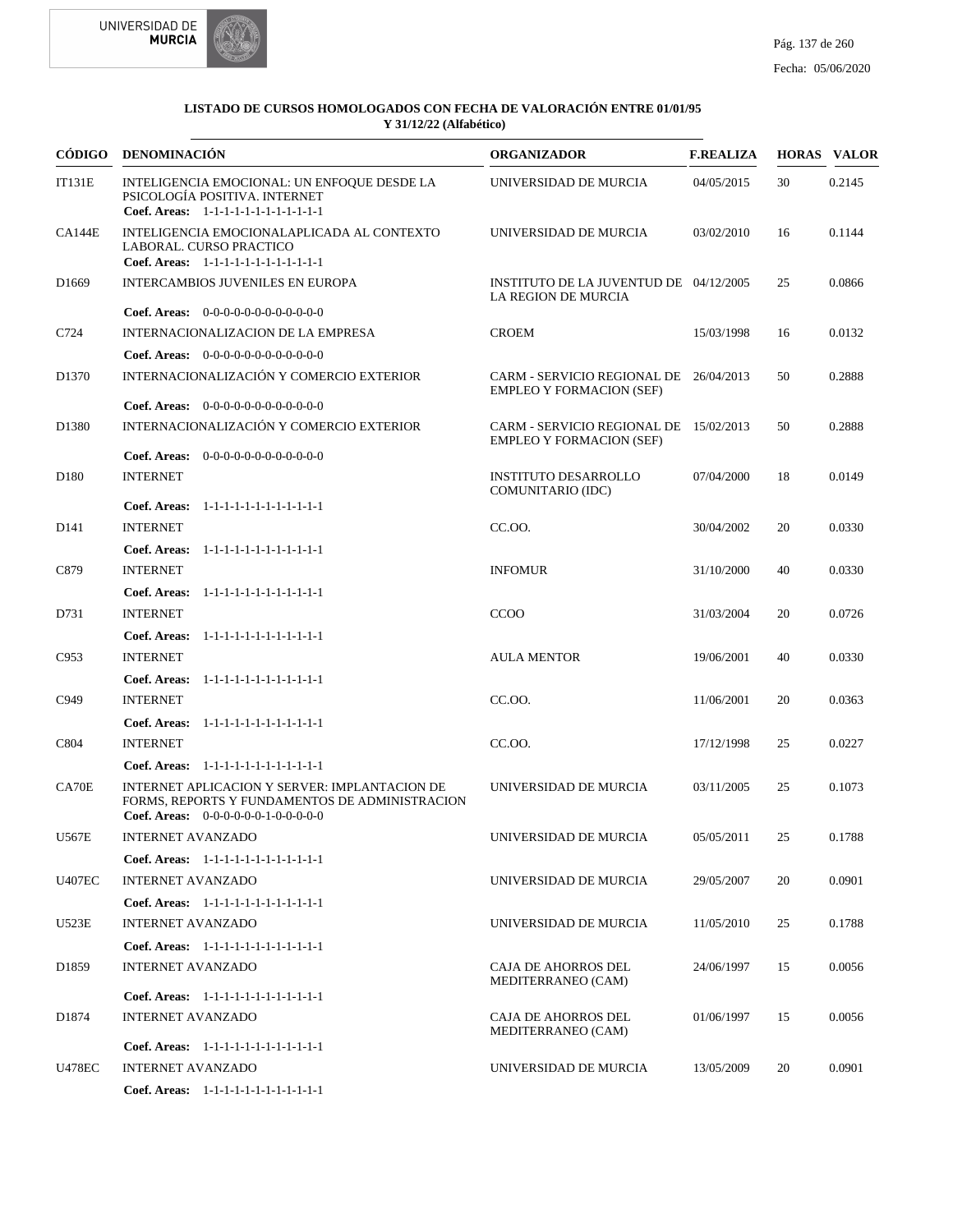



| CÓDIGO            | DENOMINACIÓN                                                                                                                      | <b>ORGANIZADOR</b>    | <b>F.REALIZA</b> |    | <b>HORAS VALOR</b> |
|-------------------|-----------------------------------------------------------------------------------------------------------------------------------|-----------------------|------------------|----|--------------------|
| <b>U438EC</b>     | <b>INTERNET AVANZADO</b>                                                                                                          | UNIVERSIDAD DE MURCIA | 07/05/2008       | 20 | 0.0901             |
|                   | Coef. Areas: 1-1-1-1-1-1-1-1-1-1-1-1-1                                                                                            |                       |                  |    |                    |
| D178              | <b>INTERNET BASICO</b>                                                                                                            | <b>FETE-UGT</b>       | 28/05/2003       | 30 | 0.0495             |
|                   | Coef. Areas: 1-1-1-1-1-1-1-1-1-1-1-1-1                                                                                            |                       |                  |    |                    |
| D <sub>0</sub> 34 | <b>INTERNET: CREACION DE PAGINAS WEB</b>                                                                                          | <b>CSI-CSIF</b>       | 04/05/2001       | 30 | 0.0495             |
|                   | Coef. Areas: 1-1-1-1-1-1-1-1-1-1-1-1-1                                                                                            |                       |                  |    |                    |
| D <sub>136</sub>  | <b>INTERNET: CREACION DE PAGINAS WEB</b>                                                                                          | <b>CSI-CSIF</b>       | 07/06/2002       | 30 | 0.0545             |
|                   | Coef. Areas: 1-1-1-1-1-1-1-1-1-1-1-1-1                                                                                            |                       |                  |    |                    |
| C <sub>570</sub>  | INTERNET, CURSO PRACTICO DE                                                                                                       | ANABAD-MU             | 24/01/1997       | 20 | 0.0150             |
|                   | Coef. Areas: 1-1-1-1-1-1-1-1-1-1-1-1-1                                                                                            |                       |                  |    |                    |
| C571              | INTERNET, CURSO PRACTICO DE (II)                                                                                                  | ANABAD                | 07/03/1997       | 20 | 0.0150             |
|                   | Coef. Areas: 1-1-1-1-1-1-1-1-1-1-1-1-1                                                                                            |                       |                  |    |                    |
| D418              | INTERNET E INTRANET, SEGURIDAD INTEGRAL                                                                                           | <b>CSIC</b>           | 04/03/1998       | 6  | 0.0047             |
|                   | Coef. Areas: 0-0-0-0-0-0-1-0-0-0-0-0                                                                                              |                       |                  |    |                    |
| D <sub>154</sub>  | INTERNET, ENTORNO PC E                                                                                                            | <b>CSI-CSIF</b>       | 23/06/2000       | 30 | 0.0545             |
|                   | Coef. Areas: 1-1-1-1-1-1-1-1-1-1-1-1-1                                                                                            |                       |                  |    |                    |
| D <sub>231</sub>  | INTERNET, INICIACION A                                                                                                            | <b>FETE-UGT</b>       | 31/05/2001       | 33 | 0.0599             |
|                   | Coef. Areas: 1-1-1-1-1-1-1-1-1-1-1-1-1                                                                                            |                       |                  |    |                    |
| L <sub>2</sub> 83 | INTERNET, INTRODUCCION A LA RED                                                                                                   | UMU-EXT. UNIV.        | 22/05/1998       | 35 | 0.0302             |
|                   | Coef. Areas: 1-1-1-1-1-1-1-1-1-1-1-1-1                                                                                            |                       |                  |    |                    |
| D395              | INTERNET, INTRODUCION A LA RED                                                                                                    | UMU-EXT.UNIV.         | 10/01/1997       | 35 | 0.0332             |
|                   | Coef. Areas: 1-1-1-1-1-1-1-1-1-1-1-1-1                                                                                            |                       |                  |    |                    |
| D <sub>198</sub>  | INTERNET MOVIL: NUEVOS SERVICIOS Y RETOS EN LA COM. UMU-U.MAR<br>UBICUA Y REDES 3ª GEN.<br>Coef. Areas: 1-1-1-1-1-1-1-1-1-1-1-1-1 |                       | 19/07/2002       | 30 | 0.0569             |
| C780              | <b>INTERNET Nº 4774</b>                                                                                                           | <b>IFES</b>           | 01/02/1999       | 40 | 0.0165             |
|                   | Coef. Areas: 1-1-1-1-1-1-1-1-1-1-1-1-1                                                                                            |                       |                  |    |                    |
| C812              | <b>INTERNET PARA PROFESIONALES OCUPADOS</b>                                                                                       | XL. INTERNET          | 24/04/1999       | 10 | 0.0041             |
|                   | Coef. Areas: 1-1-1-1-1-1-1-1-1-1-1-1-1                                                                                            |                       |                  |    |                    |
| D1970             | <b>INTERNET PARA TODOS</b>                                                                                                        | <b>ACADEMIA TRYME</b> | 10/01/2004       | 15 | 0.0520             |
|                   | Coef. Areas: 1-1-1-1-1-1-1-1-1-1-1-1-1                                                                                            |                       |                  |    |                    |
| L327              | INTERNET $i$ , QUE ES?                                                                                                            | CAM                   | 16/05/1996       | 12 | 0.0045             |
|                   | Coef. Areas: 1-1-1-1-1-1-1-1-1-1-1-1-1                                                                                            |                       |                  |    |                    |
| <b>U117E</b>      | INTERNET. REDES AVANZADAS                                                                                                         | UNIVERSIDAD DE MURCIA | 12/06/2000       | 30 | 0.0660             |
|                   | Coef. Areas: 1-1-1-1-1-1-1-1-1-1-1-1-1                                                                                            |                       |                  |    |                    |
| U117A             | <b>INTERNET. REDES AVANZADAS</b>                                                                                                  | UNIVERSIDAD DE MURCIA | 12/06/2000       | 30 | 0.0600             |
|                   | Coef. Areas: 1-1-1-1-1-1-1-1-1-1-1-1-1                                                                                            |                       |                  |    |                    |
| <b>U064E</b>      | INTERNET. REDES AVANZADAS                                                                                                         | UNIVERSIDAD DE MURCIA | 03/11/1999       | 30 | 0.0330             |
|                   | Coef. Areas: 1-1-1-1-1-1-1-1-1-1-1-1-1                                                                                            |                       |                  |    |                    |
| U064A             | INTERNET. REDES AVANZADAS                                                                                                         | UNIVERSIDAD DE MURCIA | 03/11/1999       | 30 | 0.0300             |
|                   | Coef. Areas: 1-1-1-1-1-1-1-1-1-1-1-1-1                                                                                            |                       |                  |    |                    |
| U160E             | INTERNET. REDES AVANZADAS                                                                                                         | UNIVERSIDAD DE MURCIA | 18/06/2001       | 30 | 0.0660             |
|                   | Coef. Areas: 1-1-1-1-1-1-1-1-1-1-1-1-1                                                                                            |                       |                  |    |                    |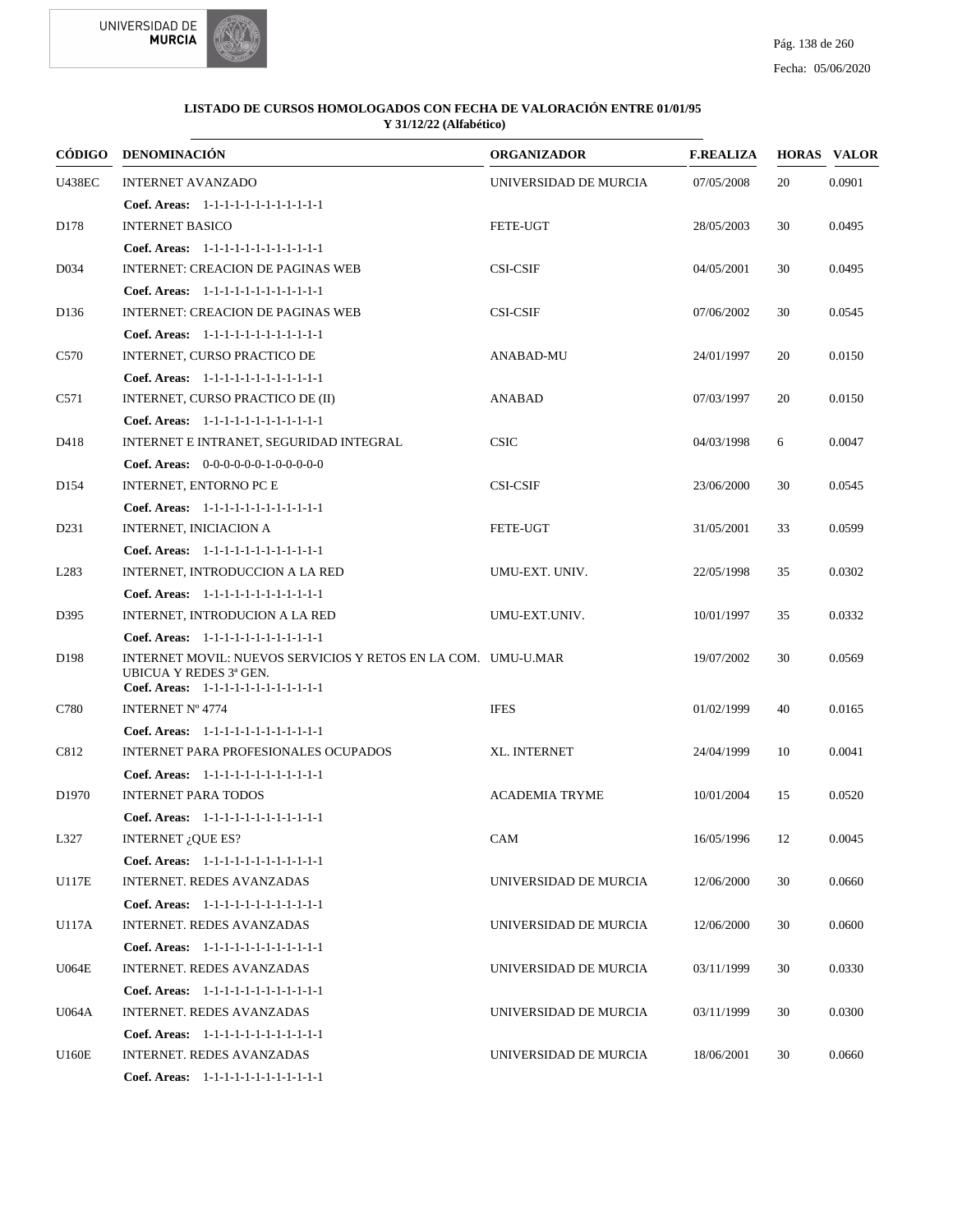



|                  | CÓDIGO DENOMINACIÓN                              | <b>ORGANIZADOR</b>                         | <b>F.REALIZA</b> |    | <b>HORAS VALOR</b> |
|------------------|--------------------------------------------------|--------------------------------------------|------------------|----|--------------------|
| U160A            | <b>INTERNET. REDES AVANZADAS</b>                 | UNIVERSIDAD DE MURCIA                      | 18/06/2001       | 30 | 0.0600             |
|                  | Coef. Areas: 1-1-1-1-1-1-1-1-1-1-1-1-1           |                                            |                  |    |                    |
| <b>U205E</b>     | <b>INTERNET. REDES AVANZADAS</b>                 | UNIVERSIDAD DE MURCIA                      | 08/04/2002       | 30 | 0.0660             |
|                  | Coef. Areas: 1-1-1-1-1-1-1-1-1-1-1-1-1           |                                            |                  |    |                    |
| U205A            | <b>INTERNET. REDES AVANZADAS</b>                 | UNIVERSIDAD DE MURCIA                      | 08/04/2002       | 30 | 0.0600             |
|                  | Coef. Areas: 1-1-1-1-1-1-1-1-1-1-1-1-1           |                                            |                  |    |                    |
| <b>U290AC</b>    | <b>INTERNET. REDES AVAZADAS</b>                  | UNIVERSIDAD DE MURCIA                      | 28/04/2004       | 30 | 0.1229             |
|                  | Coef. Areas: 1-1-1-1-1-1-1-1-1-1-1-1-1           |                                            |                  |    |                    |
| <b>U290AP</b>    | <b>INTERNET. REDES AVAZADAS</b>                  | UNIVERSIDAD DE MURCIA                      | 28/04/2004       | 30 | 0.1199             |
|                  | Coef. Areas: 1-1-1-1-1-1-1-1-1-1-1-1-1           |                                            |                  |    |                    |
| <b>U290EC</b>    | <b>INTERNET. REDES AVAZADAS</b>                  | UNIVERSIDAD DE MURCIA                      | 28/04/2004       | 30 | 0.1351             |
|                  | Coef. Areas: 1-1-1-1-1-1-1-1-1-1-1-1-1           |                                            |                  |    |                    |
| <b>U290EP</b>    | <b>INTERNET. REDES AVAZADAS</b>                  | UNIVERSIDAD DE MURCIA                      | 28/04/2004       | 30 | 0.1319             |
|                  | Coef. Areas: 1-1-1-1-1-1-1-1-1-1-1-1-1           |                                            |                  |    |                    |
| <b>U246AC</b>    | <b>INTERNET. REDES AVAZADAS</b>                  | UNIVERSIDAD DE MURCIA                      | 05/05/2003       | 30 | 0.0614             |
|                  | Coef. Areas: $1-1-1-1-1-1-1-1-1-1-1$             |                                            |                  |    |                    |
| <b>U246AP</b>    | <b>INTERNET. REDES AVAZADAS</b>                  | UNIVERSIDAD DE MURCIA                      | 05/05/2003       | 30 | 0.0600             |
|                  | Coef. Areas: 1-1-1-1-1-1-1-1-1-1-1-1-1           |                                            |                  |    |                    |
| <b>U246EC</b>    | <b>INTERNET. REDES AVAZADAS</b>                  | UNIVERSIDAD DE MURCIA                      | 05/05/2003       | 30 | 0.0676             |
|                  | Coef. Areas: 1-1-1-1-1-1-1-1-1-1-1-1-1           |                                            |                  |    |                    |
| <b>U246EP</b>    | <b>INTERNET. REDES AVAZADAS</b>                  | UNIVERSIDAD DE MURCIA                      | 05/05/2003       | 30 | 0.0660             |
|                  | Coef. Areas: $1-1-1-1-1-1-1-1-1-1-1$             |                                            |                  |    |                    |
| C766             | INTERNET: REDES, COMUNICACIONES Y BASES DE DATOS | <b>COCIN MURCIA</b>                        | 07/05/1999       | 40 | 0.0347             |
|                  | Coef. Areas: 1-1-1-1-1-1-1-1-1-1-1-1-1           |                                            |                  |    |                    |
| C764             | INTERNET: REDES, COMUNICACIONES Y BASES DE DATOS | <b>COCIN MURCIA</b>                        | 18/12/1998       | 40 | 0.0347             |
|                  | Coef. Areas: 1-1-1-1-1-1-1-1-1-1-1-1-1           |                                            |                  |    |                    |
| C612             | INTERNET: REDES, COMUNICACIONES Y BASES DE DATOS | <b>COCIN MURCIA</b>                        | 18/11/1996       | 40 | 0.0347             |
|                  | Coef. Areas: 1-1-1-1-1-1-1-1-1-1-1-1-1           |                                            |                  |    |                    |
| D1880            | INTERNET UN RECURSO PARA EL PROFESOR Y EL AULA   | MINSTERIO DE EDUCACION Y<br><b>CIENCIA</b> | 26/05/1998       | 42 | 0.0364             |
|                  | <b>Coef. Areas:</b> $0-0-0-0-0-0-0-0-0-0-0-0$    |                                            |                  |    |                    |
| C <sub>515</sub> | INTERNET Y CIBERNAUTICA                          | UMU-E.U. EMPRES. CART.- VIC.               | 23/04/1996 15    |    | 0.0129             |
|                  | Coef. Areas: $1-1-1-1-1-1-1-1-1-1-1$             | DESARROLLO CARTAGENA                       |                  |    |                    |
| <b>U337EC</b>    | <b>INTERNET Y COMERCIO ELECTRONICO</b>           | UNIVERSIDAD DE MURCIA                      | 30/09/2005       | 20 | 0.0901             |
|                  | Coef. Areas: 1-1-1-1-1-1-1-1-1-1-1-1-1           |                                            |                  |    |                    |
| <b>U337EP</b>    | INTERNET Y COMERCIO ELECTRONICO                  | UNIVERSIDAD DE MURCIA                      | 30/09/2005       | 20 | 0.0880             |
|                  | Coef. Areas: 1-1-1-1-1-1-1-1-1-1-1-1-1           |                                            |                  |    |                    |
| <b>U337AP</b>    | INTERNET Y COMERCIO ELECTRONICO                  | UNIVERSIDAD DE MURCIA                      | 30/09/2005       | 20 | 0.0800             |
|                  | Coef. Areas: 1-1-1-1-1-1-1-1-1-1-1-1-1           |                                            |                  |    |                    |
| <b>U337AC</b>    | <b>INTERNET Y COMERCIO ELECTRONICO</b>           | UNIVERSIDAD DE MURCIA                      | 30/09/2005       | 20 | 0.0819             |
|                  | Coef. Areas: 1-1-1-1-1-1-1-1-1-1-1-1-1           |                                            |                  |    |                    |
| D558             | INTERNET Y CORREO ELECTRONICO                    | CEC RUSADIR S.L.                           | 02/06/2000       | 20 | 0.0165             |
|                  | Coef. Areas: 1-1-1-1-1-1-1-1-1-1-1-1-1           |                                            |                  |    |                    |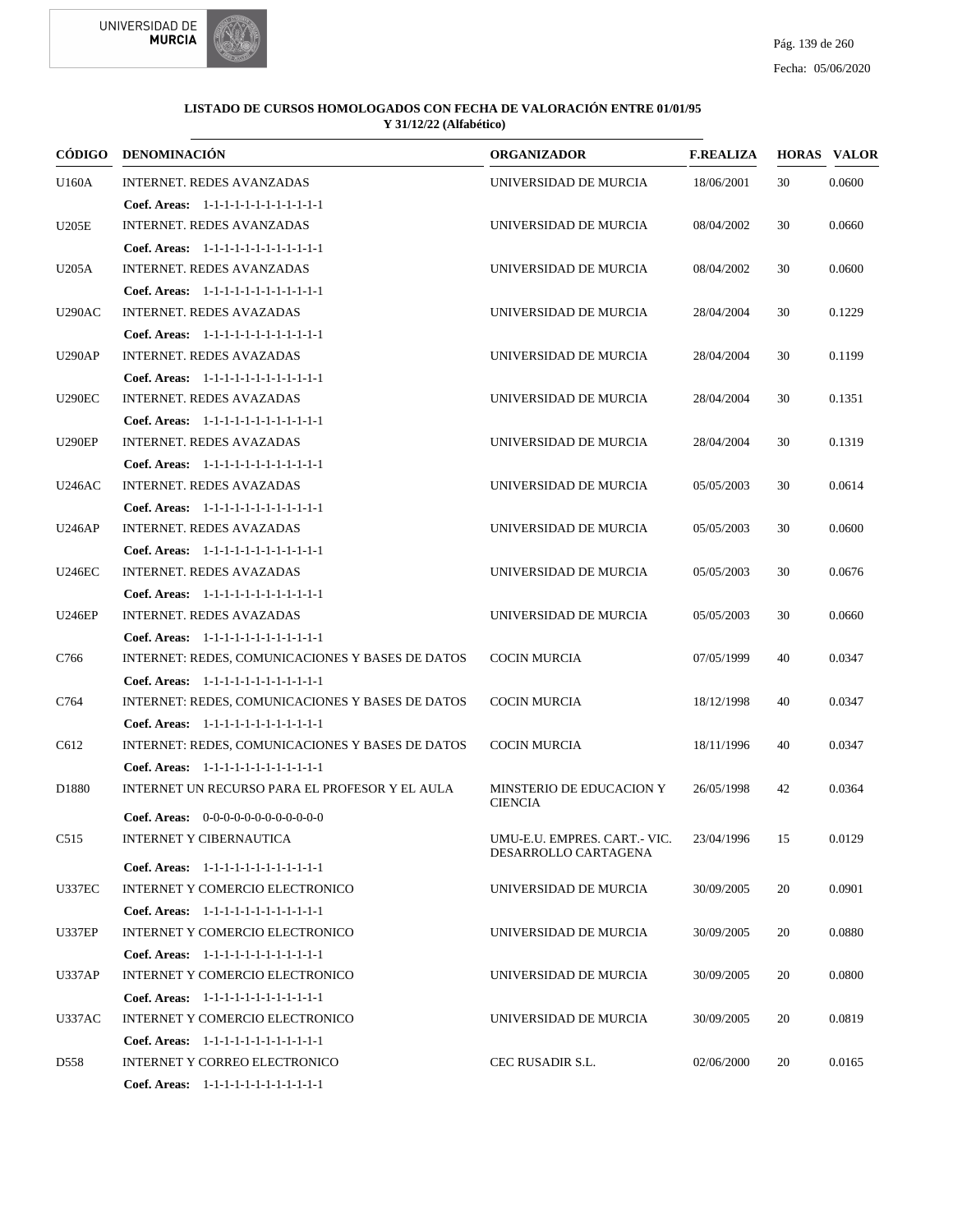



|                   | CÓDIGO DENOMINACIÓN                                                                                                                                              | <b>ORGANIZADOR</b>                                                    | <b>F.REALIZA</b> |     | <b>HORAS VALOR</b> |
|-------------------|------------------------------------------------------------------------------------------------------------------------------------------------------------------|-----------------------------------------------------------------------|------------------|-----|--------------------|
| D1347             | INTERNET Y CORREO ELECTRÓNICO                                                                                                                                    | <b>COMISIONES OBRERAS (CCOO)</b><br>(DENTRO DE FORMACION<br>CONTINUA) | 24/05/2010       | 31  | 0.1876             |
|                   | Coef. Areas: 1-1-1-1-1-1-1-1-1-1-1-1-1                                                                                                                           |                                                                       |                  |     |                    |
| D <sub>110</sub>  | INTERNET, Y CORREO ELECTRONICO, INICIACION                                                                                                                       | <b>CSI-CSIF</b>                                                       | 26/02/2001       | 35  | 0.0525             |
|                   | Coef. Areas: 1-1-1-1-1-1-1-1-1-1-1-1-1                                                                                                                           |                                                                       |                  |     |                    |
| C723              | INTERNET Y LA EMPRESA                                                                                                                                            | FUND. UNIVERSIDAD EMPRESA<br><b>DE MURCIA</b>                         | 14/02/1997       | 12  | 0.0045             |
|                   | Coef. Areas: 1-1-1-1-1-1-1-1-1-1-1-1-1                                                                                                                           |                                                                       |                  |     |                    |
| L510              | INTERRELACIONES DE LA LITERATURA, PUNTURA Y<br><b>MUSICA</b><br>Coef. Areas: 0-0-0-0-0-0-0-0-0-0-0-0-0                                                           | UMU-EXT.UNIV.                                                         | 30/04/1990       | 10  | 0.0087             |
| D <sub>1480</sub> | INTERVENCIÓN EN DROGODEPENDENCIAS PARA<br><b>MEDIADORES SOCIALES</b><br><b>Coef. Areas:</b> $0-0-0-0-0-0-0-0-0-0-0-0$                                            | COLECTIVO LA HUERTECICA                                               | 17/03/2000       | 150 | 0.1125             |
| D853              | INTERVENCION POLICIAL EN LA LUCHA CONTRA EL<br>CRIMEN. NUEVA PERSPECTIVA DESDE LA REFORMA DE LA<br><b>JUSTICIA PENAL</b><br>Coef. Areas: $0-0-0-0-0-0-0-0-0-0-0$ | AYTO. SAN PEDRO DEL PINATAR 27/10/2006<br>- MURCIA                    |                  | 20  | 0.0693             |
| C <sub>969</sub>  | INTRANET, NAVEGADOR WEB, CORREO ELECTRONICO<br>(CURSO INTEGRADO)<br>Coef. Areas: 1-1-1-1-1-1-1-1-1-1-1-1-1                                                       | C.A.R.M.                                                              | 21/10/1999       | 15  | 0.0130             |
| <b>U244AC</b>     | <b>INTRODUCCION A ACCESS</b>                                                                                                                                     | UNIVERSIDAD DE MURCIA                                                 | 25/03/2003       | 20  | 0.0410             |
|                   | Coef. Areas: 1-1-1-1-1-1-1-1-1-1-1-1-1                                                                                                                           |                                                                       |                  |     |                    |
| <b>U157E</b>      | <b>INTRODUCCION A ACCESS</b>                                                                                                                                     | UNIVERSIDAD DE MURCIA                                                 | 07/05/2001       | 20  | 0.0440             |
|                   | Coef. Areas: 1-1-1-1-1-1-1-1-1-1-1-1-1                                                                                                                           |                                                                       |                  |     |                    |
| <b>U288AP</b>     | <b>INTRODUCCION A ACCESS</b>                                                                                                                                     | UNIVERSIDAD DE MURCIA                                                 | 02/03/2004       | 20  | 0.0800             |
|                   | Coef. Areas: 1-1-1-1-1-1-1-1-1-1-1-1-1                                                                                                                           |                                                                       |                  |     |                    |
| <b>U288EC</b>     | <b>INTRODUCCION A ACCESS</b>                                                                                                                                     | UNIVERSIDAD DE MURCIA                                                 | 02/03/2004       | 20  | 0.0901             |
|                   | Coef. Areas: $1-1-1-1-1-1-1-1-1-1-1$                                                                                                                             |                                                                       |                  |     |                    |
| <b>U288EP</b>     | <b>INTRODUCCION A ACCESS</b>                                                                                                                                     | UNIVERSIDAD DE MURCIA                                                 | 02/03/2004       | 20  | 0.0880             |
|                   | Coef. Areas: 1-1-1-1-1-1-1-1-1-1-1-1-1                                                                                                                           |                                                                       |                  |     |                    |
| <b>U244EC</b>     | <b>INTRODUCCION A ACCESS</b>                                                                                                                                     | UNIVERSIDAD DE MURCIA                                                 | 25/03/2003       | 20  | 0.0451             |
|                   | Coef. Areas: 1-1-1-1-1-1-1-1-1-1-1-1-1                                                                                                                           |                                                                       |                  |     |                    |
| <b>U244EP</b>     | <b>INTRODUCCION A ACCESS</b>                                                                                                                                     | UNIVERSIDAD DE MURCIA                                                 | 25/03/2003       | 20  | 0.0440             |
|                   | <b>Coef. Areas:</b> $1-1-1-1-1-1-1-1-1-1-1$                                                                                                                      |                                                                       |                  |     |                    |
| U202A             | INTRODUCCION A ACCESS                                                                                                                                            | UNIVERSIDAD DE MURCIA                                                 | 02/05/2002       | 20  | 0.0400             |
|                   | Coef. Areas: 1-1-1-1-1-1-1-1-1-1-1-1-1                                                                                                                           |                                                                       |                  |     |                    |
| <b>U334AC</b>     | <b>INTRODUCCION A ACCESS</b>                                                                                                                                     | UNIVERSIDAD DE MURCIA                                                 | 30/06/2005       | 20  | 0.0819             |
|                   | Coef. Areas: 1-1-1-1-1-1-1-1-1-1-1-1-1                                                                                                                           |                                                                       |                  |     |                    |
| <b>U060A</b>      | <b>INTRODUCCION A ACCESS</b>                                                                                                                                     | UNIVERSIDAD DE MURCIA                                                 | 19/10/1999       | 20  | 0.0200             |
|                   | Coef. Areas: $1-1-1-1-1-1-1-1-1-1-1$                                                                                                                             |                                                                       |                  |     |                    |
| <b>U060E</b>      | <b>INTRODUCCION A ACCESS</b>                                                                                                                                     | UNIVERSIDAD DE MURCIA                                                 | 19/10/1999       | 20  | 0.0220             |
|                   | Coef. Areas: 1-1-1-1-1-1-1-1-1-1-1-1-1                                                                                                                           |                                                                       |                  |     |                    |
| <b>U202E</b>      | <b>INTRODUCCION A ACCESS</b>                                                                                                                                     | UNIVERSIDAD DE MURCIA                                                 | 02/05/2002       | 20  | 0.0440             |
|                   | Coef. Areas: 1-1-1-1-1-1-1-1-1-1-1-1-1                                                                                                                           |                                                                       |                  |     |                    |
| U114E             | INTRODUCCION A ACCESS                                                                                                                                            | UNIVERSIDAD DE MURCIA                                                 | 15/05/2000       | 20  | 0.0440             |
|                   | Coef. Areas: 1-1-1-1-1-1-1-1-1-1-1-1-1                                                                                                                           |                                                                       |                  |     |                    |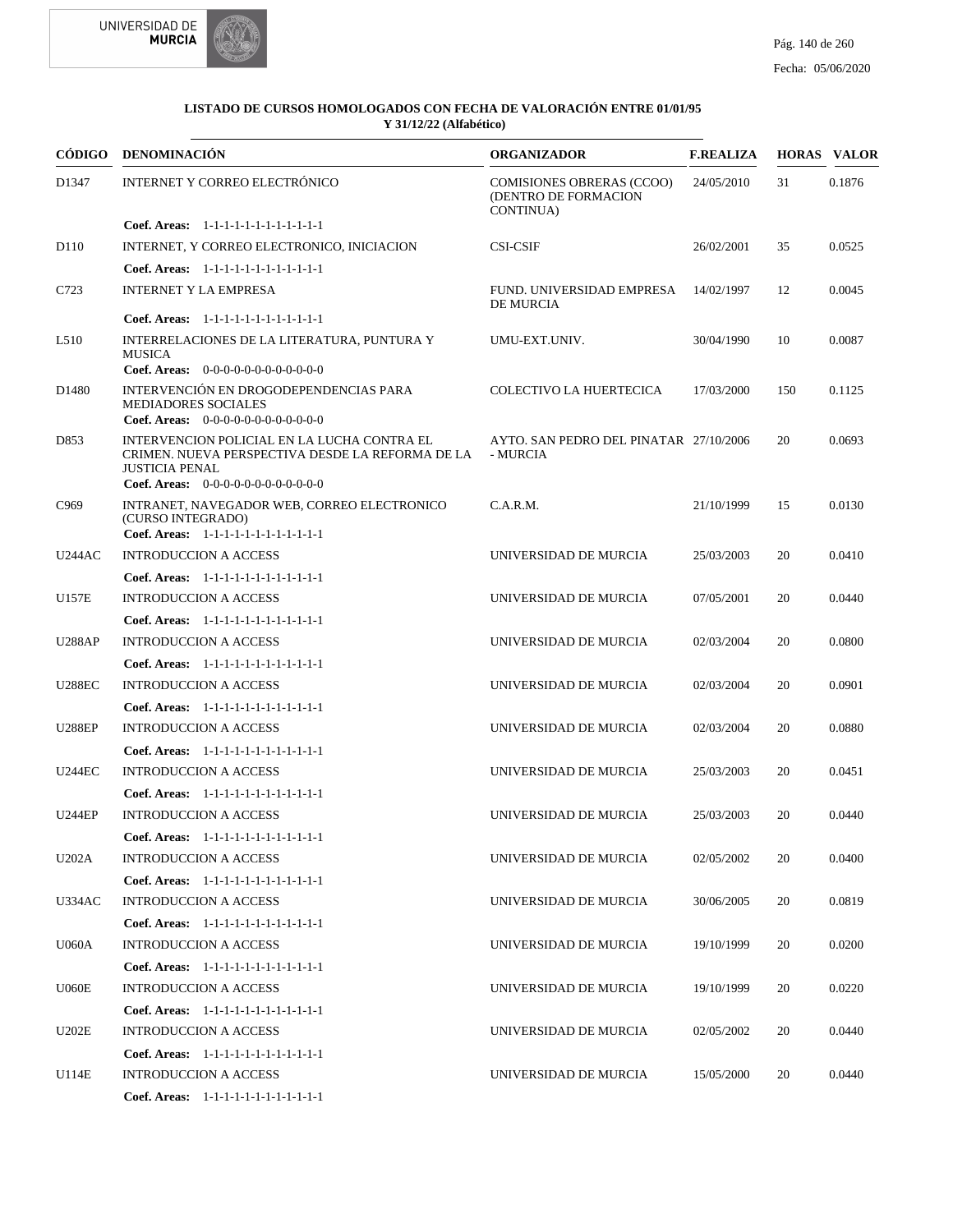

|                         | CÓDIGO DENOMINACIÓN                                                                                                                                                                                                                                                                                                     | <b>ORGANIZADOR</b>                                                                                                                         | <b>F.REALIZA</b> |                | <b>HORAS VALOR</b> |
|-------------------------|-------------------------------------------------------------------------------------------------------------------------------------------------------------------------------------------------------------------------------------------------------------------------------------------------------------------------|--------------------------------------------------------------------------------------------------------------------------------------------|------------------|----------------|--------------------|
| <b>U334AP</b>           | <b>INTRODUCCION A ACCESS</b>                                                                                                                                                                                                                                                                                            | UNIVERSIDAD DE MURCIA                                                                                                                      | 30/06/2005       | 20             | 0.0800             |
|                         | Coef. Areas: 1-1-1-1-1-1-1-1-1-1-1-1-1                                                                                                                                                                                                                                                                                  |                                                                                                                                            |                  |                |                    |
| <b>U244AP</b>           | <b>INTRODUCCION A ACCESS</b>                                                                                                                                                                                                                                                                                            | UNIVERSIDAD DE MURCIA                                                                                                                      | 25/03/2003       | 20             | 0.0400             |
|                         | Coef. Areas: 1-1-1-1-1-1-1-1-1-1-1-1-1                                                                                                                                                                                                                                                                                  |                                                                                                                                            |                  |                |                    |
| U157A                   | <b>INTRODUCCION A ACCESS</b>                                                                                                                                                                                                                                                                                            | UNIVERSIDAD DE MURCIA                                                                                                                      | 07/05/2001       | 20             | 0.0400             |
|                         | Coef. Areas: 1-1-1-1-1-1-1-1-1-1-1-1-1                                                                                                                                                                                                                                                                                  |                                                                                                                                            |                  |                |                    |
| U114A                   | <b>INTRODUCCION A ACCESS</b>                                                                                                                                                                                                                                                                                            | UNIVERSIDAD DE MURCIA                                                                                                                      | 15/05/2000       | 20             | 0.0400             |
|                         | Coef. Areas: 1-1-1-1-1-1-1-1-1-1-1-1-1                                                                                                                                                                                                                                                                                  |                                                                                                                                            |                  |                |                    |
| <b>U288AC</b>           | <b>INTRODUCCION A ACCESS</b>                                                                                                                                                                                                                                                                                            | UNIVERSIDAD DE MURCIA                                                                                                                      | 02/03/2004       | 20             | 0.0819             |
|                         | Coef. Areas: 1-1-1-1-1-1-1-1-1-1-1-1-1                                                                                                                                                                                                                                                                                  |                                                                                                                                            |                  |                |                    |
| <b>U334EC</b>           | <b>INTRODUCCION A ACCESS</b>                                                                                                                                                                                                                                                                                            | UNIVERSIDAD DE MURCIA                                                                                                                      | 30/06/2005       | 20             | 0.0901             |
|                         | Coef. Areas: 1-1-1-1-1-1-1-1-1-1-1-1-1                                                                                                                                                                                                                                                                                  |                                                                                                                                            |                  |                |                    |
| <b>U334EP</b>           | <b>INTRODUCCION A ACCESS</b>                                                                                                                                                                                                                                                                                            | UNIVERSIDAD DE MURCIA                                                                                                                      | 30/06/2005       | 20             | 0.0880             |
|                         | Coef. Areas: 1-1-1-1-1-1-1-1-1-1-1-1-1                                                                                                                                                                                                                                                                                  |                                                                                                                                            |                  |                |                    |
| D <sub>2085</sub>       | INTRODUCCIÓN A ACCESS (1ª EDICIÓN)                                                                                                                                                                                                                                                                                      | UNIVERSIDAD POLITECNICA DE 12/11/2008<br>CARTAGENA                                                                                         |                  | 20             | 0.0645             |
|                         | Coef. Areas: 1-1-1-1-1-1-1-1-1-1-1-1-1                                                                                                                                                                                                                                                                                  |                                                                                                                                            |                  |                |                    |
| D <sub>1826</sub>       |                                                                                                                                                                                                                                                                                                                         | CAMARA OFICIAL DE COMERCIO, 18/10/1996<br>INDUSTRIA Y NAVEGACION DE                                                                        |                  | 40             | 0.0347             |
|                         | Coef. Areas: 1-1-1-1-1-1-1-1-1-1-1-1-1                                                                                                                                                                                                                                                                                  |                                                                                                                                            |                  |                |                    |
| D <sub>1315</sub>       | INTRODUCCIÓN A AL INFORMÁTICA E INTERNET. NIVEL 1                                                                                                                                                                                                                                                                       | CARM - SERVICIO REGIONAL DE 06/11/2012<br><b>EMPLEO Y FORMACION (SEF)</b>                                                                  |                  | 35             | 0.2021             |
|                         | Coef. Areas: 1-1-1-1-1-1-1-1-1-1-1-1-1                                                                                                                                                                                                                                                                                  |                                                                                                                                            |                  |                |                    |
| <b>U059E</b>            |                                                                                                                                                                                                                                                                                                                         |                                                                                                                                            | 04/10/1999       | 20             | 0.0220             |
|                         | Coef. Areas: 1-1-1-1-1-1-1-1-1-1-1-1-1                                                                                                                                                                                                                                                                                  |                                                                                                                                            |                  |                |                    |
| <b>U059A</b>            | <b>INTRODUCCION A BASES DE DATOS</b>                                                                                                                                                                                                                                                                                    | UNIVERSIDAD DE MURCIA                                                                                                                      | 04/10/1999       | 20             | 0.0200             |
|                         | Coef. Areas: 1-1-1-1-1-1-1-1-1-1-1-1-1                                                                                                                                                                                                                                                                                  |                                                                                                                                            |                  |                |                    |
|                         |                                                                                                                                                                                                                                                                                                                         |                                                                                                                                            | 15/05/2000       |                | 0.0440             |
|                         |                                                                                                                                                                                                                                                                                                                         |                                                                                                                                            |                  |                |                    |
|                         |                                                                                                                                                                                                                                                                                                                         |                                                                                                                                            | 15/05/2000       |                | 0.0400             |
|                         | Coef. Areas: $1-1-1-1-1-1-1-1-1-1-1$                                                                                                                                                                                                                                                                                    |                                                                                                                                            |                  |                |                    |
| D688                    | <b>INTRODUCCION A CMMI</b>                                                                                                                                                                                                                                                                                              | <b>PSL EUROPA</b>                                                                                                                          | 22/04/2005       | 100            | 0.1500             |
|                         | <b>Coef. Areas:</b> $0-0-0-0-0-1-0-0-0-0-0$                                                                                                                                                                                                                                                                             |                                                                                                                                            |                  |                |                    |
| U745A                   | INTRODUCCIÓN A ELARA PARA CAJAS PAGADORAS Y<br><b>DEPARTAMENTOS</b>                                                                                                                                                                                                                                                     | UNIVERSIDAD DE MURCIA                                                                                                                      | 06/07/2015       | 12,5           | 0.0813             |
|                         |                                                                                                                                                                                                                                                                                                                         |                                                                                                                                            |                  |                | 0.0400             |
|                         |                                                                                                                                                                                                                                                                                                                         |                                                                                                                                            |                  |                |                    |
| U153E                   | <b>INTRODUCCION A EXCEL</b>                                                                                                                                                                                                                                                                                             | UNIVERSIDAD DE MURCIA                                                                                                                      | 23/04/2001       | 20             | 0.0440             |
|                         | Coef. Areas: 1-1-1-1-1-1-1-1-1-1-1-1-1                                                                                                                                                                                                                                                                                  |                                                                                                                                            |                  |                |                    |
| <b>U285AC</b>           | <b>INTRODUCCION A EXCEL</b>                                                                                                                                                                                                                                                                                             | UNIVERSIDAD DE MURCIA                                                                                                                      | 15/03/2004       | 20             | 0.0819             |
|                         | Coef. Areas: 1-1-1-1-1-1-1-1-1-1-1-1-1                                                                                                                                                                                                                                                                                  |                                                                                                                                            |                  |                |                    |
| <b>U285AP</b>           | <b>INTRODUCCION A EXCEL</b>                                                                                                                                                                                                                                                                                             | UNIVERSIDAD DE MURCIA                                                                                                                      | 15/03/2004       | 20             | 0.0800             |
|                         | Coef. Areas: 1-1-1-1-1-1-1-1-1-1-1-1-1                                                                                                                                                                                                                                                                                  |                                                                                                                                            |                  |                |                    |
| <b>U285EC</b>           | <b>INTRODUCCION A EXCEL</b>                                                                                                                                                                                                                                                                                             |                                                                                                                                            | 15/03/2004       | 20             | 0.0901             |
|                         | Coef. Areas: 1-1-1-1-1-1-1-1-1-1-1-1-1                                                                                                                                                                                                                                                                                  |                                                                                                                                            |                  |                |                    |
| U113E<br>U113A<br>U153A | INTRODUCCIÓN A AL INFORMÁTICA<br><b>INTRODUCCION A BASES DE DATOS</b><br><b>INTRODUCCION A BASES DE DATOS</b><br>Coef. Areas: 1-1-1-1-1-1-1-1-1-1-1-1-1<br><b>INTRODUCCION A BASES DE DATOS</b><br><b>Coef. Areas:</b> $1-0-0-0-1-0-0-0-0-1-0$<br><b>INTRODUCCION A EXCEL</b><br>Coef. Areas: 1-1-1-1-1-1-1-1-1-1-1-1-1 | <b>MURCIA</b><br>UNIVERSIDAD DE MURCIA<br>UNIVERSIDAD DE MURCIA<br>UNIVERSIDAD DE MURCIA<br>UNIVERSIDAD DE MURCIA<br>UNIVERSIDAD DE MURCIA | 23/04/2001       | 20<br>20<br>20 |                    |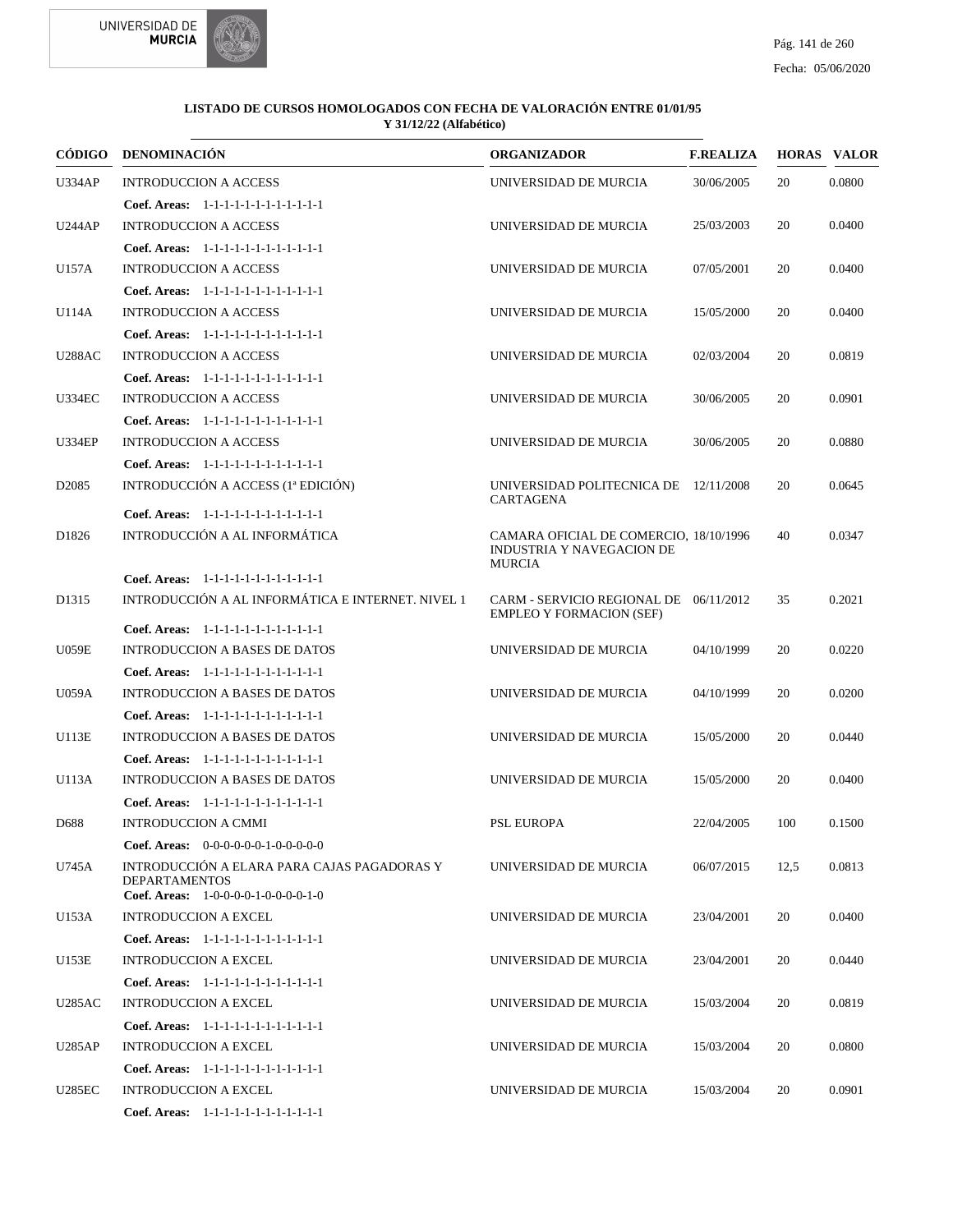



|                   | CÓDIGO DENOMINACIÓN                                                                                | <b>ORGANIZADOR</b>                                        | <b>F.REALIZA</b> |    | <b>HORAS VALOR</b> |
|-------------------|----------------------------------------------------------------------------------------------------|-----------------------------------------------------------|------------------|----|--------------------|
| <b>U285EP</b>     | <b>INTRODUCCION A EXCEL</b>                                                                        | UNIVERSIDAD DE MURCIA                                     | 15/03/2004       | 20 | 0.0880             |
|                   | Coef. Areas: 1-1-1-1-1-1-1-1-1-1-1-1-1                                                             |                                                           |                  |    |                    |
| <b>U057A</b>      | <b>INTRODUCCION A EXCEL</b>                                                                        | UNIVERSIDAD DE MURCIA                                     | 06/10/1999       | 20 | 0.0200             |
|                   | Coef. Areas: 1-1-1-1-1-1-1-1-1-1-1-1-1                                                             |                                                           |                  |    |                    |
| U111A             | <b>INTRODUCCION A EXCEL</b>                                                                        | UNIVERSIDAD DE MURCIA                                     | 15/05/2000       | 20 | 0.0400             |
|                   | Coef. Areas: 1-1-1-1-1-1-1-1-1-1-1-1-1                                                             |                                                           |                  |    |                    |
| U111E             | <b>INTRODUCCION A EXCEL</b>                                                                        | UNIVERSIDAD DE MURCIA                                     | 15/05/2000       | 20 | 0.0440             |
|                   | Coef. Areas: 1-1-1-1-1-1-1-1-1-1-1-1-1                                                             |                                                           |                  |    |                    |
| <b>U240AC</b>     | <b>INTRODUCCION A EXCEL</b>                                                                        | UNIVERSIDAD DE MURCIA                                     | 17/03/2003       | 20 | 0.0410             |
|                   | Coef. Areas: 1-1-1-1-1-1-1-1-1-1-1-1-1                                                             |                                                           |                  |    |                    |
| <b>U240AP</b>     | <b>INTRODUCCION A EXCEL</b>                                                                        | UNIVERSIDAD DE MURCIA                                     | 17/03/2003       | 20 | 0.0400             |
|                   | Coef. Areas: 1-1-1-1-1-1-1-1-1-1-1-1-1                                                             |                                                           |                  |    |                    |
| <b>U240EC</b>     | <b>INTRODUCCION A EXCEL</b>                                                                        | UNIVERSIDAD DE MURCIA                                     | 17/03/2003       | 20 | 0.0451             |
|                   | Coef. Areas: 1-1-1-1-1-1-1-1-1-1-1-1-1                                                             |                                                           |                  |    |                    |
| <b>U240EP</b>     | <b>INTRODUCCION A EXCEL</b>                                                                        | UNIVERSIDAD DE MURCIA                                     | 17/03/2003       | 20 | 0.0440             |
|                   | Coef. Areas: 1-1-1-1-1-1-1-1-1-1-1-1-1                                                             |                                                           |                  |    |                    |
| U198A             | <b>INTRODUCCION A EXCEL</b>                                                                        | UNIVERSIDAD DE MURCIA                                     | 08/04/2002       | 20 | 0.0400             |
|                   | Coef. Areas: 1-1-1-1-1-1-1-1-1-1-1-1-1                                                             |                                                           |                  |    |                    |
| <b>U057E</b>      | <b>INTRODUCCION A EXCEL</b>                                                                        | UNIVERSIDAD DE MURCIA                                     | 06/10/1999       | 20 | 0.0220             |
|                   | Coef. Areas: 1-1-1-1-1-1-1-1-1-1-1-1-1                                                             |                                                           |                  |    |                    |
| U198E             | <b>INTRODUCCION A EXCEL</b>                                                                        | UNIVERSIDAD DE MURCIA                                     | 08/04/2002       | 20 | 0.0440             |
|                   | Coef. Areas: 1-1-1-1-1-1-1-1-1-1-1-1-1                                                             |                                                           |                  |    |                    |
| U193A             | <b>INTRODUCCION A EXCEL</b>                                                                        | UNIVERSIDAD DE MURCIA                                     | 01/12/2000       | 20 | 0.0390             |
|                   | Coef. Areas: 1-1-1-1-1-1-1-1-1-1-1-1-1                                                             |                                                           |                  |    |                    |
| U193E             | <b>INTRODUCCION A EXCEL</b>                                                                        | UNIVERSIDAD DE MURCIA                                     | 01/12/2000       | 20 | 0.0429             |
|                   | Coef. Areas: 1-1-1-1-1-1-1-1-1-1-1-1-1                                                             |                                                           |                  |    |                    |
| D <sub>2087</sub> | <b>INTRODUCCIÓN A EXCEL</b>                                                                        | UNIVERSIDAD POLITECNICA DE 20/10/2003<br><b>CARTAGENA</b> |                  | 20 | 0.0355             |
|                   | Coef. Areas: 1-1-1-1-1-1-1-1-1-1-1-1-1                                                             |                                                           |                  |    |                    |
| D <sub>2156</sub> | INTRODUCCIÓN A EXCEL                                                                               | UNIVERSIDAD POLITECNICA DE 30/10/2009<br>CARTAGENA        |                  | 20 | 0.0645             |
|                   | Coef. Areas: 1-1-1-1-1-1-1-1-1-1-1-1-1                                                             |                                                           |                  |    |                    |
| <b>U294AP</b>     | INTRODUCCION A HTML Y MANTENIMIENTO WEB EN<br>WWW.UM.ES.                                           | UNIVERSIDAD DE MURCIA                                     | 12/05/2004       | 10 | 0.0400             |
| <b>U294EC</b>     | Coef. Areas: 1-1-1-1-1-1-1-1-1-1-1-1-1<br>INTRODUCCION A HTML Y MANTENIMIENTO WEB EN               | UNIVERSIDAD DE MURCIA                                     | 12/05/2004       | 10 | 0.0451             |
|                   | WWW.UM.ES.<br>Coef. Areas: 1-1-1-1-1-1-1-1-1-1-1-1-1                                               |                                                           |                  |    |                    |
| <b>U294EP</b>     | INTRODUCCION A HTML Y MANTENIMIENTO WEB EN<br>WWW.UM.ES.                                           | UNIVERSIDAD DE MURCIA                                     | 12/05/2004       | 10 | 0.0440             |
|                   | Coef. Areas: 1-1-1-1-1-1-1-1-1-1-1-1-1                                                             |                                                           |                  |    |                    |
| <b>U294AC</b>     | INTRODUCCION A HTML Y MANTENIMIENTO WEB EN<br>WWW.UM.ES.<br>Coef. Areas: 1-1-1-1-1-1-1-1-1-1-1-1-1 | UNIVERSIDAD DE MURCIA                                     | 12/05/2004       | 10 | 0.0410             |
| C725              | <b>INTRODUCCION A INTERNET</b>                                                                     | C.O. BIOLOGOS DE MURCIA                                   | 25/04/1997       | 30 | 0.0225             |
|                   | Coef. Areas: 1-1-1-1-1-1-1-1-1-1-1-1-1                                                             |                                                           |                  |    |                    |
| C883              | <b>INTRODUCCION A INTERNET</b>                                                                     | CAM                                                       | 02/07/1999       | 20 | 0.0075             |
|                   | Coef. Areas: 1-1-1-1-1-1-1-1-1-1-1-1-1                                                             |                                                           |                  |    |                    |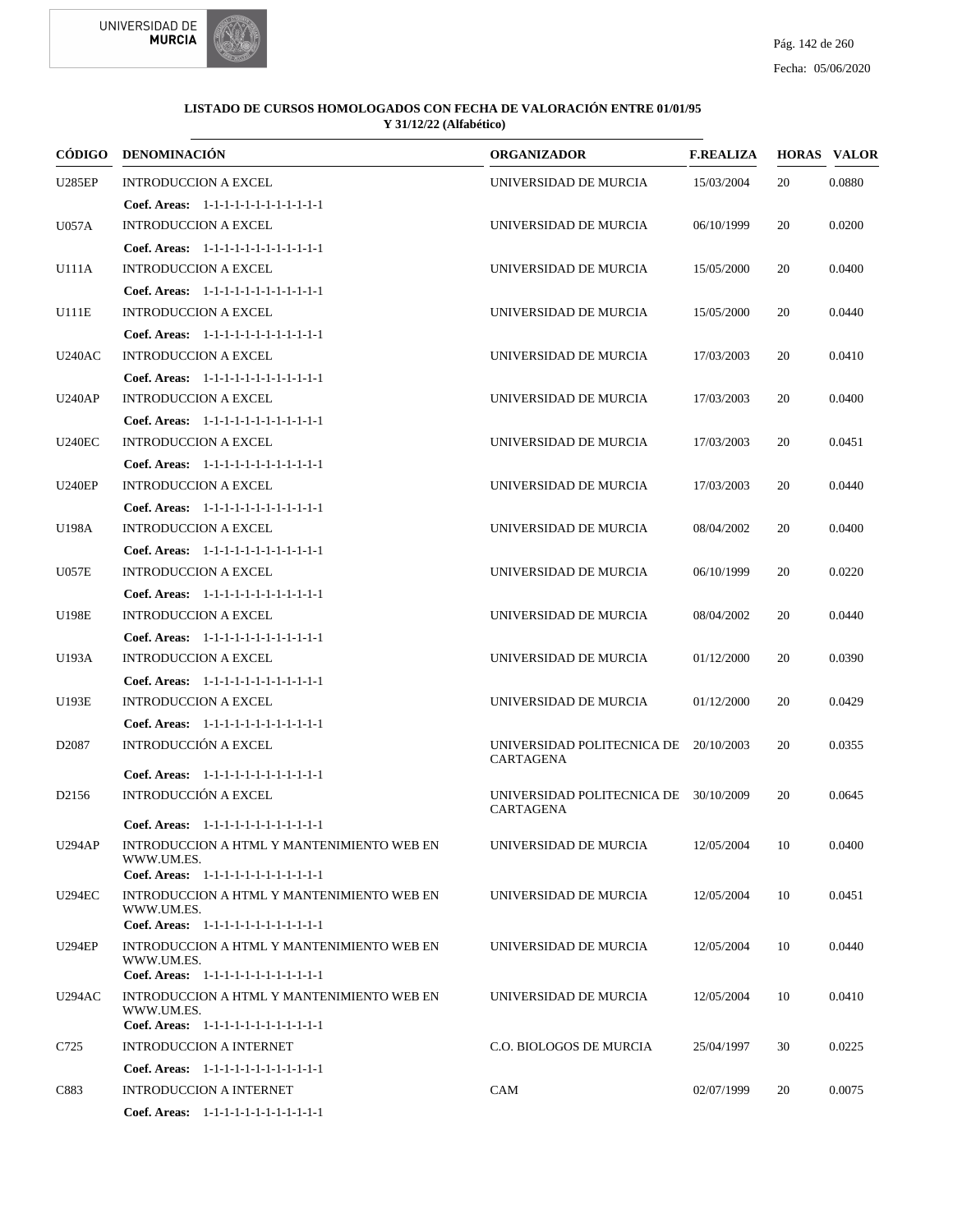



|                   | CÓDIGO DENOMINACIÓN                                                                                                                   | <b>ORGANIZADOR</b>                                                             | <b>F.REALIZA</b> |    | <b>HORAS VALOR</b> |
|-------------------|---------------------------------------------------------------------------------------------------------------------------------------|--------------------------------------------------------------------------------|------------------|----|--------------------|
| <b>U509E</b>      | <b>INTRODUCCION A INTERNET</b>                                                                                                        | UNIVERSIDAD DE MURCIA                                                          | 09/03/2010       | 20 | 0.1430             |
|                   | Coef. Areas: 1-1-1-1-1-1-1-1-1-1-1-1-1                                                                                                |                                                                                |                  |    |                    |
| U465E             | <b>INTRODUCCIÓN A INTERNET</b>                                                                                                        | UNIVERSIDAD DE MURCIA                                                          | 25/05/2009       | 20 | 0.0858             |
|                   | Coef. Areas: 1-1-1-1-1-1-1-1-1-1-1-1-1                                                                                                |                                                                                |                  |    |                    |
| U553E             | <b>INTRODUCCIÓN A INTERNET</b>                                                                                                        | UNIVERSIDAD DE MURCIA                                                          | 22/02/2011       | 20 | 0.1430             |
|                   | Coef. Areas: 1-1-1-1-1-1-1-1-1-1-1-1-1                                                                                                |                                                                                |                  |    |                    |
| <b>U871E</b>      | INTRODUCCIÓN A LA ADMINISTRACIÓN ELECTRÓNICA                                                                                          | UNIVERSIDAD DE MURCIA                                                          | 07/03/2017       | 15 | 0.1073             |
|                   | Coef. Areas: 1-1-1-1-1-1-1-1-1-1-1-1-1                                                                                                |                                                                                |                  |    |                    |
| U961E             | INTRODUCCIÓN A LA ADMINISTRACIÓN ELECTRÓNICA                                                                                          | UNIVERSIDAD DE MURCIA                                                          | 28/02/2018       | 15 | 0.1073             |
|                   | Coef. Areas: 1-1-1-1-1-1-1-1-1-1-1-1-1                                                                                                |                                                                                |                  |    |                    |
| <b>U997E</b>      | INTRODUCCIÓN A LA ADMINISTRACIÓN ELECTRÓNICA (1 <sup>ª</sup><br>EDICIÓN)<br>Coef. Areas: 1-1-1-1-1-1-1-1-1-1-1-1-1                    | UNIVERSIDAD DE MURCIA                                                          | 04/03/2019       | 5  | 0.0358             |
| <b>U1030E</b>     | INTRODUCCIÓN A LA ADMINISTRACIÓN ELECTRÓNICA (2ª                                                                                      | UNIVERSIDAD DE MURCIA                                                          | 13/05/2019       | 5  | 0.0358             |
|                   | EDICIÓN)                                                                                                                              |                                                                                |                  |    |                    |
|                   | Coef. Areas: 1-1-1-1-1-1-1-1-1-1-1-1-1                                                                                                |                                                                                |                  |    |                    |
| <b>U782E</b>      | INTRODUCCIÓN A LA ADMINSTRACIÓN ELECTRÓNICA                                                                                           | UNIVERSIDAD DE MURCIA                                                          | 24/02/2016       | 15 | 0.1073             |
|                   | Coef. Areas: 1-1-1-1-1-1-1-1-1-1-1-1-1                                                                                                |                                                                                |                  |    |                    |
| D889              | INTRODUCCION A LA CALIDAD Y TRAZABILIDAD                                                                                              | <b>CARM</b>                                                                    | 27/02/2009       | 15 | 0.0473             |
|                   | Coef. Areas: 0-0-0-0-0-0-0-0-0-1-0-0                                                                                                  |                                                                                |                  |    |                    |
| <b>U780E</b>      | INTRODUCCIÓN A LA EDICIÓN DE DOCUMENTOS EN LATEX UNIVERSIDAD DE MURCIA                                                                |                                                                                | 04/07/2016       | 18 | 0.1287             |
|                   | Coef. Areas: 1-1-1-1-1-1-1-1-1-1-1-1-1                                                                                                |                                                                                |                  |    |                    |
| <b>U881E</b>      | INTRODUCCIÓN A LA EDICIÓN DE DOCUMENTOS EN LATEX UNIVERSIDAD DE MURCIA                                                                |                                                                                | 15/06/2017       | 18 | 0.1287             |
|                   | Coef. Areas: 1-1-1-1-1-1-1-1-1-1-1-1-1                                                                                                |                                                                                |                  |    |                    |
| <b>U973E</b>      | INTRODUCCIÓN A LA EDICIÓN DE DOCUMENTOS EN LATEX UNIVERSIDAD DE MURCIA                                                                |                                                                                | 30/05/2018       | 18 | 0.1287             |
|                   | Coef. Areas: $1-1-1-1-1-1-1-1-1-1-1$                                                                                                  |                                                                                |                  |    |                    |
| D1438             | INTRODUCCIÓN A LA ETOLOGÍA                                                                                                            | <b>UMU</b>                                                                     | 03/04/1987       | 20 | 0.0173             |
|                   | Coef. Areas: $0-0-0-0-0-0-0-0-0-0-0-1$                                                                                                |                                                                                |                  |    |                    |
| D2228             | INTRODUCCIÓN A LA EVALUACIÓN DE IMPACTO PARA LA<br><b>GESTIÓN PÚBLICA</b><br>Coef. Areas: 1-1-1-1-1-1-1-1-1-1-1-1-1                   | MIRIADA X-PLATAFORMA E-<br><b>LEARNING</b>                                     | 02/11/2018       | 30 | 0.0750             |
| D <sub>1085</sub> | INTRODUCCIÓN A LA GESTIÓN DE ARCHIVOS PERSONALES                                                                                      | <b>INDEX: ASOCIACIÓN DE</b><br>PROFESIONALES DE LA INFORMA.<br>Y DOC. R.MURCIA | 30/11/2012       | 25 | 0.1375             |
|                   | Coef. Areas: $0-0-0-0-0-0-1-0-0-0-0$                                                                                                  |                                                                                |                  |    |                    |
| D831              | INTRODUCCION A LA GESTION DE LA TRANSFERENCIA                                                                                         | <b>UMU - OTRI</b>                                                              | 12/03/2008       | 30 | 0.1139             |
|                   | Coef. Areas: $0-0-0-1-0-0-0-0-0-0-0$                                                                                                  |                                                                                |                  |    |                    |
| D <sub>1562</sub> | INTRODUCCIÓN A LA INFORMÁTICA                                                                                                         | ASOCIACIÓN EMPRESARIAL<br>UNIVERSITARIA (GESPOMUR)                             | 15/12/2000       | 10 | 0.0075             |
|                   | Coef. Areas: 1-1-1-1-1-1-1-1-1-1-1-1-1                                                                                                |                                                                                |                  |    |                    |
| D940              | INTRODUCCION A LA INFORMATICA (A DISTANCIA)                                                                                           | AULA MENTOR - Mº EDUCACION, 12/10/2002<br>CULTURA Y DEPORTE - CARM             |                  | 40 | 0.0693             |
|                   | Coef. Areas: 1-1-1-1-1-1-1-1-1-1-1-1-1                                                                                                |                                                                                |                  |    |                    |
| D1390             | INTRODUCCIÓN A LA INFORMÁTICA BÁSICA PARA EL<br>ACCESO A LA RED DE LA UNIVERSIDAD DE MURCIA<br>Coef. Areas: 1-1-1-1-1-1-1-1-1-1-1-1-1 | <b>UMU</b>                                                                     | 03/06/1998       | 45 | 0.0427             |
| D1982             | INTRODUCCIÓN A LA INFORMÁTICA E INTERNET. NIVEL 1                                                                                     | CARM - SERVICIO REGIONAL DE 07/04/2012<br><b>EMPLEO Y FORMACION (SEF)</b>      |                  | 35 | 0.2021             |
|                   | Coef. Areas: 1-1-1-1-1-1-1-1-1-1-1-1-1                                                                                                |                                                                                |                  |    |                    |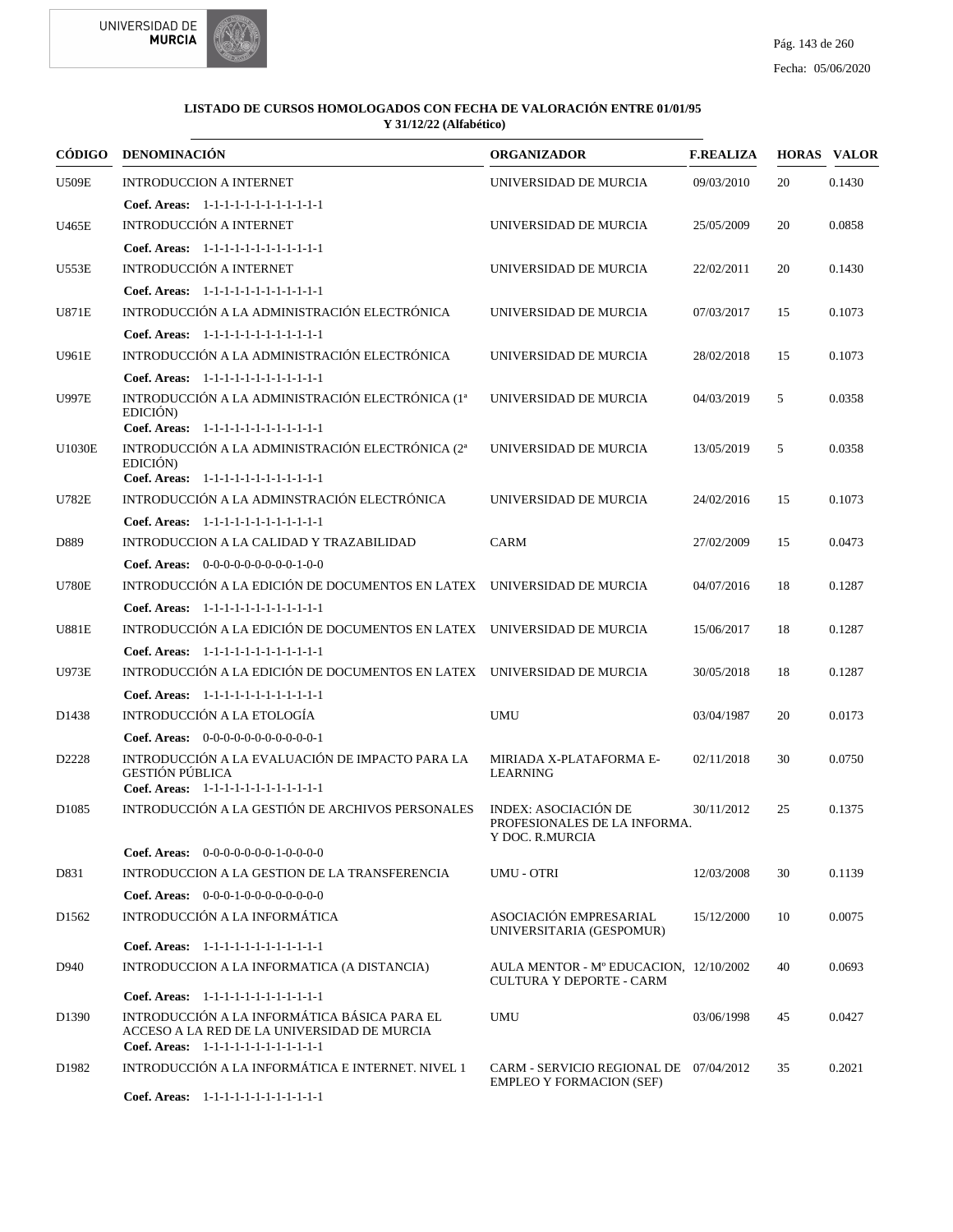



|                   | CÓDIGO DENOMINACIÓN                                                                                                                          | <b>ORGANIZADOR</b>                                                        | <b>F.REALIZA</b> |    | <b>HORAS VALOR</b> |
|-------------------|----------------------------------------------------------------------------------------------------------------------------------------------|---------------------------------------------------------------------------|------------------|----|--------------------|
| D1548             | INTRODUCCIÓN A LA INFORMÁTICA E INTERNET. NIVEL 1                                                                                            | CARM - SERVICIO REGIONAL DE 24/10/2012<br><b>EMPLEO Y FORMACION (SEF)</b> |                  | 35 | 0.2021             |
|                   | Coef. Areas: 1-1-1-1-1-1-1-1-1-1-1-1-1                                                                                                       |                                                                           |                  |    |                    |
| D <sub>1595</sub> | INTRODUCCIÓN A LA INFORMÁTICA E INTERNET. NIVEL 1                                                                                            | CARM - SERVICIO REGIONAL DE 05/11/2012<br><b>EMPLEO Y FORMACION (SEF)</b> |                  | 35 | 0.2021             |
|                   | Coef. Areas: 1-1-1-1-1-1-1-1-1-1-1-1-1                                                                                                       |                                                                           |                  |    |                    |
| D1736             | INTRODUCCIÓN A LA INFORMÁTICA E INTERNET. NIVEL 2                                                                                            | CARM - SERVICIO REGIONAL DE 19/11/2012<br><b>EMPLEO Y FORMACION (SEF)</b> |                  | 25 | 0.1444             |
|                   | Coef. Areas: 1-1-1-1-1-1-1-1-1-1-1-1-1                                                                                                       |                                                                           |                  |    |                    |
| D <sub>1694</sub> | INTRODUCCIÓN A LA INFORMÁTICA E INTERNET. NIVEL 2                                                                                            | CARM - SERVICIO REGIONAL DE 21/11/2012<br><b>EMPLEO Y FORMACION (SEF)</b> |                  | 25 | 0.1444             |
|                   | Coef. Areas: 1-1-1-1-1-1-1-1-1-1-1-1-1                                                                                                       |                                                                           |                  |    |                    |
| D <sub>1665</sub> | INTRODUCCIÓN A LA INFORMÁTICA E INTERNET. NIVEL 2                                                                                            | CARM - SERVICIO REGIONAL DE 07/08/2014<br><b>EMPLEO Y FORMACION (SEF)</b> |                  | 25 | 0.1444             |
|                   | Coef. Areas: 1-1-1-1-1-1-1-1-1-1-1-1-1                                                                                                       |                                                                           |                  |    |                    |
| D <sub>1093</sub> | INTRODUCCIÓN A LA INFORMÁTICA E INTERNET. NIVEL 2<br>Coef. Areas: $1-1-1-1-1-1-1-1-1-1-1$                                                    | CARM - SERVICIO REGIONAL DE 20/11/2012<br><b>EMPLEO Y FORMACION (SEF)</b> |                  | 25 | 0.1444             |
|                   |                                                                                                                                              |                                                                           |                  |    |                    |
| D <sub>1815</sub> | INTRODUCCIÓN A LA INFORMÁTICA E INTERNET. NIVEL 2<br>Coef. Areas: 1-1-1-1-1-1-1-1-1-1-1-1-1                                                  | CARM - SERVICIO REGIONAL DE 05/12/2014<br><b>EMPLEO Y FORMACION (SEF)</b> |                  | 25 | 0.1444             |
|                   |                                                                                                                                              |                                                                           |                  |    |                    |
| D1983             | INTRODUCCIÓN A LA INFORMÁTICA E INTERNET. NIVEL 2<br>Coef. Areas: 1-1-1-1-1-1-1-1-1-1-1-1-1                                                  | CARM - SERVICIO REGIONAL DE 25/04/2012<br><b>EMPLEO Y FORMACION (SEF)</b> |                  | 25 | 0.1444             |
|                   |                                                                                                                                              |                                                                           |                  |    |                    |
| D1379             | INTRODUCCIÓN A LA INFORMÁTICA EN INTERNET. NIVEL 1<br>Coef. Areas: 1-1-1-1-1-1-1-1-1-1-1-1-1                                                 | CARM - SERVICIO REGIONAL DE 25/10/2012<br><b>EMPLEO Y FORMACION (SEF)</b> |                  | 35 | 0.2021             |
|                   |                                                                                                                                              |                                                                           |                  |    |                    |
| D1110             | INTRODUCCIÓN A LA INFORMÁTICA EN INTERNET NIVEL 1<br>Coef. Areas: 1-1-1-1-1-1-1-1-1-1-1-1-1                                                  | CARM - SERVICIO REGIONAL DE 09/07/2014<br><b>EMPLEO Y FORMACION (SEF)</b> |                  | 35 | 0.2021             |
|                   |                                                                                                                                              |                                                                           |                  |    |                    |
| D1824             | INTRODUCCIÓN A LA INFORMÁTICA, NIVEL 2<br>Coef. Areas: 1-1-1-1-1-1-1-1-1-1-1-1-1                                                             | AYUNTAMIENTO DE MOLINA DE 16/05/1997<br><b>SEGURA</b>                     |                  | 78 | 0.0614             |
|                   |                                                                                                                                              |                                                                           |                  |    |                    |
| U361E             | INTRODUCCION A LA INFORMATICA Y AL SOFTWARE LIBRE. UNIVERSIDAD DE MURCIA<br>MS WINDOWS Y GNU/LINUX<br>Coef. Areas: 1-1-1-1-1-1-1-1-1-1-1-1-1 |                                                                           | 03/03/2006       | 15 | 0.0644             |
| <b>U327E</b>      | INTRODUCCION A LA INFORMATICA Y AL SOFTWARE LIBRE. UNIVERSIDAD DE MURCIA                                                                     |                                                                           | 13/06/2005       | 15 | 0.0644             |
|                   | <b>MS WINDOWS Y GNU/LINUX</b><br>Coef. Areas: 1-1-1-1-1-1-1-1-1-1-1-1-1                                                                      |                                                                           |                  |    |                    |
| <b>U398EC</b>     | INTRODUCCION A LA INFORMATICA Y AL SOFTWARE LIBRE. UNIVERSIDAD DE MURCIA                                                                     |                                                                           | 16/04/2007       | 15 | 0.0676             |
|                   | <b>MS WINDOWS Y GNU/LINUX</b><br>Coef. Areas: 1-1-1-1-1-1-1-1-1-1-1-1-1                                                                      |                                                                           |                  |    |                    |
| U361A             | INTRODUCCION A LA INFORMATICA Y AL SOFTWARE LIBRE. UNIVERSIDAD DE MURCIA                                                                     |                                                                           | 03/03/2006       | 15 | 0.0585             |
|                   | <b>MS WINDOWS Y GNU/LINUX</b><br>Coef. Areas: 1-1-1-1-1-1-1-1-1-1-1-1-1                                                                      |                                                                           |                  |    |                    |
| U327A             | INTRODUCCION A LA INFORMATICA Y AL SOFTWARE LIBRE. UNIVERSIDAD DE MURCIA                                                                     |                                                                           | 13/06/2005       | 15 | 0.0585             |
|                   | MS WINDOWS Y GNU/LINUX<br>Coef. Areas: $1-1-1-1-1-1-1-1-1-1-1$                                                                               |                                                                           |                  |    |                    |
| <b>U429EC</b>     | INTRODUCCION A LA INFORMATICA Y AL SOFTWARE LIBRE. UNIVERSIDAD DE MURCIA                                                                     |                                                                           | 12/05/2008       | 15 | 0.0676             |
|                   | <b>MSWINDOWS Y GNU/LINUX</b><br>Coef. Areas: 1-1-1-1-1-1-1-1-1-1-1-1-1                                                                       |                                                                           |                  |    |                    |
| U194A             | INTRODUCCION A LA INFORMATICA Y WINDOWS                                                                                                      | UNIVERSIDAD DE MURCIA                                                     | 25/02/2002       | 25 | 0.0500             |
|                   | Coef. Areas: 1-1-1-1-1-1-1-1-1-1-1-1-1                                                                                                       |                                                                           |                  |    |                    |
| U194E             | INTRODUCCION A LA INFORMATICA Y WINDOWS                                                                                                      | UNIVERSIDAD DE MURCIA                                                     | 25/02/2002       | 25 | 0.0550             |
|                   | Coef. Areas: 1-1-1-1-1-1-1-1-1-1-1-1-1                                                                                                       |                                                                           |                  |    |                    |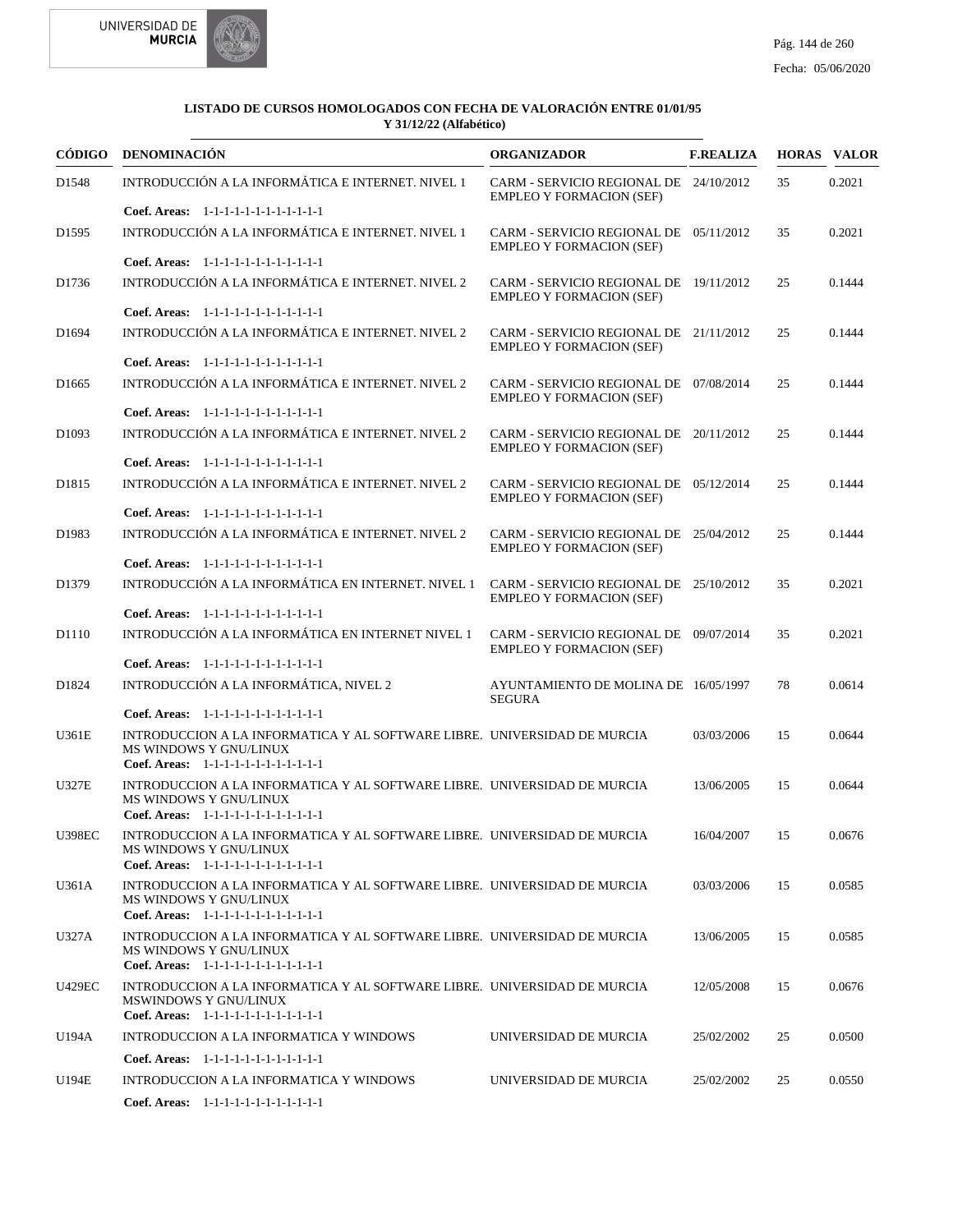



| CÓDIGO            | <b>DENOMINACIÓN</b>                                                                 | <b>ORGANIZADOR</b>                                                                        | <b>F.REALIZA</b> |     | <b>HORAS VALOR</b> |
|-------------------|-------------------------------------------------------------------------------------|-------------------------------------------------------------------------------------------|------------------|-----|--------------------|
| U149A             | <b>INTRODUCCION A LA INFORMATICA Y WINDOWS</b>                                      | UNIVERSIDAD DE MURCIA                                                                     | 26/03/2001       | 25  | 0.0500             |
|                   | Coef. Areas: 1-1-1-1-1-1-1-1-1-1-1-1-1                                              |                                                                                           |                  |     |                    |
| U281A             | INTRODUCCION A LA INFORMATICA Y WINDOWS                                             | UNIVERSIDAD DE MURCIA                                                                     | 01/03/2004       | 25  | 0.0975             |
|                   | Coef. Areas: 1-1-1-1-1-1-1-1-1-1-1-1-1                                              |                                                                                           |                  |     |                    |
| <b>U281E</b>      | INTRODUCCION A LA INFORMATICA Y WINDOWS                                             | UNIVERSIDAD DE MURCIA                                                                     | 01/03/2004       | 25  | 0.1073             |
|                   | Coef. Areas: 1-1-1-1-1-1-1-1-1-1-1-1-1                                              |                                                                                           |                  |     |                    |
| <b>U054A</b>      | INTRODUCCION A LA INFORMATICA Y WINDOWS                                             | UNIVERSIDAD DE MURCIA                                                                     | 05/10/1999       | 25  | 0.0250             |
|                   | Coef. Areas: 1-1-1-1-1-1-1-1-1-1-1-1-1                                              |                                                                                           |                  |     |                    |
| <b>U054E</b>      | INTRODUCCION A LA INFORMATICA Y WINDOWS                                             | UNIVERSIDAD DE MURCIA                                                                     | 05/10/1999       | 25  | 0.0275             |
|                   | Coef. Areas: 1-1-1-1-1-1-1-1-1-1-1-1-1                                              |                                                                                           |                  |     |                    |
| U149E             | INTRODUCCION A LA INFORMATICA Y WINDOWS                                             | UNIVERSIDAD DE MURCIA                                                                     | 26/03/2001       | 25  | 0.0550             |
|                   | Coef. Areas: 1-1-1-1-1-1-1-1-1-1-1-1-1                                              |                                                                                           |                  |     |                    |
| U108A             | INTRODUCCION A LA INFORMATICA Y WINDOWS                                             | UNIVERSIDAD DE MURCIA                                                                     | 15/05/2000       | 25  | 0.0500             |
|                   | Coef. Areas: 1-1-1-1-1-1-1-1-1-1-1-1-1                                              |                                                                                           |                  |     |                    |
| U108E             | <b>INTRODUCCION A LA INFORMATICA Y WINDOWS</b>                                      | UNIVERSIDAD DE MURCIA                                                                     | 15/05/2000       | 25  | 0.0550             |
|                   | Coef. Areas: 1-1-1-1-1-1-1-1-1-1-1-1-1                                              |                                                                                           |                  |     |                    |
| U236A             | <b>INTRODUCCION A LA INFORMATICA Y WINDOWS</b>                                      | UNIVERSIDAD DE MURCIA                                                                     | 28/03/2003       | 25  | 0.0488             |
|                   | Coef. Areas: 1-1-1-1-1-1-1-1-1-1-1-1-1                                              |                                                                                           |                  |     |                    |
| <b>U236E</b>      | INTRODUCCION A LA INFORMATICA Y WINDOWS                                             | UNIVERSIDAD DE MURCIA                                                                     | 28/03/2003       | 25  | 0.0536             |
|                   | Coef. Areas: 1-1-1-1-1-1-1-1-1-1-1-1-1                                              |                                                                                           |                  |     |                    |
| D <sub>2014</sub> | INTRODUCCIÓN A LA INSTRUMENTACIÓN CIENTÍFICA (VII                                   | <b>UMU</b>                                                                                | 17/03/2017       | 100 | 0.6325             |
|                   | EDICIÓN)                                                                            |                                                                                           |                  |     |                    |
| D1804             | Coef. Areas: $0-0-0-0-0-0-0-0-1-0-1$<br>INTRODUCCIÓN A LA INVESTIGACIÓN EN ANIMALES | <b>CENTRO DE INVESTIGACION</b>                                                            | 25/11/2016       | 17  | 0.0982             |
|                   | GENÉTICAMENTE MODIFICADOS (4ª EDICIÓN)                                              | <b>BIOMEDICA EN RED DE</b><br><b>ENFERMEDADES RARAS</b>                                   |                  |     |                    |
|                   | Coef. Areas: $0-0-0-0-0-0-0-0-1-0-1$                                                | (CIBERER)                                                                                 |                  |     |                    |
| D <sub>1529</sub> | INTRODUCCIÓN A LA LEY DE PROTECCIÓN DE DATOS                                        | <b>CENTRAL SINDICAL</b>                                                                   | 14/05/2010       | 40  | 0.2420             |
|                   |                                                                                     | <b>INDEPENDIENTE Y DE</b><br><b>FUNCIONARIOS (CSIF) (DENTRO</b><br>DE FORMACION CONTINUA) |                  |     |                    |
|                   | Coef. Areas: 1-1-1-1-1-1-1-1-1-1-1-1-1                                              |                                                                                           |                  |     |                    |
| D <sub>605</sub>  | INTRODUCCION A LA MULTIMEDIA                                                        | <b>GENERALITAT VALENCIANA</b>                                                             | 27/11/1996       | 200 | 0.1733             |
|                   | Coef. Areas: 1-1-1-1-1-1-1-1-1-1-1-1-1                                              |                                                                                           |                  |     |                    |
| D <sub>1659</sub> | INTRODUCCIÓN A LA OFIMÁTICA CON MS OFFICE 2007                                      | CARM - SERVICIO REGIONAL DE 09/07/2014<br><b>EMPLEO Y FORMACION (SEF)</b>                 |                  | 60  | 0.3465             |
|                   | Coef. Areas: 1-1-1-1-1-1-1-1-1-1-1-1-1                                              |                                                                                           |                  |     |                    |
| D <sub>1316</sub> | INTRODUCCIÓN A LA OFIMÁTICA CON MS OFFICE 2007                                      | CARM - SERVICIO REGIONAL DE 27/11/2012<br><b>EMPLEO Y FORMACION (SEF)</b>                 |                  | 60  | 0.3465             |
|                   | Coef. Areas: 1-1-1-1-1-1-1-1-1-1-1-1-1                                              |                                                                                           |                  |     |                    |
| D1179             | INTRODUCCIÓN A LA OFIMÁTICA CON MS OFFICE 2007                                      | CARM - SERVICIO REGIONAL DE 26/11/2012<br><b>EMPLEO Y FORMACION (SEF)</b>                 |                  | 60  | 0.3465             |
|                   | Coef. Areas: 1-1-1-1-1-1-1-1-1-1-1-1-1                                              |                                                                                           |                  |     |                    |
| D <sub>1285</sub> | INTRODUCCIÓN A LA PROGRAMACIÓN EN JAVA                                              | CARM - SERVICIO REGIONAL DE 21/03/2013<br><b>EMPLEO Y FORMACION (SEF)</b>                 |                  | 35  | 0.2021             |
|                   | Coef. Areas: $0-0-0-0-0-1-0-0-0-0-0$                                                |                                                                                           |                  |     |                    |
| D1119             | INTRODUCCIÓN A LA PROGRAMCIÓN EN JAVA                                               | CARM - SERVICIO REGIONAL DE 31/12/2014<br><b>EMPLEO Y FORMACION (SEF)</b>                 |                  | 35  | 0.2021             |
|                   | <b>Coef. Areas:</b> $0-0-0-0-0-1-0-0-0-0-0$                                         |                                                                                           |                  |     |                    |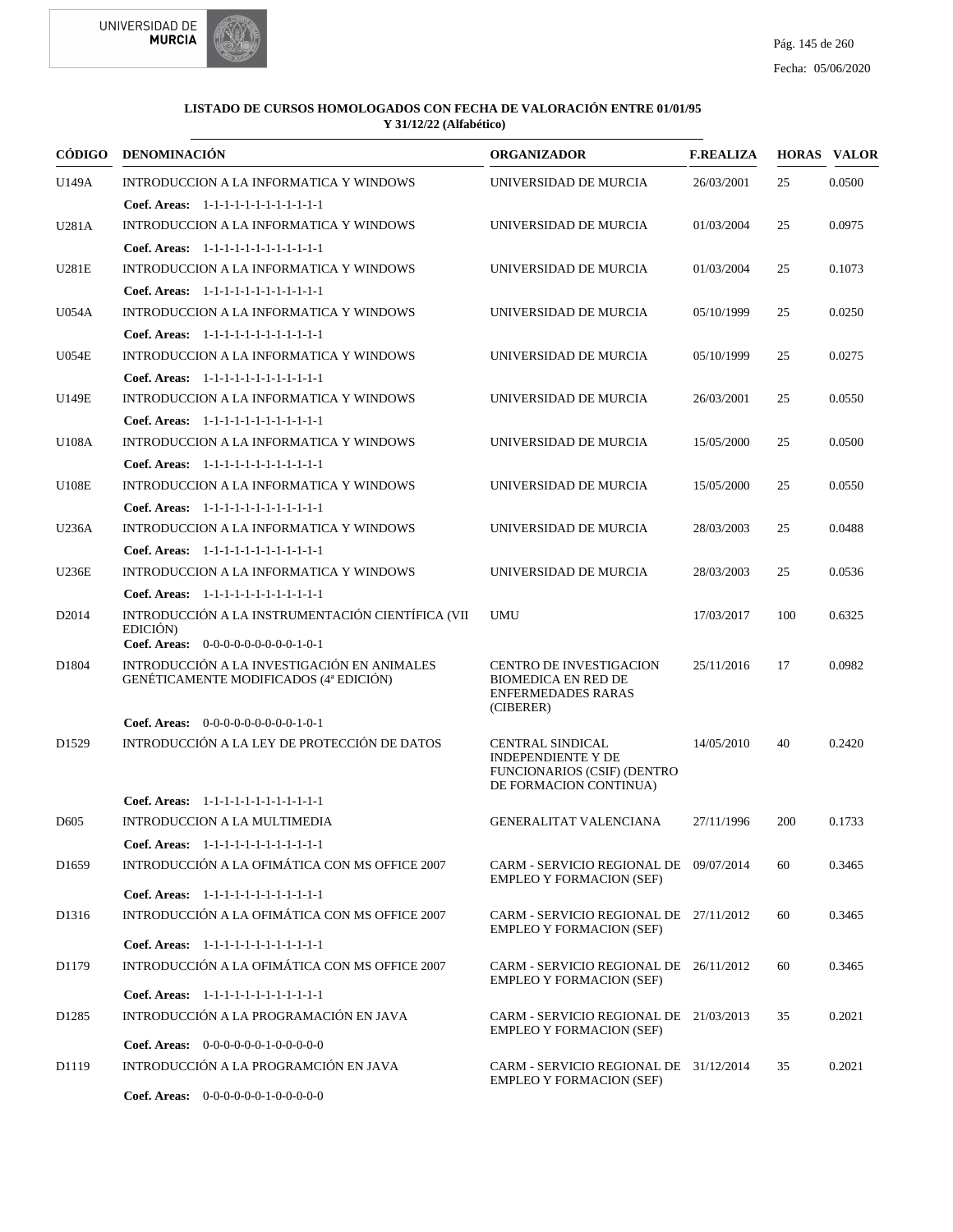



| <b>CÓDIGO</b>     | <b>DENOMINACIÓN</b>                                                                                                                                                  | <b>ORGANIZADOR</b>                                                        | <b>F.REALIZA</b> |    | <b>HORAS VALOR</b> |
|-------------------|----------------------------------------------------------------------------------------------------------------------------------------------------------------------|---------------------------------------------------------------------------|------------------|----|--------------------|
| D <sub>1523</sub> | INTRODUCCIÓN A LA PROTECCIÓN JURÍDICA DE LOS DATOS MIRIADA X-PLATAFORMA E-<br>DE CARÁCTER PERSONAL (2ª EDICIÓN)<br>Coef. Areas: 1-1-1-1-1-1-1-1-1-1-1-1-1            | <b>LEARNING</b>                                                           | 15/05/2016       | 18 | 0.0450             |
| D535              | INTRODUCCION A LA RED INTERNET                                                                                                                                       | <b>INFOMUN</b>                                                            | 31/07/2001       | 30 | 0.0248             |
|                   | Coef. Areas: $1-1-1-1-1-1-1-1-1-1-1$                                                                                                                                 |                                                                           |                  |    |                    |
| D1944             | INTRODUCCIÓN A LA UNIÓN EUROPEA                                                                                                                                      | COLEGIO DE EUROPA, I. EST.<br>EUROPEOS POSTGRADO (BRUJAS)                 | 10/03/2006       | 20 | 0.0645             |
|                   | Coef. Areas: 1-1-1-1-1-1-1-1-1-1-1-1-1                                                                                                                               |                                                                           |                  |    |                    |
| <b>U304E</b>      | INTRODUCCION A LAS BASES DE DATOS BIBLIOGRAFICAS<br>DE LA UMU<br>Coef. Areas: $0-0-0-0-0-0-1-0-0-0-0$                                                                | UNIVERSIDAD DE MURCIA                                                     | 04/10/2004       | 20 | 0.0858             |
| U178A             | INTRODUCCION A LAS BASES DE DATOS BIBLIOGRAFICAS                                                                                                                     | UNIVERSIDAD DE MURCIA                                                     | 18/06/2001       | 20 | 0.0400             |
|                   | DE LA UMU<br>Coef. Areas: 0-0-0-0-0-0-0-1-0-0-0-0                                                                                                                    |                                                                           |                  |    |                    |
| <b>U178E</b>      | INTRODUCCION A LAS BASES DE DATOS BIBLIOGRAFICAS<br>DE LA UMU                                                                                                        | UNIVERSIDAD DE MURCIA                                                     | 18/06/2001       | 20 | 0.0440             |
|                   | Coef. Areas: $0-0-0-0-0-0-1-0-0-0-0$                                                                                                                                 |                                                                           |                  |    |                    |
| U219A             | INTRODUCCION A LAS BASES DE DATOS BIBLIOGRAFICAS<br>DE LA UMU<br>Coef. Areas: 0-0-0-0-0-0-0-1-0-0-0-0                                                                | UNIVERSIDAD DE MURCIA                                                     | 18/09/2002       | 20 | 0.0400             |
| <b>U219E</b>      | INTRODUCCION A LAS BASES DE DATOS BIBLIOGRAFICAS<br>DE LA UMU                                                                                                        | UNIVERSIDAD DE MURCIA                                                     | 18/09/2002       | 20 | 0.0440             |
|                   | Coef. Areas: $0-0-0-0-0-0-1-0-0-0-0$                                                                                                                                 |                                                                           |                  |    |                    |
| U304A             | INTRODUCCION A LAS BASES DE DATOS BIBLIOGRAFICAS<br>DE LA UMU<br>Coef. Areas: 0-0-0-0-0-0-0-1-0-0-0-0                                                                | UNIVERSIDAD DE MURCIA                                                     | 04/10/2004       | 20 | 0.0780             |
| D <sub>1413</sub> | INTRODUCCIÓN A LAS REDES SOCIALES Y EL COMMUNITY<br><b>MANAGEMENT</b><br>Coef. Areas: 1-1-1-1-1-1-1-1-1-1-1-1-1                                                      | UMU - PROMOCION EDUCATIVA 21/12/2014                                      |                  | 75 | 0.4744             |
| D1873             | INTRODUCCIÓN A LAS REDES SOCIALES Y EL COMMUNITY<br><b>MANAGEMENT</b>                                                                                                | UMU                                                                       | 18/11/2011       | 75 | 0.4744             |
| D1749             | Coef. Areas: 1-1-1-1-1-1-1-1-1-1-1-1-1<br>INTRODUCCIÓN A LAS REDES SOCIALES Y EL COMMUNITY<br><b>MANAGEMENT (II CURSO)</b><br>Coef. Areas: 1-1-1-1-1-1-1-1-1-1-1-1-1 | UMU - PROMOCION EDUCATIVA 14/04/2013                                      |                  | 75 | 0.4744             |
| D574              | <b>INTRODUCCION A LAS TECNICAS 3D</b>                                                                                                                                | <b>INFORGES</b>                                                           | 18/11/2004       | 46 | 0.0759             |
|                   | <b>Coef. Areas:</b> $0-0-0-0-0-0-0-0-1-0-0$                                                                                                                          |                                                                           |                  |    |                    |
| <b>U941E</b>      | <b>INTRODUCCIÓN A LIFERAY</b>                                                                                                                                        | UNIVERSIDAD DE MURCIA                                                     | 18/04/2018       | 25 | 0.1788             |
|                   | Coef. Areas: 1-1-1-1-1-1-1-1-1-1-1-1-1                                                                                                                               |                                                                           |                  |    |                    |
| D2314             | <b>INTRODUCCIÓN A LIFERAY</b>                                                                                                                                        | <b>UMU</b>                                                                | 23/05/2018       | 25 | 0.1581             |
|                   | Coef. Areas: 1-1-1-1-1-1-1-1-1-1-1-1-1                                                                                                                               |                                                                           |                  |    |                    |
| U477E             | INTRODUCCION A LOS GESTORES DE CONTENIDOS WEB                                                                                                                        | UNIVERSIDAD DE MURCIA                                                     | 08/05/2009       | 30 | 0.1287             |
|                   | Coef. Areas: 1-1-1-1-1-1-1-1-1-1-1-1-1                                                                                                                               |                                                                           |                  |    |                    |
| U522E             | INTRODUCCION A LOS GESTORES DE CONTENIDOS WEB                                                                                                                        | UNIVERSIDAD DE MURCIA                                                     | 20/05/2010       | 30 | 0.2145             |
|                   | Coef. Areas: 1-1-1-1-1-1-1-1-1-1-1-1-1                                                                                                                               |                                                                           |                  |    |                    |
| <b>U566E</b>      | INTRODUCCION A LOS GESTORES DE CONTENIDOS WEB                                                                                                                        | UNIVERSIDAD DE MURCIA                                                     | 14/09/2011       | 30 | 0.2145             |
|                   | Coef. Areas: 1-1-1-1-1-1-1-1-1-1-1-1-1                                                                                                                               |                                                                           |                  |    |                    |
| D <sub>1862</sub> | INTRODUCCIÓN A MACROMEDIA FLASH (1ª EDICIÓN)                                                                                                                         | UMU - PROMOCION EDUCATIVA 30/04/2005                                      |                  | 60 | 0.2277             |
|                   | <b>Coef. Areas:</b> $0-0-0-0-0-1-0-0-0-0-0$                                                                                                                          |                                                                           |                  |    |                    |
| D1985             | INTRODUCCIÓN A ONPENOFFICE                                                                                                                                           | CARM - SERVICIO REGIONAL DE 27/05/2012<br><b>EMPLEO Y FORMACION (SEF)</b> |                  | 45 | 0.2599             |
|                   | Coef. Areas: 1-1-1-1-1-1-1-1-1-1-1-1-1                                                                                                                               |                                                                           |                  |    |                    |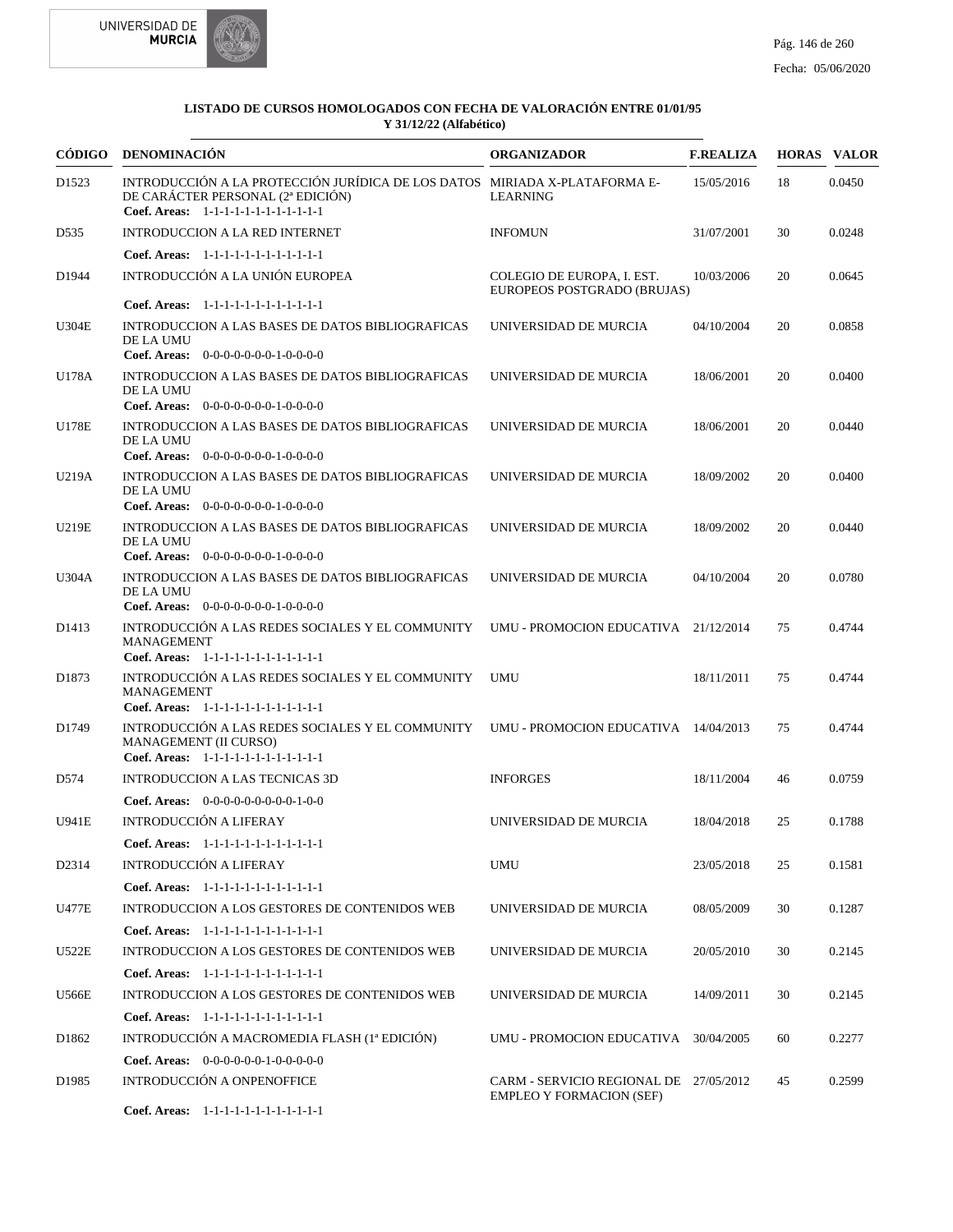



|                   | CÓDIGO DENOMINACIÓN                             | <b>ORGANIZADOR</b>                                                        | <b>F.REALIZA</b> |    | <b>HORAS VALOR</b> |
|-------------------|-------------------------------------------------|---------------------------------------------------------------------------|------------------|----|--------------------|
| D856              | <b>INTRODUCCION A OPEN ENTERPRISE SERVER 2</b>  | NEW MEDIA PROFESIONAL<br><b>SERVICES SL</b>                               | 20/06/2008       | 10 | 0.0150             |
|                   | <b>Coef. Areas:</b> $0-0-0-0-0-1-0-0-0-0-0$     |                                                                           |                  |    |                    |
| D <sub>1675</sub> | INTRODUCCIÓN A OPEN OFFICE                      | CARM - SERVICIO REGIONAL DE 06/12/2012<br><b>EMPLEO Y FORMACION (SEF)</b> |                  | 45 | 0.2599             |
|                   | Coef. Areas: 1-1-1-1-1-1-1-1-1-1-1-1-1          |                                                                           |                  |    |                    |
| D1136             | INTRODUCCIÓN A OPENOFFICE                       | <b>CARM - SRVICIO REGIONAL DE</b><br><b>EMPLEO Y FORMACION (SEF)</b>      | 04/12/2012       | 45 | 0.2599             |
|                   | Coef. Areas: 1-1-1-1-1-1-1-1-1-1-1-1-1          |                                                                           |                  |    |                    |
| D1831             | <b>INTRODUCCIÓN A OPENOFFICE</b>                | CARM - SERVICIO REGIONAL DE 02/12/2014<br><b>EMPLEO Y FORMACION (SEF)</b> |                  | 45 | 0.2599             |
|                   | Coef. Areas: 1-1-1-1-1-1-1-1-1-1-1-1-1          |                                                                           |                  |    |                    |
| D <sub>1658</sub> | INTRODUCCIÓN A OPENOFFICE                       | CARM - SERVICIO REGIONAL DE 09/07/2014<br><b>EMPLEO Y FORMACION (SEF)</b> |                  | 45 | 0.2599             |
|                   | Coef. Areas: 1-1-1-1-1-1-1-1-1-1-1-1-1          |                                                                           |                  |    |                    |
| D1314             | INTRODUCCIÓN A OPENOFFICE (ON LINE)             | CARM - SERVICIO REGIONAL DE 17/11/2014<br><b>EMPLEO Y FORMACION (SEF)</b> |                  | 45 | 0.2599             |
|                   | Coef. Areas: 1-1-1-1-1-1-1-1-1-1-1-1-1          |                                                                           |                  |    |                    |
| <b>U238AP</b>     | INTRODUCCION A REDES. CORREO ELECTRONICO        | UNIVERSIDAD DE MURCIA                                                     | 05/03/2003       | 20 | 0.0400             |
|                   | Coef. Areas: 1-1-1-1-1-1-1-1-1-1-1-1-1          |                                                                           |                  |    |                    |
| U196E             | <b>INTRODUCCION A REDES. CORREO ELECTRONICO</b> | UNIVERSIDAD DE MURCIA                                                     | 11/03/2002       | 20 | 0.0440             |
|                   | Coef. Areas: 1-1-1-1-1-1-1-1-1-1-1-1-1          |                                                                           |                  |    |                    |
| U151A             | INTRODUCCION A REDES. CORREO ELECTRONICO        | UNIVERSIDAD DE MURCIA                                                     | 09/05/2001       | 20 | 0.0400             |
|                   | Coef. Areas: 1-1-1-1-1-1-1-1-1-1-1-1-1          |                                                                           |                  |    |                    |
| U151E             | INTRODUCCION A REDES. CORREO ELECTRONICO        | UNIVERSIDAD DE MURCIA                                                     | 09/05/2001       | 20 | 0.0440             |
|                   | Coef. Areas: $1-1-1-1-1-1-1-1-1-1-1$            |                                                                           |                  |    |                    |
| <b>U283AC</b>     | INTRODUCCION A REDES. CORREO ELECTRONICO        | UNIVERSIDAD DE MURCIA                                                     | 19/04/2004       | 20 | 0.0819             |
|                   | Coef. Areas: 1-1-1-1-1-1-1-1-1-1-1-1-1          |                                                                           |                  |    |                    |
| <b>U283AP</b>     | INTRODUCCION A REDES. CORREO ELECTRONICO        | UNIVERSIDAD DE MURCIA                                                     | 19/04/2004       | 20 | 0.0800             |
|                   | Coef. Areas: 1-1-1-1-1-1-1-1-1-1-1-1-1          |                                                                           |                  |    |                    |
| <b>U283EC</b>     | <b>INTRODUCCION A REDES. CORREO ELECTRONICO</b> | UNIVERSIDAD DE MURCIA                                                     | 19/04/2004       | 20 | 0.0901             |
|                   | Coef. Areas: 1-1-1-1-1-1-1-1-1-1-1-1-1          |                                                                           |                  |    |                    |
| <b>U283EP</b>     | INTRODUCCION A REDES. CORREO ELECTRONICO        | UNIVERSIDAD DE MURCIA                                                     | 19/04/2004       | 20 | 0.0880             |
|                   | Coef. Areas: 1-1-1-1-1-1-1-1-1-1-1-1-1          |                                                                           |                  |    |                    |
| U116A             | INTRODUCCION A REDES. CORREO ELECTRONICO        | UNIVERSIDAD DE MURCIA                                                     | 19/06/2000       | 20 | 0.0400             |
|                   | Coef. Areas: 1-1-1-1-1-1-1-1-1-1-1-1-1          |                                                                           |                  |    |                    |
| U116E             | <b>INTRODUCCION A REDES. CORREO ELECTRONICO</b> | UNIVERSIDAD DE MURCIA                                                     | 19/06/2000       | 20 | 0.0440             |
|                   | Coef. Areas: 1-1-1-1-1-1-1-1-1-1-1-1-1          |                                                                           |                  |    |                    |
| <b>U238AC</b>     | INTRODUCCION A REDES. CORREO ELECTRONICO        | UNIVERSIDAD DE MURCIA                                                     | 05/03/2003       | 20 | 0.0410             |
|                   | Coef. Areas: 1-1-1-1-1-1-1-1-1-1-1-1-1          |                                                                           |                  |    |                    |
| U196A             | INTRODUCCION A REDES. CORREO ELECTRONICO        | UNIVERSIDAD DE MURCIA                                                     | 11/03/2002       | 20 | 0.0400             |
|                   | Coef. Areas: 1-1-1-1-1-1-1-1-1-1-1-1-1          |                                                                           |                  |    |                    |
| <b>U238EC</b>     | INTRODUCCION A REDES. CORREO ELECTRONICO        | UNIVERSIDAD DE MURCIA                                                     | 05/03/2003       | 20 | 0.0451             |
|                   | Coef. Areas: 1-1-1-1-1-1-1-1-1-1-1-1-1          |                                                                           |                  |    |                    |
| <b>U238EP</b>     | INTRODUCCION A REDES. CORREO ELECTRONICO        | UNIVERSIDAD DE MURCIA                                                     | 05/03/2003       | 20 | 0.0440             |
|                   | Coef. Areas: 1-1-1-1-1-1-1-1-1-1-1-1-1          |                                                                           |                  |    |                    |
| U062E             | INTRODUCCION A REDES. CORREO ELECTRONICO.       | UNIVERSIDAD DE MURCIA                                                     | 08/10/1999       | 20 | 0.0220             |
|                   | Coef. Areas: 1-1-1-1-1-1-1-1-1-1-1-1-1          |                                                                           |                  |    |                    |
|                   |                                                 |                                                                           |                  |    |                    |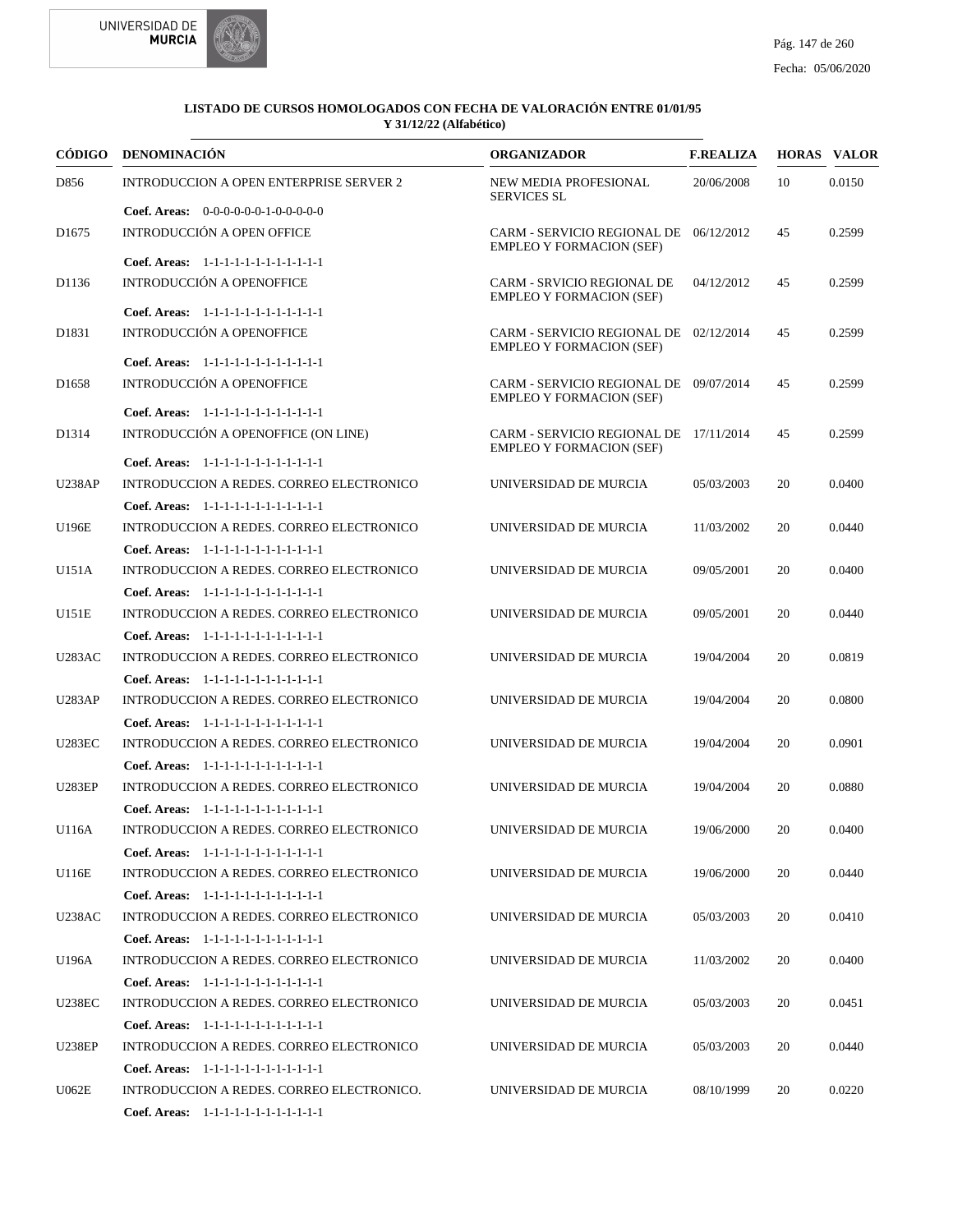



|                   | CÓDIGO DENOMINACIÓN                                                                                                                                         | <b>ORGANIZADOR</b>                                                               | <b>F.REALIZA</b> |    | <b>HORAS VALOR</b> |
|-------------------|-------------------------------------------------------------------------------------------------------------------------------------------------------------|----------------------------------------------------------------------------------|------------------|----|--------------------|
| U062A             | INTRODUCCION A REDES. CORREO ELECTRONICO.                                                                                                                   | UNIVERSIDAD DE MURCIA                                                            | 08/10/1999       | 20 | 0.0200             |
|                   | Coef. Areas: $1-1-1-1-1-1-1-1-1-1-1$                                                                                                                        |                                                                                  |                  |    |                    |
| D854              | <b>INTRODUCCION A SUSE LINUX ENTERPRISE SERVER 10</b>                                                                                                       | <b>INFORGES</b>                                                                  | 18/06/2008       | 10 | 0.0165             |
|                   | <b>Coef. Areas:</b> $0-0-0-0-0-1-0-0-0-0-0$                                                                                                                 |                                                                                  |                  |    |                    |
| U732E             | INTRODUCCIÓN AL ANÁLISIS DE DATOS CUANTITATIVOS<br>EN CIENCIAS SOCIALES CON EL PAQUETE ESTADÍSTICO<br><b>SPSS</b><br>Coef. Areas: 1-1-1-1-1-1-1-1-1-1-1-1-1 | UNIVERSIDAD DE MURCIA                                                            | 15/07/2015       | 25 | 0.1788             |
| <b>U879E</b>      | INTRODUCCIÓN AL ANÁLISIS DE DATOS CUANTITATIVOS<br>EN CIENCIAS SOCIALES CON EL PAQUETE ESTADÍSTICO<br><b>SPSS</b>                                           | UNIVERSIDAD DE MURCIA                                                            | 03/07/2017       | 25 | 0.1788             |
|                   | Coef. Areas: 1-1-1-1-1-1-1-1-1-1-1-1-1                                                                                                                      |                                                                                  |                  |    |                    |
| U773E             | INTRODUCCIÓN AL ANÁLISIS DE DATOS CUANTITATIVOS<br>EN CIENCIAS SOCIALES CON EL PAQUETE ESTADÍSTICO<br><b>SPSS</b>                                           | UNIVERSIDAD DE MURCIA                                                            | 16/05/2016       | 25 | 0.1788             |
|                   | Coef. Areas: 1-1-1-1-1-1-1-1-1-1-1-1-1                                                                                                                      |                                                                                  |                  |    |                    |
| U971E             | INTRODUCCIÓN AL ANÁLISIS DE DATOS CUANTITATIVOS<br>EN CIENCIAS SOCIALES CON EL PAQUETE ESTADÍSTICO<br><b>SPSS</b><br>Coef. Areas: 1-1-1-1-1-1-1-1-1-1-1-1-1 | <b>UNIVERSIDAD DE MURCIA</b>                                                     | 29/05/2018       | 25 | 0.1788             |
| <b>U664E</b>      | INTRODUCCION AL ANALISIS DE DATOS CUANTITATIVOS<br>EN CIENCIAS SOCIALES CON EL PROGRAMA ESTADISTICO<br><b>SPSS</b>                                          | UNIVERSIDAD DE MURCIA                                                            | 11/09/2013       | 25 | 0.1788             |
|                   | Coef. Areas: 1-1-1-1-1-1-1-1-1-1-1-1-1                                                                                                                      |                                                                                  |                  |    |                    |
| <b>U958E</b>      | INTRODUCCIÓN AL ANÁLISIS DE DATOS CUANTITATIVOS<br>EN LA GESTIÓN UNIVERSITARIA<br>Coef. Areas: 1-1-1-1-1-1-1-1-1-1-1-1-1                                    | UNIVERSIDAD DE MURCIA                                                            | 04/05/2018       | 25 | 0.1788             |
| D <sub>666</sub>  | INTRODUCCION AL ANALISIS DE PROYECTOS DE<br>COOPERACION AL DESARROLLO, I<br><b>Coef. Areas:</b> $0-0-0-0-0-0-0-0-1-0-0$                                     | PROMOCION EDUCATIVA UMU                                                          | 11/11/2005       | 45 | 0.1708             |
| D1948             | INTRODUCCIÓN AL APRENDIZAJE BASADO EN PROBLEMAS                                                                                                             | MIRIADA X-PLATAFORMA E-<br><b>LEARNING</b>                                       | 01/11/2016       | 20 | 0.0500             |
|                   | <b>Coef. Areas:</b> $0-0-0-0-0-0-0-0-0-0-0-0$                                                                                                               |                                                                                  |                  |    |                    |
| D <sub>559</sub>  | INTRODUCCION AL DERECHO PENAL                                                                                                                               | PROMOCION EDUCATIVA UMU                                                          | 17/05/1996       | 20 | 0.0190             |
|                   | Coef. Areas: -----------                                                                                                                                    |                                                                                  |                  |    |                    |
| D1864             | INTRODUCCIÓN AL DISEÑO GRÁFICO CON PAINT SHOP PRO<br>5 Y ADOBE PHOTOSHOP 4<br>Coef. Areas: 2-2-2-2-2-2-2-2-2-2-2-2                                          | UMU - PROMOCION EDUCATIVA 31/03/2000                                             |                  | 50 | 0.0949             |
| D591              | INTRODUCCION AL DISEÑO Y GESTION DE SISTEMAS DE<br>INFORMACIÓN: MERCADO Y PERSPECTIVAS<br>Coef. Areas: 0-0-0-0-0-0-0-0-0-0-0-0-0                            | ADAB                                                                             | 14/12/1990       | 40 | 0.0300             |
| D1947             | INTRODUCCIÓN AL DNI ELECTRÓNICO                                                                                                                             | INTECO INSTITUTO NACIONAL DE03/07/2014<br>TECNOLOGÍA DE LA<br><b>INFORMACIÓN</b> |                  | 20 | 0.1050             |
|                   | Coef. Areas: 1-1-1-1-1-1-1-1-1-1-1-1-1                                                                                                                      |                                                                                  |                  |    |                    |
| D <sub>1359</sub> | INTRODUCCIÓN AL MIRCROSOFT EXCEL (TELEFORMACIÓN)                                                                                                            | UNIVERSIDAD NACIONAL DE<br>EDUCACION A DISTANCIA (UNED)                          | 31/12/2011       | 60 | 0.3548             |
|                   | Coef. Areas: 1-1-1-1-1-1-1-1-1-1-1-1-1                                                                                                                      |                                                                                  |                  |    |                    |
| D <sub>1506</sub> | INTRODUCCIÓN AL SOFTWARE LIBRE                                                                                                                              | <b>COMISIONES OBRERAS (CCOO)</b><br>(DENTRO DE FORMACION<br>CONTINUA)            | 02/12/2014       | 20 | 0.1210             |
|                   | Coef. Areas: 1-1-1-1-1-1-1-1-1-1-1-1-1                                                                                                                      |                                                                                  |                  |    |                    |
| D1118             | INTRODUCCIÓN AL SOFWARE LIBRE                                                                                                                               | <b>COMISIONES OBRERAS (CCOO)</b><br>(DENTRO DE FORMACION<br>CONTINUA)            | 04/11/2014       | 20 | 0.1210             |
|                   | Coef. Areas: 1-1-1-1-1-1-1-1-1-1-1-1-1                                                                                                                      |                                                                                  |                  |    |                    |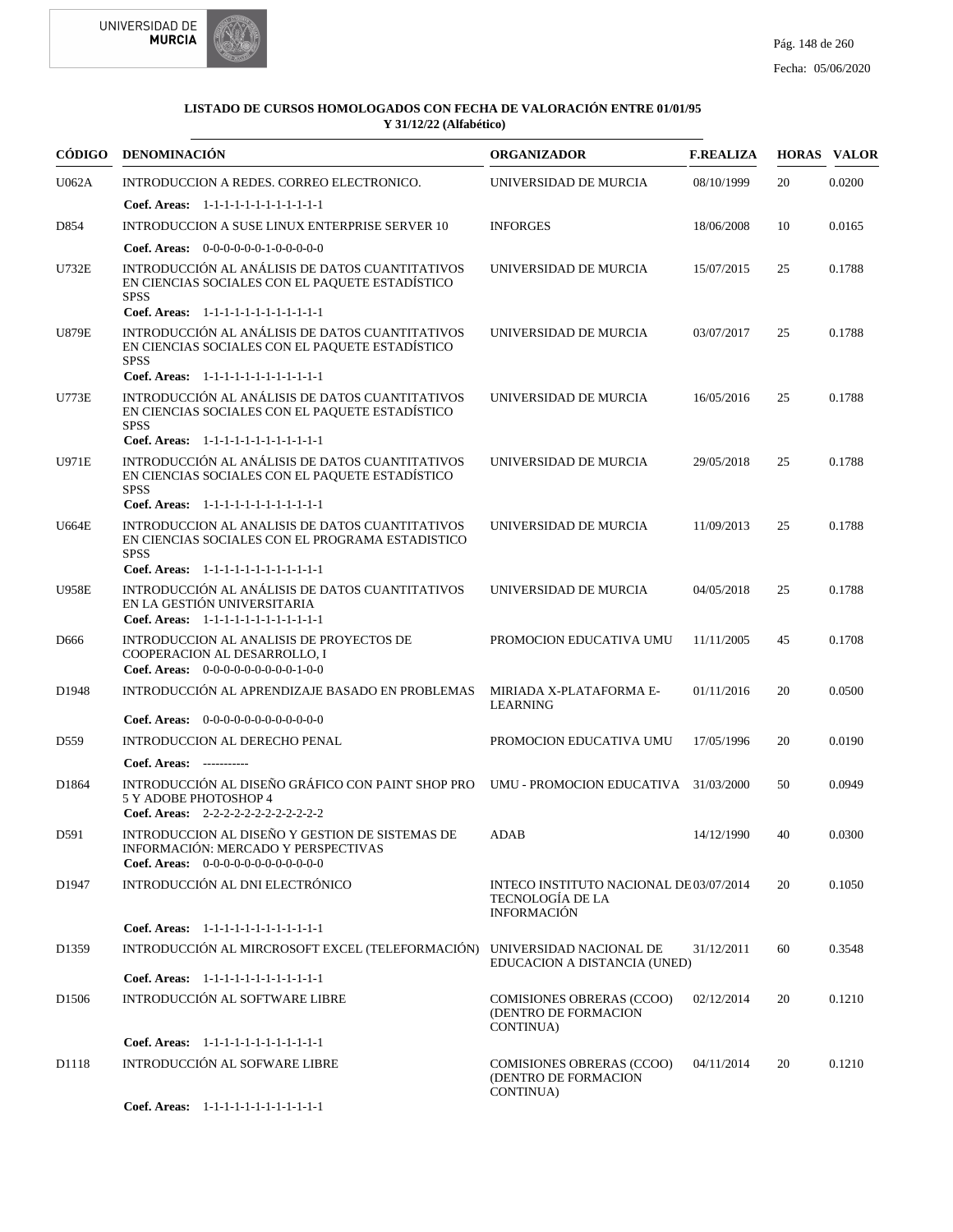



|                   | CÓDIGO DENOMINACIÓN                                                                                                                   | <b>ORGANIZADOR</b>                           | <b>F.REALIZA</b> |                | <b>HORAS VALOR</b> |
|-------------------|---------------------------------------------------------------------------------------------------------------------------------------|----------------------------------------------|------------------|----------------|--------------------|
| <b>U779E</b>      | INTRODUCCIÓN AL USO DE R EN ENTORNOS<br><b>UNIVERSITARIOS</b><br>Coef. Areas: 1-1-1-1-1-1-1-1-1-1-1-1-1                               | UNIVERSIDAD DE MURCIA                        | 13/06/2016       | 25             | 0.1788             |
| U747A             | INTRODUCCIÓN EN ELARA PARA EL ÁREA DE<br>CONTRATACIÓN Y PATRIMONIO. SECCIÓN DE OBRAS<br><b>Coef. Areas:</b> $0-1-0-0-0-0-0-0-0-0-0-0$ | UNIVERSIDAD DE MURCIA                        | 24/06/2015       | 10             | 0.0650             |
| U746A             | INTRODUCCIÓN EN ELARA PARA EL ÁREA DE<br>CONTRATACIÓN Y PATRIMONIO. SECCIÓN DE SERVICIOS<br>Coef. Areas: $0-1-0-0-0-0-0-0-0-0-0$      | UNIVERSIDAD DE MURCIA                        | 23/06/2015       | 10             | 0.0650             |
| U748A             | INTRODUCCIÓN EN ELARA PARA EL ÁREA DE<br>CONTRATACIÓN Y PATRIMONIO. SECCIÓN DE SUMINISTROS<br>Coef. Areas: $0-1-0-0-0-0-0-0-0-0-0-0$  | UNIVERSIDAD DE MURCIA                        | 25/06/2015       | 10             | 0.0650             |
| U073A             | INTRODUCCIÓN TEORICA A LAS DIVERSAS TECNICAS<br><b>INSTRUMENTALES Y ANALISIS</b><br>Coef. Areas: $0-0-0-0-0-0-0-0-1-0-1$              | UNIVERSIDAD DE MURCIA                        | 24/09/1999       | 20             | 0.0200             |
| U073E             | INTRODUCCIÓN TEORICA A LAS DIVERSAS TECNICAS<br><b>INSTRUMENTALES Y ANALISIS</b><br>Coef. Areas: $0-0-0-0-0-0-0-0-1-0-1$              | UNIVERSIDAD DE MURCIA                        | 24/09/1999       | 20             | 0.0220             |
| D865              | INTRODUCCIONAL DISEÑO DE SITIOS WEB EN ENTORNOS<br><b>DINAMICOS</b><br>Coef. Areas: 1-1-1-1-1-1-1-1-1-1-1-1-1                         | UMU - PROMOCION EDUCATIVA 03/05/2002         |                  | 60             | 0.1139             |
| D1787             | INVERSIÓN EN EDUCACIÓN, DESARROLLO DE LA SOCIEDAD COMISIONES OBRERAS (CCOO)<br><b>DEL FUTURO</b>                                      | (DENTRO DE FORMACION<br>CONTINUA)            | 17/06/2011       | 20             | 0.1210             |
|                   | Coef. Areas: 1-1-1-1-1-1-1-1-1-1-1-1-1                                                                                                |                                              |                  |                |                    |
| D073              | <b>INVESICRES (ADMINISTRADOR)</b>                                                                                                     | INFORMATICA EL CORTE INGLES 17/02/2000       |                  | $\overline{4}$ | 0.0000             |
|                   | Coef. Areas: $0-0-0-0-0-0-0-0-0-0-0$                                                                                                  |                                              |                  |                |                    |
| D2322             | INVESTIGACIÓN CLÍNICA: NORMAS DE BUENA PRÁCTICA<br>CLÍNICA (V CURSO DE)<br>Coef. Areas: 0-0-0-0-0-0-0-0-0-0-0-1                       | SERVICIO MURCIANO DE SALUD 13/11/2019        |                  | 15             | 0.0866             |
| D <sub>2260</sub> | INYECCIÓN MONO-PUNTO                                                                                                                  | RACC AUTOMOVIL CLUB                          | 03/12/1997       | 12             | 0.0045             |
|                   | Coef. Areas: $0-0-0-0-0-0-0-0-0-0-0$                                                                                                  |                                              |                  |                |                    |
| C <sub>041</sub>  | <b>IOF BULL 64DPS</b>                                                                                                                 | <b>UMU-CPD</b>                               | 30/05/1984       | 6              | 0.0050             |
|                   | Coef. Areas: $0-0-0-0-0-1-0-0-0-0-0$                                                                                                  |                                              |                  |                |                    |
| D <sub>0</sub> 32 | IOS (DPS 7000)                                                                                                                        | <b>BULL ESPAÑA SA</b>                        | 30/11/1990       | 6              | 0.0023             |
|                   | Coef. Areas: $0-0-0-0-0-1-0-0-0-0-0$                                                                                                  |                                              |                  |                |                    |
| L <sub>509</sub>  | I.Q.S. (DPS7000)                                                                                                                      | BULL ESPAÑA SA.                              | 27/02/1989       | 3              | 0.0000             |
|                   | Coef. Areas: $0-0-0-0-0-1-0-0-0-0-0$                                                                                                  |                                              |                  |                |                    |
| L <sub>292</sub>  | I.R.P.F.: ASPECTOS PRACTICOS Y NOVEDADES 1999 (APROV)                                                                                 | UMU-EXT. UNIV.                               | 23/03/1999       | 30             | 0.0259             |
|                   | Coef. Areas: $1-0-0-0-0-0-0-0-0-0-0$                                                                                                  |                                              |                  |                |                    |
| D <sub>216</sub>  | ISOL / INTRODUCCION PROGRAMACION CSP,<br><b>INTRODUCCCION AL</b><br>Coef. Areas: $0-0-0-0-0-1-0-0-0-0-0$                              | IBM                                          | 02/12/1992       | 6              | 0.0023             |
| D <sub>099</sub>  | ISQL, INTRODUCCIÓN AL                                                                                                                 | <b>IBM</b>                                   | 28/06/1991       | 6              | 0.0023             |
|                   | Coef. Areas: $0-0-0-0-0-1-0-0-0-0-0$                                                                                                  |                                              |                  |                |                    |
| C982              | <b>ISQL- PERSONAL</b>                                                                                                                 | UMU-CPD                                      | 31/10/1991       | 10             | 0.0079             |
|                   | Coef. Areas: $0-0-0-0-0-1-0-0-0-0-0$                                                                                                  |                                              |                  |                |                    |
| L334              | ITALIANO, PERFECCIONAMIENTO                                                                                                           | SOC. DANTE ALIGHIERI-MURCIA 31/12/1989       |                  | 6              | 0.0025             |
|                   | Coef. Areas: 1-1-1-1-1-1-1-1-1-1-1-1-1                                                                                                |                                              |                  |                |                    |
| D <sub>2167</sub> | ITIL V.3 FOUNDATION (CURSO)                                                                                                           | <b>ESCUELA EUROPEA DE</b><br><b>NEGOCIOS</b> | 14/06/2012       | 15             | 0.0413             |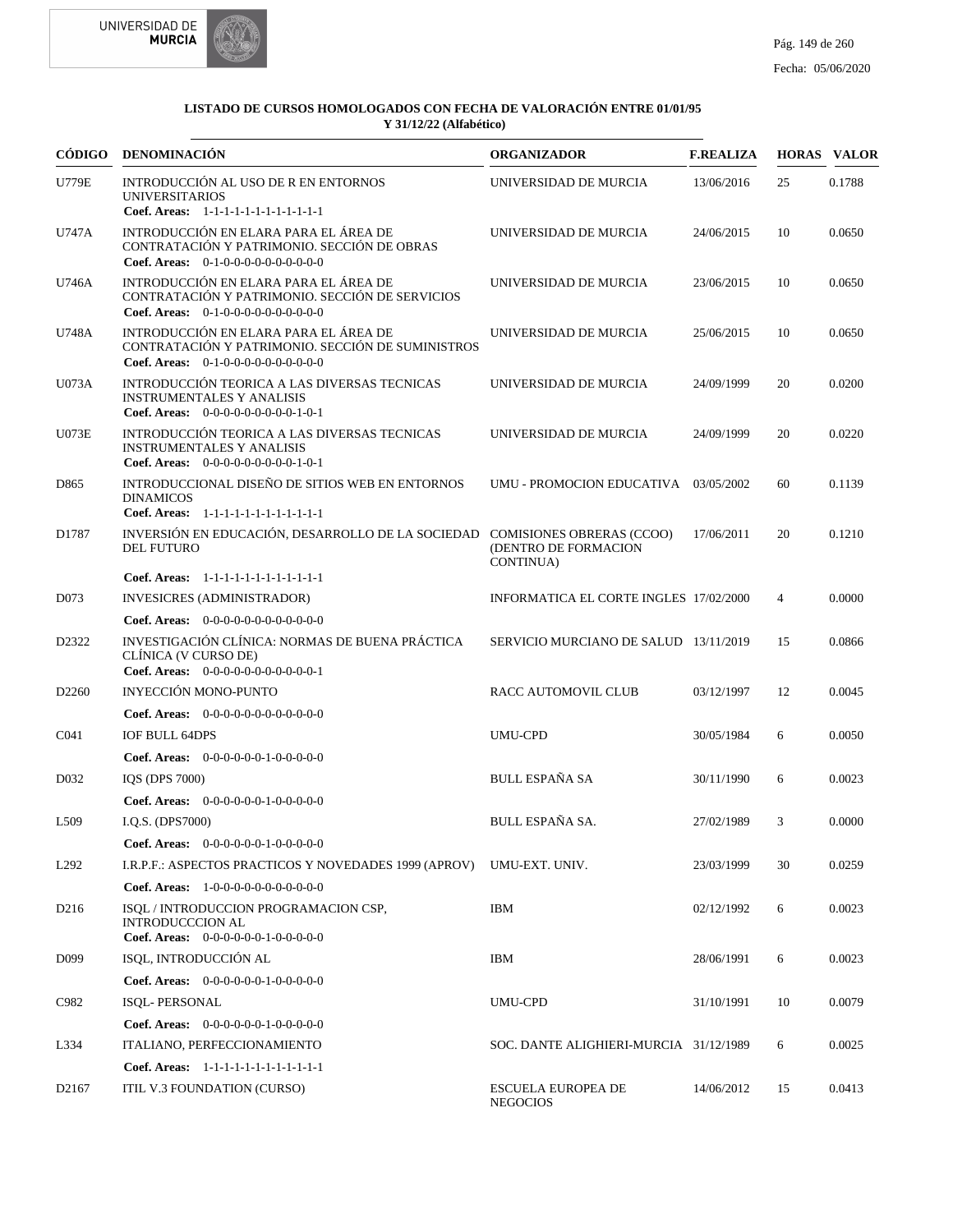



| <b>CÓDIGO</b>    | <b>DENOMINACIÓN</b>                                                                                                          | <b>ORGANIZADOR</b>                   | <b>F.REALIZA</b> |     | <b>HORAS VALOR</b> |
|------------------|------------------------------------------------------------------------------------------------------------------------------|--------------------------------------|------------------|-----|--------------------|
|                  | <b>Coef. Areas:</b> $0-0-0-0-0-0-0-0-0-0-0-0$                                                                                |                                      |                  |     |                    |
| D962             | IV <sup>ª</sup> EDICION CURSO RECURSOS DE INFORMACION Y<br>DOCUMENTACION EDUCATIVA<br>Coef. Areas: $0-0-0-0-0-0-0-0-0-0-0-0$ | UMU - PROMOCION EDUCATIVA 12/03/2010 |                  | 75  | 0.4744             |
| L049             | <b>JARDINERIA II</b>                                                                                                         | <b>INEM</b>                          | 11/06/1986       | 240 | 0.1733             |
|                  | <b>Coef. Areas:</b> $0-0-0-0-0-0-0-0-1-0-0$                                                                                  |                                      |                  |     |                    |
| D <sub>567</sub> | <b>JARDINERIA (IV)</b>                                                                                                       | <b>INEM</b>                          | 11/06/1986       | 240 | 0.1733             |
|                  | Coef. Areas: 0-0-0-0-0-0-0-0-0-0-0-0-0                                                                                       |                                      |                  |     |                    |
| L048             | JARDINERIA MEDITERRANEA                                                                                                      | UMU-ESC.UN. POL.CARTAGENA            | 09/05/1992       | 15  | 0.0130             |
|                  | <b>Coef. Areas:</b> $0-0-0-0-0-0-0-0-1-0-0$                                                                                  |                                      |                  |     |                    |
| D <sub>566</sub> | JARDINERIA MEDITERRANEA DISEÑO DE JARDINES                                                                                   | PROMOCION EDUCATIVA UMU              | 28/11/1997       | 30  | 0.0285             |
|                  | Coef. Areas: 0-0-0-0-0-0-0-0-0-0-0-0-0                                                                                       |                                      |                  |     |                    |
| D <sub>408</sub> | <b>JAVA</b>                                                                                                                  | UMU-EXT.UNIV.                        | 10/05/1999       | 40  | 0.0345             |
|                  | Coef. Areas: $0-0-0-0-0-1-0-0-0-0-0$                                                                                         |                                      |                  |     |                    |
| D <sub>061</sub> | JAVA CON ORACLE JDEVELOPER, DESARROLLO DE<br><b>APLICACIONES EN</b><br>Coef. Areas: $0-0-0-0-0-1-0-0-0-0-0$                  | ORACLE IBERICA, SRL                  | 30/06/1999       | 17  | 0.0064             |
| D <sub>064</sub> | JAVA EN LA BASE DE DATOS, ADMINISTRACION DE                                                                                  | ORACLE IBERICA, SRL                  | 31/07/2001       | 10  | 0.0075             |
|                  | Coef. Areas: $0-0-0-0-0-1-0-0-0-0-0$                                                                                         |                                      |                  |     |                    |
| D076             | JAVA, INTRODUCCIÓN, LENGUAJE DE PROGAMACION                                                                                  | UMU-EST.UNIV.                        | 30/04/1998       | 35  | 0.0332             |
|                  | <b>Coef. Areas:</b> $0-0-0-0-0-1-0-0-0-0-0$                                                                                  |                                      |                  |     |                    |
| D <sub>223</sub> | <b>JAVA, PROGRAMACION</b>                                                                                                    | <b>INTEGRA</b>                       | 10/11/2000       | 25  | 0.0188             |
|                  | Coef. Areas: 0-0-0-0-0-0-1-0-0-0-0-0                                                                                         |                                      |                  |     |                    |
| D <sub>224</sub> | JAVA, PROGRAMACION DISTRIBUIDA                                                                                               | <b>INTEGRA</b>                       | 16/11/2000       | 20  | 0.0150             |
|                  | Coef. Areas: 0-0-0-0-0-0-1-0-0-0-0-0                                                                                         |                                      |                  |     |                    |
| D <sub>225</sub> | JAVA SERVLETES, DESARROLLO DE                                                                                                | <b>INTEGRA</b>                       | 12/12/2000       | 10  | 0.0075             |
|                  | Coef. Areas: 0-0-0-0-0-0-1-0-0-0-0-0                                                                                         |                                      |                  |     |                    |
| U502E            | <b>JAVA Y TECNOLOGIAS J2EE</b>                                                                                               | UNIVERSIDAD DE MURCIA                | 22/10/2009       | 36  | 0.1544             |
|                  | <b>Coef. Areas:</b> $0-0-0-0-0-1-0-0-0-0-0$                                                                                  |                                      |                  |     |                    |
| D <sub>227</sub> | JAVASERVER PAGES, TECNOLOGIA                                                                                                 | <b>INTEGRA</b>                       | 13/12/2000       | 5   | 0.0038             |
|                  | Coef. Areas: 0-0-0-0-0-0-1-0-0-0-0-0                                                                                         |                                      |                  |     |                    |
| U169A            | <b>JAVA-2000</b>                                                                                                             | UNIVERSIDAD DE MURCIA                | 12/11/2001       | 30  | 0.0600             |
|                  | Coef. Areas:<br>$0-0-0-0-0-1-0-0-0-0-0$                                                                                      |                                      |                  |     |                    |
| U169E            | <b>JAVA-2000</b>                                                                                                             | UNIVERSIDAD DE MURCIA                | 12/11/2001       | 30  | 0.0660             |
|                  | Coef. Areas:<br>$0-0-0-0-0-1-0-0-0-0-0$                                                                                      |                                      |                  |     |                    |
| <b>U308A</b>     | <b>JAVA-2000</b>                                                                                                             | UNIVERSIDAD DE MURCIA                | 15/11/2004       | 30  | 0.1170             |
|                  | Coef. Areas:<br>$0-0-0-0-0-1-0-0-0-0-0$                                                                                      |                                      |                  |     |                    |
| <b>U308E</b>     | <b>JAVA-2000</b>                                                                                                             | UNIVERSIDAD DE MURCIA                | 15/11/2004       | 30  | 0.1287             |
|                  | <b>Coef. Areas:</b> $0-0-0-0-0-1-0-0-0-0-0$                                                                                  |                                      |                  |     |                    |
| D2129            | JOOMLA. CREA PÁGINAS WEB DINÁMICAS EN 10 CLICS                                                                               | UMU                                  | 24/03/2018       | 150 | 0.9488             |
|                  | Coef. Areas: 1-1-1-1-1-1-1-1-1-1-1-1-1                                                                                       |                                      |                  |     |                    |
| D974             | JOOMLA. CREA PAGINAS WEB DINAMICAS EN 10 CLICS - 3ª                                                                          | UMU - ATICA                          | 31/05/2010       | 60  | 0.3795             |
|                  | <b>EDICION</b>                                                                                                               |                                      |                  |     |                    |
|                  | Coef. Areas: 1-1-1-1-1-1-1-1-1-1-1-1-1                                                                                       |                                      |                  |     |                    |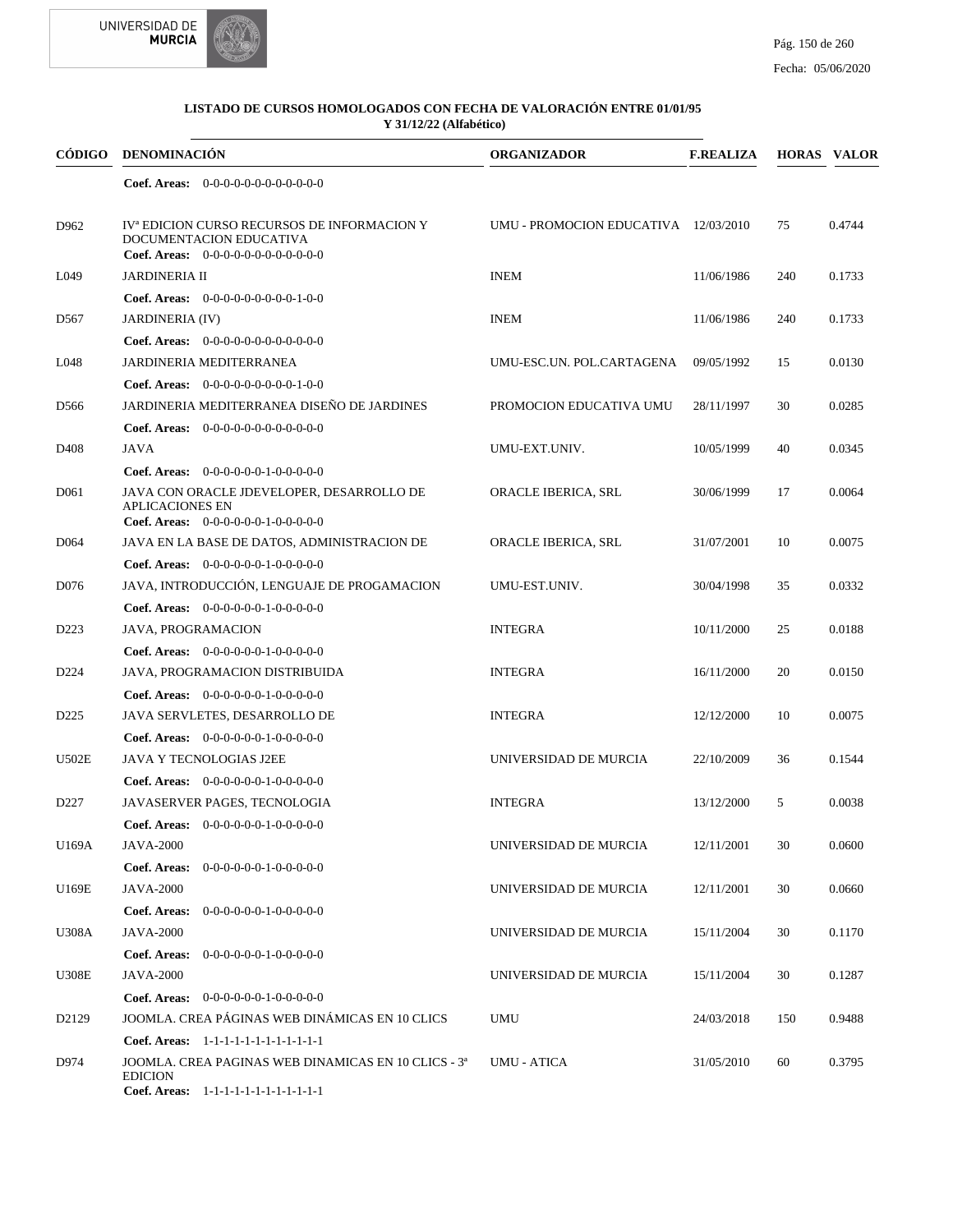



| CÓDIGO            | <b>DENOMINACIÓN</b>                                                                                                                                                   | <b>ORGANIZADOR</b>                                                                                            | <b>F.REALIZA</b> |        | <b>HORAS VALOR</b> |
|-------------------|-----------------------------------------------------------------------------------------------------------------------------------------------------------------------|---------------------------------------------------------------------------------------------------------------|------------------|--------|--------------------|
| U183A             | JORNADAS SOBRE CONDICIONES DE TRABAJO Y SALUD EN<br>DESPACHOS ADMINISTRATIVOS<br>Coef. Areas: $0-0-0-0-0-0-0-0-0-0-0$                                                 | UNIVERSIDAD DE MURCIA                                                                                         | 29/11/2001       | 5      | 0.0100             |
| D <sub>189</sub>  | JUEGO SENSORIAL EN LA EDUCACION FISICA, EDUCACION<br>ESPECIAL Y EDUCACION INFANTIL, EL<br>Coef. Areas: $0-0-0-0-0-0-0-0-0-0-0$                                        | UMU-PROM.EDUC.                                                                                                | 19/11/1997       | 50     | 0.0474             |
| C726              | <b>JUSTICIA PENAL EN CRISIS?</b>                                                                                                                                      | UMU-U.MAR                                                                                                     | 08/08/1997       | 40     | 0.0380             |
|                   | <b>Coef. Areas:</b> $0-0-0-0-0-0-0-0-0-0-0-0$                                                                                                                         |                                                                                                               |                  |        |                    |
| D1240             | JUSTIFICACIÓN DE PROYECTOS DE I+D CON FINANCIACIÓN<br><b>PÚBLICA</b><br>Coef. Areas: $0-0-0-1-0-0-0-0-0-0-0$                                                          | FUNDACIO UNIVERSITAT ROVIRA 23/10/2013<br>Y VIRGILI                                                           |                  | 13.5   | 0.0709             |
| D <sub>667</sub>  | JUSTIFICACION ECONOMICA Y TECNICA DE PROYECTOS<br><b>EUROPEOS</b><br>Coef. Areas: $1-1-0-1-0-1-0-0-0-0-0-0$                                                           | EURADIA INTERNATIONAL                                                                                         | 07/10/2005       | $\tau$ | 0.0116             |
| D934              | JUSTIFICACION ECONOMICA Y TECNICA DE PROYECTOS<br><b>EUROPEOS D771</b><br>Coef. Areas: 1-0-0-1-0-0-0-0-0-0-0-0-0                                                      | EURADIA INTERNATIONAL                                                                                         | 25/01/2008       | 8      | 0.0132             |
| <b>U998E</b>      | JUSTO. GESTIÓN DE PROCEDIMIENTOS ECONÓMICOS.<br>ESPECIAL REFERENCIA A LA CONTABILIDAD FINANCIERA Y<br><b>PRESUPUESTARIA</b><br>Coef. Areas: 1-1-1-1-1-1-1-1-1-1-1-1-1 | UNIVERSIDAD DE MURCIA                                                                                         | 05/03/2019       | 10     | 0.0715             |
| D <sub>1962</sub> | <b>JUVENTUD Y DROGA</b>                                                                                                                                               | MINISTERIO DE CULTURA                                                                                         | 14/11/1980       | 6      | 0.0052             |
|                   | Coef. Areas: 0-0-0-0-0-0-0-0-0-0-0-0-0                                                                                                                                |                                                                                                               |                  |        |                    |
| C728              | KINESIOLOGIA DEPORTIVA Y TEC. BIOENERGET.EN CC.<br><b>SALUD Y DEPOR</b><br>Coef. Areas: $0-0-0-0-0-0-0-0-1-0-0$                                                       | <b>UMU-SERV. PROMOCION</b><br><b>EDUCATIVA</b>                                                                | 29/11/1997       | 40     | 0.0380             |
| C617              | KINESIOLOGIA Y TECNICAS BIOENERGETICAS EN CIENCIAS UMU-EXT.UNIV.<br>DE LA SALU<br><b>Coef. Areas:</b> $0-0-0-0-0-0-0-0-1-0-0$                                         |                                                                                                               | 09/11/1996       | 60     | 0.0569             |
| D <sub>1533</sub> | LA ACTIVIDAD DE LA ADMINISTRACION Y LAS RELACIONES CENTRAL SINDICAL<br><b>PUBLICAS</b>                                                                                | <b>INDEPENDIENTE Y DE</b><br>FUNCIONARIOS (CSIF) (DENTRO<br>DE FORMACION CONTINUA)                            | 23/05/2011       | 30     | 0.1815             |
|                   | Coef. Areas: 1-1-1-1-1-1-1-1-1-1-1-1-1                                                                                                                                |                                                                                                               |                  |        |                    |
| CA121E            | LA ACTIVIDAD DE REGISTRO DE SOLICITUDES, ESCRITOS,<br>COMUNICACIONES Y EXPEDICION DE COPIAS<br>Coef. Areas: $0-0-1-0-0-0-0-0-0-0-0$                                   | UNIVERSIDAD DE MURCIA                                                                                         | 02/05/2007       | 20     | 0.0858             |
| CA90E             | LA ACTIVIDAD DE REGISTRO DE SOLICITUDES, ESCRITOS,<br>COMUNICACIONES Y EXPEDICION DE COPIAS<br>Coef. Areas: $0-0-1-0-0-0-0-0-0-0-0$                                   | <b>ESCUELA ADMON. PUBLICA</b><br>CARM                                                                         | 07/06/2007       | 20     | 0.0858             |
| U351E             | <b>LA ADMINISTRACION DE PERSONAL</b>                                                                                                                                  | UNIVERSIDAD DE MURCIA                                                                                         | 17/10/2005       | 20     | 0.0858             |
|                   | Coef. Areas: $0-0-0-0-1-0-0-0-0-0-0$                                                                                                                                  |                                                                                                               |                  |        |                    |
| U351A             | LA ADMINISTRACION DE PERSONAL                                                                                                                                         | UNIVERSIDAD DE MURCIA                                                                                         | 17/10/2005       | 20     | 0.0780             |
|                   | Coef. Areas: $0-0-0-0-1-0-0-0-0-0-0$                                                                                                                                  |                                                                                                               |                  |        |                    |
| <b>U508E</b>      | LA ADMINISTRACION ELECTRONICA                                                                                                                                         | UNIVERSIDAD DE MURCIA                                                                                         | 23/03/2009       | 10     | 0.0429             |
|                   | Coef. Areas: 1-1-1-1-1-1-1-1-1-1-1-1-1                                                                                                                                |                                                                                                               |                  |        |                    |
| D999              | LA ADMINISTRACION PUBLICA EN INTERNET Y LA FIRMA<br><b>DIGITAL</b>                                                                                                    | <b>CENTRAL SINDICAL</b><br><b>INDEPENDIENTE Y DE</b><br>FUNCIONARIOS (CSIF) (DENTRO<br>DE FORMACION CONTINUA) | 12/05/2009       | 40     | 0.1452             |
|                   | Coef. Areas: 1-1-1-1-1-1-1-1-1-1-1-1-1                                                                                                                                |                                                                                                               |                  |        |                    |
| D <sub>809</sub>  | LA ADMINISTRACION PUBLICA EN INTERNET Y LA FIRMA<br><b>DIGITAL</b><br>Coef. Areas: 1-1-1-1-1-1-1-1-1-1-1-1-1                                                          | <b>CSI-CSIF</b>                                                                                               | 30/09/2007       | 40     | 0.1452             |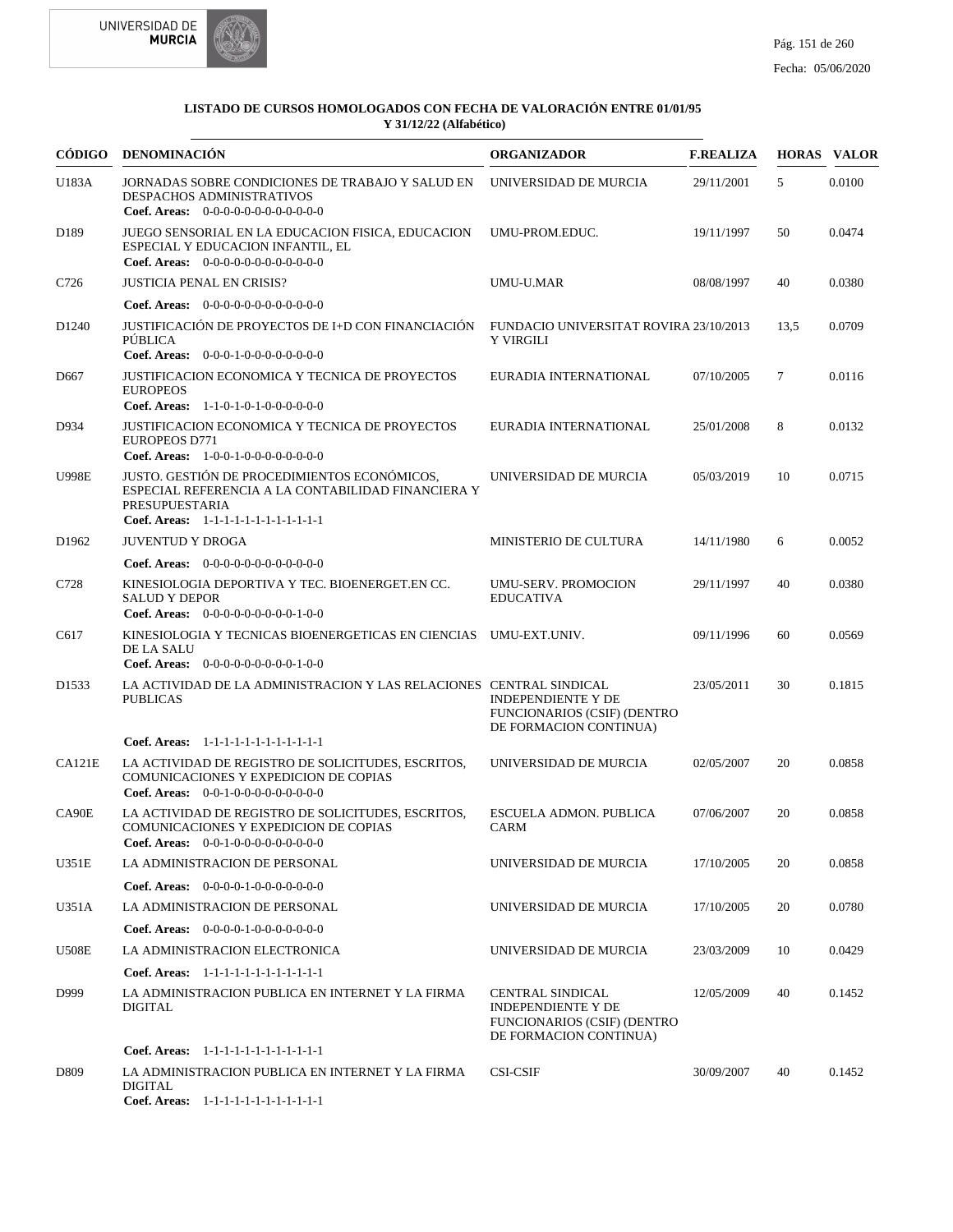



|                   | CÓDIGO DENOMINACIÓN                                                                                                                           | <b>ORGANIZADOR</b>                                                    | <b>F.REALIZA</b> |    | <b>HORAS VALOR</b> |
|-------------------|-----------------------------------------------------------------------------------------------------------------------------------------------|-----------------------------------------------------------------------|------------------|----|--------------------|
| D <sub>090</sub>  | LA ANIMACION A LA LECTURA EN LAS BIBLIOTECAS<br>PUBLICAS Y EN LAS BIBLIOTECAS ESCOLARES<br>Coef. Areas: $0-0-0-0-0-0-1-0-0-0-0$               | UMU-PROM.EDUC.                                                        | 06/04/2001       | 30 | 0.0569             |
| <b>IT113E</b>     | LA APLICACIÓN DE LAS POLÍTICAS DE IGUALDAD EN LA<br>ADMINISTRACIÓN PÚBLICA<br>Coef. Areas: 1-1-1-1-1-1-1-1-1-1-1-1-1                          | UNIVERSIDAD DE MURCIA                                                 | 18/05/2015       | 30 | 0.2145             |
| <b>IT270E</b>     | LA APLICACIÓN DE LAS POLÍTICAS DE IGUALDAD EN LA<br>ADMINISTRACIÓN PÚBLICA<br>Coef. Areas: 1-1-1-1-1-1-1-1-1-1-1-1-1                          | UNIVERSIDAD DE MURCIA                                                 | 29/04/2019       | 30 | 0.2145             |
| <b>IT223E</b>     | LA APLICACIÓN DE LAS POLÍTICAS DE IGUALDAD EN LA<br>ADMINISTRACIÓN PÚBLICA.<br>Coef. Areas: 1-1-1-1-1-1-1-1-1-1-1-1-1                         | UNIVERSIDAD DE MURCIA                                                 | 11/04/2018       | 30 | 0.2145             |
| <b>IT146E</b>     | LA APLICACIÓN DE LAS POLÍTICAS DE IGUALDAD EN LA<br>ADMINISTRACIÓN PÚBLICA.<br>Coef. Areas: 1-1-1-1-1-1-1-1-1-1-1-1-1                         | UNIVERSIDAD DE MURCIA                                                 | 18/05/2016       | 30 | 0.2145             |
| U702E             | LA BIBLIOTECA COMO PUNTO PRIMARIO DE INFORMACION<br>Y ACTUALIZACION DE SUS SERVICIOS DIGITALES<br>Coef. Areas: $0-0-0-0-0-0-1-0-0-0-0$        | UNIVERSIDAD DE MURCIA                                                 | 08/10/2014       | 25 | 0.1788             |
| U749E             | LA BIBLIOTECA COMO PUNTO PRIMARIO DE INFORMACIÓN<br>Y ACTUALIZACIÓN DE SUS SERVICIOS DIGITALES<br><b>Coef. Areas:</b> $0-0-0-0-0-0-1-0-0-0-0$ | UNIVERSIDAD DE MURCIA                                                 | 26/10/2015       | 25 | 0.1788             |
| <b>U258E</b>      | LA BIBLIOTECA TRADICIONAL Y LA BIBLIOTECA DIGITAL.                                                                                            | UNIVERSIDAD DE MURCIA                                                 | 01/12/2003       | 12 | 0.0257             |
|                   | <b>Coef. Areas:</b> $0-0-0-0-0-0-1-0-0-0-0$                                                                                                   |                                                                       |                  |    |                    |
| U258A             | LA BIBLIOTECA TRADICIONAL Y LA BIBLIOTECA DIGITAL.                                                                                            | UNIVERSIDAD DE MURCIA                                                 | 01/12/2003       | 12 | 0.0234             |
|                   | <b>Coef. Areas:</b> $0-0-0-0-0-0-1-0-0-0-0$                                                                                                   |                                                                       |                  |    |                    |
| U443E             | LA BIBLIOTECA UNIVERSITARIA ANTE EL E.E.E.S.:<br>DESARROLLO DE ACTIVIDADES ALFIN<br>Coef. Areas: $0-0-0-0-0-0-1-0-0-0-0$                      | UNIVERSIDAD DE MURCIA                                                 | 02/04/2008       | 15 | 0.0644             |
| U442E             | LA BIBLIOTECA UNIVERSITARIA ANTE EL E.E.E.S.<br><b>INTRODUCCION Y NOCIONES GENERALES</b><br>Coef. Areas: $0-0-0-0-0-0-1-0-0-0-0$              | UNIVERSIDAD DE MURCIA                                                 | 27/10/2008       | 10 | 0.0429             |
| <b>U410E</b>      | LA BIBLIOTECA UNIVERSITARIA ANTE EL E.E.E.S.<br>INTRODUCCIÓN Y NOCIONES GENERALES.<br>Coef. Areas: 0-0-0-0-0-0-0-1-0-0-0-0                    | UNIVERSIDAD DE MURCIA                                                 | 15/10/2007       | 10 | 0.0429             |
| D <sub>1004</sub> | LA CALIDAD DE LOS SERVICIOS UNIVERSITARIOS                                                                                                    | <b>COMISIONES OBRERAS (CCOO)</b><br>(DENTRO DE FORMACION<br>CONTINUA) | 29/11/2011       | 25 | 0.1513             |
|                   | Coef. Areas: 1-1-1-1-1-1-1-1-1-1-1-1-1                                                                                                        |                                                                       |                  |    |                    |
| D1446             | LA CALIDAD DE LOS SERVICIOS UNIVERSITARIOS                                                                                                    | COMISIONES OBRERAS (CCOO)<br>(DENTRO DE FORMACION<br>CONTINUA)        | 29/11/2011       | 25 | 0.1513             |
|                   | Coef. Areas: 1-1-1-1-1-1-1-1-1-1-1-1-1                                                                                                        |                                                                       |                  |    |                    |
| IT21E             | LA CALIDAD EN LA ATENCION A LA CIUDADANIA.<br><b>INTERNET</b><br>Coef. Areas: 1-1-1-1-1-1-1-1-1-1-1-1-1                                       | UNIVERSIDAD DE MURCIA                                                 | 25/09/2008       | 25 | 0.1073             |
| IT20E             | LA CALIDAD EN LA GESTION PUBLICA                                                                                                              | UNIVERSIDAD DE MURCIA                                                 | 09/09/2008       | 16 | 0.0686             |
|                   | Coef. Areas: 1-1-1-1-1-1-1-1-1-1-1-1-1                                                                                                        |                                                                       |                  |    |                    |
| U412E             | LA CALIDAD EN LOS PROCESOS DE MEDIDA:<br>VALIDACIONES, CALIBRACIONES, TRAZABILIDAD.<br>Coef. Areas: $0-0-0-0-0-0-0-0-1-0-1$                   | UNIVERSIDAD DE MURCIA                                                 | 25/09/2007       | 20 | 0.0858             |
| C074              | LA CIUDAD CONTEMPORANEA                                                                                                                       | UMU-EXT.UNIV.                                                         | 15/05/1980       | 30 | 0.0236             |
|                   | <b>Coef. Areas:</b> $0-0-0-0-0-0-0-0-0-0-0-0$                                                                                                 |                                                                       |                  |    |                    |
| D880              | LA COCINA MEDITERRANEA, TEORIA Y PRACTICA                                                                                                     | UMU - PROMOCION EDUCATIVA 11/04/2003                                  |                  | 50 | 0.0949             |
|                   | Coef. Areas: $0-0-0-0-0-0-0-0-0-0-0$                                                                                                          |                                                                       |                  |    |                    |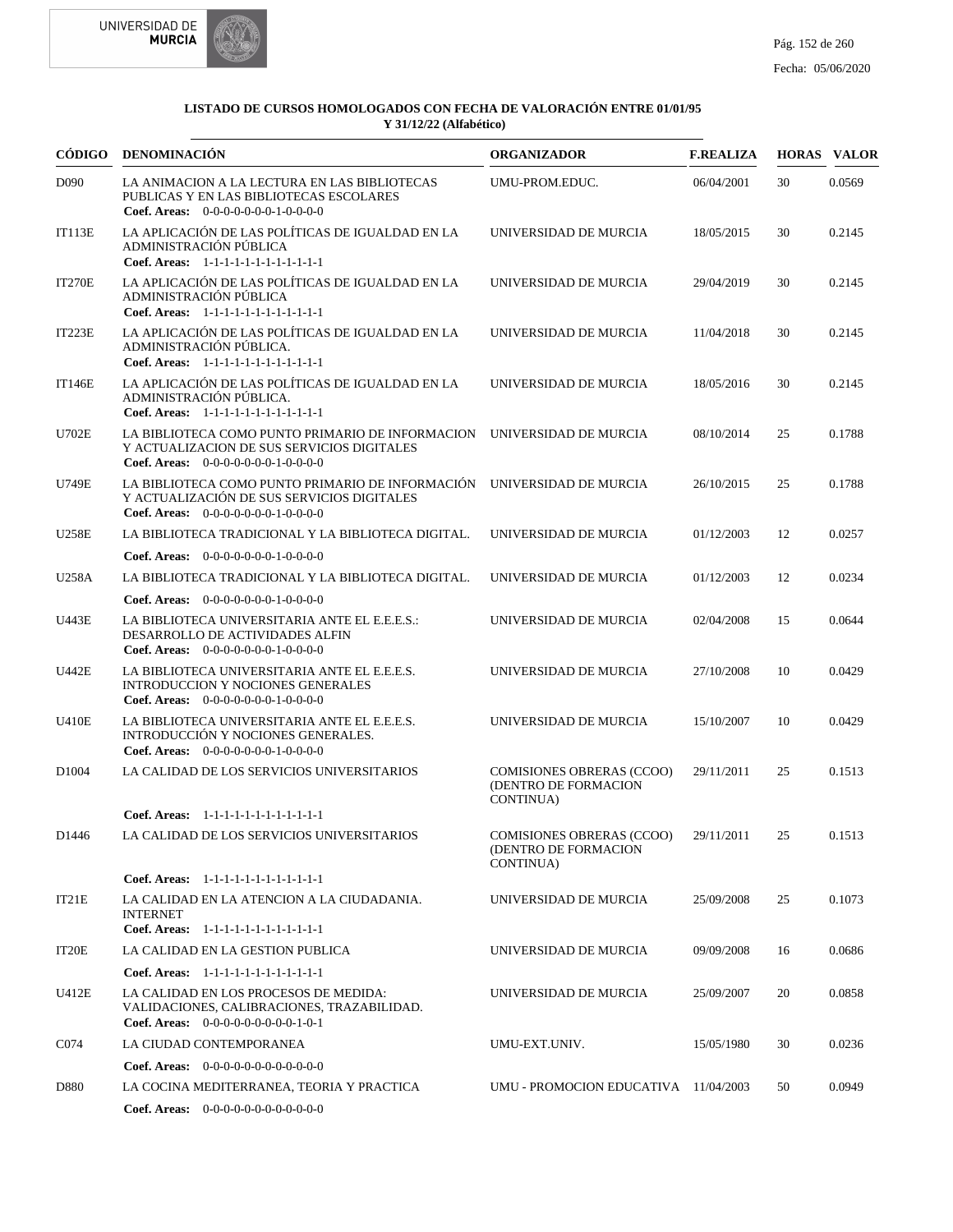



|                  | CÓDIGO DENOMINACIÓN                                                                                                                   | <b>ORGANIZADOR</b>    | <b>F.REALIZA</b> |     | <b>HORAS VALOR</b> |
|------------------|---------------------------------------------------------------------------------------------------------------------------------------|-----------------------|------------------|-----|--------------------|
| D845             | LA COMUNICACION EFICAZ EN EL PROCESO DE<br>NEGOCIACION EMPRESARIAL<br>Coef. Areas: 1-1-1-1-1-1-1-1-1-1-1-1-1                          | <b>CROEM</b>          | 30/06/2006       | 85  | 0.2805             |
| CA10E            | LA CONTRATACION ADMINISTRATIVA                                                                                                        | UNIVERSIDAD DE MURCIA | 18/06/2001       | 30  | 0.0660             |
|                  | <b>Coef. Areas:</b> $0-1-0-0-0-0-0-0-0-0-0-0$                                                                                         |                       |                  |     |                    |
| CA47E            | LA CONTRATACION ADMINISTRATIVA                                                                                                        | UNIVERSIDAD DE MURCIA | 26/04/2004       | 30  | 0.1040             |
|                  | Coef. Areas: $0-1-0-0-0-0-0-0-0-0-0$                                                                                                  |                       |                  |     |                    |
| D745             | LA CONTRATACION ADMINISTRATIVA. LEY 13/95 SOBRE<br>CONTRATOS EN LAS ADMINISTRACIONES PUBLICAS<br>Coef. Areas: $0-1-0-0-0-0-0-0-0-0-0$ | <b>CCOO</b>           | 31/12/2000       | 130 | 0.2360             |
| U166A            | LA CONTRATACION EN LA ADMINISTRACION PUBLICA                                                                                          | UNIVERSIDAD DE MURCIA | 17/09/2001       | 20  | 0.0400             |
|                  | <b>Coef. Areas:</b> $0-1-0-0-0-0-0-0-0-0-0-0$                                                                                         |                       |                  |     |                    |
| U166E            | LA CONTRATACION EN LA ADMINISTRACION PUBLICA                                                                                          | UNIVERSIDAD DE MURCIA | 17/09/2001       | 20  | 0.0440             |
|                  | <b>Coef. Areas:</b> $0-1-0-0-0-0-0-0-0-0-0$                                                                                           |                       |                  |     |                    |
| C706             | LA CONTRATACION EN LAS UNIVERSIDADES PUBLICAS                                                                                         | <b>CSI-CSIF</b>       | 27/11/1997       | 30  | 0.0272             |
|                  | <b>Coef. Areas:</b> $0-1-0-0-0-0-0-0-0-0-0-0$                                                                                         |                       |                  |     |                    |
| C <sub>075</sub> | LA DECADA DE LOS SETENTA                                                                                                              | UMU-EXT.UNIV.         | 15/05/1981       | 30  | 0.0236             |
|                  | <b>Coef. Areas:</b> $0-0-0-0-0-0-0-0-0-0-0-0$                                                                                         |                       |                  |     |                    |
| <b>U804E</b>     | LA DINAMIZACIÓN DEL ALUMNADO: METODOLOGÍAS Y<br>COMUNICACIÓN<br>Coef. Areas: 1-1-1-1-1-1-1-1-1-1-1-1-1                                | UNIVERSIDAD DE MURCIA | 25/10/2016       | 12  | 0.0858             |
| IT221E           | LA DIPLOMÁTICA DEL DOCUMENTO ELECTRÓNICO.<br>TIPOLOGÍA DOCUMENTAL ADMINISTRATIVA.<br>Coef. Areas: 1-1-1-1-1-1-1-1-1-1-1-1-1           | UNIVERSIDAD DE MURCIA | 22/05/2018       | 12  | 0.0858             |
| <b>U688E</b>     | LA DIRECCION DE GRUPOS. COMPETENCIAS Y<br>HABILIDADES. TECNICAS EFICACES<br>Coef. Areas: 1-1-1-1-1-1-1-1-1-1-1-1-1                    | UNIVERSIDAD DE MURCIA | 09/05/2014       | 25  | 0.1788             |
| <b>U659E</b>     | LA DIRECCION DE GRUPOS. COMPETENCIAS Y<br>HABILIDADES. TECNICAS EFICACES<br>Coef. Areas: 1-1-1-1-1-1-1-1-1-1-1-1-1                    | UNIVERSIDAD DE MURCIA | 27/05/2013       | 25  | 0.1788             |
| <b>U637E</b>     | LA DIRECCION DE GRUPOS. COMPETENCIAS Y<br><b>HABILIDADES. TECNICAS EFICACES</b><br>Coef. Areas: 1-1-1-1-1-1-1-1-1-1-1-1-1             | UNIVERSIDAD DE MURCIA | 31/10/2012       | 25  | 0.1788             |
| <b>U723E</b>     | LA DIRECCIÓN POR COMPETENCIAS                                                                                                         | UNIVERSIDAD DE MURCIA | 02/07/2015       | 18  | 0.1287             |
|                  | Coef. Areas: 1-1-1-1-1-1-1-1-1-1-1-1-1                                                                                                |                       |                  |     |                    |
| D589             | LA EDUCACION AFECTIVO-SEXUAL DE LA INFANCIA A LA ANPE<br><b>ADOLESCENCIA</b><br><b>Coef. Areas:</b> $0-0-0-0-0-0-0-0-0-0-0-0$         |                       | 08/05/1999       | 36  | 0.0327             |
| <b>U696E</b>     | LA EVALUACION DE LA WEB 2.0 Y SEGURIDAD<br><b>INFORMATICA</b><br>Coef. Areas: 1-1-1-1-1-1-1-1-1-1-1-1-1                               | UNIVERSIDAD DE MURCIA | 02/09/2014       | 20  | 0.1430             |
| <b>U371AC</b>    | LA FIRMA ELECTRONICA                                                                                                                  | UNIVERSIDAD DE MURCIA | 09/03/2006       | 15  | 0.0614             |
|                  |                                                                                                                                       |                       |                  |     |                    |
|                  | Coef. Areas: 1-1-1-1-1-1-1-1-1-1-1-1-1                                                                                                |                       |                  |     |                    |
| U371EP           | LA FIRMA ELECTRONICA                                                                                                                  | UNIVERSIDAD DE MURCIA | 09/03/2006       | 15  | 0.0660             |
|                  | Coef. Areas: 1-1-1-1-1-1-1-1-1-1-1-1-1                                                                                                |                       |                  |     |                    |
| <b>U371EC</b>    | LA FIRMA ELECTRONICA                                                                                                                  | UNIVERSIDAD DE MURCIA | 09/03/2006       | 15  | 0.0676             |
|                  | Coef. Areas: 1-1-1-1-1-1-1-1-1-1-1-1-1                                                                                                |                       |                  |     |                    |
| <b>U371AP</b>    | LA FIRMA ELECTRONICA                                                                                                                  | UNIVERSIDAD DE MURCIA | 09/03/2006       | 15  | 0.0599             |
|                  | Coef. Areas: 1-1-1-1-1-1-1-1-1-1-1-1-1                                                                                                |                       |                  |     |                    |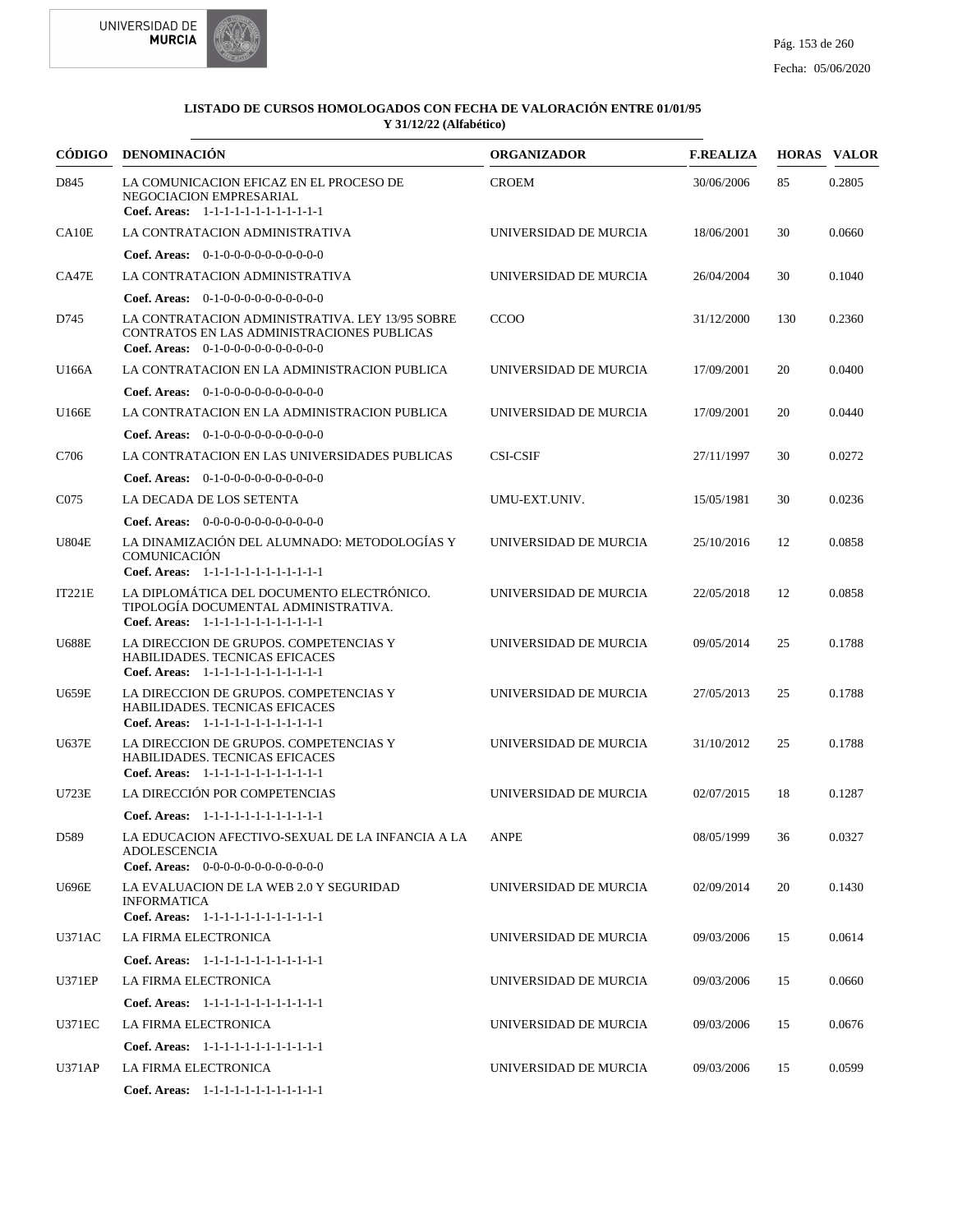



| <b>CÓDIGO</b> | <b>DENOMINACIÓN</b>                                                                                                                            | <b>ORGANIZADOR</b>                                  | <b>F.REALIZA</b> |    | <b>HORAS VALOR</b> |
|---------------|------------------------------------------------------------------------------------------------------------------------------------------------|-----------------------------------------------------|------------------|----|--------------------|
| <b>U500E</b>  | LA GESTION ACADEMICA EN LA NUEVA ORDENACION DE<br>LAS ENSEÑANZAS UNIVERSITARIAS<br>Coef. Areas: $0-0-1-0-0-0-0-0-0-0-0$                        | UNIVERSIDAD DE MURCIA                               | 02/11/2009       | 20 | 0.0858             |
| U391E         | LA GESTION ACADEMICA UNIVERSITARIA EN EL ESPACIO<br>EUROPEO DE ENSENANZA SUPERIOR: PERSPECTIVAS<br><b>Coef. Areas:</b> $0-0-1-0-0-0-0-0-2-0-0$ | UNIVERSIDAD DE MURCIA                               | 08/05/2006       | 20 | 0.0858             |
| U391A         | LA GESTION ACADEMICA UNIVERSITARIA EN EL ESPACIO<br>EUROPEO DE ENSEÑANZA SUPERIOR: PERSPECTIVAS<br>Coef. Areas: $0-0-1-0-0-0-0-0-0-2-0-0$      | UNIVERSIDAD DE MURCIA                               | 08/05/2006       | 20 | 0.0780             |
| U389A         | LA GESTION ACADEMICA UNIVERSITARIA EN EL ESPACIO<br>EUROPEO DE ENSEÑANZA SUPERIOR: PERSPECTIVAS<br>Coef. Areas: $0-0-1-0-0-0-0-0-2-0-0$        | UNIVERSIDAD DE MURCIA                               | 08/05/2006       | 20 | 0.0780             |
| <b>U389E</b>  | LA GESTION ACADEMICA UNIVERSITARIA EN EL ESPACIO<br>EUROPEO DE ENSEÑANZA SUPERIOR: PERSPECTIVAS<br>Coef. Areas: $0-0-1-0-0-0-0-0-0-2-0-0$      | UNIVERSIDAD DE MURCIA                               | 08/05/2006       | 20 | 0.0858             |
| U356A         | LA GESTION ACADEMICA UNIVERSITARIA. LA<br>UNIVERSIDAD DE MURCIA<br>Coef. Areas: $0-0-1-0-0-0-0-0-0-0-0$                                        | UNIVERSIDAD DE MURCIA                               | 18/04/2005       | 25 | 0.0975             |
| <b>U356E</b>  | LA GESTION ACADEMICA UNIVERSITARIA. LA<br>UNIVERSIDAD DE MURCIA<br>Coef. Areas: $0-0-1-0-0-0-0-0-0-0-0$                                        | UNIVERSIDAD DE MURCIA                               | 18/04/2005       | 25 | 0.1073             |
| <b>U388A</b>  | LA GESTION ACADEMICA UNIVERSITARIA. LA<br>UNIVERSIDAD DE MURCIA<br>Coef. Areas: $0-0-1-0-0-0-0-0-0-0-0$                                        | UNIVERSIDAD DE MURCIA                               | 27/11/2006       | 25 | 0.0975             |
| <b>U388E</b>  | LA GESTION ACADEMICA UNIVERSITARIA. LA<br>UNIVERSIDAD DE MURCIA<br>Coef. Areas: $0-0-1-0-0-0-0-0-0-0-0$                                        | UNIVERSIDAD DE MURCIA                               | 27/11/2006       | 25 | 0.1073             |
| <b>U450E</b>  | LA GESTION ACADEMICA UNIVERSITARIA. LA<br>UNIVERSIDAD DE MURCIA.<br><b>Coef. Areas:</b> $0-0-1-0-0-0-0-0-0-0-0-0$                              | UNIVERSIDAD DE MURCIA                               | 17/11/2008       | 25 | 0.1073             |
| CA03E         | LA GESTION DE LA CALIDAD EN LAS ADMINISTRACIONES<br><b>PUBLICAS</b><br>Coef. Areas: 1-1-1-1-1-1-1-1-1-1-1-1-1                                  | UNIVERSIDAD DE MURCIA                               | 15/10/2001       | 33 | 0.0725             |
| D983          | LA GESTION DEL CONOCIMIENTO COMO MOTOR DEL<br><b>DESARROLLO</b><br><b>Coef. Areas:</b> $0-0-0-1-0-0-0-0-0-0-0-0$                               | CENTRO MEDITERRANEO DE LA<br>UNIVERSIDAD DE GRANADA | 30/09/2005       | 30 | 0.0968             |
| IT66E         | LA GESTION EFICAZ DEL TIEMPO. INTERNET                                                                                                         | UNIVERSIDAD DE MURCIA                               | 31/05/2013       | 20 | 0.1430             |
|               | Coef. Areas: 1-1-1-1-1-1-1-1-1-1-1-1-1                                                                                                         |                                                     |                  |    |                    |
| IT92E         | LA GESTIÓN EFICAZ DEL TIEMPO. INTERNET                                                                                                         | UNIVERSIDAD DE MURCIA                               | 05/05/2014       | 20 | 0.1430             |
|               | Coef. Areas: 1-1-1-1-1-1-1-1-1-1-1-1-1                                                                                                         |                                                     |                  |    |                    |
| U695E         | LA GESTION EFICAZ DEL TIEMPO: TECNICAS Y<br><b>HERRAMIENTAS</b><br>Coef. Areas: $1-1-1-1-1-1-1-1-1-1-1$                                        | UNIVERSIDAD DE MURCIA                               | 22/09/2014       | 25 | 0.1788             |
| <b>U666E</b>  | LA GESTION EFICAZ DEL TIEMPO: TECNICAS Y<br><b>HERRAMIENTAS</b><br>Coef. Areas: 1-1-1-1-1-1-1-1-1-1-1-1-1                                      | UNIVERSIDAD DE MURCIA                               | 26/09/2013       | 25 | 0.1788             |
| U764E         | LA GESTIÓN EFICAZ DEL TIEMPO: TÉCNICAS Y<br><b>HERRAMIENTAS</b><br>Coef. Areas: 1-1-1-1-1-1-1-1-1-1-1-1-1                                      | UNIVERSIDAD DE MURCIA                               | 19/05/2016       | 25 | 0.1788             |
| U994E         | LA GESTIÓN EFICAZ DEL TIEMPO: TÉCNICAS Y<br><b>HERRAMIENTAS</b><br>Coef. Areas: 1-1-1-1-1-1-1-1-1-1-1-1-1                                      | UNIVERSIDAD DE MURCIA                               | 25/09/2018       | 25 | 0.1788             |
| U725E         | LA GESTIÓN EFICAZ DEL TIEMPO: TÉCNICAS Y<br><b>HERRAMIENTAS</b><br>Coef. Areas: 1-1-1-1-1-1-1-1-1-1-1-1-1                                      | UNIVERSIDAD DE MURCIA                               | 18/06/2015       | 25 | 0.1788             |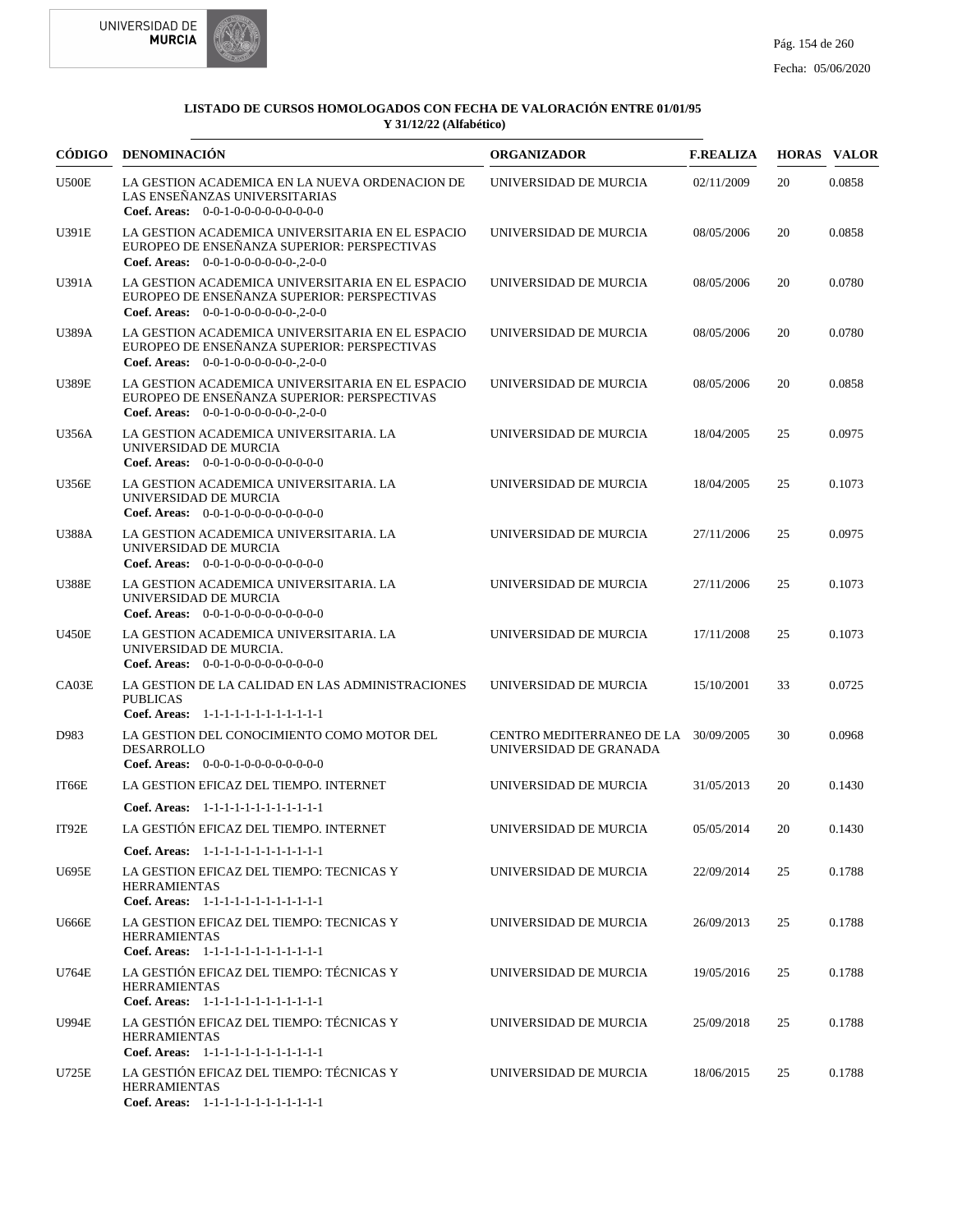



| CÓDIGO        | <b>DENOMINACIÓN</b>                                                                                                                                                     | <b>ORGANIZADOR</b>                                                    | <b>F.REALIZA</b> |     | <b>HORAS VALOR</b> |
|---------------|-------------------------------------------------------------------------------------------------------------------------------------------------------------------------|-----------------------------------------------------------------------|------------------|-----|--------------------|
| <b>U857E</b>  | LA GESTIÓN EFICAZ DEL TIEMPO: TÉCNICAS Y<br><b>HERRAMIENTAS</b><br>Coef. Areas: 1-1-1-1-1-1-1-1-1-1-1-1-1                                                               | UNIVERSIDAD DE MURCIA                                                 | 23/06/2017       | 25  | 0.1788             |
| <b>U810E</b>  | LA IGUALDAD EN LA UNIVERSIDAD DE MURCIA                                                                                                                                 | UNIVERSIDAD DE MURCIA                                                 | 07/09/2016       | 12  | 0.0858             |
|               | Coef. Areas: 1-1-1-1-1-1-1-1-1-1-1-1-1                                                                                                                                  |                                                                       |                  |     |                    |
| <b>U940A</b>  | LA IGUALDAD EN LA UNIVERSIDAD DE MURCIA                                                                                                                                 | UNIVERSIDAD DE MURCIA                                                 | 08/05/2018       | 5   | 0.0325             |
|               | Coef. Areas: $1-1-1-1-1-1-1-1-1-1-1$                                                                                                                                    |                                                                       |                  |     |                    |
| CA150E        | LA IMPRESION DIGITAL BASICA: LA REPROGRAFIA                                                                                                                             | UNIVERSIDAD DE MURCIA                                                 | 23/02/2010       | 25  | 0.1788             |
|               | Coef. Areas: 1-1-1-1-1-1-1-1-1-1-1-1-1                                                                                                                                  |                                                                       |                  |     |                    |
| <b>IT190E</b> | LA LEY DE PROTECCIÓN DE DATOS                                                                                                                                           | UNIVERSIDAD DE MURCIA                                                 | 12/06/2017       | 30  | 0.2145             |
|               | Coef. Areas: $1-1-1-1-1-1-1-1-1-1-1$                                                                                                                                    |                                                                       |                  |     |                    |
| CA112E        | LA LEY GENERAL TRIBUTARIA Y SUS REGLAMENTOS DE<br>DESARROLLO DE RECAUDACION Y DE REVISION EN VIA<br><b>ADMINISTRATIVA</b><br>Coef. Areas: $1-1-0-1-0-1-0-0-0-0-0$       | UNIVERSIDAD DE MURCIA                                                 | 31/03/2008       | 25  | 0.1073             |
| D1143         | LA LEY ORGANICA DE IGUALDAD                                                                                                                                             | <b>COMISIONES OBRERAS (CCOO)</b><br>(DENTRO DE FORMACION<br>CONTINUA) | 29/06/2010       | 20  | 0.1210             |
|               | Coef. Areas: 1-1-1-1-1-1-1-1-1-1-1-1-1                                                                                                                                  |                                                                       |                  |     |                    |
| <b>IT168E</b> | LA LEY 39/2015 DEL PROCEDIMIENTO ADMINISTRATIVO<br>COMÚN, SUBGRUPOS C1, C2, AGRUPACIONES<br>PROFESIONALES (E)<br>Coef. Areas: 1-1-1-1-1-1-1-1-1-1-1-1-1                 | UNIVERSIDAD DE MURCIA                                                 | 03/10/2016       | 35  | 0.2503             |
| IT233E        | LA LEY 39/2015. PROCEDIMIENTO ADMINISTRATIVO COMÚN. UNIVERSIDAD DE MURCIA<br>SUBGRUPO C1-C2 Y AGRUPACIONES PROFESIONALES (E).<br>Coef. Areas: 1-1-1-1-1-1-1-1-1-1-1-1-1 |                                                                       | 15/10/2018       | 20  | 0.1430             |
| <b>IT244E</b> | LA LEY 39/2015. PROCEDIMIENTO ADMINISTRATIVO COMÚN. UNIVERSIDAD DE MURCIA<br><b>SUBGRUPOS A1 Y A2</b><br>Coef. Areas: 1-1-1-1-1-1-1-1-1-1-1-1-1                         |                                                                       | 15/10/2018       | 30  | 0.2145             |
| <b>IT167E</b> | LA LEY 40/2015 DE RÉGIMEN JURÍDICO DEL SECTOR<br>PÚBLICO, SUBGRUPOS C1, C2 Y AGRUPACIONES<br>PROFESIONALES (E)<br>Coef. Areas: 1-1-1-1-1-1-1-1-1-1-1-1-1                | UNIVERSIDAD DE MURCIA                                                 | 14/09/2016       | 15  | 0.1073             |
| <b>IT232E</b> | LA LEY 40/2015, RÉGIMEN JURÍDICO DEL SECTOR PÚBLICO.<br>SUBGRUPOS A1 Y A2.<br>Coef. Areas: 1-1-1-1-1-1-1-1-1-1-1-1-1                                                    | UNIVERSIDAD DE MURCIA                                                 | 22/10/2018       | 15  | 0.1073             |
| <b>IT240E</b> | LA LEY 40/2015. RÉGIMEN JURÍDICO DEL SECTOR PÚBLICO.<br>SUBGRUPOS C1-C2 Y AGRUPACIONES PROFESIONALES (E)<br>(MODALIDAD ON LINE)<br>Coef. Areas: $1-1-1-1-1-1-1-1-1-1-1$ | UNIVERSIDAD DE MURCIA                                                 | 29/10/2018       | 10  | 0.0715             |
| D929          | LA NEGOCIACION BANCARIA: COMO REDUCIR COSTES<br><b>FINANCIEROS</b><br>Coef. Areas: 1-0-0-0-0-0-0-0-0-0-0-0-0                                                            | SERVICIO REGIONAL DE EMPLEO 08/04/2009<br>Y FORMACION (SEF - CARM)    |                  | 55  | 0.1906             |
| U784E         | LA PROPIEDAD INTELECTUAL EN LA UNIVERSIDAD DE<br><b>MURCIA</b><br>Coef. Areas: 1-1-1-1-1-1-1-1-1-1-1-1-1                                                                | UNIVERSIDAD DE MURCIA                                                 | 04/05/2016       | 18  | 0.1287             |
| U1058E        | LA PROPIEDAD INTELECTUAL: PRÁCTICAS EN EDICIÓN<br>ELECTRÓNICA EN LA UNIVERSIDAD<br>Coef. Areas: 1-1-1-1-1-1-1-1-1-1-1-1-1                                               | UNIVERSIDAD DE MURCIA                                                 | 22/10/2019       | 12  | 0.0858             |
| D710          | LA PROTECCION DE DATOS DE CARACTER PERSONAL, II                                                                                                                         | PROMOCION EDUCATIVA UMU                                               | 07/05/2006       | 100 | 0.3795             |
|               | Coef. Areas: 1-1-1-1-1-1-1-1-1-1-1-1-1                                                                                                                                  |                                                                       |                  |     |                    |
| IT285E        | LA PROTECIÓN DE DATOS DE CARACTER PERSONAL.                                                                                                                             | UNIVERSIDAD DE MURCIA                                                 | 11/11/2019       | 25  | 0.1788             |
|               | Coef. Areas: $1-1-1-1-1-1-1-1-1-1-1$                                                                                                                                    |                                                                       |                  |     |                    |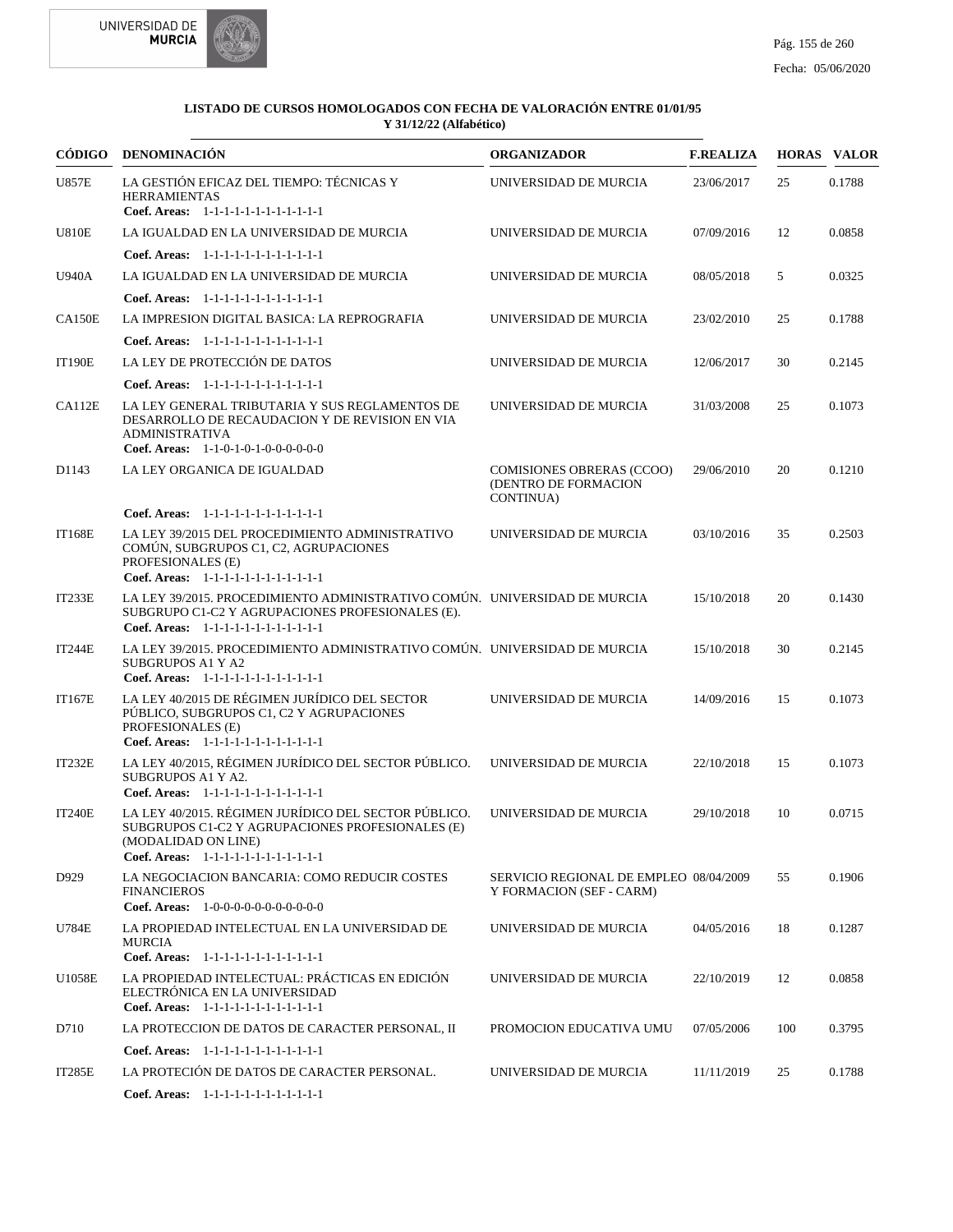



| CÓDIGO            | <b>DENOMINACIÓN</b>                                                                                                                                                                                                          | <b>ORGANIZADOR</b>                   | <b>F.REALIZA</b> |    | <b>HORAS VALOR</b> |
|-------------------|------------------------------------------------------------------------------------------------------------------------------------------------------------------------------------------------------------------------------|--------------------------------------|------------------|----|--------------------|
| C340              | LA PSICOMOTRICIDAD Y EL PROYECTO CURRICULAR DE<br><b>CENTRO</b>                                                                                                                                                              | <b>UMU</b>                           | 01/05/1993       | 35 | 0.0303             |
| D <sub>654</sub>  | Coef. Areas: 0-0-0-0-0-0-0-0-0-0-0-0-0<br>LA PUBLICIDAD Y LAS NUEVAS TENDENCIAS DE LA<br><b>COMUNICACION</b>                                                                                                                 | PROMOCION EDUCATIVA-UMU              | 15/03/2001       | 30 | 0.0569             |
| D <sub>1011</sub> | Coef. Areas: -----------<br>LA REFORMA DEL MERCADO DE TRABAJO (ANÁLISIS DE LA UMU<br>LEY 35/2010, DE 17 DE SEPTIEMBRE, MEDIDAS URGENTES<br>PARA LA REFORMA DEL MERCADO DE TRABAJO)<br>Coef. Areas: $0-0-0-0-0-0-0-0-0-0-0-0$ |                                      | 14/10/2010       | 10 | 0.0633             |
| D784              | LA REPRESENTACION DE LOS TRABAJADORES                                                                                                                                                                                        | CC.00.                               | 22/09/1998       | 8  | 0.0073             |
|                   | Coef. Areas: $0-0-0-0-0-0-0-0-0-0-0$                                                                                                                                                                                         |                                      |                  |    |                    |
| IT225E            | LA RESPONSABILIDAD PATRIMONIAL Y LA POTESTAD<br><b>SANCIONADORA</b><br>Coef. Areas: 1-1-1-1-1-1-1-1-1-1-1-1-1                                                                                                                | UNIVERSIDAD DE MURCIA                | 16/04/2018       | 15 | 0.1073             |
| <b>IT187E</b>     | LA RESPONSABILIDAD PATRIMONIAL Y LA POTESTAD<br><b>SANCIONADORA</b><br>Coef. Areas: 1-1-1-1-1-1-1-1-1-1-1-1-1                                                                                                                | UNIVERSIDAD DE MURCIA                | 30/10/2017       | 15 | 0.1073             |
| U611E             | LA SEGURIDAD EN EL PUESTO DE TRABAJO                                                                                                                                                                                         | UNIVERSIDAD DE MURCIA                | 19/04/2012       | 12 | 0.0858             |
|                   | Coef. Areas: 1-1-1-1-1-1-1-1-1-1-1-1-1                                                                                                                                                                                       |                                      |                  |    |                    |
| U651E             | LA SEGURIDAD INFORMATICA EN EL PUESTO DE TRABAJO                                                                                                                                                                             | UNIVERSIDAD DE MURCIA                | 16/05/2013       | 18 | 0.1287             |
|                   | Coef. Areas: 1-1-1-1-1-1-1-1-1-1-1-1-1                                                                                                                                                                                       |                                      |                  |    |                    |
| <b>U970E</b>      | LA SEGURIDAD INFORMÁTICA EN EL PUESTO DE TRABAJO                                                                                                                                                                             | UNIVERSIDAD DE MURCIA                | 11/04/2018       | 18 | 0.1287             |
|                   | Coef. Areas: 1-1-1-1-1-1-1-1-1-1-1-1-1                                                                                                                                                                                       |                                      |                  |    |                    |
| <b>U770E</b>      | LA SEGURIDAD INFORMÁTICA EN EL PUESTO DE TRABAJO                                                                                                                                                                             | UNIVERSIDAD DE MURCIA                | 24/02/2016       | 18 | 0.1287             |
|                   | Coef. Areas: 1-1-1-1-1-1-1-1-1-1-1-1-1                                                                                                                                                                                       |                                      |                  |    |                    |
| <b>U877E</b>      | LA SEGURIDAD INFORMÁTICA EN EL PUESTO DE TRABAJO                                                                                                                                                                             | UNIVERSIDAD DE MURCIA                | 14/06/2017       | 18 | 0.1287             |
|                   | Coef. Areas: 1-1-1-1-1-1-1-1-1-1-1-1-1                                                                                                                                                                                       |                                      |                  |    |                    |
| <b>IT115E</b>     | LA SENSIBILIZACIÓN AMBIENTAL EN LAS<br>ADMINISTRACIONES PÚBLICAS<br>Coef. Areas: 1-1-1-1-1-1-1-1-1-1-1-1-1                                                                                                                   | UNIVERSIDAD DE MURCIA                | 02/03/2015       | 20 | 0.1430             |
| <b>IT194E</b>     | LA SENSIBILIZACIÓN AMBIENTAL EN LAS<br>ADMINISTRACIONES PÚBLICAS<br>Coef. Areas: 1-1-1-1-1-1-1-1-1-1-1-1-1                                                                                                                   | UNIVERSIDAD DE MURCIA                | 02/05/2017       | 20 | 0.1430             |
| <b>U501E</b>      | LA UNIVERSIDAD: EL ESTUDIO                                                                                                                                                                                                   | UNIVERSIDAD DE MURCIA                | 04/11/2009       | 20 | 0.0858             |
|                   | Coef. Areas: 1-1-1-1-1-1-1-1-1-1-1-1-1                                                                                                                                                                                       |                                      |                  |    |                    |
| U533E             | LA UNIVERSIDAD: EL ESTUDIO                                                                                                                                                                                                   | UNIVERSIDAD DE MURCIA                | 22/11/2010       | 20 | 0.1430             |
|                   | Coef. Areas: 1-1-1-1-1-1-1-1-1-1-1-1-1                                                                                                                                                                                       |                                      |                  |    |                    |
| U417E             | LA UNIVERSIDAD: LOS ESTUDIANTES.                                                                                                                                                                                             | UNIVERSIDAD DE MURCIA                | 18/04/2007       | 20 | 0.0858             |
|                   | Coef. Areas: 1-1-1-1-1-1-1-1-1-1-1-1-1                                                                                                                                                                                       |                                      |                  |    |                    |
| U451E             | LA UNIVERSIDAD: LOS ESTUDIANTES.                                                                                                                                                                                             | UNIVERSIDAD DE MURCIA                | 17/11/2008       | 20 | 0.0858             |
|                   | <b>Coef. Areas:</b> $0-0-1-0-0-0-0-0-0-0-0$                                                                                                                                                                                  |                                      |                  |    |                    |
| <b>U578E</b>      | LA UNIVERSIDAD: SU PERSONAL                                                                                                                                                                                                  | UNIVERSIDAD DE MURCIA                | 08/11/2011       | 20 | 0.1430             |
|                   | Coef. Areas: 1-1-1-1-1-1-1-1-1-1-1-1-1                                                                                                                                                                                       |                                      |                  |    |                    |
| D <sub>1650</sub> | "LA VARIACIÓN SOCIOLINGÜÍSTICA. ENFOQUE<br>CONTRASTIVO: FRONTERAS" (II CURSO)<br>Coef. Areas: $0-0-0-0-0-0-0-0-0-0-0$                                                                                                        | UMU - PROMOCION EDUCATIVA 16/11/2000 |                  | 40 | 0.0759             |
| U653E             | LA WEB 2.0 Y LA SEGURIDAD INFORMATICA                                                                                                                                                                                        | UNIVERSIDAD DE MURCIA                | 02/05/2013       | 20 | 0.1430             |
|                   | Coef. Areas: 1-1-1-1-1-1-1-1-1-1-1-1-1                                                                                                                                                                                       |                                      |                  |    |                    |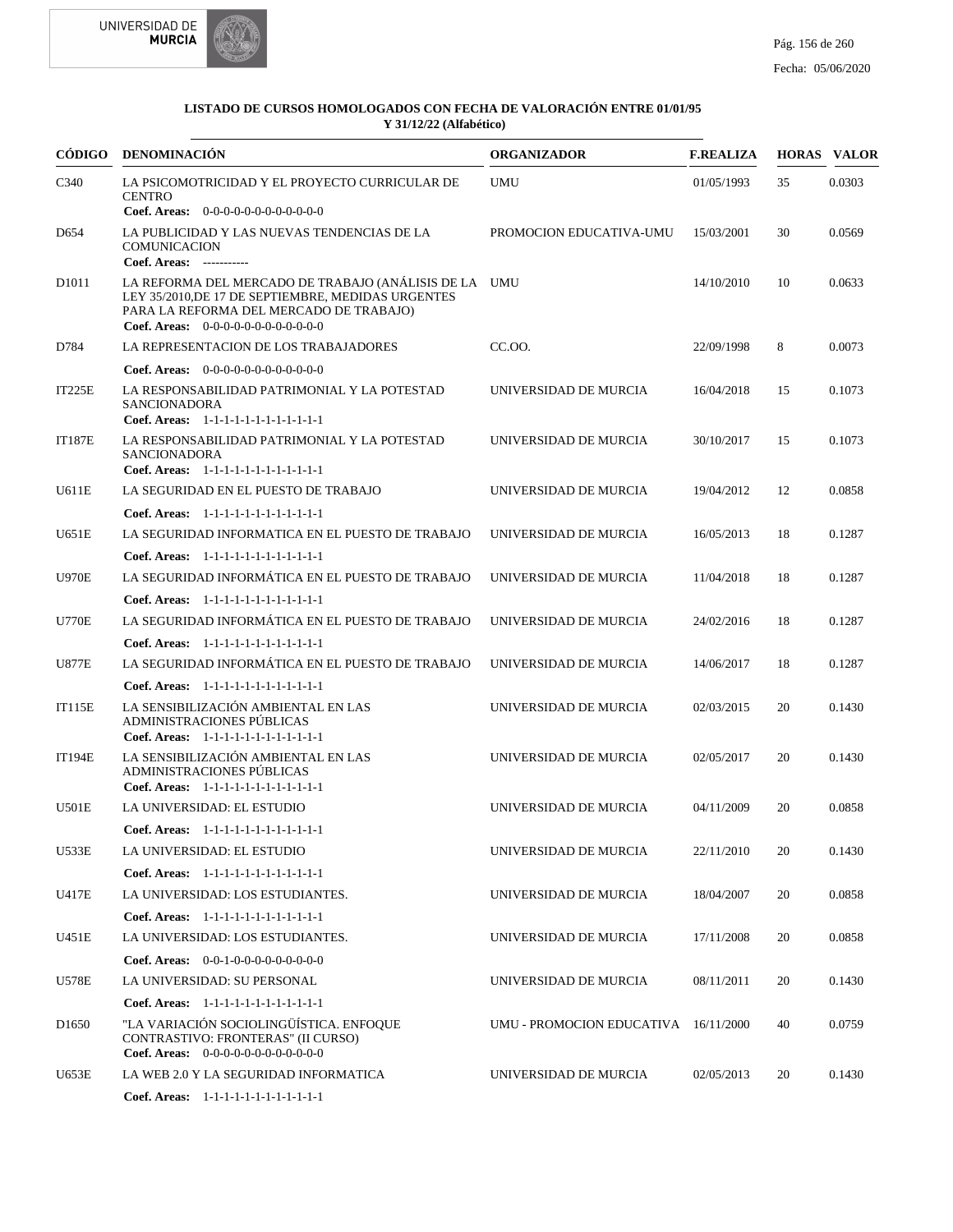



|              | CÓDIGO DENOMINACIÓN                                                                                                                                                                                   | <b>ORGANIZADOR</b>    | <b>F.REALIZA</b> |    | <b>HORAS VALOR</b> |
|--------------|-------------------------------------------------------------------------------------------------------------------------------------------------------------------------------------------------------|-----------------------|------------------|----|--------------------|
| <b>U609E</b> | LA WEB 2.0 Y LA SEGURIDAD INFORMATICA                                                                                                                                                                 | UNIVERSIDAD DE MURCIA | 16/03/2012       | 20 | 0.1430             |
|              | Coef. Areas: $1-1-1-1-1-1-1-1-1-1-1$                                                                                                                                                                  |                       |                  |    |                    |
| U743E        | LABORATORIO DE ADMINISTRACION ELECTRONICA                                                                                                                                                             | UNIVERSIDAD DE MURCIA | 05/05/2015       | 20 | 0.1430             |
|              | Coef. Areas: $1-1-1-1-1-1-1-1-1-1-1$                                                                                                                                                                  |                       |                  |    |                    |
| <b>U687E</b> | LABORATORIO DE ADMINISTRACION ELECTRONICA                                                                                                                                                             | UNIVERSIDAD DE MURCIA | 29/05/2014       | 20 | 0.1430             |
|              | Coef. Areas: 1-1-1-1-1-1-1-1-1-1-1-1-1                                                                                                                                                                |                       |                  |    |                    |
| U414E        | LAS BUENAS PRACTICAS DE LABORATORIO                                                                                                                                                                   | UNIVERSIDAD DE MURCIA | 11/06/2007       | 10 | 0.0429             |
|              | Coef. Areas: $0-0-0-0-0-0-0-0-1-0-1$                                                                                                                                                                  |                       |                  |    |                    |
| U479E        | LAS BUENAS PRACTICAS DE LABORATORIO                                                                                                                                                                   | UNIVERSIDAD DE MURCIA | 22/06/2009       | 10 | 0.0429             |
|              | Coef. Areas: $0-0-0-0-0-0-0-0-0-0-1$                                                                                                                                                                  |                       |                  |    |                    |
| <b>U576E</b> | LAS BUENAS PRÁCTICAS DE LABORATORIO EN EL ENTORNO UNIVERSIDAD DE MURCIA<br>UNIVERSITARIO. APLICACIÓN EN LABORATORIOS DE<br><b>ESTUDIOS IN VITRO E IN VIVO</b><br>Coef. Areas: $0-0-0-0-0-0-0-0-1-0-1$ |                       | 21/11/2011       | 15 | 0.1073             |
| <b>U480E</b> | LAS BUENAS PRACTICAS DE LABORATORIOS DE<br><b>VETERINARIA</b><br>Coef. Areas: $0-0-0-0-0-0-0-0-0-0-0-1$                                                                                               | UNIVERSIDAD DE MURCIA | 15/06/2009       | 15 | 0.0644             |
| U524E        | LAS BUENAS PRACTICAS DE LABORATORIOS DE<br><b>VETERINARIA</b><br>Coef. Areas: $0-0-0-0-0-0-0-0-1-0-1$                                                                                                 | UNIVERSIDAD DE MURCIA | 11/05/2010       | 15 | 0.1073             |
| <b>U574E</b> | LAS BUENAS PRÁCTICAS DE LABORATORIOS DE<br><b>VETERINARIA</b>                                                                                                                                         | UNIVERSIDAD DE MURCIA | 06/06/2011       | 15 | 0.1073             |
|              | Coef. Areas: $0-0-0-0-0-0-0-0-1-0-1$                                                                                                                                                                  |                       |                  |    |                    |
| U1059E       | LAS CARTAS DEL SERVICIO DE LA UNIVERSIDAD DE<br><b>MURCIA</b><br>Coef. Areas: 1-1-1-1-1-1-1-1-1-1-1-1-1                                                                                               | UNIVERSIDAD DE MURCIA | 06/11/2019       | 12 | 0.0858             |
| <b>U358A</b> | LAS ESTRATEGIAS DE APRENDIZAJE COMO HERRAMIENTA<br>PARA MEJORAR<br>Coef. Areas: $0-0-0-0-0-0-0-0-0-0-0$                                                                                               | UNIVERSIDAD DE MURCIA | 21/11/2005       | 20 | 0.0780             |
| <b>U353E</b> | LAS INSTITUCIONES DE LA UNION EUROPEA                                                                                                                                                                 | UNIVERSIDAD DE MURCIA | 04/04/2005       | 15 | 0.0644             |
|              | Coef. Areas: 1-1-1-1-1-1-1-1-1-1-1-1-1                                                                                                                                                                |                       |                  |    |                    |
| U353A        | LAS INSTITUCIONES DE LA UNION EUROPEA                                                                                                                                                                 | UNIVERSIDAD DE MURCIA | 04/04/2005       | 15 | 0.0585             |
|              | Coef. Areas: 1-1-1-1-1-1-1-1-1-1-1-1-1                                                                                                                                                                |                       |                  |    |                    |
| D877         | LAS PLANTAS COMO BIOINDICADORAS EN EL ESTUDIO DE<br>IMPACTOS AMBIENTALES EN EL SURESTE DE ESPAÑA<br><b>Coef. Areas:</b> $0-0-0-0-0-0-0-0-1-0-1$                                                       | <b>UMU</b>            | 13/03/1998       | 40 | 0.0380             |
| C895         | LAS RELACIONES LABORALES EN EL DEPORTE<br>PROFESIONAL Y OTROS PROBLEMAS ACTUALES DE<br>DERECHO DEPORTIVO<br>Coef. Areas: $0-0-0-0-0-0-0-0-0-0-0$                                                      | UMU-FAC. DERECHO      | 27/10/2000       | 32 | 0.0554             |
| U339A        | LAS REVISTAS ELECTRONICAS DE LA BUMU                                                                                                                                                                  | UNIVERSIDAD DE MURCIA | 03/10/2005       | 16 | 0.0624             |
|              | <b>Coef. Areas:</b> $0-0-0-0-0-0-1-0-0-0-0$                                                                                                                                                           |                       |                  |    |                    |
| <b>U339E</b> | LAS REVISTAS ELECTRONICAS DE LA BUMU                                                                                                                                                                  | UNIVERSIDAD DE MURCIA | 03/10/2005       | 16 | 0.0686             |
|              | Coef. Areas: $0-0-0-0-0-0-1-0-0-0-0$                                                                                                                                                                  |                       |                  |    |                    |
| CA19E        | LAS SUBVENCIONES Y LOS FONDOS DE LA UNION EUROPEA UNIVERSIDAD DE MURCIA                                                                                                                               |                       | 23/05/2002       | 40 | 0.0880             |
|              | <b>Coef. Areas:</b> $0-0-0-1-0-0-0-0-1-0-0$                                                                                                                                                           |                       |                  |    |                    |
| D976         | LAS SUBVENCIONES Y LOS FONDOS DE LA UNION EUROPEA CARM (CONVENIO FORMACION) 13/07/2000<br>(GRUPOS C Y D)<br>Coef. Areas: 1-0-0-1-0-1-0-0-0-0-0-0                                                      |                       |                  | 40 | 0.0858             |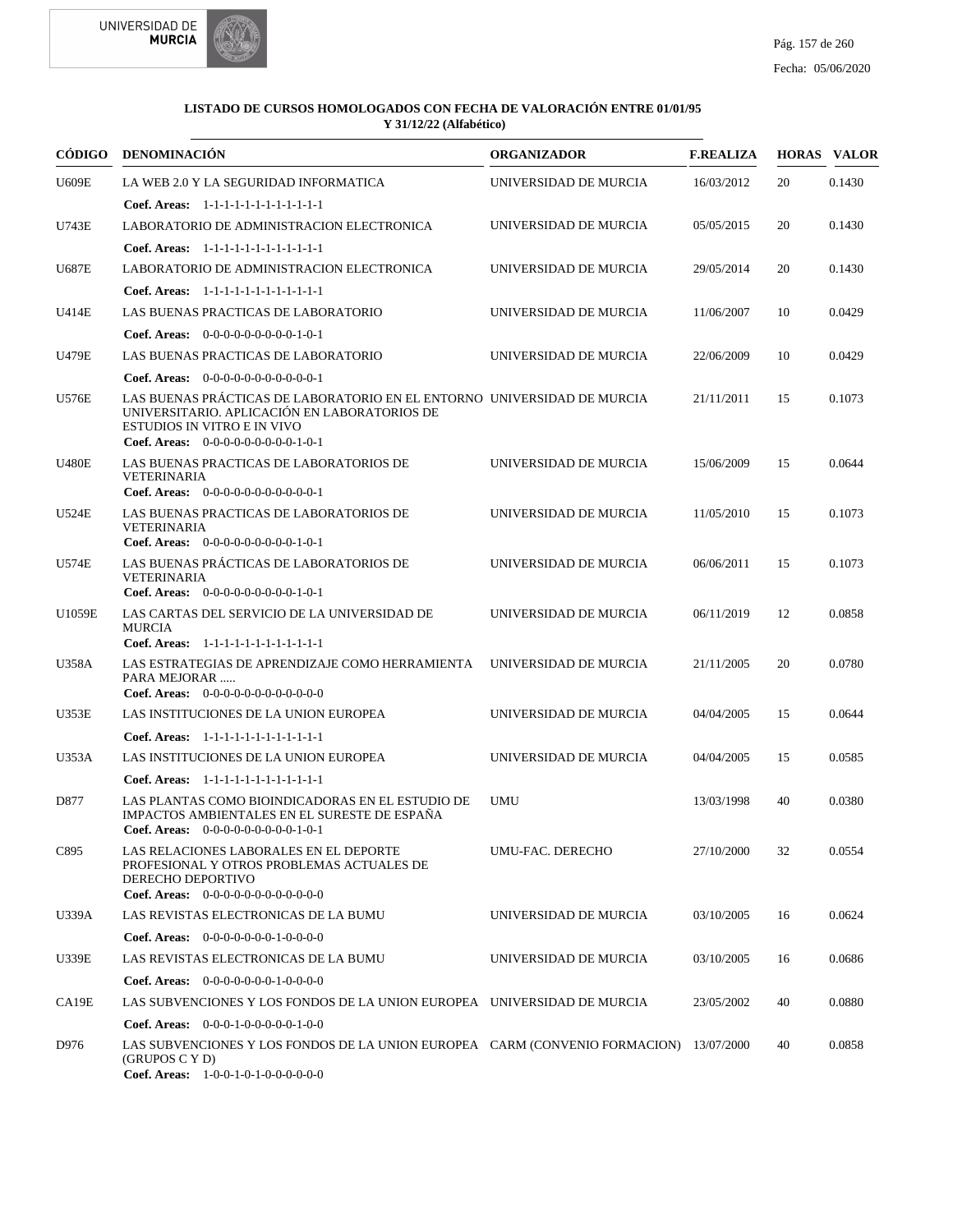



|                   | CÓDIGO DENOMINACIÓN                                                                                                                                              | <b>ORGANIZADOR</b>                                                                                                   | <b>F.REALIZA</b> |    | <b>HORAS VALOR</b> |
|-------------------|------------------------------------------------------------------------------------------------------------------------------------------------------------------|----------------------------------------------------------------------------------------------------------------------|------------------|----|--------------------|
| <b>U650E</b>      | LECCIONES PRACTICAS DEL DISEÑO Y EXPOSICION DE<br>PRESENTACIONES VISUALES<br>Coef. Areas: 1-1-1-1-1-1-1-1-1-1-1-1-1                                              | UNIVERSIDAD DE MURCIA                                                                                                | 30/04/2013       | 18 | 0.1287             |
| <b>U772E</b>      | LECCIONES PRÁCTICAS DEL DISEÑO Y EXPOSICIÓN DE<br>PRESENTACIONES VISUALES<br>Coef. Areas: 1-1-1-1-1-1-1-1-1-1-1-1-1                                              | UNIVERSIDAD DE MURCIA                                                                                                | 27/06/2016       | 18 | 0.1287             |
| <b>U878E</b>      | LECCIONES PRÁCTICAS DEL DISEÑO Y EXPOSICIÓN DE<br>PRESENTACIONES VISUALES<br>Coef. Areas: 1-1-1-1-1-1-1-1-1-1-1-1-1                                              | UNIVERSIDAD DE MURCIA                                                                                                | 08/05/2017       | 18 | 0.1287             |
| C <sub>291</sub>  | LECTO-ESCRITURA PARA NIÑOS S.DOWN (TEOR.PRACT.)                                                                                                                  | <b>ASSIDO</b>                                                                                                        | 17/10/1991       | 20 | 0.0075             |
|                   | Coef. Areas: 0-0-0-0-0-0-0-0-0-0-0-0-0                                                                                                                           |                                                                                                                      |                  |    |                    |
| D1374             | LECTURA RÁPIDA Y EFICAZ                                                                                                                                          | CARM - SERVICIO REGIONAL DE 18/04/2013<br><b>EMPLEO Y FORMACION (SEF)</b>                                            |                  | 20 | 0.1155             |
|                   | Coef. Areas: 1-1-1-1-1-1-1-1-1-1-1-1-1                                                                                                                           |                                                                                                                      |                  |    |                    |
| D <sub>1207</sub> | LECTURA RÁPIDA Y EFICAZ                                                                                                                                          | CARM - SERVICIO REGIONAL DE 30/10/2014<br><b>EMPLEO Y FORMACION (SEF)</b>                                            |                  | 20 | 0.1155             |
|                   | Coef. Areas: 1-1-1-1-1-1-1-1-1-1-1-1-1                                                                                                                           |                                                                                                                      |                  |    |                    |
| D <sub>1516</sub> | LECTURA RÁPIDA Y EFICAZ                                                                                                                                          | CARM - SERVICIO REGIONAL DE 02/12/2015<br><b>EMPLEO Y FORMACION (SEF)</b>                                            |                  | 20 | 0.1155             |
|                   | Coef. Areas: $1-1-1-1-1-1-1-1-1-1-1$                                                                                                                             |                                                                                                                      |                  |    |                    |
| D <sub>1545</sub> | LECTURA RÁPIDA Y EFICAZ                                                                                                                                          | CARM - SERVICIO REGIONAL DE 11/03/2013<br><b>EMPLEO Y FORMACION (SEF)</b>                                            |                  | 20 | 0.1155             |
|                   | Coef. Areas: 1-1-1-1-1-1-1-1-1-1-1-1-1                                                                                                                           |                                                                                                                      |                  |    |                    |
| D <sub>1499</sub> | LECTURA RÁPIDA Y EFICAZ                                                                                                                                          | CARM - SERVICIO REGIONAL DE 30/01/2013<br><b>EMPLEO Y FORMACION (SEF)</b>                                            |                  | 20 | 0.1155             |
|                   | Coef. Areas: 1-1-1-1-1-1-1-1-1-1-1-1-1                                                                                                                           |                                                                                                                      |                  |    |                    |
| L515              | LEER EL TEATRO CLASICO ESPAÑOL                                                                                                                                   | UMU-EXT-UNIV.                                                                                                        | 31/05/1988       | 51 | 0.0402             |
|                   | Coef. Areas: 0-0-0-0-0-0-0-0-0-0-0-0-0                                                                                                                           |                                                                                                                      |                  |    |                    |
| CA59E             | LEGISLACION ACTUAL SOBRE PROTECCION Y MEDIDAS DE UNIVERSIDAD DE MURCIA<br>SEGURIDAD DE DATOS DE CARACTER PERSONAL<br><b>Coef. Areas:</b> $0-0-0-0-0-1-0-0-0-0-0$ |                                                                                                                      | 19/10/2004       | 25 | 0.0866             |
| U1036A            | LEGISLACIÓN ADMINISTRATIVA Y UNIVERSITARIA: ESCALA UNIVERSIDAD DE MURCIA<br>ADMINISTRATIVA (1)<br>Coef. Areas: 1-1-1-1-1-1-1-1-1-1-1-1-1                         |                                                                                                                      | 11/03/2019       | 40 | 0.2600             |
| U1037A            | LEGISLACIÓN ADMINISTRATIVA Y UNIVERSITARIA: ESCALA UNIVERSIDAD DE MURCIA<br>ADMINISTRATIVA (2)<br>Coef. Areas: 1-1-1-1-1-1-1-1-1-1-1-1-1                         |                                                                                                                      | 12/03/2019       | 40 | 0.2600             |
| U1038A            | LEGISLACIÓN ADMINISTRATIVA Y UNIVERSITARIA: ESCALA UNIVERSIDAD DE MURCIA<br>ADMINISTRATIVA (3)<br>Coef. Areas: 1-1-1-1-1-1-1-1-1-1-1-1-1                         |                                                                                                                      | 13/03/2019       | 40 | 0.2600             |
| U1039A            | LEGISLACIÓN ADMINISTRATIVA Y UNIVERSITARIA: ESCALA UNIVERSIDAD DE MURCIA<br><b>ADMINISTRATIVA (4)</b><br>Coef. Areas: 1-1-1-1-1-1-1-1-1-1-1-1-1                  |                                                                                                                      | 14/03/2019       | 40 | 0.2600             |
| D <sub>191</sub>  | LEGISLACION BASICA PARA EL PERSONAL LABORAL DEL<br>M.E.C., CURSO DE<br>Coef. Areas: $0-0-0-0-0-0-0-0-0-0-0-0$                                                    | CC.OO.                                                                                                               | 23/05/1996       | 30 | 0.0225             |
| D <sub>1009</sub> | LEGISLACIÓN DE LA FUNCIÓN PÚBLICA UNIVERSITARIA                                                                                                                  | <b>CENTRAL SINDICAL</b><br><b>INDEPENDIENTE Y DE</b><br><b>FUNCIONARIOS (CSIF) (DENTRO</b><br>DE FORMACION CONTINUA) | 28/04/2010       | 20 | 0.1210             |
|                   | <b>Coef. Areas:</b> $0-0-0-0-0-0-0-0-0-0-0-0$                                                                                                                    |                                                                                                                      |                  |    |                    |
| C709              | LEGISLACION DE MENORES AMBITO CIVIL Y PENAL                                                                                                                      | ESC. PRACTICA JURIDICA                                                                                               | 14/02/1997       | 30 | 0.0260             |
|                   | <b>Coef. Areas:</b> $0-0-0-0-0-0-0-0-0-0-0-0$                                                                                                                    |                                                                                                                      |                  |    |                    |
| D804              | LEGISLACION EN EL AMBITO UNIVERSITARIO                                                                                                                           | FETE-UGT                                                                                                             | 22/11/0007       | 30 | 0.0248             |
|                   | Coef. Areas: 1-1-1-1-1-1-1-1-1-1-1-1-1                                                                                                                           |                                                                                                                      |                  |    |                    |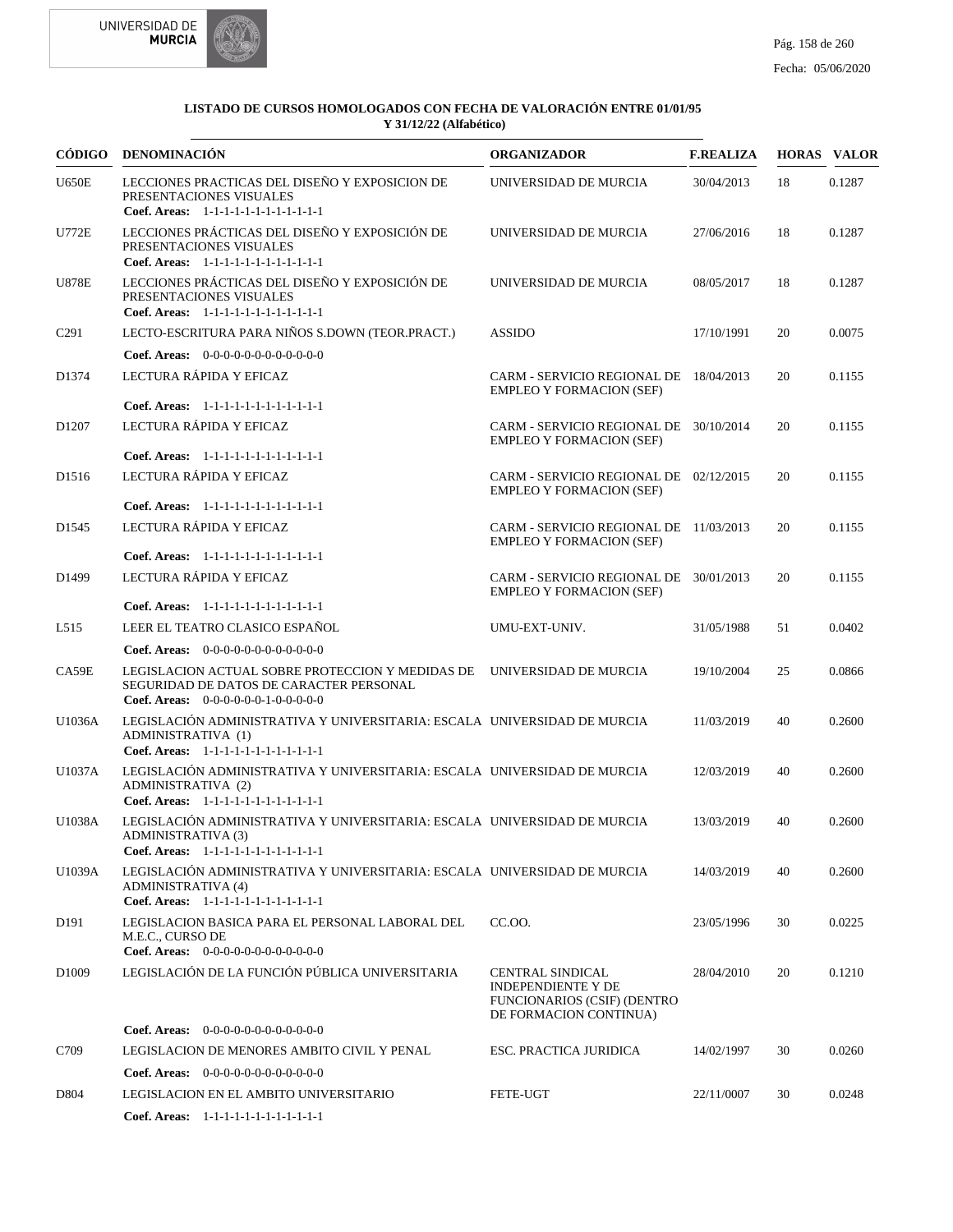



|                   | CÓDIGO DENOMINACIÓN                                                                                                                                | <b>ORGANIZADOR</b>                                                                                     | <b>F.REALIZA</b> |      | <b>HORAS VALOR</b> |
|-------------------|----------------------------------------------------------------------------------------------------------------------------------------------------|--------------------------------------------------------------------------------------------------------|------------------|------|--------------------|
| D899              | LEGISLACION EN EL AMBITO UNIVERSITARIO<br>Coef. Areas: 1-1-1-1-1-1-1-1-1-1-1-1-1                                                                   | FETE-UGT                                                                                               | 19/12/2007       | 30   | 0.1089             |
| D946              | LEGISLACION EN LA FUNCION PUBLICA UNIVERSITARIA                                                                                                    | CENTRAL SINDICAL<br><b>INDEPENDIENTE Y DE</b><br>FUNCIONARIOS (CSIF) (DENTRO<br>DE FORMACION CONTINUA) | 30/09/2009       | 20   | 0.0726             |
|                   | Coef. Areas: 1-1-1-1-1-1-1-1-1-1-1-1-1                                                                                                             |                                                                                                        |                  |      |                    |
| C342              | <b>LEGISLACION LABORAL</b>                                                                                                                         | COCIN CARTAGENA                                                                                        | 01/05/1991       | 6    | 0.0052             |
|                   | Coef. Areas: $0-0-0-0-1-0-0-0-0-0-0$                                                                                                               |                                                                                                        |                  |      |                    |
| D730              | LEGISLACION UNIVERSITARIA                                                                                                                          | <b>CCOO</b>                                                                                            | 27/09/2006       | 25   | 0.0908             |
|                   | Coef. Areas: 1-1-1-1-1-1-1-1-1-1-1-1-1                                                                                                             |                                                                                                        |                  |      |                    |
| D1078             | LEGISLACIÓN UNIVERSITARIA                                                                                                                          | <b>COMISIONES OBRERAS (CCOO)</b><br>(DENTRO DE FORMACION<br>CONTINUA)                                  | 22/12/2007       | 25   | 0.0908             |
|                   | Coef. Areas: 1-1-1-1-1-1-1-1-1-1-1-1-1                                                                                                             |                                                                                                        |                  |      |                    |
| D <sub>1215</sub> | LEGISLACIÓN UNIVERSITARIA                                                                                                                          | <b>COMISIONES OBRERAS (CCOO)</b><br>(DENTRO DE FORMACION<br>CONTINUA)                                  | 26/11/2011       | 25   | 0.1513             |
|                   | Coef. Areas: 1-1-1-1-1-1-1-1-1-1-1-1-1                                                                                                             |                                                                                                        |                  |      |                    |
| D <sub>1051</sub> | LEGISLACIÓN UNIVERSITARIA: ADAPTACIÓN A LA<br>NORMATIVA VIGENTE                                                                                    | <b>UNION GENERAL DE</b><br>TRABAJADORES (UGT) (DENTRO<br>DE FORMACION CONTINUA)                        | 15/10/2014       | 30   | 0.1815             |
|                   | Coef. Areas: 1-1-1-1-1-1-1-1-1-1-1-1-1                                                                                                             |                                                                                                        |                  |      |                    |
| D2319             | LEICA DE MICROSCOPÍA CONFOCAL ESPECTRAL (XXVI<br>CURSO)<br>Coef. Areas: 0-0-0-0-0-0-0-0-0-0-0-1                                                    | UNIVERSIDAD DE BARCELONA                                                                               | 13/04/2018       | 23.5 | 0.1263             |
| D743              | LEICA PARA EL NUEVO TECNICO-ESPECIALISTA EN<br>MICROSCOPIA CONFOCAL ESPECTRAL, II CURSO<br>Coef. Areas: $0-0-0-0-0-0-0-0-1-0-0$                    | UNIVERSITAT AUTONOMA DE<br><b>BARCELONA</b>                                                            | 28/11/2003       | 36   | 0.0581             |
| C344              | LENGUA ESPAÑOLA, PARA PROF. Y LIC.FILOLOGIA                                                                                                        | UMU-V. ORD.ACAD.                                                                                       | 10/02/1990       | 10   | 0.0102             |
|                   | Coef. Areas: $0-0-0-0-0-0-0-0-0-0-0$                                                                                                               |                                                                                                        |                  |      |                    |
| C772              | LENGUA EXTRANJERA, SOCIEDAD Y CULTURA                                                                                                              | UMU-EXT.UNIV.                                                                                          | 31/05/1996       | 30   | 0.0285             |
|                   | Coef. Areas: $0-0-0-0-0-0-0-0-0-0-0$                                                                                                               |                                                                                                        |                  |      |                    |
| D1477             | "LENGUA EXTRANJERA, SOCIEDAD Y CULTURA: EL<br>LENGUAJE Y LOS MEDIOS DE COMUNICACIÓN SOCIAL (IV<br>CURSO)<br>Coef. Areas: 0-0-0-0-0-0-0-0-0-0-0-0-0 | UMU - PROMOCION EDUCATIVA 30/05/1999                                                                   |                  | 32   | 0.0304             |
| D687              | LENGUA FRANCESA, CURSO INTENSIVO DE                                                                                                                | PROMOCION EDUCATIVA UMU 16/06/2000                                                                     |                  | 20   | 0.0380             |
|                   | Coef. Areas: 1-1-1-1-1-1-1-1-1-1-1-1-1                                                                                                             |                                                                                                        |                  |      |                    |
| D611              | LENGUA FRANCESA (INICIAL ABSOLUTO)                                                                                                                 | PROMOCION EDUCATIVA UMU                                                                                | 24/03/2000       | 30   | 0.0569             |
|                   | Coef. Areas: 1-1-1-1-1-1-1-1-1-1-1-1-1                                                                                                             |                                                                                                        |                  |      |                    |
| D610              | LENGUA FRANCESA (NIVEL INICIAL II)                                                                                                                 | PROMOCION EDUCATIVA UMU                                                                                | 14/06/2000       | 30   | 0.0569             |
|                   | Coef. Areas: 1-1-1-1-1-1-1-1-1-1-1-1-1                                                                                                             |                                                                                                        |                  |      |                    |
| C896              | LENGUA INGLESA                                                                                                                                     | UMU                                                                                                    | 24/03/2000       | 30   | 0.0569             |
|                   | Coef. Areas: 1-1-1-1-1-1-1-1-1-1-1-1-1                                                                                                             |                                                                                                        |                  |      |                    |
| C964              | LENGUA INGLESA (CURSO INTENSIVO)                                                                                                                   | UMU                                                                                                    | 28/09/2001       | 45   | 0.0727             |
|                   | Coef. Areas: 1-1-1-1-1-1-1-1-1-1-1-1-1                                                                                                             |                                                                                                        |                  |      |                    |
| D368              | LENGUA ITALIANA                                                                                                                                    | <b>U. BOLONIA</b>                                                                                      | 05/11/1991       | 50   | 0.0443             |
|                   | Coef. Areas: 1-1-1-1-1-1-1-1-1-1-1-1-1                                                                                                             |                                                                                                        |                  |      |                    |
| C343              | LENGUA Y CULTURA FRANCESA, CURSOS DE                                                                                                               | UMU-FAC. LETRAS- UN. DE<br>LAUSANNE                                                                    | 23/08/1993       | 50   | 0.0394             |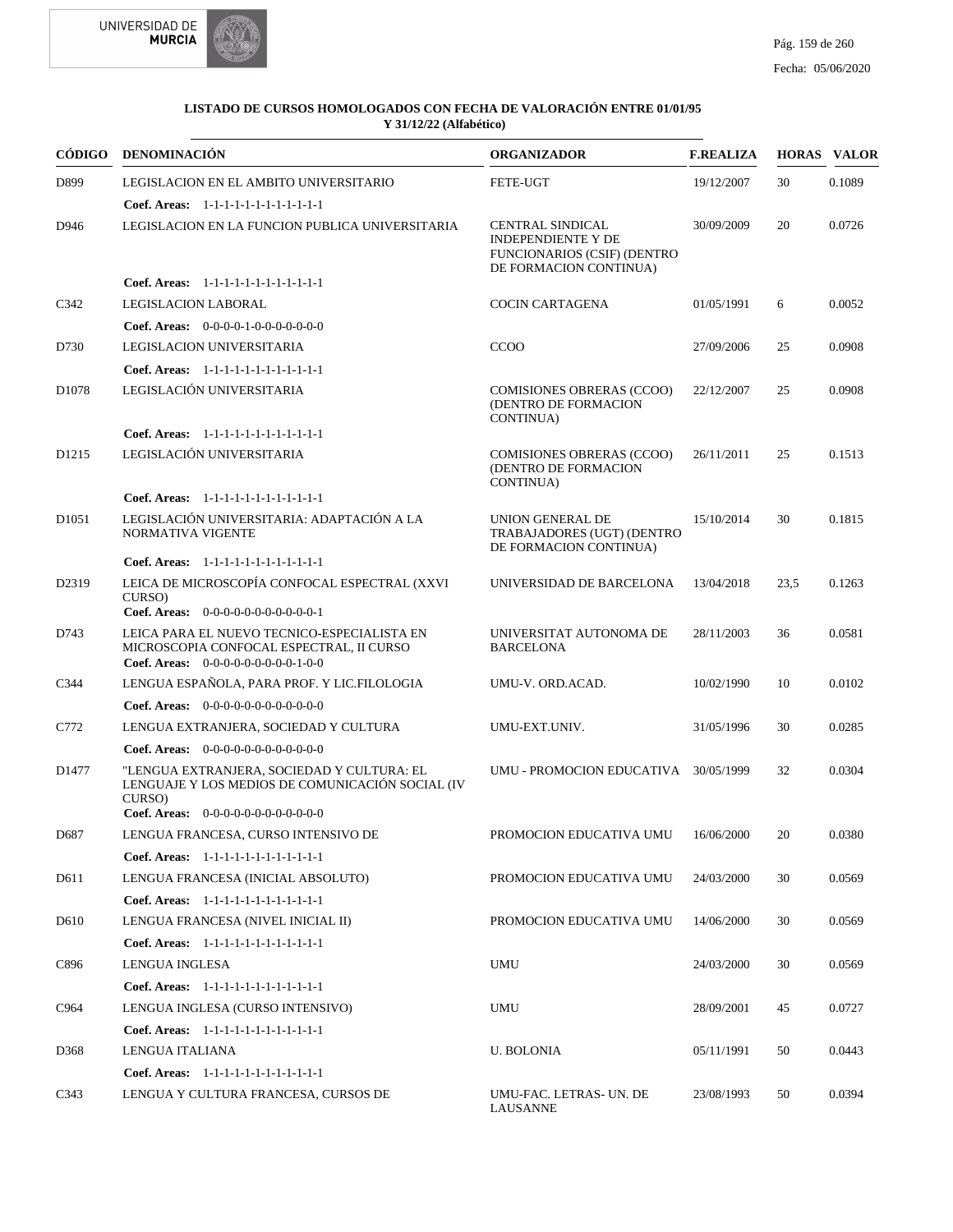



| CÓDIGO            | <b>DENOMINACIÓN</b>                                                                                                    | <b>ORGANIZADOR</b>        | <b>F.REALIZA</b> |     | <b>HORAS VALOR</b> |
|-------------------|------------------------------------------------------------------------------------------------------------------------|---------------------------|------------------|-----|--------------------|
|                   | Coef. Areas: $1-1-1-1-1-1-1-1-1-1-1$                                                                                   |                           |                  |     |                    |
| C <sub>153</sub>  | LENGUA Y LITERATURA REGIONALES                                                                                         | ACAD. ALFONSO X EL SABIO  | 13/11/1985       | 6   | 0.0052             |
|                   | Coef. Areas: $0-0-0-0-0-0-0-0-0-0-0$                                                                                   |                           |                  |     |                    |
| D <sub>138</sub>  | LENGUAJE ADMINISTRATIVO                                                                                                | <b>CSI-CSIF</b>           | 30/11/2001       | 30  | 0.0545             |
|                   | Coef. Areas: 1-1-1-1-1-1-1-1-1-1-1-1-1                                                                                 |                           |                  |     |                    |
| C897              | LENGUAJE ADMINISTRATIVO                                                                                                | <b>CSI-CSIF</b>           | 30/12/1999       | 30  | 0.0272             |
|                   | Coef. Areas: 1-1-1-1-1-1-1-1-1-1-1-1-1                                                                                 |                           |                  |     |                    |
| D <sub>162</sub>  | LENGUAJE ADMINISTRATIVO                                                                                                | <b>CSI-CSIF</b>           | 23/11/2000       | 30  | 0.0545             |
|                   | Coef. Areas: 1-1-1-1-1-1-1-1-1-1-1-1-1                                                                                 |                           |                  |     |                    |
| D <sub>152</sub>  | LENGUAJE ADMINISTRATIVO, CURSO DE                                                                                      | <b>CSI-CSIF</b>           | 14/12/2002       | 30  | 0.0545             |
|                   | Coef. Areas: 1-1-1-1-1-1-1-1-1-1-1-1-1                                                                                 |                           |                  |     |                    |
| C621              | LENGUAJE DE PROGRAMACION RM COBOL                                                                                      | INFOMUR, S.L.             | 04/11/1991       | 100 | 0.0413             |
|                   | <b>Coef. Areas:</b> $0-0-0-0-0-1-0-0-0-0-0$                                                                            |                           |                  |     |                    |
| D <sub>469</sub>  | LENGUAJE HTML: CREACION Y PUBLICACIÓN DE PAGINAS<br>WEB $(5^a$ ED)<br>Coef. Areas: 1-1-1-1-1-1-1-1-1-1-1-1-1           | UMU-PROM.ED.              | 11/04/2003       | 30  | 0.0569             |
| D <sub>248</sub>  | LENGUAJE HTML: CREACION Y PUBLICACION PAGINAS WEB UMU-EXT.UNIV.<br>$(2^a$ ED.)                                         |                           | 16/03/2001       | 30  | 0.0569             |
|                   | Coef. Areas: 1-1-1-1-1-1-1-1-1-1-1-1-1                                                                                 |                           |                  |     |                    |
| L <sub>005</sub>  | LENGUAJE PROGRAMACION BASIC                                                                                            | ACAD. PEREZ DE LEMA       | 01/06/1989       | 3   | 0.0000             |
|                   | Coef. Areas: $1-1-1-1-1-1-1-1-1-1-1$                                                                                   |                           |                  |     |                    |
| IT282E            | LENGUAJE Y COMUNICACIÓN NO SEXISTA EN LA<br>ADMINISTRACIÓN PÚBLICA (ON LINE)<br>Coef. Areas: 1-1-1-1-1-1-1-1-1-1-1-1-1 | UNIVERSIDAD DE MURCIA     | 28/10/2019       | 25  | 0.1788             |
| IT76E             | LENGUAJE Y ESTILO ADMINISTRATIVO. REDACCION DE<br><b>DOCUMENTOS</b><br>Coef. Areas: 1-1-1-1-1-1-1-1-1-1-1-1-1          | UNIVERSIDAD DE MURCIA     | 25/02/2014       | 25  | 0.1788             |
| <b>IT102E</b>     | LENGUAJE Y ESTILO ADMINISTRATIVO. REDACCIÓN DE<br><b>DOCUMENTOS</b><br>Coef. Areas: 1-1-1-1-1-1-1-1-1-1-1-1-1          | UNIVERSIDAD DE MURCIA     | 13/02/2015       | 25  | 0.1788             |
| <b>IT175E</b>     | LENGUAJE Y ESTILO ADMINISTRATIVO. REDACCIÓN DE<br><b>DOCUMENTOS</b><br>Coef. Areas: 1-1-1-1-1-1-1-1-1-1-1-1-1          | UNIVERSIDAD DE MURCIA     | 10/05/2017       | 25  | 0.1788             |
| <b>IT140E</b>     | LENGUAJE Y ESTILO ADMINISTRATIVO. REDACCIÓN DE<br><b>DOCUMENTOS</b><br>Coef. Areas: 1-1-1-1-1-1-1-1-1-1-1-1-1          | UNIVERSIDAD DE MURCIA     | 01/03/2016       | 25  | 0.1788             |
| <b>IT228E</b>     | LENGUAJE Y ESTILO ADMINISTRATIVO.REDACCIÓN DE<br>DOCUMENTOS.<br>Coef. Areas: 1-1-1-1-1-1-1-1-1-1-1-1-1                 | UNIVERSIDAD DE MURCIA     | 07/05/2018       | 25  | 0.1788             |
| L <sub>297</sub>  | LENGUAJES DE LA COMUNICACIÓN                                                                                           | UMU-EXT.UNIV.             | 30/01/1998       | 30  | 0.0259             |
|                   |                                                                                                                        |                           |                  |     |                    |
|                   | Coef. Areas: 1-1-1-1-1-1-1-1-1-1-1-1-1                                                                                 |                           |                  |     |                    |
| D1839             | LENGUAJES DE PROGRAMACIÓN                                                                                              | CARM                      | 27/11/2001       | 300 | 0.3465             |
|                   | <b>Coef. Areas:</b> $0-0-0-0-0-1-0-0-0-0-0$                                                                            |                           |                  |     |                    |
| D <sub>6</sub> 38 | LENGUAJES DOCUMENTALES Y TESAURO EN LOS ARCHIVOS ASOCIACION ARCHIVEROS                                                 | ANDALUCIA                 | 24/03/2000       | 20  | 0.0300             |
|                   | <b>Coef. Areas:</b> $0-0-0-0-0-0-1-0-0-0-0$                                                                            |                           |                  |     |                    |
| C <sub>666</sub>  | LEVEL OF ENGLISH ATTAINED                                                                                              | CENTRAL SCHOOL OF ENGLISH | 22/07/1996       | 6   | 0.0025             |
|                   | Coef. Areas: 1-1-1-1-1-1-1-1-1-1-1-1-1                                                                                 |                           |                  |     |                    |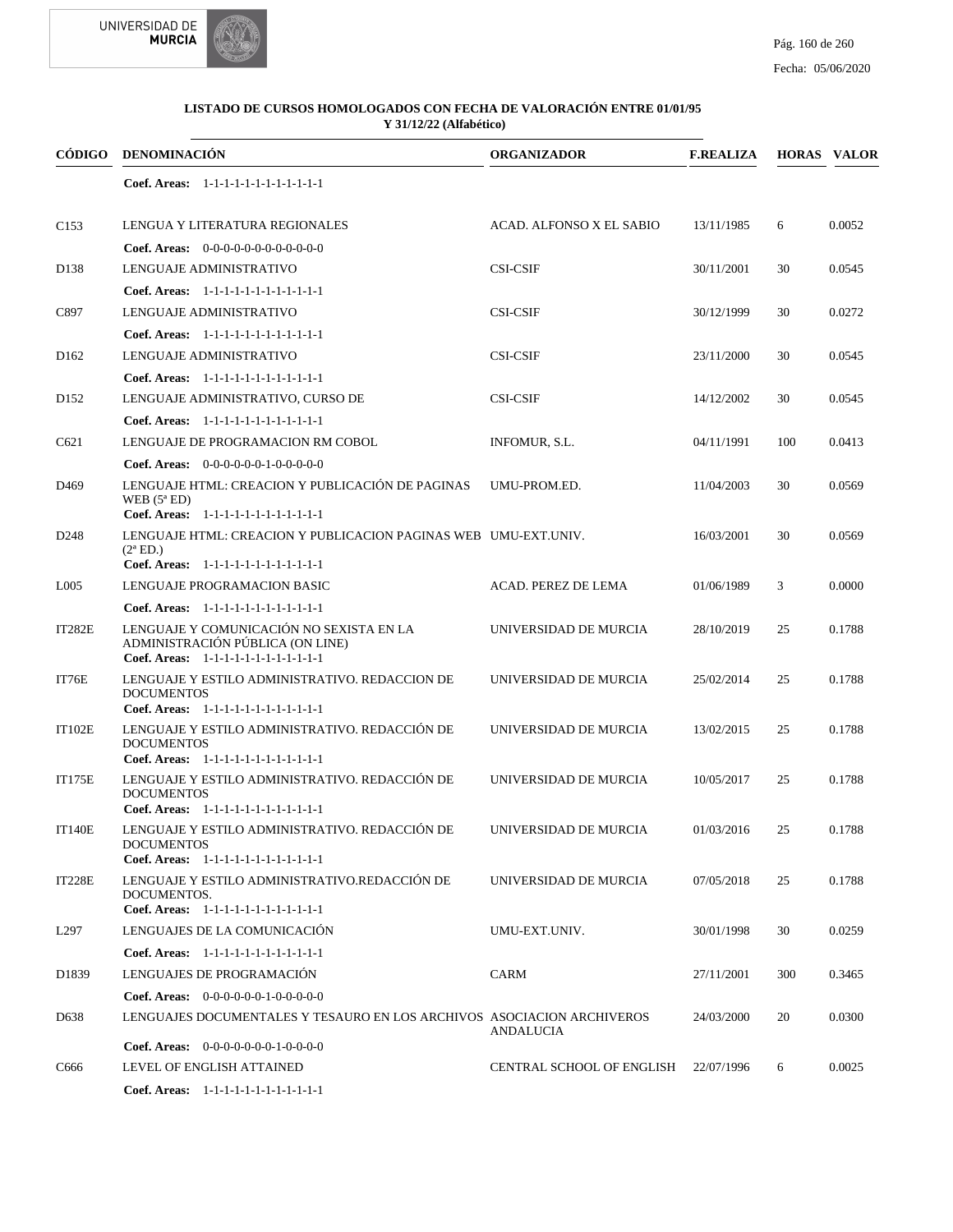



|                   | CÓDIGO DENOMINACIÓN                                                                                                                                                                                         | <b>ORGANIZADOR</b>                                                               | <b>F.REALIZA</b> |     | <b>HORAS VALOR</b> |
|-------------------|-------------------------------------------------------------------------------------------------------------------------------------------------------------------------------------------------------------|----------------------------------------------------------------------------------|------------------|-----|--------------------|
| D <sub>625</sub>  | LEY DE ARCHIVOS DE CASTILLA-LA MANCHA- LA<br>LEGISLACION COMO MOTOR DE CAMBIO, LA<br><b>Coef. Areas:</b> $0-0-0-0-0-0-0-0-0-0-0-0$                                                                          | <b>CONSEJERIA CULTURA</b><br>(CASTILLA-LA MANCHA)                                | 30/01/2001       | 6   | 0.0095             |
| D2151             | LEY DE CONTRATOS DE LAS ADMINISTRACIONES PÚBLICAS UNIVERSIDAD POLITECNICA DE 30/05/2002                                                                                                                     | <b>CARTAGENA</b>                                                                 |                  | 30  | 0.0484             |
|                   | Coef. Areas: 1-1-1-1-1-1-1-1-1-1-1-1-1                                                                                                                                                                      |                                                                                  |                  |     |                    |
| C624              | LEY DE COSTAS                                                                                                                                                                                               | UMU-U.MAR                                                                        | 05/08/1996       | 35  | 0.0332             |
|                   | Coef. Areas: $0-0-0-0-0-0-0-0-0-0-0-0$                                                                                                                                                                      |                                                                                  |                  |     |                    |
| C <sub>561</sub>  | LEY DE INMIGRACION Y EXTRANJERIA.                                                                                                                                                                           | CC.OO.                                                                           | 23/10/1995       | 20  | 0.0165             |
|                   | Coef. Areas: $0-0-0-0-0-0-0-0-0-0-0-0$                                                                                                                                                                      |                                                                                  |                  |     |                    |
| D1103             | LEY DE PATRIMONIO DE LAS ADMINISTRACIONES PÚBLICAS MINISTERIO DE HACIENDA Y A.P. 26/11/2012                                                                                                                 | <b>INSTITUTO ESTUDIOS FISCALES</b>                                               |                  | 28  | 0.1617             |
|                   | Coef. Areas: 1-1-1-1-1-1-1-1-1-1-1-1-1                                                                                                                                                                      |                                                                                  |                  |     |                    |
| U817A             | LEY DE PROCEDIMIENTO ADMINISTRATIVO COMÚN DE LAS UNIVERSIDAD DE MURCIA<br>ADMINISTRACIONES PÚBLICAS: LEY 39/2015, DE 1 DE<br>OCTUBRE (JEFES DE SECCIÓN/NEGOCIADO)<br>Coef. Areas: 1-1-1-1-1-1-1-1-1-1-1-1-1 |                                                                                  | 30/09/2016       | 5   | 0.0325             |
| <b>IT150E</b>     | LEY DE PROTECCIÓN DE DATOS, SUBGRUPOS A1, A2                                                                                                                                                                | UNIVERSIDAD DE MURCIA                                                            | 05/09/2016       | 40  | 0.2860             |
|                   | Coef. Areas: 1-1-1-1-1-1-1-1-1-1-1-1-1                                                                                                                                                                      |                                                                                  |                  |     |                    |
| <b>IT151E</b>     | LEY DE PROTECCIÓN DE DATOS, SUBGRUPOS C1, C2,<br><b>AGRUPACIONES PROFESIONALES (E)</b><br>Coef. Areas: 1-1-1-1-1-1-1-1-1-1-1-1-1                                                                            | UNIVERSIDAD DE MURCIA                                                            | 19/09/2016       | 40  | 0.2860             |
| D <sub>2083</sub> | LEY DE PROTECCIÓN DE DATOS, SUBGRUPOS C1 C2<br>AGRUPACIONES PROFESIONALES (E) (MODALIDAD<br>SEMIPRESENCIAL)<br>Coef. Areas: 1-1-1-1-1-1-1-1-1-1-1-1-1                                                       | <b>CARM - ESCUELA DE</b><br><b>ADMINISTRACION PUBLICA</b>                        | 14/11/2016       | 40  | 0.2860             |
| CA82E             | LEY GENERAL DE SUBVENCIONES Y SU APLICACIÓN A LOS<br>PROCEDIMIENTOS DE GESTIÓN DE SUBVENCIONES<br>Coef. Areas: $1-1-0-1-0-1-0-0-0-0-0$                                                                      | UNIVERSIDAD DE MURCIA                                                            | 14/11/2006       | 25  | 0.1073             |
| D1334             | LEY GENERAL PRESUPUESTARIA                                                                                                                                                                                  | MINISTERIO DE HACIENDA Y A.P. 07/07/2014<br><b>INSTITUTO ESTUDIOS FISCALES</b>   |                  | 28  | 0.1617             |
|                   | Coef. Areas: 1-1-1-1-1-1-1-1-1-1-1-1-1                                                                                                                                                                      |                                                                                  |                  |     |                    |
| D759              | LEY GENERAL TRIBUTARIA. ESPECIAL ATENCION A LAS<br><b>HACIENDAS LOCALES</b>                                                                                                                                 | <b>INSTITUTO UNIV. DE ESTUDIOS</b><br>FISCALES Y FINANCIEROS DE LA<br><b>UMU</b> | 31/12/2006       | 125 | 0.4331             |
|                   | <b>Coef. Areas:</b> $1-0-0-0-1-0-0-0-0-0-0$                                                                                                                                                                 |                                                                                  |                  |     |                    |
| D1793             | LEY ORGÁNICA DE IGUALDAD                                                                                                                                                                                    | COMISIONES OBRERAS (CCOO)<br>(DENTRO DE FORMACION<br>CONTINUA)                   | 29/06/2010       | 20  | 0.1210             |
|                   | Coef. Areas: 1-1-1-1-1-1-1-1-1-1-1-1-1                                                                                                                                                                      |                                                                                  |                  |     |                    |
| IT04E             | LEY ORGANICA DE PROTECCION DE DATOS DE CARACTER<br>PERSONAL. (INTERNET)<br>Coef. Areas: 1-1-1-1-1-1-1-1-1-1-1-1-1                                                                                           | ESCUELA ADMON. PUBLICA<br>CARM                                                   | 02/11/2006       | 25  | 0.1073             |
| IT49E             | LEY ORGANICA DE PROTECCION DE DATOS DE CARACTER<br>PERSONAL. INTERNET<br>Coef. Areas: 1-1-1-1-1-1-1-1-1-1-1-1-1                                                                                             | UNIVERSIDAD DE MURCIA                                                            | 04/05/2011       | 25  | 0.1788             |
| D902              | LEY ORGANICA DE PROTECCION DE DATOS DE CARACTER<br>PERSONAL. INTERNET<br>Coef. Areas: 1-1-1-1-1-1-1-1-1-1-1-1-1                                                                                             | ESCUELA DE ADMINISTRACION<br>PUBLICA DE LA CARM                                  | 28/04/2008       | 25  | 0.1073             |
| CA97E             | LEY ORGANICA DE PROTECCION DE DATOS DE CARACTER<br>PERSONAL. INTERNET.<br>Coef. Areas: 1-1-1-1-1-1-1-1-1-1-1-1-1                                                                                            | UNIVERSIDAD DE MURCIA                                                            | 30/03/2007       | 25  | 0.1073             |
| U485E             | LEY ORGANICA DE UNIVERSIDADES: VISION GENERAL                                                                                                                                                               | UNIVERSIDAD DE MURCIA                                                            | 25/05/2009       | 15  | 0.0644             |
|                   | Coef. Areas: 1-1-1-1-1-1-1-1-1-1-1-1-1                                                                                                                                                                      |                                                                                  |                  |     |                    |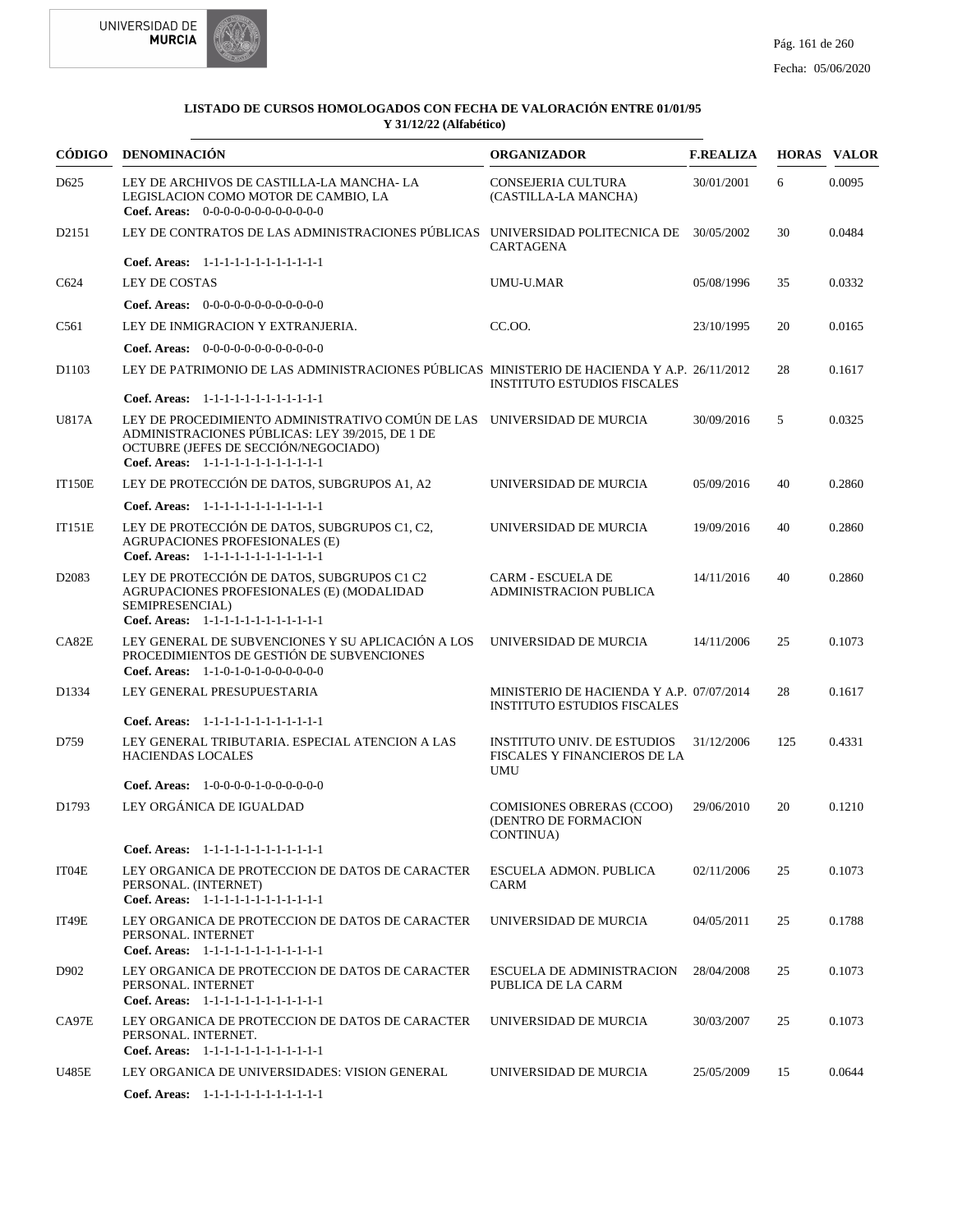



|                   | CÓDIGO DENOMINACIÓN                                                                                                                                                            | <b>ORGANIZADOR</b>                                                        | <b>F.REALIZA</b> |    | <b>HORAS VALOR</b> |
|-------------------|--------------------------------------------------------------------------------------------------------------------------------------------------------------------------------|---------------------------------------------------------------------------|------------------|----|--------------------|
| U462E             | LEY ORGANICA DE UNIVERSIDADES: VISION GENERAL                                                                                                                                  | UNIVERSIDAD DE MURCIA                                                     | 15/10/2008       | 15 | 0.0644             |
|                   | Coef. Areas: $1-1-1-1-1-1-1-1-1-1-1$                                                                                                                                           |                                                                           |                  |    |                    |
| U426E             | LEY ORGANICA DE UNIVERSIDADES: VISION GENERAL.                                                                                                                                 | UNIVERSIDAD DE MURCIA                                                     | 22/10/2007       | 15 | 0.0644             |
|                   | Coef. Areas: 1-1-1-1-1-1-1-1-1-1-1-1-1                                                                                                                                         |                                                                           |                  |    |                    |
| L517              | LEY PENAL DEL MENOR                                                                                                                                                            | UMU-ESC. DE PRACTICA<br><b>JURIDICA</b>                                   | 02/03/2001       | 15 | 0.0260             |
|                   | <b>Coef. Areas:</b> $0-0-0-0-0-0-0-0-0-0-0-0$                                                                                                                                  |                                                                           |                  |    |                    |
| C898              | LEY REGULADORA DE LA JURISDICCION CONTENCIOSO-<br><b>ADMINISTRATIVA</b><br>Coef. Areas: 1-1-1-1-1-1-1-1-1-1-1-1-1                                                              | CC.00.                                                                    | 27/06/2000       | 25 | 0.0454             |
| IT60E             | LEY 3/2009, DE 11 DE MAYO, DE LOS DERECHOS Y DEBERES<br>DE LOS USUARIOS DEL SISTEMA SANITARIO DE LA REGIÓN<br>DE MURCIA. SU DESARROLLO<br>Coef. Areas: $0-0-0-0-0-0-0-0-0-0-0$ | UNIVERSIDAD DE MURCIA                                                     | 17/09/2012       | 30 | 0.2145             |
| D <sub>2285</sub> | LEY 39/2015 DE PROCEDIMIENTO ADMINISTRATIVO COMÚN                                                                                                                              | CARM - SERVICIO REGIONAL DE 27/11/2018<br><b>EMPLEO Y FORMACION (SEF)</b> |                  | 35 | 0.2021             |
|                   | Coef. Areas: 1-1-1-1-1-1-1-1-1-1-1-1-1                                                                                                                                         |                                                                           |                  |    |                    |
| D <sub>2032</sub> | LEY 39/2015 DEL PROCEDIMIENTO ADMINISTRATIVO PARA<br>EL ÁMBITO LOCAL SUBGRUPOS C1 Y C2 (MODALIDAD ON<br>LINE)<br>Coef. Areas: 1-1-1-1-1-1-1-1-1-1-1-1-1                        | <b>CARM</b>                                                               | 24/11/2017       | 20 | 0.1155             |
| D <sub>2309</sub> | LEY 39/2015. PROCEDIMIENTO ADMINISTRATIVO COMÚN.<br>SUBGRUPOS A1 Y A2 (MODALIDAD ON LINE)<br>Coef. Areas: 1-1-1-1-1-1-1-1-1-1-1-1-1                                            | <b>CARM</b>                                                               | 07/07/2017       | 30 | 0.1733             |
| CA53E             | LEY 6/2002 SECRETO ESTADISTICO Y SEGURIDAD<br><b>INFORMATICA</b><br><b>Coef. Areas:</b> $0-0-0-0-0-1-0-0-0-0-0$                                                                | UNIVERSIDAD DE MURCIA                                                     | 04/10/2004       | 80 | 0.2772             |
| L175              | LEYES DE CONSTRUCCION DE PROGRAMAS (L.C.P.)                                                                                                                                    | HONEYWELL BULL SA                                                         | 31/05/1984       | 3  | 0.0000             |
|                   | Coef. Areas: $0-0-0-0-0-1-0-0-0-0-0$                                                                                                                                           |                                                                           |                  |    |                    |
| <b>U750E</b>      | LIBRE OFFICE 4 - CALC (PRUEBA DE APTITUD)                                                                                                                                      | UNIVERSIDAD DE MURCIA                                                     | 23/11/2015       | 25 | 0.1788             |
|                   | Coef. Areas: $1-1-1-1-1-1-1-1-1-1-1$                                                                                                                                           |                                                                           |                  |    |                    |
| U754E             | LIBRE OFFICE 4 - WRITER (PRUEBA DE APTITUD)                                                                                                                                    | UNIVERSIDAD DE MURCIA                                                     | 27/11/2015       | 25 | 0.1788             |
|                   | Coef. Areas: 1-1-1-1-1-1-1-1-1-1-1-1-1                                                                                                                                         |                                                                           |                  |    |                    |
| <b>U889E</b>      | LIBRE OFFICE 5-CALC (PRUEBA DE APTITUD)                                                                                                                                        | UNIVERSIDAD DE MURCIA                                                     | 09/11/2017       | 25 | 0.1788             |
|                   | Coef. Areas: 1-1-1-1-1-1-1-1-1-1-1-1-1                                                                                                                                         |                                                                           |                  |    |                    |
| <b>U887E</b>      | LIBRE OFFICE 5-IMPRESS (PRUEBA DE APTITUD)                                                                                                                                     | UNIVERSIDAD DE MURCIA                                                     | 24/10/2017       | 25 | 0.1788             |
|                   | Coef. Areas: $1-1-1-1-1-1-1-1-1-1-1$                                                                                                                                           |                                                                           |                  |    |                    |
| U791E             | LIBRE OFFICE 5-WRITER (PRUEBA DE APTITUD)                                                                                                                                      | UNIVERSIDAD DE MURCIA                                                     | 25/10/2016       | 25 | 0.1788             |
|                   | Coef. Areas: 1-1-1-1-1-1-1-1-1-1-1-1-1                                                                                                                                         |                                                                           |                  |    |                    |
| <b>U888E</b>      | LIBRE OFFICE 5-WRITER (PRUEBA DE APTITUD)                                                                                                                                      | UNIVERSIDAD DE MURCIA                                                     | 31/10/2017       | 25 | 0.1788             |
|                   | Coef. Areas: 1-1-1-1-1-1-1-1-1-1-1-1-1                                                                                                                                         |                                                                           |                  |    |                    |
| U963E             | LIBREOFFICE 5 - CALC. NIVEL INICIAL                                                                                                                                            | UNIVERSIDAD DE MURCIA                                                     | 08/03/2018       | 25 | 0.1788             |
|                   | Coef. Areas: 1-1-1-1-1-1-1-1-1-1-1-1-1                                                                                                                                         |                                                                           |                  |    |                    |
| U923E             | LIBREOFFICE 5 - CALC (PRUEBA DE APTITUD)                                                                                                                                       | UNIVERSIDAD DE MURCIA                                                     | 07/11/2018       | 25 | 0.1788             |
|                   | Coef. Areas: 1-1-1-1-1-1-1-1-1-1-1-1-1                                                                                                                                         |                                                                           |                  |    |                    |
| U964E             | LIBREOFFICE 5 - IMPRESS. NIVEL INICIAL                                                                                                                                         | UNIVERSIDAD DE MURCIA                                                     | 26/02/2018       | 25 | 0.1788             |
|                   | Coef. Areas: 1-1-1-1-1-1-1-1-1-1-1-1-1                                                                                                                                         |                                                                           |                  |    |                    |
| U924E             | LIBREOFFICE 5 - IMPRESS (PRUEBA DE APTITUD)                                                                                                                                    | UNIVERSIDAD DE MURCIA                                                     | 08/11/2018       | 25 | 0.1788             |
|                   | Coef. Areas: $1-1-1-1-1-1-1-1-1-1-1$                                                                                                                                           |                                                                           |                  |    |                    |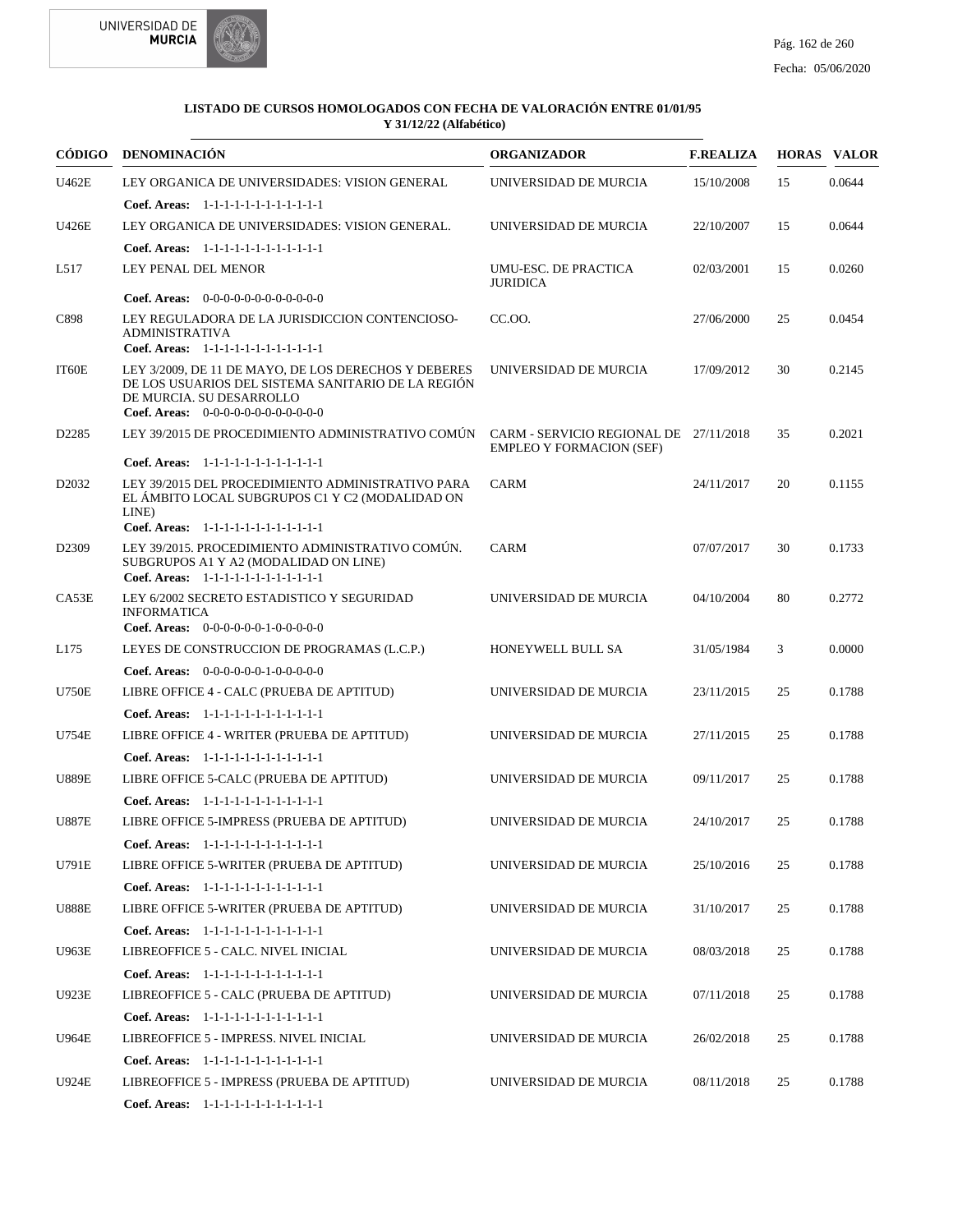



|                   | CÓDIGO DENOMINACIÓN                                                                                                                                                                     | <b>ORGANIZADOR</b>                                                             | <b>F.REALIZA</b> |    | <b>HORAS VALOR</b> |
|-------------------|-----------------------------------------------------------------------------------------------------------------------------------------------------------------------------------------|--------------------------------------------------------------------------------|------------------|----|--------------------|
| <b>U962E</b>      | LIBREOFFICE 5 - WRITER. NIVEL INICIAL                                                                                                                                                   | UNIVERSIDAD DE MURCIA                                                          | 13/02/2018       | 25 | 0.1788             |
|                   | Coef. Areas: 1-1-1-1-1-1-1-1-1-1-1-1-1                                                                                                                                                  |                                                                                |                  |    |                    |
| U872E             | LIBREOFFICE 5 - WRITER. NIVEL INICIAL                                                                                                                                                   | UNIVERSIDAD DE MURCIA                                                          | 06/03/2017       | 25 | 0.1788             |
|                   | Coef. Areas: $1-1-1-1-1-1-1-1-1-1-1$                                                                                                                                                    |                                                                                |                  |    |                    |
| <b>U922E</b>      | LIBREOFFICE 5 - WRITER (PRUEBA DE APTITUD)                                                                                                                                              | UNIVERSIDAD DE MURCIA                                                          | 05/11/2018       | 25 | 0.1788             |
|                   | Coef. Areas: $1-1-1-1-1-1-1-1-1-1-1$                                                                                                                                                    |                                                                                |                  |    |                    |
| <b>U873E</b>      | LIBREOFFICE 5-CALC. NIVEL INICIAL                                                                                                                                                       | UNIVERSIDAD DE MURCIA                                                          | 26/05/2017       | 25 | 0.1788             |
|                   | Coef. Areas: $1-1-1-1-1-1-1-1-1-1-1$                                                                                                                                                    |                                                                                |                  |    |                    |
| <b>U874E</b>      | LIBREOFFICE 5-IMPRESS. NIVEL INICIAL                                                                                                                                                    | UNIVERSIDAD DE MURCIA                                                          | 13/06/2017       | 25 | 0.1788             |
|                   | Coef. Areas: 1-1-1-1-1-1-1-1-1-1-1-1-1                                                                                                                                                  |                                                                                |                  |    |                    |
| C <sub>594</sub>  | LIBRO DEL SIGLO DE ORO. ESTRUCTURA Y TRATAM.<br><b>DOCUMENTAL</b>                                                                                                                       | UMU-U.MAR                                                                      | 11/03/1996       | 20 | 0.0190             |
|                   | Coef. Areas: $0-0-0-0-0-0-1-0-0-0-0$                                                                                                                                                    |                                                                                |                  |    |                    |
| D <sub>0</sub> 89 | LIBRO EN LA EDAD MODERNA: ANALISIS, CONSERVACION Y UMU-PROM.EDUC.<br><b>DIFUSION</b>                                                                                                    |                                                                                | 19/07/2002       | 35 | 0.0664             |
|                   | Coef. Areas: $0-0-0-0-0-0-0-0-0-0-0-0$                                                                                                                                                  |                                                                                |                  |    |                    |
| D <sub>1504</sub> | LIBROS ELECTRÓNICOS EN LAS BIBLIOTECAS Y LOS<br>CENTROS DE INFORMACIÓN                                                                                                                  | ASOCIACION ESPAÑOLA DE<br><b>DOCUMENTACION E</b><br><b>INFORMACION (SEDIC)</b> | 27/02/2015       | 45 | 0.2475             |
|                   | <b>Coef. Areas:</b> $0-0-0-0-0-0-1-0-0-0-0$                                                                                                                                             |                                                                                |                  |    |                    |
| D <sub>619</sub>  | LIBROS INFORMATIVOS O EL PLACER DE APRENDER, LOS                                                                                                                                        | FUNDACION GERMAN SANCHEZ 24/02/2001<br><b>RUIPEREZ</b>                         |                  | 10 | 0.0075             |
|                   | Coef. Areas: $0-0-0-0-0-0-0-0-0-0-0-0$                                                                                                                                                  |                                                                                |                  |    |                    |
| U1001E            | LICITACIÓN ELECTRÓNICA EN LA PLATAFORMA DE<br>CONTRATACIÓN DEL SECTOR PÚBLICO (GESTORES Y<br>VOCALES DEL ÓRGANO DE ASISTENCIA) (1ª EDICIÓN)<br>Coef. Areas: 0-1-0-0-0-0-0-0-0-0-0-0-0   | UNIVERSIDAD DE MURCIA                                                          | 21/03/2019       | 12 | 0.0858             |
| <b>U1000E</b>     | LICITACIÓN ELECTRÓNICA EN LA PLATAFORMA DE<br>CONTRATACIÓN DEL SECTOR PÚBLICO (PUBLICADORES Y<br>EDITORES ÓRGANOS DE CONTRATACIÓN) (1ª EDICIÓN)<br>Coef. Areas: $0-1-0-0-0-0-0-0-0-0-0$ | UNIVERSIDAD DE MURCIA                                                          | 12/03/2019       | 8  | 0.0572             |
| <b>IT206E</b>     | LIDERANDO CON EFECTIVIDAD                                                                                                                                                               | UNIVERSIDAD DE MURCIA                                                          | 19/02/2018       | 20 | 0.1430             |
|                   | Coef. Areas: 1-1-1-1-1-1-1-1-1-1-1-1-1                                                                                                                                                  |                                                                                |                  |    |                    |
| <b>U990E</b>      | LIDERAR Y GESTIONAR EQUIPOS DE COLABORADORES                                                                                                                                            | UNIVERSIDAD DE MURCIA                                                          | 18/09/2018       | 25 | 0.1788             |
|                   | Coef. Areas: $1-1-1-1-1-1-1-1-1-1-1$                                                                                                                                                    |                                                                                |                  |    |                    |
| D836              | LIDERAZGO E INTELIGENCIA EMOCIONAL                                                                                                                                                      | <b>UMU - COIE</b>                                                              | 09/04/2008       | 15 | 0.0569             |
|                   | Coef. Areas: 1-1-1-1-1-1-1-1-1-1-1-1-1                                                                                                                                                  |                                                                                |                  |    |                    |
| CA162E            | LIDERAZGO Y COACHING PARA EL DESARROLLO DE MI<br>POTENCIAL Y EL DE MI EQUIPO<br>Coef. Areas: 1-1-1-1-1-1-1-1-1-1-1-1-1                                                                  | UNIVERSIDAD DE MURCIA                                                          | 04/05/2011       | 40 | 0.2860             |
| L298              | LIDERAZGO Y TRABAJO EN EQUIPO                                                                                                                                                           | <b>GACETA UNIVERSITARIA</b>                                                    | 05/04/1998       | 3  | 0.0000             |
|                   | Coef. Areas: 1-1-1-1-1-1-1-1-1-1-1-1-1                                                                                                                                                  |                                                                                |                  |    |                    |
| D2172             | LIFE+: PREPARACIÓN DE PROYECTOS, COORDINACIÓN Y<br><b>JUSTIFICACIÓN</b><br>Coef. Areas: $0-0-0-1-0-0-0-0-0-0-0$                                                                         | EURADIA INTERNATIONAL Y<br><b>CRIA</b>                                         | 06/11/2007       | 7  | 0.0116             |
| CO <sub>04</sub>  | LINGUA E DI CULTURA ITALIANA, CORSI DI                                                                                                                                                  | SOCIETA DANTE ALIGHIERI                                                        | 10/12/1982       | 6  | 0.0025             |
|                   | Coef. Areas: 1-1-1-1-1-1-1-1-1-1-1-1-1                                                                                                                                                  |                                                                                |                  |    |                    |
| C345              | LINGUA ITALIANA,(LIVELLO I)                                                                                                                                                             | <b>SOC. DANTE ALIGHERI</b>                                                     | 14/02/1994       | 35 | 0.0144             |
|                   | Coef. Areas: 1-1-1-1-1-1-1-1-1-1-1-1-1                                                                                                                                                  |                                                                                |                  |    |                    |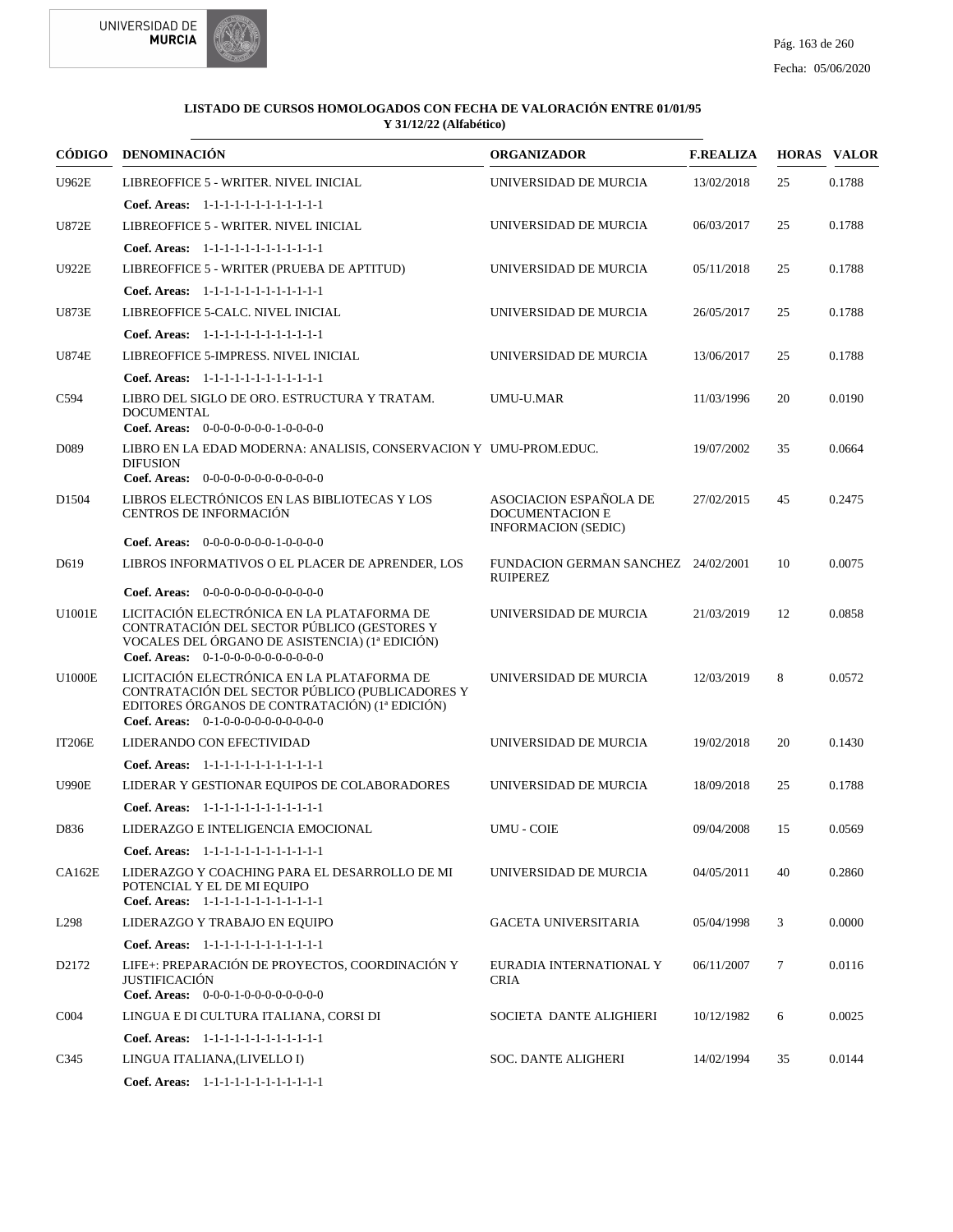



|                   | CÓDIGO DENOMINACIÓN                             | <b>ORGANIZADOR</b>                                                                                            | <b>F.REALIZA</b> |    | <b>HORAS VALOR</b> |
|-------------------|-------------------------------------------------|---------------------------------------------------------------------------------------------------------------|------------------|----|--------------------|
| C480              | LINGUA-LITER.STORIA D'ITALIA (MEDIO)            | <b>U. ITAL. PER STRANIERI</b>                                                                                 | 01/02/1988       | 6  | 0.0048             |
|                   | Coef. Areas: 1-1-1-1-1-1-1-1-1-1-1-1-1          |                                                                                                               |                  |    |                    |
| L516              | LINGUISTICA TEXTUAL , VI-VII CURSOS             | UMU-DEP. LINGUISTICA<br><b>ESPAÑOLA</b>                                                                       | 17/05/1984       | 6  | 0.0052             |
|                   | Coef. Areas: $0-0-0-0-0-0-0-0-0-0-0$            |                                                                                                               |                  |    |                    |
| C346              | LINGUISTICA TEXTUAL (III)                       | UMU-DEP. LENGUA ESP.                                                                                          | 24/03/1980       | 6  | 0.0047             |
|                   | Coef. Areas: $0-0-0-0-0-0-0-0-0-0-0-0$          |                                                                                                               |                  |    |                    |
| C771              | LINGÜISTICA TEXTUAL, XV CURSO DE                | UNIVERSIDAD DE MURCIA                                                                                         | 15/05/1992       | 46 | 0.0397             |
|                   | Coef. Areas: $0-0-0-0-0-0-0-0-0-0-0$            |                                                                                                               |                  |    |                    |
| C347              | LINGUISTICA TEXTUAL (XVI)                       | <b>UMU</b>                                                                                                    | 20/05/1993       | 60 | 0.0518             |
|                   | Coef. Areas: $0-0-0-0-0-0-0-0-0-0-0$            |                                                                                                               |                  |    |                    |
| C782              | LINGÜISTICA TEXTUAL, XVIII CURSO DE             | UNIVERSIDAD DE MURCIA                                                                                         | 25/05/1995       | 60 | 0.0518             |
|                   | Coef. Areas: $0-0-0-0-0-0-0-0-0-0-0$            |                                                                                                               |                  |    |                    |
| D1389             | LINGÜÍSTICA TEXTUAL (XXIV CURSO)                | UMU - PROMOCION EDUCATIVA 22/03/2001                                                                          |                  | 50 | 0.0949             |
|                   | Coef. Areas: $0-0-0-0-0-0-0-0-0-0-0$            |                                                                                                               |                  |    |                    |
| C <sub>130</sub>  | LINGUISTICA TEXTUAL (5°)                        | UMU-DEP. LING.ESPAÑOLA                                                                                        | 28/04/1983       | 6  | 0.0051             |
|                   | Coef. Areas: 0-0-0-0-0-0-0-0-0-0-0-0-0          |                                                                                                               |                  |    |                    |
| D810              | <b>LINUX</b>                                    | <b>CSI-CSIF</b>                                                                                               | 15/10/2005       | 40 | 0.1452             |
|                   | Coef. Areas: 1-1-1-1-1-1-1-1-1-1-1-1-1          |                                                                                                               |                  |    |                    |
| D726              | LINUX AVANZADO                                  | PROMOCION EDUCATIVA                                                                                           | 16/11/2002       | 40 | 0.0759             |
|                   | Coef. Areas: $0-0-0-0-0-1-0-0-0-0-0$            |                                                                                                               |                  |    |                    |
| U466E             | LINUX BASICO. UBUNTU                            | UNIVERSIDAD DE MURCIA                                                                                         | 20/04/2009       | 20 | 0.0858             |
|                   | Coef. Areas: 1-1-1-1-1-1-1-1-1-1-1-1-1          |                                                                                                               |                  |    |                    |
| <b>U510E</b>      | LINUX BASICO. UBUNTU                            | UNIVERSIDAD DE MURCIA                                                                                         | 12/04/2010       | 20 | 0.1430             |
|                   | Coef. Areas: 1-1-1-1-1-1-1-1-1-1-1-1-1          |                                                                                                               |                  |    |                    |
| <b>U554E</b>      | LINUX BASICO. UBUNTU                            | UNIVERSIDAD DE MURCIA                                                                                         | 21/02/2011       | 20 | 0.1430             |
|                   | Coef. Areas: 1-1-1-1-1-1-1-1-1-1-1-1-1          |                                                                                                               |                  |    |                    |
| D614              | LINUX, INTRODUCCION AL SISTEMA OPERATIVO        | <b>INFOMUN</b>                                                                                                | 27/05/2000       | 30 | 0.0248             |
|                   | Coef. Areas: 1-1-1-1-1-1-1-1-1-1-1-1-1          |                                                                                                               |                  |    |                    |
| D <sub>249</sub>  | LINUX, INTRODUCCION AL SISTEMA OPERATIVO        | UMU-EXT.UNIV.                                                                                                 | 29/01/2000       | 35 | 0.0664             |
|                   | Coef. Areas: $0-0-0-0-0-1-0-0-0-0-0$            |                                                                                                               |                  |    |                    |
| D <sub>245</sub>  | LINUX, INTRODUCCION AL SISTEMA OPERATIVO (2ªED) | UMU-EXT.UNIV.                                                                                                 | 16/03/2001       | 35 | 0.0664             |
|                   | <b>Coef. Areas:</b> $0-0-0-0-0-1-0-0-0-0-0$     |                                                                                                               |                  |    |                    |
| D <sub>1682</sub> | LINUX (MODALIDAD ONLINE)                        | <b>COMISIONES OBRERAS (CCOO)</b><br>(DENTRO DE FORMACION<br>CONTINUA)                                         | 31/10/2013       | 30 | 0.1815             |
|                   | Coef. Areas: 1-1-1-1-1-1-1-1-1-1-1-1-1          |                                                                                                               |                  |    |                    |
| D1798             | LINUX (ON LINE)                                 | CENTRAL SINDICAL<br><b>INDEPENDIENTE Y DE</b><br><b>FUNCIONARIOS (CSIF) (DENTRO</b><br>DE FORMACION CONTINUA) | 01/12/2014       | 50 | 0.3025             |
|                   | Coef. Areas: 1-1-1-1-1-1-1-1-1-1-1-1-1          |                                                                                                               |                  |    |                    |
| L <sub>300</sub>  | LITERATURA ESPAÑOLA ACTUAL                      | UMU-EXT.UNIV.                                                                                                 | 27/05/1996       | 20 | 0.0173             |
|                   | Coef. Areas: $0-0-0-0-0-0-0-0-0-0-0$            |                                                                                                               |                  |    |                    |
| C <sub>221</sub>  | LITERATURA GRIEGA                               | UMU-SEC. FIL. CLASICA E ICE                                                                                   | 06/05/1992       | 6  | 0.0051             |
|                   | Coef. Areas: $0-0-0-0-0-0-0-0-0-0-0$            |                                                                                                               |                  |    |                    |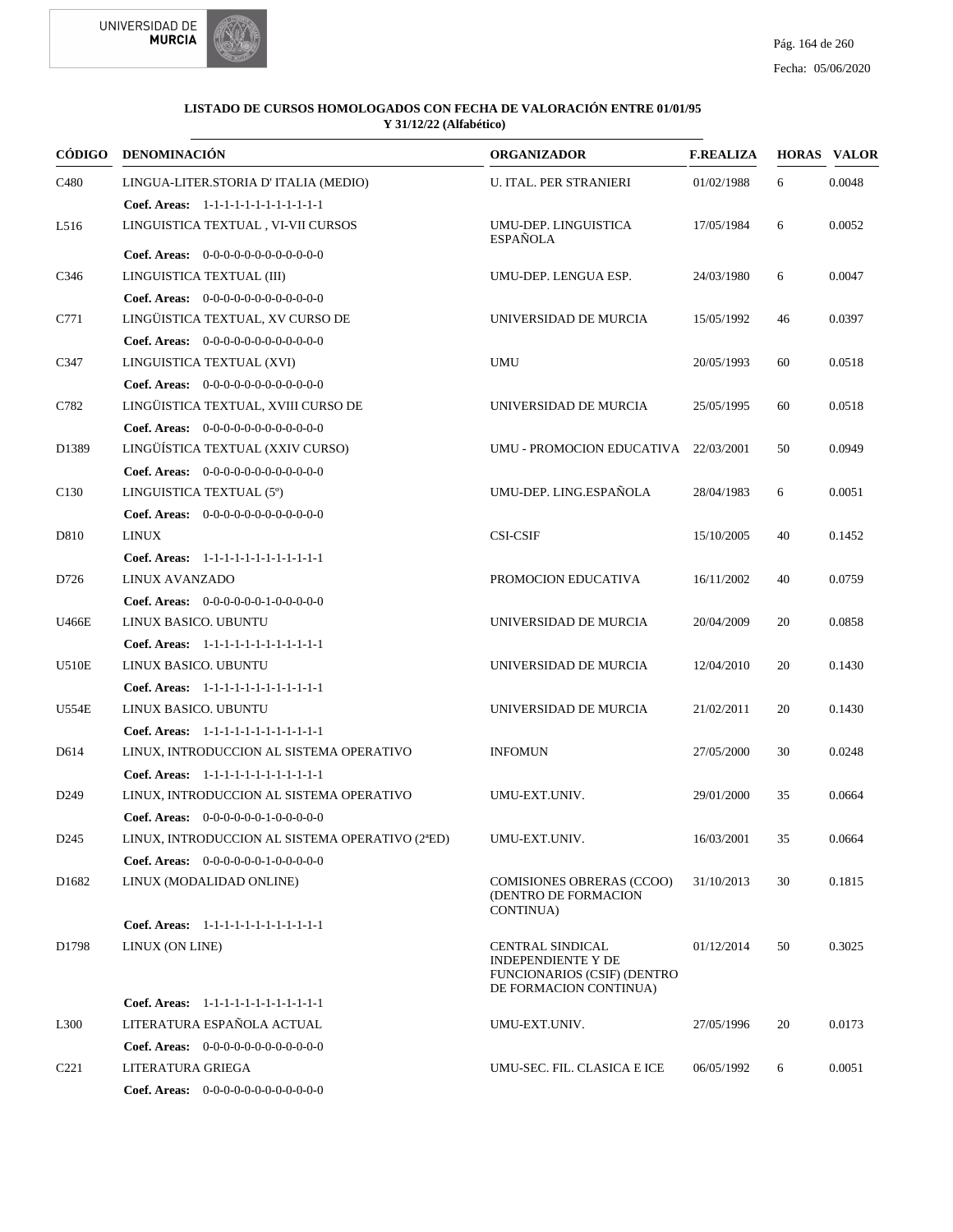



|                   | CÓDIGO DENOMINACIÓN                                                                                                                     | <b>ORGANIZADOR</b>                                                                      | <b>F.REALIZA</b> |                | <b>HORAS VALOR</b> |
|-------------------|-----------------------------------------------------------------------------------------------------------------------------------------|-----------------------------------------------------------------------------------------|------------------|----------------|--------------------|
| C348              | LITERATURA S.XX Y SU PROYECCION MURCIANA                                                                                                | R.A. ALFONSO X EL SABIO                                                                 | 16/11/1989       | 40             | 0.0347             |
|                   | <b>Coef. Areas:</b> $0-0-0-0-0-0-0-0-0-0-0$                                                                                             |                                                                                         |                  |                |                    |
| D <sub>656</sub>  | LITERATURA Y CINE: ¿HIJOS O AMANTES?                                                                                                    | UI MENENDEZ PELAYO                                                                      | 02/09/1983       | 15             | 0.0121             |
|                   | <b>Coef. Areas:</b> $0-0-0-0-0-0-0-0-0-0-0-0$                                                                                           |                                                                                         |                  |                |                    |
| C349              | LITERATURA Y DESCUBRIMIENTO- ESCRIBIR EN<br>HISPANOAMERICA (III)<br>Coef. Areas: $0-0-0-0-0-0-0-0-0-0-0$                                | UMU-FAC. LETRAS                                                                         | 31/03/1990       | $\overline{0}$ | 0.0000             |
| D <sub>1870</sub> | LITERATURA Y SOCIEDAD EUROPEAS (II)                                                                                                     | <b>UMU</b>                                                                              | 05/07/1991       | 30             | 0.0285             |
|                   | <b>Coef. Areas:</b> $0-0-0-0-0-0-0-0-0-0-0-0$                                                                                           |                                                                                         |                  |                |                    |
| L <sub>224</sub>  | LO CONFLICTIVO Y LO CONSENSUAL EN CASTILLA, SOC. Y<br>PODER POL.(1521-17155)<br>Coef. Areas: $0-0-0-0-0-0-0-0-0-0-0$                    | UMU-U.MAR                                                                               | 31/12/1996       | 30             | 0.0259             |
| L514              | <b>LOCUCION Y FONIATRIA</b>                                                                                                             | UMU-EXT.UNIV.                                                                           | 08/05/1987       | 20             | 0.0158             |
|                   | Coef. Areas: $0-0-0-0-0-0-0-0-0-0-0$                                                                                                    |                                                                                         |                  |                |                    |
| D471              | LOGICA E INFORMATICA: LOGICA ECUACIONAL Y<br>PROGRAMACION LOGICA<br>Coef. Areas: $0-0-0-0-0-1-0-0-0-0-0$                                | UMU-                                                                                    | 31/01/1995       | 10             | 0.0086             |
| C <sub>468</sub>  | <b>LOGOPEDIA</b>                                                                                                                        | <b>INEM</b>                                                                             | 26/11/1990       | 282            | 0.1733             |
|                   | <b>Coef. Areas:</b> $0-0-0-0-0-0-0-0-0-0-0-0$                                                                                           |                                                                                         |                  |                |                    |
| L310              | L.O.G.S.E.: DISENOS, ESPEC. TECN.ADMIN. Y COMERC.                                                                                       | UMU-DEP. ANTROPO.                                                                       | 16/11/1993       | 33             | 0.0286             |
|                   | <b>Coef. Areas:</b> $0-0-0-0-0-0-0-0-0-0-0-0$                                                                                           |                                                                                         |                  |                |                    |
| L <sub>299</sub>  | L.O.G.S.E.: EL NUEVO SISTEMA EDUCATIVO Y EL CURRICULO UMU-DEP. ANTROPOLOGIA                                                             |                                                                                         | 24/11/1993       | 33             | 0.0286             |
|                   | Coef. Areas: 0-0-0-0-0-0-0-0-0-0-0-0-0                                                                                                  |                                                                                         |                  |                |                    |
| D <sub>1950</sub> | LOPD: ADECUACIÓN Y CUMPLIMIENTO                                                                                                         | INTECO INSTITUTO NACIONAL DE03/07/2014<br><b>TECNOLOGÍA DE LA</b><br><b>INFORMACIÓN</b> |                  | 15             | 0.0788             |
|                   | Coef. Areas: 1-1-1-1-1-1-1-1-1-1-1-1-1                                                                                                  |                                                                                         |                  |                |                    |
| <b>CA165E</b>     | LOS CONTRATOS EN LAS ADMINISTRACIONES PUBLICAS                                                                                          | UNIVERSIDAD DE MURCIA                                                                   | 18/10/2011       | 25             | 0.1788             |
|                   | <b>Coef. Areas:</b> $1-1-0-1-0-0-0-0-0-0-0$                                                                                             |                                                                                         |                  |                |                    |
| CA154E            | LOS CONTRATOS EN LAS ADMINISTRACIONES PUBLICAS                                                                                          | UNIVERSIDAD DE MURCIA                                                                   | 01/02/2010       | 25             | 0.1788             |
|                   | <b>Coef. Areas:</b> $0-1-0-1-0-0-0-0-0-0-0-0$                                                                                           |                                                                                         |                  |                |                    |
| <b>U447E</b>      | LOS DEPARTAMENTOS DE LA UNIVERSIDAD DE MURCIA:<br><b>GESTION BASICA.</b><br><b>Coef. Areas:</b> $0-0-0-0-0-1-0-0-0-0-0-0$               | UNIVERSIDAD DE MURCIA                                                                   | 18/09/2008       | 25             | 0.1073             |
| U415E             | LOS DEPARTAMENTOS DE LA UNIVERSIDAD DE MURCIA:<br>GESTIÓN BÁSICA.<br>Coef. Areas: 0-0-0-0-0-1-0-0-0-0-0-0                               | UNIVERSIDAD DE MURCIA                                                                   | 22/10/2007       | 25             | 0.1073             |
| D981              | LOS LIMITES DEL TEATRO                                                                                                                  | UMU - UNIVERSIDAD DEL MAR                                                               | 06/09/1996       | 30             | 0.0285             |
|                   | Coef. Areas: $0-0-0-0-0-0-0-0-0-0-0$                                                                                                    |                                                                                         |                  |                |                    |
| <b>U394A</b>      | LOS NUEVOS ESTATUTOS DE LA UMU. UNA VISION                                                                                              | UNIVERSIDAD DE MURCIA                                                                   | 02/10/2006       | 10             | 0.0390             |
|                   | <b>GENERAL</b><br>Coef. Areas: 1-1-1-1-1-1-1-1-1-1-1-1-1                                                                                |                                                                                         |                  |                |                    |
| U394E             | LOS NUEVOS ESTATUTOS DE LA UMU. UNA VISION<br><b>GENERAL</b><br>Coef. Areas: 1-1-1-1-1-1-1-1-1-1-1-1-1                                  | UNIVERSIDAD DE MURCIA                                                                   | 02/10/2006       | 10             | 0.0429             |
| U352E             | LOS NUEVOS ESTATUTOS DE LA UNIVERSIDAD DE MURCIA. UNIVERSIDAD DE MURCIA                                                                 |                                                                                         | 19/09/2005       | 10             | 0.0429             |
|                   | UNA VISION GENERAL<br>Coef. Areas: 1-1-1-1-1-1-1-1-1-1-1-1-1                                                                            |                                                                                         |                  |                |                    |
| U352A             | LOS NUEVOS ESTATUTOS DE LA UNIVERSIDAD DE MURCIA. UNIVERSIDAD DE MURCIA<br>UNA VISION GENERAL<br>Coef. Areas: 1-1-1-1-1-1-1-1-1-1-1-1-1 |                                                                                         | 19/09/2005       | 10             | 0.0390             |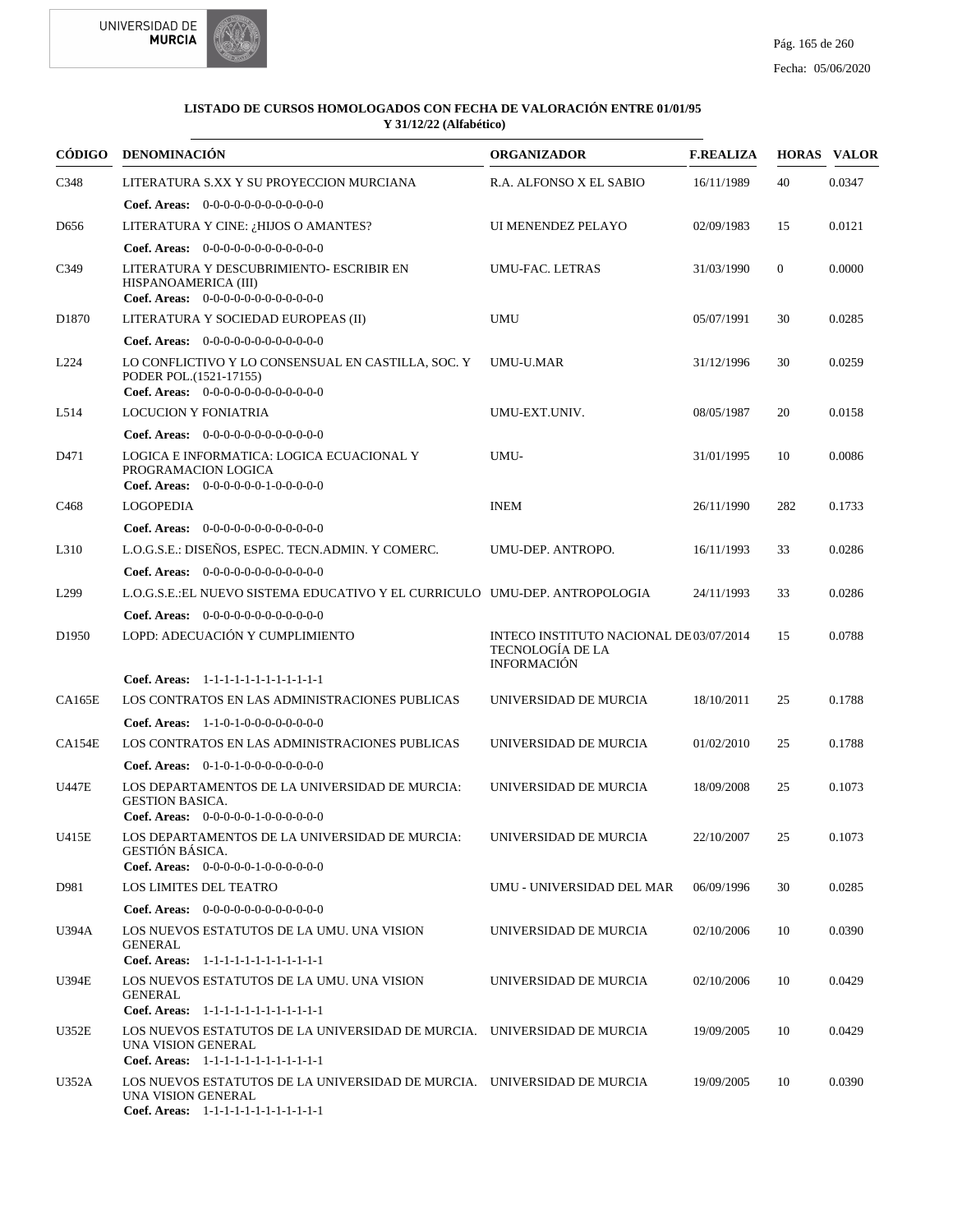



|                  | CÓDIGO DENOMINACIÓN                                                                                                                    | <b>ORGANIZADOR</b>        | <b>F.REALIZA</b> |     | <b>HORAS VALOR</b> |
|------------------|----------------------------------------------------------------------------------------------------------------------------------------|---------------------------|------------------|-----|--------------------|
| D088             | LOS PORTALES DE INTERNET                                                                                                               | UMU-EXT.UNIV.             | 25/05/2001       | 30  | 0.0569             |
|                  | Coef. Areas: 1-1-1-1-1-1-1-1-1-1-1-1-1                                                                                                 |                           |                  |     |                    |
| <b>U580E</b>     | LOS SISTEMAS DE GARANTÍA INTERNA DE CALIDAD EN LOS UNIVERSIDAD DE MURCIA<br><b>CENTROS</b>                                             |                           | 24/10/2011       | 25  | 0.1788             |
|                  | Coef. Areas: 0-0-1-0-0-0-0-0-0-0-0-0                                                                                                   |                           |                  |     |                    |
| D774             | LOS TALLERES DE ESCRITURA CREATIVA EN LAS<br>BIBLIOTECAS Y EN LOS CENTROS SOCIOCULTURALES, (VI<br>EDICION)<br>Coef. Areas: ----------- | PROMOCION EDUCATIVA UMU   | 15/06/2007       | 40  | 0.1518             |
| D <sub>042</sub> | LOTUS DOMINO DESIGNER R5                                                                                                               | <b>CESSER</b>             | 19/07/2002       | 32  | 0.0264             |
|                  | <b>Coef. Areas:</b> $0-0-0-0-0-1-0-0-0-0-0$                                                                                            |                           |                  |     |                    |
| D <sub>069</sub> | LOTUS DOMINO R5, ADMINISTRACION                                                                                                        | <b>CESSER</b>             | 28/06/2002       | 32  | 0.0264             |
|                  | Coef. Areas: $0-0-0-0-0-1-0-0-0-0-0$                                                                                                   |                           |                  |     |                    |
| C548             | LOTUS 123, HOJA DE CALCULO                                                                                                             | CC.OO.                    | 30/10/1995       | 40  | 0.0330             |
|                  | Coef. Areas: 1-1-1-1-1-1-1-1-1-1-1-1-1                                                                                                 |                           |                  |     |                    |
| D998             | <b>LOTUS 1.2.3. MILLENIUM INICIACION</b>                                                                                               | <b>INEM</b>               | 15/12/1999       | 20  | 0.0173             |
|                  | Coef. Areas: $1-1-1-1-1-1-1-1-1-1-1$                                                                                                   |                           |                  |     |                    |
| C <sub>353</sub> | LOTUS 1,23, WORDPERFECT 5.0                                                                                                            | <b>LOGIC CONTROL</b>      | 01/02/1989       | 50  | 0.0188             |
|                  | Coef. Areas: 1-1-1-1-1-1-1-1-1-1-1-1-1                                                                                                 |                           |                  |     |                    |
| D <sub>502</sub> | L.R.U. 15 AÑOS DE VIGENCIA                                                                                                             | UNIVERSIDAD DE ALMERIA    | 16/01/2001       | 100 | 0.1774             |
|                  | Coef. Areas: 1-1-1-1-1-1-1-1-1-1-1-1-1                                                                                                 |                           |                  |     |                    |
| D711             | MACROMEDIA: FLASH Y DREAMWEAVER                                                                                                        | <b>CCOO</b>               | 22/06/2006       | 50  | 0.1815             |
|                  | Coef. Areas: 0-0-0-0-0-0-0-0-0-1-0-0                                                                                                   |                           |                  |     |                    |
| C <sub>465</sub> | <b>MALOS TRATOS EN LA INFANCIA</b>                                                                                                     | <b>UMU</b>                | 23/11/1993       | 9   | 0.0078             |
|                  | Coef. Areas: 0-0-0-0-0-0-0-0-0-0-0-0-0                                                                                                 |                           |                  |     |                    |
| L <sub>102</sub> | MAMIFEROS MARINOS, CLINICA Y BIOLOGIA                                                                                                  | UMU/VEDEMA                | 07/11/1997       | 30  | 0.0124             |
|                  | Coef. Areas: $0-0-0-0-0-0-0-0-1-0-1$                                                                                                   |                           |                  |     |                    |
| D512             | MAMOGRAFIA Y SUS TECNICAS, LA                                                                                                          | PROMOCION EDUCATIVA (UMU) | 15/03/2004       | 52  | 0.1973             |
|                  | Coef. Areas: $0-0-0-0-0-0-0-0-1-0-1$                                                                                                   |                           |                  |     |                    |
| L066             | MANDOS DE ALMACEN Y DISTRIBUCION, FORMACION<br><b>TECNICA DE</b><br><b>Coef. Areas:</b> $0-0-0-0-0-0-0-0-0-0-0-0$                      | <b>COCIN MURCIA</b>       | 30/01/1997       | 20  | 0.0158             |
| D <sub>265</sub> | MANDOS DE ALMACEN Y DISTRIBUCION. FORMACION                                                                                            | <b>COCIN MURCIA</b>       | 11/11/1988       | 20  | 0.0173             |
|                  | TECNICA DE<br>Coef. Areas: $0-0-0-0-0-0-0-0-0-0-0$                                                                                     |                           |                  |     |                    |
| L305             | MANDOS INTERMEDIOS INDUSTRIALES                                                                                                        | <b>INEM</b>               | 07/03/1986       | 200 | 0.1733             |
|                  | Coef. Areas: $0-0-0-0-0-0-0-0-0-0-0$                                                                                                   |                           |                  |     |                    |
| U257A            | MANEJO DE EQUIPOS AUDIOVISUALES                                                                                                        | UNIVERSIDAD DE MURCIA     | 17/06/2003       | 10  | 0.0195             |
|                  | Coef. Areas: $0-0-0-0-0-0-0-1-0-0-0$                                                                                                   |                           |                  |     |                    |
| U303A            | MANEJO DE EQUIPOS AUDIOVISUALES                                                                                                        | UNIVERSIDAD DE MURCIA     | 14/06/2004       | 10  | 0.0390             |
|                  | Coef. Areas: $0-0-0-0-0-0-0-1-0-0-0$                                                                                                   |                           |                  |     |                    |
| <b>U350E</b>     | MANEJO DE EQUIPOS AUDIOVISUALES                                                                                                        | UNIVERSIDAD DE MURCIA     | 14/03/2005       | 10  | 0.0429             |
|                  | Coef. Areas: 1-1-1-1-1-1-1-1-1-1-1-1-1                                                                                                 |                           |                  |     |                    |
| U350A            | MANEJO DE EQUIPOS AUDIOVISUALES                                                                                                        | UNIVERSIDAD DE MURCIA     | 14/03/2005       | 10  | 0.0390             |
|                  | Coef. Areas: 1-1-1-1-1-1-1-1-1-1-1-1-1                                                                                                 |                           |                  |     |                    |
| U257E            | MANEJO DE EQUIPOS AUDIOVISUALES                                                                                                        | UNIVERSIDAD DE MURCIA     | 17/06/2003       | 10  | 0.0215             |
|                  | Coef. Areas: $0-0-0-0-0-0-0-1-0-0-0$                                                                                                   |                           |                  |     |                    |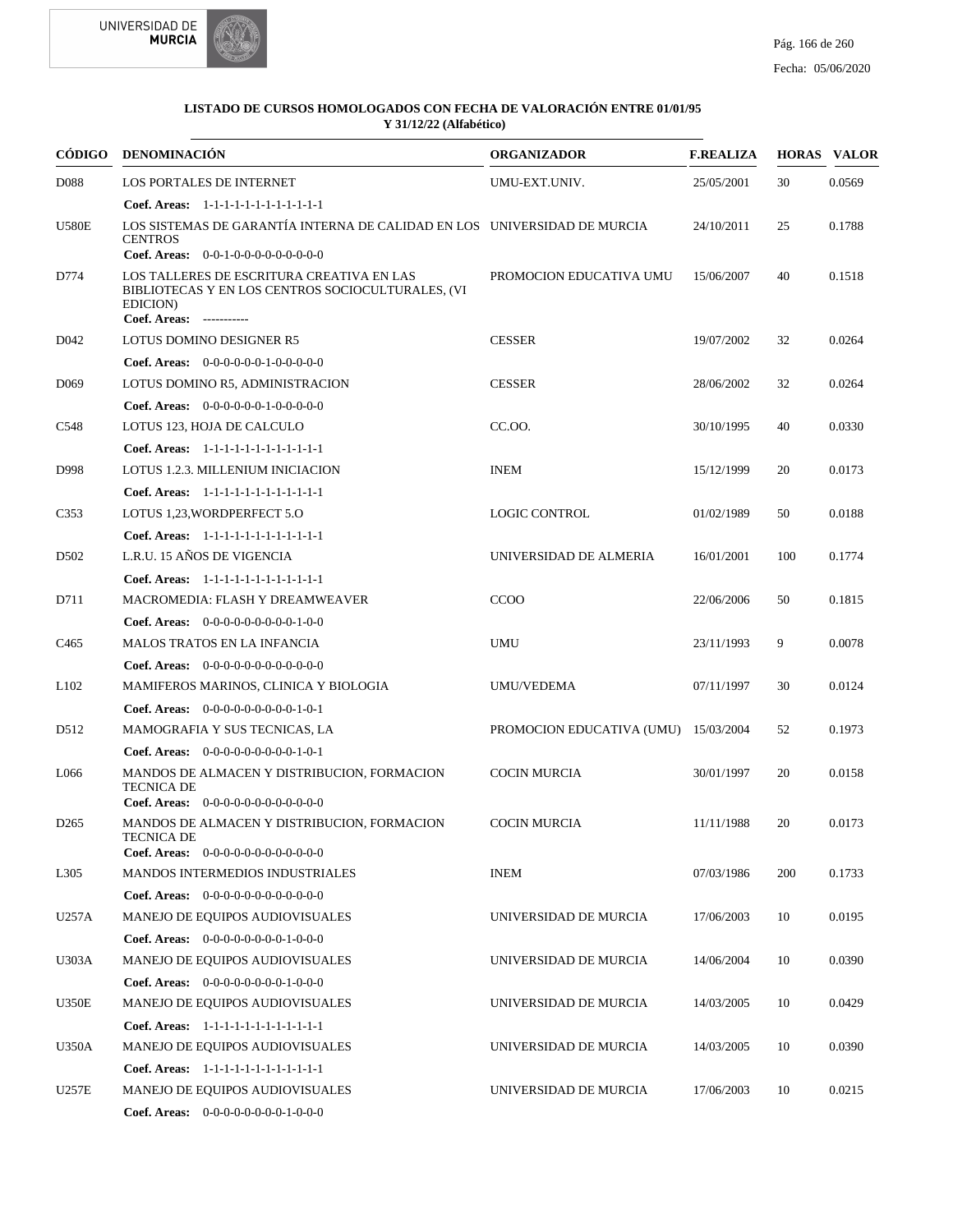



|                   | CÓDIGO DENOMINACIÓN                                                                                                                            | <b>ORGANIZADOR</b>                                                | <b>F.REALIZA</b> |    | <b>HORAS VALOR</b> |
|-------------------|------------------------------------------------------------------------------------------------------------------------------------------------|-------------------------------------------------------------------|------------------|----|--------------------|
| <b>U303E</b>      | MANEJO DE EQUIPOS AUDIOVISUALES                                                                                                                | UNIVERSIDAD DE MURCIA                                             | 14/06/2004       | 10 | 0.0429             |
|                   | Coef. Areas: $0-0-0-0-0-0-0-1-0-0-0$                                                                                                           |                                                                   |                  |    |                    |
| <b>U409E</b>      | MANEJO DE EQUIPOS DESTINADOS A TECNOLOGIAS DE LA<br>INFORMACION DE LA BIBLIOTECA UNIVERSITARIA<br>Coef. Areas: $0-0-0-0-0-0-1-0-0-0-0$         | UNIVERSIDAD DE MURCIA                                             | 12/09/2007       | 15 | 0.0644             |
| U441E             | MANEJO DE EQUIPOS DESTINADOS A TECNOLOGIAS DE LA<br>INFORMACION DE LA BIBLIOTECA UNIVERSITARIA<br>Coef. Areas: $0-0-0-0-0-0-1-0-0-0-0$         | UNIVERSIDAD DE MURCIA                                             | 17/09/2008       | 15 | 0.0644             |
| U683              | <b>MANEJO DE FONDOS BIBLIOGRAFICOS</b>                                                                                                         | UNIVERSIDAD DE MURCIA                                             | 18/11/1996       | 20 | 0.0195             |
|                   | <b>Coef. Areas:</b> $0-0-0-0-0-0-1-0-0-0-0$                                                                                                    |                                                                   |                  |    |                    |
| CA58E             | MANEJO DE PRODUCTOS QUIMICOS, TRANSPORTE Y<br><b>ENVASADO</b><br>Coef. Areas: $0-0-0-0-0-0-0-0-0-0-0-1$                                        | UNIVERSIDAD DE MURCIA                                             | 27/04/2004       | 12 | 0.0416             |
| C079              | MANEJO DOCUMENTOS FISCALES (FORM. Y PERF.)                                                                                                     | MEC/S.G. BECAS                                                    | 15/06/1987       | 10 | 0.0079             |
|                   | <b>Coef. Areas:</b> $1-0-1-0-0-0-0-0-0-0-0$                                                                                                    |                                                                   |                  |    |                    |
| L054              | MANIPULACION FIBRA OPTICA Y KIT DE CONECTORIZACION CERVI                                                                                       |                                                                   | 11/01/1999       | 3  | 0.0000             |
|                   | Coef. Areas: $0-0-0-0-0-1-0-0-0-0-0$                                                                                                           |                                                                   |                  |    |                    |
| D <sub>1254</sub> | MANIPULACION Y GESTION DE RESIDUOS DE PRODUCTOS<br><b>FITOSANITARIOS</b><br>Coef. Areas: $0-0-0-0-0-0-0-0-0-0-0-1$                             | <b>CARM - CONSEJERÍA DE</b><br>AGRICULTURA Y AGUA                 | 15/09/2009       | 5  | 0.0158             |
| D955              | <b>MANITAS EN CASA</b>                                                                                                                         | ESCUELA ABIERTA C.B.                                              | 13/05/2010       | 18 | 0.0450             |
|                   | <b>Coef. Areas:</b> $0-0-0-0-0-0-0-0-0-0-0-0$                                                                                                  |                                                                   |                  |    |                    |
| D772              | MANTENIMIENTO DE EQUIPOS INFORMATICOS, VII<br>ADIESTRAMIENTO EN EL<br><b>Coef. Areas:</b> $0-0-0-0-0-1-0-0-0-0-0$                              | PROMOCION EDUCATIVA UMU                                           | 01/06/2007       | 40 | 0.1518             |
| CA24E             | MANTENIMIENTO DE INSTALACIONES DE EIDIFICIOS<br>PUBLICOS. ESPECIAL REFERENCIA A LA LEGIONELOSIS<br><b>Coef. Areas:</b> $0-0-0-0-0-0-0-0-1-0-0$ | UNIVERSIDAD DE MURCIA                                             | 31/10/2002       | 25 | 0.0550             |
| L <sub>051</sub>  | MANTENIMIENTO DE ORDENADORES PERSONALES                                                                                                        | <b>CENTRO DE NUEVAS</b><br><b>TECNOLOGIAS TOMAS PERALES</b><br>SL | 02/08/1991       | 3  | 0.0000             |
|                   | <b>Coef. Areas:</b> $0-0-0-0-0-1-0-0-0-0-0$                                                                                                    |                                                                   |                  |    |                    |
| L079              | MANTENIMIENTO DE PLANTAS INDUSTRIALES                                                                                                          | UMU-DEP. INGENIERIA<br><b>ELECTROMECANICA</b>                     | 14/04/1989       | 40 | 0.0315             |
|                   | <b>Coef. Areas:</b> $0-0-0-0-0-0-0-0-0-0-0-0$                                                                                                  |                                                                   |                  |    |                    |
| <b>U930A</b>      | MANTENIMIENTO DE PRIMER NIVEL DE RECURSOS TIC EN<br><b>EDIFICIOS DOCENTES</b><br>Coef. Areas: $0-0-0-0-0-0-0-1-0-0-0$                          | UNIVERSIDAD DE MURCIA                                             | 16/01/2018       | 8  | 0.0520             |
| <b>U996A</b>      | MANTENIMIENTO DE PRIMER NIVEL DE RECURSOS TIC EN<br><b>EDIFICIOS DOCENTES</b><br>Coef. Areas: $0-0-0-0-0-0-0-1-0-0-0$                          | UNIVERSIDAD DE MURCIA                                             | 22/01/2019       | 8  | 0.0520             |
| <b>U909A</b>      | MANTENIMIENTO DE PRIMER NIVEL DE RECURSOS TIC EN<br><b>EDIFICIOS DOCENTES</b><br>Coef. Areas: $0-0-0-0-0-0-0-1-0-0-0$                          | UNIVERSIDAD DE MURCIA                                             | 24/04/2017       | 8  | 0.0520             |
| U682              | MANTENIMIENTO EN EDIFICIOS, INSTALACIONES Y EQUIPOS UNIVERSIDAD DE MURCIA                                                                      |                                                                   | 18/11/1996       | 20 | 0.0195             |
|                   | <b>Coef. Areas:</b> $0-0-0-0-0-0-0-0-1-0-0$                                                                                                    |                                                                   |                  |    |                    |
| CA133E            | MANTENIMIENTO HIGIENICO SANITARIO DE<br>INSTALACIONES DE RIESGO FRENTE A LA LEGIONELOSIS<br>Coef. Areas: $0-0-0-0-0-0-0-0-1-0-1$               | UNIVERSIDAD DE MURCIA                                             | 03/03/2009       | 30 | 0.1287             |
| CA72E             | MANTENIMIENTO HIGIENICO SANITARIO DE<br>INSTALACIONES DE RIESGO FRENTE A LA LEGIONELOSIS<br>Coef. Areas: $0-0-0-0-0-0-0-0-1-0-0$               | UNIVERSIDAD DE MURCIA                                             | 18/10/2005       | 30 | 0.1287             |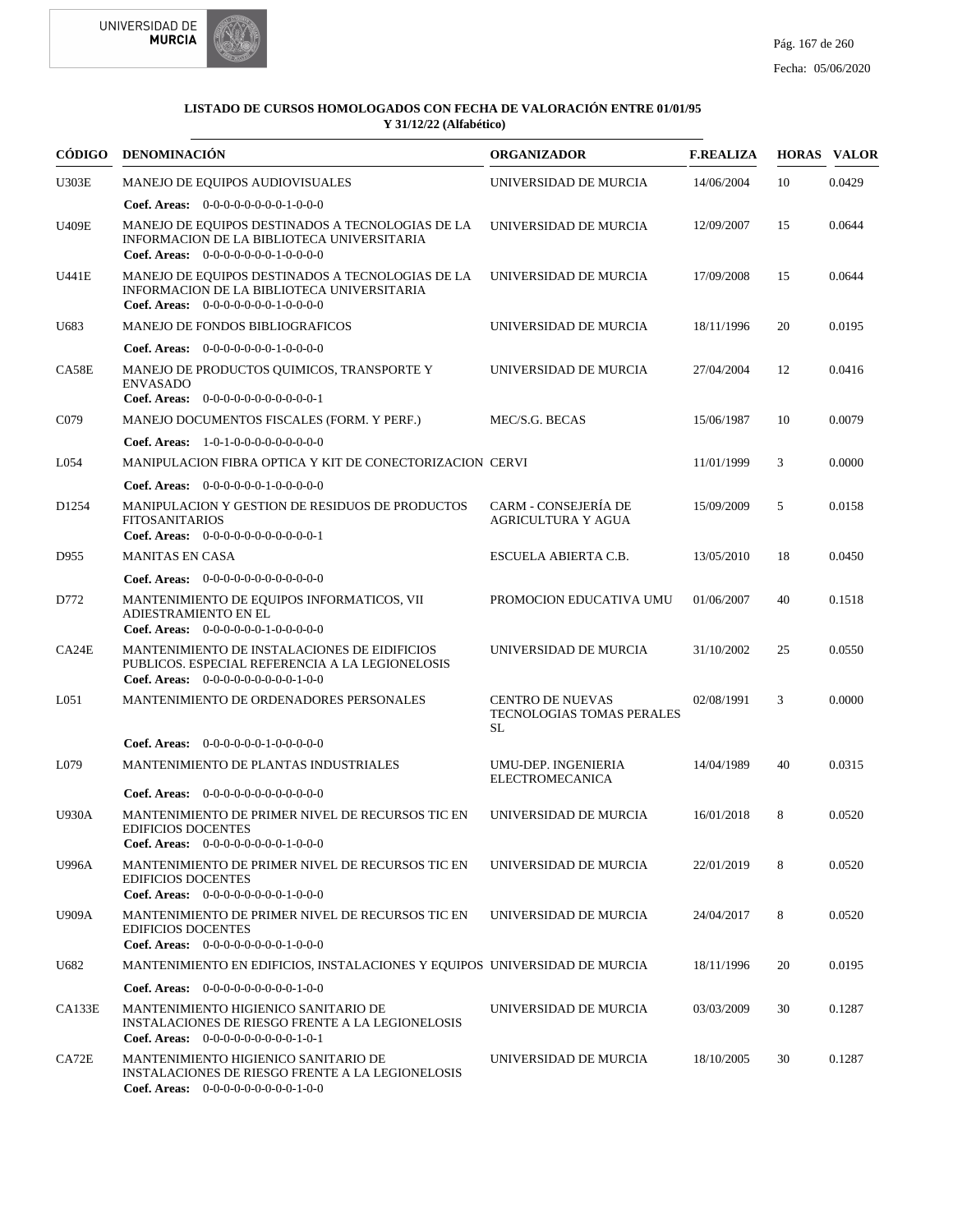



| <b>CÓDIGO</b>     | <b>DENOMINACIÓN</b>                                                                                      | <b>ORGANIZADOR</b>                                        | <b>F.REALIZA</b> |    | <b>HORAS VALOR</b> |
|-------------------|----------------------------------------------------------------------------------------------------------|-----------------------------------------------------------|------------------|----|--------------------|
| L306              | MANTENIMIENTO INSTALACIONES DEPORTIVAS (AS)                                                              | <b>UMU-SAD</b>                                            | 31/05/1990       | 30 | 0.0236             |
|                   | <b>Coef. Areas:</b> $0-0-0-0-0-0-0-0-1-0-0$                                                              |                                                           |                  |    |                    |
| L064              | MANTENIMIENTO POLIVALENTE                                                                                | CC.OO.                                                    | 20/12/1996       | 20 | 0.0165             |
|                   | Coef. Areas: 0-0-0-0-0-0-0-0-0-0-0-0-0                                                                   |                                                           |                  |    |                    |
| D <sub>279</sub>  | MANTENIMIENTO PRODUCTIVO TOTAL-TPM                                                                       | <b>INST. MURCIANO DE</b><br><b>TECNOLOGIA</b>             | 14/10/1994       | 12 | 0.0045             |
|                   | <b>Coef. Areas:</b> $0-0-0-0-0-0-0-0-0-0-0-0$                                                            |                                                           |                  |    |                    |
| U213A             | MANUAL DE ESTILO DEL LENGUAJE ADMINISTRATIVO                                                             | UNIVERSIDAD DE MURCIA                                     | 12/06/2002       | 30 | 0.0600             |
|                   | Coef. Areas: 1-1-1-1-1-1-1-1-1-1-1-1-1                                                                   |                                                           |                  |    |                    |
| U213E             | MANUAL DE ESTILO DEL LENGUAJE ADMINISTRATIVO                                                             | UNIVERSIDAD DE MURCIA                                     | 12/06/2002       | 30 | 0.0660             |
|                   | Coef. Areas: 1-1-1-1-1-1-1-1-1-1-1-1-1                                                                   |                                                           |                  |    |                    |
| U172A             | MANUAL DE ESTILO DEL LENGUAJE ADMINISTRATIVO                                                             | UNIVERSIDAD DE MURCIA                                     | 30/05/2001       | 30 | 0.0600             |
|                   | Coef. Areas: 1-1-1-1-1-1-1-1-1-1-1-1-1                                                                   |                                                           |                  |    |                    |
| U172E             | MANUAL DE ESTILO DEL LENGUAJE ADMINISTRATIVO                                                             | UNIVERSIDAD DE MURCIA                                     | 30/05/2001       | 30 | 0.0660             |
|                   | Coef. Areas: 1-1-1-1-1-1-1-1-1-1-1-1-1                                                                   |                                                           |                  |    |                    |
| <b>U484E</b>      | MANUAL DE ESTILO DEL LENGUAJE ADMINISTRATIVO                                                             | UNIVERSIDAD DE MURCIA                                     | 25/05/2009       | 30 | 0.1287             |
|                   | Coef. Areas: 1-1-1-1-1-1-1-1-1-1-1-1-1                                                                   |                                                           |                  |    |                    |
| <b>U460E</b>      | MANUAL DE ESTILO DEL LENGUAJE ADMINISTRATIVO                                                             | UNIVERSIDAD DE MURCIA                                     | 23/04/2008       | 30 | 0.1287             |
|                   | Coef. Areas: 1-1-1-1-1-1-1-1-1-1-1-1-1                                                                   |                                                           |                  |    |                    |
| U376E             | MANUAL DE ESTILO DEL LENGUAJE ADMINISTRATIVO                                                             | UNIVERSIDAD DE MURCIA                                     | 03/11/2006       | 30 | 0.1287             |
|                   | Coef. Areas: 1-1-1-1-1-1-1-1-1-1-1-1-1                                                                   |                                                           |                  |    |                    |
| U376A             | MANUAL DE ESTILO DEL LENGUAJE ADMINISTRATIVO                                                             | UNIVERSIDAD DE MURCIA                                     | 03/11/2006       | 30 | 0.1170             |
|                   | Coef. Areas: 1-1-1-1-1-1-1-1-1-1-1-1-1                                                                   |                                                           |                  |    |                    |
| D <sub>2142</sub> | MANUAL DE ESTILO DEL LENGUAJE ADMINISTRATIVO                                                             | UNIVERSIDAD POLITECNICA DE<br><b>CARTAGENA</b>            | 30/11/2004       | 20 | 0.0645             |
|                   | Coef. Areas: 1-1-1-1-1-1-1-1-1-1-1-1-1                                                                   |                                                           |                  |    |                    |
| U299A             | MANUAL DE ESTILO DEL LENGUAJE ADMINISTRATIVO                                                             | UNIVERSIDAD DE MURCIA                                     | 14/06/2004       | 30 | 0.1170             |
|                   | Coef. Areas: $1-1-1-1-1-1-1-1-1-1-1$                                                                     |                                                           |                  |    |                    |
| <b>U299E</b>      | MANUAL DE ESTILO DEL LENGUAJE ADMINISTRATIVO                                                             | UNIVERSIDAD DE MURCIA                                     | 14/06/2004       | 30 | 0.1287             |
|                   | Coef. Areas: 1-1-1-1-1-1-1-1-1-1-1-1-1                                                                   |                                                           |                  |    |                    |
| U253A             | MANUAL DE ESTILO DEL LENGUAJE ADMINISTRATIVO                                                             | UNIVERSIDAD DE MURCIA                                     | 02/06/2003       | 30 | 0.0585             |
|                   | Coef. Areas: $1-1-1-1-1-1-1-1-1-1-1$                                                                     |                                                           |                  |    |                    |
| <b>U253E</b>      | MANUAL DE ESTILO DEL LENGUAJE ADMINISTRATIVO                                                             | UNIVERSIDAD DE MURCIA                                     | 02/06/2003       | 30 | 0.0644             |
|                   | Coef. Areas: 1-1-1-1-1-1-1-1-1-1-1-1-1                                                                   |                                                           |                  |    |                    |
| C <sub>625</sub>  | MANUAL DE ESTILO DEL LENGUAJE ADMINISTRATIVO                                                             | FED. DE SERVICIOS PUBLICOS                                | 08/10/1996       | 20 | 0.0150             |
|                   | Coef. Areas: $1-1-1-1-1-1-1-1-1-1-1$                                                                     |                                                           |                  |    |                    |
| IT22E             | MANUAL DE LENGUAJE ESTILO ADMINISTRATIVO.<br><b>INTERNET</b>                                             | UNIVERSIDAD DE MURCIA                                     | 22/09/2008       | 30 | 0.1287             |
|                   | Coef. Areas: 1-1-1-1-1-1-1-1-1-1-1-1-1                                                                   |                                                           |                  |    |                    |
| D1768             | MANUAL DE LENGUAJE Y ESTILO ADMINISTRATIVO,<br><b>INTERNET</b><br>Coef. Areas: 1-1-1-1-1-1-1-1-1-1-1-1-1 | <b>CARM - ESCUELA DE</b><br><b>ADMINISTRACION PUBLICA</b> | 11/06/2009       | 30 | 0.1287             |
| IT10E             | MANUAL DE LENGUAJE Y ESTILO ADMINISTRATIVO.                                                              | UNIVERSIDAD DE MURCIA                                     | 27/09/2007       | 30 | 0.1287             |
|                   | <b>INTERNET</b>                                                                                          |                                                           |                  |    |                    |
|                   | Coef. Areas: 1-1-1-1-1-1-1-1-1-1-1-1-1                                                                   |                                                           |                  |    |                    |
| IT45E             | MANUAL DE LENGUAJE Y ESTILO ADMINISTRATIVO.<br><b>INTERNET</b><br>Coef. Areas: 1-1-1-1-1-1-1-1-1-1-1-1-1 | UNIVERSIDAD DE MURCIA                                     | 04/05/2011       | 30 | 0.2145             |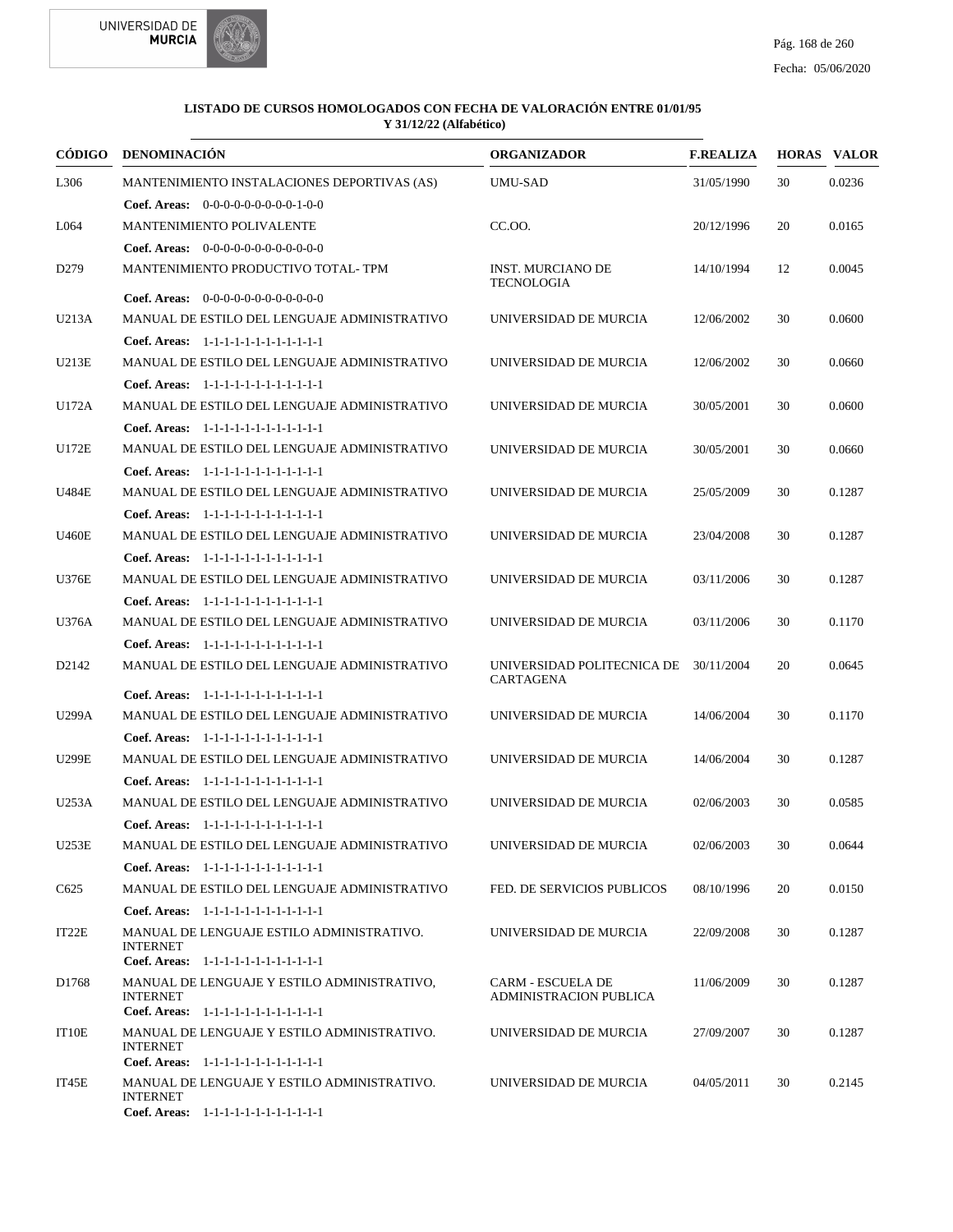



|                   | CÓDIGO DENOMINACIÓN                                                                                                                                   | <b>ORGANIZADOR</b>                                                                                         | <b>F.REALIZA</b> |     | <b>HORAS VALOR</b> |
|-------------------|-------------------------------------------------------------------------------------------------------------------------------------------------------|------------------------------------------------------------------------------------------------------------|------------------|-----|--------------------|
| IT29E             | MANUAL DEL LENGUAJE Y ESTILO ADMINISTRATIVO.<br><b>INTERNET</b>                                                                                       | UNIVERSIDAD DE MURCIA                                                                                      | 23/09/2009       | 30  | 0.1287             |
|                   | Coef. Areas: 1-1-1-1-1-1-1-1-1-1-1-1-1                                                                                                                |                                                                                                            |                  |     |                    |
| L <sub>129</sub>  | MAPA TOPOGRAFICO, EL M.GEOLOGICO Y PROB.GEOL.IND.,<br><b>INICIACION AL</b><br>Coef. Areas: $0-0-0-0-0-0-0-0-0-0-0$                                    | <b>UMU-COIE</b>                                                                                            | 19/05/1989       | 6   | 0.0047             |
| L518              | <b>MAQUILLAJE Y CARACTERIZACION</b>                                                                                                                   | UMU-EXT.UNIV.                                                                                              | 15/05/1987       | 20  | 0.0158             |
|                   | Coef. Areas: $0-0-0-0-0-0-0-0-0-0-0$                                                                                                                  |                                                                                                            |                  |     |                    |
| L <sub>109</sub>  | MAQUINISTA DE CONFECCION INDUSTRIAL                                                                                                                   | <b>INEM</b>                                                                                                | 28/04/1987       | 340 | 0.1733             |
|                   | <b>Coef. Areas:</b> $0-0-0-0-0-0-0-0-0-0-0-0$                                                                                                         |                                                                                                            |                  |     |                    |
| D538              | <b>MAQUINISTA OFFSET</b>                                                                                                                              | FORMATO FORMACION SL                                                                                       | 16/02/1995       | 360 | 0.0750             |
|                   | Coef. Areas: 0-0-0-0-0-0-0-0-0-1-0-0                                                                                                                  |                                                                                                            |                  |     |                    |
|                   |                                                                                                                                                       |                                                                                                            |                  |     |                    |
| IT25E             | MARCO NORMATIVO DE LAS ADMINISTRACIONES PUBLICAS UNIVERSIDAD DE MURCIA                                                                                |                                                                                                            | 28/09/2009       | 32  | 0.1373             |
|                   | Coef. Areas: 1-1-1-1-1-1-1-1-1-1-1-1-1                                                                                                                |                                                                                                            |                  |     |                    |
| D <sub>2258</sub> | MARINERO PESCADOR (CERTIFICADO CURSO DE)                                                                                                              | CENTRO DE FORMACIÓN SAN<br>NICOLÁS S.L.                                                                    | 17/03/2011       | 35  | 0.0963             |
|                   | <b>Coef. Areas:</b> $0-0-0-0-0-0-0-0-1-0-0$                                                                                                           |                                                                                                            |                  |     |                    |
| D684              | <b>MARKETING BANCARIO</b>                                                                                                                             | <b>INEM</b>                                                                                                | 28/08/1997       | 250 | 0.1733             |
|                   | Coef. Areas: $0-0-0-0-0-0-0-0-0-0-0$                                                                                                                  |                                                                                                            |                  |     |                    |
| D <sub>1676</sub> | MARKETING DE INTERNET Y REDES SOCIALES                                                                                                                | CARM - SERVICIO REGIONAL DE 07/12/2012<br><b>EMPLEO Y FORMACION (SEF)</b>                                  |                  | 30  | 0.1733             |
|                   | Coef. Areas: 1-1-1-1-1-1-1-1-1-1-1-1-1                                                                                                                |                                                                                                            |                  |     |                    |
| <b>U956E</b>      | MARKETING DIGITAL PARA BIBLIOTECAS UNIVERSITARIAS UNIVERSIDAD DE MURCIA                                                                               |                                                                                                            | 17/10/2018       | 30  | 0.2145             |
|                   | <b>Coef. Areas:</b> $0-0-0-0-0-0-1-0-0-0-0$                                                                                                           |                                                                                                            |                  |     |                    |
| D868              | MARKETING EN INTERNET: COMO PREPARAR A LA<br>EMPRESA PARA OPERAR EN LA RED Y LA VENTA ON-LINE                                                         | CONFEDERACION REGIONAL DE 17/10/2008<br><b>ORGANIZACIONES</b><br><b>EMPRESARIALES DE MURCIA</b><br>(CROEM) |                  | 75  | 0.2475             |
|                   | Coef. Areas: 1-1-1-1-1-1-1-1-1-1-1-1-1                                                                                                                |                                                                                                            |                  |     |                    |
| D <sub>1402</sub> | MARKETING EN INTERNET Y REDES SOCIALES                                                                                                                | CARM - SERVICIO REGIONAL DE 26/07/2014<br><b>EMPLEO Y FORMACION (SEF)</b>                                  |                  | 30  | 0.1733             |
|                   | Coef. Areas: 1-1-1-1-1-1-1-1-1-1-1-1-1                                                                                                                |                                                                                                            |                  |     |                    |
| D <sub>1292</sub> | MARKETING EN INTERNET Y REDES SOCIALES                                                                                                                | CARM - SERVICIO REGIONAL DE 28/11/2012<br><b>EMPLEO Y FORMACION (SEF)</b>                                  |                  | 30  | 0.1733             |
|                   | Coef. Areas: 1-1-1-1-1-1-1-1-1-1-1-1-1                                                                                                                |                                                                                                            |                  |     |                    |
| D <sub>1229</sub> | MARKETING EN INTERNET Y REDES SOCIALES                                                                                                                | CARM - SERVICIO REGIONAL DE 04/12/2012<br><b>EMPLEO Y FORMACION (SEF)</b>                                  |                  | 30  | 0.1733             |
|                   | Coef. Areas: 1-1-1-1-1-1-1-1-1-1-1-1-1                                                                                                                |                                                                                                            |                  |     |                    |
| D1371             | MARKETING EN INTERNET Y REDES SOCIALES                                                                                                                | CARM - SERVICIO REGIONAL DE 30/11/2012<br><b>EMPLEO Y FORMACION (SEF)</b>                                  |                  | 30  | 0.1733             |
|                   | Coef. Areas: 1-1-1-1-1-1-1-1-1-1-1-1-1                                                                                                                |                                                                                                            |                  |     |                    |
| D <sub>1625</sub> | MARKETING, IMAGEN CORPORATIVA Y COMUNICACION EN CARM - SERVICIO REGIONAL DE 11/06/2009<br><b>LA EMPRESA</b><br>Coef. Areas: 1-1-1-1-1-1-1-1-1-1-1-1-1 | <b>EMPLEO Y FORMACION (SEF)</b>                                                                            |                  | 80  | 0.2772             |
| CA91E             | MARKETING INSTITUCIONAL, COMUNICACION Y<br>RELACIONES CON LA CIUDADANIA<br>Coef. Areas: 1-1-1-1-1-1-1-1-1-1-1-1-1                                     | UNIVERSIDAD DE MURCIA                                                                                      | 08/05/2007       | 16  | 0.0686             |
| CA77E             | MARKETING INSTITUCIONAL, COMUNICACIÓN Y<br>RELACIONES CON LA CIUDADANÍA<br>Coef. Areas: 1-1-1-1-1-1-1-1-1-1-1-1-1                                     | UNIVERSIDAD DE MURCIA                                                                                      | 06/06/2006       | 16  | 0.0686             |
| D <sub>025</sub>  | MARKETING INTERNACIONAL Y COMERCIO EXTERIOR                                                                                                           | C.A.R.M.                                                                                                   | 29/04/1991       | 400 | 0.1575             |
|                   |                                                                                                                                                       |                                                                                                            |                  |     |                    |

0-0-0-0-0-0-0-0-0-0-0-0 **Coef. Areas:**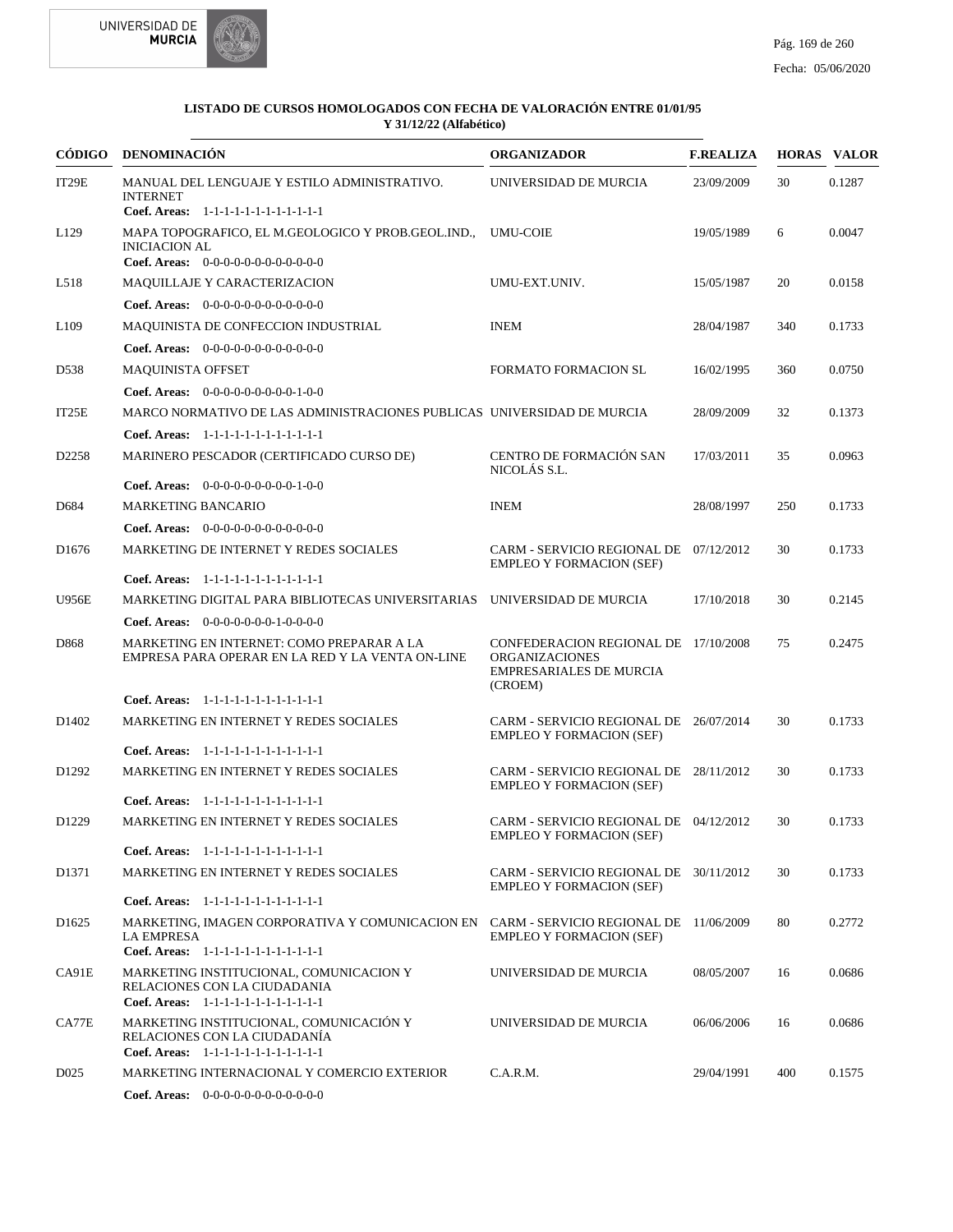



| CÓDIGO            | <b>DENOMINACIÓN</b>                                                                                                                 | <b>ORGANIZADOR</b>                                                                       | <b>F.REALIZA</b> |                | <b>HORAS VALOR</b> |
|-------------------|-------------------------------------------------------------------------------------------------------------------------------------|------------------------------------------------------------------------------------------|------------------|----------------|--------------------|
| D1722             | MARKETING OPERACIONAL: METODOS PARA<br><b>INCREMENTAR LAS VENTAS</b><br><b>Coef. Areas:</b> $0-0-0-0-0-0-0-0-0-0-0-0$               | CARM - SERVICIO REGIONAL DE 10/10/2009<br><b>EMPLEO Y FORMACION (SEF)</b>                |                  | 100            | 0.3465             |
| D <sub>2101</sub> | MASTER EN GESTIÓN PÚBLICA (I)                                                                                                       | <b>ESCUELA DE NEGOCIOS -</b><br>FUNDACION UNIVERSIDAD<br><b>EMPRESA REGION DE MURCIA</b> | 31/12/1993       | 575            | 0.0825             |
|                   | Coef. Areas: 1-1-1-1-1-1-1-1-1-1-1-1-1                                                                                              |                                                                                          |                  |                |                    |
| C <sub>355</sub>  | MATEMATICAS Y PEDAG.OPERT. EN CICLO MEDIO EGB                                                                                       | <b>UMU-ICE</b>                                                                           | 16/03/1982       | 10             | 0.0087             |
|                   | <b>Coef. Areas:</b> $0-0-0-0-0-0-0-0-0-0-0-0$                                                                                       |                                                                                          |                  |                |                    |
| C <sub>900</sub>  | MATERIALES ESPECIALES EN LOS CENTROS DE<br><b>INFORMACION</b><br>Coef. Areas: $0-0-0-0-0-0-1-0-1-0-0$                               | <b>ANABAD</b>                                                                            | 15/12/2000       | 12             | 0.0180             |
| D618              | MATERIALES ESPECIALES EN LOS CENTROS DE<br>INFORMACION (2 <sup>ª</sup> ED.)<br>Coef. Areas: $0-0-0-0-0-0-1-0-0-0-0$                 | ANABAD                                                                                   | 16/02/2001       | 12             | 0.0180             |
| C <sub>459</sub>  | MATERIALES Y TECN.DE PINTURA:EVOL EN EL ARTE                                                                                        | UMU-EXT.UNIV.                                                                            | 22/04/1985       | 6              | 0.0052             |
|                   | <b>Coef. Areas:</b> $0-0-0-0-0-0-0-0-0-0-0-0$                                                                                       |                                                                                          |                  |                |                    |
| C <sub>527</sub>  | MATERIAS TRANSVERSALES EN LA REFORMA EDUCATIVA                                                                                      | UMU-U.MAR                                                                                | 17/07/1995       | 40             | 0.0380             |
|                   | <b>Coef. Areas:</b> $0-0-0-0-0-0-0-0-0-0-0-0$                                                                                       |                                                                                          |                  |                |                    |
| C <sub>244</sub>  | MECANIZACION CENTROS DE DOCUM BIBLIOT. Y ARCHIVOS AMEB Y SESGE                                                                      |                                                                                          | 08/04/1987       | 30             | 0.0225             |
|                   | <b>Coef. Areas:</b> $0-0-0-0-0-0-1-0-0-0-0$                                                                                         |                                                                                          |                  |                |                    |
| C <sub>011</sub>  | MECANIZACION GEST.ADMINISTRATIVA (INICIACION)                                                                                       | <b>UMU-CPD</b>                                                                           | 25/06/1982       | 3              | 0.0000             |
|                   | Coef. Areas: $0-0-0-0-0-0-0-0-0-0-0$                                                                                                |                                                                                          |                  |                |                    |
| D803              | MECANOGRAFIA                                                                                                                        | FETE-UGT                                                                                 | 16/12/2004       | 50             | 0.1650             |
|                   | <b>Coef. Areas:</b> $0-0-0-0-0-0-0-0-0-0-0-0$                                                                                       |                                                                                          |                  |                |                    |
| D <sub>046</sub>  | <b>MECANOGRAFIA</b>                                                                                                                 | ESCUELA SCHEIDEGGER HISPANO01/02/1983<br>SUIZA                                           |                  | $\overline{0}$ | 0.0000             |
|                   | <b>Coef. Areas:</b> $0-0-0-0-0-0-0-0-0-0-0-0$                                                                                       |                                                                                          |                  |                |                    |
| C418              | MECANOGRAFIA                                                                                                                        | ACAD. LARA Y VALVERDE                                                                    | 30/05/1989       | 3              | 0.0000             |
|                   | <b>Coef. Areas:</b> $0-0-0-0-0-0-0-0-0-0-0-0$                                                                                       |                                                                                          |                  |                |                    |
| C <sub>492</sub>  | MECANOGRAFIA                                                                                                                        | <b>ACAD. TRYME</b>                                                                       | 09/10/1990       | 3              | 0.0000             |
|                   | Coef. Areas: $0-0-0-0-0-0-0-0-0-0-0-0$                                                                                              |                                                                                          |                  |                |                    |
| C <sub>500</sub>  | <b>MECANOGRAFIA</b>                                                                                                                 | M.PREDRERO                                                                               | 31/10/1986       | 3              | 0.0000             |
|                   | <b>Coef. Areas:</b> $0-0-0-0-0-0-0-0-0-0-0-0$                                                                                       |                                                                                          |                  |                |                    |
| L321              | MECANOGRAFIA                                                                                                                        | <b>INEM</b>                                                                              | 10/12/1987       | 165            | 0.1299             |
|                   | <b>Coef. Areas:</b> $0-0-0-0-0-0-0-0-0-0-0-0$                                                                                       |                                                                                          |                  |                |                    |
| D <sub>1485</sub> | MECANOGRAFÍA                                                                                                                        | CARM - SERVICIO REGIONAL DE 12/06/2014<br><b>EMPLEO Y FORMACION (SEF)</b>                |                  | 10             | 0.0578             |
|                   | Coef. Areas: 1-1-1-1-1-1-1-1-1-1-1-1-1                                                                                              |                                                                                          |                  |                |                    |
| C <sub>4</sub> 08 | MECANOGRAFIA Y TAQUIGRAFIA                                                                                                          | ACAD. CLIMENT                                                                            | 29/06/1983       | 3              | 0.0000             |
|                   | Coef. Areas: $0-0-0-0-0-0-0-0-0-0-0$                                                                                                |                                                                                          |                  |                |                    |
| IT255E            | MEDIACIÓN Y COMUNICACIÓN EN LAS ADMINISTRACIONES UNIVERSIDAD DE MURCIA<br><b>PÚBLICAS</b><br>Coef. Areas: 1-1-1-1-1-1-1-1-1-1-1-1-1 |                                                                                          | 19/04/2018       | 28             | 0.2002             |
| L412              | MEDICINA DEL DEPORTE APLICADA AL FUTBOL, CURSO                                                                                      | ASC. MURC. ENTREN.FUTBOL                                                                 | 19/11/1988       | 12             | 0.0090             |
|                   | <b>BASICO</b><br>Coef. Areas: $0-0-0-0-0-0-0-0-1-0-0$                                                                               |                                                                                          |                  |                |                    |
| C <sub>288</sub>  | MEDICINA DEL DEPORTE (CURSO INAUGURAL)                                                                                              | UMU-SAD                                                                                  | 21/04/1989       | 6              | 0.0052             |
|                   | Coef. Areas: 0-0-0-0-0-0-0-0-0-1-0-0                                                                                                |                                                                                          |                  |                |                    |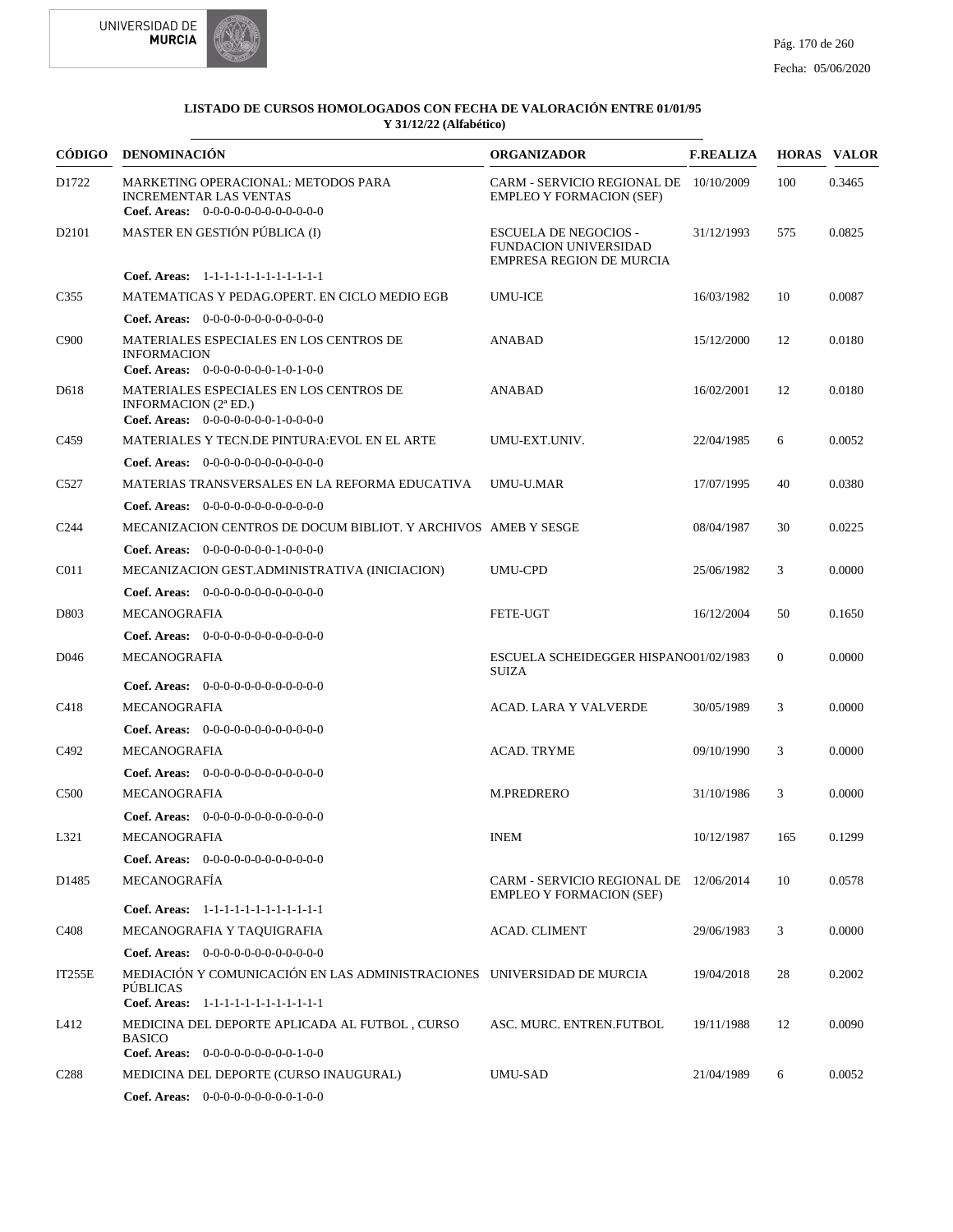



| CÓDIGO            | <b>DENOMINACIÓN</b>                                                                                                                                                          | <b>ORGANIZADOR</b>                                                                  | <b>F.REALIZA</b> |    | <b>HORAS VALOR</b> |
|-------------------|------------------------------------------------------------------------------------------------------------------------------------------------------------------------------|-------------------------------------------------------------------------------------|------------------|----|--------------------|
| L302              | MEDICINA DEL DEPORTE, PARA AUXILIARES DE CLINICA                                                                                                                             | C.O. MEDICOS MU                                                                     | 28/02/1990       | 40 | 0.0300             |
| L539              | <b>Coef. Areas:</b> $0-0-0-0-0-0-0-0-1-0-0$<br><b>MEDICINA DEL TRABAJO</b>                                                                                                   | I.N.S.H. TRABAJO                                                                    | 24/06/1994       | 25 | 0.0217             |
| L303              | Coef. Areas: $0-0-0-0-0-0-0-0-0-0-0$<br><b>MEDICINA DEPORTIVA</b>                                                                                                            | CRUZ ROJA ESPAÑOLA                                                                  | 30/06/1987       | 6  | 0.0025             |
| D <sub>1250</sub> | Coef. Areas: 0-0-0-0-0-0-0-0-0-1-0-0<br>MEDICINA FISICA, REHABILITACION E HIDROTERAPIA EN EL UMU<br><b>ENVEJECIMIENTO</b><br>Coef. Areas: $0-0-0-0-0-0-0-0-0-0-1$            |                                                                                     | 20/12/2008       | 25 | 0.0949             |
| L521              | <b>MEDICINA RURAL</b>                                                                                                                                                        | <b>UMU-ICE</b>                                                                      | 01/04/1981       | 30 | 0.0236             |
|                   | Coef. Areas: $0-0-0-0-0-0-0-0-0-0-0$                                                                                                                                         |                                                                                     |                  |    |                    |
| L522              | <b>MEDICINA SUBACUATICA</b>                                                                                                                                                  | UMU-U.MAR                                                                           | 09/09/1988       | 6  | 0.0057             |
|                   | <b>Coef. Areas:</b> $0-0-0-0-0-0-0-0-0-0-0-0$                                                                                                                                |                                                                                     |                  |    |                    |
| L <sub>523</sub>  | MEDIDA DE RADIONUCLEIDOS POR ESPECTROMETRIA<br><b>GAMMA</b>                                                                                                                  | CIEMAT (Centro Inv.Energ.Medioam. 17/10/1996<br>Y Tecnol.-M°.industria)             |                  | 25 | 0.0197             |
| <b>U312E</b>      | Coef. Areas: $0-0-0-0-0-0-0-0-1-0-1$<br>MEDIDAS PREVENTIVAS EN TECNICOS DE LABORATORIO<br>CON EXPOSICION A AGENTES BIOLOGICOS<br><b>Coef. Areas:</b> $0-0-0-0-0-0-0-0-0-0-1$ | UNIVERSIDAD DE MURCIA                                                               | 24/05/2004       | 10 | 0.0429             |
| U312A             | MEDIDAS PREVENTIVAS EN TECNICOS DE LABORATORIO<br>CON EXPOSICION A AGENTES BIOLOGICOS<br>Coef. Areas: $0-0-0-0-0-0-0-0-0-0-1$                                                | UNIVERSIDAD DE MURCIA                                                               | 24/05/2004       | 10 | 0.0390             |
| C <sub>296</sub>  | MEDIEVO HISPANO, EL                                                                                                                                                          | UMU-V. CULTURA                                                                      | 24/05/1993       | 24 | 0.0208             |
|                   | Coef. Areas: $0-0-0-0-0-0-0-0-0-0-0$                                                                                                                                         |                                                                                     |                  |    |                    |
| D <sub>192</sub>  | <b>MEDIO AMBIENTE</b>                                                                                                                                                        | CC.OO.                                                                              | 17/11/1995       | 20 | 0.0165             |
|                   | Coef. Areas: 0-0-0-0-0-0-0-0-0-1-0-1                                                                                                                                         |                                                                                     |                  |    |                    |
| D303              | MEDIO AMBIENTE PARA INGENIEROS: CONTENIDOS<br>MINIMOS DE MEMORIAS Y ESTUDIOS PARA PROYECTOS                                                                                  | <b>CEMACAM TORRE GUIL</b>                                                           | 20/12/2002       | 12 | 0.0090             |
| D1823             | <b>Coef. Areas:</b> $0-0-0-0-0-0-0-0-1-0-1$<br>MEDIO AMBIENTE Y SOSTENIBILIDAD (ON LINE)                                                                                     | <b>CENTRAL SINDICAL</b><br><b>INDEPENDIENTE Y DE</b><br>FUNCIONARIOS (CSIF) (DENTRO | 30/11/2015       | 50 | 0.3025             |
|                   |                                                                                                                                                                              | DE FORMACION CONTINUA)                                                              |                  |    |                    |
|                   | Coef. Areas: 1-1-1-1-1-1-1-1-1-1-1-1-1                                                                                                                                       |                                                                                     |                  |    |                    |
| C <sub>297</sub>  | MEDIO FISICO R.DE MURCIA, FASC.DE UN TERR.SEMIAR.AM                                                                                                                          | UMU-PROM.EDUC.                                                                      | 15/01/1990       | 10 | 0.0087             |
|                   | <b>Coef. Areas:</b> $0-0-0-0-0-0-0-0-0-0-0-0$                                                                                                                                |                                                                                     |                  |    |                    |
| D <sub>653</sub>  | MEDIOS DE COMUNICACION ANTE LA GLOBALIZACION, LOS UNIVERSIDAD DEL MAR                                                                                                        |                                                                                     | 14/09/2001       | 40 | 0.0759             |
|                   | <b>Coef. Areas:</b> $0-0-0-0-0-0-0-0-0-0-0-0$                                                                                                                                |                                                                                     |                  |    |                    |
| D <sub>363</sub>  | MEDIOS DE COMUNICACION Y LA PRACTICA DOCENTE, LOS ANPE                                                                                                                       |                                                                                     | 25/10/1997       | 36 | 0.0270             |
|                   | <b>Coef. Areas:</b> $0-0-0-0-0-0-0-0-0-0-0-0$                                                                                                                                |                                                                                     |                  |    |                    |
| L304              | MEDIOS DE COMUNICACION Y PRACTICA DOCENTE                                                                                                                                    | <b>ANPE</b>                                                                         | 20/12/1997       | 36 | 0.0270             |
|                   | <b>Coef. Areas:</b> $0-0-0-0-0-0-0-0-0-0-0-0$                                                                                                                                |                                                                                     |                  |    |                    |
| D795              | MEJORA CONTINUA Y MODELO EFQM 1ª EDICION                                                                                                                                     | UMU - UNIDAD PARA LA<br><b>CALIDAD</b>                                              | 09/07/2009       | 15 | 0.0518             |
|                   | Coef. Areas: 1-1-1-1-1-1-1-1-1-1-1-1-1                                                                                                                                       |                                                                                     |                  |    |                    |
| D802              | MEJORA CONTINUA Y MODELO EFOM 2ª EDICION<br>Coef. Areas: 1-1-1-1-1-1-1-1-1-1-1-1-1                                                                                           | UMU - UNIDAD PARA LA<br><b>CALIDAD</b>                                              | 10/07/2009       | 15 | 0.0518             |
| D1924             | MEJORA DE LA CALIDAD EN BIBLIOTECAS UNIVERSITARIAS UNIVERSIDAD POLITECNICA DE 23/10/2007                                                                                     | CARTAGENA                                                                           |                  | 16 | 0.0516             |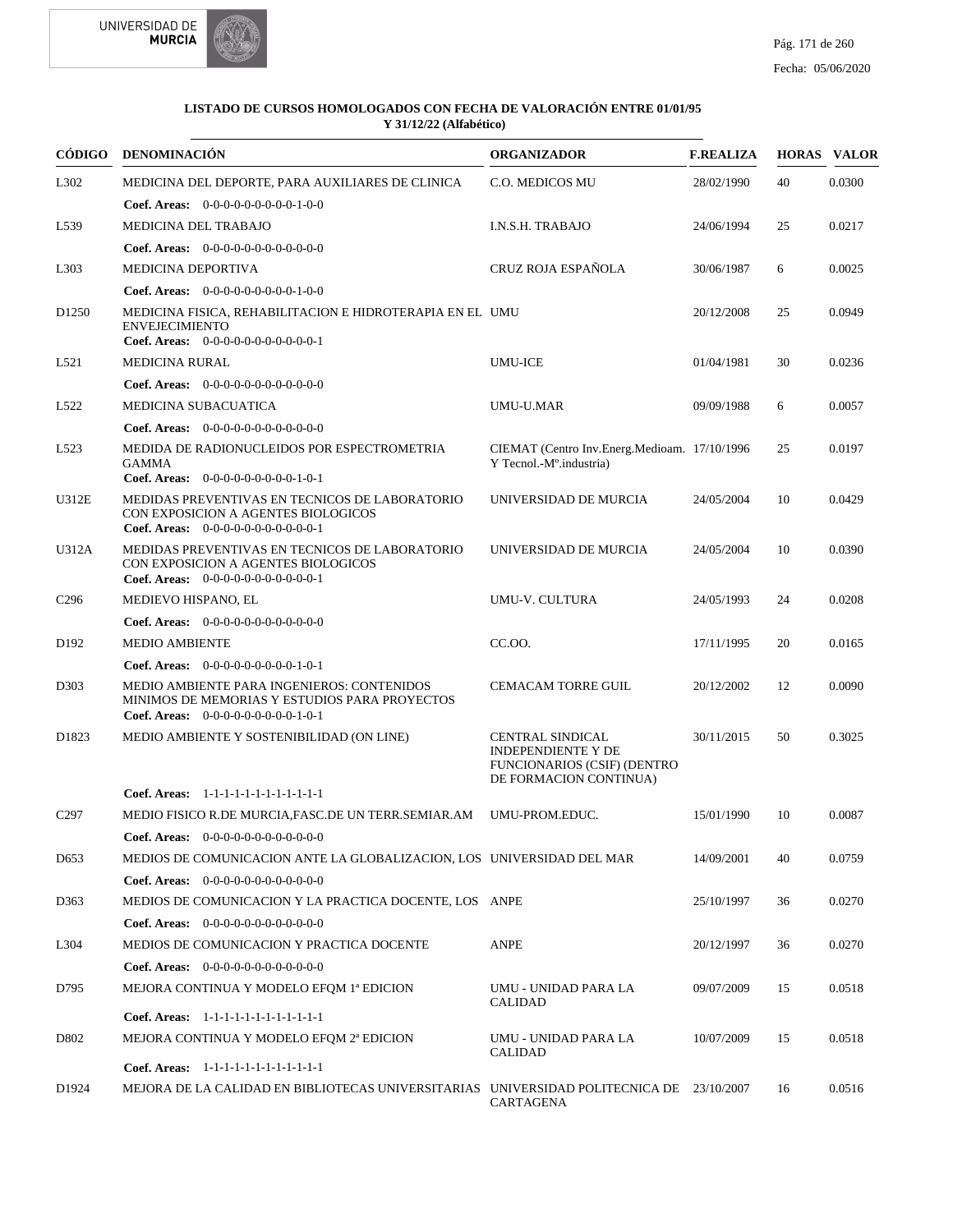

| CÓDIGO            | <b>DENOMINACIÓN</b>                                                                                                                            | <b>ORGANIZADOR</b>                                                                  | <b>F.REALIZA</b> |     | <b>HORAS VALOR</b> |
|-------------------|------------------------------------------------------------------------------------------------------------------------------------------------|-------------------------------------------------------------------------------------|------------------|-----|--------------------|
|                   | Coef. Areas: $0-0-0-0-0-0-1-0-0-0-0$                                                                                                           |                                                                                     |                  |     |                    |
| <b>U587E</b>      | MEJORA DE LA COMUNICACIÓN ESCRITA (NIVEL<br>ELEMENTAL)<br>Coef. Areas: 1-1-1-1-1-1-1-1-1-1-1-1-1                                               | UNIVERSIDAD DE MURCIA                                                               | 17/11/2011       | 12  | 0.0858             |
| D <sub>2025</sub> | MEJORA DE RENDIMIENTO EN DEPORTES DE EQUIPO                                                                                                    | MINISTERIO DE EDUCACIÓN Y<br><b>CULTURA (AGE)</b>                                   | 27/11/1999       | 25  | 0.0197             |
|                   | Coef. Areas: $0-0-0-0-0-0-0-0-1-0-0$                                                                                                           |                                                                                     |                  |     |                    |
| L <sub>055</sub>  | MENSAJERIA VOCAL PARA SERVICIO IBERCOM                                                                                                         | TELEFONICA                                                                          | 31/05/1998       | 3   | 0.0000             |
|                   | <b>Coef. Areas:</b> $0-0-0-0-0-1-0-0-0-0-0$                                                                                                    |                                                                                     |                  |     |                    |
| <b>U628E</b>      | <b>METADATOS</b>                                                                                                                               | UNIVERSIDAD DE MURCIA                                                               | 02/05/2012       | 25  | 0.1788             |
|                   | Coef. Areas: 1-1-1-1-1-1-1-1-1-1-1-1-1                                                                                                         |                                                                                     |                  |     |                    |
| D <sub>1220</sub> | METADATOS EN EL MUNDO BIBLIOTECARIO: TEORÍA,<br>PRÁCTICA Y APLICACIONES PRÁCTICAS EN EL ENTORNO<br><b>DIGITAL</b>                              | SOCIEDAD ESPAÑOLA DE<br>DOCUMENTACION E<br><b>INFORMACION CIENTIFICA</b><br>(SEDIC) | 04/05/2015       | 45  | 0.1238             |
|                   | <b>Coef. Areas:</b> $0-0-0-0-0-0-1-0-0-0-0$                                                                                                    |                                                                                     |                  |     |                    |
| D <sub>1589</sub> | METADATOS PARA LA GESTIÓN, LA RECUPERACIÓN Y LA<br>PRESERVACIÓN DE INFORMACIÓN                                                                 | <b>ACADEMIA INQNABLE-</b><br>ARCHIVISTICA, BIBLIOTEC. Y<br>DOC. GRANADA             | 29/03/2015       | 20  | 0.0550             |
|                   | Coef. Areas: $0-0-0-0-0-0-1-0-0-0-0$                                                                                                           |                                                                                     |                  |     |                    |
| CO <sub>23</sub>  | METODO CEMEDETE APLICADO A EDUC. ESPECIAL                                                                                                      | <b>CEMEDETE</b>                                                                     | 25/11/1985       | 15  | 0.0056             |
|                   | <b>Coef. Areas:</b> $0-0-0-0-0-0-0-0-0-0-0-0$                                                                                                  |                                                                                     |                  |     |                    |
| C <sub>356</sub>  | METODO ONOMATOP.ENSEÑANZA LECT Y ESC.                                                                                                          | C.A.R.M.                                                                            | 25/01/1982       | 15  | 0.0130             |
|                   | Coef. Areas: $0-0-0-0-0-0-0-0-0-0-0$                                                                                                           |                                                                                     |                  |     |                    |
| D416              | METODOLOGIA DE ANALISIS ISI-MERISE                                                                                                             | <b>BULL</b>                                                                         | 06/03/1991       | 6   | 0.0025             |
|                   | <b>Coef. Areas:</b> $0-0-0-0-0-1-0-0-0-0-0$                                                                                                    |                                                                                     |                  |     |                    |
| <b>U571E</b>      | METODOLOGÍA DE DESARROLLO DE ÁTICA (MEDEA)                                                                                                     | UNIVERSIDAD DE MURCIA                                                               | 11/11/2011       | 36  | 0.2574             |
|                   | <b>Coef. Areas:</b> $0-0-0-0-0-1-0-0-0-0-0$                                                                                                    |                                                                                     |                  |     |                    |
| C <sub>134</sub>  | METODOLOGIA DE LA INVESTIGACION                                                                                                                | <b>UMU</b>                                                                          | 18/01/1988       | 20  | 0.0204             |
|                   | <b>Coef. Areas:</b> $0-0-0-0-0-0-0-0-0-0-0-0$                                                                                                  |                                                                                     |                  |     |                    |
| C357              | METODOLOGIA DE LAS MATEMATICAS CICLO MEDIO EGB                                                                                                 | <b>UMU-ICE</b>                                                                      | 27/03/1982       | 15  | 0.0130             |
|                   | <b>Coef. Areas:</b> $0-0-0-0-0-0-0-0-0-0-0-0$                                                                                                  |                                                                                     |                  |     |                    |
| C118              | METODOLOGIA DEL EST. Y DIDAC. HIST. DEL ARTE                                                                                                   | <b>U.SALAMANCA-ICE</b>                                                              | 06/07/1981       | 30  | 0.0266             |
|                   | <b>Coef. Areas:</b> $0-0-0-0-0-0-0-0-0-0-0-0$                                                                                                  |                                                                                     |                  |     |                    |
| D578              | METODOLOGIA DIDACTICA                                                                                                                          | <b>INEM</b>                                                                         | 10/09/1997       | 250 | 0.1733             |
|                   | <b>Coef. Areas:</b> $0-0-0-0-0-0-0-0-0-0-0-0$                                                                                                  |                                                                                     |                  |     |                    |
| C <sub>183</sub>  | METODOLOGIA Y CATALOGACION EN H. DEL ARTE                                                                                                      | UMU-DEP. HIST.ARTE                                                                  | 01/07/1988       | 16  | 0.0126             |
|                   | <b>Coef. Areas:</b> $0-0-0-0-0-0-1-0-0-0-0$                                                                                                    |                                                                                     |                  |     |                    |
| D <sub>1036</sub> | METODOLOGÍAS ACTIVAS E INNOVADORAS EN EL AULA. EL UNIVERSIDAD DE CADIZ<br>APRENDIZAJE COOPERATIVO.                                             |                                                                                     | 30/12/2014       | 120 | 0.7095             |
| L <sub>014</sub>  | Coef. Areas: $0-0-0-0-0-0-0-0-0-0-0$<br>METODOS INMUNOLOGICOS DETERMINACION<br>HORMONAS.APLIC.CLINICAS<br>Coef. Areas: $0-0-0-0-0-0-0-0-1-0-1$ | CRUZ ROJA ESPAÑOLA                                                                  | 06/05/1990       | 32  | 0.0120             |
| <b>U802E</b>      | MÉTODOS Y HERRAMIENTAS PARA LA FORMACIÓN EN EL<br>AULA VIRTUAL: CONSTRUCCIÓN DE LECCIONES DIGITALES<br>Coef. Areas: 1-1-1-1-1-1-1-1-1-1-1-1-1  | UNIVERSIDAD DE MURCIA                                                               | 03/11/2016       | 12  | 0.0858             |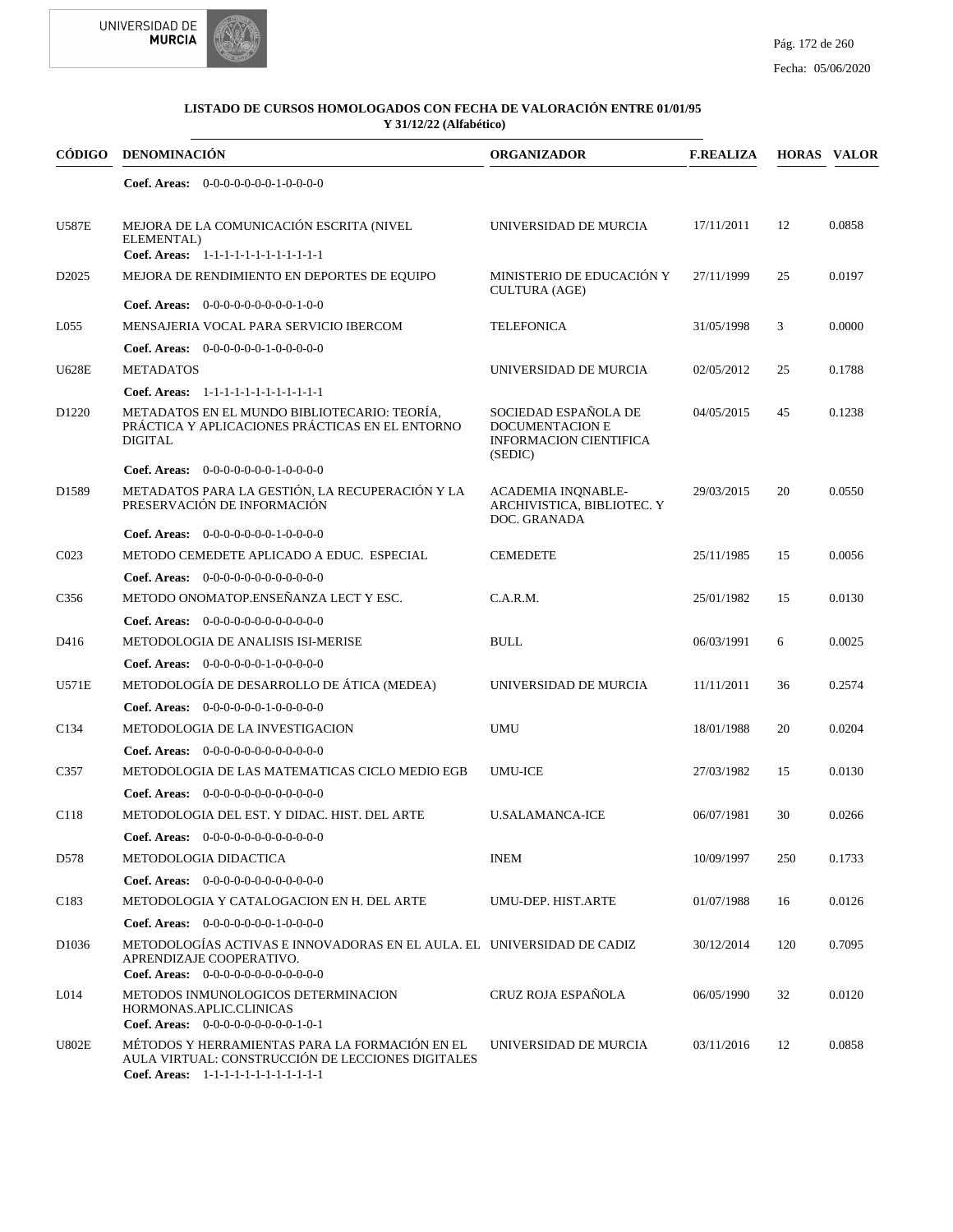



| CÓDIGO            | <b>DENOMINACIÓN</b>                                                                                                                           | <b>ORGANIZADOR</b>                                                                                      | <b>F.REALIZA</b> |     | <b>HORAS VALOR</b> |
|-------------------|-----------------------------------------------------------------------------------------------------------------------------------------------|---------------------------------------------------------------------------------------------------------|------------------|-----|--------------------|
| U736E             | MÉTODOS Y HERRAMIENTAS PARA LA FORMACIÓN EN EL<br>AULA VIRTUAL: CONSTRUCCIÓN DE LECCIONES DIGITALES<br>Coef. Areas: 1-1-1-1-1-1-1-1-1-1-1-1-1 | UNIVERSIDAD DE MURCIA                                                                                   | 26/10/2015       | 30  | 0.2145             |
| D <sub>1457</sub> | METROLOGÍA (CURSO VIRTUAL)                                                                                                                    | MINISTERIO DE INDUSTRIA.<br><b>COMERCIO Y TURISMO (AGE)</b>                                             | 01/03/2013       | 15  | 0.0866             |
|                   | Coef. Areas: $0-0-0-0-0-0-0-0-1-0-1$                                                                                                          |                                                                                                         |                  |     |                    |
| D2076             | METROLOGÍA (CURSO VIRTUAL)                                                                                                                    | MINISTERIO DE INDUSTRIA,<br><b>COMERCIO Y TURISMO (AGE)</b>                                             | 31/07/2014       | 25  | 0.1444             |
|                   | Coef. Areas: $0-0-0-0-0-0-0-0-1-0-1$                                                                                                          |                                                                                                         |                  |     |                    |
| D916              | METROLOGIA INDUSTRIAL                                                                                                                         | ILUSTRE COLEGIO OFICIAL DE<br><b>OUIMICOS DE MURCIA -</b><br>ASOCIACION DE QUIMICOS DE<br><b>MURCIA</b> | 12/08/2009       | 60  | 0.1980             |
|                   | Coef. Areas: $0-0-0-0-0-0-0-0-1-0-1$                                                                                                          |                                                                                                         |                  |     |                    |
| L308              | MICROANALISIS CUANTITATIVO DE RAYOS X                                                                                                         | S.E.M.E. (SOC.ESP.MICROCP.<br>ELECT)                                                                    | 05/07/1996       | 35  | 0.0131             |
|                   | Coef. Areas: 0-0-0-0-0-0-0-0-0-1-0-1                                                                                                          |                                                                                                         |                  |     |                    |
| L <sub>525</sub>  | MICROANALISIS EN MICROSCOPIA ELECTRONICA DE<br><b>BARRIDO</b>                                                                                 | UMU-MIC. ELECTR.                                                                                        | 13/03/1995       | 12  | 0.0095             |
|                   | <b>Coef. Areas:</b> $0-0-0-0-0-0-0-0-1-0-1$                                                                                                   |                                                                                                         |                  |     |                    |
| L524              | MICROBACTERIAS, I CURSO TEORICO-TRACTICO                                                                                                      | UMU-CAT. MICROBIOLOGIA                                                                                  | 14/02/1981       | 6   | 0.0052             |
|                   | Coef. Areas: 0-0-0-0-0-0-0-0-0-1-0-1                                                                                                          |                                                                                                         |                  |     |                    |
| L127              | MICROBIOS, EL MUNDO DE LOS                                                                                                                    | UMU-EXT.UNIV.                                                                                           | 31/12/1983       | 3   | 0.0000             |
|                   | Coef. Areas: $0-0-0-0-0-0-0-0-1-0-1$                                                                                                          |                                                                                                         |                  |     |                    |
| L046              | MICROFONIA, MEGAFONIA, SIST. CONFERENCIAS, PROYECTOR VITELSA<br><b>ES, INTEGRACION</b><br>Coef. Areas: $0-0-0-0-0-0-0-0-1-0-0$                |                                                                                                         | 31/12/1989       | 200 | 0.0750             |
| L143              | <b>MICROPROCESADORES</b>                                                                                                                      | <b>CENTRO DE NUEVAS</b><br>TECNOLOGIAS TOMAS PERALES<br>SL                                              | 27/07/1990       | 3   | 0.0000             |
|                   | <b>Coef. Areas:</b> $0-0-0-0-0-1-0-0-0-0-0$                                                                                                   |                                                                                                         |                  |     |                    |
| L538              | MICROSCOPIA CONFOCAL Y SUS APLICACIONES, INICIACION LEICA MICROSISTEMAS<br>A LA                                                               |                                                                                                         | 21/06/2001       | 22  | 0.0165             |
|                   | Coef. Areas: 0-0-0-0-0-0-0-0-0-1-0-1                                                                                                          |                                                                                                         |                  |     |                    |
| L <sub>011</sub>  | MICROSCOPIA ELECTRONICA DE TRANSMISION, I CURS.                                                                                               | UMU-S. MICROS. ELECTRONICA                                                                              | 09/05/1986       | 30  | 0.0285             |
|                   | Coef. Areas: $0-0-0-0-0-0-0-0-1-0-1$                                                                                                          |                                                                                                         |                  |     |                    |
| L <sub>526</sub>  | MICROSCOPIA ELECTRONICA: MICROANALISIS DE RAYOS X U. CARLOS III-INS.ALVARO                                                                    | <b>ALONSO BARBA</b>                                                                                     | 01/12/1999       | 25  | 0.0222             |
|                   | Coef. Areas: $0-0-0-0-0-0-0-0-1-0-1$                                                                                                          |                                                                                                         |                  |     |                    |
| D <sub>252</sub>  | MICROSCOPIA ELECTRONICA Y SALUD:TECN.RAPIDAS<br>DIAGNOSTICO INFECC. DE IMPORT. SANIT.<br>Coef. Areas: $0-0-0-0-0-0-0-0-1-0-1$                 | ESCUELA NACIONAL DE SANIDAD14/06/2001                                                                   |                  | 30  | 0.0520             |
| D1443             | MICROSCOPIA GENERAL: OPTICA Y ELECTRONICA                                                                                                     | ASOCIACIÓN PARA DIFUSIÓN<br>INFORMACIÓN TÉCNICOS DE<br><b>LABORATORIO</b>                               | 29/10/2005       | 32  | 0.1056             |
|                   | Coef. Areas: $0-0-0-0-0-0-0-0-0-0-0-1$                                                                                                        |                                                                                                         |                  |     |                    |
| D643              | MICROSFT PROYECT 4.0, CURSO DE                                                                                                                | <b>SERV. ORIENTACION</b><br>UNIVERSITARIO (U. SALAMANCA)                                                | 17/03/1997       | 20  | 0.0161             |
|                   | Coef. Areas: 1-1-1-1-1-1-1-1-1-1-1-1-1                                                                                                        |                                                                                                         |                  |     |                    |
| D <sub>107</sub>  | <b>MICROSOFT ACCES 97</b>                                                                                                                     | <b>CSI-CSIF</b>                                                                                         | 25/01/2001       | 30  | 0.0545             |
|                   | Coef. Areas: 1-1-1-1-1-1-1-1-1-1-1-1-1                                                                                                        |                                                                                                         |                  |     |                    |
| D686              | MICROSOFT ACCESS (A TRAVES DE INTERNET)                                                                                                       | <b>CCOO</b>                                                                                             | 15/07/2004       | 30  | 0.1089             |
|                   | Coef. Areas: 1-1-1-1-1-1-1-1-1-1-1-1-1                                                                                                        |                                                                                                         |                  |     |                    |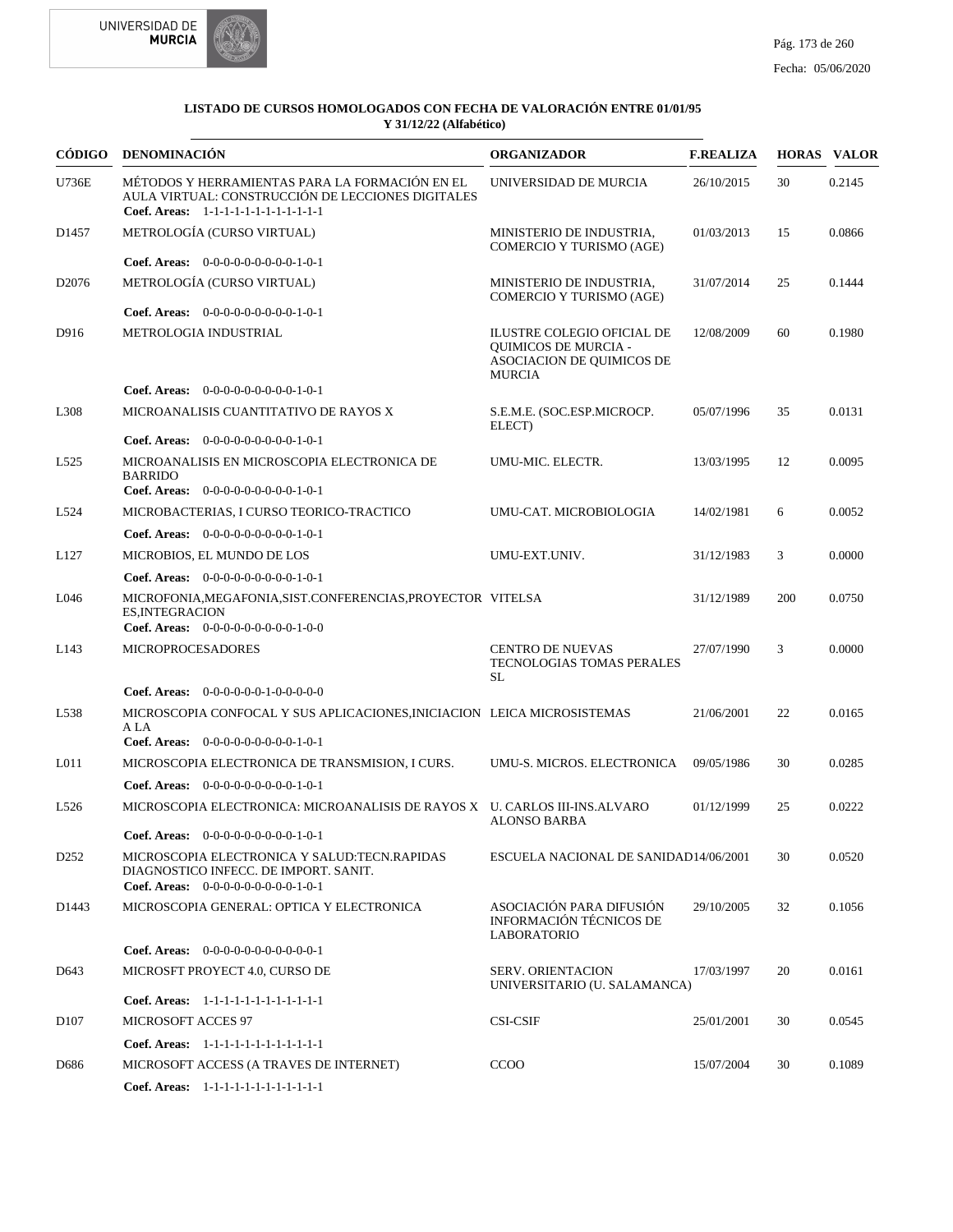

| <b>CÓDIGO</b>     | <b>DENOMINACIÓN</b>                                                       | <b>ORGANIZADOR</b>                                                               | <b>F.REALIZA</b> |     | <b>HORAS VALOR</b> |
|-------------------|---------------------------------------------------------------------------|----------------------------------------------------------------------------------|------------------|-----|--------------------|
| C762              | <b>MICROSOFT ACCESS 97</b>                                                | CC.OO.                                                                           | 13/10/1998       | 25  | 0.0227             |
|                   | Coef. Areas: $1-1-1-1-1-1-1-1-1-1-1$                                      |                                                                                  |                  |     |                    |
| C784              | <b>MICROSOFT ACCESS 97</b>                                                | CC.OO.                                                                           | 16/12/1998       | 25  | 0.0227             |
|                   | Coef. Areas: 1-1-1-1-1-1-1-1-1-1-1-1-1                                    |                                                                                  |                  |     |                    |
| D2015             | MICROSOFT ACCESS 97 NIVEL BÁSICO, MEDIO Y AVANZADO TECNOLOGÍA Y LENGUAJES | (GRUPO TWINS)                                                                    | 11/12/1998       | 20  | 0.0075             |
|                   | Coef. Areas: 1-1-1-1-1-1-1-1-1-1-1-1-1                                    |                                                                                  |                  |     |                    |
| D516              | <b>MICROSOFT EXCEL</b>                                                    | <b>CCOO</b>                                                                      | 14/07/2003       | 30  | 0.0545             |
|                   | Coef. Areas: 1-1-1-1-1-1-1-1-1-1-1-1-1                                    |                                                                                  |                  |     |                    |
| D750              | MICROSOFT EXCEL (2ª EDICION)                                              | CC.OO.                                                                           | 24/11/2006       | 30  | 0.1089             |
|                   | Coef. Areas: $1-1-1-1-1-1-1-1-1-1-1$                                      |                                                                                  |                  |     |                    |
| D707              | <b>MICROSOFT EXCEL 97</b>                                                 | ACADEMIA MANUEL PEDRERO                                                          | 31/10/2000       | 30  | 0.0225             |
|                   | Coef. Areas: 1-1-1-1-1-1-1-1-1-1-1-1-1                                    |                                                                                  |                  |     |                    |
| D <sub>555</sub>  | MICROSOFT EXCEL 97                                                        | <b>NEW HORIZONS</b>                                                              | 27/03/1998       | 25  | 0.0094             |
|                   | Coef. Areas: 1-1-1-1-1-1-1-1-1-1-1-1-1                                    |                                                                                  |                  |     |                    |
| D701              | MICROSOFT INTERNET (1ª EDICION)                                           | <b>CCOO</b>                                                                      | 22/06/2006       | 30  | 0.1089             |
|                   | Coef. Areas: 1-1-1-1-1-1-1-1-1-1-1-1-1                                    |                                                                                  |                  |     |                    |
| D732              | <b>MICROSOFT OFFICE</b>                                                   | CCOO                                                                             | 17/05/2005       | 40  | 0.1452             |
|                   | Coef. Areas: 1-1-1-1-1-1-1-1-1-1-1-1-1                                    |                                                                                  |                  |     |                    |
| D <sub>1456</sub> | <b>MICROSOFT OFFICE</b>                                                   | <b>CENTRO DE ESTUDIOS DE</b><br><b>INFORMATICA Y EMPRESA:</b><br>ACAD. SAN ANTÓN | 11/12/2000       | 65  | 0.0536             |
|                   | Coef. Areas: 1-1-1-1-1-1-1-1-1-1-1-1-1                                    |                                                                                  |                  |     |                    |
| D1364             | <b>MICROSOFT OFFICE</b>                                                   | <b>CENTRO DE ESTUDIOS DE</b><br><b>INFORMATICA Y EMPRESA:</b><br>ACAD. SAN ANTÓN | 07/02/2008       | 120 | 0.1980             |
|                   | Coef. Areas: 1-1-1-1-1-1-1-1-1-1-1-1-1                                    |                                                                                  |                  |     |                    |
| U921E             | MICROSOFT OFFICE ACCESS 2010 (PRUEBA DE APTITUD)                          | UNIVERSIDAD DE MURCIA                                                            | 29/10/2018       | 25  | 0.1788             |
|                   | Coef. Areas: $1-1-1-1-1-1-1-1-1-1-1$                                      |                                                                                  |                  |     |                    |
| <b>U893E</b>      | MICROSOFT OFFICE ACCESS 2010 (PRUEBA DE APTITUD)                          | UNIVERSIDAD DE MURCIA                                                            | 23/10/2017       | 25  | 0.1788             |
|                   | Coef. Areas: 1-1-1-1-1-1-1-1-1-1-1-1-1                                    |                                                                                  |                  |     |                    |
| <b>U947E</b>      | MICROSOFT OFFICE EXCEL                                                    | UNIVERSIDAD DE MURCIA                                                            | 23/05/2018       | 25  | 0.1788             |
|                   | Coef. Areas: 1-1-1-1-1-1-1-1-1-1-1-1-1                                    |                                                                                  |                  |     |                    |
| U705E             | MICROSOFT OFFICE EXCEL 2007                                               | UNIVERSIDAD DE MURCIA                                                            | 28/11/2014       | 25  | 0.1788             |
|                   | Coef. Areas: 1-1-1-1-1-1-1-1-1-1-1-1-1                                    |                                                                                  |                  |     |                    |
| U753E             | MICROSOFT OFFICE EXCEL 2007 (PRUEBA DE APTITUD)                           | UNIVERSIDAD DE MURCIA                                                            | 26/11/2015       | 25  | 0.1788             |
|                   | Coef. Areas: 1-1-1-1-1-1-1-1-1-1-1-1-1                                    |                                                                                  |                  |     |                    |
| U919E             | MICROSOFT OFFICE EXCEL 2010 (PRUEBA DE APTITUD)                           | UNIVERSIDAD DE MURCIA                                                            | 22/10/2018       | 25  | 0.1788             |
|                   | Coef. Areas: 1-1-1-1-1-1-1-1-1-1-1-1-1                                    |                                                                                  |                  |     |                    |
| U794E             | MICROSOFT OFFICE EXCEL 2010 (PRUEBA DE APTITUD)                           | UNIVERSIDAD DE MURCIA                                                            | 04/11/2016       | 25  | 0.1788             |
|                   | Coef. Areas: 1-1-1-1-1-1-1-1-1-1-1-1-1                                    |                                                                                  |                  |     |                    |
| U892E             | MICROSOFT OFFICE EXCEL 2010 (PRUEBA DE APTITUD)                           | UNIVERSIDAD DE MURCIA                                                            | 08/11/2017       | 25  | 0.1788             |
|                   | Coef. Areas: 1-1-1-1-1-1-1-1-1-1-1-1-1                                    |                                                                                  |                  |     |                    |
| U704E             | MICROSOFT OFFICE POWER POINT 2007                                         | UNIVERSIDAD DE MURCIA                                                            | 27/11/2014       | 25  | 0.1788             |
|                   |                                                                           |                                                                                  |                  |     |                    |
|                   | Coef. Areas: 1-1-1-1-1-1-1-1-1-1-1-1-1                                    |                                                                                  |                  |     |                    |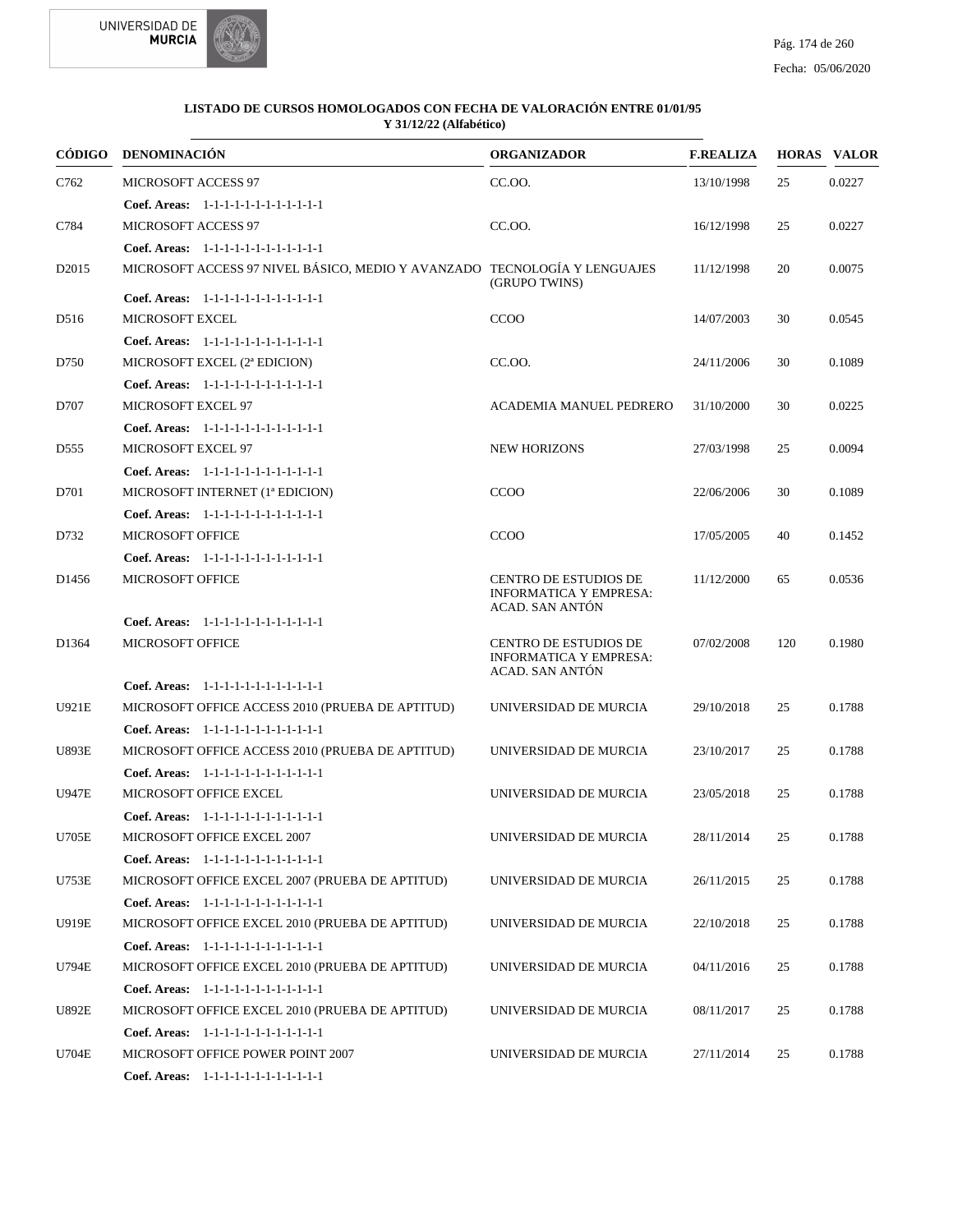



|                  | CÓDIGO DENOMINACIÓN                                                                                         | <b>ORGANIZADOR</b>                                                            | <b>F.REALIZA</b> |    | <b>HORAS VALOR</b> |
|------------------|-------------------------------------------------------------------------------------------------------------|-------------------------------------------------------------------------------|------------------|----|--------------------|
| <b>U752E</b>     | MICROSOFT OFFICE POWER POINT 2007 (PRUEBA DE<br>APTITUD)<br>Coef. Areas: 1-1-1-1-1-1-1-1-1-1-1-1-1          | UNIVERSIDAD DE MURCIA                                                         | 25/11/2015       | 25 | 0.1788             |
| <b>U920E</b>     | MICROSOFT OFFICE POWER POINT 2010 (PRUEBA DE<br><b>APTITUD)</b>                                             | UNIVERSIDAD DE MURCIA                                                         | 25/10/2018       | 25 | 0.1788             |
| U793E            | Coef. Areas: 1-1-1-1-1-1-1-1-1-1-1-1-1<br>MICROSOFT OFFICE POWER POINT 2010 (PRUEBA DE<br>APTITUD)          | UNIVERSIDAD DE MURCIA                                                         | 03/11/2016       | 25 | 0.1788             |
| U891E            | Coef. Areas: 1-1-1-1-1-1-1-1-1-1-1-1-1<br>MICROSOFT OFFICE POWER POINT 2010 (PRUEBA DE<br>APTITUD)          | UNIVERSIDAD DE MURCIA                                                         | 10/11/2017       | 25 | 0.1788             |
| <b>U948E</b>     | Coef. Areas: 1-1-1-1-1-1-1-1-1-1-1-1-1<br>MICROSOFT OFFICE WORD                                             | UNIVERSIDAD DE MURCIA                                                         | 21/05/2018       | 25 | 0.1788             |
| <b>U703E</b>     | Coef. Areas: $1-1-1-1-1-1-1-1-1-1-1$<br>MICROSOFT OFFICE WORD 2007                                          | UNIVERSIDAD DE MURCIA                                                         | 25/11/2014       | 25 | 0.1788             |
| U751E            | Coef. Areas: 1-1-1-1-1-1-1-1-1-1-1-1-1<br>MICROSOFT OFFICE WORD 2007 (PRUEBA DE APTITUD)                    | UNIVERSIDAD DE MURCIA                                                         | 24/11/2015       | 25 | 0.1788             |
| <b>U890E</b>     | Coef. Areas: 1-1-1-1-1-1-1-1-1-1-1-1-1<br>MICROSOFT OFFICE WORD 2010 (PRUEBA DE APTITUD)                    | UNIVERSIDAD DE MURCIA                                                         | 06/11/2017       | 25 | 0.1788             |
| <b>U792E</b>     | Coef. Areas: $1-1-1-1-1-1-1-1-1-1-1$<br>MICROSOFT OFFICE WORD 2010 (PRUEBA DE APTITUD)                      | UNIVERSIDAD DE MURCIA                                                         | 02/11/2016       | 25 | 0.1788             |
| <b>U918E</b>     | Coef. Areas: 1-1-1-1-1-1-1-1-1-1-1-1-1<br>MICROSOFT OFFICE WORD 2010 (PRUEBA DE APTITUD)                    | UNIVERSIDAD DE MURCIA                                                         | 18/10/2018       | 25 | 0.1788             |
| C966             | Coef. Areas: 1-1-1-1-1-1-1-1-1-1-1-1-1<br>MICROSOFT OUTLOOK EXPRESS<br>Coef. Areas: $1-1-1-1-1-1-1-1-1-1-1$ | <b>OFIMEDIA</b>                                                               | 15/11/2001       | 10 | 0.0083             |
| D755             | MICROSOFT POWER POINT (2 <sup>ª</sup> EDICION)<br>Coef. Areas: 1-1-1-1-1-1-1-1-1-1-1-1-1                    | CC.00.                                                                        | 24/11/2006       | 30 | 0.1089             |
| <b>U338AC</b>    | <b>MICROSOFT PROJECT</b><br>Coef. Areas: 1-1-1-1-1-1-1-1-1-1-1-1-1                                          | UNIVERSIDAD DE MURCIA                                                         | 28/09/2005       | 15 | 0.0614             |
| <b>U338AP</b>    | <b>MICROSOFT PROJECT</b><br>Coef. Areas: $1-1-1-1-1-1-1-1-1-1-1$                                            | UNIVERSIDAD DE MURCIA                                                         | 28/09/2005       | 15 | 0.0599             |
| <b>U338EP</b>    | <b>MICROSOFT PROJECT</b><br>Coef. Areas: $1-1-1-1-1-1-1-1-1-1-1$                                            | UNIVERSIDAD DE MURCIA                                                         | 28/09/2005       | 15 | 0.0660             |
| <b>U338EC</b>    | MICROSOFT PROJECT<br>Coef. Areas: 1-1-1-1-1-1-1-1-1-1-1-1-1                                                 | UNIVERSIDAD DE MURCIA                                                         | 28/09/2005       | 15 | 0.0676             |
| <b>U406EC</b>    | <b>MICROSOFT PROJECT</b><br>Coef. Areas: 1-1-1-1-1-1-1-1-1-1-1-1-1                                          | UNIVERSIDAD DE MURCIA                                                         | 04/06/2007       | 15 | 0.0676             |
| C <sub>965</sub> | <b>MICROSOFT WINDOWS</b><br>Coef. Areas: 1-1-1-1-1-1-1-1-1-1-1-1-1                                          | <b>OFIMEDIA</b>                                                               | 27/09/2001       | 10 | 0.0083             |
| C902             | <b>MICROSOFT WINDOWS 95 BASICO</b><br>Coef. Areas: 1-1-1-1-1-1-1-1-1-1-1-1-1                                | <b>NEW HORIZONS</b>                                                           | 22/07/1999       | 6  | 0.0023             |
| D703             | <b>MICROSOFT WORD</b><br>Coef. Areas: 1-1-1-1-1-1-1-1-1-1-1-1-1                                             | CC.OO.                                                                        | 22/06/2006       | 30 | 0.1089             |
| D1112            | <b>MICROSOFT WORD</b>                                                                                       | <b>CENTRO DE ESTUDIOS DE</b><br><b>INFORMÁTICA CERO</b><br><b>INFORMATICA</b> | 15/07/1996       | 20 | 0.0083             |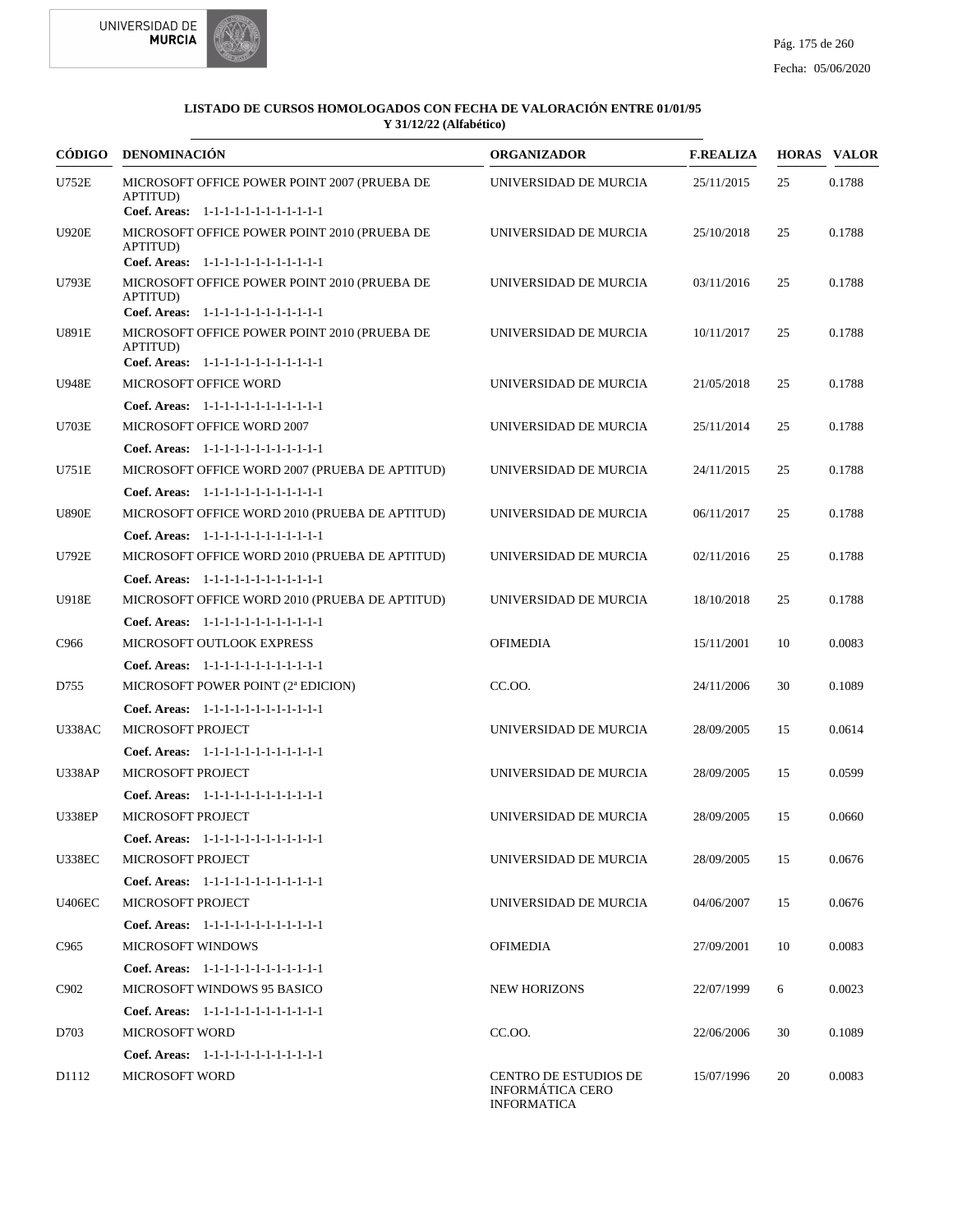



#### Fecha: 05/06/2020

|                   | CÓDIGO DENOMINACIÓN                                                                                                   | <b>ORGANIZADOR</b>                                                               | <b>F.REALIZA</b> |     | <b>HORAS VALOR</b> |
|-------------------|-----------------------------------------------------------------------------------------------------------------------|----------------------------------------------------------------------------------|------------------|-----|--------------------|
|                   | Coef. Areas: 1-1-1-1-1-1-1-1-1-1-1-1-1                                                                                |                                                                                  |                  |     |                    |
| D838              | <b>MICROSOFT WORD</b>                                                                                                 | CC.OO.                                                                           | 11/04/2006       | 30  | 0.1089             |
|                   | Coef. Areas: 1-1-1-1-1-1-1-1-1-1-1-1-1                                                                                |                                                                                  |                  |     |                    |
| C901              | MICROSOFT WORD PARA WINDOWS VERSION 2.0                                                                               | <b>ACAD. FUENSANTA</b>                                                           | 22/03/1995       | 100 | 0.0413             |
|                   | Coef. Areas: 1-1-1-1-1-1-1-1-1-1-1-1-1                                                                                |                                                                                  |                  |     |                    |
| D765              | MICROSOFT WORD (2ª EDICION)                                                                                           | CC.OO.                                                                           | 24/11/2006       | 30  | 0.1089             |
|                   | Coef. Areas: 1-1-1-1-1-1-1-1-1-1-1-1-1                                                                                |                                                                                  |                  |     |                    |
| D <sub>105</sub>  | <b>MICROSOFT WORD 2000</b>                                                                                            | <b>CSI-CSIF</b>                                                                  | 06/02/2001       | 30  | 0.0545             |
|                   | Coef. Areas: 1-1-1-1-1-1-1-1-1-1-1-1-1                                                                                |                                                                                  |                  |     |                    |
| C <sub>967</sub>  | MICROSOFT WORD 2000                                                                                                   | <b>OFIMEDIA</b>                                                                  | 25/10/2001       | 10  | 0.0083             |
|                   | Coef. Areas: 1-1-1-1-1-1-1-1-1-1-1-1-1                                                                                |                                                                                  |                  |     |                    |
| C <sub>626</sub>  | MICROSOFT WORD 6.0                                                                                                    | <b>ACAD. PRISMA</b>                                                              | 04/07/1995       | 20  | 0.0083             |
|                   | Coef. Areas: 1-1-1-1-1-1-1-1-1-1-1-1-1                                                                                |                                                                                  |                  |     |                    |
| D996              | <b>MICROSOFT WORD 97</b>                                                                                              | <b>FUNDACION FORMACION Y</b><br><b>EMPLEO "MIGUEL ESCALERA"</b><br>(FOREM-CCOO)  | 15/10/2004       | 27  | 0.0891             |
|                   | Coef. Areas: 1-1-1-1-1-1-1-1-1-1-1-1-1                                                                                |                                                                                  |                  |     |                    |
| D706              | <b>MICROSOFT WORD 97</b>                                                                                              | <b>ACADEMIA MANUEL PEDRERO</b>                                                   | 31/10/2000       | 30  | 0.0225             |
|                   | Coef. Areas: 1-1-1-1-1-1-1-1-1-1-1-1-1                                                                                |                                                                                  |                  |     |                    |
| D <sub>685</sub>  | <b>MICROSOFT WORD 97</b>                                                                                              | <b>FOREM</b>                                                                     | 22/11/2003       | 33  | 0.0545             |
|                   | Coef. Areas: 1-1-1-1-1-1-1-1-1-1-1-1-1                                                                                |                                                                                  |                  |     |                    |
| D <sub>2016</sub> | MICROSOFT WORD 97 NIVEL BÁSICO, MEDIO Y AVANZADO                                                                      | TECNOLOGÍA Y LENGUAJES<br>(GRUPO TWINS)                                          | 11/12/1998       | 20  | 0.0075             |
|                   | Coef. Areas: 1-1-1-1-1-1-1-1-1-1-1-1-1                                                                                |                                                                                  |                  |     |                    |
| D <sub>564</sub>  | MICROSOT ACCESS 97 (NIVELES BASICO, MEDIO Y<br>AVANZADO)<br>Coef. Areas: 1-1-1-1-1-1-1-1-1-1-1-1-1                    | <b>NEW HORIZONS</b>                                                              | 11/12/1998       | 100 | 0.0413             |
| D2317             | MICROSPECTROSCOPY: FUNCTIONAL IMAGING OF                                                                              | FEDERATION OF EUROPEAN                                                           | 11/09/2014       | 75  | 0.1875             |
|                   | <b>BIOLOGICAL SYSTEMS</b><br>Coef. Areas: $0-0-0-0-0-0-0-0-0-0-0-1$                                                   | <b>BIOCHEMICAL SOCIETIES (FEBS)</b>                                              |                  |     |                    |
| <b>CA178E</b>     | MIGRACIÓN A ORACLE RDBMS 11                                                                                           | UNIVERSIDAD DE MURCIA                                                            | 04/06/2012       | 20  | 0.1430             |
|                   | Coef. Areas: $0-0-0-0-0-1-0-0-0-0-0$                                                                                  |                                                                                  |                  |     |                    |
| D1844             | MINDFULNESS PARA REGULAR EMOCIONES (PROGRAMA<br>INTELIGENCIA EMOCIONAL PLENA)<br>Coef. Areas: $0-0-0-0-0-0-0-0-0-0-0$ | MIRIADA X-PLATAFORMA E-<br><b>LEARNING</b>                                       | 29/10/2015       | 12  | 0.0300             |
| L148              | MINERALES Y ROCAS DE INTERES ECONOMICO                                                                                | UMU-EXT. UNIV.                                                                   | 31/12/1983       | 3   | 0.0000             |
|                   | Coef. Areas: $0-0-0-0-0-0-0-0-1-0-1$                                                                                  |                                                                                  |                  |     |                    |
| D <sub>1935</sub> | MODALIDADES CONTRACTUALES Y SEGURIDAD SOCIAL                                                                          | <b>ASOCIACION N FORMACIÓN</b><br><b>INTEGRAL SOCIOSANITARIA</b><br><b>LOGOSS</b> | 31/05/2002       | 130 | 0.1073             |
|                   | <b>Coef. Areas:</b> $0-0-0-0-1-0-0-0-0-0-0-0$                                                                         |                                                                                  |                  |     |                    |
| D1893             | MODALIDADES CONTRACTUALES Y SEGURIDAD SOCIAL                                                                          | <b>ASOCIACION N FORMACIÓN</b><br><b>INTEGRAL SOCIOSANITARIA</b><br><b>LOGOSS</b> | 31/01/2004       | 130 | 0.2145             |
|                   | Coef. Areas: $0-0-0-0-1-0-0-0-0-0-0$                                                                                  |                                                                                  |                  |     |                    |
| D <sub>2279</sub> | MODAS EN LA ALIMENTACIÓN: ¿TENDENCIAS O SALUD?                                                                        | <b>UNIMAR</b>                                                                    | 06/07/2019       | 25  | 0.1581             |
|                   | Coef. Areas: 0-0-0-0-0-0-0-0-0-1-0-0                                                                                  |                                                                                  |                  |     |                    |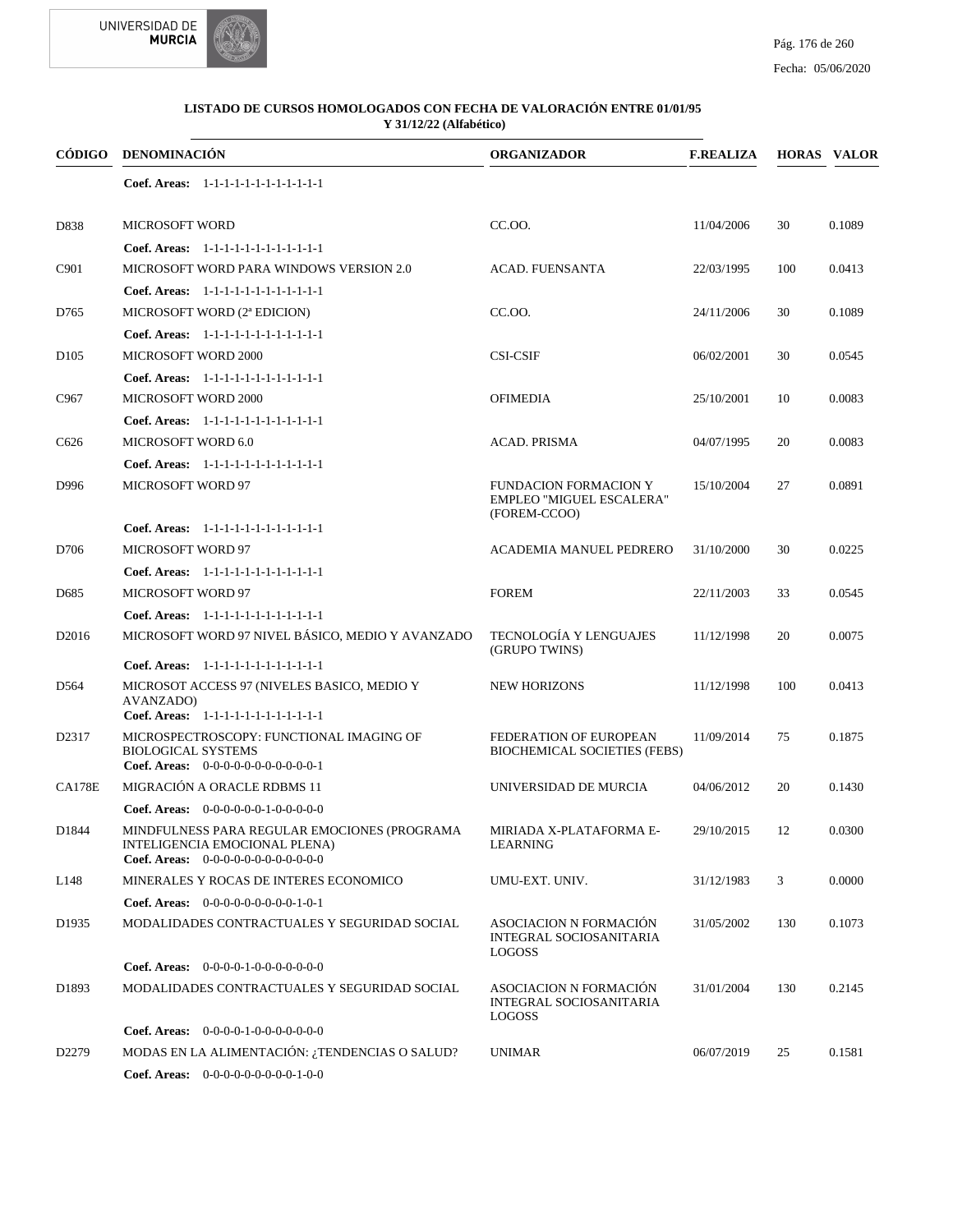

|                   | CÓDIGO DENOMINACIÓN                                                                                                                                  | <b>ORGANIZADOR</b>                                                                                     | <b>F.REALIZA</b> |    | <b>HORAS VALOR</b> |
|-------------------|------------------------------------------------------------------------------------------------------------------------------------------------------|--------------------------------------------------------------------------------------------------------|------------------|----|--------------------|
| D071              | MODELADO DE SOFTWARE BASADO EN UML                                                                                                                   | UMU-SERV.INFORM.                                                                                       | 11/07/2000       | 20 | 0.0347             |
|                   | <b>Coef. Areas:</b> $0-0-0-0-0-1-0-0-0-0-0$                                                                                                          |                                                                                                        |                  |    |                    |
| D937              | MODELO E.F.Q.M.                                                                                                                                      | $CSI-F$                                                                                                | 06/07/2009       | 40 | 0.1452             |
|                   | Coef. Areas: 1-1-1-1-1-1-1-1-1-1-1-1-1                                                                                                               |                                                                                                        |                  |    |                    |
| D <sub>1021</sub> | MODELO EFQM: FORMACIÓN BÁSICA DEL EVALUADOR                                                                                                          | <b>CLUB EXCELENCIA EN GESTION</b><br><b>VIA INNOVACION</b>                                             | 31/05/2011       | 16 | 0.0880             |
|                   | Coef. Areas: $1-1-1-1-1-1-1-1-1-1-1$                                                                                                                 |                                                                                                        |                  |    |                    |
| <b>U256E</b>      | MODELO EUROPEO DE GESTIÓN DE CALIDAD, EFOM: SU<br>APLICACION EN LOS SERVICIOS UNIVERSITARIOS.<br>Coef. Areas: 1-1-1-1-1-1-1-1-1-1-1-1-1              | UNIVERSIDAD DE MURCIA                                                                                  | 25/02/2003       | 25 | 0.0536             |
| U256A             | MODELO EUROPEO DE GESTIÓN DE CALIDAD, EFQM: SU<br>APLICACION EN LOS SERVICIOS UNIVERSITARIOS.<br>Coef. Areas: 1-1-1-1-1-1-1-1-1-1-1-1-1              | UNIVERSIDAD DE MURCIA                                                                                  | 25/02/2003       | 25 | 0.0488             |
| D <sub>1265</sub> | MODELOS ANIMALES PARA ENFERMEDADES HUMANAS                                                                                                           | <b>CENTRO DE INVESTIGACION</b><br><b>BIOMEDICA EN RED DE</b><br><b>ENFERMEDADES RARAS</b><br>(CIBERER) | 27/10/2010       | 10 | 0.0525             |
|                   | <b>Coef. Areas:</b> $0-0-0-0-0-0-0-0-0-0-1$                                                                                                          |                                                                                                        |                  |    |                    |
| <b>IT157E</b>     | MODELOS DE GESTIÓN PÚBLICA Y EVALUACIÓN DEL<br><b>DESEMPEÑO</b><br>Coef. Areas: 1-1-1-1-1-1-1-1-1-1-1-1-1                                            | UNIVERSIDAD DE MURCIA                                                                                  | 05/04/2016       | 16 | 0.1144             |
| <b>IT127E</b>     | MODELOS DE GESTIÓN PÚBLICA Y EVALUACIÓN DEL<br><b>DESEMPEÑO</b>                                                                                      | UNIVERSIDAD DE MURCIA                                                                                  | 14/04/2015       | 16 | 0.1144             |
|                   | Coef. Areas: 1-1-1-1-1-1-1-1-1-1-1-1-1                                                                                                               |                                                                                                        |                  |    |                    |
| D1866             | MODERNIZACIÓN DE LAS ADMINISTRACIONES PÚBLICAS                                                                                                       | <b>UNIMAR</b>                                                                                          | 12/07/1996       | 30 | 0.0285             |
| U456E             | Coef. Areas: 1-1-1-1-1-1-1-1-1-1-1-1-1<br>MODERNIZACION DE LOS SERVICIOS PUBLICOS: LA<br>ADMINISTRACION ELECTRONICA EN LA UNIVERSIDAD DE             | UNIVERSIDAD DE MURCIA                                                                                  | 26/05/2008       | 30 | 0.1287             |
|                   | <b>MURCIA</b><br>Coef. Areas: 1-1-1-1-1-1-1-1-1-1-1-1-1                                                                                              |                                                                                                        |                  |    |                    |
| <b>U503E</b>      | MODERNIZACIÓN DE LOS SERVICIOS PÚBLICOS: LA<br>ADMINISTRACIÓN ELECTRÓNICA EN LA UNIVERSIDAD DE<br><b>MURCIA</b>                                      | UNIVERSIDAD DE MURCIA                                                                                  | 15/06/2009       | 30 | 0.1287             |
|                   | Coef. Areas: 1-1-1-1-1-1-1-1-1-1-1-1-1                                                                                                               |                                                                                                        |                  |    |                    |
| <b>U083E</b>      | MODIFICACIONES NORMATIVAS DE LA LEY DE REGIMEN<br>JURIDICO DE LAS ADMINISTRACIONES PUBLICAS Y DEL<br>PROC.                                           | UNIVERSIDAD DE MURCIA                                                                                  | 28/06/1999       | 20 | 0.0220             |
| <b>U083A</b>      | Coef. Areas: 1-1-1-1-1-1-1-1-1-1-1-1-1<br>MODIFICACIONES NORMATIVAS DE LA LEY DE REGIMEN<br>JURIDICO DE LAS ADMINISTRACIONES PUBLICAS Y DEL<br>PROC. | UNIVERSIDAD DE MURCIA                                                                                  | 28/06/1999       | 20 | 0.0200             |
|                   | Coef. Areas: 1-1-1-1-1-1-1-1-1-1-1-1-1                                                                                                               |                                                                                                        |                  |    |                    |
| U131A             | MODIFICACIONES NORMATIVAS DE LA LEY 13/95, DE<br>CONTRATOS DE LAS ADMINISTRACIONES PUBLICAS<br>Coef. Areas: $0-1-0-0-0-0-0-0-0-0-0$                  | UNIVERSIDAD DE MURCIA                                                                                  | 02/10/2000       | 20 | 0.0400             |
| <b>U131E</b>      | MODIFICACIONES NORMATIVAS DE LA LEY 13/95, DE<br>CONTRATOS DE LAS ADMINISTRACIONES PUBLICAS<br>Coef. Areas: $0-1-0-0-0-0-0-0-0-0-0$                  | UNIVERSIDAD DE MURCIA                                                                                  | 02/10/2000       | 20 | 0.0440             |
| <b>U210E</b>      | MODIFICACIONES NORMATIVAS DE LA LRJAP Y DEL<br>PROCEDIMIENTO ADMINISTRATIVO COMUN<br>Coef. Areas: 1-1-1-1-1-1-1-1-1-1-1-1-1                          | UNIVERSIDAD DE MURCIA                                                                                  | 03/06/2002       | 20 | 0.0440             |
| U127A             | MODIFICACIONES NORMATIVAS DE LA LRJAP Y DEL<br>PROCEDIMIENTO ADMINISTRATIVO COMUN<br>Coef. Areas: 1-1-1-1-1-1-1-1-1-1-1-1-1                          | UNIVERSIDAD DE MURCIA                                                                                  | 20/03/2000       | 25 | 0.0500             |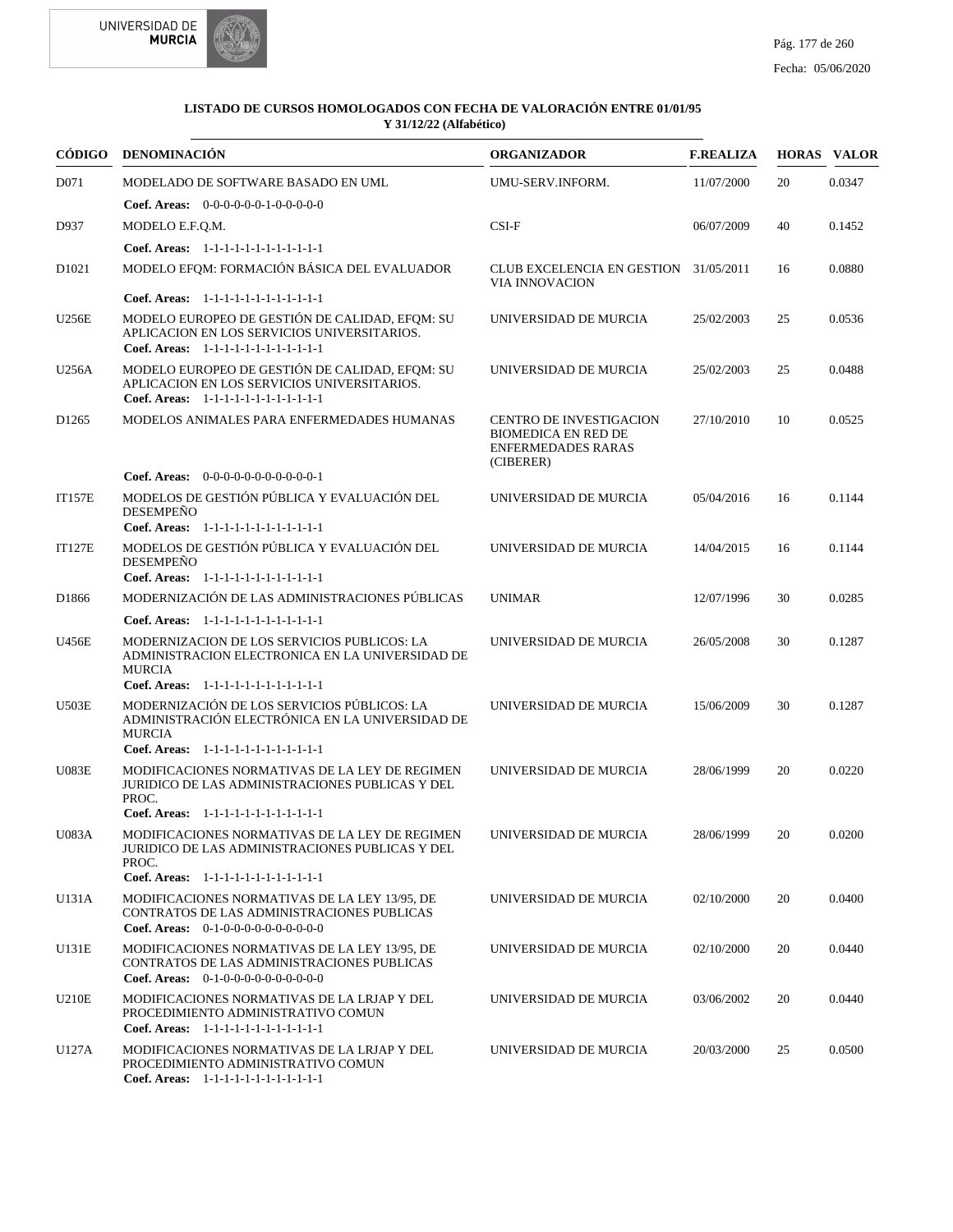



|                   | CÓDIGO DENOMINACIÓN                                                                                                                                         | <b>ORGANIZADOR</b>                                     | <b>F.REALIZA</b> |     | <b>HORAS VALOR</b> |
|-------------------|-------------------------------------------------------------------------------------------------------------------------------------------------------------|--------------------------------------------------------|------------------|-----|--------------------|
| U127E             | MODIFICACIONES NORMATIVAS DE LA LRJAP Y DEL<br>PROCEDIMIENTO ADMINISTRATIVO COMUN<br>Coef. Areas: 1-1-1-1-1-1-1-1-1-1-1-1-1                                 | UNIVERSIDAD DE MURCIA                                  | 20/03/2000       | 25  | 0.0550             |
| U210A             | MODIFICACIONES NORMATIVAS DE LA LRJAP Y DEL<br>PROCEDIMIENTO ADMINISTRATIVO COMUN<br>Coef. Areas: 1-1-1-1-1-1-1-1-1-1-1-1-1                                 | UNIVERSIDAD DE MURCIA                                  | 03/06/2002       | 20  | 0.0400             |
| U167A             | MODIFICACIONES NORMATIVAS DE LA LRJAP Y DEL<br>PROCEDIMIENTO ADMINISTRATIVO COMUN<br>Coef. Areas: $1-1-1-1-1-1-1-1-1-1-1$                                   | UNIVERSIDAD DE MURCIA                                  | 06/09/2001       | 20  | 0.0400             |
| U167E             | MODIFICACIONES NORMATIVAS DE LA LRJAP Y DEL<br>PROCEDIMIENTO ADMINISTRATIVO COMUN<br>Coef. Areas: 1-1-1-1-1-1-1-1-1-1-1-1-1                                 | UNIVERSIDAD DE MURCIA                                  | 06/09/2001       | 20  | 0.0440             |
| D319              | MODULO DE RESTAURACION COLECTIVA                                                                                                                            | ESCUELA NACIONAL DE SANIDAD29/05/1998                  |                  | 45  | 0.0354             |
|                   | <b>Coef. Areas:</b> $0-0-0-0-0-0-0-0-1-0-1$                                                                                                                 |                                                        |                  |     |                    |
| D2238             | MOMIFICACIÓN EN EL ANTIGUO EGIPTO (DIPLOMA DE<br>FORMACIÓN EN EL CURSO LA)<br><b>Coef. Areas:</b> $0-0-0-0-0-0-0-0-1-0-0$                                   | <b>UMU</b>                                             | 31/01/2019       | 75  | 0.4744             |
| D741              | MONITOR DE EDUCACION AMBIENTAL                                                                                                                              | <b>INEM</b>                                            | 27/11/1992       | 300 | 0.1733             |
|                   | <b>Coef. Areas:</b> $0-0-0-0-0-0-0-0-0-0-0-0$                                                                                                               |                                                        |                  |     |                    |
| L313              | <b>MONITOR DEPORTIVO</b>                                                                                                                                    | <b>INEM</b>                                            | 20/12/1989       | 6   | 0.0052             |
|                   | Coef. Areas: 0-0-0-0-0-0-0-0-0-1-0-0                                                                                                                        |                                                        |                  |     |                    |
| D <sub>160</sub>  | MONITOR PARA LA PREVENCION DE DROGODEPENDENCIAS CSI-CSIF<br>EN EL AMBITO LABORAL<br><b>Coef. Areas:</b> $0-0-0-0-0-0-0-0-0-0-0-0$                           |                                                        | 14/11/2000       | 30  | 0.0450             |
| D <sub>261</sub>  | MONITORES DE ATLETISMO                                                                                                                                      | <b>AYTO. JUMILLA</b>                                   | 06/05/1986       | 3   | 0.0000             |
|                   | <b>Coef. Areas:</b> $0-0-0-0-0-0-0-0-1-0-0$                                                                                                                 |                                                        |                  |     |                    |
| D <sub>214</sub>  | MONITORES DE BADMINTON, CURSO DE                                                                                                                            | AYTO. ALCANTARILLA                                     | 12/04/1991       | 15  | 0.0118             |
|                   | Coef. Areas: $0-0-0-0-0-0-0-0-1-0-0$                                                                                                                        |                                                        |                  |     |                    |
| L097              | MONITORES DE CAMPAMENTO, ALBERGUE Y COLONIA                                                                                                                 | <b>ESCUELA DE AIRE LIBRE BONA</b><br><b>GENT</b>       | 10/10/1985       | 3   | 0.0000             |
|                   | <b>Coef. Areas:</b> $0-0-0-0-0-0-0-0-0-0-0-0$                                                                                                               |                                                        |                  |     |                    |
| L527              | MONITORES DE CONSUMO                                                                                                                                        | C.A.R.M.                                               | 05/12/1988       | 3   | 0.0000             |
|                   | Coef. Areas: $0-0-0-0-0-0-0-0-0-0-0$                                                                                                                        |                                                        |                  |     |                    |
| L312              | <b>MONITORES DE TIEMPO LIBRE</b>                                                                                                                            | C.A.R.M.                                               | 28/04/1989       | 160 | 0.1386             |
|                   | Coef. Areas: $0-0-0-0-0-0-0-0-0-0-0$                                                                                                                        |                                                        |                  |     |                    |
| L562              | MONITORES DEPORTIVOS, CURSO PROVINCIAL (6°.)                                                                                                                | <b>C.S.DEPORTES</b>                                    | 30/06/1972       | 3   | 0.0000             |
|                   | Coef. Areas: $0-0-0-0-0-0-0-0-1-0-0$                                                                                                                        |                                                        |                  |     |                    |
| D <sub>091</sub>  | MONITORES-EDUCADORES EN EL TIEMPO LIBRE                                                                                                                     | CODEX, Colectivo de E.Exp.                             | 14/05/1985       | 142 | 0.0533             |
|                   | Coef. Areas: 0-0-0-0-0-0-0-0-0-0-0-0-0                                                                                                                      |                                                        |                  |     |                    |
| D <sub>1577</sub> | MONOGRÁFICO DE APROXIMACIÓN A LA ESPAÑA<br>CONTEMPORANEA: LA GUERRA CIVIL (1936-1939) (V CURSO) CULTURA Y TURISMO<br>Coef. Areas: $0-0-0-0-0-0-0-0-0-0-0-0$ | CARM - CONSEJERIA DE                                   | 03/12/1987       | 26  | 0.0225             |
| D <sub>650</sub>  | MONOGRAFICO DE APROXIMACION A LA ESPAÑA<br>CONTEMPORANEA: LAS RELACIONES INTERNACIONALES.<br>Coef. Areas: 0-0-0-0-0-0-0-0-0-0-0-0-0                         | <b>ICE-UMU</b>                                         | 30/11/1983       | 21  | 0.0181             |
| D <sub>1575</sub> | MONOGRÁFICO DE APROXIMACIÓN A LA ESPAÑA<br>CONTEMPORANEA (VII CURSO)<br>Coef. Areas: $0-0-0-0-0-0-0-0-0-0-0$                                                | <b>UMU</b>                                             | 21/03/1991       | 28  | 0.0266             |
| D <sub>662</sub>  | MONOGRAFICO SOBRE PROCESOS DE CALIDAD EN<br>BIBLIOTECAS UNIVERSITARIAS<br>Coef. Areas: 0-0-0-0-0-0-0-1-0-0-0-0                                              | VIC. CALIDAD Y CONVERGENCIA 16/06/2005<br>EUROPEA. UMU |                  | 8   | 0.0276             |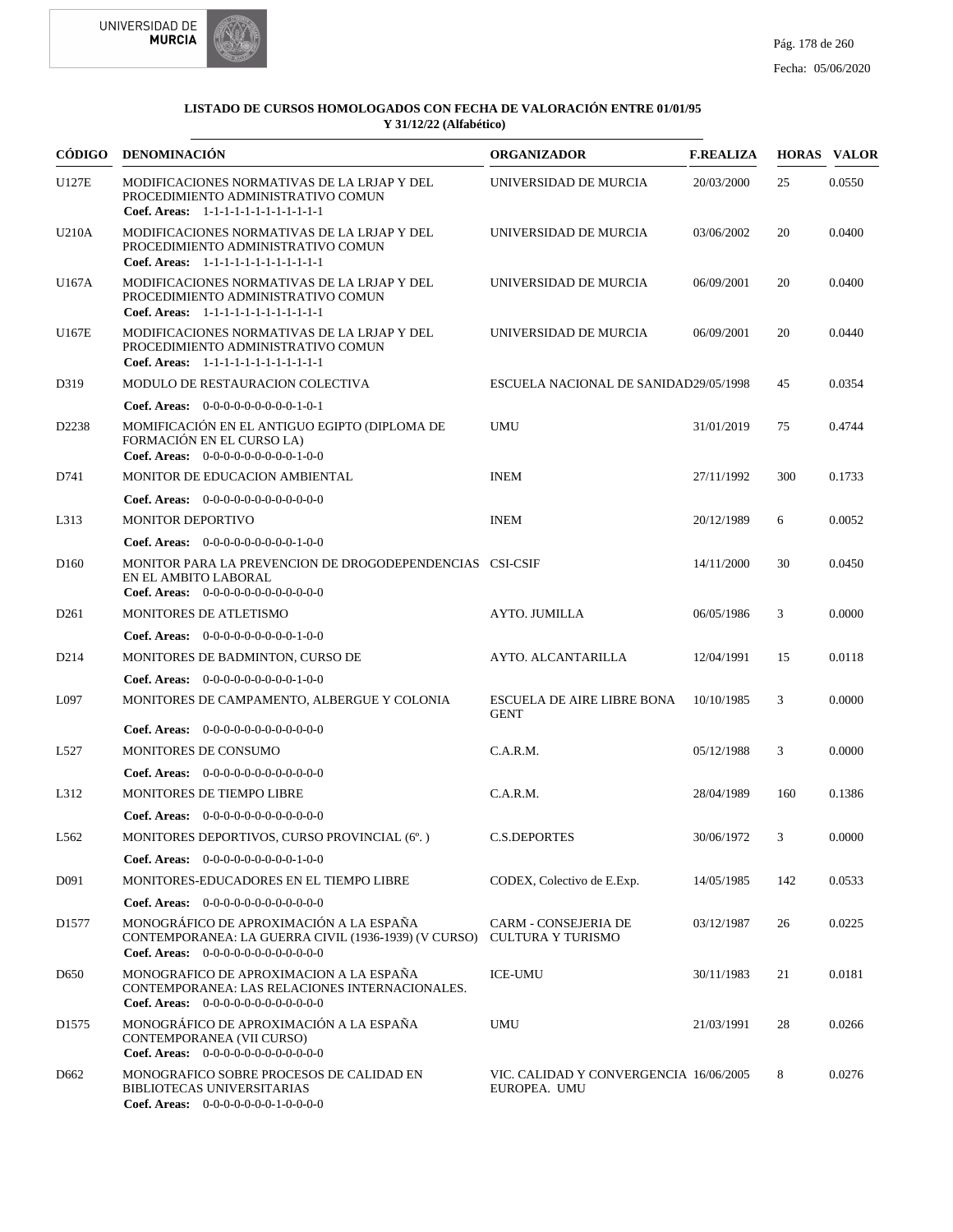



| CÓDIGO            | <b>DENOMINACIÓN</b>                                                                                                   | <b>ORGANIZADOR</b>                                                                                            | <b>F.REALIZA</b> |     | <b>HORAS VALOR</b> |
|-------------------|-----------------------------------------------------------------------------------------------------------------------|---------------------------------------------------------------------------------------------------------------|------------------|-----|--------------------|
| D712              | MONOGRAFICO SOBRE PROCESOS DE CALIDAD EN<br>BIBLIOTECAS UNIVERSITARIAS, CURSO<br>Coef. Areas: $0-0-0-0-0-0-1-0-0-0-0$ | VIC. CALIDAD Y CONVERGENCIA 16/06/2005<br>EUROPEA (UMU)                                                       |                  | 8   | 0.0276             |
| D <sub>246</sub>  | MONTAJE Y CONFIGURACIÓN DE ORDENADORES                                                                                | <b>INFOMUN</b>                                                                                                | 14/02/2000       | 50  | 0.0413             |
|                   | Coef. Areas: $0-0-0-0-0-1-0-0-0-0-0$                                                                                  |                                                                                                               |                  |     |                    |
| D <sub>1061</sub> | MOOBING, ACOSO PSICOLOGICO (ON LINE)                                                                                  | CENTRAL SINDICAL<br><b>INDEPENDIENTE Y DE</b><br><b>FUNCIONARIOS (CSIF) (DENTRO</b><br>DE FORMACION CONTINUA) | 04/07/2010       | 50  | 0.3025             |
|                   | Coef. Areas: 1-1-1-1-1-1-1-1-1-1-1-1-1                                                                                |                                                                                                               |                  |     |                    |
| L531              | MORFOMETRIA EN BIOMEDICINA, INTRODUCCION<br>PRACTICA A LA<br>Coef. Areas: $0-0-0-0-0-0-0-0-1-0-1$                     | U. ZARAGOZA DEP.CC.MORF.                                                                                      | 30/09/1984       | 30  | 0.0242             |
| L532              | <b>MOTIVAR EN EL AULA</b>                                                                                             | <b>UMU-ICE</b>                                                                                                | 19/06/1997       | 8   | 0.0063             |
|                   | Coef. Areas: 0-0-0-0-0-0-0-0-0-0-0-0-0                                                                                |                                                                                                               |                  |     |                    |
| D <sub>1056</sub> | MOVILIDAD EN LA UNION EUROPEA 2010                                                                                    | AYUNTAMIENTO DE ANDUJAR                                                                                       | 26/03/2010       | 25  | 0.1444             |
|                   | Coef. Areas: 1-1-1-1-1-1-1-1-1-1-1-1-1                                                                                |                                                                                                               |                  |     |                    |
| C628              | <b>MS/DOS INICIACION</b>                                                                                              | CC.OO.                                                                                                        | 12/06/1995       | 20  | 0.0165             |
|                   | Coef. Areas: 1-1-1-1-1-1-1-1-1-1-1-1-1                                                                                |                                                                                                               |                  |     |                    |
| C629              | MS-DOS, WINDOWS Y WORD PARA WINDOWS                                                                                   | <b>ACAD. PRISMA</b>                                                                                           | 04/07/1995       | 30  | 0.0124             |
|                   | Coef. Areas: 1-1-1-1-1-1-1-1-1-1-1-1-1                                                                                |                                                                                                               |                  |     |                    |
| D <sub>1790</sub> | MS-DOS, WINDOWS 3.11, WORD 6.0                                                                                        | <b>MUROFIMEDIA</b>                                                                                            | 15/10/1997       | 40  | 0.0150             |
|                   | Coef. Areas: 1-1-1-1-1-1-1-1-1-1-1-1-1                                                                                |                                                                                                               |                  |     |                    |
| L124              | MS-DOS, WORDPERFECT Y LOTUS 123 (APROVECHAMIENTO) UMU/AIESEC-FAC.ECONOMICAS 12/03/1999                                |                                                                                                               |                  | 50  | 0.0394             |
|                   | Coef. Areas: $1-1-1-1-1-1-1-1-1-1-1$                                                                                  |                                                                                                               |                  |     |                    |
| D <sub>1474</sub> | <b>MUJER &amp; DISEÑO</b>                                                                                             | INSTITUTO DE LA MUJER (M.SAN. 14/03/2007)<br>SERV. SOCIALES E IGUALDAD)                                       |                  | 300 | 0.6930             |
|                   | <b>Coef. Areas:</b> $0-0-0-0-0-0-0-0-0-0-0-0$                                                                         |                                                                                                               |                  |     |                    |
| L533              | MUJER A TRAVES DE LA HISTORIA, LA (aprov)                                                                             | UMU-EXT-UNIV.                                                                                                 | 20/05/1991       | 15  | 0.0118             |
|                   | Coef. Areas: $0-0-0-0-0-0-0-0-0-0-0$                                                                                  |                                                                                                               |                  |     |                    |
| C630              | <b>MUJER Y PUBLICIDAD</b>                                                                                             | AYTO. MOLINA DE SEGURA                                                                                        | 20/11/1995       | 10  | 0.0079             |
|                   | <b>Coef. Areas:</b> $0-0-0-0-0-0-0-0-0-0-0$                                                                           |                                                                                                               |                  |     |                    |
| L <sub>285</sub>  | MUJER Y VIOLENCIA DOMESTICA                                                                                           | UMU-EXT. UNIV.                                                                                                | 13/12/1999       | 30  | 0.0259             |
|                   | Coef. Areas: $0-0-0-0-0-0-0-0-0-0-0$                                                                                  |                                                                                                               |                  |     |                    |
| D1800             | MULTIVARIATE ANALYSIS: RESEARCH PROBLEMS AND<br><b>PRACTICE</b>                                                       | UNIVERSITY OF ESSEX. ESSEX<br>SUMMER SCHOOL IN SOCIAL<br><b>SCIENE DATA</b>                                   | 02/08/2002       | 25  | 0.0443             |
|                   | Coef. Areas: 1-1-1-1-1-1-1-1-1-1-1-1-1                                                                                |                                                                                                               |                  |     |                    |
| D <sub>240</sub>  | MUMPS, LENGUAGE DE PROGRAMACION                                                                                       | <b>SMS Y CIA</b>                                                                                              | 31/01/1991       | 60  | 0.0248             |
|                   | Coef. Areas: $0-0-0-0-0-1-0-0-0-0-0$                                                                                  |                                                                                                               |                  |     |                    |
| L534              | MUNDO AMERICANO CONTEMPORANEO, EL                                                                                     | <b>U. SEVILLA-</b><br>U.HISPANOAMERICANA HUELVA                                                               | 27/08/1984       | 3   | 0.0000             |
|                   | Coef. Areas: $0-0-0-0-0-0-0-0-0-0-0$                                                                                  |                                                                                                               |                  |     |                    |
| D677              | MUNDO DE LA INFORMACION EN LA LITERATURA Y EL<br>CINE. EL<br><b>Coef. Areas:</b> $0-0-0-0-0-0-0-0-0-0-0$              | VIC. EXT. UNIVERSITARIA Y RRII 05/03/1998<br>DE LA UMU                                                        |                  | 30  | 0.0285             |
| C <sub>358</sub>  | <b>MURCIA 1243-1993</b>                                                                                               | UMU-EXT.UNIV.                                                                                                 | 10/01/1994       | 20  | 0.0173             |
|                   | Coef. Areas: $0-0-0-0-0-0-0-0-0-0-0$                                                                                  |                                                                                                               |                  |     |                    |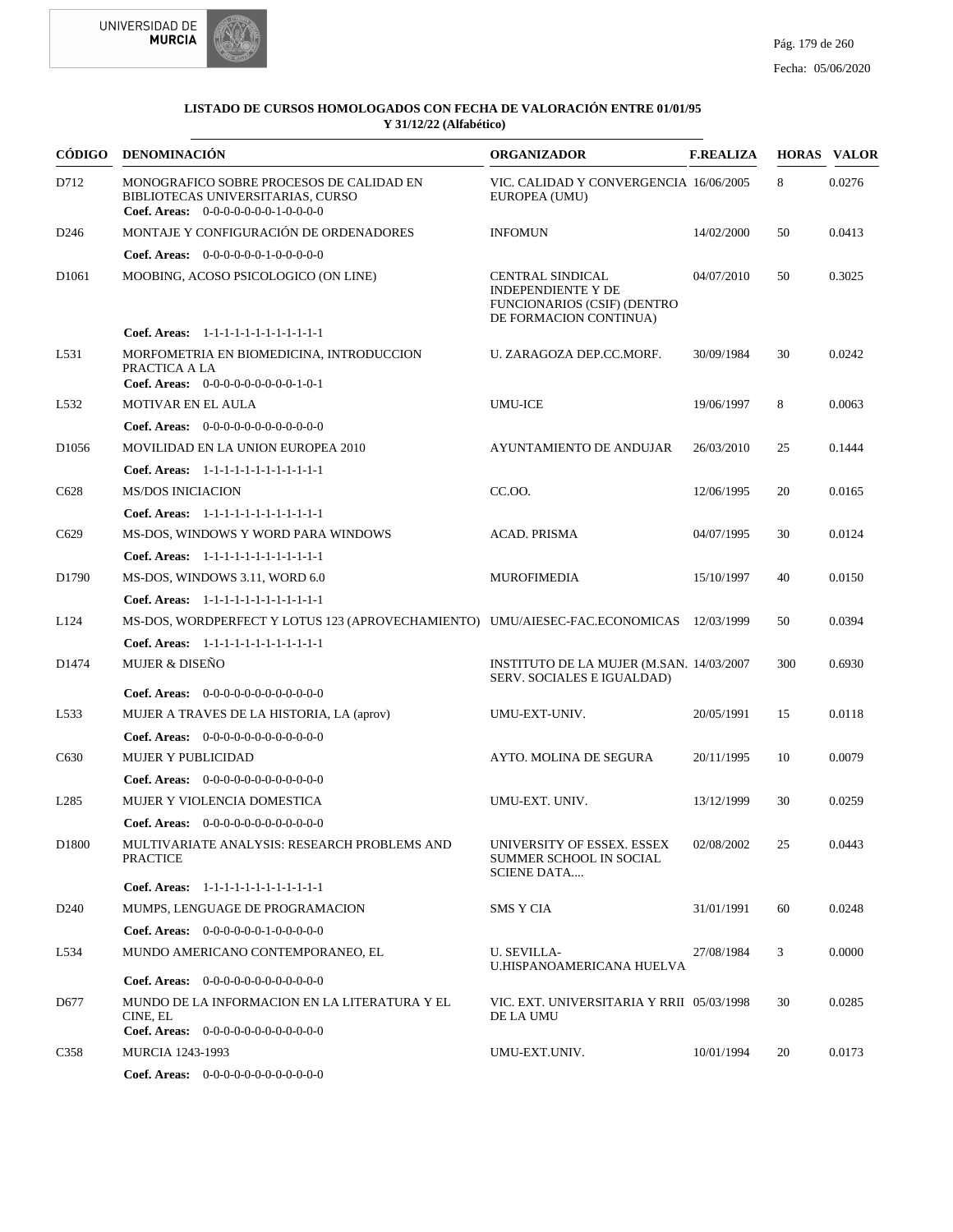



|                   | CÓDIGO DENOMINACIÓN                                                                                                                                            | <b>ORGANIZADOR</b>                                                        | <b>F.REALIZA</b> |     | <b>HORAS VALOR</b> |
|-------------------|----------------------------------------------------------------------------------------------------------------------------------------------------------------|---------------------------------------------------------------------------|------------------|-----|--------------------|
| C479              | MURCIA, DEL 713 AL 1613: UNA HISTORIA PLURAL                                                                                                                   | <b>UMU</b>                                                                | 01/01/1995       | 10  | 0.0087             |
|                   | <b>Coef. Areas:</b> $0-0-0-0-0-0-0-0-0-0-0-0$                                                                                                                  |                                                                           |                  |     |                    |
| C <sub>295</sub>  | MUSEO, CIENCIA, EDUCACION SOCIEDAD                                                                                                                             | ANABAD-MU                                                                 | 11/01/1993       | 30  | 0.0225             |
|                   | Coef. Areas: $0-0-0-0-0-0-1-0-0-0-0$                                                                                                                           |                                                                           |                  |     |                    |
| D <sub>1082</sub> | MUSEOLOGÍA: HARRAMIENTAS PARA LA CONSERVACIÓN Y AKANTO DISEÑO Y GESTIÓN DE 15/03/2011<br><b>GESTIÓN DE COLECCIONES</b><br>Coef. Areas: $0-0-0-0-0-0-1-0-0-0-0$ | <b>MUSEOS</b>                                                             |                  | 120 | 0.3300             |
| D1904             | MUSEOLOGÍA: HERRAMIENTAS PARA LA CONSERVACIÓN Y AKANTO DISEÑO Y GESTIÓN DE 15/03/2011<br><b>GESTIÓN DE COLECCIONES</b><br>Coef. Areas: $0-0-0-0-0-0-1-0-0-0-0$ | <b>MUSEOS</b>                                                             |                  | 12  | 0.0330             |
| D <sub>1228</sub> | MUSEOS Y GALERÍAS DE ARTE                                                                                                                                      | ASOCIACION DE AMIGOS DEL<br>ARCHIVO HISTORICO DIOCESANO<br>DE JAEN        | 31/03/2010       | 150 | 0.4125             |
|                   | <b>Coef. Areas:</b> $0-0-0-0-0-0-1-0-1-0-0$                                                                                                                    |                                                                           |                  |     |                    |
| D1338             | MUSEOS Y GALERIAS DE ARTE (VIRTUAL)                                                                                                                            | ASOCIACION DE AMIGOS DEL<br>ARCHIVO HISTORICO DIOCESANO<br>DE JAEN        | 31/03/2010       | 150 | 0.4125             |
|                   | <b>Coef. Areas:</b> $0-0-0-0-0-0-1-0-1-0-0$                                                                                                                    |                                                                           |                  |     |                    |
| D957              | MUSEOS Y GALERIAS DE ARTE (VIRTUAL)                                                                                                                            | <b>ASOCIACION DE AMIGOS DEL</b><br>ARCHIVO HISTORICO DIOCESANO<br>DE JAEN | 31/03/2010       | 150 | 0.4125             |
|                   | <b>Coef. Areas:</b> $0-0-0-0-0-0-1-0-0-0-0$                                                                                                                    |                                                                           |                  |     |                    |
| L <sub>535</sub>  | MUSICA TEATRAL, INICIACION A LA                                                                                                                                | UMU-EXT.UNIV.                                                             | 22/03/1986       | 70  | 0.0606             |
|                   | Coef. Areas: $0-0-0-0-0-0-0-0-0-0-0$                                                                                                                           |                                                                           |                  |     |                    |
| D <sub>2008</sub> | MYSQL 5.0 HIGH AVAILABILITY                                                                                                                                    | ULF SANDBERG VP SERVICES                                                  | 05/12/2007       | 6   | 0.0090             |
|                   | Coef. Areas: $0-0-0-0-0-1-0-0-0-0-0$                                                                                                                           |                                                                           |                  |     |                    |
| C <sub>299</sub>  | NACIMIENTO DE UNA REGION, 750 ANIV.INST.REINO DE MU                                                                                                            | R.A. ALFONSO X EL SABIO                                                   | 17/10/1994       | 30  | 0.0260             |
|                   | <b>Coef. Areas:</b> $0-0-0-0-0-0-0-0-0-0-0-0$                                                                                                                  |                                                                           |                  |     |                    |
| D2181             | NATUROPATÍA Y TERAPIAS COMPLEMENTARIAS (CURSO<br><b>SUPERIOR DE)</b><br>Coef. Areas: $0-0-0-0-0-0-0-0-0-0-0$                                                   | <b>INSTITUTO PROFESIONAL DE</b><br><b>ESTUDIOS DE LA SALUD Y APENB</b>    | 17/01/2013       | 800 | 0.5500             |
| IT212E            | NAVEGAR, BUSCAR Y FILTRAR DATOS, INFORMACIÓN Y<br><b>CONTENIDO DIGITAL (1)</b><br>Coef. Areas: 1-1-1-1-1-1-1-1-1-1-1-1-1                                       | UNIVERSIDAD DE MURCIA                                                     | 16/05/2018       | 15  | 0.1073             |
| D773              | NEGOCIACION COLECTIVA                                                                                                                                          | CC.00.                                                                    | 22/05/2007       | 15  | 0.0545             |
|                   | Coef. Areas: $0-0-0-0-1-0-0-0-0-0-0$                                                                                                                           |                                                                           |                  |     |                    |
| D785              | NEGOCIACION COLECTIVA EN LAS AA. PP.                                                                                                                           | CC.00.                                                                    | 08/06/2006       | 20  | 0.0726             |
|                   | <b>Coef. Areas:</b> $0-0-0-0-0-0-0-0-0-0-0$                                                                                                                    |                                                                           |                  |     |                    |
| L543              | NEGOCIACION COLECTIVA Y CRITERIOS DE ACTUACION                                                                                                                 | UGT-FORM.CONT.                                                            | 18/02/2000       | 20  | 0.0363             |
|                   | <b>Coef. Areas:</b> $0-0-0-0-0-0-0-0-0-0-0$                                                                                                                    |                                                                           |                  |     |                    |
| C423              | NEGOCIACION COLECTIVA Y DER. REPR.SINDICAL                                                                                                                     | UMU-ESC. REL. LAB.                                                        | 22/12/1994       | 50  | 0.0394             |
|                   | <b>Coef. Areas:</b> $0-0-0-0-1-0-0-0-0-0-0-0$                                                                                                                  |                                                                           |                  |     |                    |
| C730              | NEGOCIACION COMO ESTRATEGIA PARA LA IGUALDAD LA                                                                                                                | CC.00.                                                                    | 05/12/1997       | 25  | 0.0227             |
|                   | <b>Coef. Areas:</b> $0-0-0-0-0-0-0-0-0-0-0$                                                                                                                    |                                                                           |                  |     |                    |
| D <sub>2226</sub> | NEURO ORATORIA (3 <sup>°</sup> EDICIÓN)                                                                                                                        | MIRIADA X-PLATAFORMA E-<br>LEARNING                                       | 31/12/2018       | 48  | 0.1200             |
|                   | Coef. Areas: 1-1-1-1-1-1-1-1-1-1-1-1-1                                                                                                                         |                                                                           |                  |     |                    |
| L314              | NEUROFARMACOLOGIA PARA TEC. ESPEC. LABORATORIO                                                                                                                 | UMU-DEP. FARMACOLOGIA Y<br><b>TERAPEUTICA</b>                             | 30/01/1988       | 35  | 0.0332             |

0-0-0-0-0-0-0-0-0-1-0-1 **Coef. Areas:**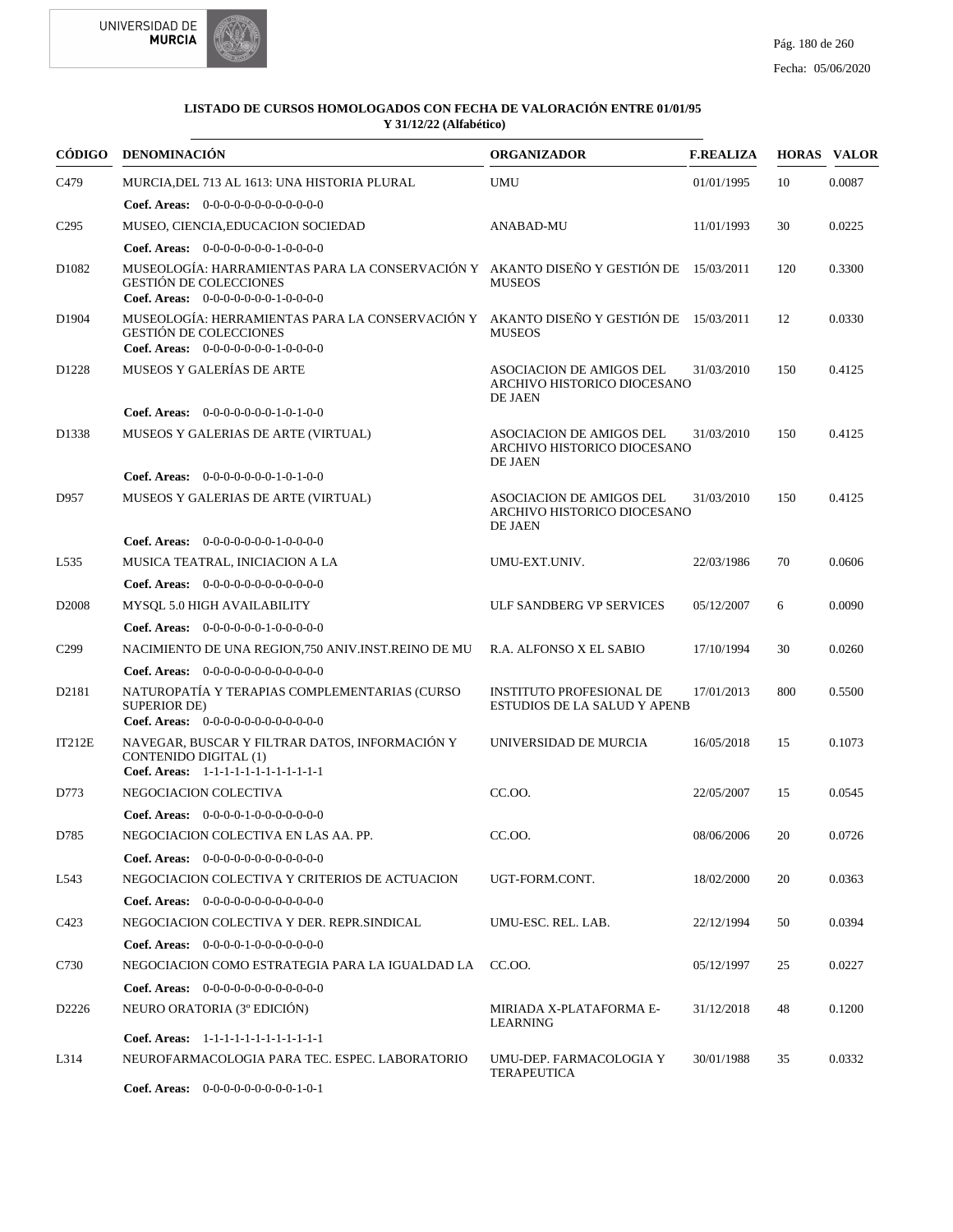

| CÓDIGO            | <b>DENOMINACIÓN</b>                                                                                                                                     | <b>ORGANIZADOR</b>                                               | <b>F.REALIZA</b> |    | <b>HORAS VALOR</b> |
|-------------------|---------------------------------------------------------------------------------------------------------------------------------------------------------|------------------------------------------------------------------|------------------|----|--------------------|
| D412              | NEUROTECNOLOGIA, INTRODUCCION A LA                                                                                                                      | <b>UMU-GRUPO ROBOTICA</b>                                        | 24/06/1997       | 40 | 0.0347             |
|                   | <b>Coef. Areas:</b> $0-0-0-0-0-1-0-0-1-0-0$                                                                                                             |                                                                  |                  |    |                    |
| C <sub>463</sub>  | NEW YORK, NEW YORK:RENACIMIENTO CIUDAD MUNDIAL                                                                                                          | <b>U. INT. M.PELAYO</b>                                          | 09/07/1984       | 6  | 0.0048             |
|                   | Coef. Areas: $0-0-0-0-0-0-0-0-0-0-0$                                                                                                                    |                                                                  |                  |    |                    |
| D <sub>1030</sub> | NIVEL EXPERTO DE LA WEB OF SCIENCE (NOVEDADES)                                                                                                          | FUNDACION ESPAÑOLA PARA LA 25/11/2016<br>CIENCIA Y LA TECNOLOGIA |                  | 3  | 0.0000             |
|                   | Coef. Areas: 1-1-1-1-1-1-1-1-1-1-1-1-1                                                                                                                  |                                                                  |                  |    |                    |
| <b>U249EP</b>     | NOCIONES BASICAS DE HARDWARE EN EQUIPAMIENTOS<br><b>CIENTIFICOS</b><br>Coef. Areas: -----------                                                         | UNIVERSIDAD DE MURCIA                                            | 14/05/2003       | 20 | 0.0440             |
| <b>U249AC</b>     | NOCIONES BASICAS DE HARDWARE EN EQUIPAMIENTOS<br><b>CIENTIFICOS</b><br>Coef. Areas: 1-1-1-1-1-1-1-1-1-1-1-1-1                                           | UNIVERSIDAD DE MURCIA                                            | 14/05/2003       | 20 | 0.0410             |
| <b>U249AP</b>     | NOCIONES BASICAS DE HARDWARE EN EQUIPAMIENTOS<br><b>CIENTIFICOS</b>                                                                                     | UNIVERSIDAD DE MURCIA                                            | 14/05/2003       | 20 | 0.0400             |
| <b>U249EC</b>     | Coef. Areas: 1-1-1-1-1-1-1-1-1-1-1-1-1<br>NOCIONES BASICAS DE HARDWARE EN EQUIPAMIENTOS<br><b>CIENTIFICOS</b><br>Coef. Areas: 1-1-1-1-1-1-1-1-1-1-1-1-1 | UNIVERSIDAD DE MURCIA                                            | 14/05/2003       | 20 | 0.0451             |
| <b>U868E</b>      | NOCIONES BÁSICAS SOBRE EL AULA VIRTUAL                                                                                                                  | UNIVERSIDAD DE MURCIA                                            | 08/03/2017       | 12 | 0.0858             |
|                   | Coef. Areas: 1-1-1-1-1-1-1-1-1-1-1-1-1                                                                                                                  |                                                                  |                  |    |                    |
| <b>U957E</b>      | NOCIONES BÁSICAS SOBRE EL AULA VIRTUAL                                                                                                                  | UNIVERSIDAD DE MURCIA                                            | 22/02/2018       | 12 | 0.0858             |
|                   | Coef. Areas: 1-1-1-1-1-1-1-1-1-1-1-1-1                                                                                                                  |                                                                  |                  |    |                    |
| U037A             | NOCIONES BÁSICAS SOBRE LA ORGANIZACIÓN DE LA<br>UNIVERSIDAD DE MURCIA.<br>Coef. Areas: 1-1-1-1-1-1-1-1-1-1-1-1-1                                        | UNIVERSIDAD DE MURCIA                                            | 08/02/1999       | 15 | 0.0150             |
| <b>U037E</b>      | NOCIONES BÁSICAS SOBRE LA ORGANIZACIÓN DE LA<br>UNIVERSIDAD DE MURCIA.<br>Coef. Areas: 1-1-1-1-1-1-1-1-1-1-1-1-1                                        | UNIVERSIDAD DE MURCIA                                            | 08/02/1999       | 15 | 0.0165             |
| U767E             | NOCIONES GENERALES DE LA WEB 2.0                                                                                                                        | UNIVERSIDAD DE MURCIA                                            | 29/02/2016       | 18 | 0.1287             |
|                   | Coef. Areas: 1-1-1-1-1-1-1-1-1-1-1-1-1                                                                                                                  |                                                                  |                  |    |                    |
| U081A             | NOCIONES SOBRE APLICACION PRACTICA DE LA<br>NORMATIVA DE INDEMNIZACIONES POR RAZON DE<br><b>SERVICIO</b><br>Coef. Areas: 1-1-1-1-1-1-1-1-1-1-1-1-1      | UNIVERSIDAD DE MURCIA                                            | 20/07/1999       | 6  | 0.0060             |
| U164E             | NOCIONES SOBRE APLICACION PRACTICA DE LA<br>NORMATIVA DE INDEMNIZACIONES POR RAZON DE<br><b>SERVICIO</b>                                                | UNIVERSIDAD DE MURCIA                                            | 21/06/2001       | 6  | 0.0132             |
| U125A             | Coef. Areas: 1-1-1-1-1-1-1-1-1-1-1-1-1<br>NOCIONES SOBRE APLICACION PRACTICA DE LA<br>NORMATIVA DE INDEMNIZACIONES POR RAZON DE<br><b>SERVICIO</b>      | UNIVERSIDAD DE MURCIA                                            | 13/03/2000       | 6  | 0.0120             |
| U125E             | Coef. Areas: 1-1-1-1-1-1-1-1-1-1-1-1-1<br>NOCIONES SOBRE APLICACION PRACTICA DE LA<br>NORMATIVA DE INDEMNIZACIONES POR RAZON DE<br><b>SERVICIO</b>      | UNIVERSIDAD DE MURCIA                                            | 13/03/2000       | 6  | 0.0132             |
|                   | Coef. Areas: 1-1-1-1-1-1-1-1-1-1-1-1-1                                                                                                                  |                                                                  |                  |    |                    |
| <b>U081E</b>      | NOCIONES SOBRE APLICACION PRACTICA DE LA<br>NORMATIVA DE INDEMNIZACIONES POR RAZON DE<br><b>SERVICIO</b>                                                | UNIVERSIDAD DE MURCIA                                            | 20/07/1999       | 6  | 0.0066             |
|                   | Coef. Areas: 1-1-1-1-1-1-1-1-1-1-1-1-1                                                                                                                  |                                                                  |                  |    |                    |
| U164A             | NOCIONES SOBRE APLICACION PRACTICA DE LA<br>NORMATIVA DE INDEMNIZACIONES POR RAZON DE<br><b>SERVICIO</b>                                                | UNIVERSIDAD DE MURCIA                                            | 21/06/2001       | 6  | 0.0120             |
|                   | Coef. Areas: 1-1-1-1-1-1-1-1-1-1-1-1-1                                                                                                                  |                                                                  |                  |    |                    |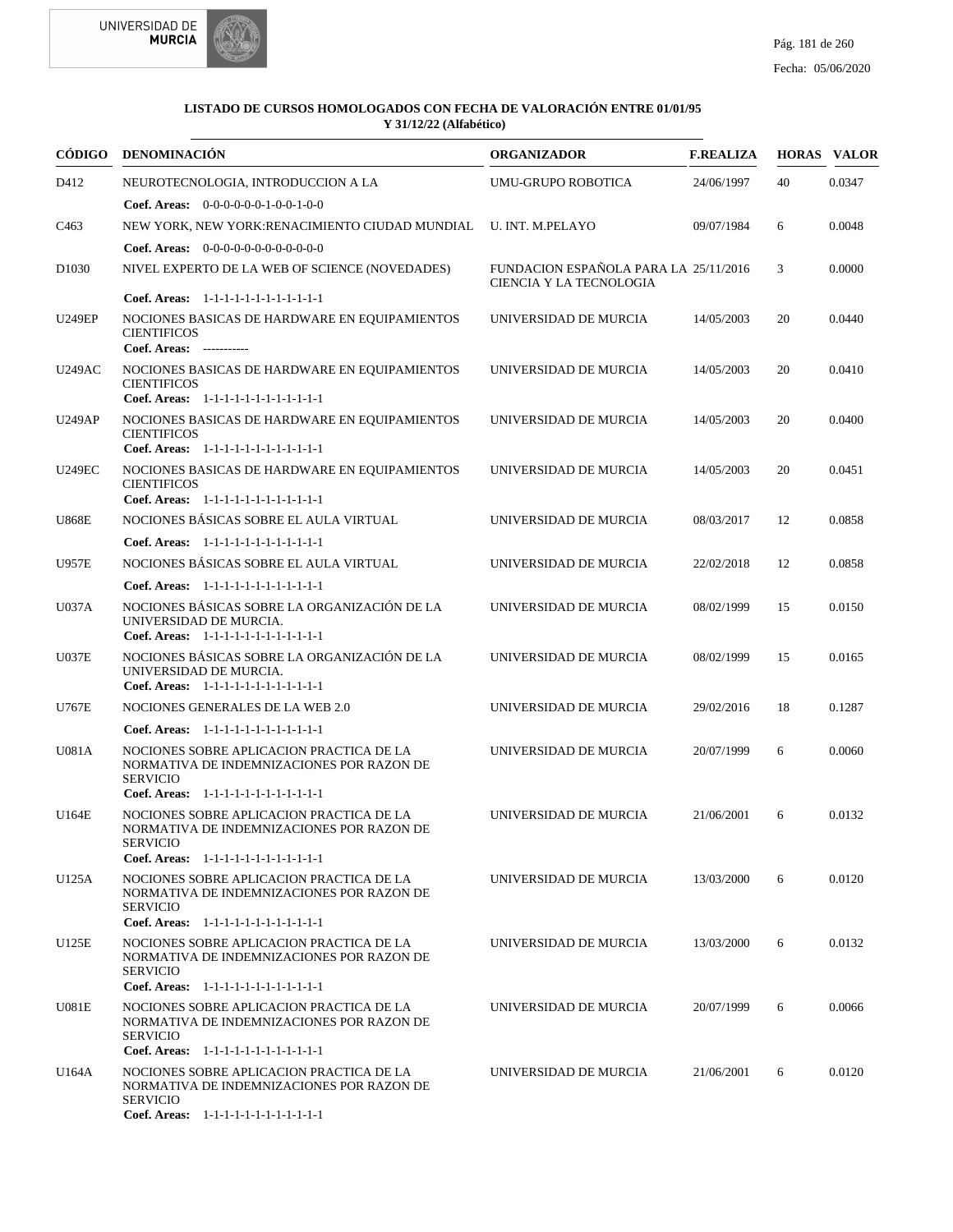



| CÓDIGO           | DENOMINACIÓN                                                                                                                                                                           | <b>ORGANIZADOR</b>                                              | <b>F.REALIZA</b> |    | <b>HORAS VALOR</b> |
|------------------|----------------------------------------------------------------------------------------------------------------------------------------------------------------------------------------|-----------------------------------------------------------------|------------------|----|--------------------|
| <b>U208A</b>     | NOCIONES SOBRE APLICACION PRACTICA DE LA<br>NORMATIVA DE INDEMNIZACIONES POR RAZON DE<br><b>SERVICIO</b><br>Coef. Areas: 1-1-1-1-1-1-1-1-1-1-1-1-1                                     | UNIVERSIDAD DE MURCIA                                           | 28/02/2002       | 6  | 0.0120             |
| <b>U208E</b>     | NOCIONES SOBRE APLICACION PRACTICA DE LA<br>NORMATIVA DE INDEMNIZACIONES POR RAZON DE<br><b>SERVICIO</b>                                                                               | UNIVERSIDAD DE MURCIA                                           | 28/02/2002       | 6  | 0.0132             |
| <b>U038E</b>     | Coef. Areas: 1-1-1-1-1-1-1-1-1-1-1-1-1<br>NOCIONES SOBRE APLICACIÓN PRÁCTICA DE LA<br>NORMATIVA DE INDEMNIZACIONES POR RAZÓN DE<br>SERVICIO.                                           | UNIVERSIDAD DE MURCIA                                           | 09/12/1998       | 6  | 0.0066             |
| <b>U038A</b>     | Coef. Areas: 1-1-1-1-1-1-1-1-1-1-1-1-1<br>NOCIONES SOBRE APLICACIÓN PRÁCTICA DE LA<br>NORMATIVA DE INDEMNIZACIONES POR RAZÓN DE<br>SERVICIO.<br>Coef. Areas: 1-1-1-1-1-1-1-1-1-1-1-1-1 | UNIVERSIDAD DE MURCIA                                           | 09/12/1998       | 6  | 0.0060             |
| D837             | NOMINAS Y PRESTACIONES DE LA SEGURIDAD SOCIAL                                                                                                                                          | CC.00.                                                          | 26/05/2008       | 20 | 0.0726             |
|                  | Coef. Areas: $0-0-0-0-1-0-0-0-0-0-0$                                                                                                                                                   |                                                                 |                  |    |                    |
| C903             | NOMINAS Y SEGURIDAD SOCIAL<br><b>Coef. Areas:</b> $0-0-0-0-1-0-0-0-0-0-0-0$                                                                                                            | <b>CROEM</b>                                                    | 31/07/2000       | 40 | 0.0600             |
| L <sub>232</sub> | NOMINAS Y SEGURIDAD SOCIAL, CONFECCION DE                                                                                                                                              | <b>COCI LORCA</b>                                               | 01/12/1989       | 6  | 0.0052             |
|                  | <b>Coef. Areas:</b> $0-0-0-0-1-0-0-0-0-0-0-0$                                                                                                                                          |                                                                 |                  |    |                    |
| D553             | NOMINAS Y SEGUROS SOCIALES INFORMATIZADOS                                                                                                                                              | CAMARA COMERCIO, INDUSTRIA 22/04/1994<br>Y NAVEGACION DE MURCIA |                  | 40 | 0.0347             |
|                  | <b>Coef. Areas:</b> $0-0-0-0-1-0-0-0-0-0-0-0$                                                                                                                                          |                                                                 |                  |    |                    |
| C <sub>962</sub> | NOMINAS Y SEGUROS SOCIALES INFORMATIZADOS                                                                                                                                              | <b>COCIN MURCIA</b>                                             | 22/06/2001       | 40 | 0.0693             |
|                  | <b>Coef. Areas:</b> $0-0-0-0-1-0-0-0-0-0-0-0$                                                                                                                                          |                                                                 |                  |    |                    |
| D636             | NORMALIZACION ARCHIVISTICA: LAS NUEVAS NORMAS<br>PARA EL TRATAMIENTO Y LA GESTION DE ARCHIVOS<br>Coef. Areas: $0-0-0-0-0-0-1-0-0-0-0$                                                  | ACAL (ARCHIVEROS CASTILLA Y 03/06/2000<br>LEON)                 |                  | 12 | 0.0180             |
| <b>U627E</b>     | NORMAS, APLICACION Y GESTION ADMINISTRATIVA<br>PRESUPUESTO 2012<br>Coef. Areas: $1-1-0-0-0-1-0-0-0-1-0$                                                                                | UNIVERSIDAD DE MURCIA                                           | 25/09/2012       | 25 | 0.1788             |
| C <sub>359</sub> | NORMAS DE CATALOGACION DE LA ISBD                                                                                                                                                      | <b>U. CORDOBA</b>                                               | 06/10/1986       | 24 | 0.0194             |
|                  | <b>Coef. Areas:</b> $0-0-0-0-0-0-1-0-0-0-0$                                                                                                                                            |                                                                 |                  |    |                    |
| U022A            | NORMAS PARA LA INTERPRETACION DE PLANOS                                                                                                                                                | UNIVERSIDAD DE MURCIA                                           | 01/12/1997       | 15 | 0.0150             |
|                  | Coef. Areas: $0-0-0-0-0-0-0-0-1-0-0$                                                                                                                                                   |                                                                 |                  |    |                    |
| U022E            | NORMAS PARA LA INTERPRETACION DE PLANOS                                                                                                                                                | UNIVERSIDAD DE MURCIA                                           | 01/12/1997       | 15 | 0.0165             |
|                  | <b>Coef. Areas:</b> $0-0-0-0-0-0-0-0-1-0-0$                                                                                                                                            |                                                                 |                  |    |                    |
| <b>CA167E</b>    | NORMATIVA DE PROTECCION DE DATOS DE CARACTER<br>PERSONAL<br>Coef. Areas: 1-1-1-1-1-1-1-1-1-1-1-1-1                                                                                     | UNIVERSIDAD DE MURCIA                                           | 24/02/2011       | 25 | 0.1788             |
| CA143E           | NORMATIVA DE PROTECCIÓN DE DATOS DE CARACTER<br>PERSONAL<br>Coef. Areas: 1-1-1-1-1-1-1-1-1-1-1-1-1                                                                                     | UNIVERSIDAD DE MURCIA                                           | 22/09/2009       | 25 | 0.1073             |
| D1767            | NORMATIVA DE PROTECCIÓN DE DATOS DE CARACTER<br>PERSONAL<br>Coef. Areas: 1-1-1-1-1-1-1-1-1-1-1-1-1                                                                                     | <b>CARM - ESCUELA DE</b><br><b>ADMINISTRACION PUBLICA</b>       | 06/10/2009       | 25 | 0.1073             |
| <b>U079E</b>     | NORMATIVA EUROPEA EN RELACION CON EL<br>RECONOCIMIENTO DE TITULOS<br>Coef. Areas: $0-0-1-0-0-0-0-0-0-0-0$                                                                              | UNIVERSIDAD DE MURCIA                                           | 14/12/1999       | 12 | 0.0132             |
| U207A            | NORMATIVA EUROPEA EN RELACION CON EL<br>RECONOCIMIENTO DE TITULOS                                                                                                                      | UNIVERSIDAD DE MURCIA                                           | 18/11/2002       | 12 | 0.0240             |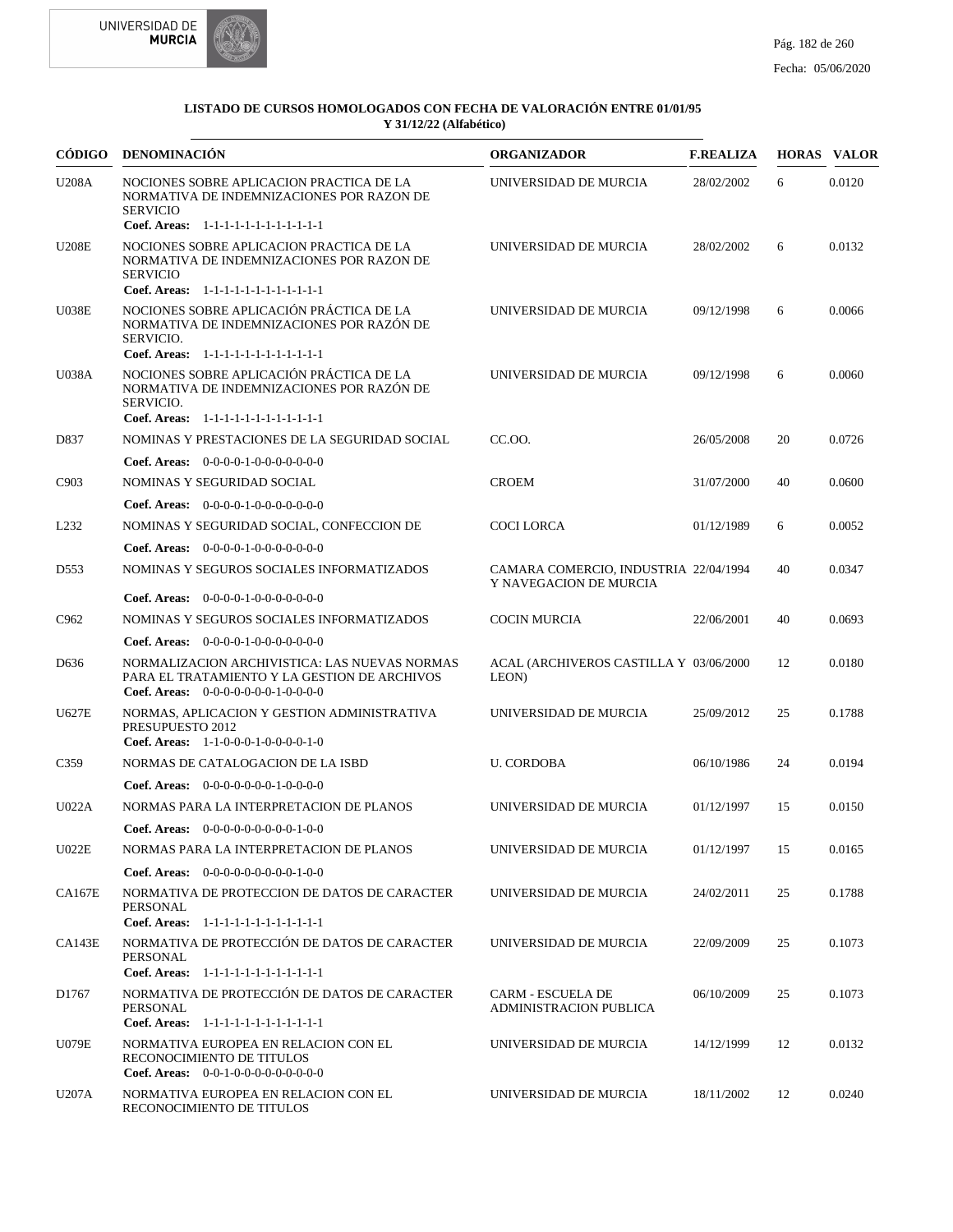



|                    | CÓDIGO DENOMINACIÓN                                                                                                                                                                               | <b>ORGANIZADOR</b>                                                             | <b>F.REALIZA</b> |    | <b>HORAS VALOR</b> |
|--------------------|---------------------------------------------------------------------------------------------------------------------------------------------------------------------------------------------------|--------------------------------------------------------------------------------|------------------|----|--------------------|
|                    | Coef. Areas: $0-0-1-0-0-0-0-0-0-0-0$                                                                                                                                                              |                                                                                |                  |    |                    |
| <b>U207E</b>       | NORMATIVA EUROPEA EN RELACION CON EL<br>RECONOCIMIENTO DE TITULOS<br>Coef. Areas: $0-0-1-0-0-0-0-0-0-0-0$                                                                                         | UNIVERSIDAD DE MURCIA                                                          | 18/11/2002       | 12 | 0.0264             |
| U162A              | NORMATIVA EUROPEA EN RELACION CON EL<br>RECONOCIMIENTO DE TITULOS<br>Coef. Areas: $0-0-1-0-0-0-0-0-0-0-0$                                                                                         | UNIVERSIDAD DE MURCIA                                                          | 10/12/2001       | 12 | 0.0240             |
| U162E              | NORMATIVA EUROPEA EN RELACION CON EL<br>RECONOCIMIENTO DE TITULOS<br>Coef. Areas: $0-0-1-0-0-0-0-0-1-0-0$                                                                                         | UNIVERSIDAD DE MURCIA                                                          | 10/12/2001       | 12 | 0.0264             |
| U124A              | NORMATIVA EUROPEA EN RELACION CON EL<br>RECONOCIMIENTO DE TITULOS<br>Coef. Areas: $0-0-1-0-0-0-0-0-0-0-0$                                                                                         | UNIVERSIDAD DE MURCIA                                                          | 18/12/2000       | 12 | 0.0240             |
| U124E              | NORMATIVA EUROPEA EN RELACION CON EL<br>RECONOCIMIENTO DE TITULOS<br>Coef. Areas: $0-0-1-0-0-0-0-0-0-0-0$                                                                                         | UNIVERSIDAD DE MURCIA                                                          | 18/12/2000       | 12 | 0.0264             |
| <b>U079A</b>       | NORMATIVA EUROPEA EN RELACION CON EL<br>RECONOCIMIENTO DE TITULOS<br>Coef. Areas: $0-0-1-0-0-0-0-0-0-0-0$                                                                                         | UNIVERSIDAD DE MURCIA                                                          | 14/12/1999       | 12 | 0.0120             |
| D116               | NORMATIVA, PRINCIPIOS Y ESTRATEGIAS DE LA GESTION<br>ACADEMICA UNIVERSITARIA<br>Coef. Areas: $0-0-1-0-0-0-0-0-0-0-0$                                                                              | U. POLIT. DE CARTAGENA                                                         | 08/03/2001       | 35 | 0.0621             |
| D <sub>040</sub>   | NORMATIVA, PRINCIPIOS Y ESTRATEGIAS DE LA GESTION<br><b>ACADEMICA</b> (2 sesiones)<br>Coef. Areas: $0-0-1-0-0-0-0-0-0-0-0$                                                                        | U. POLITECNICA DE CARTAGENA 08/03/2002                                         |                  | 3  | 0.0000             |
| D2311              | NORMATIVA SOBRE PROTECCIÓN DE DATOS DE CARÁCTER<br><b>PERSONAL</b><br>Coef. Areas: $1-1-1-1-1-1-1-1-1-1-1$                                                                                        | UNIVERSIDAD POLITECNICA DE 03/12/2010<br>CARTAGENA                             |                  | 25 | 0.1344             |
| PR <sub>22</sub> A | NORMATIVA SOBRE RIESGOS DE EMBARAZO Y LACTANCIA UNIVERSIDAD DE MURCIA                                                                                                                             |                                                                                | 21/10/2010       | 3  | 0.0000             |
|                    | <b>Coef. Areas:</b> $0-0-0-0-0-0-0-0-0-0-0$                                                                                                                                                       |                                                                                |                  |    |                    |
| D <sub>2</sub> 153 | NORMATIVA UNIVERSITARIA                                                                                                                                                                           | UNIVERSIDAD POLITECNICA DE<br>CARTAGENA                                        | 18/11/2004       | 20 | 0.0645             |
|                    | Coef. Areas: 1-1-1-1-1-1-1-1-1-1-1-1-1                                                                                                                                                            |                                                                                |                  |    |                    |
| IT34E              | NORMATIVA VIGENTE DE EXTRANJERIA, TRAS LAS<br>MODIFICACIONES INTRODUCIDAS EN EL EJERCICIO 2009<br>Coef. Areas: $0-0-0-0-1-0-0-0-0-0-0$                                                            | UNIVERSIDAD DE MURCIA                                                          | 28/09/2010       | 15 | 0.1073             |
| D <sub>1080</sub>  | NORMATIVA Y LEGISLACIÓN UNIVERSITARIA                                                                                                                                                             | UNION GENERAL DE<br>TRABAJADORES (UGT) (DENTRO<br>DE FORMACION CONTINUA)       | 28/06/2011       | 30 | 0.1815             |
|                    | Coef. Areas: 1-1-1-1-1-1-1-1-1-1-1-1-1                                                                                                                                                            |                                                                                |                  |    |                    |
| <b>U896A</b>       | NOVEDADES DE LA LEY DE PROCEDIMIENTO<br>ADMINISTRATIVO COMÚN DE LAS ADMINISTRACIONES<br>PÚBLICAS: LEY 39/2015, DE 1 DE OCTUBRE (1ª EDICIÓN)<br>Coef. Areas: 1-1-1-1-1-1-1-1-1-1-1-1-1             | UNIVERSIDAD DE MURCIA                                                          | 03/04/2017       | 5  | 0.0325             |
| <b>U897A</b>       | NOVEDADES DE LA LEY DE PROCEDIMIENTO<br>ADMINISTRATIVO COMÚN DE LAS ADMINISTRACIONES<br>PÚBLICAS: LEY 39/2015, DE 1 DE OCTUBRE (2 <sup>ª</sup> EDICIÓN)<br>Coef. Areas: 1-1-1-1-1-1-1-1-1-1-1-1-1 | UNIVERSIDAD DE MURCIA                                                          | 25/04/2017       | 5  | 0.0325             |
| <b>U898A</b>       | NOVEDADES DE LA LEY DE PROCEDIMIENTO<br>ADMINISTRATIVO COMÚN DE LAS ADMINISTRACIONES<br>PÚBLICAS: LEY 39/2015, DE 1 DE OCTUBRE (3 <sup>ª</sup> EDICIÓN)<br>Coef. Areas: 1-1-1-1-1-1-1-1-1-1-1-1-1 | UNIVERSIDAD DE MURCIA                                                          | 16/05/2017       | 5  | 0.0325             |
| D <sub>2099</sub>  | NOVEDADES EN LA LEGISLACIÓN DE CONTRATOS DEL<br><b>SECTOR PÚBLICO</b><br>Coef. Areas: 0-1-0-0-0-0-0-0-0-0-0-0                                                                                     | MINISTERIO DE HACIENDA Y A.P. 15/11/2017<br><b>INSTITUTO ESTUDIOS FISCALES</b> |                  | 15 | 0.0788             |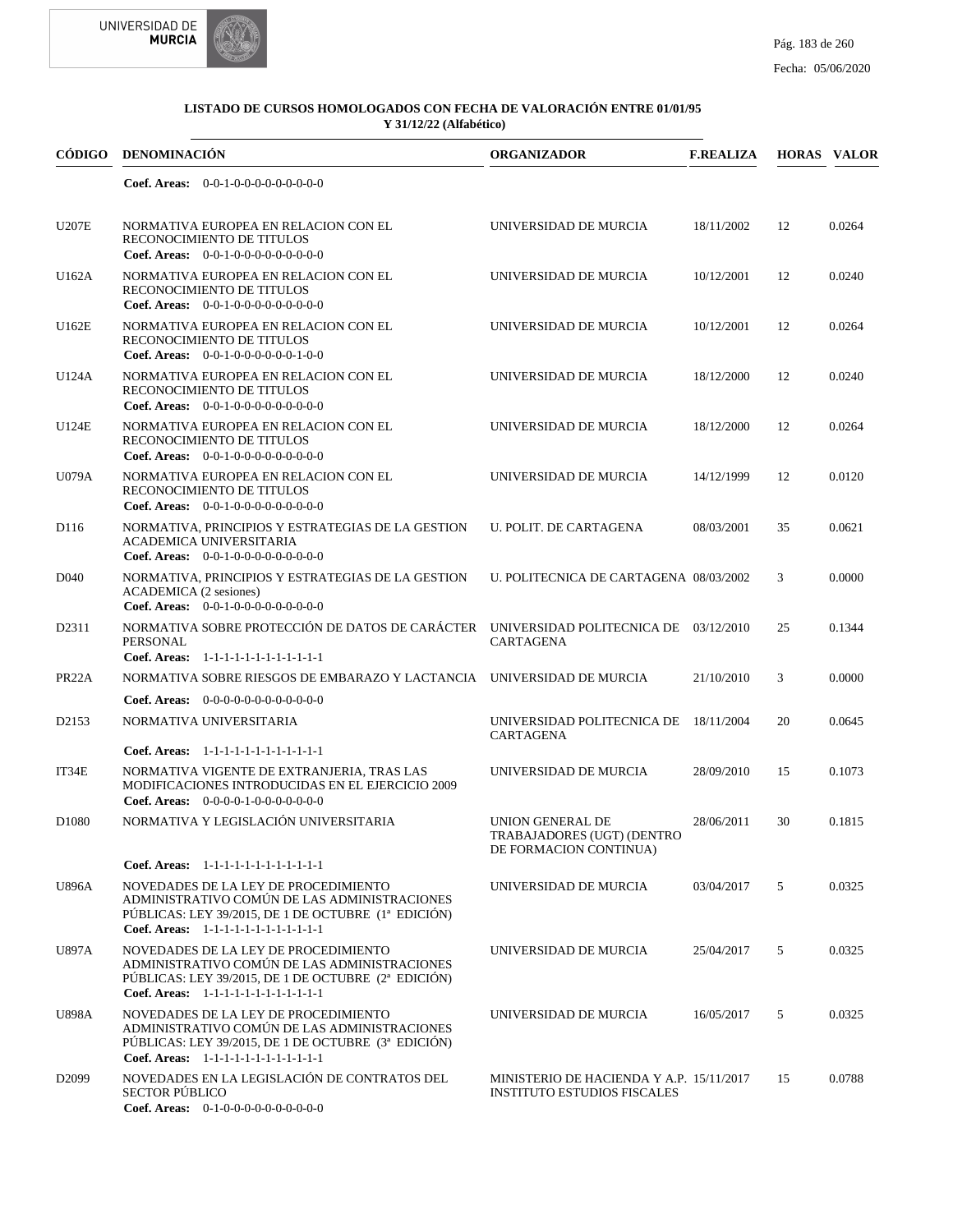

|                   | CÓDIGO DENOMINACIÓN                                                                                                                                                      | <b>ORGANIZADOR</b>                                                        | <b>F.REALIZA</b> |    | <b>HORAS VALOR</b> |
|-------------------|--------------------------------------------------------------------------------------------------------------------------------------------------------------------------|---------------------------------------------------------------------------|------------------|----|--------------------|
| C754              | NOVEDADES EN MATERIA FISCAL                                                                                                                                              | <b>C.O. GRADUADOS SOCIALES</b>                                            | 18/03/1998       | 10 | 0.0083             |
|                   | <b>Coef. Areas:</b> $1-0-0-0-0-0-0-0-0-0-0$                                                                                                                              |                                                                           |                  |    |                    |
| D910              | NOVEDADES INTRODUCIDAS POR EL REGLAMENTO<br>GENERAL DE ACTUACIONES Y PROCEDIMIENTOS DE<br><b>GESTION E INSPECCION TRIBUTARIA</b><br>Coef. Areas: 1-0-0-0-0-0-0-0-0-0-0-0 | <b>COLEGIO OFICIAL DE</b><br><b>GRADUADOS SOCIALES DE</b><br>MURCIA       | 09/10/2008       | 6  | 0.0198             |
| D1174             | <b>NOVEDADES OFFICE 2007</b>                                                                                                                                             | CARM - SERVICIO REGIONAL DE 05/12/2012<br><b>EMPLEO Y FORMACION (SEF)</b> |                  | 20 | 0.1155             |
|                   | Coef. Areas: 1-1-1-1-1-1-1-1-1-1-1-1-1                                                                                                                                   |                                                                           |                  |    |                    |
| D1117             | <b>NOVEDADES OFFICE 2007</b>                                                                                                                                             | CARM - SERVICIO REGIONAL DE 20/10/2014<br><b>EMPLEO Y FORMACION (SEF)</b> |                  | 20 | 0.1155             |
|                   | Coef. Areas: 1-1-1-1-1-1-1-1-1-1-1-1-1                                                                                                                                   |                                                                           |                  |    |                    |
| D <sub>1511</sub> | <b>NOVEDADES OFFICE 2007</b>                                                                                                                                             | CARM - SERVICIO REGIONAL DE 17/12/2012<br><b>EMPLEO Y FORMACION (SEF)</b> |                  | 20 | 0.1155             |
|                   | Coef. Areas: 1-1-1-1-1-1-1-1-1-1-1-1-1                                                                                                                                   |                                                                           |                  |    |                    |
| U234A             | NOVEDADES Y MODIFICACIONES INTRODUCIDAS EN EL<br>IRPF POR LEY 40/98, DE 9 DE DICIEMBRE<br><b>Coef. Areas:</b> $1-0-0-0-0-0-0-0-0-0-0$                                    | UNIVERSIDAD DE MURCIA                                                     | 14/03/2003       | 10 | 0.0200             |
| U190A             | NOVEDADES Y MODIFICACIONES INTRODUCIDAS EN EL<br>IRPF POR LEY 40/98, DE 9 DE DICIEMBRE<br>Coef. Areas: $1-0-0-0-0-0-0-0-0-0-0$                                           | UNIVERSIDAD DE MURCIA                                                     | 05/11/2001       | 10 | 0.0200             |
| U145A             | NOVEDADES Y MODIFICACIONES INTRODUCIDAS EN EL<br>IRPF POR LEY 40/98, DE 9 DE DICIEMBRE<br><b>Coef. Areas:</b> $1-0-0-0-0-0-0-0-0-0-0-0$                                  | UNIVERSIDAD DE MURCIA                                                     | 06/11/2000       | 10 | 0.0200             |
| U101A             | NOVEDADES Y MODIFICACIONES INTRODUCIDAS EN EL<br>IRPF POR LEY 40/98, DE 9 DE DICIEMBRE<br>Coef. Areas: 1-0-0-0-0-0-0-0-0-0-0-0-0                                         | UNIVERSIDAD DE MURCIA                                                     | 17/01/2000       | 10 | 0.0200             |
| C389              | NOVELA ACTUAL (TECNICAS DE)                                                                                                                                              | U. INT. M.PELAYO                                                          | 17/08/1983       | 6  | 0.0053             |
|                   | <b>Coef. Areas:</b> $0-0-0-0-0-0-0-0-0-0-0-0$                                                                                                                            |                                                                           |                  |    |                    |
| L316              | NUESTRO MUNDO ES UN PROYECTO SOLIDARIO                                                                                                                                   | CC.OO.                                                                    | 31/05/1997       | 25 | 0.0206             |
|                   | Coef. Areas: $0-0-0-0-0-0-0-0-0-0-0$                                                                                                                                     |                                                                           |                  |    |                    |
| D466              | NUEVA LEY DE PROTECCION DE DATOS Y EL REGLAMENTO C.O. INGEN. INFORMAT. RM<br>DE MEDIDAS DE SEGURIDAD<br>Coef. Areas: 1-1-1-1-1-1-1-1-1-1-1-1-1                           |                                                                           | 20/05/2000       | 9  | 0.0149             |
| <b>CA187E</b>     | NUEVA REGULACION DEL SECTOR ELECTRICO 2014-2020                                                                                                                          | UNIVERSIDAD DE MURCIA                                                     | 13/10/2014       | 30 | 0.2145             |
|                   | <b>Coef. Areas:</b> $0-0-0-0-0-0-0-0-1-0-0$                                                                                                                              |                                                                           |                  |    |                    |
| L413              | NUEVAS ALTERNATIVAS EN EL TRATAMIENTO DEL DOLOR C.A.R.M.                                                                                                                 |                                                                           | 17/01/2000       | 24 | 0.0416             |
|                   | Coef. Areas: 0-0-0-0-0-0-0-0-0-0-0-0-0                                                                                                                                   |                                                                           |                  |    |                    |
| L076              | NUEVAS FORMULAS COMERCIALES                                                                                                                                              | <b>COCIN MURCIA</b>                                                       | 14/11/1985       | 6  | 0.0052             |
|                   | <b>Coef. Areas:</b> $0-0-0-0-0-0-0-0-0-0-0-0$                                                                                                                            |                                                                           |                  |    |                    |
| L317              | NUEVAS HERRAMIENTAS PARA EL TELETRABAJO                                                                                                                                  | <b>INFOMUR</b>                                                            | 25/10/1996       | 40 | 0.0165             |
|                   | <b>Coef. Areas:</b> $0-0-0-0-0-0-0-0-0-0-0-0$                                                                                                                            |                                                                           |                  |    |                    |
| U573E             | NUEVAS INSTRUCCIONES DE REGIMEN ECONOMICO<br>PRESUPUESTARIO DE LA UNIVERSIDAD DE MURCIA<br>Coef. Areas: 1-1-0-0-0-1-0-0-0-0-1-0                                          | UNIVERSIDAD DE MURCIA                                                     | 14/09/2011       | 30 | 0.2145             |
| <b>U528E</b>      | NUEVAS INSTRUCCIONES DE REGIMEN ECONOMICO<br>PRESUPUESTARIO DE LA UNIVERSIDAD DE MURCIA<br>Coef. Areas: $1-1-0-0-0-1-0-0-0-1-0$                                          | UNIVERSIDAD DE MURCIA                                                     | 25/05/2010       | 30 | 0.2145             |
| D894              | NUEVAS PERSPECTIVAS DEL CONTROL DE CALIDAD EN LA<br>INDUSTRIA ALIMENTARIA<br>Coef. Areas: $0-0-0-0-0-0-0-0-1-0-1$                                                        | UMU - PROMOCION EDUCATIVA 13/11/2003                                      |                  | 32 | 0.0607             |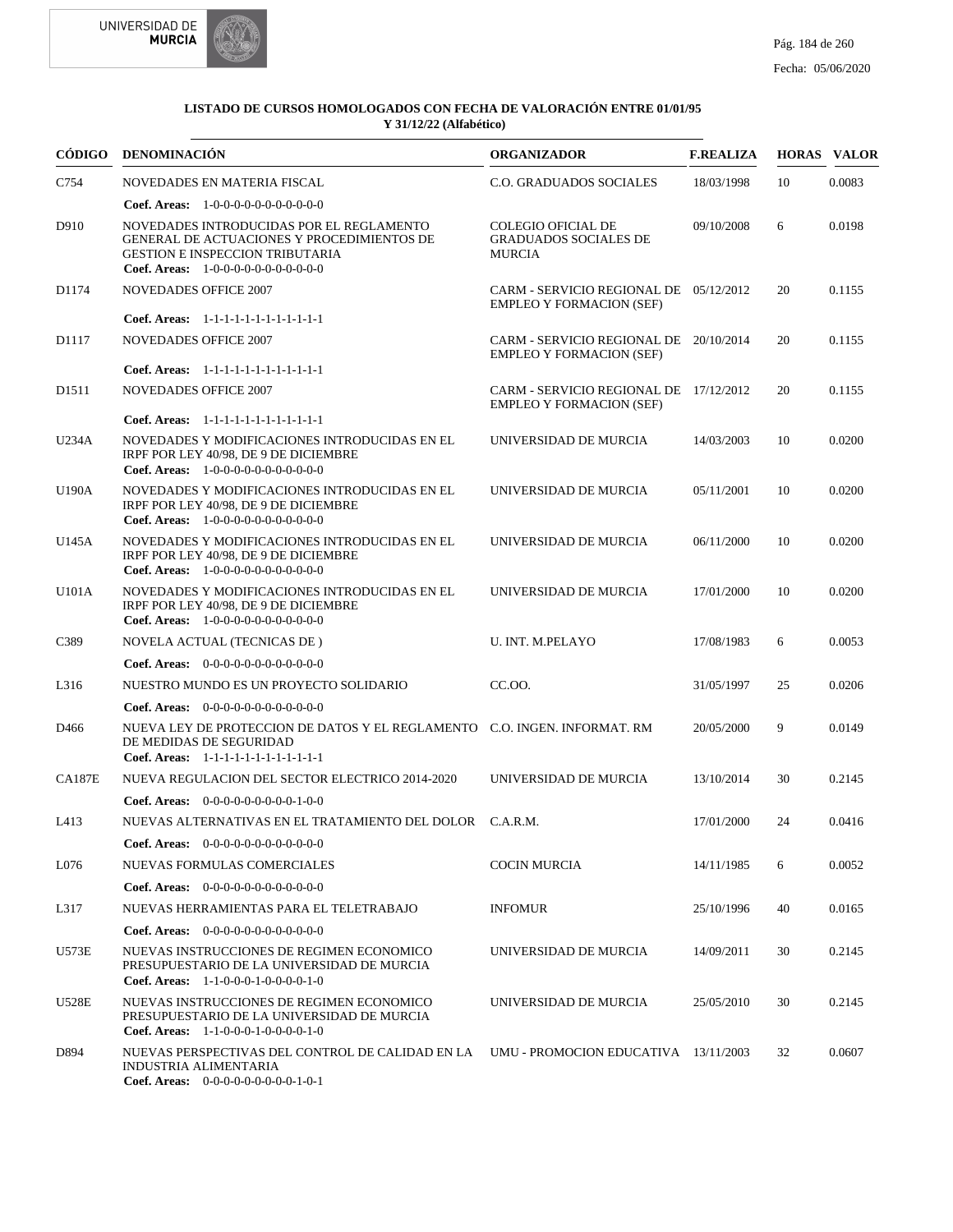



| CÓDIGO            | DENOMINACIÓN                                                                                                           | <b>ORGANIZADOR</b>                                                            | <b>F.REALIZA</b> |     | <b>HORAS VALOR</b> |
|-------------------|------------------------------------------------------------------------------------------------------------------------|-------------------------------------------------------------------------------|------------------|-----|--------------------|
| D1863             | NUEVAS TÉCNICAS DE DESARROLLO Y DISEÑO WEB CON<br>DREAMWEAVER, AJAX Y CSS (I)<br>Coef. Areas: $0-0-0-0-0-1-0-0-0-0-0$  | UMU - PROMOCION EDUCATIVA 15/05/2006                                          |                  | 60  | 0.2277             |
| <b>U449E</b>      | NUEVAS TECNICAS EN EL MANTENIMIENTO DE<br><b>INSTALACIONES</b><br>Coef. Areas: $0-0-0-0-0-0-0-1-1-0-0$                 | UNIVERSIDAD DE MURCIA                                                         | 14/10/2008       | 20  | 0.0858             |
| D390              | NUEVAS TECNOLOGIAS                                                                                                     | <b>FASA RENAULT</b>                                                           | 19/09/1986       | 3   | 0.0000             |
|                   | Coef. Areas: $0-0-0-0-0-0-0-0-0-0-0$                                                                                   |                                                                               |                  |     |                    |
| D <sub>1655</sub> | NUEVAS TECNOLOGÍAS APLICADAS A AL EDUCACIÓN                                                                            | UNIVERSIDAD DE CADIZ                                                          | 30/06/2013       | 100 | 0.5913             |
|                   | <b>Coef. Areas:</b> $0-0-0-0-0-0-0-0-0-0-0-0$                                                                          |                                                                               |                  |     |                    |
| D <sub>2079</sub> | NUEVAS TECNOLOGÍAS APLICADAS A LA EDUCACIÓN                                                                            | UNIVERSIDAD DE CADIZ                                                          | 28/12/2012       | 100 | 0.5913             |
|                   | <b>Coef. Areas:</b> $0-0-0-0-0-0-0-0-0-0-0-0$                                                                          |                                                                               |                  |     |                    |
| D1887             | NUEVAS TECNOLOGÍAS APLICADAS A LA EMPRESA                                                                              | CARM - SERVICIO REGIONAL DE 25/09/2014<br><b>EMPLEO Y FORMACION (SEF)</b>     |                  | 25  | 0.1444             |
|                   | Coef. Areas: $0-0-0-0-0-0-0-0-0-0-0$                                                                                   |                                                                               |                  |     |                    |
| D1397             | NUEVAS TECNOLOGÍAS APLICADAS A LA EMPRESA                                                                              | CARM - SERVICIO REGIONAL DE 03/10/2013<br><b>EMPLEO Y FORMACION (SEF)</b>     |                  | 25  | 0.1444             |
|                   | Coef. Areas: 1-1-1-1-1-1-1-1-1-1-1-1-1                                                                                 |                                                                               |                  |     |                    |
| D <sub>1990</sub> | NUEVAS TECNOLOGÍAS APLICADAS A LA EMPRESA<br>Coef. Areas: 1-1-1-1-1-1-1-1-1-1-1-1-1                                    | CARM - SERVICIO REGIONAL DE 22/12/2016<br><b>EMPLEO Y FORMACION (SEF)</b>     |                  | 25  | 0.1444             |
| D1868             | NUEVAS TECNOLOGÍAS DE LA INFORMACIÓN EN LA<br>EMPRESA Y EN LA ADMINISTRACIÓN<br>Coef. Areas: 1-1-1-1-1-1-1-1-1-1-1-1-1 | <b>INSTITUTO MURCIANO DE</b><br><b>TECNOLOGIA</b>                             | 14/12/1994       | 20  | 0.0075             |
| C622              | NUEVAS TECNOLOGIAS EN LA ENSEÑANZA INFORMATICA                                                                         | <b>ANPE</b>                                                                   | 04/11/1996       | 40  | 0.0300             |
|                   | <b>Coef. Areas:</b> $0-0-0-0-0-0-0-0-0-0-0-0$                                                                          |                                                                               |                  |     |                    |
| D434              | NUEVAS TECNOLOGIAS EN LA TRANSMISION DE DATOS                                                                          | UNITRONICS COMUNICACIONES 24/05/1996<br>SA                                    |                  | 12  | 0.0050             |
|                   | <b>Coef. Areas:</b> $0-0-0-0-0-1-0-0-0-0-0$                                                                            |                                                                               |                  |     |                    |
| U120A             | NUEVAS TECNOLOGIAS EN MATERIALES PARA<br>CONSTRUCCION E INSTALACIONES<br>Coef. Areas: $0-0-0-0-0-0-0-0-1-0-0$          | UNIVERSIDAD DE MURCIA                                                         | 05/05/2000       | 25  | 0.0500             |
| <b>U120E</b>      | NUEVAS TECNOLOGIAS EN MATERIALES PARA<br>CONSTRUCCION E INSTALACIONES<br>Coef. Areas: $0-0-0-0-0-0-0-0-1-0-0$          | UNIVERSIDAD DE MURCIA                                                         | 05/05/2000       | 25  | 0.0550             |
| D <sub>175</sub>  | NUEVAS TECNOLOGIAS Y CULTURA                                                                                           | UMU-EXT.UNIV.                                                                 | 16/02/2002       | 40  | 0.0759             |
|                   | Coef. Areas: $0-0-0-0-0-0-0-0-1-0-1$                                                                                   |                                                                               |                  |     |                    |
| D307              | NUEVAS TENDENCIAS EN EL CONTROL ALIMENTARIO                                                                            | C.A.R.M. FORMACION 99                                                         | 14/03/2000       | 20  | 0.0429             |
|                   | Coef. Areas: $0-0-0-0-0-0-0-0-1-0-1$                                                                                   |                                                                               |                  |     |                    |
| D <sub>2010</sub> | NUEVO ESTATUTO BÁSICO DEL EMPLEADO PÚBLICO                                                                             | <b>COMISIONES OBRERAS (CCOO)</b><br>(DENTRO DE FORMACION<br><b>CONTINUA</b> ) | 06/05/2008       | 20  | 0.0726             |
|                   | Coef. Areas: 1-1-1-1-1-1-1-1-1-1-1-1-1                                                                                 |                                                                               |                  |     |                    |
| D <sub>1628</sub> | NUEVO ESTATUTO BÁSICO DEL EMPLEADO PÚBLICO                                                                             | <b>COMISIONES OBRERAS (CCOO)</b><br>(DENTRO DE FORMACION<br>CONTINUA)         | 03/04/2009       | 20  | 0.0726             |
|                   | Coef. Areas: 1-1-1-1-1-1-1-1-1-1-1-1-1                                                                                 |                                                                               |                  |     |                    |
| C868              | NUEVO IMPUESTO SOBRE LA RENTA DE LAS PERSONAS<br><b>FISICAS</b><br>Coef. Areas: 1-0-0-0-0-0-0-0-0-0-0-0-0              | <b>C.O. GRADUADOS SOCIALES</b>                                                | 22/03/2000       | 36  | 0.0594             |
| D909              | NUEVO PLAN GENERAL DE CONTABILIDAD                                                                                     | UNIVERSIDAD POMPEU FABRA                                                      | 15/07/2008       | 12  | 0.0426             |
|                   | Coef. Areas: $1-0-0-0-1-0-0-0-0-0-0$                                                                                   |                                                                               |                  |     |                    |
|                   |                                                                                                                        |                                                                               |                  |     |                    |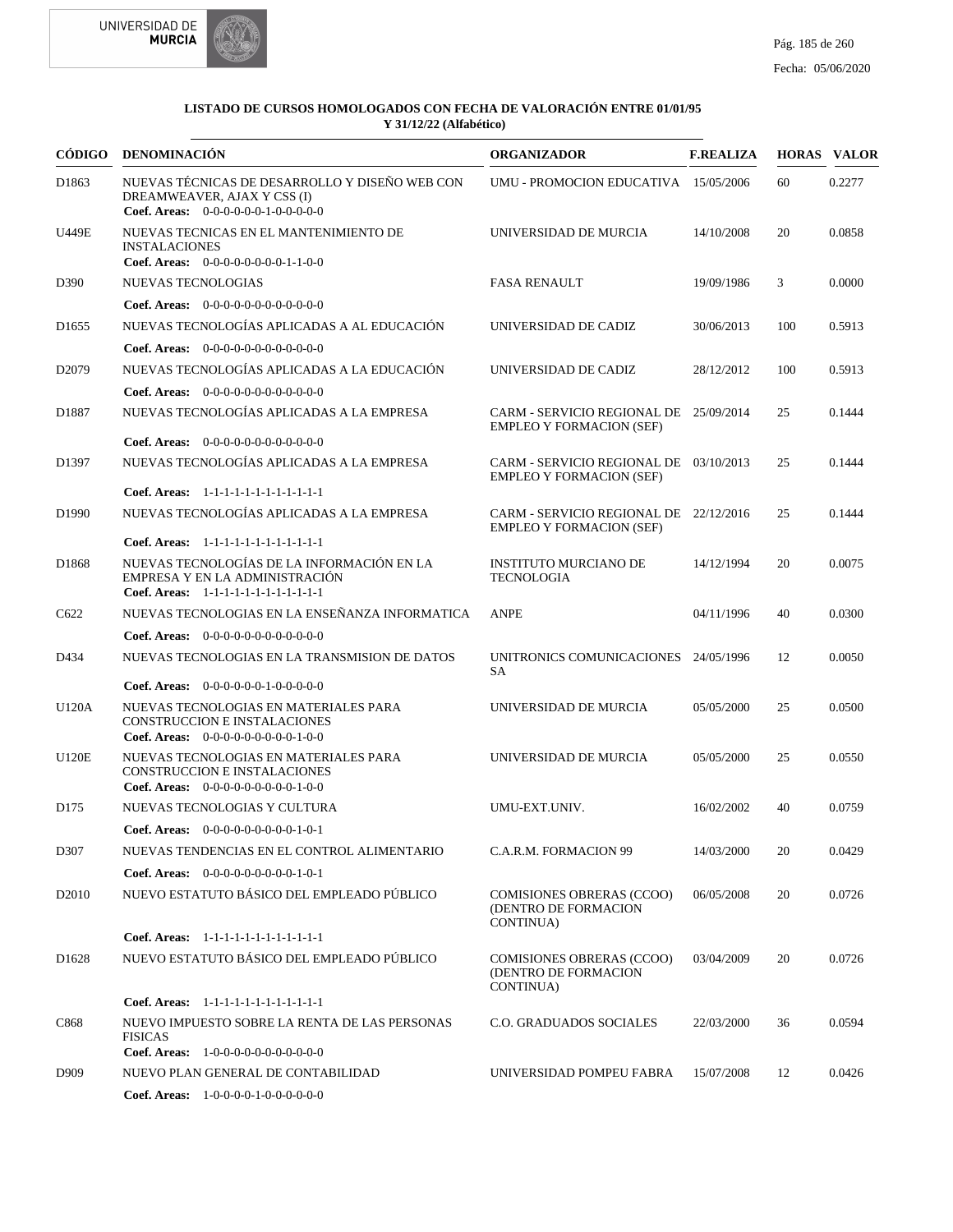



| CÓDIGO            | <b>DENOMINACIÓN</b>                                                                                                                  | <b>ORGANIZADOR</b>                                                                | <b>F.REALIZA</b> |     | <b>HORAS VALOR</b> |
|-------------------|--------------------------------------------------------------------------------------------------------------------------------------|-----------------------------------------------------------------------------------|------------------|-----|--------------------|
| C <sub>564</sub>  | NUEVOS CAMINOS DEL CINE CONTEMPORANEO                                                                                                | <b>UMU-U.MAR</b>                                                                  | 04/09/1995       | 40  | 0.0347             |
|                   | <b>Coef. Areas:</b> $0-0-0-0-0-0-0-0-0-0-0$                                                                                          |                                                                                   |                  |     |                    |
| CA32E             | NUEVOS CAMPOS EN LA GESTION CULTURAL                                                                                                 | UNIVERSIDAD DE MURCIA                                                             | 23/10/2003       | 50  | 0.0866             |
|                   | Coef. Areas: 0-0-0-0-0-0-0-0-0-0-0-0-0                                                                                               |                                                                                   |                  |     |                    |
| L544              | NUEVOS MICROSCOPIOS, I CURSO SOBRE LOS                                                                                               | U. A. MADRID                                                                      | 26/04/1993       | 3   | 0.0000             |
|                   | Coef. Areas: 0-0-0-0-0-0-0-0-0-1-0-1                                                                                                 |                                                                                   |                  |     |                    |
| <b>U569E</b>      | NUEVOS SERVICIOS DE BIBLIOTECA ANTE EL EEES Y EEI<br>(SEMIPRESENCIAL)<br>Coef. Areas: $0-0-0-0-0-0-1-0-0-0-0$                        | UNIVERSIDAD DE MURCIA                                                             | 28/09/2011       | 30  | 0.2145             |
| <b>U629E</b>      | NUEVOS SERVICIOS EN LOS CENTROS DE RECURSOS DE<br>APOYO A LA DOCENCIA E INVESTIGACIÓN (CRAI)<br>Coef. Areas: $0-0-0-0-0-0-1-0-0-0-0$ | UNIVERSIDAD DE MURCIA                                                             | 28/05/2012       | 30  | 0.2145             |
| D <sub>271</sub>  | NUEVOS SISTEMAS DE CLIMATIZACION Y CONTROL, I<br><b>CURSO</b><br>Coef. Areas: $0-0-0-0-0-0-0-0-1-0-0$                                | <b>INST. MURCIANO DE</b><br><b>TECNOLOGIA</b>                                     | 29/01/1993       | 15  | 0.0056             |
| D648              | NUTRICION Y DIETETICA HUMANA, CURSO DE                                                                                               | ASAMBLEA REGIONAL "AMAS DE 21/03/1990<br>CASA", CONSUMIDORES Y<br><b>USUARIOS</b> |                  | 24  | 0.0090             |
|                   | <b>Coef. Areas:</b> $0-0-0-0-0-0-0-0-0-0-0-0$                                                                                        |                                                                                   |                  |     |                    |
| D <sub>600</sub>  | OFFICE: EXCEL AVANZADO                                                                                                               | CC.00                                                                             | 29/04/2002       | 60  | 0.1089             |
|                   | Coef. Areas: 1-1-1-1-1-1-1-1-1-1-1-1-1                                                                                               |                                                                                   |                  |     |                    |
| D <sub>2055</sub> | OFFICE 97                                                                                                                            | <b>MUROFIMEDIA</b>                                                                | 15/04/1998       | 100 | 0.0375             |
|                   | Coef. Areas: 1-1-1-1-1-1-1-1-1-1-1-1-1                                                                                               |                                                                                   |                  |     |                    |
| C631              | OFFICE-MICROSOFT                                                                                                                     | <b>CSI-CSIF</b>                                                                   | 11/11/1996       | 35  | 0.0318             |
|                   | Coef. Areas: $1-1-1-1-1-1-1-1-1-1-1$                                                                                                 |                                                                                   |                  |     |                    |
| C547              | OFFICE-MICROSOFT (OFIMATICA)                                                                                                         | <b>CSI-CSIF</b>                                                                   | 04/12/1995       | 50  | 0.0413             |
| L <sub>035</sub>  | Coef. Areas: 1-1-1-1-1-1-1-1-1-1-1-1-1                                                                                               | UNIVERSIDAD DE MURCIA-                                                            |                  |     | 0.0059             |
|                   | OFICIALES DE LABORATORIO, FORMACION PARA                                                                                             | P.FORM.                                                                           | 01/06/1989       | 6   |                    |
|                   | Coef. Areas: $0-0-0-0-0-0-0-0-1-0-1$                                                                                                 |                                                                                   |                  |     |                    |
| C985              | <b>OFIMATICA</b>                                                                                                                     | <b>ACAD. TRYME</b>                                                                | 30/04/1995       | 80  | 0.0300             |
|                   | Coef. Areas: 1-1-1-1-1-1-1-1-1-1-1-1-1                                                                                               |                                                                                   |                  |     |                    |
| D793              | <b>OFIMATICA</b>                                                                                                                     | CARM                                                                              | 02/08/2001       | 125 | 0.2166             |
|                   | Coef. Areas: 1-1-1-1-1-1-1-1-1-1-1-1-1                                                                                               |                                                                                   |                  |     |                    |
| D816              | <b>OFIMATICA</b>                                                                                                                     | CARM                                                                              | 05/09/2000       | 125 | 0.2166             |
|                   | Coef. Areas: 1-1-1-1-1-1-1-1-1-1-1-1-1                                                                                               |                                                                                   |                  |     |                    |
| D <sub>1354</sub> | <b>OFIMATICA</b>                                                                                                                     | <b>UNION GENERAL DE</b><br>TRABAJADORES (UGT)                                     | 22/03/2011       | 190 | 1.0450             |
|                   | Coef. Areas: 1-1-1-1-1-1-1-1-1-1-1-1-1                                                                                               |                                                                                   |                  |     |                    |
| L319              | <b>OFIMATICA</b>                                                                                                                     | <b>SINFOR Y SOF</b>                                                               | 10/01/1991       | 3   | 0.0000             |
|                   | Coef. Areas: 1-1-1-1-1-1-1-1-1-1-1-1-1                                                                                               |                                                                                   |                  |     |                    |
| D <sub>1319</sub> | <b>OFIMÁTICA</b>                                                                                                                     | <b>CARM</b>                                                                       | 18/10/2000       | 125 | 0.2166             |
|                   | Coef. Areas: 1-1-1-1-1-1-1-1-1-1-1-1-1                                                                                               |                                                                                   |                  |     |                    |
| D770              | OFIMATICA APLICADA: PRESENTACIONES                                                                                                   | <b>CSI-CSIF</b>                                                                   | 30/06/2005       | 20  | 0.0726             |
|                   | Coef. Areas: 1-1-1-1-1-1-1-1-1-1-1-1-1                                                                                               |                                                                                   |                  |     |                    |
| D863              | OFIMATICA APLICADA: PRESENTACIONES                                                                                                   | <b>CSI-CSIF</b>                                                                   | 30/11/2006       | 20  | 0.0726             |
|                   | Coef. Areas: $1-1-1-1-1-1-1-1-1-1-1$                                                                                                 |                                                                                   |                  |     |                    |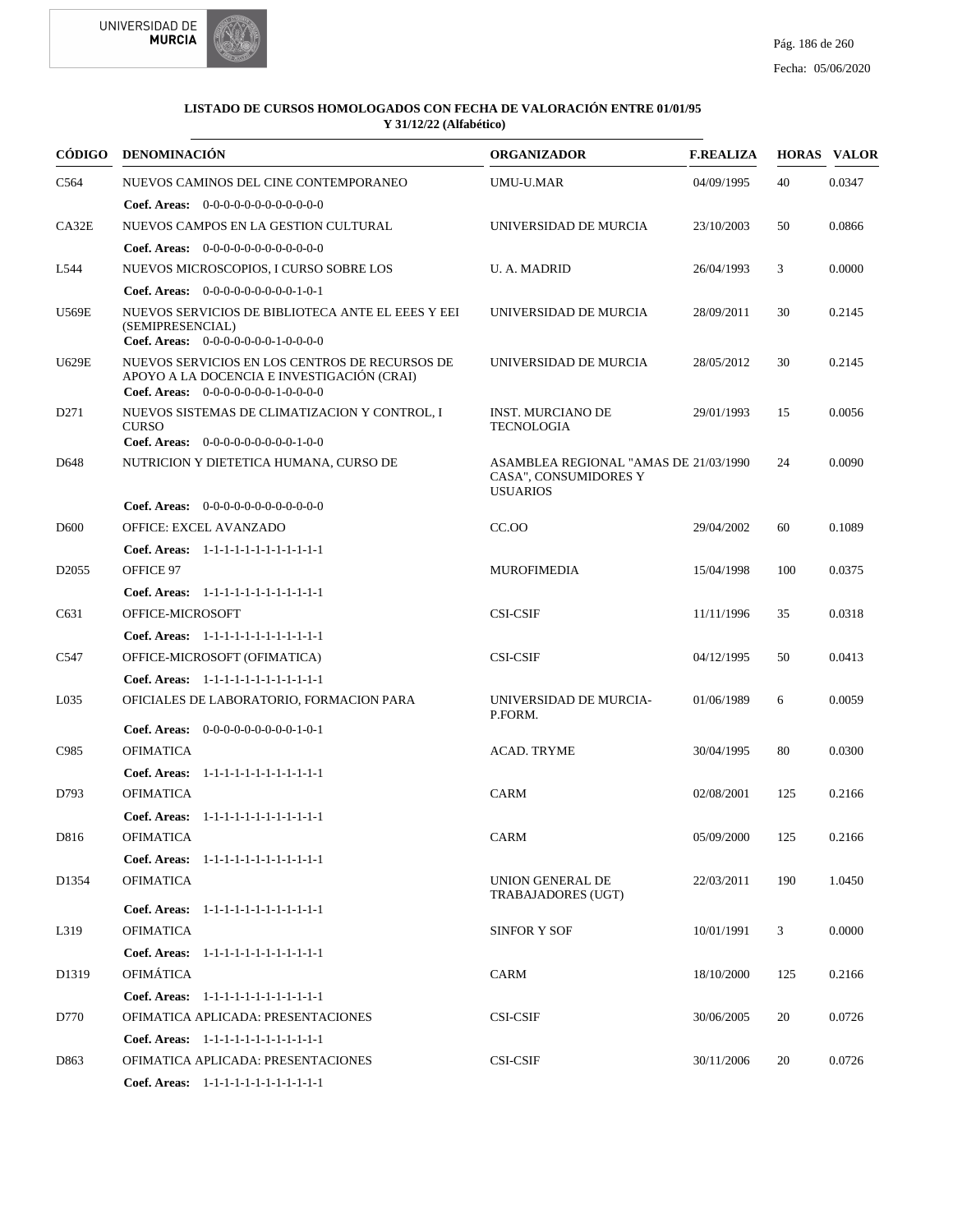

|                   | CÓDIGO DENOMINACIÓN                                                         | <b>ORGANIZADOR</b>                                                                                  | <b>F.REALIZA</b> |     | <b>HORAS VALOR</b> |
|-------------------|-----------------------------------------------------------------------------|-----------------------------------------------------------------------------------------------------|------------------|-----|--------------------|
| C904              | OFIMATICA AVANZADA                                                          | <b>CSI-CSIF</b>                                                                                     | 07/06/2000       | 30  | 0.0545             |
|                   | Coef. Areas: 1-1-1-1-1-1-1-1-1-1-1-1-1                                      |                                                                                                     |                  |     |                    |
| D733              | OFIMATICA AVANZADA                                                          | <b>CSI-CSIF</b>                                                                                     | 30/05/2003       | 30  | 0.0545             |
|                   | Coef. Areas: 1-1-1-1-1-1-1-1-1-1-1-1-1                                      |                                                                                                     |                  |     |                    |
| D <sub>1233</sub> | OFIMÁTICA BAJO ENTORNO WINDOWS                                              | INSTITUTO DE FOMENTO DE LA<br>REGIÓN DE MURCIA (INFO)                                               | 12/06/1997       | 100 | 0.0866             |
|                   | Coef. Areas: 1-1-1-1-1-1-1-1-1-1-1-1-1                                      |                                                                                                     |                  |     |                    |
| L552              | OFIMATICA C-1                                                               | <b>INEM</b>                                                                                         | 17/02/1989       | 300 | 0.1575             |
|                   | Coef. Areas: 1-1-1-1-1-1-1-1-1-1-1-1-1                                      |                                                                                                     |                  |     |                    |
| D <sub>1074</sub> | OFIMATICA DE GESTION: WORD, EXCEL Y ACCESS                                  | CONFEDERACION REGIONAL DE 08/06/2005<br><b>ORGANIZACIONES</b><br>EMPRESARIALES DE MURCIA<br>(CROEM) |                  | 135 | 0.4455             |
|                   | Coef. Areas: 1-1-1-1-1-1-1-1-1-1-1-1-1                                      |                                                                                                     |                  |     |                    |
| D1992             | OFIMÁTICA EN LA NUBE, GOOGLE DOCS                                           | CARM - SERVICIO REGIONAL DE 02/12/2016<br><b>EMPLEO Y FORMACION (SEF)</b>                           |                  | 45  | 0.2599             |
|                   | Coef. Areas: 1-1-1-1-1-1-1-1-1-1-1-1-1                                      |                                                                                                     |                  |     |                    |
| D1594             | OFIMÁTICA EN LA NUBE, GOOGLE DOCS                                           | CARM - SERVICIO REGIONAL DE 30/10/2012<br><b>EMPLEO Y FORMACION (SEF)</b>                           |                  | 45  | 0.2599             |
|                   | Coef. Areas: 1-1-1-1-1-1-1-1-1-1-1-1-1                                      |                                                                                                     |                  |     |                    |
| D <sub>1591</sub> | OFIMÁTICA EN LA NUBE, GOOGLE DOCS                                           | CARM - SERVICIO REGIONAL DE 25/10/2012<br><b>EMPLEO Y FORMACION (SEF)</b>                           |                  | 45  | 0.2599             |
|                   | Coef. Areas: 1-1-1-1-1-1-1-1-1-1-1-1-1                                      |                                                                                                     |                  |     |                    |
| D1349             | OFIMÁTICA EN LA NUBE, GOOGLE DOCS                                           | CARM - SERVICIO REGIONAL DE 26/03/2012<br><b>EMPLEO Y FORMACION (SEF)</b>                           |                  | 45  | 0.2599             |
|                   | Coef. Areas: 1-1-1-1-1-1-1-1-1-1-1-1-1                                      |                                                                                                     |                  |     |                    |
| D <sub>1955</sub> | OFIMÁTICA EN LA NUBE, GOOGLE DOCS<br>Coef. Areas: 1-1-1-1-1-1-1-1-1-1-1-1-1 | CARM - SERVICIO REGIONAL DE 10/12/2012<br><b>EMPLEO Y FORMACION (SEF)</b>                           |                  | 45  | 0.2599             |
| D1552             | OFIMÁTICA EN LA NUBE, GOOGLE DOCS                                           | CARM - SERVICIO REGIONAL DE 22/10/2012<br><b>EMPLEO Y FORMACION (SEF)</b>                           |                  | 45  | 0.2599             |
|                   | Coef. Areas: 1-1-1-1-1-1-1-1-1-1-1-1-1                                      |                                                                                                     |                  |     |                    |
| D1807             | OFIMÁTICA EN LA NUBE, GOOGLE DOCS                                           | CARM - SERVICIO REGIONAL DE 29/10/2015<br><b>EMPLEO Y FORMACION (SEF)</b>                           |                  | 45  | 0.2599             |
|                   | Coef. Areas: 1-1-1-1-1-1-1-1-1-1-1-1-1                                      |                                                                                                     |                  |     |                    |
| D <sub>1656</sub> | OFIMÁTICA EN LA NUBE, GOOGLE DOCS                                           | CARM - SERVICIO REGIONAL DE 17/12/2013<br><b>EMPLEO Y FORMACION (SEF)</b>                           |                  | 45  | 0.2599             |
|                   | Coef. Areas: 1-1-1-1-1-1-1-1-1-1-1-1-1                                      |                                                                                                     |                  |     |                    |
| D <sub>1739</sub> | OFIMÁTICA EN LA NUBE-GOOGLE DOCS                                            | CARM - SERVICIO REGIONAL DE 20/10/2012<br><b>EMPLEO Y FORMACION (SEF)</b>                           |                  | 45  | 0.2599             |
|                   | Coef. Areas: 1-1-1-1-1-1-1-1-1-1-1-1-1                                      |                                                                                                     |                  |     |                    |
| D1833             | OFIMÁTICA ENTORNO WINDOWS                                                   | <b>FUNDACION FORMACION Y</b><br>EMPLEO "MIGUEL ESCALERA"<br>(FOREM-CCOO)                            | 01/07/1995       | 60  | 0.0495             |
|                   | Coef. Areas: $1-1-1-1-1-1-1-1-1-1-1$                                        |                                                                                                     |                  |     |                    |
| D <sub>2020</sub> | <b>OFIMÁTICA E-2003-000909</b>                                              | <b>ASOCIACIÓN DE EMPRESAS</b><br>ECONOMÍA SOCIAL DE R. MURCIA<br>(AMUSAL)                           | 31/07/2003       | 135 | 0.1114             |
|                   | Coef. Areas: 1-1-1-1-1-1-1-1-1-1-1-1-1                                      |                                                                                                     |                  |     |                    |
| D1170             | OFIMÁTICA: GESTIÓN INTEGRAL PARA DOCENTES                                   | CONSEJO GENERAL COLEGIOS<br>DOCTORES Y LIC. F. Y LETRAS Y<br><b>CIENCIAS</b>                        | 28/09/1995       | 40  | 0.0300             |
|                   | Coef. Areas: $0-0-0-0-0-0-0-0-0-0-0$                                        |                                                                                                     |                  |     |                    |
| C <sub>108</sub>  | OFIMATICA, INTRODUCCION A LA                                                | UMU-E.U. INFORMATICA                                                                                | 15/06/1992       | 20  | 0.0158             |
|                   | Coef. Areas: 1-1-1-1-1-1-1-1-1-1-1-1-1                                      |                                                                                                     |                  |     |                    |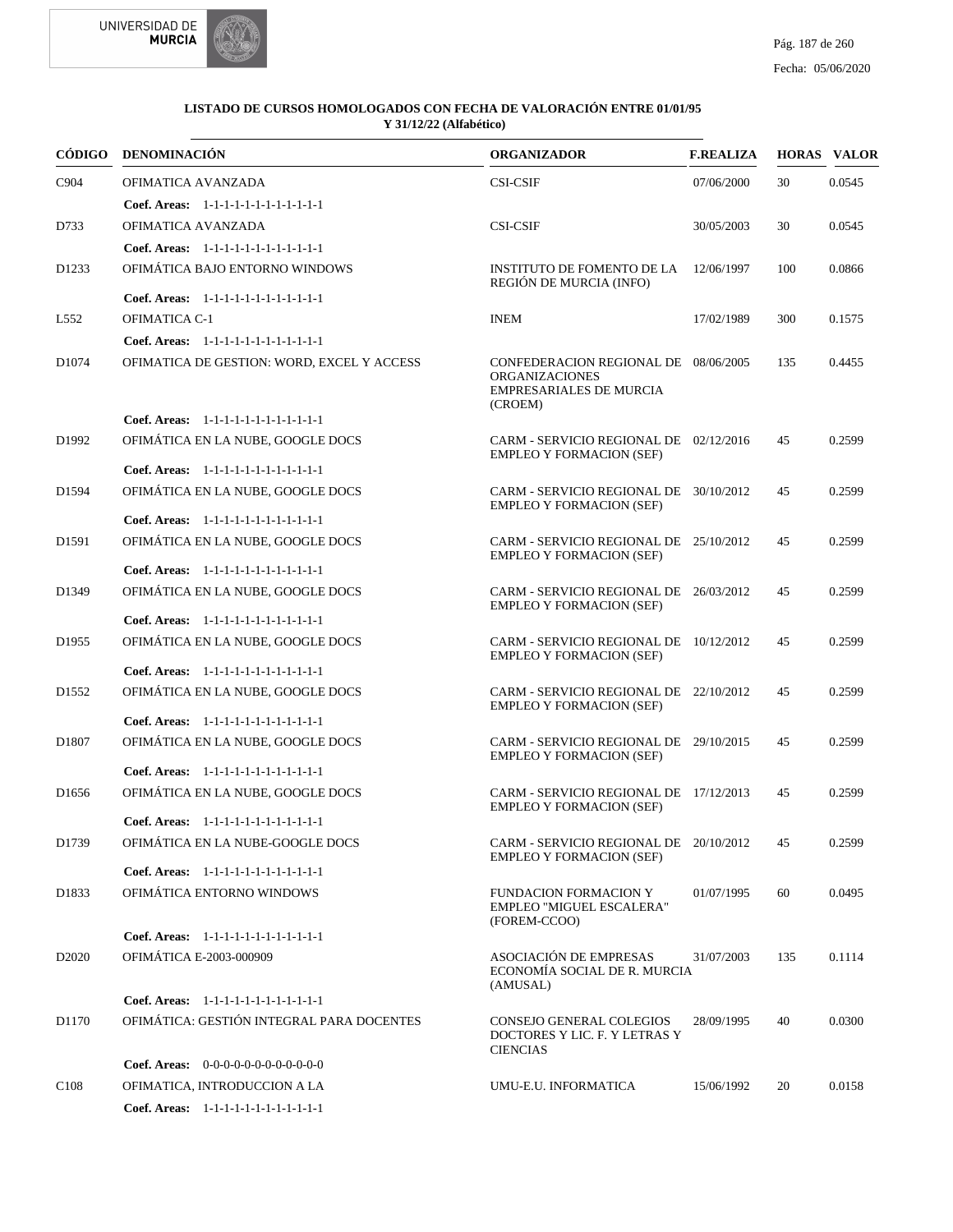



| CÓDIGO           | <b>DENOMINACIÓN</b>                                                                                                           | <b>ORGANIZADOR</b>                                                       | <b>F.REALIZA</b> |     | <b>HORAS VALOR</b> |
|------------------|-------------------------------------------------------------------------------------------------------------------------------|--------------------------------------------------------------------------|------------------|-----|--------------------|
| C816             | OFIMATICA, INTRODUCCION A LA                                                                                                  | <b>CSI-CSIF</b>                                                          | 13/10/1998       | 40  | 0.0363             |
|                  | Coef. Areas: 1-1-1-1-1-1-1-1-1-1-1-1-1                                                                                        |                                                                          |                  |     |                    |
| D174             | OFIMATICA, INTRODUCCION A LA                                                                                                  | <b>CSI-CSIF</b>                                                          | 13/05/2003       | 30  | 0.0495             |
|                  | Coef. Areas: 1-1-1-1-1-1-1-1-1-1-1-1-1                                                                                        |                                                                          |                  |     |                    |
| C880             | OFIMATICA, INTRODUCCION A LA                                                                                                  | <b>CSI-CSIF</b>                                                          | 29/05/2000       | 30  | 0.0545             |
|                  | Coef. Areas: 1-1-1-1-1-1-1-1-1-1-1-1-1                                                                                        |                                                                          |                  |     |                    |
| D1981            | OFIMATICA: MF0233 2                                                                                                           | UNION GENERAL DE<br>TRABAJADORES (UGT) (DENTRO<br>DE FORMACION CONTINUA) | 12/12/2014       | 190 | 1.1495             |
|                  | Coef. Areas: 1-1-1-1-1-1-1-1-1-1-1-1-1                                                                                        |                                                                          |                  |     |                    |
| D829             | OFIMATICA WINDOWS                                                                                                             | <b>FECOM</b>                                                             | 10/03/2000       | 90  | 0.1485             |
|                  | Coef. Areas: 1-1-1-1-1-1-1-1-1-1-1-1-1                                                                                        |                                                                          |                  |     |                    |
| C986             | <b>OFIMATICA WINDOWS (WORD 6.0)</b>                                                                                           | <b>CENTRO EST. ARES-INFER</b>                                            | 14/11/1996       | 40  | 0.0150             |
|                  | Coef. Areas: $1-1-1-1-1-1-1-1-1-1-1$                                                                                          |                                                                          |                  |     |                    |
| L386             | OFIMATICA Y SERVICIOS DE RED, INICIACION A                                                                                    | <b>UMU-CPD</b>                                                           | 24/09/1993       | 20  | 0.0173             |
|                  | Coef. Areas: 1-1-1-1-1-1-1-1-1-1-1-1-1                                                                                        |                                                                          |                  |     |                    |
| C732             | OFIMATICA 1.MS-OFFICE (ACCESS)                                                                                                | CC.00.                                                                   | 24/03/1998       | 40  | 0.0363             |
|                  | Coef. Areas: 1-1-1-1-1-1-1-1-1-1-1-1-1                                                                                        |                                                                          |                  |     |                    |
| C822             | <b>OFIMATICA 2</b>                                                                                                            | <b>FOREM</b>                                                             | 08/03/1999       | 30  | 0.0248             |
|                  | Coef. Areas: 1-1-1-1-1-1-1-1-1-1-1-1-1                                                                                        |                                                                          |                  |     |                    |
| C905             | OFIMATICA 2 WORD (AVANZADO)                                                                                                   | CC.OO.                                                                   | 05/11/1998       | 30  | 0.0272             |
|                  | Coef. Areas: 1-1-1-1-1-1-1-1-1-1-1-1-1                                                                                        |                                                                          |                  |     |                    |
| D794             | OMI - AP                                                                                                                      | <b>INSALUD</b>                                                           | 02/11/2000       | 10  | 0.0158             |
|                  | <b>Coef. Areas:</b> $0-0-0-0-0-0-0-0-0-0-0-0$                                                                                 |                                                                          |                  |     |                    |
| L546             | ONCOLOGIA CLINICA PARA TEC.ESP. ANALISIS CLINICOS,<br><b>CURSO TEOR.PRACT.</b><br><b>Coef. Areas:</b> $0-0-0-0-0-0-0-0-1-0-1$ | UMU-FAC. MEDICINA                                                        | 31/03/1988       | 40  | 0.0315             |
| C <sub>906</sub> | OPEN ACCESS, C-1                                                                                                              | <b>INEM</b>                                                              | 28/04/1989       | 220 | 0.1733             |
|                  | Coef. Areas: 1-1-1-1-1-1-1-1-1-1-1-1-1                                                                                        |                                                                          |                  |     |                    |
| <b>U367AC</b>    | OPENOFFICCE WRITER AVANZADO                                                                                                   | UNIVERSIDAD DE MURCIA                                                    | 27/04/2006       | 18  | 0.0737             |
|                  | Coef. Areas: 1-1-1-1-1-1-1-1-1-1-1-1-1                                                                                        |                                                                          |                  |     |                    |
| <b>U367AP</b>    | OPENOFFICCE WRITER AVANZADO                                                                                                   | UNIVERSIDAD DE MURCIA                                                    | 27/04/2006       | 18  | 0.0719             |
|                  | <b>Coef. Areas:</b> $1-1-1-1-1-1-1-1-1-1-1$                                                                                   |                                                                          |                  |     |                    |
| <b>U367EP</b>    | OPENOFFICCE WRITER AVANZADO                                                                                                   | UNIVERSIDAD DE MURCIA                                                    | 27/04/2006       | 18  | 0.0791             |
|                  | Coef. Areas: 1-1-1-1-1-1-1-1-1-1-1-1-1                                                                                        |                                                                          |                  |     |                    |
| <b>U404EC</b>    | OPENOFFICCE WRITER AVANZADO                                                                                                   | UNIVERSIDAD DE MURCIA                                                    | 02/05/2007       | 18  | 0.0811             |
|                  | Coef. Areas: 1-1-1-1-1-1-1-1-1-1-1-1-1                                                                                        |                                                                          |                  |     |                    |
| <b>U367EC</b>    | OPENOFFICCE WRITER AVANZADO                                                                                                   | UNIVERSIDAD DE MURCIA                                                    | 27/04/2006       | 18  | 0.0811             |
|                  | Coef. Areas: 1-1-1-1-1-1-1-1-1-1-1-1-1                                                                                        |                                                                          |                  |     |                    |
| <b>U437EC</b>    | OPENOFFICE BASE AVANZADO                                                                                                      | UNIVERSIDAD DE MURCIA                                                    | 08/05/2008       | 20  | 0.0901             |
|                  | Coef. Areas: 1-1-1-1-1-1-1-1-1-1-1-1-1                                                                                        |                                                                          |                  |     |                    |
| U514E            | OPENOFFICE BASE INICIAL                                                                                                       | UNIVERSIDAD DE MURCIA                                                    | 10/03/2010       | 18  | 0.1287             |
|                  | Coef. Areas: 1-1-1-1-1-1-1-1-1-1-1-1-1                                                                                        |                                                                          |                  |     |                    |
| <b>U369EP</b>    | OPENOFFICE BASE INICIAL                                                                                                       | UNIVERSIDAD DE MURCIA                                                    | 24/04/2006       | 18  | 0.0791             |
|                  | Coef. Areas: $1-1-1-1-1-1-1-1-1-1-1$                                                                                          |                                                                          |                  |     |                    |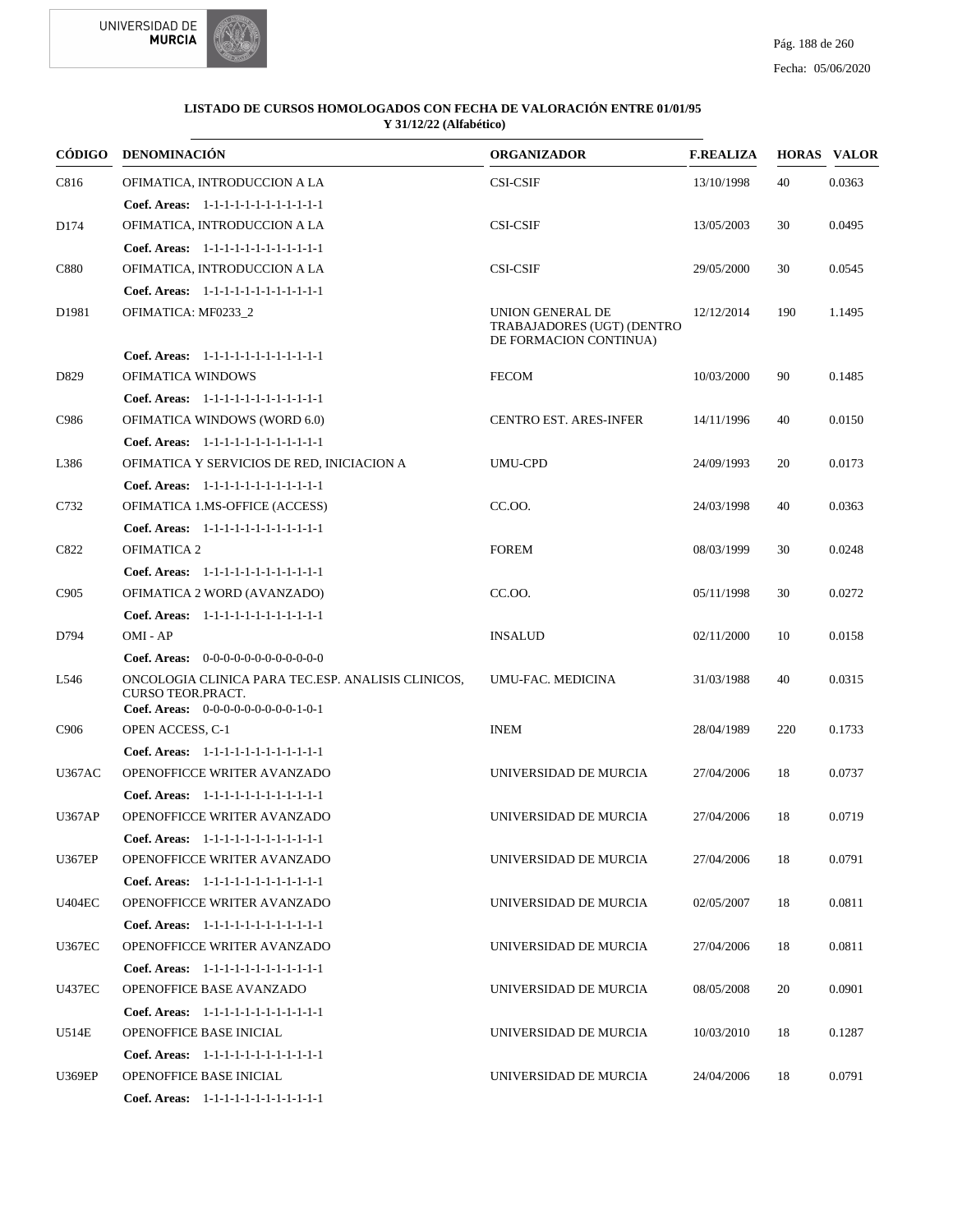



| CÓDIGO        | <b>DENOMINACIÓN</b>                    | <b>ORGANIZADOR</b>    | <b>F.REALIZA</b> |    | <b>HORAS VALOR</b> |
|---------------|----------------------------------------|-----------------------|------------------|----|--------------------|
| <b>U369AC</b> | OPENOFFICE BASE INICIAL                | UNIVERSIDAD DE MURCIA | 24/04/2006       | 18 | 0.0737             |
|               | Coef. Areas: 1-1-1-1-1-1-1-1-1-1-1-1-1 |                       |                  |    |                    |
| <b>U369AP</b> | OPENOFFICE BASE INICIAL                | UNIVERSIDAD DE MURCIA | 24/04/2006       | 18 | 0.0719             |
|               | Coef. Areas: 1-1-1-1-1-1-1-1-1-1-1-1-1 |                       |                  |    |                    |
| <b>U436EC</b> | OPENOFFICE BASE INICIAL                | UNIVERSIDAD DE MURCIA | 21/04/2008       | 18 | 0.0811             |
|               | Coef. Areas: 1-1-1-1-1-1-1-1-1-1-1-1-1 |                       |                  |    |                    |
| <b>U369EC</b> | OPENOFFICE BASE INICIAL                | UNIVERSIDAD DE MURCIA | 24/04/2006       | 18 | 0.0811             |
|               | Coef. Areas: $1-1-1-1-1-1-1-1-1-1-1$   |                       |                  |    |                    |
| <b>U470E</b>  | OPENOFFICE BASE INICIAL                | UNIVERSIDAD DE MURCIA | 10/03/2009       | 18 | 0.0772             |
|               | Coef. Areas: 1-1-1-1-1-1-1-1-1-1-1-1-1 |                       |                  |    |                    |
| <b>U405EC</b> | OPENOFFICE BASE INICIAL                | UNIVERSIDAD DE MURCIA | 22/03/2007       | 18 | 0.0811             |
|               | Coef. Areas: 1-1-1-1-1-1-1-1-1-1-1-1-1 |                       |                  |    |                    |
| <b>U558E</b>  | OPENOFFICE BASE INICIAL                | UNIVERSIDAD DE MURCIA | 04/04/2011       | 18 | 0.1287             |
|               | Coef. Areas: $1-1-1-1-1-1-1-1-1-1-1$   |                       |                  |    |                    |
| <b>U560EC</b> | OPENOFFICE CALC AVANZADO               | UNIVERSIDAD DE MURCIA | 04/05/2011       | 24 | 0.1802             |
|               | Coef. Areas: 1-1-1-1-1-1-1-1-1-1-1-1-1 |                       |                  |    |                    |
| U515EC        | OPENOFFICE CALC AVANZADO               | UNIVERSIDAD DE MURCIA | 03/06/2010       | 24 | 0.1802             |
|               | Coef. Areas: 1-1-1-1-1-1-1-1-1-1-1-1-1 |                       |                  |    |                    |
| <b>U364EC</b> | OPENOFFICE CALC INICIAL                | UNIVERSIDAD DE MURCIA | 17/03/2006       | 18 | 0.0811             |
|               | Coef. Areas: 1-1-1-1-1-1-1-1-1-1-1-1-1 |                       |                  |    |                    |
| <b>U364EP</b> | OPENOFFICE CALC INICIAL                | UNIVERSIDAD DE MURCIA | 17/03/2006       | 18 | 0.0791             |
|               | Coef. Areas: 1-1-1-1-1-1-1-1-1-1-1-1-1 |                       |                  |    |                    |
| <b>U432EC</b> | OPENOFFICE CALC INICIAL                | UNIVERSIDAD DE MURCIA | 31/03/2008       | 18 | 0.0811             |
|               | Coef. Areas: 1-1-1-1-1-1-1-1-1-1-1-1-1 |                       |                  |    |                    |
| U468E         | OPENOFFICE CALC INICIAL                | UNIVERSIDAD DE MURCIA | 02/03/2009       | 18 | 0.0772             |
|               | Coef. Areas: 1-1-1-1-1-1-1-1-1-1-1-1-1 |                       |                  |    |                    |
| <b>U330EC</b> | OPENOFFICE CALC INICIAL                | UNIVERSIDAD DE MURCIA | 06/06/2005       | 18 | 0.0811             |
|               | Coef. Areas: 1-1-1-1-1-1-1-1-1-1-1-1-1 |                       |                  |    |                    |
| U556A         | OPENOFFICE CALC INICIAL                | UNIVERSIDAD DE MURCIA | 15/03/2011       | 18 | 0.1170             |
|               | Coef. Areas: 1-1-1-1-1-1-1-1-1-1-1-1-1 |                       |                  |    |                    |
| <b>U364AP</b> | OPENOFFICE CALC INICIAL                | UNIVERSIDAD DE MURCIA | 17/03/2006       | 18 | 0.0719             |
|               | Coef. Areas: 1-1-1-1-1-1-1-1-1-1-1-1-1 |                       |                  |    |                    |
| <b>U401EC</b> | OPENOFFICE CALC INICIAL                | UNIVERSIDAD DE MURCIA | 20/03/2007       | 18 | 0.0811             |
|               | Coef. Areas: 1-1-1-1-1-1-1-1-1-1-1-1-1 |                       |                  |    |                    |
| <b>U364AC</b> | OPENOFFICE CALC INICIAL                | UNIVERSIDAD DE MURCIA | 17/03/2006       | 18 | 0.0737             |
|               | Coef. Areas: 1-1-1-1-1-1-1-1-1-1-1-1-1 |                       |                  |    |                    |
| U512E         | OPENOFFICE CALC INICIAL                | UNIVERSIDAD DE MURCIA | 01/03/2010       | 18 | 0.1287             |
|               | Coef. Areas: 1-1-1-1-1-1-1-1-1-1-1-1-1 |                       |                  |    |                    |
| U556E         | OPENOFFICE CALC INICIAL                | UNIVERSIDAD DE MURCIA | 15/03/2011       | 18 | 0.1287             |
|               | Coef. Areas: 1-1-1-1-1-1-1-1-1-1-1-1-1 |                       |                  |    |                    |
| <b>U365AC</b> | <b>OPENOFFICE IMPRESS</b>              | UNIVERSIDAD DE MURCIA | 27/02/2006       | 24 | 0.0983             |
|               | Coef. Areas: 1-1-1-1-1-1-1-1-1-1-1-1-1 |                       |                  |    |                    |
| <b>U365AP</b> | <b>OPENOFFICE IMPRESS</b>              | UNIVERSIDAD DE MURCIA | 27/02/2006       | 24 | 0.0959             |
|               | Coef. Areas: 1-1-1-1-1-1-1-1-1-1-1-1-1 |                       |                  |    |                    |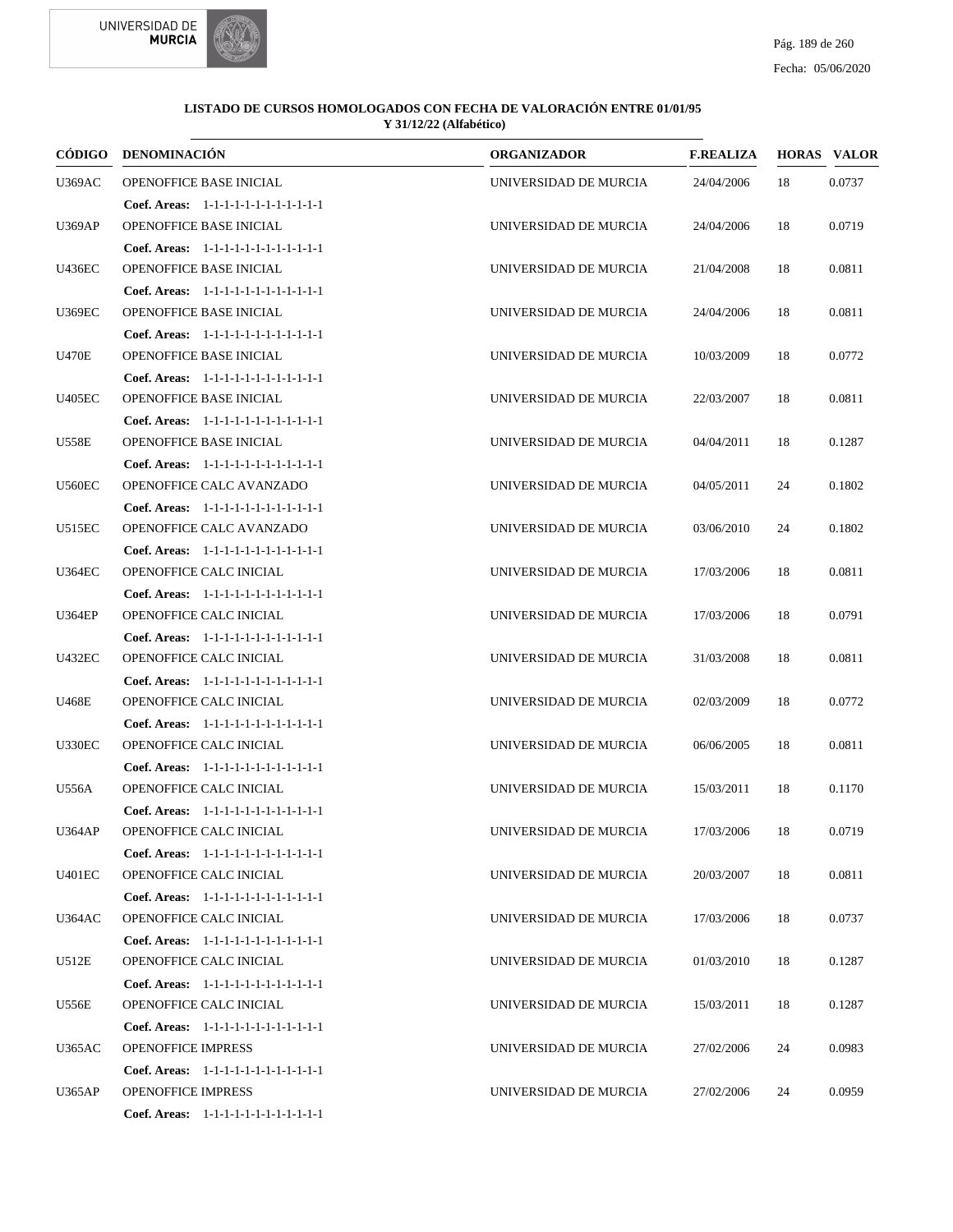



|               | CÓDIGO DENOMINACIÓN                                                 | <b>ORGANIZADOR</b>    | <b>F.REALIZA</b> |    | <b>HORAS VALOR</b> |
|---------------|---------------------------------------------------------------------|-----------------------|------------------|----|--------------------|
| <b>U365EC</b> | <b>OPENOFFICE IMPRESS</b>                                           | UNIVERSIDAD DE MURCIA | 27/02/2006       | 24 | 0.1081             |
|               | Coef. Areas: 1-1-1-1-1-1-1-1-1-1-1-1-1                              |                       |                  |    |                    |
| <b>U365EP</b> | <b>OPENOFFICE IMPRESS</b>                                           | UNIVERSIDAD DE MURCIA | 27/02/2006       | 24 | 0.1055             |
|               | Coef. Areas: 1-1-1-1-1-1-1-1-1-1-1-1-1                              |                       |                  |    |                    |
| U331AC        | <b>OPENOFFICE IMPRESS</b>                                           | UNIVERSIDAD DE MURCIA | 16/09/2005       | 24 | 0.0983             |
|               | Coef. Areas: 1-1-1-1-1-1-1-1-1-1-1-1-1                              |                       |                  |    |                    |
| U331AP        | <b>OPENOFFICE IMPRESS</b>                                           | UNIVERSIDAD DE MURCIA | 16/09/2005       | 24 | 0.0959             |
|               | Coef. Areas: 1-1-1-1-1-1-1-1-1-1-1-1-1                              |                       |                  |    |                    |
| <b>U331EC</b> | <b>OPENOFFICE IMPRESS</b>                                           | UNIVERSIDAD DE MURCIA | 16/09/2005       | 24 | 0.1081             |
|               | Coef. Areas: 1-1-1-1-1-1-1-1-1-1-1-1-1                              |                       |                  |    |                    |
| <b>U331EP</b> | <b>OPENOFFICE IMPRESS</b>                                           | UNIVERSIDAD DE MURCIA | 16/09/2005       | 24 | 0.1055             |
|               | Coef. Areas: 1-1-1-1-1-1-1-1-1-1-1-1-1                              |                       |                  |    |                    |
| U557E         | <b>OPENOFFICE IMPRESS</b>                                           | UNIVERSIDAD DE MURCIA | 21/02/2011       | 24 | 0.1716             |
|               | Coef. Areas: 1-1-1-1-1-1-1-1-1-1-1-1-1                              |                       |                  |    |                    |
| U513E         | <b>OPENOFFICE IMPRESS</b>                                           | UNIVERSIDAD DE MURCIA | 01/03/2010       | 24 | 0.1716             |
|               | Coef. Areas: 1-1-1-1-1-1-1-1-1-1-1-1-1                              |                       |                  |    |                    |
| U469E         | <b>OPENOFFICE IMPRESS</b>                                           | UNIVERSIDAD DE MURCIA | 02/03/2009       | 24 | 0.1030             |
|               | Coef. Areas: 1-1-1-1-1-1-1-1-1-1-1-1-1                              |                       |                  |    |                    |
| <b>U433EC</b> | <b>OPENOFFICE IMPRESS</b>                                           | UNIVERSIDAD DE MURCIA | 03/03/2008       | 24 | 0.1081             |
|               | Coef. Areas: 1-1-1-1-1-1-1-1-1-1-1-1-1                              |                       |                  |    |                    |
| <b>U402EC</b> | <b>OPENOFFICE IMPRESS</b>                                           | UNIVERSIDAD DE MURCIA | 13/03/2007       | 24 | 0.1081             |
|               | Coef. Areas: 1-1-1-1-1-1-1-1-1-1-1-1-1                              |                       |                  |    |                    |
| <b>U525EC</b> | OPENOFFICE WRITER AVANZADO                                          | UNIVERSIDAD DE MURCIA | 16/06/2010       | 18 | 0.1351             |
|               | Coef. Areas: 1-1-1-1-1-1-1-1-1-1-1-1-1                              |                       |                  |    |                    |
| <b>U435EC</b> | OPENOFFICE WRITER AVANZADO                                          | UNIVERSIDAD DE MURCIA | 11/04/2008       | 18 | 0.0811             |
|               | Coef. Areas: 1-1-1-1-1-1-1-1-1-1-1-1-1                              |                       |                  |    |                    |
| U471EC        | OPENOFFICE WRITER AVANZADO                                          | UNIVERSIDAD DE MURCIA | 29/04/2009       | 18 | 0.0811             |
|               | Coef. Areas: 1-1-1-1-1-1-1-1-1-1-1-1-1                              |                       |                  |    |                    |
| U559E         | OPENOFFICE WRITER AVANZADO                                          | UNIVERSIDAD DE MURCIA | 28/02/2011       | 18 | 0.1287             |
|               | Coef. Areas: 1-1-1-1-1-1-1-1-1-1-1-1-1                              |                       |                  |    |                    |
| <b>U559EC</b> | <b>OPENOFFICE WRITER AVANZADO</b>                                   | UNIVERSIDAD DE MURCIA | 28/02/2011       | 18 | 0.1351             |
|               | Coef. Areas: 1-1-1-1-1-1-1-1-1-1-1-1-1                              |                       |                  |    |                    |
| U431EC        | OPENOFFICE WRITER INICIAL                                           | UNIVERSIDAD DE MURCIA | 31/03/2008       | 18 | 0.0811             |
| U467E         | Coef. Areas: 1-1-1-1-1-1-1-1-1-1-1-1-1                              | UNIVERSIDAD DE MURCIA | 02/03/2009       | 18 | 0.0772             |
|               | OPENOFFICE WRITER INICIAL                                           |                       |                  |    |                    |
| U555E         | Coef. Areas: 1-1-1-1-1-1-1-1-1-1-1-1-1                              |                       |                  | 18 |                    |
|               | OPENOFFICE WRITER INICIAL<br>Coef. Areas: 1-1-1-1-1-1-1-1-1-1-1-1-1 | UNIVERSIDAD DE MURCIA | 27/05/2011       |    | 0.1287             |
| <b>U329EP</b> | OPENOFFICE WRITER INICIAL                                           | UNIVERSIDAD DE MURCIA | 16/06/2005       | 18 | 0.0791             |
|               | Coef. Areas: 1-1-1-1-1-1-1-1-1-1-1-1-1                              |                       |                  |    |                    |
| <b>U329EC</b> | OPENOFFICE WRITER INICIAL                                           | UNIVERSIDAD DE MURCIA | 16/06/2005       | 18 | 0.0811             |
|               | Coef. Areas: 1-1-1-1-1-1-1-1-1-1-1-1-1                              |                       |                  |    |                    |
| <b>U329AP</b> | OPENOFFICE WRITER INICIAL                                           | UNIVERSIDAD DE MURCIA | 16/06/2005       | 18 | 0.0719             |
|               | Coef. Areas: 1-1-1-1-1-1-1-1-1-1-1-1-1                              |                       |                  |    |                    |
|               |                                                                     |                       |                  |    |                    |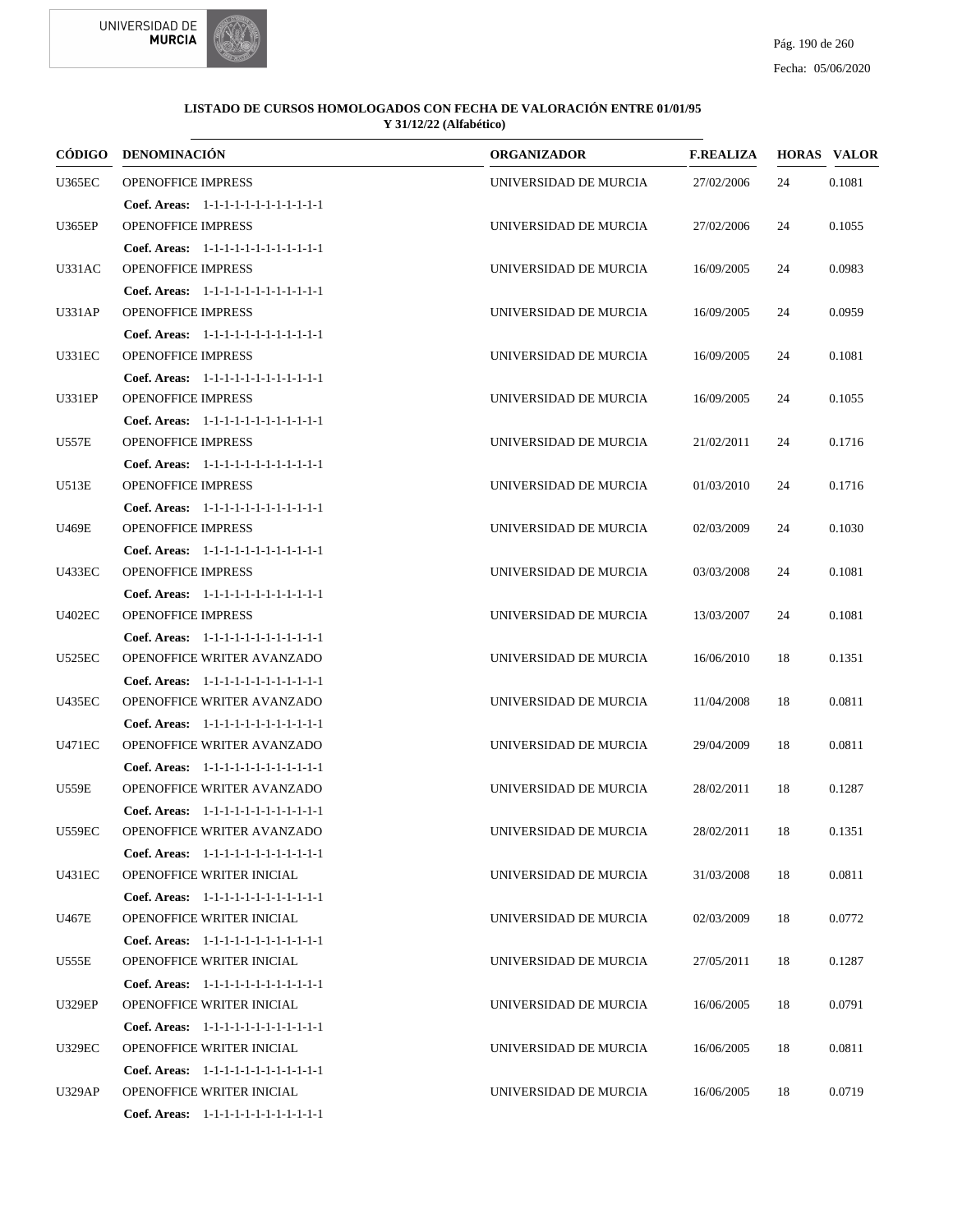



|                   | CÓDIGO DENOMINACIÓN                                                                                                                                                                                                                  | <b>ORGANIZADOR</b>           | <b>F.REALIZA</b> |     | <b>HORAS VALOR</b> |
|-------------------|--------------------------------------------------------------------------------------------------------------------------------------------------------------------------------------------------------------------------------------|------------------------------|------------------|-----|--------------------|
| <b>U329AC</b>     | OPENOFFICE WRITER INICIAL                                                                                                                                                                                                            | UNIVERSIDAD DE MURCIA        | 16/06/2005       | 18  | 0.0737             |
|                   | Coef. Areas: 1-1-1-1-1-1-1-1-1-1-1-1-1                                                                                                                                                                                               |                              |                  |     |                    |
| <b>U363EP</b>     | OPENOFFICE WRITER INICIAL                                                                                                                                                                                                            | UNIVERSIDAD DE MURCIA        | 27/02/2006       | 18  | 0.0791             |
|                   | Coef. Areas: 1-1-1-1-1-1-1-1-1-1-1-1-1                                                                                                                                                                                               |                              |                  |     |                    |
| <b>U363EC</b>     | OPENOFFICE WRITER INICIAL                                                                                                                                                                                                            | UNIVERSIDAD DE MURCIA        | 27/02/2006       | 18  | 0.0811             |
|                   | Coef. Areas: 1-1-1-1-1-1-1-1-1-1-1-1-1                                                                                                                                                                                               |                              |                  |     |                    |
| <b>U363AP</b>     | OPENOFFICE WRITER INICIAL                                                                                                                                                                                                            | UNIVERSIDAD DE MURCIA        | 27/02/2006       | 18  | 0.0719             |
|                   | Coef. Areas: 1-1-1-1-1-1-1-1-1-1-1-1-1                                                                                                                                                                                               |                              |                  |     |                    |
| <b>U363AC</b>     | OPENOFFICE WRITER INICIAL                                                                                                                                                                                                            | UNIVERSIDAD DE MURCIA        | 27/02/2006       | 18  | 0.0737             |
|                   | Coef. Areas: 1-1-1-1-1-1-1-1-1-1-1-1-1                                                                                                                                                                                               |                              |                  |     |                    |
| <b>U400EC</b>     | OPENOFFICE WRITER INICIAL                                                                                                                                                                                                            | UNIVERSIDAD DE MURCIA        | 08/03/2007       | 18  | 0.0811             |
|                   | Coef. Areas: 1-1-1-1-1-1-1-1-1-1-1-1-1                                                                                                                                                                                               |                              |                  |     |                    |
| U511E             | OPENOFFICE WRITER INICIAL (TELEFORMACIÓN)                                                                                                                                                                                            | UNIVERSIDAD DE MURCIA        | 10/05/2010       | 18  | 0.1287             |
|                   | Coef. Areas: 1-1-1-1-1-1-1-1-1-1-1-1-1                                                                                                                                                                                               |                              |                  |     |                    |
| C632              | <b>OPERACION DATANET (DPS7000)</b>                                                                                                                                                                                                   | <b>BULL ESPAÑA SA</b>        | 30/11/1989       | 3   | 0.0000             |
|                   | Coef. Areas: $0-0-0-0-0-1-0-0-0-0-0$                                                                                                                                                                                                 |                              |                  |     |                    |
| D <sub>0</sub> 31 | OPERACIÓN Y TDS EN V. 3 (DPS 7000)                                                                                                                                                                                                   | <b>BULL ESPAÑA SA</b>        | 30/11/1990       | 6   | 0.0023             |
|                   | Coef. Areas: $0-0-0-0-0-1-0-0-0-0-0$                                                                                                                                                                                                 |                              |                  |     |                    |
| L547              | OPERACIÓN Y TDS EN V3 (DPS7000)                                                                                                                                                                                                      | <b>BULL ESPAÑA S.A.</b>      | 28/02/1989       | 3   | 0.0000             |
|                   | Coef. Areas: $0-0-0-0-0-1-0-0-0-0-0$                                                                                                                                                                                                 |                              |                  |     |                    |
| D <sub>560</sub>  | OPERADOR BAJO WINDOWS                                                                                                                                                                                                                | <b>ACADEMIA FIMEM</b>        | 31/07/1997       | 40  | 0.0150             |
|                   | Coef. Areas: 1-1-1-1-1-1-1-1-1-1-1-1-1                                                                                                                                                                                               |                              |                  |     |                    |
| C633              | <b>OPERADOR DE APLICACIONES</b>                                                                                                                                                                                                      | CENTRO DE F.P. "SAN ANTOLIN" | 31/07/1996       | 40  | 0.0165             |
|                   | Coef. Areas: 1-1-1-1-1-1-1-1-1-1-1-1-1                                                                                                                                                                                               |                              |                  |     |                    |
| C987              | OPERADOR DE APLICACIONES INFORMATICAS                                                                                                                                                                                                | <b>ACAD. CLIMENT</b>         | 22/12/1992       | 70  | 0.0263             |
|                   | Coef. Areas: $0-0-0-0-0-0-0-0-0-0-0$                                                                                                                                                                                                 |                              |                  |     |                    |
| L548              | <b>OPERADOR DE SCANER</b>                                                                                                                                                                                                            | <b>INFOMUR</b>               | 02/08/1996       | 90  | 0.0371             |
|                   | Coef. Areas: 1-1-1-1-1-1-1-1-1-1-1-1-1                                                                                                                                                                                               |                              |                  |     |                    |
| L549              | OPERADOR DE SISTEMAS DE GESTION                                                                                                                                                                                                      | <b>ACAD. CLIMENT</b>         | 07/04/1989       | 3   | 0.0000             |
|                   | Coef. Areas: $0-0-0-0-0-1-0-0-0-0-0$                                                                                                                                                                                                 |                              |                  |     |                    |
| D186              | OPERADOR DEL EQUIPO DE IMPRESION DIGITAL A COLOR<br>(XEROX 5790) Y CONEXION MEDIANTE RIP A SISTEMAS<br><b>MICROINFORMATICOS</b><br>Coef. Areas: $0-0-0-0-0-0-0-0-1-0-0$                                                              | XEROX ESPAÑA S.A.U.          | 31/07/1996       | 120 | 0.0495             |
| D <sub>185</sub>  | OPERADOR DEL SISTEMA DIGITAL DE PUBLICACIONES<br>DOCUTECH 135 (INCLUYENDO MANEJO DE SET LABELLING,<br>BOOKLET MAKER, COVER INSERCION MODULE Y 8MM TAPE<br>STORAGE) Y CONEXION A MEDIA SERVER<br>Coef. Areas: 0-0-0-0-0-0-0-0-0-1-0-0 | XEROX ESPAÑ S.A.U.           | 31/07/1996       | 150 | 0.0619             |
| D <sub>569</sub>  | OPERADOR FRESADORA CNC 8055 MC FAGOR                                                                                                                                                                                                 | FAGOR AUTOMATION, S. COOP.   | 14/11/2003       | 40  | 0.0330             |
|                   | <b>Coef. Areas:</b> $0-0-0-0-0-0-0-0-1-0-0$                                                                                                                                                                                          |                              |                  |     |                    |
| L <sub>060</sub>  | OPERADOR INDUSTRIAL CALDERAS, CARNET OFICIAL                                                                                                                                                                                         | ATISAE                       | 22/04/1994       | 40  | 0.0150             |
|                   | <b>Coef. Areas:</b> $0-0-0-0-0-0-0-0-1-0-0$                                                                                                                                                                                          |                              |                  |     |                    |
| C <sub>4</sub> 07 | OPERADOR PIC, CURSO BASICO                                                                                                                                                                                                           | M. CULTURA                   | 15/06/1988       | 21  | 0.0182             |
|                   | <b>Coef. Areas:</b> $0-0-0-0-0-0-0-0-0-0-0$                                                                                                                                                                                          |                              |                  |     |                    |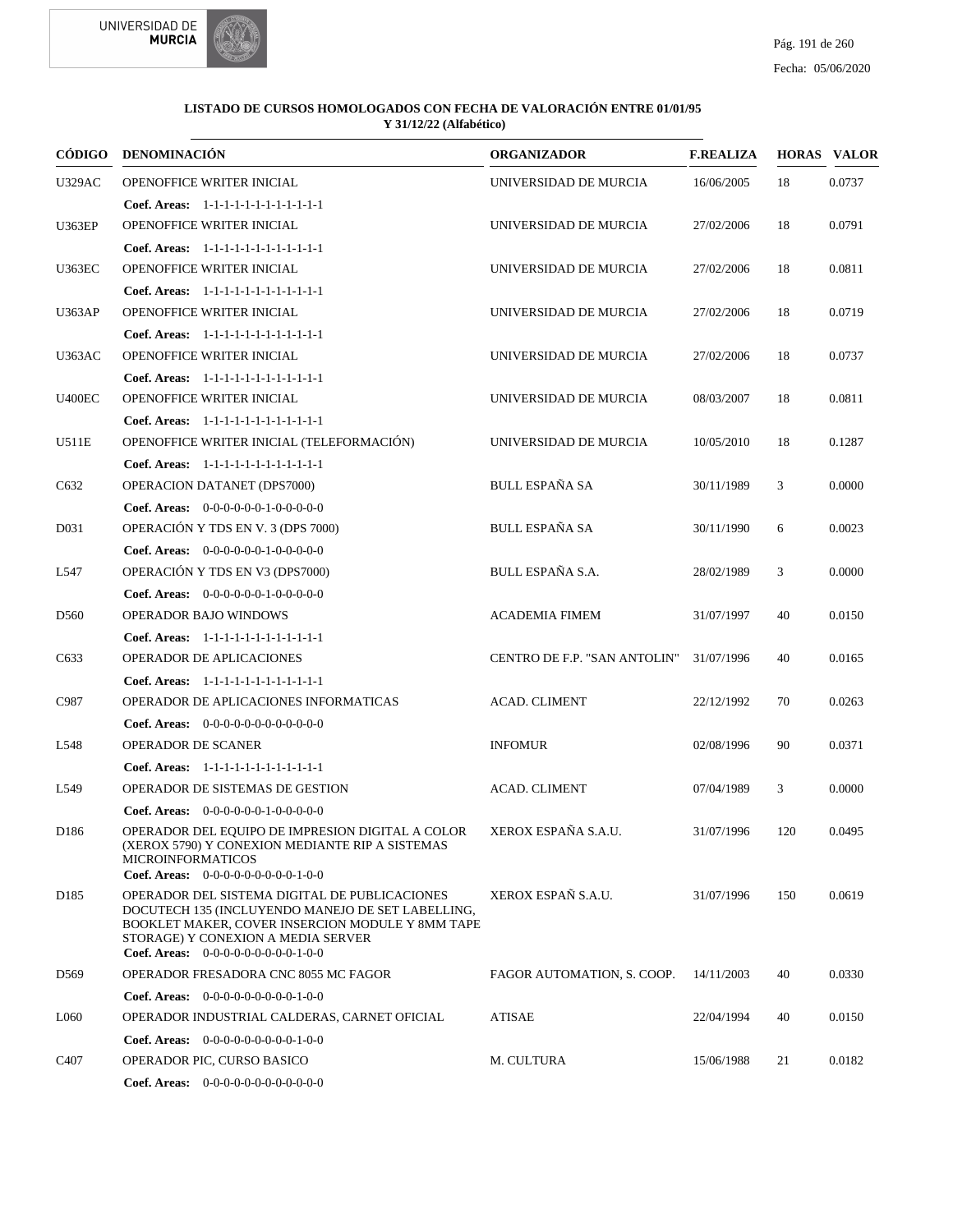



| CÓDIGO           | <b>DENOMINACIÓN</b>                                                                                                                       | <b>ORGANIZADOR</b>      | <b>F.REALIZA</b> |     | <b>HORAS VALOR</b> |
|------------------|-------------------------------------------------------------------------------------------------------------------------------------------|-------------------------|------------------|-----|--------------------|
| L <sub>550</sub> | OPERADOR PREINPRESION DIGITAL                                                                                                             | C.A.R.M.                | 20/12/1994       | 3   | 0.0000             |
|                  | <b>Coef. Areas:</b> $0-0-0-0-0-0-0-0-1-0-0$                                                                                               |                         |                  |     |                    |
| L098             | <b>OPERADORES</b>                                                                                                                         | <b>NIXDORF</b>          | 15/03/1986       | 200 | 0.0750             |
|                  | Coef. Areas: $0-0-0-0-0-1-0-0-0-0-0$                                                                                                      |                         |                  |     |                    |
| C733             | OPERADORES DE INSTALACIONES RADIACTIVAS                                                                                                   | <b>UMU</b>              | 28/11/1997       | 52  | 0.0449             |
|                  | <b>Coef. Areas:</b> $0-0-0-0-0-0-0-0-1-0-1$                                                                                               |                         |                  |     |                    |
| L067             | OPERATORIA DE SISTEMAS, INICIACION A LA                                                                                                   | <b>INFORMATICA 3000</b> | 11/11/1986       | 160 | 0.0660             |
|                  | <b>Coef. Areas:</b> $0-0-0-0-0-1-0-0-0-0-0$                                                                                               |                         |                  |     |                    |
| C634             | ORACLE ADMINISTRACION Y OPTIMIZACION                                                                                                      | <b>BULL ESPAÑA SA</b>   | 06/10/1992       | 35  | 0.0131             |
|                  | Coef. Areas: 0-0-0-0-0-0-1-0-0-0-0-0                                                                                                      |                         |                  |     |                    |
| D <sub>063</sub> | ORACLE, AJUSTES DE RENDIMIENTO EN                                                                                                         | ORACLE IBERICA, SRL     | 31/05/2000       | 21  | 0.0158             |
|                  | <b>Coef. Areas:</b> $0-0-0-0-0-1-0-0-0-0-0$                                                                                               |                         |                  |     |                    |
| D041             | ORACLE APPLICATION SERVER: CREACION DE<br>APLICACIONES JAVA SOBRE OAS<br>Coef. Areas: $0-0-0-0-0-1-0-0-0-0-0$                             | ORACLE IBERICA, SRL     | 31/07/1999       | 8   | 0.0030             |
| U422E            | ORACLE APPLICATION SERVER 10G. AROUITECTURA,<br>ADMINISTRACION Y DESPLIEGUE DE APLICACIONES J2EE.<br>Coef. Areas: $0-0-0-0-0-1-0-0-0-0-0$ | UNIVERSIDAD DE MURCIA   | 15/10/2007       | 40  | 0.1716             |
| C <sub>360</sub> | ORACLE, CONCEPTOS DE BASES DE DATOS (DPS 7000)                                                                                            | <b>BULL ESPAÑA SA</b>   | 01/01/1990       | 3   | 0.0000             |
|                  | Coef. Areas: 0-0-0-0-0-0-1-0-0-0-0-0                                                                                                      |                         |                  |     |                    |
| D <sub>237</sub> | ORACLE (DPX2000, CONCEPTOS DE BASES DE DATOS<br><b>RELACIONALES</b><br>Coef. Areas: $0-0-0-0-0-1-0-0-0-0-0$                               | <b>BULL</b>             | 31/01/1990       | 3   | 0.0000             |
| D <sub>065</sub> | ORACLE INTERNET APLCIACIONES SERVER 9i,<br>ADMINISTRACIÓN DE<br>Coef. Areas: $0-0-0-0-0-1-0-0-0-0-0$                                      | ORACLE IBERICA, SRL     | 30/06/2001       | 22  | 0.0165             |
| D <sub>098</sub> | <b>ORACLE TDS</b>                                                                                                                         | <b>BULL ESPAÑA SA</b>   | 31/01/1990       | 3   | 0.0000             |
|                  | <b>Coef. Areas:</b> $0-0-0-0-0-1-0-0-0-0-0$                                                                                               |                         |                  |     |                    |
| C <sub>573</sub> | ORACLE V.7, ADMINISTRACION Y FUNCIONALIDADES                                                                                              | <b>BULL ESPAÑA SA</b>   | 27/03/1996       | 30  | 0.0113             |
|                  | Coef. Areas: $0-0-0-0-0-1-0-0-0-0-0$                                                                                                      |                         |                  |     |                    |
| U263E            | <b>ORACLE V-8</b>                                                                                                                         | UNIVERSIDAD DE MURCIA   | 30/09/2003       | 30  | 0.0644             |
|                  | <b>Coef. Areas:</b> $0-0-0-0-0-1-0-0-0-0-0$                                                                                               |                         |                  |     |                    |
| U263A            | <b>ORACLE V-8</b>                                                                                                                         | UNIVERSIDAD DE MURCIA   | 30/09/2003       | 30  | 0.0585             |
|                  | Coef. Areas: 0-0-0-0-0-0-1-0-0-0-0-0                                                                                                      |                         |                  |     |                    |
| D <sub>058</sub> | ORACLE V.8, NUEVAS PRESTACIONES PARA<br><b>ADMINISTRADORES</b><br><b>Coef. Areas:</b> $0-0-0-0-0-1-0-0-0-0-0$                             | <b>BULL ESPAÑA SA</b>   | 10/07/1998       | 46  | 0.0173             |
| D445             | ORACLE WEB SERVER, CURSO DE FORMACION                                                                                                     | UMU-EXT.UNIV.           | 05/04/2000       | 40  | 0.0759             |
|                  | Coef. Areas: $0-0-0-0-0-1-0-0-0-0-0$                                                                                                      |                         |                  |     |                    |
| D055             | ORACLE WEB SERVER, CURSO DE FORMACION (3 <sup>ª</sup> ED.)                                                                                | UMU-EXT.UNIV.           | 16/05/2001       | 40  | 0.0759             |
|                  | <b>Coef. Areas:</b> $0-0-0-0-0-1-0-0-0-0-0$                                                                                               |                         |                  |     |                    |
| D735             | <b>ORACLE WEB SERVER 2000</b>                                                                                                             | <b>INFOMUN</b>          | 22/05/2000       | 40  | 0.0330             |
|                  | <b>Coef. Areas:</b> $0-0-0-0-0-1-0-0-0-0-0$                                                                                               |                         |                  |     |                    |
| D844             | ORACLEAS 10G R3: ORACLE ADF FOR FORMS/4GL<br>DEVELOPERS ED1<br>Coef. Areas: $0-0-0-0-0-1-0-0-0-0-0$                                       | ORACLE IBERICA, S.R.L.  | 29/06/2007       | 24  | 0.0396             |
| D <sub>057</sub> | ORACLE*CASE, ESPECIALIZACION EN HERRAMIENTA DE<br>ING. DE SW.                                                                             | <b>INFORGES</b>         | 01/12/1994       | 30  | 0.0113             |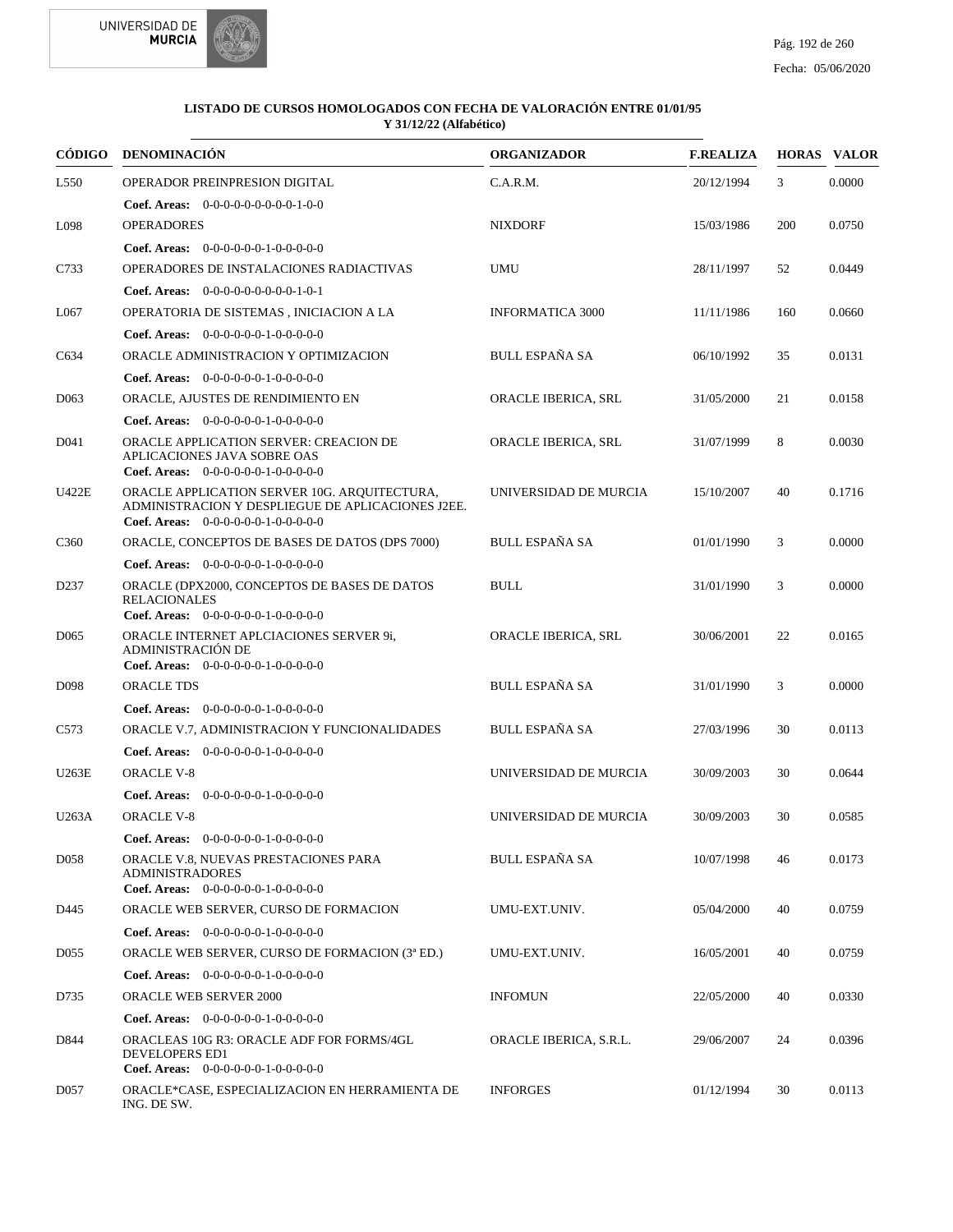



### Fecha: 05/06/2020

| CÓDIGO             | DENOMINACIÓN                                                                                                  | <b>ORGANIZADOR</b>                   | <b>F.REALIZA</b> |     | <b>HORAS VALOR</b> |
|--------------------|---------------------------------------------------------------------------------------------------------------|--------------------------------------|------------------|-----|--------------------|
|                    | <b>Coef. Areas:</b> $0-0-0-0-0-1-0-0-0-0-0$                                                                   |                                      |                  |     |                    |
| C <sub>908</sub>   | ORACLE*FORMS V6.0 (AVANZADO)                                                                                  | <b>NEWPATH</b>                       | 01/03/2000       | 15  | 0.0124             |
|                    | Coef. Areas: 0-0-0-0-0-0-1-0-0-0-0-0                                                                          |                                      |                  |     |                    |
| C907               | ORACLE*FORMS V6.0 (BASICO)                                                                                    | <b>NEWPATH</b>                       | 25/02/2000       | 25  | 0.0206             |
|                    | <b>Coef. Areas:</b> $0-0-0-0-0-1-0-0-0-0-0$                                                                   |                                      |                  |     |                    |
| U211E              | ORACLE-V8                                                                                                     | UNIVERSIDAD DE MURCIA                | 04/11/2002       | 30  | 0.0660             |
|                    | <b>Coef. Areas:</b> $0-0-0-0-0-1-0-0-0-0-0$                                                                   |                                      |                  |     |                    |
| U211A              | ORACLE-V8                                                                                                     | UNIVERSIDAD DE MURCIA                | 04/11/2002       | 30  | 0.0600             |
|                    | <b>Coef. Areas:</b> $0-0-0-0-0-1-0-0-0-0-0$                                                                   |                                      |                  |     |                    |
| D <sub>1234</sub>  | ORACLE11G R2 REAL APPLICATION CLUSTER. RAC11G.                                                                | <b>CLEFORMACION</b>                  | 07/03/2013       | 24  | 0.0660             |
|                    | <b>Coef. Areas:</b> $0-0-0-0-0-1-0-0-0-0-0$                                                                   |                                      |                  |     |                    |
| D <sub>067</sub>   | ORACLE8, OPTIMIZACION DE APLICACIONES BAJO                                                                    | <b>NEWPATH</b>                       | 08/06/2001       | 12  | 0.0099             |
|                    | Coef. Areas: $0-0-0-0-0-1-0-0-0-0-0$                                                                          |                                      |                  |     |                    |
| D <sub>066</sub>   | ORACLE8 RECOVERY MANAGER, COPIA DE SEGURIDAD Y<br><b>RECUPERACION</b><br>Coef. Areas: 0-0-0-0-0-0-1-0-0-0-0-0 | <b>NEWPATH</b>                       | 06/06/2001       | 18  | 0.0149             |
| D <sub>2</sub> 12  | ORACLE8i, AJUSTES DE RENDIMIENTO                                                                              | ORACLE                               | 30/06/2001       | 28  | 0.0231             |
|                    | Coef. Areas: $0-0-0-0-0-1-0-0-0-0-0$                                                                          |                                      |                  |     |                    |
| D <sub>060</sub>   | <b>ORACLE8i:NUEVAS PRESTACIONES</b>                                                                           | ORACLE IBERICA, SRL                  | 31/07/1999       | 14  | 0.0053             |
|                    | <b>Coef. Areas:</b> $0-0-0-0-0-1-0-0-0-0-0$                                                                   |                                      |                  |     |                    |
| D <sub>068</sub>   | ORACLE8i, SEMINARIO PARA DESARROLLADORES                                                                      | <b>NEWPATH</b>                       | 19/06/2001       | 10  | 0.0083             |
|                    | <b>Coef. Areas:</b> $0-0-0-0-0-1-0-0-0-0-0$                                                                   |                                      |                  |     |                    |
| C <sub>128</sub>   | ORDEN DE PALABRAS EN GRIEGO CLASICO                                                                           | <b>UMU-ICE</b>                       | 21/03/1983       | 15  | 0.0127             |
|                    | <b>Coef. Areas:</b> $0-0-0-0-0-0-0-0-0-0-0-0$                                                                 |                                      |                  |     |                    |
| C <sub>430</sub>   | ORDENADOR, INICIACION AL                                                                                      | <b>UMU</b>                           | 27/01/1994       | 27  | 0.0213             |
|                    | Coef. Areas: 1-1-1-1-1-1-1-1-1-1-1-1-1                                                                        |                                      |                  |     |                    |
| C440               | ORDENADOR, INICIACION AL                                                                                      | <b>UMU</b>                           | 21/05/1992       | 30  | 0.0236             |
|                    | Coef. Areas: 1-1-1-1-1-1-1-1-1-1-1-1-1                                                                        |                                      |                  |     |                    |
| C <sub>160</sub>   | ORDENAMIENTO Y EXPER.ESTADO CONSTI.ESPAÑOL                                                                    | UMU-EXT.UNIV.                        | 31/12/1985       | 8   | 0.0069             |
|                    | Coef. Areas: $0-0-0-0-0-0-0-0-0-0-0$                                                                          |                                      |                  |     |                    |
| D <sub>2330</sub>  | ORFEBRERÍA. SAN ELOY 2009 (CURSO DE)                                                                          | UMU                                  | 26/11/2009       | 75  | 0.2846             |
|                    | <b>Coef. Areas:</b> $0-0-0-0-0-0-0-0-1-0-0$                                                                   |                                      |                  |     |                    |
| D <sub>2</sub> 329 | ORFEBRERÍA. SAN ELOY 2012 (CURSO DE)                                                                          | UMU                                  | 30/11/2012       | 75  | 0.4744             |
|                    | Coef. Areas: $0-0-0-0-0-0-0-0-1-0-0$                                                                          |                                      |                  |     |                    |
| D <sub>1226</sub>  | ORFEBRERÍA. SAN ELOY 2014                                                                                     | UMU - PROMOCION EDUCATIVA 27/11/2014 |                  | 75  | 0.4744             |
|                    | Coef. Areas: $0-0-0-0-0-0-0-0-0-0-0$                                                                          |                                      |                  |     |                    |
| D <sub>1927</sub>  | ORFEBRERÍA. SAN ELOY 2015                                                                                     | <b>UMU</b>                           | 26/11/2015       | 75  | 0.4744             |
|                    | Coef. Areas: $0-0-0-0-0-0-0-0-0-0-0-0$                                                                        |                                      |                  |     |                    |
| C <sub>254</sub>   | ORGANIZACIÓN COMUN DE LOS MERCADOS (SEC. FRUT. Y                                                              | C.A.R.M.                             | 20/10/1986       | 30  | 0.0236             |
|                    | HORT.)                                                                                                        |                                      |                  |     |                    |
|                    | Coef. Areas: 0-0-0-0-0-0-0-0-0-0-0-0-0                                                                        |                                      |                  |     |                    |
| C <sub>361</sub>   | ORGANIZACION DE ARCHIVOS                                                                                      | C.VELAZQUEZ DE EST. A DIST.          | 04/12/1990       | 200 | 0.0750             |
|                    | <b>Coef. Areas:</b> $0-0-0-0-0-0-1-0-0-0-0$                                                                   |                                      |                  |     |                    |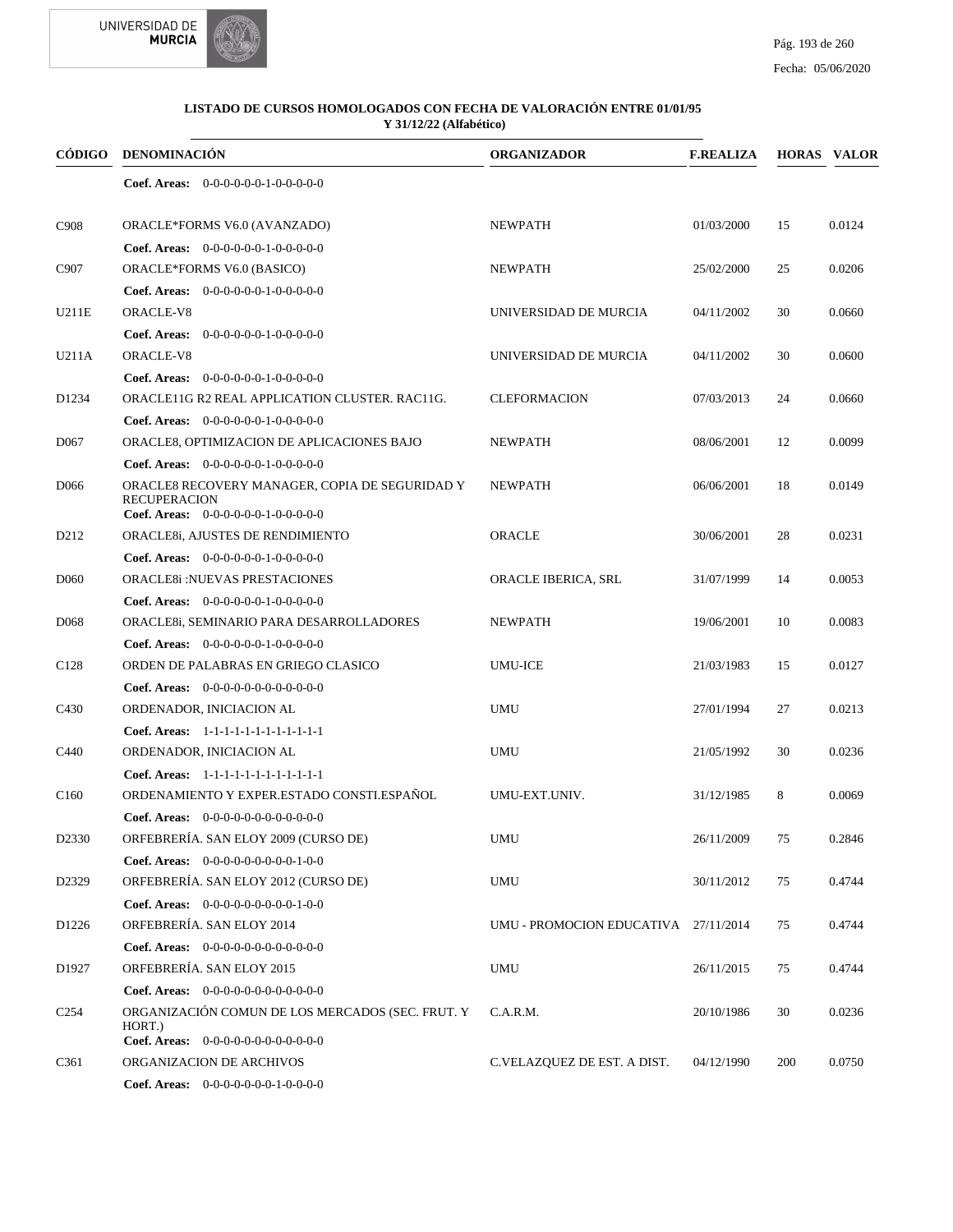



|                   | CÓDIGO DENOMINACIÓN                                                                                                        | <b>ORGANIZADOR</b>                                                                                         | <b>F.REALIZA</b> |     | <b>HORAS VALOR</b> |
|-------------------|----------------------------------------------------------------------------------------------------------------------------|------------------------------------------------------------------------------------------------------------|------------------|-----|--------------------|
| D2143             | ORGANIZACIÓN DE ARCHIVOS DE OFICINA (CURSO<br>PRÁCTICO DE)<br>Coef. Areas: 1-1-1-1-1-1-1-1-1-1-1-1-1                       | UNIVERSIDAD POLITECNICA DE 14/11/2013<br><b>CARTAGENA</b>                                                  |                  | 12  | 0.0645             |
| IT262E            | ORGANIZACIÓN DE EVENTOS CULTURALES Y DEPORTIVOS                                                                            | UNIVERSIDAD DE MURCIA                                                                                      | 04/04/2019       | 20  | 0.1430             |
|                   | <b>Coef. Areas:</b> $0-0-0-0-0-0-0-0-1-0-0$                                                                                |                                                                                                            |                  |     |                    |
| D825              | ORGANIZACION DE RECURSOS SOCIALES                                                                                          | <b>CARM</b>                                                                                                | 30/10/1988       | 50  | 0.0433             |
|                   | Coef. Areas: 1-1-1-1-1-1-1-1-1-1-1-1-1                                                                                     |                                                                                                            |                  |     |                    |
| <b>U340A</b>      | ORGANIZACION DE SERVICIOS AL PUBLICO EN LA<br>BIBLIOTECA Y SU ACCESO REMOTO<br>Coef. Areas: $0-0-0-0-0-0-1-0-0-0-0$        | UNIVERSIDAD DE MURCIA                                                                                      | 19/09/2005       | 12  | 0.0468             |
| U374A             | ORGANIZACION DE SERVICIOS AL PUBLICO EN LA<br>BIBLIOTECA Y SU ACCESO REMOTO<br>Coef. Areas: $0-0-0-0-0-0-1-0-0-0-0$        | UNIVERSIDAD DE MURCIA                                                                                      | 18/09/2006       | 12  | 0.0468             |
| U374E             | ORGANIZACION DE SERVICIOS AL PUBLICO EN LA<br>BIBLIOTECA Y SU ACCESO REMOTO<br>Coef. Areas: $0-0-0-0-0-0-1-0-0-0-0$        | UNIVERSIDAD DE MURCIA                                                                                      | 18/09/2006       | 12  | 0.0515             |
| <b>U340E</b>      | ORGANIZACION DE SERVICIOS AL PUBLICO EN LA<br>BIBLIOTECA Y SU ACCESO REMOTO<br><b>Coef. Areas:</b> $0-0-0-0-0-0-1-0-0-0-0$ | UNIVERSIDAD DE MURCIA                                                                                      | 19/09/2005       | 12  | 0.0515             |
| D1445             | ORGANIZACION DEL TIEMPO Y TECNICAS DE ARCHIVO<br><b>ELECTRONICO</b><br>Coef. Areas: 1-1-1-1-1-1-1-1-1-1-1-1-1              | CARM - SERVICIO REGIONAL DE 25/06/2010<br><b>EMPLEO Y FORMACION (SEF)</b>                                  |                  | 75  | 0.4331             |
| D919              | ORGANIZACION DEL TIEMPO Y TECNICAS DE ARCHIVO<br><b>ELECTRONICO</b>                                                        | CONFEDERACION REGIONAL DE 05/07/2007<br><b>ORGANIZACIONES</b><br><b>EMPRESARIALES DE MURCIA</b><br>(CROEM) |                  | 70  | 0.2310             |
|                   | Coef. Areas: $1-1-1-1-1-1-1-1-1-1-1$                                                                                       |                                                                                                            |                  |     |                    |
| D783              | ORGANIZACION DEL TIEMPO Y TECNICAS DE ARCHIVO<br><b>ELECTRONICO</b><br>Coef. Areas: 1-1-1-1-1-1-1-1-1-1-1-1-1              | <b>CROEM SEF</b>                                                                                           | 25/07/2008       | 75  | 0.2599             |
| D <sub>526</sub>  | ORGANIZACION EN EL TRABAJO: GESTION DE TIEMPOS Y<br>TAREAS, LA<br>Coef. Areas: 1-1-1-1-1-1-1-1-1-1-1-1-1                   | <b>CCOO</b>                                                                                                | 04/05/2004       | 15  | 0.0495             |
| D <sub>2246</sub> | ORGANIZACIÓN INTERNA Y ADMINISTRATIVA DE UN<br>TALLER DE REPARACIÓN DE AUTOMÓVILES                                         | FEDERACIÓN REGIONAL DE<br><b>EMPRESARIOS DEL METAL</b><br><b>MURCIA</b>                                    | 25/02/1997       | 12  | 0.0099             |
|                   | <b>Coef. Areas:</b> $0-0-0-0-0-0-0-0-0-0-0-0$                                                                              |                                                                                                            |                  |     |                    |
| C <sub>462</sub>  | ORGANIZACION TECNOLOGICA DE LA DOCUMENTACION<br>Coef. Areas: 0-0-0-0-0-0-0-1-0-0-0-0                                       | <b>INST. MURCIANO DE</b><br><b>TECNOLOGIA</b>                                                              | 31/01/1995       | 16  | 0.0060             |
| U674              | ORGANIZACION UNIVERSITARIA                                                                                                 | UNIVERSIDAD DE MURCIA                                                                                      | 17/02/1997       | 20  | 0.0195             |
|                   | Coef. Areas: 1-1-1-1-1-1-1-1-1-1-1-1-1                                                                                     |                                                                                                            |                  |     |                    |
| L090              | ORGANIZACION Y EXPLOTACION DE DATOS C-1)                                                                                   | <b>INEM</b>                                                                                                | 26/11/1987       | 260 | 0.1733             |
|                   | Coef. Areas: 1-1-1-1-1-1-1-1-1-1-1-1-1                                                                                     |                                                                                                            |                  |     |                    |
| D588              | ORGANIZACION Y LEGISLACION ESCOLAR PARA CENTROS<br>DE SECUNDARIA<br>Coef. Areas: $0-0-0-0-0-0-0-0-0-0-0$                   | <b>ANPE</b>                                                                                                | 29/05/1999       | 36  | 0.0327             |
| C825              | ORGANIZACION Y MOTIVACION DE EQUIPOS DE TRABAJO<br>EN EL AREA DE INSPECCION<br>Coef. Areas: $1-1-1-1-1-1-1-1-1-1-1$        | <b>CONVENIO CARM</b>                                                                                       | 14/11/2000       | 20  | 0.0429             |
| C <sub>243</sub>  | ORGANIZACION Y PLAN. BIBLIOT. ESCOLARES                                                                                    | <b>CENTRO ASESOR PEDAGOGICO</b>                                                                            | 01/10/1988       | 3   | 0.0000             |
|                   | <b>Coef. Areas:</b> $0-0-0-0-0-0-0-0-0-0-0-0$                                                                              |                                                                                                            |                  |     |                    |
| C <sub>198</sub>  | ORGANIZACION Y TEC.BASICAS DE LABORATORIO                                                                                  | UMU-ICE                                                                                                    | 31/01/1984       | 20  | 0.0169             |
|                   | Coef. Areas: $0-0-0-0-0-0-0-0-1-0-1$                                                                                       |                                                                                                            |                  |     |                    |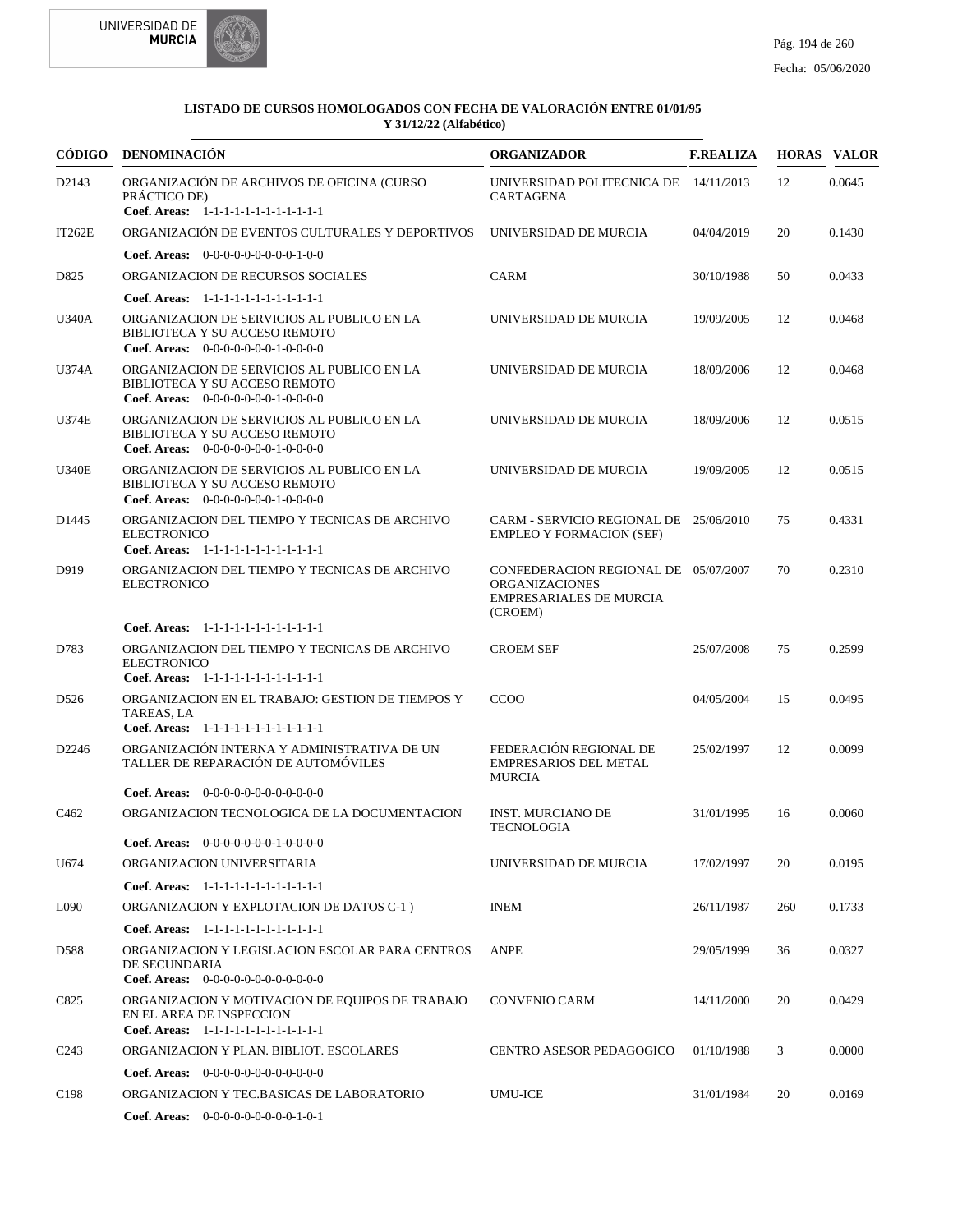



| <b>CÓDIGO</b>     | <b>DENOMINACIÓN</b>                                                                                                                 | <b>ORGANIZADOR</b>                                                                           | <b>F.REALIZA</b> |     | <b>HORAS VALOR</b> |
|-------------------|-------------------------------------------------------------------------------------------------------------------------------------|----------------------------------------------------------------------------------------------|------------------|-----|--------------------|
| C <sub>029</sub>  | ORGANIZACIÓN Y USO DE LA BIBLIOTECA                                                                                                 | UMU-EXT.UNIV.                                                                                | 27/10/1989       | 6   | 0.0057             |
|                   | Coef. Areas: $0-0-0-0-0-0-1-0-0-0-0$                                                                                                |                                                                                              |                  |     |                    |
| C <sub>281</sub>  | ORGANIZAR UNA BIBLIOTECA, COMO                                                                                                      | CENTRO VELAZQUEZ EST.A<br>DISTAN.                                                            | 01/04/1988       | 3   | 0.0000             |
|                   | <b>Coef. Areas:</b> $0-0-0-0-0-0-1-0-0-0-0$                                                                                         |                                                                                              |                  |     |                    |
| D <sub>673</sub>  | ORGANOS CONSTITUCIONALES Y DERECHO<br><b>ADMINISTRATIVO</b>                                                                         | <b>ASOCIACION NACIONAL</b><br><b>FORMACION INTEGRAL</b><br>SOCIOSANITARIA "LOGOSS"           | 22/10/2005       | 130 | 0.4290             |
|                   | Coef. Areas: $1-1-1-1-1-1-1-1-1-1-1$                                                                                                |                                                                                              |                  |     |                    |
| D <sub>1932</sub> | ÓRGANOS CONSTITUCIONALES Y DERECHO<br><b>ADMINISTRATIVO</b>                                                                         | <b>ASOCIACION N FORMACIÓN</b><br><b>INTEGRAL SOCIOSANITARIA</b><br><b>LOGOSS</b>             | 17/04/2005       | 130 | 0.2145             |
|                   | Coef. Areas: $1-1-1-1-1-1-1-1-1-1-1$                                                                                                |                                                                                              |                  |     |                    |
| D1898             | ÓRGANOS CONSTITUCIONALES Y DERECHO<br><b>ADMINISTRATIVO</b>                                                                         | <b>ASOCIACION N FORMACIÓN</b><br><b>INTEGRAL SOCIOSANITARIA</b><br><b>LOGOSS</b>             | 30/11/2003       | 130 | 0.1073             |
|                   | Coef. Areas: $1-1-1-1-1-1-1-1-1-1-1$                                                                                                |                                                                                              |                  |     |                    |
| D479              | ORIENTACION HACIA LA CALIDAD Y LA ATENCION AL<br><b>CLIENTE</b><br>Coef. Areas: 1-1-1-1-1-1-1-1-1-1-1-1-1                           | COIE (UMU)                                                                                   | 03/04/2003       | 16  | 0.0276             |
| D581              | ORIENTACION LABORAL Y PROMOCION DE EMPLEO                                                                                           | <b>INEM</b>                                                                                  | 11/11/1998       | 200 | 0.1733             |
|                   | <b>Coef. Areas:</b> $0-0-0-0-0-0-0-0-1-0-0$                                                                                         |                                                                                              |                  |     |                    |
| L318              | ORIENTACION PRACTICA PARA SUBALTERNOS                                                                                               | C.A.R.M.                                                                                     | 29/09/1989       | 30  | 0.0236             |
|                   | Coef. Areas: $0-0-0-0-0-0-0-1-0-0-0$                                                                                                |                                                                                              |                  |     |                    |
| C636              | ORIGEN DE LA VIDA Y EVOLUCION PREBIOTICA                                                                                            | <b>U. PAIS VASCO</b>                                                                         | 30/09/1994       | 18  | 0.0145             |
|                   | <b>Coef. Areas:</b> $0-0-0-0-0-0-0-0-1-0-1$                                                                                         |                                                                                              |                  |     |                    |
| L393              | ORIGENES DEL FASCISMO EN ESPAÑA 1923-36                                                                                             | UMU-DEP. H.MODERNA                                                                           | 30/06/1982       | 3   | 0.0000             |
|                   | <b>Coef. Areas:</b> $0-0-0-0-0-0-0-0-0-0-0-0$                                                                                       |                                                                                              |                  |     |                    |
| L099              | ORNAMENTALES AL AIRE LIBRE, JARDINERA                                                                                               | <b>INEM</b>                                                                                  | 13/04/1987       | 300 | 0.1733             |
|                   | <b>Coef. Areas:</b> $0-0-0-0-0-0-0-0-1-0-0$                                                                                         |                                                                                              |                  |     |                    |
| C970              | OTRAS FORMAS DE GESTION Y ORGANIZACION DE MUSEOS C.A.R.M.<br>EN EL AMBITO DE LAS AUTONOMIAS<br>Coef. Areas: $0-0-0-0-0-0-1-0-0-0-0$ |                                                                                              | 21/11/1997       | 12  | 0.0095             |
| D1819             | <b>OUTLOOK</b>                                                                                                                      | AYUNTAMIENTO DE MOLINA DE 27/04/2007<br><b>SEGURA</b>                                        |                  | 20  | 0.0693             |
|                   | Coef. Areas: 1-1-1-1-1-1-1-1-1-1-1-1-1                                                                                              |                                                                                              |                  |     |                    |
| D <sub>620</sub>  | PAGINAS WEB PARA INTERNET. FRONTPAGE 98                                                                                             | AULA JOVEN (CAM)                                                                             | 30/03/2001       | 15  | 0.0225             |
|                   | Coef. Areas: 1-1-1-1-1-1-1-1-1-1-1-1-1                                                                                              |                                                                                              |                  |     |                    |
| D1115             | PALEOGRAFÍA MEDIEVAL Y MODERNA                                                                                                      | <b>FUNDACION SANCHEZ</b><br><b>ALBORNOZ</b>                                                  | 14/07/1999       | 60  | 0.0225             |
|                   | Coef. Areas: $0-0-0-0-0-0-1-0-0-0-0$                                                                                                |                                                                                              |                  |     |                    |
| D1132             | PALEOGRAFÍA PRÁCTICA PARA INVESTIGADORES                                                                                            | ASOCIACION DE AMIGOS DEL<br>ARCHIVO HISTORICO DIOCESANO<br>DE JAEN                           | 31/05/2011       | 20  | 0.0550             |
|                   | <b>Coef. Areas:</b> $0-0-0-0-0-0-1-0-0-0-0$                                                                                         |                                                                                              |                  |     |                    |
| D791              | PALEOGRAFIA PRACTICA PARA INVESTIGADORES 2008                                                                                       | <b>ASOCIACION DE AMIGOS DEL</b><br>ARCHIVO HISTORICO DIOCESANO<br>DE JAEN                    | 30/06/2008       | 120 | 0.1980             |
|                   | Coef. Areas: 0-0-0-0-0-0-0-1-0-0-0-0                                                                                                |                                                                                              |                  |     |                    |
| D2186             | PANORÁMICA DEL UBANISMO ACTUAL EN ESPAÑA                                                                                            | CENTRO DE ESTUDIOS JURÍDICOS 21/10/1998<br>SUPERIORES Y LA REVISTA DE<br>DERECHO URBANÍSTICO |                  | 20  | 0.0075             |
|                   | Coef. Areas: 0-0-0-0-0-0-0-0-0-1-0-0                                                                                                |                                                                                              |                  |     |                    |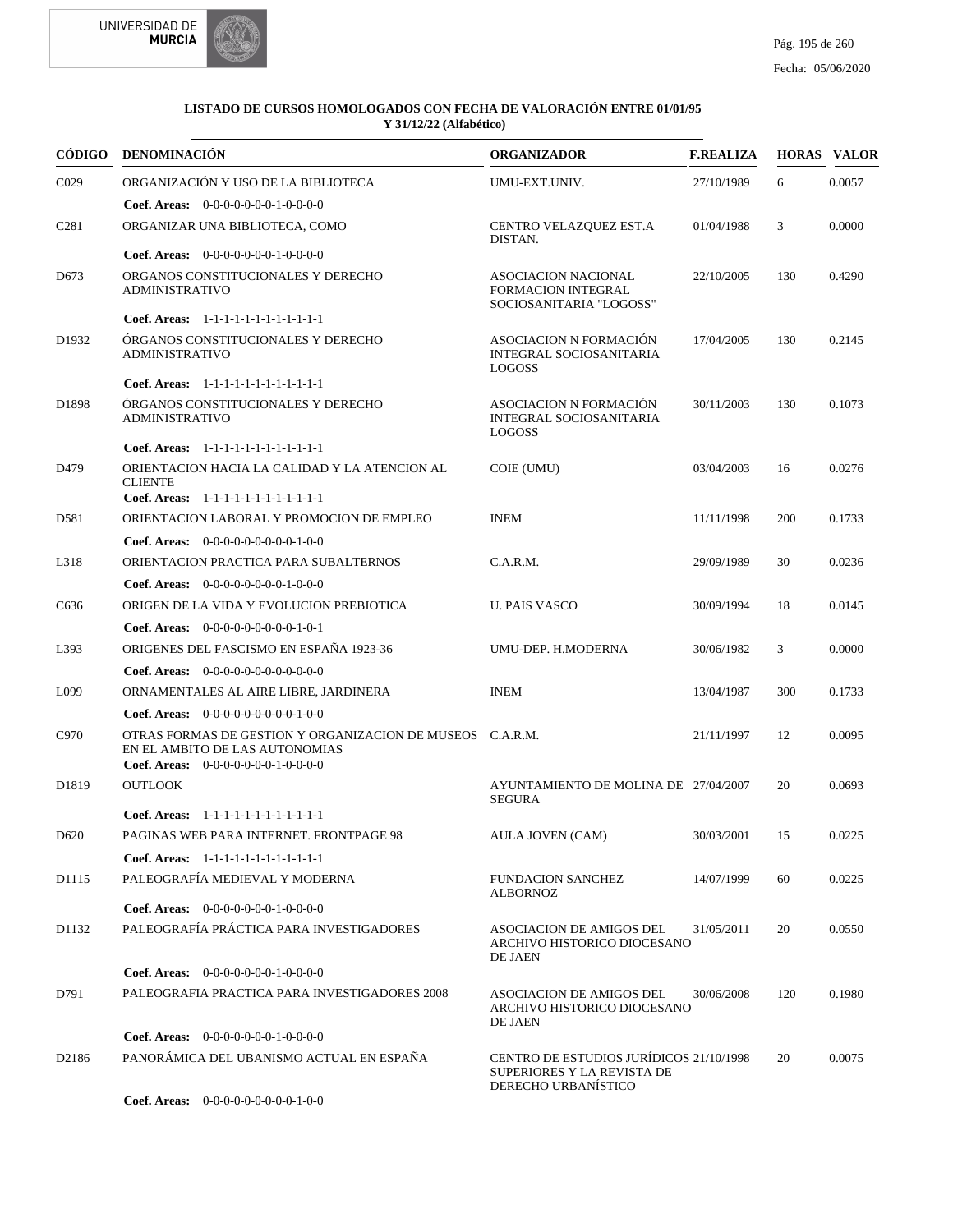



|                   | CÓDIGO DENOMINACIÓN                                                                                                                                                          | <b>ORGANIZADOR</b>                                                                   | <b>F.REALIZA</b> |     | <b>HORAS VALOR</b> |
|-------------------|------------------------------------------------------------------------------------------------------------------------------------------------------------------------------|--------------------------------------------------------------------------------------|------------------|-----|--------------------|
| D <sub>1029</sub> | PAPEL DE LAS ORGANIZACIONES SINDICALES EN LA<br>ADMINISTRACIÓN PÚBLICA II. MATERIAS DE NEGOCIACIÓN<br>Coef. Areas: 1-1-1-1-1-1-1-1-1-1-1-1-1                                 | <b>UNIMAR</b>                                                                        | 10/07/2009       | 30  | 0.1139             |
| D <sub>1649</sub> | PAQUETE INTEGRADO BAJO WINDOWS                                                                                                                                               | CARM - SERVICIO REGIONAL DE 29/04/2005<br><b>EMPLEO Y FORMACION (SEF)</b>            |                  | 40  | 0.1386             |
|                   | Coef. Areas: 1-1-1-1-1-1-1-1-1-1-1-1-1                                                                                                                                       |                                                                                      |                  |     |                    |
| C811              | PAQUETE INTEGRADO BAJO WINDOWS 95                                                                                                                                            | <b>COCIN</b>                                                                         | 17/11/1998       | 40  | 0.0347             |
|                   | Coef. Areas: 1-1-1-1-1-1-1-1-1-1-1-1-1                                                                                                                                       |                                                                                      |                  |     |                    |
| D751              | PAQUETE INTEGRADO BAJO WINDOWS 95                                                                                                                                            | CAMARA OFICIAL DE COMERCIO, 17/12/1997<br>INDUSTRIA Y NAVEGACION DE<br><b>MURCIA</b> |                  | 40  | 0.0347             |
|                   | Coef. Areas: $1-1-1-1-1-1-1-1-1-1-1$                                                                                                                                         |                                                                                      |                  |     |                    |
| U612E             | PAQUETE SPSS DE TRATAMIENTO DE DATOS PARA<br><b>INVESTIGACION</b><br>Coef. Areas: 1-1-1-1-1-1-1-1-1-1-1-1-1                                                                  | UNIVERSIDAD DE MURCIA                                                                | 08/05/2012       | 25  | 0.1788             |
| C <sub>461</sub>  | PAQUETES INTEGRADOS                                                                                                                                                          | <b>INEM</b>                                                                          | 06/09/1990       | 200 | 0.1575             |
|                   | Coef. Areas: 1-1-1-1-1-1-1-1-1-1-1-1-1                                                                                                                                       |                                                                                      |                  |     |                    |
| CA11A             | PARTICIPACION DE LAS COMUNIDADES AUTONOMAS EN<br><b>ASUNTOS EUROPEOS</b><br><b>Coef. Areas:</b> $0-0-0-0-0-0-0-0-0-0-0-0$                                                    | UNIVERSIDAD DE MURCIA                                                                | 22/10/2001       | 20  | 0.0400             |
| CA11E             | PARTICIPACION DE LAS COMUNIDADES AUTONOMAS EN<br><b>ASUNTOS EUROPEOS</b><br>Coef. Areas: $0-0-0-0-0-0-0-0-0-0-0-0$                                                           | UNIVERSIDAD DE MURCIA                                                                | 22/10/2001       | 20  | 0.0440             |
| C <sub>362</sub>  | <b>PASCAL</b>                                                                                                                                                                | <b>INEM</b>                                                                          | 20/11/1990       | 200 | 0.1733             |
|                   | Coef. Areas: $0-0-0-0-0-1-0-0-0-0-0$                                                                                                                                         |                                                                                      |                  |     |                    |
| D <sub>1063</sub> | PATENTES Y MODELOS DE UTILIDAD: FUNDAMENTOS,<br>PATENTABILIDAD, DOCUMENTACION, REDACCION,<br><b>INFRACCION Y ACCIONES JUDICIALES</b><br>Coef. Areas: $1-1-0-1-0-0-0-0-0-0-0$ | UNIVERSIDAD DE BARCELONA - 18/10/2002<br><b>CENTRO DE PATENTES</b>                   |                  | 14  | 0.0221             |
| D1818             | PATENTES Y MODELOS DE UTILIDAD 2017 (EDICIÓN<br><b>MADRID</b> )<br>Coef. Areas: $0-0-0-1-0-0-0-0-0-0-0$                                                                      | UNIVERSIDAD DE BARCELONA - 17/02/2017<br><b>CENTRO DE PATENTES</b>                   |                  | 22  | 0.1155             |
| L <sub>010</sub>  | PATOLOGIA HOSPITALARIA PARA T.ESP.R.SANITARIA,I<br><b>CURSO</b><br>Coef. Areas: 0-0-0-0-0-0-0-0-0-1-0-1                                                                      | UMU-CAT.ANATOMIA<br>PATOLOGIA                                                        | 27/02/1987       | 37  | 0.0321             |
| D1353             | PATOLOGIA Y CONTROL DEL ESTADO SANITARIO DE LOS<br>ANIMALES DE EXPERIMENTACION<br>Coef. Areas: 1-1-1-1-1-1-1-1-1-1-1-1-1                                                     | UNIVERSIDAD AUTÓNOMA DE<br><b>BARCELONA</b>                                          | 26/11/2010       | 125 | 0.7391             |
| D1908             | PATRIMONIO BIBLIOGRÁFICO. CATALOGACIÓN DEL FONDO ANABAD<br>ANTIGUO<br>Coef. Areas: $0-0-0-0-0-0-1-0-0-0-0$                                                                   |                                                                                      | 02/10/2009       | 30  | 0.0990             |
| D1142             | PATRIMONIO CULTURAL DE SIERRA MAGINA                                                                                                                                         | <b>ASOCIACION PARA EL</b><br>DESARROLLO RURAL DE SIERRA<br><b>MAGINA</b>             | 30/06/2010       | 180 | 0.4950             |
|                   | <b>Coef. Areas:</b> $0-0-0-0-0-0-0-0-0-0-0-0$                                                                                                                                |                                                                                      |                  |     |                    |
| D2332             | PATRIMONIO CULTURAL Y SOCIEDAD. NUEVOS RETOS,<br><b>NUEVAS INSPIRACIONES</b><br>Coef. Areas: $0-0-0-0-0-0-0-0-1-0-0$                                                         | UNIVERSIDAD POLITECNICA DE 18/07/2012<br>CARTAGENA                                   |                  | 25  | 0.1344             |
| <b>IT173E</b>     | PATRIMONIO DOCUMENTAL: RECUPERACIÓN, DEFENSA Y<br>ELABORACIÓN DE INFORMES PERICIALES<br>Coef. Areas: 0-0-0-0-0-0-0-1-0-1-0-0                                                 | UNIVERSIDAD DE MURCIA                                                                | 07/03/2017       | 12  | 0.0858             |
| D782              | PATRIMONIO HISTORICO DE LA CIUDAD DE MULA. BASES<br>PARA SU CONSERVACION Y DIFUSION<br>Coef. Areas: 0-0-0-0-0-0-0-1-0-0-0-0                                                  | VIC. EXT. UNIVERSITARIA                                                              | 24/03/1995       | 10  | 0.0095             |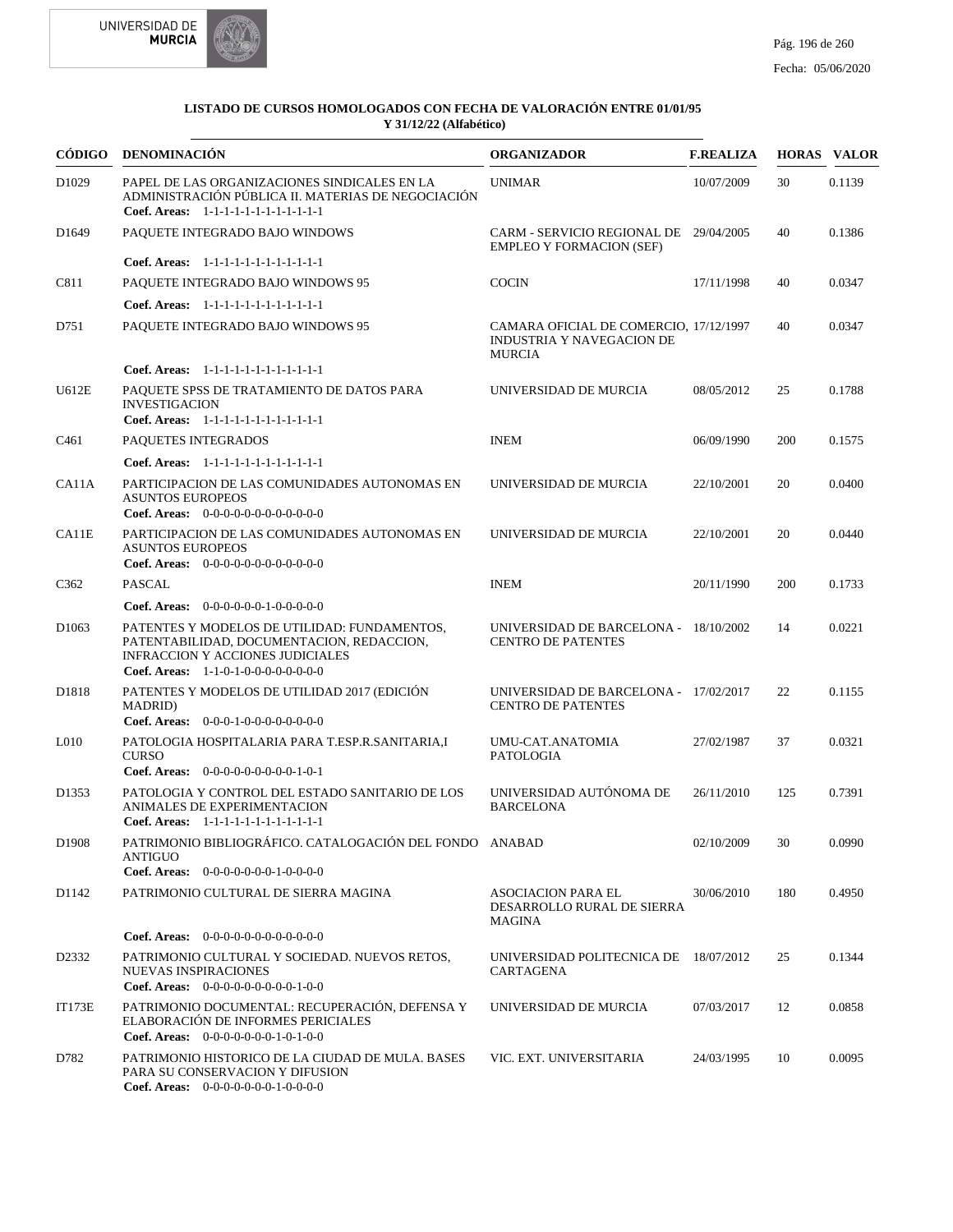



| CÓDIGO            | DENOMINACIÓN                                                                                                                  | <b>ORGANIZADOR</b>                                                           | <b>F.REALIZA</b> |    | <b>HORAS VALOR</b> |
|-------------------|-------------------------------------------------------------------------------------------------------------------------------|------------------------------------------------------------------------------|------------------|----|--------------------|
| C <sub>008</sub>  | PATRIMONIO HISTORICO DE LA REGION DE MURCIA                                                                                   | UMU-EXT-UNIV.                                                                | 08/02/1991       | 8  | 0.0076             |
|                   | <b>Coef. Areas:</b> $0-1-0-0-0-0-0-0-0-0-0$                                                                                   |                                                                              |                  |    |                    |
| D2331             | PATRIMONIO INDUSTRIAL Y TURISMO: POTENCIALIDADES Y UNIMAR<br><b>PROPUESTAS</b><br><b>Coef. Areas:</b> $0-0-0-0-0-0-0-0-1-0-0$ |                                                                              | 11/07/2012       | 25 | 0.1581             |
| L <sub>553</sub>  | PATRIMONIO VEGETAL DE LA REGION DE MURCIA                                                                                     | UMU-EXT.UNIV.                                                                | 31/12/1986       | 3  | 0.0000             |
|                   | Coef. Areas: 0-0-0-0-0-0-0-0-0-1-0-1                                                                                          |                                                                              |                  |    |                    |
| D1912             | PAUTAS PARA LA GESTIÓN DE FONDOS Y COLECCIONES<br><b>FOTOGRÁFICAS</b>                                                         | ASOCIACION VALENCIANA DE<br>ESPECIALISTAS DE LA<br><b>INFORMACION (AVEI)</b> | 28/10/2000       | 16 | 0.0240             |
|                   | Coef. Areas: $0-0-0-0-0-0-1-0-0-0-0$                                                                                          |                                                                              |                  |    |                    |
| L329              | PC-FACIL (APROV)                                                                                                              | <b>ACAD. NOBEL</b>                                                           | 24/01/1991       | 3  | 0.0000             |
|                   | Coef. Areas: 1-1-1-1-1-1-1-1-1-1-1-1-1                                                                                        |                                                                              |                  |    |                    |
| D2313             | PCR: DESDE EL FUNDAMENTO A LA PCR EN TIEMPO REAL<br>Coef. Areas: 0-0-0-0-0-0-0-0-0-0-0-1                                      | COLEGIO OFICIAL DE QUIMICOS 26/05/2011<br>DE MURCIA                          |                  | 10 | 0.0550             |
| D1899             | PEDAGOGÍA DEL HUMOR Y DINÁMICA DE LA RISA                                                                                     | <b>COMISIONES OBRERAS (CCOO)</b><br>(DENTRO DE FORMACION<br><b>CONTINUA)</b> | 27/05/2010       | 20 | 0.1210             |
|                   | <b>Coef. Areas:</b> $0-0-0-0-0-0-0-0-0-0-0-0$                                                                                 |                                                                              |                  |    |                    |
| D <sub>1513</sub> | PEOPLENET-CONSULTA BÁSICA                                                                                                     | HUMAN TECH CONSULTING                                                        | 04/06/2009       | 18 | 0.0297             |
|                   | Coef. Areas: $0-0-0-0-1-0-0-0-0-0-0$                                                                                          |                                                                              |                  |    |                    |
| D <sub>1540</sub> | PERFECCIONAMIENTO DE INGLÉS-CURSO DE PROMOCIÓN<br><b>EDUCATIVA</b>                                                            | <b>UMU - SERVICIO DE IDIOMAS</b>                                             | 01/06/2006       | 60 | 0.2277             |
|                   | Coef. Areas: $1-1-1-1-1-1-1-1-1-1-1$                                                                                          |                                                                              |                  |    |                    |
| D <sub>196</sub>  | PERFECCIONAMIENTO DE TECNICOS DE FUTBOL, PRIMER<br><b>CURSO</b><br><b>Coef. Areas:</b> $0-0-0-0-0-0-0-0-1-0-0$                | <b>AYTO. MURCIA</b>                                                          | 19/12/1997       | 6  | 0.0047             |
| D355              | PERFECCIONAMIENTO DE VELA                                                                                                     | FEDERACION DE VELA REGION                                                    | 07/08/1998       | 3  | 0.0000             |
|                   |                                                                                                                               | <b>MURCIA</b>                                                                |                  |    |                    |
|                   | <b>Coef. Areas:</b> $0-0-0-0-0-0-0-0-1-0-0$                                                                                   |                                                                              |                  |    |                    |
| <b>CA146E</b>     | PERFECCIONAMIENTO EN PROTOCOLO Y CONDUCCION<br>EVASIVA Y DE SEGURIDAD. (7º NIVEL)<br>Coef. Areas: $0-0-0-0-0-0-0-0-0-1-0-0$   | UNIVERSIDAD DE MURCIA                                                        | 28/05/2010       | 14 | 0.1001             |
| CA132E            | PERFECCIONAMIENTO Y TECNICAS DE CONDUCCION<br>EVASIVA (6° NIVEL)<br>Coef. Areas: $0-0-0-0-0-0-0-0-1-0-0$                      | UNIVERSIDAD DE MURCIA                                                        | 15/05/2009       | 12 | 0.0515             |
| C <sub>159</sub>  | PERFORACION DE TARJETAS UNIVAC                                                                                                | <b>UMU-CPD</b>                                                               | 25/10/1977       | 3  | 0.0000             |
|                   | <b>Coef. Areas:</b> $0-0-0-0-0-0-0-0-0-0-0-0$                                                                                 |                                                                              |                  |    |                    |
| D <sub>1510</sub> | PERIODISMO, HOY.                                                                                                              | UMU - PROMOCION EDUCATIVA 06/06/2015                                         |                  | 15 | 0.0949             |
|                   | Coef. Areas: $0-0-0-0-0-0-0-0-0-0-0$                                                                                          |                                                                              |                  |    |                    |
| D413              | PERITAJES Y DICTAMENES INFORMATICOS                                                                                           | ASC. DOC., LIC. ING. INFORMAT. 21/02/1997                                    |                  | 10 | 0.0075             |
|                   | Coef. Areas: $0-0-0-0-0-1-0-0-0-0-0$                                                                                          |                                                                              |                  |    |                    |
| D429              | PERL & CGI                                                                                                                    | UMU-EXT.UNIV.                                                                | 26/03/1999       | 35 | 0.0302             |
|                   | Coef. Areas: 0-0-0-0-0-0-1-0-0-0-0-0                                                                                          |                                                                              |                  |    |                    |
| L <sub>197</sub>  | <b>PESQUERIAS</b>                                                                                                             | UMU-U.MAR                                                                    | 24/09/1993       | 60 | 0.0518             |
|                   | <b>Coef. Areas:</b> $0-0-0-0-0-0-0-0-0-0-0$                                                                                   |                                                                              |                  |    |                    |
| L389              | PH, CONDUCTIVIDAD Y TITRACION                                                                                                 | <b>TECNOQUIM</b>                                                             | 01/10/1993       | 3  | 0.0000             |
|                   | Coef. Areas: 0-0-0-0-0-0-0-0-0-1-0-1                                                                                          |                                                                              |                  |    |                    |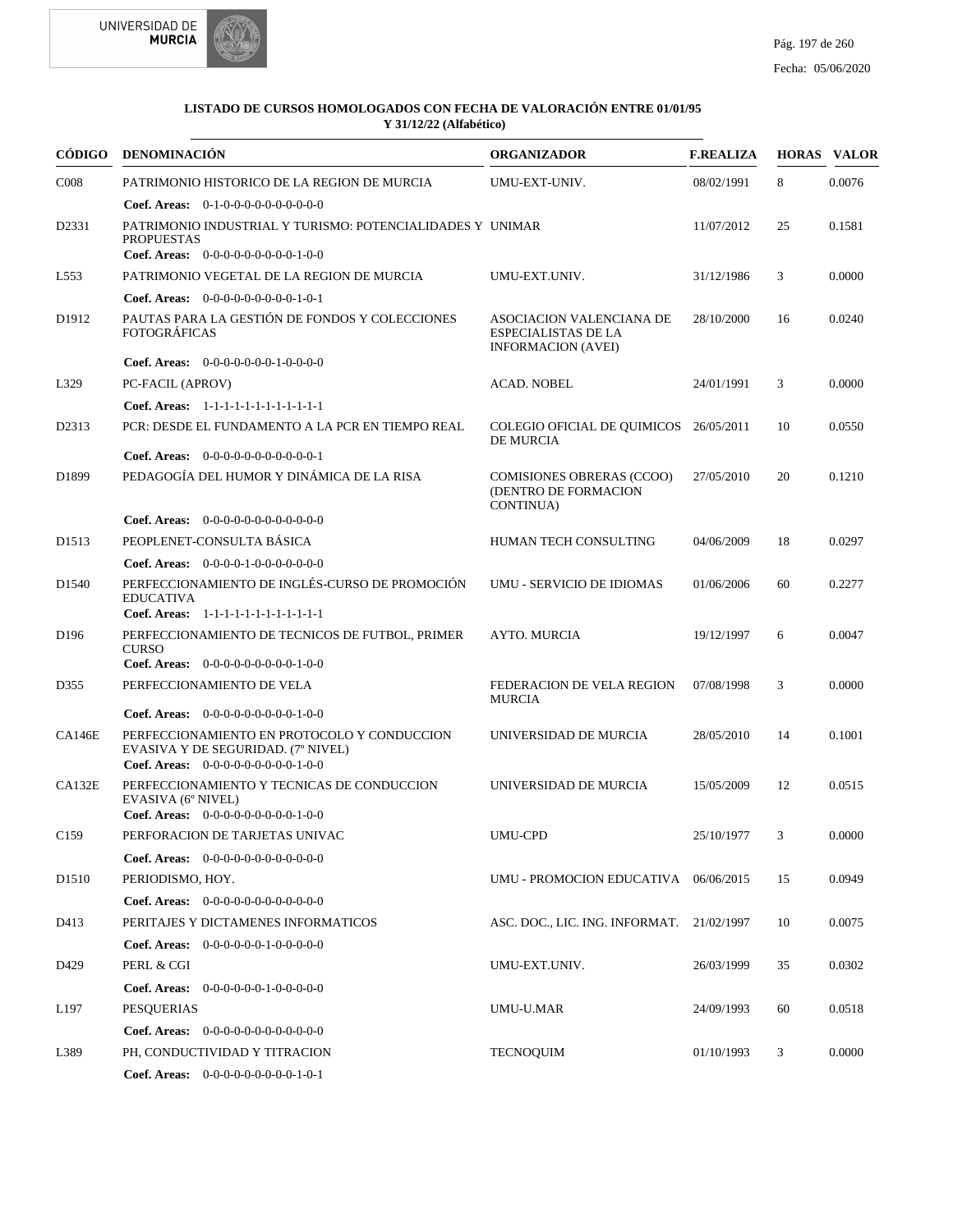



|                   | CÓDIGO DENOMINACIÓN                                                                                          | <b>ORGANIZADOR</b>                                                                                                   | <b>F.REALIZA</b> |    | <b>HORAS VALOR</b> |
|-------------------|--------------------------------------------------------------------------------------------------------------|----------------------------------------------------------------------------------------------------------------------|------------------|----|--------------------|
| C <sub>363</sub>  | <b>PHOCAL</b>                                                                                                | <b>GISPERT</b>                                                                                                       | 18/01/1977       | 6  | 0.0023             |
|                   | <b>Coef. Areas:</b> $0-0-0-0-0-0-0-0-0-0-0-0$                                                                |                                                                                                                      |                  |    |                    |
| D <sub>1055</sub> | <b>PHOTOSHOP</b>                                                                                             | <b>CENTRAL SINDICAL</b><br><b>INDEPENDIENTE Y DE</b><br><b>FUNCIONARIOS (CSIF) (DENTRO</b><br>DE FORMACION CONTINUA) | 29/10/2009       | 30 | 0.1089             |
|                   | Coef. Areas: $2-2-2-2-2-2-2-2-2-2-2$                                                                         |                                                                                                                      |                  |    |                    |
| D847              | <b>PHOTOSHOP</b>                                                                                             | <b>CSI-CSIF</b>                                                                                                      | 12/07/2008       | 40 | 0.1452             |
|                   | Coef. Areas: 1-1-1-1-1-1-1-1-1-1-1-1-1                                                                       |                                                                                                                      |                  |    |                    |
| D852              | <b>PHOTOSHOP</b>                                                                                             | <b>CSI-CSIF</b>                                                                                                      | 21/05/2008       | 30 | 0.1089             |
|                   | Coef. Areas: 1-1-1-1-1-1-1-1-1-1-1-1-1                                                                       |                                                                                                                      |                  |    |                    |
| D1101             | PHOTOSHOP (ON LINE)                                                                                          | <b>CENTRAL SINDICAL</b><br><b>INDEPENDIENTE Y DE</b><br><b>FUNCIONARIOS (CSIF) (DENTRO</b><br>DE FORMACION CONTINUA) | 07/07/2013       | 40 | 0.2420             |
|                   | Coef. Areas: $2-2-2-2-2-2-2-2-2-2-2$                                                                         |                                                                                                                      |                  |    |                    |
| D <sub>1261</sub> | PHOTOSHOP (ON LINE)                                                                                          | <b>CENTRAL SINDICAL</b><br><b>INDEPENDIENTE Y DE</b><br><b>FUNCIONARIOS (CSIF)</b>                                   | 25/04/2011       | 40 | 0.2200             |
|                   | Coef. Areas: 2-2-2-2-2-2-2-2-2-2-2-2                                                                         |                                                                                                                      |                  |    |                    |
| D <sub>1351</sub> | PHOTOSHOP (ON LINE)                                                                                          | <b>CENTRAL SINDICAL</b><br><b>INDEPENDIENTE Y DE</b><br><b>FUNCIONARIOS (CSIF) (DENTRO</b><br>DE FORMACION CONTINUA) | 05/11/2010       | 40 | 0.2420             |
|                   | Coef. Areas: 2-2-2-2-2-2-2-2-2-2-2-2                                                                         |                                                                                                                      |                  |    |                    |
| CA67E             | PHOTOSHOP 7.0 TRATAMIENTO DE IMAGENES                                                                        | UNIVERSIDAD DE MURCIA                                                                                                | 27/09/2005       | 40 | 0.1716             |
|                   | <b>Coef. Areas:</b> $0-0-0-0-0-0-0-0-1-0-0$                                                                  |                                                                                                                      |                  |    |                    |
| <b>U867E</b>      | PILDORA FORMATIVA: AGENDA Y CORREO WEBMAIL                                                                   | UNIVERSIDAD DE MURCIA                                                                                                | 08/05/2017       | 10 | 0.0715             |
|                   | Coef. Areas: $1-1-1-1-1-1-1-1-1-1-1$                                                                         |                                                                                                                      |                  |    |                    |
| <b>U959E</b>      | PÍLDORA FORMATIVA: AGENDA Y CORREO WEBMAIL                                                                   | UNIVERSIDAD DE MURCIA                                                                                                | 15/02/2018       | 10 | 0.0715             |
|                   | Coef. Areas: $1-1-1-1-1-1-1-1-1-1-1$                                                                         |                                                                                                                      |                  |    |                    |
| <b>U968E</b>      | PÍLDORA FORMATIVA: VIDEOCONFERENCIA DEL AULA<br><b>VIRTUAL</b><br>Coef. Areas: 1-1-1-1-1-1-1-1-1-1-1-1-1     | UNIVERSIDAD DE MURCIA                                                                                                | 28/02/2018       | 10 | 0.0715             |
| <b>U866E</b>      | PÍLDORA FORMATIVA: VIDEOCONFERENCIAS                                                                         | UNIVERSIDAD DE MURCIA                                                                                                | 25/04/2017       | 10 | 0.0715             |
|                   | Coef. Areas: 1-1-1-1-1-1-1-1-1-1-1-1-1                                                                       |                                                                                                                      |                  |    |                    |
| U775E             | PÍLDORA FORMATIVA: VIDEOCONFERENCIAS                                                                         | UNIVERSIDAD DE MURCIA                                                                                                | 08/06/2016       | 10 | 0.0715             |
|                   | Coef. Areas: 1-1-1-1-1-1-1-1-1-1-1-1-1                                                                       |                                                                                                                      |                  |    |                    |
| L556              | PINTURA Y LITERATURA: DOS ARTES Y UN CAMINO,<br>ASPECTOS DIDACTICOS<br>Coef. Areas: $0-0-0-0-0-0-0-0-0-0-0$  | UMU-EXT.UNIV.                                                                                                        | 11/05/1999       | 35 | 0.0302             |
| L557              | PINTURA Y MODELADO EN TV                                                                                     | UMU-EXT.UNIV.                                                                                                        | 30/05/1987       | 45 | 0.0354             |
|                   | <b>Coef. Areas:</b> $0-0-0-0-0-0-0-0-0-0-0-0$                                                                |                                                                                                                      |                  |    |                    |
| L <sub>559</sub>  | PIRAGUISMO DESCENSOS Y TRAVESIAS, CURSO DE<br>PERFECCIONAMIENTO<br>Coef. Areas: $0-0-0-0-0-0-0-0-1-0-0$      | FED. TER. PIRAGUISMO                                                                                                 | 31/08/1985       | 3  | 0.0000             |
| L558              | PIRAGUISMO EN AGUAS TRANQUILAS, CURSO DE<br>PERFECCIONAMIENTO<br><b>Coef. Areas:</b> $0-0-0-0-0-0-0-0-1-0-0$ | FED. TER. PIRAGUISMO                                                                                                 | 30/06/1985       | 3  | 0.0000             |
| L <sub>560</sub>  | PIRAGUISMO KAYAK-POLO, CURSO DE<br>PERFECCIONAMIENTO<br>Coef. Areas: 0-0-0-0-0-0-0-0-0-1-0-0                 | FED. TER. PIRAGUISMO                                                                                                 | 31/07/1985       | 3  | 0.0000             |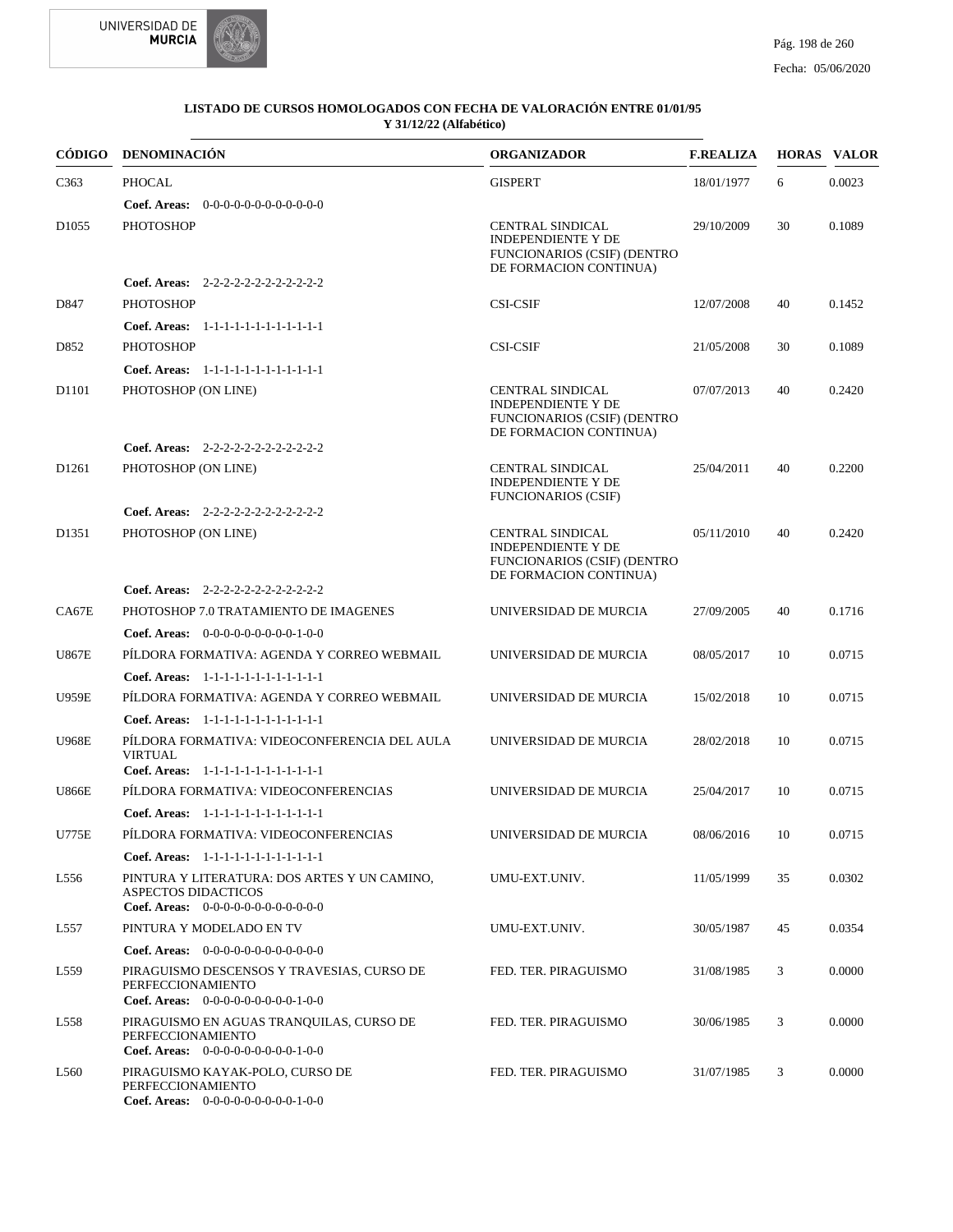



| <b>CÓDIGO</b>    | <b>DENOMINACIÓN</b>                                                                                                                               | <b>ORGANIZADOR</b>      | <b>F.REALIZA</b> |     | <b>HORAS VALOR</b> |
|------------------|---------------------------------------------------------------------------------------------------------------------------------------------------|-------------------------|------------------|-----|--------------------|
| D1105            | PIRÁMIDES EGIPCIAS: ORIGEN, EVOLUCIÓN Y SIGNIFICADO UMU - PROMOCION EDUCATIVA 31/03/2014<br>(I EDICIÓN)                                           |                         |                  | 75  | 0.4744             |
|                  | Coef. Areas: $0-0-0-0-0-0-0-0-0-0-0$                                                                                                              |                         |                  |     |                    |
| L337             | PLAGICIDAS EN AGRICULTURA                                                                                                                         | UMU-EXT.UNIV.           | 31/12/1983       | 10  | 0.0095             |
|                  | Coef. Areas: $0-0-0-0-0-0-0-0-1-0-1$                                                                                                              |                         |                  |     |                    |
| <b>IT172E</b>    | PLAN DE MEDIOS SOCIALES                                                                                                                           | UNIVERSIDAD DE MURCIA   | 28/02/2017       | 15  | 0.1073             |
|                  | Coef. Areas: 0-0-0-0-0-0-0-0-0-1-0-0                                                                                                              |                         |                  |     |                    |
| L570             | PLAN DE PREVENCION DE RIESGOS LABORALES DENTRO DE CROEM<br>LA EMPRESA, COMO DESARROLLAR UN<br><b>Coef. Areas:</b> $0-0-0-0-0-0-0-0-0-0-0-0$       |                         | 18/12/1999       | 40  | 0.0300             |
| L333             | PLAN DE VIABILIDAD EMPRESARIAL                                                                                                                    | <b>COCIN-MURCIA</b>     | 25/10/1996       | 20  | 0.0173             |
|                  | <b>Coef. Areas:</b> $0-0-0-0-0-0-0-0-0-0-0-0$                                                                                                     |                         |                  |     |                    |
| C <sub>083</sub> | PLAN GENERAL CONTABLE                                                                                                                             | <b>INEM</b>             | 21/09/1981       | 200 | 0.1733             |
|                  | <b>Coef. Areas:</b> $1-0-0-0-0-0-0-0-0-0-0$                                                                                                       |                         |                  |     |                    |
| L276             | PLAN GENERAL CONTABLE, INTRODUCCION                                                                                                               | <b>FUNDESCOOP</b>       | 28/06/1994       | 40  | 0.0150             |
|                  | <b>Coef. Areas:</b> $1-0-0-0-0-0-0-0-0-0-0$                                                                                                       |                         |                  |     |                    |
| L <sub>256</sub> | PLANES DE PREVENCION Y RIESGOS ESPECIFICOS, FORM. DE ISTAS-CCOO-FOREM<br>FORM. DE DELEG.DE PREV.<br><b>Coef. Areas:</b> $0-0-0-0-0-0-0-0-0-0-0-0$ |                         | 01/10/1998       | 25  | 0.0094             |
| U156A            | PLANIFICACION DE PROYECTOS                                                                                                                        | UNIVERSIDAD DE MURCIA   | 17/05/2001       | 20  | 0.0400             |
|                  | Coef. Areas: 1-1-1-1-1-1-1-1-1-1-1-1-1                                                                                                            |                         |                  |     |                    |
| U156E            | PLANIFICACION DE PROYECTOS                                                                                                                        | UNIVERSIDAD DE MURCIA   | 17/05/2001       | 20  | 0.0440             |
|                  | Coef. Areas: 1-1-1-1-1-1-1-1-1-1-1-1-1                                                                                                            |                         |                  |     |                    |
| <b>U243AC</b>    | PLANIFICACION DE PROYECTOS                                                                                                                        | UNIVERSIDAD DE MURCIA   | 28/04/2003       | 20  | 0.0410             |
|                  | Coef. Areas: 1-1-1-1-1-1-1-1-1-1-1-1-1                                                                                                            |                         |                  |     |                    |
| <b>U243AP</b>    | PLANIFICACION DE PROYECTOS                                                                                                                        | UNIVERSIDAD DE MURCIA   | 28/04/2003       | 20  | 0.0400             |
|                  | Coef. Areas: 1-1-1-1-1-1-1-1-1-1-1-1-1                                                                                                            |                         |                  |     |                    |
| <b>U243EC</b>    | PLANIFICACION DE PROYECTOS                                                                                                                        | UNIVERSIDAD DE MURCIA   | 28/04/2003       | 20  | 0.0451             |
|                  | Coef. Areas: 1-1-1-1-1-1-1-1-1-1-1-1-1                                                                                                            |                         |                  |     |                    |
| <b>U243EP</b>    | PLANIFICACION DE PROYECTOS                                                                                                                        | UNIVERSIDAD DE MURCIA   | 28/04/2003       | 20  | 0.0440             |
|                  | Coef. Areas: 1-1-1-1-1-1-1-1-1-1-1-1-1                                                                                                            |                         |                  |     |                    |
| U201E            | PLANIFICACION DE PROYECTOS                                                                                                                        | UNIVERSIDAD DE MURCIA   | 22/04/2002       | 20  | 0.0440             |
|                  | Coef. Areas: 1-1-1-1-1-1-1-1-1-1-1-1-1                                                                                                            |                         |                  |     |                    |
| U067A            | PLANIFICACION DE PROYECTOS                                                                                                                        | UNIVERSIDAD DE MURCIA   | 18/11/1999       | 20  | 0.0200             |
|                  | Coef. Areas: 1-1-1-1-1-1-1-1-1-1-1-1-1                                                                                                            |                         |                  |     |                    |
| U067E            | PLANIFICACION DE PROYECTOS                                                                                                                        | UNIVERSIDAD DE MURCIA   | 18/11/1999       | 20  | 0.0220             |
|                  | Coef. Areas: 1-1-1-1-1-1-1-1-1-1-1-1-1                                                                                                            |                         |                  |     |                    |
| U119A            | PLANIFICACION DE PROYECTOS                                                                                                                        | UNIVERSIDAD DE MURCIA   | 20/06/2000       | 20  | 0.0400             |
|                  | Coef. Areas: 1-1-1-1-1-1-1-1-1-1-1-1-1                                                                                                            |                         |                  |     |                    |
| U119E            | PLANIFICACION DE PROYECTOS                                                                                                                        | UNIVERSIDAD DE MURCIA   | 20/06/2000       | 20  | 0.0440             |
|                  | Coef. Areas: 1-1-1-1-1-1-1-1-1-1-1-1-1                                                                                                            |                         |                  |     |                    |
| U201A            | PLANIFICACION DE PROYECTOS                                                                                                                        | UNIVERSIDAD DE MURCIA   | 22/04/2002       | 20  | 0.0400             |
|                  | Coef. Areas: 1-1-1-1-1-1-1-1-1-1-1-1-1                                                                                                            |                         |                  |     |                    |
| L561             | PLANIFICACION URBANA, LA                                                                                                                          | R.A. ALFONSO X EL SABIO | 03/03/1994       | 30  | 0.0236             |
|                  | Coef. Areas: 0-0-0-0-0-0-0-0-0-0-0-0-0                                                                                                            |                         |                  |     |                    |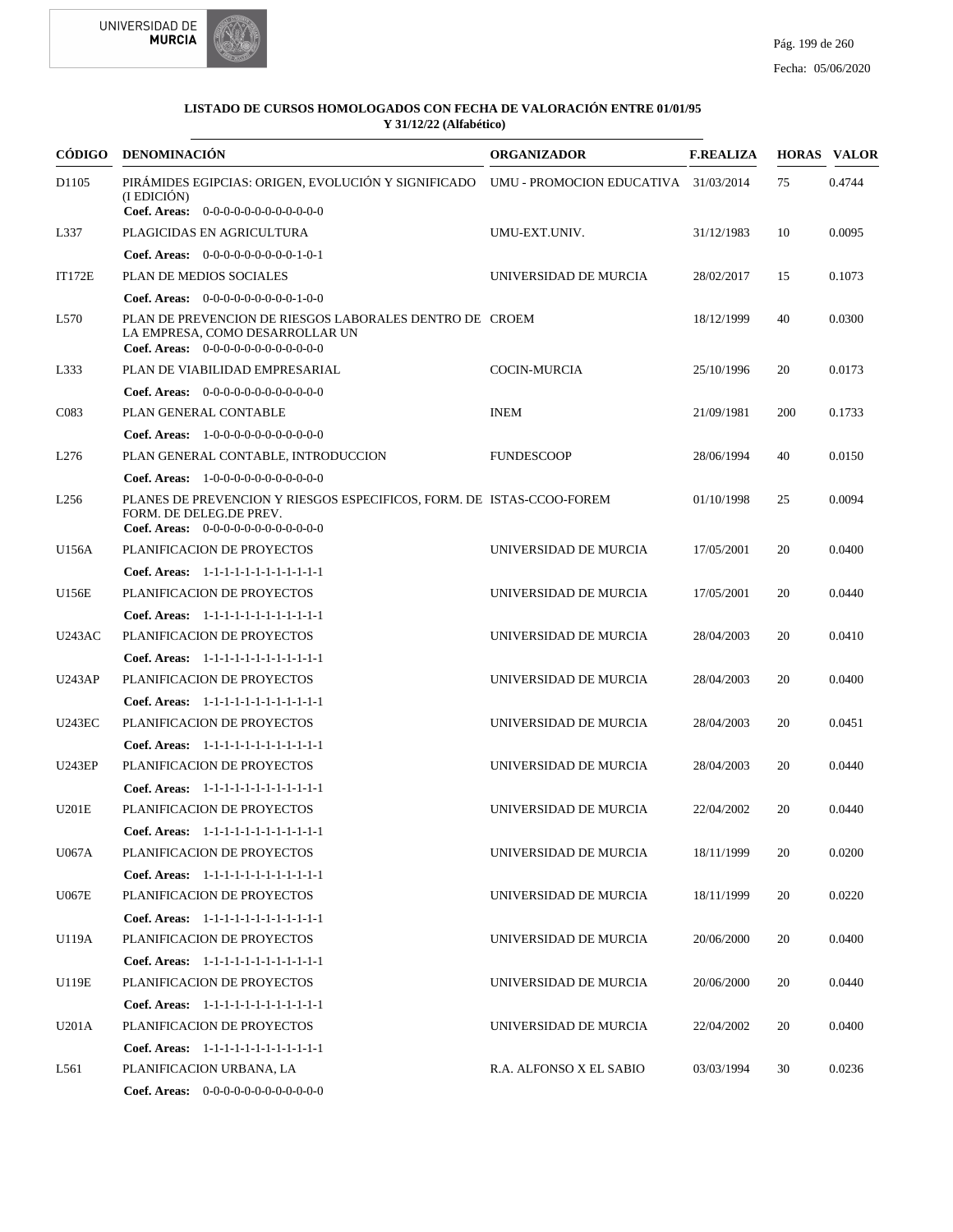



|                   | CÓDIGO DENOMINACIÓN                                                                                                                                                    | <b>ORGANIZADOR</b>                                                                                                   | <b>F.REALIZA</b> |    | <b>HORAS VALOR</b> |
|-------------------|------------------------------------------------------------------------------------------------------------------------------------------------------------------------|----------------------------------------------------------------------------------------------------------------------|------------------|----|--------------------|
| CA142E            | PLANIFICACION Y DESARROLLO DE ACTIVIDADES,<br>PROGRAMAS Y PROYECTOS EN EL AREA DE RECURSOS<br><b>HUMANOS</b><br>Coef. Areas: 0-0-0-0-1-0-0-0-0-0-0-0                   | UNIVERSIDAD DE MURCIA                                                                                                | 16/02/2009       | 20 | 0.0858             |
| <b>IT158E</b>     | PLANIFICACIÓN Y GESTIÓN DE REDES SOCIALES                                                                                                                              | UNIVERSIDAD DE MURCIA                                                                                                | 19/04/2016       | 25 | 0.1788             |
|                   | Coef. Areas: 1-1-1-1-1-1-1-1-1-1-1-1-1                                                                                                                                 |                                                                                                                      |                  |    |                    |
| <b>IT230E</b>     | PLANIFICACIÓN Y GESTIÓN DE REDES SOCIALES                                                                                                                              | UNIVERSIDAD DE MURCIA                                                                                                | 11/06/2018       | 25 | 0.1788             |
|                   | Coef. Areas: 1-1-1-1-1-1-1-1-1-1-1-1-1                                                                                                                                 |                                                                                                                      |                  |    |                    |
| <b>IT105E</b>     | PLANIFICACIÓN Y GESTIÓN DE REDES SOCIALES                                                                                                                              | UNIVERSIDAD DE MURCIA                                                                                                | 05/05/2015       | 25 | 0.1788             |
|                   | Coef. Areas: 1-1-1-1-1-1-1-1-1-1-1-1-1                                                                                                                                 |                                                                                                                      |                  |    |                    |
| D1333             | PLATAFORMA DE CONTRATACIÓN DEL ESTADO                                                                                                                                  | <b>INSTITUTO NACIONAL DE</b><br>ADMINISTRACIÓN PUBLICA<br>(INAP)                                                     | 21/06/2013       | 30 | 0.2145             |
|                   | Coef. Areas: 0-1-0-0-0-0-0-0-0-0-0-0                                                                                                                                   |                                                                                                                      |                  |    |                    |
| C637              | PL-SQL                                                                                                                                                                 | <b>BULL ESPAÑA SA</b>                                                                                                | 30/04/1992       | 9  | 0.0034             |
|                   | Coef. Areas: $0-0-0-0-0-1-0-0-0-0-0$                                                                                                                                   |                                                                                                                      |                  |    |                    |
| D404              | PL/SOL, LENGUAJE                                                                                                                                                       | <b>BULL</b>                                                                                                          | 31/03/1994       | 12 | 0.0045             |
|                   | Coef. Areas: $0-0-0-0-0-1-0-0-0-0-0$                                                                                                                                   |                                                                                                                      |                  |    |                    |
| D <sub>1965</sub> | PODER DE LA PALABRA HABLADA                                                                                                                                            | <b>UMU</b>                                                                                                           | 08/05/2015       | 25 | 0.1438             |
|                   | Coef. Areas: $0-0-0-0-0-0-0-0-0-0-0$                                                                                                                                   |                                                                                                                      |                  |    |                    |
| D <sub>1479</sub> | POLÍTICAS DE IGUALDAD DE GÉNERO EN<br>ADMINISTRACIONES PÚBLICAS                                                                                                        | <b>CENTRAL SINDICAL</b><br><b>INDEPENDIENTE Y DE</b><br><b>FUNCIONARIOS (CSIF) (DENTRO</b><br>DE FORMACION CONTINUA) | 08/10/2013       | 30 | 0.1815             |
|                   | Coef. Areas: 1-1-1-1-1-1-1-1-1-1-1-1-1                                                                                                                                 |                                                                                                                      |                  |    |                    |
| <b>CA141E</b>     | POLITICAS PUBLICAS DE IGUALDAD DE OPORTUNIDADES<br>ENTRE HOMBRE Y MUJER. GRUPO A Y B. INTERNET<br>Coef. Areas: 1-1-1-1-1-1-1-1-1-1-1-1-1                               | UNIVERSIDAD DE MURCIA                                                                                                | 09/03/2009       | 40 | 0.1716             |
| IT27E             | POLITICAS PUBLICAS DE IGUALDAD DE OPORTUNIDADES<br>ENTRE HOMBRE Y MUJER. INTERNET<br>Coef. Areas: 1-1-1-1-1-1-1-1-1-1-1-1-1                                            | UNIVERSIDAD DE MURCIA                                                                                                | 23/09/2009       | 40 | 0.1716             |
| IT17E             | POLITICAS PÚBLICAS DE IGUALDAD DE OPORTUNIDADES<br>ENTRE HOMBRE Y MUJER. INTERNET<br>Coef. Areas: 1-1-1-1-1-1-1-1-1-1-1-1-1                                            | UNIVERSIDAD DE MURCIA                                                                                                | 15/10/2008       | 40 | 0.1716             |
| IT36E             | POLITICAS PUBLICAS DE IGUALDAD DE OPORTUNIDADES<br>ENTRE HOMBRE Y MUJER, SUBGRUPOS A1 Y A2. INTERNET<br>Coef. Areas: 1-1-1-1-1-1-1-1-1-1-1-1-1                         | UNIVERSIDAD DE MURCIA                                                                                                | 21/09/2010       | 40 | 0.2860             |
| U639E             | POLITICAS PUBLICAS DE IGUALDAD DE OPORTUNIDADES<br>ENTRE HOMBRES Y MUJERES (TELEFORMACIÓN)<br>Coef. Areas: 1-1-1-1-1-1-1-1-1-1-1-1-1                                   | UNIVERSIDAD DE MURCIA                                                                                                | 19/12/2011       | 40 | 0.2860             |
| IT37E             | POLITICAS PUBLICAS DE IGUALDAD DE OPRTUNIDADES<br>ENTRE HOMBRE Y MUJER, SUBGRUPOS C1, C2 Y GRUPOS<br>PROFESIONALES. INTERNET<br>Coef. Areas: 1-1-1-1-1-1-1-1-1-1-1-1-1 | UNIVERSIDAD DE MURCIA                                                                                                | 22/09/2010       | 40 | 0.2860             |
| D939              | POLYESTER PLASTINATION TECHNIQUE P-40                                                                                                                                  | <b>UMU</b>                                                                                                           | 19/12/2008       | 16 | 0.0552             |
|                   | Coef. Areas: 0-0-0-0-0-0-0-0-0-0-0-1                                                                                                                                   |                                                                                                                      |                  |    |                    |
| D912              | POLYESTER PLASTINATION TECHNIQUE P-40                                                                                                                                  | UMU                                                                                                                  | 18/12/2009       | 16 | 0.0552             |
|                   | Coef. Areas: $0-0-0-0-0-0-0-0-0-0-1$                                                                                                                                   |                                                                                                                      |                  |    |                    |
| D1126             | PORCESADOR DE TEXTOS MS WORD 2007. NIVEL1                                                                                                                              | CARM - SERVICIO REGIONAL DE 12/12/2012<br><b>EMPLEO Y FORMACION (SEF)</b>                                            |                  | 30 | 0.1733             |

1-1-1-1-1-1-1-1-1-1-1-1 **Coef. Areas:**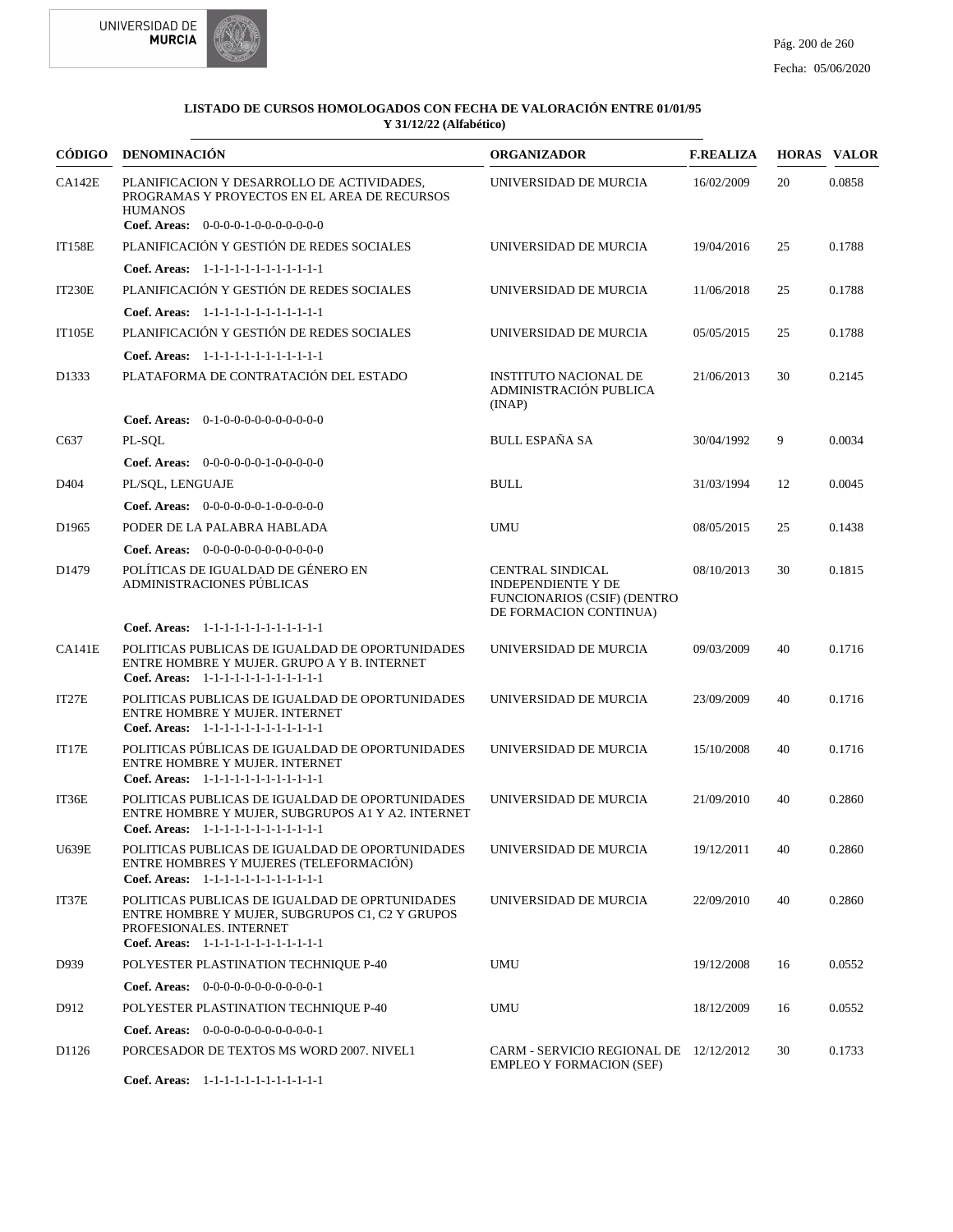

|                   | CÓDIGO DENOMINACIÓN                                                                                                                         | <b>ORGANIZADOR</b>                                                        | <b>F.REALIZA</b> |    | <b>HORAS VALOR</b> |
|-------------------|---------------------------------------------------------------------------------------------------------------------------------------------|---------------------------------------------------------------------------|------------------|----|--------------------|
| <b>U960E</b>      | PORTAFIRMAS DE DOCUMENTOS ELECTRÓNICOS                                                                                                      | UNIVERSIDAD DE MURCIA                                                     | 16/04/2018       | 10 | 0.0715             |
|                   | Coef. Areas: 1-1-1-1-1-1-1-1-1-1-1-1-1                                                                                                      |                                                                           |                  |    |                    |
| <b>U781E</b>      | PORTAFIRMAS DE DOCUMENTOS ELECTRÓNICOS                                                                                                      | UNIVERSIDAD DE MURCIA                                                     | 05/04/2016       | 10 | 0.0715             |
|                   | Coef. Areas: $1-1-1-1-1-1-1-1-1-1-1$                                                                                                        |                                                                           |                  |    |                    |
| <b>U870E</b>      | PORTAFIRMAS DE DOCUMENTOS ELECTRÓNICOS                                                                                                      | UNIVERSIDAD DE MURCIA                                                     | 05/05/2017       | 10 | 0.0715             |
|                   | Coef. Areas: 1-1-1-1-1-1-1-1-1-1-1-1-1                                                                                                      |                                                                           |                  |    |                    |
| D599              | PORTALES PERIODISTICOS, ESTRUCTURA, CLASIFICACION Y PROM. EDUCATIVA UMU<br><b>USABILIDAD, LOS</b><br>Coef. Areas: 1-1-1-1-1-1-1-1-1-1-1-1-1 |                                                                           | 15/12/2004       | 45 | 0.1708             |
| D <sub>1293</sub> | POSICIONAMIENTO EN BUSCADORES                                                                                                               | CARM - SERVICIO REGIONAL DE 22/10/2012                                    |                  | 30 | 0.1733             |
|                   |                                                                                                                                             | <b>EMPLEO Y FORMACION (SEF)</b>                                           |                  |    |                    |
|                   | Coef. Areas: 1-1-1-1-1-1-1-1-1-1-1-1-1                                                                                                      |                                                                           |                  |    |                    |
| D1177             | POSICIONAMIENTO EN BUSCADORES                                                                                                               | CARM - SERVICIO REGIONAL DE 22/10/2013<br><b>EMPLEO Y FORMACION (SEF)</b> |                  | 30 | 0.1733             |
|                   | Coef. Areas: 1-1-1-1-1-1-1-1-1-1-1-1-1                                                                                                      |                                                                           |                  |    |                    |
| D <sub>1956</sub> | POSICIONAMIENTO EN BUSCADORES                                                                                                               | CARM - SERVICIO REGIONAL DE 07/12/2012<br><b>EMPLEO Y FORMACION (SEF)</b> |                  | 30 | 0.1733             |
|                   | Coef. Areas: 1-1-1-1-1-1-1-1-1-1-1-1-1                                                                                                      |                                                                           |                  |    |                    |
| D1753             | POSICIONAMIENTO EN BUSCADORES                                                                                                               | CARM - SERVICIO REGIONAL DE 26/11/2013<br><b>EMPLEO Y FORMACION (SEF)</b> |                  | 30 | 0.1733             |
|                   | Coef. Areas: 1-1-1-1-1-1-1-1-1-1-1-1-1                                                                                                      |                                                                           |                  |    |                    |
| D <sub>1693</sub> | POSICIONAMIENTO EN BUSCADORES                                                                                                               | CARM - SERVICIO REGIONAL DE 23/10/2012<br><b>EMPLEO Y FORMACION (SEF)</b> |                  | 30 | 0.1733             |
|                   | Coef. Areas: 1-1-1-1-1-1-1-1-1-1-1-1-1                                                                                                      |                                                                           |                  |    |                    |
| D <sub>1663</sub> | POSICIONAMIENTO EN BUSCADORES                                                                                                               | CARM - SERVICIO REGIONAL DE 28/01/2013<br><b>EMPLEO Y FORMACION (SEF)</b> |                  | 30 | 0.1733             |
|                   | Coef. Areas: 1-1-1-1-1-1-1-1-1-1-1-1-1                                                                                                      |                                                                           |                  |    |                    |
| D1599             | POSTURA CORPORAL: TRATAMIENTO EN EL ÁMBITO<br><b>ESCOLAR</b>                                                                                | MIRIADA X-PLATAFORMA E-<br><b>LEARNING</b>                                | 09/12/2015       | 12 | 0.0300             |
|                   | Coef. Areas: $0-0-0-0-0-0-0-0-0-0-0$                                                                                                        |                                                                           |                  |    |                    |
| D <sub>1845</sub> | POTENCIA TU MENTE (5 <sup>ª</sup> EDICIÓN)<br>Coef. Areas: 0-0-0-0-0-0-0-0-0-0-0-0-0                                                        | MIRIADA X-PLATAFORMA E-<br><b>LEARNING</b>                                | 18/12/2015       | 24 | 0.0600             |
| D1812             | POTENCIA TU MENTE (7ª EDICIÓN)                                                                                                              | MIRIADA X-PLATAFORMA E-                                                   | 31/12/2016       | 24 | 0.0600             |
|                   |                                                                                                                                             | LEARNING                                                                  |                  |    |                    |
|                   | Coef. Areas: $0-0-0-0-0-0-0-0-0-0-0$                                                                                                        |                                                                           |                  |    |                    |
| <b>U287EP</b>     | POWER POINT                                                                                                                                 | UNIVERSIDAD DE MURCIA                                                     | 10/03/2004       | 16 | 0.0704             |
|                   | Coef. Areas: $1-1-1-1-1-1-1-1-1-1-1$                                                                                                        |                                                                           |                  |    |                    |
| <b>U287EC</b>     | POWER POINT                                                                                                                                 | UNIVERSIDAD DE MURCIA                                                     | 10/03/2004       | 16 | 0.0721             |
|                   | Coef. Areas: 1-1-1-1-1-1-1-1-1-1-1-1-1                                                                                                      |                                                                           |                  |    |                    |
| <b>U287AP</b>     | POWER POINT                                                                                                                                 | UNIVERSIDAD DE MURCIA                                                     | 10/03/2004       | 16 | 0.0640             |
|                   | Coef. Areas: 1-1-1-1-1-1-1-1-1-1-1-1-1                                                                                                      |                                                                           |                  |    |                    |
| <b>U287AC</b>     | POWER POINT                                                                                                                                 | UNIVERSIDAD DE MURCIA                                                     | 10/03/2004       | 16 | 0.0655             |
|                   | Coef. Areas: 1-1-1-1-1-1-1-1-1-1-1-1-1                                                                                                      |                                                                           |                  |    |                    |
| U066A             | POWER POINT                                                                                                                                 | UNIVERSIDAD DE MURCIA                                                     | 28/10/1999       | 16 | 0.0160             |
|                   | Coef. Areas: 1-1-1-1-1-1-1-1-1-1-1-1-1                                                                                                      |                                                                           |                  |    |                    |
| U155E             | POWER POINT                                                                                                                                 | UNIVERSIDAD DE MURCIA                                                     | 29/05/2001       | 16 | 0.0352             |
|                   | Coef. Areas: 1-1-1-1-1-1-1-1-1-1-1-1-1                                                                                                      |                                                                           |                  |    |                    |
| U155A             | POWER POINT                                                                                                                                 | UNIVERSIDAD DE MURCIA                                                     | 29/05/2001       | 16 | 0.0320             |
|                   | Coef. Areas: 1-1-1-1-1-1-1-1-1-1-1-1-1                                                                                                      |                                                                           |                  |    |                    |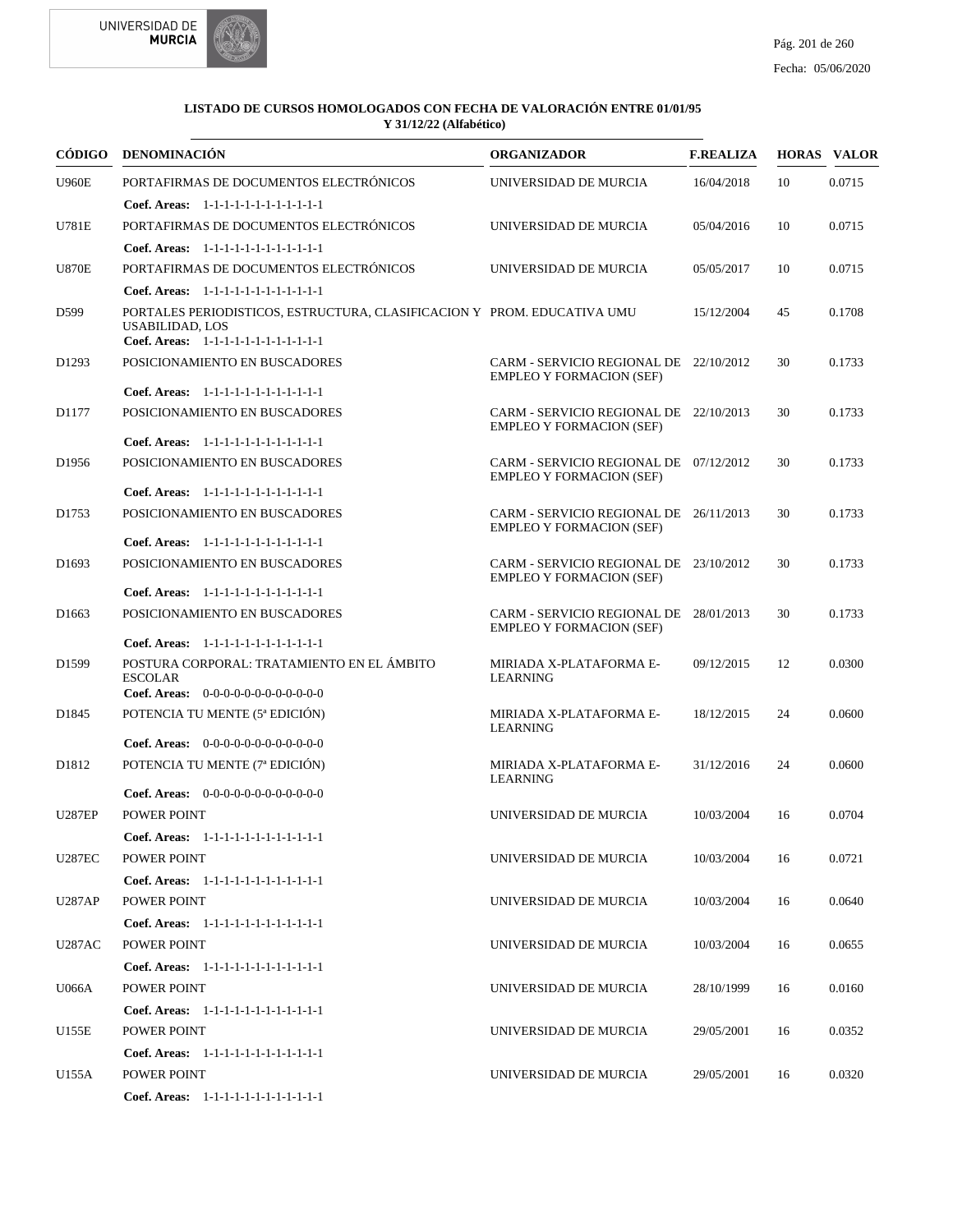



|                  | CÓDIGO DENOMINACIÓN                                                                                                                           | <b>ORGANIZADOR</b>                            | <b>F.REALIZA</b> |     | <b>HORAS VALOR</b> |
|------------------|-----------------------------------------------------------------------------------------------------------------------------------------------|-----------------------------------------------|------------------|-----|--------------------|
| <b>U200E</b>     | POWER POINT                                                                                                                                   | UNIVERSIDAD DE MURCIA                         | 13/05/2002       | 16  | 0.0352             |
|                  | Coef. Areas: 1-1-1-1-1-1-1-1-1-1-1-1-1                                                                                                        |                                               |                  |     |                    |
| <b>U200A</b>     | POWER POINT                                                                                                                                   | UNIVERSIDAD DE MURCIA                         | 13/05/2002       | 16  | 0.0320             |
|                  | Coef. Areas: 1-1-1-1-1-1-1-1-1-1-1-1-1                                                                                                        |                                               |                  |     |                    |
| U118A            | POWER POINT                                                                                                                                   | UNIVERSIDAD DE MURCIA                         | 16/06/2000       | 16  | 0.0320             |
|                  | Coef. Areas: $1-1-1-1-1-1-1-1-1-1-1$                                                                                                          |                                               |                  |     |                    |
| <b>U118E</b>     | POWER POINT                                                                                                                                   | UNIVERSIDAD DE MURCIA                         | 16/06/2000       | 16  | 0.0352             |
|                  | Coef. Areas: 1-1-1-1-1-1-1-1-1-1-1-1-1                                                                                                        |                                               |                  |     |                    |
| <b>U242AC</b>    | <b>POWER POINT</b>                                                                                                                            | UNIVERSIDAD DE MURCIA                         | 28/04/2003       | 16  | 0.0328             |
|                  | Coef. Areas: 1-1-1-1-1-1-1-1-1-1-1-1-1                                                                                                        |                                               |                  |     |                    |
| <b>U242AP</b>    | POWER POINT                                                                                                                                   | UNIVERSIDAD DE MURCIA                         | 28/04/2003       | 16  | 0.0320             |
|                  | Coef. Areas: $1-1-1-1-1-1-1-1-1-1-1$                                                                                                          |                                               |                  |     |                    |
| <b>U242EP</b>    | POWER POINT                                                                                                                                   | UNIVERSIDAD DE MURCIA                         | 28/04/2003       | 16  | 0.0352             |
|                  | Coef. Areas: 1-1-1-1-1-1-1-1-1-1-1-1-1                                                                                                        |                                               |                  |     |                    |
| <b>U242EC</b>    | POWER POINT                                                                                                                                   | UNIVERSIDAD DE MURCIA                         | 28/04/2003       | 16  | 0.0360             |
|                  | Coef. Areas: 1-1-1-1-1-1-1-1-1-1-1-1-1                                                                                                        |                                               |                  |     |                    |
| <b>U066E</b>     | POWER POINT                                                                                                                                   | UNIVERSIDAD DE MURCIA                         | 28/10/1999       | 16  | 0.0176             |
|                  | Coef. Areas: 1-1-1-1-1-1-1-1-1-1-1-1-1                                                                                                        |                                               |                  |     |                    |
| C909             | POWER POINT-97                                                                                                                                | <b>INFOMUR</b>                                | 31/12/1999       | 30  | 0.0124             |
|                  | Coef. Areas: 1-1-1-1-1-1-1-1-1-1-1-1-1                                                                                                        |                                               |                  |     |                    |
| D <sub>157</sub> | PRACTICA DOCENTE ANTE LOS PROBLEMAS DE LA<br>ADOLESCENCIA, LA                                                                                 | <b>CSI-CSIF</b>                               | 27/02/2003       | 40  | 0.0600             |
|                  | Coef. Areas: $0-0-0-0-0-0-0-0-0-0-0$                                                                                                          |                                               |                  |     |                    |
| C589             | PRACTICA LABORAL, CURSO GENERAL DE                                                                                                            | UMU-ESC. DE PRACTICA<br>LABORAL-COL.GRAD.SOC. | 08/01/1996       | 210 | 0.1898             |
|                  | Coef. Areas: $0-0-0-0-1-0-0-0-0-0-0$                                                                                                          |                                               |                  |     |                    |
| D <sub>019</sub> | PRACTICA LABORAL, VI CURSO GENERAL                                                                                                            | UMU/COL. GRADUADOS SOCIALES08/06/1993         |                  | 186 | 0.1465             |
|                  | Coef. Areas: $0-0-0-0-1-0-0-0-0-0-0$                                                                                                          |                                               |                  |     |                    |
| C339             | PRACTICA PSICOMOTRIZ .LA                                                                                                                      | <b>UMU</b>                                    | 15/05/1992       | 12  | 0.0104             |
|                  | Coef. Areas: $0-0-0-0-0-0-0-0-0-0-0$                                                                                                          |                                               |                  |     |                    |
| D365             | PRACTICAL ENGLISH LAGUAGE TEACHING (ENSEÑANZA<br>PRACTICA DE LA LENGUA INGLESA)<br>Coef. Areas: $1-1-1-1-1-1-1-1-1-1-1$                       | <b>ANPE</b>                                   | 22/11/1997       | 36  | 0.0270             |
| C638             | PRACTICAS CON MICROSOFT WORD 2.0 Y EXCEL 5.0 PARA<br><b>WINDOWS</b>                                                                           | CENTRO AUDIOVISUAL EUROPA 21/02/1996          |                  | 20  | 0.0083             |
|                  | Coef. Areas: 1-1-1-1-1-1-1-1-1-1-1-1-1                                                                                                        |                                               |                  |     |                    |
| L134             | PRACTICAS DE GEOLOGIA                                                                                                                         | C.O. BIOLOGOS-MURCIA                          | 04/03/1991       | 28  | 0.0231             |
|                  | <b>Coef. Areas:</b> $0-0-0-0-0-0-0-0-1-0-1$                                                                                                   |                                               |                  |     |                    |
| D <sub>672</sub> | PRACTICAS DE SALARIOS, COTIZACIONES Y LIQUIDACIONES CAMARA OFIC. DE COMERCIO<br>A LA SEGURIDAD SOCIAL<br>Coef. Areas: $0-0-0-0-1-0-0-0-0-0-0$ | <b>INDUSTRIA Y NAVEGACION</b>                 | 22/11/2005       | 48  | 0.1663             |
| CA29E            | PRACTICO DE ENTRENAMIENTO EN HABILIDADES SOCIALES UNIVERSIDAD DE MURCIA                                                                       |                                               | 10/06/2003       | 27  | 0.0468             |
|                  | Coef. Areas: 1-1-1-1-1-1-1-1-1-1-1-1-1                                                                                                        |                                               |                  |     |                    |
| CA30E            | PRACTICO DE ENTRENAMIENTO EN HABILIDADES SOCIALES UNIVERSIDAD DE MURCIA<br>PARA COORDINADORES<br>Coef. Areas: 1-1-1-1-1-1-1-1-1-1-1-1-1       |                                               | 09/04/2003       | 27  | 0.0468             |
| <b>IT107E</b>    | PRÁCTICO DE ORGANIZACIÓN DE ARCHIVOS DE OFICINA                                                                                               | UNIVERSIDAD DE MURCIA                         | 20/04/2015       | 35  | 0.2503             |
|                  | Coef. Areas: 1-1-1-1-1-1-1-1-1-1-1-1-1                                                                                                        |                                               |                  |     |                    |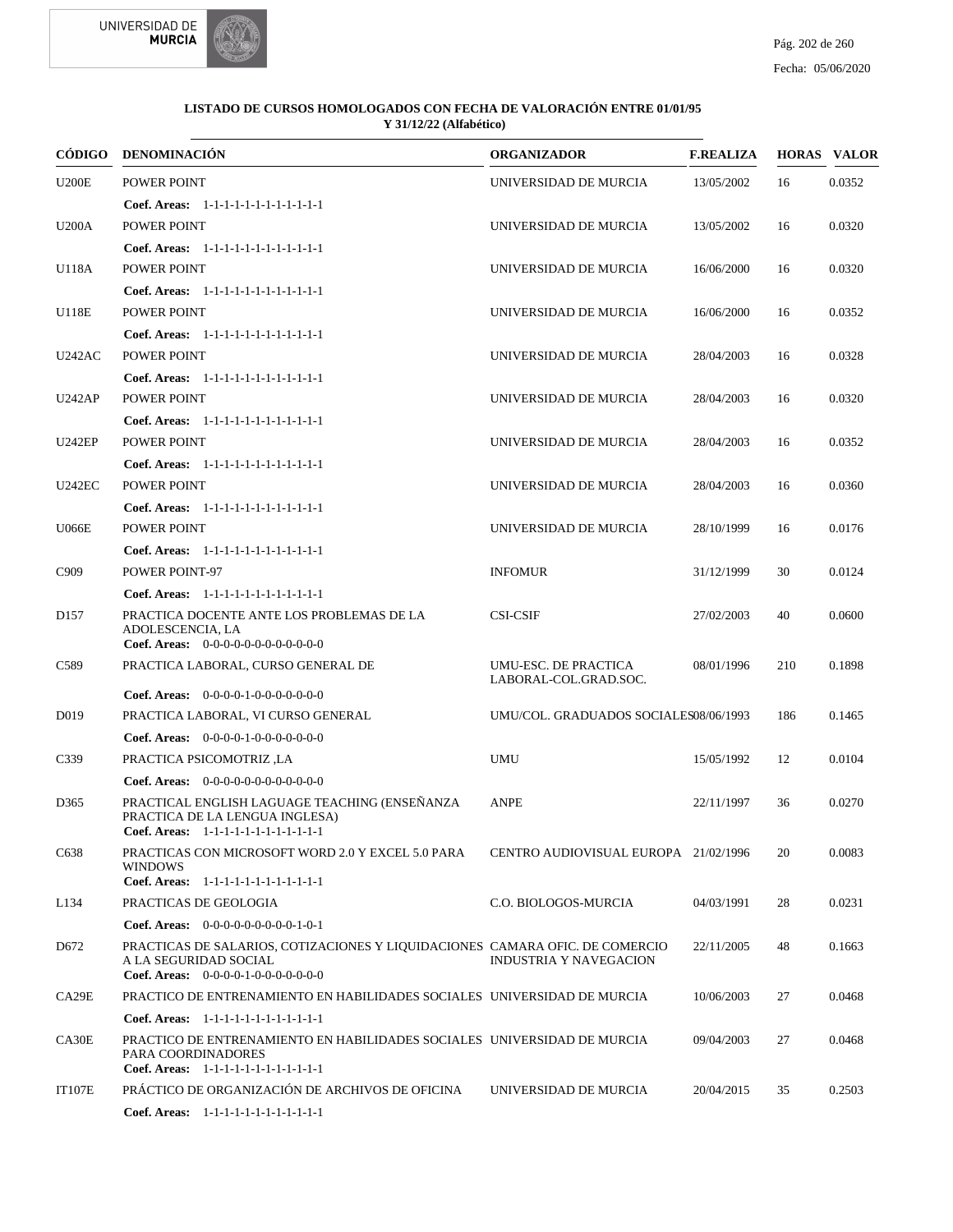



|                   | CÓDIGO DENOMINACIÓN                                                                                                                                                         | <b>ORGANIZADOR</b>                                                        | <b>F.REALIZA</b> |    | <b>HORAS VALOR</b> |
|-------------------|-----------------------------------------------------------------------------------------------------------------------------------------------------------------------------|---------------------------------------------------------------------------|------------------|----|--------------------|
| <b>CA116E</b>     | PRACTICO EN SISTEMAS DE RIEGO LOCALIZADO                                                                                                                                    | UNIVERSIDAD DE MURCIA                                                     | 02/10/2008       | 30 | 0.1287             |
|                   | Coef. Areas: $0-0-0-0-0-0-0-0-1-0-0$                                                                                                                                        |                                                                           |                  |    |                    |
| <b>IT279E</b>     | PRÁCTICO SOBRE PROCEDIMIENTO ADMINISTRATIVO<br>COMÚN, RESPONSABILIDAD PATRIMONIAL Y<br>PROCEDIMIENTO SANCIONADOR (C1/C2)<br>Coef. Areas: 1-1-1-1-1-1-1-1-1-1-1-1-1          | UNIVERSIDAD DE MURCIA                                                     | 27/05/2019       | 20 | 0.1430             |
| D <sub>406</sub>  | PRECOMPILADOR PRO*C                                                                                                                                                         | <b>BULL</b>                                                               | 31/03/1994       | 8  | 0.0030             |
|                   | Coef. Areas: $0-0-0-0-0-1-0-0-0-0-0$                                                                                                                                        |                                                                           |                  |    |                    |
| C910              | PRE-COMPILADORES (PRO*C, PRO*COBOL)                                                                                                                                         | <b>BULL ESPAÑA SA</b>                                                     | 01/05/1992       | 18 | 0.0068             |
|                   | Coef. Areas: $0-0-0-0-0-1-0-0-0-0-0$                                                                                                                                        |                                                                           |                  |    |                    |
| D <sub>658</sub>  | PRENSA UNIVERSITARIA. EL DIARIO DIGITAL DEL SERVICIO U. INTERNACIONAL DE<br>DE COMUNICACION<br>Coef. Areas: $0-0-0-0-0-0-0-0-0-1-0-0$                                       | <b>ANDALUCIA</b>                                                          | 15/03/2003       | 40 | 0.0645             |
| D <sub>2194</sub> | PREPARACIÓN CERTIFICACIONES PMI ELEARNING (V1PME1, DIRECCIÓN DE PROYECTOS<br>12 PDU'S) (CURSO)<br>Coef. Areas: $0-0-0-0-0-0-0-0-1-0-0$                                      | <b>EUROPEOS</b>                                                           | 25/04/2012       | 6  | 0.0150             |
| U1060E            | PREPARACIÓN DE PROYECTOS DE CONVOCATORIAS<br>INTERNACIONALES: GESTIÓN PAS DE LOS PROGRAMAS DE<br>MOVILIDAD INTERNACIONAL DE LA UMU.<br>Coef. Areas: $0-0-1-1-0-0-0-0-0-1-0$ | UNIVERSIDAD DE MURCIA                                                     | 28/10/2019       | 9  | 0.0644             |
| L <sub>563</sub>  | PREPARACION DE PROYECTOS DE INVESTIGACIÓN                                                                                                                                   | <b>UMU-ICE</b>                                                            | 20/06/1997       | 6  | 0.0047             |
|                   | Coef. Areas: $0-0-0-1-0-0-0-0-0-0-0-0$                                                                                                                                      |                                                                           |                  |    |                    |
| C444              | PREPARACION Y ELABORACION DE DOCUM.DE SOLICITUD<br><b>DE PATENTES</b><br>Coef. Areas: $0-0-0-1-0-0-0-0-0-0-0$                                                               | SEC.GEN. PLAN NAC. I+D                                                    | 15/01/1994       | 6  | 0.0047             |
| D449              | PREPARACION Y PRUEBA DE PROGRAMAS (DPS 7000)                                                                                                                                | <b>BULL</b>                                                               | 31/12/1989       | 3  | 0.0000             |
|                   | Coef. Areas: $0-0-0-0-0-1-0-0-0-0-0$                                                                                                                                        |                                                                           |                  |    |                    |
| L564              | PREPARADORES PSICOLOGICO-DEPORTIVOS, I CURSO<br><b>INTENSIVO</b>                                                                                                            | AYTO. MURCIA                                                              | 30/06/1983       | 3  | 0.0000             |
| D2212             | <b>Coef. Areas:</b> $0-0-0-0-0-0-0-0-1-0-0$<br>PRESENTACIÓN DE LAS MUJERES EN LA PINTURA DEL<br><b>SIGLO XX</b>                                                             | MINISTERIO DE SANIDAD,<br><b>SERVICIOS SOCIALES E</b><br><b>IGUALDAD</b>  | 28/05/2017       | 40 | 0.2310             |
|                   | Coef. Areas: $0-0-0-0-0-0-0-0-1-0-0$                                                                                                                                        |                                                                           |                  |    |                    |
| C757              | PRESENTACION DE LOS TRABAJADORES, LA                                                                                                                                        | CC.OO.                                                                    | 22/09/1998       | 15 | 0.0136             |
|                   | <b>Coef. Areas:</b> $0-0-0-0-0-0-0-0-0-0-0-0$                                                                                                                               |                                                                           |                  |    |                    |
| <b>IT189E</b>     | PRESENTACIÓN Y GESTIÓN DE PROYECTOS EUROPEOS DE UNIVERSIDAD DE MURCIA<br>GESTIÓN DIRECTA.<br>Coef. Areas: $0-0-0-1-0-0-0-0-1-0-0$                                           |                                                                           | 30/10/2017       | 15 | 0.1073             |
| <b>U608E</b>      | PRESENTACIONES BASICO                                                                                                                                                       | UNIVERSIDAD DE MURCIA                                                     | 17/04/2012       | 25 | 0.1788             |
|                   | Coef. Areas: 1-1-1-1-1-1-1-1-1-1-1-1-1                                                                                                                                      |                                                                           |                  |    |                    |
| U649E             | PRESENTACIONES BASICO                                                                                                                                                       | UNIVERSIDAD DE MURCIA                                                     | 02/05/2013       | 25 | 0.1788             |
|                   | Coef. Areas: 1-1-1-1-1-1-1-1-1-1-1-1-1                                                                                                                                      |                                                                           |                  |    |                    |
| D <sub>1414</sub> | PRESENTACIONES CON PREZI                                                                                                                                                    | CARM - SERVICIO REGIONAL DE 28/12/2014<br><b>EMPLEO Y FORMACION (SEF)</b> |                  | 15 | 0.0866             |
|                   | Coef. Areas: 1-1-1-1-1-1-1-1-1-1-1-1-1                                                                                                                                      |                                                                           |                  |    |                    |
| D1877             | PRESENTACIONES CON PREZI                                                                                                                                                    | CARM - SERVICIO REGIONAL DE 02/02/2015<br><b>EMPLEO Y FORMACION (SEF)</b> |                  | 15 | 0.0866             |
|                   | Coef. Areas: 1-1-1-1-1-1-1-1-1-1-1-1-1                                                                                                                                      |                                                                           |                  |    |                    |
| D <sub>2150</sub> | PRESENTACIONES CORPORATIVAS MULTIMEDIA. POWER<br><b>POINT</b><br>Coef. Areas: 1-1-1-1-1-1-1-1-1-1-1-1-1                                                                     | UNIVERSIDAD POLITECNICA DE 11/05/2012<br>CARTAGENA                        |                  | 20 | 0.1075             |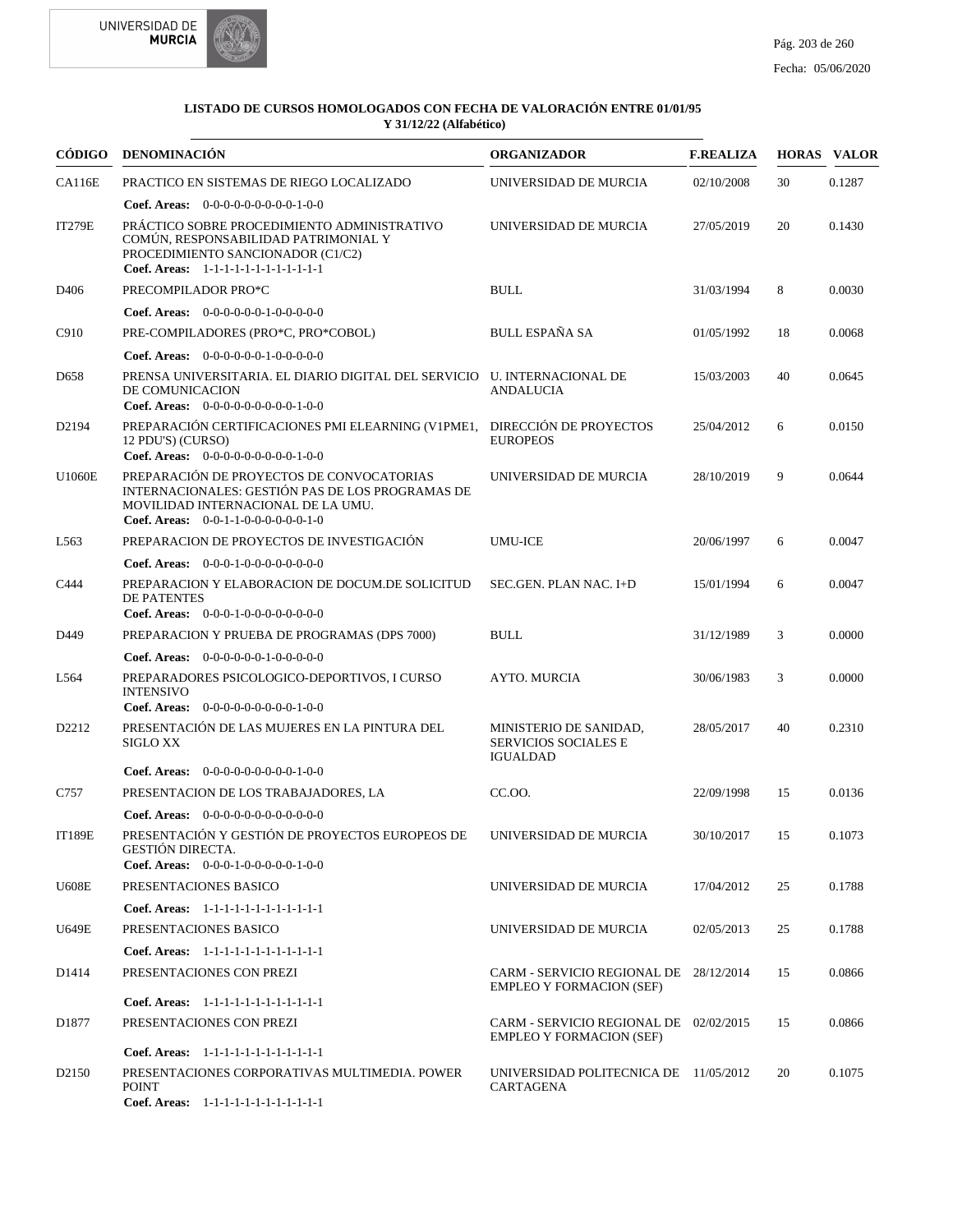



|                   | CÓDIGO DENOMINACIÓN                                                                | <b>ORGANIZADOR</b>                                                                                                   | <b>F.REALIZA</b> |    | <b>HORAS VALOR</b> |
|-------------------|------------------------------------------------------------------------------------|----------------------------------------------------------------------------------------------------------------------|------------------|----|--------------------|
| D1971             | PRESENTACIONES EFICACES                                                            | CARM - SERVICIO REGIONAL DE 12/01/2017<br><b>EMPLEO Y FORMACION (SEF)</b>                                            |                  | 25 | 0.1444             |
|                   | Coef. Areas: 1-1-1-1-1-1-1-1-1-1-1-1-1                                             |                                                                                                                      |                  |    |                    |
| D <sub>1280</sub> | PRESENTACIONES EFICACES                                                            | CARM - SERVICIO REGIONAL DE 05/03/2012<br><b>EMPLEO Y FORMACION (SEF)</b>                                            |                  | 30 | 0.1733             |
|                   | Coef. Areas: 1-1-1-1-1-1-1-1-1-1-1-1-1                                             |                                                                                                                      |                  |    |                    |
| D <sub>1368</sub> | PRESENTACIONES EFICACES                                                            | CARM - SERVICIO REGIONAL DE 12/04/2013<br><b>EMPLEO Y FORMACION (SEF)</b>                                            |                  | 25 | 0.1444             |
|                   | Coef. Areas: 1-1-1-1-1-1-1-1-1-1-1-1-1                                             |                                                                                                                      |                  |    |                    |
| D1493             | PRESENTACIONES EFICACES<br>Coef. Areas: 1-1-1-1-1-1-1-1-1-1-1-1-1                  | CARM - SERVICIO REGIONAL DE 10/09/2014<br><b>EMPLEO Y FORMACION (SEF)</b>                                            |                  | 25 | 0.1444             |
|                   |                                                                                    |                                                                                                                      |                  |    |                    |
| D <sub>1521</sub> | PRESENTACIONES EFICACES                                                            | <b>CARM</b>                                                                                                          | 30/06/2016       | 25 | 0.1444             |
|                   | Coef. Areas: 1-1-1-1-1-1-1-1-1-1-1-1-1                                             |                                                                                                                      |                  |    |                    |
| D1153             | PRESENTACIONES EFICACES                                                            | CARM - SERVICIO REGIONAL DE 28/05/2012<br><b>EMPLEO Y FORMACION (SEF)</b>                                            |                  | 30 | 0.1733             |
|                   | Coef. Areas: 1-1-1-1-1-1-1-1-1-1-1-1-1                                             |                                                                                                                      |                  |    |                    |
| D <sub>1472</sub> | PRESENTACIONES EFICACES                                                            | CARM - SERVICIO REGIONAL DE 08/04/2013<br><b>EMPLEO Y FORMACION (SEF)</b>                                            |                  | 25 | 0.1444             |
|                   | Coef. Areas: 1-1-1-1-1-1-1-1-1-1-1-1-1                                             |                                                                                                                      |                  |    |                    |
| D <sub>1052</sub> | PRESENTACIONES EN POWER POINT (ON LINE)                                            | CENTRAL SINDICAL<br><b>INDEPENDIENTE Y DE</b><br><b>FUNCIONARIOS (CSIF) (DENTRO</b><br>DE FORMACION CONTINUA)        | 25/04/2011       | 45 | 0.2723             |
|                   | Coef. Areas: 1-1-1-1-1-1-1-1-1-1-1-1-1                                             |                                                                                                                      |                  |    |                    |
| D1116             | PRESENTACIONES EN POWER POINT (ON LINE)                                            | <b>CENTRAL SINDICAL</b><br><b>INDEPENDIENTE Y DE</b><br><b>FUNCIONARIOS (CSIF) (DENTRO</b><br>DE FORMACION CONTINUA) | 31/07/2014       | 45 | 0.2723             |
|                   | Coef. Areas: 1-1-1-1-1-1-1-1-1-1-1-1-1                                             |                                                                                                                      |                  |    |                    |
| D <sub>1086</sub> | PRESENTACIONES EN POWER POINT (ON LINE)                                            | CENTRAL SINDICAL<br><b>INDEPENDIENTE Y DE</b><br><b>FUNCIONARIOS (CSIF) (DENTRO</b><br>DE FORMACION CONTINUA)        | 17/07/2012       | 45 | 0.2723             |
|                   | Coef. Areas: 1-1-1-1-1-1-1-1-1-1-1-1-1                                             |                                                                                                                      |                  |    |                    |
| D <sub>1915</sub> | PRESENTACIONES EN POWER POINT (ON LINE)                                            | <b>CENTRAL SINDICAL</b><br><b>INDEPENDIENTE Y DE</b><br>FUNCIONARIOS (CSIF) (DENTRO<br>DE FORMACION CONTINUA)        | 05/11/2010       | 45 | 0.2723             |
|                   | Coef. Areas: 1-1-1-1-1-1-1-1-1-1-1-1-1                                             |                                                                                                                      |                  |    |                    |
| D1383             | PRESENTACIONES MS POWER POINT 2007                                                 | CARM - SERVICIO REGIONAL DE 11/12/2012 25<br><b>EMPLEO Y FORMACION (SEF)</b>                                         |                  |    | 0.1444             |
|                   | Coef. Areas: 1-1-1-1-1-1-1-1-1-1-1-1-1                                             |                                                                                                                      |                  |    |                    |
| D1366             | PRESENTACIONES MS POWERPOINT 2007                                                  | CARM - SERVICIO REGIONAL DE 10/12/2012<br><b>EMPLEO Y FORMACION (SEF)</b>                                            |                  | 25 | 0.1444             |
|                   | Coef. Areas: 1-1-1-1-1-1-1-1-1-1-1-1-1                                             |                                                                                                                      |                  |    |                    |
| D <sub>1688</sub> | PRESENTACIONES MS POWERPOINT 2007                                                  | CARM - SERVICIO REGIONAL DE 19/12/2012<br><b>EMPLEO Y FORMACION (SEF)</b>                                            |                  | 25 | 0.1444             |
|                   | Coef. Areas: 1-1-1-1-1-1-1-1-1-1-1-1-1                                             |                                                                                                                      |                  |    |                    |
| D <sub>1006</sub> | PRESENTACIONES MS POWERPOINT 2007<br><b>Coef. Areas:</b> $0-0-0-0-0-0-0-0-0-0-0-0$ | CARM - SERVICIO REGIONAL DE 20/03/2013<br><b>EMPLEO Y FORMACION (SEF)</b>                                            |                  | 25 | 0.1444             |
|                   |                                                                                    |                                                                                                                      |                  |    |                    |
| D <sub>1109</sub> | PRESENTACIONES MS POWERPOINT 2007<br>Coef. Areas: 1-1-1-1-1-1-1-1-1-1-1-1-1        | CARM - SERVICIO REGIONAL DE 04/07/2014<br><b>EMPLEO Y FORMACION (SEF)</b>                                            |                  | 25 | 0.1444             |
| D <sub>1579</sub> | PRESENTACIONES MS POWERPOINT 2007(ON LINE)                                         | CARM - SERVICIO REGIONAL DE 26/11/2014<br><b>EMPLEO Y FORMACION (SEF)</b>                                            |                  | 25 | 0.1444             |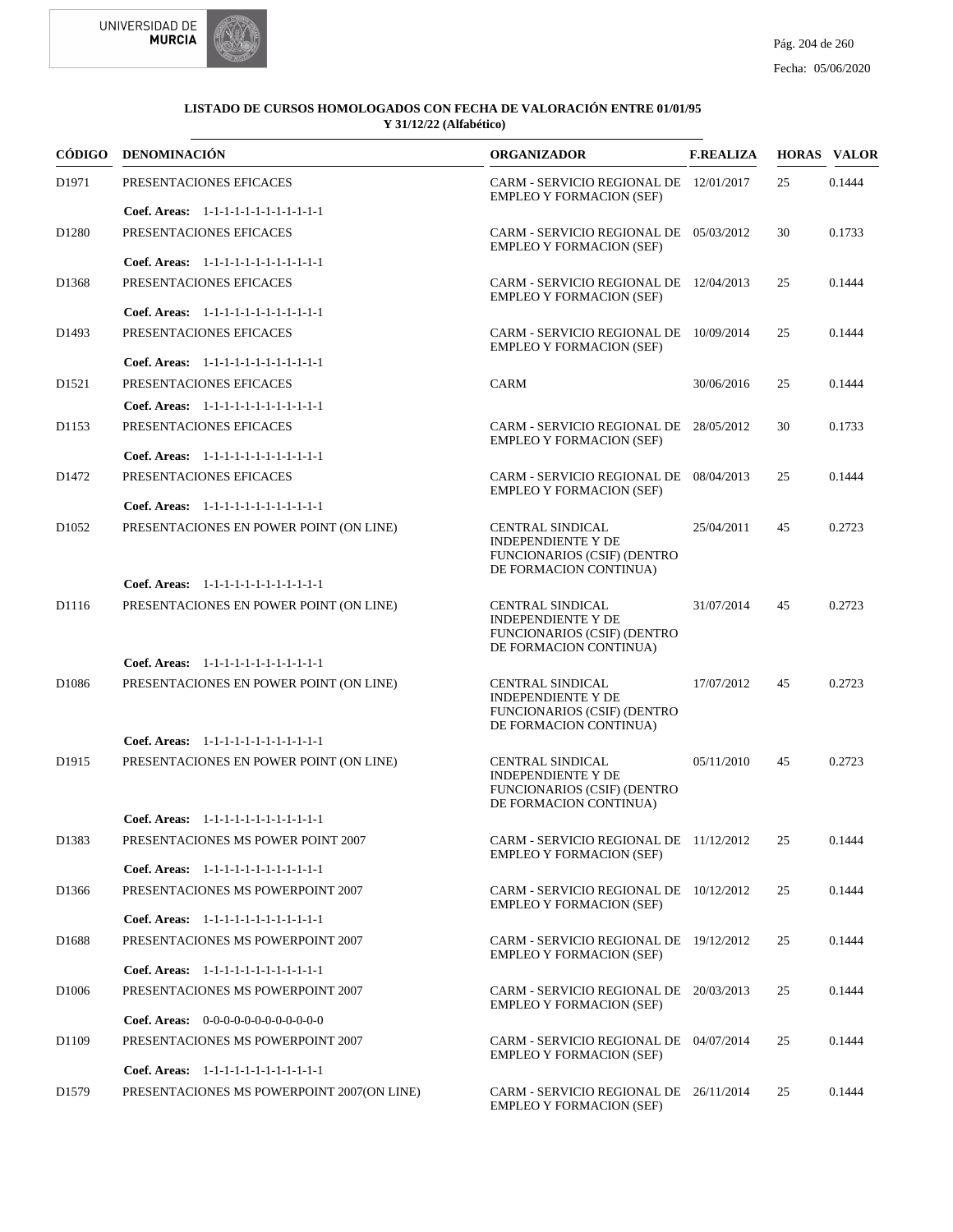



| CÓDIGO            | <b>DENOMINACIÓN</b>                                                                                       | <b>ORGANIZADOR</b>                                                        | <b>F.REALIZA</b> |    | <b>HORAS VALOR</b> |
|-------------------|-----------------------------------------------------------------------------------------------------------|---------------------------------------------------------------------------|------------------|----|--------------------|
|                   | Coef. Areas: 1-1-1-1-1-1-1-1-1-1-1-1-1                                                                    |                                                                           |                  |    |                    |
| D1994             | PRESENTACIONES MS POWERPOINT 2010                                                                         | CARM - SERVICIO REGIONAL DE 11/11/2016<br><b>EMPLEO Y FORMACION (SEF)</b> |                  | 25 | 0.1444             |
| D1986             | Coef. Areas: 1-1-1-1-1-1-1-1-1-1-1-1-1<br>PRESENTACIONES OPENOFFICE IMPRESS                               | CARM - SERVICIO REGIONAL DE 04/04/2012                                    |                  | 15 | 0.0866             |
|                   | Coef. Areas: 1-1-1-1-1-1-1-1-1-1-1-1-1                                                                    | <b>EMPLEO Y FORMACION (SEF)</b>                                           |                  |    |                    |
| D <sub>1099</sub> | PRESENTACIONES OPENOFFICE IMPRESS                                                                         | CARM - SERVICIO REGIONAL DE 08/01/2013<br><b>EMPLEO Y FORMACION (SEF)</b> |                  | 15 | 0.0866             |
|                   | Coef. Areas: 1-1-1-1-1-1-1-1-1-1-1-1-1                                                                    |                                                                           |                  |    |                    |
| D1304             | PRESENTACIONES OPENOFFICE IMPRESS                                                                         | CARM - SERVICIO REGIONAL DE 05/07/2014<br><b>EMPLEO Y FORMACION (SEF)</b> |                  | 15 | 0.0866             |
|                   | Coef. Areas: 1-1-1-1-1-1-1-1-1-1-1-1-1                                                                    |                                                                           |                  |    |                    |
| D <sub>1016</sub> | PRESENTACIONES OPENOFFICE IMPRESS                                                                         | CARM - SERVICIO REGIONAL DE 29/05/2013<br><b>EMPLEO Y FORMACION (SEF)</b> |                  | 15 | 0.0866             |
|                   | <b>Coef. Areas:</b> $0-0-0-0-0-0-0-0-0-0-0$                                                               |                                                                           |                  |    |                    |
| D <sub>1638</sub> | PRESENTACIONES OPENOFFICE IMPRESS                                                                         | CARM - SERVICIO REGIONAL DE 18/12/2012<br><b>EMPLEO Y FORMACION (SEF)</b> |                  | 15 | 0.0866             |
|                   | Coef. Areas: 1-1-1-1-1-1-1-1-1-1-1-1-1                                                                    |                                                                           |                  |    |                    |
| D <sub>1224</sub> | PRESENTACIONES OPENOFFICE IMPRESS                                                                         | CARM - SERVICIO REGIONAL DE 20/12/2012<br><b>EMPLEO Y FORMACION (SEF)</b> |                  | 15 | 0.0866             |
|                   | Coef. Areas: 1-1-1-1-1-1-1-1-1-1-1-1-1                                                                    |                                                                           |                  |    |                    |
| <b>IT292E</b>     | PRESTACIONES DE LA SEGURIDAD SOCIAL                                                                       | UNIVERSIDAD DE MURCIA                                                     | 30/09/2019       | 25 | 0.1788             |
|                   | Coef. Areas: $0-0-0-0-1-0-0-0-0-0-0$                                                                      |                                                                           |                  |    |                    |
| U042E             | PRESTACIONES OFIMÁTICAS DE LA RED INTRA E INTERNET. UNIVERSIDAD DE MURCIA                                 |                                                                           | 02/11/1998       | 20 | 0.0220             |
|                   | Coef. Areas: 1-1-1-1-1-1-1-1-1-1-1-1-1                                                                    |                                                                           |                  |    |                    |
| U042A             | PRESTACIONES OFIMÁTICAS DE LA RED INTRA E INTERNET. UNIVERSIDAD DE MURCIA                                 |                                                                           | 02/11/1998       | 20 | 0.0200             |
|                   | Coef. Areas: 1-1-1-1-1-1-1-1-1-1-1-1-1                                                                    |                                                                           |                  |    |                    |
| <b>IT241E</b>     | PRESTACIONES Y PENSIONES DE LA SEGURIDAD SOCIAL                                                           | UNIVERSIDAD DE MURCIA                                                     | 05/11/2018       | 20 | 0.1430             |
|                   | <b>Coef. Areas:</b> $0-0-0-0-1-0-0-0-0-0-0-0$                                                             |                                                                           |                  |    |                    |
| D <sub>1907</sub> | PRÉSTAMO INTERBIBLIOTECARIO: ACCESO Y SUMINISTRO<br>DE DOCUMENTOS<br>Coef. Areas: $0-0-0-0-0-0-1-0-0-0-0$ | UNIVERSIDAD DE CANTABRIA                                                  | 01/09/1989       | 20 | 0.0177             |
| IT69E             | PRESUPUESTO, GASTO PUBLICO Y CONTABILIDAD.                                                                | UNIVERSIDAD DE MURCIA                                                     | 18/09/2013       | 30 | 0.2145             |
|                   | <b>INTERNET</b><br><b>Coef. Areas:</b> $1-1-0-0-0-1-0-0-0-0-1-0$                                          |                                                                           |                  |    |                    |
| <b>CA183E</b>     | PRESUPUESTO, GASTO PUBLICO Y CONTABILIDAD.                                                                | UNIVERSIDAD DE MURCIA                                                     | 11/04/2011       | 30 | 0.2145             |
|                   | <b>INTERNET</b>                                                                                           |                                                                           |                  |    |                    |
|                   | Coef. Areas: $1-1-0-0-0-1-0-0-0-1-0$                                                                      |                                                                           |                  |    |                    |
| <b>IT133E</b>     | PRESUPUESTO, GASTO PÚBLICO Y CONTABILIDAD.<br><b>INTERNET</b><br>Coef. Areas: 1-0-0-0-0-0-0-0-0-0-0-0-0   | UNIVERSIDAD DE MURCIA                                                     | 03/02/2016       | 30 | 0.2145             |
|                   |                                                                                                           |                                                                           |                  |    |                    |
| <b>IT188E</b>     | PRESUPUESTO, GASTO PÚBLICO Y CONTABILIDAD.<br><b>INTERNET</b><br>Coef. Areas: 1-0-0-0-0-0-0-0-0-0-0-0-0   | UNIVERSIDAD DE MURCIA                                                     | 02/11/2017       | 30 | 0.2145             |
|                   |                                                                                                           |                                                                           |                  |    |                    |
| IT97E             | PRESUPUESTO, GASTO PÚBLICO Y CONTABILIDAD.<br><b>INTERNET</b><br>Coef. Areas: $1-1-0-0-0-1-0-0-0-1-0$     | UNIVERSIDAD DE MURCIA                                                     | 12/02/2015       | 30 | 0.2145             |
| IT81E             | PRESUPUESTO, GASTO PÚBLICO Y CONTABILIDAD.                                                                | UNIVERSIDAD DE MURCIA                                                     | 05/05/2014       | 30 | 0.2145             |
|                   | <b>INTERNET</b><br>Coef. Areas: 1-1-0-0-0-1-0-0-0-0-1-0                                                   |                                                                           |                  |    |                    |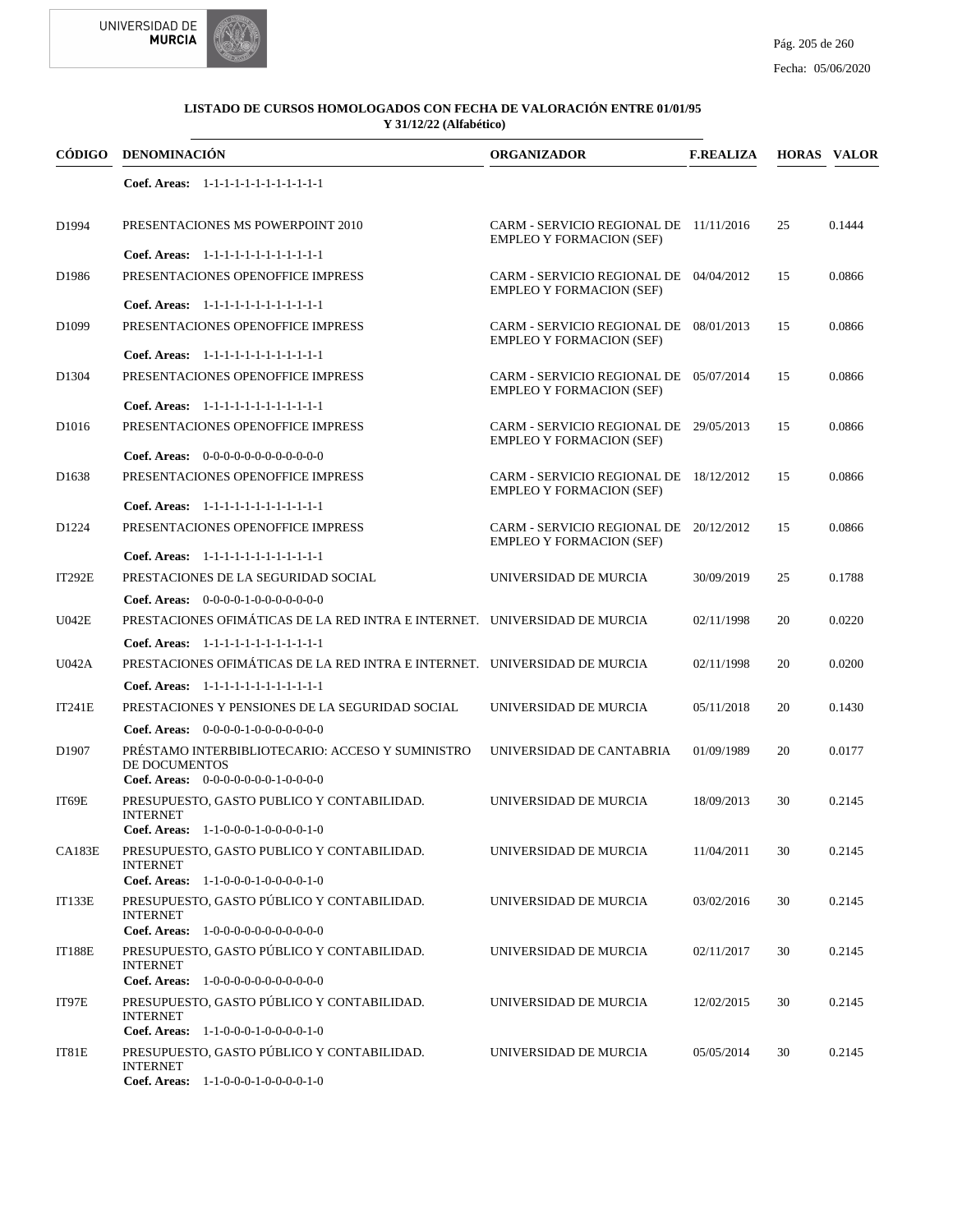



|                    | CÓDIGO DENOMINACIÓN                                                                                                                               | <b>ORGANIZADOR</b>                                                                 | <b>F.REALIZA</b> |                | <b>HORAS VALOR</b> |
|--------------------|---------------------------------------------------------------------------------------------------------------------------------------------------|------------------------------------------------------------------------------------|------------------|----------------|--------------------|
| <b>IT274E</b>      | PRESUPUESTO, GASTO PÚBLICO Y CONTABILIDAD.<br><b>INTERNET.</b><br>Coef. Areas: $1-0-0-0-0-0-0-0-0-0-0$                                            | UNIVERSIDAD DE MURCIA                                                              | 06/05/2019       | 30             | 0.2145             |
| IT35E              | PRESUPUESTO, GASTO PÚBLICO Y CONTABILIDAD,<br>SUBGRUPOS C1 Y C2. INTERNET.<br>Coef. Areas: $1-1-0-0-0-1-0-0-0-1-0$                                | UNIVERSIDAD DE MURCIA                                                              | 22/09/2010       | 30             | 0.2145             |
| <b>IT224E</b>      | PRESUPUESTO, GASTO PÚBLICO Y<br>CONTABILIDAD.INTERNET.<br>Coef. Areas: $1-0-0-0-0-0-0-0-0-0-0-0$                                                  | UNIVERSIDAD DE MURCIA                                                              | 12/03/2018       | 30             | 0.2145             |
| L328               | PRETECNOLOGIA EN EGB (APROV)                                                                                                                      | C.A.R.M.                                                                           | 31/12/1980       | 9              | 0.0071             |
|                    | Coef. Areas: $0-0-0-0-0-0-0-0-0-0-0$                                                                                                              |                                                                                    |                  |                |                    |
| D <sub>1539</sub>  | PREVENCIÓN DE ACCIDENTES                                                                                                                          | MINISTERIO DE EDUCACIÓN<br>(AGE)                                                   | 11/11/1994       | 20             | 0.0158             |
|                    | Coef. Areas: $1-1-1-1-1-1-1-1-1-1-1$                                                                                                              |                                                                                    |                  |                |                    |
| D2213              | PREVENCIÓN DE LA VIOLENCIA SEXISTA EN EL ÁMBITO<br>EDUCATIVO (ON LINE)                                                                            | <b>COMISIONES OBRERAS (CCOO)</b><br>(DENTRO DE FORMACION<br>CONTINUA)              | 12/12/2014       | 30             | 0.1815             |
|                    | Coef. Areas: 1-1-1-1-1-1-1-1-1-1-1-1-1                                                                                                            |                                                                                    |                  |                |                    |
| D <sub>1524</sub>  | PREVENCION DE LAS DROGODEPENDENCIAS EN LOS<br>CENTROS DE ENSEÑANZA. (EDUCACION PARA LA SALUD)                                                     | <b>CENTRAL SINDICAL</b><br><b>INDEPENDIENTE Y DE</b><br><b>FUNCIONARIOS (CSIF)</b> | 20/12/2008       | 40             | 0.1320             |
|                    | Coef. Areas: 0-0-0-0-0-0-0-0-0-0-0-0-0                                                                                                            |                                                                                    |                  |                |                    |
| PR63A              | PREVENCIÓN DE LOS PROBLEMAS DE LA VOZ                                                                                                             | UNIVERSIDAD DE MURCIA                                                              | 11/01/2017       | 12             | 0.0780             |
|                    | Coef. Areas: 1-1-1-1-1-1-1-1-1-1-1-1-1                                                                                                            |                                                                                    |                  |                |                    |
| PR01A              | PREVENCION DE RIESGO DE INCENDIOS Y PLANES DE<br><b>EMERGENCIA</b><br>Coef. Areas: $0-0-0-0-0-0-0-0-0-0-0$                                        | UNIVERSIDAD DE MURCIA                                                              | 02/09/2009       | 5              | 0.0195             |
| D <sub>144</sub>   | PREVENCION DE RIESGOS                                                                                                                             | <b>CROEM</b>                                                                       | 03/05/2002       | 50             | 0.0825             |
|                    | <b>Coef. Areas:</b> $0-0-0-0-0-0-0-0-0-0-0-0$                                                                                                     |                                                                                    |                  |                |                    |
| U025A              | PREVENCION DE RIESGOS BIOLOGICOS EN EL TRABAJO                                                                                                    | UNIVERSIDAD DE MURCIA                                                              | 04/03/1998       | 5              | 0.0050             |
|                    | Coef. Areas: 0-0-0-0-0-0-0-0-0-0-0-0-0                                                                                                            |                                                                                    |                  |                |                    |
| PR03A              | PREVENCION DE RIESGOS EN EL SECTOR DE OFICINAS                                                                                                    | UNIVERSIDAD DE MURCIA                                                              | 15/07/2009       | 5              | 0.0195             |
|                    | <b>Coef. Areas:</b> $0-0-0-0-0-0-0-0-0-0-0-0$                                                                                                     |                                                                                    |                  |                |                    |
| D <sub>1079</sub>  | PREVENCIÓN DE RIESGOS EN EL SECTOR DE OFICINAS                                                                                                    | <b>IBERMUTUAMUR</b>                                                                | 03/10/2008       | 5              | 0.0083             |
|                    | Coef. Areas: 1-1-1-1-1-1-1-1-1-1-1-1-1                                                                                                            |                                                                                    |                  |                |                    |
| PR <sub>21</sub> A | PREVENCIÓN DE RIESGOS EN LA MANIPULACIÓN MANUAL<br>Y MECÁNICA DE CARGAS<br><b>Coef. Areas:</b> $0-0-0-0-0-0-0-0-0-0-0$                            | UNIVERSIDAD DE MURCIA                                                              | 16/06/2010       | $\overline{4}$ | 0.0000             |
| <b>U095A</b>       | PREVENCION DE RIESGOS ESPECIFICOS EN LABORATORIOS<br>DE ANATOMIA PATOLOGICA Y SALAS DE DISECCION<br><b>Coef. Areas:</b> $0-0-0-0-0-0-0-0-0-0-0-0$ | UNIVERSIDAD DE MURCIA                                                              | 09/02/2000       | 5              | 0.0100             |
| PR02A              | PREVENCION DE RIESGOS GENERALES DE SEGURIDAD                                                                                                      | UNIVERSIDAD DE MURCIA                                                              | 08/07/2009       | 5              | 0.0195             |
|                    | <b>Coef. Areas:</b> $0-0-0-0-0-0-0-0-0-0-0$                                                                                                       |                                                                                    |                  |                |                    |
| D518               | PREVENCION DE RIESGOS LABORALES                                                                                                                   | AYUNTAMIENTO MURCIA-IDC                                                            | 19/12/2000       | 50             | 0.0866             |
|                    | Coef. Areas: -----------                                                                                                                          |                                                                                    |                  |                |                    |
| C819               | PREVENCION DE RIESGOS LABORALES                                                                                                                   | <b>CROEM</b>                                                                       | 28/05/1996       | 55             | 0.0454             |
|                    | <b>Coef. Areas:</b> $0-0-0-0-0-0-0-0-0-0-0-0$                                                                                                     |                                                                                    |                  |                |                    |
| C912               | PREVENCION DE RIESGOS LABORALES                                                                                                                   | <b>CSI-CSIF</b>                                                                    | 20/09/1999       | 30             | 0.0272             |
|                    | Coef. Areas: 0-0-0-0-0-0-0-0-0-0-0-0-0                                                                                                            |                                                                                    |                  |                |                    |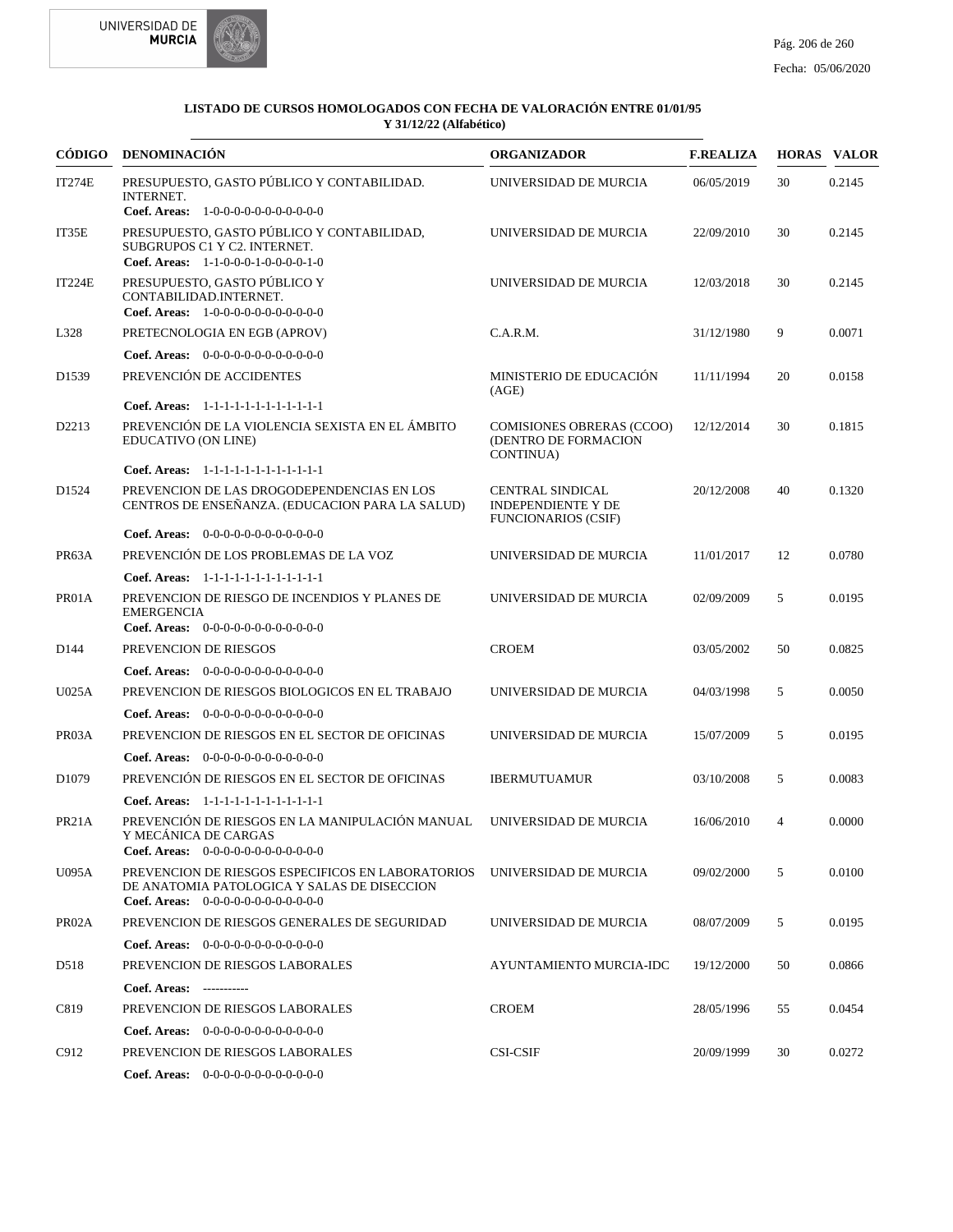



| CÓDIGO             | <b>DENOMINACIÓN</b>                                                                                                                             | <b>ORGANIZADOR</b>                                                                                                   | <b>F.REALIZA</b> |     | <b>HORAS VALOR</b> |
|--------------------|-------------------------------------------------------------------------------------------------------------------------------------------------|----------------------------------------------------------------------------------------------------------------------|------------------|-----|--------------------|
| D1553              | PREVENCIÓN DE RIESGOS LABORALES                                                                                                                 | CARM - SERVICIO REGIONAL DE 07/03/2013<br><b>EMPLEO Y FORMACION (SEF)</b>                                            |                  | 25  | 0.1444             |
|                    | Coef. Areas: 1-1-1-1-1-1-1-1-1-1-1-1-1                                                                                                          |                                                                                                                      |                  |     |                    |
| L <sub>210</sub>   | PREVENCION DE RIESGOS LABORALES, BASICO                                                                                                         | <b>FREMAP</b>                                                                                                        | 18/04/1997       | 30  | 0.0236             |
|                    | <b>Coef. Areas:</b> $0-0-0-0-0-0-0-0-0-0-0-0$                                                                                                   |                                                                                                                      |                  |     |                    |
| L145               | PREVENCION DE RIESGOS LABORALES, BASICO                                                                                                         | <b>FREMAP</b>                                                                                                        | 29/11/1996       | 25  | 0.0197             |
|                    | <b>Coef. Areas:</b> $0-0-0-0-0-0-0-0-0-0-0-0$                                                                                                   |                                                                                                                      |                  |     |                    |
| D988               | PREVENCION DE RIESGOS LABORALES. DELEGADOS DE<br><b>PREVENCION</b><br>Coef. Areas: 0-0-0-0-0-0-0-0-0-0-0-0-0                                    | <b>ACTIVO HUMANO REHCO</b><br><b>FORMACION 2000 SL</b>                                                               | 17/10/1998       | 30  | 0.0124             |
| C911               | PREVENCION DE RIESGOS LABORALES EN LOS TRABAJOS<br><b>DE OFICINA</b>                                                                            | $C.S.I.-C.S.I.F.$                                                                                                    | 30/11/1999       | 30  | 0.0248             |
|                    | Coef. Areas: 0-0-0-0-0-0-0-0-0-0-0-0-0                                                                                                          |                                                                                                                      |                  |     |                    |
| D <sub>158</sub>   | PREVENCION DE RIESGOS LABORALES EN LOS TRABAJOS<br><b>DE OFICINA</b>                                                                            | <b>CSI-CSIF</b>                                                                                                      | 31/12/2000       | 30  | 0.0545             |
|                    | Coef. Areas: 0-0-0-0-0-0-0-0-0-0-0-0-0                                                                                                          |                                                                                                                      |                  |     |                    |
| D1336              | PREVENCIÓN DE RIESGOS LABORALES EN OFICINAS Y PVD                                                                                               | <b>CARM</b>                                                                                                          | 31/10/2016       | 10  | 0.0578             |
|                    | Coef. Areas: 1-1-1-1-1-1-1-1-1-1-1-1-1                                                                                                          |                                                                                                                      |                  |     |                    |
| IT70E              | PREVENCION DE RIESGOS LABORALES EN TAREAS CON<br>PANTALLAS DE VISUALIZACION DE DATOS. INTERNET"<br>Coef. Areas: $0-0-0-0-0-0-0-0-0-0-0$         | UNIVERSIDAD DE MURCIA                                                                                                | 30/05/2013       | 10  | 0.0715             |
| <b>IT122E</b>      | PREVENCIÓN DE RIESGOS LABORALES EN TAREAS CON<br>PANTALLAS DE VISUALIZACIÓN DE DATOS. INTERNET<br>Coef. Areas: 1-1-1-1-1-1-1-1-1-1-1-1-1        | UNIVERSIDAD DE MURCIA                                                                                                | 18/05/2015       | 10  | 0.0715             |
| IT12E              | PREVENCION DE RIESGOS LABORALES EN TRABAJOS DE<br><b>OFICINA</b><br>Coef. Areas: 0-0-0-0-0-0-0-0-0-0-0-0-0                                      | UNIVERSIDAD DE MURCIA                                                                                                | 15/10/2007       | 21  | 0.0901             |
| L065               | PREVENCION DE RIESGOS LABORALES FUNC.NIVEL                                                                                                      | <b>FREM</b>                                                                                                          | 12/12/1998       | 300 | 0.1500             |
|                    | INTERMEDIO(APTITUD)<br>Coef. Areas: 0-0-0-0-0-0-0-0-0-0-0-0-0                                                                                   |                                                                                                                      |                  |     |                    |
| D992               | PREVENCION DE RIESGOS LABORALES SUPERIOR (ON LINE)                                                                                              | <b>CENTRAL SINDICAL</b><br><b>INDEPENDIENTE Y DE</b><br><b>FUNCIONARIOS (CSIF) (DENTRO</b><br>DE FORMACION CONTINUA) | 18/12/2009       | 600 | 0.7260             |
|                    | <b>Coef. Areas:</b> $0-0-0-0-0-0-0-0-0-0-0-0$                                                                                                   |                                                                                                                      |                  |     |                    |
| D <sub>104</sub>   | PREVENCION DE RIESGOS LABORALES Y SU RELACION CON CSI-CSIF<br>LAS ADDICCIONES EN LOS LUGARES DE TRABAJO<br>Coef. Areas: $0-0-0-0-0-0-0-0-0-0-0$ |                                                                                                                      | 12/06/2001       | 30  | 0.0545             |
| CS <sub>26</sub> A | PREVENCION DE RIESGOS PARA GERENTES DE EMPRESAS<br>DEL SECTOR DE LA CONSTRUCCION<br>Coef. Areas: 0-0-0-0-0-0-0-0-0-0-0-0-0                      | UNIVERSIDAD DE MURCIA                                                                                                | 19/09/2008       | 10  | 0.0390             |
| C196               | PREVENCION DE RIESGOS PROFESIONALES                                                                                                             | UMU-EXT.UNIV.                                                                                                        | 30/11/1992       | 10  | 0.0087             |
|                    | <b>Coef. Areas:</b> $0-0-0-0-0-0-0-0-0-0-0-0$                                                                                                   |                                                                                                                      |                  |     |                    |
| PR15A              | PREVENCIÓN DEL DOLOR DE ESPALDA                                                                                                                 | UNIVERSIDAD DE MURCIA                                                                                                | 03/11/2010       | 3   | 0.0000             |
|                    | Coef. Areas: $0-0-0-0-0-0-0-0-0-0-0$                                                                                                            |                                                                                                                      |                  |     |                    |
| IT271E             | PREVENCIÓN DEL DOLOR DE ESPALDA. EJERCICIOS<br>BÁSICOS DE FLEXIBILIDAD Y RELAJACIÓN.<br>Coef. Areas: 1-1-1-1-1-1-1-1-1-1-1-1-1                  | UNIVERSIDAD DE MURCIA                                                                                                | 07/05/2019       | 15  | 0.1073             |
| U027A              | PREVENCION DEL ESTRES EN EL TRABAJO                                                                                                             | UNIVERSIDAD DE MURCIA                                                                                                | 05/03/1998       | 5   | 0.0050             |
|                    | Coef. Areas: $0-0-0-0-0-0-0-0-0-0-0$                                                                                                            |                                                                                                                      |                  |     |                    |
| U049A              | PREVENCIÓN DEL ESTRÉS EN EL TRABAJO.                                                                                                            | UNIVERSIDAD DE MURCIA                                                                                                | 17/11/1998       | 5   | 0.0050             |
|                    | Coef. Areas: $0-0-0-0-0-0-0-0-0-0-0$                                                                                                            |                                                                                                                      |                  |     |                    |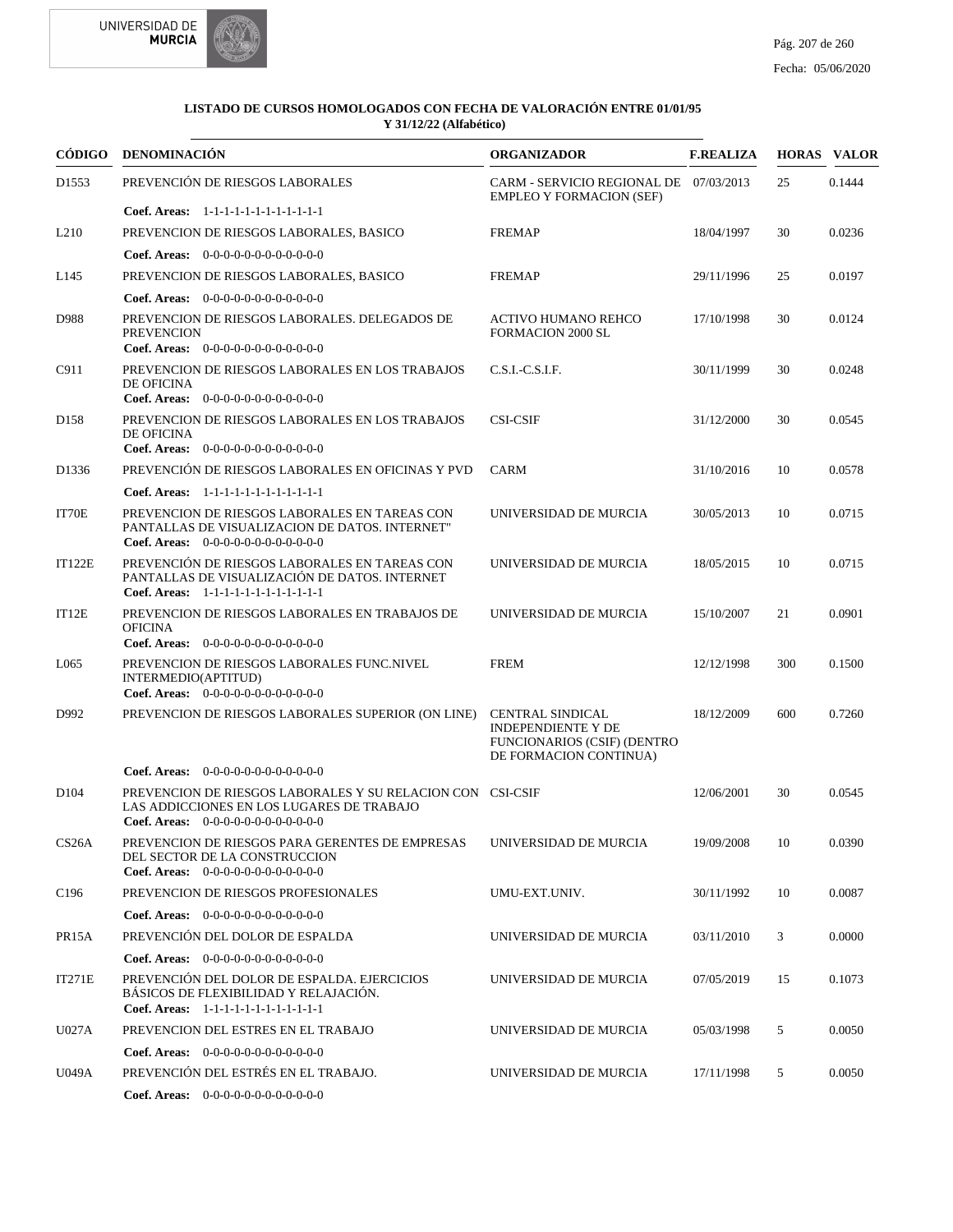



| <b>CÓDIGO</b>    | <b>DENOMINACIÓN</b>                                                                                                                                                                                         | <b>ORGANIZADOR</b>                                                           | <b>F.REALIZA</b> |     | <b>HORAS VALOR</b> |
|------------------|-------------------------------------------------------------------------------------------------------------------------------------------------------------------------------------------------------------|------------------------------------------------------------------------------|------------------|-----|--------------------|
| D <sub>140</sub> | PREVENCION DEL RIESGO LABORAL EN LOS TRABAJOS DE<br><b>OFICINAS</b>                                                                                                                                         | <b>CSI-CSIF</b>                                                              | 30/11/2001       | 30  | 0.0545             |
| CA12E            | Coef. Areas: 0-0-0-0-0-0-0-0-0-0-0-0-0<br>PREVENCION RIESGOS LABORALES CONTAMINANTES<br>BIOLOGICOS (ESP. RELACIONADOS EN CONTACTO CON<br><b>ANIMALES</b> )<br><b>Coef. Areas:</b> $0-0-0-0-0-0-0-0-0-0-0-0$ | UNIVERSIDAD DE MURCIA                                                        | 25/09/2001       | 10  | 0.0220             |
| L364             | PREVENCION RIESGOS LABORALES-NIV. INTERMEDIO                                                                                                                                                                | <b>ESC. JUL. BESTEIRO</b>                                                    | 30/12/1999       | 350 | 0.1650             |
|                  | <b>Coef. Areas:</b> $0-0-0-0-0-0-0-0-0-0-0-0$                                                                                                                                                               |                                                                              |                  |     |                    |
| L324             | PREVENCION Y EXTINCION DE INCENDIOS FORESTALES EN<br>VALLE DE RICOTE (ASI)<br><b>Coef. Areas:</b> $0-0-0-0-0-0-0-0-0-0-0-0$                                                                                 | C.A.R.M.                                                                     | 03/10/1992       | 30  | 0.0236             |
| D990             | PREVENCION Y MEJORA DE LA SALUD A TRAVES DE LA<br><b>ACTIVIDAD FISICA</b><br>Coef. Areas: $0-0-0-0-0-0-0-0-0-0-0$                                                                                           | <b>ESCUELA DE ADMINISTRACION</b><br>PUBLICA (CARM)                           | 13/03/2008       | 10  | 0.0429             |
| C747             | PREVENCION Y PROTECCION RIESGOS DE NATURALEZA<br><b>ELECTRICA</b><br>Coef. Areas: 0-0-0-0-0-0-0-0-0-0-0-0-0                                                                                                 | <b>MUNAT</b>                                                                 | 29/06/1993       | 2   | 0.0000             |
| D1299            | PREVENCIÓN Y RESOLUCIÓN DE CONFLICTOS EN LOS<br><b>CENTROS DOCENTES</b>                                                                                                                                     | <b>COMISIONES OBRERAS (CCOO)</b><br>(DENTRO DE FORMACION<br><b>CONTINUA)</b> | 28/12/2012       | 100 | 0.6050             |
|                  | <b>Coef. Areas:</b> $0-0-0-0-0-0-0-0-0-0-0-0$                                                                                                                                                               |                                                                              |                  |     |                    |
| CA131E           | PREVENCION Y RESOLUCION DE CONFLICTOS<br>INTERPERSONALES EN EL ÁMBITO LABORAL<br>Coef. Areas: 1-1-1-1-1-1-1-1-1-1-1-1-1                                                                                     | UNIVERSIDAD DE MURCIA                                                        | 02/06/2009       | 25  | 0.1073             |
| D <sub>150</sub> | PREVENCION Y SALUD LABORAL EN EL AMBITO DOCENTE I CSI-CSIF                                                                                                                                                  |                                                                              | 28/02/2003       | 40  | 0.0600             |
|                  | <b>Coef. Areas:</b> $0-0-0-0-0-0-0-0-0-0-0-0$                                                                                                                                                               |                                                                              |                  |     |                    |
| D <sub>133</sub> | PREVENCION Y SALUD LABORAL EN EL AMBITO DOCENTE I CSI-CSIF                                                                                                                                                  |                                                                              | 28/02/2003       | 40  | 0.0600             |
|                  | <b>Coef. Areas:</b> $0-0-0-0-0-0-0-0-0-0-0-0$                                                                                                                                                               |                                                                              |                  |     |                    |
| L138             | PREVISION SOCIAL COMPLEMENTARIA                                                                                                                                                                             | <b>FOREM</b>                                                                 | 21/01/1999       | 24  | 0.0180             |
|                  | <b>Coef. Areas:</b> $0-0-0-0-1-0-0-0-0-0-0-0$                                                                                                                                                               |                                                                              |                  |     |                    |
| U423E            | PREVISIÓN Y GESTIÓN DE CONTINGENCIAS EN SISTEMAS<br><b>INFORMÁTICOS.</b><br>Coef. Areas: $0-0-0-0-0-1-0-0-0-0-0$                                                                                            | UNIVERSIDAD DE MURCIA                                                        | 12/11/2007       | 36  | 0.1544             |
| C <sub>498</sub> | PRIMER GRADO DE STERNO-DACILOGRAFIE                                                                                                                                                                         | <b>ACAD. STENO</b>                                                           | 15/06/1969       | 3   | 0.0000             |
|                  | <b>Coef. Areas:</b> $0-0-0-0-0-0-0-0-0-0-0-0$                                                                                                                                                               |                                                                              |                  |     |                    |
| PR55A            | PRIMEROS AUXILIOS                                                                                                                                                                                           | UNIVERSIDAD DE MURCIA                                                        | 04/07/2016       | 10  | 0.0650             |
|                  | Coef. Areas: 1-1-1-1-1-1-1-1-1-1-1-1-1                                                                                                                                                                      |                                                                              |                  |     |                    |
| PR34A            | PRIMEROS AUXILIOS                                                                                                                                                                                           | UNIVERSIDAD DE MURCIA                                                        | 11/07/2012       | 10  | 0.0650             |
|                  | Coef. Areas: 1-1-1-1-1-1-1-1-1-1-1-1-1                                                                                                                                                                      |                                                                              |                  |     |                    |
| U045A            | PRIMEROS AUXILIOS                                                                                                                                                                                           | UNIVERSIDAD DE MURCIA                                                        | 27/11/1998       | 5   | 0.0050             |
|                  | Coef. Areas: 0-0-0-0-0-0-0-0-0-0-0-0-0                                                                                                                                                                      |                                                                              |                  |     |                    |
| U026A            | PRIMEROS AUXILIOS                                                                                                                                                                                           | UNIVERSIDAD DE MURCIA                                                        | 02/03/1998       | 5   | 0.0050             |
|                  | Coef. Areas: 0-0-0-0-0-0-0-0-0-0-0-0-0                                                                                                                                                                      |                                                                              |                  |     |                    |
| U <sub>690</sub> | PRIMEROS AUXILIOS                                                                                                                                                                                           | UNIVERSIDAD DE MURCIA                                                        | 11/04/1997       | 5   | 0.0049             |
|                  | Coef. Areas: $0-0-0-0-0-0-0-0-0-0-0$                                                                                                                                                                        |                                                                              |                  |     |                    |
| C <sub>364</sub> | PRIMEROS AUXILIOS EN ACC. LABORALES                                                                                                                                                                         | MUTUAMUR                                                                     | 30/04/1993       | 6   | 0.0052             |
|                  | Coef. Areas: 0-0-0-0-0-0-0-0-0-0-0-0-0                                                                                                                                                                      |                                                                              |                  |     |                    |
| L565             | PRIMEROS AUXILIOS, CURSO MONOGRAFICO                                                                                                                                                                        | I.N.S.H. TRABAJO                                                             | 15/06/1984       | 3   | 0.0000             |
|                  | <b>Coef. Areas:</b> $0-0-0-0-0-0-0-0-0-0-0$                                                                                                                                                                 |                                                                              |                  |     |                    |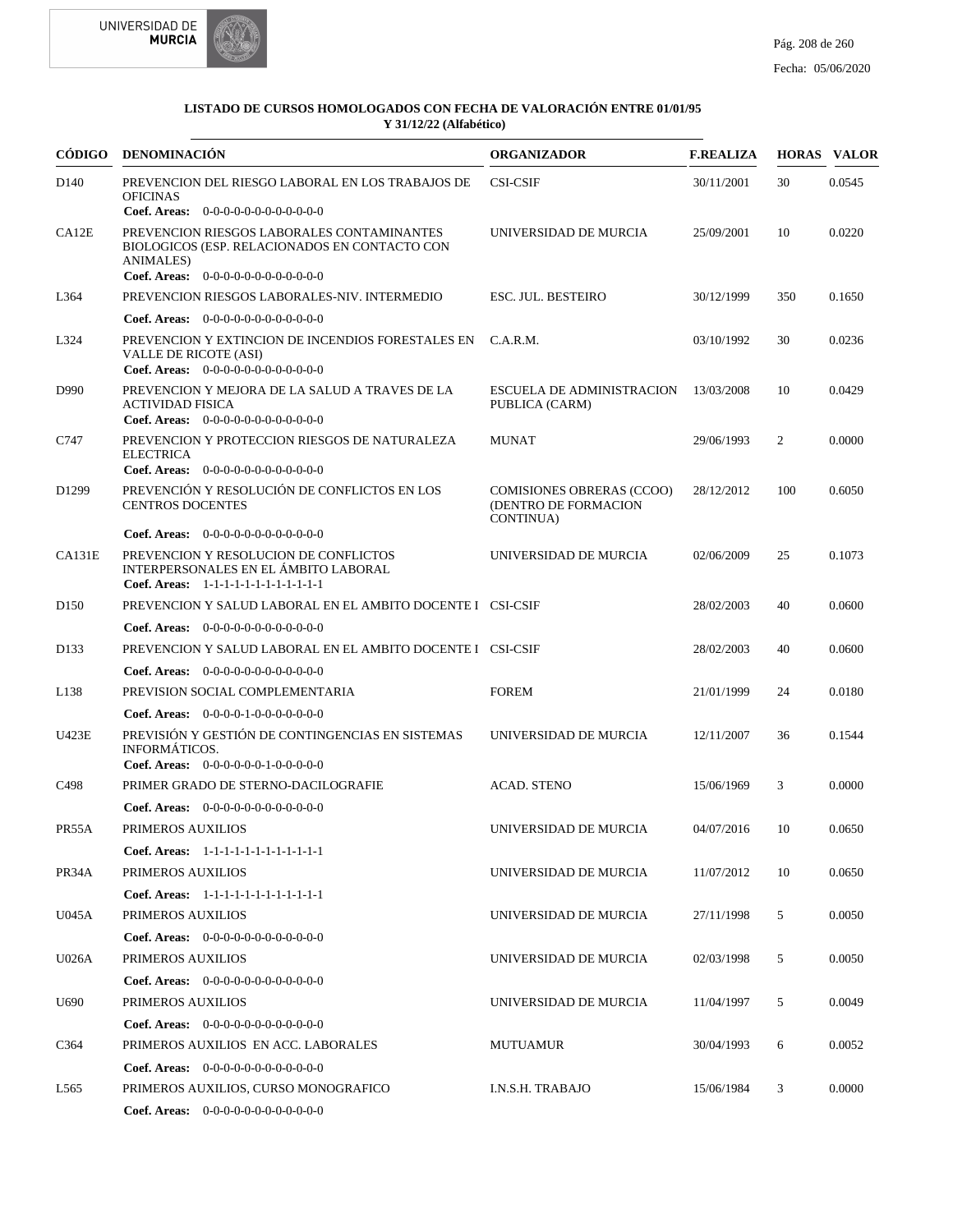



| CÓDIGO            | <b>DENOMINACIÓN</b>                                                                                                                                       | <b>ORGANIZADOR</b>                                                    | <b>F.REALIZA</b> |    | <b>HORAS VALOR</b> |
|-------------------|-----------------------------------------------------------------------------------------------------------------------------------------------------------|-----------------------------------------------------------------------|------------------|----|--------------------|
| L330              | PRIMEROS AUXILIOS SANITARIOS                                                                                                                              | CRUZ ROJA ESPAÑOLA                                                    | 08/07/1987       | 30 | 0.0113             |
|                   | <b>Coef. Areas:</b> $0-0-0-0-0-0-0-0-0-0-0-0$                                                                                                             |                                                                       |                  |    |                    |
| C <sub>112</sub>  | PRIMEROS AUXILIOS SANITARIOS                                                                                                                              | CRUZ ROJA ESPAÑOLA                                                    | 01/09/1988       | 40 | 0.0165             |
|                   | Coef. Areas: $0-0-0-0-0-0-0-0-0-0-0$                                                                                                                      |                                                                       |                  |    |                    |
| C077              | PRIMEROS AUXILIOS, SISTEMA MULTIMEDIA                                                                                                                     | CRUZ ROJA ESPAÑOLA                                                    | 18/12/1981       | 3  | 0.0000             |
|                   | Coef. Areas: $0-0-0-0-0-0-0-0-0-0-0$                                                                                                                      |                                                                       |                  |    |                    |
| <b>IT124E</b>     | PRIMEROS AUXILIOS Y SOCORRISMO                                                                                                                            | UNIVERSIDAD DE MURCIA                                                 | 18/05/2015       | 15 | 0.1073             |
|                   | Coef. Areas: 1-1-1-1-1-1-1-1-1-1-1-1-1                                                                                                                    |                                                                       |                  |    |                    |
| L059              | PRIMEROS AUXILIOS Y SOCORRISMO EN EL TRABAJO                                                                                                              | <b>OBRA SINDICAL PREVISION</b><br><b>SOCIAL</b>                       | 28/04/1967       | 3  | 0.0000             |
|                   | <b>Coef. Areas:</b> $0-0-0-0-0-0-0-0-0-0-0$                                                                                                               |                                                                       |                  |    |                    |
| L058              | PRIMEROS AUXILIOS Y SOCORRISMO EN EL TRABAJO                                                                                                              | <b>OBRA SINDICAL PREVISION</b><br>SOCIAL                              | 28/12/1969       | 3  | 0.0000             |
|                   | <b>Coef. Areas:</b> $0-0-0-0-0-0-0-0-0-0-0-0$                                                                                                             |                                                                       |                  |    |                    |
| D <sub>1605</sub> | PRINCIPIO DE IGUALDAD ENTRE GÉNEROS Y LA (DES)<br><b>IGUALDAD LABORAL</b>                                                                                 | <b>COMISIONES OBRERAS (CCOO)</b><br>(DENTRO DE FORMACION<br>CONTINUA) | 11/11/2014       | 25 | 0.1375             |
|                   | Coef. Areas: $1-1-1-1-1-1-1-1-1-1-1$                                                                                                                      |                                                                       |                  |    |                    |
| D2231             | PRINCIPIOS BÁSICOS DE DIVULGACIÓN CIENTÍFICA (4°<br>EDICIÓN)<br>Coef. Areas: $0-0-0-0-0-0-0-0-1-0-0$                                                      | MIRIADA X-PLATAFORMA E-<br><b>LEARNING</b>                            | 30/11/2018       | 24 | 0.0600             |
| U667              | PRINCIPIOS BASICOS DE INFORMATICA                                                                                                                         | UNIVERSIDAD DE MURCIA                                                 | 04/02/1997       | 20 | 0.0195             |
|                   | Coef. Areas: 1-1-1-1-1-1-1-1-1-1-1-1-1                                                                                                                    |                                                                       |                  |    |                    |
| C639              | PRINCIPIOS DE UNIX                                                                                                                                        | <b>BULL ESPAÑA SA</b>                                                 | 30/04/1992       | 9  | 0.0034             |
|                   | Coef. Areas: $0-0-0-0-0-1-0-0-0-0-0$                                                                                                                      |                                                                       |                  |    |                    |
| <b>U950E</b>      | PRIVACIDAD Y PROTECCIÓN DE DATOS PARA UNIDADES Y UNIVERSIDAD DE MURCIA<br>SERVICIOS DE LA UNIVERSIDAD DE MURCIA<br>Coef. Areas: 1-1-1-1-1-1-1-1-1-1-1-1-1 |                                                                       | 18/09/2018       | 22 | 0.1573             |
| L <sub>566</sub>  | PROBLEMA DE LAS LENGUAS DE ESPAÑA EN LA<br><b>CONSTITUCIÓN DE 1978</b><br>Coef. Areas: $0-0-0-0-0-0-0-0-0-0-0$                                            | UMU-EXT.UNIV.                                                         | 18/05/1988       | 12 | 0.0095             |
| C <sub>475</sub>  | PROBLEMATICA DE LA .INMIGRACION MAGREBI (REG.DE                                                                                                           | <b>GEOMUR</b>                                                         | 14/11/1984       | 15 | 0.0056             |
|                   | MURCIA)<br>Coef. Areas: $0-0-0-0-0-0-0-0-0-0-0$                                                                                                           |                                                                       |                  |    |                    |
| C <sub>06</sub> 0 | PROBLEMATICA LABORAL                                                                                                                                      | <b>COCIN MURCIA</b>                                                   | 11/05/1987       | 6  | 0.0052             |
|                   | Coef. Areas: $0-0-0-0-1-0-0-0-0-0-0$                                                                                                                      |                                                                       |                  |    |                    |
| L038              | PROBLEMATICA PLAGUICIDAS Y RESID.CON CONSUMO<br>PROD.AGRH)<br>Coef. Areas: $0-0-0-0-0-0-0-0-1-0-1$                                                        | UMU-EXT.UNIV.                                                         | 31/12/1984       | 3  | 0.0000             |
| IT38E             | PROCEDIMIENTO ADMINISTRACTIVO, SUBGRUPOS C1, C2 Y<br><b>GRUPOS PROFESIONALES, INTERNET</b><br>Coef. Areas: 1-1-1-1-1-1-1-1-1-1-1-1-1                      | UNIVERSIDAD DE MURCIA                                                 | 23/09/2010       | 25 | 0.1788             |
| <b>U507E</b>      | PROCEDIMIENTO ADMINISTRATIVO                                                                                                                              | UNIVERSIDAD DE MURCIA                                                 | 05/10/2009       | 25 | 0.1073             |
|                   | Coef. Areas: 1-1-1-1-1-1-1-1-1-1-1-1-1                                                                                                                    |                                                                       |                  |    |                    |
| <b>U540E</b>      | PROCEDIMIENTO ADMINISTRATIVO                                                                                                                              | UNIVERSIDAD DE MURCIA                                                 | 02/11/2010       | 30 | 0.2145             |
|                   | Coef. Areas: 1-1-1-1-1-1-1-1-1-1-1-1-1                                                                                                                    |                                                                       |                  |    |                    |
| <b>U586E</b>      | PROCEDIMIENTO ADMINISTRATIVO                                                                                                                              | UNIVERSIDAD DE MURCIA                                                 | 21/11/2011       | 30 | 0.2145             |
|                   | Coef. Areas: 1-1-1-1-1-1-1-1-1-1-1-1-1                                                                                                                    |                                                                       |                  |    |                    |
| U425E             | PROCEDIMIENTO ADMINISTRATIVO                                                                                                                              | UNIVERSIDAD DE MURCIA                                                 | 11/06/2007       | 20 | 0.0858             |
|                   | Coef. Areas: 1-1-1-1-1-1-1-1-1-1-1-1-1                                                                                                                    |                                                                       |                  |    |                    |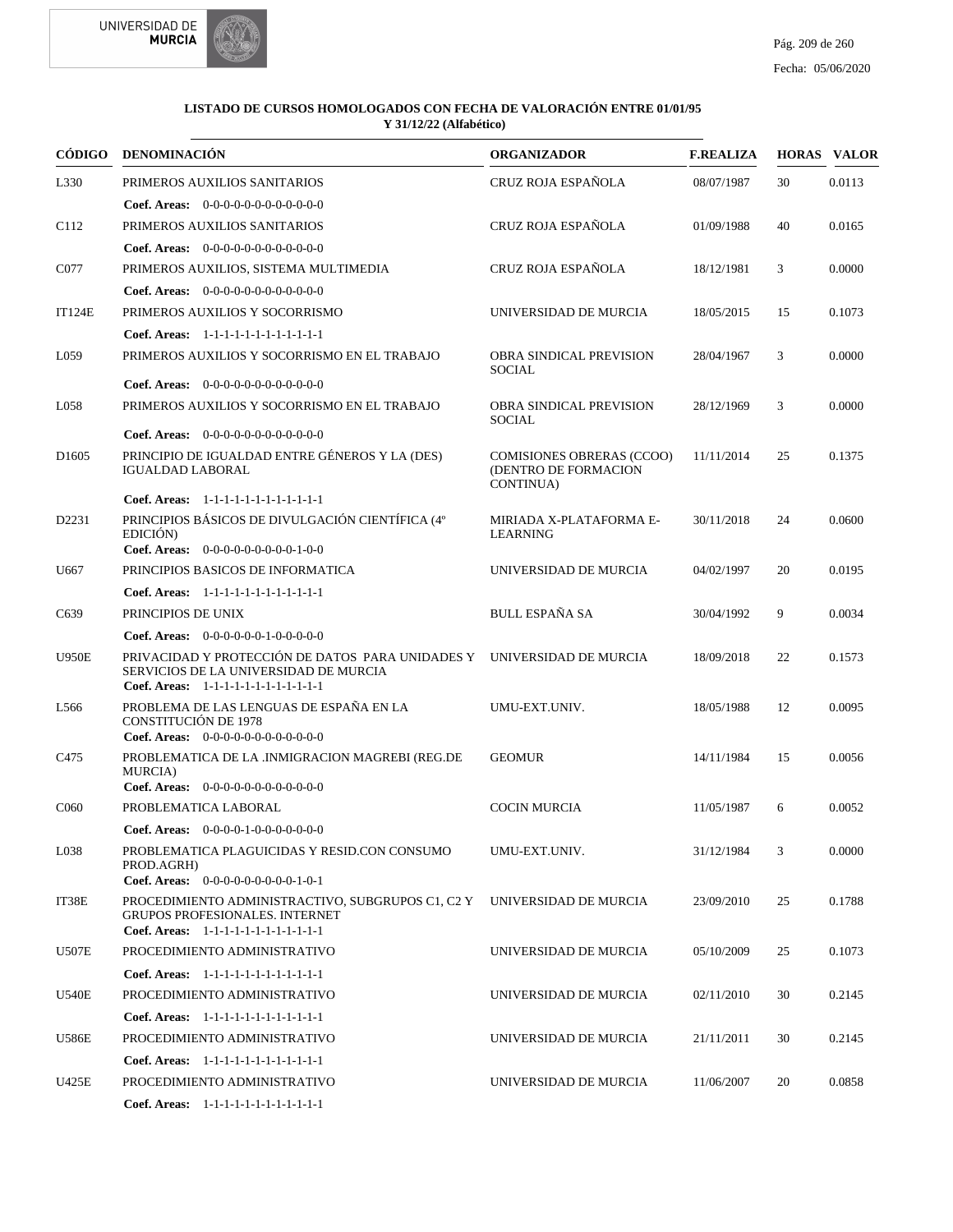



| CÓDIGO            | DENOMINACIÓN                                                                                                                 | <b>ORGANIZADOR</b>                                                            | <b>F.REALIZA</b> |     | <b>HORAS VALOR</b> |
|-------------------|------------------------------------------------------------------------------------------------------------------------------|-------------------------------------------------------------------------------|------------------|-----|--------------------|
| D1897             | PROCEDIMIENTO ADMINISTRATIVO                                                                                                 | <b>COMISIONES OBRERAS (CCOO)</b><br>(DENTRO DE FORMACION<br><b>CONTINUA</b> ) | 31/12/2000       | 130 | 0.2360             |
|                   | Coef. Areas: 1-1-1-1-1-1-1-1-1-1-1-1-1                                                                                       |                                                                               |                  |     |                    |
| C510              | PROCEDIMIENTO ADMINISTRATIVO                                                                                                 | CC.OO.                                                                        | 03/11/1995       | 20  | 0.0182             |
|                   | Coef. Areas: 1-1-1-1-1-1-1-1-1-1-1-1-1                                                                                       |                                                                               |                  |     |                    |
| C640              | PROCEDIMIENTO ADMINISTRATIVO                                                                                                 | CC.00.                                                                        | 04/12/1995       | 20  | 0.0182             |
|                   | Coef. Areas: 1-1-1-1-1-1-1-1-1-1-1-1-1                                                                                       |                                                                               |                  |     |                    |
| C <sub>555</sub>  | PROCEDIMIENTO ADMINISTRATIVO                                                                                                 | CC.OO.                                                                        | 16/10/1995       | 20  | 0.0182             |
|                   | Coef. Areas: $1-1-1-1-1-1-1-1-1-1-1$                                                                                         |                                                                               |                  |     |                    |
| U461E             | PROCEDIMIENTO ADMINISTRATIVO                                                                                                 | UNIVERSIDAD DE MURCIA                                                         | 08/09/2008       | 25  | 0.1073             |
|                   | Coef. Areas: 1-1-1-1-1-1-1-1-1-1-1-1-1                                                                                       |                                                                               |                  |     |                    |
| C913              | PROCEDIMIENTO ADMINISTRATIVO                                                                                                 | CC.OO.                                                                        | 31/12/1999       | 130 | 0.1180             |
|                   | Coef. Areas: 1-1-1-1-1-1-1-1-1-1-1-1-1                                                                                       |                                                                               |                  |     |                    |
| C915              | PROCEDIMIENTO ADMINISTRATIVO                                                                                                 | CC.OO.                                                                        | 04/10/1999       | 25  | 0.0227             |
|                   | Coef. Areas: 1-1-1-1-1-1-1-1-1-1-1-1-1                                                                                       |                                                                               |                  |     |                    |
| D <sub>117</sub>  | PROCEDIMIENTO ADMINISTRATIVO                                                                                                 | CC.00.                                                                        | 30/11/2002       | 130 | 0.2360             |
|                   | Coef. Areas: 1-1-1-1-1-1-1-1-1-1-1-1-1                                                                                       |                                                                               |                  |     |                    |
| C521              | PROCEDIMIENTO ADMINISTRATIVO                                                                                                 | <b>CSI-CSIF</b>                                                               | 15/09/1995       | 20  | 0.0182             |
|                   | Coef. Areas: 1-1-1-1-1-1-1-1-1-1-1-1-1                                                                                       |                                                                               |                  |     |                    |
| U504              | PROCEDIMIENTO ADMINISTRATIVO                                                                                                 | UNIVERSIDAD DE MURCIA                                                         | 09/01/1996       | 20  | 0.0195             |
|                   | Coef. Areas: 1-1-1-1-1-1-1-1-1-1-1-1-1                                                                                       |                                                                               |                  |     |                    |
| C <sub>4</sub> 03 | PROCEDIMIENTO ADMINISTRATIVO                                                                                                 | C.A.R.M.                                                                      | 24/04/1991       | 30  | 0.0236             |
|                   | Coef. Areas: 1-1-1-1-1-1-1-1-1-1-1-1-1                                                                                       |                                                                               |                  |     |                    |
| <b>U656E</b>      | PROCEDIMIENTO ADMINISTRATIVO. APLICACIONES<br><b>UNIVERSITARIAS</b><br>Coef. Areas: $0-0-0-0-0-0-0-0-0-0-0$                  | UNIVERSIDAD DE MURCIA                                                         | 20/05/2013       | 25  | 0.1788             |
| U617E             | PROCEDIMIENTO ADMINISTRATIVO. APLICACIONES<br>UNIVERSITARIAS.<br>Coef. Areas: 1-1-1-1-1-1-1-1-1-1-1-1-1                      | UNIVERSIDAD DE MURCIA                                                         | 14/09/2012       | 25  | 0.1788             |
| C787              | PROCEDIMIENTO ADMINISTRATIVO BASICO                                                                                          | CC.OO.                                                                        | 14/10/1998       | 25  | 0.0227             |
|                   | Coef. Areas: 1-1-1-1-1-1-1-1-1-1-1-1-1                                                                                       |                                                                               |                  |     |                    |
| D2286             | PROCEDIMIENTO ADMINISTRATIVO BÁSICO (ON LINE)                                                                                | <b>INSTITUTO NACIONAL DE</b><br>ADMINISTRACIÓN PUBLICA<br>(INAP)              | 12/05/2019       | 25  | 0.1788             |
|                   | Coef. Areas: 1-1-1-1-1-1-1-1-1-1-1-1-1                                                                                       |                                                                               |                  |     |                    |
| C018              | PROCEDIMIENTO ADMINISTRATIVO (C/D)                                                                                           | C.A.R.M.                                                                      | 01/06/1989       | 30  | 0.0273             |
|                   | Coef. Areas: 1-1-1-1-1-1-1-1-1-1-1-1-1                                                                                       |                                                                               |                  |     |                    |
| CA151E            | PROCEDIMIENTO ADMINISTRATIVO DE TRAMITACION Y<br>JUSTIFICACION DE LAS SUBVENCIONES<br>Coef. Areas: 1-1-1-1-1-1-1-1-1-1-1-1-1 | UNIVERSIDAD DE MURCIA                                                         | 18/10/2010       | 25  | 0.1788             |
| CA98E             | PROCEDIMIENTO ADMINISTRATIVO, GRUPOS A Y B                                                                                   | <b>ESCUELA ADMON. PUBLICA</b><br><b>CARM</b>                                  | 31/10/2007       | 25  | 0.1073             |
|                   | Coef. Areas: 1-1-1-1-1-1-1-1-1-1-1-1-1                                                                                       |                                                                               |                  |     |                    |
| IT30E             | PROCEDIMIENTO ADMINISTRATIVO, GRUPOS C, D Y E.<br><b>INTERNET</b><br>Coef. Areas: 1-1-1-1-1-1-1-1-1-1-1-1-1                  | UNIVERSIDAD DE MURCIA                                                         | 24/09/2009       | 25  | 0.1073             |
| C511              | PROCEDIMIENTO ADMINISTRATIVO I                                                                                               | CC.OO.                                                                        | 24/11/1995       | 20  | 0.0165             |
|                   | Coef. Areas: 1-1-1-1-1-1-1-1-1-1-1-1-1                                                                                       |                                                                               |                  |     |                    |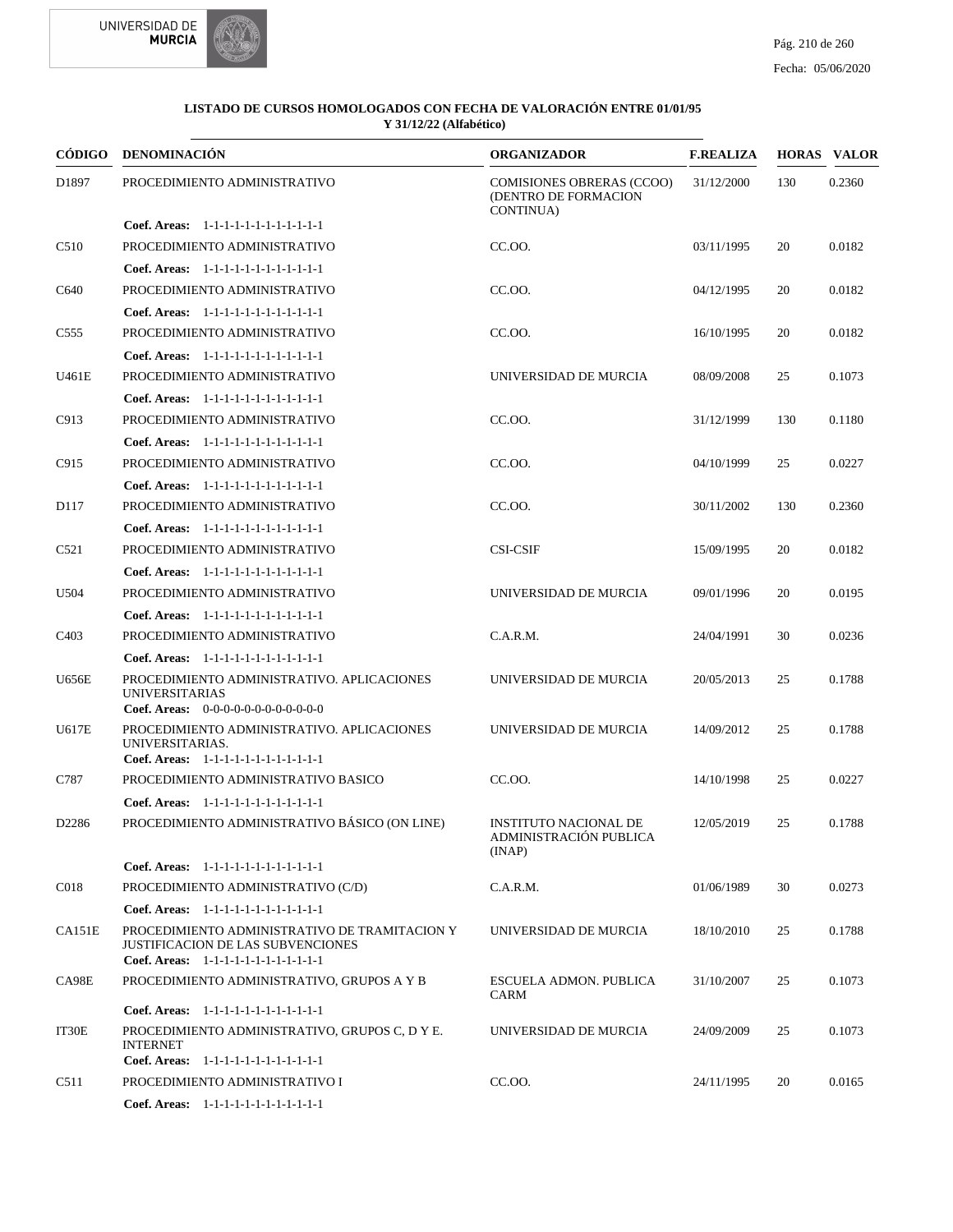



| CÓDIGO            | <b>DENOMINACIÓN</b>                                                                                                                                                            | <b>ORGANIZADOR</b>                                        | <b>F.REALIZA</b> |    | <b>HORAS VALOR</b> |
|-------------------|--------------------------------------------------------------------------------------------------------------------------------------------------------------------------------|-----------------------------------------------------------|------------------|----|--------------------|
| C641              | PROCEDIMIENTO ADMINISTRATIVO II                                                                                                                                                | CC.OO.                                                    | 26/11/1996       | 20 | 0.0182             |
|                   | Coef. Areas: $1-1-1-1-1-1-1-1-1-1-1$                                                                                                                                           |                                                           |                  |    |                    |
| C <sub>409</sub>  | PROCEDIMIENTO ADMINISTRATIVO (PRIMER CURSO)                                                                                                                                    | C.A.R.M.                                                  | 14/01/1981       | 30 | 0.0260             |
|                   | Coef. Areas: 1-1-1-1-1-1-1-1-1-1-1-1-1                                                                                                                                         |                                                           |                  |    |                    |
| IT47E             | PROCEDIMIENTO ADMINISTRATIVO, SUBGRUPOS A1 Y A2.<br><b>INTERNET</b><br>Coef. Areas: 1-1-1-1-1-1-1-1-1-1-1-1-1                                                                  | UNIVERSIDAD DE MURCIA                                     | 03/05/2011       | 25 | 0.1788             |
| IT80E             | PROCEDIMIENTO ADMINISTRATIVO, SUBGRUPOS C1, C2 Y<br>AGRUPACIONES PROFESIONALES (E). INTERNET<br>Coef. Areas: 1-1-1-1-1-1-1-1-1-1-1-1-1                                         | UNIVERSIDAD DE MURCIA                                     | 02/02/2014       | 25 | 0.1788             |
| IT95E             | PROCEDIMIENTO ADMINISTRATIVO, SUBGRUPOS C1, C2 Y<br>AGRUPACIONES PROFESIONALES (E). INTERNET<br>Coef. Areas: 1-1-1-1-1-1-1-1-1-1-1-1-1                                         | UNIVERSIDAD DE MURCIA                                     | 12/02/2015       | 25 | 0.1788             |
| IT48E             | PROCEDIMIENTO ADMINISTRATIVO, SUBGRUPOS C1, C2 Y<br>AGRUPACIONES PROFESIONALES (E). INTERNET<br>Coef. Areas: 1-1-1-1-1-1-1-1-1-1-1-1-1                                         | UNIVERSIDAD DE MURCIA                                     | 03/05/2011       | 25 | 0.1788             |
| IT68E             | PROCEDIMIENTO ADMINISTRATIVO, SUBGURPOS C1, C2 Y<br>AGRUPACIONES PROFESIONALES (E). INTERNET<br>Coef. Areas: 1-1-1-1-1-1-1-1-1-1-1-1-1                                         | UNIVERSIDAD DE MURCIA                                     | 19/09/2013       | 25 | 0.1788             |
| U171A             | PROCEDIMIENTO DE EJECUCION DEL PRESUPUESTO                                                                                                                                     | UNIVERSIDAD DE MURCIA                                     | 17/12/2001       | 15 | 0.0300             |
|                   | <b>Coef. Areas:</b> $1-0-0-0-0-0-0-0-0-0-0$                                                                                                                                    |                                                           |                  |    |                    |
| U171E             | PROCEDIMIENTO DE EJECUCION DEL PRESUPUESTO                                                                                                                                     | UNIVERSIDAD DE MURCIA                                     | 17/12/2001       | 15 | 0.0330             |
|                   | <b>Coef. Areas:</b> $1-0-0-0-0-0-0-0-0-0-0$                                                                                                                                    |                                                           |                  |    |                    |
| <b>CA164E</b>     | PROCEDIMIENTO DE GESTION DE SUBVENCIONES. LEY<br>GENERAL DE SUBVENCIONES Y SU APLICACION,<br>SUBGRUPOS A1 Y A2. INTERNET<br>Coef. Areas: $1-0-0-1-0-0-0-0-0-0-0$               | UNIVERSIDAD DE MURCIA                                     | 05/10/2011       | 25 | 0.1788             |
| <b>CA169E</b>     | PROCEDIMIENTO GESTION SUBVENCIONES. LEY GENERAL<br>SUBVENCIONES Y SU APLICACION. SUBGRUPOS C1 Y C2.<br><b>INTERNET</b>                                                         | UNIVERSIDAD DE MURCIA                                     | 05/10/2011       | 25 | 0.1788             |
| C864              | Coef. Areas: $1-0-0-1-0-0-0-0-0-0-0$<br>PROCEDIMIENTO PARA LA GESTION DE SUBVENCIONES DEL M. TRABAJO<br><b>INSTITUTO DE LA MUJER</b><br>Coef. Areas: 0-0-0-0-0-0-0-0-0-0-0-0-0 |                                                           | 14/12/2000       | 14 | 0.0221             |
| C <sub>110</sub>  | PROCEDIMIENTO PRESUPUESTARIO                                                                                                                                                   | $C.A.R.M.-(INAP)$                                         | 29/09/1989       | 30 | 0.0307             |
|                   | Coef. Areas: 1-0-0-0-0-0-0-0-0-0-0-0-0                                                                                                                                         |                                                           |                  |    |                    |
| <b>CA137E</b>     | PROCEDIMIENTOS DE GESTION DE SUBVENCIONES. LEY<br>GENERAL DE SUBVENCIONES Y SU APLICACION<br><b>Coef. Areas:</b> $1-0-0-0-0-0-0-0-0-0-0$                                       | UNIVERSIDAD DE MURCIA                                     | 09/02/2009       | 25 | 0.1073             |
| CA92E             | PROCEDIMIENTOS DE GESTION DE SUBVENCIONES. LEY<br><b>GENERAL DE SUBVENCIONES Y SU APLICACION</b><br>Coef. Areas: $1-1-0-1-0-0-0-0-0-0-0$                                       | ESCUELA ADMON. PUBLICA<br><b>CARM</b>                     | 06/06/2007       | 25 | 0.1073             |
| D <sub>1683</sub> | PROCEDIMIENTOS DE GESTIÓN DE SUBVENCIONES. LEY<br><b>GENERAL DE SUBVENCIONES Y SU APLICACIÓN</b><br>Coef. Areas: 1-1-1-1-1-1-1-1-1-1-1-1-1                                     | <b>CARM - ESCUELA DE</b><br><b>ADMINISTRACION PUBLICA</b> | 15/05/2008       | 25 | 0.1073             |
| C914              | PROCEDIMIENTOS TRIBUTARIOS                                                                                                                                                     | <b>C.O. GRADUADOS SOCIALES</b>                            | 31/12/1999       | 40 | 0.0330             |
|                   | <b>Coef. Areas:</b> $1-0-0-0-0-0-0-0-0-0-0$                                                                                                                                    |                                                           |                  |    |                    |
| C899              | PROCEDIMIENTOS TRIBUTARIOS: LA GESTION DE LOS<br>TRIBUTOS MUNICIPALES<br>Coef. Areas: $1-0-0-0-0-0-0-0-0-0-0$                                                                  | UMU-U.MAR                                                 | 10/09/1999       | 30 | 0.0285             |
| CA18E             | PROCEDIMIENTOS Y TECNICAS DE CONTROL INTERNO DE<br>GESTION ECONOMICO-PRESUPUESTARIA EN ADMON.<br><b>PUBLICA</b>                                                                | UNIVERSIDAD DE MURCIA                                     | 30/05/2002       | 40 | 0.0880             |

1-0-0-0-0-0-0-0-0-0-0-0 **Coef. Areas:**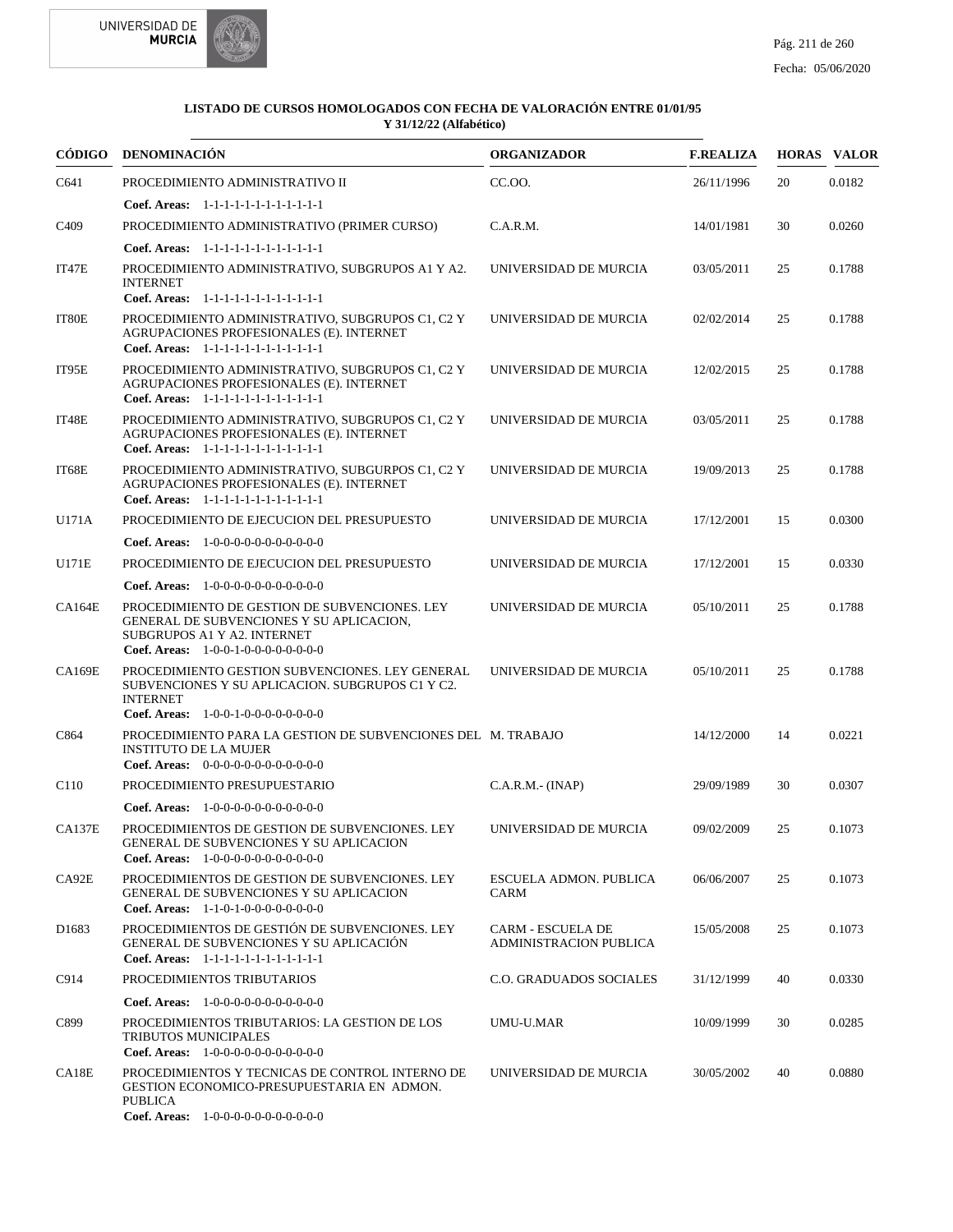



|                   | CÓDIGO DENOMINACIÓN                                                                                                                                                 | <b>ORGANIZADOR</b>                                                        | <b>F.REALIZA</b> |    | <b>HORAS VALOR</b> |
|-------------------|---------------------------------------------------------------------------------------------------------------------------------------------------------------------|---------------------------------------------------------------------------|------------------|----|--------------------|
| D524              | PROCEDIMIENTOS Y TECNICAS DE CONTROL INTERNO DE<br>LA GESTION ECONOMICO PRESUPUESTARIA EN LA ADMON.<br>PUBLICA (GRUPOS C-D)<br>Coef. Areas: $1-0-0-0-0-0-0-0-0-0-0$ | <b>CARM</b>                                                               | 12/07/2000       | 40 | 0.0858             |
| C828              | PROCEDIMIENTOS Y TECNICAS DE CONTROL INTERNO DE<br>LA GESTION ECO-PRESUPUESTARIA EN LA A.P. (GRUPOS A-<br>B)                                                        | <b>CONVENIO CARM</b>                                                      | 16/10/2000       | 40 | 0.0858             |
|                   | Coef. Areas: 1-0-0-0-0-0-0-0-0-0-0-0-0                                                                                                                              |                                                                           |                  |    |                    |
| D <sub>2088</sub> | PROCESADOR DE TEXTO WORD PARA WINDOWS 98/2000                                                                                                                       | UNIVERSIDAD POLITECNICA DE 14/11/2002<br>CARTAGENA                        |                  | 20 | 0.0355             |
|                   | Coef. Areas: 1-1-1-1-1-1-1-1-1-1-1-1-1                                                                                                                              |                                                                           |                  |    |                    |
| C <sub>238</sub>  | PROCESADOR DE TEXTOS                                                                                                                                                | <b>COCIN MURCIA</b>                                                       | 14/10/1991       | 40 | 0.0315             |
|                   | Coef. Areas: 1-1-1-1-1-1-1-1-1-1-1-1-1                                                                                                                              |                                                                           |                  |    |                    |
| D <sub>1527</sub> | PROCESADOR DE TEXTOS MCWRITE                                                                                                                                        | UNIVERSIDAD DE CASTILLA-LA 27/11/1988<br>MANCHA                           |                  | 7  | 0.0062             |
|                   | Coef. Areas: 1-1-1-1-1-1-1-1-1-1-1-1-1                                                                                                                              |                                                                           |                  |    |                    |
| C996              | PROCESADOR DE TEXTOS (WORD PERFECT)                                                                                                                                 | <b>COCIN CARTAGENA</b>                                                    | 30/03/1992       | 6  | 0.0052             |
|                   | Coef. Areas: $1-1-1-1-1-1-1-1-1-1-1$                                                                                                                                |                                                                           |                  |    |                    |
| D <sub>1953</sub> | PROCESADOR DE TEXTOS LIBREOFFICE WRITER                                                                                                                             | CARM - SERVICIO REGIONAL DE 30/03/2017<br><b>EMPLEO Y FORMACION (SEF)</b> |                  | 25 | 0.1444             |
|                   | Coef. Areas: 1-1-1-1-1-1-1-1-1-1-1-1-1                                                                                                                              |                                                                           |                  |    |                    |
| D1883             | PROCESADOR DE TEXTOS MS WORD 2007. NIVEL 1                                                                                                                          | CARM - SERVICIO REGIONAL DE 09/02/2017<br><b>EMPLEO Y FORMACION (SEF)</b> |                  | 30 | 0.1733             |
|                   | Coef. Areas: 1-1-1-1-1-1-1-1-1-1-1-1-1                                                                                                                              |                                                                           |                  |    |                    |
| D1178             | PROCESADOR DE TEXTOS MS WORD 2007. NIVEL 1                                                                                                                          | CARM - SERVICIO REGIONAL DE 05/12/2012<br><b>EMPLEO Y FORMACION (SEF)</b> |                  | 30 | 0.1733             |
|                   | Coef. Areas: 1-1-1-1-1-1-1-1-1-1-1-1-1                                                                                                                              |                                                                           |                  |    |                    |
| D1773             | PROCESADOR DE TEXTOS MS WORD 2007. NIVEL 1                                                                                                                          | CARM - SERVICIO REGIONAL DE 22/01/2013<br><b>EMPLEO Y FORMACION (SEF)</b> |                  | 30 | 0.1733             |
|                   | Coef. Areas: 1-1-1-1-1-1-1-1-1-1-1-1-1                                                                                                                              |                                                                           |                  |    |                    |
| D1666             | PROCESADOR DE TEXTOS MS WORD 2007. NIVEL 1                                                                                                                          | CARM - SERVICIO REGIONAL DE 17/08/2014<br><b>EMPLEO Y FORMACION (SEF)</b> |                  | 30 | 0.1733             |
|                   | Coef. Areas: $1-1-1-1-1-1-1-1-1-1-1$                                                                                                                                |                                                                           |                  |    |                    |
| D <sub>1667</sub> | PROCESADOR DE TEXTOS MS WORD 2007. NIVEL 2<br>Coef. Areas: 1-1-1-1-1-1-1-1-1-1-1-1-1                                                                                | CARM - SERVICIO REGIONAL DE 20/08/2014<br><b>EMPLEO Y FORMACION (SEF)</b> |                  | 30 | 0.1733             |
| D <sub>1634</sub> | PROCESADOR DE TEXTOS MS WORD 2007. NIVEL 2                                                                                                                          | CARM - SERVICIO REGIONAL DE 10/12/2012<br><b>EMPLEO Y FORMACION (SEF)</b> |                  | 30 | 0.1733             |
|                   | Coef. Areas: $1-1-1-1-1-1-1-1-1-1-1$                                                                                                                                |                                                                           |                  |    |                    |
| D1769             | PROCESADOR DE TEXTOS MS WORD 2007. NIVEL 2                                                                                                                          | CARM - SERVICIO REGIONAL DE 14/12/2012<br><b>EMPLEO Y FORMACION (SEF)</b> |                  | 30 | 0.1733             |
|                   | Coef. Areas: 1-1-1-1-1-1-1-1-1-1-1-1-1                                                                                                                              |                                                                           |                  |    |                    |
| D1399             | PROCESADOR DE TEXTOS MS WORD 2007. NIVEL 1                                                                                                                          | CARM - SERVICIO REGIONAL DE 04/12/2012<br><b>EMPLEO Y FORMACION (SEF)</b> |                  | 30 | 0.1733             |
|                   | Coef. Areas: 1-1-1-1-1-1-1-1-1-1-1-1-1                                                                                                                              |                                                                           |                  |    |                    |
| D1988             | PROCESADOR DE TEXTOS MS WORD 2010. NIVEL 1                                                                                                                          | CARM - SERVICIO REGIONAL DE 22/06/2016<br><b>EMPLEO Y FORMACION (SEF)</b> |                  | 30 | 0.1733             |
|                   | Coef. Areas: 1-1-1-1-1-1-1-1-1-1-1-1-1                                                                                                                              |                                                                           |                  |    |                    |
| D1989             | PROCESADOR DE TEXTOS MS WORD 2010. NIVEL 2                                                                                                                          | CARM - SERVICIO REGIONAL DE 07/07/2016<br><b>EMPLEO Y FORMACION (SEF)</b> |                  | 30 | 0.1733             |
|                   | Coef. Areas: 1-1-1-1-1-1-1-1-1-1-1-1-1                                                                                                                              |                                                                           |                  |    |                    |
| D <sub>1100</sub> | PROCESADOR DE TEXTOS OPENOFFICE WRITER                                                                                                                              | CARM - SERVICIO REGIONAL DE 08/01/2013<br><b>EMPLEO Y FORMACION (SEF)</b> |                  | 15 | 0.0866             |
|                   | Coef. Areas: 1-1-1-1-1-1-1-1-1-1-1-1-1                                                                                                                              |                                                                           |                  |    |                    |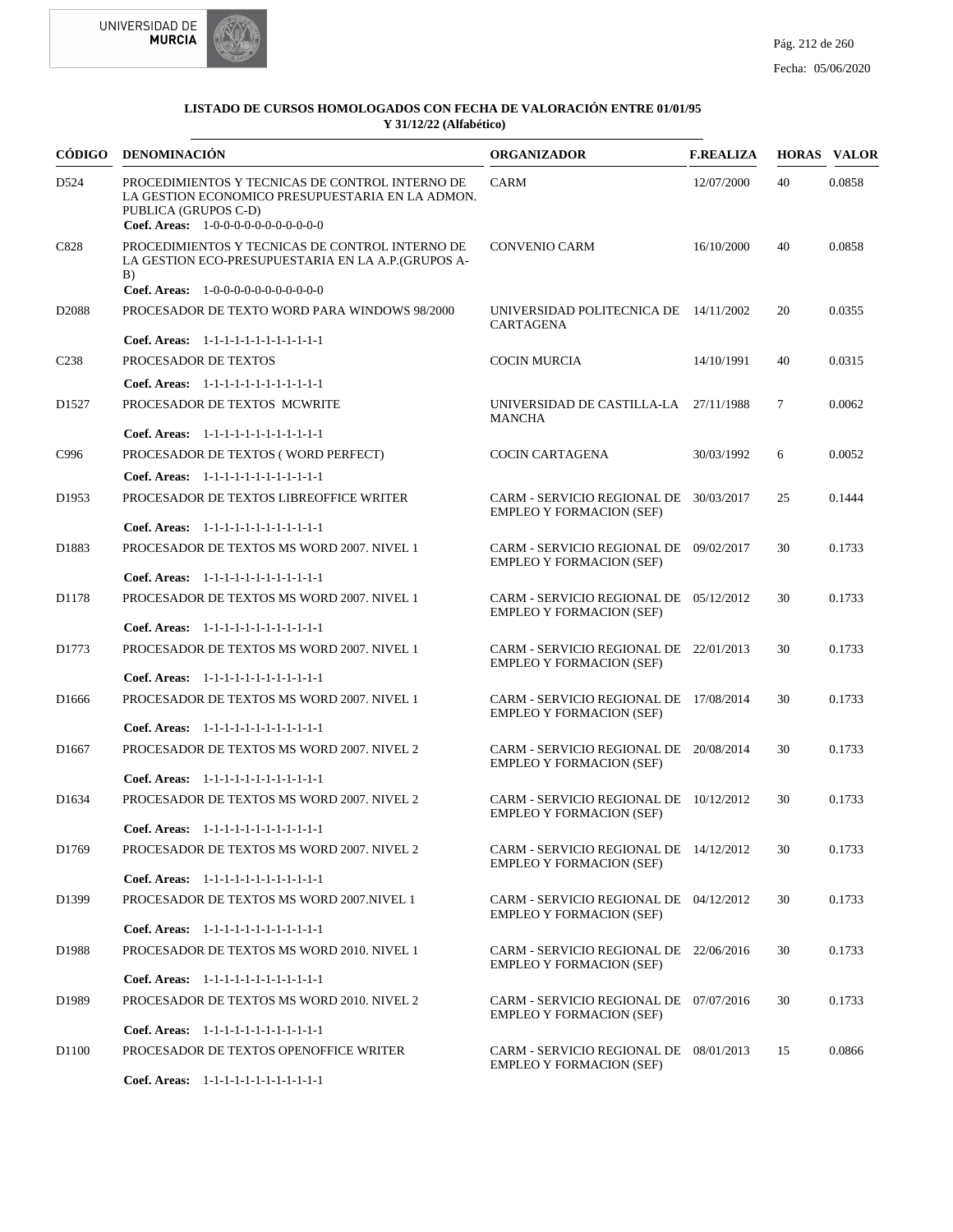



|                   | CÓDIGO DENOMINACIÓN                                                                                            | <b>ORGANIZADOR</b>                                                        | <b>F.REALIZA</b> |     | <b>HORAS VALOR</b> |
|-------------------|----------------------------------------------------------------------------------------------------------------|---------------------------------------------------------------------------|------------------|-----|--------------------|
| D1737             | PROCESADOR DE TEXTOS OPENOFFICE WRITER                                                                         | CARM - SERVICIO REGIONAL DE 17/12/2012<br><b>EMPLEO Y FORMACION (SEF)</b> |                  | 15  | 0.0866             |
|                   | Coef. Areas: $1-1-1-1-1-1-1-1-1-1-1$                                                                           |                                                                           |                  |     |                    |
| D <sub>1569</sub> | PROCESADOR DE TEXTOS OPENOFFICE WRITER                                                                         | CARM - SERVICIO REGIONAL DE 06/07/2014<br><b>EMPLEO Y FORMACION (SEF)</b> |                  | 15  | 0.0866             |
|                   | Coef. Areas: 1-1-1-1-1-1-1-1-1-1-1-1-1                                                                         |                                                                           |                  |     |                    |
| C994              | PROCESADOR DE TEXTOS (WORD PARA WINDOWS 2.0)                                                                   | <b>ACAD. TRYME</b>                                                        | 30/09/1996       | 80  | 0.0300             |
|                   | Coef. Areas: 1-1-1-1-1-1-1-1-1-1-1-1-1                                                                         |                                                                           |                  |     |                    |
| C <sub>365</sub>  | PROCESADOR DE TEXTOS (WORD.5)                                                                                  | C.A.R.M.                                                                  | 21/02/1991       | 24  | 0.0189             |
|                   | Coef. Areas: 1-1-1-1-1-1-1-1-1-1-1-1-1                                                                         |                                                                           |                  |     |                    |
| <b>U604EC</b>     | PROCESADOR TEXTO. AVANZADO                                                                                     | UNIVERSIDAD DE MURCIA                                                     | 17/04/2012       | 25  | 0.1877             |
|                   | Coef. Areas: $1-1-1-1-1-1-1-1-1-1-1$                                                                           |                                                                           |                  |     |                    |
| <b>U646EC</b>     | PROCESADOR TEXTO. AVANZADO                                                                                     | UNIVERSIDAD DE MURCIA                                                     | 30/04/2013       | 25  | 0.1877             |
|                   | Coef. Areas: 1-1-1-1-1-1-1-1-1-1-1-1-1                                                                         |                                                                           |                  |     |                    |
| U603E             | PROCESADOR TEXTO. INICIAL                                                                                      | UNIVERSIDAD DE MURCIA                                                     | 20/03/2012       | 25  | 0.1788             |
|                   | Coef. Areas: 1-1-1-1-1-1-1-1-1-1-1-1-1                                                                         |                                                                           |                  |     |                    |
| U645E             | PROCESADOR TEXTO. INICIAL                                                                                      | UNIVERSIDAD DE MURCIA                                                     | 29/04/2013       | 25  | 0.1788             |
|                   | Coef. Areas: 1-1-1-1-1-1-1-1-1-1-1-1-1                                                                         |                                                                           |                  |     |                    |
| C <sub>325</sub>  | PROCESO DE DATOS, INTRODUCCION                                                                                 | <b>UNIVAC</b>                                                             | 02/04/1973       | 6   | 0.0023             |
|                   | Coef. Areas: 1-1-1-1-1-1-1-1-1-1-1-1-1                                                                         |                                                                           |                  |     |                    |
| C <sub>3</sub> 00 | PROCESO DE PAZ EN EL MAXREK (OR.PROXIMO)                                                                       | <b>U. COMPLUTENSE</b>                                                     | 14/08/1992       | 25  | 0.0222             |
|                   | <b>Coef. Areas:</b> $0-0-0-0-0-0-0-0-0-0-0-0$                                                                  |                                                                           |                  |     |                    |
| C735              | PROCESO DE TEXTOS                                                                                              | <b>COCIN CARTAGENA</b>                                                    | 29/08/1991       | 30  | 0.0260             |
|                   | Coef. Areas: 1-1-1-1-1-1-1-1-1-1-1-1-1                                                                         |                                                                           |                  |     |                    |
| C734              | PROCESO DE TEXTOS                                                                                              | <b>COCIN CARTAGENA</b>                                                    | 31/03/1989       | 30  | 0.0260             |
|                   | Coef. Areas: 1-1-1-1-1-1-1-1-1-1-1-1-1                                                                         |                                                                           |                  |     |                    |
| L567              | PROCESO Y ANALISIS DE IMAGEN                                                                                   | MICROM ESPAÑA SA                                                          | 27/05/1991       | 3   | 0.0000             |
|                   |                                                                                                                |                                                                           |                  |     |                    |
|                   | <b>Coef. Areas:</b> $0-0-0-0-0-0-0-0-1-0-1$                                                                    |                                                                           |                  |     |                    |
| U053A             | PROCESOS DE GESTION DE LA INFORMACION EN LA<br>UNIVERSIDAD DE MURCIA<br>Coef. Areas: 1-1-1-1-1-1-1-1-1-1-1-1-1 | UNIVERSIDAD DE MURCIA                                                     | 02/11/1999       | 21  | 0.0210             |
| U053E             | PROCESOS DE GESTION DE LA INFORMACION EN LA                                                                    | UNIVERSIDAD DE MURCIA                                                     | 02/11/1999       | 21  | 0.0231             |
|                   | UNIVERSIDAD DE MURCIA                                                                                          |                                                                           |                  |     |                    |
|                   | Coef. Areas: 1-1-1-1-1-1-1-1-1-1-1-1-1                                                                         |                                                                           |                  |     |                    |
| U129A             | PROCESOS DE GESTION DE LA INFORMACION EN LA<br>UNIVERSIDAD DE MURCIA                                           | UNIVERSIDAD DE MURCIA                                                     | 23/03/2000       | 21  | 0.0420             |
|                   | Coef. Areas: 1-1-1-1-1-1-1-1-1-1-1-1-1                                                                         |                                                                           |                  |     |                    |
| U129E             | PROCESOS DE GESTION DE LA INFORMACION EN LA                                                                    | UNIVERSIDAD DE MURCIA                                                     | 23/03/2000       | 21  | 0.0462             |
|                   | UNIVERSIDAD DE MURCIA<br>Coef. Areas: 1-1-1-1-1-1-1-1-1-1-1-1-1                                                |                                                                           |                  |     |                    |
| D832              | PRODUCCION CIENTIFICA E INNOVACION. EL VALOR DEL                                                               | UMU - UNIVERSIDAD DEL MAR                                                 | 13/06/2008       | 20  | 0.0759             |
|                   | CONOCIMIENTO CINTIFICO-TECNOLOGICO EN LA EMPRESA                                                               |                                                                           |                  |     |                    |
|                   | Coef. Areas: $0-0-0-1-0-0-0-0-0-0-0$                                                                           |                                                                           |                  |     |                    |
| L568              | PRODUCCION DE PROGRAMAS DE TELEVISION EDUCATIVA                                                                | UMU-ICE                                                                   | 30/06/1984       | 6   | 0.0047             |
|                   | <b>Coef. Areas:</b> $0-0-0-0-0-0-0-0-1-0-1$                                                                    |                                                                           |                  |     |                    |
| L094              | PRODUCCION DE VIDEO (APROVECHAMIENTO)                                                                          | <b>INEM</b>                                                               | 19/02/1987       | 317 | 0.1575             |
|                   | <b>Coef. Areas:</b> $0-0-0-0-0-0-0-0-1-0-1$                                                                    |                                                                           |                  |     |                    |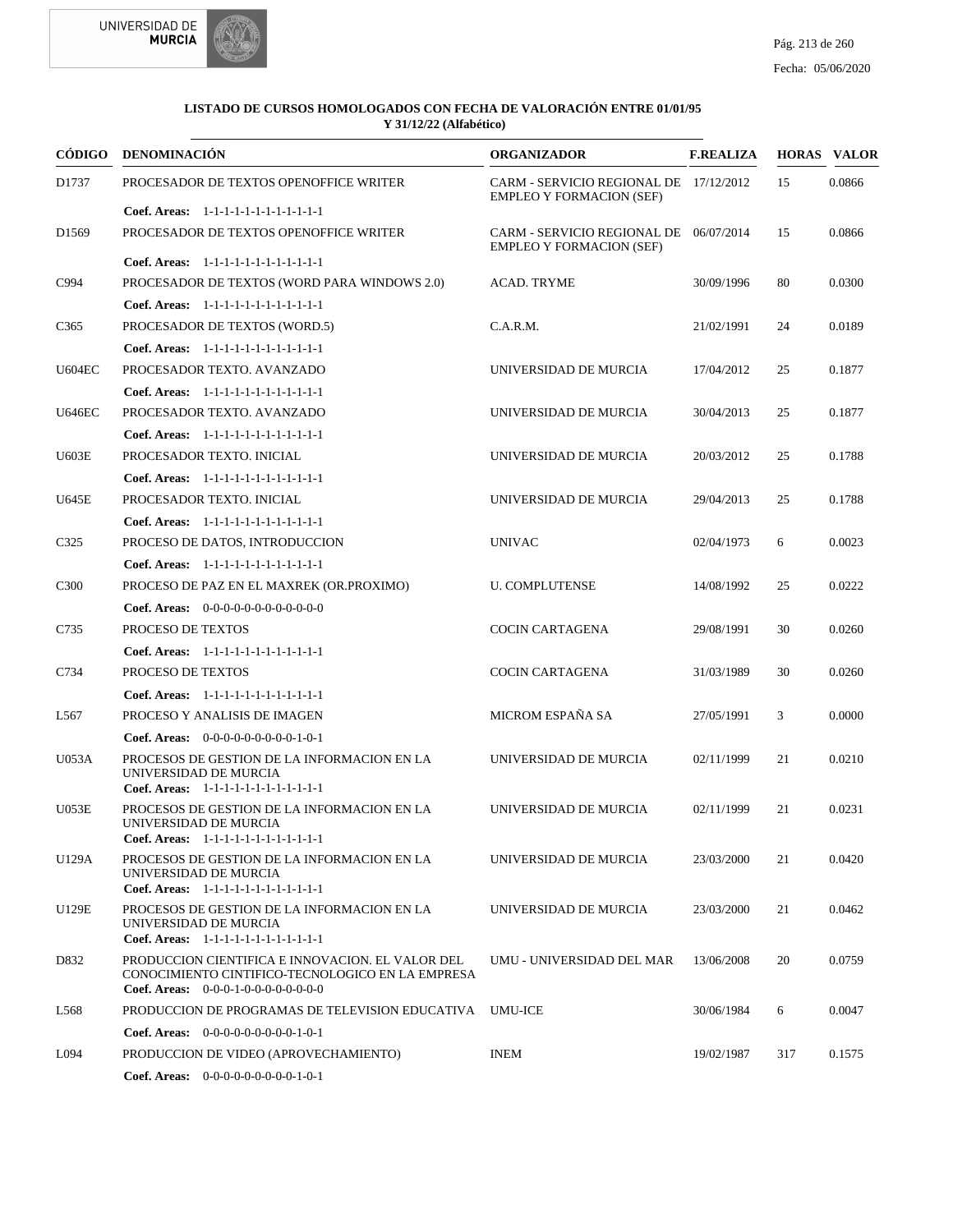



|                    | CÓDIGO DENOMINACIÓN                                                                                                                                       | <b>ORGANIZADOR</b>                                                        | <b>F.REALIZA</b> |     | <b>HORAS VALOR</b> |
|--------------------|-----------------------------------------------------------------------------------------------------------------------------------------------------------|---------------------------------------------------------------------------|------------------|-----|--------------------|
| D697               | PRODUCCION DE VIDEO Y TV                                                                                                                                  | <b>INEM</b>                                                               | 22/12/1993       | 314 | 0.1733             |
|                    | <b>Coef. Areas:</b> $0-0-0-0-0-0-0-0-1-0-0$                                                                                                               |                                                                           |                  |     |                    |
| D <sub>026</sub>   | PRODUCCION Y REALIZACION DE TELEVISION                                                                                                                    | C.A.R.M.                                                                  | 06/02/1997       | 300 | 0.1575             |
|                    | Coef. Areas: $0-0-0-0-0-0-0-0-1-0-1$                                                                                                                      |                                                                           |                  |     |                    |
| C773               | PRODUCIENDO CONOCIMIENTO PEDAGOGICO: ALGUNAS<br>INVESTIGACIONES EN EDUCACION (II)<br>Coef. Areas: 0-0-0-0-0-0-0-0-0-0-0-0-0                               | UMU-EXT.UNIV.                                                             | 28/02/1998       | 35  | 0.0332             |
| D <sub>2139</sub>  | PRODUCTOS FITOSANITARIOS                                                                                                                                  | CARM                                                                      | 12/12/2007       | 55  | 0.1906             |
|                    | Coef. Areas: $0-0-0-0-0-0-0-0-0-0-0-1$                                                                                                                    |                                                                           |                  |     |                    |
| D2137              | PRODUCTOS FITOSANITARIOS                                                                                                                                  | CARM                                                                      | 12/12/2012       | 55  | 0.3176             |
|                    | Coef. Areas: $0-0-0-0-0-0-0-0-0-0-1$                                                                                                                      |                                                                           |                  |     |                    |
| D2138              | PRODUCTOS FITOSANITARIOS                                                                                                                                  | AYUNTAMIENTO DE MOLINA DE 27/09/2012<br><b>SEGURA</b>                     |                  | 30  | 0.1733             |
|                    | Coef. Areas: $0-0-0-0-0-0-0-0-0-0-0-1$                                                                                                                    |                                                                           |                  |     |                    |
| D <sub>2</sub> 140 | PRODUCTOS FITOSANITARIOS                                                                                                                                  | <b>CARM</b>                                                               | 26/10/2007       | 30  | 0.1040             |
|                    | Coef. Areas: $0-0-0-0-0-0-0-0-0-0-1$                                                                                                                      |                                                                           |                  |     |                    |
| CA55E              | PRODUCTOS QUIMICOS: PELIGROSIDAD DE SU USO Y<br>MANEJO. LESGISLACION SANITARIA: ETIQUETADO Y<br><b>FICHAS DAT</b><br>Coef. Areas: 0-0-0-0-0-0-0-0-0-0-0-1 | UNIVERSIDAD DE MURCIA                                                     | 27/05/2004       | 30  | 0.1040             |
| D <sub>542</sub>   | PROFESIONAL DE ESCAPARATISMO                                                                                                                              | CAMARA COMERCIO, INDUSTRIA 27/10/1989                                     |                  | 40  | 0.0347             |
|                    |                                                                                                                                                           | Y NAVEGACION MURCIA                                                       |                  |     |                    |
|                    | Coef. Areas: -----------                                                                                                                                  |                                                                           |                  |     |                    |
| C777               | PROFESIONES EN EL MUNDO EDUCATIVO, LAS                                                                                                                    | UNIVERSIDAD DE MURCIA                                                     | 14/03/1998       | 35  | 0.0332             |
|                    | Coef. Areas: $0-0-0-0-0-0-0-0-0-0-0$                                                                                                                      |                                                                           |                  |     |                    |
| L <sub>569</sub>   | PROFESORES DE LENGUA, III CURSO DE ACTUALIZACION                                                                                                          | UMU-EXT-UNIV.                                                             | 11/05/1992       | 63  | 0.0543             |
|                    | Coef. Areas: $0-0-0-0-0-0-0-0-0-0-0$                                                                                                                      |                                                                           |                  |     |                    |
| D739               | PROGRAMA ESTRUCTURA DE LENGUAJE                                                                                                                           | <b>INEM</b>                                                               | 14/11/1988       | 300 | 0.1733             |
|                    | Coef. Areas: 0-0-0-0-0-0-1-0-0-0-0-0                                                                                                                      |                                                                           |                  |     |                    |
| L322               | PROGRAMA EXPERTO EN SALUD LABORAL, PRMER CICLO<br>(APR)                                                                                                   | <b>IFES</b>                                                               | 31/03/1995       | 294 | 0.0750             |
| L323               | <b>Coef. Areas:</b> $0-0-0-0-0-0-0-0-0-0-0$<br>PROGRAMA EXPERTO EN SALUD LABORAL, SEGUNDO                                                                 | <b>IFES</b>                                                               | 31/03/1996       | 564 | 0.0750             |
|                    | CICLO (APROV)<br>Coef. Areas: $0-0-0-0-0-0-0-0-0-0-0-0$                                                                                                   |                                                                           |                  |     |                    |
| D <sub>1556</sub>  | PROGRAMA SUPERIOR EN EXCELENCIA PERSONAL                                                                                                                  | CARM - SERVICIO REGIONAL DE 07/10/2010<br><b>EMPLEO Y FORMACION (SEF)</b> |                  | 266 | 1.1550             |
|                    | Coef. Areas: 1-1-1-1-1-1-1-1-1-1-1-1-1                                                                                                                    |                                                                           |                  |     |                    |
| C <sub>037</sub>   | PROGRAMACION APLICADA A LA GESTION                                                                                                                        | <b>INEM</b>                                                               | 26/12/1988       | 240 | 0.1733             |
|                    | Coef. Areas: 1-1-1-1-1-1-1-1-1-1-1-1-1                                                                                                                    |                                                                           |                  |     |                    |
| D681               | PROGRAMACION APLICADAS DE GESTION                                                                                                                         | <b>INEM</b>                                                               | 20/12/1988       | 200 | 0.1733             |
|                    | <b>Coef. Areas:</b> $0-0-0-0-0-1-0-0-0-0-0$                                                                                                               |                                                                           |                  |     |                    |
| D <sub>204</sub>   | PROGRAMACION BASE DE DATOS                                                                                                                                | COCIN MURCIA                                                              | 03/05/1991       | 40  | 0.0347             |
|                    | <b>Coef. Areas:</b> $0-0-0-0-0-1-0-0-0-0-0$                                                                                                               |                                                                           |                  |     |                    |
| <b>U016E</b>       | PROGRAMACION BASE DE DATOS EN INTERNET                                                                                                                    | UNIVERSIDAD DE MURCIA                                                     | 25/11/1997       | 25  | 0.0275             |
|                    | Coef. Areas: 1-1-1-1-1-1-1-1-1-1-1-1-1                                                                                                                    |                                                                           |                  |     |                    |
| U016A              | PROGRAMACION BASE DE DATOS EN INTERNET                                                                                                                    | UNIVERSIDAD DE MURCIA                                                     | 25/11/1997       | 25  | 0.0250             |
|                    | <b>Coef. Areas:</b> $0-0-0-0-0-1-0-0-0-0-0$                                                                                                               |                                                                           |                  |     |                    |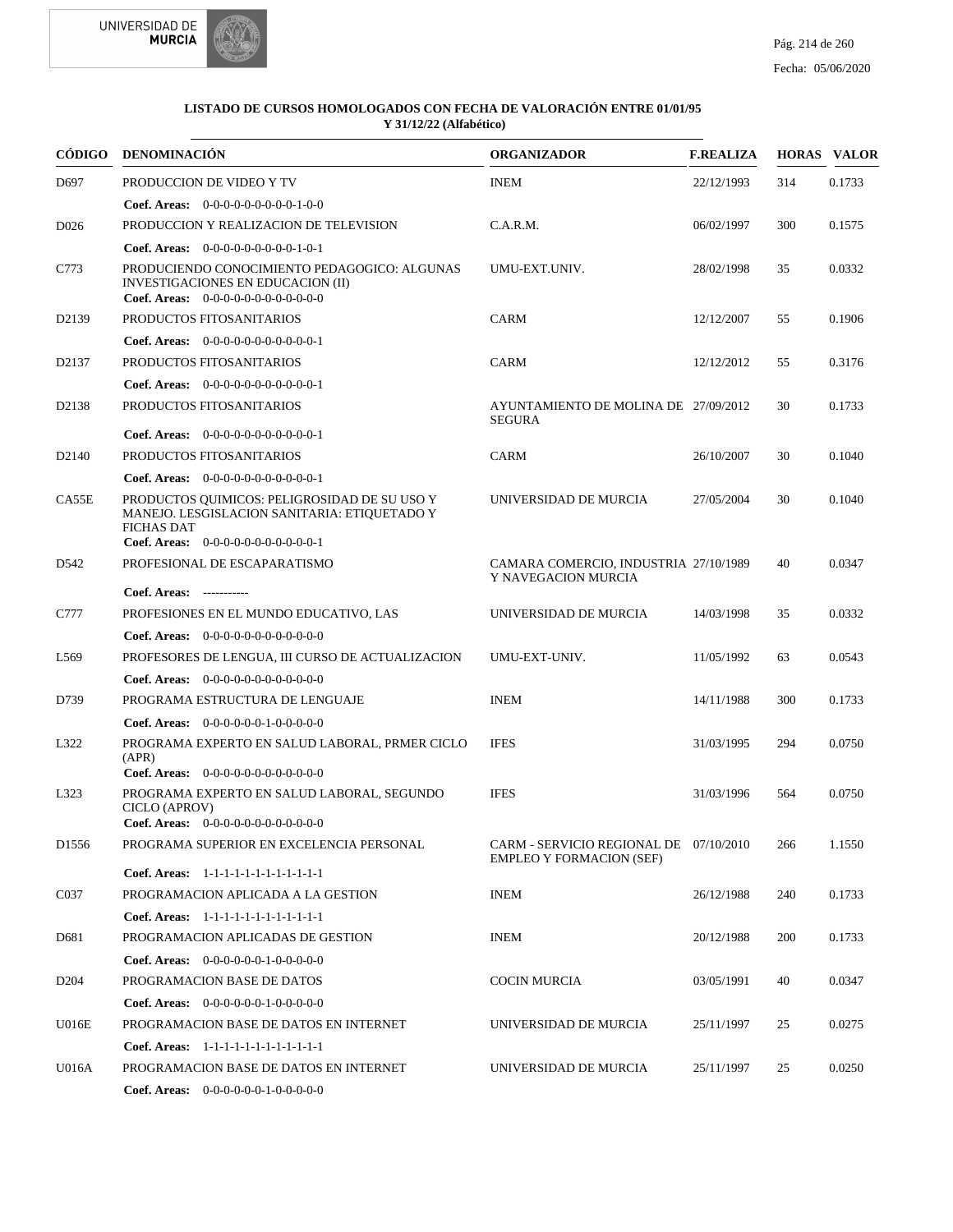



|                   | CÓDIGO DENOMINACIÓN                                                               | <b>ORGANIZADOR</b>                                                        | <b>F.REALIZA</b> |     | <b>HORAS VALOR</b> |
|-------------------|-----------------------------------------------------------------------------------|---------------------------------------------------------------------------|------------------|-----|--------------------|
| C <sub>493</sub>  | PROGRAMACION BASIC                                                                | <b>INEM</b>                                                               | 26/10/1987       | 200 | 0.1733             |
|                   | Coef. Areas: $1-1-1-1-1-1-1-1-1-1-1$                                              |                                                                           |                  |     |                    |
| D <sub>100</sub>  | PROGRAMACION BASICA EN CSP/SQL                                                    | <b>IBM</b>                                                                | 28/06/1991       | 6   | 0.0023             |
|                   | Coef. Areas: $0-0-0-0-0-1-0-0-0-0-0$                                              |                                                                           |                  |     |                    |
| D <sub>101</sub>  | PROGRAMACIÓN BASICA EN REXX/VM                                                    | <b>IBM</b>                                                                | 28/06/1991       | 6   | 0.0023             |
|                   | Coef. Areas: $0-0-0-0-0-1-0-0-0-0-0$                                              |                                                                           |                  |     |                    |
| C424              | PROGRAMACION COBOL                                                                | <b>ACAD. VALVERDE</b>                                                     | 10/11/1992       | 130 | 0.0488             |
|                   | <b>Coef. Areas:</b> $0-0-0-0-0-1-0-0-0-0-0$                                       |                                                                           |                  |     |                    |
| L <sub>045</sub>  | PROGRAMACION DE P.L.C.S AVANZADO                                                  | <b>OMRON</b>                                                              | 31/10/1998       | 32  | 0.0120             |
|                   | Coef. Areas: 0-0-0-0-0-0-1-0-0-0-0-0                                              |                                                                           |                  |     |                    |
| L044              | PROGRAMACION DE P.L.C.¤S BASICO                                                   | <b>OMRON</b>                                                              | 31/05/1998       | 32  | 0.0120             |
|                   | <b>Coef. Areas:</b> $0-0-0-0-0-1-0-0-0-0-0$                                       |                                                                           |                  |     |                    |
| C <sub>528</sub>  | PROGRAMACION EN DBASE III                                                         | <b>COCIN MURCIA</b>                                                       | 28/11/1988       | 45  | 0.0390             |
|                   | Coef. Areas: 1-1-1-1-1-1-1-1-1-1-1-1-1                                            |                                                                           |                  |     |                    |
| D1861             | PROGRAMACIÓN EN HTML DINÁMICO                                                     | UMU - PROMOCION EDUCATIVA 24/11/2000                                      |                  | 30  | 0.0569             |
|                   | Coef. Areas: $0-0-0-0-0-1-0-0-0-0-0$                                              |                                                                           |                  |     |                    |
| C988              | PROGRAMACION EN LENGUAJE BASIC                                                    | <b>ACAD. INFORMECA</b>                                                    | 20/12/1989       | 3   | 0.0000             |
|                   | Coef. Areas: 1-1-1-1-1-1-1-1-1-1-1-1-1                                            |                                                                           |                  |     |                    |
| D <sub>1554</sub> | PROGRAMACIÓN EN PHP                                                               | CARM - SERVICIO REGIONAL DE 05/02/2013                                    |                  | 35  | 0.2021             |
|                   | Coef. Areas: $0-0-0-0-0-1-0-0-0-0-0$                                              | <b>EMPLEO Y FORMACION (SEF)</b>                                           |                  |     |                    |
| D <sub>1286</sub> | PROGRAMACIÓN EN PHP                                                               | CARM - SERVICIO REGIONAL DE 16/04/2013                                    |                  | 35  | 0.2021             |
|                   |                                                                                   | <b>EMPLEO Y FORMACION (SEF)</b>                                           |                  |     |                    |
| C642              | <b>Coef. Areas:</b> $0-0-0-0-0-1-0-0-0-0-0$<br>PROGRAMACION ESTRUCTURADA EN COBOL | INFOMUR, S.L.                                                             | 04/11/1991       | 20  | 0.0083             |
|                   | Coef. Areas: 0-0-0-0-0-0-1-0-0-0-0-0                                              |                                                                           |                  |     |                    |
| D <sub>236</sub>  | PROGRAMACION HTML, JAVASCRIP, JAVA Y GCI                                          | C.A.R.M.-EAP                                                              | 31/12/1999       | 30  | 0.0322             |
|                   | <b>Coef. Areas:</b> $0-0-0-0-0-1-0-0-0-0-0$                                       |                                                                           |                  |     |                    |
| C <sub>068</sub>  | PROGRAMACION PARA ORDEN.ELECTRONICOS                                              | ACAD. PEREZ DE LEMA                                                       | 01/07/1991       | 3   | 0.0000             |
|                   | <b>Coef. Areas:</b> $0-0-0-0-0-1-0-0-0-0-0$                                       |                                                                           |                  |     |                    |
| L179              | PROGRAMACION TDS NIVEL 64                                                         | HONEYWELL BULL SA                                                         | 31/05/1984       | 3   | 0.0000             |
|                   | Coef. Areas: $0-0-0-0-0-1-0-0-0-0-0$                                              |                                                                           |                  |     |                    |
| D <sub>230</sub>  | PROGRAMACION VISUAL                                                               | <b>INFO</b>                                                               | 20/11/1998       | 243 | 0.1733             |
|                   | Coef. Areas: $0-0-0-0-0-1-0-0-0-0-0$                                              |                                                                           |                  |     |                    |
| D <sub>1555</sub> | PROGRAMACIÓN WEB HTML/CSS. NIVEL 1                                                | CARM - SERVICIO REGIONAL DE 31/01/2013                                    |                  | 30  | 0.1733             |
|                   |                                                                                   | <b>EMPLEO Y FORMACION (SEF)</b>                                           |                  |     |                    |
|                   | Coef. Areas: $0-0-0-0-0-1-0-0-0-0-0$                                              |                                                                           |                  |     |                    |
| D <sub>1673</sub> | PROGRAMACIÓN WEB HTML/CSS. NIVEL 1 (ON LINE)                                      | CARM - SERVICIO REGIONAL DE 03/12/2014<br><b>EMPLEO Y FORMACION (SEF)</b> |                  | 30  | 0.1733             |
|                   | Coef. Areas: $0-0-0-0-0-1-0-0-0-0-0$                                              |                                                                           |                  |     |                    |
| D <sub>1680</sub> | PROGRAMACIÓN WEB HTML/CSS. NIVEL 2                                                | CARM - SERVICIO REGIONAL DE 30/12/2014<br><b>EMPLEO Y FORMACION (SEF)</b> |                  | 25  | 0.1444             |
|                   | Coef. Areas: $0-0-0-0-0-1-0-0-0-0-0$                                              |                                                                           |                  |     |                    |
| D1384             | PROGRAMACIÓN WEB HTML/CSS. NIVEL 2                                                | CARM - SERVICIO REGIONAL DE 26/02/2013<br><b>EMPLEO Y FORMACION (SEF)</b> |                  | 25  | 0.1444             |
|                   | Coef. Areas: $0-0-0-0-0-1-0-0-0-0-0$                                              |                                                                           |                  |     |                    |
| D <sub>1462</sub> | PROGRAMACIÓN WEB HTML/CSS. NIVEL 2                                                | CARM - SERVICIO REGIONAL DE 16/04/2013<br><b>EMPLEO Y FORMACION (SEF)</b> |                  | 25  | 0.1444             |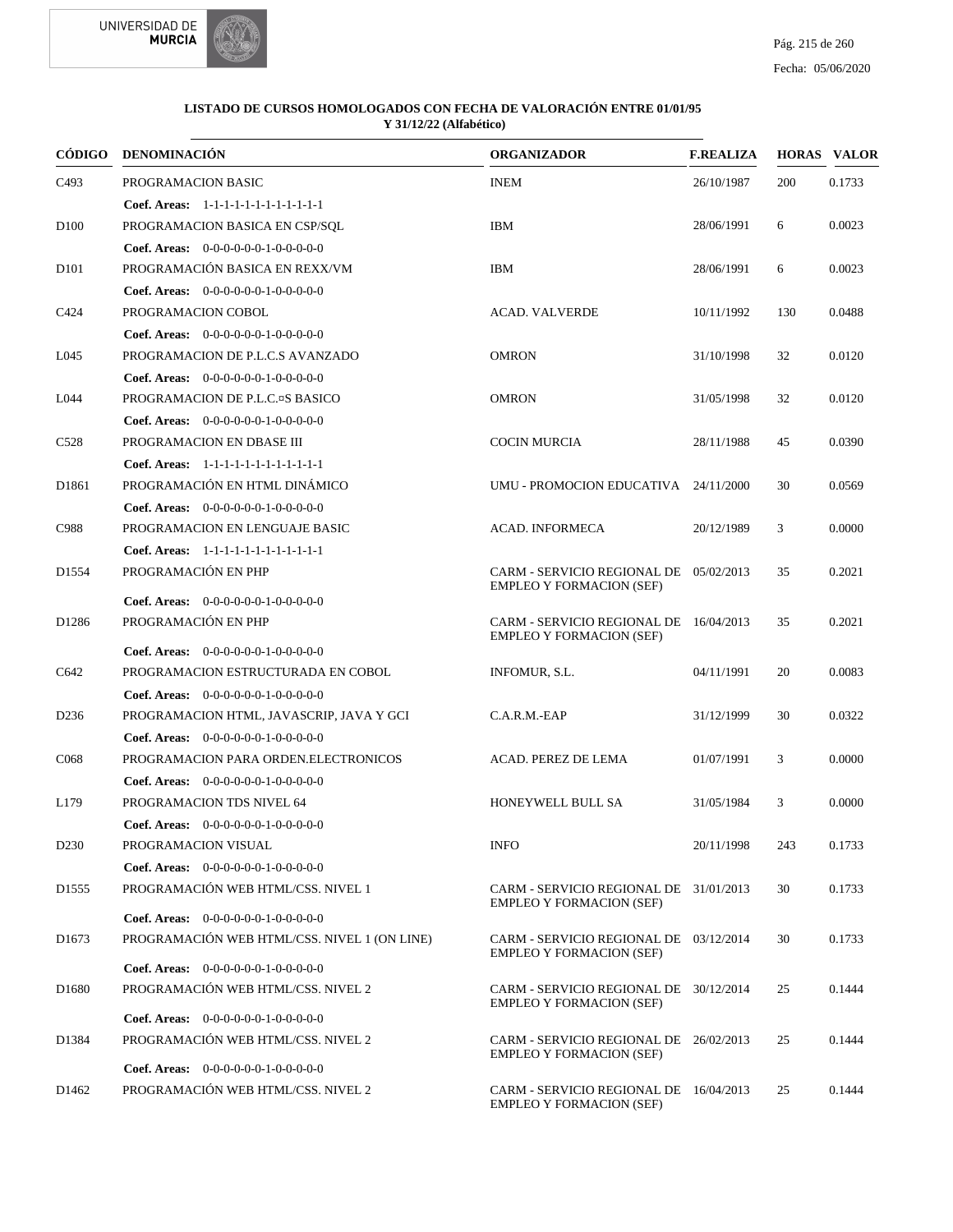

|                   | CÓDIGO DENOMINACIÓN                         | <b>ORGANIZADOR</b>                                                        | <b>F.REALIZA</b> |     | <b>HORAS VALOR</b> |
|-------------------|---------------------------------------------|---------------------------------------------------------------------------|------------------|-----|--------------------|
|                   | Coef. Areas: $0-0-0-0-0-1-0-0-0-0-0$        |                                                                           |                  |     |                    |
| D1491             | PROGRAMACIÓN WEB HTML/CSS.NIVEL 1           | CARM - SERVICIO REGIONAL DE 24/01/2013<br><b>EMPLEO Y FORMACION (SEF)</b> |                  | 30  | 0.1733             |
|                   | <b>Coef. Areas:</b> $0-0-0-0-0-1-0-0-0-0-0$ |                                                                           |                  |     |                    |
| D <sub>1635</sub> | PROGRAMACIÓN WEB HTML7CSS. NIVEL 1          | CARM - SERVICIO REGIONAL DE 16/04/2013<br><b>EMPLEO Y FORMACION (SEF)</b> |                  | 30  | 0.1733             |
|                   | Coef. Areas: $0-0-0-0-0-1-0-0-0-0-0$        |                                                                           |                  |     |                    |
| C <sub>209</sub>  | PROGRAMACION Y DIDACTICA                    | FED. ESP. DE UNIV. POPULARES                                              | 01/10/1982       | 3   | 0.0000             |
|                   | Coef. Areas: $0-0-0-0-0-0-0-0-0-0-0$        |                                                                           |                  |     |                    |
| C <sub>539</sub>  | PROGRAMACION Y OPERATORIA DE SISTEMAS.      | ENSEÑANZA AUDIOVISUAL<br><b>MURCIANA (EAM)</b>                            | 17/07/1990       | 3   | 0.0000             |
|                   | Coef. Areas: 0-0-0-0-0-0-1-0-0-0-0-0        |                                                                           |                  |     |                    |
| L320              | PROGRAMADOR (APROV)                         | <b>INEM</b>                                                               | 11/07/1991       | 300 | 0.1575             |
|                   | Coef. Areas: $0-0-0-0-0-1-0-0-0-0-0$        |                                                                           |                  |     |                    |
| D1341             | PROGRAMADOR BASIC                           | <b>INSTITUTO NACIONAL DE</b><br>EMPLEO (INEM)                             | 02/04/1987       | 200 | 0.1733             |
|                   | Coef. Areas: 0-0-0-0-0-0-1-0-0-0-0-0        |                                                                           |                  |     |                    |
| CO <sub>21</sub>  | PROGRAMADOR BASIC                           | <b>INEM</b>                                                               | 19/01/1987       | 200 | 0.1733             |
|                   | Coef. Areas: 1-1-1-1-1-1-1-1-1-1-1-1-1      |                                                                           |                  |     |                    |
| D <sub>092</sub>  | PROGRAMADOR BASIC                           | ANALIS.Y APLIC. INFORM.S.L.                                               | 30/09/1986       | 3   | 0.0000             |
|                   | Coef. Areas: 1-1-1-1-1-1-1-1-1-1-1-1-1      |                                                                           |                  |     |                    |
| C749              | PROGRAMADOR BASIC                           | ACAD. EDI                                                                 | 15/09/1987       | 3   | 0.0000             |
|                   | Coef. Areas: 1-1-1-1-1-1-1-1-1-1-1-1-1      |                                                                           |                  |     |                    |
| L <sub>122</sub>  | PROGRAMADOR BASIC                           | <b>INEM</b>                                                               | 02/09/1987       | 200 | 0.1575             |
|                   | Coef. Areas: 1-1-1-1-1-1-1-1-1-1-1-1-1      |                                                                           |                  |     |                    |
| L573              | PROGRAMADOR BASIC C-1                       | <b>INEM</b>                                                               | 09/11/1987       | 100 | 0.0788             |
|                   | Coef. Areas: 1-1-1-1-1-1-1-1-1-1-1-1-1      |                                                                           |                  |     |                    |
| C <sub>529</sub>  | PROGRAMADOR BASIC (DIPLOMA)                 | ESCUELA DE INFORMATICA EDI. 30/10/1987                                    |                  | 3   | 0.0000             |
|                   | Coef. Areas: 1-1-1-1-1-1-1-1-1-1-1-1-1      |                                                                           |                  |     |                    |
| C <sub>020</sub>  | PROGRAMADOR COBOL C-1                       | <b>INEM</b>                                                               | 18/04/1988       | 250 | 0.1733             |
|                   | Coef. Areas: $0-0-0-0-0-1-0-0-0-0-0$        |                                                                           |                  |     |                    |
| C <sub>552</sub>  | PROGRAMADOR COBOL (DIPLOMA)                 | ACAD. EDI                                                                 | 01/03/1987       | 200 | 0.0750             |
|                   | Coef. Areas: 0-0-0-0-0-0-1-0-0-0-0-0        |                                                                           |                  |     |                    |
| D <sub>1616</sub> | PROGRAMADOR DE APLICACIONES DE GESTION      | INSTITUTO NACIONAL DE<br><b>EMPLEO</b> (INEM)                             | 22/12/1987       | 200 | 0.1733             |
|                   | Coef. Areas: 0-0-0-0-0-0-1-0-0-0-0-0        |                                                                           |                  |     |                    |
| C <sub>162</sub>  | PROGRAMADOR DE BASIC                        | <b>ACAD. EDI</b>                                                          | 01/07/1982       | 3   | 0.0000             |
|                   | Coef. Areas: 1-1-1-1-1-1-1-1-1-1-1-1-1      |                                                                           |                  |     |                    |
| C750              | PROGRAMADOR EN COBOL                        | ACAD. EDI                                                                 | 04/10/1989       | 3   | 0.0000             |
|                   | <b>Coef. Areas:</b> $0-0-0-0-0-1-0-0-0-0-0$ |                                                                           |                  |     |                    |
| C474              | PROGRAMADOR INFORMATICA REPG II             | ACAD. PEREZ DE LEMA                                                       | 30/06/1984       | 3   | 0.0000             |
|                   | <b>Coef. Areas:</b> $0-0-0-0-0-1-0-0-0-0-0$ |                                                                           |                  |     |                    |
| C366              | PROGRAMADOR PROFESIONAL DE ORDENADORES      | C.E.P.I.M.                                                                | 25/01/1990       | 3   | 0.0000             |
|                   | <b>Coef. Areas:</b> $0-0-0-0-0-1-0-0-0-0-0$ |                                                                           |                  |     |                    |
| C097              | PROGRAMADOR Y OPERADOR DE SISTEMAS          | ACAD. CEI                                                                 | 30/06/1980       | 3   | 0.0000             |
|                   | <b>Coef. Areas:</b> $0-0-0-0-0-1-0-0-0-0-0$ |                                                                           |                  |     |                    |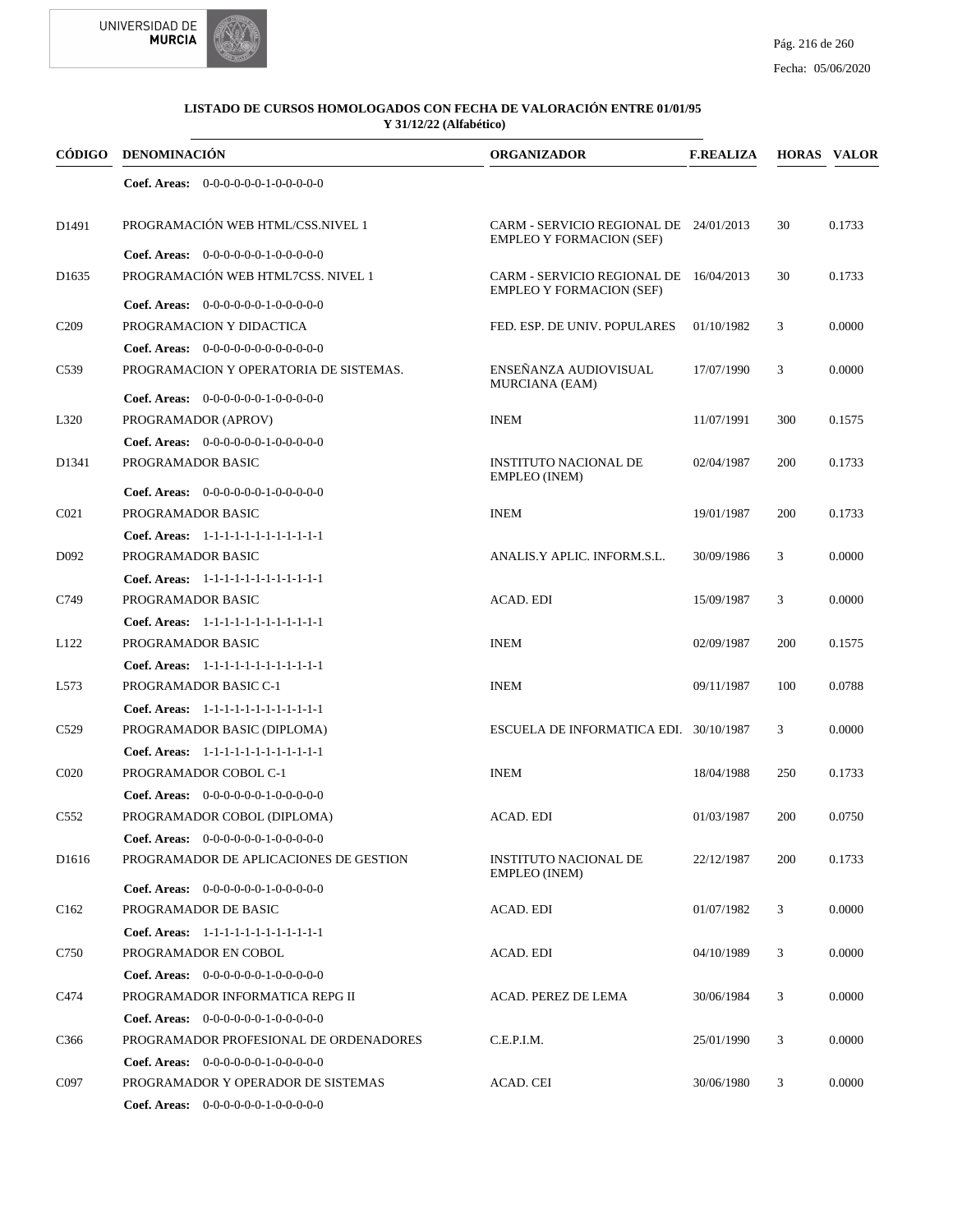



|                   | CÓDIGO DENOMINACIÓN                                                                                                   | <b>ORGANIZADOR</b>                                                             | <b>F.REALIZA</b> |     | <b>HORAS VALOR</b> |
|-------------------|-----------------------------------------------------------------------------------------------------------------------|--------------------------------------------------------------------------------|------------------|-----|--------------------|
| L <sub>169</sub>  | PROGRAMADORES DE GESTION (I.P.P.D.G.), INTRODUCCION<br>PARA                                                           | HONEYWELL BULL SA                                                              | 30/05/1984       | 3   | 0.0000             |
|                   | Coef. Areas: $0-0-0-0-0-1-0-0-0-0-0$                                                                                  |                                                                                |                  |     |                    |
| L572              | PROGRAMADORES PARA ORDENADORES ELECTRONICOS                                                                           | ACAD. PEREZ DE LEMA                                                            | 30/06/1973       | 3   | 0.0000             |
|                   | <b>Coef. Areas:</b> $0-0-0-0-0-1-0-0-0-0-0$                                                                           |                                                                                |                  |     |                    |
| D <sub>1278</sub> | PROGRAMAS DE MAQUETACIÓN APLICADO AL DISEÑO<br><b>GRÁFICO</b><br>Coef. Areas: 0-0-0-0-0-0-0-1-0-0-0-0                 | CENTRO DE ESTUDIOS ARES-<br><b>INFER</b>                                       | 24/06/2003       | 270 | 0.1650             |
| D <sub>1852</sub> | PROGRAMAS EUROPEOS PARA JÓVENES                                                                                       | <b>CARM</b>                                                                    | 30/11/1994       | 30  | 0.0260             |
|                   |                                                                                                                       |                                                                                |                  |     |                    |
|                   | <b>Coef. Areas:</b> $0-0-0-0-0-0-0-0-0-0-0-0$                                                                         |                                                                                |                  |     |                    |
| C824              | PROGRAMAS Y PLANES DE CONTROL EN OBRAS DE<br><b>EDIFICACION</b><br>Coef. Areas: $0-0-0-0-0-0-0-0-1-0-0$               | <b>CONVENIO CARM</b>                                                           | 26/10/2000       | 30  | 0.0644             |
|                   | PROJECT MANAGEMENT                                                                                                    |                                                                                |                  | 270 | 1.1550             |
| D2122             |                                                                                                                       | CARM - SERVICIO REGIONAL DE 11/05/2011<br><b>EMPLEO Y FORMACION (SEF)</b>      |                  |     |                    |
|                   | Coef. Areas: 1-1-1-1-1-1-1-1-1-1-1-1-1                                                                                |                                                                                |                  |     |                    |
| D431              | PROMOCION DE SITOS WEB                                                                                                | <b>INFOMUN</b>                                                                 | 05/03/1999       | 14  | 0.0053             |
|                   | Coef. Areas: 1-1-1-1-1-1-1-1-1-1-1-1-1                                                                                |                                                                                |                  |     |                    |
| D1775             | PROPIEDAD INDUSTRIAL                                                                                                  | <b>INSTITUTO DE FOMENTO DE LA</b><br>REGIÓN DE MURCIA (INFO)                   | 07/02/2012       | 13  | 0.0683             |
|                   | <b>Coef. Areas:</b> $0-0-0-1-0-0-0-0-0-0-0-0$                                                                         |                                                                                |                  |     |                    |
| D <sub>1945</sub> | PROPIEDAD INDUSTRIAL E INTELECTUAL (PI)                                                                               | OFICINA ESPAÑOLA DE<br>PATENTES Y MARCAS                                       | 10/06/2008       | 6   | 0.0208             |
|                   | <b>Coef. Areas:</b> $0-0-0-1-0-0-0-0-0-0-0-0$                                                                         |                                                                                |                  |     |                    |
| D1946             | PROPIEDAD INDUSTRIAL: PROTECCIÓN DE LAS<br>INVENCIONES (3ª EDICIÓN)<br><b>Coef. Areas:</b> $0-0-0-1-0-0-0-0-0-0-0-0$  | UNIVERSIDAD INTERNACIONAL<br>MENENDEZ PELAYO                                   | 15/06/2016       | 250 | 1.1825             |
| D <sub>1580</sub> | PROPIEDAD INTELCTUAL EN LA ERA DIGITAL:<br>IMPLICACIONES EN LAS BIBLIOTECAS, LA DOCENCIA Y LA<br><b>INVESTIGACIÓN</b> | ASOCIACION ESPAÑOLA DE<br><b>DOCUMENTACION E</b><br><b>INFORMACION (SEDIC)</b> | 31/10/2014       | 45  | 0.2475             |
|                   | Coef. Areas: $0-0-0-1-0-0-1-0-0-0-0$                                                                                  |                                                                                |                  |     |                    |
| D <sub>675</sub>  | PROPIEDAD INTELECTUAL Y ACCESO A LA INFORMACION<br>Coef. Areas: $0-0-0-1-0-0-1-0-1-0-0$                               | ANABAD MURCIA, CEDRO Y<br><b>FESABID</b>                                       | 08/10/2005       | 12  | 0.0360             |
| D <sub>628</sub>  | PROPIEDAD INTELECTUAL Y NUEVAS TECNOLOGIAS                                                                            | FUNDACION GERMAN SANCHEZ 19/04/1997                                            |                  | 10  | 0.0038             |
|                   |                                                                                                                       | <b>RUIPEREZ</b>                                                                |                  |     |                    |
|                   | <b>Coef. Areas:</b> $0-1-0-0-0-0-0-0-0-0-0$                                                                           |                                                                                |                  |     |                    |
| L325              | PROPUESTA METOD. INVESTIGACION ACCION III                                                                             | UMU-EXT.UNIV.                                                                  | 16/11/1995       | 40  | 0.0380             |
|                   | <b>Coef. Areas:</b> $0-0-0-1-0-0-0-0-0-0-0-0$                                                                         |                                                                                |                  |     |                    |
| L326              | PROPUESTA METOD. INVESTIGACION ACCION VI                                                                              | UMU-EXT.UNIV.                                                                  | 19/12/1998       | 40  | 0.0380             |
|                   | <b>Coef. Areas:</b> $0-0-0-1-0-0-0-0-0-0-0$                                                                           |                                                                                |                  |     |                    |
| D017              | PROPUESTA METODOLOGICA DE LA<br>INVESTIGACION.ACCION (V)<br>Coef. Areas: $0-0-0-1-0-0-0-0-0-0-0$                      | UMU-EXT.UNIV.                                                                  | 20/12/1997       | 40  | 0.0345             |
| D780              | PROPUESTAS ACTUALES EN DOCUMENTACION Y<br>RESTAURACION DEL PATRIMONIO<br>Coef. Areas: $0-0-0-0-0-0-1-0-0-0-0$         | UNIV. POLITECNICA CARTAGENA 28/07/2000                                         |                  | 20  | 0.0323             |
| L <sub>214</sub>  | PROTECCION CIVIL, BASICO                                                                                              | C.A.R.M.                                                                       | 11/02/1992       | 20  | 0.0158             |
|                   | Coef. Areas: 0-0-0-0-0-0-0-0-0-0-0-0-0                                                                                |                                                                                |                  |     |                    |
| L <sub>057</sub>  | PROTECCION CONTRA INCENDIOS (ANALISIS Y DISEÑO<br>SISTEMAS)                                                           | <b>INST. MURCIANO DE</b><br>TECNOLOGIA                                         | 26/04/1991       | 20  | 0.0075             |
|                   | Coef. Areas: $0-0-0-0-0-0-0-0-0-0-0$                                                                                  |                                                                                |                  |     |                    |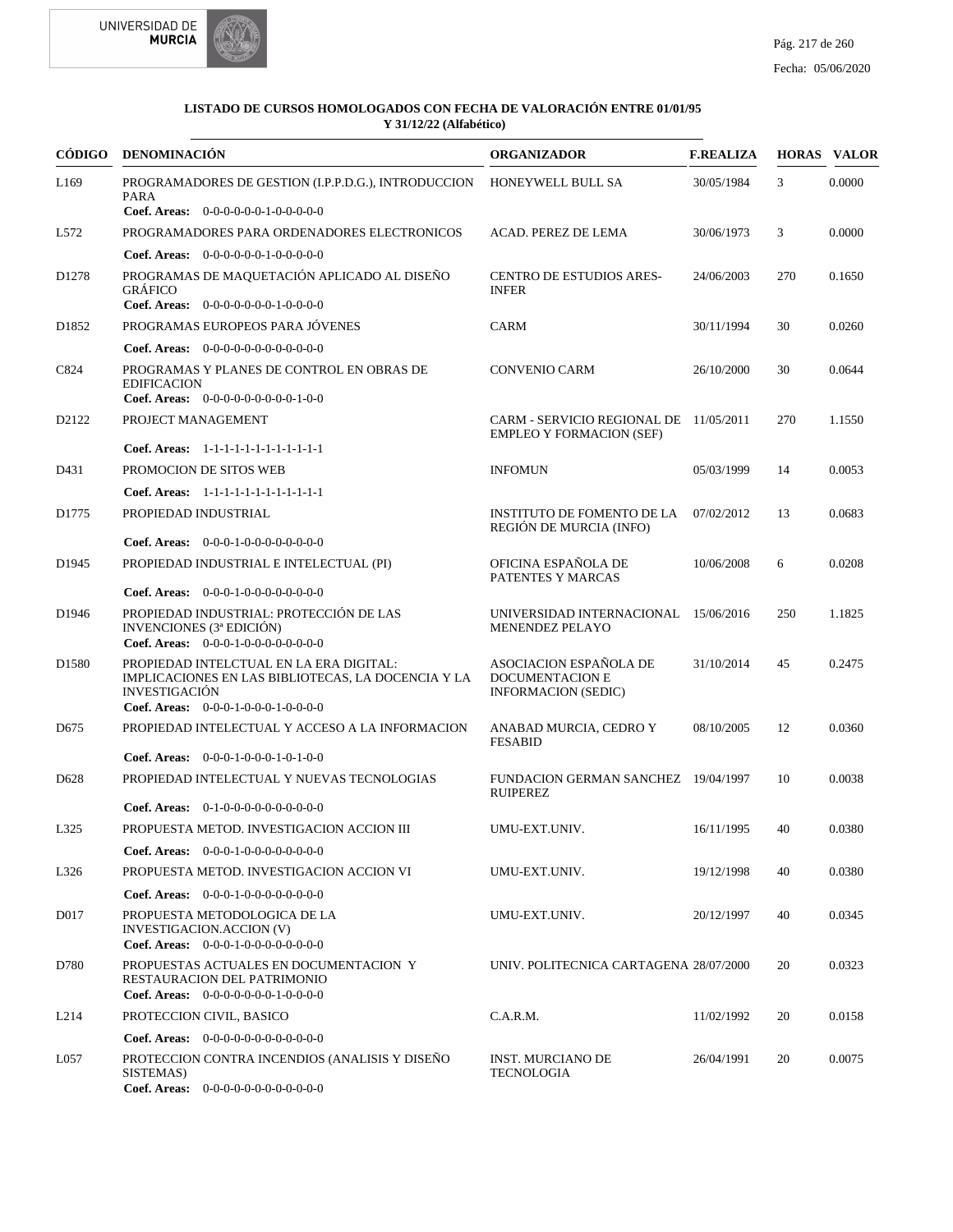



|                   | CÓDIGO DENOMINACIÓN                                                                                                                      | <b>ORGANIZADOR</b>                                                                                     | <b>F.REALIZA</b> |    | <b>HORAS VALOR</b> |
|-------------------|------------------------------------------------------------------------------------------------------------------------------------------|--------------------------------------------------------------------------------------------------------|------------------|----|--------------------|
| D1310             | PROTECCIÓN DE DATOS                                                                                                                      | CENTRAL SINDICAL<br><b>INDEPENDIENTE Y DE</b><br>FUNCIONARIOS (CSIF) (DENTRO<br>DE FORMACION CONTINUA) | 20/05/2014       | 30 | 0.1815             |
|                   | Coef. Areas: 1-1-1-1-1-1-1-1-1-1-1-1-1                                                                                                   |                                                                                                        |                  |    |                    |
| IT85E             | PROTECCIÓN DE DATOS DE CARÁCTER PERSONAL                                                                                                 | UNIVERSIDAD DE MURCIA                                                                                  | 07/05/2014       | 30 | 0.2145             |
|                   | Coef. Areas: 1-1-1-1-1-1-1-1-1-1-1-1-1                                                                                                   |                                                                                                        |                  |    |                    |
| D <sub>1581</sub> | PROTECCIÓN DE DATOS DE CARACTER PERSONAL (LOPD)                                                                                          | CARM - SERVICIO REGIONAL DE 05/11/2012<br><b>EMPLEO Y FORMACION (SEF)</b>                              |                  | 25 | 0.1444             |
|                   | Coef. Areas: 1-1-1-1-1-1-1-1-1-1-1-1-1                                                                                                   |                                                                                                        |                  |    |                    |
| D <sub>1088</sub> | PROTECCIÓN DE DATOS DE CARACTER PERSONAL (LOPD)                                                                                          | CARM - SERVICIO REGIONAL DE 30/10/2012<br><b>EMPLEO Y FORMACION (SEF)</b>                              |                  | 25 | 0.1444             |
|                   | Coef. Areas: 1-1-1-1-1-1-1-1-1-1-1-1-1                                                                                                   |                                                                                                        |                  |    |                    |
| D <sub>1501</sub> | PROTECCIÓN DE DATOS DE CARACTER PERSONAL (LOPD)                                                                                          | CARM - SERVICIO REGIONAL DE 20/03/2015<br><b>EMPLEO Y FORMACION (SEF)</b>                              |                  | 25 | 0.1444             |
|                   | Coef. Areas: 1-1-1-1-1-1-1-1-1-1-1-1-1                                                                                                   |                                                                                                        |                  |    |                    |
| D1716             | PROTECCIÓN DE DATOS DE CARACTER PERSONAL (LOPD)<br>Coef. Areas: 1-1-1-1-1-1-1-1-1-1-1-1-1                                                | CARM - SERVICIO REGIONAL DE 14/04/2012<br><b>EMPLEO Y FORMACION (SEF)</b>                              |                  | 25 | 0.1444             |
|                   |                                                                                                                                          | CARM - SERVICIO REGIONAL DE 27/09/2014                                                                 |                  |    |                    |
| D1312             | PROTECCIÓN DE DATOS DE CARACTER PERSONAL (LOPD)<br>Coef. Areas: 1-1-1-1-1-1-1-1-1-1-1-1-1                                                | <b>EMPLEO Y FORMACION (SEF)</b>                                                                        |                  | 25 | 0.1444             |
| D1822             | PROTECCIÓN DE DATOS DE CARÁCTER PERSONAL (LOPD)                                                                                          | CARM - SERVICIO REGIONAL DE 03/11/2015                                                                 |                  | 25 | 0.1444             |
|                   | Coef. Areas: 1-1-1-1-1-1-1-1-1-1-1-1-1                                                                                                   | <b>EMPLEO Y FORMACION (SEF)</b>                                                                        |                  |    |                    |
| D1987             | PROTECCIÓN DE DATOS DE CARÁCTER PERSONAL (LOPD)                                                                                          | CARM - SERVICIO REGIONAL DE 07/05/2012<br><b>EMPLEO Y FORMACION (SEF)</b>                              |                  | 25 | 0.1444             |
|                   | Coef. Areas: 1-1-1-1-1-1-1-1-1-1-1-1-1                                                                                                   |                                                                                                        |                  |    |                    |
| D1995             | PROTECCIÓN DE DATOS DE CARÁCTER PERSONAL (LOPD)                                                                                          | CARM - SERVICIO REGIONAL DE 29/03/2017<br><b>EMPLEO Y FORMACION (SEF)</b>                              |                  | 25 | 0.1444             |
|                   | Coef. Areas: 1-1-1-1-1-1-1-1-1-1-1-1-1                                                                                                   |                                                                                                        |                  |    |                    |
| D <sub>1043</sub> | PROTECCIÓN DE DATOS DE CARÁCTER PERSONAL (LOPD)                                                                                          | CARM - SERVICIO REGIONAL DE 16/08/2014<br><b>EMPLEO Y FORMACION (SEF)</b>                              |                  | 25 | 0.1444             |
|                   | Coef. Areas: 1-1-1-1-1-1-1-1-1-1-1-1-1                                                                                                   |                                                                                                        |                  |    |                    |
| D <sub>1519</sub> | PROTECCIÓN DE DATOS DE CARACTER PERSONAL "ON<br>LINE"                                                                                    | <b>INSTITUTO NACIONAL DE</b><br>ADMINISTRACIÓN PUBLICA<br>(INAP)                                       | 16/05/2014       | 30 | 0.2145             |
|                   | Coef. Areas: 1-1-1-1-1-1-1-1-1-1-1-1-1                                                                                                   |                                                                                                        |                  |    |                    |
| <b>U686E</b>      | PROTECCION DE DATOS Y SEGURIDAD DE LOS SISTEMAS DE UNIVERSIDAD DE MURCIA<br><b>INFORMACION</b><br>Coef. Areas: 1-1-1-1-1-1-1-1-1-1-1-1-1 |                                                                                                        | 16/06/2014       | 45 | 0.3218             |
|                   |                                                                                                                                          |                                                                                                        |                  |    |                    |
| D <sub>1325</sub> | PROTECCIÓN DE DATOS Y TRANSPARENCIA 2ª EDICIÓN                                                                                           | <b>INSTITUTO NACIONAL DE</b><br>ADMINISTRACIÓN PUBLICA<br>(INAP)                                       | 12/12/2014       | 30 | 0.2145             |
|                   | Coef. Areas: 1-1-1-1-1-1-1-1-1-1-1-1-1                                                                                                   |                                                                                                        |                  |    |                    |
| U728E             | PROTECCIÓN DE LA PROPIEDAD INTELECTUAL, PATENTES Y UNIVERSIDAD DE MURCIA<br><b>LICENCIAS</b><br>Coef. Areas: 1-1-1-1-1-1-1-1-1-1-1-1-1   |                                                                                                        | 03/06/2015       | 25 | 0.1788             |
|                   |                                                                                                                                          |                                                                                                        |                  |    |                    |
| C832              | PROTECCION DE PERSONAS                                                                                                                   | <b>CONVENIO CARM</b>                                                                                   | 31/05/2000       | 12 | 0.0257             |
|                   | <b>Coef. Areas:</b> $0-0-0-0-0-0-0-0-0-0-0-0$                                                                                            |                                                                                                        |                  |    |                    |
| L571              | PROTECCION DE PERSONAS Y PATRIMONIO                                                                                                      | MGI (MEDIOS Y GESTIÓN<br><b>INFORMATICOS</b>                                                           | 05/12/2000       | 25 | 0.0188             |
|                   | Coef. Areas: $0-0-0-0-0-0-0-0-0-0-0$                                                                                                     |                                                                                                        |                  |    |                    |
| D <sub>2029</sub> | PROTECCIÓN DEL CONSUMIDOR Y RESPONSABILIDAD<br><b>SOCIAL DE LA EMPRESA</b><br>Coef. Areas: $0-0-0-0-0-0-0-0-1-0-0$                       | UMU - ESCUELA DE PRACTICA<br><b>JURIDICA</b>                                                           | 16/12/2005       | 30 | 0.1139             |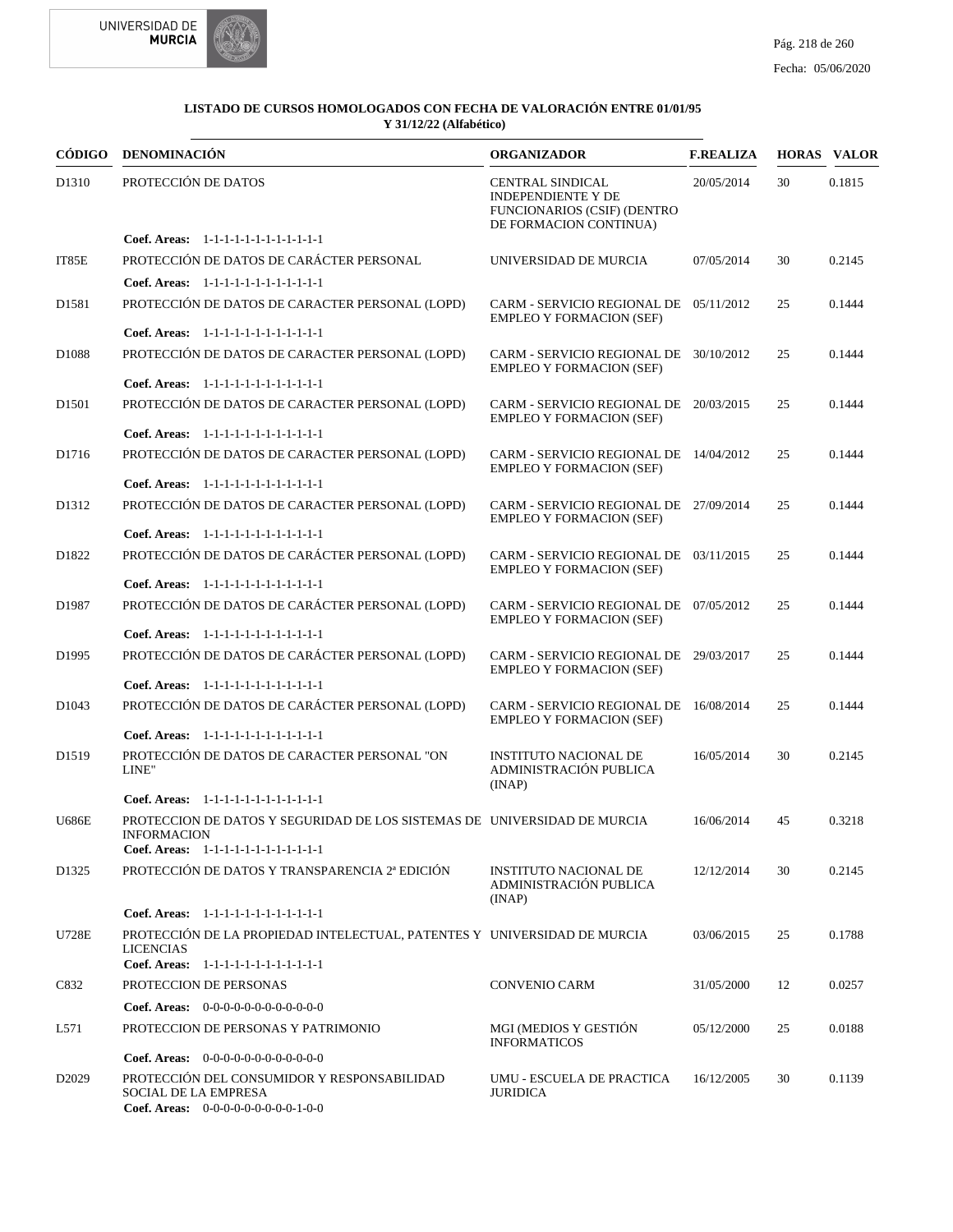



|                   | CÓDIGO DENOMINACIÓN                                                                                                                                             | <b>ORGANIZADOR</b>                                      | <b>F.REALIZA</b> |     | <b>HORAS VALOR</b> |
|-------------------|-----------------------------------------------------------------------------------------------------------------------------------------------------------------|---------------------------------------------------------|------------------|-----|--------------------|
| L <sub>166</sub>  | PROTECCION DEL MEDIO AMBIENTE DE LA REGION DE<br>MURCIA, LEY DE<br>Coef. Areas: $0-0-0-0-0-0-0-0-0-0-0$                                                         | C.A.R.M.                                                | 12/07/1996       | 20  | 0.0158             |
| C620              | PROTECCION POR DESEMPLEO                                                                                                                                        | UMU-ESC. REL. LAB.                                      | 08/05/1995       | 40  | 0.0315             |
|                   | <b>Coef. Areas:</b> $0-0-0-0-0-0-0-0-0-0-0-0$                                                                                                                   |                                                         |                  |     |                    |
| U1011A            | PROTECCIÓN RADIOLÓGICA                                                                                                                                          | UNIVERSIDAD DE MURCIA                                   | 05/03/2019       | 6   | 0.0390             |
|                   | Coef. Areas: $0-0-0-0-0-0-0-0-1-0-1$                                                                                                                            |                                                         |                  |     |                    |
| D <sub>087</sub>  | PROTECCION RADIOLOGICA Y CONTROL DE CALIDAD EN<br><b>RADIODIAGNOSTICO</b>                                                                                       | UMU-PROM.EDUC.                                          | 15/12/2002       | 115 | 0.2182             |
|                   | Coef. Areas: $0-0-0-0-0-0-0-0-1-0-1$                                                                                                                            |                                                         |                  |     |                    |
| D <sub>509</sub>  | PROTECCION RADIOLOGICA Y GARANTIA DE CALIDAD EN<br>RADIODIAGNOSTICO (2ª EDICION)<br>Coef. Areas: 0-0-0-0-0-0-0-0-0-1-0-1                                        | UMU-PROM. EDUCATIVA                                     | 31/12/2003       | 115 | 0.2182             |
| D1158             | PROTECCION Y EXPERIMENTACION ANIMAL PARA<br>INVESTIGADORES EN CIENCIAS BIOMEDICAS. CATEGORIA C UNIVERSIDAD DE GRANADA<br>Coef. Areas: $0-0-0-0-0-0-0-0-0-0-0-1$ | FUNDACIÓN EMPRESA DE LA                                 | 30/07/2011       | 20  | 0.0550             |
| L335              | PROTECCION Y LEGISLACION EN INSTALACIONES<br><b>RADIOLOGICAS</b><br>Coef. Areas: $0-0-0-0-0-0-0-0-1-0-1$                                                        | DIP.PROV.ALMERIA                                        | 01/05/1991       | 6   | 0.0052             |
| D <sub>108</sub>  | PROTOCOLO INSTITUCIONAL CURSO DE                                                                                                                                | U. POLIT. DE CARTAGENA                                  | 03/04/2001       | 31  | 0.0500             |
|                   | <b>Coef. Areas:</b> $0-0-0-0-0-0-0-0-1-0-0$                                                                                                                     |                                                         |                  |     |                    |
| D <sub>259</sub>  | PROTOCOLO INSTITUCIONAL, INTRODUCCION AL                                                                                                                        | <b>CSI-CSIF</b>                                         | 20/10/2000       | 20  | 0.0363             |
|                   | <b>Coef. Areas:</b> $0-0-0-0-0-0-0-0-1-0-0$                                                                                                                     |                                                         |                  |     |                    |
| D354              | PROTOCOLO INTERNACIONAL Y DIPLOMATICO                                                                                                                           | <b>U. MIGUEL HERNANDEZ</b>                              | 19/02/2000       | 20  | 0.0323             |
|                   | <b>Coef. Areas:</b> $0-0-0-0-0-0-0-0-1-0-0$                                                                                                                     |                                                         |                  |     |                    |
| D <sub>260</sub>  | PROTOCOLO, INTRODUCCION AL                                                                                                                                      | <b>COCIN MURCIA</b>                                     | 24/03/2000       | 12  | 0.0208             |
|                   | <b>Coef. Areas:</b> $0-0-0-0-0-0-0-0-1-0-0$                                                                                                                     |                                                         |                  |     |                    |
| C <sub>138</sub>  | PROTOCOLO, RELACIONES SOCIALES Y REL. PUBLICAS                                                                                                                  | <b>MIEMBROS CUERPO</b><br><b>DIPLOMATICO</b>            | 01/02/1992       | 8   | 0.0030             |
|                   | <b>Coef. Areas:</b> $0-0-0-0-0-0-0-0-1-0-0$                                                                                                                     |                                                         |                  |     |                    |
| D <sub>176</sub>  | PROTOCOLO SOCIAL, INTRODUCCION AL                                                                                                                               | AYTO. MOLINA SEGURA                                     | 04/04/2003       | 18  | 0.0284             |
|                   | <b>Coef. Areas:</b> $0-0-0-0-0-0-0-0-1-0-0$                                                                                                                     |                                                         |                  |     |                    |
| D <sub>551</sub>  | PROTOCOLO SOCIAL Y EMPRESARIAL                                                                                                                                  | <b>FEJERM</b>                                           | 11/03/2004       | 16  | 0.0264             |
|                   | Coef. Areas: 0-0-0-1-0-0-0-0-0-1-0-0                                                                                                                            |                                                         |                  |     |                    |
| L574              | PROTOCOLO SOCIAL Y EMPRESARIAL                                                                                                                                  | <b>FEJERM</b>                                           | 07/05/2002       | 8   | 0.0060             |
|                   | <b>Coef. Areas:</b> $0-0-0-0-0-0-0-0-1-0-0$                                                                                                                     |                                                         |                  |     |                    |
| D <sub>2090</sub> | PROTOCOLO UNIVERSITARIO                                                                                                                                         | UNIVERSIDAD POLITECNICA DE 18/01/2002<br>CARTAGENA      |                  | 20  | 0.0355             |
|                   | Coef. Areas: 0-0-0-0-0-0-0-0-0-1-0-0                                                                                                                            |                                                         |                  |     |                    |
| D830              | PROTOCOLO Y ETIQUETA EN LA EMPRESA                                                                                                                              | <b>CROEM</b>                                            | 11/06/2008       | 80  | 0.2400             |
|                   | Coef. Areas: $0-0-0-0-0-0-0-0-1-0-0$                                                                                                                            |                                                         |                  |     |                    |
| D <sub>095</sub>  | PROTOCOLO Y RELACIONES PUBLICAS PARA EMPRESAS                                                                                                                   | CROEM                                                   | 31/05/2002       | 60  | 0.0990             |
|                   | <b>Coef. Areas:</b> $0-0-0-0-0-0-0-0-1-0-0$                                                                                                                     |                                                         |                  |     |                    |
| D <sub>1428</sub> | PROYECTO ECO: ESTRATEGIA EN AL GESTIÓN DE<br>COMUNIDADES ONLINE. EL COMMUNITY MANAGER<br>Coef. Areas: 1-1-1-1-1-1-1-1-1-1-1-1-1                                 | UNIVERSIDAD NACIONAL DE<br>EDUCACION A DISTANCIA (UNED) | 01/12/2016       | 75  | 0.4434             |
| D462              | PROYECTO EDUCATIVO DE CENTRO Y CURRICULAR                                                                                                                       | UMU-CEECAT                                              | 11/02/1995       | 33  | 0.0285             |
|                   | <b>Coef. Areas:</b> $0-0-0-0-0-0-0-0-0-0-0$                                                                                                                     |                                                         |                  |     |                    |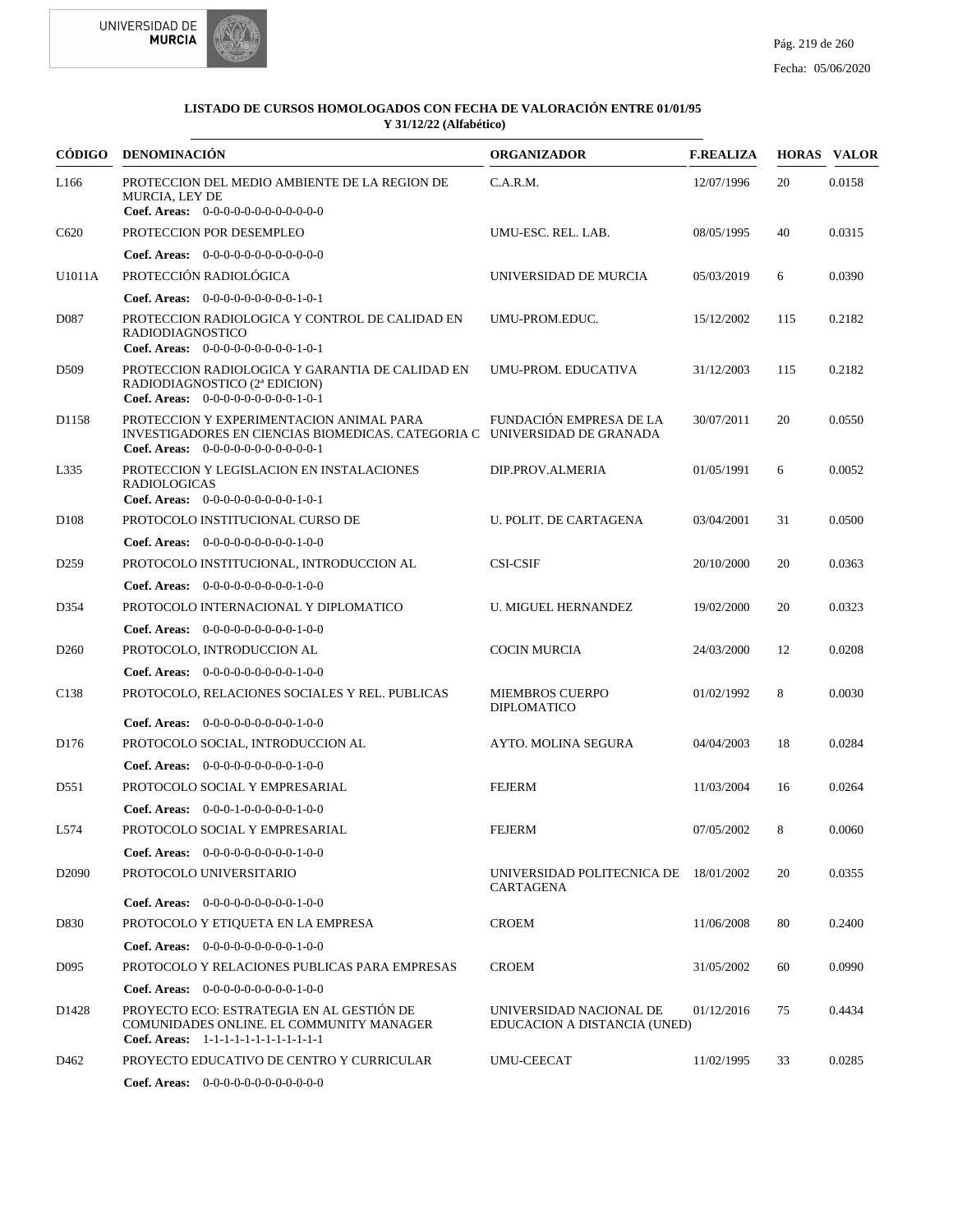



| CÓDIGO            | DENOMINACIÓN                                                                                                            | <b>ORGANIZADOR</b>                                                                        | <b>F.REALIZA</b> |     | <b>HORAS VALOR</b> |
|-------------------|-------------------------------------------------------------------------------------------------------------------------|-------------------------------------------------------------------------------------------|------------------|-----|--------------------|
| L336              | PROYECTO EDUCATIVO DE CENTRO, PROG.<br>GENERAL, PROCESO ELABORACION.LOGSE (SUP)<br>Coef. Areas: $0-0-0-0-0-0-0-0-0-0-0$ | UMU/COM.ECON.EUROPEA<br><b>CATOLICA</b>                                                   | 15/05/1993       | 32  | 0.0252             |
| D <sub>052</sub>  | PRUEBA APTITUD DE BASICO DE HOJA DE CALCULO EXCEL CARM-E.A.P.<br>V.5.0<br>Coef. Areas: 1-1-1-1-1-1-1-1-1-1-1-1-1        |                                                                                           | 31/12/2000       | 30  | 0.0644             |
| D <sub>051</sub>  | PRUEBA APTITUD INTRODUCCION A LA INFORMATICA Y<br><b>BASICO DE WORD</b><br>Coef. Areas: 1-1-1-1-1-1-1-1-1-1-1-1-1       | CARM-E.A.P.                                                                               | 31/12/2000       | 30  | 0.0644             |
| D1704             | PRUEBA DE CODIGOS                                                                                                       | <b>ACADEMIA CENTRO</b>                                                                    | 28/02/2016       | 10  | 0.0275             |
|                   | Coef. Areas: 0-0-0-0-0-0-0-0-0-0-0-0-0                                                                                  |                                                                                           |                  |     |                    |
| D <sub>1705</sub> | <b>PRUEBAS</b>                                                                                                          | <b>ACADEMIA CENTRO</b>                                                                    | 03/02/2016       | 15  | 0.0413             |
|                   | <b>Coef. Areas:</b> $0-0-0-0-0-0-0-0-0-0-0-0$                                                                           |                                                                                           |                  |     |                    |
| D <sub>1692</sub> | PSICODRAMA COMO HERRAMIENTA APLICADA                                                                                    | UMU - PROMOCION EDUCATIVA 14/12/2013                                                      |                  | 300 | 1.2650             |
|                   | <b>Coef. Areas:</b> $0-0-0-0-0-0-0-0-0-0-0-0$                                                                           |                                                                                           |                  |     |                    |
| D1835             | PSICODRAMA COMO HERRAMIENTA APLICADA                                                                                    | AULA DE PSICODRAMA                                                                        | 15/12/2015       | 600 | 0.5500             |
|                   | <b>Coef. Areas:</b> $0-0-0-0-0-0-0-0-0-0-0-0$                                                                           |                                                                                           |                  |     |                    |
| D <sub>1836</sub> | PSICOLOGÍA TRANSPERSONAL PRIMER NIVEL                                                                                   | <b>ASOCIACIÓN PARA EL</b><br>CRECIMIENTO HOLÍSTICO DEL<br><b>SER HUMANO SHAKTI</b>        | 16/08/1998       | 20  | 0.0075             |
|                   | <b>Coef. Areas:</b> $0-0-0-0-0-0-0-0-0-0-0-0$                                                                           |                                                                                           |                  |     |                    |
| L359              | PSICOMOTRICIDAD RELACIONAL (ASIS)                                                                                       | ASC. ESP.PSICOMOTRICIDAD                                                                  | 26/02/1984       | 12  | 0.0045             |
|                   | Coef. Areas: 0-0-0-0-0-0-0-0-0-0-0-0-0                                                                                  |                                                                                           |                  |     |                    |
| D326              | PSICOMOTRICIDAD RELACIONAL (NIVEL SENSIBILIZACION)                                                                      | <b>ASO. NACIONAL</b><br>PSICOMOTRICIDAD RELACIONAL                                        | 07/11/1993       | 40  | 0.0150             |
|                   | <b>Coef. Areas:</b> $0-0-0-0-0-0-0-0-0-0-0-0$                                                                           |                                                                                           |                  |     |                    |
| D <sub>1041</sub> | PTENCIA TU MENTE                                                                                                        | MIRIADA X-PLATAFORMA E-<br>LEARNING                                                       | 06/09/2016       | 24  | 0.0600             |
|                   | <b>Coef. Areas:</b> $0-0-0-0-0-0-0-0-0-0-0-0$                                                                           |                                                                                           |                  |     |                    |
| <b>U803E</b>      | PUBLICACIÓN DE CONTENIDOS MULTIMEDIA EN TV.UM.ES                                                                        | UNIVERSIDAD DE MURCIA                                                                     | 07/11/2016       | 12  | 0.0858             |
|                   | Coef. Areas: 1-1-1-1-1-1-1-1-1-1-1-1-1                                                                                  |                                                                                           |                  |     |                    |
| D <sub>027</sub>  | <b>QUALITIPLUS</b>                                                                                                      | OTHER ACTIVITIES.GRUPO<br><b>MANPOWER</b>                                                 | 12/03/1997       | 3   | 0.0000             |
|                   | <b>Coef. Areas:</b> $0-0-0-0-0-0-0-0-0-0-0-0$                                                                           |                                                                                           |                  |     |                    |
| D <sub>603</sub>  | <b>OUALITIPLUS</b>                                                                                                      | <b>GRUPO MANPOWER</b>                                                                     | 18/02/1998       | 8   | 0.0030             |
|                   | <b>Coef. Areas:</b> $0-0-0-0-0-0-0-0-0-0-0-0$                                                                           |                                                                                           |                  |     |                    |
| L575              | QUIMIOTERAPIA ANTIINFECCIOSA II CURSO MONOGRAFICO UMU-FAC. MEDICINA                                                     |                                                                                           | 30/04/1993       | 3   | 0.0000             |
|                   | Coef. Areas: $0-0-0-0-0-0-0-0-0-0-0$                                                                                    |                                                                                           |                  |     |                    |
| D <sub>155</sub>  | RACISMO E INTEGRACION. LA INTERCULARIDAD EN EL<br>AULA.I                                                                | <b>CSI-CSIF</b>                                                                           | 21/02/2003       | 40  | 0.0600             |
|                   | Coef. Areas: $0-0-0-0-0-0-0-0-0-0-0-0$                                                                                  |                                                                                           |                  |     |                    |
| L343              | RADIOLOGIA INDUSTRIAL                                                                                                   | <b>INEM</b>                                                                               | 31/05/1988       | 260 | 0.1575             |
|                   | Coef. Areas: $0-0-0-0-0-0-0-0-1-0-1$                                                                                    |                                                                                           |                  |     |                    |
| C436              | RAICES DEL ARTE EN MURCIA: PINT. RUPEST. PREHIST.                                                                       | UMU                                                                                       | 20/10/1988       | 3   | 0.0000             |
|                   | Coef. Areas: $0-0-0-0-0-0-0-0-0-0-0$                                                                                    |                                                                                           |                  |     |                    |
| D2333             | RDA. INTRODUCCIÓN Y PRIMEROS PASOS PARA LA<br>CATALOGACIÓN CON RDA Y MARC21 3ª ED.                                      | ASOCIACIÓN ANDALUZA DE<br>PROFESIONALES DE LA<br><b>INFORMACIÓN Y LA</b><br>DOCUMENTACIÓN | 18/11/2019       | 30  | 0.0825             |

0-0-0-0-0-0-0-1-0-0-0-0 **Coef. Areas:**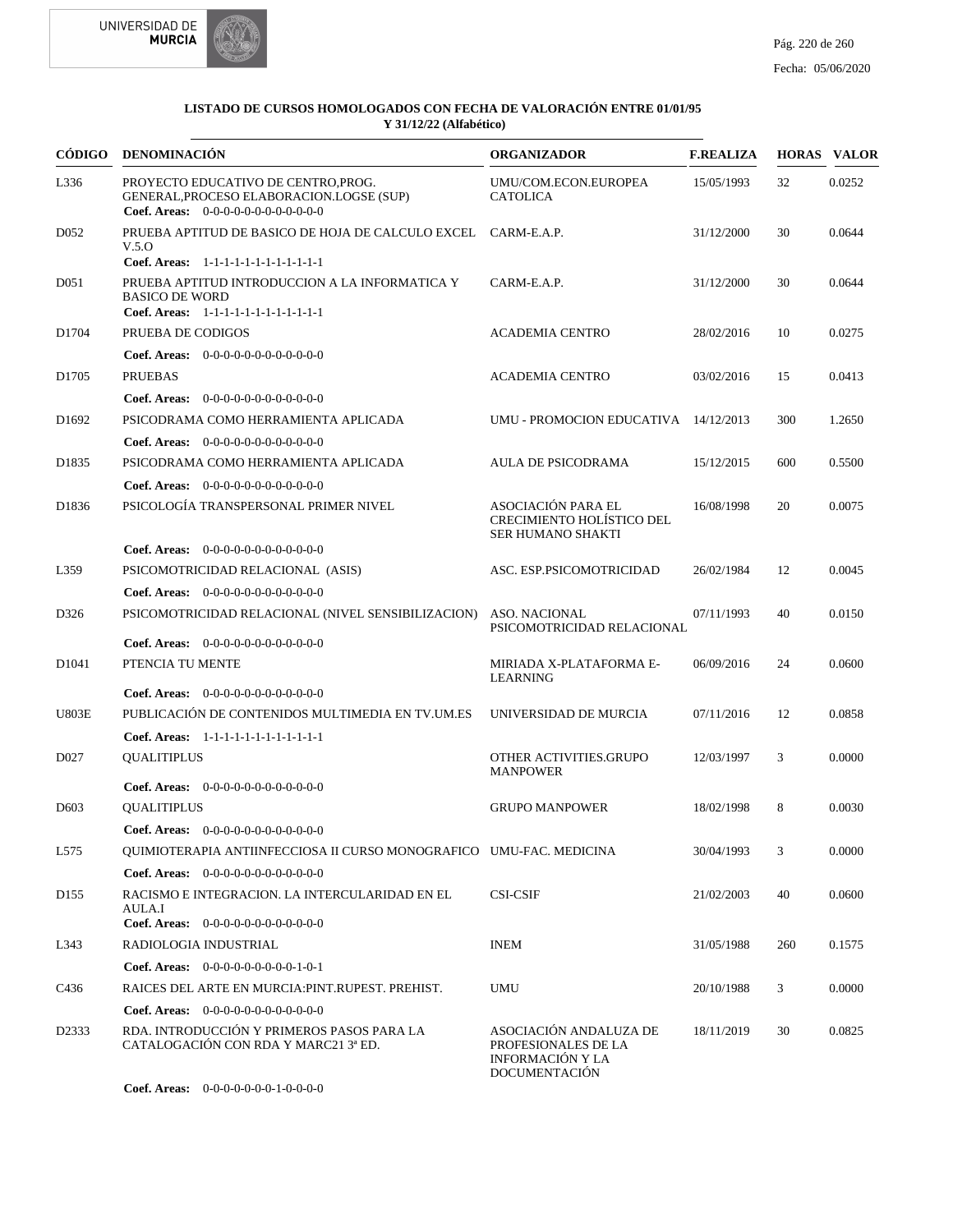



| CÓDIGO            | DENOMINACIÓN                                                                                                             | <b>ORGANIZADOR</b>                                                                                            | <b>F.REALIZA</b> |     | <b>HORAS VALOR</b> |
|-------------------|--------------------------------------------------------------------------------------------------------------------------|---------------------------------------------------------------------------------------------------------------|------------------|-----|--------------------|
| C071              | <b>RECEPCION</b>                                                                                                         | ORG.SIND.MURCIA<br>(E.HOSTELERIA)                                                                             | 07/06/1974       | 288 | 0.0825             |
|                   | Coef. Areas: 0-0-0-0-0-0-0-0-1-0-0-0                                                                                     |                                                                                                               |                  |     |                    |
| L342              | <b>RECEPCIONISTA</b>                                                                                                     | <b>ESC. SIND.HOSTELERIA</b>                                                                                   | 28/02/1975       | 3   | 0.0000             |
|                   | Coef. Areas: $0-0-0-0-0-0-0-1-0-0-0$                                                                                     |                                                                                                               |                  |     |                    |
| C447              | RECICLAJE DE INFORMATICA PARA PROFESORES                                                                                 | ASC. ACAD.PRIVADA R.MURCIA                                                                                    | 05/02/1989       | 3   | 0.0000             |
|                   | <b>Coef. Areas:</b> $0-0-0-0-0-0-0-0-0-0-0-0$                                                                            |                                                                                                               |                  |     |                    |
| D1903             | RECICLAJE DEL SISTEMA INTEGRADO DE GESTIÓN<br>BIBLIOTECARIA ABSYS A ABSYSNET 1.6<br>Coef. Areas: $0-0-0-0-0-0-1-0-0-0-0$ | <b>BARATZ: SERVICIOS DE</b><br>TELEDOCUMENACIÓN SA                                                            | 17/03/2011       | 15  | 0.0375             |
| D1734             | RECICLAJE DEL SISTEMA INTEGRADO DE GESTIÓN<br>BIBLIOTECARIA ABSYS A ABSYSNET 1.6<br>Coef. Areas: $0-0-0-0-0-0-1-0-0-0-0$ | <b>BARATZ: SERVICIOS DE</b><br>TELEDOCUMENACIÓN SA                                                            | 17/03/2012       | 6   | 0.0150             |
| D1905             | RECICLAJE DEL SISTEMA INTEGRADO DE GESTIÓN<br>BIBLIOTECARIA ABSYS A ABSYSNET 1.6<br>Coef. Areas: $0-0-0-0-0-0-1-0-0-0-0$ | <b>BARATZ: SERVICIOS DE</b><br>TELEDOCUMENACIÓN SA                                                            | 17/03/2011       | 6   | 0.0150             |
| D598              | RECICLAJE PARA BIBLIOTECARIOS, I CURSO                                                                                   | <b>JUNTA ANDALUCIA</b>                                                                                        | 30/05/1992       | 3   | 0.0000             |
|                   | Coef. Areas: $0-0-0-0-0-0-1-0-0-0-0$                                                                                     |                                                                                                               |                  |     |                    |
| C <sub>139</sub>  | RECUPERACION DEL DOCUMENTO PRIMARIO                                                                                      | CSIC-INST.INFORM.Y DOC.C.SOC. 08/04/1987                                                                      |                  | 6   | 0.0047             |
|                   | Coef. Areas: $0-0-0-0-0-0-1-0-0-0-0$                                                                                     |                                                                                                               |                  |     |                    |
| D <sub>1211</sub> | RECURSO CONTENCIOSO ADMINISTRATIVO: LA LEY 29/98                                                                         | <b>CENTRAL SINDICAL</b><br><b>INDEPENDIENTE Y DE</b><br>FUNCIONARIOS (CSIF) (DENTRO<br>DE FORMACION CONTINUA) | 09/10/2014       | 30  | 0.1815             |
|                   | Coef. Areas: 1-1-1-1-1-1-1-1-1-1-1-1-1                                                                                   |                                                                                                               |                  |     |                    |
| D <sub>1237</sub> | RECURSOS DE INFORMACIÓN Y DOCUMENTACIÓN<br>EDUCATIVA (III EDICIÓN)                                                       | <b>UMU</b>                                                                                                    | 15/03/2009       | 75  | 0.2846             |
|                   | Coef. Areas: $0-0-0-0-0-0-1-0-1-0-0$                                                                                     |                                                                                                               |                  |     |                    |
| D <sub>1246</sub> | RECURSOS DE INFORMACION Y DOCUMENTACION<br>EDUCATIVA (IV <sup>a</sup> EDICIÓN)<br>Coef. Areas: 0-0-0-0-0-0-0-1-0-1-0-0   | <b>UMU</b>                                                                                                    | 12/03/2010       | 75  | 0.4744             |
| D <sub>1699</sub> | RECURSOS DE INFORMACIÓN Y DOCUMENTACIÓN<br>EDUCATIVA (2ª EDICIÓN)<br>Coef. Areas: $0-0-0-0-0-0-1-0-0-0-0$                | UMU - PROMOCION EDUCATIVA 16/03/2008                                                                          |                  | 45  | 0.1708             |
| D1161             | RECURSOS DE INFORMACION Y DOCUMENTACION<br>EDUCATIVA (5ª EDICIÓN)<br>Coef. Areas: $0-0-0-0-0-0-1-0-1-0-0$                | <b>UMU</b>                                                                                                    | 20/03/2011       | 75  | 0.4744             |
| D812              | RECURSOS DE INFORMACION Y PORTALES EN LA REGION<br>DE MURCIA<br>Coef. Areas: 0-0-0-0-0-0-0-1-0-1-0-0                     | UMU - PROMOCION EDUCATIVA 28/11/2003                                                                          |                  | 60  | 0.1139             |
| D1156             | RECURSOS GRÁFICOS APLICADOS A LA MUSEOGRAFÍA                                                                             | AKANTO DISEÑO Y GESTIÓN DE 15/12/2010<br><b>MUSEOS</b>                                                        |                  | 120 | 0.3300             |
|                   | Coef. Areas: $0-0-0-0-0-0-1-0-0-0-0$                                                                                     |                                                                                                               |                  |     |                    |
| IT26E             | RECURSOS HUMANOS: ESTATUTO BÁSICO DEL EMPLEADO<br>PÚBLICO                                                                | UNIVERSIDAD DE MURCIA                                                                                         | 09/09/2009       | 23  | 0.0987             |
|                   | Coef. Areas: 1-1-1-1-1-1-1-1-1-1-1-1-1                                                                                   |                                                                                                               |                  |     |                    |
| D1765             | RECURSOS HUMANOS: ESTATUTO BÁSICO DEL EMPLEADO<br>PÚBLICO<br>Coef. Areas: 1-1-1-1-1-1-1-1-1-1-1-1-1                      | <b>CARM - ESCUELA DE</b><br><b>ADMINISTRACION PUBLICA</b>                                                     | 24/09/2009       | 32  | 0.1373             |
| <b>U588E</b>      | RECURSOS JURIDICOS EN LA BIBLIOTECA UNIVERSITARIA:<br>BASES DE DATOS DE LEGISLACIÓN, JURISPRUDENCIA Y<br>DOCTRINA.       | UNIVERSIDAD DE MURCIA                                                                                         | 21/06/2011       | 12  | 0.0858             |
|                   | Coef. Areas: $0-0-0-0-0-0-1-0-0-0-0$                                                                                     |                                                                                                               |                  |     |                    |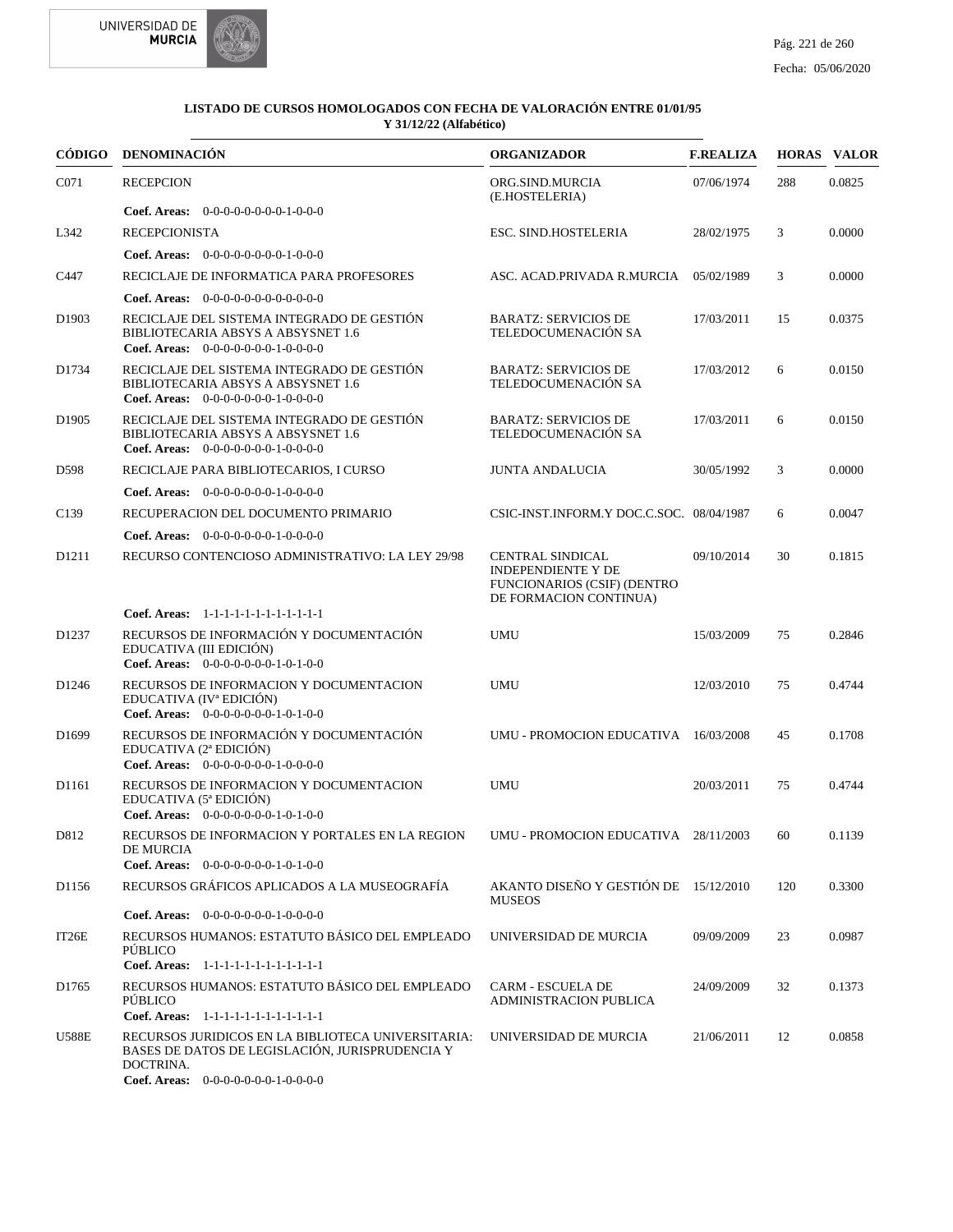



|                   | CÓDIGO DENOMINACIÓN                                                                                                                                                                                                  | <b>ORGANIZADOR</b>                                        | <b>F.REALIZA</b> |     | <b>HORAS VALOR</b> |
|-------------------|----------------------------------------------------------------------------------------------------------------------------------------------------------------------------------------------------------------------|-----------------------------------------------------------|------------------|-----|--------------------|
| D364              | RECURSOS PEDAGOGICOS: PROGRAMAS DE ADELANTO<br><b>INDIVIDUAL</b><br>Coef. Areas: 0-0-0-0-0-0-0-0-0-0-0-0-0                                                                                                           | ASC. MUNDO MAP ALBACETE                                   | 28/02/1998       | 120 | 0.0495             |
| C613              | RED INTERNET Y A SUS SISTEMAS DE INFORMACION,<br><b>INTRODUCCION A LA</b><br>Coef. Areas: 1-1-1-1-1-1-1-1-1-1-1-1-1                                                                                                  | <b>UMU</b>                                                | 08/03/1996       | 25  | 0.0237             |
| C544              | RED INTERNET Y A SUS SISTEMAS DE INFORMACION,<br><b>INTRODUCCION A LA</b><br>Coef. Areas: $1-1-1-1-1-1-1-1-1-1-1$                                                                                                    | <b>UMU</b>                                                | 09/02/1996       | 25  | 0.0237             |
| D <sub>0</sub> 83 | RED INTERNET Y SUS SISTEMAS DE INFORMACION,<br><b>INTRODUC.</b><br>Coef. Areas: 1-1-1-1-1-1-1-1-1-1-1-1-1                                                                                                            | UMU-EST.UNIV.                                             | 09/02/1996       | 25  | 0.0237             |
| <b>U864E</b>      | REDACCIÓN CORRECTA DE ESCRITOS                                                                                                                                                                                       | UNIVERSIDAD DE MURCIA                                     | 19/09/2017       | 12  | 0.0858             |
|                   | Coef. Areas: $1-1-1-1-1-1-1-1-1-1-1$                                                                                                                                                                                 |                                                           |                  |     |                    |
| <b>U978E</b>      | REDACCIÓN CORRECTA DE ESCRITOS                                                                                                                                                                                       | UNIVERSIDAD DE MURCIA                                     | 19/09/2018       | 12  | 0.0858             |
|                   | Coef. Areas: 1-1-1-1-1-1-1-1-1-1-1-1-1                                                                                                                                                                               |                                                           |                  |     |                    |
| U1072E            | REDACCIÓN CORRECTA DE ESCRITOS FORMALES                                                                                                                                                                              | UNIVERSIDAD DE MURCIA                                     | 03/10/2019       | 12  | 0.0858             |
|                   | Coef. Areas: 1-1-1-1-1-1-1-1-1-1-1-1-1                                                                                                                                                                               |                                                           |                  |     |                    |
| <b>U300E</b>      | REDACCION DE DOCUMENTOS ADMINISTRATIVOS.<br>APLICACION DEL MANUAL DE ESTILO DEL LENGUAJE<br><b>ADMINISTRATIVO</b>                                                                                                    | UNIVERSIDAD DE MURCIA                                     | 18/10/2004       | 25  | 0.1073             |
| <b>U300A</b>      | Coef. Areas: 1-1-1-1-1-1-1-1-1-1-1-1-1<br>REDACCION DE DOCUMENTOS ADMINISTRATIVOS.<br>APLICACION DEL MANUAL DE ESTILO DEL LENGUAJE<br><b>ADMINISTRATIVO</b><br>Coef. Areas: 1-1-1-1-1-1-1-1-1-1-1-1-1                | UNIVERSIDAD DE MURCIA                                     | 18/10/2004       | 25  | 0.0975             |
| <b>U420E</b>      | REDACCION DE DOCUMENTOS ADMINISTRATIVOS.<br>APLICACION DEL MANUAL DE ESTILO DEL LENGUAJE<br>ADMINISTRATIVO.                                                                                                          | UNIVERSIDAD DE MURCIA                                     | 11/06/2007       | 25  | 0.1073             |
| U343A             | Coef. Areas: 1-1-1-1-1-1-1-1-1-1-1-1-1<br>REDACCION DE DOCUMENTOS ADMINISTRATIVOS.                                                                                                                                   | UNIVERSIDAD DE MURCIA                                     | 11/04/2005       | 25  | 0.0975             |
|                   | APLICACION DEL MANUAL DE ESTILO DEL LENGUAJE<br>ADMINISTRATIVO. APLICACION DEL MANUAL DE ESTILO<br>DEL LENGUAJE ADMINISTRATIVO<br>Coef. Areas: 1-1-1-1-1-1-1-1-1-1-1-1-1                                             |                                                           |                  |     |                    |
| <b>U343E</b>      | REDACCION DE DOCUMENTOS ADMINISTRATIVOS.<br>APLICACION DEL MANUAL DE ESTILO DEL LENGUAJE<br>ADMINISTRATIVO. APLICACION DEL MANUAL DE ESTILO<br>DEL LENGUAJE ADMINISTRATIVO<br>Coef. Areas: 1-1-1-1-1-1-1-1-1-1-1-1-1 | UNIVERSIDAD DE MURCIA                                     | 11/04/2005       | 25  | 0.1073             |
| IT46E             | REDACCION DE DOCUMENTOS ADMINISTRATIVOS.<br><b>INTERNET</b><br>Coef. Areas: 1-1-1-1-1-1-1-1-1-1-1-1-1                                                                                                                | UNIVERSIDAD DE MURCIA                                     | 14/09/2011       | 30  | 0.2145             |
| D1588             | REDACCIÓN DE DOCUMENTOS ADMINISTRATIVOS.<br><b>INTERNET</b><br>Coef. Areas: 1-1-1-1-1-1-1-1-1-1-1-1-1                                                                                                                | <b>CARM - ESCUELA DE</b><br><b>ADMINISTRACION PUBLICA</b> | 02/11/2011       | 30  | 0.2145             |
| D <sub>1205</sub> | REDACCIÓN DE DOCUMENTOS LEGALES INTERNACIONALES UMU - PROMOCIÓN EDUCATIVA 05/05/2006                                                                                                                                 |                                                           |                  | 100 | 0.3795             |
|                   | Coef. Areas: 1-1-1-1-1-1-1-1-1-1-1-1-1                                                                                                                                                                               |                                                           |                  |     |                    |
| D <sub>1421</sub> | REDACCIÓN DE SOLICITUDES DE PATENTE EN UN ENTORNO UNIVERSIDAD DE BARCELONA - 20/05/2014<br>ACADÉMICO<br>Coef. Areas: $0-0-0-1-0-0-0-0-0-0-0$                                                                         | <b>CENTRO DE PATENTES</b>                                 |                  | 12  | 0.0630             |
| D546              | <b>REDES</b>                                                                                                                                                                                                         | FUNDACIO UNIVERSITAT-<br><b>EMPRESA (ILLES BALEARS)</b>   | 30/07/2004       | 35  | 0.1050             |
|                   | Coef. Areas: $0-0-0-0-0-1-0-0-0-0-0$                                                                                                                                                                                 |                                                           |                  |     |                    |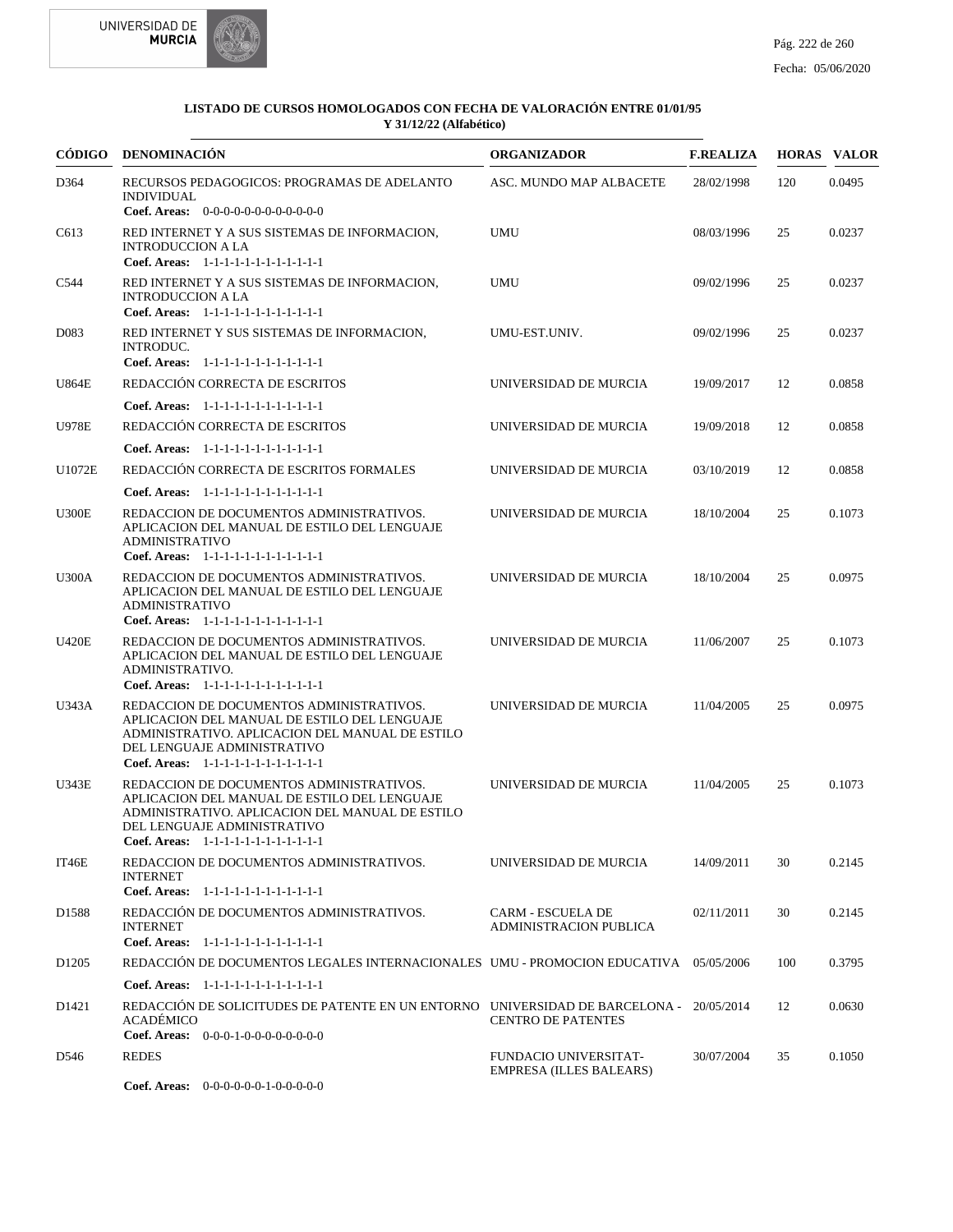

| CÓDIGO            | DENOMINACIÓN                                                                                                             | <b>ORGANIZADOR</b>                                                                                                   | <b>F.REALIZA</b> |      | <b>HORAS VALOR</b> |
|-------------------|--------------------------------------------------------------------------------------------------------------------------|----------------------------------------------------------------------------------------------------------------------|------------------|------|--------------------|
| D387              | <b>REDES DE BIBILIOTECAS</b>                                                                                             | <b>U. OVIEDO</b>                                                                                                     | 10/07/1992       | 30   | 0.0242             |
|                   | <b>Coef. Areas:</b> $0-0-0-0-0-0-1-0-0-0-0$                                                                              |                                                                                                                      |                  |      |                    |
| C916              | <b>REDES LOCALES</b>                                                                                                     | <b>INFOMUR</b>                                                                                                       | 31/03/2000       | 40   | 0.0330             |
|                   | Coef. Areas: 1-1-1-1-1-1-1-1-1-1-1-1-1                                                                                   |                                                                                                                      |                  |      |                    |
| C938              | REDES LOCALES, INTRODUCCION A LAS                                                                                        | <b>CSI-CSIF</b>                                                                                                      | 15/03/2000       | 30   | 0.0545             |
|                   | Coef. Areas: $1-1-1-1-1-1-1-1-1-1-1$                                                                                     |                                                                                                                      |                  |      |                    |
| D414              | REDES NEURONALES Y SISTEMAS BORROSOS, INTROD.                                                                            | <b>U. VERANO TERUEL</b>                                                                                              | 19/07/1996       | 30   | 0.0236             |
|                   | Coef. Areas: $0-0-0-0-0-1-0-0-0-0-0$                                                                                     |                                                                                                                      |                  |      |                    |
| D <sub>1014</sub> | <b>REDES SOCIALES</b>                                                                                                    | <b>COMISIONES OBRERAS (CCOO)</b><br>(DENTRO DE FORMACION<br><b>CONTINUA</b> )                                        | 15/11/2013       | 50   | 0.3025             |
|                   | <b>Coef. Areas:</b> $0-0-0-0-0-0-0-0-0-0-0-0$                                                                            |                                                                                                                      |                  |      |                    |
| D1328             | REDES SOCIALES APLICADAS A LA EDUCACIÓN                                                                                  | <b>COMISIONES OBRERAS (CCOO)</b>                                                                                     | 31/12/2015       | 30   | 0.1650             |
|                   | Coef. Areas: 1-1-1-1-1-1-1-1-1-1-1-1-1                                                                                   |                                                                                                                      |                  |      |                    |
| D1561             | REDES SOCIALES COMO MEDIO DE COMUNICACIÓN Y<br>HERRAMIENTA DE TRABAJO-INTERNET                                           | <b>INTERSINDICAL SERVICIOS</b><br>PUBLICOS( STERM) (DENTRO<br>FORMACIÓN CONTINUA                                     | 07/11/2012       | 25   | 0.1513             |
|                   | Coef. Areas: 1-1-1-1-1-1-1-1-1-1-1-1-1                                                                                   |                                                                                                                      |                  |      |                    |
| D1926             | REDES SOCIALES DESDE UNA PERSPECTIVA PROFESIONAL<br>PARA PDI Y PAS (I EDICIÓN)<br>Coef. Areas: 1-1-1-1-1-1-1-1-1-1-1-1-1 | UMU                                                                                                                  | 18/05/2016       | 100  | 0.6325             |
| D1654             | REDES SOCIALES (ON LINE)                                                                                                 | <b>CENTRAL SINDICAL</b><br><b>INDEPENDIENTE Y DE</b><br><b>FUNCIONARIOS (CSIF) (DENTRO</b><br>DE FORMACION CONTINUA) | 15/12/2013       | 50   | 0.3025             |
|                   | Coef. Areas: 1-1-1-1-1-1-1-1-1-1-1-1-1                                                                                   |                                                                                                                      |                  |      |                    |
| D1131             | REDES SOCIALES (ON LINE)                                                                                                 | <b>CENTRAL SINDICAL</b><br><b>INDEPENDIENTE Y DE</b><br><b>FUNCIONARIOS (CSIF) (DENTRO</b><br>DE FORMACION CONTINUA) | 11/12/2012       | 50   | 0.3025             |
|                   | Coef. Areas: 1-1-1-1-1-1-1-1-1-1-1-1-1                                                                                   |                                                                                                                      |                  |      |                    |
| D <sub>1560</sub> | REDES SOCIALES (ON LINE)                                                                                                 | CENTRAL SINDICAL<br><b>INDEPENDIENTE Y DE</b><br><b>FUNCIONARIOS (CSIF) (DENTRO</b><br>DE FORMACION CONTINUA)        | 07/07/2013       | 50   | 0.3025             |
|                   | Coef. Areas: 1-1-1-1-1-1-1-1-1-1-1-1-1                                                                                   |                                                                                                                      |                  |      |                    |
| D <sub>1559</sub> | REDOTRI DE VALORAIZACIÓN DE I+D UNIVERSITARIA                                                                            | <b>RED OTRI UNIVERSIDADES</b>                                                                                        | 06/07/2007       | 12   | 0.0378             |
|                   | <b>Coef. Areas:</b> $0-0-0-1-0-0-0-0-0-0-0$                                                                              |                                                                                                                      |                  |      |                    |
| D <sub>1276</sub> | REDOTRI DE VALORIZACIÓN DE LOS RESULTADOS DE<br><b>INVESTIGACIÓN</b><br>Coef. Areas: $0-0-0-1-0-0-0-0-0-0-0$             | RED OTRI UNIVERSIDADES                                                                                               | 20/05/2011       | 16   | 0.0840             |
| D <sub>1257</sub> | REDOTRI ONLINE DE CONTRATOS DE LICENCIA                                                                                  | RED OTRI UNIVERSIDADES                                                                                               | 19/12/2010       | 32,5 | 0.0894             |
|                   | Coef. Areas: 0-0-0-1-0-0-0-0-0-0-0-0                                                                                     |                                                                                                                      |                  |      |                    |
| L340              | REFORMA DEL MERCADO DE TRABAJO (ASIS)                                                                                    | UMU-E.U. RELACIONES<br><b>LABORALES</b>                                                                              | 09/02/1995       | 9    | 0.0071             |
|                   | Coef. Areas: $0-0-0-0-1-0-0-0-0-0-0$                                                                                     |                                                                                                                      |                  |      |                    |
| <b>CA138E</b>     | REGIMEN DE INCOMPATIBILIDADES DE LOS EMPLEADOS<br><b>PUBLICOS</b><br>Coef. Areas: 1-1-1-1-1-1-1-1-1-1-1-1-1              | UNIVERSIDAD DE MURCIA                                                                                                | 16/03/2009       | 20   | 0.0858             |
| D <sub>2100</sub> | RÉGIMEN DE LAS UNIVERSIDADES PÚBLICAS (VIII CURSO<br>SOBRE)<br>Coef. Areas: 1-1-1-1-1-1-1-1-1-1-1-1-1                    | UMU                                                                                                                  | 29/04/2005       | 6    | 0.0207             |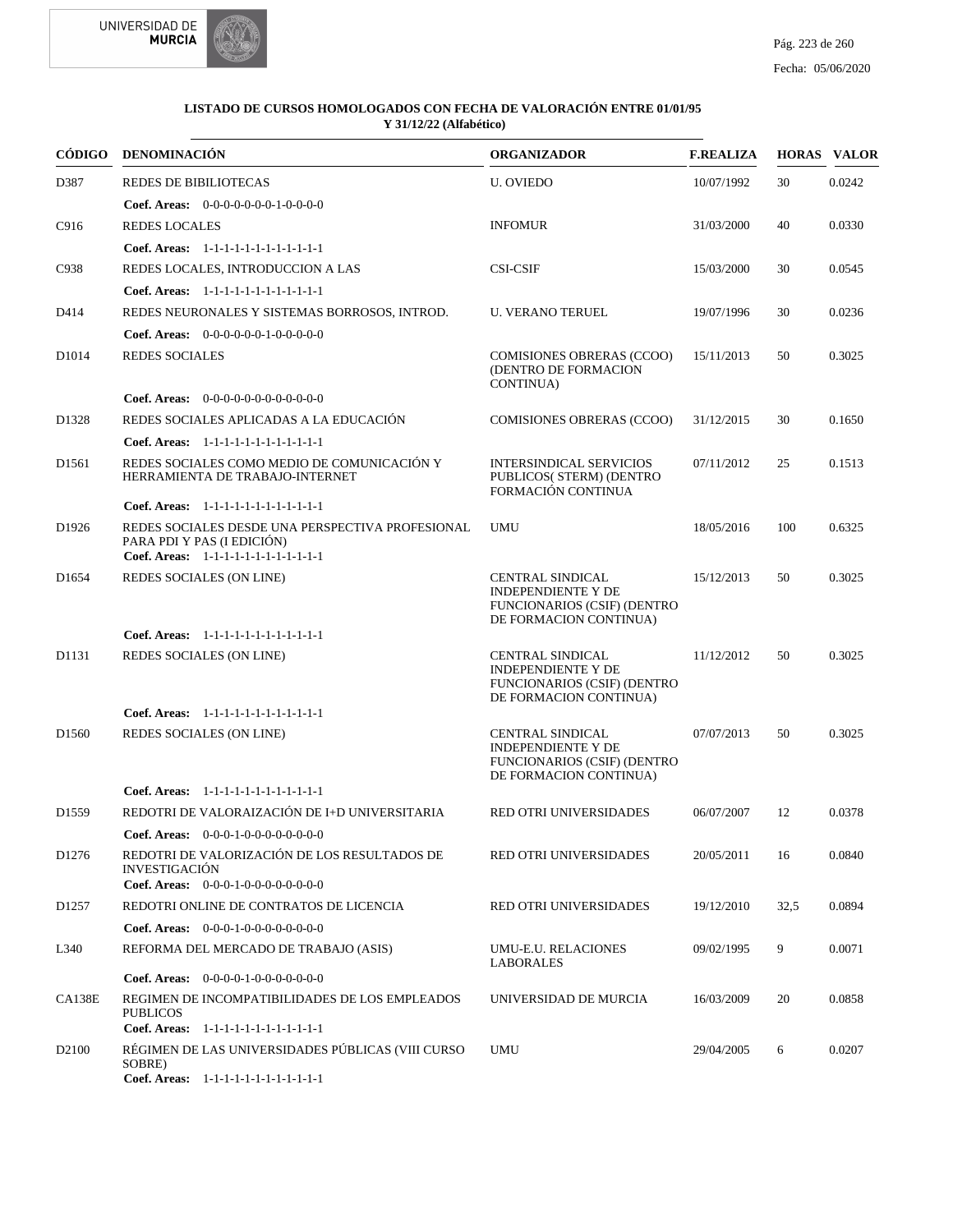



| CÓDIGO            | <b>DENOMINACIÓN</b>                                                                                                                                     | <b>ORGANIZADOR</b>                                                              | <b>F.REALIZA</b> |     | <b>HORAS VALOR</b> |
|-------------------|---------------------------------------------------------------------------------------------------------------------------------------------------------|---------------------------------------------------------------------------------|------------------|-----|--------------------|
| C <sub>415</sub>  | REGIMEN DE UNIVERSIDADES PUBLICAS (II CURSO)                                                                                                            | <b>U. SALAMANCA</b>                                                             | 22/02/1993       | 25  | 0.0222             |
|                   | Coef. Areas: 1-1-1-1-1-1-1-1-1-1-1-1-1                                                                                                                  |                                                                                 |                  |     |                    |
| D <sub>2082</sub> | RÉGIMEN FURÍDICO DE LAS ADMINISTRACIONES PÚBLICAS                                                                                                       | UNIVERSIDAD POLITECNICA DE<br><b>CARTAGENA</b>                                  | 27/11/2001       | 18  | 0.0319             |
|                   | Coef. Areas: $1-1-1-1-1-1-1-1-1-1-1$                                                                                                                    |                                                                                 |                  |     |                    |
| C <sub>367</sub>  | REGIMEN JURIDICO ADM.PUB.Y PRO.AD.COMUN                                                                                                                 | <b>UMU/INAP</b>                                                                 | 29/11/1993       | 20  | 0.0220             |
|                   | Coef. Areas: 1-1-1-1-1-1-1-1-1-1-1-1-1                                                                                                                  |                                                                                 |                  |     |                    |
| C643              | REGIMEN JURIDICO DE LA PROTECCION POR INVALIDEZ<br>PERMANENTE Y<br>Coef. Areas: $0-0-0-0-0-0-0-0-0-0-0-0$                                               | UMU-ESC. REL. LAB.                                                              | 08/05/1995       | 40  | 0.0347             |
| D1980             | RÉGIMEN JURÍDICO DE LAS AA.PP. (LEY 4/1999) Y<br>PROCEDIMIENTO ADMINISTRATIVO COMÚN                                                                     | <b>UNION GENERAL DE</b><br>TRABAJADORES (UGT) (DENTRO<br>DE FORMACION CONTINUA) | 31/10/2014       | 60  | 0.3630             |
|                   | Coef. Areas: 1-1-1-1-1-1-1-1-1-1-1-1-1                                                                                                                  |                                                                                 |                  |     |                    |
| D113              | REGIMEN JURIDICO DE LAS ADMINISTRACIONES PUBLICAS                                                                                                       | U. POLIT. DE CARTAGENA                                                          | 19/12/2001       | 18  | 0.0319             |
|                   | Coef. Areas: 1-1-1-1-1-1-1-1-1-1-1-1-1                                                                                                                  |                                                                                 |                  |     |                    |
| D <sub>2152</sub> | RÉGIMEN JURÍDICO DE LAS ADMINISTRACIONES PÚBLICAS                                                                                                       | UNIVERSIDAD POLITECNICA DE 14/12/2001<br><b>CARTAGENA</b>                       |                  | 18  | 0.0290             |
|                   | Coef. Areas: 1-1-1-1-1-1-1-1-1-1-1-1-1                                                                                                                  |                                                                                 |                  |     |                    |
| D728              | REGIMEN JURIDICO DE LAS ADMINISTRACIONES PUBLICAS<br>Y DEL PROCEDIMIENTO ADMINISTRATIVO COMUN. LEY<br>30/1992<br>Coef. Areas: 1-1-1-1-1-1-1-1-1-1-1-1-1 | CCOO                                                                            | 15/10/2006       | 130 | 0.4719             |
| D1894             | RÉGIMEN JURÍDICO DE LAS ADMINISTRACIONES PÚBLICAS                                                                                                       | <b>COMISIONES OBRERAS (CCOO)</b>                                                | 30/09/2005       | 130 | 0.4719             |
|                   | Y DEL PROCEDIMIENTO ADMINISTRATIVO COMÚN. LEY<br>30/1992<br>Coef. Areas: 1-1-1-1-1-1-1-1-1-1-1-1-1                                                      | (DENTRO DE FORMACION<br>CONTINUA)                                               |                  |     |                    |
| CA63E             | REGIMEN JURIDICO DE LAS SUBVENCIONES PUBLICAS                                                                                                           | UNIVERSIDAD DE MURCIA                                                           | 10/10/2005       | 26  | 0.1115             |
|                   | <b>Coef. Areas:</b> $1-1-0-1-0-1-0-0-0-0-0-0$                                                                                                           |                                                                                 |                  |     |                    |
| C <sub>522</sub>  | REGIMEN JURIDICO DEL CONTRATO DE TRABAJO                                                                                                                | <b>UMU</b>                                                                      | 08/05/1995       | 80  | 0.0693             |
|                   | Coef. Areas: $0-0-0-0-1-0-0-0-0-0-0-0$                                                                                                                  |                                                                                 |                  |     |                    |
| U679              | REGIMEN JURIDICO DEL PAS DE LA UNIVERSIDAD DE                                                                                                           | UNIVERSIDAD DE MURCIA                                                           | 02/12/1996       | 15  | 0.0146             |
|                   | <b>MURCIA</b><br>Coef. Areas: 1-1-1-1-1-1-1-1-1-1-1-1-1                                                                                                 |                                                                                 |                  |     |                    |
| U168A             | REGIMEN JURIDICO DEL PROFESORADO                                                                                                                        | UNIVERSIDAD DE MURCIA                                                           | 15/10/2001       | 24  | 0.0480             |
|                   | Coef. Areas: $0-0-0-0-1-0-0-0-0-0-0$                                                                                                                    |                                                                                 |                  |     |                    |
| U168E             | REGIMEN JURIDICO DEL PROFESORADO                                                                                                                        | UNIVERSIDAD DE MURCIA                                                           | 15/10/2001       | 24  | 0.0528             |
|                   | <b>Coef. Areas:</b> $0-0-0-0-1-0-0-0-0-0-0-0$                                                                                                           |                                                                                 |                  |     |                    |
| C835              | REGIMEN JURIDICO, ORGANIZACION Y GESTION DE LAS<br>UNIVERSIDADES PUBLICAS<br>Coef. Areas: 1-1-1-1-1-1-1-1-1-1-1-1-1                                     | <b>CONVENIO CARM</b>                                                            | 30/11/2001       | 40  | 0.0858             |
| D1961             | RÉGIMEN JURÍDICO Y PROCEDIMIENTO ADMINISTRATIVO                                                                                                         | UNIVERSIDAD NACIONAL DE                                                         | 03/06/2014       | 125 | 0.7391             |
|                   | EN LAS ADMINISTRACIONES PÚBLICAS<br>Coef. Areas: 1-1-1-1-1-1-1-1-1-1-1-1-1                                                                              | EDUCACION A DISTANCIA (UNED)                                                    |                  |     |                    |
| D <sub>1253</sub> | REGIMEN JURIDICO Y PROCEDIMIENTO DE LAS<br>ADMINISTRACIONES PUBLICAS (TELEFORMACION)                                                                    | <b>COMISIONES OBRERAS (CCOO)</b><br>(DENTRO DE FORMACION<br>CONTINUA)           | 31/12/2010       | 120 | 0.7260             |
|                   | Coef. Areas: 1-1-1-1-1-1-1-1-1-1-1-1-1                                                                                                                  |                                                                                 |                  |     |                    |
| <b>U999E</b>      | REGISTROS BIBLIOGRÁFICOS: MARC 21                                                                                                                       | UNIVERSIDAD DE MURCIA                                                           | 26/02/2019       | 20  | 0.1430             |
|                   | Coef. Areas: $0-0-0-0-0-0-1-0-0-0-0$                                                                                                                    |                                                                                 |                  |     |                    |
| D2134             | REHABILIITACIÓN URBANA Y RUINA DE EDICIFICIOS                                                                                                           | FEDERACIÓN DE MUNICIPIOS DE 26/03/1994<br>LA REGIÓN DE MURCIA (FMRM)            |                  | 11  | 0.0087             |
|                   | Coef. Areas: 0-0-0-0-0-0-0-0-0-1-0-0                                                                                                                    |                                                                                 |                  |     |                    |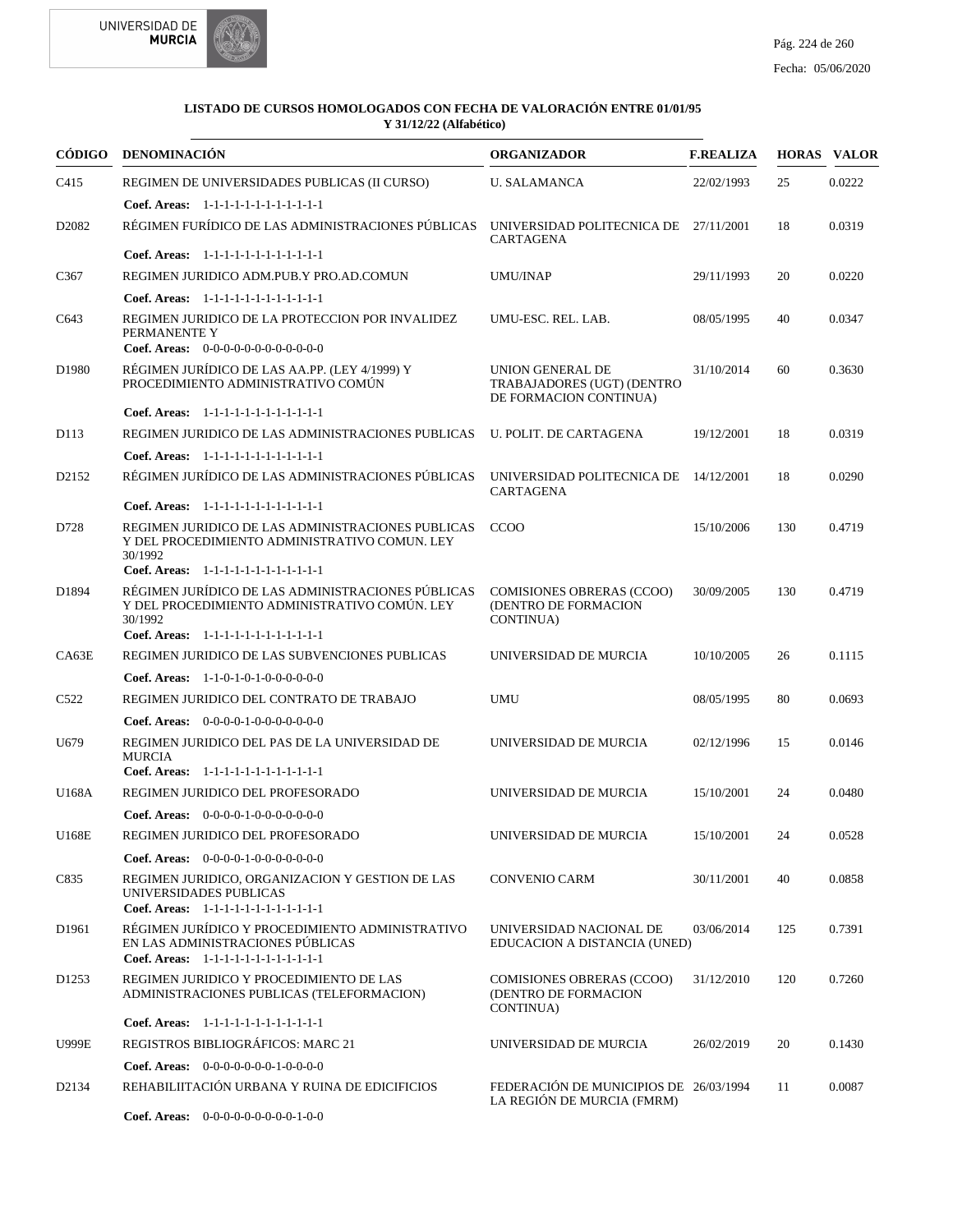



| CÓDIGO            | <b>DENOMINACIÓN</b>                                                                                             | <b>ORGANIZADOR</b>                                                        | <b>F.REALIZA</b> |     | <b>HORAS VALOR</b> |
|-------------------|-----------------------------------------------------------------------------------------------------------------|---------------------------------------------------------------------------|------------------|-----|--------------------|
| D495              | RELACIONES INTERNACIONALES Y COOPERACION AL<br>DESARROLLO<br>Coef. Areas: $0-0-0-1-0-0-0-0-1-0-0$               | UMU-PROM.EDUCATIVA                                                        | 25/10/2002       | 30  | 0.0569             |
| D <sub>142</sub>  | RELACIONES INTERNACIONALES Y COOPERACION<br>UNIVERSITARIA AL DESARROLLO<br>Coef. Areas: $0-0-0-1-0-0-0-0-1-0-0$ | UMU-PROM.EDUC.                                                            | 31/05/2001       | 30  | 0.0569             |
| D <sub>1247</sub> | RELACIONES INTERPERSONALES Y RESOLUCION DE<br><b>CONFLICTOS</b>                                                 | UNIVERSIDAD DE CADIZ                                                      | 30/06/2010       | 110 | 0.6504             |
| D <sub>1998</sub> | Coef. Areas: 1-1-1-1-1-1-1-1-1-1-1-1-1<br>RELACIONES LABORALES                                                  | UNION GENERAL DE<br>TRABAJADORES (UGT) (DENTRO<br>DE FORMACION CONTINUA)  | 25/10/2002       | 30  | 0.0545             |
|                   | <b>Coef. Areas:</b> $0-0-0-0-1-0-0-0-0-0-0-0$                                                                   |                                                                           |                  |     |                    |
| C <sub>061</sub>  | RELACIONES LABORALES                                                                                            | <b>IPYMEI</b>                                                             | 01/02/1982       | 6   | 0.0025             |
|                   | <b>Coef. Areas:</b> $0-0-0-0-1-0-0-0-0-0-0-0$                                                                   |                                                                           |                  |     |                    |
| C <sub>137</sub>  | RELACIONES LABORALES: CONTRATO DE TRABAJO I<br>(INTROD.MONOG.)<br>Coef. Areas: $0-0-0-0-1-0-0-0-0-0-0$          | UMU-ESC. REL. LAB.                                                        | 01/01/1992       | 30  | 0.0236             |
| D <sub>168</sub>  | RELACIONES LABORALES EN LA UNION EUROPEA                                                                        | <b>CSI-CSIF</b>                                                           | 02/07/1999       | 30  | 0.0272             |
|                   | Coef. Areas: $0-0-0-0-1-0-0-0-0-0-0$                                                                            |                                                                           |                  |     |                    |
| C <sub>136</sub>  | RELACIONES LABORALES: MODI SUSP Y<br>EXT.CON.TRABAJOII(INTR.MONOG.<br>Coef. Areas: $0-0-0-0-1-0-0-0-0-0-0$      | UMU-ESC. REL. LAB.                                                        | 01/01/1992       | 30  | 0.0236             |
| C665              | RELACIONES PUBLICAS APLICADAS A SECRETARIAS DE<br><b>DIRECCION</b><br>Coef. Areas: $0-0-0-0-0-0-0-0-0-0-0$      | <b>COCIN</b>                                                              | 07/10/1996       | 30  | 0.0260             |
| D <sub>2022</sub> | RELACIONES PÚBLICAS APLICADAS A SECRETARIAS DE<br><b>DIRECCIÓN</b><br>Coef. Areas: $0-0-0-0-0-0-0-0-0-1-0$      | CARM - SERVICIO REGIONAL DE 11/03/2008<br><b>EMPLEO Y FORMACION (SEF)</b> |                  | 30  | 0.1040             |
| D <sub>094</sub>  | RELACIONES PUBLICAS Y PROTOCOLO DE EMPRESAS                                                                     | <b>CROEM</b>                                                              | 09/03/2002       | 40  | 0.0660             |
|                   | <b>Coef. Areas:</b> $0-0-0-0-0-0-0-0-1-0-0$                                                                     |                                                                           |                  |     |                    |
| D <sub>1279</sub> | RELIGIÓN EN EL ANTIGUO EGIPTO (I CURSO ON LINE)                                                                 | UMU - PROMOCION EDUCATIVA 31/12/2012                                      |                  | 75  | 0.4744             |
|                   | Coef. Areas: 0-0-0-0-0-0-0-0-0-0-0-0-0                                                                          |                                                                           |                  |     |                    |
| C <sub>2</sub> 84 | RENACIMIENTO (EL)                                                                                               | II CONGR. NAC. DE ITALIANISTAS 15/11/1984                                 |                  | 6   | 0.0025             |
|                   | <b>Coef. Areas:</b> $0-0-0-0-0-0-0-0-0-0-0-0$                                                                   |                                                                           |                  |     |                    |
| C <sub>237</sub>  | REPARACION Y CONSERVACION DOC. GRAFICO                                                                          | AAB                                                                       | 15/05/1992       | 12  | 0.0090             |
|                   | <b>Coef. Areas:</b> $0-0-0-0-0-0-1-0-0-0-0$                                                                     |                                                                           |                  |     |                    |
| L338              | REPRESENTACION DE LOS TRABAJADORES                                                                              | CC.OO.                                                                    | 22/09/1998       | 8   | 0.0066             |
|                   | Coef. Areas: 1-1-1-1-1-1-1-1-1-1-1-1-1                                                                          |                                                                           |                  |     |                    |
| D594              | REPRESENTACION DOCUMENTAL: ELABORACION DE<br><b>RESUMENES</b>                                                   | ADAB                                                                      | 27/09/1991       | 21  | 0.0158             |
|                   | Coef. Areas: $0-0-0-0-0-0-1-0-0-0-0$                                                                            |                                                                           |                  |     |                    |
| L331              | REPRESENTACION LEGAL DE LOS TRABAJADORES (APROV)                                                                | UGT                                                                       | 23/07/1998       | 20  | 0.0165             |
|                   | Coef. Areas: 1-1-1-1-1-1-1-1-1-1-1-1-1                                                                          |                                                                           |                  |     |                    |
| C <sub>523</sub>  | REPRESENTACION SINDICAL                                                                                         | CC.OO.                                                                    | 27/03/1995       | 15  | 0.0136             |
|                   | Coef. Areas: 1-1-1-1-1-1-1-1-1-1-1-1-1                                                                          |                                                                           |                  |     |                    |
| C421              | REPRESENTACION SINDICAL Y NEG. COLECTIVA                                                                        | UMU-ESC. REL. LAB.                                                        | 01/01/1992       | 30  | 0.0236             |
|                   | Coef. Areas: 1-1-1-1-1-1-1-1-1-1-1-1-1                                                                          |                                                                           |                  |     |                    |
| U387A             | REPRODUCCION VEGETAL. CONCEPTOS BASICOS                                                                         | UNIVERSIDAD DE MURCIA                                                     | 19/06/2006       | 10  | 0.0390             |
|                   | Coef. Areas: $0-0-0-0-0-0-0-0-1-0-1$                                                                            |                                                                           |                  |     |                    |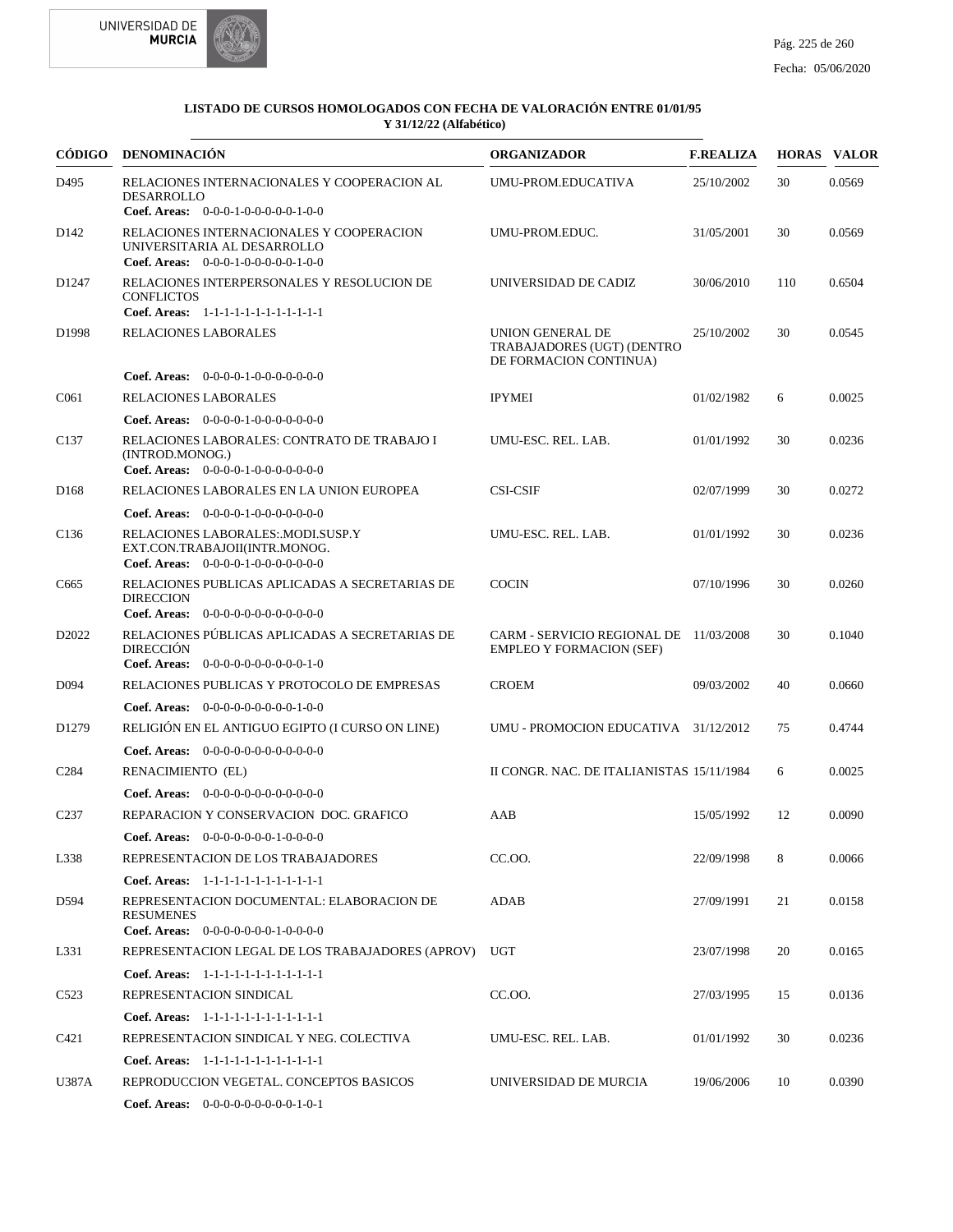



|                   | CÓDIGO DENOMINACIÓN                                                                                                                                                                | <b>ORGANIZADOR</b>                                                                                            | <b>F.REALIZA</b> |     | <b>HORAS VALOR</b> |
|-------------------|------------------------------------------------------------------------------------------------------------------------------------------------------------------------------------|---------------------------------------------------------------------------------------------------------------|------------------|-----|--------------------|
| <b>U387E</b>      | REPRODUCCION VEGETAL. CONCEPTOS BASICOS                                                                                                                                            | UNIVERSIDAD DE MURCIA                                                                                         | 19/06/2006       | 10  | 0.0429             |
|                   | Coef. Areas: $0-0-0-0-0-0-0-0-1-0-1$                                                                                                                                               |                                                                                                               |                  |     |                    |
| D2036             | REQUISITOS DE CALIDAD Y SEGURIDAD ALIMENTARIA BRC, CARM - CONSEJERÍA DE<br>ISO, 22000 (CURSO DE FORMACIÓN PARA EL EMPLEO)<br>Coef. Areas: $0-0-0-0-0-0-0-0-1-0-1$                  | <b>AGRICULTURA Y AGUA</b>                                                                                     | 27/06/2013       | 15  | 0.0788             |
| U188A             | <b>RESIDUOS PELIGROSOS</b>                                                                                                                                                         | UNIVERSIDAD DE MURCIA                                                                                         | 22/10/2001       | 10  | 0.0200             |
|                   | Coef. Areas: $0-0-0-0-0-0-0-0-1-0-1$                                                                                                                                               |                                                                                                               |                  |     |                    |
| <b>U100E</b>      | RESIDUOS TOXICOS Y PELIGROSOS                                                                                                                                                      | UNIVERSIDAD DE MURCIA                                                                                         | 20/10/1999       | 6   | 0.0060             |
|                   | Coef. Areas: $0-0-0-0-0-0-0-0-1-0-1$                                                                                                                                               |                                                                                                               |                  |     |                    |
| <b>U100A</b>      | RESIDUOS TOXICOS Y PELIGROSOS                                                                                                                                                      | UNIVERSIDAD DE MURCIA                                                                                         | 20/10/1999       | 6   | 0.0060             |
|                   | Coef. Areas: $0-0-0-0-0-0-0-0-1-0-1$                                                                                                                                               |                                                                                                               |                  |     |                    |
| CA78E             | RESOLUCIÓN DE CONFLICTOS Y TOMA DE DECISIONES                                                                                                                                      | UNIVERSIDAD DE MURCIA                                                                                         | 16/03/2006       | 30  | 0.1287             |
|                   | Coef. Areas: 1-1-1-1-1-1-1-1-1-1-1-1-1                                                                                                                                             |                                                                                                               |                  |     |                    |
| <b>CA155E</b>     | RESOLUCION DE CONFLICTOS Y TOMA DE DECISIONES.<br><b>INTERNET</b>                                                                                                                  | UNIVERSIDAD DE MURCIA                                                                                         | 11/03/2010       | 30  | 0.2145             |
|                   | Coef. Areas: 1-1-1-1-1-1-1-1-1-1-1-1-1<br>RESOLUCION DE CONFLICTOS Y TOMA DE DECISIONES.                                                                                           | UNIVERSIDAD DE MURCIA                                                                                         |                  |     |                    |
| IT06E             | <b>INTERNET</b><br>Coef. Areas: 1-1-1-1-1-1-1-1-1-1-1-1-1                                                                                                                          |                                                                                                               | 20/09/2007       | 30  | 0.1287             |
| L576              | RESONANCIA MAGNETICA NUCLEAR, CURSO AVANZADO                                                                                                                                       | PROF.MANUEL RICO                                                                                              | 02/07/1993       | 20  | 0.0075             |
|                   | Coef. Areas: 0-0-0-0-0-0-0-0-0-1-0-1                                                                                                                                               |                                                                                                               |                  |     |                    |
| <b>IT201E</b>     | RESPONSABILIDAD AMBIENTAL: QUÉ PODEMOS HACER<br>PARA FRENAR EL CAMBIO CLIMÁTICO<br>Coef. Areas: 0-0-0-0-0-0-0-0-0-0-0-0-0                                                          | UNIVERSIDAD DE MURCIA                                                                                         | 15/02/2017       | 30  | 0.2145             |
| <b>IT205E</b>     | RESPONSABILIDAD AMBIENTAL.QUÉ PODEMOS HACER<br>PARA FRENAR EL CAMBIO CLIMÁTICO<br>Coef. Areas: 1-1-1-1-1-1-1-1-1-1-1-1-1                                                           | UNIVERSIDAD DE MURCIA                                                                                         | 14/02/2018       | 30  | 0.2145             |
| C710              | RESPONSABILIDAD CIVIL                                                                                                                                                              | UMU-ESC. DE PRACTICA<br><b>JURIDICA</b>                                                                       | 30/04/1997       | 20  | 0.0173             |
|                   | <b>Coef. Areas:</b> $0-1-0-0-0-0-0-0-0-0-0$                                                                                                                                        |                                                                                                               |                  |     |                    |
| D <sub>1298</sub> | RESPONSABILIDAD PATRIMONIAL DE LAS<br>ADMINISTRACIONES PÚBLICAS (ON LINE)                                                                                                          | <b>CENTRAL SINDICAL</b><br><b>INDEPENDIENTE Y DE</b><br>FUNCIONARIOS (CSIF) (DENTRO<br>DE FORMACION CONTINUA) | 30/11/2013       | 50  | 0.3025             |
|                   | Coef. Areas: 1-1-1-1-1-1-1-1-1-1-1-1-1                                                                                                                                             |                                                                                                               |                  |     |                    |
| D2276             | RESPONSABILIDAD PATRIMONIAL DE LAS<br>ADMINISTRACIONES PÚBLICAS (ON LINE)                                                                                                          | <b>CENTRAL SINDICAL</b><br>INDEPENDIENTE Y DE<br>FUNCIONARIOS (CSIF) (DENTRO<br>DE FORMACION CONTINUA)        | 14/11/2011       | 50  | 0.3025             |
|                   | Coef. Areas: 1-1-1-1-1-1-1-1-1-1-1-1-1                                                                                                                                             |                                                                                                               |                  |     |                    |
| IT110E            | RESPONSABILIDAD SOCIAL CORPORATIVA. MÁS QUE UN<br>MODELO DE GESTIÓN PÚBLICA, UN RETO PARA LAS<br>ADMINISTRACIONES PÚBLICAS<br>Coef. Areas: 1-1-1-1-1-1-1-1-1-1-1-1-1               | UNIVERSIDAD DE MURCIA                                                                                         | 06/10/2015       | 36  | 0.2574             |
| <b>IT264E</b>     | RESPONSABILIDAD SOCIAL CORPORATIVA (RSC) EN LAS                                                                                                                                    | UNIVERSIDAD DE MURCIA                                                                                         | 06/05/2019       | 20  | 0.1430             |
|                   | ADMINISTRACIONES PÚBLICAS<br>Coef. Areas: 1-1-1-1-1-1-1-1-1-1-1-1-1                                                                                                                |                                                                                                               |                  |     |                    |
| <b>IT159E</b>     | RESPONSABILIDAD SOCIAL CORPORATIVA. UN MODELO DE UNIVERSIDAD DE MURCIA<br>GESTIÓN PÚBLICA. UN RETO PARA LAS ADMINISTRACIONES<br>PÚBLICAS<br>Coef. Areas: 1-1-1-1-1-1-1-1-1-1-1-1-1 |                                                                                                               | 20/09/2016       | 20  | 0.1430             |
| D <sub>1066</sub> | RESPONSABILIDAD SOCIAL EMPRESARIAL O CORPORATIVA UMU<br>(III CURSO)<br>Coef. Areas: 1-1-1-1-1-1-1-1-1-1-1-1-1                                                                      |                                                                                                               | 28/10/2011       | 250 | 1.2650             |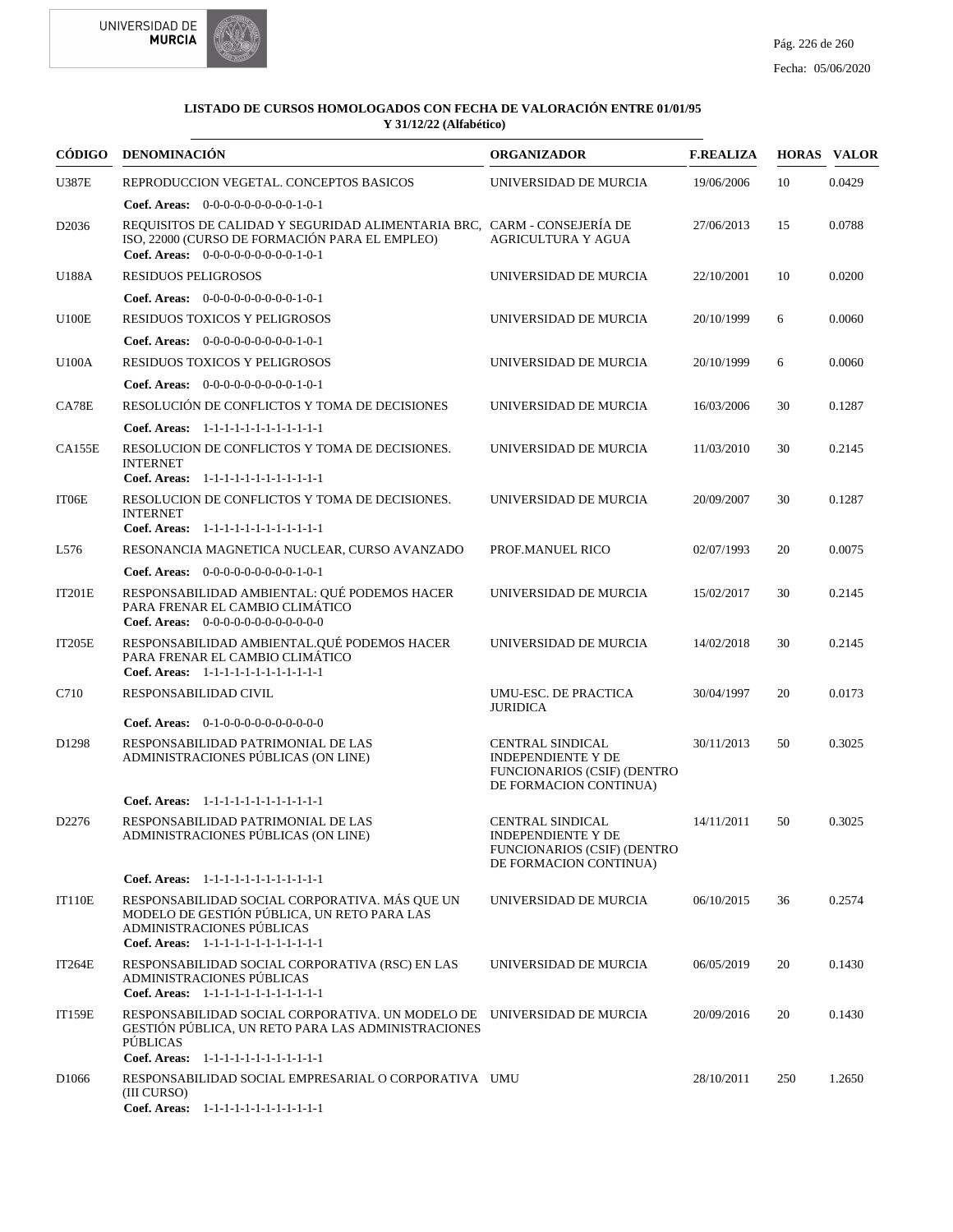



| <b>CÓDIGO</b>                 | <b>DENOMINACIÓN</b>                                                                                                                                           | <b>ORGANIZADOR</b>                                                        | <b>F.REALIZA</b> |    | <b>HORAS VALOR</b> |
|-------------------------------|---------------------------------------------------------------------------------------------------------------------------------------------------------------|---------------------------------------------------------------------------|------------------|----|--------------------|
| U721E                         | RESPONSABILIDAD SOCIAL UNIVERSITARIA EN EL<br><b>CONTEXTO REGIONAL</b><br>Coef. Areas: $1-1-1-1-1-1-1-1-1-1-1$                                                | UNIVERSIDAD DE MURCIA                                                     | 13/05/2015       | 18 | 0.1287             |
| U942E                         | RESPONSABILIDAD SOCIAL UNIVERSITARIA EN EL<br><b>CONTEXTO REGIONAL</b><br>Coef. Areas: 1-1-1-1-1-1-1-1-1-1-1-1-1                                              | UNIVERSIDAD DE MURCIA                                                     | 15/05/2018       | 18 | 0.1287             |
| <b>U904E</b>                  | RESPONSABILIDAD SOCIAL UNIVERSITARIA EN EL<br><b>CONTEXTO REGIONAL</b><br>Coef. Areas: 1-1-1-1-1-1-1-1-1-1-1-1-1                                              | UNIVERSIDAD DE MURCIA                                                     | 17/05/2017       | 18 | 0.1287             |
| <b>U787E</b>                  | RESPONSABILIDAD SOCIAL UNIVERSITARIA EN EL<br><b>CONTEXTO REGIONAL</b><br>Coef. Areas: $1-1-1-1-1-1-1-1-1-1-1$                                                | UNIVERSIDAD DE MURCIA                                                     | 18/02/2016       | 18 | 0.1287             |
| D <sub>293</sub>              | RESPONSABILIDAD Y GARANTIAS EN EL CONTROL DEL<br>PROYECTO Y LA EJECUCION EN LAS OBRAS DE<br><b>EDIFICACION</b><br><b>Coef. Areas:</b> $0-0-0-0-0-0-0-0-1-0-0$ | <b>C.O. INGENIEROS CAMINOS</b><br><b>CANALES Y PUERTOS</b>                | 23/11/2001       | 12 | 0.0180             |
| CA17E                         | <b>RESPONSABLES CONTABLES</b>                                                                                                                                 | UNIVERSIDAD DE MURCIA                                                     | 15/05/2002       | 20 | 0.0440             |
|                               | <b>Coef. Areas:</b> $1-0-0-0-0-0-0-0-0-0-0$                                                                                                                   |                                                                           |                  |    |                    |
| <b>U233E</b>                  | RESPONSABLES DE PREVENCION EN CENTROS<br><b>UNIVERSITARIOS</b><br>Coef. Areas: $0-0-0-0-0-0-0-0-0-0-0$                                                        | UNIVERSIDAD DE MURCIA                                                     | 08/01/2003       | 30 | 0.0660             |
| U233A                         | RESPONSABLES DE PREVENCION EN CENTROS<br><b>UNIVERSITARIOS</b><br>Coef. Areas: 0-0-0-0-0-0-0-0-0-0-0-0-0                                                      | UNIVERSIDAD DE MURCIA                                                     | 08/01/2003       | 30 | 0.0600             |
| C <sub>251</sub>              | RESTAURACION DE BIENES CULTURALES                                                                                                                             | <b>U. INT .M.PELAYO</b>                                                   | 04/07/1983       | 6  | 0.0048             |
|                               | <b>Coef. Areas:</b> $0-0-0-0-0-0-0-0-0-0-0-0$                                                                                                                 |                                                                           |                  |    |                    |
| C <sub>2</sub> 0 <sub>2</sub> | <b>RESUMENES</b>                                                                                                                                              | AMEB                                                                      | 05/04/1989       | 32 | 0.0264             |
|                               | <b>Coef. Areas:</b> $0-0-0-0-0-0-1-0-0-0-0$                                                                                                                   |                                                                           |                  |    |                    |
| D1019                         | RETOS DE LA UNIVERSIDAD EN EL S. XXI                                                                                                                          | <b>UMU</b>                                                                | 18/06/2016       | 10 | 0.0633             |
|                               | Coef. Areas: 1-1-1-1-1-1-1-1-1-1-1-1-1                                                                                                                        |                                                                           |                  |    |                    |
| D1489                         | RETOS DE LA UNIVERSIDAD EN EL SIGLO. XXI                                                                                                                      | <b>UMU</b>                                                                | 18/06/2014       | 10 | 0.0633             |
|                               | Coef. Areas: 1-1-1-1-1-1-1-1-1-1-1-1-1                                                                                                                        |                                                                           |                  |    |                    |
| C <sub>301</sub>              | RETRATO ROMANO EN HISPANIA, I                                                                                                                                 | UMU-DEP. AROUEOLOGIA                                                      | 30/11/1993       | 6  | 0.0052             |
|                               | <b>Coef. Areas:</b> $0-0-0-0-0-0-0-0-0-0-0-0$                                                                                                                 |                                                                           |                  |    |                    |
| D1369                         | <b>REUNIONES EFICACES</b><br>Coef. Areas: $1-1-1-1-1-1-1-1-1-1-1$                                                                                             | CARM - SERVICIO REGIONAL DE 07/03/2013<br><b>EMPLEO Y FORMACION (SEF)</b> |                  | 25 | 0.1444             |
| D1183                         | REUNIONES EFICACES                                                                                                                                            | CARM - SERVICIO REGIONAL DE 08/04/2013                                    |                  | 25 | 0.1444             |
|                               |                                                                                                                                                               | <b>EMPLEO Y FORMACION (SEF)</b>                                           |                  |    |                    |
|                               | Coef. Areas: 1-1-1-1-1-1-1-1-1-1-1-1-1                                                                                                                        |                                                                           |                  |    |                    |
| D <sub>1611</sub>             | <b>REUNIONES EFICACES</b>                                                                                                                                     | <b>CARM</b>                                                               | 30/09/2016       | 25 | 0.1444             |
|                               | Coef. Areas: 1-1-1-1-1-1-1-1-1-1-1-1-1                                                                                                                        |                                                                           |                  |    |                    |
| D1398                         | REUNIONES EN INGLÉS (MEETINGS)                                                                                                                                | CARM - SERVICIO REGIONAL DE 11/11/2013<br><b>EMPLEO Y FORMACION (SEF)</b> |                  | 5  | 0.0289             |
|                               | Coef. Areas: 1-1-1-1-1-1-1-1-1-1-1-1-1                                                                                                                        |                                                                           |                  |    |                    |
| U179A                         | REVISTAS ELECTRONICAS                                                                                                                                         | UNIVERSIDAD DE MURCIA                                                     | 18/09/2001       | 18 | 0.0360             |
|                               | <b>Coef. Areas:</b> $0-0-0-0-0-0-1-0-0-0-0$                                                                                                                   |                                                                           |                  |    |                    |
| U179E                         | REVISTAS ELECTRONICAS                                                                                                                                         | UNIVERSIDAD DE MURCIA                                                     | 18/09/2001       | 18 | 0.0396             |
|                               | <b>Coef. Areas:</b> $0-0-0-0-0-0-1-0-0-0-0$                                                                                                                   |                                                                           |                  |    |                    |
| L578                          | REVOLUCIONES CONTEMPORANEAS, LAS                                                                                                                              | UMU-PROM.EDUC.                                                            | 24/04/1989       | 10 | 0.0086             |
|                               | <b>Coef. Areas:</b> $0-0-0-0-0-0-0-0-0-0-0$                                                                                                                   |                                                                           |                  |    |                    |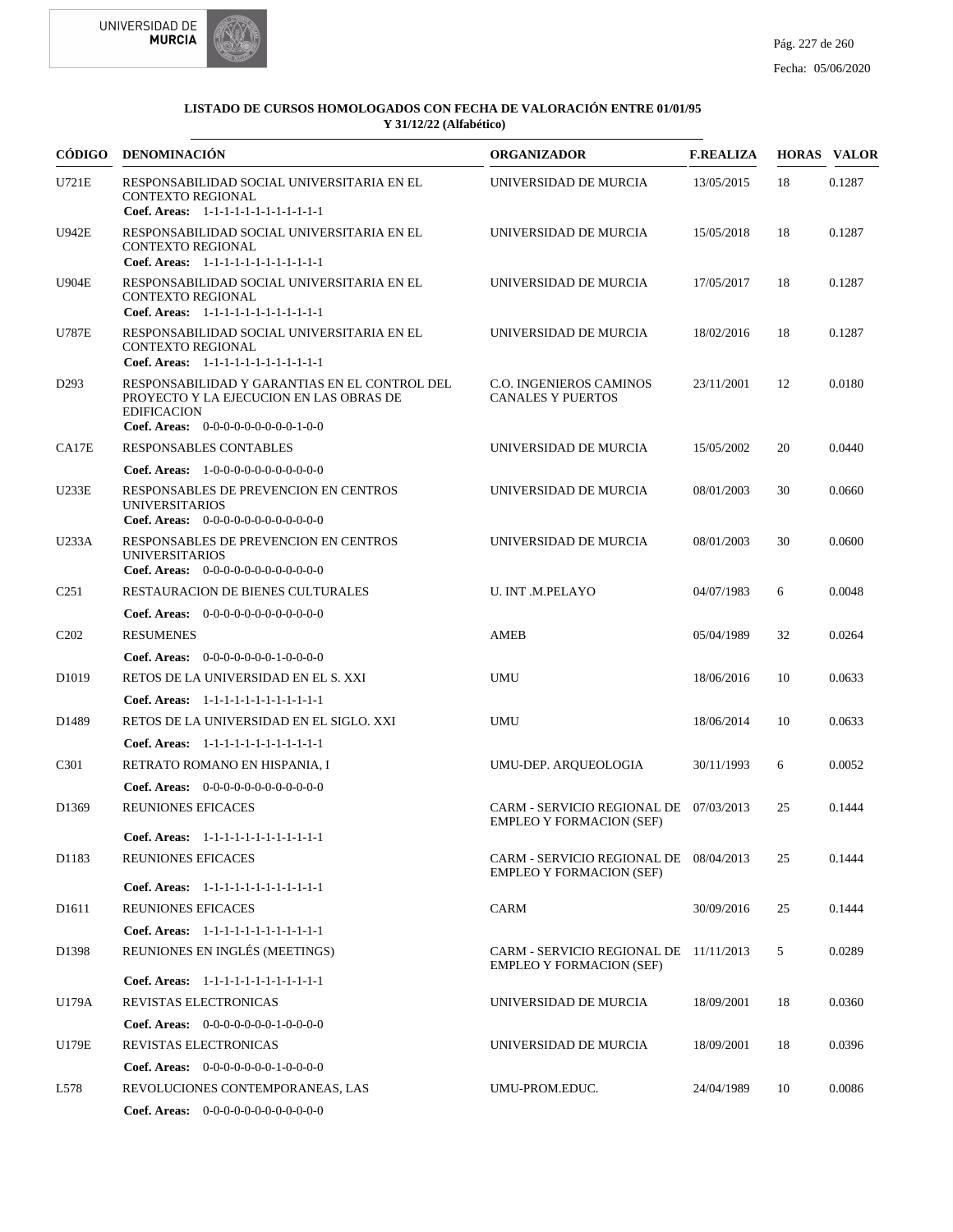



|                    | CÓDIGO DENOMINACIÓN                                                                                                    | <b>ORGANIZADOR</b>                                                                                            | <b>F.REALIZA</b> |     | <b>HORAS VALOR</b> |
|--------------------|------------------------------------------------------------------------------------------------------------------------|---------------------------------------------------------------------------------------------------------------|------------------|-----|--------------------|
| L <sub>159</sub>   | RIEGO LOCALIZADO EN LA REGION DE MURCIA<br><b>Coef. Areas:</b> $0-0-0-0-0-0-0-0-1-0-0$                                 | UMU-EXT.UNIV.                                                                                                 | 27/10/1989       | 30  | 0.0285             |
| L139               | <b>RIEGO POR GOTEO</b>                                                                                                 | <b>INEM</b>                                                                                                   | 29/11/1985       | 6   | 0.0052             |
|                    | Coef. Areas: 0-0-0-0-0-0-0-0-0-1-0-0                                                                                   |                                                                                                               |                  |     |                    |
| L341               | RIEGO Y FERTILIZACION EN LA AGRICULTURA ACTUAL                                                                         | UMU-EXT.UNIV.                                                                                                 | 28/04/1988       | 6   | 0.0057             |
|                    | Coef. Areas: 0-0-0-0-0-0-0-0-0-1-0-0                                                                                   |                                                                                                               |                  |     |                    |
| PR <sub>20</sub> A | RIESGO ELÉCTRICO: PARA PERSONAL AUTORIZADO                                                                             | UNIVERSIDAD DE MURCIA                                                                                         | 19/05/2010       | 3   | 0.0000             |
|                    | Coef. Areas: $0-0-0-0-0-0-0-0-0-0-0$                                                                                   |                                                                                                               |                  |     |                    |
| C <sub>352</sub>   | RIESGOS DE INCENDIOS Y PRACTICAS DE EXTINC.                                                                            | <b>MUTUAMUR</b>                                                                                               | 25/05/1993       | 6   | 0.0052             |
|                    | Coef. Areas: 0-0-0-0-0-0-0-0-0-0-0-0-0                                                                                 |                                                                                                               |                  |     |                    |
| PR18A              | RIESGOS LABORALES EN LABORATORIOS TIPO II                                                                              | UNIVERSIDAD DE MURCIA                                                                                         | 16/12/2010       | 2   | 0.0000             |
|                    | <b>Coef. Areas:</b> $0-0-0-0-0-0-0-0-0-0-0$                                                                            |                                                                                                               |                  |     |                    |
| L114               | <b>ROBOTICA</b>                                                                                                        | <b>INEM</b>                                                                                                   | 21/03/1991       | 300 | 0.1733             |
|                    | Coef. Areas: 0-0-0-0-0-0-0-0-0-0-0-0-0                                                                                 |                                                                                                               |                  |     |                    |
| D <sub>2061</sub>  | ROL DE RESPONSABLE DE COMUNIDAD EN LAS<br>ORGANIZACIÓNES (COMMUNITY MANAGER)<br>Coef. Areas: 1-1-1-1-1-1-1-1-1-1-1-1-1 | <b>UNIMAR</b>                                                                                                 | 07/07/2011       | 30  | 0.1898             |
| D <sub>2200</sub>  | RUTA HACIA LA EXCELENCIA                                                                                               | <b>BASE RECURSOS DIRECTIVOS</b>                                                                               | 20/11/2013       | 15  | 0.0375             |
|                    | Coef. Areas: 1-1-1-1-1-1-1-1-1-1-1-1-1                                                                                 |                                                                                                               |                  |     |                    |
| D1713              | SALUD A TODA VELA                                                                                                      | <b>UMU</b>                                                                                                    | 15/02/2010       | 75  | 0.4744             |
|                    | Coef. Areas: $0-0-0-0-0-0-0-0-0-0-0$                                                                                   |                                                                                                               |                  |     |                    |
| L141               | SALUD, CURSO DE                                                                                                        | <b>CENTRO ECCA</b>                                                                                            | 01/06/1985       | 20  | 0.0083             |
|                    | Coef. Areas: 0-0-0-0-0-0-0-0-0-0-0-0-0                                                                                 |                                                                                                               |                  |     |                    |
| C736               | <b>SALUD LABORAL</b>                                                                                                   | <b>CSI-CSIF</b>                                                                                               | 14/11/1996       | 25  | 0.0206             |
|                    | <b>Coef. Areas:</b> $0-0-0-0-0-0-0-0-0-0-0-0$                                                                          |                                                                                                               |                  |     |                    |
| L <sub>142</sub>   | SALUD LABORAL III                                                                                                      | <b>FOREM</b>                                                                                                  | 01/10/1998       | 32  | 0.0240             |
|                    | <b>Coef. Areas:</b> $0-0-0-0-0-0-0-0-0-0-0$                                                                            |                                                                                                               |                  |     |                    |
| D <sub>1419</sub>  | SALUD LABORAL: MUTUAS, ACCIDENTES DE TRABAJO Y<br>VIGILANCIA DE LA SALUD-FS<br>Coef. Areas: 1-1-1-1-1-1-1-1-1-1-1-1-1  | <b>COMISIONES OBRERAS (CCOO)</b>                                                                              | 01/07/2013       | 21  | 0.1050             |
| L594               | SALUD LABORAL PARA DIPLOMADOS EN ENFERMERIA                                                                            | <b>U. COMPLUTENSE-</b><br>E.U.ENFERMERIA, FISIOTERAPIA<br>Y PODOLOGIA                                         | 15/07/1990       | 100 | 0.0806             |
|                    | Coef. Areas: $0-0-0-0-0-0-0-0-0-0-0$                                                                                   |                                                                                                               |                  |     |                    |
| C540               | <b>SALUD LABORAL Y PREVENCION DE RIESGOS</b>                                                                           | CC.OO.                                                                                                        | 03/11/1995       | 30  | 0.0248             |
|                    | <b>Coef. Areas:</b> $0-0-0-0-0-0-0-0-0-0-0-0$                                                                          |                                                                                                               |                  |     |                    |
| D1721              | SALUD LABORAL Y PREVENCION DE RIESGOS LABORALES                                                                        | <b>CENTRAL SINDICAL</b><br><b>INDEPENDIENTE Y DE</b><br>FUNCIONARIOS (CSIF) (DENTRO<br>DE FORMACION CONTINUA) | 12/05/2009       | 60  | 0.2178             |
|                    | Coef. Areas: 1-1-1-1-1-1-1-1-1-1-1-1-1                                                                                 |                                                                                                               |                  |     |                    |
| D <sub>0</sub> 29  | <b>SALUD PUBLICA</b>                                                                                                   | <b>INEM</b>                                                                                                   | 09/03/1990       | 416 | 0.1733             |
|                    | <b>Coef. Areas:</b> $0-0-0-0-0-0-0-0-0-0-0$                                                                            |                                                                                                               |                  |     |                    |
| L593               | SALUD PUBLICA PARA DIPLOMADOS EN ENFERMERIA                                                                            | <b>U. COMPLUTENSE -</b><br>E.U.ENFERMERIA, FISIOTERAPIA<br>Y PODOLOGIA                                        | 01/07/1991       | 100 | 0.0806             |
|                    | Coef. Areas: 0-0-0-0-0-0-0-0-0-0-0-0-0                                                                                 |                                                                                                               |                  |     |                    |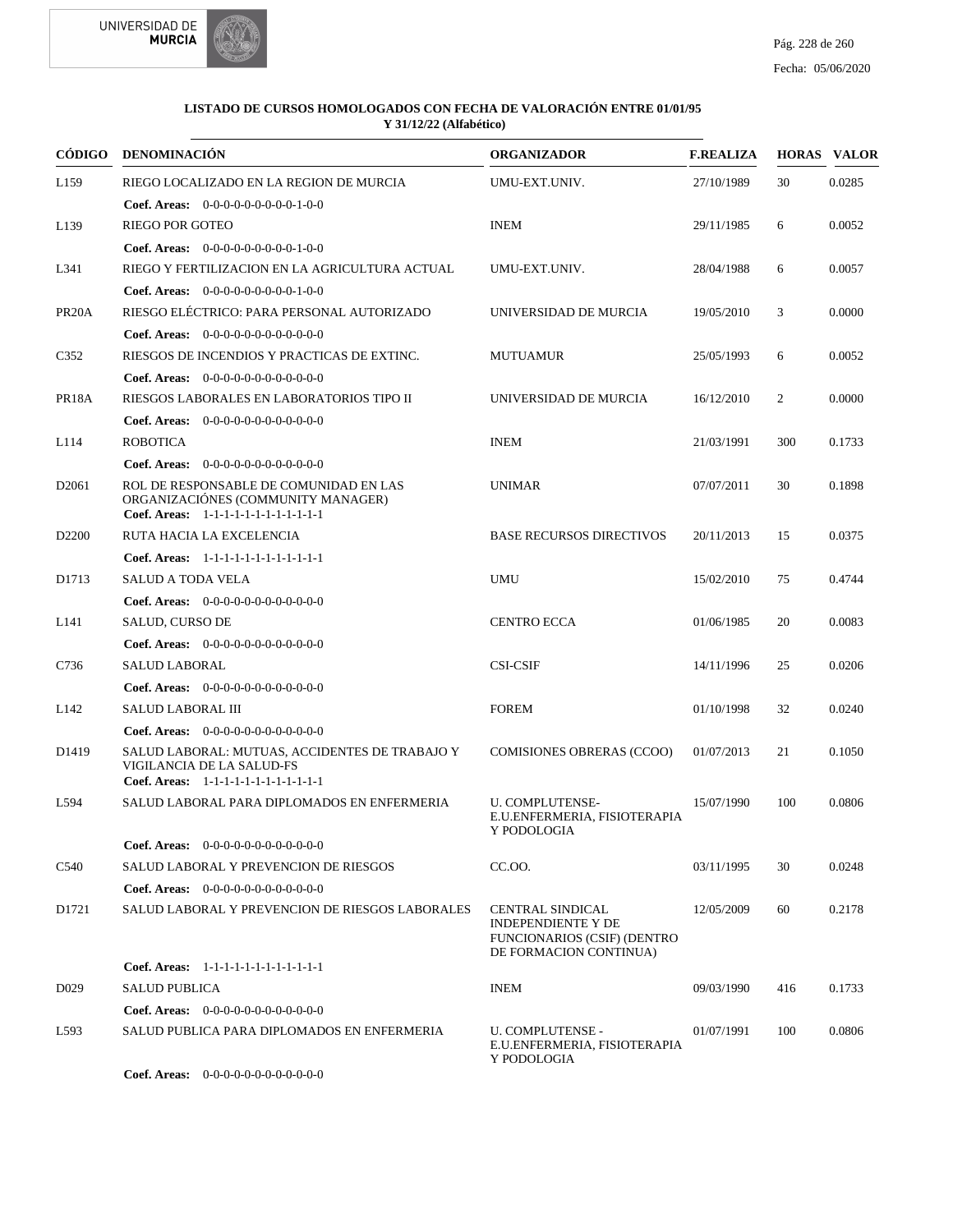



| <b>CÓDIGO</b>    | <b>DENOMINACIÓN</b>                                                                                        | <b>ORGANIZADOR</b>                              | <b>F.REALIZA</b> |     | <b>HORAS VALOR</b> |
|------------------|------------------------------------------------------------------------------------------------------------|-------------------------------------------------|------------------|-----|--------------------|
| D2027            | SALUD Y ACTIVIDAD FÍSICA                                                                                   | UMU                                             | 16/12/1995       | 20  | 0.0173             |
|                  | Coef. Areas: 0-0-0-0-0-0-0-0-0-1-0-0                                                                       |                                                 |                  |     |                    |
| L349             | <b>SALUD Y DEPORTE</b>                                                                                     | <b>UMU-SAD</b>                                  | 06/07/1998       | 45  | 0.0427             |
|                  | Coef. Areas: 0-0-0-0-0-0-0-0-0-1-0-0                                                                       |                                                 |                  |     |                    |
| L <sub>450</sub> | SANITARIO: AUX. SANITARIO SOCIAL                                                                           | CRUZ ROJA ESPAÑOLA                              | 15/11/1991       | 500 | 0.0750             |
|                  | <b>Coef. Areas:</b> $0-0-0-0-0-0-0-0-0-0-0-0$                                                              |                                                 |                  |     |                    |
| L347             | SANITARIO DE ALCOHOLISMO                                                                                   | UMU-DEP. PSIOUIATRIA                            | 31/03/1987       | 3   | 0.0000             |
|                  | <b>Coef. Areas:</b> $0-0-0-0-0-0-0-0-0-0-0-0$                                                              |                                                 |                  |     |                    |
| L026             | SANITARIO DE ALCOHOLISMO                                                                                   | UMU-DEP. PSIQUIATRIA Y<br>PSICOLOGIA MEDICA     | 31/03/1985       | 15  | 0.0130             |
|                  | <b>Coef. Areas:</b> $0-0-0-0-0-0-0-0-0-0-0-0$                                                              |                                                 |                  |     |                    |
| L345             | SANITARIO DE ATENCION PRIMARIA                                                                             | UMU-CAT. HIGIENE                                | 31/01/1984       | 12  | 0.0104             |
|                  | <b>Coef. Areas:</b> $0-0-0-0-0-0-0-0-0-0-0-0$                                                              |                                                 |                  |     |                    |
| L025             | SANITARIO DE DROGODEPENDENCIAS                                                                             | UMU-DEP. PSIQUIATRIA Y<br><b>PSICOLOGIA</b>     | 31/03/1985       | 15  | 0.0130             |
|                  | <b>Coef. Areas:</b> $0-0-0-0-0-0-0-0-0-0-0-0$                                                              |                                                 |                  |     |                    |
| L024             | SANITARIO DE EDUCACION SEXUAL                                                                              | UMU-DEP. PSIOUIATRIA                            | 31/03/1985       | 15  | 0.0130             |
|                  | <b>Coef. Areas:</b> $0-0-0-0-0-0-0-0-0-0-0-0$                                                              |                                                 |                  |     |                    |
| L346             | SANITARIO DE PREVENCION Y REHABILITACION DE LA<br><b>SUBNORMALIDAD</b>                                     | UMU-ESC. PROF.PSIQUIATRIA                       | 30/04/1989       | 3   | 0.0000             |
|                  | Coef. Areas: $0-0-0-0-0-0-0-0-0-0-0$                                                                       |                                                 |                  |     |                    |
| L027             | SANITARIO DE PSICOGERIATRIA                                                                                | UMU-DEP. PISQUIATRIA Y<br>PSICOLOGIA MEDICA     | 31/03/1985       | 15  | 0.0130             |
|                  | <b>Coef. Areas:</b> $0-0-0-0-0-0-0-0-0-0-0-0$                                                              |                                                 |                  |     |                    |
| L <sub>363</sub> | SANITARIO DE TECNICAS FISICAS DE LABORATORIO                                                               | DIP.PROV. ALMERIA                               | 18/11/1990       | 6   | 0.0052             |
|                  | <b>Coef. Areas:</b> $0-0-0-0-0-0-0-0-0-0-0-0$                                                              |                                                 |                  |     |                    |
| L043             | <b>SCADA-SCS</b>                                                                                           | <b>OMRON</b>                                    | 31/12/1998       | 30  | 0.0113             |
|                  | <b>Coef. Areas:</b> $0-0-0-0-0-0-0-0-1-0-0$                                                                |                                                 |                  |     |                    |
| L037             | SCHEIDEGGER DE MECANOGRAFIA (CALIF:BUENO)                                                                  | <b>ESCUELA SCHEIDEGGER -</b><br><b>VALENCIA</b> | 31/12/1982       | 3   | 0.0000             |
|                  | Coef. Areas: $0-0-0-0-0-0-0-0-0-0-0$                                                                       |                                                 |                  |     |                    |
| <b>U955E</b>     | SCRUM MANAGER: METODOLOGÍA ÁGIL DE GESTIÓN DE<br>PROYECTOS.<br><b>Coef. Areas:</b> $0-0-0-0-0-1-0-0-0-0-0$ | UNIVERSIDAD DE MURCIA                           | 25/06/2018       | 30  | 0.2145             |
| C <sub>140</sub> | SEC.DE PUBLIC.PERIODICAS EN BIB.UNIV.GEST. Y SERV.                                                         | <b>U. CANTABRIA</b>                             | 31/08/1992       | 20  | 0.0173             |
|                  | <b>Coef. Areas:</b> $0-0-0-0-0-0-1-0-0-0-0$                                                                |                                                 |                  |     |                    |
| C370             | SECRETARIA DE DIRECCION                                                                                    | <b>INEM</b>                                     | 25/04/1992       | 850 | 0.1733             |
|                  | <b>Coef. Areas:</b> $0-0-0-0-0-0-0-0-0-0-0-0$                                                              |                                                 |                  |     |                    |
| C <sub>121</sub> | SECRETARIADO                                                                                               | INEM                                            | 01/09/1989       | 500 | 0.1733             |
|                  | Coef. Areas: 0-0-0-0-0-0-0-0-0-0-0-0-0                                                                     |                                                 |                  |     |                    |
| D740             | SECRETARIADO DE DIRECCION                                                                                  | <b>INEM</b>                                     | 15/03/1994       | 400 | 0.1733             |
|                  | Coef. Areas: 1-1-1-1-1-1-1-1-1-1-1-1-1                                                                     |                                                 |                  |     |                    |
| C830             | SECRETARIADO DE DIRECCION                                                                                  | CONVENIO CARM                                   | 07/11/2000       | 30  | 0.0644             |
|                  |                                                                                                            |                                                 |                  |     |                    |
|                  | <b>Coef. Areas:</b> $0-0-0-0-0-0-0-0-0-0-0-0$                                                              |                                                 |                  |     |                    |
| D2128            | SECRETARIADO DE DIRECCIÓN                                                                                  | CARM                                            | 29/10/1999       | 320 | 0.1733             |
|                  | Coef. Areas: 1-1-1-1-1-1-1-1-1-1-1-1-1                                                                     |                                                 | 09/07/1991       | 400 |                    |
| L541             | SECRETARIADO INFORMATICO                                                                                   | <b>INEM</b>                                     |                  |     | 0.1575             |
|                  | Coef. Areas: $0-0-0-0-0-0-0-0-0-0-0$                                                                       |                                                 |                  |     |                    |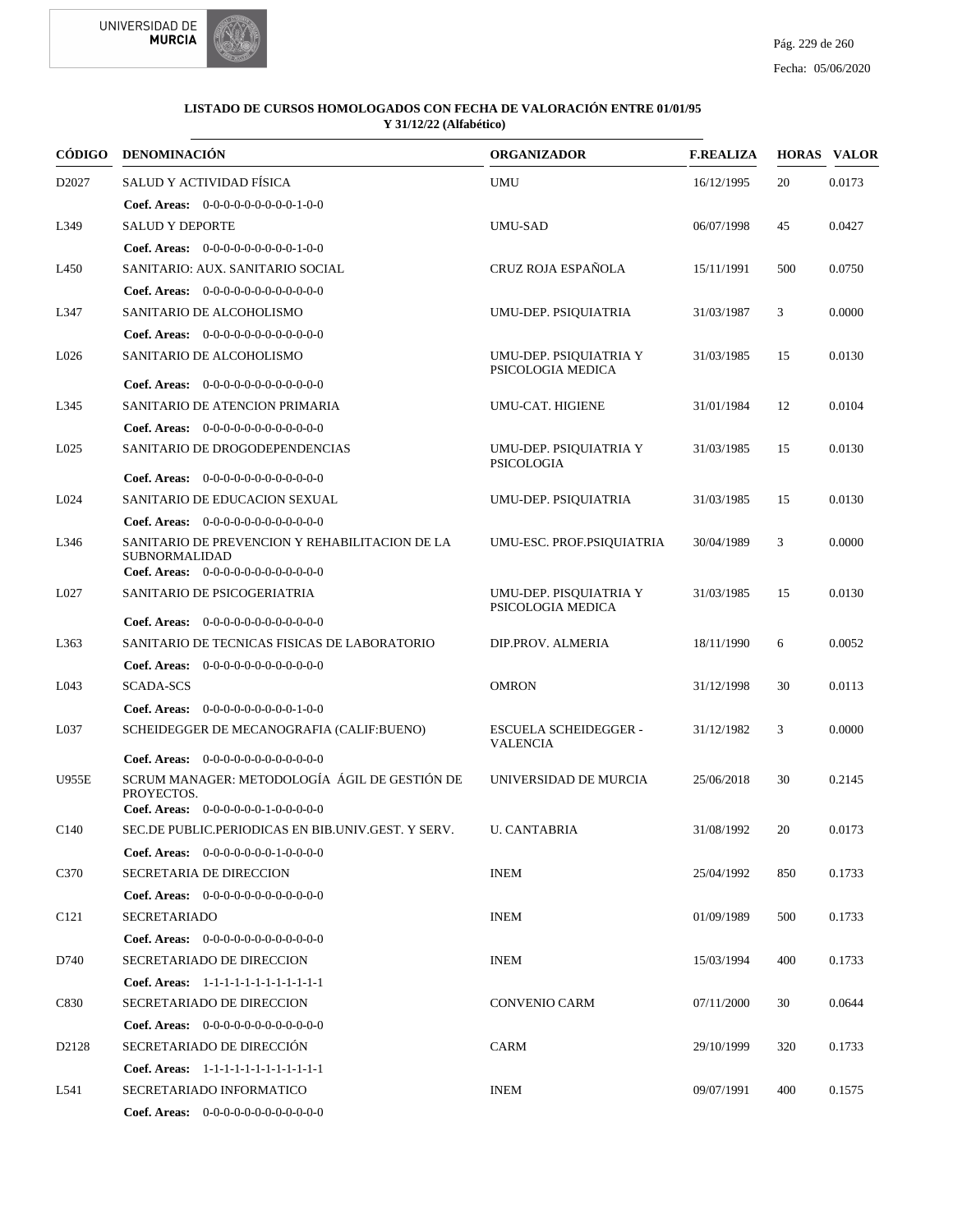

|                  | CÓDIGO DENOMINACIÓN                                                                                                                                                                  | <b>ORGANIZADOR</b>                                                                                         | <b>F.REALIZA</b> |     | <b>HORAS VALOR</b> |
|------------------|--------------------------------------------------------------------------------------------------------------------------------------------------------------------------------------|------------------------------------------------------------------------------------------------------------|------------------|-----|--------------------|
| D705             | SECRETARIADO INFORMATICO                                                                                                                                                             | <b>INEM</b>                                                                                                | 27/02/1991       | 540 | 0.1733             |
|                  | Coef. Areas: $2-2-2-2-2-2-2-2-2-2-2-2-2$                                                                                                                                             |                                                                                                            |                  |     |                    |
| C <sub>122</sub> | SECRETARIADO INFORMATICO                                                                                                                                                             | <b>INEM</b>                                                                                                | 10/10/1990       | 540 | 0.1733             |
|                  | Coef. Areas: 1-1-1-1-1-1-1-1-1-1-1-1-1                                                                                                                                               |                                                                                                            |                  |     |                    |
| D <sub>128</sub> | SECRETARIADO INFORMATICO                                                                                                                                                             | <b>INEM</b>                                                                                                | 13/03/1991       | 540 | 0.1733             |
|                  | Coef. Areas: $2-2-2-2-2-2-2-2-2-2-2-2-2$                                                                                                                                             |                                                                                                            |                  |     |                    |
| D1853            | SECRETARIADO INFORMÁTICO                                                                                                                                                             | ACADEMIA CALDERON, CENTRO 01/06/1996<br>DE OPOSICIONES                                                     |                  | 495 | 0.0825             |
|                  | Coef. Areas: 0-0-0-0-0-0-0-0-0-0-0-0-0                                                                                                                                               |                                                                                                            |                  |     |                    |
| C048             | SECRETARIADO MEDICO Y DE LA SALUD                                                                                                                                                    | UMU-FAC. MEDICINA                                                                                          | 26/07/1990       | 250 | 0.1654             |
|                  | Coef. Areas: 0-0-0-0-0-0-0-0-0-0-0-0-0                                                                                                                                               |                                                                                                            |                  |     |                    |
| C737             | <b>SECRETARIAS</b>                                                                                                                                                                   | C.E.O.E.                                                                                                   | 16/01/1998       | 100 | 0.0825             |
|                  | <b>Coef. Areas:</b> $0-0-0-0-0-0-0-0-0-0-0-0$                                                                                                                                        |                                                                                                            |                  |     |                    |
| D1444            | <b>SECRETARIAS</b>                                                                                                                                                                   | CONFEDERACION REGIONAL DE 25/06/2005<br><b>ORGANIZACIONES</b><br><b>EMPRESARIALES DE MURCIA</b><br>(CROEM) |                  | 132 | 0.4356             |
|                  | Coef. Areas: 1-1-1-1-1-1-1-1-1-1-1-1-1                                                                                                                                               |                                                                                                            |                  |     |                    |
| U681             | SECRETARIAS DE DIRECCION                                                                                                                                                             | UNIVERSIDAD DE MURCIA                                                                                      | 11/11/1996       | 15  | 0.0146             |
|                  | Coef. Areas: $0-0-0-0-0-0-0-0-0-0-0$                                                                                                                                                 |                                                                                                            |                  |     |                    |
| C <sub>027</sub> | SECRETARIAS DE DIRECCION (C/D) (PREPARACION)                                                                                                                                         | C.A.R.M.                                                                                                   | 01/06/1989       | 25  | 0.0207             |
|                  | Coef. Areas: $0-0-0-0-0-0-0-0-0-0-0$                                                                                                                                                 |                                                                                                            |                  |     |                    |
| <b>CA119E</b>    | SECURIZACION DE EQUIPOS LINUX Y WINDOWS                                                                                                                                              | UNIVERSIDAD DE MURCIA                                                                                      | 12/05/2008       | 25  | 0.1073             |
|                  | <b>Coef. Areas:</b> $0-0-0-0-0-1-0-0-0-0-0$                                                                                                                                          |                                                                                                            |                  |     |                    |
| IT90E            | <b>SEDE ELECTRONICA</b>                                                                                                                                                              | UNIVERSIDAD DE MURCIA                                                                                      | 17/09/2014       | 30  | 0.2145             |
|                  | Coef. Areas: 1-1-1-1-1-1-1-1-1-1-1-1-1                                                                                                                                               |                                                                                                            |                  |     |                    |
| <b>IT165E</b>    | SEDE ELECTRÓNICA                                                                                                                                                                     | UNIVERSIDAD DE MURCIA                                                                                      | 15/02/2016       | 30  | 0.2145             |
|                  | Coef. Areas: 1-1-1-1-1-1-1-1-1-1-1-1-1                                                                                                                                               |                                                                                                            |                  |     |                    |
| <b>CA108E</b>    | SEGUIMIENTO DE LA ACTIVIDAD DE REGISTRO DE<br>SOLICITUDES, ESCRITOS Y COMUNICACIONES Y<br><b>EXPEDICION DE COPIAS DE DOCUMENTOS</b><br><b>Coef. Areas:</b> $0-0-1-0-0-0-0-0-0-0-0-0$ | UNIVERSIDAD DE MURCIA                                                                                      | 07/10/2008       | 10  | 0.0429             |
| U122E            | SEGURIDAD (AREA JURIDICO Y SOCIOPROFESIONAL), II<br><b>CURSO DE</b><br><b>Coef. Areas:</b> $0-0-0-0-0-0-0-0-0-0-0$                                                                   | UNIVERSIDAD DE MURCIA                                                                                      | 22/03/2000       | 30  | 0.0660             |
| C073             | SEGURIDAD CONTRA INCENDIOS                                                                                                                                                           | UMU-U.TECNICA                                                                                              | 22/05/1992       | 11  | 0.0104             |
|                  | <b>Coef. Areas:</b> $0-0-0-0-0-0-0-0-0-0-0-0$                                                                                                                                        |                                                                                                            |                  |     |                    |
| U1003E           | SEGURIDAD E HIGIENE EN EL LABORATORIO NCB1, NCB2 Y UNIVERSIDAD DE MURCIA                                                                                                             |                                                                                                            | 14/01/2019       | 19  | 0.1359             |
|                  | NCB3<br>Coef. Areas: $0-0-0-0-0-0-0-0-1-0-1$                                                                                                                                         |                                                                                                            |                  |     |                    |
| D <sub>278</sub> | <b>SEGURIDAD E HIGIENE EN EL TRABAJO</b>                                                                                                                                             | <b>FREMAP</b>                                                                                              | 26/07/1994       | 3   | 0.0000             |
|                  | <b>Coef. Areas:</b> $0-0-0-0-0-0-0-0-0-0-0$                                                                                                                                          |                                                                                                            |                  |     |                    |
| L595             | <b>SEGURIDAD E HIGIENE EN EL TRABAJO</b>                                                                                                                                             | <b>FREMAP</b>                                                                                              | 26/07/1994       | 25  | 0.0197             |
|                  | Coef. Areas: $0-0-0-0-0-0-0-0-0-0-0$                                                                                                                                                 |                                                                                                            |                  |     |                    |
| C478             | <b>SEGURIDAD E HIGIENE EN ELTRABAJO</b>                                                                                                                                              | <b>FREMAP</b>                                                                                              | 02/05/1995       | 3   | 0.0000             |
|                  | Coef. Areas: $0-0-0-0-0-0-0-0-0-0-0$                                                                                                                                                 |                                                                                                            |                  |     |                    |
| U506             | SEGURIDAD EN EDIFICIOS Y PREVENCION DE RIESGOS                                                                                                                                       | UNIVERSIDAD DE MURCIA                                                                                      | 30/01/1996       | 15  | 0.0146             |
|                  | <b>Coef. Areas:</b> $0-0-0-0-0-0-0-0-0-0-0$                                                                                                                                          |                                                                                                            |                  |     |                    |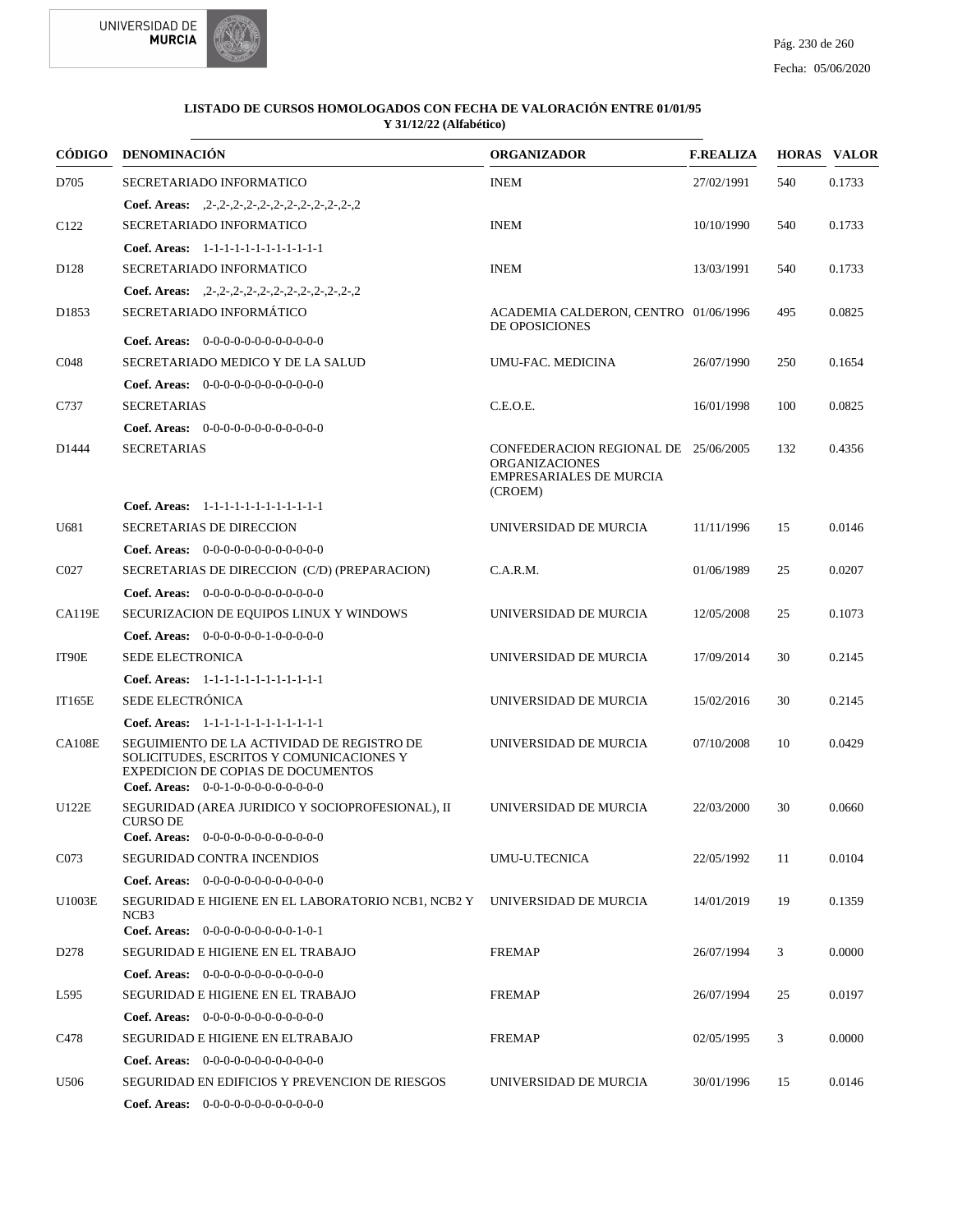

| CÓDIGO            | <b>DENOMINACIÓN</b>                                                                                                         | <b>ORGANIZADOR</b>       | <b>F.REALIZA</b> |    | <b>HORAS VALOR</b> |
|-------------------|-----------------------------------------------------------------------------------------------------------------------------|--------------------------|------------------|----|--------------------|
| U677              | <b>SEGURIDAD EN EDIFICIOS Y PREVENCION DE RIESGOS</b>                                                                       | UNIVERSIDAD DE MURCIA    | 05/11/1996       | 15 | 0.0146             |
|                   | <b>Coef. Areas:</b> $0-0-0-0-0-0-0-0-0-0-0-0$                                                                               |                          |                  |    |                    |
| U019A             | <b>SEGURIDAD EN EDIFICIOS Y PREVENCION DE RIESGOS</b>                                                                       | UNIVERSIDAD DE MURCIA    | 10/11/1997       | 20 | 0.0200             |
|                   | Coef. Areas: 0-0-0-0-0-0-0-0-0-0-0-0-0                                                                                      |                          |                  |    |                    |
| <b>U019E</b>      | <b>SEGURIDAD EN EDIFICIOS Y PREVENCION DE RIESGOS</b>                                                                       | UNIVERSIDAD DE MURCIA    | 10/11/1997       | 20 | 0.0220             |
|                   | <b>Coef. Areas:</b> $0-0-0-0-0-0-0-0-0-0-0-0$                                                                               |                          |                  |    |                    |
| L356              | SEGURIDAD EN LA AGRICULTURA                                                                                                 | I.N.S.H. TRABAJO         | 06/05/1983       | 3  | 0.0000             |
|                   | Coef. Areas: $0-0-0-0-0-0-0-0-0-0-0$                                                                                        |                          |                  |    |                    |
| D <sub>211</sub>  | SEGURIDAD EN LAS TECN. DE LA INF.SEG. EN INTERNET,<br>PROCESO DE LA<br>Coef. Areas: $0-0-0-0-0-1-0-0-0-0-0$                 | C.O. INGEN. INFORM. R.M. | 24/03/2001       | 10 | 0.0165             |
| U384A             | <b>SEGURIDAD EN REDES</b>                                                                                                   | UNIVERSIDAD DE MURCIA    | 20/11/2006       | 36 | 0.1404             |
|                   | Coef. Areas: $0-0-0-0-0-1-0-0-0-0-0$                                                                                        |                          |                  |    |                    |
| <b>U384E</b>      | <b>SEGURIDAD EN REDES</b>                                                                                                   | UNIVERSIDAD DE MURCIA    | 20/11/2006       | 36 | 0.1544             |
|                   | Coef. Areas: $0-0-0-0-0-1-0-0-0-0-0$                                                                                        |                          |                  |    |                    |
| D <sub>207</sub>  | <b>SEGURIDAD EN SISTEMAS INFORMATICOS</b>                                                                                   | UMU-EXT.UNIV.            | 05/06/1999       | 40 | 0.0380             |
|                   | Coef. Areas: $0-0-0-0-0-1-0-0-0-0-0$                                                                                        |                          |                  |    |                    |
| L <sub>267</sub>  | SEGURIDAD, GENERAL                                                                                                          | I.N.S.H. TRABAJO         | 19/11/1993       | 25 | 0.0197             |
|                   | Coef. Areas: $0-0-0-0-0-0-0-0-0-0-0$                                                                                        |                          |                  |    |                    |
| U1061A            | SEGURIDAD QUIMICA. NIVEL AVANZADO                                                                                           | UNIVERSIDAD DE MURCIA    | 29/10/2019       | 8  | 0.0520             |
|                   | Coef. Areas: $0-0-0-0-0-0-0-0-1-0-1$                                                                                        |                          |                  |    |                    |
| U1010A            | SEGURIDAD QUÍMICA (1ª EDICIÓN)                                                                                              | UNIVERSIDAD DE MURCIA    | 13/03/2019       | 8  | 0.0520             |
|                   | Coef. Areas: $0-0-0-0-0-0-0-0-1-0-1$                                                                                        |                          |                  |    |                    |
| D <sub>102</sub>  | <b>SEGURIDAD SOCIAL</b>                                                                                                     | CC.OO.                   | 30/11/2000       | 30 | 0.0545             |
|                   | Coef. Areas: $0-0-0-0-1-0-0-0-0-0-0$                                                                                        |                          |                  |    |                    |
| C917              | SEGURIDAD SOCIAL                                                                                                            | CC.OO.                   | 04/11/1999       | 25 | 0.0227             |
|                   | Coef. Areas: 0-0-0-0-1-0-0-0-0-0-0-0                                                                                        |                          |                  |    |                    |
| D <sub>0</sub> 20 | SEGURIDAD SOCIAL: ASPECTOS ECONOMICOS Y PRACTICOS UMU-EXT.UNIV.                                                             |                          | 13/03/1999       | 30 | 0.0259             |
|                   | Coef. Areas: $0-0-0-0-1-0-0-0-0-0-0$                                                                                        |                          |                  |    |                    |
| CO <sub>33</sub>  | SEGURIDAD SOCIAL (C/D), INICIACION                                                                                          | C.A.R.M.                 | 29/09/1989       | 36 | 0.0298             |
|                   | Coef. Areas: $0-0-0-0-1-0-0-0-0-0-0$                                                                                        |                          |                  |    |                    |
| C645              | SEGURIDAD SOCIAL I (PRESTACIONES)                                                                                           | CC.OO.                   | 23/09/1996       | 20 | 0.0182             |
|                   | Coef. Areas: $0-0-0-0-1-0-0-0-0-0-0$                                                                                        |                          |                  |    |                    |
| C738              | SEGURIDAD SOCIAL I (PRESTACIONES)                                                                                           | CC.OO.                   | 10/10/1997       | 25 | 0.0227             |
|                   | Coef. Areas: $0-0-0-0-1-0-0-0-0-0-0$                                                                                        |                          |                  |    |                    |
| C646              | SEGURIDAD SOCIAL II                                                                                                         | CC.00.                   | 10/12/1996       | 20 | 0.0182             |
|                   | Coef. Areas: $0-0-0-0-1-0-0-0-0-0-0$                                                                                        |                          |                  |    |                    |
| C739              | SEGURIDAD SOCIAL II (JUBILACION)                                                                                            | CC.00.                   | 10/10/1997       | 25 | 0.0227             |
|                   | <b>Coef. Areas:</b> $0-0-0-0-1-0-0-0-0-0-0-0$                                                                               |                          |                  |    |                    |
| C959              | SEGURIDAD SOCIAL, REGIMEN GENERAL Y MUTUALIDADES CC.OO.<br>DE FUNCIONARIOS<br><b>Coef. Areas:</b> $0-0-0-0-1-0-0-0-0-0-0-0$ |                          | 08/10/2001       | 25 | 0.0454             |
| U916E             | <b>SEGURIDAD VIAL</b>                                                                                                       | UNIVERSIDAD DE MURCIA    | 25/04/2016       | 20 | 0.1430             |
|                   | Coef. Areas: 0-0-0-0-0-0-0-0-0-0-1-0                                                                                        |                          |                  |    |                    |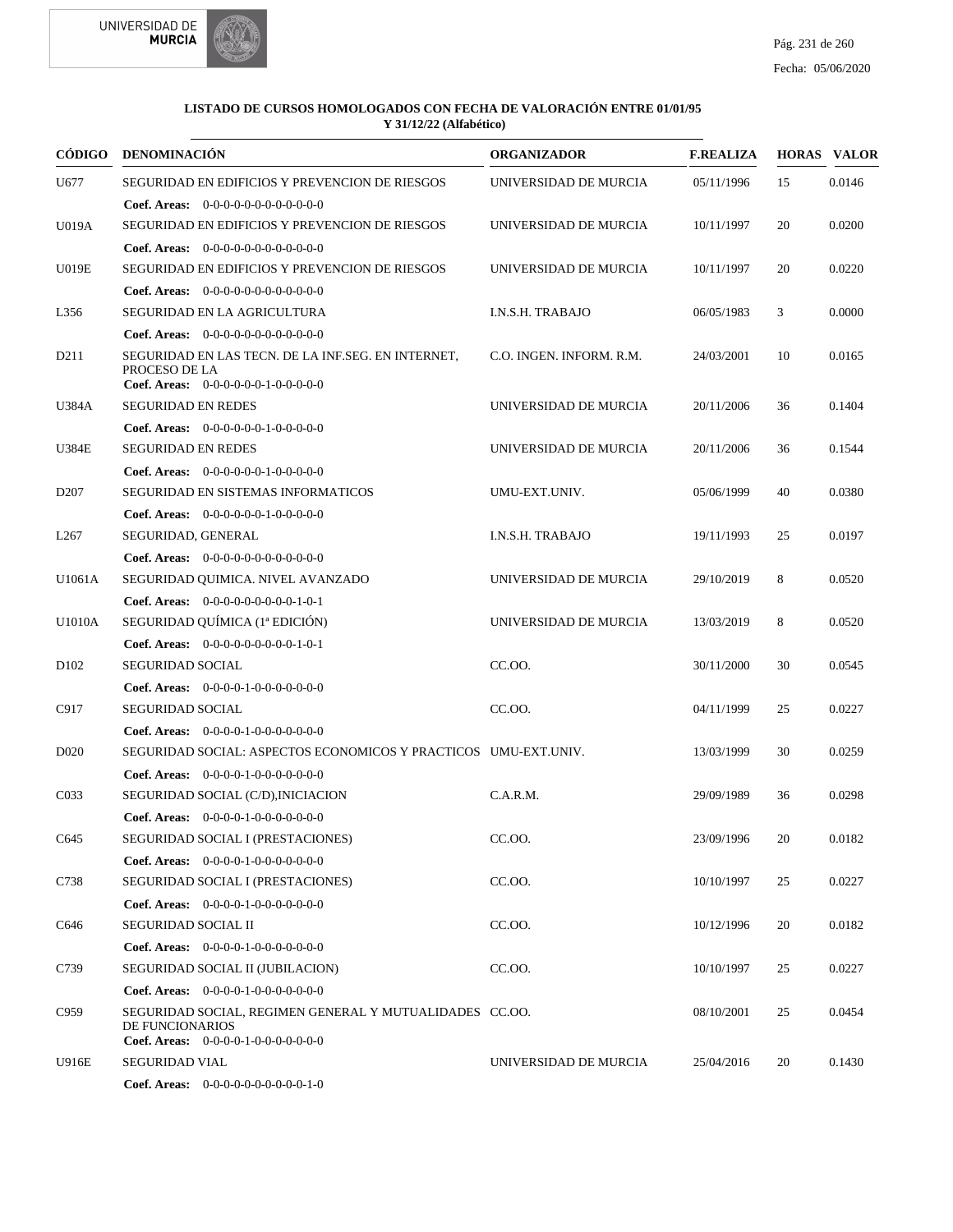



| <b>CÓDIGO</b>     | <b>DENOMINACIÓN</b>                                                                                                                          | <b>ORGANIZADOR</b>                                                                 | <b>F.REALIZA</b> |    | <b>HORAS VALOR</b> |
|-------------------|----------------------------------------------------------------------------------------------------------------------------------------------|------------------------------------------------------------------------------------|------------------|----|--------------------|
| IT52E             | SEGURIDAD VIAL EN EL ENTORNO LABORAL. INTERNET                                                                                               | UNIVERSIDAD DE MURCIA                                                              | 15/06/2011       | 30 | 0.2145             |
|                   | Coef. Areas: 1-1-1-1-1-1-1-1-1-1-1-1-1                                                                                                       |                                                                                    |                  |    |                    |
| D1782             | SEGURIDAD Y AUDITORÍA DE APLICACIONES WEB                                                                                                    | CONFERENCIA DE RECTORES DE 16/06/2016<br>LAS UNIVERSIDADES PÚBLICAS<br><b>CRUE</b> |                  | 20 | 0.1075             |
|                   | <b>Coef. Areas:</b> $0-0-0-0-0-1-0-0-0-0-0$                                                                                                  |                                                                                    |                  |    |                    |
| D1846             | SEGURIDAD Y AUDITORÍA DE APLICACIONES WEB (2 <sup>a</sup><br>EDICIÓN DEL CURSO ONLINE)<br>Coef. Areas: $0-0-0-0-0-1-0-0-0-0-0$               | NEXTEL S.A. INGENIERÍA Y<br>CONSULTORÍA                                            | 11/11/2016       | 20 | 0.0500             |
| U028A             | SEGURIDAD Y CONDICIONES DE TRABAJO EN LOS<br><b>LABORATORIOS</b><br>Coef. Areas: $0-0-0-0-0-0-0-0-0-0-0$                                     | UNIVERSIDAD DE MURCIA                                                              | 02/03/1998       | 10 | 0.0100             |
| CA152E            | SEGURIDAD Y FIRMA ELECTRONICA                                                                                                                | UNIVERSIDAD DE MURCIA                                                              | 27/05/2010       | 25 | 0.1788             |
|                   | Coef. Areas: $1-1-1-1-1-1-1-1-1-1-1$                                                                                                         |                                                                                    |                  |    |                    |
| D <sub>028</sub>  | <b>SEGURIDAD Y SALUD</b>                                                                                                                     | OTHER ACTIVITIES.GRUPO<br><b>MANPOWER</b>                                          | 13/03/1997       | 5  | 0.0019             |
|                   | <b>Coef. Areas:</b> $0-0-0-0-0-0-0-0-0-0-0-0$                                                                                                |                                                                                    |                  |    |                    |
| D <sub>604</sub>  | <b>SEGURIDAD Y SALUD</b>                                                                                                                     | <b>GRUPO MANPOWER</b>                                                              | 19/02/1998       | 8  | 0.0030             |
|                   | <b>Coef. Areas:</b> $0-0-0-0-0-0-0-0-0-0-0-0$                                                                                                |                                                                                    |                  |    |                    |
| U048A             | SEGURIDAD Y SALUD PARA PREVENIR RIESGOS EN LOS<br>EDIFICIOS.<br>Coef. Areas: 0-0-0-0-0-0-0-0-0-0-0-0-0                                       | UNIVERSIDAD DE MURCIA                                                              | 11/11/1998       | 5  | 0.0050             |
| C918              | <b>SELECCION DE PERSONAL</b>                                                                                                                 | <b>CROEM</b>                                                                       | 31/07/2000       | 60 | 0.0900             |
|                   | <b>Coef. Areas:</b> $0-0-0-0-1-0-0-0-0-0-0-0$                                                                                                |                                                                                    |                  |    |                    |
| C919              | <b>SELECCION DE PERSONAL</b>                                                                                                                 | <b>COCIN</b>                                                                       | 22/02/2001       | 24 | 0.0416             |
|                   | Coef. Areas: $0-0-0-0-1-0-0-0-0-0-0$                                                                                                         |                                                                                    |                  |    |                    |
| C806              | SELECCION DE PERSONAL I                                                                                                                      | <b>COCIN</b>                                                                       | 16/10/1998       | 12 | 0.0104             |
|                   | <b>Coef. Areas:</b> $0-0-0-0-1-0-0-0-0-0-0-0$                                                                                                |                                                                                    |                  |    |                    |
| C807              | SELECCION DE PERSONAL II                                                                                                                     | <b>COCIN</b>                                                                       | 29/10/1998       | 12 | 0.0104             |
|                   | <b>Coef. Areas:</b> $0-0-0-0-1-0-0-0-0-0-0-0$                                                                                                |                                                                                    |                  |    |                    |
| D846              | SELECCION EFICAZ DE PERSONAL PARA LA EMPRESA                                                                                                 | <b>CROEM</b>                                                                       | 03/05/2007       | 80 | 0.2640             |
|                   | <b>Coef. Areas:</b> $0-0-0-0-1-0-0-0-0-0-0-0$                                                                                                |                                                                                    |                  |    |                    |
| D <sub>1573</sub> | SELECCIÓN EFICAZ DE PERSONAL PARA LA EMPRESA                                                                                                 | CARM - SERVICIO REGIONAL DE 19/06/2008<br><b>EMPLEO Y FORMACION (SEF)</b>          |                  | 80 | 0.2772             |
|                   | <b>Coef. Areas:</b> $0-0-0-0-0-0-0-0-0-0-0-0$                                                                                                |                                                                                    |                  |    |                    |
| U264A             | SEMINARIO DE HABILIDADES DE COMUNICACION PARA<br>DIRECTIVOS Y GESTORES DE LA UNIVERSIDAD DE MURCIA<br>Coef. Areas: 1-1-1-1-1-1-1-1-1-1-1-1-1 | UNIVERSIDAD DE MURCIA                                                              | 03/09/2003       | 20 | 0.0390             |
| U264E             | SEMINARIO DE HABILIDADES DE COMUNICACION PARA<br>DIRECTIVOS Y GESTORES DE LA UNIVERSIDAD DE MURCIA<br>Coef. Areas: 1-1-1-1-1-1-1-1-1-1-1-1-1 | UNIVERSIDAD DE MURCIA                                                              | 03/09/2003       | 20 | 0.0429             |
| U756E             | SEMINARIO SOBRE LA NUEVA LEY DE PROCEDIMIENTO<br><b>ADMINISTRATIVO</b><br>Coef. Areas: 1-1-1-1-1-1-1-1-1-1-1-1-1                             | UNIVERSIDAD DE MURCIA                                                              | 21/06/2016       | 8  | 0.0572             |
| D <sub>0</sub> 33 | SENIOR VACATION COURSE- BTN                                                                                                                  | <b>EMBASSY LANGUAGE &amp;</b><br><b>TRAINING CENTRES</b>                           | 16/08/1997       | 6  | 0.0023             |
|                   | Coef. Areas: 1-1-1-1-1-1-1-1-1-1-1-1-1                                                                                                       |                                                                                    |                  |    |                    |
| <b>CA139E</b>     | SENSIBILIZACION DE SEGURIDAD DE LA INFORMACION<br>PARA EL USUARIO FINAL<br>Coef. Areas: 1-1-1-1-1-1-1-1-1-1-1-1-1                            | UNIVERSIDAD DE MURCIA                                                              | 14/05/2009       | 12 | 0.0515             |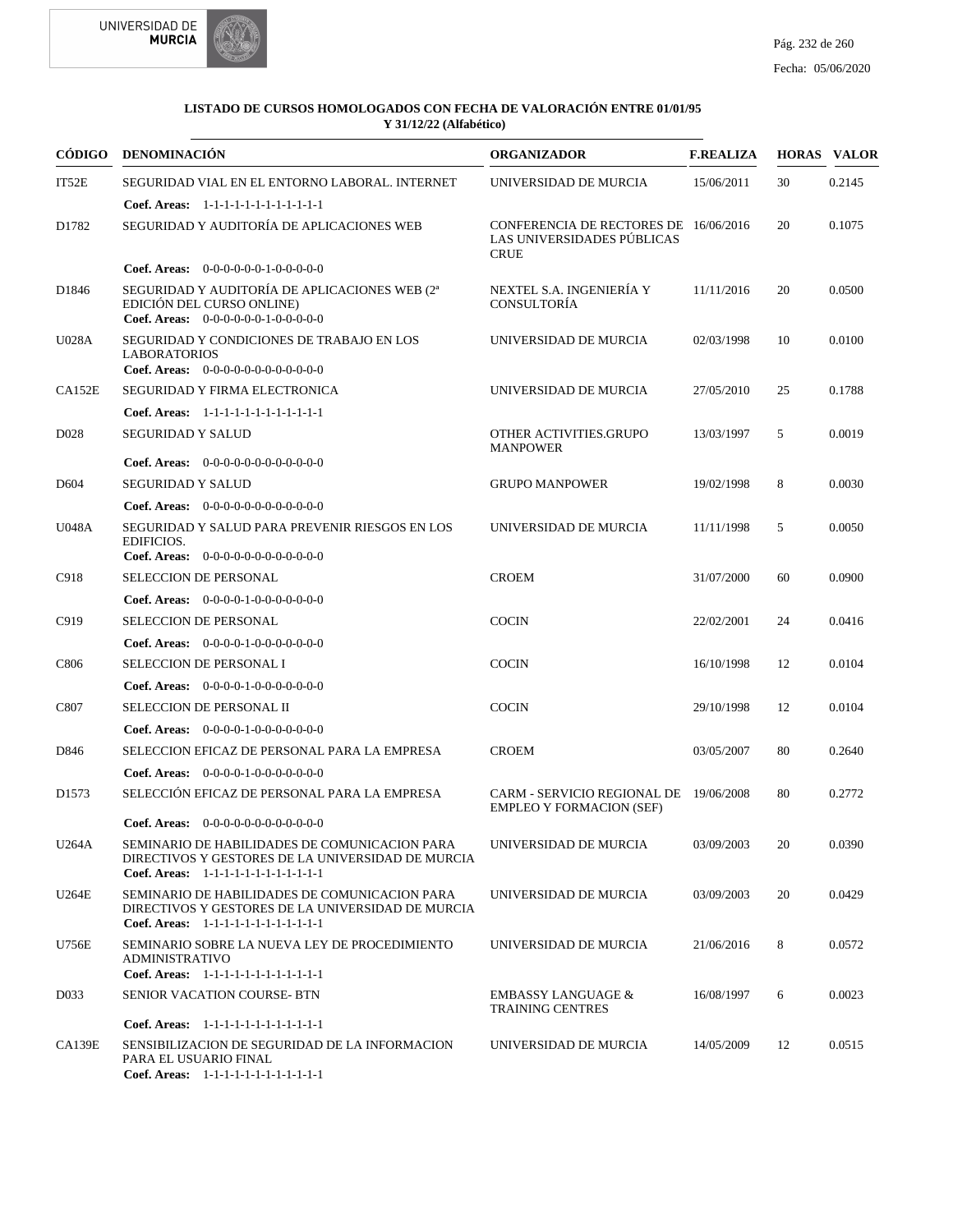



|                   | CÓDIGO DENOMINACIÓN                                                                                                                     | <b>ORGANIZADOR</b>                                                                                                   | <b>F.REALIZA</b> |     | <b>HORAS VALOR</b> |
|-------------------|-----------------------------------------------------------------------------------------------------------------------------------------|----------------------------------------------------------------------------------------------------------------------|------------------|-----|--------------------|
| D1590             | SENSIBILIZACIÓN EN IGUALDAD DE OPORTUNIDADES                                                                                            | INSTITUTO DE LA MUJER (M.SAN. 27/01/2015)<br>SERV. SOCIALES E IGUALDAD)                                              |                  | 30  | 0.1733             |
|                   | Coef. Areas: 1-1-1-1-1-1-1-1-1-1-1-1-1                                                                                                  |                                                                                                                      |                  |     |                    |
| D951              | SENSIBILIZACION EN IGUALDAD DE OPORTUNIDADES<br>ENTRE MUJERES Y HOMBRES (NIVEL BASICO)<br>Coef. Areas: 1-1-1-1-1-1-1-1-1-1-1-1-1        | MINISTERIO DE IGUALDAD -<br><b>INSTITUTO DE LA MUJER</b>                                                             | 18/11/2009       | 30  | 0.1040             |
| D963              | SENSIBILIZACION EN IGUALDAD DE OPORTUNIDADES<br>ENTRE MUJERES Y HOMBRES (NIVEL BASICO)<br>Coef. Areas: 1-1-1-1-1-1-1-1-1-1-1-1-1        | MINISTERIO DE IGUALDAD -<br><b>INSTITUTO DE LA MUJER</b>                                                             | 16/11/2009       | 30  | 0.1040             |
| D1393             | SENSIBILIZACIÓN EN IGUALDAD DE OPORTUNIDADES (ON<br>LINE)                                                                               | <b>CENTRAL SINDICAL</b><br><b>INDEPENDIENTE Y DE</b><br><b>FUNCIONARIOS (CSIF) (DENTRO</b><br>DE FORMACION CONTINUA) | 10/11/2013       | 80  | 0.4840             |
|                   | Coef. Areas: 1-1-1-1-1-1-1-1-1-1-1-1-1                                                                                                  |                                                                                                                      |                  |     |                    |
| IT51E             | SENSIBILIZACION EN VIOLENCIA DE GENERO                                                                                                  | UNIVERSIDAD DE MURCIA                                                                                                | 26/06/2011       | 10  | 0.0715             |
|                   | Coef. Areas: 1-1-1-1-1-1-1-1-1-1-1-1-1                                                                                                  |                                                                                                                      |                  |     |                    |
| D342              | SEÑAL CELULAR DEL CALCIO, LA                                                                                                            | U. A. MADRID-DPTO.<br>FARMACOLOGIA Y TERAPEUTICA<br>(U. AUTONOMA MADRID)                                             | 21/04/2001       | 90  | 0.1418             |
|                   | Coef. Areas: $0-0-0-0-0-0-0-0-1-0-1$                                                                                                    |                                                                                                                      |                  |     |                    |
| D2192             | <b>SER MÁS CREATIVOS</b>                                                                                                                | <b>COURSERA</b>                                                                                                      | 15/09/2013       | 30  | 0.0750             |
|                   | <b>Coef. Areas:</b> $0-0-0-0-0-0-0-0-0-0-0-0$                                                                                           |                                                                                                                      |                  |     |                    |
| L348              | SERVICIO DE SEGURIDAD Y VIGILANCIA                                                                                                      | <b>INEM</b>                                                                                                          | 13/03/1990       | 440 | 0.1733             |
|                   | Coef. Areas: $0-0-0-0-0-0-0-0-0-0-0$                                                                                                    |                                                                                                                      |                  |     |                    |
| D438              | SERVICIOS AVANZADOS DE COMUNICACIONES E<br><b>IMPLICACIONES</b><br>Coef. Areas: $0-0-0-0-0-1-0-0-0-0-0$                                 | C.A.R.M. EAP                                                                                                         | 22/07/1996       | 30  | 0.0322             |
| U017A             | SERVICIOS AVANZADOS EN UNIMURNET E INTERNET                                                                                             | UNIVERSIDAD DE MURCIA                                                                                                | 09/12/1997       | 20  | 0.0200             |
|                   | Coef. Areas: 1-1-1-1-1-1-1-1-1-1-1-1-1                                                                                                  |                                                                                                                      |                  |     |                    |
| U041E             | SERVICIOS AVANZADOS EN UNIMURNET E INTERNET                                                                                             | UNIVERSIDAD DE MURCIA                                                                                                | 02/11/1998       | 20  | 0.0220             |
|                   | Coef. Areas: $1-1-1-1-1-1-1-1-1-1-1$                                                                                                    |                                                                                                                      |                  |     |                    |
| U041A             | SERVICIOS AVANZADOS EN UNIMURNET E INTERNET                                                                                             | UNIVERSIDAD DE MURCIA                                                                                                | 02/11/1998       | 20  | 0.0200             |
|                   | Coef. Areas: 1-1-1-1-1-1-1-1-1-1-1-1-1                                                                                                  |                                                                                                                      |                  |     |                    |
| U017E             | SERVICIOS AVANZADOS EN UNIMURNET E INTERNET                                                                                             | UNIVERSIDAD DE MURCIA                                                                                                | 09/12/1997       | 20  | 0.0220             |
|                   | Coef. Areas: 1-1-1-1-1-1-1-1-1-1-1-1-1                                                                                                  |                                                                                                                      |                  |     |                    |
| D <sub>2045</sub> | SERVICIOS COMUNES DE REGISTRO ELECTRÓNICO.<br>NORMATIVA Y PROCEDIMIENTO DE USO (ONLINE)                                                 | <b>INSTITUTO NACIONAL DE</b><br>ADMINISTRACIÓN PUBLICA<br>(INAP)                                                     | 02/06/2017       | 15  | 0.1073             |
|                   | Coef. Areas: 1-1-1-1-1-1-1-1-1-1-1-1-1                                                                                                  |                                                                                                                      |                  |     |                    |
| L353              | SERVICIOS DE INFORMACION Y DOCUMENTACION JUVENIL UMU-EXT.UNIV.                                                                          |                                                                                                                      | 01/04/1998       | 30  | 0.0259             |
|                   | Coef. Areas: $0-0-0-0-0-0-1-0-1-0-0$                                                                                                    |                                                                                                                      |                  |     |                    |
| D <sub>1252</sub> | SERVICIOS DE INFORMACION Y DOCUMENTACION JUVENIL UMU                                                                                    |                                                                                                                      | 18/03/1998       | 30  | 0.0285             |
|                   | <b>Coef. Areas:</b> $0-0-1-0-0-0-1-0-0-0-0$                                                                                             |                                                                                                                      |                  |     |                    |
| C920              | SERVICIOS INFORMATIVOS Y DOCUMENTALES SOBRE<br><b>GENERO Y MUJERES: FUENTES, CENTROS, REDES</b><br>Coef. Areas: $0-0-0-0-0-0-1-0-0-0-0$ | <b>U. SALAMANCA</b>                                                                                                  | 07/10/2000       | 20  | 0.0355             |
| U585E             | SERVICIOS TIC AVANZADOS PARA EL PAS                                                                                                     | UNIVERSIDAD DE MURCIA                                                                                                | 03/10/2011       | 15  | 0.1073             |
|                   | Coef. Areas: 1-1-1-1-1-1-1-1-1-1-1-1-1                                                                                                  |                                                                                                                      |                  |     |                    |
| D <sub>165</sub>  | SEXUALIDAD Y LA EDUCACION SEXUAL EN EL MARCO DE<br>LA EDUCACION PARA LA SALUD Y PARA LA IGUALDAD. III,<br>LA                            | <b>CSI-CSIF</b>                                                                                                      | 27/02/2003       | 40  | 0.0600             |

0-0-0-0-0-0-0-0-0-0-0-0 **Coef. Areas:**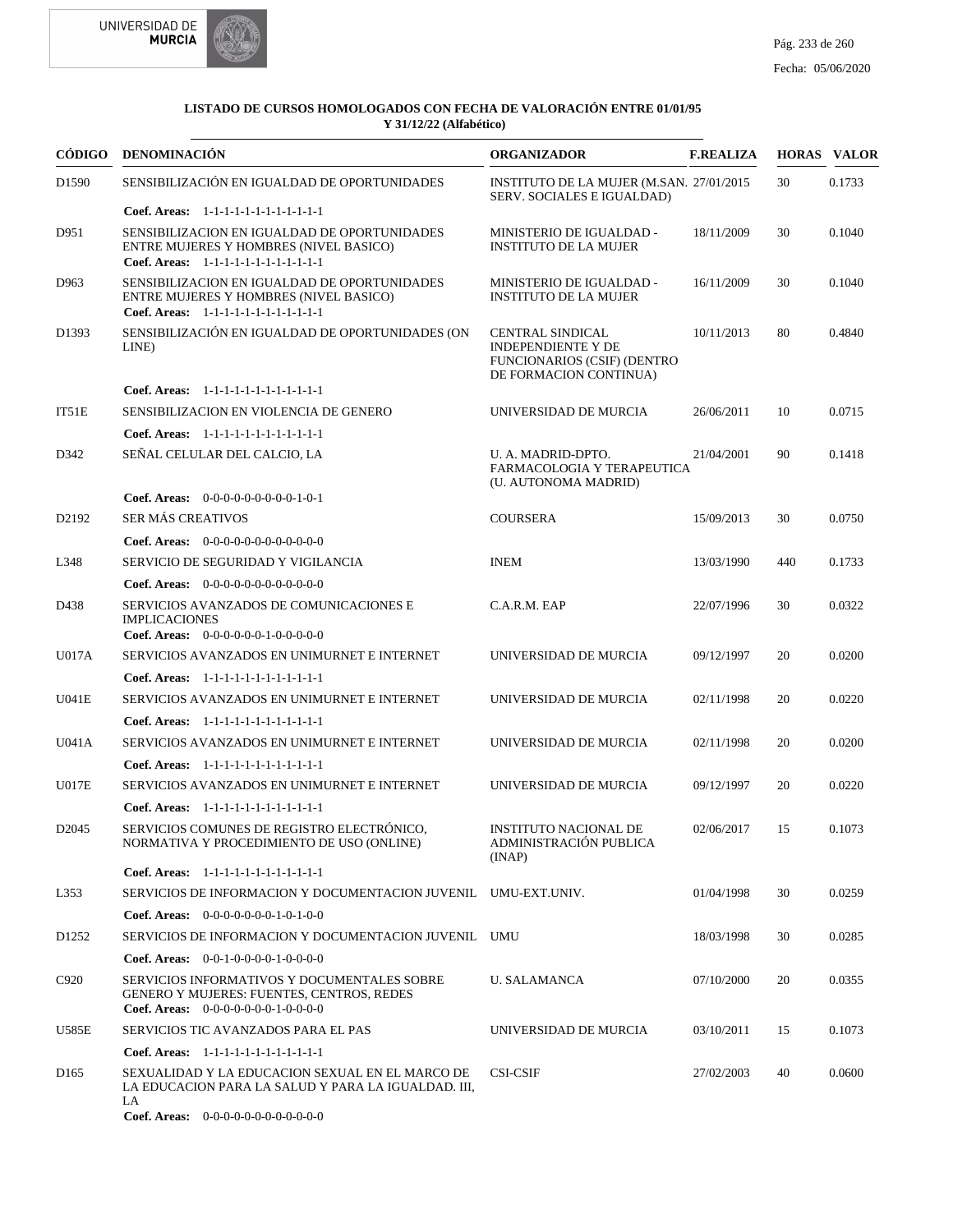



| CÓDIGO            | <b>DENOMINACIÓN</b>                                                                                                                                                                                                                                                | <b>ORGANIZADOR</b>                               | <b>F.REALIZA</b> |    | <b>HORAS VALOR</b> |
|-------------------|--------------------------------------------------------------------------------------------------------------------------------------------------------------------------------------------------------------------------------------------------------------------|--------------------------------------------------|------------------|----|--------------------|
| C379              | <b>SIBUM II</b>                                                                                                                                                                                                                                                    | UMU-BIBL.UNIVERSITARIA                           | 14/12/1982       | 13 | 0.0102             |
|                   | Coef. Areas: 0-0-0-0-0-0-0-1-0-0-0-0                                                                                                                                                                                                                               |                                                  |                  |    |                    |
| C <sub>201</sub>  | SICAI (PRACTICO)                                                                                                                                                                                                                                                   | ESC. HAC. PUBLICA                                | 01/06/1987       | 40 | 0.0323             |
|                   | Coef. Areas: 1-0-0-0-0-0-0-0-0-0-0-0-0                                                                                                                                                                                                                             |                                                  |                  |    |                    |
| C <sub>144</sub>  | SICAI (PRACTICO)                                                                                                                                                                                                                                                   | ESC. HAC. PUBLICA                                | 03/03/1989       | 36 | 0.0291             |
|                   | Coef. Areas: 1-0-0-0-0-0-0-0-0-0-0-0-0                                                                                                                                                                                                                             |                                                  |                  |    |                    |
| C <sub>101</sub>  | SICAI (PRACTICO)                                                                                                                                                                                                                                                   | ESC. HAC. PUBLICA                                | 01/12/1989       | 36 | 0.0291             |
|                   | Coef. Areas: 1-0-0-0-0-0-0-0-0-0-0-0-0                                                                                                                                                                                                                             |                                                  |                  |    |                    |
| C <sub>100</sub>  | SICAI (TEORICO)                                                                                                                                                                                                                                                    | ESC. HAC. PUBLICA                                | 20/10/1989       | 30 | 0.0242             |
|                   | Coef. Areas: 1-0-0-0-0-0-0-0-0-0-0-0-0                                                                                                                                                                                                                             |                                                  |                  |    |                    |
| C <sub>143</sub>  | SICAI (TEORICO)                                                                                                                                                                                                                                                    | ESC. HAC. PUBLICA                                | 03/02/1989       | 30 | 0.0242             |
|                   | Coef. Areas: 1-0-0-0-0-0-0-0-0-0-0-0                                                                                                                                                                                                                               |                                                  |                  |    |                    |
| C <sub>200</sub>  | SICAI (TEORICO)                                                                                                                                                                                                                                                    | ESC. HAC. PUBLICA                                | 01/06/1987       | 40 | 0.0323             |
|                   | Coef. Areas: 1-0-0-0-0-0-0-0-0-0-0-0                                                                                                                                                                                                                               |                                                  |                  |    |                    |
| C <sub>006</sub>  | SIGLO XVIII:PENSAMIENTO Y CULTURA (EL)                                                                                                                                                                                                                             | UMU-AULA DE HUMANIDADES                          | 30/06/1984       | 6  | 0.0047             |
|                   | Coef. Areas: $0-0-0-0-0-0-0-0-0-0-0$                                                                                                                                                                                                                               |                                                  |                  |    |                    |
| D921              | SILICONE PLASTINATION TECHNIQUE (S-10)                                                                                                                                                                                                                             | <b>UMU</b>                                       | 17/12/2008       | 16 | 0.0552             |
|                   | Coef. Areas: $0-0-0-0-0-0-0-0-0-0-0-1$                                                                                                                                                                                                                             |                                                  |                  |    |                    |
| D911              | SILICONE PLASTINATION TECHNIQUE S-10                                                                                                                                                                                                                               | <b>UMU</b>                                       | 16/12/2009       | 16 | 0.0552             |
|                   | Coef. Areas: $0-0-0-0-0-0-0-0-0-0-1$                                                                                                                                                                                                                               |                                                  |                  |    |                    |
| D <sub>267</sub>  | SIMATIC S5 (PROGRAMACION ESTRUCTURADA NIVEL I)                                                                                                                                                                                                                     | SIEMENS, S.A.                                    | 26/10/1990       | 3  | 0.0000             |
|                   | <b>Coef. Areas:</b> $0-0-0-0-0-0-0-0-0-0-0-0$                                                                                                                                                                                                                      |                                                  |                  |    |                    |
| <b>CA171E</b>     | SIMPLIFICACION ADMINISTRATIVA EN LA CARM                                                                                                                                                                                                                           | UNIVERSIDAD DE MURCIA                            | 22/10/2011       | 12 | 0.0858             |
|                   | Coef. Areas: 1-1-1-1-1-1-1-1-1-1-1-1-1                                                                                                                                                                                                                             |                                                  |                  |    |                    |
| D <sub>1012</sub> | SIMPLIFICACIÓN TRABAJO ADMINISTRATIVO                                                                                                                                                                                                                              | <b>CARM</b>                                      | 31/12/1988       | 15 | 0.0118             |
|                   | Coef. Areas: $0-0-0-0-0-0-0-0-0-0-0$                                                                                                                                                                                                                               |                                                  |                  |    |                    |
| <b>U929E</b>      | SISTEMA DE ASEGURAMIENTO INTERNO DE LA CALIDAD DE UNIVERSIDAD DE MURCIA<br>LOS CENTROS DE LA UNIVERSIDAD DE MURCIA<br>(SAIC).HERRAMIENTA GESTORA DEL SISTEMA: APLICACIÓN<br><b>UNICA</b>                                                                           |                                                  | 26/11/2018       | 9  | 0.0644             |
| U1005E            | Coef. Areas: 1-1-1-1-1-1-1-1-1-1-1-1-1<br>SISTEMA DE ASEGURAMIENTO INTERNO DE LA CALIDAD DE UNIVERSIDAD DE MURCIA<br>LOS CENTROS DE LA UNIVERSIDAD DE MURCIA(SAIC).<br>HERRAMIENTA GESTORA DEL SISTEMA: APLICACIÓN UNICA<br>Coef. Areas: 1-1-1-1-1-1-1-1-1-1-1-1-1 |                                                  | 27/02/2019       | 9  | 0.0644             |
| L581              | SISTEMA DE FACTURACION POR ORDENADOR                                                                                                                                                                                                                               | <b>COCIN CARTAGENA</b>                           | 29/03/1985       | 6  | 0.0047             |
|                   | <b>Coef. Areas:</b> $1-0-0-0-0-1-0-0-0-0-0-0$                                                                                                                                                                                                                      |                                                  |                  |    |                    |
| C585              | SISTEMA DE INFORMATI. DE LA BIBLIOTECA,CURSO DE<br><b>INICIACION AL</b><br>Coef. Areas: $0-0-0-0-0-1-1-0-1-0-0$                                                                                                                                                    | UMU-BIBL.UNIVERSITARIA                           | 25/02/1991       | 6  | 0.0047             |
| C427              | SISTEMA ESPAÑOL DE SEGURIDAD SOCIAL                                                                                                                                                                                                                                | UMU-ESC. REL. LAB.                               | 20/02/1995       | 40 | 0.0315             |
|                   | Coef. Areas: $0-0-0-0-1-0-0-0-0-0-0$                                                                                                                                                                                                                               |                                                  |                  |    |                    |
| L084              | SISTEMA OPERATIVO M.S.DOS                                                                                                                                                                                                                                          | UMU-FAC. CC.ECONOMICAS Y<br><b>EMPRESARIALES</b> | 06/10/1993       | 10 | 0.0079             |
|                   | Coef. Areas: 1-1-1-1-1-1-1-1-1-1-1-1-1                                                                                                                                                                                                                             |                                                  |                  |    |                    |
| C <sub>653</sub>  | SISTEMA OPERATIVO MS-DOS                                                                                                                                                                                                                                           | INFOMUR, S.L.                                    | 28/02/1990       | 25 | 0.0103             |
|                   | Coef. Areas: 1-1-1-1-1-1-1-1-1-1-1-1-1                                                                                                                                                                                                                             |                                                  |                  |    |                    |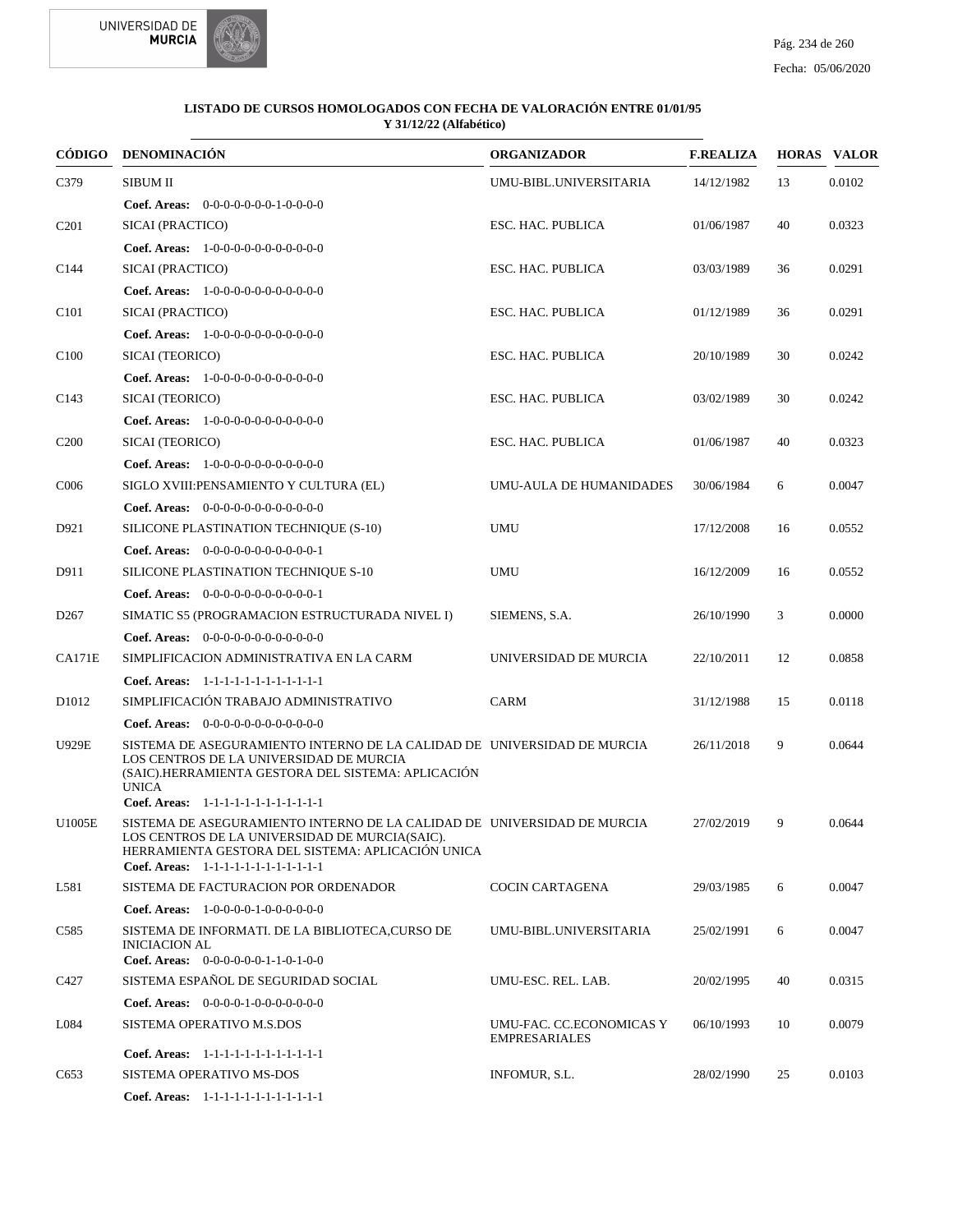



|                   | CÓDIGO DENOMINACIÓN                                                                                               | <b>ORGANIZADOR</b>                                                        | <b>F.REALIZA</b> |    | <b>HORAS VALOR</b> |
|-------------------|-------------------------------------------------------------------------------------------------------------------|---------------------------------------------------------------------------|------------------|----|--------------------|
| L344              | SISTEMA OPERATIVO MS-DOS Y DBASE III PLUS                                                                         | <b>ACAD. NOBEL</b>                                                        | 17/04/1991       | 3  | 0.0000             |
|                   | Coef. Areas: 1-1-1-1-1-1-1-1-1-1-1-1-1                                                                            |                                                                           |                  |    |                    |
| L <sub>272</sub>  | SISTEMA OPERATIVO MS-DOS Y MICROPROCESADOR M-24,<br><b>INTRODUCCION</b><br>Coef. Areas: 1-1-1-1-1-1-1-1-1-1-1-1-1 | UMU-FAC. CIENCIAS QUIMICAS Y 30/04/1986<br><b>MATEMATICAS</b>             |                  | 6  | 0.0047             |
| D <sub>1567</sub> | SISTEMA OPERATIVO UBUNTU GNU/LINUX                                                                                | CARM - SERVICIO REGIONAL DE 20/02/2013<br><b>EMPLEO Y FORMACION (SEF)</b> |                  | 20 | 0.1155             |
|                   | Coef. Areas: 1-1-1-1-1-1-1-1-1-1-1-1-1                                                                            |                                                                           |                  |    |                    |
| D1741             | SISTEMA OPERATIVO UBUNTU GNU/LINUX                                                                                | CARM - SERVICIO REGIONAL DE 31/01/2013<br><b>EMPLEO Y FORMACION (SEF)</b> |                  | 20 | 0.1155             |
|                   | Coef. Areas: 1-1-1-1-1-1-1-1-1-1-1-1-1                                                                            |                                                                           |                  |    |                    |
| D <sub>1574</sub> | SISTEMA OPERATIVO UBUNTU GNU/LINUX                                                                                | CARM - SERVICIO REGIONAL DE 08/08/2014<br><b>EMPLEO Y FORMACION (SEF)</b> |                  | 20 | 0.1155             |
|                   | Coef. Areas: 1-1-1-1-1-1-1-1-1-1-1-1-1                                                                            |                                                                           |                  |    |                    |
| D <sub>1515</sub> | SISTEMA OPERATIVO UBUNTU GNU/LINUX                                                                                | CARM - SERVICIO REGIONAL DE 09/12/2015<br><b>EMPLEO Y FORMACION (SEF)</b> |                  | 20 | 0.1155             |
|                   | Coef. Areas: 1-1-1-1-1-1-1-1-1-1-1-1-1                                                                            |                                                                           |                  |    |                    |
| D <sub>1373</sub> | SISTEMA OPERATIVO UBUNTU GNU/LINUX                                                                                | CARM - SERVICIO REGIONAL DE 21/01/2013<br><b>EMPLEO Y FORMACION (SEF)</b> |                  | 20 | 0.1155             |
|                   | Coef. Areas: 1-1-1-1-1-1-1-1-1-1-1-1-1                                                                            |                                                                           |                  |    |                    |
| C382              | SISTEMA OPERATIVO UNIX                                                                                            | DASI S.L.                                                                 | 05/07/1993       | 3  | 0.0000             |
|                   | Coef. Areas: $0-0-0-0-0-1-0-0-0-0-0$                                                                              |                                                                           |                  |    |                    |
| D <sub>460</sub>  | SISTEMA OPERATIVO UNIX                                                                                            | <b>COCIN MURCIA</b>                                                       | 18/02/1994       | 40 | 0.0347             |
|                   | <b>Coef. Areas:</b> $0-0-0-0-0-1-0-0-0-0-0$                                                                       |                                                                           |                  |    |                    |
| D <sub>1090</sub> | SISTEMA OPERATIVO WINDOWS XP                                                                                      | CARM - SERVICIO REGIONAL DE 10/01/2013<br><b>EMPLEO Y FORMACION (SEF)</b> |                  | 25 | 0.1444             |
|                   | Coef. Areas: 1-1-1-1-1-1-1-1-1-1-1-1-1                                                                            |                                                                           |                  |    |                    |
| D <sub>1203</sub> | SISTEMA OPERATIVO WINDOWS XP                                                                                      | CARM - SERVICIO REGIONAL DE 07/08/2014<br><b>EMPLEO Y FORMACION (SEF)</b> |                  | 25 | 0.1444             |
|                   | Coef. Areas: 1-1-1-1-1-1-1-1-1-1-1-1-1                                                                            |                                                                           |                  |    |                    |
| D <sub>1806</sub> | SISTEMA OPERATIVO WINDOWS 7                                                                                       | CARM - SERVICIO REGIONAL DE 24/09/2015<br><b>EMPLEO Y FORMACION (SEF)</b> |                  | 25 | 0.1444             |
|                   | Coef. Areas: 1-1-1-1-1-1-1-1-1-1-1-1-1                                                                            |                                                                           |                  |    |                    |
| D1805             | SISTEMA OPERATIVO WINDOWS 8.1                                                                                     | CARM - SERVICIO REGIONAL DE 23/09/2015<br><b>EMPLEO Y FORMACION (SEF)</b> |                  | 15 | 0.0866             |
|                   | Coef. Areas: 1-1-1-1-1-1-1-1-1-1-1-1-1                                                                            |                                                                           |                  |    |                    |
| D <sub>1578</sub> | SISTEMA OPERATIVO WINDOWS 8.1                                                                                     | CARM - SERVICIO REGIONAL DE 08/10/2014<br><b>EMPLEO Y FORMACION (SEF)</b> |                  | 15 | 0.0866             |
|                   | Coef. Areas: 1-1-1-1-1-1-1-1-1-1-1-1-1                                                                            |                                                                           |                  |    |                    |
| D2277             | SISTEMA OPERATIVO WINDOWS 8.1 (MODALIDAD ON LINE)                                                                 | CARM - ESCUELA DE<br><b>ADMINISTRACION PUBLICA</b>                        | 30/07/2019       | 15 | 0.1073             |
|                   | Coef. Areas: 1-1-1-1-1-1-1-1-1-1-1-1-1                                                                            |                                                                           |                  |    |                    |
| D1889             | SISTEMA UNIVERSITARIO: ESTRATEGIA UNIVERSIDAD 2015                                                                | UNION GENERAL DE<br>TRABAJADORES (UGT) (DENTRO<br>DE FORMACION CONTINUA)  | 11/06/2010       | 20 | 0.1100             |
|                   | Coef. Areas: 1-1-1-1-1-1-1-1-1-1-1-1-1                                                                            |                                                                           |                  |    |                    |
| D184              | SISTEMA XEROX DIGIPATH V2.1                                                                                       | XEROX ESPAÑA                                                              | 13/02/2002       | 30 | 0.0248             |
|                   | <b>Coef. Areas:</b> $0-0-0-0-0-0-0-0-1-0-0$                                                                       |                                                                           |                  |    |                    |
| C921              | SISTEMAS ACTUALES DE PROTECCION SOCIAL                                                                            | <b>UMU</b>                                                                | 08/06/1992       | 20 | 0.0190             |
|                   | <b>Coef. Areas:</b> $0-0-0-0-1-0-0-0-0-0-0-0$                                                                     |                                                                           |                  |    |                    |
| L350              | SISTEMAS AGRARIOS EN EL TERRITORIO DE LA REGION DE<br><b>MURCIA</b>                                               | UMU-EXT.UNIV.                                                             | 08/03/1991       | 10 | 0.0079             |
|                   | Coef. Areas: $0-0-0-0-0-0-0-0-0-0-0$                                                                              |                                                                           |                  |    |                    |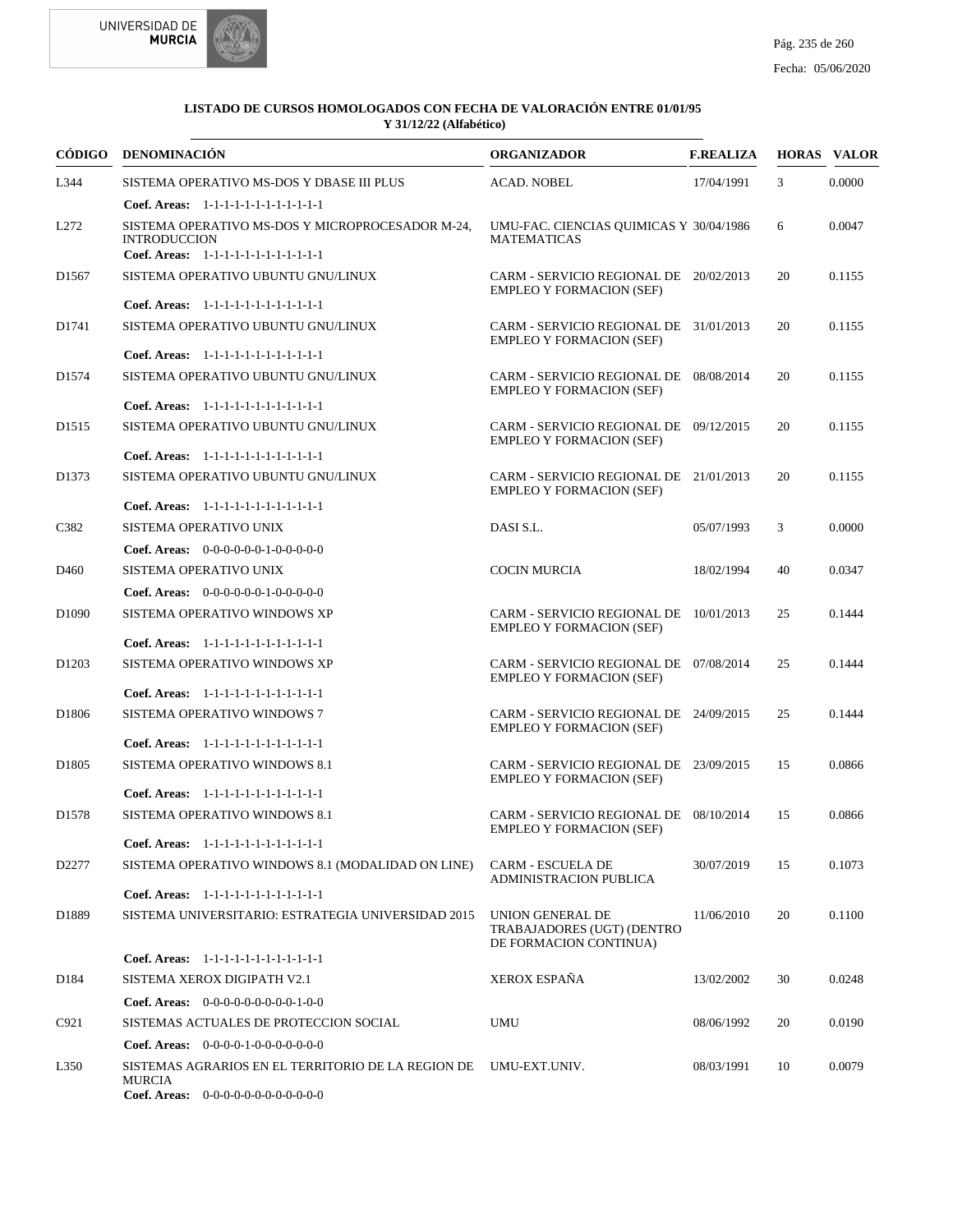

|                   | CÓDIGO DENOMINACIÓN                                                                                                                                               | <b>ORGANIZADOR</b>                                                        | <b>F.REALIZA</b> |     | <b>HORAS VALOR</b> |
|-------------------|-------------------------------------------------------------------------------------------------------------------------------------------------------------------|---------------------------------------------------------------------------|------------------|-----|--------------------|
| D1858             | SISTEMAS AVANZADOS DE TELETRABAJO                                                                                                                                 | <b>INSTITUTO DE FOMENTO DE LA</b><br>REGIÓN DE MURCIA (INFO)              | 31/01/1997       | 40  | 0.0347             |
|                   | Coef. Areas: 1-1-1-1-1-1-1-1-1-1-1-1-1                                                                                                                            |                                                                           |                  |     |                    |
| D <sub>021</sub>  | <b>SISTEMAS DE CALEFACCION</b>                                                                                                                                    | UMU-EXT.EDUC.                                                             | 15/03/1990       | 12  | 0.0104             |
|                   | <b>Coef. Areas:</b> $0-0-0-0-0-0-0-0-1-0-0$                                                                                                                       |                                                                           |                  |     |                    |
| D <sub>1272</sub> | SISTEMAS DE CALIDAD Y GESTIÓN MEDIO AMBIENTAL (ISO CARM - SERVICIO REGIONAL DE 29/05/2009<br>9001:2000, ISO 14001:2004)<br>Coef. Areas: 1-1-1-1-1-1-1-1-1-1-1-1-1 | <b>EMPLEO Y FORMACION (SEF)</b>                                           |                  | 80  | 0.2772             |
| C975              | SISTEMAS DE DOCUMENTACION EN LOS MUSEOS                                                                                                                           | M. CULTURA                                                                | 14/10/1988       | 6   | 0.0047             |
|                   | <b>Coef. Areas:</b> $0-0-0-0-0-0-1-0-0-0-0$                                                                                                                       |                                                                           |                  |     |                    |
| U730A             | SISTEMAS DE GARANTIA DE CALIDAD DE LOS CENTROS                                                                                                                    | UNIVERSIDAD DE MURCIA                                                     | 09/02/2015       | 7,5 | 0.0488             |
|                   | <b>Coef. Areas:</b> $0-0-1-0-0-0-0-0-0-0-0-0$                                                                                                                     |                                                                           |                  |     |                    |
| IT43E             | SISTEMAS DE GESTION DE LA CALIDAD: IMPLANTACION Y<br>AUDITORIAS, SUBGRUPOS A1 Y A2. INTERNET.<br>Coef. Areas: 1-1-1-1-1-1-1-1-1-1-1-1-1                           | UNIVERSIDAD DE MURCIA                                                     | 01/09/2011       | 50  | 0.3575             |
| IT44E             | SISTEMAS DE GESTION DE LA CALIDAD: IMPLANTACION Y<br>AUDITORIAS, SUBGRUPOS C1 Y C2. INTERNET<br>Coef. Areas: 1-1-1-1-1-1-1-1-1-1-1-1-1                            | UNIVERSIDAD DE MURCIA                                                     | 04/04/2011       | 50  | 0.3575             |
| D <sub>297</sub>  | SISTEMAS DE GESTION DE LA CALIDAD UNE-EN ISO<br>9000:2000. CERTIFICACION, AUDITORIAS<br>Coef. Areas: 1-1-1-1-1-1-1-1-1-1-1-1-1                                    | C.O. QUIMICOS- ASOCIACION<br><b>QUIMICOS MURCIA</b>                       | 17/05/2002       | 30  | 0.0495             |
| <b>CA147E</b>     | SISTEMAS DE GESTIÓN, TRAMITACIÓN Y CONTROL DE LA<br><b>ACCION SUBVENCIONADORA</b><br>Coef. Areas: 1-1-1-1-1-1-1-1-1-1-1-1-1                                       | UNIVERSIDAD DE MURCIA                                                     | 13/04/2010       | 25  | 0.1788             |
| D2248             | SISTEMAS DE INYECCIÓN DEL AUTOMOVIL: JETRONIC                                                                                                                     | FEDERACIÓN REGIONAL DE<br><b>EMPRESARIOS DEL METAL</b><br><b>MURCIA</b>   | 28/03/1998       | 32  | 0.0264             |
|                   | <b>Coef. Areas:</b> $0-0-0-0-0-0-0-0-0-0-0-0$                                                                                                                     |                                                                           |                  |     |                    |
| L <sub>050</sub>  | SISTEMAS DE PROTECION CONTRA INCENDIOS                                                                                                                            | <b>INFOMUR</b>                                                            | 02/06/1997       | 40  | 0.0165             |
|                   | <b>Coef. Areas:</b> $0-0-0-0-0-0-0-0-0-0-0-0$                                                                                                                     |                                                                           |                  |     |                    |
| D423              | SISTEMAS DE REDES, ACTUALIZACION                                                                                                                                  | ASC. TIT. UNIV. INFORM.                                                   | 05/12/1996       | 20  | 0.0150             |
|                   | Coef. Areas: $0-0-0-0-0-1-0-0-0-0-0$                                                                                                                              |                                                                           |                  |     |                    |
| C989              | SISTEMAS DISTRIBUIDOS Y COMPARTIDOS DE DATOS                                                                                                                      | <b>IFES</b>                                                               | 02/08/1991       | 250 | 0.0750             |
|                   | Coef. Areas: $1-1-1-1-1-1-1-1-1-1-1$                                                                                                                              |                                                                           |                  |     |                    |
| C <sub>026</sub>  | SISTEMAS OPERATIVOS NIROS51 (C/D) (MANEJO DE)                                                                                                                     | C.A.R.M.                                                                  | 29/06/1987       | 10  | 0.0083             |
|                   | Coef. Areas: $0-0-0-0-0-1-0-0-0-0-0$                                                                                                                              |                                                                           |                  |     |                    |
| D1283             | SITEMA OPERATIVO WINDOWS XP                                                                                                                                       | CARM - SERVICIO REGIONAL DE 18/01/2013<br><b>EMPLEO Y FORMACION (SEF)</b> |                  | 25  | 0.1444             |
|                   | Coef. Areas: 1-1-1-1-1-1-1-1-1-1-1-1-1                                                                                                                            |                                                                           |                  |     |                    |
| D965              | <b>SMART SUITE</b>                                                                                                                                                | <b>ACADEMIA CEUSS</b>                                                     | 31/10/1995       | 200 | 0.0825             |
|                   | Coef. Areas: 1-1-1-1-1-1-1-1-1-1-1-1-1                                                                                                                            |                                                                           |                  |     |                    |
| L <sub>119</sub>  | SOCIEDAD VERTEBRADA, SOLIDARIDAD Y VOLUNTARIADO UMU-E.U. TRABAJO SOCIAL<br><b>SOCIAL</b><br>Coef. Areas: 0-0-0-0-0-0-0-0-0-0-0-0-0                                |                                                                           | 05/05/1994       | 8   | 0.0063             |
| C383              | SOCIEDAD Y CULTURA EN E.MODERNA                                                                                                                                   | UMU                                                                       | 01/12/1993       | 20  | 0.0173             |
|                   | <b>Coef. Areas:</b> $0-0-0-0-0-0-0-0-0-0-0-0$                                                                                                                     |                                                                           |                  |     |                    |
| L352              | SOCIEDADES COOPERATIVAS REGIMEN JURIDICO Y FISCAL UMU-E.U. REL. LAB.                                                                                              |                                                                           | 08/06/1995       | 40  | 0.0315             |
|                   | <b>Coef. Areas:</b> $0-0-0-0-0-0-0-0-0-0-0-0$                                                                                                                     |                                                                           |                  |     |                    |
| L354              | SOCIOLINGUISTICA EN ESPAÑOL IV                                                                                                                                    | UMU-EXT.UNIV.                                                             | 14/11/1996       | 40  | 0.0380             |
|                   | Coef. Areas: 0-0-0-0-0-0-0-0-0-0-0-0-0                                                                                                                            |                                                                           |                  |     |                    |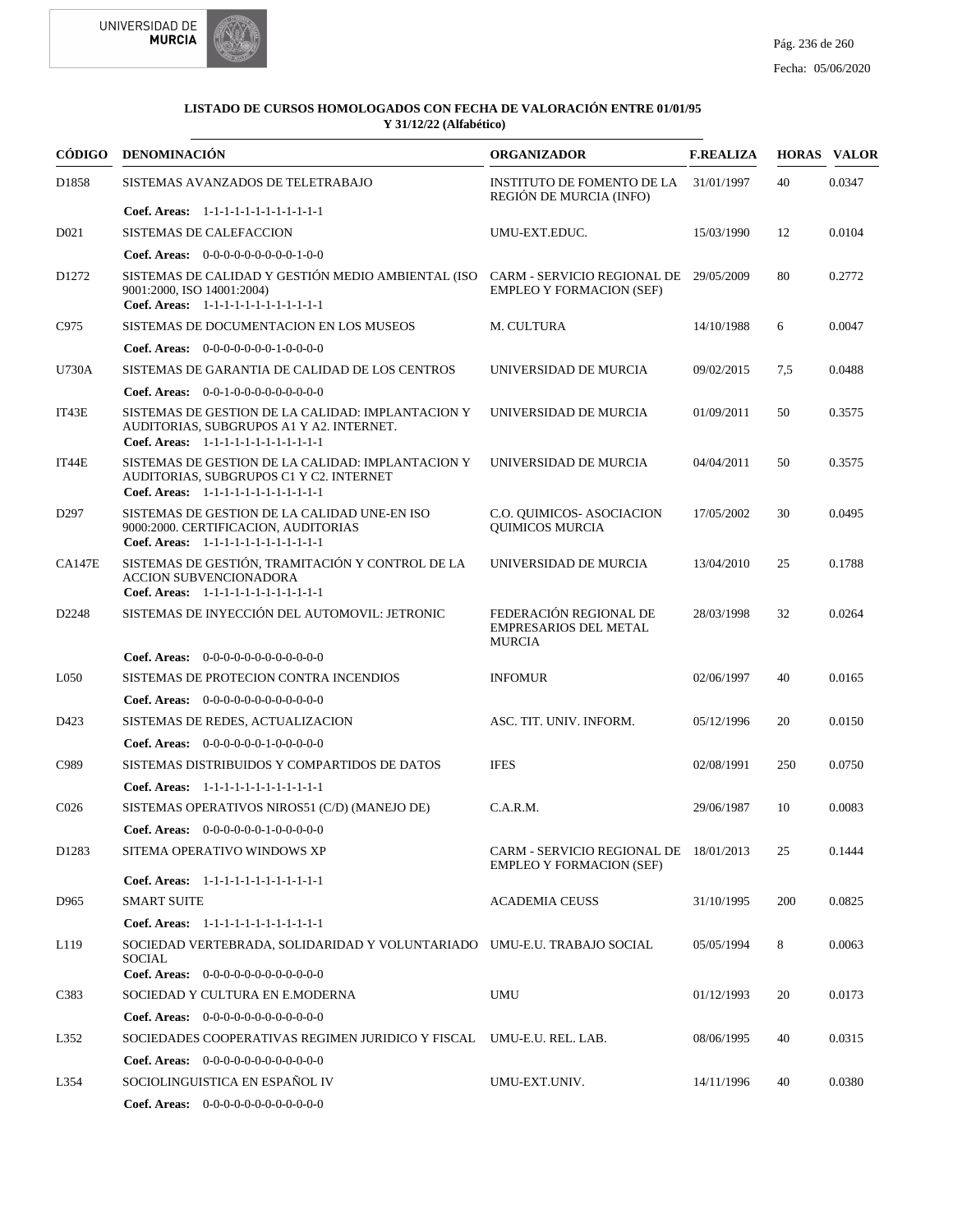



| CÓDIGO            | <b>DENOMINACIÓN</b>                                                                                                         | <b>ORGANIZADOR</b>                                                                                                   | <b>F.REALIZA</b> |                | <b>HORAS VALOR</b> |
|-------------------|-----------------------------------------------------------------------------------------------------------------------------|----------------------------------------------------------------------------------------------------------------------|------------------|----------------|--------------------|
| L355              | SOCIOLINGUISTICA EN ESPAÑOL V                                                                                               | UMU-EXT.UNIV.                                                                                                        | 21/11/1997       | 40             | 0.0380             |
|                   | Coef. Areas: $0-0-0-0-0-0-0-0-0-0-0$                                                                                        |                                                                                                                      |                  |                |                    |
| C <sub>426</sub>  | SOCIOLOGIA DE LAS RELACIONES LABORALES                                                                                      | UMU-ESC. REL. LAB.                                                                                                   | 27/01/1995       | 40             | 0.0315             |
|                   | Coef. Areas: 0-0-0-0-0-0-0-0-0-0-0-0-0                                                                                      |                                                                                                                      |                  |                |                    |
| L590              | SOCORRISMO C-1                                                                                                              | <b>INEM</b>                                                                                                          | 13/01/1989       | 6              | 0.0047             |
|                   | <b>Coef. Areas:</b> $0-0-0-0-0-0-0-0-0-0-0-0$                                                                               |                                                                                                                      |                  |                |                    |
| D <sub>1587</sub> | SOCORRISMO Y PRIMEROS AUXILIOS                                                                                              | <b>CARM - ESCUELA DE</b><br><b>ADMINISTRACION PUBLICA</b>                                                            | 19/06/2009       | 10             | 0.0429             |
|                   | Coef. Areas: 1-1-1-1-1-1-1-1-1-1-1-1-1                                                                                      |                                                                                                                      |                  |                |                    |
| L <sub>001</sub>  | SOCORRISMO Y PRIMEROS AUXILIOS                                                                                              | CRUZ ROJA ESPAÑOLA                                                                                                   | 04/06/1985       | 3              | 0.0000             |
|                   | <b>Coef. Areas:</b> $0-0-0-0-0-0-0-0-0-0-0-0$                                                                               |                                                                                                                      |                  |                |                    |
| L596              | SOCORRISMO Y PRIMEROS AUXILIOS                                                                                              | <b>MUNAT</b>                                                                                                         | 21/05/1993       | 4              | 0.0000             |
|                   | Coef. Areas: 0-0-0-0-0-0-0-0-0-0-0-0-0                                                                                      |                                                                                                                      |                  |                |                    |
| C <sub>3</sub> 85 | SOCORRISMO Y PRIMEROS AUXILIOS                                                                                              | MUNAT                                                                                                                | 27/03/1993       | 4              | 0.0000             |
|                   | <b>Coef. Areas:</b> $0-0-0-0-0-0-0-0-0-0-0-0$                                                                               |                                                                                                                      |                  |                |                    |
| D <sub>172</sub>  | SOCORRISMO Y PRIMEROS AUXILIOS, CURSO SOBRE                                                                                 | MUNAT (GREMIAL CATALANA)                                                                                             | 11/06/1993       | $\overline{4}$ | 0.0000             |
|                   | <b>Coef. Areas:</b> $0-0-0-0-0-0-0-0-0-0-0-0$                                                                               |                                                                                                                      |                  |                |                    |
| D <sub>1412</sub> | SOCORRISMO Y PRIMEROS AUXILIOS (ON LINE)                                                                                    | <b>CENTRAL SINDICAL</b><br><b>INDEPENDIENTE Y DE</b><br><b>FUNCIONARIOS (CSIF) (DENTRO</b><br>DE FORMACION CONTINUA) | 01/12/2014       | 60             | 0.3630             |
|                   | Coef. Areas: 1-1-1-1-1-1-1-1-1-1-1-1-1                                                                                      |                                                                                                                      |                  |                |                    |
| L351              | SOCORRISTA ACUATICO                                                                                                         | CRUZ ROJA ESPAÑOLA                                                                                                   | 07/10/1985       | 3              | 0.0000             |
|                   | <b>Coef. Areas:</b> $0-0-0-0-0-0-0-0-0-0-0-0$                                                                               |                                                                                                                      |                  |                |                    |
| C384              | SOCORRISTA PRIMEROS AUXILIOS                                                                                                | FED. ESP. DE SOCORR. Y SALV                                                                                          | 18/04/1988       | 30             | 0.0113             |
|                   | <b>Coef. Areas:</b> $0-0-0-0-0-0-0-0-0-0-0-0$                                                                               |                                                                                                                      |                  |                |                    |
| L <sub>259</sub>  | SOCORROS Y EMERGENCIAS, FORMACION BASICA                                                                                    | CRUZ ROJA ESPAÑOLA                                                                                                   | 29/06/1993       | 28             | 0.0105             |
|                   | <b>Coef. Areas:</b> $0-0-0-0-0-0-0-0-0-0-0-0$                                                                               |                                                                                                                      |                  |                |                    |
| D573              | SOLDADURA TIG. ESPECIALIZADO                                                                                                | <b>FREMM</b>                                                                                                         | 19/06/2004       | 85             | 0.2805             |
|                   | Coef. Areas: $0-0-0-0-0-0-0-0-1-0-0$                                                                                        |                                                                                                                      |                  |                |                    |
| D823              | <b>SOLIDWORKS</b>                                                                                                           | <b>CENTRO TECNOLOGICO DEL</b><br><b>METAL</b>                                                                        | 31/05/2006       | 20             | 0.0330             |
|                   | Coef. Areas: 1-1-1-1-1-1-1-1-1-1-1-1-1                                                                                      |                                                                                                                      |                  |                |                    |
| D722              | SOLUCIONES DE ALTA DISPONIBILIDAD CON NOVELL<br>NETWARE 6 Y NOVELL CLUSTER SERVICES<br>Coef. Areas: $0-0-0-0-0-1-0-0-0-0-0$ | PROMOCION EDUCATIVA UMU 18/12/2004                                                                                   |                  | 60             | 0.2277             |
| D347              | SONDAS GENETICAS Y PCR EN DIAGNOSTICO CLINICO, XIII<br><b>CURSO DE</b>                                                      | FUNDACION VALENCIANA DE<br><b>INVESTIGACIONES BIOMEDICAS</b>                                                         | 12/07/2002       | 50             | 0.0413             |
|                   | Coef. Areas: $0-0-0-0-0-0-0-0-1-0-1$                                                                                        | OF.COOP.UNIV.                                                                                                        |                  |                |                    |
| D <sub>103</sub>  | SOROLLA, SISTEMA DE GESTION ECONOMICA                                                                                       |                                                                                                                      | 14/01/2000       | 16             | 0.0120             |
|                   | <b>Coef. Areas:</b> $1-0-0-0-0-0-0-0-0-0-0-0$                                                                               |                                                                                                                      |                  |                |                    |
| C922              | SQL *REPORTWRITER*                                                                                                          | <b>BULL</b>                                                                                                          | 01/05/1992       | 15             | 0.0056             |
|                   | Coef. Areas: 0-0-0-0-0-0-1-0-0-0-0-0                                                                                        |                                                                                                                      |                  |                |                    |
| C654              | SQL*FORMS 3.0                                                                                                               | <b>BULL ESPAÑA SA</b>                                                                                                | 31/05/1992       | 24             | 0.0090             |
|                   | <b>Coef. Areas:</b> $0-0-0-0-0-1-0-0-0-0-0$                                                                                 |                                                                                                                      |                  |                |                    |
| D405              | SQL*FRMS V3.0                                                                                                               | <b>BULL</b>                                                                                                          | 31/03/1994       | 20             | 0.0075             |
|                   | Coef. Areas: 0-0-0-0-0-0-1-0-0-0-0-0                                                                                        |                                                                                                                      |                  |                |                    |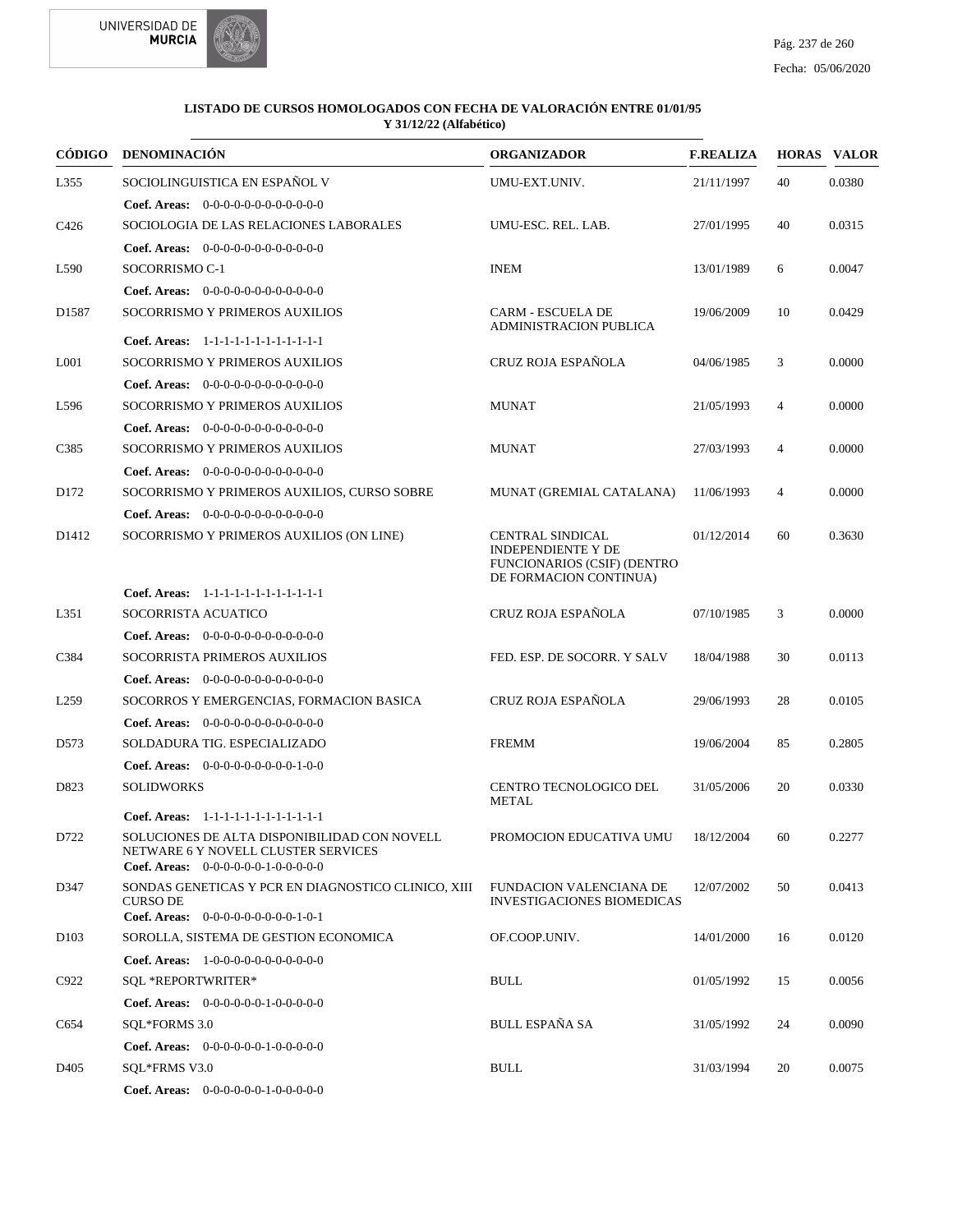



| CÓDIGO           | <b>DENOMINACIÓN</b>                                                                                                                                                                                                                         | <b>ORGANIZADOR</b>                                                          | <b>F.REALIZA</b> |    | <b>HORAS VALOR</b> |
|------------------|---------------------------------------------------------------------------------------------------------------------------------------------------------------------------------------------------------------------------------------------|-----------------------------------------------------------------------------|------------------|----|--------------------|
| C655             | SQL*PLUS                                                                                                                                                                                                                                    | <b>BULL ESPAÑA SA</b>                                                       | 30/04/1992       | 15 | 0.0056             |
|                  | <b>Coef. Areas:</b> $0-0-0-0-0-1-0-0-0-0-0$                                                                                                                                                                                                 |                                                                             |                  |    |                    |
| D876             | START-UP AND RUNNING OPERATION USER TRAINING                                                                                                                                                                                                | <b>SARTORIUS S.A.</b>                                                       | 19/01/2005       | 24 | 0.0360             |
|                  | <b>Coef. Areas:</b> $0-0-0-0-0-0-0-0-1-0-1$                                                                                                                                                                                                 |                                                                             |                  |    |                    |
| C <sub>487</sub> | STATEMENT O ACHIEVENEME IN ENGLISH                                                                                                                                                                                                          | EUROCENTRE LONDON                                                           | 01/09/1986       | 6  | 0.0023             |
|                  | Coef. Areas: 1-1-1-1-1-1-1-1-1-1-1-1-1                                                                                                                                                                                                      |                                                                             |                  |    |                    |
| L390             | STORAGE MANAGEMENT                                                                                                                                                                                                                          | HONEYWELL BULL SA                                                           | 10/09/1982       | 3  | 0.0000             |
|                  | Coef. Areas: $0-0-0-0-0-1-0-0-0-0-0$                                                                                                                                                                                                        |                                                                             |                  |    |                    |
| D <sub>210</sub> | <b>STORAGE SOLUTIONS</b>                                                                                                                                                                                                                    | <b>CESSER</b>                                                               | 14/11/2001       | 10 | 0.0083             |
|                  | Coef. Areas: $0-0-0-0-0-1-0-0-0-0-0$                                                                                                                                                                                                        |                                                                             |                  |    |                    |
| C <sub>481</sub> | STORIA DEL ARTE: ARTE DELLA CONTRORIFORMA TRA<br>UMBRIA E MARCHE<br>Coef. Areas: $0-0-0-0-0-0-0-0-0-0-0$                                                                                                                                    | <b>U. ITAL. PER STRANIERI</b>                                               | 09/09/1988       | 22 | 0.0177             |
| C836             | SUBVENCIONES Y LOS FONDOS DE LA UNION EUROPEA<br>(GRUPOS A Y B)<br>Coef. Areas: $0-0-0-1-0-0-0-0-1-0-0$                                                                                                                                     | <b>CONVENIO CARM</b>                                                        | 24/10/2000       | 40 | 0.0858             |
| C837             | SUBVENCIONES Y LOS FONDOS DE LA UNION EUROPEA<br>(GRUPOS C Y D)<br>Coef. Areas: 0-0-0-1-0-0-0-0-0-1-0-0                                                                                                                                     | <b>CONVENIO CARM</b>                                                        | 24/10/2000       | 40 | 0.0858             |
| L147             | <b>SUELOS Y EL MEDIO AMBIENTE</b>                                                                                                                                                                                                           | <b>UMU-ICE</b>                                                              | 20/02/1983       | 30 | 0.0236             |
|                  | <b>Coef. Areas:</b> $0-0-0-0-0-0-0-0-1-0-1$                                                                                                                                                                                                 |                                                                             |                  |    |                    |
| D <sub>402</sub> | <b>SUNOS SYSTEM ADMINSTRATION</b>                                                                                                                                                                                                           | SUN MICROSYSTEMS IBERICA                                                    | 18/09/1992       | 3  | 0.0000             |
|                  | <b>Coef. Areas:</b> $0-0-0-0-0-1-0-0-0-0-0$                                                                                                                                                                                                 |                                                                             |                  |    |                    |
| D1799            | <b>SURVEY RESEARCH METHODS</b>                                                                                                                                                                                                              | UNIVERSITY OF ESSEX. ESSEX<br>SUMMER SCHOOL IN SOCIAL<br><b>SCIENE DATA</b> | 19/07/2002       | 35 | 0.0621             |
|                  | Coef. Areas: 1-1-1-1-1-1-1-1-1-1-1-1-1                                                                                                                                                                                                      |                                                                             |                  |    |                    |
| D766             | <b>SUSE LINUX 10.0</b>                                                                                                                                                                                                                      | <b>INGENIERIA DE</b><br><b>COMUNICACIONES Y SISTEMAS</b><br>S.L.            | 02/03/2006       | 15 | 0.0450             |
|                  | <b>Coef. Areas:</b> $0-0-0-0-0-1-0-0-0-0-0$                                                                                                                                                                                                 |                                                                             |                  |    |                    |
| C923             | TALLER REDACCION DOCUMENTOS ADMINISTRATIVOS. (2° UGT<br>NIVEL ACTUALIZACION MANUAL ESTILO LENGUAJE ADVO.<br>Coef. Areas: 1-1-1-1-1-1-1-1-1-1-1-1-1                                                                                          |                                                                             | 21/12/1999       | 30 | 0.0272             |
| D1363            | TALLER AVANZADO PARA ASESORES-INTERLOCUTORES DE INSTITUTO DE FOMENTO DE LA<br>PYMES SOBRE PROTECCIÓN DE INNOVACIONES MEDIEANTE REGIÓN DE MURCIA (INFO)<br>PROPIEDAD INTELECTUAL-INDUSTRIAL<br><b>Coef. Areas:</b> $0-0-0-0-0-0-0-0-0-0-0-0$ |                                                                             | 29/10/2012       | 15 | 0.0788             |
| <b>U678E</b>     | TALLER CREACION E IMPLEMENTACION DE UN SISTEMA DE UNIVERSIDAD DE MURCIA<br>CERTIFICACION DE COMPETENCIAS INFORMACIONALES<br><b>NIVEL BASICO</b><br><b>Coef. Areas:</b> $0-0-0-0-0-0-1-0-0-0-0$                                              |                                                                             | 30/05/2013       | 38 | 0.2717             |
| C <sub>572</sub> | TALLER DE ANIMACION A LA LECTURA                                                                                                                                                                                                            | <b>ADAB - MURCIA</b>                                                        | 07/05/1994       | 10 | 0.0075             |
|                  | <b>Coef. Areas:</b> $0-0-0-0-0-0-0-0-0-0-0-0$                                                                                                                                                                                               |                                                                             |                  |    |                    |
| D775             | TALLER DE ANIMACION A LA LECTURA                                                                                                                                                                                                            | <b>INSTITUTO DE LA JUVENTUD</b><br><b>REGION DE MURCIA</b>                  | 30/09/2006       | 30 | 0.1040             |
|                  | Coef. Areas: -----------                                                                                                                                                                                                                    |                                                                             |                  |    |                    |
| D <sub>609</sub> | TALLER DE ANIMACION A LA LECTURA                                                                                                                                                                                                            | ADAB                                                                        | 13/01/1996       | 12 | 0.0090             |
|                  | <b>Coef. Areas:</b> $0-0-0-0-0-0-0-0-0-0-0-0$                                                                                                                                                                                               |                                                                             |                  |    |                    |
| L598             | TALLER DE CREACION LITERARIA: EDUCACION INFANTIL,<br>PRIMARIA Y SECUNDARIA<br>Coef. Areas: 0-0-0-0-0-0-0-0-0-0-0-0-0                                                                                                                        | UMU-EXT.UNIV.                                                               | 03/12/1998       | 32 | 0.0252             |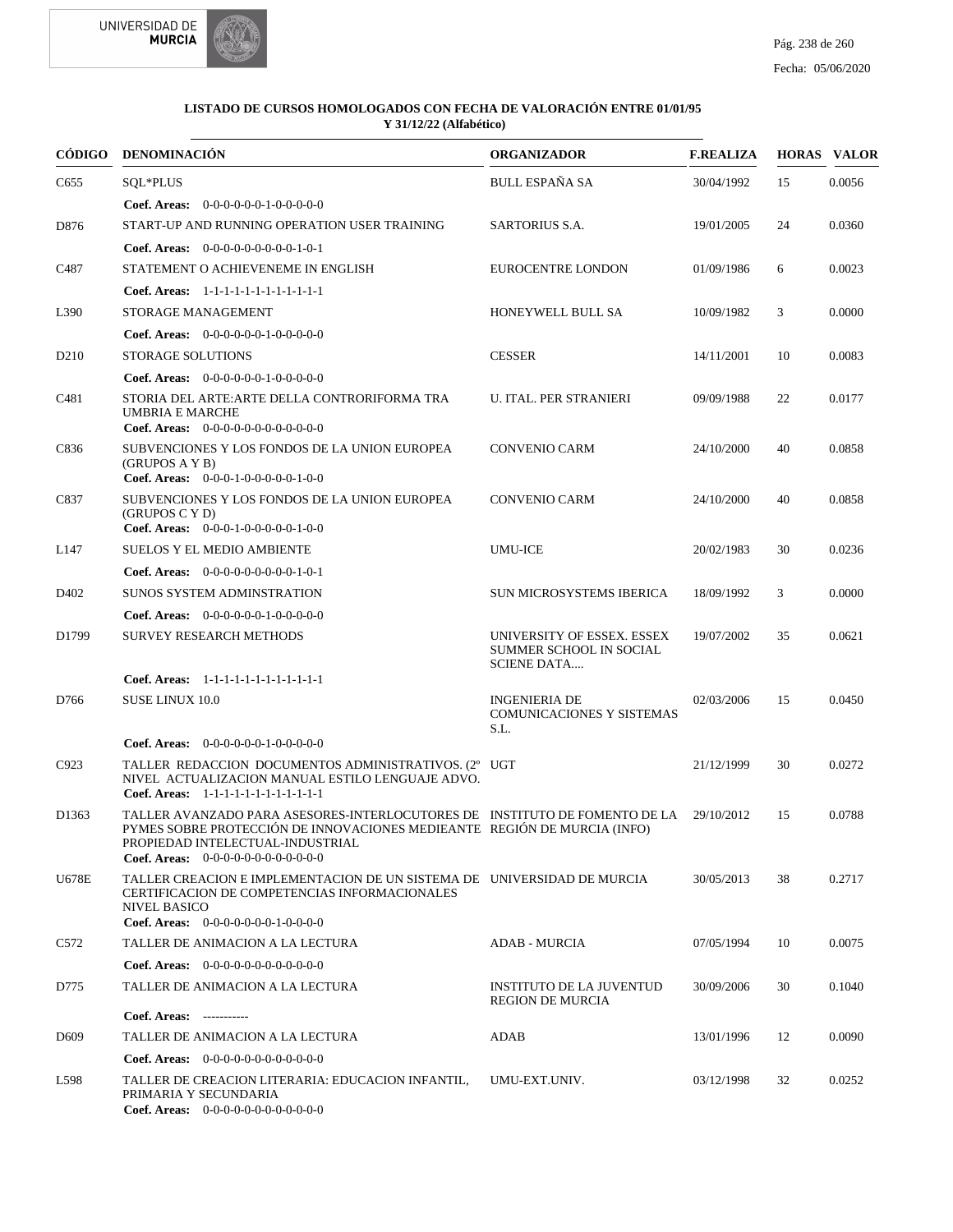



| <b>CÓDIGO</b>     | <b>DENOMINACIÓN</b>                                                                                                                                      | <b>ORGANIZADOR</b>                                                            | <b>F.REALIZA</b> |     | <b>HORAS VALOR</b> |
|-------------------|----------------------------------------------------------------------------------------------------------------------------------------------------------|-------------------------------------------------------------------------------|------------------|-----|--------------------|
| D1432             | TALLER DE EMPLEO DE TELETRABAJO II                                                                                                                       | <b>CONSORCIO PARA EL</b><br>DESARROLLO ECONOMICO DE LA<br>VEGA BAJA (CONVEGA) | 07/12/2001       | 274 | 0.1650             |
|                   | Coef. Areas: 1-1-1-1-1-1-1-1-1-1-1-1-1                                                                                                                   |                                                                               |                  |     |                    |
| D2123             | TALLER DE NARRATIVA (II EDICIÓN)                                                                                                                         | UMU - PROMOCION EDUCATIVA 24/03/2015                                          |                  | 100 | 0.6325             |
|                   | Coef. Areas: $0-0-0-0-0-0-0-0-1-0-0$                                                                                                                     |                                                                               |                  |     |                    |
| D941              | TALLER DE PERFECCIONAMIENTO DOCENTE "SUMA PARA<br><b>PROFESORES"</b><br>Coef. Areas: 1-1-1-1-1-1-1-1-1-1-1-1-1                                           | UMU - ICE                                                                     | 15/12/2006       | 30  | 0.1035             |
| U535E             | TALLER PRACTICO DE LAS HERRAMIENTAS DE<br>ADMINISTRACION ELECTRONICA DISPONIBLES EN LA UMU<br>Coef. Areas: 1-1-1-1-1-1-1-1-1-1-1-1-1                     | UNIVERSIDAD DE MURCIA                                                         | 21/06/2010       | 20  | 0.1430             |
| D867              | TALLERES DE ESCRITURA CREATIVA Y LA INFORMATICA<br>EN LAS BIBLIOTECAS Y EN LOS CENTROS<br><b>SOCIOCULTURALES</b><br>Coef. Areas: 0-0-0-0-0-0-0-1-0-1-0-0 | UMU - PROMOCION EDUCATIVA 09/05/2008                                          |                  | 40  | 0.0660             |
| C <sub>499</sub>  | TAQUIGRAFIA ESPAÑOLA                                                                                                                                     | ESC.PRACT.                                                                    | 30/06/1971       | 3   | 0.0000             |
|                   | Coef. Areas: $0-0-0-0-0-0-0-0-0-0-0$                                                                                                                     |                                                                               |                  |     |                    |
| D <sub>2</sub> 83 | <b>TASACION DE INMUEBLES</b>                                                                                                                             | <b>U. P. VALENCIA</b>                                                         | 15/05/1996       | 30  | 0.0266             |
|                   | Coef. Areas: 0-1-0-0-0-0-0-0-0-1-0-0                                                                                                                     |                                                                               |                  |     |                    |
| D <sub>6</sub> 13 | TASACION, VALORACION Y COMERCIO DEL LIBRO ANTIGUO UNIV. DE ZARAGOZA                                                                                      |                                                                               | 06/09/2002       | 30  | 0.0484             |
|                   | <b>Coef. Areas:</b> $0-1-0-0-0-0-1-0-0-0-0$                                                                                                              |                                                                               |                  |     |                    |
| L135              | TAXONOMIA Y PROBLEMAS PRACTICOS DE BIOLOGIA                                                                                                              | C.O. BIOLOGOS                                                                 | 04/03/1991       | 42  | 0.0347             |
|                   | <b>Coef. Areas:</b> $0-0-0-0-0-0-0-0-1-0-1$                                                                                                              |                                                                               |                  |     |                    |
| C924              | TCP/IP                                                                                                                                                   | <b>BULL</b>                                                                   | 01/03/1992       | 20  | 0.0075             |
|                   | <b>Coef. Areas:</b> $0-0-0-0-0-1-0-0-0-0-0$                                                                                                              |                                                                               |                  |     |                    |
| C <sub>042</sub>  | TDS BULL 64DPS                                                                                                                                           | <b>UMU-CPD</b>                                                                | 19/04/1983       | 6   | 0.0050             |
|                   | Coef. Areas: $0-0-0-0-0-1-0-0-0-0-0$                                                                                                                     |                                                                               |                  |     |                    |
| D448              | TDS Y FORMS (DPS 7000)                                                                                                                                   | <b>BULL</b>                                                                   | 31/01/1990       | 3   | 0.0000             |
|                   | Coef. Areas: 0-0-0-0-0-0-1-0-0-0-0-0                                                                                                                     |                                                                               |                  |     |                    |
| <b>IT196E</b>     | TEAM MANAGEMENT Y DESARROLLO DEL TALENTO<br>ORIENTADO A LA EFICIENCIA DEL SERVICIO PÚBLICO.<br>Coef. Areas: 1-1-1-1-1-1-1-1-1-1-1-1-1                    | UNIVERSIDAD DE MURCIA                                                         | 01/03/2017       | 20  | 0.1430             |
| L095              | TECNICA ACTORAL APLICADA AL MOVIMIENTO                                                                                                                   | <b>ARENA-TEATRO</b>                                                           | 31/10/1988       | 6   | 0.0023             |
|                   | <b>Coef. Areas:</b> $0-0-0-0-0-0-0-0-0-0-0-0$                                                                                                            |                                                                               |                  |     |                    |
| CA170E            | TECNICA NORMATIVA. ¿COMO CONSTRUIR UNA NORMA?                                                                                                            | UNIVERSIDAD DE MURCIA                                                         | 21/02/2011       | 15  | 0.1073             |
|                   | Coef. Areas: 1-1-1-1-1-1-1-1-1-1-1-1-1                                                                                                                   |                                                                               |                  |     |                    |
| L599              | TECNICAS ACTUALES BIOMORFOLOGICAS APLICABLES A<br><b>ESTUD. CELULARES Y TISULARES</b><br>Coef. Areas: 0-0-0-0-0-0-0-0-0-1-0-1                            | <b>I.S. CARLOS III</b>                                                        | 16/11/1995       | 40  | 0.0315             |
| C <sub>235</sub>  | TECNICAS BIBLIOTECARIAS Y DOCUMENTALES                                                                                                                   | ACAD. VELAZQUEZ DE EST.A<br>DIST.                                             | 07/10/1986       | 3   | 0.0000             |
|                   | <b>Coef. Areas:</b> $0-0-0-0-0-0-1-0-0-0-0$                                                                                                              |                                                                               |                  |     |                    |
| L378              | TECNICAS BIOLOGIA CEL.APLIC.A INMUNOLOGIA,<br><b>ACTUALIZACION</b><br>Coef. Areas: $0-0-0-0-0-0-0-0-1-0-1$                                               | UMU-POSTG.                                                                    | 22/01/2000       | 40  | 0.0690             |
| U673              | TECNICAS BIOSANITARIAS                                                                                                                                   | UNIVERSIDAD DE MURCIA                                                         | 17/02/1997       | 30  | 0.0293             |
|                   | Coef. Areas: $0-0-0-0-0-0-0-0-1-0-1$                                                                                                                     |                                                                               |                  |     |                    |
| L365              | TECNICAS COMERCIALES                                                                                                                                     | <b>INEM</b>                                                                   | 22/05/1987       | 250 | 0.1733             |
|                   | Coef. Areas: $0-0-0-0-0-0-0-0-0-0-0$                                                                                                                     |                                                                               |                  |     |                    |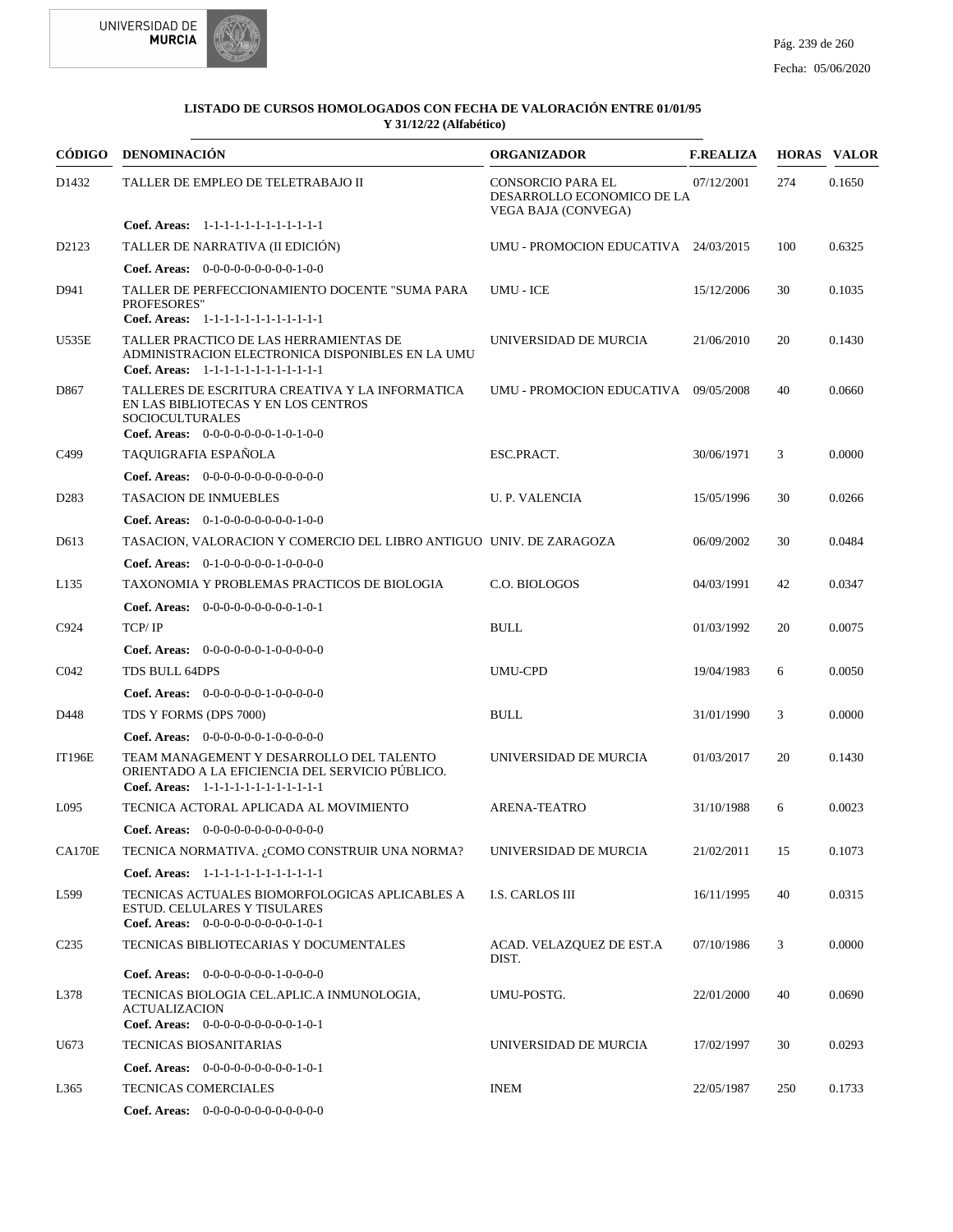



| CÓDIGO            | DENOMINACIÓN                                                                                                                            | <b>ORGANIZADOR</b>                                                        | <b>F.REALIZA</b> |     | <b>HORAS VALOR</b> |
|-------------------|-----------------------------------------------------------------------------------------------------------------------------------------|---------------------------------------------------------------------------|------------------|-----|--------------------|
| D1478             | TÉCNICAS COMUNICACIÓN ORAL Y ESCRITA Y ARCHIVO                                                                                          | <b>COMISIONES OBRERAS (CCOO)</b><br>(DENTRO DE FORMACION<br>CONTINUA)     | 15/11/2013       | 50  | 0.3025             |
|                   | Coef. Areas: 1-1-1-1-1-1-1-1-1-1-1-1-1                                                                                                  |                                                                           |                  |     |                    |
| D1791             | TÉCNICAS DE ANÁLISIS CONTABLE                                                                                                           | FUNDACION ECCA (RADIO ECCA) 15/12/1999                                    |                  | 240 | 0.0825             |
|                   | Coef. Areas: $0-0-0-0-0-0-0-0-0-0-0$                                                                                                    |                                                                           |                  |     |                    |
| D <sub>629</sub>  | TECNICAS DE ANALISIS DE CONTENIDO: CDU,<br>ENCABEZAMIENTOS DE MATERIA Y TESAUROS<br><b>Coef. Areas:</b> $0-0-0-0-0-0-1-0-0-0-0$         | <b>ANABAD</b>                                                             | 18/12/1997       | 30  | 0.0225             |
| L <sub>600</sub>  | TECNICAS DE ANALISIS DE IMAGEN PARA CITOQUIMICA EN U. LEON. EXT. UNIV.<br><b>MICROSPOPIA</b><br>Coef. Areas: $0-0-0-0-0-0-0-0-1-0-1$    |                                                                           | 09/09/1993       | 35  | 0.0282             |
| C925              | TECNICAS DE ANALISIS Y DISEÑO CON DESIGNER 2000 V2.1                                                                                    | <b>NEWPATH</b>                                                            | 10/03/2000       | 20  | 0.0165             |
|                   | Coef. Areas: 0-0-0-0-0-0-1-0-0-0-0-0                                                                                                    |                                                                           |                  |     |                    |
| C935              | TECNICAS DE ANALISIS Y DISEÑO CON DESIGNER 2000 V.6                                                                                     | <b>NEWPATH</b>                                                            | 10/03/2000       | 20  | 0.0165             |
|                   | <b>Coef. Areas:</b> $0-0-0-0-0-1-0-0-0-0-0$                                                                                             |                                                                           |                  |     |                    |
| L <sub>009</sub>  | TECNICAS DE ANATOMIA PATOLOGICA HOSPITALARIA                                                                                            | UMU-HOSPITAL GENERAL<br><b>UNIVERSITARIO</b>                              | 21/11/1992       | 40  | 0.0347             |
|                   | Coef. Areas: 0-0-0-0-0-0-0-0-0-1-0-1                                                                                                    |                                                                           |                  |     |                    |
| C926              | TECNICAS DE ARCHIVO Y TRATAMIENTO DOCUMENTAL                                                                                            | I.N.A.P.                                                                  | 21/04/1994       | 20  | 0.0195             |
|                   | Coef. Areas: 1-1-1-1-1-1-1-1-1-1-1-1-1                                                                                                  |                                                                           |                  |     |                    |
| L <sub>108</sub>  | <b>TECNICAS DE COMUNICACION</b>                                                                                                         | UGT-ESC- JULIAN BESTEIRO                                                  | 24/03/1999       | 20  | 0.0165             |
|                   | Coef. Areas: 1-1-1-1-1-1-1-1-1-1-1-1-1                                                                                                  |                                                                           |                  |     |                    |
| D <sub>1520</sub> | TÉCNICAS DE COMUNICACIÓN                                                                                                                | <b>CARM</b>                                                               | 30/06/2016       | 15  | 0.0866             |
|                   | Coef. Areas: 1-1-1-1-1-1-1-1-1-1-1-1-1                                                                                                  |                                                                           |                  |     |                    |
| D1108             | TÉCNICAS DE COMUNICACIÓN                                                                                                                | CARM - SERVICIO REGIONAL DE 29/10/2013<br><b>EMPLEO Y FORMACION (SEF)</b> |                  | 15  | 0.0866             |
|                   | Coef. Areas: 1-1-1-1-1-1-1-1-1-1-1-1-1                                                                                                  |                                                                           |                  |     |                    |
| D1740             | TÉCNICAS DE COMUNICACIÓN                                                                                                                | CARM - SERVICIO REGIONAL DE 05/11/2012<br><b>EMPLEO Y FORMACION (SEF)</b> |                  | 15  | 0.0866             |
|                   | Coef. Areas: 1-1-1-1-1-1-1-1-1-1-1-1-1<br>TÉCNICAS DE COMUNICACIÓN                                                                      |                                                                           |                  |     |                    |
| D1596             |                                                                                                                                         | CARM - SERVICIO REGIONAL DE 12/11/2012<br><b>EMPLEO Y FORMACION (SEF)</b> |                  | 15  | 0.0866             |
|                   | Coef. Areas: 1-1-1-1-1-1-1-1-1-1-1-1-1                                                                                                  |                                                                           |                  |     |                    |
| U104A             | TECNICAS DE COMUNICACION EN INGLES APLICADAS A LA UNIVERSIDAD DE MURCIA<br><b>INFORMACION</b><br>Coef. Areas: 1-1-1-1-1-1-1-1-1-1-1-1-1 |                                                                           | 15/11/1999       | 40  | 0.0400             |
| U147A             | TECNICAS DE COMUNICACION EN INGLES APLICADAS A LA UNIVERSIDAD DE MURCIA<br><b>INFORMACION</b>                                           |                                                                           | 17/10/2000       | 40  | 0.0800             |
|                   | Coef. Areas: 1-1-1-1-1-1-1-1-1-1-1-1-1                                                                                                  |                                                                           |                  |     |                    |
| D <sub>1518</sub> | TÉCNICAS DE COMUNICACIÓN ORAL Y ESCRITA                                                                                                 | <b>COMISIONES OBRERAS (CCOO)</b><br>(DENTRO DE FORMACION<br>CONTINUA)     | 15/11/2013       | 50  | 0.3025             |
|                   | Coef. Areas: 1-1-1-1-1-1-1-1-1-1-1-1-1                                                                                                  |                                                                           |                  |     |                    |
| IT41E             | TECNICAS DE COMUNICACION: ORATORIA                                                                                                      | UNIVERSIDAD DE MURCIA                                                     | 03/05/2011       | 24  | 0.1716             |
|                   | Coef. Areas: 1-1-1-1-1-1-1-1-1-1-1-1-1                                                                                                  |                                                                           |                  |     |                    |
| IT19E             | TECNICAS DE COMUNICACION: ORATORIA                                                                                                      | UNIVERSIDAD DE MURCIA                                                     | 29/09/2008       | 24  | 0.1030             |
|                   | Coef. Areas: 1-1-1-1-1-1-1-1-1-1-1-1-1                                                                                                  |                                                                           |                  |     |                    |
| IT32E             | TECNICAS DE COMUNICACIÓN: ORATORIA                                                                                                      | UNIVERSIDAD DE MURCIA                                                     | 21/09/2010       | 24  | 0.1716             |
|                   | Coef. Areas: $1-1-1-1-1-1-1-1-1-1-1$                                                                                                    |                                                                           |                  |     |                    |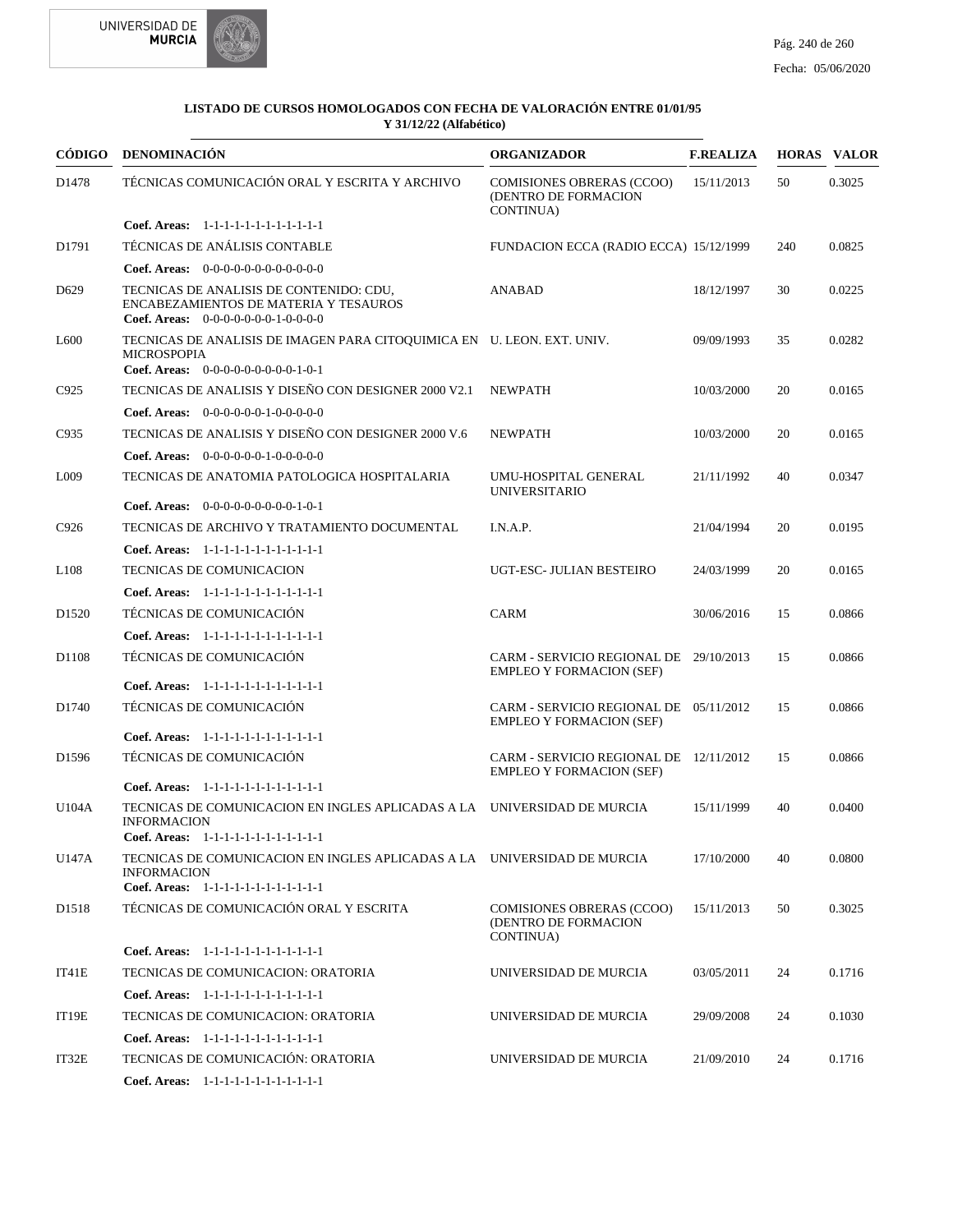



|                   | CÓDIGO DENOMINACIÓN                                                                                                                                           | <b>ORGANIZADOR</b>                                          | <b>F.REALIZA</b> |     | <b>HORAS VALOR</b> |
|-------------------|---------------------------------------------------------------------------------------------------------------------------------------------------------------|-------------------------------------------------------------|------------------|-----|--------------------|
| <b>U486E</b>      | TECNICAS DE COMUNICACION: REDACCION DE<br>COMUNICADOS, RESOLUCIONES Y ESCRITOS OFICIALES<br>Coef. Areas: 1-1-1-1-1-1-1-1-1-1-1-1-1                            | UNIVERSIDAD DE MURCIA                                       | 27/04/2009       | 12  | 0.0515             |
| U761E             | TÉCNICAS DE COMUNICACIÓN: REDACCIÓN DE<br>COMUNICADOS, RESOLUCIONES Y ESCRITOS OFICIALES<br>Coef. Areas: 1-1-1-1-1-1-1-1-1-1-1-1-1                            | UNIVERSIDAD DE MURCIA                                       | 31/05/2016       | 18  | 0.1287             |
| D891              | TECNICAS DE COMUNICACION Y ATENCION AL CIUDADANO CSI-CSIF                                                                                                     |                                                             | 20/11/2008       | 100 | 0.3630             |
|                   | Coef. Areas: 1-1-1-1-1-1-1-1-1-1-1-1-1                                                                                                                        |                                                             |                  |     |                    |
| <b>IT123E</b>     | TÉCNICAS DE COMUNICACIÓN Y CONTROL EMOCIONAL<br>PARA LA PREVENCIÓN DE RIESGOS LABORALES EN<br>SITUACIONES DIFÍCILES<br>Coef. Areas: 1-1-1-1-1-1-1-1-1-1-1-1-1 | UNIVERSIDAD DE MURCIA                                       | 21/09/2015       | 15  | 0.1073             |
| <b>CA126E</b>     | TECNICAS DE COMUNICACION Y ORGANIZACION DEL<br><b>TRABAJO PARA SECRETARIOS/AS</b><br>Coef. Areas: 1-1-1-1-1-1-1-1-1-1-1-1-1                                   | UNIVERSIDAD DE MURCIA                                       | 25/02/2009       | 20  | 0.0858             |
| <b>CA109E</b>     | TECNICAS DE COMUNICACION Y ORGANIZACION DEL<br>TRABAJO PARA SECRETARIOS/AS<br>Coef. Areas: $0-0-0-0-0-0-0-0-0-0-0$                                            | UNIVERSIDAD DE MURCIA                                       | 12/05/2008       | 20  | 0.0858             |
| L <sub>601</sub>  | TECNICAS DE CULTIVO DE TEJIDOS                                                                                                                                | <b>U. VALENCIA-</b>                                         | 23/07/1982       | 30  | 0.0260             |
|                   | Coef. Areas: 0-0-0-0-0-0-0-0-0-1-0-1                                                                                                                          | INST.INV.CITOLOGICAS ,ADS.U.                                |                  |     |                    |
| <b>U457E</b>      | TECNICAS DE DESARROLLO DIRECTIVO Y TRABAJO EN<br>EQUIPO (NIVEL 1).                                                                                            | UNIVERSIDAD DE MURCIA                                       | 07/10/2008       | 20  | 0.0858             |
| U505E             | Coef. Areas: 1-1-1-1-1-1-1-1-1-1-1-1-1<br>TECNICAS DE DESARROLLO DIRECTIVO Y TRABAJO EN<br>EQUIPO. (NIVEL-1)                                                  | UNIVERSIDAD DE MURCIA                                       | 16/09/2009       | 20  | 0.0858             |
|                   | Coef. Areas: 1-1-1-1-1-1-1-1-1-1-1-1-1                                                                                                                        |                                                             |                  |     |                    |
| U107A             | <b>TECNICAS DE ESTUDIO</b>                                                                                                                                    | UNIVERSIDAD DE MURCIA                                       | 13/12/1999       | 12  | 0.0120             |
|                   | Coef. Areas: 0-0-0-0-0-0-0-0-0-0-0-0-0                                                                                                                        |                                                             |                  |     |                    |
| <b>U324A</b>      | <b>TECNICAS DE ESTUDIO</b>                                                                                                                                    | UNIVERSIDAD DE MURCIA                                       | 04/10/2004       | 12  | 0.0468             |
|                   | Coef. Areas: -----------                                                                                                                                      |                                                             |                  |     |                    |
| U192A             | <b>TECNICAS DE ESTUDIO</b>                                                                                                                                    | UNIVERSIDAD DE MURCIA                                       | 04/06/2001       | 12  | 0.0240             |
|                   | <b>Coef. Areas:</b> $0-0-0-0-0-0-0-0-0-0-0-0$                                                                                                                 |                                                             |                  |     |                    |
| <b>U230A</b>      | <b>TECNICAS DE ESTUDIO</b>                                                                                                                                    | UNIVERSIDAD DE MURCIA                                       | 10/12/2002       | 12  | 0.0240             |
|                   | <b>Coef. Areas:</b> $0-0-0-0-0-0-0-0-0-0-0-0$                                                                                                                 |                                                             |                  |     |                    |
| U278A             | <b>TECNICAS DE ESTUDIO</b>                                                                                                                                    | UNIVERSIDAD DE MURCIA                                       | 07/04/2003       | 12  | 0.0234             |
|                   | Coef. Areas: -----------                                                                                                                                      |                                                             |                  |     |                    |
| <b>U806E</b>      | <b>TÉCNICAS DE ESTUDIO</b>                                                                                                                                    | UNIVERSIDAD DE MURCIA                                       | 26/09/2016       | 25  | 0.1788             |
|                   | Coef. Areas: 1-1-1-1-1-1-1-1-1-1-1-1-1                                                                                                                        |                                                             |                  |     |                    |
| D <sub>1505</sub> | <b>TÉCNICAS DE ESTUDIO</b>                                                                                                                                    | UMU                                                         | 19/05/2014       | 25  | 0.1581             |
|                   | Coef. Areas: 1-1-1-1-1-1-1-1-1-1-1-1-1                                                                                                                        |                                                             |                  |     |                    |
| D1481             | TÉCNICAS DE EXPRESIÓN ESCRITA                                                                                                                                 | INSTITUTO NACIONAL DE<br>ADMINISTRACIÓN PUBLICA<br>(INAP)   | 08/11/2013       | 25  | 0.1788             |
|                   | Coef. Areas: 1-1-1-1-1-1-1-1-1-1-1-1-1                                                                                                                        |                                                             |                  |     |                    |
| D1828             | TÉCNICAS DE GESTIÓN Y ORGANIZACIÓN EMPRESARIAL                                                                                                                | UCOMUR, UNION DE<br>COOPERATIVAS DE TRAB. ASOC.<br>R.MURCIA | 19/12/1996       | 200 | 0.0825             |
|                   | Coef. Areas: $0-0-0-0-0-0-0-0-0-0-0$                                                                                                                          |                                                             |                  |     |                    |
| L170              | TECNICAS DE INTEGRACION Y ENTRENAMIENTO SOBRE EL LASING SA<br><b>INTEGRADO SPECTRA PHYSICS</b><br>Coef. Areas: $0-0-0-0-0-0-0-0-1-0-0$                        |                                                             | 05/12/1984       | 3   | 0.0000             |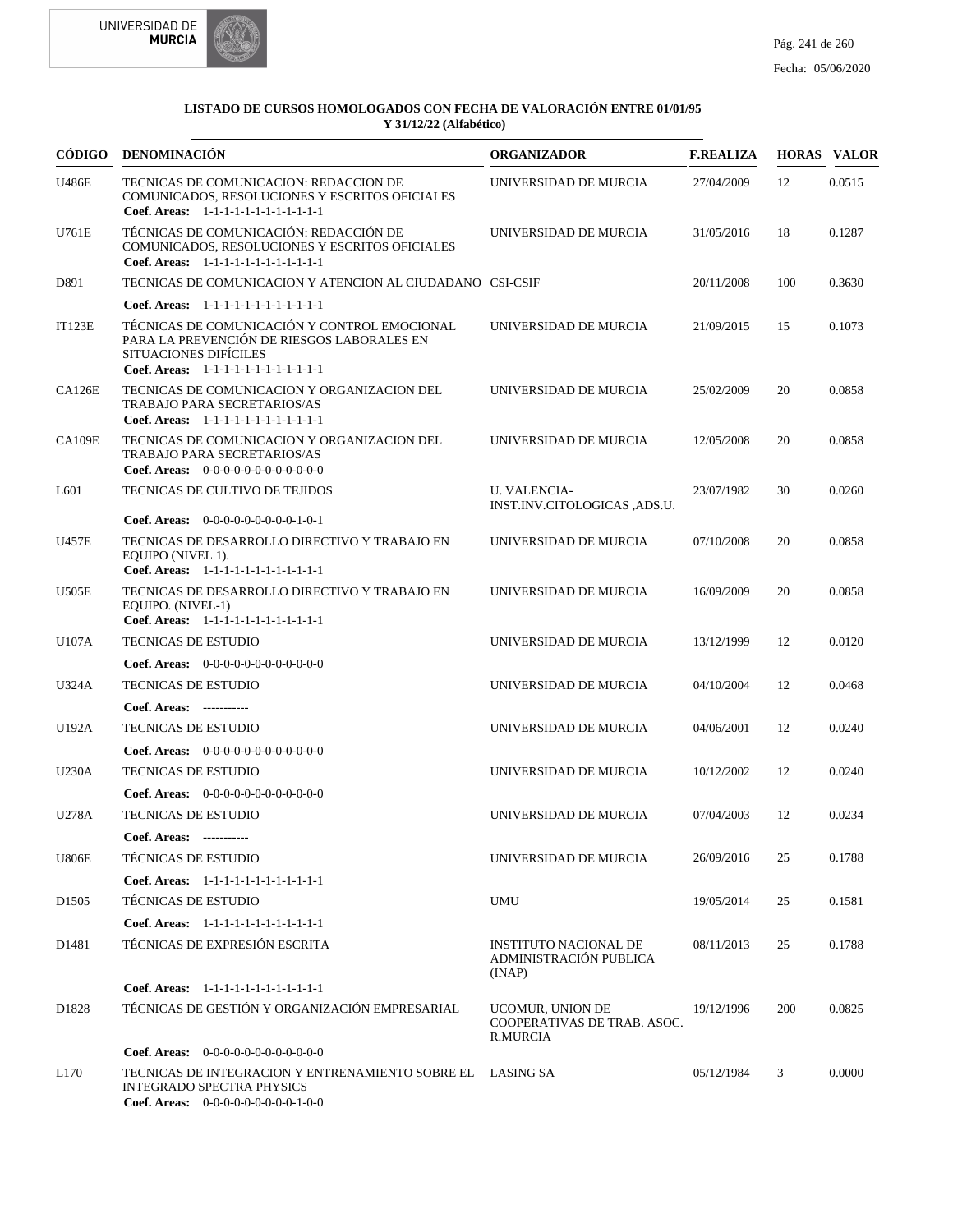



| <b>CÓDIGO</b>    | DENOMINACIÓN                                                                                                          | <b>ORGANIZADOR</b>                                       | <b>F.REALIZA</b> |    | <b>HORAS VALOR</b> |
|------------------|-----------------------------------------------------------------------------------------------------------------------|----------------------------------------------------------|------------------|----|--------------------|
| D630             | TECNICAS DE INVESTIGACION BIBLIOGRAFICA Y TRABAJO<br><b>CIENTIFICO</b><br>Coef. Areas: 0-0-0-0-0-0-0-1-0-0-0-0        | UNIV. SALAMANCA                                          | 29/11/1996       | 25 | 0.0202             |
| L007             | TECNICAS DE LABORATORIO FOTOGRAFICO EN BLANCO Y<br>NEGRO(APROVECHAMIENTO)<br>Coef. Areas: $0-0-0-0-0-0-0-0-1-0-1$     | UMU-EXT.UNIV.                                            | 20/05/1996       | 20 | 0.0173             |
| U446E            | TECNICAS DE LABORATORIOS DE CIENCIAS DE LA SALUD                                                                      | UNIVERSIDAD DE MURCIA                                    | 16/06/2008       | 20 | 0.0858             |
|                  | Coef. Areas: $0-0-0-0-0-0-0-0-1-0-1$                                                                                  |                                                          |                  |    |                    |
| U445E            | TECNICAS DE LABORATORIOS DE CIENCIAS<br><b>EXPERIMENTALES</b><br>Coef. Areas: $0-0-0-0-0-0-0-0-1-0-1$                 | UNIVERSIDAD DE MURCIA                                    | 02/06/2008       | 20 | 0.0858             |
| U020E            | TECNICAS DE LABORATORIOS DE INSTRUMENTACION<br><b>TECNOLOGICA</b><br>Coef. Areas: 0-0-0-0-0-0-0-0-0-1-0-1             | UNIVERSIDAD DE MURCIA                                    | 25/11/1997       | 30 | 0.0330             |
| <b>U020A</b>     | TECNICAS DE LABORATORIOS DE INSTRUMENTACION<br><b>TECNOLOGICA</b><br><b>Coef. Areas:</b> $0-0-0-0-0-0-0-0-1-0-1$      | UNIVERSIDAD DE MURCIA                                    | 25/11/1997       | 30 | 0.0300             |
| U021E            | TECNICAS DE LABORATORIOS DE QUIMICA                                                                                   | UNIVERSIDAD DE MURCIA                                    | 24/11/1997       | 30 | 0.0330             |
|                  | Coef. Areas: $0-0-0-0-0-0-0-0-1-0-1$                                                                                  |                                                          |                  |    |                    |
| U021A            | TECNICAS DE LABORATORIOS DE QUIMICA                                                                                   | UNIVERSIDAD DE MURCIA                                    | 24/11/1997       | 30 | 0.0300             |
|                  | Coef. Areas: $0-0-0-0-0-0-0-0-1-0-1$                                                                                  |                                                          |                  |    |                    |
| L367             | TECNICAS DE MICROSCOPIA ELECTRONICA                                                                                   | <b>UMU-SACE</b>                                          | 17/06/1994       | 40 | 0.0380             |
|                  | Coef. Areas: $0-0-0-0-0-0-0-0-1-0-1$                                                                                  |                                                          |                  |    |                    |
| L361             | TECNICAS DE MICROSCOPIA ELECTRONICA EN BIOLOGIA                                                                       | INT.INVES.CITOLOGICAS                                    | 12/07/1991       | 27 | 0.0234             |
|                  | <b>Coef. Areas:</b> $0-0-0-0-0-0-0-0-1-0-1$                                                                           |                                                          |                  |    |                    |
| L362             | TECNICAS DE MICROSCOPIA ELECTRONICA EN BIOLOGIA                                                                       | INT.INVES.CITOLOGICAS                                    | 03/07/1987       | 6  | 0.0052             |
|                  | Coef. Areas: $0-0-0-0-0-0-0-0-1-0-1$                                                                                  |                                                          |                  |    |                    |
| L592             | TECNICAS DE MICROSCOPIA ELECTRONICA EN BIOLOGIA                                                                       | U. VALENCIA I.I.CITOLOGICAS                              | 06/07/1984       | 6  | 0.0052             |
|                  | <b>Coef. Areas:</b> $0-0-0-0-0-0-0-0-1-0-1$                                                                           |                                                          |                  |    |                    |
| L <sub>107</sub> | TECNICAS DE MICROSCOPIA ELECTRONICA EN BIOLOGIA                                                                       | U. VALENCIA I.I.CITOLOGICAS                              | 28/06/1991       | 33 | 0.0286             |
|                  | Coef. Areas: $0-0-0-0-0-0-0-0-1-0-1$                                                                                  |                                                          |                  |    |                    |
| <b>U483E</b>     | TECNICAS DE MOTIVACION PARA EMPLEADOS PUBLICOS                                                                        | UNIVERSIDAD DE MURCIA                                    | 16/06/2009       | 15 | 0.0644             |
|                  | Coef. Areas: 1-1-1-1-1-1-1-1-1-1-1-1-1                                                                                |                                                          |                  |    |                    |
| <b>U458E</b>     | TECNICAS DE MOTIVACION PARA EMPLEADOS PUBLICOS                                                                        | UNIVERSIDAD DE MURCIA                                    | 17/06/2008       | 15 | 0.0644             |
|                  | Coef. Areas: 1-1-1-1-1-1-1-1-1-1-1-1-1                                                                                |                                                          |                  |    |                    |
| U419E            | TECNICAS DE MOTIVACION PARA EMPLEADOS PUBLICOS                                                                        | UNIVERSIDAD DE MURCIA                                    | 12/06/2007       | 15 | 0.0644             |
|                  | Coef. Areas: 1-1-1-1-1-1-1-1-1-1-1-1-1                                                                                |                                                          |                  |    |                    |
| IT277E           | TÉCNICAS DE MOTIVACIÓN PERSONAL Y DIRECCIÓN DE<br><b>EQUIPOS DE TRABAJO</b><br>Coef. Areas: 1-1-1-1-1-1-1-1-1-1-1-1-1 | UNIVERSIDAD DE MURCIA                                    | 27/09/2019       | 20 | 0.1430             |
| IT250E           | TÉCNICAS DE MOTIVACIÓN PERSONAL Y DIRECCIÓN DE<br>EQUIPOS DE TRABAJO.<br>Coef. Areas: 1-1-1-1-1-1-1-1-1-1-1-1-1       | UNIVERSIDAD DE MURCIA                                    | 21/02/2018       | 20 | 0.1430             |
| D1148            | <b>TECNICAS DE NEGOCIACION</b>                                                                                        | UNIVERSIDAD POLITECNICA DE 25/10/2002<br><b>VALENCIA</b> |                  | 16 | 0.0258             |
|                  | Coef. Areas: 1-1-1-1-1-1-1-1-1-1-1-1-1                                                                                |                                                          |                  |    |                    |
| C <sub>960</sub> | <b>TECNICAS DE NEGOCIACION</b>                                                                                        | <b>COCIN</b>                                             | 24/05/2001       | 20 | 0.0347             |
|                  | <b>Coef. Areas:</b> $0-0-0-0-0-0-0-0-0-0-0-0$                                                                         |                                                          |                  |    |                    |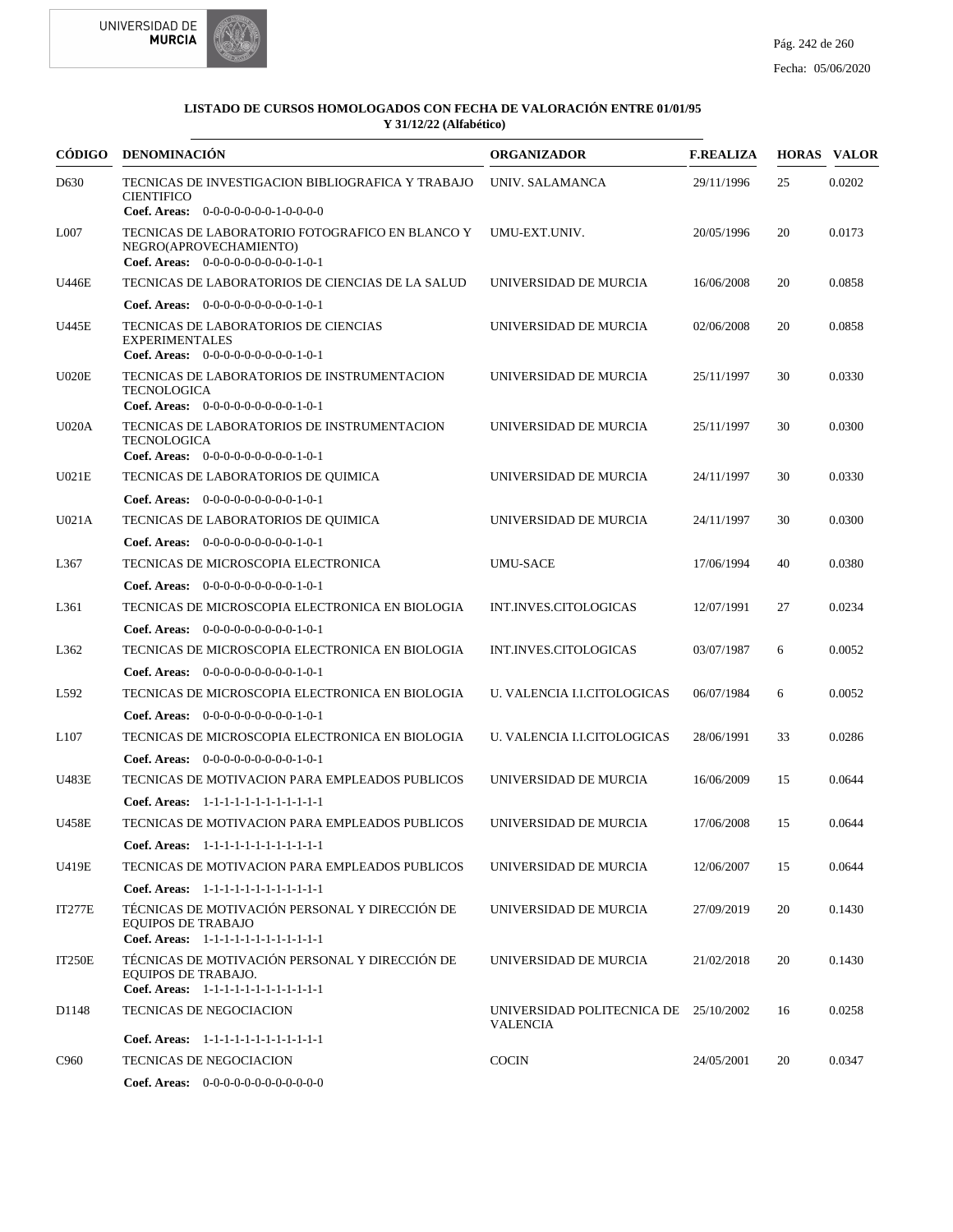



|                   | CÓDIGO DENOMINACIÓN                                                                              | <b>ORGANIZADOR</b>                                                        | <b>F.REALIZA</b> |    | <b>HORAS VALOR</b> |
|-------------------|--------------------------------------------------------------------------------------------------|---------------------------------------------------------------------------|------------------|----|--------------------|
| D1385             | TÉCNICAS DE NEGOCIACIÓN                                                                          | CARM - SERVICIO REGIONAL DE 29/04/2013<br><b>EMPLEO Y FORMACION (SEF)</b> |                  | 15 | 0.0866             |
|                   | Coef. Areas: 1-1-1-1-1-1-1-1-1-1-1-1-1                                                           |                                                                           |                  |    |                    |
| D <sub>1522</sub> | TÉCNICAS DE NEGOCIACIÓN                                                                          | <b>CARM</b>                                                               | 30/09/2016       | 15 | 0.0866             |
|                   | Coef. Areas: 1-1-1-1-1-1-1-1-1-1-1-1-1                                                           |                                                                           |                  |    |                    |
| D1738             | TÉCNICAS DE NEGOCIACIÓN                                                                          | CARM - SERVICIO REGIONAL DE 07/05/2013<br><b>EMPLEO Y FORMACION (SEF)</b> |                  | 15 | 0.0866             |
|                   | Coef. Areas: 1-1-1-1-1-1-1-1-1-1-1-1-1                                                           |                                                                           |                  |    |                    |
| D <sub>2198</sub> | TÉCNICAS DE NEGOCIACIÓN (MODALIDAD ON LINE)                                                      | <b>CARM - ESCUELA DE</b><br><b>ADMINISTRACION PUBLICA</b>                 | 31/01/2019       | 15 | 0.1073             |
|                   | Coef. Areas: 1-1-1-1-1-1-1-1-1-1-1-1-1                                                           |                                                                           |                  |    |                    |
| D <sub>1208</sub> | TÉCNICAS DE NEGOCIACIÓN Y MANEJO DE SITUACIONES DE COMISIONES OBRERAS (CCOO)<br><b>CONFLICTO</b> | (DENTRO DE FORMACION<br><b>CONTINUA</b> )                                 | 24/09/2014       | 20 | 0.1210             |
|                   | Coef. Areas: 1-1-1-1-1-1-1-1-1-1-1-1-1                                                           |                                                                           |                  |    |                    |
| <b>U742E</b>      | TECNICAS DE ORGANIZACION DE ARCHIVOS DE OFICINA                                                  | UNIVERSIDAD DE MURCIA                                                     | 15/04/2015       | 25 | 0.1788             |
|                   | Coef. Areas: 1-1-1-1-1-1-1-1-1-1-1-1-1                                                           |                                                                           |                  |    |                    |
| <b>U620E</b>      | TECNICAS DE ORGANIZACION DE ARCHIVOS DE OFICINA                                                  | UNIVERSIDAD DE MURCIA                                                     | 31/05/2012       | 25 | 0.1788             |
|                   | Coef. Areas: $1-1-1-1-1-1-1-1-1-1-1$                                                             |                                                                           |                  |    |                    |
| <b>U685E</b>      | TECNICAS DE ORGANIZACION DE ARCHIVOS DE OFICINA                                                  | UNIVERSIDAD DE MURCIA                                                     | 23/05/2014       | 25 | 0.1788             |
|                   | Coef. Areas: 1-1-1-1-1-1-1-1-1-1-1-1-1                                                           |                                                                           |                  |    |                    |
| <b>U657E</b>      | TECNICAS DE ORGANIZACIÓN DE ARCHIVOS DE OFICINA                                                  | UNIVERSIDAD DE MURCIA                                                     | 08/05/2013       | 25 | 0.1788             |
|                   | Coef. Areas: 1-1-1-1-1-1-1-1-1-1-1-1-1                                                           |                                                                           |                  |    |                    |
| <b>U854E</b>      | TÉCNICAS DE ORGANIZACIÓN DE ARCHIVOS DE OFICINA                                                  | UNIVERSIDAD DE MURCIA                                                     | 07/09/2017       | 25 | 0.1788             |
|                   | Coef. Areas: 1-1-1-1-1-1-1-1-1-1-1-1-1                                                           |                                                                           |                  |    |                    |
| <b>U992E</b>      | TÉCNICAS DE ORGANIZACIÓN DE ARCHIVOS DE OFICINA                                                  | UNIVERSIDAD DE MURCIA                                                     | 19/10/2018       | 25 | 0.1788             |
|                   | Coef. Areas: 1-1-1-1-1-1-1-1-1-1-1-1-1                                                           |                                                                           |                  |    |                    |
| <b>U760E</b>      | TÉCNICAS DE ORGANIZACIÓN DE ARCHIVOS DE OFICINA                                                  | UNIVERSIDAD DE MURCIA                                                     | 29/04/2016       | 25 | 0.1788             |
|                   | Coef. Areas: 1-1-1-1-1-1-1-1-1-1-1-1-1                                                           |                                                                           |                  |    |                    |
| D374              | TECNICAS DE ORGANIZACION DEL TRABAJO<br><b>ADMINISTRATIVO</b>                                    | <b>CROEM</b>                                                              | 15/12/2000       | 50 | 0.0825             |
|                   | Coef. Areas: 1-1-1-1-1-1-1-1-1-1-1-1-1<br>TECNICAS DE ORGANIZACION DEL TRABAJO                   |                                                                           |                  | 50 |                    |
| C808              | <b>ADMINISTRATIVO</b><br>Coef. Areas: 1-1-1-1-1-1-1-1-1-1-1-1-1                                  | <b>CROEM</b>                                                              | 30/03/1999       |    | 0.0413             |
| L062              | TECNICAS DE PLANIFICACION                                                                        | <b>INFO RM</b>                                                            | 01/02/1997       | 28 | 0.0243             |
|                   | Coef. Areas: 1-1-1-1-1-1-1-1-1-1-1-1-1                                                           |                                                                           |                  |    |                    |
| U685              | TECNICAS DE PLANIFICACION Y DIRECCION POR OBJETIVOS UNIVERSIDAD DE MURCIA                        |                                                                           | 10/12/1996       | 20 | 0.0195             |
|                   | Coef. Areas: 1-1-1-1-1-1-1-1-1-1-1-1-1                                                           |                                                                           |                  |    |                    |
| CS01A             | TECNICAS DE PREVENCION DE LOS PROBLEMAS DE LA VOZ UNIVERSIDAD DE MURCIA                          |                                                                           | 24/11/2006       | 12 | 0.0468             |
|                   | <b>Coef. Areas:</b> $0-0-0-0-0-0-0-0-0-0-0$                                                      |                                                                           |                  |    |                    |
| L617              | <b>TECNICAS DE RELAJACION</b>                                                                    | <b>UMU-SAOP</b>                                                           | 16/11/2002       | 12 | 0.0189             |
|                   | Coef. Areas: $0-0-0-0-0-0-0-0-0-0-0$                                                             |                                                                           |                  |    |                    |
| D <sub>1221</sub> | <b>TÉCNICAS DE RELAJACIÓN</b>                                                                    | UMU                                                                       | 19/05/2014       | 12 | 0.0759             |
|                   | Coef. Areas: $0-0-0-0-0-0-0-0-0-0-0$                                                             |                                                                           |                  |    |                    |
| <b>U808E</b>      | <b>TÉCNICAS DE RELAJACIÓN</b>                                                                    | UNIVERSIDAD DE MURCIA                                                     | 26/09/2016       | 18 | 0.1287             |
|                   | <b>Coef. Areas:</b> $0-0-0-0-0-0-0-0-0-0-0$                                                      |                                                                           |                  |    |                    |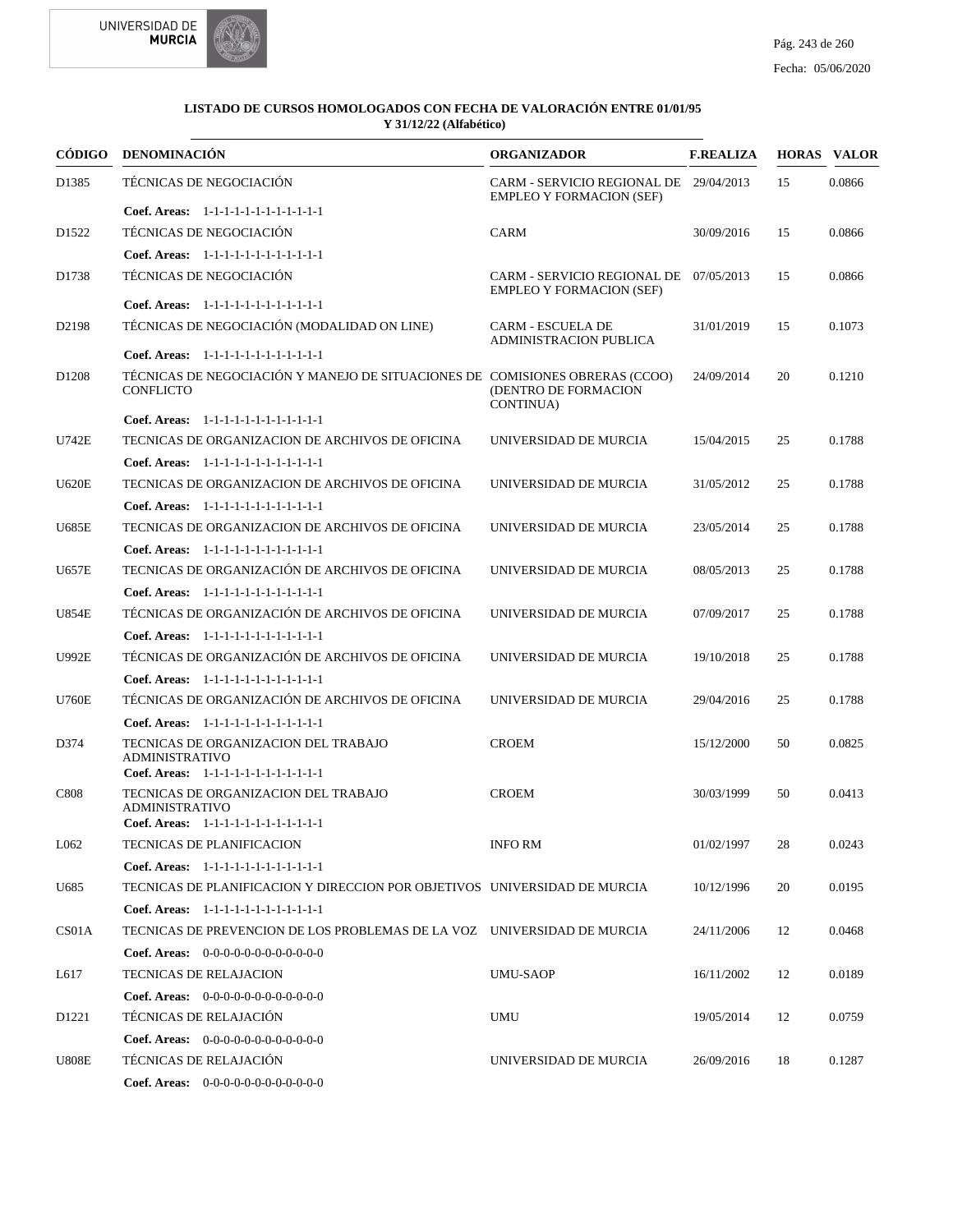



| CÓDIGO            | <b>DENOMINACIÓN</b>                                                                                                                  | <b>ORGANIZADOR</b>                                                        | <b>F.REALIZA</b> |     | <b>HORAS VALOR</b> |
|-------------------|--------------------------------------------------------------------------------------------------------------------------------------|---------------------------------------------------------------------------|------------------|-----|--------------------|
| D2269             | TÉCNICAS DE RELAJACIÓN Y MEDITACIÓN: AUTOGESTIÓN<br>DEL ESTRÉS (5ª EDICIÓN)<br>Coef. Areas: 1-1-1-1-1-1-1-1-1-1-1-1-1                | <b>UNIMAR</b>                                                             | 21/07/2019       | 25  | 0.1581             |
| L <sub>6</sub> 05 | TECNICAS DE VALORACION BURSATIL                                                                                                      | <b>CAJAMURCIA</b>                                                         | 09/05/1990       | 6   | 0.0023             |
|                   | Coef. Areas: $0-0-0-0-0-0-0-0-0-0-0$                                                                                                 |                                                                           |                  |     |                    |
| D <sub>1624</sub> | TECNICAS DE VENTA Y NEGOCIACION                                                                                                      | CARM - SERVICIO REGIONAL DE 15/09/2010<br><b>EMPLEO Y FORMACION (SEF)</b> |                  | 80  | 0.4620             |
|                   | Coef. Areas: $0-0-0-0-0-0-0-0-0-0-0-0$                                                                                               |                                                                           |                  |     |                    |
| L <sub>6</sub> 06 | TECNICAS DIRECTIVAS SOBRE EFICACIA Y CONTROL DEL<br><b>ESTRES</b><br>Coef. Areas: $0-0-0-0-0-0-0-0-0-0-0-0$                          | UMU-ALUMN.Y S.S.                                                          | 29/04/1997       | 10  | 0.0079             |
|                   |                                                                                                                                      |                                                                           |                  |     |                    |
| L <sub>017</sub>  | TECNICAS EN LABORATORIO DE MICROSCOPIA, AVANZADO UMU-DEP. BIOLOGIA CELULAR                                                           |                                                                           | 12/11/1988       | 32  | 0.0277             |
|                   | Coef. Areas: $0-0-0-0-0-0-0-0-1-0-1$                                                                                                 |                                                                           |                  |     |                    |
| L623              | TECNICAS ESTADISTICA CON SPSS Y MINITAB                                                                                              | UMU-EXT.UNIV.                                                             | 14/02/2002       | 30  | 0.0518             |
|                   | Coef. Areas: 1-1-1-1-1-1-1-1-1-1-1-1-1                                                                                               |                                                                           |                  |     |                    |
| L <sub>6</sub> 02 | TECNICAS ESTEREOLOGICAS EN HISTOLOGIA Y<br>NEUROBIOLOGIA, 4º CURSO DE INTROD.<br>Coef. Areas: $0-0-0-0-0-0-0-0-1-0-1$                | <b>U.A. MADRID</b>                                                        | 28/02/1996       | 30  | 0.0242             |
| L357              | TECNICAS EXPERIMENTALES Y DE CAMPO                                                                                                   | C.A.R.M.                                                                  | 05/12/1981       | 20  | 0.0158             |
|                   | Coef. Areas: $0-0-0-0-0-0-0-0-1-0-1$                                                                                                 |                                                                           |                  |     |                    |
| C <sub>390</sub>  | TECNICAS EXPERIMENTALES Y DE CAMPO EN C.NAT.                                                                                         | C.A.R.M.                                                                  | 01/11/1980       | 20  | 0.0173             |
|                   | Coef. Areas: 0-0-0-0-0-0-0-0-0-1-0-1                                                                                                 |                                                                           |                  |     |                    |
| D861              | TECNICAS GERENCIALES EN EL PROCEDIMIENTO<br>ADMINISTRATIVO - MODALIDAD INTERNET<br>Coef. Areas: 1-1-1-1-1-1-1-1-1-1-1-1-1            | <b>CCOO</b>                                                               | 15/10/2007       | 130 | 0.4719             |
| D1834             | TÉCNICAS GESTÁLTICAS                                                                                                                 | ASOCIACION ESPAÑOLA DE<br><b>TERAPIA GESTALT</b>                          | 20/05/2008       | 770 | 0.6000             |
|                   | Coef. Areas: $0-0-0-0-0-0-0-0-0-0-0$                                                                                                 |                                                                           |                  |     |                    |
| D <sub>2095</sub> | TÉCNICAS INSTRUMENTALES Y RECURSOS ANALÍTICOS.<br>NIVEL BÁSICO (MODALIDAD PRESENCIAL)<br>Coef. Areas: $0-0-0-0-0-0-0-0-0-0-1$        | <b>CARM</b>                                                               | 15/11/2017       | 30  | 0.1733             |
| D1572             | TÉCNICAS. MEDIOS Y RECURSOS PARA EL MANEJO Y<br>CONTROL DEL ESTRÉS EN LOS DOCENTES<br>Coef. Areas: $0-0-0-0-0-0-0-0-0-0-0$           | ANPE. SINDICATO<br><b>INDEPENDIENTE DE MURCIA</b>                         | 26/12/2003       | 185 | 0.3053             |
| L <sub>603</sub>  | TECNICAS MOLECULARES IN SITU                                                                                                         | <b>U. NAVARRA</b>                                                         | 02/07/1997       | 20  | 0.0161             |
|                   | Coef. Areas: $0-0-0-0-0-0-0-0-1-0-1$                                                                                                 |                                                                           |                  |     |                    |
| U1017E            | TÉCNICAS PARA FOMENTAR LA PARTICIPACIÓN Y LA<br>COLABORACIÓN DE LOS ESTUDIANTES(2° EDICIÓN).<br>Coef. Areas: $0-0-0-0-0-0-0-0-1-0-0$ | UNIVERSIDAD DE MURCIA                                                     | 13/06/2019       | 10  | 0.0715             |
| C927              | TECNICAS PARA LA RESOLUCION DE PROBLEMAS Y TOMA<br>DE DECISIONES EFICACES<br>Coef. Areas: 1-1-1-1-1-1-1-1-1-1-1-1-1                  | <b>CROEM</b>                                                              | 15/11/2000       | 30  | 0.0450             |
| L <sub>151</sub>  | <b>TECNICAS POTENCIOMETRICAS</b>                                                                                                     | C.S.I.C.-MURCIA                                                           | 14/06/1984       | 6   | 0.0047             |
|                   | Coef. Areas: $0-0-0-0-0-0-0-0-1-0-1$                                                                                                 |                                                                           |                  |     |                    |
| L <sub>150</sub>  | TECNICAS POTENCIOMETRICAS                                                                                                            | UMU-FAC. CIENCIAS                                                         | 22/12/1981       | 6   | 0.0047             |
|                   | <b>Coef. Areas:</b> $0-0-0-0-0-0-0-0-1-0-1$                                                                                          |                                                                           |                  |     |                    |
| L607              | TECNICAS RAPIDAS DE MICROSCOPIA LECTRONICA EN<br>DIAGNOSTICO ENF. VIRICAS<br>Coef. Areas: $0-0-0-0-0-0-0-0-1-0-1$                    | S.E.M.E. (SOC.ESP.MICROCP.<br>ELECT)                                      | 06/02/1986       | 30  | 0.0113             |
| L604              | TECNICAS SEROLOGICAS DE APLICACION EN EL<br>DIAGNOSTICO DE ENFERM. INFECCIOSAS<br>Coef. Areas: $0-0-0-0-0-0-0-0-1-0-1$               | UMU-CAT. MICROBIOLOGIA Y<br>PARASITOGIA                                   | 24/11/1983       | 6   | 0.0052             |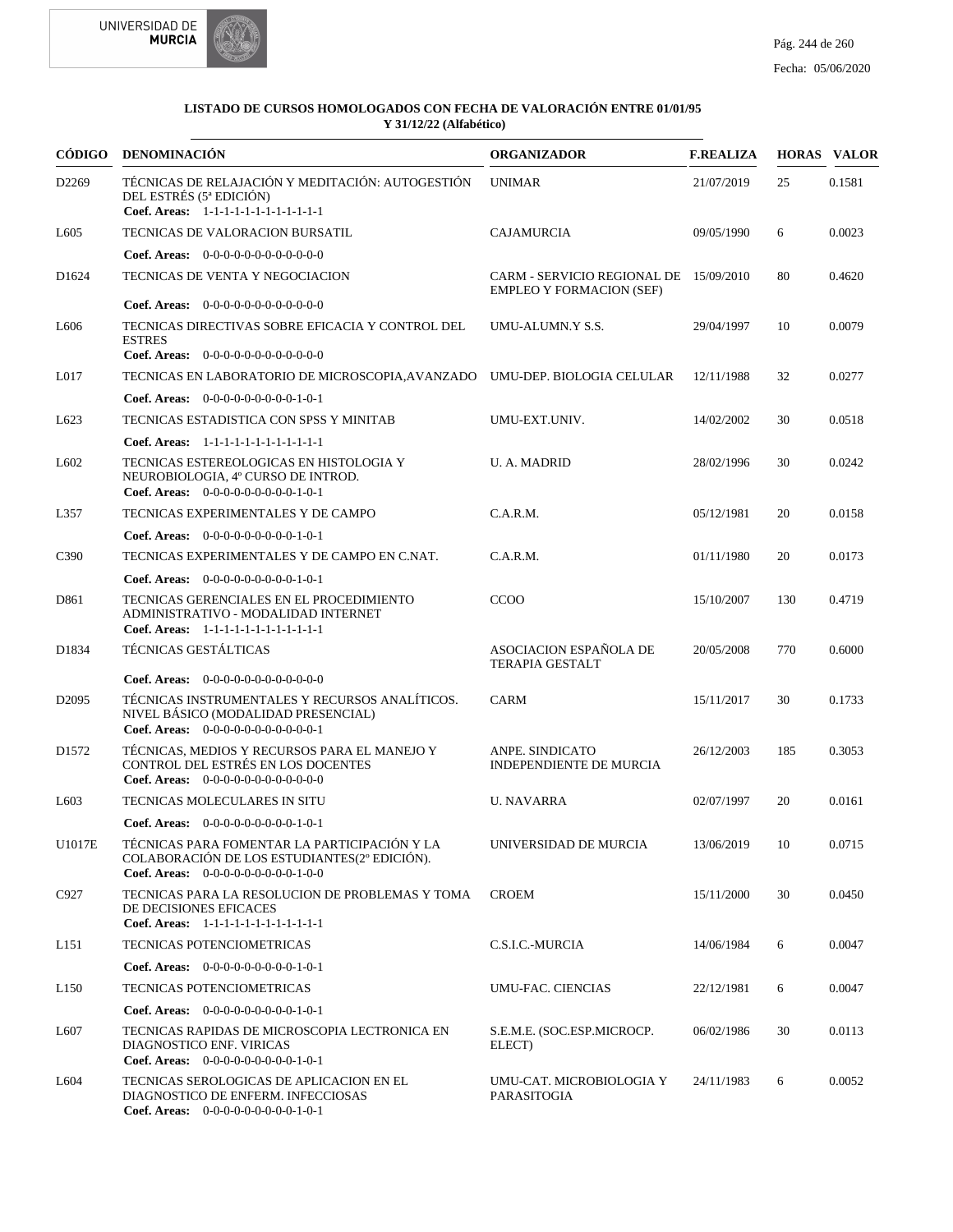



| CÓDIGO             | DENOMINACIÓN                                                                                                           | <b>ORGANIZADOR</b>                                                        | <b>F.REALIZA</b> |     | <b>HORAS VALOR</b> |
|--------------------|------------------------------------------------------------------------------------------------------------------------|---------------------------------------------------------------------------|------------------|-----|--------------------|
| D511               | TECNICAS Y EQUIPOS DE RADIOLOGIA                                                                                       | PROMOCION EDUCATIVA (UMU)                                                 | 31/12/2003       | 52  | 0.0987             |
|                    | Coef. Areas: $0-0-0-0-0-0-0-0-1-0-1$                                                                                   |                                                                           |                  |     |                    |
| U <sub>508</sub>   | TECNICAS Y MATERIALES DE LABORATORIO                                                                                   | UNIVERSIDAD DE MURCIA                                                     | 20/11/1995       | 40  | 0.0390             |
|                    | Coef. Areas: $0-0-0-0-0-0-0-0-1-0-1$                                                                                   |                                                                           |                  |     |                    |
| U672               | TECNICAS Y MATERIALES DE LABORATORIO                                                                                   | UNIVERSIDAD DE MURCIA                                                     | 18/02/1997       | 40  | 0.0390             |
|                    | <b>Coef. Areas:</b> $0-0-0-0-0-0-0-0-1-0-1$                                                                            |                                                                           |                  |     |                    |
| L371               | TECNICAS Y RECURSOS DE EXPRESION ORAL, PRIMER<br>NIVEL-PROFUNDIZACION (PART)<br>Coef. Areas: 1-1-1-1-1-1-1-1-1-1-1-1-1 | <b>FETE-UGT</b>                                                           | 02/06/1993       | 22  | 0.0182             |
| CA <sub>20</sub> E | TECNICAS Y RECURSOS PARA LA GESTION CULTURAL                                                                           | UNIVERSIDAD DE MURCIA                                                     | 27/09/2002       | 40  | 0.0880             |
|                    | <b>Coef. Areas:</b> $0-0-0-0-0-0-0-0-0-1-0$                                                                            |                                                                           |                  |     |                    |
| L118               | TECNICO AUXILIAR DE SECRETARIA                                                                                         | <b>INEM</b>                                                               | 06/09/1989       | 400 | 0.1733             |
|                    | <b>Coef. Areas:</b> $0-0-0-0-0-0-0-0-0-0-0-0$                                                                          |                                                                           |                  |     |                    |
| L <sub>105</sub>   | TECNICO AUXILIAR ESPECIALISTA EN EXPER.ANIMAL                                                                          | C.S.I.C.                                                                  | 27/10/1995       | 48  | 0.0378             |
|                    | <b>Coef. Areas:</b> $0-0-0-0-0-0-0-0-1-0-1$                                                                            |                                                                           |                  |     |                    |
| D843               | TECNICO AUXILIAR ESPECIALISTA EN EXPERIMENTACION<br><b>ANIMAL</b><br>Coef. Areas: 0-0-0-0-0-0-0-0-0-1-0-1              | <b>CSIC</b>                                                               | 10/10/1997       | 50  | 0.0394             |
| D <sub>011</sub>   | TECNICO AUXILIAR SECRETARIA                                                                                            | <b>INEM</b>                                                               | 19/04/1989       | 400 | 0.1575             |
|                    | Coef. Areas: 0-0-0-0-0-0-0-0-0-0-0-0-0                                                                                 |                                                                           |                  |     |                    |
| D537               | TECNICO COMERCIAL EN INFORMATICA                                                                                       | <b>INEM</b>                                                               | 01/02/1995       | 300 | 0.1733             |
|                    | Coef. Areas: 1-1-1-1-1-1-1-1-1-1-1-1-1                                                                                 |                                                                           |                  |     |                    |
| D1388              | TÉCNICO DE COMERCIO EXTERIOR                                                                                           | CARM - SERVICIO REGIONAL DE 26/07/2004<br><b>EMPLEO Y FORMACION (SEF)</b> |                  | 300 | 0.6930             |
|                    | Coef. Areas: $0-0-0-0-0-0-0-0-0-0-0$                                                                                   |                                                                           |                  |     |                    |
| D1186              | TÉCNICO DE INFORMACIÓN, ORIENTACIÓN Y BÚSQUEDA<br><b>ACTIVA DE EMPLEO</b><br>Coef. Areas: $0-0-0-0-0-0-0-0-0-0-0$      | <b>INSTITUTO NACIONAL DE</b><br>EMPLEO (INEM)                             | 23/07/1999       | 10  | 0.0087             |
| D <sub>696</sub>   | TECNICO DE MANTENIMIENTO DE ORDENADORES                                                                                | CONSEJERIA ECONOMIA,<br><b>HACIENDA Y FOMENTO</b>                         | 15/05/1992       | 400 | 0.1575             |
|                    | <b>Coef. Areas:</b> $0-0-0-0-0-1-0-0-0-0-0$                                                                            |                                                                           |                  |     |                    |
| L <sub>608</sub>   | TECNICO EN EMERGENCIAS SANITARIAS                                                                                      | ARMU (AS.RE.MEDI.URG)                                                     | 30/06/1988       | 150 | 0.1125             |
|                    | <b>Coef. Areas:</b> $0-0-0-0-0-0-0-0-0-0-0-0$                                                                          |                                                                           |                  |     |                    |
| D <sub>1008</sub>  | TÉCNICO EN FORMACIÓN: FORMACIÓN DE FORMADORES                                                                          | CARM - SERVICIO REGIONAL DE 30/09/2011<br>EMPLEO Y FORMACION (SEF)        |                  | 110 | 0.6353             |
|                    | <b>Coef. Areas:</b> $0-0-0-0-0-0-0-0-0-0-0-0$                                                                          |                                                                           |                  |     |                    |
| D2124              | TÉCNICO EN INMUNOLOGÍA Y BIOQUÍMICA<br>Coef. Areas: $0-0-0-0-0-0-0-0-0-0-1$                                            | CARM - SERVICIO REGIONAL DE 16/09/2005<br><b>EMPLEO Y FORMACION (SEF)</b> |                  | 540 | 0.6930             |
| L137               | TECNICO EN INVESTIGACION Y EXPLOTACION DE<br><b>MERCADOS</b><br>Coef. Areas: 0-0-0-1-0-0-0-0-0-1-0-0                   | C.A.R.M./FUND.UNIVERSIDAD<br><b>EMPRESA DE MURCIA</b>                     | 14/04/1997       | 200 | 0.1575             |
| L146               | TECNICO EN INVESTIGACION Y EXPLOTACION DE<br><b>MERCADOS</b><br>Coef. Areas: 0-0-0-1-0-0-0-0-0-1-0-0                   | C.A.R.M./FUND.UNIVERSIDAD<br><b>EMPRESA DE MURCIA</b>                     | 05/05/1995       | 200 | 0.1575             |
| D676               | TECNICO EN LAS NUEVAS TECNOLOGIAS DE LA<br>INFORMACION Y LA COMUNICACION<br>Coef. Areas: 1-1-1-1-1-1-1-1-1-1-1-1-1     | FEDERACION EMPRESARIOS<br><b>METAL MURCIA (FREMM)</b>                     | 12/07/1999       | 265 | 0.1650             |
| D <sub>801</sub>   | TECNICO EN MICROINFORMATICA EMPRESARIAL                                                                                | <b>ACADEMIA MANUEL PEDRERO</b>                                            | 30/09/2001       | 400 | 0.1650             |
|                    | Coef. Areas: 1-1-1-1-1-1-1-1-1-1-1-1-1                                                                                 |                                                                           |                  |     |                    |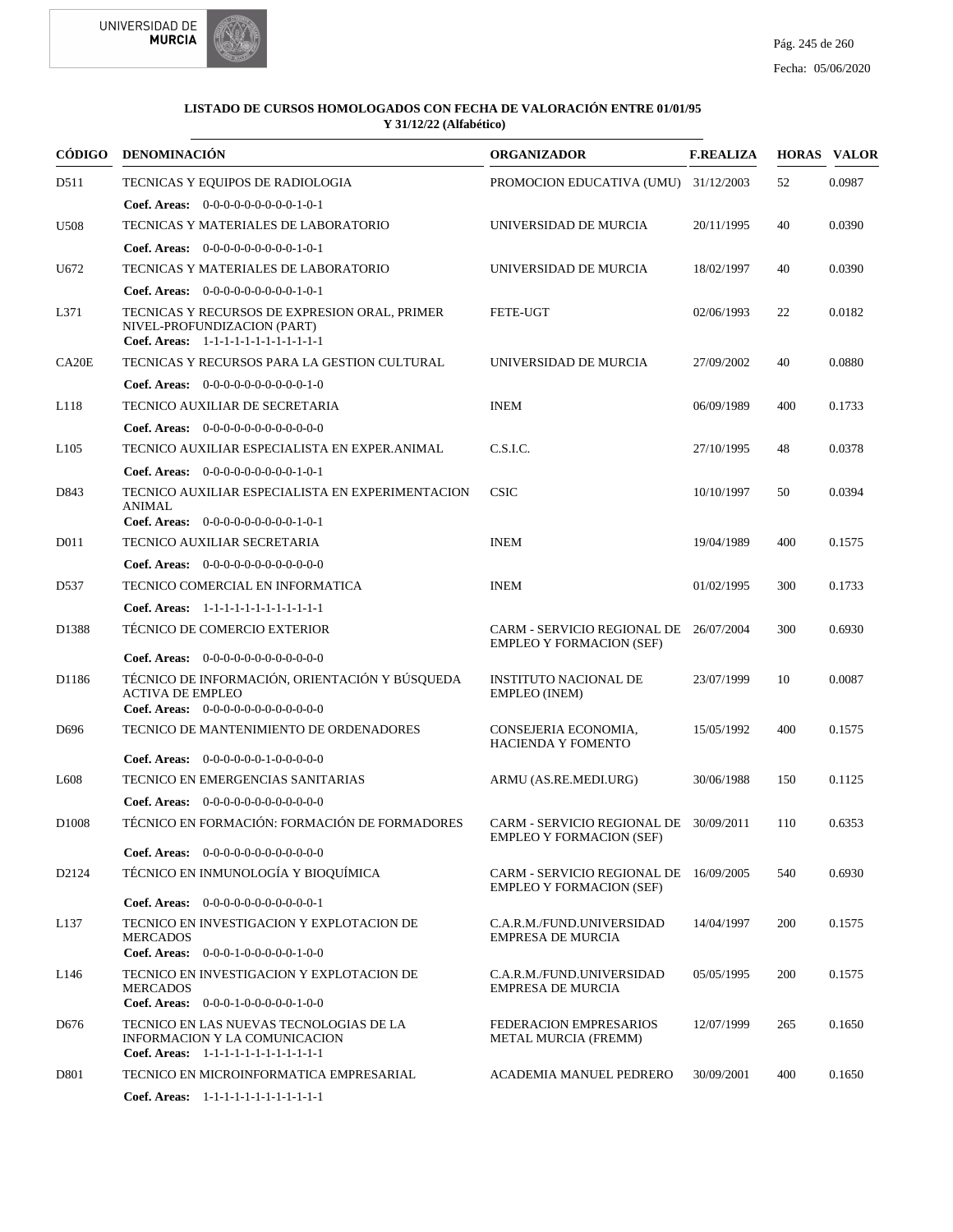



|                   | CÓDIGO DENOMINACIÓN                                                                                                                                     | <b>ORGANIZADOR</b>                                                            | <b>F.REALIZA</b> |     | <b>HORAS VALOR</b> |
|-------------------|---------------------------------------------------------------------------------------------------------------------------------------------------------|-------------------------------------------------------------------------------|------------------|-----|--------------------|
| D <sub>1440</sub> | TECNICO EN MUSEOS Y PATRIMONIO                                                                                                                          | CARM - SERVICIO REGIONAL DE 28/10/2003<br><b>EMPLEO Y FORMACION (SEF)</b>     |                  | 153 | 0.2651             |
|                   | Coef. Areas: $0-0-0-0-0-0-1-0-0-0-0$                                                                                                                    |                                                                               |                  |     |                    |
| C990              | <b>TECNICO EN OFIMATICA</b>                                                                                                                             | <b>ADIS</b>                                                                   | 15/07/1995       | 50  | 0.0188             |
|                   | Coef. Areas: $1-1-1-1-1-1-1-1-1-1-1$                                                                                                                    |                                                                               |                  |     |                    |
| C <sub>070</sub>  | TECNICO EN RELACIONES HUMANAS Y PUBLICAS                                                                                                                | ACAD. TECNICO COMERCIAL                                                       | 02/01/1969       | 3   | 0.0000             |
|                   | Coef. Areas: $1-1-1-1-1-1-1-1-1-1-1$                                                                                                                    |                                                                               |                  |     |                    |
| D819              | TECNICO EN RELACIONES LABORALES Y NEGOCIACION<br><b>COLECTIVA</b><br>Coef. Areas: $0-0-0-0-0-0-0-0-0-0-0$                                               | <b>CROEM</b>                                                                  | 30/11/2000       | 228 | 0.3300             |
| D <sub>1365</sub> | TÉCNICO EN SISTEMAS MICROINFORMÁTICOS                                                                                                                   | <b>CENTRO DE ESTUDIOS ARES-</b><br><b>INFER</b>                               | 02/08/2005       | 500 | 0.3300             |
|                   | <b>Coef. Areas:</b> $0-0-0-0-0-1-0-0-0-0-0$                                                                                                             |                                                                               |                  |     |                    |
| D <sub>1259</sub> | TECNICO ESPECIALISTA EN BIBLIONTECAS Y CENTROS DE<br><b>DOCUMENTACIÓN</b><br>Coef. Areas: $0-0-0-0-0-0-1-0-0-0-0$                                       | CARM - SERVICIO REGIONAL DE 29/11/2003<br><b>EMPLEO Y FORMACION (SEF)</b>     |                  | 333 | 0.3465             |
| L366              | TECNICO MANTENIMIENTO AUTOMATAS PROGRAMABLES                                                                                                            | <b>INEM</b>                                                                   | 16/09/1993       | 200 | 0.1733             |
|                   | Coef. Areas: $0-0-0-0-0-1-0-0-0-0-0$                                                                                                                    |                                                                               |                  |     |                    |
| D2173             | TÉCNICOS DE LA RED DE OFICINAS DE TRANSFERENCIA DE OTRI UNIVERSIDAD DE<br>RESULTADOS DE LA INVESTIGACIÓN (RED OTRI) (CURSO DE EXTREMADURA<br>FOMRACIÓN) |                                                                               | 04/12/1998       | 40  | 0.0323             |
|                   | Coef. Areas: $0-0-0-1-0-0-0-0-0-0-0$                                                                                                                    |                                                                               |                  |     |                    |
| L611              | TECNOLOGIA DE LOS CULTIVOS CELULARES<br><b>Coef. Areas:</b> $0-0-0-0-0-0-0-0-1-0-1$                                                                     | U. LP (UNV. LUIS PASTEUR<br><b>STRASBURGO</b>                                 | 07/11/1996       | 6   | 0.0048             |
| L610              |                                                                                                                                                         |                                                                               |                  | 32  | 0.0258             |
|                   | TECNOLOGIA DE LOS CULTIVOS CELULARES<br><b>Coef. Areas:</b> $0-0-0-0-0-0-0-0-1-0-1$                                                                     | U. LP (UNV. LUIS PASTEUR<br><b>STRASBURGO</b>                                 | 06/10/1994       |     |                    |
| D <sub>286</sub>  | TECNOLOGIA: MOTORES ELECTRICOS Y TERMICOS                                                                                                               | <b>UMU-ICE</b>                                                                | 05/03/1998       | 32  | 0.0277             |
|                   | <b>Coef. Areas:</b> $0-0-0-0-0-0-0-0-1-0-0$                                                                                                             |                                                                               |                  |     |                    |
| C928              | TECNOLOGIAS DE LA INFORMACION Y COMUNICACION<br>PARA PYMES                                                                                              | <b>CROEM</b>                                                                  | 05/12/1999       | 40  | 0.0330             |
|                   | Coef. Areas: $2-2-2-2-2-2-2-2-2-2-2-2-2$                                                                                                                |                                                                               |                  |     |                    |
| D <sub>407</sub>  | <b>TECNOLOGIAS DE OBJETOS</b>                                                                                                                           | ASC. DOCLIC E ING. INFORM.                                                    | 29/11/1997       | 17  | 0.0128             |
|                   | Coef. Areas: $0-0-0-0-0-1-0-0-0-0-0$                                                                                                                    |                                                                               |                  |     |                    |
| D <sub>1750</sub> | TECNOLOGÍAS EDUCATIVAS                                                                                                                                  | MIRIADA X-PLATAFORMA E-<br>LEARNING                                           | 21/04/2013       | 6   | 0.0150             |
|                   | Coef. Areas: 1-1-1-1-1-1-1-1-1-1-1-1-1                                                                                                                  |                                                                               |                  |     |                    |
| D <sub>2180</sub> | TECNOLOGÍAS EN LA GESTIÓN BIBLIOTECARIA                                                                                                                 | ASOCIACIÓN JUVENIL DE<br>ESTUDIANTES DE LA FAC. DE CC.<br>DE LA DOCUMENTACIÓN | 10/04/2000       | 25  | 0.0206             |
|                   | <b>Coef. Areas:</b> $0-0-0-0-0-0-1-0-0-0-0$                                                                                                             |                                                                               |                  |     |                    |
| D778              | TECNOLOGIAS XML Y METADATOS EN EL CONTEXTO DE LA ANABAD<br>CATALOGACION BIBLIOGRAFICA<br>Coef. Areas: $0-0-0-0-0-0-1-0-0-0-0$                           |                                                                               | 16/02/2007       | 12  | 0.0360             |
| <b>U399EC</b>     | TELEMATICA CON SOFTWARE LIBRE. SUMA                                                                                                                     | UNIVERSIDAD DE MURCIA                                                         | 16/04/2007       | 20  | 0.0901             |
|                   | Coef. Areas: 1-1-1-1-1-1-1-1-1-1-1-1-1                                                                                                                  |                                                                               |                  |     |                    |
| U362AC            | TELEMATICA CON SOFTWARE LIBRE. SUMA                                                                                                                     | UNIVERSIDAD DE MURCIA                                                         | 09/03/2006       | 20  | 0.0819             |
|                   | Coef. Areas: $1-1-1-1-1-1-1-1-1-1-1$                                                                                                                    |                                                                               |                  |     |                    |
| <b>U362AP</b>     | TELEMATICA CON SOFTWARE LIBRE. SUMA                                                                                                                     | UNIVERSIDAD DE MURCIA                                                         | 09/03/2006       | 20  | 0.0800             |
|                   | Coef. Areas: $1-1-1-1-1-1-1-1-1-1-1$                                                                                                                    |                                                                               |                  |     |                    |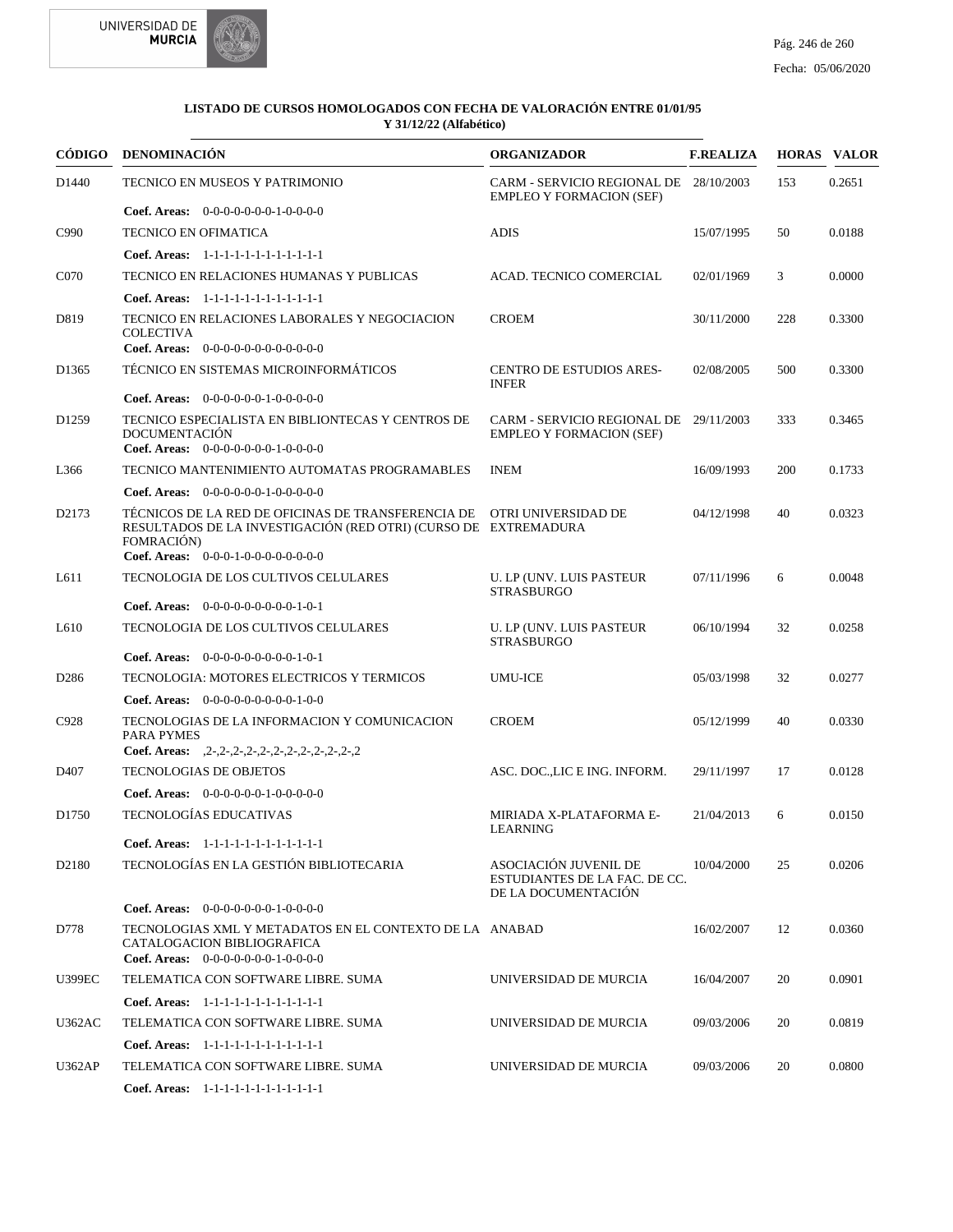

|                  | CÓDIGO DENOMINACIÓN                                                                                                                                        | <b>ORGANIZADOR</b>                | <b>F.REALIZA</b> |     | <b>HORAS VALOR</b> |
|------------------|------------------------------------------------------------------------------------------------------------------------------------------------------------|-----------------------------------|------------------|-----|--------------------|
| <b>U362EC</b>    | TELEMATICA CON SOFTWARE LIBRE. SUMA                                                                                                                        | UNIVERSIDAD DE MURCIA             | 09/03/2006       | 20  | 0.0901             |
|                  | Coef. Areas: $1-1-1-1-1-1-1-1-1-1-1$                                                                                                                       |                                   |                  |     |                    |
| <b>U362EP</b>    | TELEMATICA CON SOFTWARE LIBRE. SUMA                                                                                                                        | UNIVERSIDAD DE MURCIA             | 09/03/2006       | 20  | 0.0880             |
|                  | Coef. Areas: $1-1-1-1-1-1-1-1-1-1-1$                                                                                                                       |                                   |                  |     |                    |
| <b>U328AC</b>    | TELEMATICA CON SOFTWARE LIBRE. SUMA                                                                                                                        | UNIVERSIDAD DE MURCIA             | 30/09/2005       | 20  | 0.0819             |
|                  | Coef. Areas: $1-1-1-1-1-1-1-1-1-1-1$                                                                                                                       |                                   |                  |     |                    |
| <b>U328AP</b>    | TELEMATICA CON SOFTWARE LIBRE. SUMA                                                                                                                        | UNIVERSIDAD DE MURCIA             | 30/09/2005       | 20  | 0.0800             |
|                  | Coef. Areas: 1-1-1-1-1-1-1-1-1-1-1-1-1                                                                                                                     |                                   |                  |     |                    |
| <b>U328EC</b>    | TELEMATICA CON SOFTWARE LIBRE. SUMA                                                                                                                        | UNIVERSIDAD DE MURCIA             | 30/09/2005       | 20  | 0.0901             |
|                  | Coef. Areas: $1-1-1-1-1-1-1-1-1-1-1$                                                                                                                       |                                   |                  |     |                    |
| <b>U328EP</b>    | TELEMATICA CON SOFTWARE LIBRE. SUMA                                                                                                                        | UNIVERSIDAD DE MURCIA             | 30/09/2005       | 20  | 0.0880             |
|                  | Coef. Areas: 1-1-1-1-1-1-1-1-1-1-1-1-1                                                                                                                     |                                   |                  |     |                    |
| <b>U430EC</b>    | TELEMATICA CON SOFTWARE LIBRE. SUMA                                                                                                                        | UNIVERSIDAD DE MURCIA             | 14/04/2008       | 20  | 0.0901             |
|                  | Coef. Areas: 1-1-1-1-1-1-1-1-1-1-1-1-1                                                                                                                     |                                   |                  |     |                    |
| D375             | TELEMATICA, CURSO BASICO INTRODUCTORIO A LA                                                                                                                | <b>CROEM</b>                      | 30/11/2000       | 40  | 0.0660             |
|                  | Coef. Areas: 1-1-1-1-1-1-1-1-1-1-1-1-1                                                                                                                     |                                   |                  |     |                    |
| C <sub>188</sub> | TELEMATICA,REDES Y TELEDOCUMENTACION                                                                                                                       | D.G.EMPLEO/INST.MURCIANO          | 02/10/1990       | 300 | 0.1575             |
|                  | Coef. Areas: 1-1-1-1-1-1-1-1-1-1-1-1-1                                                                                                                     | <b>TECNO</b>                      |                  |     |                    |
| D796             | TELETRABAJO                                                                                                                                                |                                   |                  |     |                    |
|                  |                                                                                                                                                            | AMUSAL                            | 16/12/1997       | 35  | 0.0289             |
|                  | Coef. Areas: 1-1-1-1-1-1-1-1-1-1-1-1-1                                                                                                                     |                                   |                  |     |                    |
| D <sub>291</sub> | TEMAS TRANVERSALES EN (EDUCACION AMBIENTAL):<br>INTRODUCCION AL ESTUDIO DE LA CONTAMINACION<br>ATMOSFERICA, ACUSTICA, DEL SUELO Y POR RESIDUOS<br>SOLIDOS. | UMU-PROM.EDUC.                    | 17/02/2001       | 32  | 0.0607             |
|                  | <b>Coef. Areas:</b> $0-0-0-0-0-0-0-0-0-0-0-0$                                                                                                              |                                   |                  |     |                    |
| D622             | TENDENCIAS EN LA FORMACION DE USUARIOS                                                                                                                     | ANABAD                            | 08/03/2003       | 15  | 0.0248             |
|                  | Coef. Areas: $0-0-0-0-0-0-1-0-0-0-0$                                                                                                                       |                                   |                  |     |                    |
| D1867            | TENDENCIAS EN LOS SERVICIOS Y REDES DE<br><b>TELECOMUNICACIONES</b><br><b>Coef. Areas:</b> $0-0-0-0-0-0-0-0-0-0-0-0$                                       | UNIVERSIDAD DE CANTABRIA          | 01/09/1995       | 20  | 0.0161             |
| D398             | TENDENCIAS EN REDES Y SERVICIOS TELEMATICOS EN EL                                                                                                          | <b>UMU-U.MAR</b>                  | 14/07/2000       | 30  | 0.0569             |
|                  | <b>COMIENZO DEL SIGLO XXI</b>                                                                                                                              |                                   |                  |     |                    |
| D1869            | Coef. Areas: $0-0-0-0-0-1-0-0-0-0-0$<br>TENDÈNCIES EN LA SOCIETAT DE LES TECNOLOGIES DE LA                                                                 | UNIVERSIDAD DE LAS ISLAS          |                  |     |                    |
|                  | <b>INFORMACIO</b><br>Coef. Areas: $0-0-0-0-0-0-0-0-0-0-0$                                                                                                  | <b>BALEARES</b>                   | 19/07/1996       | 24  | 0.0194             |
| D <sub>523</sub> | TEORIA DE LA COMUNICACION                                                                                                                                  | <b>CCOO</b>                       | 06/09/1996       | 20  | 0.0182             |
|                  | Coef. Areas: 1-1-1-1-1-1-1-1-1-1-1-1-1                                                                                                                     |                                   |                  |     |                    |
| C741             | TEORIA DE LA COMUNICACION                                                                                                                                  | CC.OO.                            | 14/10/1997       | 20  | 0.0165             |
|                  | Coef. Areas: 1-1-1-1-1-1-1-1-1-1-1-1-1                                                                                                                     |                                   |                  |     |                    |
| C656             | TEORIA DE LA COMUNICACION                                                                                                                                  | CC.OO.                            | 02/09/1996       | 20  | 0.0182             |
|                  | Coef. Areas: $1-1-1-1-1-1-1-1-1-1-1$                                                                                                                       |                                   |                  |     |                    |
| C457             | TEORIA E HISTORIA DEL CINE                                                                                                                                 | CAAMU                             | 16/01/1985       | 100 | 0.0375             |
|                  | <b>Coef. Areas:</b> $0-0-0-0-0-0-0-0-0-0-0-0$                                                                                                              |                                   |                  |     |                    |
| D <sub>655</sub> | TEORIA E HISTORIA DEL CINE                                                                                                                                 | CAJA AHORROS ALICANTE Y<br>MURCIA | 29/03/1985       | 100 | 0.0375             |
|                  | Coef. Areas: 0-0-0-0-0-0-0-0-0-0-0-0-0                                                                                                                     |                                   |                  |     |                    |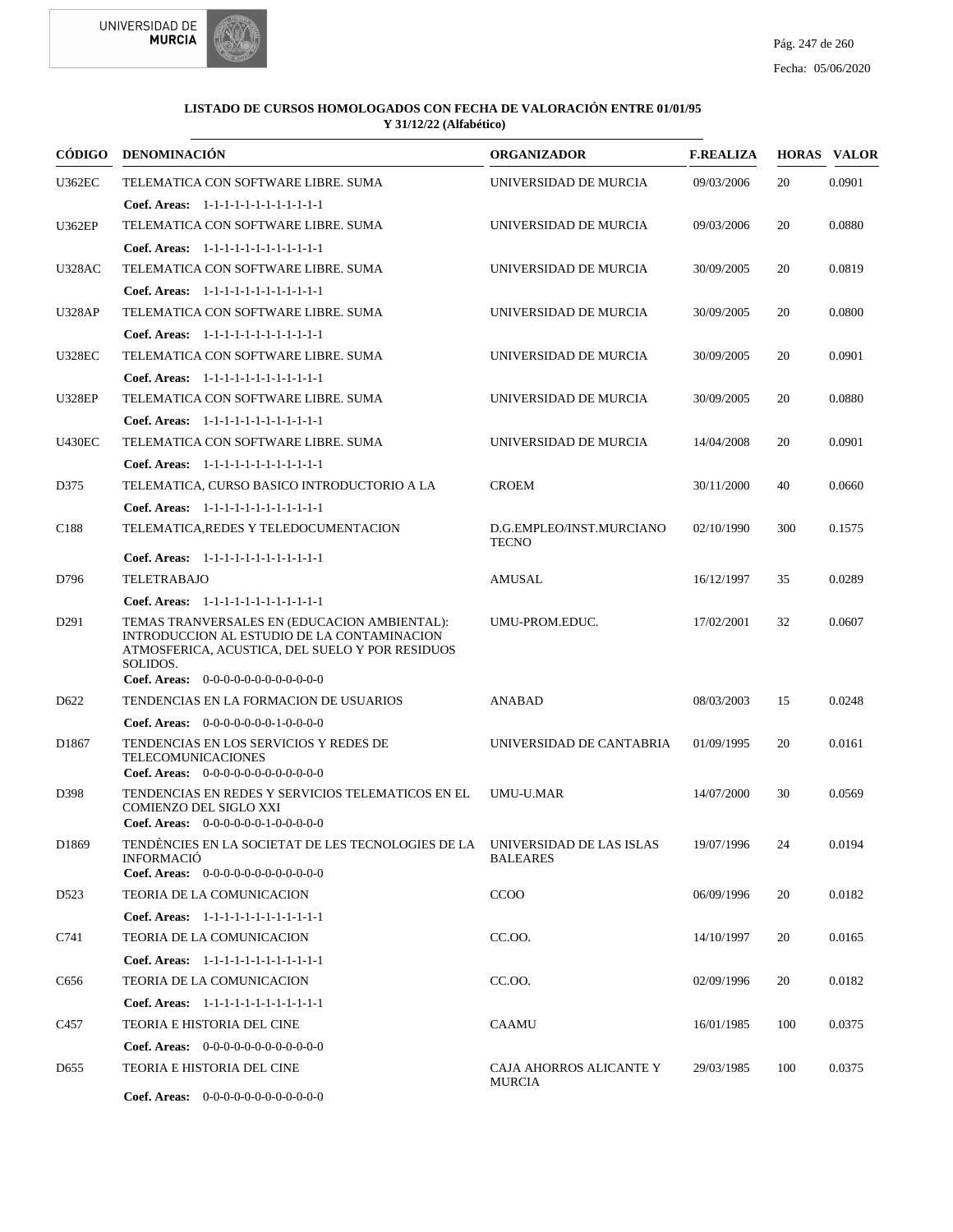



| <b>CÓDIGO</b>     | <b>DENOMINACIÓN</b>                                                                                                                     | <b>ORGANIZADOR</b>                                                   | <b>F.REALIZA</b> |     | <b>HORAS VALOR</b> |
|-------------------|-----------------------------------------------------------------------------------------------------------------------------------------|----------------------------------------------------------------------|------------------|-----|--------------------|
| L612              | TEORIA E HISTORIA DEL CINE DE ANIMACION                                                                                                 | UMU-EXT.UNIV.                                                        | 17/11/1995       | 30  | 0.0259             |
|                   | <b>Coef. Areas:</b> $0-0-0-0-0-0-0-0-0-0-0-0$                                                                                           |                                                                      |                  |     |                    |
| CO <sub>22</sub>  | TEORIA Y PRACTICA COMENTARIO TEXTO                                                                                                      | UMU-E.U. EGB                                                         | 22/10/1984       | 22  | 0.0182             |
|                   | Coef. Areas: $0-0-0-0-0-0-0-0-0-0-0-0$                                                                                                  |                                                                      |                  |     |                    |
| L358              | TEORIA Y PRACTICA DE LA ANIMACION SOCIO-CULTURAL                                                                                        | <b>UMU-ICE</b>                                                       | 30/10/1982       | 24  | 0.0189             |
|                   | <b>Coef. Areas:</b> $0-0-0-0-0-0-0-0-0-0-0$                                                                                             |                                                                      |                  |     |                    |
| D762              | TEORICO-PRACTICO DE ANALISIS INSTRUMENTAL                                                                                               | COLEGIO OFICIAL OUIMICOS                                             | 26/04/2002       | 45  | 0.0743             |
|                   | Coef. Areas: $0-0-0-0-0-0-0-0-1-0-1$                                                                                                    |                                                                      |                  |     |                    |
| D504              | TITULO DE PREVENCIONISTA DE NIVEL INTERMEDIO                                                                                            | ISTAS (INST. SINDICAL TRABAJO 31/12/2001<br><b>AMBIENTE Y SALUD)</b> |                  | 300 | 0.3300             |
|                   | <b>Coef. Areas:</b> $0-0-0-0-0-0-0-0-0-0-0$                                                                                             |                                                                      |                  |     |                    |
| <b>U662E</b>      | TOMA DE DECISIONES EFICACES                                                                                                             | UNIVERSIDAD DE MURCIA                                                | 25/09/2013       | 12  | 0.0858             |
|                   | Coef. Areas: 1-1-1-1-1-1-1-1-1-1-1-1-1                                                                                                  |                                                                      |                  |     |                    |
| D <sub>2003</sub> | TOMA DE DECISIONES EFICACES (BASICO)                                                                                                    | <b>UMU</b>                                                           | 16/03/2016       | 12  | 0.0759             |
|                   | Coef. Areas: $0-0-0-0-0-0-0-0-0-0-0$                                                                                                    |                                                                      |                  |     |                    |
| <b>U758E</b>      | TOMA DE DECISIONES EFICACES (BÁSICO)                                                                                                    | UNIVERSIDAD DE MURCIA                                                | 03/06/2016       | 12  | 0.0858             |
|                   | Coef. Areas: 1-1-1-1-1-1-1-1-1-1-1-1-1                                                                                                  |                                                                      |                  |     |                    |
| <b>U853E</b>      | TOMA DE DECISIONES EFICACES (BÁSICO): TÉCNICAS DE<br><b>NEGOCIACIÓN</b><br>Coef. Areas: 1-1-1-1-1-1-1-1-1-1-1-1-1                       | UNIVERSIDAD DE MURCIA                                                | 06/09/2017       | 12  | 0.0858             |
| U991E             | TOMA DE DECISIONES EFICACES (BÁSICO): TÉCNICAS DE<br><b>NEGOCIACIÓN</b><br>Coef. Areas: 1-1-1-1-1-1-1-1-1-1-1-1-1                       | UNIVERSIDAD DE MURCIA                                                | 15/06/2018       | 12  | 0.0858             |
| <b>U693EC</b>     | TOMA DE DECISIONES EFICACES (NIVEL AVANZADO)                                                                                            | UNIVERSIDAD DE MURCIA                                                | 01/10/2014       | 12  | 0.0858             |
|                   | Coef. Areas: 1-1-1-1-1-1-1-1-1-1-1-1-1                                                                                                  |                                                                      |                  |     |                    |
| U692E             | TOMA DE DECISIONES EFICACES (NIVEL BÁSICO)                                                                                              | UNIVERSIDAD DE MURCIA                                                | 03/07/2014       | 12  | 0.0858             |
|                   | Coef. Areas: 1-1-1-1-1-1-1-1-1-1-1-1-1                                                                                                  |                                                                      |                  |     |                    |
| <b>U444E</b>      | TOXICOLOGIA DE COMPUESTOS QUIMICOS                                                                                                      | UNIVERSIDAD DE MURCIA                                                | 16/06/2008       | 10  | 0.0429             |
|                   | Coef. Areas: $0-0-0-0-0-0-0-0-1-0-1$                                                                                                    |                                                                      |                  |     |                    |
| D <sub>2310</sub> | TRABAJANDO CON LA ERRAMIENTA "ENCUESTAS"                                                                                                | <b>UMU</b>                                                           | 12/03/2018       | 18  | 0.1139             |
|                   | Coef. Areas: 1-1-1-1-1-1-1-1-1-1-1-1-1                                                                                                  |                                                                      |                  |     |                    |
| <b>U875E</b>      | TRABAJANDO CON LA HERRAMIENTA "ENCUESTAS"                                                                                               | UNIVERSIDAD DE MURCIA                                                | 19/06/2017       | 18  | 0.1287             |
|                   | Coef. Areas: 1-1-1-1-1-1-1-1-1-1-1-1-1                                                                                                  |                                                                      |                  |     |                    |
| <b>U776E</b>      | TRABAJANDO CON LA HERRAMIENTA ENCUESTAS                                                                                                 | UNIVERSIDAD DE MURCIA                                                | 16/06/2016       | 18  | 0.1287             |
|                   | Coef. Areas: 1-1-1-1-1-1-1-1-1-1-1-1-1                                                                                                  |                                                                      |                  |     |                    |
| <b>U969E</b>      | TRABAJANDO CON LA HERRAMIENTA ENCUESTAS                                                                                                 | UNIVERSIDAD DE MURCIA                                                | 16/02/2018       | 18  | 0.1287             |
|                   | Coef. Areas: 1-1-1-1-1-1-1-1-1-1-1-1-1                                                                                                  |                                                                      |                  |     |                    |
| D037              | TRABAJO EN EQUIPO: EL LIDERAZGO, LAS TECNICAS DE<br>NEGOCIACION Y LA RESOLUCIÓN DE CONFLICTOS<br>Coef. Areas: 1-1-1-1-1-1-1-1-1-1-1-1-1 | CC.00.                                                               | 30/04/2002       | 15  | 0.0248             |
| D527              | TRABAJO EN EQUIPO: EL LIDERAZGO, LAS TECNICAS DE<br>NEGOCIACION Y LA RESOLUCION DE CONFLICTOS, EL                                       | <b>CCOO</b>                                                          | 22/06/2004       | 15  | 0.0495             |
|                   | Coef. Areas: 1-1-1-1-1-1-1-1-1-1-1-1-1                                                                                                  |                                                                      |                  |     |                    |
| D <sub>1034</sub> | TRABAJO EN EQUIPO Y LA PRODUCTIVIDAD PARA EL<br>DESARROLLO PERSONAL Y PROFESIONAL DE 1 CRAU<br>Coef. Areas: 1-1-1-1-1-1-1-1-1-1-1-1-1   | <b>UNIMAR</b>                                                        | 30/06/2016       | 25  | 0.1581             |
| C388              | TRABAJO INTELECTUAL (TECNICAS DE)                                                                                                       | UMU-DEP. CURRICULUM                                                  | 09/05/1988       | 3   | 0.0000             |
|                   | Coef. Areas: 1-1-1-1-1-1-1-1-1-1-1-1-1                                                                                                  |                                                                      |                  |     |                    |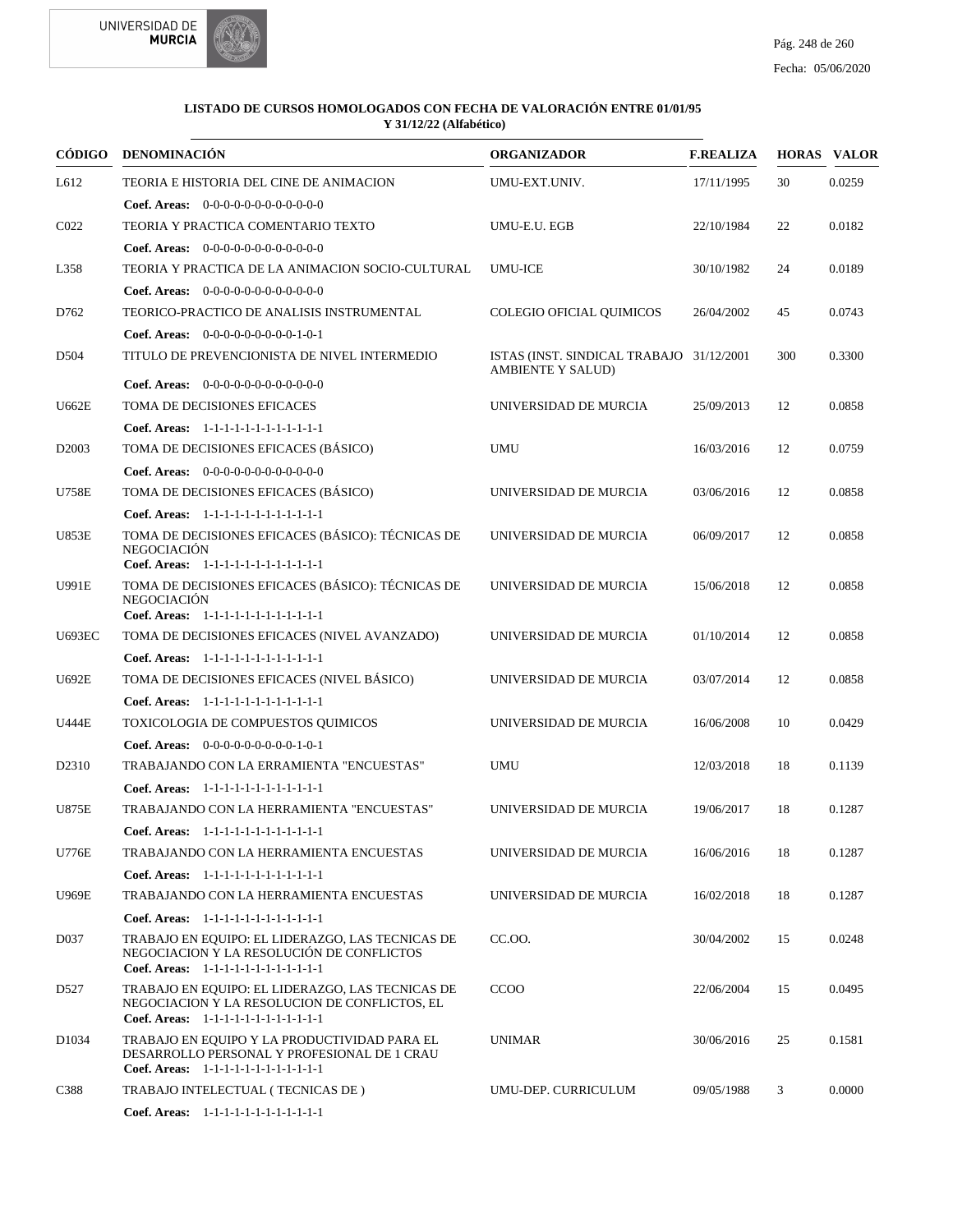



| CÓDIGO            | <b>DENOMINACIÓN</b>                                                                                                                                            | <b>ORGANIZADOR</b>                                               | <b>F.REALIZA</b> |    | <b>HORAS VALOR</b> |
|-------------------|----------------------------------------------------------------------------------------------------------------------------------------------------------------|------------------------------------------------------------------|------------------|----|--------------------|
| L174              | TRABAJO Y LEGISLACION LABORAL                                                                                                                                  | C.A.R.M.-ECCA                                                    | 30/06/1987       | 30 | 0.0236             |
|                   | <b>Coef. Areas:</b> $0-0-0-0-1-0-0-0-0-0-0-0$                                                                                                                  |                                                                  |                  |    |                    |
| D <sub>1860</sub> | TRADUCCIÓN DE PÁGINAS WEB                                                                                                                                      | CAJA DE AHORROS DEL<br>MEDITERRANEO (CAM)                        | 01/05/1997       | 15 | 0.0056             |
|                   | Coef. Areas: 1-1-1-1-1-1-1-1-1-1-1-1-1                                                                                                                         |                                                                  |                  |    |                    |
| D372              | TRADUCCION DE TEXTOS COMUNITARIOS                                                                                                                              | U. GRANADA                                                       | 30/04/1993       | 20 | 0.0158             |
|                   | <b>Coef. Areas:</b> $0-0-0-1-0-0-0-0-1-0-0$                                                                                                                    |                                                                  |                  |    |                    |
| D356              | TRADUCCION Y LINGUISTICA                                                                                                                                       | CENTRO MEDITERRANEO DE LA 13/09/1996<br>UNIV. DE GRANADA         |                  | 30 | 0.0236             |
|                   | Coef. Areas: $0-0-0-1-0-0-0-0-1-0-0$                                                                                                                           |                                                                  |                  |    |                    |
| <b>U638E</b>      | TRANSMISION DE VALORES: VALORES INSTITUCIONALES<br>DE LA UNIVERSIDAD DE MURCIA<br>Coef. Areas: 1-1-1-1-1-1-1-1-1-1-1-1-1                                       | UNIVERSIDAD DE MURCIA                                            | 15/03/2012       | 12 | 0.0858             |
| U694E             | TRANSMISION DE VALORES: VALORES INSTITUCIONALES<br>DE LA UNIVERSIDAD DE MURCIA.<br>Coef. Areas: 1-1-1-1-1-1-1-1-1-1-1-1-1                                      | UNIVERSIDAD DE MURCIA                                            | 01/07/2014       | 12 | 0.0858             |
| U663E             | TRANSMISION DE VALORES: VALORES INSTITUCIONALES<br>DE LA UNIVERSIDAD DE MURCIA.<br>Coef. Areas: 1-1-1-1-1-1-1-1-1-1-1-1-1                                      | UNIVERSIDAD DE MURCIA                                            | 14/10/2013       | 12 | 0.0858             |
| U1018E            | TRANSPARENCIA, ACCESO A LA INFORMACIÓN,<br><b>INTEGRIDAD Y BUEN GOBIERNO</b><br>Coef. Areas: 1-1-1-1-1-1-1-1-1-1-1-1-1                                         | UNIVERSIDAD DE MURCIA                                            | 07/05/2019       | 16 | 0.1144             |
| <b>U727E</b>      | TRANSPARENCIA EN EL ENTORNO UNIVERSITARIO                                                                                                                      | UNIVERSIDAD DE MURCIA                                            | 04/06/2015       | 25 | 0.1788             |
|                   | Coef. Areas: 1-1-1-1-1-1-1-1-1-1-1-1-1                                                                                                                         |                                                                  |                  |    |                    |
| <b>U903E</b>      | TRANSPARENCIA EN EL ENTORNO UNIVERSITARIO                                                                                                                      | UNIVERSIDAD DE MURCIA                                            | 20/06/2017       | 25 | 0.1788             |
|                   | Coef. Areas: 1-1-1-1-1-1-1-1-1-1-1-1-1                                                                                                                         |                                                                  |                  |    |                    |
| <b>U786E</b>      | TRANSPARENCIA EN EL ENTORNO UNIVERSITARIO                                                                                                                      | UNIVERSIDAD DE MURCIA                                            | 28/06/2016       | 25 | 0.1788             |
|                   | Coef. Areas: 1-1-1-1-1-1-1-1-1-1-1-1-1                                                                                                                         |                                                                  |                  |    |                    |
| U937E             | TRANSPARENCIA EN EL ENTORNO UNIVERSITARIO<br>(EDICIÓN DE MAÑANA)<br>Coef. Areas: 1-1-1-1-1-1-1-1-1-1-1-1-1                                                     | UNIVERSIDAD DE MURCIA                                            | 02/07/2018       | 25 | 0.1788             |
| <b>U936E</b>      | TRANSPARENCIA EN EL ENTORNO UNIVERSITARIO<br>(EDICIÓN DE TARDE)<br>Coef. Areas: 1-1-1-1-1-1-1-1-1-1-1-1-1                                                      | UNIVERSIDAD DE MURCIA                                            | 08/05/2018       | 25 | 0.1788             |
| IT160E            | TRANSPARENCIA PÚBLICA Y PARTICIPACIÓN CIUDADANA<br>EN LA REGIÓN DE MURCIA<br>Coef. Areas: 1-1-1-1-1-1-1-1-1-1-1-1-1                                            | UNIVERSIDAD DE MURCIA                                            | 21/11/2016       | 10 | 0.0715             |
| <b>IT171E</b>     | TRANSPARENCIA PÚBLICA Y PARTICIPACIÓN CIUDADANA<br>EN LA REGIÓN DE MURCIA. C1. C2. AGRUPACIONES<br>PROFESIONALES (E)<br>Coef. Areas: 1-1-1-1-1-1-1-1-1-1-1-1-1 | UNIVERSIDAD DE MURCIA                                            | 07/11/2016       | 10 | 0.0715             |
| <b>IT248E</b>     | TRANSPARENCIA PÚBLICA Y PARTICIPACIÓN CUIDADANA<br>EN LA REGIÓN DE MURCIA.<br>Coef. Areas: 1-1-1-1-1-1-1-1-1-1-1-1-1                                           | UNIVERSIDAD DE MURCIA                                            | 09/05/2018       | 10 | 0.0715             |
| D <sub>2049</sub> | TRANSPARENCIA Y ACCESO A LA INFORMACIÓN (BÁSICO)                                                                                                               | <b>INSTITUTO NACIONAL DE</b><br>ADMINISTRACIÓN PUBLICA<br>(INAP) | 22/04/2016       | 10 | 0.0715             |
|                   | Coef. Areas: 1-1-1-1-1-1-1-1-1-1-1-1-1                                                                                                                         |                                                                  |                  |    |                    |
| IT286E            | TRANSPARENCIA Y GOBIERNO ABIERTO                                                                                                                               | UNIVERSIDAD DE MURCIA                                            | 03/04/2019       | 14 | 0.1001             |
|                   | Coef. Areas: 1-1-1-1-1-1-1-1-1-1-1-1-1                                                                                                                         |                                                                  |                  |    |                    |
| C392              | TRASTORNOS DEL LENGUAJE Y REHABILITACION                                                                                                                       | UMU                                                              | 07/06/1989       | 15 | 0.0118             |
|                   | <b>Coef. Areas:</b> $0-0-0-0-0-0-0-0-0-0-0$                                                                                                                    |                                                                  |                  |    |                    |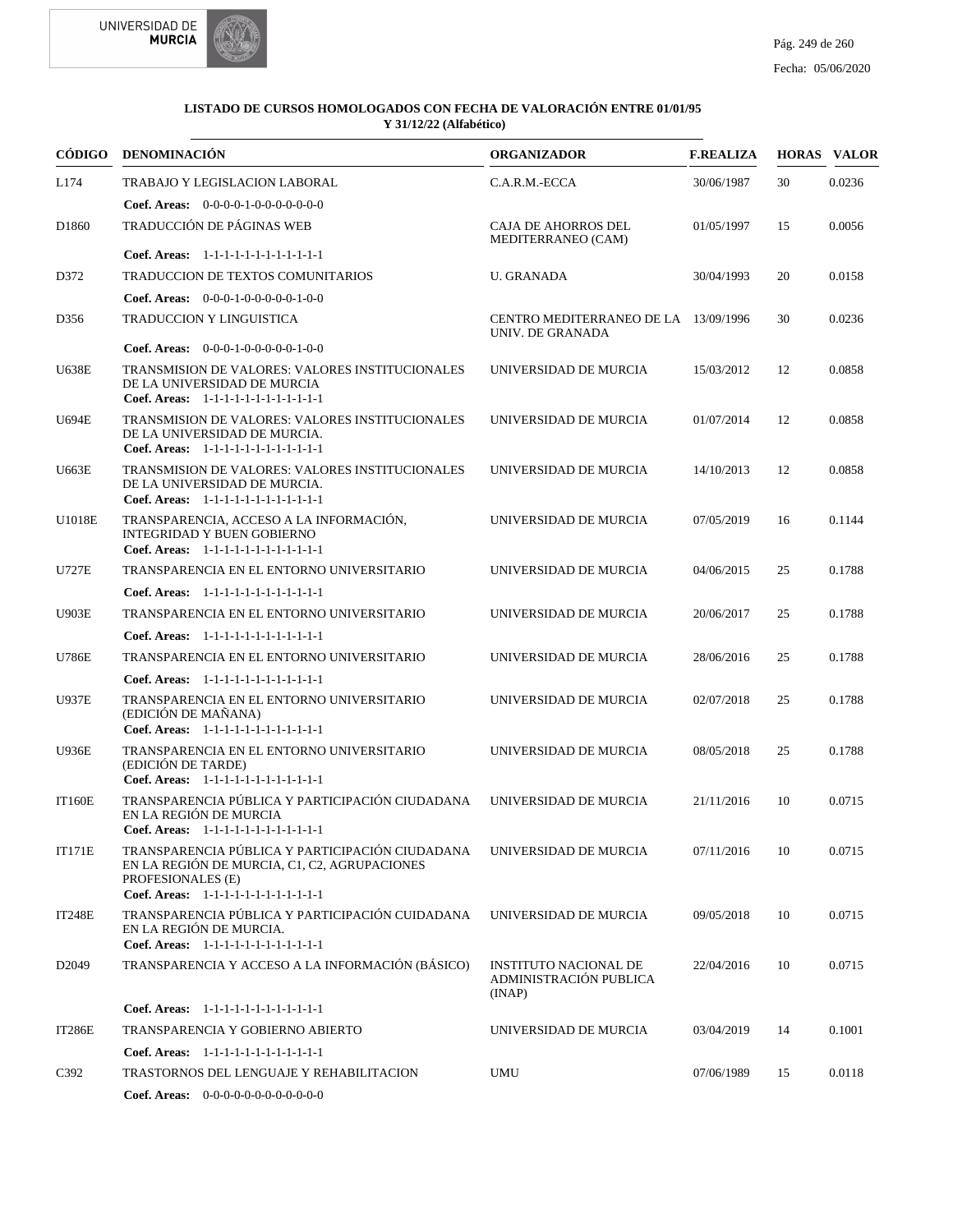



|                   | CÓDIGO DENOMINACIÓN                                                                                                                                                         | <b>ORGANIZADOR</b>                             | <b>F.REALIZA</b> |                | <b>HORAS VALOR</b> |
|-------------------|-----------------------------------------------------------------------------------------------------------------------------------------------------------------------------|------------------------------------------------|------------------|----------------|--------------------|
| L372              | TRATAMIENTO CON PRODUCTOS FITOSANITARIOS                                                                                                                                    | C.A.R.M.                                       | 15/05/1998       | 20             | 0.0173             |
| D <sub>053</sub>  | <b>Coef. Areas:</b> $0-0-0-0-0-0-0-0-1-0-1$<br>TRATAMIENTO DE IMAGENES Y O.C.R.                                                                                             | CARM-E.A.P.                                    | 31/12/2000       | 16             | 0.0312             |
| D641              | Coef. Areas: $1-1-1-1-1-1-1-1-1-1-1$<br>TRATAMIENTO DE LA DOCUMENTACION ADMINISTRATIVA. ANABAD<br>LOS ARCHIVOS DE OFICINA<br>Coef. Areas: 1-1-1-1-1-1-1-1-1-1-1-1-1         |                                                | 29/10/1998       | 30             | 0.0225             |
| <b>IT163E</b>     | TRATAMIENTO DE RECLAMACIONES DE CONSUMO<br>Coef. Areas: 0-0-0-0-0-0-0-0-0-0-0-0-0                                                                                           | UNIVERSIDAD DE MURCIA                          | 05/09/2016       | $\overline{0}$ | 0.0000             |
| D742              | <b>TRATAMIENTO DE TEXTOS</b><br>Coef. Areas: $2-2-2-2-2-2-2-2-2-2-2-2-2$                                                                                                    | <b>INEM</b>                                    | 07/12/1987       | 200            | 0.1733             |
| C393              | <b>TRATAMIENTO DE TEXTOS</b><br>Coef. Areas: 1-1-1-1-1-1-1-1-1-1-1-1-1                                                                                                      | <b>UMU-CPD</b>                                 | 08/07/1985       | 6              | 0.0047             |
| C760              | TRATAMIENTO DE TEXTOS CON WORD WINDOWS                                                                                                                                      | <b>INFOMUR</b>                                 | 12/10/1998       | 40             | 0.0165             |
| L368              | Coef. Areas: 1-1-1-1-1-1-1-1-1-1-1-1-1<br>TRATAMIENTO DE TEXTOS EN EL AMBITO DE<br>WORDPERFECT 5.1 (Aprov)<br>Coef. Areas: 1-1-1-1-1-1-1-1-1-1-1-1-1                        | UMU-FAC. BIOLOGIA                              | 28/10/1993       | 40             | 0.0347             |
| C983              | TRATAMIENTO DE TEXTOS WORD PARA WINDOWS<br>Coef. Areas: 1-1-1-1-1-1-1-1-1-1-1-1-1                                                                                           | <b>UMU-CPD</b>                                 | 31/10/1991       | 16             | 0.0126             |
| L <sub>360</sub>  | TRATAMIENTO DE TEXTOS WORD WINDOWS 6.0 (APROV)                                                                                                                              | <b>COCIN-MURCIA</b>                            | 16/02/1996       | 40             | 0.0315             |
| L613              | Coef. Areas: $1-1-1-1-1-1-1-1-1-1-1$<br>TRATAMIENTO DIGITAL DE IMAGEN                                                                                                       | <b>U. VERANO TERUEL</b>                        | 26/07/1996       | 40             | 0.0315             |
| D <sub>1057</sub> | Coef. Areas: $0-0-0-0-0-0-0-0-1-0-1$<br>TRATAMIENTO ESTADISTICO E INFORMATICO DE DATOS<br>GEOREFERENCIADOS: LA ECONOMETRIA ESPACIAL<br>Coef. Areas: $0-0-0-0-0-1-0-0-1-0-0$ | UNIVERSIDAD POLITECNICA DE<br><b>CARTAGENA</b> | 23/06/2010       | 18             | 0.1064             |
| L <sub>203</sub>  | TRAUMATOLOGIA DEL DEPORTE, AVANCES EN                                                                                                                                       | <b>UMU</b>                                     | 22/03/1997       | 25             | 0.0216             |
| L615              | Coef. Areas: $0-0-0-0-0-0-0-0-1-0-0$<br>TRAUMATOLOGIA DEL DEPORTE, TALLERES DE TECNICAS<br>APLICADAS, I CURSO<br>Coef. Areas: $0-0-0-0-0-0-0-0-1-0-0$                       | <b>INST. DEXEUS</b>                            | 30/06/1987       | 3              | 0.0000             |
| C422              | TRIBUTACION DE ACTIVIDADES EMPRESARIALES<br><b>Coef. Areas:</b> $0-0-0-0-0-0-0-0-0-0-0$                                                                                     | UMU-ESC. REL. LAB. /INFO                       | 02/06/1995       | 40             | 0.0347             |
| C755              | TRIBUTACION DE LA IMPOSICION DIRECTA, IMPUESTO DE C.O. GRADUADOS SOCIALES<br>SOCIEDADES Y CONTABILIDAD FISCAL<br>Coef. Areas: 1-0-0-0-0-0-0-0-0-0-0-0-0                     |                                                | 27/11/1997       | 42             | 0.0347             |
| D <sub>1059</sub> | TURISMO Y MUNICIPIO EN LOS ESPACIOS TURISTICOS DE LA AYUNTAMIENTO DE CALLOSA DE 24/03/2001<br>COMUNIDAD VALENCIANA<br>Coef. Areas: $0-0-0-0-0-0-0-0-0-0-0$                  | <b>SEGURA</b>                                  |                  | 12             | 0.0208             |
| D427              | UNIDAD DE MULTICONFERENCIA MGC-50                                                                                                                                           | UNITRONICS COMUNICACIONES 09/10/2002<br>SA     |                  | 5              | 0.0041             |
| D367              | Coef. Areas: $0-0-0-0-0-1-0-0-0-0-0$<br>UNION EUROPEA. RETOS POLITICOS ACTUALES, LA<br><b>Coef. Areas:</b> $0-0-0-0-0-0-0-0-0-0-0-0$                                        | UMU-EXT.UNIV.                                  | 13/12/2002       | 30             | 0.0569             |
| C <sub>559</sub>  | UNIVERSIDAD. ANALISIS DE UNA INSTITUCION<br><b>Coef. Areas:</b> $0-0-0-0-0-0-0-0-0-0-0$                                                                                     | <b>UMU</b>                                     | 17/11/1995       | 10             | 0.0087             |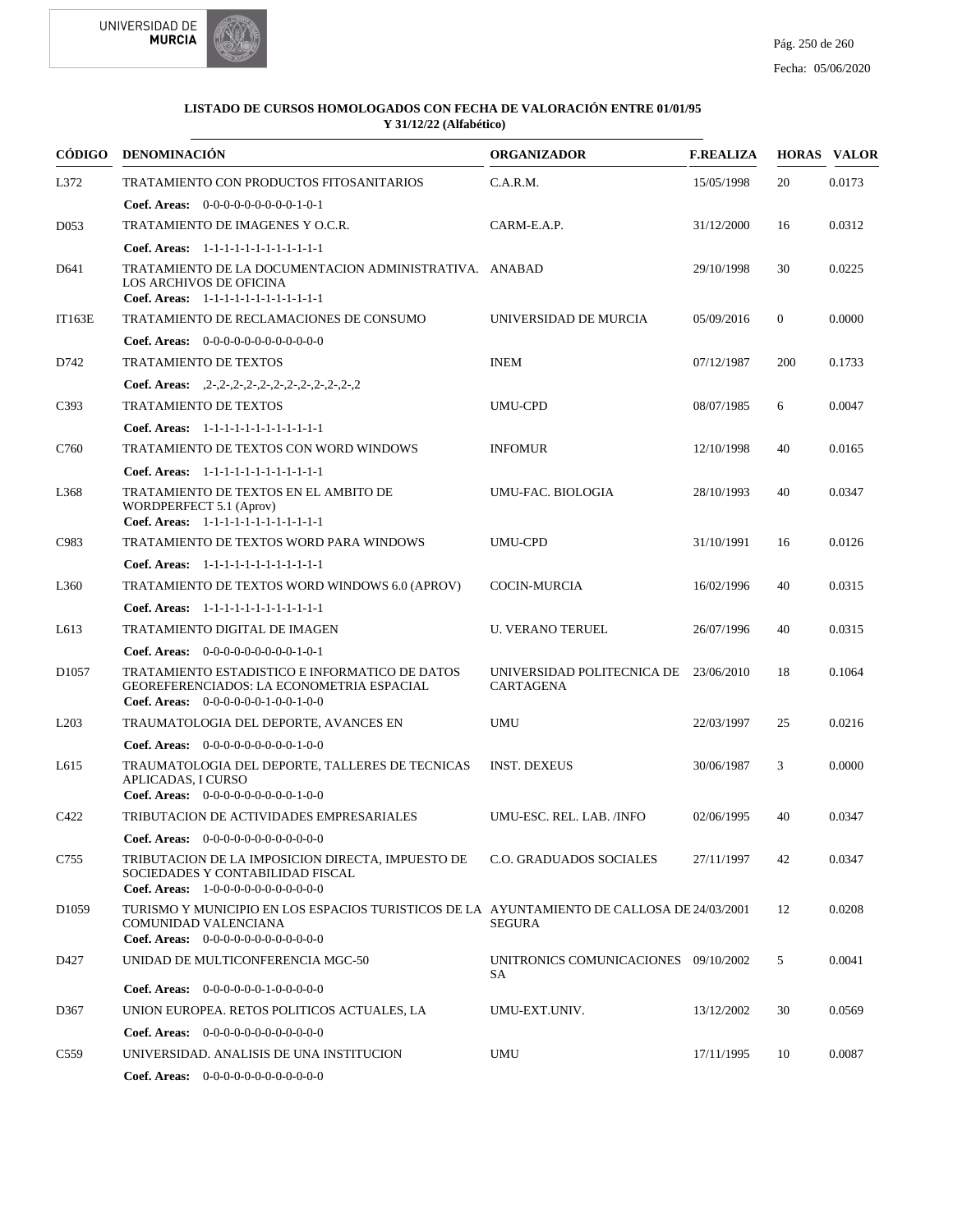



| CÓDIGO            | <b>DENOMINACIÓN</b>                                                                                                                      | <b>ORGANIZADOR</b>                                                                                             | <b>F.REALIZA</b> |    | <b>HORAS VALOR</b> |
|-------------------|------------------------------------------------------------------------------------------------------------------------------------------|----------------------------------------------------------------------------------------------------------------|------------------|----|--------------------|
| D1431             | UNIVERSIDAD ANTE EL RETO DE MEJORAR LA CALIDAD DE UNIVERSIDAD DEL PAIS VASCO<br>LAS ENSEÑANZAS<br>Coef. Areas: 1-1-1-1-1-1-1-1-1-1-1-1-1 |                                                                                                                | 09/07/2010       | 30 | 0.1774             |
| D <sub>1049</sub> | UNIVERSIDAD DE MURCIA: CONSTRUIR EL FUTURO                                                                                               | <b>UMU</b>                                                                                                     | 27/05/2015       | 12 | 0.0759             |
|                   | Coef. Areas: 1-1-1-1-1-1-1-1-1-1-1-1-1                                                                                                   |                                                                                                                |                  |    |                    |
| D <sub>612</sub>  | UNIVERSIDAD VIRTUAL Y TECNICAS DE TELEENSEÑANZA                                                                                          | VIC. EXT. UNIVERSITARIA-UMU                                                                                    | 31/12/2001       | 50 | 0.0949             |
|                   | Coef. Areas: 1-1-1-1-1-1-1-1-1-1-1-1-1                                                                                                   |                                                                                                                |                  |    |                    |
| D <sub>241</sub>  | UNIX, USUARIO DE                                                                                                                         | <b>CESSER</b>                                                                                                  | 30/10/1998       | 30 | 0.0113             |
|                   | Coef. Areas: $0-0-0-0-0-1-0-0-0-0-0$                                                                                                     |                                                                                                                |                  |    |                    |
| C <sub>116</sub>  | <b>URBANISMO (I)</b>                                                                                                                     | C.A.R.M.                                                                                                       | 26/11/1981       | 6  | 0.0047             |
|                   | <b>Coef. Areas:</b> $0-0-0-0-0-0-0-0-0-0-0-0$                                                                                            |                                                                                                                |                  |    |                    |
| C <sub>473</sub>  | URBANISMOS ANTIGUO Y MEDIEVAL                                                                                                            | ACAD. ALFONSO X EL SABIO                                                                                       | 06/11/1989       | 40 | 0.0347             |
|                   | <b>Coef. Areas:</b> $0-0-0-0-0-0-0-0-0-0-0-0$                                                                                            |                                                                                                                |                  |    |                    |
| L618              | URGENCIAS TOXICOLOGICAS                                                                                                                  | C.O. FARM. MURCIA                                                                                              | 30/04/1985       | 10 | 0.0075             |
|                   | Coef. Areas: $0-0-0-0-0-0-0-0-0-0-0$                                                                                                     |                                                                                                                |                  |    |                    |
| D437              | USARIO DE WINDOWS TRABAJO EN GRUPO Y WINDOWS NT                                                                                          | PROFESSIONAL TRAINING                                                                                          | 02/12/1994       | 12 | 0.0045             |
|                   | Coef. Areas: 1-1-1-1-1-1-1-1-1-1-1-1-1                                                                                                   |                                                                                                                |                  |    |                    |
| <b>U610E</b>      | USO DE ESCRITORIOS VIRTUALES (EVA)                                                                                                       | UNIVERSIDAD DE MURCIA                                                                                          | 23/03/2012       | 6  | 0.0429             |
|                   | Coef. Areas: 1-1-1-1-1-1-1-1-1-1-1-1-1                                                                                                   |                                                                                                                |                  |    |                    |
| C869              | USO DE HERRAMIENTAS DE INTERNET PARA LA<br>TELEFORMACION ABIERTA Y A DISTANCIA<br>Coef. Areas: 1-1-1-1-1-1-1-1-1-1-1-1-1                 | FUND. UNIVERSIDAD EMPRESA                                                                                      | 23/11/2000       | 40 | 0.0300             |
| <b>U778E</b>      | USO DE HERRAMIENTAS ÚTILES PARA DOCENCIA,<br>INVESTIGACIÓN Y GESTIÓN<br>Coef. Areas: 1-1-1-1-1-1-1-1-1-1-1-1-1                           | UNIVERSIDAD DE MURCIA                                                                                          | 04/04/2016       | 25 | 0.1788             |
| D <sub>1300</sub> | USO DE INTERNET COMO HERRAMIENTA DIDÁCTICA                                                                                               | <b>FUNDECOR FUNDACIÓN</b><br>UNIVERSITARIA PARA EL<br>DESARR. PROV. CORDOBA                                    | 26/05/2013       | 50 | 0.1375             |
|                   | Coef. Areas: $1-1-1-1-1-1-1-1-1-1-1$                                                                                                     |                                                                                                                |                  |    |                    |
| D <sub>1330</sub> | USO DE INTERNET COMO HERRAMIENTA DIDÁCTICA                                                                                               | UNIVERSIDAD DE CÓRDOBA                                                                                         | 08/11/2015       | 50 | 0.2956             |
|                   | Coef. Areas: $1-1-1-1-1-1-1-1-1-1-1$                                                                                                     |                                                                                                                |                  |    |                    |
| D1192             | USO DE INTERNET COMO HERRAMIENTA DIDÁCTICA                                                                                               | <b>FUNDECOR FUNDACIÓN</b><br>UNIVERSITARIA PARA EL<br>DESARR. PROV. CORDOBA                                    | 04/11/2012       | 50 | 0.1375             |
|                   | Coef. Areas: 1-1-1-1-1-1-1-1-1-1-1-1-1                                                                                                   |                                                                                                                |                  |    |                    |
| D <sub>1473</sub> | USO DE LA PLATAFORMA VIRTUAL DE LA RUIGEU                                                                                                | UNVERSIDAD DE LERIDA                                                                                           | 26/04/2013       | 5  | 0.0296             |
|                   | Coef. Areas: 1-1-1-1-1-1-1-1-1-1-1-1-1                                                                                                   |                                                                                                                |                  |    |                    |
| <b>IT152E</b>     | USO DE LENGUAJE IGUALITARIO EN LAS<br>ADMINISTRACIONES PÚBLICAS<br>Coef. Areas: 1-1-1-1-1-1-1-1-1-1-1-1-1                                | UNIVERSIDAD DE MURCIA                                                                                          | 02/02/2016       | 25 | 0.1788             |
| IT214E            | USO DE LENGUAJE IGUALITARIO EN LAS<br>ADMINISTRACIONES PÚBLICAS<br>Coef. Areas: 1-1-1-1-1-1-1-1-1-1-1-1-1                                | UNIVERSIDAD DE MURCIA                                                                                          | 20/02/2018       | 25 | 0.1788             |
| L293              | USO DE REDES EN BIOLOGIA, INTRODUCCION (APROV)                                                                                           | UMU-EXT.UNIV.                                                                                                  | 16/05/1997       | 30 | 0.0259             |
|                   | Coef. Areas: 1-1-1-1-1-1-1-1-1-1-1-1-1                                                                                                   |                                                                                                                |                  |    |                    |
| D860              | USO DIDACTICO DE LA RED INTERNET                                                                                                         | UNIVERSIDAD DE ALICANTE -<br>UNIVERSIDAD AUTONOMA DE<br><b>BARCELONA - UNIVERSIDAD</b><br>CARLOS III DE MADRID | 30/09/2006       | 50 | 0.1774             |

1-1-1-1-1-1-1-1-1-1-1-1 **Coef. Areas:**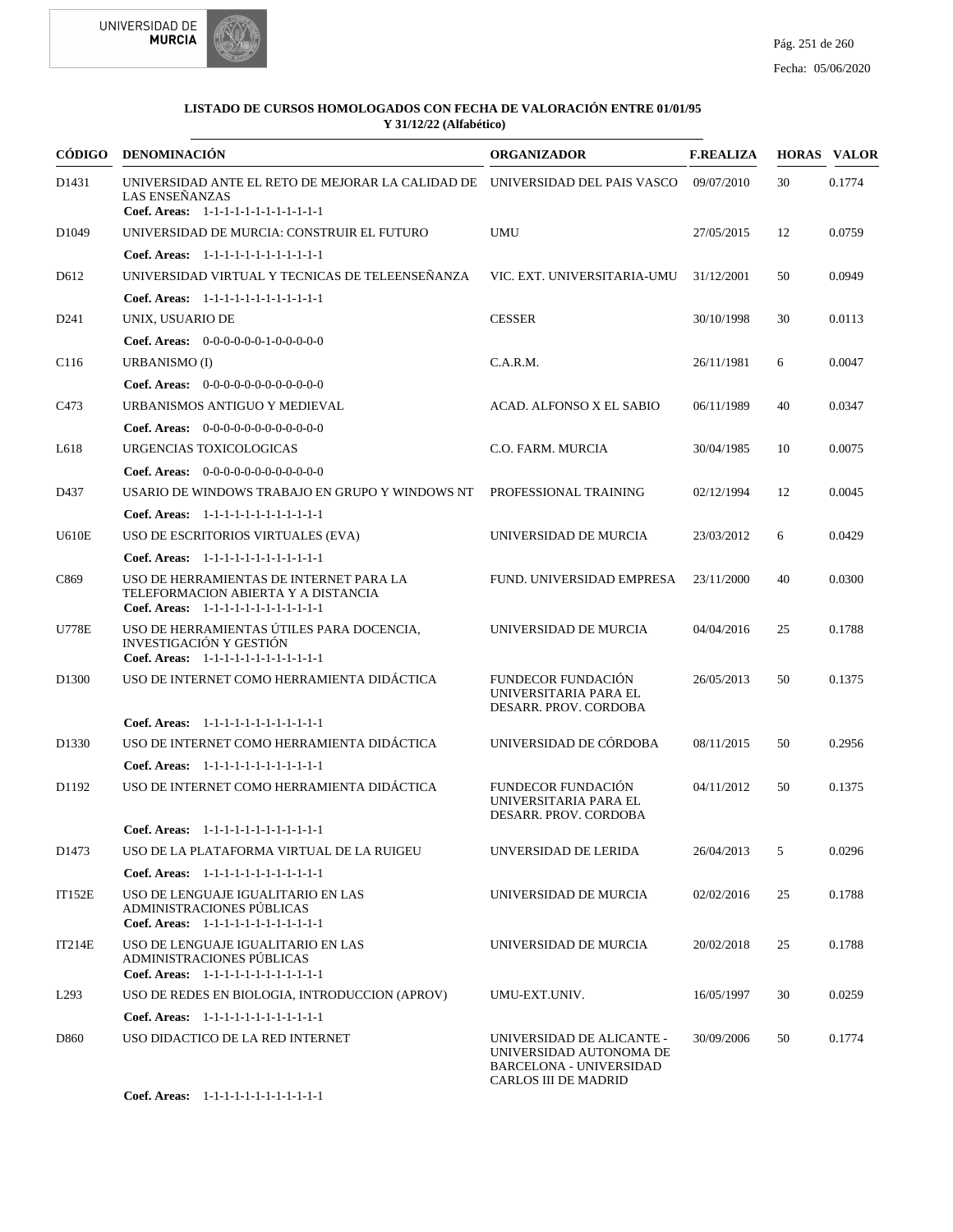



| CÓDIGO            | <b>DENOMINACIÓN</b>                                                                                                                                       | <b>ORGANIZADOR</b>                                                                 | <b>F.REALIZA</b> |    | <b>HORAS VALOR</b> |
|-------------------|-----------------------------------------------------------------------------------------------------------------------------------------------------------|------------------------------------------------------------------------------------|------------------|----|--------------------|
| IT112E            | USO NO SEXISTA DEL LENGUAJE EN LAS<br>ADMINISTRACIONES PÚBLICAS<br>Coef. Areas: 1-1-1-1-1-1-1-1-1-1-1-1-1                                                 | UNIVERSIDAD DE MURCIA                                                              | 18/05/2015       | 20 | 0.1430             |
| L <sub>619</sub>  | USOS ESPECIALES DE LA LENGUA                                                                                                                              | UMU-EXT.UNIV.                                                                      | 16/01/1987       | 10 | 0.0079             |
|                   | Coef. Areas: $0-0-0-0-0-0-0-0-0-0-0-0$                                                                                                                    |                                                                                    |                  |    |                    |
| D893              | USUARIO BASICO DEL SISTEMA INTEGRADO DE GESTION DE BARATZ - SERVICIOS DE<br>CENTROS ARCHIVISTICOS ALBALA V.4.1.02<br>Coef. Areas: $0-0-0-0-0-0-1-0-0-0-0$ | TELEDOCUMENTACION, S.A.                                                            | 15/12/2007       | 16 | 0.0240             |
| C394              | USUARIO DE ABSYS: CATALOGACION                                                                                                                            | <b>SERVICIOS DE</b><br>TELEDOCUMENTACION SA.                                       | 23/09/1994       | 20 | 0.0075             |
|                   | Coef. Areas: $0-0-0-0-0-0-1-0-0-0-0$                                                                                                                      |                                                                                    |                  |    |                    |
| D332              | USUARIO DEL PROCOPLA (PROGRAMA GESTION Y CONTROL SOCIEDAD ESPAÑOLA PARA LAS 25/04/1997<br>UNIDADES PRODUCCION Y EXPERIMENTACION)                          | CIENCIAS DEL ANIMAL DE<br><b>LABORATORIO</b>                                       |                  | 16 | 0.0060             |
|                   | Coef. Areas: $0-0-0-0-0-0-0-0-1-0-1$                                                                                                                      |                                                                                    |                  |    |                    |
| C <sub>563</sub>  | USUARIO DEL SISTEMA INTEGRADO DE GESTION<br><b>BIBLIOTECARIA.ABSYS</b>                                                                                    | <b>SERVICIOS DE</b><br>TELEDOCUMENTACION. S.A.<br><b>BARATZ</b>                    | 16/02/1996       | 12 | 0.0045             |
|                   | Coef. Areas: $0-0-0-0-0-0-1-0-0-0-0$                                                                                                                      |                                                                                    |                  |    |                    |
| L620              | USUARIOS DE SISTEMAS MILLENNIUM 32 CROMATOGRAPHY WATERS CROMATOGRAFIA SA<br><b>MANAGER DATA SCHOOL</b><br>Coef. Areas: $0-0-0-0-0-0-0-0-1-0-1$            |                                                                                    | 14/06/1999       | 6  | 0.0023             |
| D <sub>2</sub> 33 | UTILIZACION DE BASES DE DATOS EN EDUCACION (ACCES)                                                                                                        | FETE-UGT                                                                           | 30/05/2002       | 33 | 0.0599             |
|                   | Coef. Areas: 1-1-1-1-1-1-1-1-1-1-1-1-1                                                                                                                    |                                                                                    |                  |    |                    |
| D <sub>1350</sub> | UTILIZACIÓN DE METADATOS PREMIS EN RESERVACIÓN<br><b>DIGITAL</b>                                                                                          | ASOCIACION ESPAÑOLA DE<br><b>DOCUMENTACION E</b><br><b>INFORMACION (SEDIC)</b>     | 09/03/2009       | 8  | 0.0240             |
|                   | Coef. Areas: 0-0-0-0-0-0-0-1-0-0-0-0                                                                                                                      |                                                                                    |                  |    |                    |
| <b>IT287E</b>     | VALIDEZ, EFICACIA Y REVISIÓN DE LOS ACTOS<br><b>ADMINISTRATIVOS</b><br>Coef. Areas: 1-1-1-1-1-1-1-1-1-1-1-1-1                                             | UNIVERSIDAD DE MURCIA                                                              | 30/04/2019       | 20 | 0.1430             |
| IT215E            | VALIDEZ, EFICACIA Y REVISIÓN DE LOS ACTOS<br><b>ADMINISTRATIVOS</b><br>Coef. Areas: 1-1-1-1-1-1-1-1-1-1-1-1-1                                             | UNIVERSIDAD DE MURCIA                                                              | 15/02/2018       | 20 | 0.1430             |
| L621              | VALORACION MEDICO DEPORTIVA DEL ESCOLAR                                                                                                                   | UMU-A.ASISTENC.                                                                    | 15/12/1990       | 20 | 0.0158             |
|                   | <b>Coef. Areas:</b> $0-0-0-0-0-0-0-0-0-0-0-0$                                                                                                             |                                                                                    |                  |    |                    |
| C <sub>146</sub>  | VALORACION Y TRANSFERENCIA DE TECNOLOGIA (3°)                                                                                                             | <b>MEC</b>                                                                         | 27/11/1989       | 6  | 0.0052             |
|                   | Coef. Areas: $0-0-0-1-0-0-0-0-1-0-0$                                                                                                                      |                                                                                    |                  |    |                    |
| D498              | VALORACIONES INMOBILIARIAS. TASACIONES<br>HIPOTECARIAS, CURSO INTENSIVO<br>Coef. Areas: $0-0-0-0-0-0-0-0-0-0-0-0$                                         | COLEGIO OFICIAL ARQUITECTOS 11/11/1995<br><b>MURCIA</b>                            |                  | 9  | 0.0068             |
| C <sub>195</sub>  | VALORACIONES Y TEST DEPORTIVOS ESCOLARES                                                                                                                  | UMU-EXT.UNIV.                                                                      | 04/12/1992       | 15 | 0.0130             |
|                   | Coef. Areas: $0-0-0-0-0-0-0-0-0-0-0-0$                                                                                                                    |                                                                                    |                  |    |                    |
| D <sub>1615</sub> | VALORES DE LA ENSEÑANZA                                                                                                                                   | <b>CENTRAL SINDICAL</b><br><b>INDEPENDIENTE Y DE</b><br><b>FUNCIONARIOS (CSIF)</b> | 28/11/2008       | 40 | 0.1320             |
|                   | Coef. Areas: 1-1-1-1-1-1-1-1-1-1-1-1-1                                                                                                                    |                                                                                    |                  |    |                    |
| C486              | VANGUARDIAS Y CULTURA CONTEMPORANEA                                                                                                                       | <b>UMU</b>                                                                         | 01/01/1987       | 3  | 0.0000             |
|                   | <b>Coef. Areas:</b> $0-0-0-0-0-0-0-0-0-0-0$                                                                                                               |                                                                                    |                  |    |                    |
| D <sub>238</sub>  | VAX/VMS RESPONSALBES DEL SISTEMA                                                                                                                          | DIGITAL                                                                            | 04/02/1991       | 3  | 0.0000             |
|                   | <b>Coef. Areas:</b> $0-0-0-0-0-1-0-0-0-0-0$                                                                                                               |                                                                                    |                  |    |                    |
| D <sub>239</sub>  | VAX/VMS USUARIOS GENERALES                                                                                                                                | <b>DIGITAL</b>                                                                     | 28/01/1991       | 3  | 0.0000             |
|                   | Coef. Areas: 0-0-0-0-0-0-1-0-0-0-0-0                                                                                                                      |                                                                                    |                  |    |                    |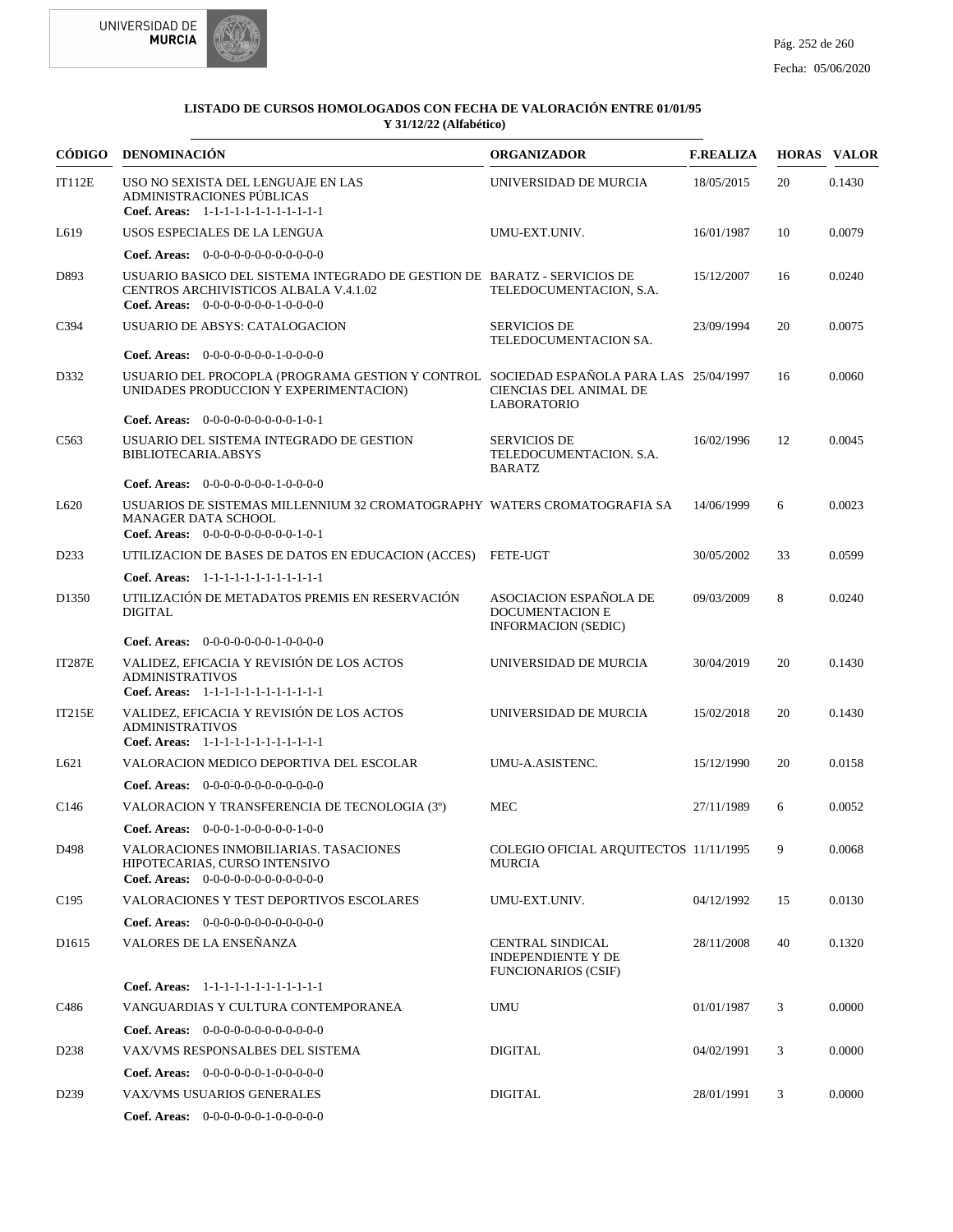



|                   | CÓDIGO DENOMINACIÓN                                                                                                                                                   | <b>ORGANIZADOR</b>                                                                              | <b>F.REALIZA</b> |     | <b>HORAS VALOR</b> |
|-------------------|-----------------------------------------------------------------------------------------------------------------------------------------------------------------------|-------------------------------------------------------------------------------------------------|------------------|-----|--------------------|
| L373              | VENTILACION POR EXTRACCION LOCALIZADA (MOD.I)                                                                                                                         | M. TRABAJO Y SS.                                                                                | 12/11/1993       | 25  | 0.0197             |
|                   | <b>Coef. Areas:</b> $0-0-0-0-0-0-0-0-1-0-0$                                                                                                                           |                                                                                                 |                  |     |                    |
| D <sub>269</sub>  | VENTILACION POR EXTRACCION LOCALIZADA (MODULO I)                                                                                                                      | I. N.S.H.- TRABAJO                                                                              | 15/11/1991       | 3   | 0.0000             |
|                   | Coef. Areas: $0-0-0-0-0-0-0-0-0-0-0$                                                                                                                                  |                                                                                                 |                  |     |                    |
| D <sub>595</sub>  | VIDEO EN LA BIBLIOTECA, EL                                                                                                                                            | ASOCIACION ANDALUZA DE<br><b>BIBLIOTECARIOS</b>                                                 | 20/04/1991       | 10  | 0.0075             |
|                   | <b>Coef. Areas:</b> $0-0-0-0-0-0-1-0-0-0-0$                                                                                                                           |                                                                                                 |                  |     |                    |
| D994              | VII CURSO DE ASESORIA FISCAL                                                                                                                                          | <b>ESCUELA DE NEGOCIOS -</b><br><b>FUNDACION UNIVERSIDAD</b><br><b>EMPRESA REGION DE MURCIA</b> | 14/05/1995       | 156 | 0.0644             |
|                   | <b>Coef. Areas:</b> $1-0-0-0-0-0-0-0-0-0-0-0$                                                                                                                         |                                                                                                 |                  |     |                    |
| D798              | VIII EL LEGUAJE HTML: CREACION Y PUBLICACION DE<br>PAGINAS WEB<br>Coef. Areas: 1-1-1-1-1-1-1-1-1-1-1-1-1                                                              | UMU-PROMOCION EDUCATIVA                                                                         | 03/02/2006       | 30  | 0.1139             |
| D <sub>1925</sub> | VINO DE LOS DIOSES. EL NACIMIENTO DE LA CULTURA DEL UMU<br>VINO EN LA ANTIGÜEDAD Y SU EXPANSIÓN<br>MEDITERRANEA (I EDICIÓN)<br>Coef. Areas: 0-0-0-0-0-0-0-0-0-0-0-0-0 |                                                                                                 | 30/04/2014       | 75  | 0.4744             |
| D <sub>1613</sub> | VIOLENCIA EN LA ESCUELA                                                                                                                                               | <b>CENTRAL SINDICAL</b><br><b>INDEPENDIENTE Y DE</b><br><b>FUNCIONARIOS (CSIF)</b>              | 30/01/2009       | 40  | 0.1320             |
|                   | <b>Coef. Areas:</b> $0-0-0-0-0-0-0-0-0-0-0-0$                                                                                                                         |                                                                                                 |                  |     |                    |
| D855              | VIRTUALIZACION DE SERVIDORES SOBRE SLES10 Y<br>TECNOLOGIA XEN EN ALTA DISPONIBILIDAD<br>Coef. Areas: $0-0-0-0-0-1-0-0-0-0-0$                                          | <b>INFORGES</b>                                                                                 | 25/06/2008       | 15  | 0.0248             |
| U1068E            | VISIBILIDAD DE LAS REVISTAS E ÍNDICES DE CALIDAD DE<br><b>LAS PUBLICACIONES</b><br><b>Coef. Areas:</b> $0-0-0-0-0-0-1-0-0-0-0$                                        | UNIVERSIDAD DE MURCIA                                                                           | 24/09/2019       | 12  | 0.0858             |
| CO <sub>45</sub>  | VISION GENERAL DEL SISTEMA DPS7000                                                                                                                                    | BULL ESPAÑA S.A.                                                                                | 01/01/1989       | 6   | 0.0024             |
|                   | <b>Coef. Areas:</b> $0-0-0-0-0-1-0-0-0-0-0$                                                                                                                           |                                                                                                 |                  |     |                    |
| D2315             | VISUALIZACIÓN DE DATOS CON MICROSOFT POWER BI<br>(CURSO DE)<br>Coef. Areas: $0-0-0-0-0-1-0-0-0-0-0$                                                                   | <b>STRATEBI OPEN BUSINESS</b><br><b>INTELLIGENCE</b>                                            | 10/07/2019       | 15  | 0.0413             |
| L622              | VIVEROS Y PRODUCCION DE PLANTA FORESTAL PARA<br>RESTAUR. ECOSIST. MEDITERRANEOS, CURSO BASICO<br><b>Coef. Areas:</b> $0-0-0-0-0-0-0-0-1-0-1$                          | M. MEDIO AMBIENTE                                                                               | 09/11/2001       | 32  | 0.0504             |
| L <sub>211</sub>  | VOLUNTARIADO, I CURSO BASICO                                                                                                                                          | UMU-SERV.SOC.                                                                                   | 10/03/1995       | 30  | 0.0259             |
|                   | <b>Coef. Areas:</b> $0-0-0-0-0-0-0-0-0-0-0-0$                                                                                                                         |                                                                                                 |                  |     |                    |
| L <sub>120</sub>  | VOLUNTARIADO, II CURSO BASICO                                                                                                                                         | UMU-SERV.SOC.                                                                                   | 17/05/1995       | 30  | 0.0259             |
|                   | Coef. Areas: $0-0-0-0-0-0-0-0-0-0-0$                                                                                                                                  |                                                                                                 |                  |     |                    |
| L <sub>101</sub>  | VOLUNTARIADO SOCIAL Y DISCAPACITADOS PSIQUICOS                                                                                                                        | <b>ANDE</b>                                                                                     | 25/03/1990       | 20  | 0.0083             |
|                   | <b>Coef. Areas:</b> $0-0-0-0-0-0-0-0-0-0-0-0$                                                                                                                         |                                                                                                 |                  |     |                    |
| C798              | VOLUNTARIOS DEPORTIVOS UNIVERSITARIOS                                                                                                                                 | UNIVERSIDAD DE MURCIA                                                                           | 17/11/1996       | 40  | 0.0380             |
|                   | Coef. Areas: $0-0-0-0-0-0-0-0-0-0-0-0$                                                                                                                                |                                                                                                 |                  |     |                    |
| D <sub>121</sub>  | VOLUNTARIOS (PROTECCION CIVIL), IV DE                                                                                                                                 | AYTO. ABARAN (PROTECCION<br>CIVIL)                                                              | 08/04/1989       | 6   | 0.0047             |
|                   | <b>Coef. Areas:</b> $0-0-0-0-0-0-0-0-0-0-0$                                                                                                                           |                                                                                                 |                  |     |                    |
| U622E             | WEB MAIL, LISTAS DE CORREO, CONSIGNA Y AGENDA<br><b>CORPORATIVA</b><br>Coef. Areas: 1-1-1-1-1-1-1-1-1-1-1-1-1                                                         | UNIVERSIDAD DE MURCIA                                                                           | 15/03/2012       | 12  | 0.0858             |
| L <sub>2</sub> 19 | WEB PARA INTERNET, CREACION DE PAGINAS                                                                                                                                | CAM                                                                                             | 06/06/1996       | 12  | 0.0045             |
|                   | Coef. Areas: 1-1-1-1-1-1-1-1-1-1-1-1-1                                                                                                                                |                                                                                                 |                  |     |                    |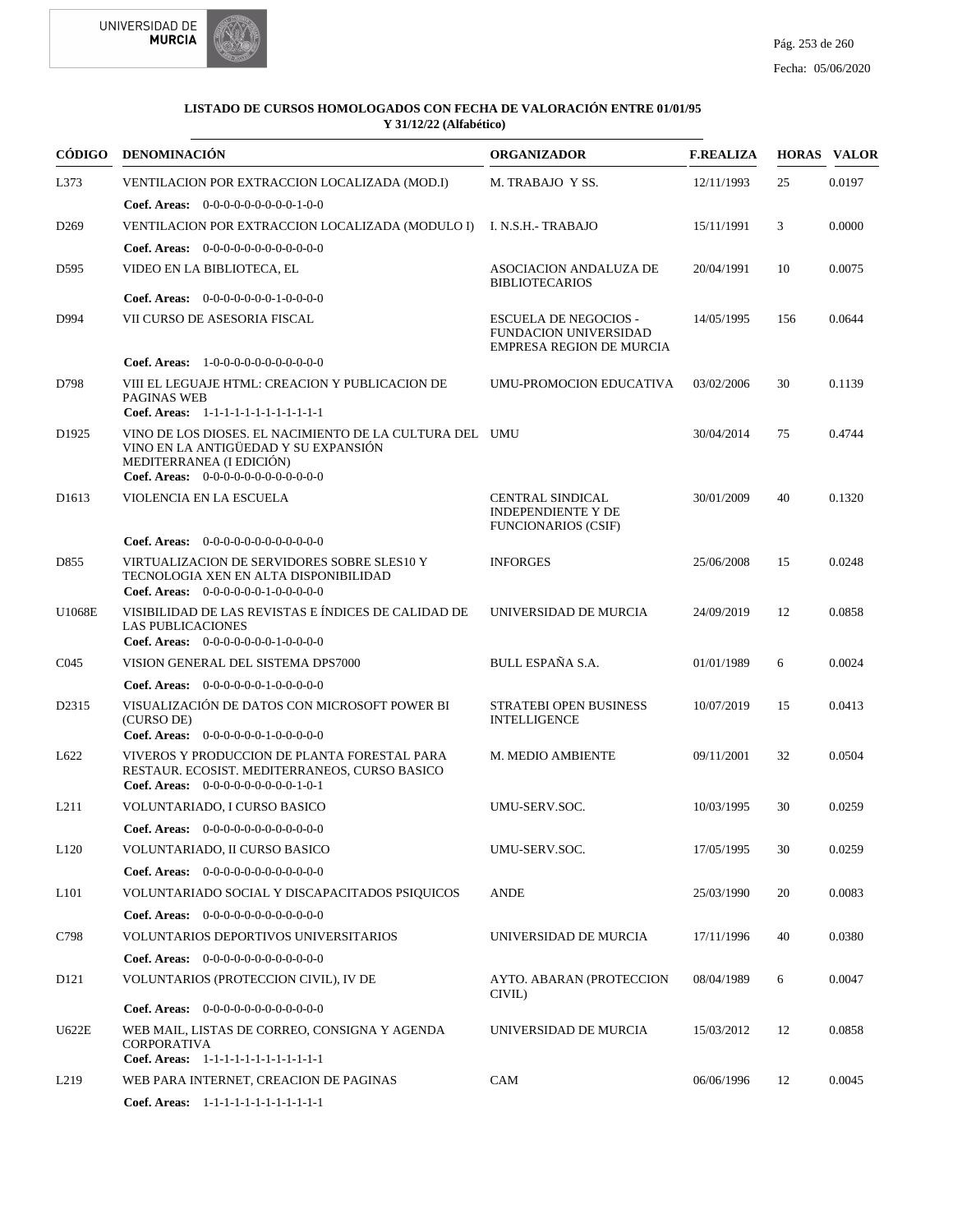



| <b>CÓDIGO</b>     | <b>DENOMINACIÓN</b>                                                             | <b>ORGANIZADOR</b>                                                            | <b>F.REALIZA</b> |    | <b>HORAS VALOR</b> |
|-------------------|---------------------------------------------------------------------------------|-------------------------------------------------------------------------------|------------------|----|--------------------|
| D1107             | WEB 2.0. EDICIÓN DE PÁGINAS EN LOS CENTROS<br><b>EDUCATIVOS</b>                 | UNIVERSIDAD DE CÓRDOBA                                                        | 26/05/2013       | 50 | 0.2956             |
|                   | Coef. Areas: 1-1-1-1-1-1-1-1-1-1-1-1-1                                          |                                                                               |                  |    |                    |
| D <sub>1068</sub> | WEB 2.0 EN LA ERA DE LA BIBLIOTECA PÚBLICA                                      | <b>UMU</b>                                                                    | 18/12/2011       | 75 | 0.4744             |
| D1771             | Coef. Areas: $0-0-0-0-0-0-1-0-0-0-0$<br>WEB 2.0, WIKIS Y HERRAMIENTAS DE GOOGLE | <b>COMISIONES OBRERAS (CCOO)</b><br>(DENTRO DE FORMACION<br>CONTINUA)         | 03/06/2015       | 30 | 0.1815             |
|                   | Coef. Areas: 1-1-1-1-1-1-1-1-1-1-1-1-1                                          |                                                                               |                  |    |                    |
| D1160             | WEBQUEST. DISEÑO Y UTILIZACION DIDACTICA                                        | <b>COMISIONES OBRERAS (CCOO)</b><br>(DENTRO DE FORMACION<br><b>CONTINUA</b> ) | 22/05/2011       | 50 | 0.3025             |
|                   | Coef. Areas: $1-1-1-1-1-1-1-1-1-1-1$                                            |                                                                               |                  |    |                    |
| D <sub>221</sub>  | WEBSPHERE APLLICATION SERVER - ADMINISTRATION                                   | <b>IBM</b>                                                                    | 21/07/2000       | 24 | 0.0180             |
|                   | Coef. Areas: $0-0-0-0-0-1-0-0-0-0-0$                                            |                                                                               |                  |    |                    |
| D <sub>563</sub>  | <b>WIN 95</b>                                                                   | <b>SIREINSA</b>                                                               | 21/05/1997       | 20 | 0.0075             |
|                   | Coef. Areas: 1-1-1-1-1-1-1-1-1-1-1-1-1                                          |                                                                               |                  |    |                    |
| C <sub>135</sub>  | <b>WINDOWS</b>                                                                  | UMU-FAC. CC.ECONOM. Y<br>EMPRES.                                              | 27/10/1992       | 20 | 0.0158             |
|                   | Coef. Areas: 1-1-1-1-1-1-1-1-1-1-1-1-1                                          |                                                                               |                  |    |                    |
| C929              | <b>WINDOWS</b>                                                                  | <b>INFOMUR</b>                                                                | 31/03/1998       | 40 | 0.0165             |
|                   | Coef. Areas: 1-1-1-1-1-1-1-1-1-1-1-1-1                                          |                                                                               |                  |    |                    |
| D <sub>562</sub>  | WINDOWS 95 Y WORD 97                                                            | <b>ACADEMIA PRISMA</b>                                                        | 31/03/1998       | 44 | 0.0182             |
|                   | Coef. Areas: 1-1-1-1-1-1-1-1-1-1-1-1-1                                          |                                                                               |                  |    |                    |
| C818              | WINDOWS E INTERNET                                                              | <b>CSI-CSIF</b>                                                               | 26/02/1999       | 30 | 0.0272             |
|                   | Coef. Areas: 1-1-1-1-1-1-1-1-1-1-1-1-1                                          |                                                                               |                  |    |                    |
| C767              | <b>WINDOWS E INTERNET</b>                                                       | <b>CSI-CSIF</b>                                                               | 28/05/1999       | 30 | 0.0272             |
|                   | Coef. Areas: $1-1-1-1-1-1-1-1-1-1-1$                                            |                                                                               |                  |    |                    |
| L083              | WINDOWS E INTRODUCCION AL WORD PARA WINDOWS                                     | C.A.R.M.                                                                      | 22/06/1992       | 15 | 0.0118             |
|                   | Coef. Areas: 1-1-1-1-1-1-1-1-1-1-1-1-1                                          |                                                                               |                  |    |                    |
| C657              | WINDOWS INICIACION                                                              | CC.OO.                                                                        | 13/09/1996       | 20 | 0.0165             |
|                   | Coef. Areas: 1-1-1-1-1-1-1-1-1-1-1-1-1                                          |                                                                               |                  |    |                    |
| C743              | WINDOWS 3.1 TRATAMIENTO DE TEXTOS CON WORD 2.0                                  | <b>3000 INFORMATICA</b>                                                       | 25/06/1996       | 40 | 0.0165             |
|                   | Coef. Areas: 1-1-1-1-1-1-1-1-1-1-1-1-1                                          |                                                                               |                  |    |                    |
| C658              | WINDOWS 3.11 TRABAJO EN GRUPO                                                   | INFOMUR, S.L.                                                                 | 22/01/1995       | 30 | 0.0124             |
|                   | Coef. Areas: 1-1-1-1-1-1-1-1-1-1-1-1-1                                          |                                                                               |                  |    |                    |
| L <sub>257</sub>  | WINDOWS 95                                                                      | CC.OO.                                                                        | 02/10/1997       | 15 | 0.0124             |
|                   | Coef. Areas: 1-1-1-1-1-1-1-1-1-1-1-1-1                                          |                                                                               |                  |    |                    |
| C744              | WINDOWS 95                                                                      | CC.OO.                                                                        | 10/10/1997       | 15 | 0.0124             |
|                   | Coef. Areas: 1-1-1-1-1-1-1-1-1-1-1-1-1                                          |                                                                               |                  |    |                    |
| L075              | WINDOWS 95. SISTEMA OPERATIVO                                                   | <b>FREM</b>                                                                   | 04/10/1996       | 40 | 0.0300             |
|                   | Coef. Areas: 1-1-1-1-1-1-1-1-1-1-1-1-1                                          |                                                                               |                  |    |                    |
| L <sub>004</sub>  | WINDOWS 95 Y MIC.OFFICE 97, MASTER EN INFORMATICA                               | <b>COLEGIO SALESIANO DON</b><br><b>BOSCO-CABEZO DE TORRES</b>                 | 25/06/1998       | 90 | 0.0371             |
|                   | Coef. Areas: 1-1-1-1-1-1-1-1-1-1-1-1-1                                          |                                                                               |                  |    |                    |
| D <sub>1969</sub> | WINDOWS 98 NIVEL BÁSICO                                                         | <b>NEW HORIZONS</b>                                                           | 29/06/1999       | 6  | 0.0047             |
|                   | Coef. Areas: 1-1-1-1-1-1-1-1-1-1-1-1-1                                          |                                                                               |                  |    |                    |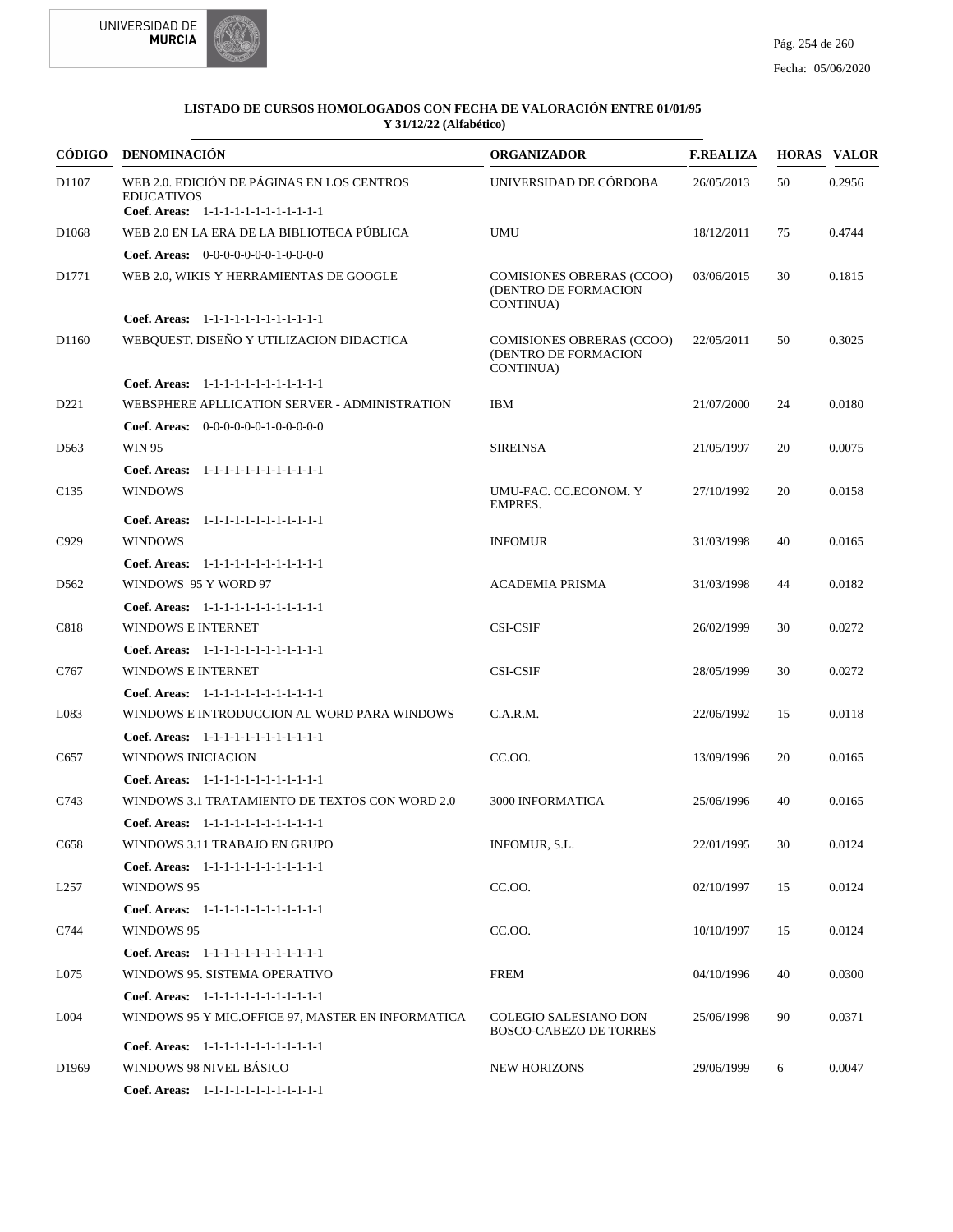



|                   | CÓDIGO DENOMINACIÓN                              | <b>ORGANIZADOR</b>                                                                                            | <b>F.REALIZA</b> |    | <b>HORAS VALOR</b> |
|-------------------|--------------------------------------------------|---------------------------------------------------------------------------------------------------------------|------------------|----|--------------------|
| L008              | WINDOWS, WORD 6.0, EXCEL 5.0, ACCES 2.0, ENTORNO | UMU-EXT.UNIV.                                                                                                 | 26/01/1996       | 80 | 0.0759             |
|                   | Coef. Areas: 1-1-1-1-1-1-1-1-1-1-1-1-1           |                                                                                                               |                  |    |                    |
| D <sub>1940</sub> | WINWORD 6.0                                      | CENTRO DE ESTUDIOS KUMA                                                                                       | 25/05/1997       | 60 | 0.0225             |
|                   | Coef. Areas: 1-1-1-1-1-1-1-1-1-1-1-1-1           |                                                                                                               |                  |    |                    |
| C763              | <b>WORD</b>                                      | <b>CSI-CSIF</b>                                                                                               | 14/05/1999       | 30 | 0.0272             |
|                   | Coef. Areas: 1-1-1-1-1-1-1-1-1-1-1-1-1           |                                                                                                               |                  |    |                    |
| D1821             | <b>WORD</b>                                      | AYUNTAMIENTO DE MOLINA DE 02/03/2007<br><b>SEGURA</b>                                                         |                  | 40 | 0.1386             |
|                   | Coef. Areas: 1-1-1-1-1-1-1-1-1-1-1-1-1           |                                                                                                               |                  |    |                    |
| U197A             | <b>WORD AVANZADO</b>                             | UNIVERSIDAD DE MURCIA                                                                                         | 11/03/2002       | 20 | 0.0400             |
|                   | Coef. Areas: $1-1-1-1-1-1-1-1-1-1-1$             |                                                                                                               |                  |    |                    |
| D112              | <b>WORD AVANZADO</b>                             | U. POLIT. DE CARTAGENA                                                                                        | 11/06/2001       | 20 | 0.0355             |
|                   | Coef. Areas: $1-1-1-1-1-1-1-1-1-1-1$             |                                                                                                               |                  |    |                    |
| <b>U239EP</b>     | <b>WORD AVANZADO</b>                             | UNIVERSIDAD DE MURCIA                                                                                         | 03/03/2003       | 20 | 0.0440             |
|                   | Coef. Areas: 1-1-1-1-1-1-1-1-1-1-1-1-1           |                                                                                                               |                  |    |                    |
| <b>U239EC</b>     | <b>WORD AVANZADO</b>                             | UNIVERSIDAD DE MURCIA                                                                                         | 03/03/2003       | 20 | 0.0451             |
|                   | Coef. Areas: $1-1-1-1-1-1-1-1-1-1-1$             |                                                                                                               |                  |    |                    |
| <b>U239AP</b>     | <b>WORD AVANZADO</b>                             | UNIVERSIDAD DE MURCIA                                                                                         | 03/03/2003       | 20 | 0.0400             |
|                   | Coef. Areas: 1-1-1-1-1-1-1-1-1-1-1-1-1           |                                                                                                               |                  |    |                    |
| <b>U239AC</b>     | <b>WORD AVANZADO</b>                             | UNIVERSIDAD DE MURCIA                                                                                         | 03/03/2003       | 20 | 0.0410             |
|                   | Coef. Areas: 1-1-1-1-1-1-1-1-1-1-1-1-1           |                                                                                                               |                  |    |                    |
| <b>U284EP</b>     | <b>WORD AVANZADO</b>                             | UNIVERSIDAD DE MURCIA                                                                                         | 01/03/2004       | 20 | 0.0880             |
|                   | Coef. Areas: 1-1-1-1-1-1-1-1-1-1-1-1-1           |                                                                                                               |                  |    |                    |
| <b>U284EC</b>     | <b>WORD AVANZADO</b>                             | UNIVERSIDAD DE MURCIA                                                                                         | 01/03/2004       | 20 | 0.0901             |
|                   | Coef. Areas: $1-1-1-1-1-1-1-1-1-1-1$             |                                                                                                               |                  |    |                    |
| <b>U284AP</b>     | <b>WORD AVANZADO</b>                             | UNIVERSIDAD DE MURCIA                                                                                         | 01/03/2004       | 20 | 0.0800             |
|                   | Coef. Areas: 1-1-1-1-1-1-1-1-1-1-1-1-1           |                                                                                                               |                  |    |                    |
| <b>U284AC</b>     | <b>WORD AVANZADO</b>                             | UNIVERSIDAD DE MURCIA                                                                                         | 01/03/2004       | 20 | 0.0819             |
|                   | Coef. Areas: 1-1-1-1-1-1-1-1-1-1-1-1-1           |                                                                                                               |                  |    |                    |
| D <sub>1772</sub> | <b>WORD AVANZADO</b>                             | <b>CENTRAL SINDICAL</b><br><b>INDEPENDIENTE Y DE</b><br>FUNCIONARIOS (CSIF) (DENTRO<br>DE FORMACION CONTINUA) | 21/05/2013       | 30 | 0.1815             |
|                   | Coef. Areas: 1-1-1-1-1-1-1-1-1-1-1-1-1           |                                                                                                               |                  |    |                    |
| D2149             | <b>WORD AVANZADO</b>                             | UNIVERSIDAD POLITECNICA DE 07/06/2002<br>CARTAGENA                                                            |                  | 20 | 0.0323             |
|                   | Coef. Areas: 1-1-1-1-1-1-1-1-1-1-1-1-1           |                                                                                                               |                  |    |                    |
| <b>U056E</b>      | <b>WORD AVANZADO</b>                             | UNIVERSIDAD DE MURCIA                                                                                         | 20/10/1999       | 20 | 0.0220             |
|                   | Coef. Areas: 1-1-1-1-1-1-1-1-1-1-1-1-1           |                                                                                                               |                  |    |                    |
| U056A             | <b>WORD AVANZADO</b>                             | UNIVERSIDAD DE MURCIA                                                                                         | 20/10/1999       | 20 | 0.0200             |
|                   | Coef. Areas: 1-1-1-1-1-1-1-1-1-1-1-1-1           |                                                                                                               |                  |    |                    |
| U110E             | <b>WORD AVANZADO</b>                             | UNIVERSIDAD DE MURCIA                                                                                         | 12/06/2000       | 20 | 0.0440             |
|                   | Coef. Areas: 1-1-1-1-1-1-1-1-1-1-1-1-1           |                                                                                                               |                  |    |                    |
| U110A             | <b>WORD AVANZADO</b>                             | UNIVERSIDAD DE MURCIA                                                                                         | 12/06/2000       | 20 | 0.0400             |
|                   | Coef. Areas: 1-1-1-1-1-1-1-1-1-1-1-1-1           |                                                                                                               |                  |    |                    |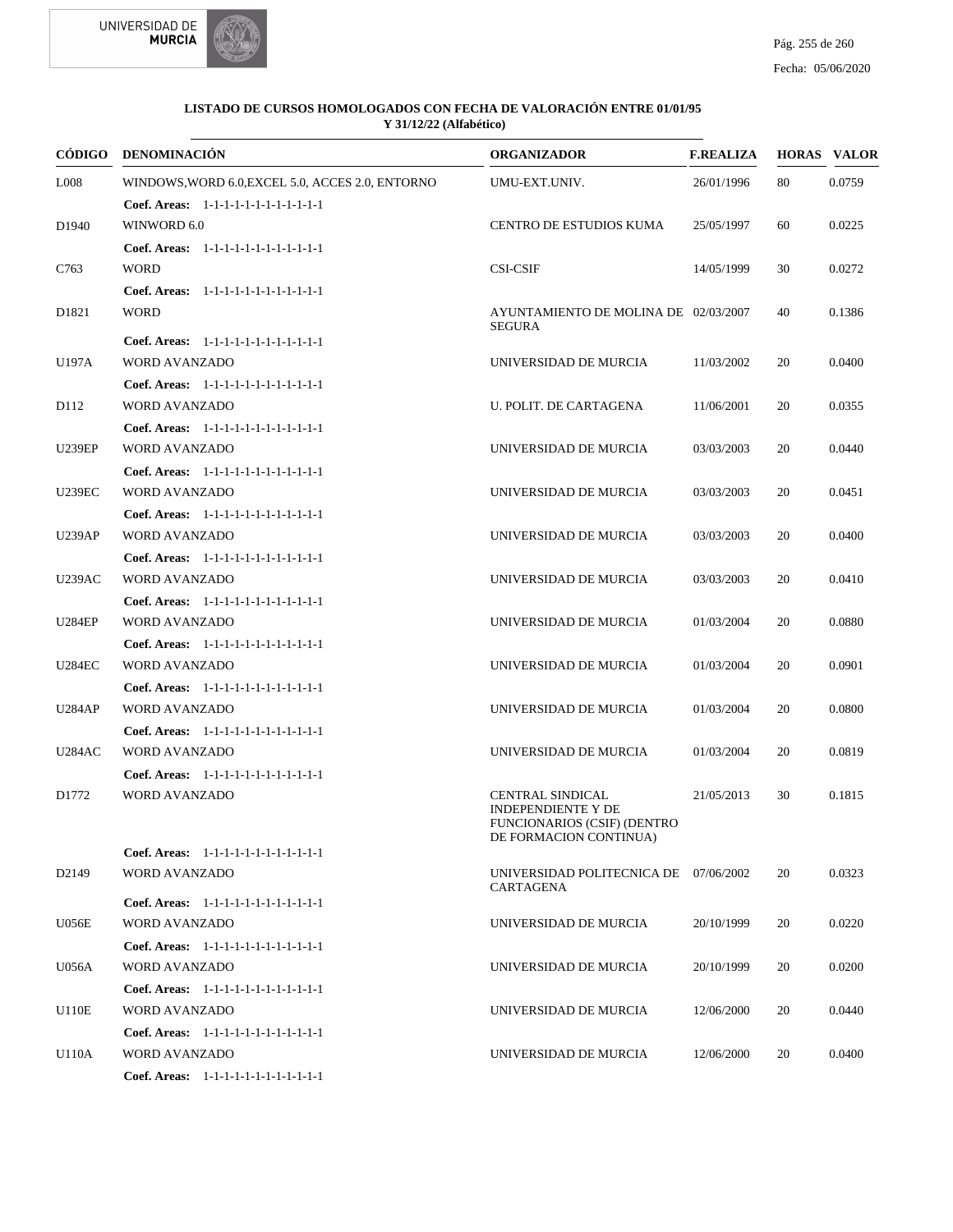



| CÓDIGO            | <b>DENOMINACIÓN</b>                    | <b>ORGANIZADOR</b>                                        | <b>F.REALIZA</b> |    | <b>HORAS VALOR</b> |
|-------------------|----------------------------------------|-----------------------------------------------------------|------------------|----|--------------------|
| <b>U152E</b>      | <b>WORD AVANZADO</b>                   | UNIVERSIDAD DE MURCIA                                     | 23/04/2001       | 20 | 0.0440             |
|                   | Coef. Areas: $1-1-1-1-1-1-1-1-1-1-1$   |                                                           |                  |    |                    |
| U152A             | <b>WORD AVANZADO</b>                   | UNIVERSIDAD DE MURCIA                                     | 23/04/2001       | 20 | 0.0400             |
|                   | Coef. Areas: 1-1-1-1-1-1-1-1-1-1-1-1-1 |                                                           |                  |    |                    |
| U197E             | <b>WORD AVANZADO</b>                   | UNIVERSIDAD DE MURCIA                                     | 11/03/2002       | 20 | 0.0440             |
|                   | Coef. Areas: 1-1-1-1-1-1-1-1-1-1-1-1-1 |                                                           |                  |    |                    |
| L082              | WORD AVANZADO PARA WINDOWS             | C.A.R.M.                                                  | 22/06/1992       | 10 | 0.0079             |
|                   | Coef. Areas: 1-1-1-1-1-1-1-1-1-1-1-1-1 |                                                           |                  |    |                    |
| <b>U336EP</b>     | WORD AVANZADO (SEMIPRESENCIAL)         | UNIVERSIDAD DE MURCIA                                     | 28/10/2005       | 20 | 0.0880             |
|                   | Coef. Areas: 1-1-1-1-1-1-1-1-1-1-1-1-1 |                                                           |                  |    |                    |
| <b>U336EC</b>     | WORD AVANZADO (SEMIPRESENCIAL)         | UNIVERSIDAD DE MURCIA                                     | 28/10/2005       | 20 | 0.0901             |
|                   | Coef. Areas: $1-1-1-1-1-1-1-1-1-1-1$   |                                                           |                  |    |                    |
| <b>U372EP</b>     | WORD AVANZADO (SEMIPRESENCIAL)         | UNIVERSIDAD DE MURCIA                                     | 18/09/2006       | 20 | 0.0880             |
|                   | Coef. Areas: 1-1-1-1-1-1-1-1-1-1-1-1-1 |                                                           |                  |    |                    |
| <b>U372EC</b>     | WORD AVANZADO (SEMIPRESENCIAL)         | UNIVERSIDAD DE MURCIA                                     | 18/09/2006       | 20 | 0.0901             |
|                   | Coef. Areas: 1-1-1-1-1-1-1-1-1-1-1-1-1 |                                                           |                  |    |                    |
| D <sub>2086</sub> | WORD AVANZADO (1ª EDICIÓN)             | UNIVERSIDAD POLITECNICA DE 14/10/2009                     |                  | 20 | 0.0645             |
|                   | Coef. Areas: 1-1-1-1-1-1-1-1-1-1-1-1-1 | CARTAGENA                                                 |                  |    |                    |
| U766E             | WORD AVANZADO 2010                     | UNIVERSIDAD DE MURCIA                                     | 04/04/2016       | 18 | 0.1287             |
|                   | Coef. Areas: 1-1-1-1-1-1-1-1-1-1-1-1-1 |                                                           |                  |    |                    |
| D <sub>1503</sub> | WORD BÁSICO, INTERNET                  | <b>CARM - ESCUELA DE</b><br><b>ADMINISTRACION PUBLICA</b> | 30/06/2006       | 30 | 0.1287             |
|                   | Coef. Areas: $1-1-1-1-1-1-1-1-1-1-1$   |                                                           |                  |    |                    |
| C <sub>081</sub>  | <b>WORD MICROSOFT</b>                  | C.A.R.M.                                                  | 14/01/1991       | 15 | 0.0130             |
|                   | Coef. Areas: 1-1-1-1-1-1-1-1-1-1-1-1-1 |                                                           |                  |    |                    |
| <b>U150E</b>      | WORD PARA WINDOWS                      | UNIVERSIDAD DE MURCIA                                     | 26/03/2001       | 30 | 0.0660             |
|                   | Coef. Areas: 1-1-1-1-1-1-1-1-1-1-1-1-1 |                                                           |                  |    |                    |
| U150A             | <b>WORD PARA WINDOWS</b>               | UNIVERSIDAD DE MURCIA                                     | 26/03/2001       | 30 | 0.0600             |
|                   | Coef. Areas: 1-1-1-1-1-1-1-1-1-1-1-1-1 |                                                           |                  |    |                    |
| U195E             | WORD PARA WINDOWS                      | UNIVERSIDAD DE MURCIA                                     | 25/02/2002       | 30 | 0.0660             |
|                   | Coef. Areas: 1-1-1-1-1-1-1-1-1-1-1-1-1 |                                                           |                  |    |                    |
| U195A             | WORD PARA WINDOWS                      | UNIVERSIDAD DE MURCIA                                     | 25/02/2002       | 30 | 0.0600             |
|                   | Coef. Areas: $1-1-1-1-1-1-1-1-1-1-1$   |                                                           |                  |    |                    |
| C991              | <b>WORD PARA WINDOWS</b>               | ACAD. PRISMA                                              | 28/07/1995       | 24 | 0.0090             |
|                   | Coef. Areas: 1-1-1-1-1-1-1-1-1-1-1-1-1 |                                                           |                  |    |                    |
| <b>U237EP</b>     | WORD PARA WINDOWS                      | UNIVERSIDAD DE MURCIA                                     | 03/03/2003       | 30 | 0.0660             |
|                   | Coef. Areas: 1-1-1-1-1-1-1-1-1-1-1-1-1 |                                                           |                  |    |                    |
| <b>U237EC</b>     | <b>WORD PARA WINDOWS</b>               | UNIVERSIDAD DE MURCIA                                     | 03/03/2003       | 30 | 0.0676             |
|                   | Coef. Areas: 1-1-1-1-1-1-1-1-1-1-1-1-1 |                                                           |                  |    |                    |
| <b>U237AP</b>     | WORD PARA WINDOWS                      | UNIVERSIDAD DE MURCIA                                     | 03/03/2003       | 30 | 0.0600             |
|                   | Coef. Areas: 1-1-1-1-1-1-1-1-1-1-1-1-1 |                                                           |                  |    |                    |
| U237AC            | WORD PARA WINDOWS                      | UNIVERSIDAD DE MURCIA                                     | 03/03/2003       | 30 | 0.0614             |
|                   | Coef. Areas: 1-1-1-1-1-1-1-1-1-1-1-1-1 |                                                           |                  |    |                    |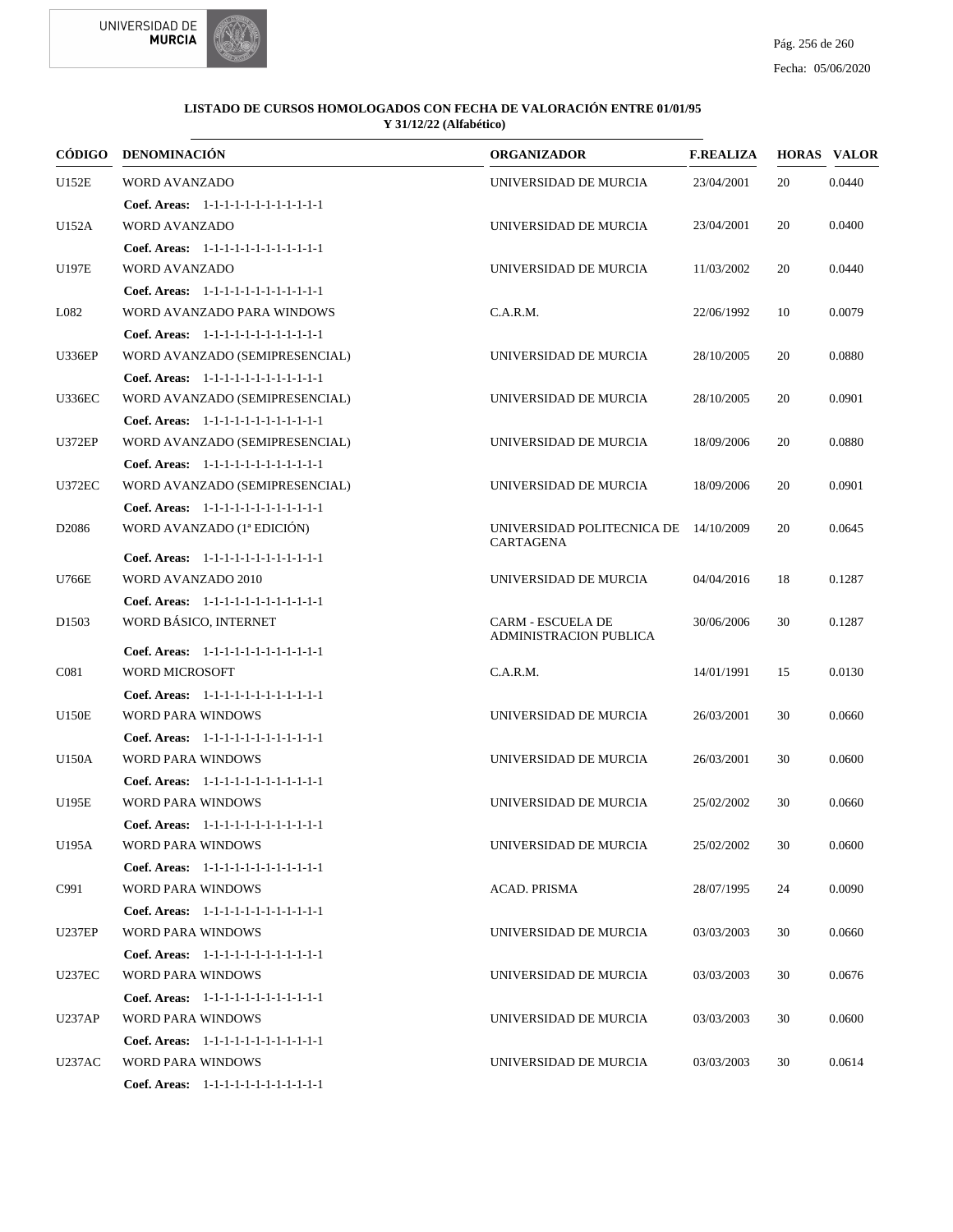



|                  | CÓDIGO DENOMINACIÓN                    | <b>ORGANIZADOR</b>            | <b>F.REALIZA</b> |     | <b>HORAS VALOR</b> |
|------------------|----------------------------------------|-------------------------------|------------------|-----|--------------------|
| <b>U282EP</b>    | <b>WORD PARA WINDOWS</b>               | UNIVERSIDAD DE MURCIA         | 15/03/2004       | 30  | 0.1319             |
|                  | Coef. Areas: 1-1-1-1-1-1-1-1-1-1-1-1-1 |                               |                  |     |                    |
| <b>U282EC</b>    | WORD PARA WINDOWS                      | UNIVERSIDAD DE MURCIA         | 15/03/2004       | 30  | 0.1351             |
|                  | Coef. Areas: 1-1-1-1-1-1-1-1-1-1-1-1-1 |                               |                  |     |                    |
| <b>U282AP</b>    | <b>WORD PARA WINDOWS</b>               | UNIVERSIDAD DE MURCIA         | 15/03/2004       | 30  | 0.1199             |
|                  | Coef. Areas: 1-1-1-1-1-1-1-1-1-1-1-1-1 |                               |                  |     |                    |
| U282AC           | <b>WORD PARA WINDOWS</b>               | UNIVERSIDAD DE MURCIA         | 15/03/2004       | 30  | 0.1229             |
|                  | Coef. Areas: 1-1-1-1-1-1-1-1-1-1-1-1-1 |                               |                  |     |                    |
| <b>U055E</b>     | <b>WORD PARA WINDOWS</b>               | UNIVERSIDAD DE MURCIA         | 28/09/1999       | 30  | 0.0330             |
|                  | Coef. Areas: 1-1-1-1-1-1-1-1-1-1-1-1-1 |                               |                  |     |                    |
| U055A            | <b>WORD PARA WINDOWS</b>               | UNIVERSIDAD DE MURCIA         | 28/09/1999       | 30  | 0.0300             |
|                  | Coef. Areas: 1-1-1-1-1-1-1-1-1-1-1-1-1 |                               |                  |     |                    |
| C545             | WORD PARA WINDOWS                      | ACAD. PRISMA                  | 04/07/1995       | 20  | 0.0083             |
|                  | Coef. Areas: 1-1-1-1-1-1-1-1-1-1-1-1-1 |                               |                  |     |                    |
| U109E            | <b>WORD PARA WINDOWS</b>               | UNIVERSIDAD DE MURCIA         | 15/05/2000       | 30  | 0.0660             |
|                  | Coef. Areas: 1-1-1-1-1-1-1-1-1-1-1-1-1 |                               |                  |     |                    |
| U109A            | <b>WORD PARA WINDOWS</b>               | UNIVERSIDAD DE MURCIA         | 15/05/2000       | 30  | 0.0600             |
|                  | Coef. Areas: 1-1-1-1-1-1-1-1-1-1-1-1-1 |                               |                  |     |                    |
| C992             | WORD PARA WINDOWS 2.0                  | ACAD. PRISMA                  | 16/09/1996       | 30  | 0.0113             |
|                  | Coef. Areas: 1-1-1-1-1-1-1-1-1-1-1-1-1 |                               |                  |     |                    |
| D968             | <b>WORD PERFECT 5.1</b>                | <b>ACADEMIA CEUSS</b>         | 30/11/1994       | 100 | 0.0413             |
|                  | Coef. Areas: 1-1-1-1-1-1-1-1-1-1-1-1-1 |                               |                  |     |                    |
| C661             | WORD PERFECT 5.1                       | INFOMUR, S.L.                 | 20/03/1991       | 40  | 0.0165             |
|                  | Coef. Areas: 1-1-1-1-1-1-1-1-1-1-1-1-1 |                               |                  |     |                    |
| C514             | WORD PERFECT 5.1                       | CC.OO.                        | 14/09/1995       | 40  | 0.0330             |
|                  | Coef. Areas: 1-1-1-1-1-1-1-1-1-1-1-1-1 |                               |                  |     |                    |
| C662             | <b>WORD STAR VERSION 3.40</b>          | INFOMUR, S.L.                 | 20/03/1990       | 20  | 0.0083             |
|                  | Coef. Areas: 1-1-1-1-1-1-1-1-1-1-1-1-1 |                               |                  |     |                    |
| L394             | WORD, UTILIZACION AVANZADA DE          | FETE-UGT                      | 13/12/2001       | 36  | 0.0653             |
|                  | Coef. Areas: 1-1-1-1-1-1-1-1-1-1-1-1-1 |                               |                  |     |                    |
| L <sub>125</sub> | WORD V.2.0 AVANZADO                    | <b>ACAD. CENTRO</b>           | 05/09/1996       | 20  | 0.0083             |
|                  | Coef. Areas: 1-1-1-1-1-1-1-1-1-1-1-1-1 |                               |                  |     |                    |
| C <sub>526</sub> | WORD V.6.0 PARA WINDOWS (AVANZADO)     | ACAD. PRISMA                  | 18/10/1995       | 20  | 0.0075             |
|                  | Coef. Areas: 1-1-1-1-1-1-1-1-1-1-1-1-1 |                               |                  |     |                    |
| L <sub>294</sub> | WORD 2.0                               | CC.00.                        | 12/01/1996       | 20  | 0.0165             |
|                  | Coef. Areas: 1-1-1-1-1-1-1-1-1-1-1-1-1 |                               |                  |     |                    |
| C993             | <b>WORD 2.0</b>                        | <b>CENTRO EST. ARES-INFER</b> | 30/09/1996       | 30  | 0.0113             |
|                  | Coef. Areas: 1-1-1-1-1-1-1-1-1-1-1-1-1 |                               |                  |     |                    |
| U668             | <b>WORD 2.0</b>                        | UNIVERSIDAD DE MURCIA         | 28/01/1997       | 20  | 0.0195             |
|                  | Coef. Areas: 1-1-1-1-1-1-1-1-1-1-1-1-1 |                               |                  |     |                    |
| L <sub>126</sub> | WORD 2.0                               | ACAD. CENTRO                  | 25/09/1996       | 45  | 0.0186             |
|                  | Coef. Areas: 1-1-1-1-1-1-1-1-1-1-1-1-1 |                               |                  |     |                    |
| C <sub>659</sub> | <b>WORD 2.0</b>                        | CC.00.                        | 15/01/1996       | 20  | 0.0165             |
|                  | Coef. Areas: 1-1-1-1-1-1-1-1-1-1-1-1-1 |                               |                  |     |                    |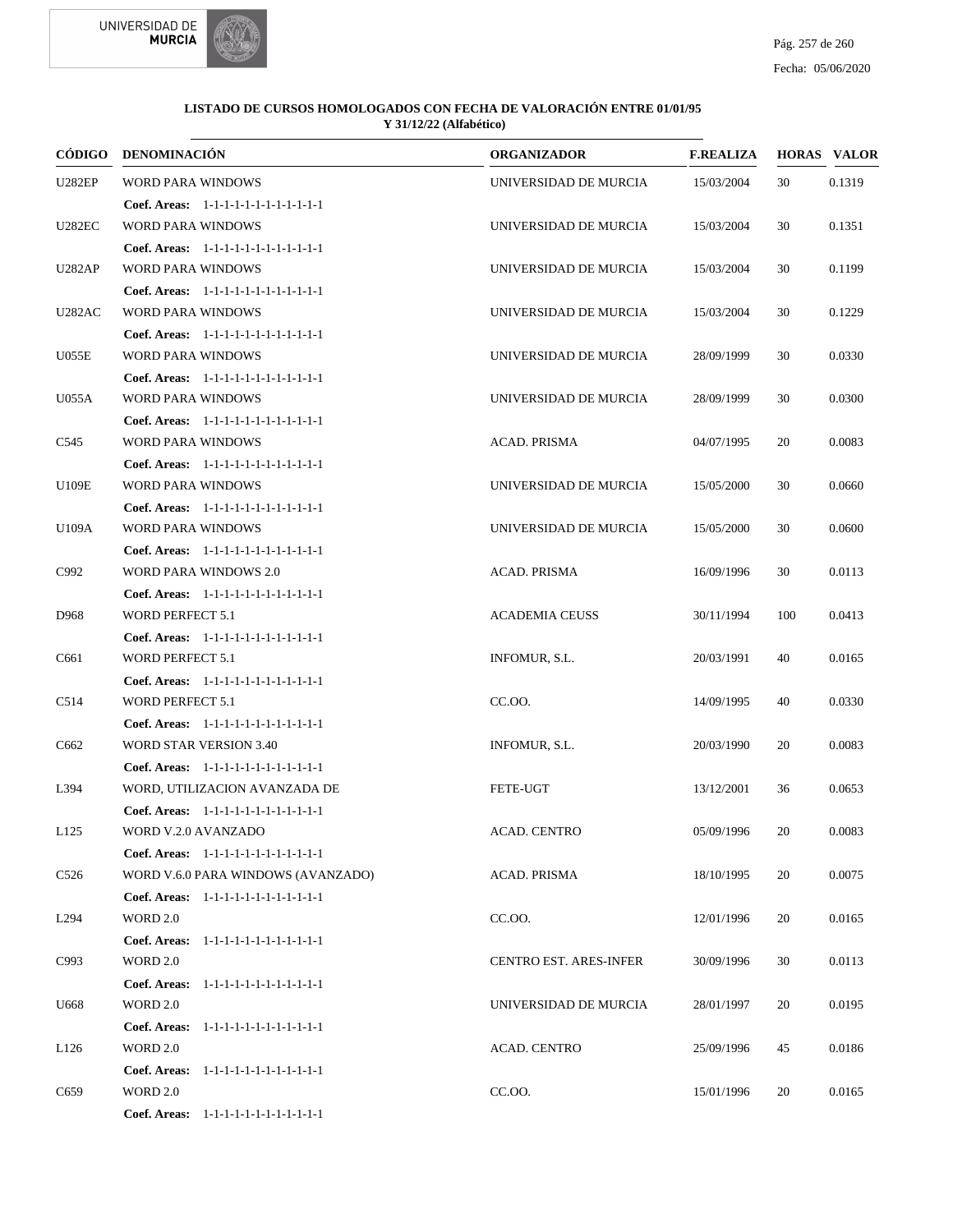



| CÓDIGO           | <b>DENOMINACIÓN</b>                                         | <b>ORGANIZADOR</b>                     | <b>F.REALIZA</b> |     | <b>HORAS VALOR</b> |
|------------------|-------------------------------------------------------------|----------------------------------------|------------------|-----|--------------------|
| C952             | <b>WORD 2000</b>                                            | <b>AULA MENTOR DE MURCIA</b>           | 15/05/2002       | 75  | 0.0619             |
|                  | Coef. Areas: 1-1-1-1-1-1-1-1-1-1-1-1-1                      |                                        |                  |     |                    |
| C <sub>512</sub> | WORD 6                                                      | CC.OO.                                 | 29/11/1995       | 40  | 0.0330             |
|                  | Coef. Areas:<br>1-1-1-1-1-1-1-1-1-1-1-1-1                   |                                        |                  |     |                    |
| D <sub>525</sub> | <b>WORD 6.0</b>                                             | CCOO                                   | 14/10/1996       | 40  | 0.0363             |
|                  | Coef. Areas: 1-1-1-1-1-1-1-1-1-1-1-1-1                      |                                        |                  |     |                    |
| C995             | <b>WORD 6.0</b>                                             | CENTRO ENSEÑ. OFIMEDIA                 | 19/09/1996       | 40  | 0.0150             |
|                  | Coef. Areas:<br>$1 - 1 - 1 - 1 - 1 - 1 - 1 - 1 - 1 - 1 - 1$ |                                        |                  |     |                    |
| C <sub>663</sub> | <b>WORD 6.0</b>                                             | CC.OO.                                 | 01/04/1996       | 40  | 0.0363             |
|                  | Coef. Areas:<br>1-1-1-1-1-1-1-1-1-1-1-1-1                   |                                        |                  |     |                    |
| C664             | <b>WORD 6.0</b>                                             | CC.OO.                                 | 17/06/1996       | 40  | 0.0363             |
|                  | Coef. Areas:<br>1-1-1-1-1-1-1-1-1-1-1-1-1                   |                                        |                  |     |                    |
| C745             | <b>WORD 6.0</b>                                             | CC.OO.                                 | 03/11/1997       | 30  | 0.0272             |
|                  | Coef. Areas: 1-1-1-1-1-1-1-1-1-1-1-1-1                      |                                        |                  |     |                    |
| C746             | <b>WORD 7.0</b>                                             | CC.OO.                                 | 23/12/1997       | 30  | 0.0272             |
|                  | Coef. Areas:<br>$1 - 1 - 1 - 1 - 1 - 1 - 1 - 1 - 1 - 1 - 1$ |                                        |                  |     |                    |
| C796             | WORD 97                                                     | CC.OO.                                 | 17/06/1999       | 25  | 0.0227             |
|                  | Coef. Areas: 1-1-1-1-1-1-1-1-1-1-1-1-1                      |                                        |                  |     |                    |
| L228             | WORD 97                                                     | CC.OO.                                 | 30/10/1998       | 30  | 0.0248             |
|                  | Coef. Areas: 1-1-1-1-1-1-1-1-1-1-1-1-1                      |                                        |                  |     |                    |
| D517             | WORD 97                                                     | <b>CCOO</b>                            | 19/09/2001       | 30  | 0.0545             |
|                  | Coef. Areas: 1-1-1-1-1-1-1-1-1-1-1-1-1                      |                                        |                  |     |                    |
| D <sub>506</sub> | WORD 97                                                     | CENTRO EDUCACION ADULTOS               | 30/09/2000       | 40  | 0.0660             |
|                  | Coef. Areas:<br>1-1-1-1-1-1-1-1-1-1-1-1-1                   | (ALCANTARILLA)                         |                  |     |                    |
| C932             | WORD 97                                                     | CC.OO.                                 | 26/05/2000       | 30  | 0.0545             |
|                  | Coef. Areas: 1-1-1-1-1-1-1-1-1-1-1-1-1                      |                                        |                  |     |                    |
| C933             | WORD 97 PARA WINDOWS 95 BASICO                              | NEW HORIZONS COMPUTER                  | 07/09/1999       | 5   | 0.0019             |
|                  | Coef. Areas: 1-1-1-1-1-1-1-1-1-1-1-1-1                      |                                        |                  |     |                    |
| D1938            | WORD 97. 4ª EDICIÓN                                         | <b>INSTITUTO CANARIO DE</b>            | 28/09/2001       | 20  | 0.0429             |
|                  |                                                             | ADMINISTRACIÓN PÚBLICA                 |                  |     |                    |
|                  | Coef. Areas: 1-1-1-1-1-1-1-1-1-1-1-1-1                      |                                        |                  |     |                    |
| C <sub>148</sub> | WORD/MADRAW/WORKS                                           | AULA DE INF.APLICADA(MADRID)11/05/1989 |                  | 3   | 0.0000             |
|                  | Coef. Areas: 1-1-1-1-1-1-1-1-1-1-1-1-1                      |                                        |                  |     |                    |
| C <sub>219</sub> | <b>WORDPERFECT</b>                                          | <b>CESSER</b>                          | 02/12/1992       | 24  | 0.0099             |
|                  | Coef. Areas: 1-1-1-1-1-1-1-1-1-1-1-1-1                      |                                        |                  |     |                    |
| C934             | <b>WORDPERFECT</b>                                          | ACAD. FUENSANTA                        | 30/06/1993       | 110 | 0.0454             |
|                  | Coef. Areas: 1-1-1-1-1-1-1-1-1-1-1-1-1                      |                                        |                  |     |                    |
| C395             | <b>WORDPERFECT</b>                                          | <b>AUDIO ESTUDIO</b>                   | 21/05/1992       | 55  | 0.0206             |
|                  | Coef. Areas: 1-1-1-1-1-1-1-1-1-1-1-1-1                      |                                        |                  |     |                    |
| D371             | WORDPERFECT INICIAL                                         | <b>U. GRANADA-ICE</b>                  | 22/11/1991       | 25  | 0.0217             |
|                  | Coef. Areas: 1-1-1-1-1-1-1-1-1-1-1-1-1                      |                                        |                  |     |                    |
| C997             | <b>WORDPERFECT 5.1</b>                                      | <b>CENTRO EST. ARES-INFER</b>          | 27/11/1995       | 40  | 0.0150             |
|                  | Coef. Areas: 1-1-1-1-1-1-1-1-1-1-1-1-1                      |                                        |                  |     |                    |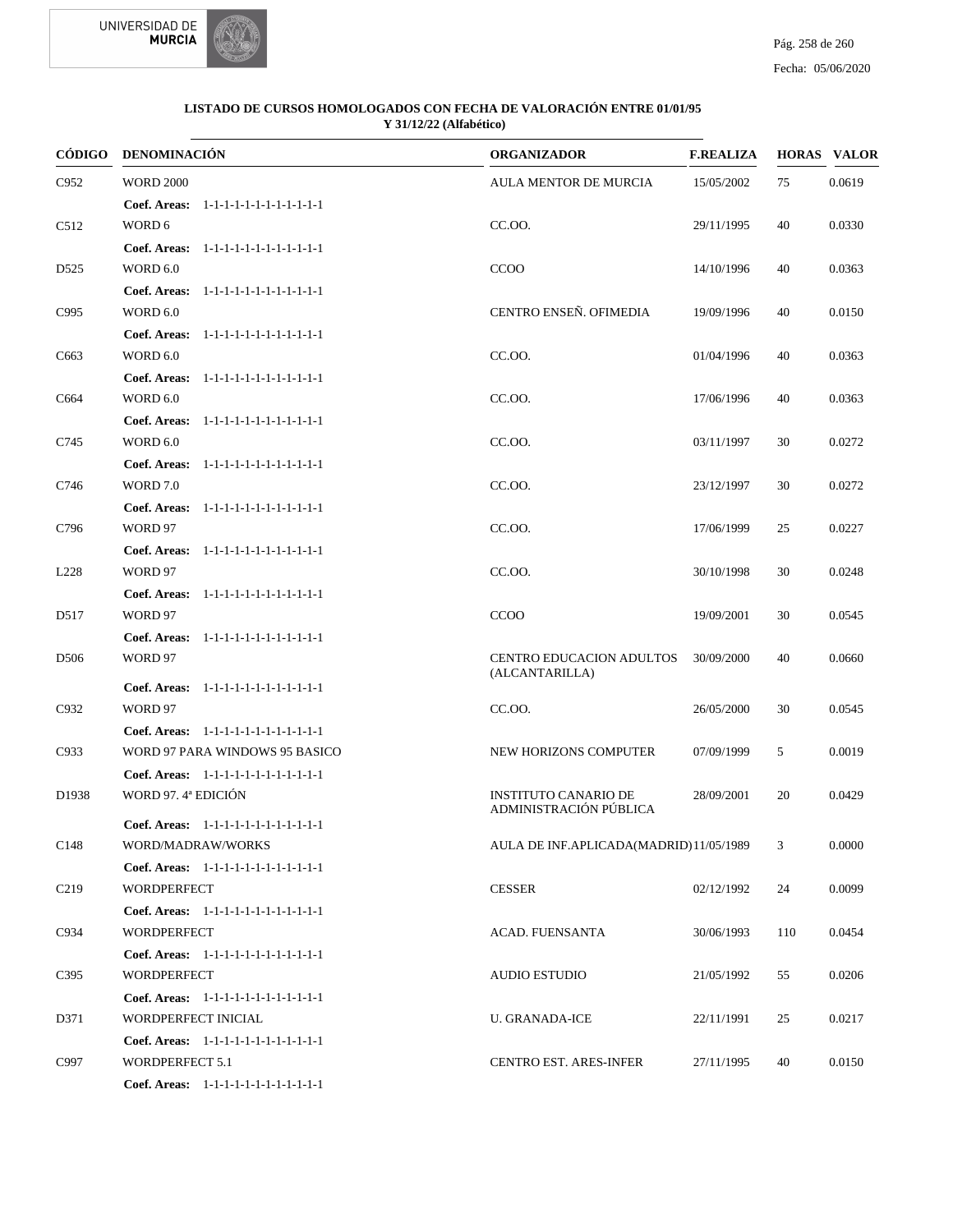



| CÓDIGO             | DENOMINACIÓN                                                                                                                          | <b>ORGANIZADOR</b>                                                                       | <b>F.REALIZA</b> |     | <b>HORAS VALOR</b> |
|--------------------|---------------------------------------------------------------------------------------------------------------------------------------|------------------------------------------------------------------------------------------|------------------|-----|--------------------|
| C999               | <b>WORDPERFECT 5.1</b>                                                                                                                | <b>COCIN MURCIA</b>                                                                      | 18/12/1992       | 46  | 0.0362             |
|                    | Coef. Areas: 1-1-1-1-1-1-1-1-1-1-1-1-1                                                                                                |                                                                                          |                  |     |                    |
| C998               | <b>WORDPERFECT 5.1</b>                                                                                                                | <b>CENTRO FORM. FIMUR</b>                                                                | 30/05/1994       | 40  | 0.0150             |
|                    | Coef. Areas: 1-1-1-1-1-1-1-1-1-1-1-1-1                                                                                                |                                                                                          |                  |     |                    |
| D <sub>001</sub>   | <b>WORDPERFECT 5.1</b>                                                                                                                | C.C.EDUC.PERS.ADULTAS<br><b>ALCANTARILLA</b>                                             | 26/06/1995       | 51  | 0.0402             |
|                    | Coef. Areas: $1-1-1-1-1-1-1-1-1-1-1$                                                                                                  |                                                                                          |                  |     |                    |
| C <sub>466</sub>   | <b>WORDPERFECT 5.1</b>                                                                                                                | ACAD. POMBA                                                                              | 30/01/1993       | 42  | 0.0158             |
|                    | Coef. Areas: 1-1-1-1-1-1-1-1-1-1-1-1-1                                                                                                |                                                                                          |                  |     |                    |
| C <sub>660</sub>   | WORDPERFECT 6.1 BAJO WINDOWS                                                                                                          | INFOMUR, S.L.                                                                            | 20/03/1996       | 30  | 0.0124             |
|                    | Coef. Areas: 1-1-1-1-1-1-1-1-1-1-1-1-1                                                                                                |                                                                                          |                  |     |                    |
| C <sub>098</sub>   | <b>WORDSTAR</b>                                                                                                                       | ACAD. CEI                                                                                | 30/06/1987       | 3   | 0.0000             |
|                    | Coef. Areas: 1-1-1-1-1-1-1-1-1-1-1-1-1                                                                                                |                                                                                          |                  |     |                    |
| C931               | WORD-97                                                                                                                               | <b>OFIMEDIA</b>                                                                          | 15/12/2000       | 20  | 0.0150             |
|                    | Coef. Areas: 1-1-1-1-1-1-1-1-1-1-1-1-1                                                                                                |                                                                                          |                  |     |                    |
| C930               | WORD-97                                                                                                                               | <b>INFOMUR</b>                                                                           | 30/09/1999       | 30  | 0.0124             |
|                    | Coef. Areas: 1-1-1-1-1-1-1-1-1-1-1-1-1                                                                                                |                                                                                          |                  |     |                    |
| C956               | WORD-97                                                                                                                               | CC.OO.                                                                                   | 21/06/2001       | 30  | 0.0545             |
|                    | Coef. Areas: 1-1-1-1-1-1-1-1-1-1-1-1-1                                                                                                |                                                                                          |                  |     |                    |
| C <sub>149</sub>   | <b>WORK</b>                                                                                                                           | AULA DE INF. APLICADA<br>(MADRID)                                                        | 25/04/1989       | 3   | 0.0000             |
|                    | Coef. Areas: 1-1-1-1-1-1-1-1-1-1-1-1-1                                                                                                |                                                                                          |                  |     |                    |
| C <sub>111</sub>   | <b>WORKS</b>                                                                                                                          | ESC. HAC. PUBLICA                                                                        | 20/03/1990       | 6   | 0.0047             |
|                    | Coef. Areas: 1-1-1-1-1-1-1-1-1-1-1-1-1                                                                                                |                                                                                          |                  |     |                    |
| D <sub>1071</sub>  | X EDICION CURSO FOTOGRAFIA DIGITAL: PHOTOSHOP Y<br>OTRAS APLICACIONES COMPLEMENTARIAS<br>Coef. Areas: 2-2-2-2-2-2-2-2-2-2-2-2         | <b>UMU</b>                                                                               | 30/03/2011       | 75  | 0.4744             |
| D1387              | X UNIVERSIDAD Y COOPERACIÓN AL DESARROLLO                                                                                             | UMU - PROMOCION EDUCATIVA 24/03/2006                                                     |                  | 40  | 0.1518             |
|                    | <b>Coef. Areas:</b> $0-0-0-0-0-0-0-0-1-0-0$                                                                                           |                                                                                          |                  |     |                    |
| C <sub>419</sub>   | XENIX, SISTEMA OPERATIVO                                                                                                              | <b>ACAD. VALVERDE</b>                                                                    | 05/03/1990       | 120 | 0.0450             |
|                    | Coef. Areas: $0-0-0-0-0-1-0-0-0-0-0$                                                                                                  |                                                                                          |                  |     |                    |
| D2001              | <b>XEROX FREEFLOW MAKERREADY</b>                                                                                                      | XEROX ESPAÑA SAU                                                                         | 01/01/2007       | 30  | 0.1040             |
|                    | <b>Coef. Areas:</b> $0-0-0-0-0-0-0-0-1-0-0$                                                                                           |                                                                                          |                  |     |                    |
| D <sub>2002</sub>  | <b>XEROX OFFICE COLOR</b>                                                                                                             | XEROX ESPAÑA SAU                                                                         | 01/01/2007       | 30  | 0.1040             |
|                    | Coef. Areas: $0-0-0-0-0-0-0-0-1-0-0$                                                                                                  |                                                                                          |                  |     |                    |
| D <sub>1010</sub>  | XIII CURSO DE ASESORÍA FISCAL                                                                                                         | <b>ESCUELA DE NEGOCIOS -</b><br>FUNDACION UNIVERSIDAD<br><b>EMPRESA REGION DE MURCIA</b> | 30/04/2000       | 300 | 0.1650             |
|                    | Coef. Areas: $0-0-0-0-0-0-0-0-0-0-0$                                                                                                  |                                                                                          |                  |     |                    |
| L625               | YAWARA-HITSU (INTENSIVO)                                                                                                              | YAWARA HITSU-MURCIA                                                                      | 28/02/1983       | 6   | 0.0023             |
|                    | Coef. Areas: $0-0-0-0-0-0-0-0-1-0-0$                                                                                                  |                                                                                          |                  |     |                    |
| PR <sub>19</sub> A | ZOONOSIS Y MANEJO DE ANIMALES DE EXPERIMENTACIÓN UNIVERSIDAD DE MURCIA<br>Y DOCENCIA<br><b>Coef. Areas:</b> $0-0-0-0-0-0-0-0-0-0-0-0$ |                                                                                          | 11/11/2010       | 4   | 0.0000             |
| U266E              | ZOONOSIS Y RIESGOS DE CONTAGIO EN LABORATORIOS                                                                                        | UNIVERSIDAD DE MURCIA                                                                    | 13/10/2003       | 10  | 0.0215             |
|                    | <b>Coef. Areas:</b> $0-0-0-0-0-0-0-0-1-0-1$                                                                                           |                                                                                          |                  |     |                    |